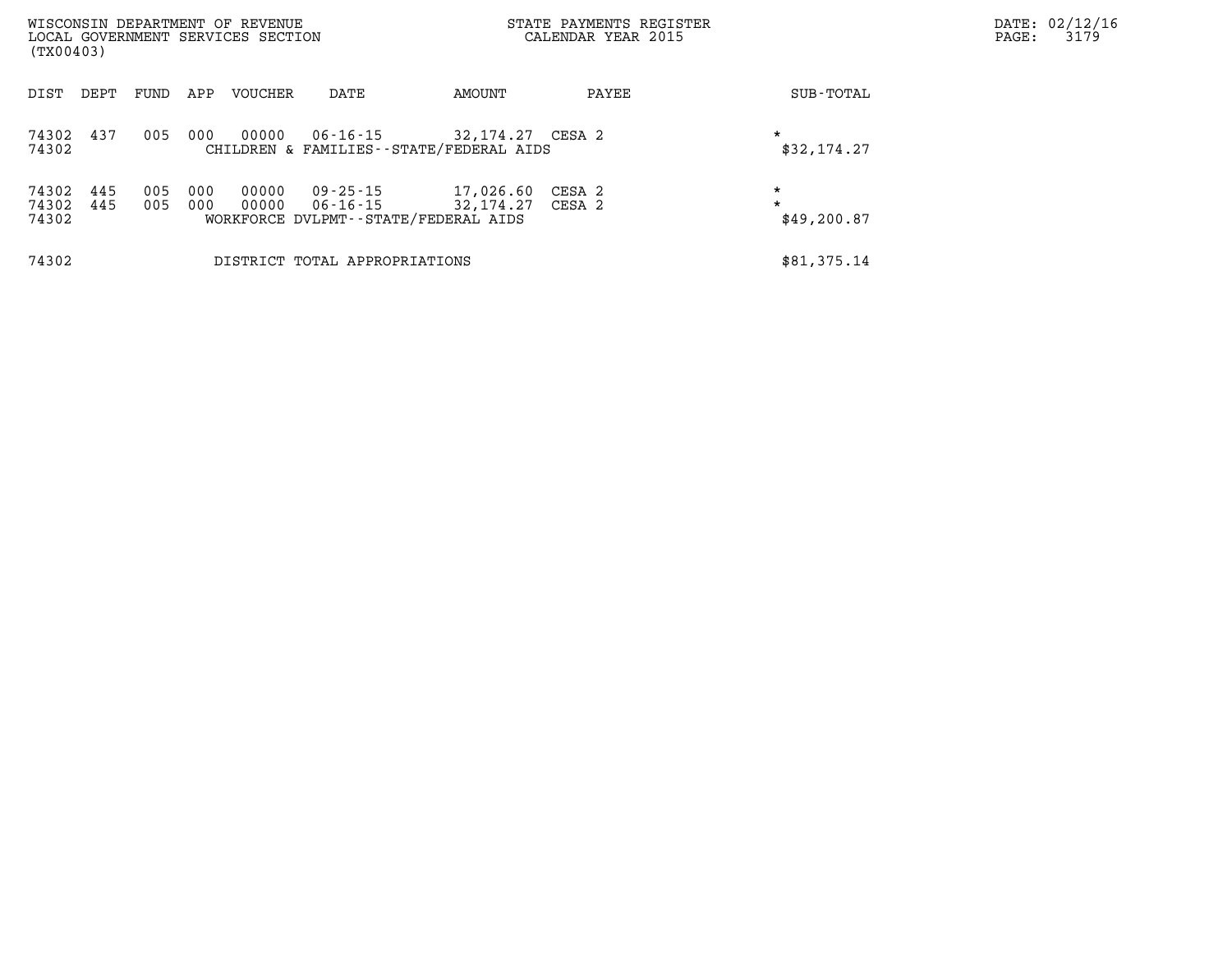| WISCONSIN DEPARTMENT OF REVENUE<br>LOCAL GOVERNMENT SERVICES SECTION<br>(TX00403) |                          |                          |                          |                                  |                                                          |                                                                                         | STATE PAYMENTS REGISTER<br>CALENDAR YEAR 2015 |                                              | DATE: 02/12/16<br>3180<br>PAGE: |
|-----------------------------------------------------------------------------------|--------------------------|--------------------------|--------------------------|----------------------------------|----------------------------------------------------------|-----------------------------------------------------------------------------------------|-----------------------------------------------|----------------------------------------------|---------------------------------|
| DIST                                                                              | DEPT                     | FUND                     | APP                      | VOUCHER                          | DATE                                                     | AMOUNT                                                                                  | PAYEE                                         | SUB-TOTAL                                    |                                 |
| 74303<br>74303<br>74303<br>74303                                                  | 437<br>437<br>437        | 005<br>005<br>005        | 000<br>000<br>000        | 00000<br>00000<br>00000          | 04 - 30 - 15<br>05-29-15<br>06-23-15                     | 10,453.63<br>5,929.61<br>10,440.41 CESA 3<br>CHILDREN & FAMILIES--STATE/FEDERAL AIDS    | CESA 3<br>CESA 3                              | $\star$<br>$\star$<br>\$26,823.65            |                                 |
| 74303<br>74303<br>74303<br>74303<br>74303                                         | 445<br>445<br>445<br>445 | 005<br>005<br>005<br>005 | 000<br>000<br>000<br>000 | 00000<br>00000<br>00000<br>00000 | $09 - 01 - 15$<br>06-23-15<br>05-29-15<br>$04 - 30 - 15$ | 15,922.60<br>10,440.41<br>5,929.61<br>10,453.63<br>WORKFORCE DVLPMT--STATE/FEDERAL AIDS | CESA 3<br>CESA 3<br>CESA 3<br>CESA 3          | $\star$<br>$\star$<br>$\star$<br>\$42,746.25 |                                 |
| 74303                                                                             |                          |                          |                          |                                  | DISTRICT TOTAL APPROPRIATIONS                            |                                                                                         |                                               | \$69,569.90                                  |                                 |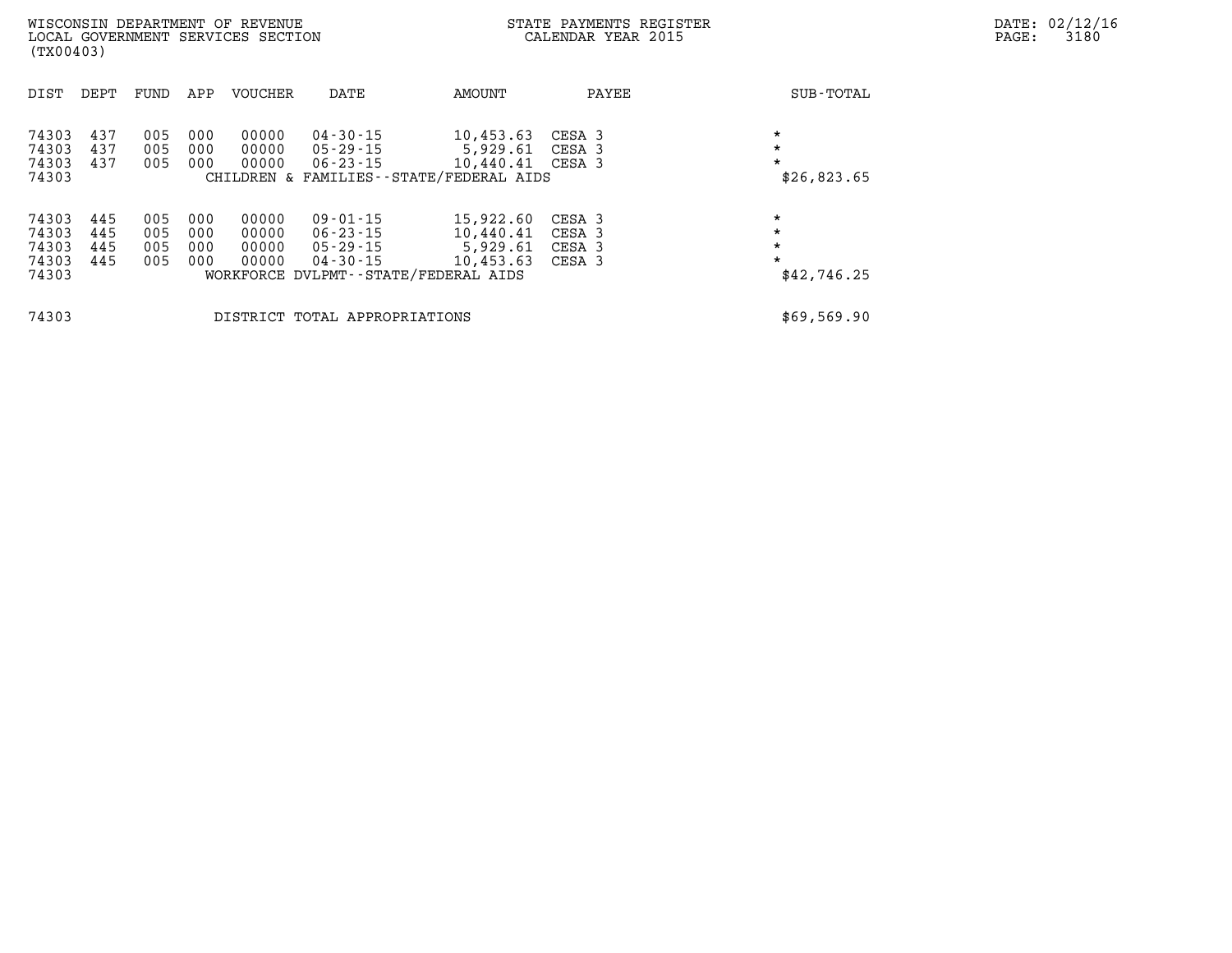| (TX00403)               |            |            |            | WISCONSIN DEPARTMENT OF REVENUE<br>LOCAL GOVERNMENT SERVICES SECTION |                               |                                                                | STATE PAYMENTS REGISTER<br>CALENDAR YEAR 2015 |                                   | PAGE: | DATE: 02/12/16<br>3181 |
|-------------------------|------------|------------|------------|----------------------------------------------------------------------|-------------------------------|----------------------------------------------------------------|-----------------------------------------------|-----------------------------------|-------|------------------------|
| DIST                    | DEPT       | FUND       | APP        | VOUCHER                                                              | DATE                          | AMOUNT                                                         | PAYEE                                         | SUB-TOTAL                         |       |                        |
| 74304 437<br>74304      |            | 005        | 000        | 00000                                                                | 06 - 03 - 15                  | 30,999.00 CESA 4<br>CHILDREN & FAMILIES - - STATE/FEDERAL AIDS |                                               | $\star$<br>\$30,999.00            |       |                        |
| 74304<br>74304<br>74304 | 445<br>445 | 005<br>005 | 000<br>000 | 00000<br>00000                                                       | 09-01-15<br>06-03-15          | 10,730.00<br>30,999.00<br>WORKFORCE DVLPMT--STATE/FEDERAL AIDS | CESA 4<br>CESA 4                              | $\star$<br>$\star$<br>\$41,729.00 |       |                        |
| 74304                   |            |            |            |                                                                      | DISTRICT TOTAL APPROPRIATIONS |                                                                |                                               | \$72,728.00                       |       |                        |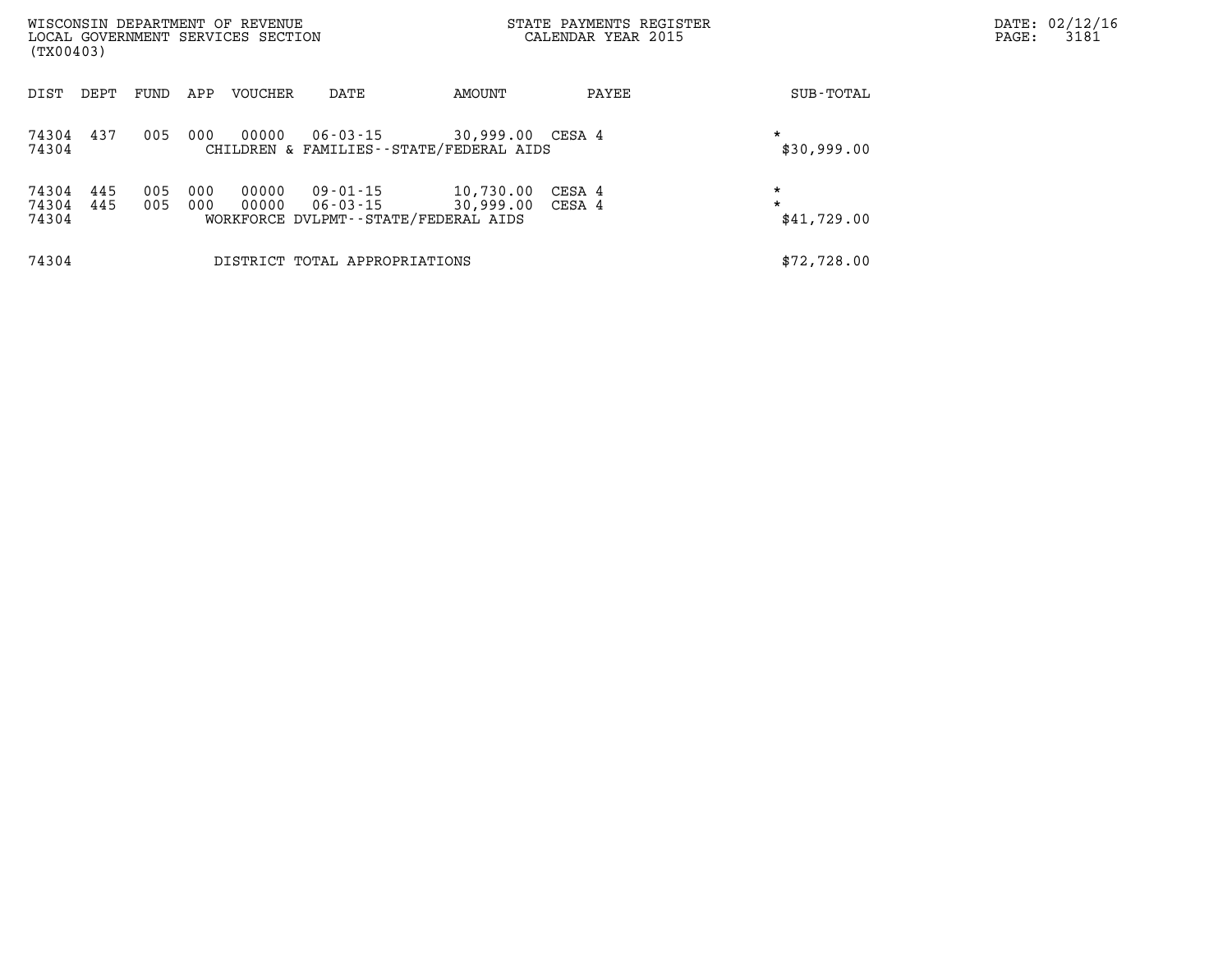| 74305<br>74305<br>74305<br>74305<br>74305<br>74305<br>74305<br>74305 | DEPT              | FUND              | APP               | <b>VOUCHER</b>          | DATE                                         | AMOUNT                                                                  | PAYEE                      | SUB-TOTAL                         |
|----------------------------------------------------------------------|-------------------|-------------------|-------------------|-------------------------|----------------------------------------------|-------------------------------------------------------------------------|----------------------------|-----------------------------------|
|                                                                      | 437<br>437        | 005<br>005        | 000<br>000        | 00000<br>00000          | $01 - 02 - 15$<br>$01 - 30 - 15$             | 4,894.00<br>5,978.00                                                    | CESA 5<br>CESA 5           | $\star$<br>$\star$                |
|                                                                      | 437<br>437<br>437 | 005<br>005<br>005 | 000<br>000<br>000 | 00000<br>00000<br>00000 | 02-27-15<br>03-31-15<br>04-30-15             | 5,514.00<br>20,776.00<br>6,767.00                                       | CESA 5<br>CESA 5<br>CESA 5 | $\star$<br>$\star$<br>$\star$     |
|                                                                      | 437<br>437        | 005<br>005        | 000<br>000        | 00000<br>00000          | 05-29-15<br>$06 - 16 - 15$                   | 10,722.00<br>3,400.00 CESA 5<br>CHILDREN & FAMILIES--STATE/FEDERAL AIDS | CESA 5                     | $\star$<br>$\star$<br>\$58,051.00 |
|                                                                      |                   |                   |                   |                         |                                              |                                                                         |                            |                                   |
| 74305<br>74305                                                       | 445<br>445        | 005<br>005        | 000<br>000        | 00000<br>00000          | $07 - 28 - 15$<br>06-16-15                   | 17,296.73<br>3,400.00                                                   | CESA 5<br>CESA 5           | $\star$<br>$\star$<br>$\star$     |
| 74305<br>74305<br>74305                                              | 445<br>445<br>445 | 005<br>005<br>005 | 000<br>000<br>000 | 00000<br>00000<br>00000 | $05 - 29 - 15$<br>04-30-15<br>$03 - 31 - 15$ | 10,722.00<br>6,767.00<br>20,776.00                                      | CESA 5<br>CESA 5<br>CESA 5 | $\star$<br>$\star$                |
| 74305<br>74305<br>74305                                              | 445<br>445<br>445 | 005<br>005<br>005 | 000<br>000<br>000 | 00000<br>00000<br>00000 | 02-27-15<br>$01 - 30 - 15$<br>$01 - 02 - 15$ | 5,514.00<br>5,978.00<br>4,894.00                                        | CESA 5<br>CESA 5<br>CESA 5 | $\star$<br>$\star$<br>$\star$     |
| 74305                                                                |                   |                   |                   |                         |                                              | WORKFORCE DVLPMT--STATE/FEDERAL AIDS                                    |                            | \$75,347.73                       |

**74305 DISTRICT TOTAL APPROPRIATIONS \$133,398.73**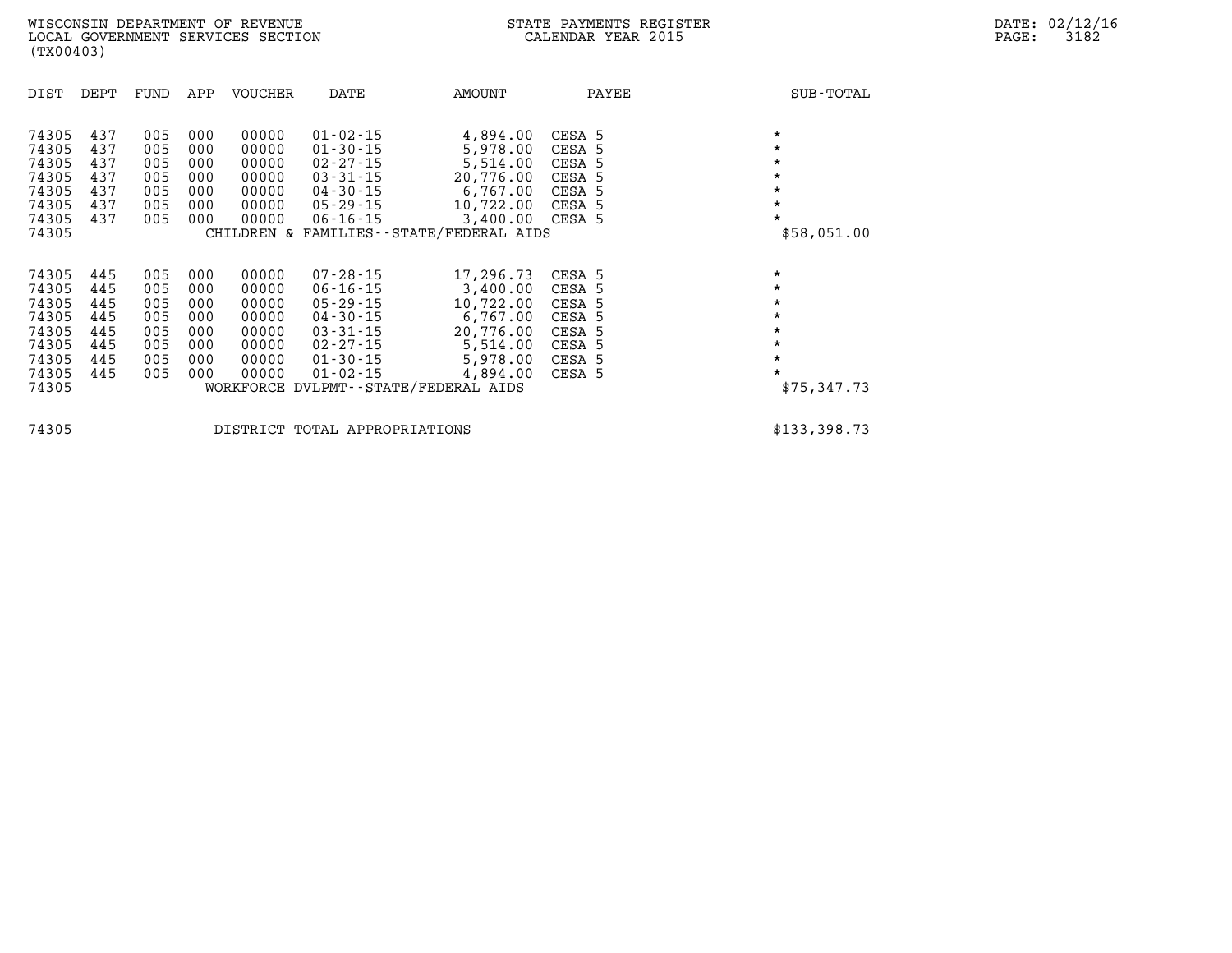| DIST                                                                                   | DEPT                                                        | FUND                                                        | APP                                                         | VOUCHER                                                                       | DATE                                                                                                                                                           | AMOUNT                                                                                                                                             | PAYEE                                                                                  | SUB-TOTAL                                                                                                       |
|----------------------------------------------------------------------------------------|-------------------------------------------------------------|-------------------------------------------------------------|-------------------------------------------------------------|-------------------------------------------------------------------------------|----------------------------------------------------------------------------------------------------------------------------------------------------------------|----------------------------------------------------------------------------------------------------------------------------------------------------|----------------------------------------------------------------------------------------|-----------------------------------------------------------------------------------------------------------------|
| 74306<br>74306<br>74306<br>74306<br>74306<br>74306<br>74306<br>74306                   | 437<br>437<br>437<br>437<br>437<br>437<br>437               | 005<br>005<br>005<br>005<br>005<br>005<br>005               | 000<br>000<br>000<br>000<br>000<br>000<br>000               | 00000<br>00000<br>00000<br>00000<br>00000<br>00000<br>00000                   | $01 - 20 - 15$<br>$01 - 30 - 15$<br>$02 - 27 - 15$<br>$03 - 31 - 15$<br>$04 - 30 - 15$<br>$05 - 29 - 15$<br>$06 - 09 - 15$                                     | 20,225.21<br>31,842.26<br>2,177.22<br>2,771.74<br>5,765.12<br>9,493.25<br>18,782.35 CESA 6<br>CHILDREN & FAMILIES - - STATE/FEDERAL AIDS           | CESA 6<br>CESA 6<br>CESA 6<br>CESA 6<br>CESA 6<br>CESA 6                               | $\star$<br>$\star$<br>$\star$<br>$\star$<br>$\star$<br>$\star$<br>*<br>\$91,057.15                              |
| 74306<br>74306<br>74306<br>74306<br>74306<br>74306<br>74306<br>74306<br>74306<br>74306 | 445<br>445<br>445<br>445<br>445<br>445<br>445<br>445<br>445 | 005<br>005<br>005<br>005<br>005<br>005<br>005<br>005<br>005 | 000<br>000<br>000<br>000<br>000<br>000<br>000<br>000<br>000 | 00000<br>00000<br>00000<br>00000<br>00000<br>00000<br>00000<br>00000<br>00000 | $06 - 09 - 15$<br>$05 - 29 - 15$<br>$04 - 30 - 15$<br>$03 - 31 - 15$<br>$02 - 27 - 15$<br>$01 - 30 - 15$<br>$01 - 20 - 15$<br>$09 - 08 - 15$<br>$07 - 28 - 15$ | 18,782.35<br>9,493.25<br>5,765.12<br>2,771.74<br>2,177.22<br>31,842.26<br>20,225.21<br>931.22<br>81,071.71<br>WORKFORCE DVLPMT--STATE/FEDERAL AIDS | CESA 6<br>CESA 6<br>CESA 6<br>CESA 6<br>CESA 6<br>CESA 6<br>CESA 6<br>CESA 6<br>CESA 6 | $\star$<br>$\star$<br>$\star$<br>$\star$<br>$\star$<br>$\star$<br>$\star$<br>$\star$<br>$\star$<br>\$173,060.08 |
| 74306                                                                                  |                                                             |                                                             |                                                             |                                                                               | DISTRICT TOTAL APPROPRIATIONS                                                                                                                                  |                                                                                                                                                    |                                                                                        | \$264, 117.23                                                                                                   |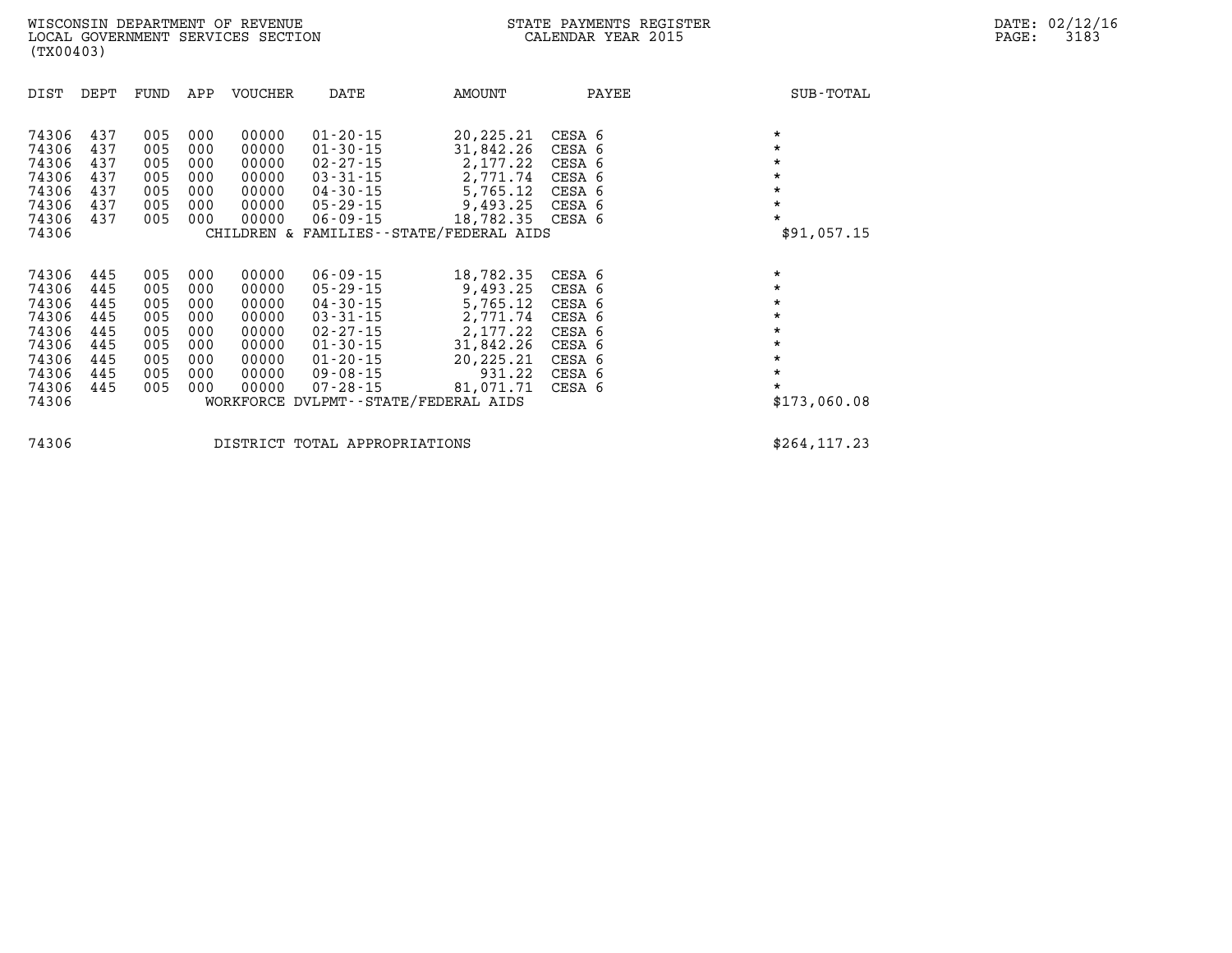| DATE: | 02/12/16 |
|-------|----------|
| PAGE: | 3184     |

| (TX00403)                                 |                          |                          |                          | WISCONSIN DEPARTMENT OF REVENUE<br>LOCAL GOVERNMENT SERVICES SECTION |                                                              |                                                       | STATE PAYMENTS REGISTER<br>CALENDAR YEAR 2015 | DATE: 02/12/1<br>PAGE:<br>3184 |  |
|-------------------------------------------|--------------------------|--------------------------|--------------------------|----------------------------------------------------------------------|--------------------------------------------------------------|-------------------------------------------------------|-----------------------------------------------|--------------------------------|--|
| DIST                                      | DEPT                     | FUND                     | APP                      | <b>VOUCHER</b>                                                       | DATE                                                         | AMOUNT                                                | PAYEE                                         | SUB-TOTAL                      |  |
| 74308<br>74308                            | 505                      | 085                      | 466                      | 09670                                                                | 07-14-15                                                     | 9,718.00<br>DOA--TELECOMMUNICATION ACCESS--TEACH      | CESA #8                                       | \$9,718.00                     |  |
| 74308<br>74308<br>74308<br>74308<br>74308 | 525<br>525<br>525<br>525 | 049<br>049<br>049<br>049 | 160<br>160<br>160<br>160 | 35055<br>35060<br>35065<br>50520<br>DOA - - UNKNOWN                  | $03 - 05 - 15$<br>04 - 27 - 15<br>06-22-15<br>$01 - 12 - 15$ | 14,015.39<br>7,643.78<br>4,064.31 CESA #8<br>7,701.00 | CESA #8<br>CESA #8<br>CESA #8                 | \$33,424.48                    |  |
| 74308                                     |                          |                          |                          |                                                                      | DISTRICT TOTAL APPROPRIATIONS                                |                                                       |                                               | \$43,142.48                    |  |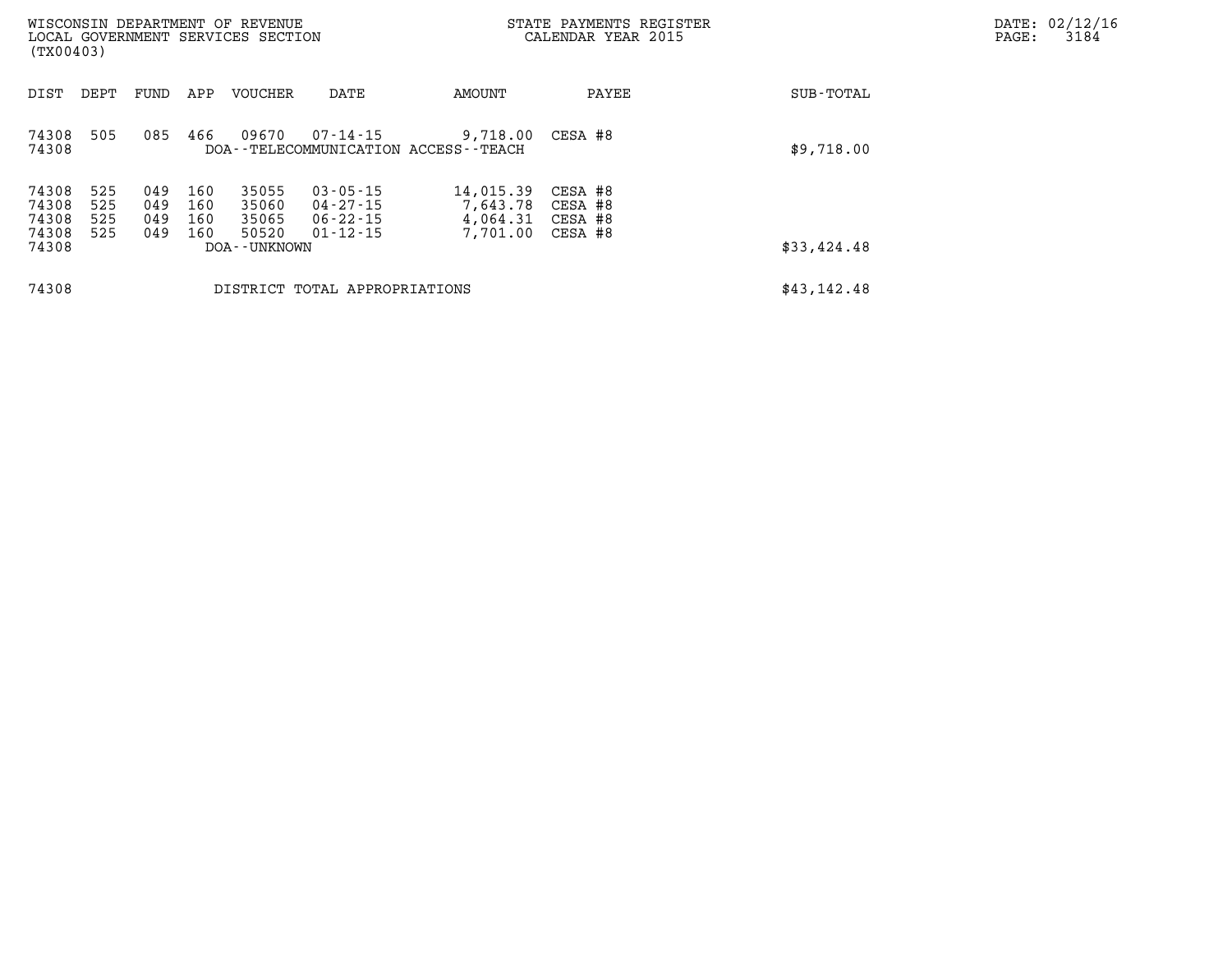| $\mathtt{DATE}$ : | 02/12/16 |
|-------------------|----------|
| PAGE:             | 3185     |

|                                           | (TX00403)                |                          |                          | WISCONSIN DEPARTMENT OF REVENUE<br>LOCAL GOVERNMENT SERVICES SECTION |                                                                                                              |                                                  | STATE PAYMENTS REGISTER<br>CALENDAR YEAR 2015                    |              | PAGE: | DATE: 02/12/16<br>3185 |
|-------------------------------------------|--------------------------|--------------------------|--------------------------|----------------------------------------------------------------------|--------------------------------------------------------------------------------------------------------------|--------------------------------------------------|------------------------------------------------------------------|--------------|-------|------------------------|
| DIST                                      | DEPT                     | FUND                     | APP                      | <b>VOUCHER</b>                                                       | DATE                                                                                                         | AMOUNT                                           | PAYEE                                                            | SUB-TOTAL    |       |                        |
| 74309<br>74309<br>74309<br>74309<br>74309 | 255<br>255<br>255<br>255 | 002<br>002<br>002<br>002 | 206<br>206<br>206<br>206 | 13621<br>17668<br>22240<br>33940                                     | $01 - 20 - 15$<br>$02 - 17 - 15$<br>$03 - 16 - 15$<br>$06 - 08 - 15$<br>PUBLIC INSTRUCT-HANDICAPPED CHILDREN | 36,999.00<br>36,990.00<br>37,083.00<br>64,365.00 | TREAS CESA #9<br>TREAS CESA #9<br>TREAS CESA #9<br>TREAS CESA #9 | \$175,437.00 |       |                        |

| 74309<br>74309<br>74309<br>74309<br>74309                                                                | 255<br>255<br>255<br>255                                                  | 002<br>002<br>002<br>002                                                  | 206<br>206<br>206<br>206                                                  | 13621<br>17668<br>22240<br>33940                                                                | $01 - 20 - 15$<br>$02 - 17 - 15$<br>$03 - 16 - 15$<br>$06 - 08 - 15$                                                                                                                         | 36,999.00<br>36,990.00<br>37,083.00<br>64,365.00<br>PUBLIC INSTRUCT-HANDICAPPED CHILDREN                                                                                              | TREAS CESA #9<br>TREAS CESA #9<br>TREAS CESA #9<br>TREAS CESA #9                                                                                                                        | \$175,437.00                      |
|----------------------------------------------------------------------------------------------------------|---------------------------------------------------------------------------|---------------------------------------------------------------------------|---------------------------------------------------------------------------|-------------------------------------------------------------------------------------------------|----------------------------------------------------------------------------------------------------------------------------------------------------------------------------------------------|---------------------------------------------------------------------------------------------------------------------------------------------------------------------------------------|-----------------------------------------------------------------------------------------------------------------------------------------------------------------------------------------|-----------------------------------|
| 74309<br>74309                                                                                           | 255                                                                       | 002                                                                       | 212                                                                       | 28350                                                                                           | $04 - 20 - 15$<br>PUBLIC INSTRUCT--CESA AIDS                                                                                                                                                 | 21,716.67                                                                                                                                                                             | TREAS CESA #9                                                                                                                                                                           | \$21,716.67                       |
| 74309<br>74309<br>74309                                                                                  | 255<br>255                                                                | 002<br>002                                                                | 226<br>226                                                                | 17670<br>39774                                                                                  | $02 - 17 - 15$<br>$06 - 22 - 15$                                                                                                                                                             | 5,542.55<br>14,070.00 TREAS CESA #9<br>PUBLIC INSTRUCT--PEER REVIEW & MENTORING                                                                                                       | TREAS CESA #9                                                                                                                                                                           | \$19,612.55                       |
| 74309<br>74309<br>74309<br>74309<br>74309                                                                | 255<br>255<br>255<br>255                                                  | 002<br>002<br>002<br>002                                                  | 232<br>232<br>232<br>232                                                  | 17669<br>30512<br>38579<br>46751                                                                | $02 - 17 - 15$<br>$05 - 11 - 15$<br>$06 - 15 - 15$<br>$09 - 28 - 15$                                                                                                                         | 33,495.63<br>27,219.32<br>14,479.87<br>23,600.25<br>PUBLIC INSTRUCT - - INTERAGENCY PROJ-FED                                                                                          | TREAS CESA #9<br>TREAS CESA #9<br>TREAS CESA #9<br>TREAS CESA #9                                                                                                                        | \$98,795.07                       |
| 74309<br>74309<br>74309<br>74309<br>74309<br>74309<br>74309<br>74309<br>74309<br>74309<br>74309<br>74309 | 255<br>255<br>255<br>255<br>255<br>255<br>255<br>255<br>255<br>255<br>255 | 002<br>002<br>002<br>002<br>002<br>002<br>002<br>002<br>002<br>002<br>002 | 241<br>241<br>241<br>241<br>241<br>241<br>241<br>241<br>241<br>241<br>241 | 19962<br>19963<br>30177<br>32083<br>38577<br>38578<br>39775<br>45327<br>45328<br>45329<br>46750 | $03 - 09 - 15$<br>$03 - 09 - 15$<br>$05 - 04 - 15$<br>$05 - 26 - 15$<br>$06 - 15 - 15$<br>$06 - 15 - 15$<br>$06 - 22 - 15$<br>09-08-15<br>$09 - 08 - 15$<br>$09 - 08 - 15$<br>$09 - 28 - 15$ | 20,350.07<br>17,653.78<br>3,377.22<br>18,883.85<br>55,875.91<br>55,130.70<br>41,369.48<br>28,661.90<br>51,351.82<br>7,272.90<br>13,063.57<br>PUBLIC INSTRUCT--LOCAL PROGRAMS--FED FDS | TREAS CESA #9<br>TREAS CESA #9<br>TREAS CESA #9<br>TREAS CESA #9<br>TREAS CESA #9<br>TREAS CESA #9<br>TREAS CESA #9<br>TREAS CESA #9<br>TREAS CESA #9<br>TREAS CESA #9<br>TREAS CESA #9 | \$312,991.20                      |
| 74309<br>74309                                                                                           | 437                                                                       | 005                                                                       | 000                                                                       | 00000                                                                                           | $01 - 30 - 15$                                                                                                                                                                               | 6,695.73<br>CHILDREN & FAMILIES - - STATE/FEDERAL AIDS                                                                                                                                | CESA #9                                                                                                                                                                                 | $\star$<br>\$6,695.73             |
| 74309<br>74309<br>74309<br>74309                                                                         | 445<br>445<br>445                                                         | 005<br>005<br>005                                                         | 000<br>000<br>000                                                         | 00000<br>00000<br>00000                                                                         | $09 - 22 - 15$<br>$09 - 01 - 15$<br>$01 - 30 - 15$                                                                                                                                           | 360.45<br>21,848.18<br>6,695.73<br>WORKFORCE DVLPMT--STATE/FEDERAL AIDS                                                                                                               | CESA #9<br>CESA #9<br>CESA #9                                                                                                                                                           | $\star$<br>$\star$<br>\$28,904.36 |
| 74309                                                                                                    |                                                                           |                                                                           |                                                                           |                                                                                                 | DISTRICT TOTAL APPROPRIATIONS                                                                                                                                                                |                                                                                                                                                                                       |                                                                                                                                                                                         | \$664,152.58                      |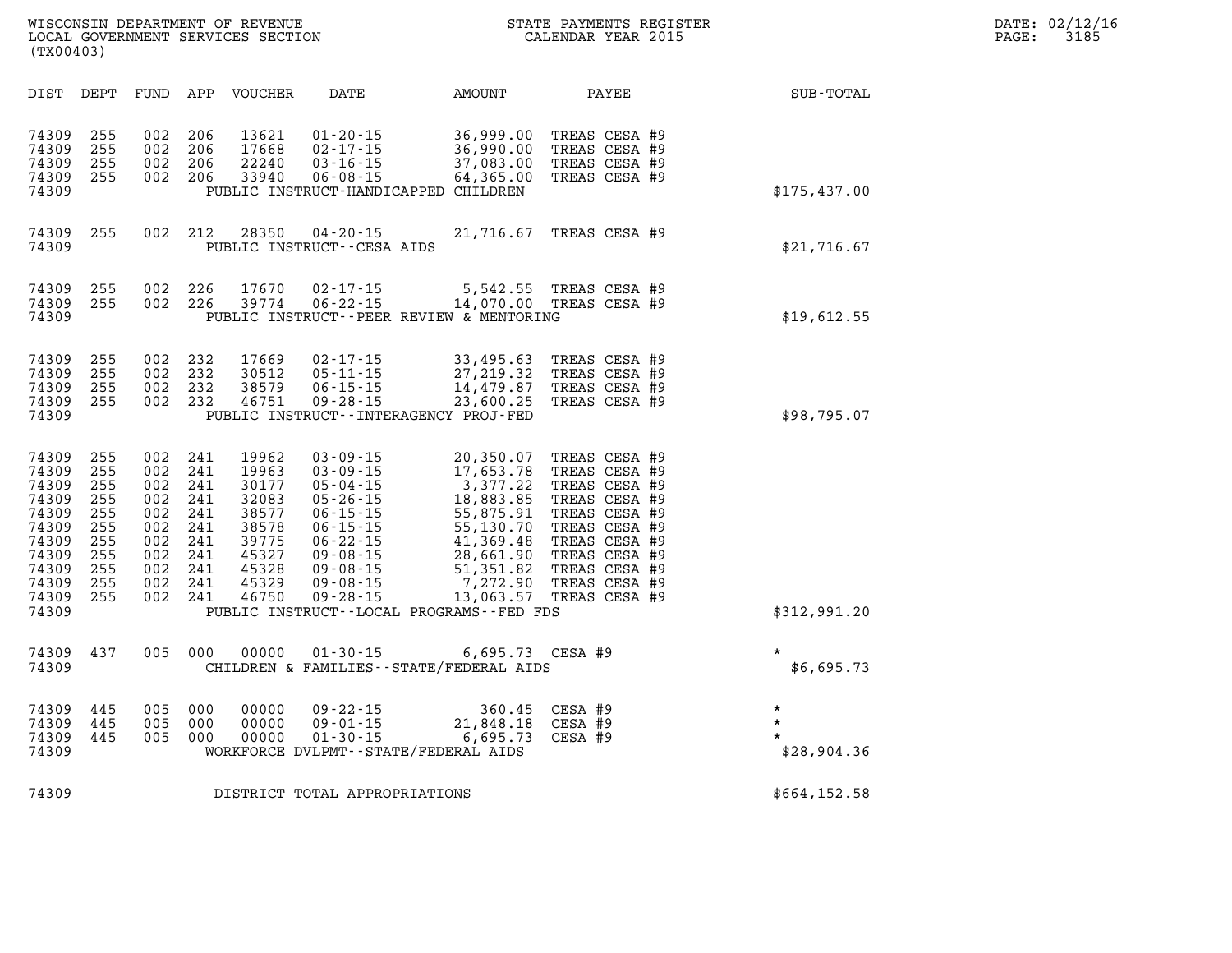| DIST                                                                                            | DEPT                                                               | FUND                                                               | APP                                                                | VOUCHER                                                                                | DATE                                                                                                                                                                                                                | AMOUNT                                                                                                                      | PAYEE                                                                                                                | SUB-TOTAL                                               |  |
|-------------------------------------------------------------------------------------------------|--------------------------------------------------------------------|--------------------------------------------------------------------|--------------------------------------------------------------------|----------------------------------------------------------------------------------------|---------------------------------------------------------------------------------------------------------------------------------------------------------------------------------------------------------------------|-----------------------------------------------------------------------------------------------------------------------------|----------------------------------------------------------------------------------------------------------------------|---------------------------------------------------------|--|
| 74310<br>74310<br>74310<br>74310<br>74310<br>74310<br>74310<br>74310<br>74310<br>74310<br>74310 | 435<br>435<br>435<br>435<br>435<br>435<br>435<br>435<br>435<br>435 | 005<br>005<br>005<br>005<br>005<br>005<br>005<br>005<br>005<br>005 | 000<br>000<br>000<br>000<br>000<br>000<br>000<br>000<br>000<br>000 | 90514<br>90515<br>90517<br>90518<br>90519<br>90600<br>90601<br>90604<br>90607<br>90609 | $02 - 01 - 15$<br>$03 - 01 - 15$<br>$04 - 01 - 15$<br>$05 - 01 - 15$<br>$06 - 01 - 15$<br>$07 - 01 - 15$<br>$08 - 01 - 15$<br>$09 - 01 - 15$<br>$10 - 01 - 15$<br>$11 - 02 - 15$<br>HEALTH SERVICES--STATE/FED AIDS | 38,954.00<br>17,374.00<br>9,044.00<br>15,565.00<br>17,600.00<br>18,217.00<br>15,604.00<br>44,823.00<br>2,238.00<br>4,460.00 | CESA #10<br>CESA #10<br>CESA #10<br>CESA #10<br>CESA #10<br>CESA #10<br>CESA #10<br>CESA #10<br>CESA #10<br>CESA #10 | \$183,879.00                                            |  |
| 74310<br>74310<br>74310<br>74310<br>74310                                                       | 437<br>437<br>437<br>437                                           | 005<br>005<br>005<br>005                                           | 000<br>000<br>000<br>000                                           | 00000<br>00000<br>00000<br>00000                                                       | $01 - 30 - 15$<br>$03 - 31 - 15$<br>05-29-15<br>$07 - 21 - 15$                                                                                                                                                      | 4,528.48<br>8,364.73<br>13,523.64<br>32,080.66 CESA 10<br>CHILDREN & FAMILIES--STATE/FEDERAL AIDS                           | CESA 10<br>CESA 10<br>CESA 10                                                                                        | $\star$<br>$\star$<br>$\star$<br>$\star$<br>\$58,497.51 |  |
| 74310<br>74310<br>74310<br>74310<br>74310                                                       | 445<br>445<br>445<br>445                                           | 005<br>005<br>005<br>005                                           | 000<br>000<br>000<br>000                                           | 00000<br>00000<br>00000<br>00000                                                       | $01 - 30 - 15$<br>07-21-15<br>05-29-15<br>$03 - 31 - 15$                                                                                                                                                            | 4,528.48<br>32,080.66<br>13,523.64<br>8,364.73<br>WORKFORCE DVLPMT--STATE/FEDERAL AIDS                                      | CESA 10<br>CESA 10<br>CESA 10<br>CESA 10                                                                             | $\star$<br>$\star$<br>$\star$<br>$\star$<br>\$58,497.51 |  |

**74310 DISTRICT TOTAL APPROPRIATIONS \$300,874.02**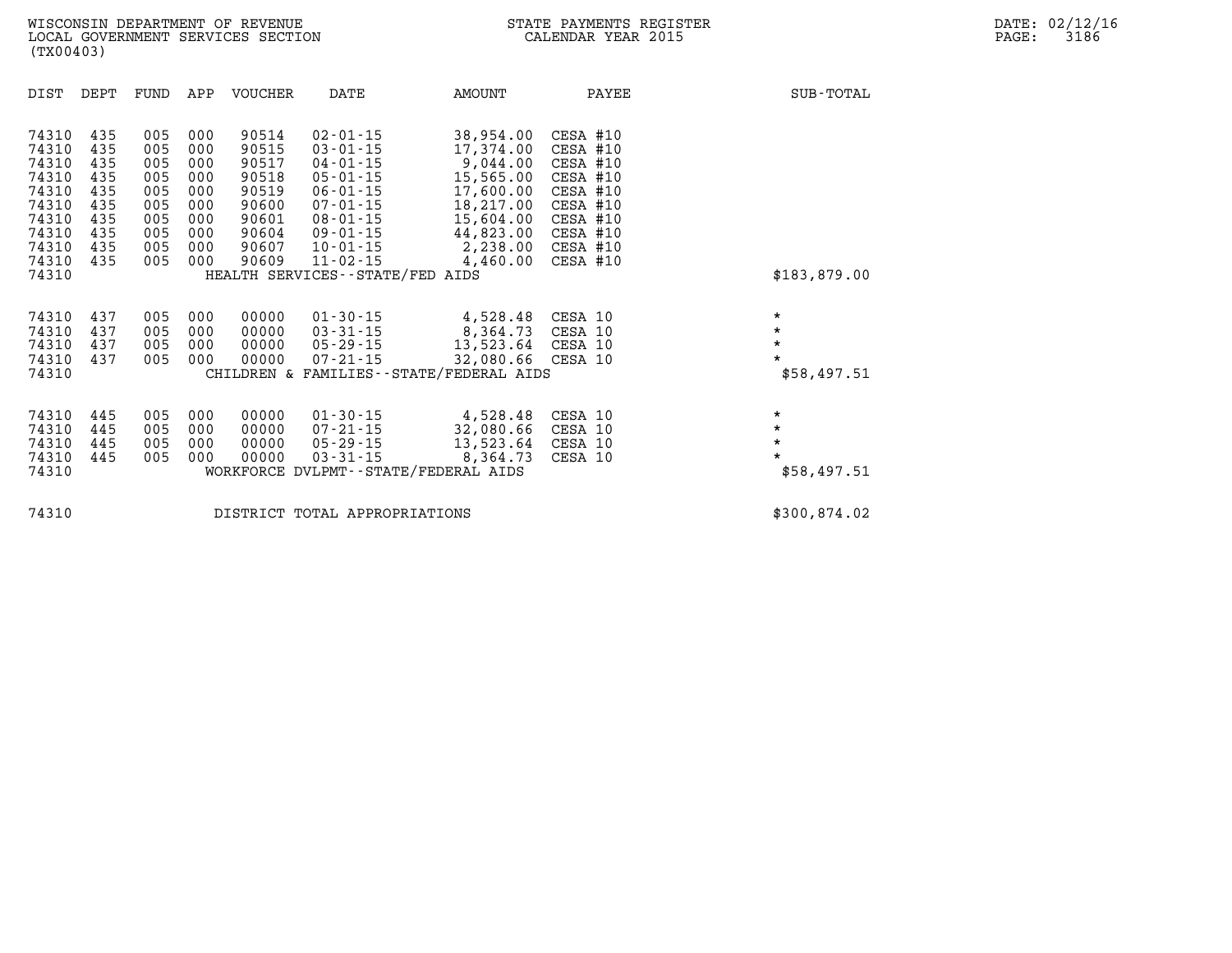| DIST                                               | DEPT                            | FUND                            | APP                             | <b>VOUCHER</b>                            | DATE                                                                                                    | AMOUNT                                                                                  | PAYEE                | SUB-TOTAL                                    |
|----------------------------------------------------|---------------------------------|---------------------------------|---------------------------------|-------------------------------------------|---------------------------------------------------------------------------------------------------------|-----------------------------------------------------------------------------------------|----------------------|----------------------------------------------|
| 74311<br>74311<br>74311<br>74311<br>74311<br>74311 | 435<br>435<br>435<br>435<br>435 | 005<br>005<br>005<br>005<br>005 | 000<br>000<br>000<br>000<br>000 | 90511<br>90515<br>90517<br>90600<br>90607 | $01 - 01 - 15$<br>$03 - 01 - 15$<br>04-01-15<br>07-01-15<br>10-01-15<br>HEALTH SERVICES--STATE/FED AIDS | 89,470.00<br>70,088.00 CESA #11<br>21,197.00<br>62,670.00 CESA #11<br>4,621.00 CESA #11 | CESA #11<br>CESA #11 | \$248,046.00                                 |
| 74311<br>74311<br>74311                            | 437<br>437                      | 005<br>005                      | 000<br>000                      | 00000<br>00000                            | 01-02-15<br>02-27-15                                                                                    | 15,300.00<br>8,200.21 CESA 11<br>CHILDREN & FAMILIES - - STATE/FEDERAL AIDS             | CESA 11              | $\star$<br>$\star$<br>\$23,500.21            |
| 74311<br>74311<br>74311<br>74311                   | 445<br>445<br>445               | 005<br>005<br>005               | 000<br>000<br>000               | 00000<br>00000<br>00000                   | $01 - 02 - 15$<br>08-25-15<br>02-27-15<br>WORKFORCE DVLPMT--STATE/FEDERAL AIDS                          | 15,300.00<br>71,899.79 CESA 11<br>8,200.21                                              | CESA 11<br>CESA 11   | $\star$<br>$\star$<br>$\star$<br>\$95,400.00 |
| 74311                                              |                                 |                                 |                                 |                                           | DISTRICT TOTAL APPROPRIATIONS                                                                           |                                                                                         |                      | \$366,946.21                                 |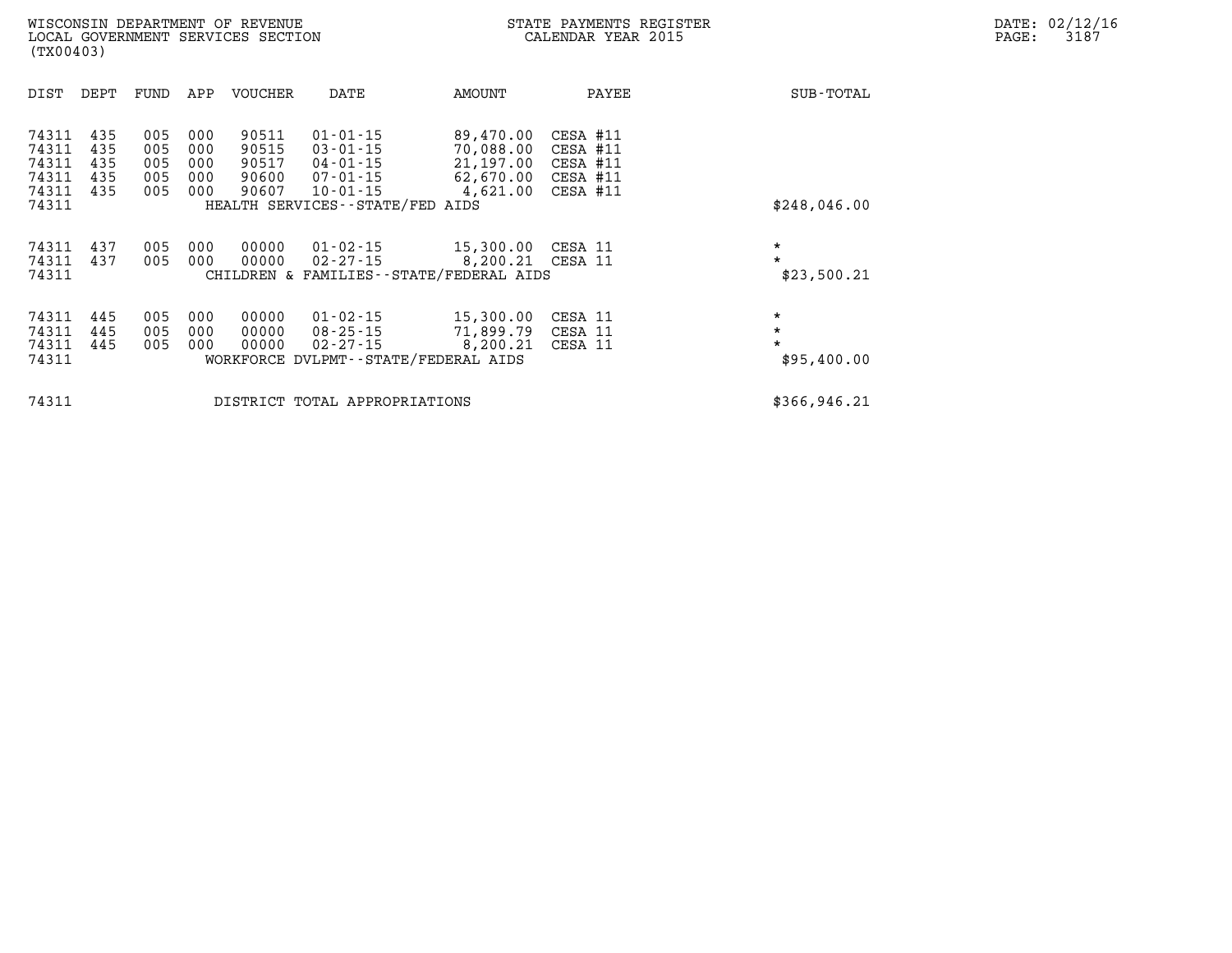| (TX00403)                                 |                          |                          |                          | WISCONSIN DEPARTMENT OF REVENUE<br>LOCAL GOVERNMENT SERVICES SECTION |                                                                       |               |                                                    | STATE PAYMENTS REGISTER<br>CALENDAR YEAR 2015 |                                                                                                                  |              |
|-------------------------------------------|--------------------------|--------------------------|--------------------------|----------------------------------------------------------------------|-----------------------------------------------------------------------|---------------|----------------------------------------------------|-----------------------------------------------|------------------------------------------------------------------------------------------------------------------|--------------|
| DIST                                      | DEPT                     | FUND                     | APP                      | <b>VOUCHER</b>                                                       | DATE                                                                  | <b>AMOUNT</b> |                                                    | PAYEE                                         |                                                                                                                  | SUB-TOTAL    |
| 75002<br>75002<br>75002<br>75002<br>75002 | 455<br>455<br>455<br>455 | 002<br>002<br>002<br>002 | 204<br>204<br>204<br>204 | 05617<br>05617<br>05981<br>06479<br>JUSTICE--                        | $04 - 15 - 15$<br>$04 - 15 - 15$<br>$05 - 06 - 15$<br>$0.5 - 29 - 15$ |               | 38,655.27<br>41,062.98<br>20,598.86<br>32, 243, 31 |                                               | COMMUNITY RELATIONS SOCIA<br>COMMUNITY RELATIONS SOCIA<br>COMMUNITY RELATIONS SOCIA<br>COMMUNITY RELATIONS SOCIA | \$132,560.42 |
| ワヒハハつ                                     | 155                      | ററാ                      | າາາ                      | 00570                                                                | $00 - 20 - 15$                                                        |               | רם כו <i>ו</i> כ כר                                |                                               | COMMITATION BELATIONS SOCIA                                                                                      |              |

| 75002<br>75002<br>75002<br>75002<br>75002                                                                         | 455<br>455<br>455<br>455                                                         | 002<br>002<br>002<br>002                                                         | 204<br>204<br>204<br>204                                                         | 05617<br>05617<br>05981<br>06479<br>JUSTICE--                                                            | $04 - 15 - 15$<br>$04 - 15 - 15$<br>$05 - 06 - 15$<br>$05 - 29 - 15$                                                                                                                                                                                         | 38,655.27<br>41,062.98<br>20,598.86<br>32, 243.31                                                                                                              | COMMUNITY RELATIONS SOCIA<br>COMMUNITY RELATIONS SOCIA<br>COMMUNITY RELATIONS SOCIA<br>COMMUNITY RELATIONS SOCIA                                                                                                                                                                                                                                         | \$132,560.42   |
|-------------------------------------------------------------------------------------------------------------------|----------------------------------------------------------------------------------|----------------------------------------------------------------------------------|----------------------------------------------------------------------------------|----------------------------------------------------------------------------------------------------------|--------------------------------------------------------------------------------------------------------------------------------------------------------------------------------------------------------------------------------------------------------------|----------------------------------------------------------------------------------------------------------------------------------------------------------------|----------------------------------------------------------------------------------------------------------------------------------------------------------------------------------------------------------------------------------------------------------------------------------------------------------------------------------------------------------|----------------|
| 75002<br>75002<br>75002<br>75002<br>75002<br>75002<br>75002<br>75002                                              | 455<br>455<br>455<br>455<br>455<br>455<br>455                                    | 002<br>002<br>002<br>002<br>002<br>002<br>002                                    | 233<br>233<br>233<br>233<br>233<br>233<br>233                                    | 00579<br>00579<br>05609<br>05609<br>05989<br>06454<br>07047<br>JUSTICE--                                 | $08 - 20 - 15$<br>$08 - 20 - 15$<br>$04 - 15 - 15$<br>$04 - 15 - 15$<br>$05 - 06 - 15$<br>$05 - 29 - 15$<br>$06 - 29 - 15$                                                                                                                                   | 23,342.92<br>18,684.61<br>18,781.78<br>21,664.99<br>16,488.69<br>10,562.19<br>34,484.81                                                                        | COMMUNITY RELATIONS SOCIA<br>COMMUNITY RELATIONS SOCIA<br>COMMUNITY RELATIONS SOCIA<br>COMMUNITY RELATIONS SOCIA<br>COMMUNITY RELATIONS SOCIA<br>COMMUNITY RELATIONS SOCIA<br>COMMUNITY RELATIONS SOCIA                                                                                                                                                  | \$144,009.99   |
| 75002<br>75002<br>75002<br>75002<br>75002                                                                         | 455<br>455<br>455<br>455                                                         | 002<br>002<br>002<br>002                                                         | 278<br>278<br>278<br>278                                                         | 00580<br>00580<br>06479<br>07057                                                                         | $08 - 24 - 15$<br>$08 - 24 - 15$<br>$05 - 29 - 15$<br>$06 - 29 - 15$<br>JUSTICE -- YOUTH DIVERSION GRANT PROGRAM                                                                                                                                             | 4.10<br>22,671.52<br>9,645.66<br>60,778.72                                                                                                                     | COMMUNITY RELATIONS SOCIA<br>COMMUNITY RELATIONS SOCIA<br>COMMUNITY RELATIONS SOCIA<br>COMMUNITY RELATIONS SOCIA                                                                                                                                                                                                                                         | \$93,100.00    |
| 75002<br>75002<br>75002<br>75002<br>75002<br>75002<br>75002<br>75002<br>75002<br>75002<br>75002<br>75002<br>75002 | 505<br>505<br>505<br>505<br>505<br>505<br>505<br>505<br>505<br>505<br>505<br>505 | 002<br>002<br>002<br>002<br>002<br>002<br>002<br>002<br>002<br>002<br>002<br>002 | 155<br>155<br>155<br>155<br>155<br>155<br>155<br>155<br>155<br>155<br>155<br>155 | 00914<br>00914<br>01572<br>01572<br>05073<br>06006<br>06967<br>07726<br>08460<br>08460<br>09223<br>09953 | $08 - 21 - 15$<br>$08 - 21 - 15$<br>$09 - 21 - 15$<br>$09 - 21 - 15$<br>$01 - 21 - 15$<br>$02 - 19 - 15$<br>$03 - 26 - 15$<br>$04 - 23 - 15$<br>$05 - 26 - 15$<br>$05 - 26 - 15$<br>$06 - 22 - 15$<br>$07 - 20 - 15$<br>DOA-HOUSING ASSISTANCE-FEDERAL FUNDS | 56,691.12<br>44,475.80<br>35, 316.99<br>93,605.80<br>16,351.15<br>35, 305. 15<br>118,414.51<br>44,627.91<br>59,906.31<br>98,464.20<br>414,168.92<br>374,920.01 | COMMUNITY RELATIONS SOCIA<br>COMMUNITY RELATIONS SOCIA<br>COMMUNITY RELATIONS SOCIA<br>COMMUNITY RELATIONS SOCIA<br>COMMUNITY RELATIONS SOCIA<br>COMMUNITY RELATIONS SOCIA<br>COMMUNITY RELATIONS SOCIA<br>COMMUNITY RELATIONS SOCIA<br>COMMUNITY RELATIONS SOCIA<br>COMMUNITY RELATIONS SOCIA<br>COMMUNITY RELATIONS SOCIA<br>COMMUNITY RELATIONS SOCIA | \$1,392,247.87 |
| 75002<br>75002<br>75002<br>75002<br>75002<br>75002<br>75002<br>75002                                              | 505<br>505<br>505<br>505<br>505<br>505<br>505                                    | 035<br>035<br>035<br>035<br>035<br>035<br>035                                    | 371<br>371<br>371<br>371<br>371<br>371<br>371                                    | 00914<br>01572<br>05073<br>06006<br>06967<br>07726<br>08460                                              | $08 - 21 - 15$<br>$09 - 21 - 15$<br>$01 - 21 - 15$<br>$02 - 19 - 15$<br>$03 - 26 - 15$<br>$04 - 23 - 15$<br>$05 - 26 - 15$<br>DOA--PUBLIC BENEFITS FUND                                                                                                      | 210,029.01<br>258,858.22<br>484,680.61<br>439,875.12<br>372,687.11<br>204,895.36<br>155,104.64                                                                 | COMMUNITY RELATIONS SOCIA<br>COMMUNITY RELATIONS SOCIA<br>COMMUNITY RELATIONS SOCIA<br>COMMUNITY RELATIONS SOCIA<br>COMMUNITY RELATIONS SOCIA<br>COMMUNITY RELATIONS SOCIA<br>COMMUNITY RELATIONS SOCIA                                                                                                                                                  | \$2,126,130.07 |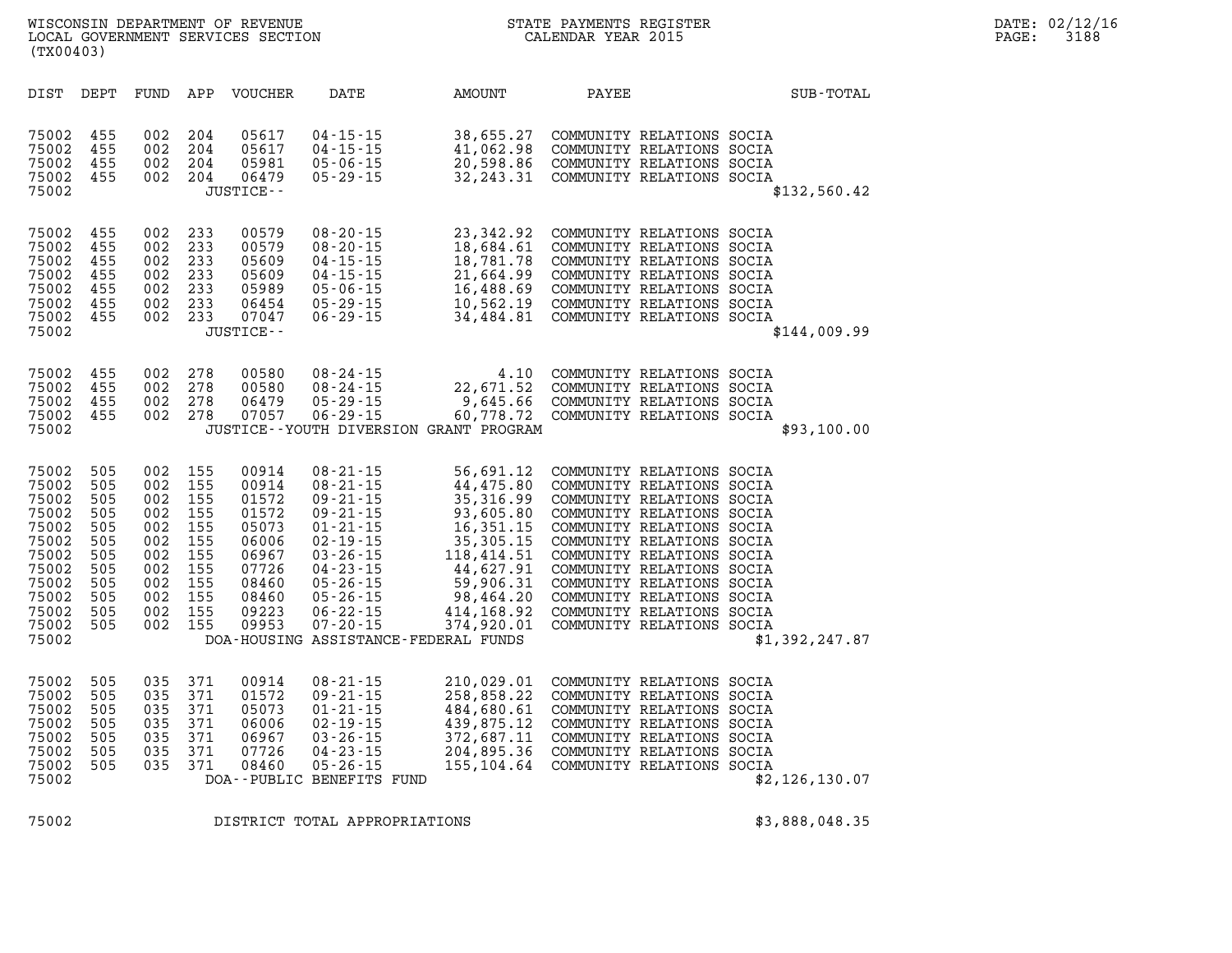| (TX00403)                                 |                          |                          |                          | WISCONSIN DEPARTMENT OF REVENUE<br>LOCAL GOVERNMENT SERVICES SECTION |                                                                            |                                  | STATE PAYMENTS REGISTER<br>CALENDAR YEAR 2015                                                                             | $\mathtt{PAGE:}$ | DATE: 02/12/16<br>3189 |  |  |
|-------------------------------------------|--------------------------|--------------------------|--------------------------|----------------------------------------------------------------------|----------------------------------------------------------------------------|----------------------------------|---------------------------------------------------------------------------------------------------------------------------|------------------|------------------------|--|--|
| DIST                                      | DEPT                     | FUND                     | APP                      | VOUCHER                                                              | DATE                                                                       | AMOUNT                           | PAYEE                                                                                                                     |                  | SUB-TOTAL              |  |  |
| 75107<br>75107<br>75107                   | 505<br>505               | 002<br>002               | 116<br>116               | 04669<br>09441                                                       | 01-13-15<br>07-01-15<br>DOA--LAND INFORMATION BOARD GRANTS                 | 19,041.03                        | NW REGIONAL PLANNING COMM<br>46,384.62 NW REGIONAL PLANNING COMM                                                          |                  | \$65,425.65            |  |  |
| 75107<br>75107<br>75107<br>75107<br>75107 | 505<br>505<br>505<br>505 | 002<br>002<br>002<br>002 | 142<br>142<br>142<br>142 | 00745<br>05443<br>06154<br>08356                                     | 08-24-15<br>02-09-15<br>02-26-15<br>05-28-15<br>DOA--FEDERAL ENERGY GRANTS | 4,870.75<br>1,264.54<br>8,323.77 | NW REGIONAL PLANNING COMM<br>NW REGIONAL PLANNING COMM<br>5,540.94 NW REGIONAL PLANNING COMM<br>NW REGIONAL PLANNING COMM |                  | \$20,000.00            |  |  |
| 75107                                     |                          |                          |                          |                                                                      | DISTRICT TOTAL APPROPRIATIONS                                              |                                  |                                                                                                                           |                  | \$85,425.65            |  |  |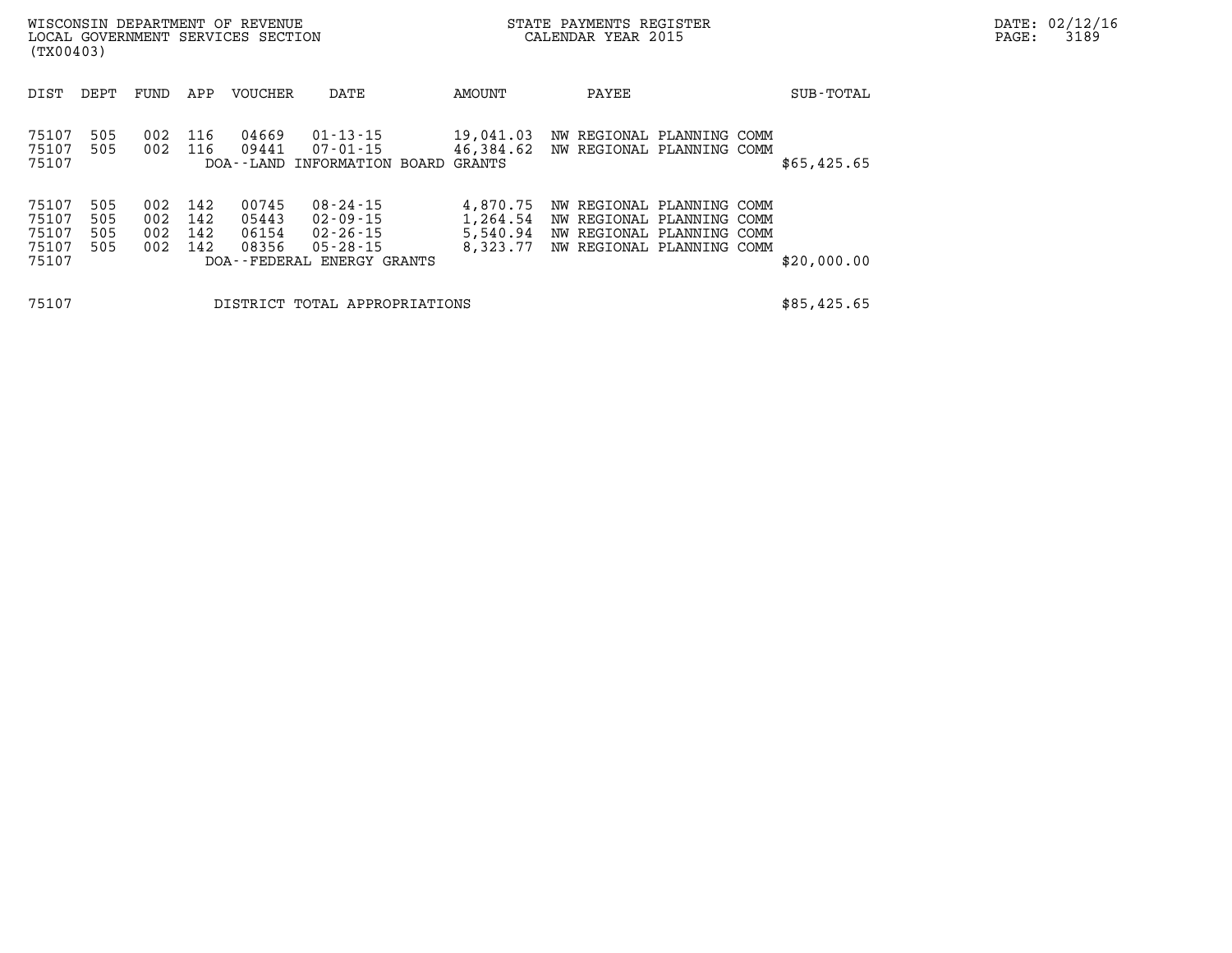|                | WISCONSIN DEPARTMENT OF REVENUE<br>LOCAL GOVERNMENT SERVICES SECTION<br>(TX00403) |      |     |                |                                                       |           | STATE PAYMENTS REGISTER<br>CALENDAR YEAR 2015 |             | PAGE: | DATE: 02/12/16<br>3190 |
|----------------|-----------------------------------------------------------------------------------|------|-----|----------------|-------------------------------------------------------|-----------|-----------------------------------------------|-------------|-------|------------------------|
| DIST           | DEPT                                                                              | FUND | APP | <b>VOUCHER</b> | DATE                                                  | AMOUNT    | PAYEE                                         | SUB-TOTAL   |       |                        |
| 75109<br>75109 | 395                                                                               | 011  | 182 | 56676          | 08-13-15<br>TRANSPORTATION - - TRANSIT AIDS - FEDERAL |           | 16,000.00 MS RIVER REGIONAL PLANNIN           | \$16,000.00 |       |                        |
| 75109<br>75109 | 505                                                                               | 002  | 116 | 04651          | 01-07-15<br>DOA--LAND INFORMATION BOARD GRANTS        | 43,750.00 | MISSISSIPPI RIVER REG PLA                     | \$43,750.00 |       |                        |
| 75109          |                                                                                   |      |     |                | DISTRICT TOTAL APPROPRIATIONS                         |           |                                               | \$59,750.00 |       |                        |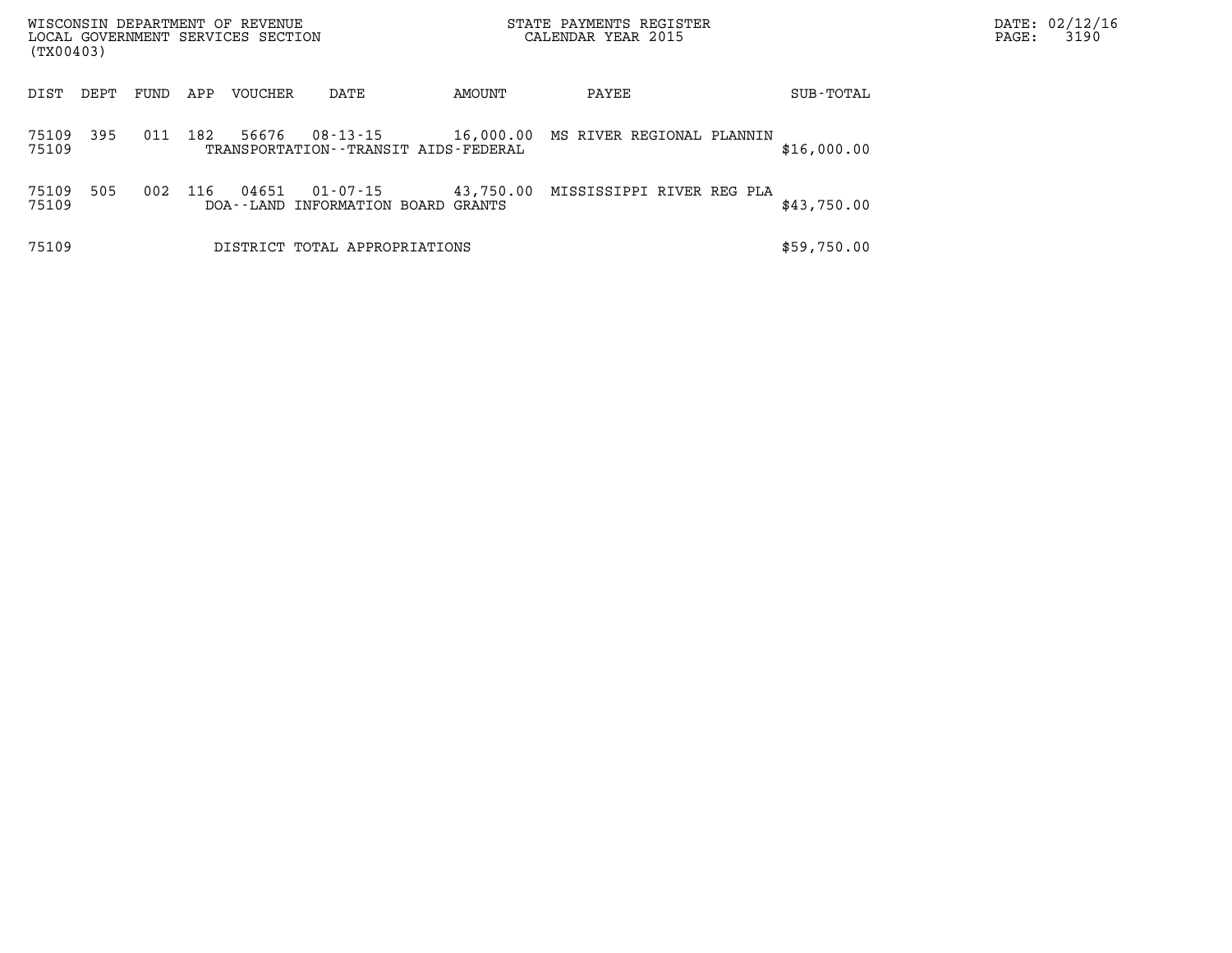| (TX00403)      |      |      |     | WISCONSIN DEPARTMENT OF REVENUE<br>LOCAL GOVERNMENT SERVICES SECTION |                |                                                   | STATE PAYMENTS REGISTER<br>CALENDAR YEAR 2015 |                           |            | PAGE: | DATE: 02/12/16<br>3191 |
|----------------|------|------|-----|----------------------------------------------------------------------|----------------|---------------------------------------------------|-----------------------------------------------|---------------------------|------------|-------|------------------------|
| DIST           | DEPT | FUND | APP | <b>VOUCHER</b>                                                       | DATE           | AMOUNT                                            | PAYEE                                         |                           | SUB-TOTAL  |       |                        |
| 75110<br>75110 | 370  | 002  | 684 | 00114                                                                | $02 - 11 - 15$ | 9,802.93<br>NAT RESOURCES--WATER OUALITY PLANNING |                                               | BROWN CNTY PLANNING COMMI | \$9,802.93 |       |                        |
| 75110          |      |      |     |                                                                      |                | DISTRICT TOTAL APPROPRIATIONS                     |                                               |                           | \$9,802.93 |       |                        |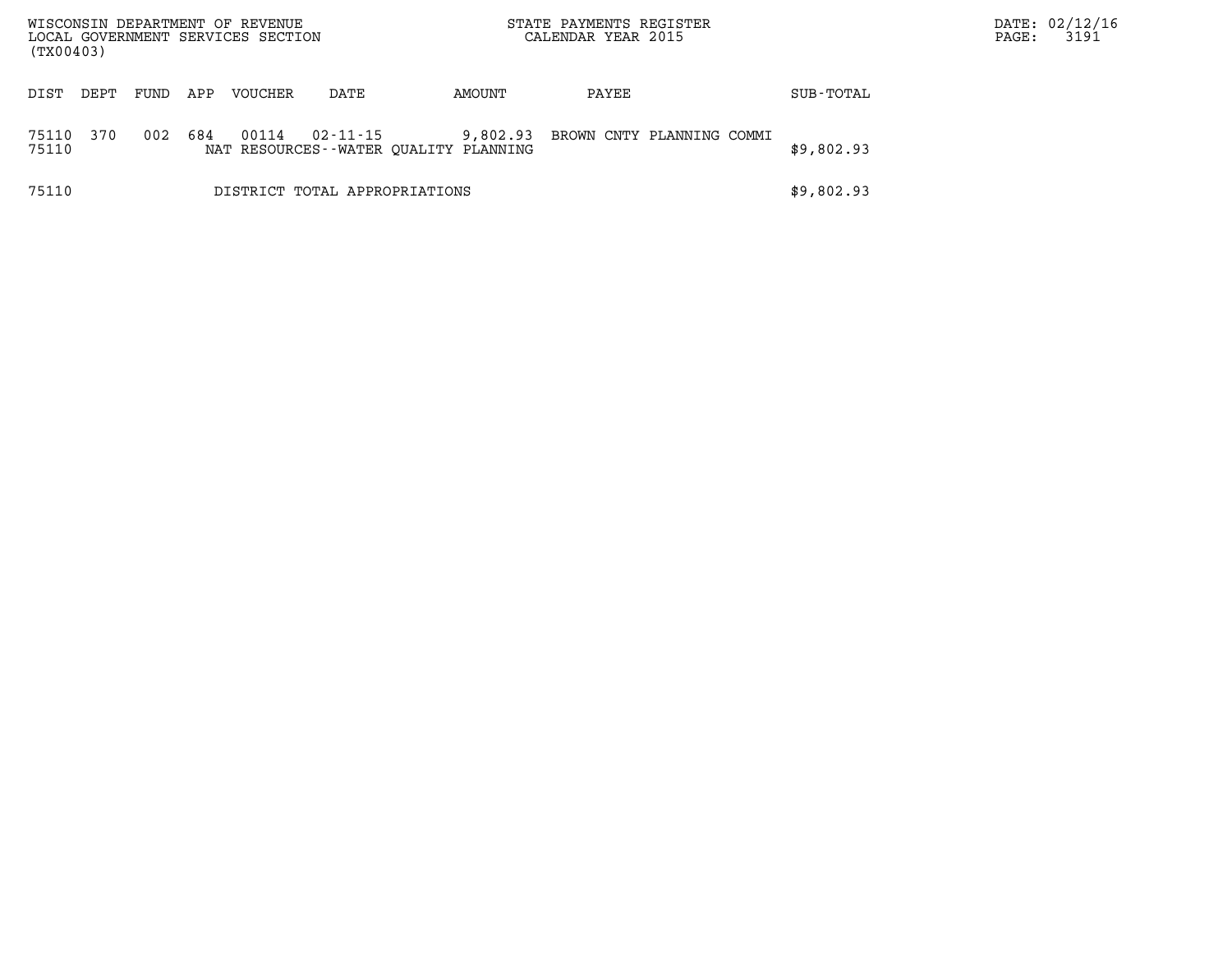| (TX00403)      |      |      |     | WISCONSIN DEPARTMENT OF REVENUE<br>LOCAL GOVERNMENT SERVICES SECTION |                                                   |           | STATE PAYMENTS REGISTER<br>CALENDAR YEAR 2015 |             | DATE: 02/12/16<br>PAGE: | 3192 |
|----------------|------|------|-----|----------------------------------------------------------------------|---------------------------------------------------|-----------|-----------------------------------------------|-------------|-------------------------|------|
| DIST           | DEPT | FUND | APP | <b>VOUCHER</b>                                                       | DATE                                              | AMOUNT    | PAYEE                                         | SUB-TOTAL   |                         |      |
| 75113<br>75113 | 370  | 002  | 684 | 00118                                                                | 02-20-15<br>NAT RESOURCES--WATER OUALITY PLANNING | 44,315.00 | SE WIS REG PLAN COMM                          | \$44,315.00 |                         |      |
| 75113<br>75113 | 505  | 002  | 142 | 00744                                                                | $08 - 25 - 15$<br>DOA--FEDERAL ENERGY GRANTS      | 20,000.00 | SE WIS REG PLAN COMM                          | \$20,000.00 |                         |      |
| 75113          |      |      |     |                                                                      | DISTRICT TOTAL APPROPRIATIONS                     |           |                                               | \$64,315.00 |                         |      |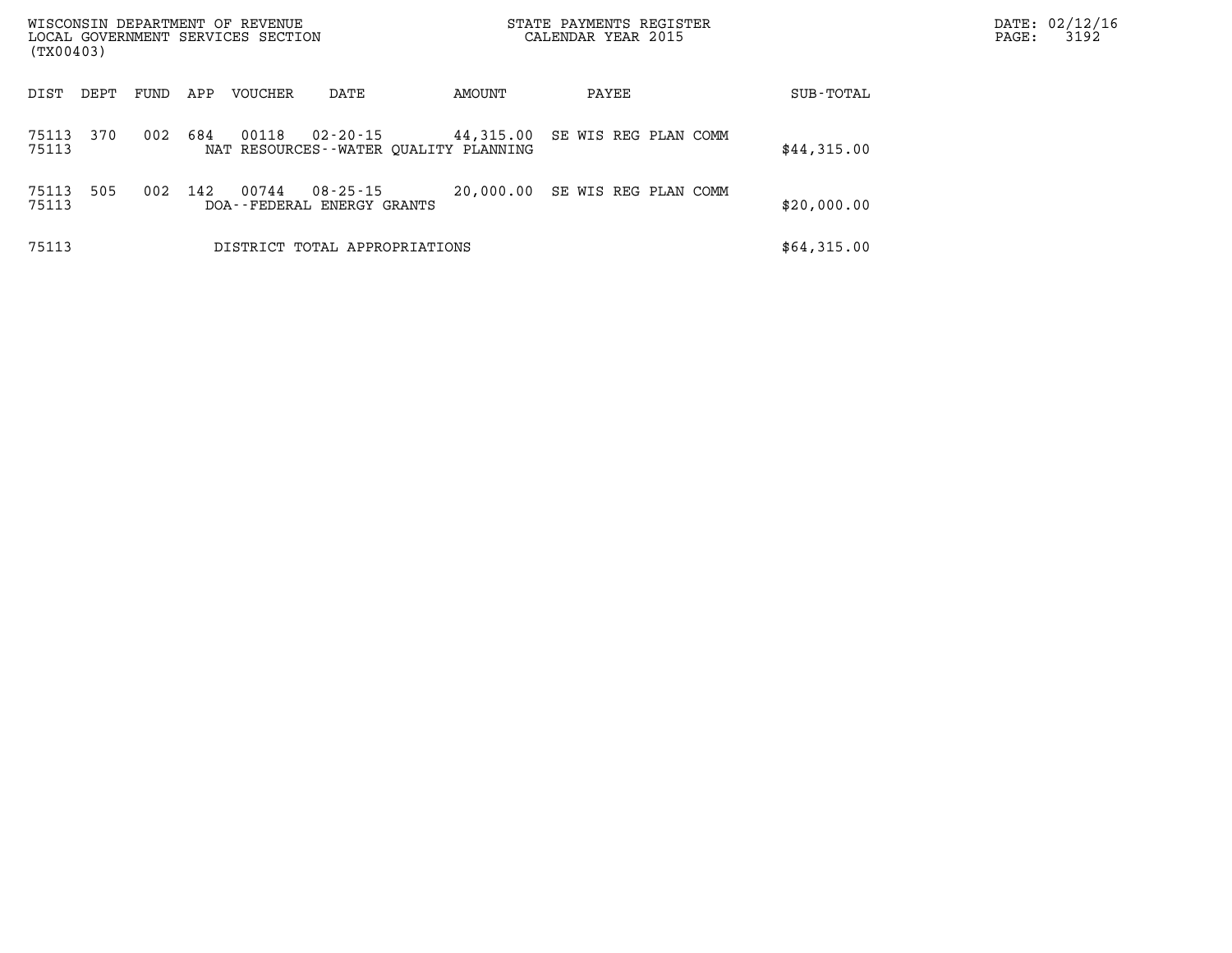| (TX00403)                                          |                                 |                                 |                                 | WISCONSIN DEPARTMENT OF REVENUE<br>LOCAL GOVERNMENT SERVICES SECTION |                                                          |                                                                                                     | STATE PAYMENTS REGISTER<br>CALENDAR YEAR 2015                                                                                            |  | DATE: 02/12/16<br>3193<br>$\mathtt{PAGE:}$ |  |
|----------------------------------------------------|---------------------------------|---------------------------------|---------------------------------|----------------------------------------------------------------------|----------------------------------------------------------|-----------------------------------------------------------------------------------------------------|------------------------------------------------------------------------------------------------------------------------------------------|--|--------------------------------------------|--|
| DIST                                               | DEPT                            | FUND                            | APP                             | VOUCHER                                                              | DATE                                                     | AMOUNT                                                                                              | PAYEE                                                                                                                                    |  | SUB-TOTAL                                  |  |
| 75127<br>75127                                     | 370                             | 002                             | 684                             | 00128                                                                | 03-23-15                                                 | NAT RESOURCES--WATER QUALITY PLANNING                                                               | 16,000.00 E C WI REGIONAL PLANNING                                                                                                       |  | \$16,000.00                                |  |
| 75127<br>75127<br>75127<br>75127<br>75127<br>75127 | 395<br>395<br>395<br>395<br>395 | 011<br>011<br>011<br>011<br>011 | 182<br>182<br>182<br>182<br>182 | 48535<br>55969<br>56677<br>69026<br>69027                            | 05-26-15<br>08-06-15<br>08-13-15<br>12-17-15<br>12-17-15 | 3,074.18<br>933.50<br>6,924.57<br>7,080.02<br>4,022.84<br>TRANSPORTATION - - TRANSIT AIDS - FEDERAL | EAST CENTRAL WI REGIONAL<br>EAST CENTRAL WI REGIONAL<br>EAST CENTRAL WI REGIONAL<br>EAST CENTRAL WI REGIONAL<br>EAST CENTRAL WI REGIONAL |  | \$22,035.11                                |  |
| 75127                                              |                                 |                                 |                                 |                                                                      | DISTRICT TOTAL APPROPRIATIONS                            |                                                                                                     |                                                                                                                                          |  | \$38,035.11                                |  |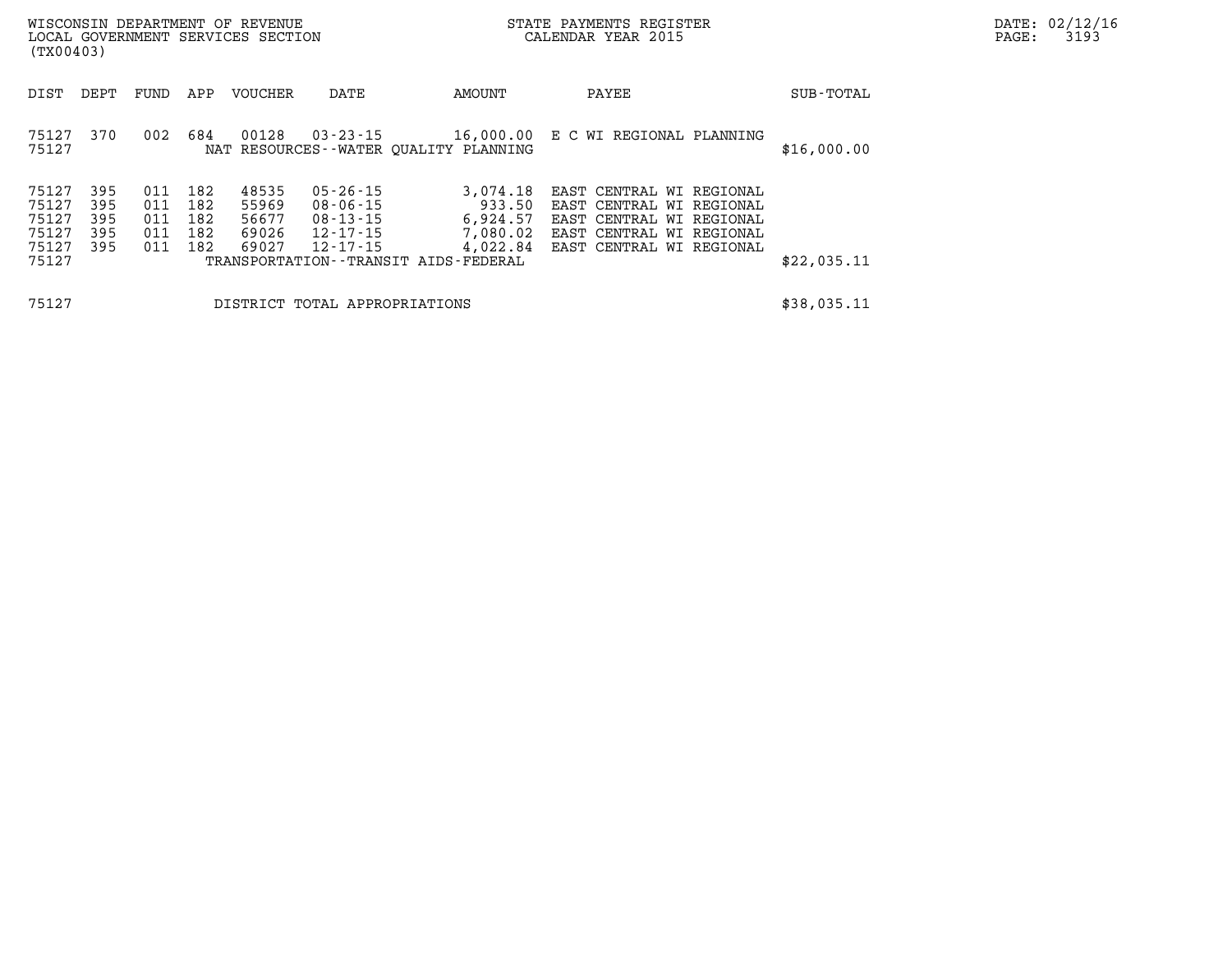|                                  | WISCONSIN DEPARTMENT OF REVENUE<br>LOCAL GOVERNMENT SERVICES SECTION<br>(TX00403) |                   |                    |                         |                                                                               |                                   | STATE PAYMENTS REGISTER<br>CALENDAR YEAR 2015                                    |  | $\mathtt{PAGE}$ : | DATE: 02/12/16<br>3194 |  |
|----------------------------------|-----------------------------------------------------------------------------------|-------------------|--------------------|-------------------------|-------------------------------------------------------------------------------|-----------------------------------|----------------------------------------------------------------------------------|--|-------------------|------------------------|--|
| DIST                             | DEPT                                                                              | FUND              | APP                | <b>VOUCHER</b>          | DATE                                                                          | AMOUNT                            | PAYEE                                                                            |  | SUB-TOTAL         |                        |  |
| 75128<br>75128<br>75128<br>75128 | 455<br>455<br>455                                                                 | 002<br>002<br>002 | 251<br>251<br>-251 | 00250<br>04365<br>06028 | 08-04-15<br>02-13-15<br>05-08-15<br>JUSTICE - - TRUANCY PROGRAM - GRANT FUNDS | 4,512.65<br>18,921.06<br>4,057.06 | WEST CENTRAL WI REG PLNG<br>WEST CENTRAL WI REG PLNG<br>WEST CENTRAL WI REG PLNG |  | \$27,490.77       |                        |  |
| 75128<br>75128<br>75128<br>75128 | 465<br>465<br>465                                                                 | 002<br>002<br>002 | 350<br>350<br>350  | 00051<br>00662<br>01008 | 08-06-15<br>02-06-15<br>06-01-15<br>MILITARY AFFAIRS--HOMELAND SEC GRANT      | 2,935.76<br>15,366.01<br>6,533.79 | WEST CENTRAL WI REG PLNG<br>WEST CENTRAL WI REG PLNG<br>WEST CENTRAL WI REG PLNG |  | \$24,835.56       |                        |  |
| 75128                            |                                                                                   |                   |                    |                         | DISTRICT TOTAL APPROPRIATIONS                                                 |                                   |                                                                                  |  | \$52,326.33       |                        |  |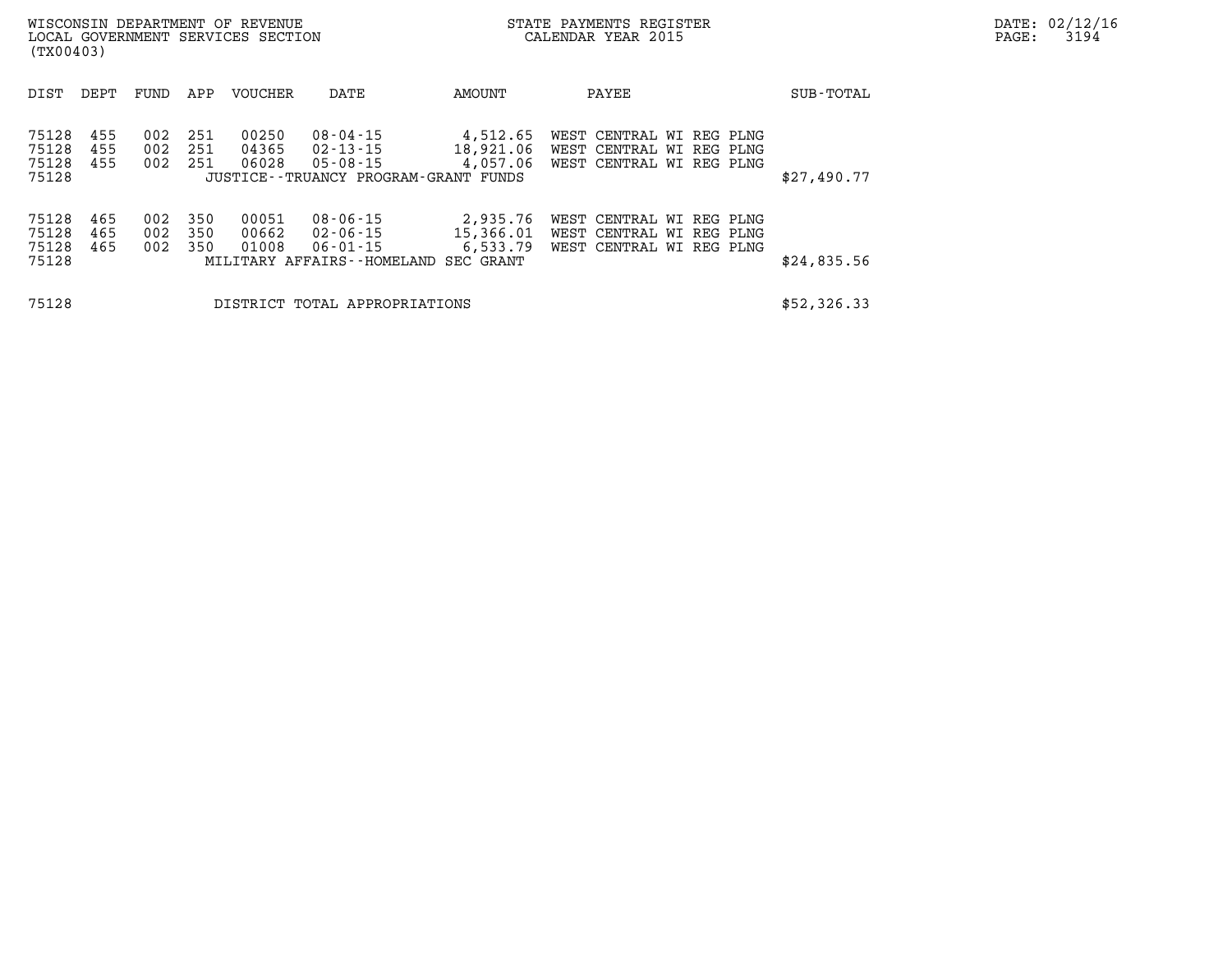| (TX00403)                        |                   |                   |                   | WISCONSIN DEPARTMENT OF REVENUE<br>LOCAL GOVERNMENT SERVICES SECTION |                                                                                  |                                  | STATE PAYMENTS REGISTER<br>CALENDAR YEAR 2015                                       |              | PAGE: | DATE: 02/12/16<br>3195 |
|----------------------------------|-------------------|-------------------|-------------------|----------------------------------------------------------------------|----------------------------------------------------------------------------------|----------------------------------|-------------------------------------------------------------------------------------|--------------|-------|------------------------|
| DIST                             | DEPT              | FUND              | APP               | <b>VOUCHER</b>                                                       | DATE                                                                             | AMOUNT                           | PAYEE                                                                               | SUB-TOTAL    |       |                        |
| 75136<br>75136<br>75136<br>75136 | 505<br>505<br>505 | 002<br>002<br>002 | 142<br>142<br>142 | 00746<br>05476<br>08357                                              | $08 - 24 - 15$<br>$02 - 09 - 15$<br>$05 - 28 - 15$<br>DOA--FEDERAL ENERGY GRANTS | 6,694.80<br>3,383.43<br>6,074.74 | BAY-LAKE REG PLANNING COM<br>BAY-LAKE REG PLANNING COM<br>BAY-LAKE REG PLANNING COM | \$16, 152.97 |       |                        |
| 75136                            |                   |                   |                   |                                                                      | DISTRICT TOTAL APPROPRIATIONS                                                    |                                  |                                                                                     | \$16, 152.97 |       |                        |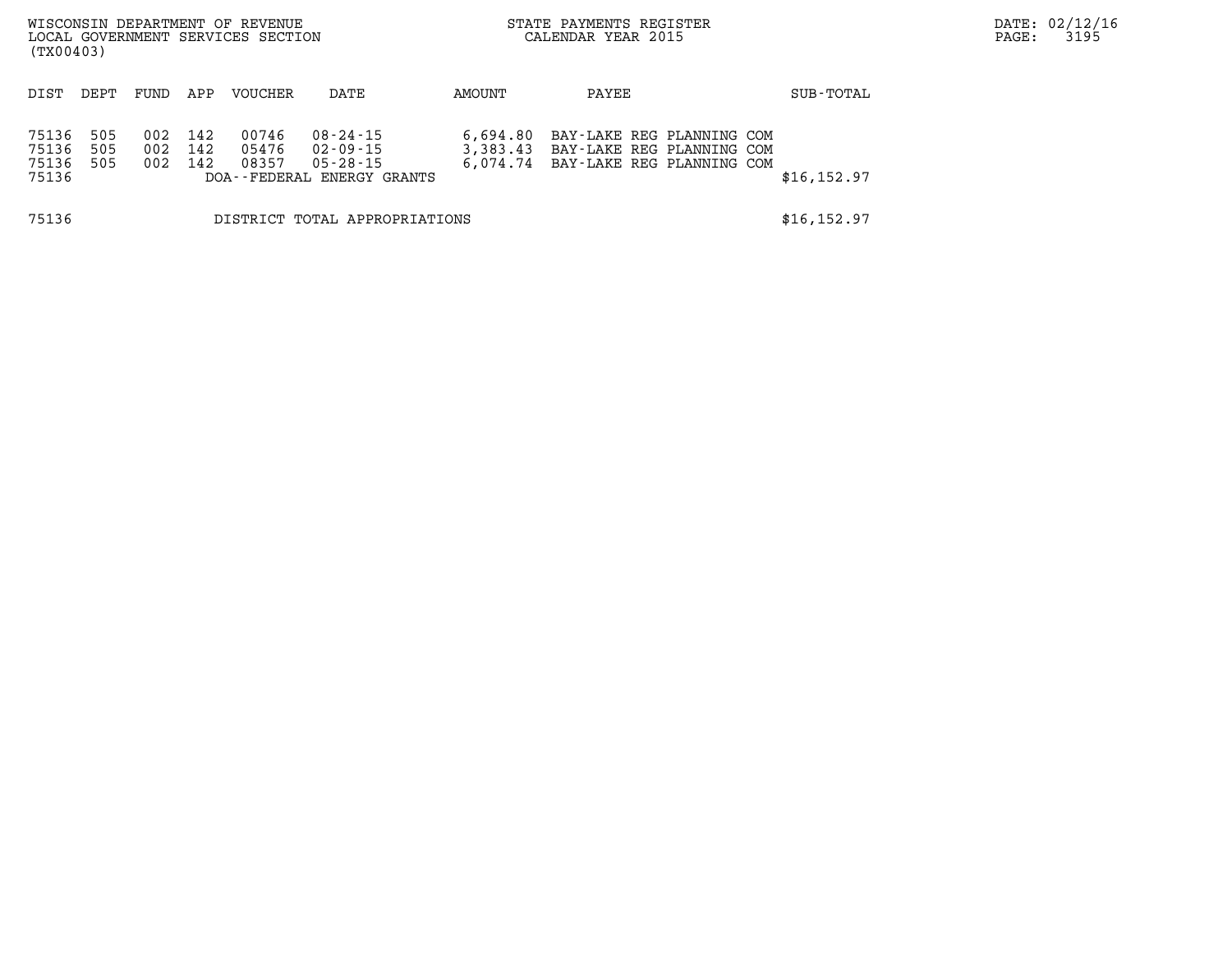| DIST  | DEPT | FUND | APP | <b>VOUCHER</b> | DATE                            | AMOUNT                              | PAYEE                               |  | SUB-TOTAL      |
|-------|------|------|-----|----------------|---------------------------------|-------------------------------------|-------------------------------------|--|----------------|
|       |      |      |     |                |                                 |                                     |                                     |  |                |
| 75145 | 435  | 005  | 000 | 90511          | $01 - 01 - 15$                  | 120,868.00                          | GRANT-IOWA UNIFIED BOARD            |  |                |
| 75145 | 435  | 005  | 000 | 90514          | 02-01-15                        |                                     | 28,622.00 GRANT-IOWA UNIFIED BOARD  |  |                |
| 75145 | 435  | 005  | 000 | 90515          | $03 - 01 - 15$                  |                                     | 25,907.00 GRANT-IOWA UNIFIED BOARD  |  |                |
| 75145 | 435  | 005  | 000 | 90517          | 04-01-15                        |                                     | 9,857.00 GRANT-IOWA UNIFIED BOARD   |  |                |
| 75145 | 435  | 005  | 000 | 90518          | 05-01-15                        |                                     | 90,163.00 GRANT-IOWA UNIFIED BOARD  |  |                |
| 75145 | 435  | 005  | 000 | 90521          | $06 - 29 - 15$                  |                                     | 12,591.00 GRANT-IOWA UNIFIED BOARD  |  |                |
| 75145 | 435  | 005  | 000 | 90604          | 09-01-15                        | 847,991.00                          | GRANT-IOWA UNIFIED BOARD            |  |                |
| 75145 | 435  | 005  | 000 | 90607          | 10-01-15                        |                                     | 300,687.00 GRANT-IOWA UNIFIED BOARD |  |                |
| 75145 | 435  | 005  | 000 | 90611          | 12-01-15                        | 167,809.00 GRANT-IOWA UNIFIED BOARD |                                     |  |                |
| 75145 |      |      |     |                | HEALTH SERVICES--STATE/FED AIDS |                                     |                                     |  | \$1,604,495.00 |
|       |      |      |     |                |                                 |                                     |                                     |  |                |
|       |      |      |     |                |                                 |                                     |                                     |  |                |

**75145 DISTRICT TOTAL APPROPRIATIONS \$1,604,495.00**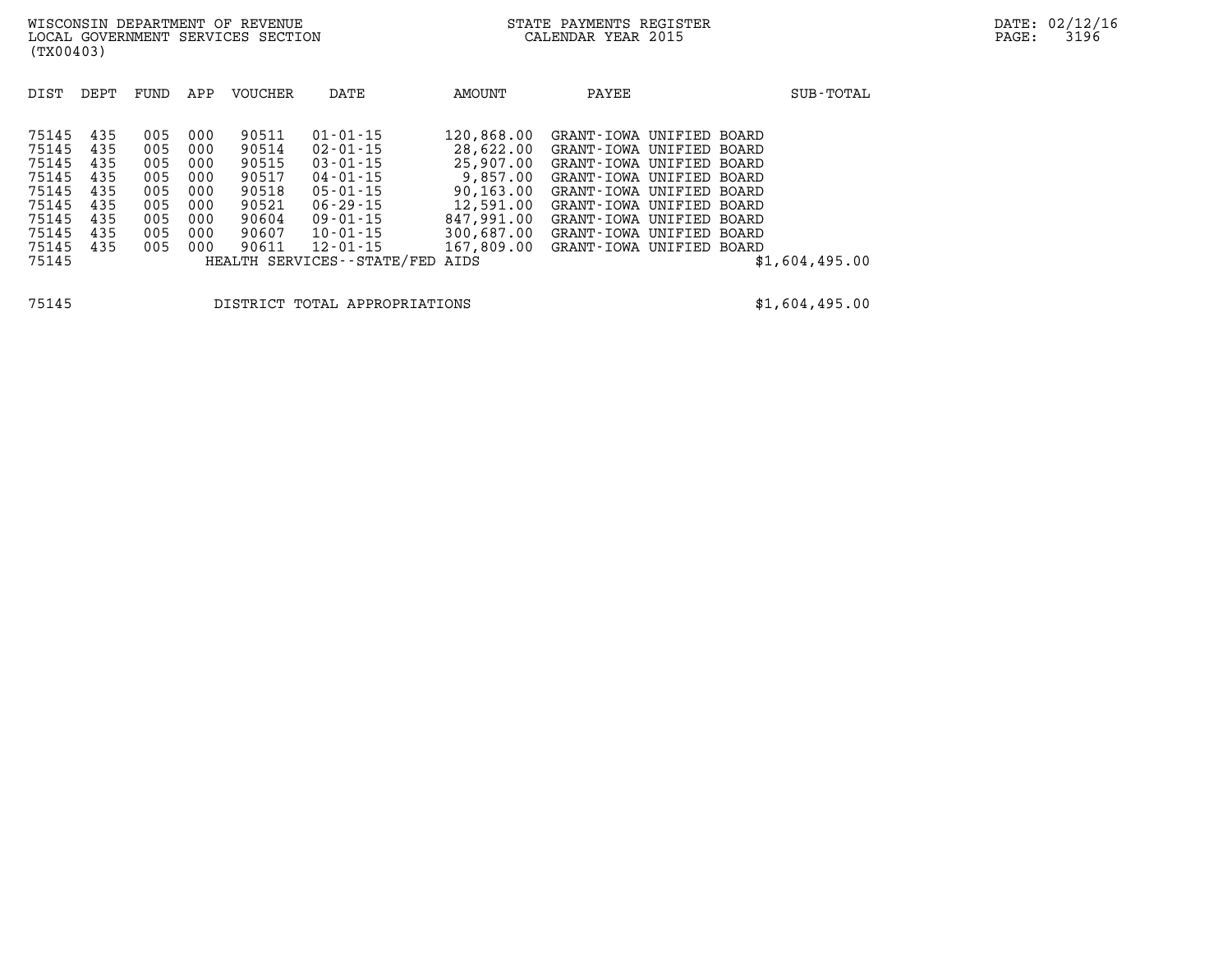| (TX00403)                        |                   |                   |                     | WISCONSIN DEPARTMENT OF REVENUE<br>LOCAL GOVERNMENT SERVICES SECTION |                                                                             | STATE PAYMENTS REGISTER<br>CALENDAR YEAR 2015 | DATE: 02/12/16<br>3197<br>$\mathtt{PAGE}$ : |                                                                                     |              |  |
|----------------------------------|-------------------|-------------------|---------------------|----------------------------------------------------------------------|-----------------------------------------------------------------------------|-----------------------------------------------|---------------------------------------------|-------------------------------------------------------------------------------------|--------------|--|
| DIST                             | DEPT              | FUND              | APP                 | <b>VOUCHER</b>                                                       | DATE                                                                        | AMOUNT                                        | PAYEE                                       |                                                                                     | SUB-TOTAL    |  |
| 75146<br>75146<br>75146<br>75146 | 455<br>455<br>455 | 002<br>002<br>002 | -251<br>251<br>-251 | 00252<br>04356<br>06270                                              | 08-04-15<br>02-13-15<br>05-22-15<br>JUSTICE - TRUANCY PROGRAM - GRANT FUNDS | 6,017.83<br>4,138.36<br>4,290.00              |                                             | NORTH CENT WI REGIONAL PL<br>NORTH CENT WI REGIONAL PL<br>NORTH CENT WI REGIONAL PL | \$14,446.19  |  |
| 75146<br>75146<br>75146<br>75146 | 465<br>465<br>465 | 002<br>002<br>002 | 350<br>350<br>350   | 00050<br>00663<br>00988                                              | 08-06-15<br>02-06-15<br>05-21-15<br>MILITARY AFFAIRS--HOMELAND SEC GRANT    | 6,019.00<br>4,601.21<br>7,502.77              |                                             | NORTH CENT WI REGIONAL PL<br>NORTH CENT WI REGIONAL PL<br>NORTH CENT WI REGIONAL PL | \$18, 122.98 |  |
| 75146                            |                   |                   |                     |                                                                      | DISTRICT TOTAL APPROPRIATIONS                                               |                                               |                                             |                                                                                     | \$32,569.17  |  |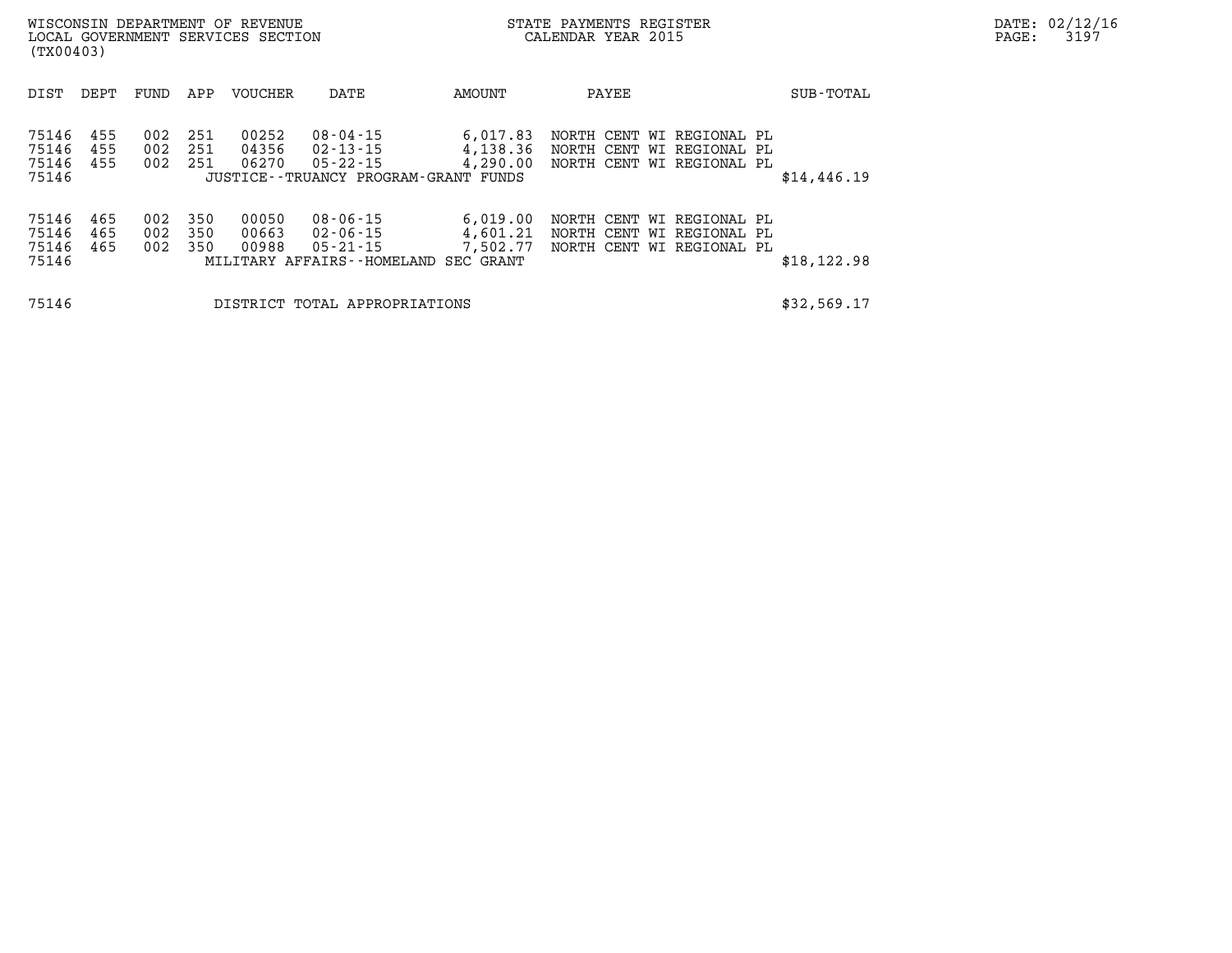| DIST<br>DEPT                                                                                                                                                                                          | FUND                                                                             | APP                                                                              | <b>VOUCHER</b>                                                                                           | DATE                                                                                                                                                                                                                                                  | AMOUNT                                                                                                                                                                      | PAYEE                                                                                                                                                                                                                                                                                                                                                    | SUB-TOTAL      |
|-------------------------------------------------------------------------------------------------------------------------------------------------------------------------------------------------------|----------------------------------------------------------------------------------|----------------------------------------------------------------------------------|----------------------------------------------------------------------------------------------------------|-------------------------------------------------------------------------------------------------------------------------------------------------------------------------------------------------------------------------------------------------------|-----------------------------------------------------------------------------------------------------------------------------------------------------------------------------|----------------------------------------------------------------------------------------------------------------------------------------------------------------------------------------------------------------------------------------------------------------------------------------------------------------------------------------------------------|----------------|
| 75148<br>435<br>75148<br>435<br>75148<br>435<br>75148<br>435<br>75148<br>435<br>75148<br>435<br>75148<br>435<br>75148<br>435<br>75148<br>435<br>75148<br>435<br>75148<br>435<br>75148<br>435<br>75148 | 005<br>005<br>005<br>005<br>005<br>005<br>005<br>005<br>005<br>005<br>005<br>005 | 000<br>000<br>000<br>000<br>000<br>000<br>000<br>000<br>000<br>000<br>000<br>000 | 90511<br>90514<br>90515<br>90518<br>90519<br>90521<br>90600<br>90601<br>90604<br>90607<br>90609<br>90611 | $01 - 01 - 15$<br>$02 - 01 - 15$<br>$03 - 01 - 15$<br>$05 - 01 - 15$<br>$06 - 01 - 15$<br>$06 - 29 - 15$<br>$07 - 01 - 15$<br>$08 - 01 - 15$<br>$09 - 01 - 15$<br>$10 - 01 - 15$<br>$11 - 02 - 15$<br>$12 - 01 - 15$<br>HEALTH SERVICES - - STATE/FED | 575,658.00<br>14,159.00<br>78,022.00<br>135,849.00<br>622,855.00<br>88,597.00<br>803,968.00<br>568,554.00<br>1,931,860.00<br>313,308.00<br>458,374.00<br>406,226.00<br>AIDS | FOREST-ONEIDA-VILAS HUMAN<br>FOREST-ONEIDA-VILAS HUMAN<br>FOREST-ONEIDA-VILAS HUMAN<br>FOREST-ONEIDA-VILAS HUMAN<br>FOREST-ONEIDA-VILAS HUMAN<br>FOREST-ONEIDA-VILAS HUMAN<br>FOREST-ONEIDA-VILAS HUMAN<br>FOREST-ONEIDA-VILAS HUMAN<br>FOREST-ONEIDA-VILAS HUMAN<br>FOREST-ONEIDA-VILAS HUMAN<br>FOREST-ONEIDA-VILAS HUMAN<br>FOREST-ONEIDA-VILAS HUMAN | \$5,997,430.00 |

**75148 DISTRICT TOTAL APPROPRIATIONS \$5,997,430.00**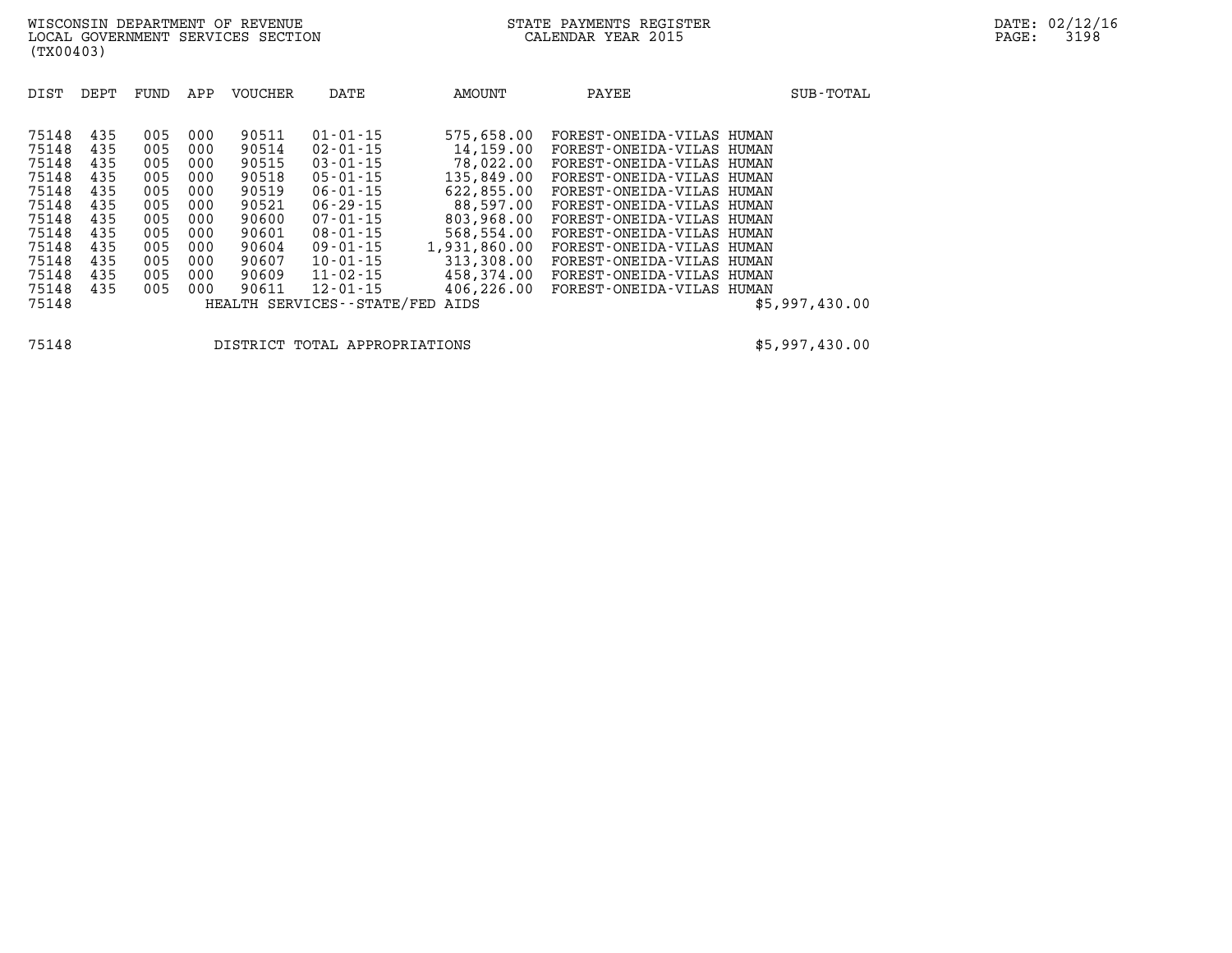| DIST                                                                                            | DEPT                                                               | FUND                                                               | APP                                                                | <b>VOUCHER</b>                                                                         | DATE                                                                                                                                                                                                              | AMOUNT                                                                                                                                          | PAYEE                                                                                                                                                                                                                                                                                                                                  | SUB-TOTAL      |
|-------------------------------------------------------------------------------------------------|--------------------------------------------------------------------|--------------------------------------------------------------------|--------------------------------------------------------------------|----------------------------------------------------------------------------------------|-------------------------------------------------------------------------------------------------------------------------------------------------------------------------------------------------------------------|-------------------------------------------------------------------------------------------------------------------------------------------------|----------------------------------------------------------------------------------------------------------------------------------------------------------------------------------------------------------------------------------------------------------------------------------------------------------------------------------------|----------------|
| 75151<br>75151<br>75151<br>75151<br>75151<br>75151<br>75151<br>75151<br>75151<br>75151<br>75151 | 435<br>435<br>435<br>435<br>435<br>435<br>435<br>435<br>435<br>435 | 005<br>005<br>005<br>005<br>005<br>005<br>005<br>005<br>005<br>005 | 000<br>000<br>000<br>000<br>000<br>000<br>000<br>000<br>000<br>000 | 90511<br>90515<br>90517<br>90518<br>90519<br>90601<br>90604<br>90607<br>90609<br>90611 | $01 - 01 - 15$<br>$03 - 01 - 15$<br>$04 - 01 - 15$<br>$05 - 01 - 15$<br>$06 - 01 - 15$<br>$08 - 01 - 15$<br>$09 - 01 - 15$<br>$10 - 01 - 15$<br>$11 - 02 - 15$<br>$12 - 01 - 15$<br>HEALTH SERVICES - - STATE/FED | 216,727.00<br>96,676.00<br>347,497.00<br>650,552.00<br>64,185.00<br>30,093.00<br>2,452,910.00<br>420,433.00<br>478,406.00<br>331,692.00<br>AIDS | LANGLADE - LINCOLN - MARATHON<br>LANGLADE - LINCOLN - MARATHON<br>LANGLADE - LINCOLN - MARATHON<br>LANGLADE - LINCOLN - MARATHON<br>LANGLADE - LINCOLN - MARATHON<br>LANGLADE - LINCOLN - MARATHON<br>LANGLADE - LINCOLN - MARATHON<br>LANGLADE - LINCOLN - MARATHON<br>LANGLADE - LINCOLN - MARATHON<br>LANGLADE - LINCOLN - MARATHON | \$5,089,171.00 |

**75151 DISTRICT TOTAL APPROPRIATIONS \$5,089,171.00**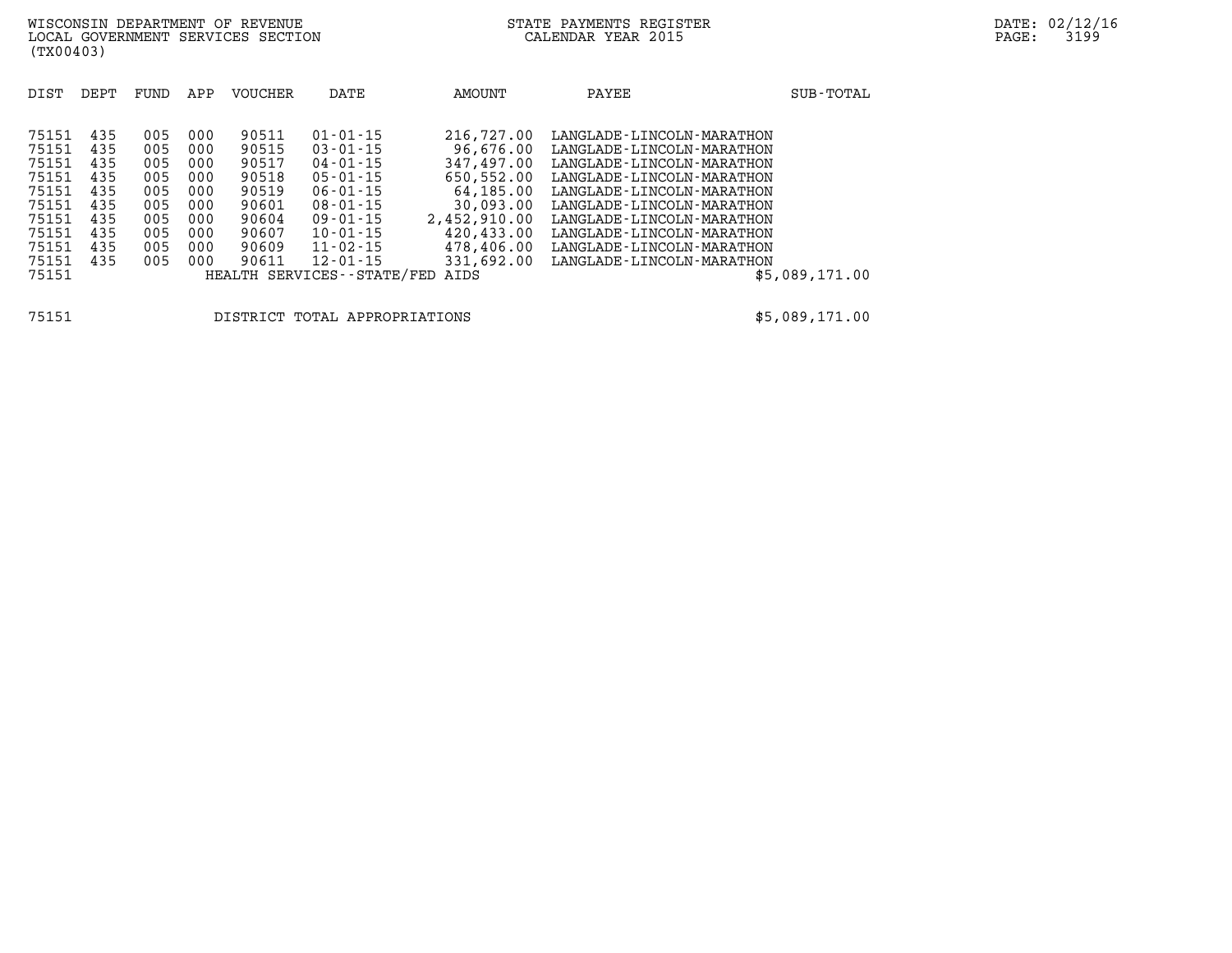| (TX00403)               |            |            |            | WISCONSIN DEPARTMENT OF REVENUE<br>LOCAL GOVERNMENT SERVICES SECTION |                               |                                                                                  | STATE PAYMENTS REGISTER<br>CALENDAR YEAR 2015                    |               | PAGE: | DATE: 02/12/16<br>3200 |
|-------------------------|------------|------------|------------|----------------------------------------------------------------------|-------------------------------|----------------------------------------------------------------------------------|------------------------------------------------------------------|---------------|-------|------------------------|
| DIST                    | DEPT       | FUND       | APP        | VOUCHER                                                              | DATE                          | AMOUNT                                                                           | PAYEE                                                            | SUB-TOTAL     |       |                        |
| 75480<br>75480<br>75480 | 255<br>255 | 002<br>002 | 343<br>343 | 15350<br>15351                                                       | 01-26-15<br>01-26-15          | 4,986.78<br>PUBLIC INSTRUCT-LIBRARY CONSTRUCTION AID                             | WINDING RIVERS LIBRARY SY<br>22,600.00 WINDING RIVERS LIBRARY SY | \$27,586.78   |       |                        |
| 75480<br>75480          | 255        | 085        | 361        | 28870                                                                | 04-27-15                      | 191,925.00 WINDING RIVERS LIBRARY SY<br>PUBLIC INSTRUCT--AID TO PUBLIC LIBRARIES |                                                                  | \$191, 925.00 |       |                        |
| 75480                   |            |            |            |                                                                      | DISTRICT TOTAL APPROPRIATIONS |                                                                                  |                                                                  | \$219,511.78  |       |                        |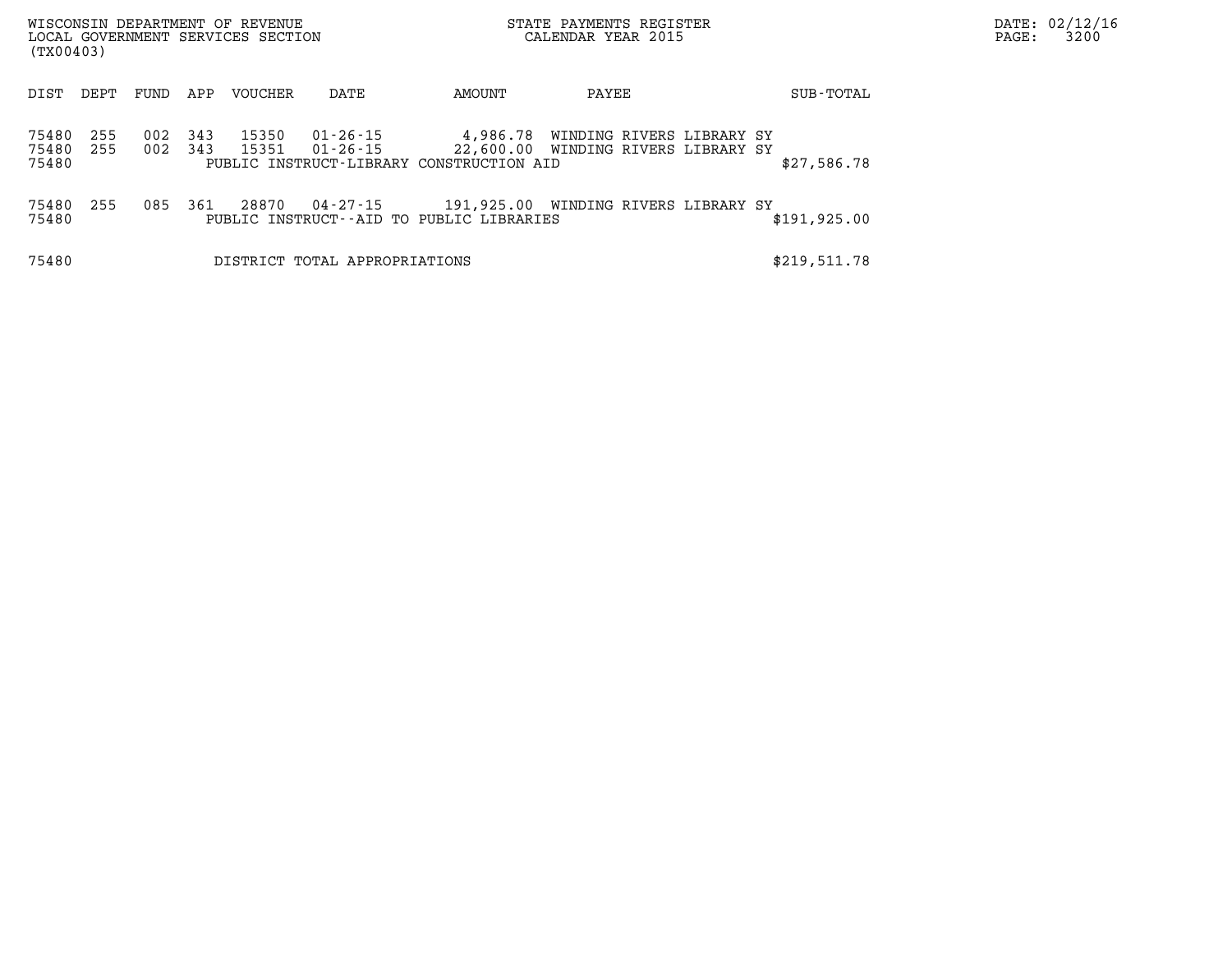| WISCONSIN DEPARTMENT OF REVENUE<br>LOCAL GOVERNMENT SERVICES SECTION<br>(TX00403)                                                                                 | STATE PAYMENTS REGISTER<br>CALENDAR YEAR 2015                                                                                                                                                                                                                               |               | DATE: 02/12/16<br>3201<br>PAGE: |
|-------------------------------------------------------------------------------------------------------------------------------------------------------------------|-----------------------------------------------------------------------------------------------------------------------------------------------------------------------------------------------------------------------------------------------------------------------------|---------------|---------------------------------|
| DEPT<br><b>VOUCHER</b><br>DIST<br>FUND<br>APP                                                                                                                     | AMOUNT<br>PAYEE<br>DATE                                                                                                                                                                                                                                                     | SUB-TOTAL     |                                 |
| 255<br>75482<br>343<br>15354<br>002<br>75482<br>002<br>343<br>32730<br>255<br>75482<br>255<br>002<br>343<br>32731<br>75482<br>255<br>343<br>002<br>46408<br>75482 | $01 - 26 - 15$<br>18,926.05<br>NORTHERN WATERS LIBRARY S<br>06-08-15<br>15,000.00<br>NORTHERN WATERS LIBRARY S<br>06-08-15<br>15,994.00<br>NORTHERN WATERS LIBRARY S<br>5,380.00<br>$09 - 28 - 15$<br>NORTHERN WATERS LIBRARY S<br>PUBLIC INSTRUCT-LIBRARY CONSTRUCTION AID | \$55,300.05   |                                 |
| 255<br>75482<br>085<br>28382<br>361<br>75482                                                                                                                      | 04-27-15<br>132,276.00 NORTHERN WATERS LIBRARY S<br>PUBLIC INSTRUCT--AID TO PUBLIC LIBRARIES                                                                                                                                                                                | \$132, 276.00 |                                 |
| 75482                                                                                                                                                             | DISTRICT TOTAL APPROPRIATIONS                                                                                                                                                                                                                                               | \$187,576.05  |                                 |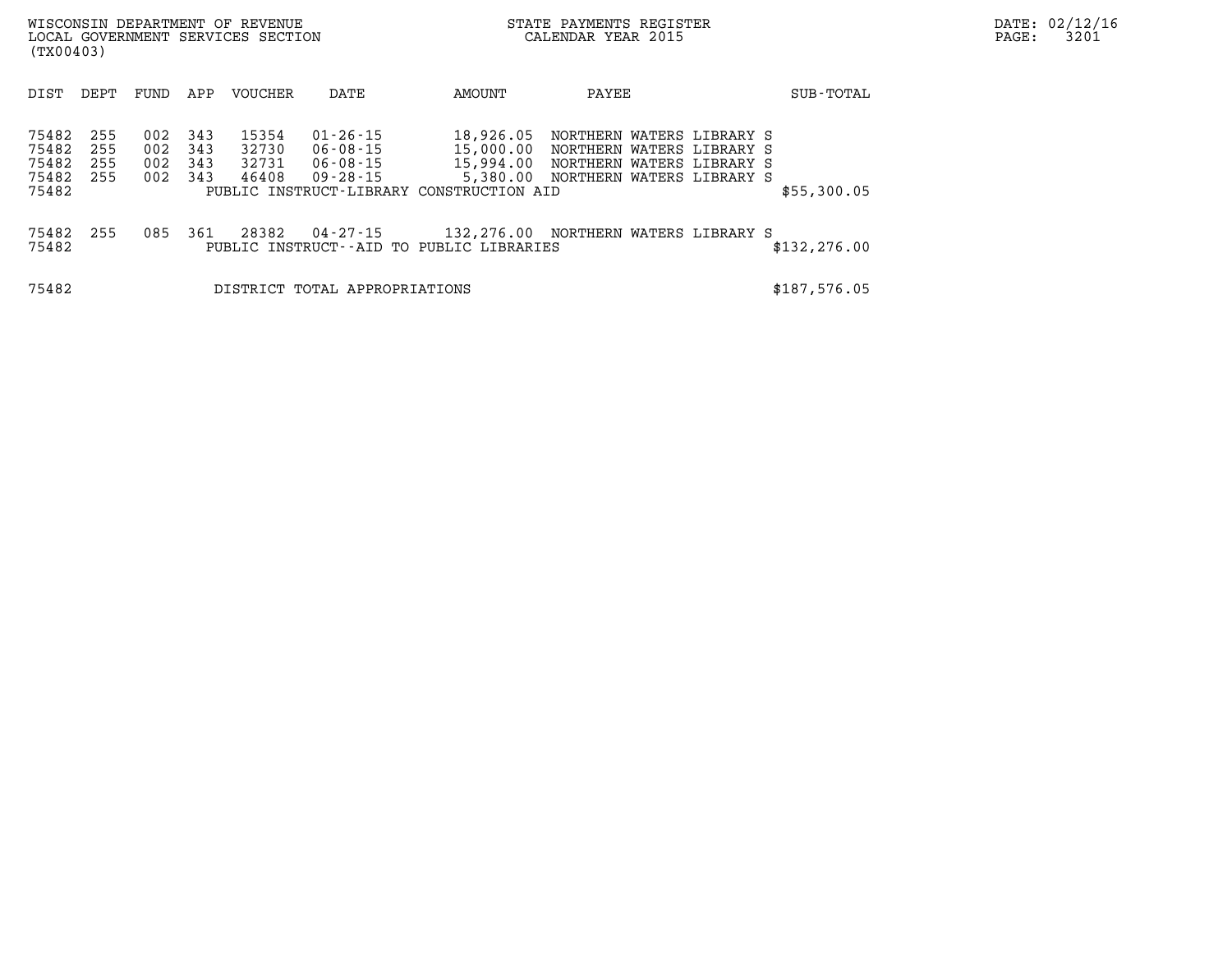| (TX00403) |      |      |     | WISCONSIN DEPARTMENT OF REVENUE<br>LOCAL GOVERNMENT SERVICES SECTION |      |        | STATE PAYMENTS REGISTER<br>CALENDAR YEAR 2015 |           | PAGE: | DATE: 02/12/16<br>3202 |
|-----------|------|------|-----|----------------------------------------------------------------------|------|--------|-----------------------------------------------|-----------|-------|------------------------|
| DIST      | DEPT | FUND | APP | VOUCHER                                                              | DATE | AMOUNT | PAYEE                                         | SUB-TOTAL |       |                        |

| 75483<br>75483<br>75483<br>75483<br>75483 | 255<br>255<br>255<br>255 | 002<br>002<br>002<br>002 | 343<br>343<br>343<br>343 | 15345<br>33063<br>42829<br>45119 | $01 - 26 - 15$<br>$06 - 08 - 15$<br>$08 - 03 - 15$<br>$09 - 08 - 15$ | 3,179.37<br>14,176.15<br>14,400.00<br>7,794.88<br>PUBLIC INSTRUCT-LIBRARY CONSTRUCTION AID | SOUTHWEST WIS LIBRARY SYS<br>SOUTHWEST WIS LIBRARY SYS<br>SOUTHWEST WIS LIBRARY SYS<br>SOUTHWEST WIS LIBRARY SYS |  |             |
|-------------------------------------------|--------------------------|--------------------------|--------------------------|----------------------------------|----------------------------------------------------------------------|--------------------------------------------------------------------------------------------|------------------------------------------------------------------------------------------------------------------|--|-------------|
|                                           |                          |                          |                          |                                  |                                                                      |                                                                                            |                                                                                                                  |  | \$39,550.40 |
| 75483<br>75483                            | 255                      | 085                      | 361                      | 28710                            | $04 - 27 - 15$                                                       | 90,835.00<br>PUBLIC INSTRUCT--AID TO PUBLIC LIBRARIES                                      | SOUTHWEST WIS LIBRARY SYS                                                                                        |  | \$90,835.00 |

**75483 DISTRICT TOTAL APPROPRIATIONS \$130,385.40**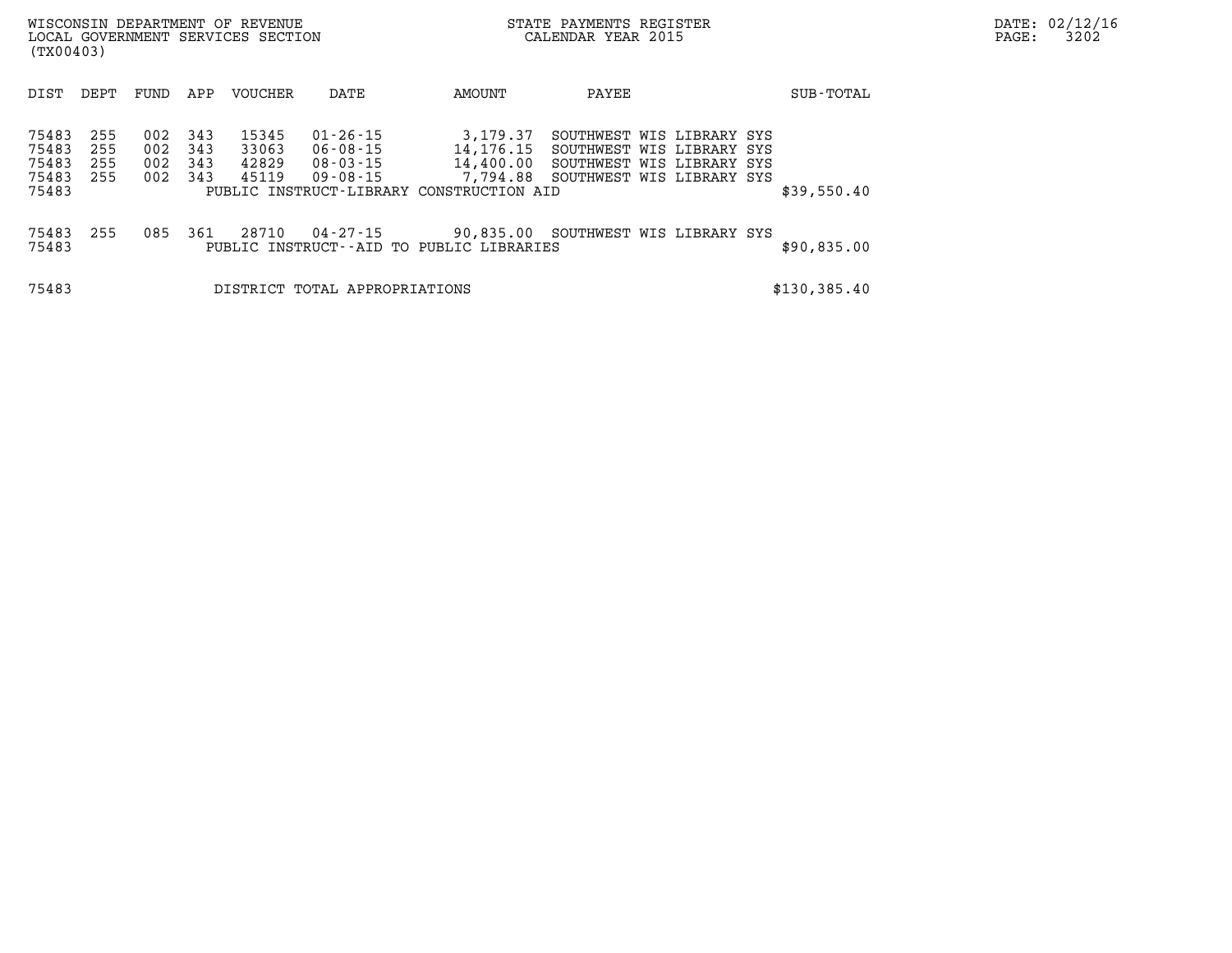| (TX00403)               |            |            |            | WISCONSIN DEPARTMENT OF REVENUE<br>LOCAL GOVERNMENT SERVICES SECTION |                               |                                                      | STATE PAYMENTS REGISTER<br>CALENDAR YEAR 2015                  |              | DATE: 02/12/16<br>3203<br>PAGE: |
|-------------------------|------------|------------|------------|----------------------------------------------------------------------|-------------------------------|------------------------------------------------------|----------------------------------------------------------------|--------------|---------------------------------|
| DIST                    | DEPT       | FUND       | APP        | VOUCHER                                                              | DATE                          | AMOUNT                                               | PAYEE                                                          | SUB-TOTAL    |                                 |
| 75484<br>75484<br>75484 | 255<br>255 | 002<br>002 | 343<br>343 | 15356<br>15357                                                       | 01-26-15<br>01-26-15          | 8,327.00<br>PUBLIC INSTRUCT-LIBRARY CONSTRUCTION AID | MID WI FEDERATED LIBRARY<br>17,600.00 MID WI FEDERATED LIBRARY | \$25,927.00  |                                 |
| 75484<br>75484          | 255        | 085        | 361        | 28596                                                                | 04-27-15                      | PUBLIC INSTRUCT--AID TO PUBLIC LIBRARIES             | 188,605.00 MID WI FEDERATED LIBRARY                            | \$188,605.00 |                                 |
| 75484                   |            |            |            |                                                                      | DISTRICT TOTAL APPROPRIATIONS |                                                      |                                                                | \$214,532.00 |                                 |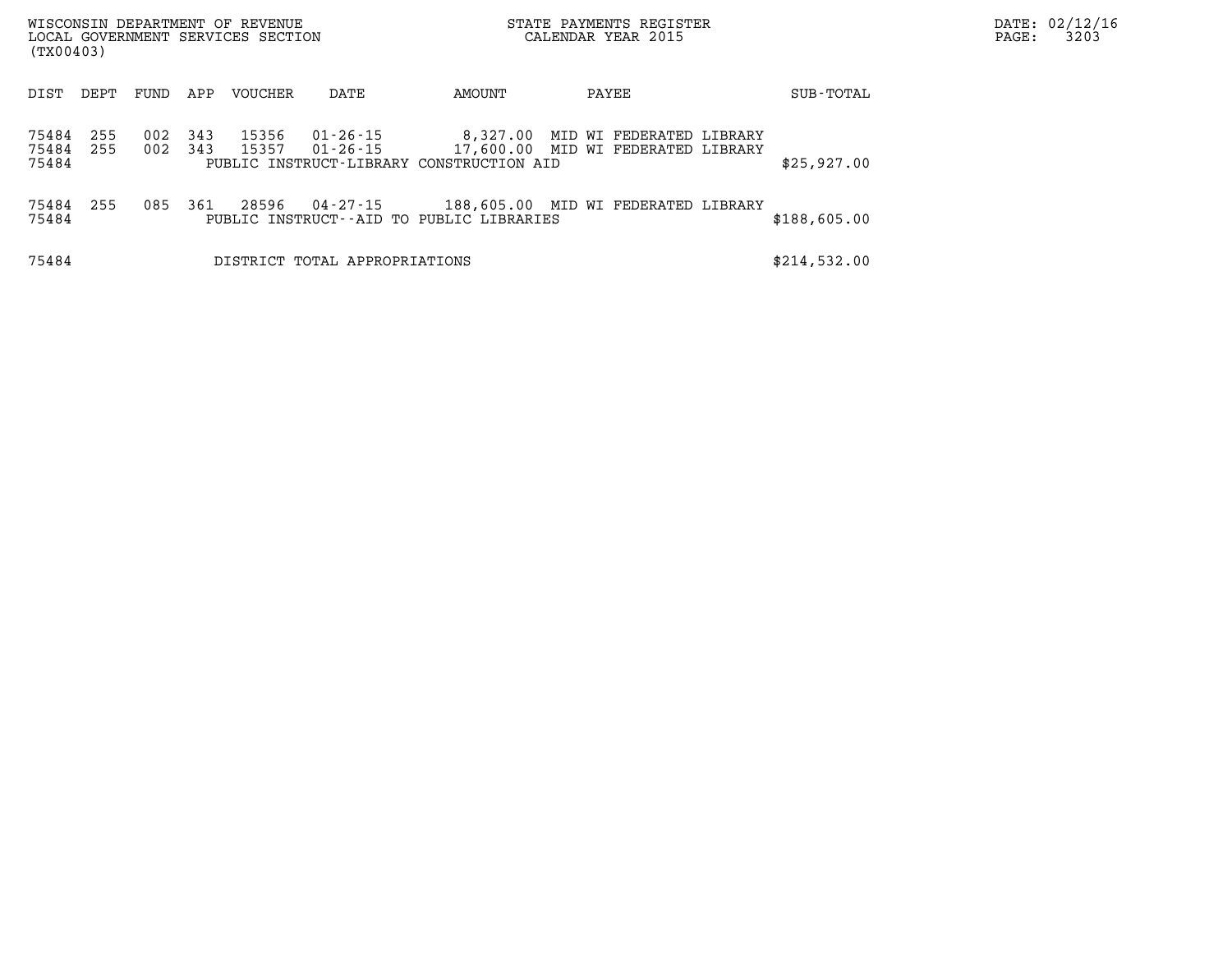| (TX00403)      |      |      |     | WISCONSIN DEPARTMENT OF REVENUE<br>LOCAL GOVERNMENT SERVICES SECTION |                               |                                          | STATE PAYMENTS REGISTER<br>CALENDAR YEAR 2015 |              | DATE: 02/12/1<br>PAGE: | 3204 |
|----------------|------|------|-----|----------------------------------------------------------------------|-------------------------------|------------------------------------------|-----------------------------------------------|--------------|------------------------|------|
| DIST           | DEPT | FUND | APP | <b>VOUCHER</b>                                                       | DATE                          | AMOUNT                                   | PAYEE                                         | SUB-TOTAL    |                        |      |
| 75489<br>75489 | 255  | 002  | 343 | 32783                                                                | $06 - 08 - 15$                | PUBLIC INSTRUCT-LIBRARY CONSTRUCTION AID | 29,200.00 NICOLET FEDERATED LIBRARY           | \$29, 200.00 |                        |      |
| 75489<br>75489 | 255  | 085  | 361 | 28421                                                                | 04-27-15                      | PUBLIC INSTRUCT--AID TO PUBLIC LIBRARIES | 267,353.00 NICOLET FEDERATED LIBRARY          | \$267,353.00 |                        |      |
| 75489          |      |      |     |                                                                      | DISTRICT TOTAL APPROPRIATIONS |                                          |                                               | \$296,553.00 |                        |      |

**DATE: 02/12/16<br>PAGE: 3204**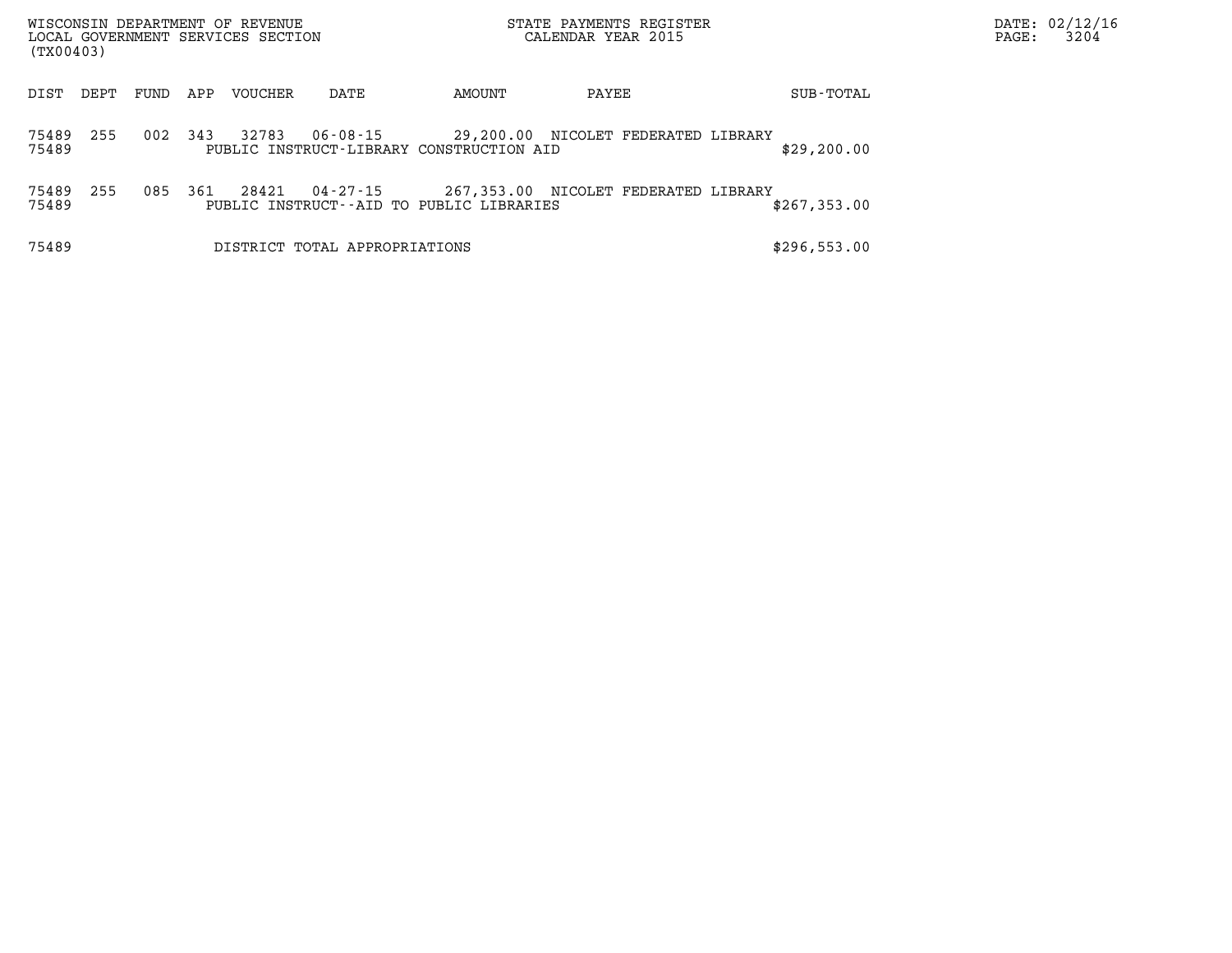| (TX00403)               |            |            |            | WISCONSIN DEPARTMENT OF REVENUE<br>LOCAL GOVERNMENT SERVICES SECTION |                               |                                                                                             | STATE PAYMENTS REGISTER<br>CALENDAR YEAR 2015 |                       |              | PAGE: | DATE: 02/12/16<br>3205 |
|-------------------------|------------|------------|------------|----------------------------------------------------------------------|-------------------------------|---------------------------------------------------------------------------------------------|-----------------------------------------------|-----------------------|--------------|-------|------------------------|
| DIST                    | DEPT       | FUND       | APP        | VOUCHER                                                              | DATE                          | AMOUNT                                                                                      | PAYEE                                         |                       | SUB-TOTAL    |       |                        |
| 75491<br>75491<br>75491 | 255<br>255 | 002<br>002 | 343<br>343 | 15344<br>18039                                                       | 01-26-15<br>02-17-15          | 6,790.00<br>32,358.00 SOUTH CENTRAL LIBRARY SYS<br>PUBLIC INSTRUCT-LIBRARY CONSTRUCTION AID |                                               | SOUTH CENTRAL LIB SYS | \$39,148.00  |       |                        |
| 75491<br>75491          | 255        | 085        | 361        | 28574                                                                | 04-27-15                      | 514,342.00 SOUTH CENTRAL LIBRARY SYS<br>PUBLIC INSTRUCT--AID TO PUBLIC LIBRARIES            |                                               |                       | \$514,342.00 |       |                        |
| 75491                   |            |            |            |                                                                      | DISTRICT TOTAL APPROPRIATIONS |                                                                                             |                                               |                       | \$553,490.00 |       |                        |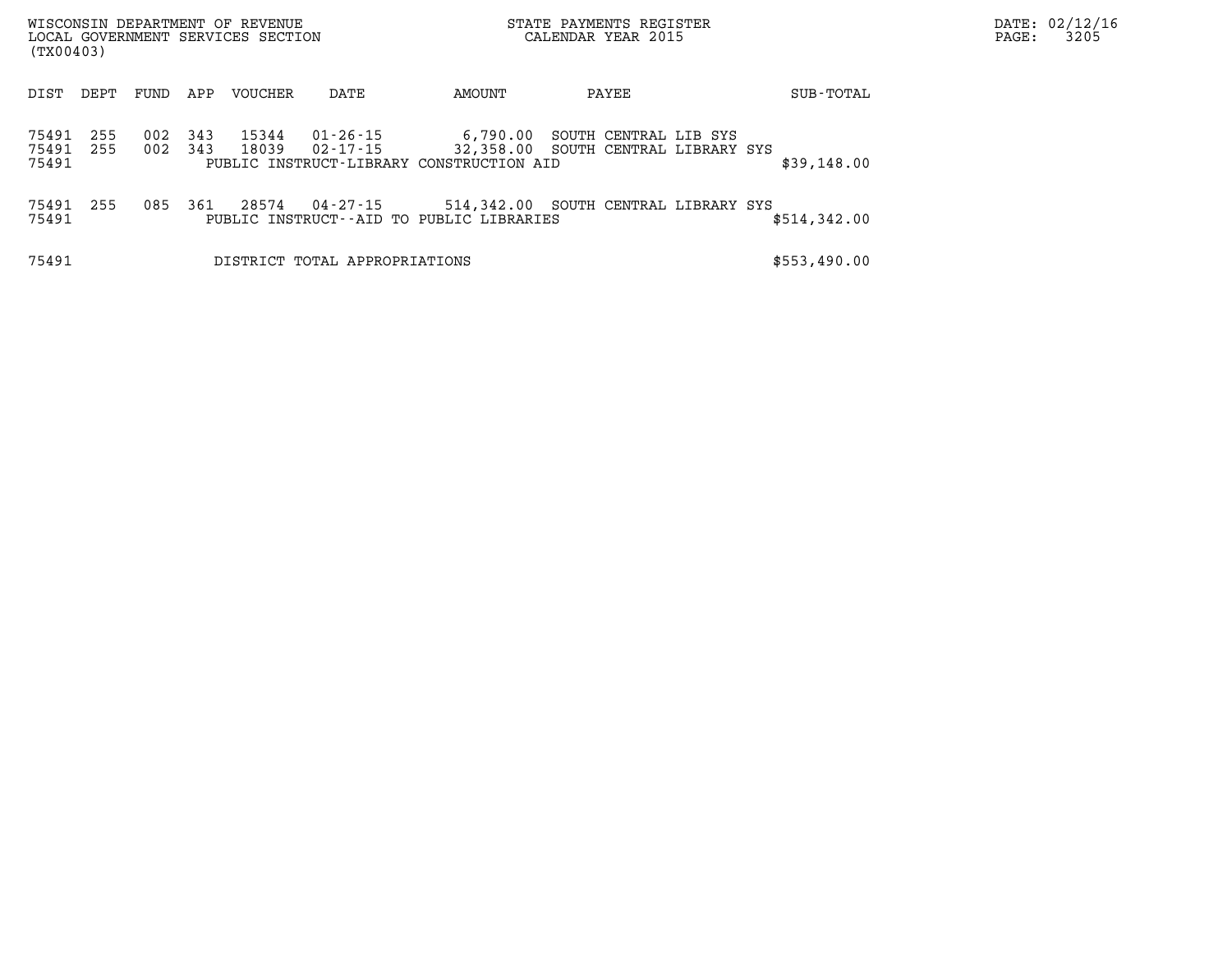| (TX00403)      |      |      |     | WISCONSIN DEPARTMENT OF REVENUE<br>LOCAL GOVERNMENT SERVICES SECTION |                               |                                          | STATE PAYMENTS REGISTER<br>CALENDAR YEAR 2015 |              | PAGE: | DATE: 02/12/16<br>3206 |
|----------------|------|------|-----|----------------------------------------------------------------------|-------------------------------|------------------------------------------|-----------------------------------------------|--------------|-------|------------------------|
| DIST           | DEPT | FUND | APP | VOUCHER                                                              | DATE                          | AMOUNT                                   | PAYEE                                         | SUB-TOTAL    |       |                        |
| 75499<br>75499 | 255  | 085  | 361 | 29537                                                                | 04-27-15                      | PUBLIC INSTRUCT--AID TO PUBLIC LIBRARIES | 221,471.00 WINNEFOX LIBRARY SYSTEM            | \$221,471.00 |       |                        |
| 75499          |      |      |     |                                                                      | DISTRICT TOTAL APPROPRIATIONS |                                          |                                               | \$221,471.00 |       |                        |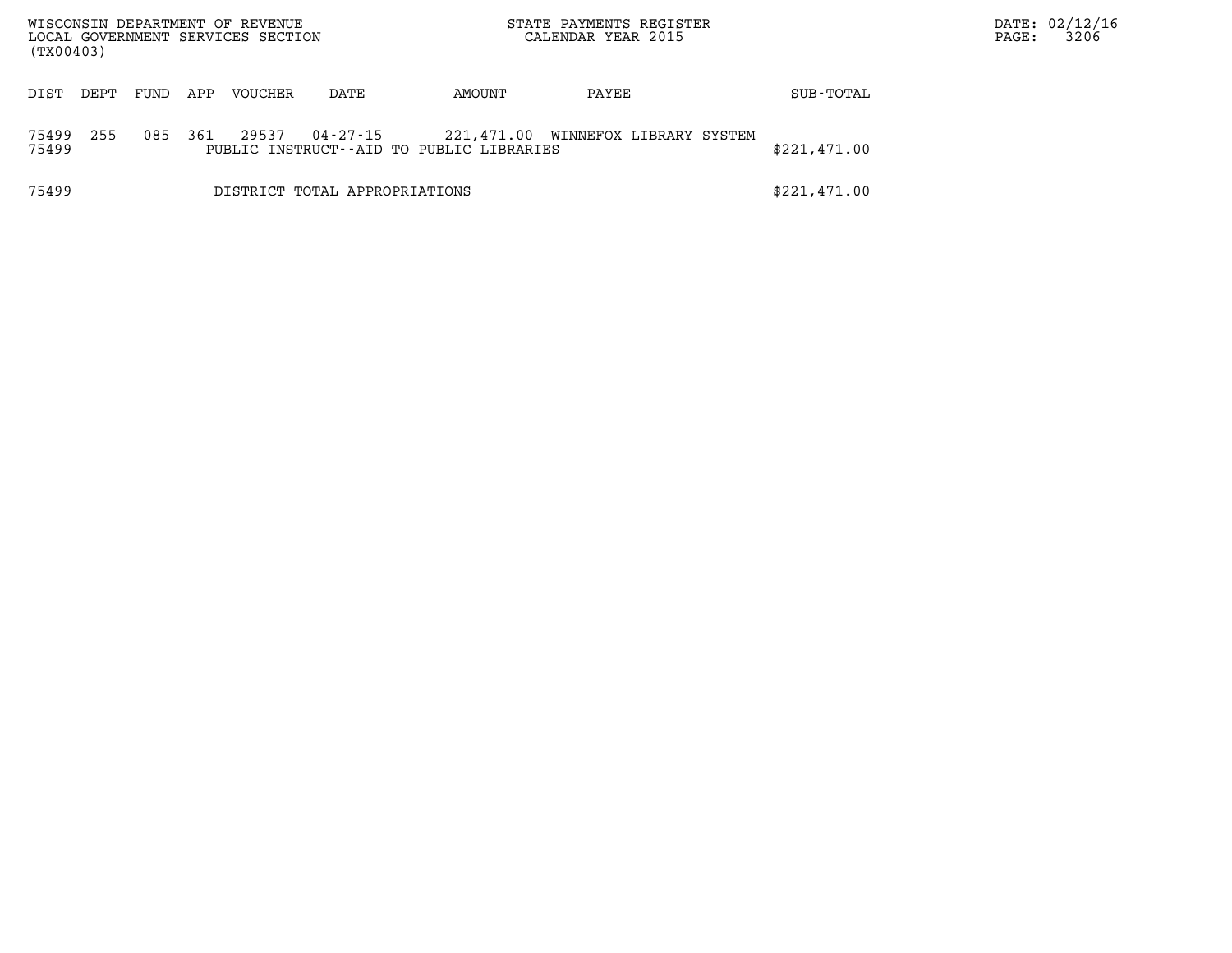| (TX00403)                                 |                          |                          |                          | WISCONSIN DEPARTMENT OF REVENUE<br>LOCAL GOVERNMENT SERVICES SECTION |                                                          |                                                                              | STATE PAYMENTS REGISTER<br>CALENDAR YEAR 2015 |                                                                                                                           |             | DATE: 02/12/16<br>3207<br>PAGE: |
|-------------------------------------------|--------------------------|--------------------------|--------------------------|----------------------------------------------------------------------|----------------------------------------------------------|------------------------------------------------------------------------------|-----------------------------------------------|---------------------------------------------------------------------------------------------------------------------------|-------------|---------------------------------|
| DIST                                      | DEPT                     | FUND                     | APP                      | VOUCHER                                                              | DATE                                                     | AMOUNT                                                                       | PAYEE                                         |                                                                                                                           | SUB-TOTAL   |                                 |
| 75503<br>75503<br>75503<br>75503<br>75503 | 255<br>255<br>255<br>255 | 002<br>002<br>002<br>002 | 343<br>343<br>343<br>343 | 15358<br>18040<br>41357<br>46678                                     | $01 - 26 - 15$<br>$02 - 17 - 15$<br>07-20-15<br>09-28-15 | 6,359.00<br>1,707.00<br>6,110.00<br>PUBLIC INSTRUCT-LIBRARY CONSTRUCTION AID |                                               | EASTERN SHORES LIBRARY SY<br>EASTERN SHORES LIBRARY SY<br>EASTERN SHORES LIBRARY SY<br>3,660.00 EASTERN SHORES LIBRARY SY | \$17,836.00 |                                 |
| 75503                                     |                          |                          |                          |                                                                      | DISTRICT TOTAL APPROPRIATIONS                            |                                                                              |                                               |                                                                                                                           | \$17,836.00 |                                 |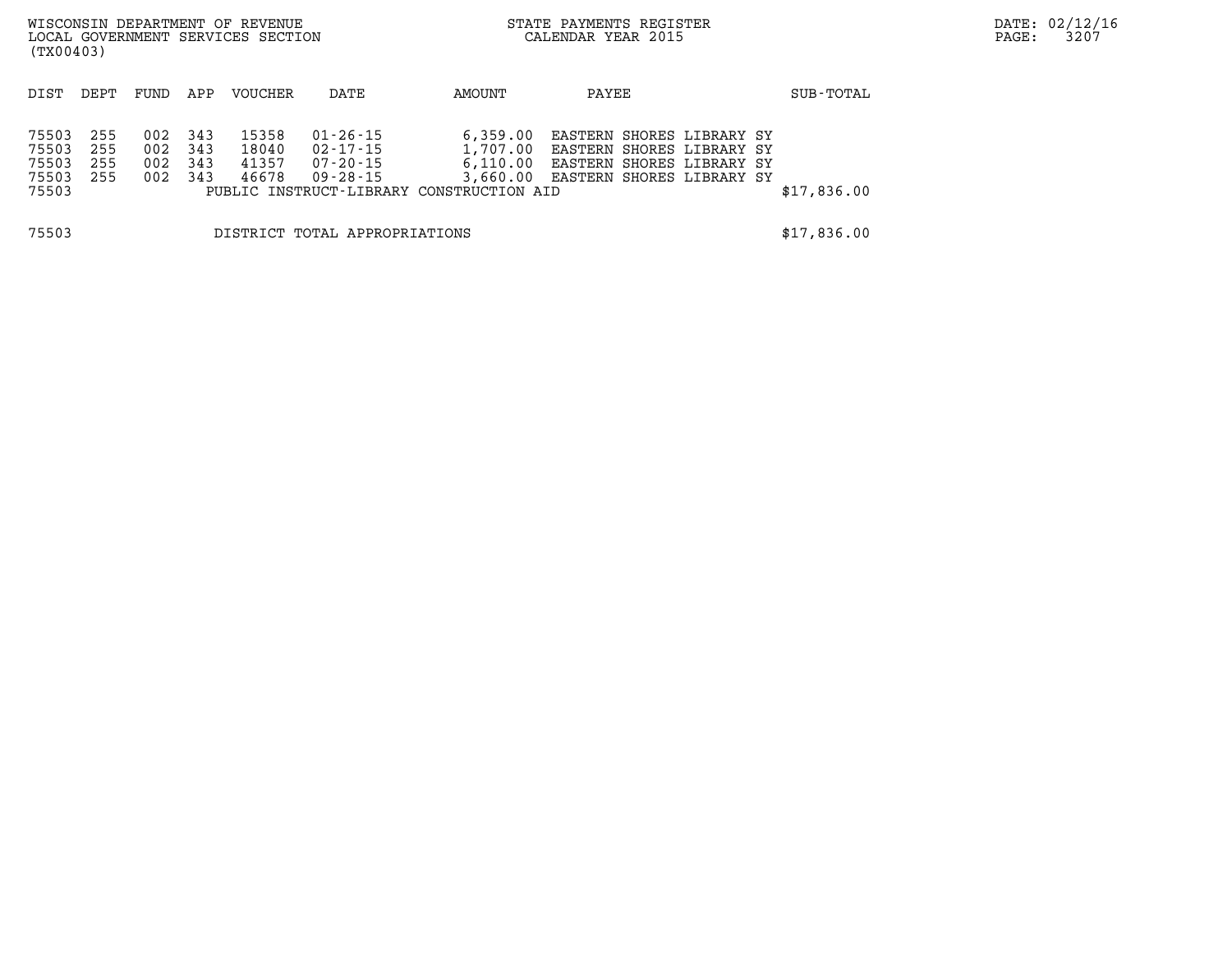| (TX00403)      |      |      |     | WISCONSIN DEPARTMENT OF REVENUE<br>LOCAL GOVERNMENT SERVICES SECTION |                               |                                          | STATE PAYMENTS REGISTER<br>CALENDAR YEAR 2015 |             | DATE: 02/12/16<br>PAGE: | 3208 |
|----------------|------|------|-----|----------------------------------------------------------------------|-------------------------------|------------------------------------------|-----------------------------------------------|-------------|-------------------------|------|
| DIST           | DEPT | FUND | APP | VOUCHER                                                              | DATE                          | AMOUNT                                   | PAYEE                                         | SUB-TOTAL   |                         |      |
| 75504<br>75504 | 255  | 002  | 343 | 15340                                                                | 01-26-15                      | PUBLIC INSTRUCT-LIBRARY CONSTRUCTION AID | 17,600.00 WAUKESHA CO FEDERATED LIB           | \$17,600.00 |                         |      |
| 75504          |      |      |     |                                                                      | DISTRICT TOTAL APPROPRIATIONS |                                          |                                               | \$17,600.00 |                         |      |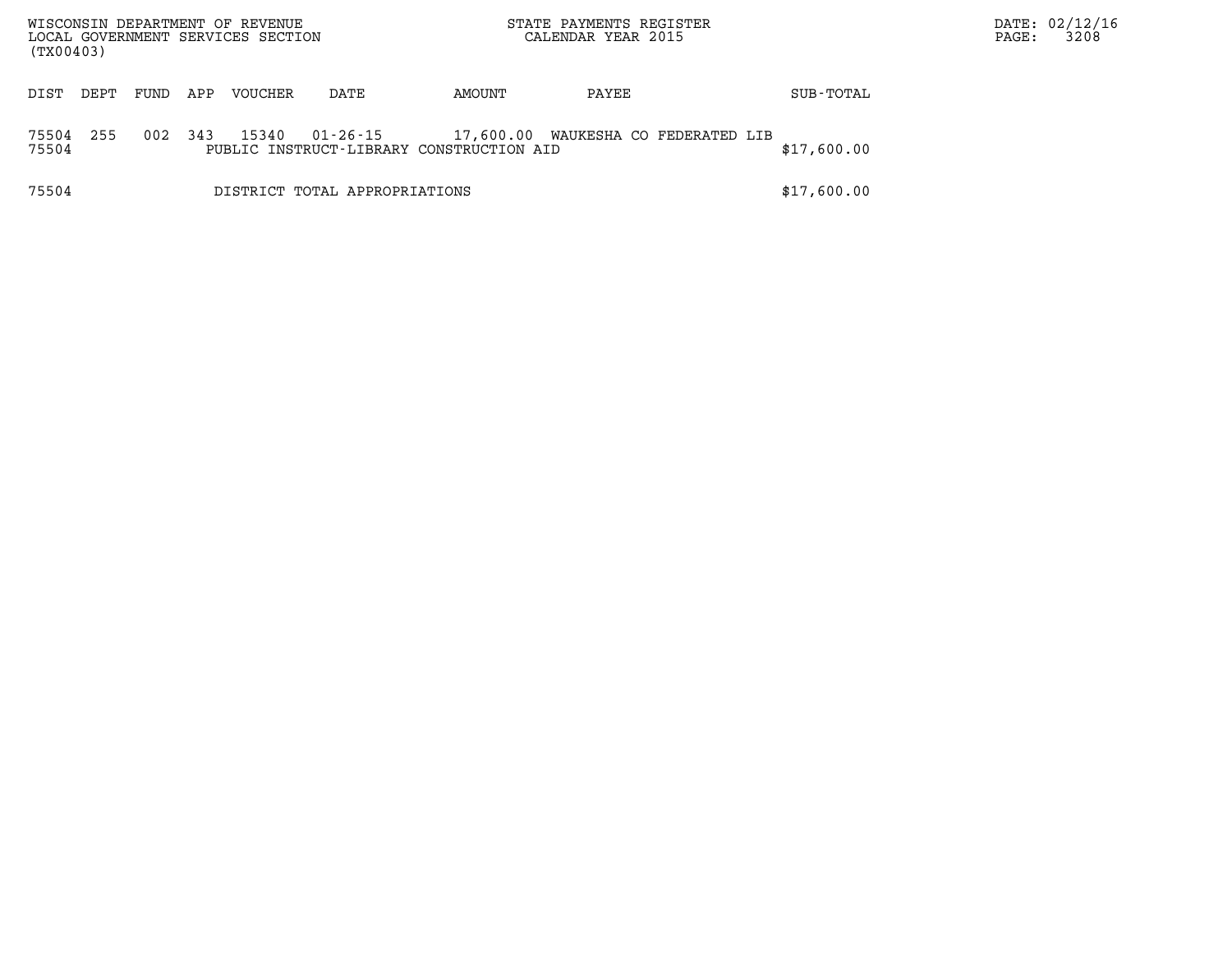| (TX00403)      |      |      |     | WISCONSIN DEPARTMENT OF REVENUE<br>LOCAL GOVERNMENT SERVICES SECTION |                               |                                                                                  | STATE PAYMENTS REGISTER<br>CALENDAR YEAR 2015 |  |               | PAGE: | DATE: 02/12/16<br>3209 |
|----------------|------|------|-----|----------------------------------------------------------------------|-------------------------------|----------------------------------------------------------------------------------|-----------------------------------------------|--|---------------|-------|------------------------|
| DIST           | DEPT | FUND | APP | <b>VOUCHER</b>                                                       | DATE                          | AMOUNT                                                                           | PAYEE                                         |  | SUB-TOTAL     |       |                        |
| 75506<br>75506 | 255  | 002  | 343 | 33586                                                                | $06 - 08 - 15$                | PUBLIC INSTRUCT-LIBRARY CONSTRUCTION AID                                         | 7,212.54 LAKESHORES LIBRARY SYSTEM            |  | \$7,212.54    |       |                        |
| 75506<br>75506 | 255  | 085  | 361 | 29221                                                                | 04-27-15                      | 159,429.00 LAKESHORES LIBRARY SYSTEM<br>PUBLIC INSTRUCT--AID TO PUBLIC LIBRARIES |                                               |  | \$159, 429.00 |       |                        |
| 75506          |      |      |     |                                                                      | DISTRICT TOTAL APPROPRIATIONS |                                                                                  |                                               |  | \$166,641.54  |       |                        |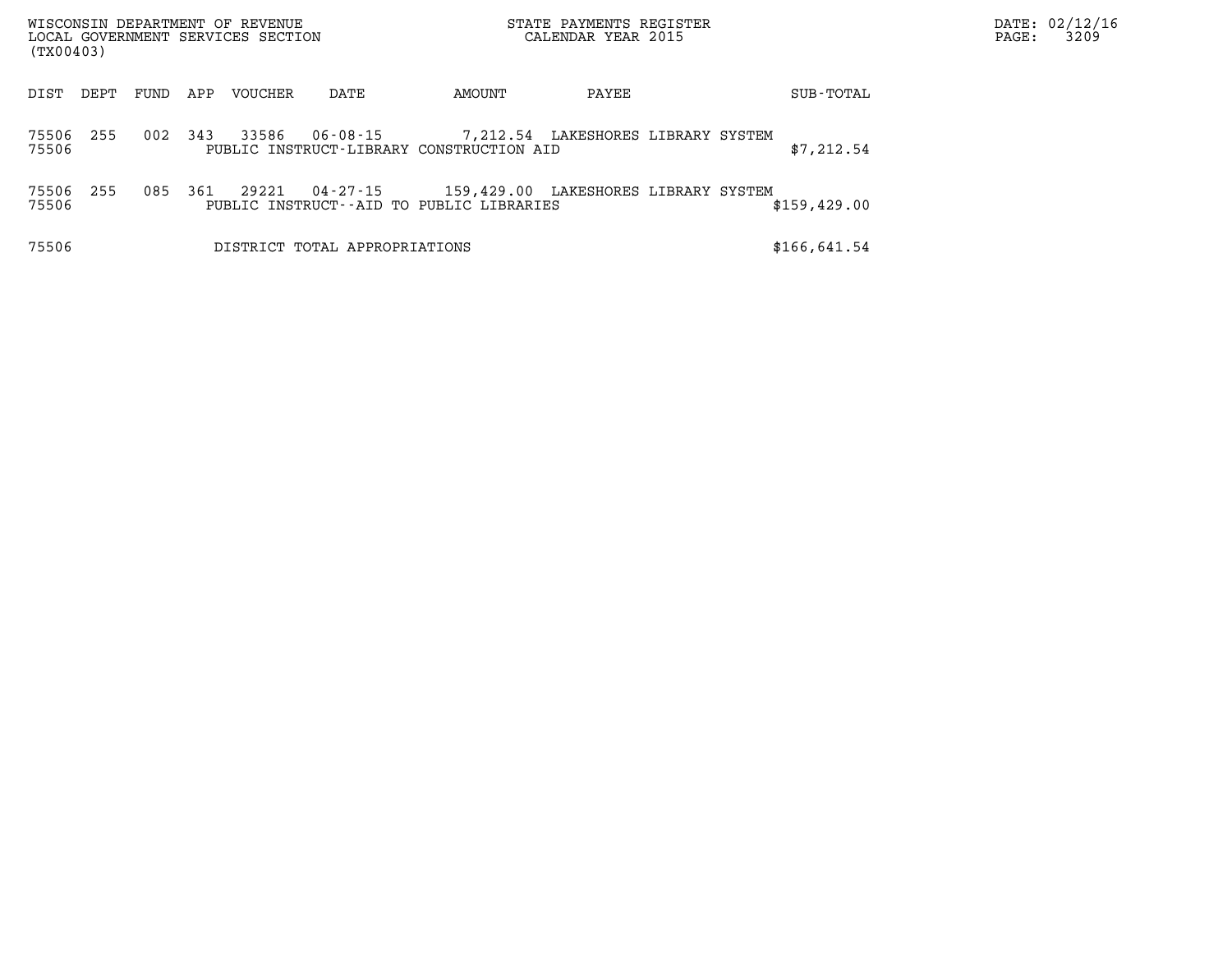|                  |                                                                                                                                                                                                                                                                                                                                                                                                                                                                                                                                                                            |                                                                                                                                                                                                                                                                                                                                                                                                                                                       |                                                                                                                                                                                                                                                                                                                                                                                                                                                                                                                                                                            |                                                                                                                                                                                                                                                                                     |                                                                                                                                                                                                                       |                                                                                                                                                                                                                       |                                                                                                                                                                                                                       | (TX00403)                                                                                                                                                                                                                                                                                    |
|------------------|----------------------------------------------------------------------------------------------------------------------------------------------------------------------------------------------------------------------------------------------------------------------------------------------------------------------------------------------------------------------------------------------------------------------------------------------------------------------------------------------------------------------------------------------------------------------------|-------------------------------------------------------------------------------------------------------------------------------------------------------------------------------------------------------------------------------------------------------------------------------------------------------------------------------------------------------------------------------------------------------------------------------------------------------|----------------------------------------------------------------------------------------------------------------------------------------------------------------------------------------------------------------------------------------------------------------------------------------------------------------------------------------------------------------------------------------------------------------------------------------------------------------------------------------------------------------------------------------------------------------------------|-------------------------------------------------------------------------------------------------------------------------------------------------------------------------------------------------------------------------------------------------------------------------------------|-----------------------------------------------------------------------------------------------------------------------------------------------------------------------------------------------------------------------|-----------------------------------------------------------------------------------------------------------------------------------------------------------------------------------------------------------------------|-----------------------------------------------------------------------------------------------------------------------------------------------------------------------------------------------------------------------|----------------------------------------------------------------------------------------------------------------------------------------------------------------------------------------------------------------------------------------------------------------------------------------------|
| <b>SUB-TOTAL</b> | PAYEE                                                                                                                                                                                                                                                                                                                                                                                                                                                                                                                                                                      | AMOUNT                                                                                                                                                                                                                                                                                                                                                                                                                                                | DATE                                                                                                                                                                                                                                                                                                                                                                                                                                                                                                                                                                       | <b>VOUCHER</b>                                                                                                                                                                                                                                                                      | APP                                                                                                                                                                                                                   | FUND                                                                                                                                                                                                                  | DEPT                                                                                                                                                                                                                  | DIST                                                                                                                                                                                                                                                                                         |
| \$3,563,285.00   | ***US BANK ACH<br>***US BANK ACH<br>***US BANK ACH<br>***US BANK ACH<br>***US BANK ACH<br>***US BANK ACH                                                                                                                                                                                                                                                                                                                                                                                                                                                                   | 763,325.00<br>724,355.00<br>743,840.00<br>269,953.00<br>268,653.00<br>793,159.00                                                                                                                                                                                                                                                                                                                                                                      | $07 - 13 - 15$<br>$08 - 10 - 15$<br>$09 - 08 - 15$<br>$01 - 05 - 15$<br>$02 - 02 - 15$<br>$06 - 01 - 15$<br>TECH COLL BD--VOCATIONAL SYSTEM AID                                                                                                                                                                                                                                                                                                                                                                                                                            | 00001<br>00047<br>00165<br>00468<br>00601<br>01038                                                                                                                                                                                                                                  | 105<br>105<br>105<br>105<br>105<br>105                                                                                                                                                                                | 002<br>002<br>002<br>002<br>002<br>002                                                                                                                                                                                | 292<br>292<br>292<br>292<br>292<br>292                                                                                                                                                                                | 76501<br>76501<br>76501<br>76501<br>76501<br>76501<br>76501                                                                                                                                                                                                                                  |
| \$2,166,379.00   | ***US BANK ACH<br>***US BANK ACH<br>***US BANK ACH<br>***US BANK ACH<br>***US BANK ACH<br>***US BANK ACH<br>***US BANK ACH<br>***US BANK ACH<br>***US BANK ACH<br>***US BANK ACH<br>***US BANK ACH<br>***US BANK ACH<br>***US BANK ACH<br>***US BANK ACH<br>***US BANK ACH<br>***US BANK ACH<br>***US BANK ACH<br>***US BANK ACH<br>***US BANK ACH<br>***US BANK ACH<br>***US BANK ACH<br>***US BANK ACH<br>***US BANK ACH<br>***US BANK ACH<br>***US BANK ACH<br>***US BANK ACH<br>***US BANK ACH<br>***US BANK ACH<br>***US BANK ACH<br>***US BANK ACH<br>***US BANK ACH | 28,248.00<br>3,831.00<br>6,168.00<br>23,011.00<br>60,334.00<br>78,272.00<br>23,740.00<br>551,397.00<br>223,937.00<br>50,582.00<br>87,763.00<br>43,005.00<br>138,953.00<br>48,774.00<br>17,037.00<br>49,860.00<br>31,765.00<br>17,785.00<br>25,283.00<br>86,235.00<br>17,767.00<br>23,002.00<br>24,637.00<br>335,618.00<br>84,609.00<br>2,692.00<br>8,222.00<br>48,659.00<br>10,293.00<br>9,650.00<br>5,250.00<br>TECH COLL BD--DISTRICT BOARDS GRANTS | $08 - 31 - 15$<br>$08 - 31 - 15$<br>$08 - 31 - 15$<br>$08 - 31 - 15$<br>$08 - 31 - 15$<br>$08 - 31 - 15$<br>$08 - 31 - 15$<br>$08 - 31 - 15$<br>$08 - 31 - 15$<br>$08 - 31 - 15$<br>$08 - 31 - 15$<br>$02 - 27 - 15$<br>$02 - 27 - 15$<br>$02 - 27 - 15$<br>$02 - 27 - 15$<br>$03 - 27 - 15$<br>$03 - 27 - 15$<br>$03 - 27 - 15$<br>$04 - 24 - 15$<br>$04 - 24 - 15$<br>$04 - 24 - 15$<br>$05 - 22 - 15$<br>$05 - 22 - 15$<br>$05 - 22 - 15$<br>$05 - 22 - 15$<br>$05 - 22 - 15$<br>$05 - 22 - 15$<br>$06 - 26 - 15$<br>$06 - 26 - 15$<br>$07 - 28 - 15$<br>$07 - 28 - 15$ | 00145<br>00145<br>00145<br>00145<br>00145<br>00145<br>00145<br>00145<br>00145<br>00145<br>00145<br>00711<br>00711<br>00711<br>00711<br>00818<br>00818<br>00818<br>00907<br>00907<br>00907<br>01000<br>01000<br>01000<br>01000<br>01000<br>01000<br>01136<br>01136<br>01253<br>01253 | 124<br>124<br>124<br>124<br>124<br>124<br>124<br>124<br>124<br>124<br>124<br>124<br>124<br>124<br>124<br>124<br>124<br>124<br>124<br>124<br>124<br>124<br>124<br>124<br>124<br>124<br>124<br>124<br>124<br>124<br>124 | 002<br>002<br>002<br>002<br>002<br>002<br>002<br>002<br>002<br>002<br>002<br>002<br>002<br>002<br>002<br>002<br>002<br>002<br>002<br>002<br>002<br>002<br>002<br>002<br>002<br>002<br>002<br>002<br>002<br>002<br>002 | 292<br>292<br>292<br>292<br>292<br>292<br>292<br>292<br>292<br>292<br>292<br>292<br>292<br>292<br>292<br>292<br>292<br>292<br>292<br>292<br>292<br>292<br>292<br>292<br>292<br>292<br>292<br>292<br>292<br>292<br>292 | 76501<br>76501<br>76501<br>76501<br>76501<br>76501<br>76501<br>76501<br>76501<br>76501<br>76501<br>76501<br>76501<br>76501<br>76501<br>76501<br>76501<br>76501<br>76501<br>76501<br>76501<br>76501<br>76501<br>76501<br>76501<br>76501<br>76501<br>76501<br>76501<br>76501<br>76501<br>76501 |
| \$31,739.24      | ***US BANK ACH                                                                                                                                                                                                                                                                                                                                                                                                                                                                                                                                                             | 31,739.24<br>TECH COLL BD--FIRE TRAINING SCHOOL REIMB                                                                                                                                                                                                                                                                                                                                                                                                 | 07-24-15                                                                                                                                                                                                                                                                                                                                                                                                                                                                                                                                                                   | 01234                                                                                                                                                                                                                                                                               | 137                                                                                                                                                                                                                   | 002                                                                                                                                                                                                                   | 292                                                                                                                                                                                                                   | 76501<br>76501                                                                                                                                                                                                                                                                               |
|                  | ***US BANK ACH<br>***US BANK ACH<br>***US BANK ACH<br>***US BANK ACH<br>***US BANK ACH<br>***US BANK ACH                                                                                                                                                                                                                                                                                                                                                                                                                                                                   | 41,067.00<br>3,769.00<br>37,526.00<br>2,101.00<br>28,189.00<br>1,843.00                                                                                                                                                                                                                                                                                                                                                                               | $02 - 27 - 15$<br>$02 - 27 - 15$<br>$04 - 24 - 15$<br>$04 - 24 - 15$<br>$07 - 28 - 15$<br>$07 - 28 - 15$                                                                                                                                                                                                                                                                                                                                                                                                                                                                   | 00711<br>00711<br>00907<br>00907<br>01253<br>01253                                                                                                                                                                                                                                  | 146<br>146<br>146<br>146<br>146<br>146                                                                                                                                                                                | 002<br>002<br>002<br>002<br>002<br>002                                                                                                                                                                                | 292<br>292<br>292<br>292<br>292<br>292                                                                                                                                                                                | 76501<br>76501<br>76501<br>76501<br>76501<br>76501                                                                                                                                                                                                                                           |

LOCAL GOVERNMENT SERVICES SECTION

**WISCONSIN DEPARTMENT OF REVENUE STATE PAYMENTS REGISTER DATE: 02/12/16**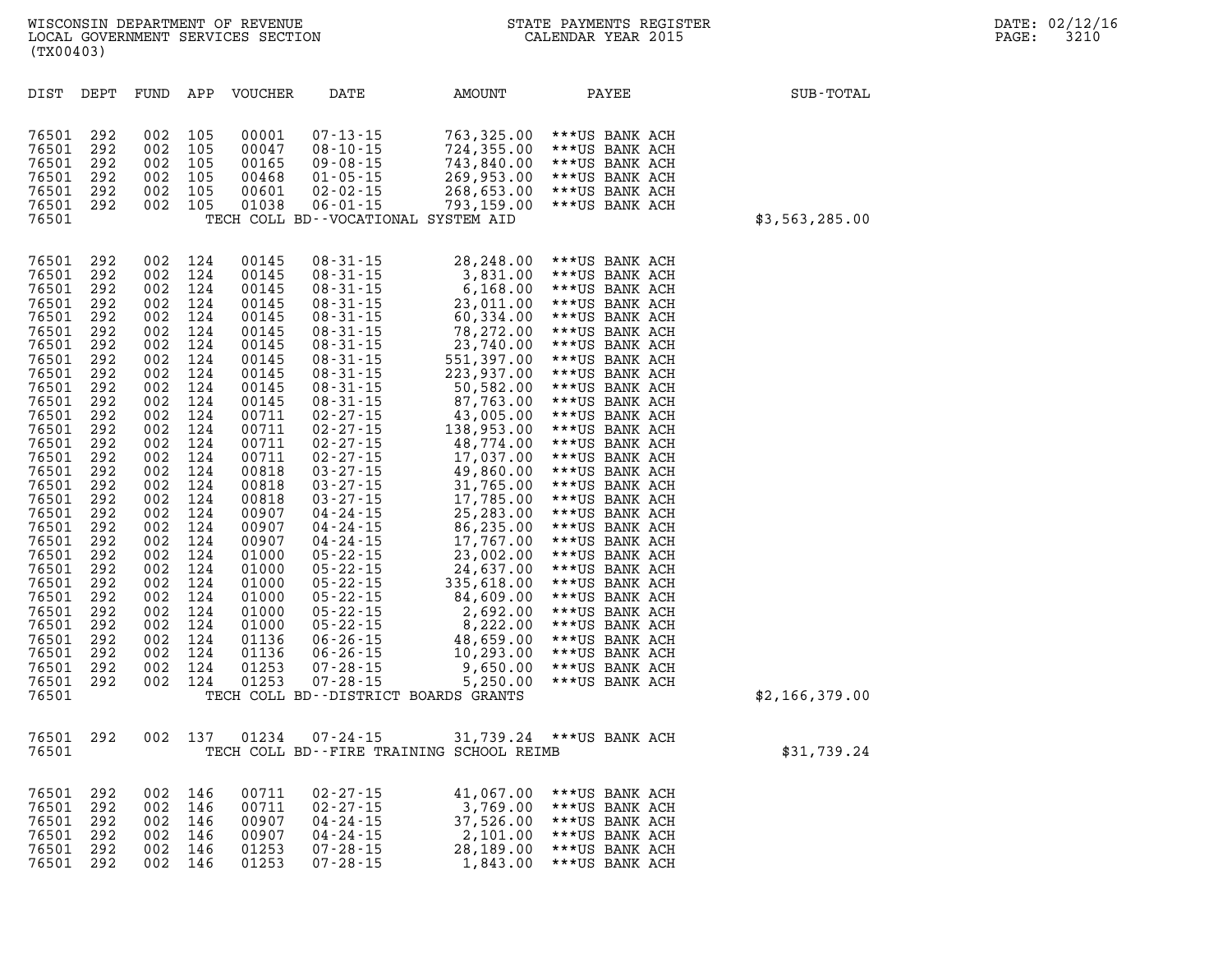|      | (TX00403)                                                                                                                                                                                             |                                                                                  |                                                                                  |                                                                                                          |                                                                                                                                                                                                                      |                                                                                                                                                                                                 |                                                                                                                                                                                                                      |                 |
|------|-------------------------------------------------------------------------------------------------------------------------------------------------------------------------------------------------------|----------------------------------------------------------------------------------|----------------------------------------------------------------------------------|----------------------------------------------------------------------------------------------------------|----------------------------------------------------------------------------------------------------------------------------------------------------------------------------------------------------------------------|-------------------------------------------------------------------------------------------------------------------------------------------------------------------------------------------------|----------------------------------------------------------------------------------------------------------------------------------------------------------------------------------------------------------------------|-----------------|
| DIST | DEPT                                                                                                                                                                                                  | FUND                                                                             | APP                                                                              | VOUCHER                                                                                                  | DATE                                                                                                                                                                                                                 | AMOUNT                                                                                                                                                                                          | <b>PAYEE</b>                                                                                                                                                                                                         | SUB-TOTAL       |
|      | 76501                                                                                                                                                                                                 |                                                                                  |                                                                                  |                                                                                                          |                                                                                                                                                                                                                      | TECH COLL BD--ADULT BASIC EDUCATION-FED                                                                                                                                                         |                                                                                                                                                                                                                      | \$114,495.00    |
|      | 76501<br>292<br>76501<br>292<br>76501<br>292<br>76501<br>292<br>76501<br>292<br>76501<br>292<br>76501<br>292<br>76501<br>292<br>76501<br>292<br>76501<br>292<br>76501<br>292<br>76501<br>292<br>76501 | 002<br>002<br>002<br>002<br>002<br>002<br>002<br>002<br>002<br>002<br>002<br>002 | 150<br>150<br>150<br>150<br>150<br>150<br>150<br>150<br>150<br>150<br>150<br>150 | 00145<br>00145<br>00145<br>00145<br>00907<br>00907<br>00907<br>00907<br>01000<br>01136<br>01136<br>01136 | $08 - 31 - 15$<br>$08 - 31 - 15$<br>$08 - 31 - 15$<br>$08 - 31 - 15$<br>$04 - 24 - 15$<br>$04 - 24 - 15$<br>$04 - 24 - 15$<br>$04 - 24 - 15$<br>$05 - 22 - 15$<br>$06 - 26 - 15$<br>$06 - 26 - 15$<br>$06 - 26 - 15$ | 8,498.00<br>12,200.00<br>71,290.00<br>18,480.00<br>7,897.00<br>103,842.00<br>33,155.00<br>4,571.00<br>4,824.00<br>7,004.00<br>124,258.00<br>35,103.00<br>TECH COLL BD--VOCATIONAL EDUCATION-FED | ***US BANK ACH<br>***US BANK ACH<br>***US BANK ACH<br>***US BANK ACH<br>***US BANK ACH<br>***US BANK ACH<br>***US BANK ACH<br>***US BANK ACH<br>***US BANK ACH<br>***US BANK ACH<br>***US BANK ACH<br>***US BANK ACH | \$431, 122.00   |
|      | 292<br>76501<br>76501                                                                                                                                                                                 | 002                                                                              | 162                                                                              | 00672<br>TECH COLL BD--                                                                                  | $02 - 20 - 15$                                                                                                                                                                                                       | 18,322,299.00                                                                                                                                                                                   | ***US BANK ACH                                                                                                                                                                                                       | \$18,322,299.00 |
|      | 76501<br>435<br>76501<br>435<br>76501<br>435<br>76501<br>435<br>76501<br>435<br>76501                                                                                                                 | 005<br>005<br>005<br>005<br>005                                                  | 000<br>000<br>000<br>000<br>000                                                  | 90511<br>90517<br>90601<br>90604<br>90612                                                                | $01 - 01 - 15$<br>$04 - 01 - 15$<br>$08 - 01 - 15$<br>$09 - 01 - 15$<br>$12 - 15 - 15$<br>HEALTH SERVICES--STATE/FED AIDS                                                                                            | 25,390.00<br>33,739.00<br>11,768.00<br>47,461.00<br>39,453.00                                                                                                                                   | CHIPPEWA VALLEY VTAE DIST<br>CHIPPEWA VALLEY VTAE DIST<br>CHIPPEWA VALLEY VTAE DIST<br>CHIPPEWA VALLEY VTAE DIST<br>CHIPPEWA VALLEY VTAE DIST                                                                        | \$157,811.00    |
|      | 76501<br>437<br>76501<br>437<br>76501                                                                                                                                                                 | 005<br>005                                                                       | 000<br>000                                                                       | 00000<br>00000                                                                                           | $03 - 02 - 15$<br>$06 - 23 - 15$                                                                                                                                                                                     | 75,130.06<br>174,083.64<br>CHILDREN & FAMILIES - - STATE/FEDERAL AIDS                                                                                                                           | CHIPPEWA VALLEY TECHNICAL*<br>CHIPPEWA VALLEY TECHNICAL*                                                                                                                                                             | \$249, 213.70   |
|      | 76501<br>445<br>76501<br>445<br>76501<br>445<br>76501                                                                                                                                                 | 005<br>005<br>005                                                                | 000<br>000<br>000                                                                | 00000<br>00000<br>00000                                                                                  | $03 - 02 - 15$<br>$09 - 08 - 15$<br>$06 - 23 - 15$                                                                                                                                                                   | 75,130.06<br>131,209.06<br>174,083.64<br>WORKFORCE DVLPMT--STATE/FEDERAL AIDS                                                                                                                   | CHIPPEWA VALLEY TECHNICAL*<br>CHIPPEWA VALLEY TECHNICAL*<br>CHIPPEWA VALLEY TECHNICAL*                                                                                                                               | \$380,422.76    |
|      | 835<br>76501<br>76501                                                                                                                                                                                 | 002                                                                              | 109                                                                              | 30017                                                                                                    | $07 - 27 - 15$<br>REVENUE--EXEMPT COMPUTER AID                                                                                                                                                                       | 78,920.00                                                                                                                                                                                       | CHIPPEWA VALLEY TECH COLL                                                                                                                                                                                            | \$78,920.00     |
|      | 76501                                                                                                                                                                                                 |                                                                                  |                                                                                  |                                                                                                          | DISTRICT TOTAL APPROPRIATIONS                                                                                                                                                                                        |                                                                                                                                                                                                 |                                                                                                                                                                                                                      | \$25,495,686.70 |

LOCAL GOVERNMENT SERVICES SECTION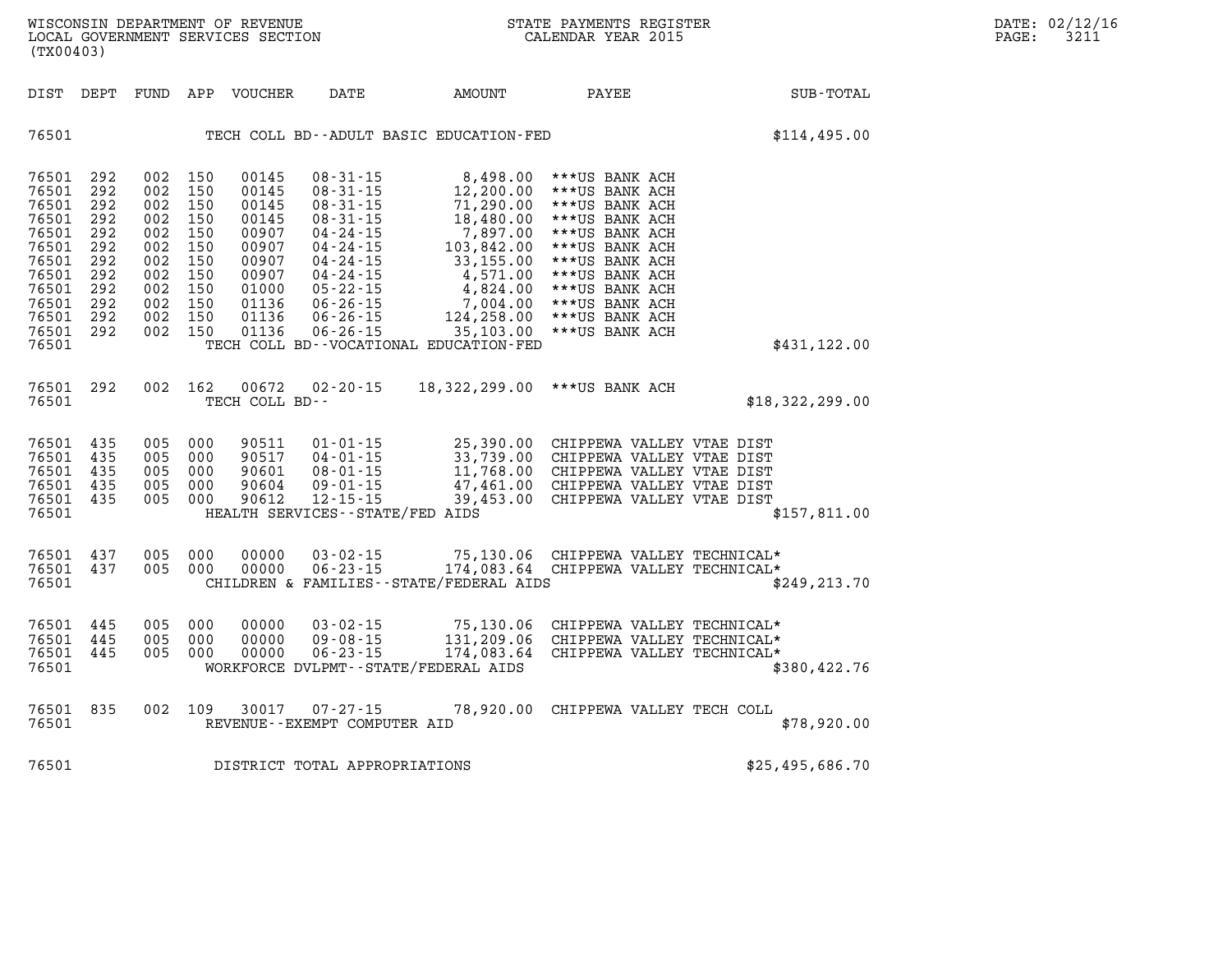| DIST           | DEPT       | FUND       | APP        | <b>VOUCHER</b> | DATE                                | AMOUNT               | PAYEE                            | SUB-TOTAL      |
|----------------|------------|------------|------------|----------------|-------------------------------------|----------------------|----------------------------------|----------------|
|                |            |            |            |                |                                     |                      |                                  |                |
|                |            |            |            |                |                                     |                      |                                  |                |
| 76502          | 292        | 002        | 105        | 00002          | $07 - 13 - 15$                      | 854,039.00           | ***US BANK ACH                   |                |
| 76502          | 292        | 002        | 105        | 00048          | $08 - 10 - 15$                      | 936,119.00           | ***US BANK ACH                   |                |
| 76502          | 292        | 002        | 105        | 00166          | $09 - 08 - 15$                      | 895,079.00           | ***US BANK ACH                   |                |
| 76502          | 292        | 002        | 105        | 00469          | $01 - 05 - 15$                      | 276,165.00           | ***US BANK ACH                   |                |
| 76502          | 292        | 002        | 105        | 00602          | $02 - 02 - 15$                      | 274,965.00           | ***US BANK ACH                   |                |
| 76502          | 292        | 002        | 105        | 01039          | $06 - 01 - 15$                      | 1, 113, 194.00       | ***US BANK ACH                   |                |
| 76502          |            |            |            |                | TECH COLL BD--VOCATIONAL SYSTEM AID |                      |                                  | \$4,349,561.00 |
|                |            |            |            |                |                                     |                      |                                  |                |
| 76502          | 292        | 002        | 124        | 00146          | $08 - 31 - 15$                      | 1,408.00             | ***US BANK ACH                   |                |
| 76502          | 292        | 002        | 124        | 00146          | $08 - 31 - 15$                      | 2,756.00             | ***US BANK ACH                   |                |
| 76502          | 292        | 002        | 124        | 00146          | $08 - 31 - 15$                      | 4,162.00             | ***US BANK ACH                   |                |
| 76502          | 292        | 002        | 124        | 00146          | $08 - 31 - 15$                      | 5,903.00             | ***US BANK ACH                   |                |
| 76502          | 292        | 002        | 124        | 00146          | $08 - 31 - 15$                      | 2,441.00             | ***US BANK ACH                   |                |
| 76502          | 292        | 002        | 124        | 00146          | $08 - 31 - 15$                      | 3,881.00             | ***US BANK ACH                   |                |
| 76502          | 292        | 002        | 124        | 00146          | $08 - 31 - 15$                      | 11,222.00            | ***US BANK ACH                   |                |
| 76502          | 292        | 002        | 124        | 00146          | $08 - 31 - 15$                      | 7,661.00             | ***US BANK ACH                   |                |
| 76502          | 292        | 002        | 124        | 00146          | $08 - 31 - 15$                      | 17,456.00            | ***US BANK ACH                   |                |
| 76502          | 292        | 002        | 124        | 00201          | $09 - 11 - 15$                      | 54.00                | ***US BANK ACH                   |                |
| 76502          | 292        | 002        | 124        | 00201          | $09 - 11 - 15$                      | 3,606.00             | ***US BANK ACH                   |                |
| 76502          | 292        | 002        | 124        | 00201          | $09 - 11 - 15$                      | 1,202.00             | ***US BANK ACH                   |                |
| 76502          | 292        | 002        | 124        | 00201          | $09 - 11 - 15$                      | 2,051.00             | ***US BANK ACH                   |                |
| 76502          | 292        | 002        | 124        | 00201          | $09 - 11 - 15$                      | 2,801.00             | ***US BANK ACH                   |                |
| 76502          | 292        | 002        | 124        | 00201          | $09 - 11 - 15$                      | 1,399.00             | ***US BANK ACH                   |                |
| 76502          | 292        | 002        | 124        | 00201          | $09 - 11 - 15$                      | 441.00               | ***US BANK ACH                   |                |
| 76502          | 292        | 002        | 124        | 00201          | $09 - 11 - 15$                      | 1,253.00             | ***US BANK ACH                   |                |
| 76502          | 292        | 002        | 124        | 00590          | $01 - 29 - 15$                      | 20,063.00            | ***US BANK ACH                   |                |
| 76502          | 292        | 002        | 124        | 00590          | $01 - 29 - 15$                      | 18,100.00            | ***US BANK ACH                   |                |
| 76502          | 292        | 002        | 124        | 00590          | $01 - 29 - 15$                      | 408.00               | ***US BANK ACH                   |                |
| 76502          | 292        | 002        | 124        | 00590          | $01 - 29 - 15$                      | 463.00               | ***US BANK ACH                   |                |
| 76502          | 292        | 002        | 124        | 00590          | $01 - 29 - 15$                      | 827.00               | ***US BANK ACH                   |                |
| 76502          | 292        | 002        | 124        | 00590          | $01 - 29 - 15$                      | 3,775.00             | ***US BANK ACH                   |                |
| 76502          | 292        | 002        | 124        | 00590          | $01 - 29 - 15$                      | 3,803.00             | ***US BANK ACH                   |                |
| 76502          | 292        | 002        | 124        | 00590          | $01 - 29 - 15$                      | 4,334.00             | ***US BANK ACH                   |                |
| 76502          | 292        | 002        | 124        | 00590          | $01 - 29 - 15$                      | 3,164.00             | ***US BANK ACH                   |                |
| 76502<br>76502 | 292        | 002<br>002 | 124        | 00590          | $01 - 29 - 15$<br>$01 - 29 - 15$    | 2,312.00             | ***US BANK ACH                   |                |
| 76502          | 292<br>292 | 002        | 124<br>124 | 00590<br>00590 | $01 - 29 - 15$                      | 3,950.00<br>3,107.00 | ***US BANK ACH<br>***US BANK ACH |                |
| 76502          | 292        | 002        | 124        | 00590          | $01 - 29 - 15$                      | 1,358.00             | ***US BANK ACH                   |                |
| 76502          | 292        | 002        | 124        | 00590          | $01 - 29 - 15$                      | 615.00               | ***US BANK ACH                   |                |
| 76502          | 292        | 002        | 124        | 00590          | $01 - 29 - 15$                      | 2,154.00             | ***US BANK ACH                   |                |
| 76502          | 292        | 002        | 124        | 00590          | $01 - 29 - 15$                      | 464.00               | ***US BANK ACH                   |                |
| 76502          | 292        | 002        | 124        | 00819          | $03 - 27 - 15$                      | 22,605.00            | ***US BANK ACH                   |                |
| 76502          | 292        | 002        | 124        | 00819          | $03 - 27 - 15$                      | 21,114.00            | ***US BANK ACH                   |                |
| 76502          | 292        | 002        | 124        | 00819          | $03 - 27 - 15$                      | 136.00               | ***US BANK ACH                   |                |
| 76502          | 292        | 002        | 124        | 00819          | $03 - 27 - 15$                      | 2,500.00             | ***US BANK ACH                   |                |
| 76502          | 292        | 002        | 124        | 00819          | $03 - 27 - 15$                      | 2,129.00             | ***US BANK ACH                   |                |
| 76502          | 292        | 002        | 124        | 00819          | $03 - 27 - 15$                      | 3,654.00             | ***US BANK ACH                   |                |
| 76502          | 292        | 002        | 124        | 00819          | $03 - 27 - 15$                      | 3,749.00             | ***US BANK ACH                   |                |
| 76502          | 292        | 002        | 124        | 00819          | $03 - 27 - 15$                      | 3,743.00             | ***US BANK ACH                   |                |
| 76502          | 292        | 002        | 124        | 00819          | $03 - 27 - 15$                      | 4,840.00             | ***US BANK ACH                   |                |
| 76502          | 292        | 002        | 124        | 00819          | $03 - 27 - 15$                      | 4,598.00             | ***US BANK ACH                   |                |
| 76502          | 292        | 002        | 124        | 00819          | $03 - 27 - 15$                      | 3,701.00             | ***US BANK ACH                   |                |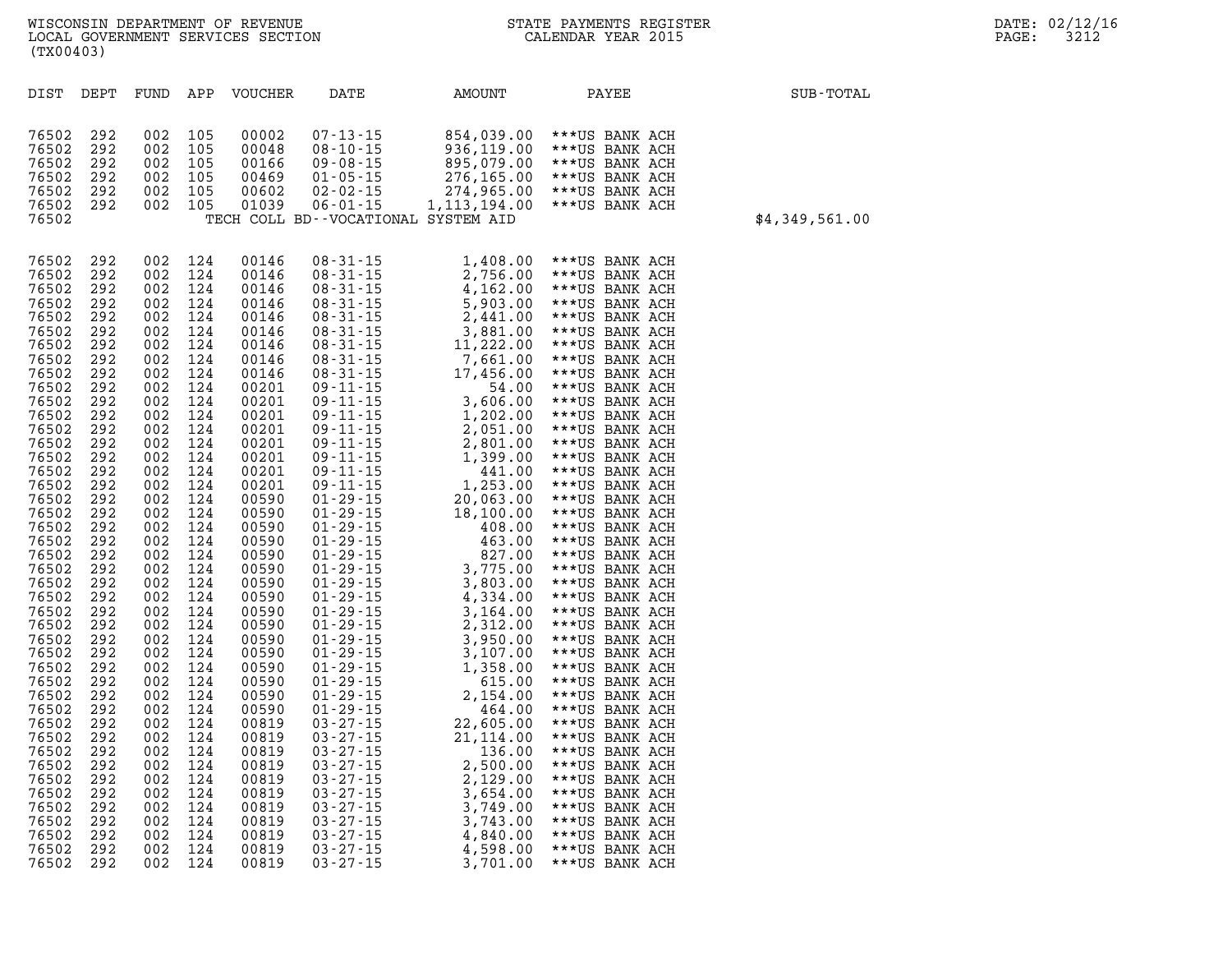| DIST           | DEPT       | FUND       | APP        | <b>VOUCHER</b> | DATE                                                           | AMOUNT                                                                                                                                                                                                                                                                    | PAYEE                            | SUB-TOTAL    |
|----------------|------------|------------|------------|----------------|----------------------------------------------------------------|---------------------------------------------------------------------------------------------------------------------------------------------------------------------------------------------------------------------------------------------------------------------------|----------------------------------|--------------|
|                |            |            |            |                |                                                                |                                                                                                                                                                                                                                                                           |                                  |              |
| 76502          | 292        | 002        | 124        | 00819          | $03 - 27 - 15$<br>03 - 27 - 15<br>03 - 27 - 15<br>23 - 27 - 15 | 3,163.00                                                                                                                                                                                                                                                                  | ***US BANK ACH                   |              |
| 76502          | 292        | 002        | 124        | 00819          |                                                                | 6,591.00                                                                                                                                                                                                                                                                  | ***US BANK ACH                   |              |
| 76502          | 292        | 002        | 124        | 00819          |                                                                | 3,251.00                                                                                                                                                                                                                                                                  | ***US BANK ACH                   |              |
| 76502<br>76502 | 292<br>292 | 002<br>002 | 124<br>124 | 00819<br>00819 |                                                                | 418.00<br>1,724.00                                                                                                                                                                                                                                                        | ***US BANK ACH<br>***US BANK ACH |              |
| 76502          | 292        | 002        | 124        | 00819          | $03 - 27 - 15$<br>03 - 27 - 15<br>03 - 27 - 15                 | 14,000.00                                                                                                                                                                                                                                                                 | ***US BANK ACH                   |              |
| 76502          | 292        | 002        | 124        | 01001          |                                                                | $\begin{array}{cccc} 03-27-15 & 1,724.000 \\ 03-27-15 & 14,000.00 \\ 05-22-15 & 2,699.00 \\ 05-22-15 & 1,903.00 \\ 05-22-15 & 4,549.00 \\ 05-22-15 & 3,819.00 \\ 05-22-15 & 3,819.00 \\ 05-22-15 & 3,482.00 \\ 05-22-15 & 3,482.00 \\ 06-26-15 & 12,000.00 \\ 06-26-15 &$ | ***US BANK ACH                   |              |
| 76502          | 292        | 002        | 124        | 01001          |                                                                |                                                                                                                                                                                                                                                                           | ***US BANK ACH                   |              |
| 76502          | 292        | 002        | 124        | 01001          |                                                                |                                                                                                                                                                                                                                                                           | ***US BANK ACH                   |              |
| 76502          | 292        | 002        | 124        | 01001          |                                                                |                                                                                                                                                                                                                                                                           | ***US BANK ACH                   |              |
| 76502          | 292        | 002        | 124        | 01001          |                                                                |                                                                                                                                                                                                                                                                           | ***US BANK ACH                   |              |
| 76502          | 292        | 002        | 124        | 01001          |                                                                |                                                                                                                                                                                                                                                                           | ***US BANK ACH                   |              |
| 76502          | 292        | 002        | 124        | 01001          |                                                                |                                                                                                                                                                                                                                                                           | ***US BANK ACH                   |              |
| 76502          | 292        | 002        | 124        | 01001          |                                                                |                                                                                                                                                                                                                                                                           | ***US BANK ACH                   |              |
| 76502          | 292        | 002        | 124        | 01137          |                                                                |                                                                                                                                                                                                                                                                           | ***US BANK ACH                   |              |
| 76502<br>76502 | 292<br>292 | 002<br>002 | 124<br>124 | 01137<br>01137 |                                                                |                                                                                                                                                                                                                                                                           | ***US BANK ACH                   |              |
| 76502          | 292        | 002        | 124        | 01137          |                                                                |                                                                                                                                                                                                                                                                           | ***US BANK ACH<br>***US BANK ACH |              |
| 76502          | 292        | 002        | 124        | 01137          |                                                                |                                                                                                                                                                                                                                                                           | ***US BANK ACH                   |              |
| 76502          | 292        | 002        | 124        | 01137          |                                                                |                                                                                                                                                                                                                                                                           | ***US BANK ACH                   |              |
| 76502          | 292        | 002        | 124        | 01137          |                                                                |                                                                                                                                                                                                                                                                           | ***US BANK ACH                   |              |
| 76502          | 292        | 002        | 124        | 01137          |                                                                |                                                                                                                                                                                                                                                                           | ***US BANK ACH                   |              |
| 76502          | 292        | 002        | 124        | 01137          |                                                                |                                                                                                                                                                                                                                                                           | ***US BANK ACH                   |              |
| 76502          | 292        | 002        | 124        | 01137          |                                                                |                                                                                                                                                                                                                                                                           | ***US BANK ACH                   |              |
| 76502          | 292        | 002        | 124        | 01137          |                                                                |                                                                                                                                                                                                                                                                           | ***US BANK ACH                   |              |
| 76502          | 292        | 002        | 124        | 01137          |                                                                |                                                                                                                                                                                                                                                                           | ***US BANK ACH                   |              |
| 76502          | 292        | 002        | 124        | 01137          |                                                                |                                                                                                                                                                                                                                                                           | ***US BANK ACH                   |              |
| 76502          | 292        | 002        | 124        | 01137          |                                                                |                                                                                                                                                                                                                                                                           | ***US BANK ACH                   |              |
| 76502          | 292        | 002        | 124        | 01137          |                                                                |                                                                                                                                                                                                                                                                           | ***US BANK ACH                   |              |
| 76502<br>76502 | 292<br>292 | 002<br>002 | 124<br>124 | 01137<br>01137 |                                                                |                                                                                                                                                                                                                                                                           | ***US BANK ACH<br>***US BANK ACH |              |
| 76502          | 292        | 002        | 124        | 01137          |                                                                |                                                                                                                                                                                                                                                                           | ***US BANK ACH                   |              |
| 76502          | 292        | 002        | 124        | 01137          |                                                                |                                                                                                                                                                                                                                                                           | ***US BANK ACH                   |              |
| 76502          | 292        | 002        | 124        | 01137          |                                                                |                                                                                                                                                                                                                                                                           | ***US BANK ACH                   |              |
| 76502          | 292        | 002        | 124        | 01254          |                                                                |                                                                                                                                                                                                                                                                           | ***US BANK ACH                   |              |
| 76502          |            |            |            |                |                                                                | TECH COLL BD--DISTRICT BOARDS GRANTS                                                                                                                                                                                                                                      |                                  | \$445,607.00 |
|                |            |            |            |                |                                                                |                                                                                                                                                                                                                                                                           |                                  |              |
| 76502          | 292        | 002        | 137        | 01235          | $07 - 24 - 15$                                                 |                                                                                                                                                                                                                                                                           | 33,488.70 *** US BANK ACH        |              |
| 76502          |            |            |            |                |                                                                | TECH COLL BD--FIRE TRAINING SCHOOL REIMB                                                                                                                                                                                                                                  |                                  | \$33,488.70  |
|                |            |            |            |                |                                                                |                                                                                                                                                                                                                                                                           |                                  |              |
|                |            |            |            |                |                                                                |                                                                                                                                                                                                                                                                           |                                  |              |
| 76502<br>76502 | 292        | 002        | 138        | 00590          | $01 - 29 - 15$                                                 | TECH COLL BD--INTERAGENCY FUNDS--FEDERAL                                                                                                                                                                                                                                  | 9,493.00 *** US BANK ACH         | \$9,493.00   |
|                |            |            |            |                |                                                                |                                                                                                                                                                                                                                                                           |                                  |              |
|                |            |            |            |                |                                                                |                                                                                                                                                                                                                                                                           |                                  |              |
| 76502          | 292        | 002<br>002 | 146        | 00146          | $08 - 31 - 15$                                                 | 8,573.00                                                                                                                                                                                                                                                                  | ***US BANK ACH                   |              |
| 76502<br>76502 | 292<br>292 | 002        | 146<br>146 | 00201<br>00201 | $09 - 11 - 15$<br>$09 - 11 - 15$                               | 5,816.00<br>5.00                                                                                                                                                                                                                                                          | ***US BANK ACH<br>***US BANK ACH |              |
| 76502          | 292        | 002        | 146        | 00201          | $09 - 11 - 15$                                                 | 10,821.00                                                                                                                                                                                                                                                                 | ***US BANK ACH                   |              |
| 76502          | 292        | 002        | 146        | 00590          | $01 - 29 - 15$                                                 | 5,835.00                                                                                                                                                                                                                                                                  | ***US BANK ACH                   |              |
| 76502          | 292        | 002        | 146        | 00590          | $01 - 29 - 15$                                                 | 5,801.00                                                                                                                                                                                                                                                                  | ***US BANK ACH                   |              |

**76502 292 002 146 00590 01-29-15 16,661.00 \*\*\*US BANK ACH**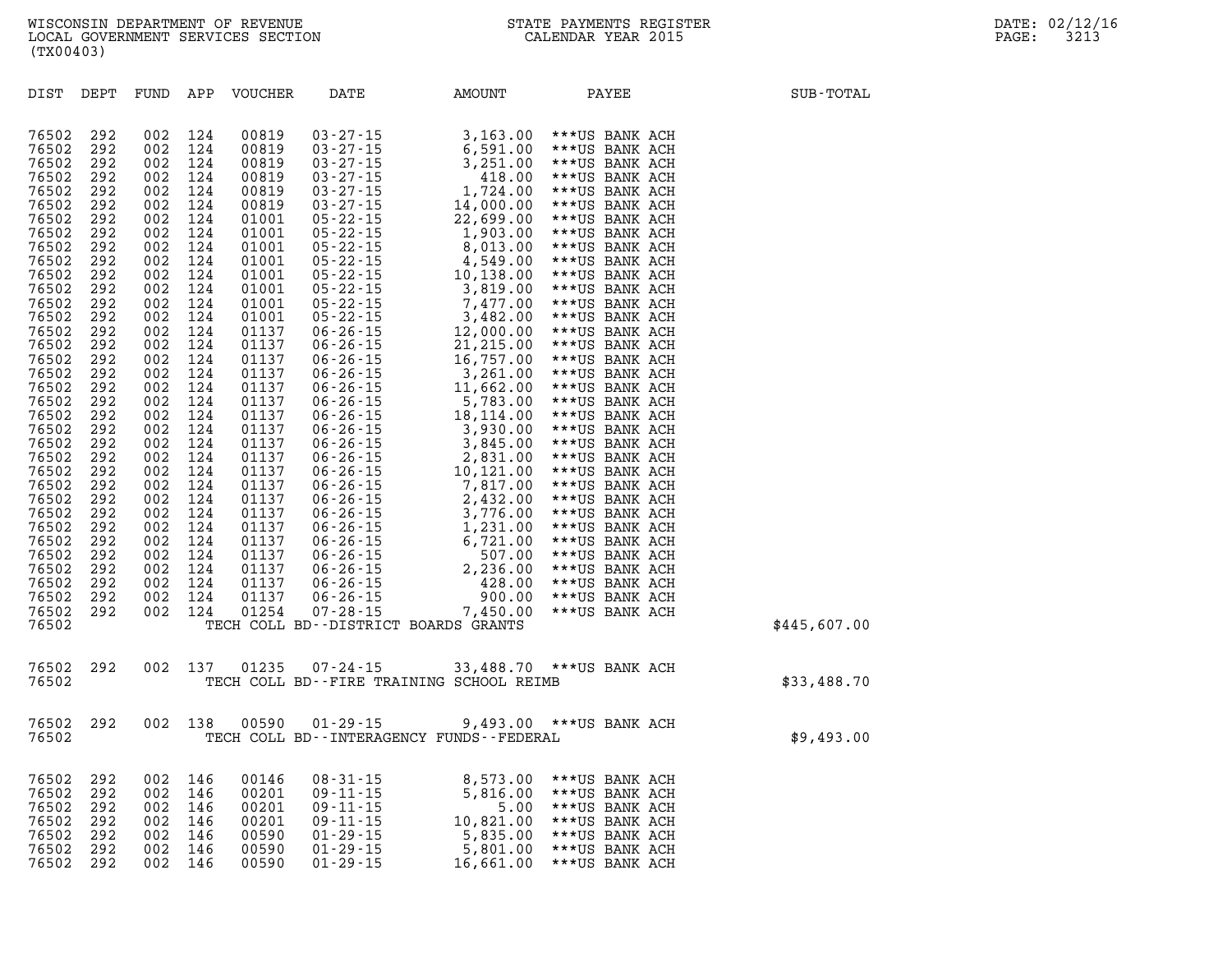| DIST           | DEPT       | FUND       | APP        | <b>VOUCHER</b> | DATE                                                                                                                                                                                                                                                                                                                                           | AMOUNT                                                                                                                                                                                                                                                                     | PAYEE                            | SUB-TOTAL    |
|----------------|------------|------------|------------|----------------|------------------------------------------------------------------------------------------------------------------------------------------------------------------------------------------------------------------------------------------------------------------------------------------------------------------------------------------------|----------------------------------------------------------------------------------------------------------------------------------------------------------------------------------------------------------------------------------------------------------------------------|----------------------------------|--------------|
| 76502          | 292        | 002        | 146        | 00590          | $01 - 29 - 15$                                                                                                                                                                                                                                                                                                                                 | 21,907.00                                                                                                                                                                                                                                                                  | ***US BANK ACH                   |              |
| 76502          | 292        | 002        | 146        | 00590          | $01 - 29 - 15$                                                                                                                                                                                                                                                                                                                                 | 746.00                                                                                                                                                                                                                                                                     | ***US BANK ACH                   |              |
| 76502          | 292        | 002        | 146        | 00590          | $01 - 29 - 15$                                                                                                                                                                                                                                                                                                                                 | 374.00                                                                                                                                                                                                                                                                     | ***US BANK ACH                   |              |
| 76502          | 292        | 002        | 146        | 00819          | $03 - 27 - 15$<br>03 - 27 - 15<br>03 - 27 - 15                                                                                                                                                                                                                                                                                                 | 5,683.00                                                                                                                                                                                                                                                                   | ***US BANK ACH                   |              |
| 76502          | 292        | 002        | 146        | 00819          |                                                                                                                                                                                                                                                                                                                                                | 5,683.00                                                                                                                                                                                                                                                                   | ***US BANK ACH                   |              |
| 76502          | 292        | 002        | 146        | 00819          |                                                                                                                                                                                                                                                                                                                                                | 18,407.00                                                                                                                                                                                                                                                                  | ***US BANK ACH                   |              |
| 76502          | 292        | 002        | 146        | 00819          | $\begin{array}{cccc} 03\text{-}27\text{-}15 & 14 \\ 03\text{-}27\text{-}15 & 2 \\ 03\text{-}27\text{-}15 & 1 \\ 05\text{-}22\text{-}15 & 2 \\ 05\text{-}22\text{-}15 & 2 \\ 05\text{-}22\text{-}15 & 2 \\ 06\text{-}26\text{-}15 & 2 \\ 06\text{-}26\text{-}15 & 1 \\ 06\text{-}26\text{-}15 & 1 \\ 06\text{-}26\text{-}15 & 1 \\ \end{array}$ | 20,701.00                                                                                                                                                                                                                                                                  | ***US BANK ACH                   |              |
| 76502          | 292        | 002        | 146        | 00819          |                                                                                                                                                                                                                                                                                                                                                | 1,017.00                                                                                                                                                                                                                                                                   | ***US BANK ACH                   |              |
| 76502          | 292        | 002        | 146        | 00819          |                                                                                                                                                                                                                                                                                                                                                | 1,016.00                                                                                                                                                                                                                                                                   | ***US BANK ACH                   |              |
| 76502          | 292        | 002        | 146        | 01001          |                                                                                                                                                                                                                                                                                                                                                | 564.00                                                                                                                                                                                                                                                                     | ***US BANK ACH                   |              |
| 76502          | 292        | 002        | 146        | 01001          |                                                                                                                                                                                                                                                                                                                                                | 20,366.00                                                                                                                                                                                                                                                                  | ***US BANK ACH                   |              |
| 76502          | 292        | 002        | 146        | 01001          |                                                                                                                                                                                                                                                                                                                                                | 788.00                                                                                                                                                                                                                                                                     | ***US BANK ACH                   |              |
| 76502          | 292        | 002        | 146        | 01137          |                                                                                                                                                                                                                                                                                                                                                | 20,449.00                                                                                                                                                                                                                                                                  | ***US BANK ACH                   |              |
| 76502          | 292        | 002        | 146        | 01137          |                                                                                                                                                                                                                                                                                                                                                | 18,047.00                                                                                                                                                                                                                                                                  | ***US BANK ACH                   |              |
| 76502          | 292        | 002        | 146        | 01137          | $06 - 26 - 15$                                                                                                                                                                                                                                                                                                                                 | 1,017.00                                                                                                                                                                                                                                                                   | ***US BANK ACH                   |              |
| 76502          | 292        | 002        | 146        | 01254          | $07 - 28 - 15$                                                                                                                                                                                                                                                                                                                                 | 415.00                                                                                                                                                                                                                                                                     | ***US BANK ACH                   | \$190,692.00 |
| 76502          |            |            |            |                |                                                                                                                                                                                                                                                                                                                                                | TECH COLL BD--ADULT BASIC EDUCATION-FED                                                                                                                                                                                                                                    |                                  |              |
|                |            |            |            |                |                                                                                                                                                                                                                                                                                                                                                |                                                                                                                                                                                                                                                                            |                                  |              |
| 76502          | 292        | 002        | 150        | 00146          | $08 - 31 - 15$                                                                                                                                                                                                                                                                                                                                 | 17,140.00                                                                                                                                                                                                                                                                  | ***US BANK ACH                   |              |
| 76502          | 292        | 002        | 150        | 00146          |                                                                                                                                                                                                                                                                                                                                                | 3,417.00                                                                                                                                                                                                                                                                   | ***US BANK ACH                   |              |
| 76502          | 292        | 002        | 150        | 00146          | $08 - 31 - 15$<br>08 - 31 - 15                                                                                                                                                                                                                                                                                                                 | 15,600.00                                                                                                                                                                                                                                                                  | ***US BANK ACH                   |              |
| 76502          | 292        | 002        | 150        | 00146          |                                                                                                                                                                                                                                                                                                                                                |                                                                                                                                                                                                                                                                            | ***US BANK ACH                   |              |
| 76502          | 292        | 002        | 150        | 00146          |                                                                                                                                                                                                                                                                                                                                                |                                                                                                                                                                                                                                                                            | ***US BANK ACH                   |              |
| 76502          | 292        | 002        | 150        | 00201          |                                                                                                                                                                                                                                                                                                                                                |                                                                                                                                                                                                                                                                            | ***US BANK ACH                   |              |
| 76502          | 292        | 002        | 150        | 00201          |                                                                                                                                                                                                                                                                                                                                                |                                                                                                                                                                                                                                                                            | ***US BANK ACH                   |              |
| 76502          | 292        | 002        | 150        | 00201          |                                                                                                                                                                                                                                                                                                                                                |                                                                                                                                                                                                                                                                            | ***US BANK ACH                   |              |
| 76502<br>76502 | 292<br>292 | 002<br>002 | 150<br>150 | 00201<br>00201 |                                                                                                                                                                                                                                                                                                                                                |                                                                                                                                                                                                                                                                            | ***US BANK ACH<br>***US BANK ACH |              |
| 76502          | 292        | 002        | 150        | 00590          |                                                                                                                                                                                                                                                                                                                                                |                                                                                                                                                                                                                                                                            | ***US BANK ACH                   |              |
| 76502          | 292        | 002        | 150        | 00590          |                                                                                                                                                                                                                                                                                                                                                |                                                                                                                                                                                                                                                                            | ***US BANK ACH                   |              |
| 76502          | 292        | 002        | 150        | 00590          |                                                                                                                                                                                                                                                                                                                                                |                                                                                                                                                                                                                                                                            | ***US BANK ACH                   |              |
| 76502          | 292        | 002        | 150        | 00590          |                                                                                                                                                                                                                                                                                                                                                |                                                                                                                                                                                                                                                                            | ***US BANK ACH                   |              |
| 76502          | 292        | 002        | 150        | 00590          |                                                                                                                                                                                                                                                                                                                                                |                                                                                                                                                                                                                                                                            | ***US BANK ACH                   |              |
| 76502          | 292        | 002        | 150        | 00590          |                                                                                                                                                                                                                                                                                                                                                |                                                                                                                                                                                                                                                                            | ***US BANK ACH                   |              |
| 76502          | 292        | 002        | 150        | 00590          |                                                                                                                                                                                                                                                                                                                                                |                                                                                                                                                                                                                                                                            | ***US BANK ACH                   |              |
| 76502          | 292        | 002        | 150        | 00590          |                                                                                                                                                                                                                                                                                                                                                |                                                                                                                                                                                                                                                                            | ***US BANK ACH                   |              |
| 76502          | 292        | 002        | 150        | 00590          |                                                                                                                                                                                                                                                                                                                                                |                                                                                                                                                                                                                                                                            | ***US BANK ACH                   |              |
| 76502          | 292        | 002        | 150        | 00590          |                                                                                                                                                                                                                                                                                                                                                |                                                                                                                                                                                                                                                                            | ***US BANK ACH                   |              |
| 76502          | 292        | 002        | 150        | 00819          |                                                                                                                                                                                                                                                                                                                                                |                                                                                                                                                                                                                                                                            | ***US BANK ACH                   |              |
| 76502          | 292        | 002        | 150        | 00819          |                                                                                                                                                                                                                                                                                                                                                |                                                                                                                                                                                                                                                                            | ***US BANK ACH                   |              |
| 76502          | 292        | 002        | 150        | 00819          |                                                                                                                                                                                                                                                                                                                                                |                                                                                                                                                                                                                                                                            | ***US BANK ACH                   |              |
| 76502          | 292        | 002        | 150        | 00819          |                                                                                                                                                                                                                                                                                                                                                |                                                                                                                                                                                                                                                                            | ***US BANK ACH                   |              |
| 76502          | 292        | 002        | 150        | 00819          |                                                                                                                                                                                                                                                                                                                                                |                                                                                                                                                                                                                                                                            | ***US BANK ACH                   |              |
| 76502<br>76502 | 292<br>292 | 002<br>002 | 150<br>150 | 00819<br>00819 |                                                                                                                                                                                                                                                                                                                                                | 08-31-15<br>08-31-15<br>08-31-15<br>08-31-15<br>08-31-15<br>08-31-15<br>15,660.00<br>09-11-15<br>7,660.00<br>09-11-15<br>2,736.00<br>09-11-15<br>3,356.00<br>09-11-15<br>3,356.00<br>09-11-15<br>3,356.00<br>09-11-15<br>3,162.00<br>00-29-15<br>4,687.00<br>01-29-15<br>2 | ***US BANK ACH<br>***US BANK ACH |              |
| 76502          | 292        | 002        | 150        | 00819          |                                                                                                                                                                                                                                                                                                                                                |                                                                                                                                                                                                                                                                            | ***US BANK ACH                   |              |
| 76502          | 292        | 002        | 150        | 00819          |                                                                                                                                                                                                                                                                                                                                                |                                                                                                                                                                                                                                                                            | ***US BANK ACH                   |              |
| 76502          | 292        | 002        | 150        | 00819          |                                                                                                                                                                                                                                                                                                                                                |                                                                                                                                                                                                                                                                            | ***US BANK ACH                   |              |
| 76502          | 292        | 002        | 150        | 01001          |                                                                                                                                                                                                                                                                                                                                                |                                                                                                                                                                                                                                                                            | ***US BANK ACH                   |              |
| 76502          | 292        | 002        | 150        | 01001          | $05 - 22 - 15$                                                                                                                                                                                                                                                                                                                                 | 20,967.00                                                                                                                                                                                                                                                                  | ***US BANK ACH                   |              |
| 76502          | 292        | 002        | 150        | 01001          | $05 - 22 - 15$                                                                                                                                                                                                                                                                                                                                 | 22,368.00                                                                                                                                                                                                                                                                  | ***US BANK ACH                   |              |
|                |            |            |            |                |                                                                                                                                                                                                                                                                                                                                                |                                                                                                                                                                                                                                                                            |                                  |              |

**76502 292 002 150 01001 05-22-15 1,292.00 \*\*\*US BANK ACH**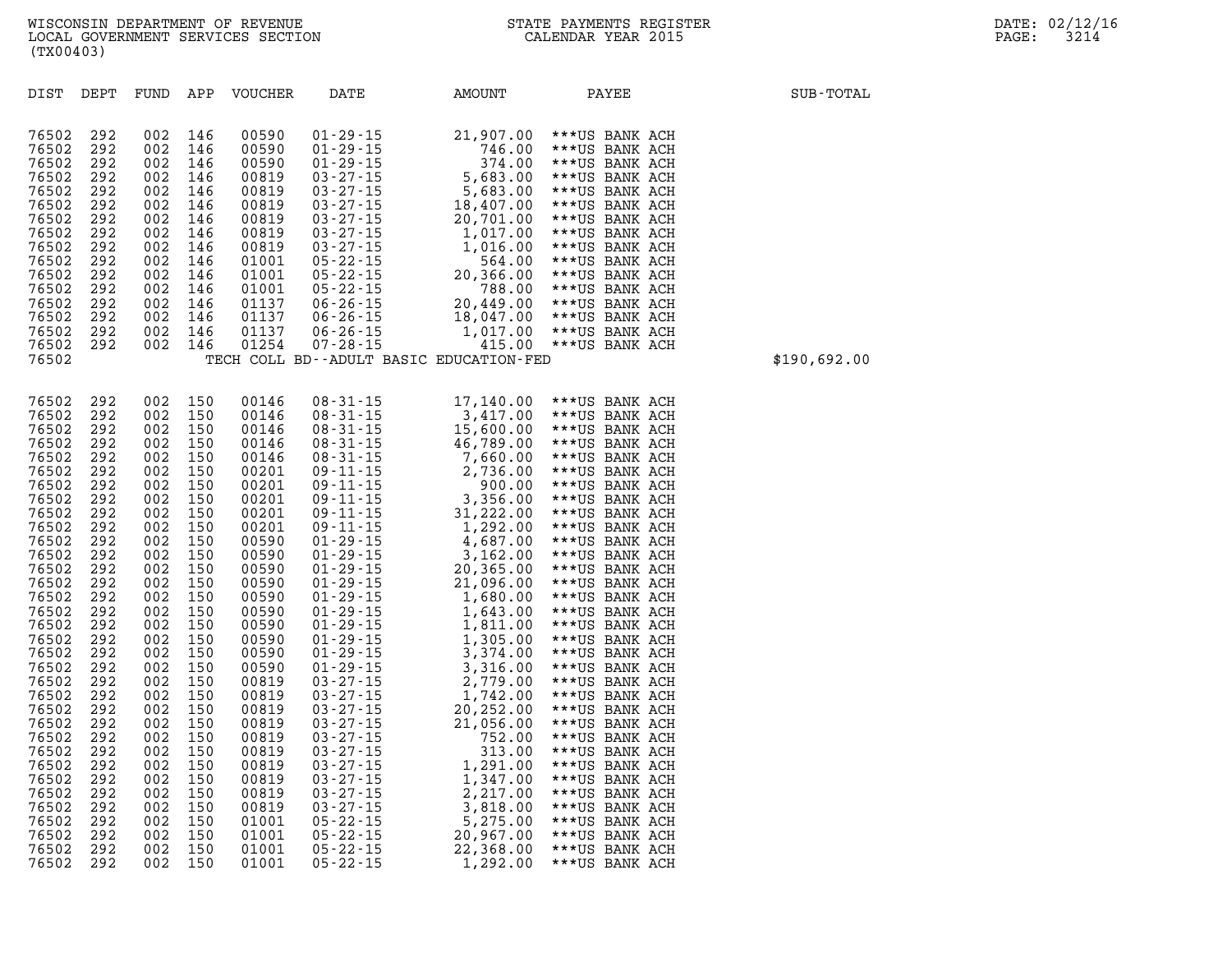| DIST                                                                                                                                                  | DEPT                                                                                                         | FUND                                                                                                         | APP                                                                                                          | <b>VOUCHER</b>                                                                                                                               | DATE                                                                                                                                                                                                                                                                                         | AMOUNT                                                                                                                                                                                                                                           | PAYEE                                                                                                                                                                                                                                                                                                                                                                                                                                                                                        | SUB-TOTAL         |
|-------------------------------------------------------------------------------------------------------------------------------------------------------|--------------------------------------------------------------------------------------------------------------|--------------------------------------------------------------------------------------------------------------|--------------------------------------------------------------------------------------------------------------|----------------------------------------------------------------------------------------------------------------------------------------------|----------------------------------------------------------------------------------------------------------------------------------------------------------------------------------------------------------------------------------------------------------------------------------------------|--------------------------------------------------------------------------------------------------------------------------------------------------------------------------------------------------------------------------------------------------|----------------------------------------------------------------------------------------------------------------------------------------------------------------------------------------------------------------------------------------------------------------------------------------------------------------------------------------------------------------------------------------------------------------------------------------------------------------------------------------------|-------------------|
| 76502<br>76502<br>76502<br>76502<br>76502<br>76502<br>76502<br>76502<br>76502<br>76502<br>76502<br>76502                                              | 292<br>292<br>292<br>292<br>292<br>292<br>292<br>292<br>292<br>292<br>292                                    | 002<br>002<br>002<br>002<br>002<br>002<br>002<br>002<br>002<br>002<br>002                                    | 150<br>150<br>150<br>150<br>150<br>150<br>150<br>150<br>150<br>150<br>150                                    | 01001<br>01137<br>01137<br>01137<br>01137<br>01137<br>01137<br>01137<br>01137<br>01137<br>01137                                              | $05 - 22 - 15$<br>$06 - 26 - 15$<br>$06 - 26 - 15$<br>$06 - 26 - 15$<br>$06 - 26 - 15$<br>$06 - 26 - 15$<br>$06 - 26 - 15$<br>$06 - 26 - 15$<br>$06 - 26 - 15$<br>$06 - 26 - 15$<br>$06 - 26 - 15$                                                                                           | 4,030.00<br>3,355.00<br>1,855.00<br>20,144.00<br>21,378.00<br>5,591.00<br>16,126.00<br>1,291.00<br>1,296.00<br>3,061.00<br>3,615.00<br>TECH COLL BD--VOCATIONAL EDUCATION-FED                                                                    | ***US BANK ACH<br>***US BANK ACH<br>***US BANK ACH<br>***US BANK ACH<br>***US BANK ACH<br>***US BANK ACH<br>***US BANK ACH<br>***US BANK ACH<br>***US BANK ACH<br>***US BANK ACH<br>***US BANK ACH                                                                                                                                                                                                                                                                                           | \$379,762.00      |
| 76502<br>76502                                                                                                                                        | 292                                                                                                          | 002                                                                                                          | 162                                                                                                          | 00673<br>TECH COLL BD--                                                                                                                      | 02-20-15                                                                                                                                                                                                                                                                                     | 15,186,143.00                                                                                                                                                                                                                                    | ***US BANK ACH                                                                                                                                                                                                                                                                                                                                                                                                                                                                               | \$15, 186, 143.00 |
| 76502<br>76502<br>76502<br>76502<br>76502<br>76502<br>76502<br>76502<br>76502<br>76502<br>76502<br>76502<br>76502<br>76502<br>76502<br>76502<br>76502 | 437<br>437<br>437<br>437<br>437<br>437<br>437<br>437<br>437<br>437<br>437<br>437<br>437<br>437<br>437<br>437 | 005<br>005<br>005<br>005<br>005<br>005<br>005<br>005<br>005<br>005<br>005<br>005<br>005<br>005<br>005<br>005 | 000<br>000<br>000<br>000<br>000<br>000<br>000<br>000<br>000<br>000<br>000<br>000<br>000<br>000<br>000<br>000 | 00000<br>00000<br>00000<br>00000<br>00000<br>00000<br>00000<br>00000<br>00000<br>00000<br>00000<br>00000<br>00000<br>00000<br>00000<br>00000 | $01 - 02 - 15$<br>$01 - 06 - 15$<br>$01 - 13 - 15$<br>$01 - 30 - 15$<br>$02 - 02 - 15$<br>$02 - 27 - 15$<br>$03 - 02 - 15$<br>$03 - 30 - 15$<br>$03 - 31 - 15$<br>$04 - 30 - 15$<br>$05 - 01 - 15$<br>$05 - 29 - 15$<br>$06 - 03 - 15$<br>$06 - 23 - 15$<br>$06 - 30 - 15$<br>$07 - 30 - 15$ | 32,747.85<br>7,086.84<br>20,235.62<br>1,902.71<br>3,157.09<br>3,011.86<br>9,484.13<br>2,194.51<br>37,297.57<br>14, 122.51<br>50,535.05<br>2,680.74<br>37,736.89<br>64,536.03<br>6,801.57<br>10,020.38<br>CHILDREN & FAMILIES--STATE/FEDERAL AIDS | WESTERN TECHNICAL COLLEGE*<br>WESTERN TECHNICAL COLLEGE*<br>WESTERN TECHNICAL COLLEGE*<br>WESTERN TECHNICAL COLLEGE*<br>WESTERN TECHNICAL COLLEGE*<br>WESTERN TECHNICAL COLLEGE*<br>WESTERN TECHNICAL COLLEGE*<br>WESTERN TECHNICAL COLLEGE*<br>WESTERN TECHNICAL COLLEGE*<br>WESTERN TECHNICAL COLLEGE*<br>WESTERN TECHNICAL COLLEGE*<br>WESTERN TECHNICAL COLLEGE*<br>WESTERN TECHNICAL COLLEGE*<br>WESTERN TECHNICAL COLLEGE*<br>WESTERN TECHNICAL COLLEGE*<br>WESTERN TECHNICAL COLLEGE* | \$303,551.35      |
| 76502<br>76502<br>76502<br>76502<br>76502<br>76502<br>76502<br>76502<br>76502<br>76502                                                                | 445<br>445<br>445<br>445<br>445<br>445<br>445<br>445<br>445                                                  | 005<br>005<br>005<br>005<br>005<br>005<br>005<br>005<br>005                                                  | 000<br>000<br>000<br>000<br>000<br>000<br>000<br>000<br>000                                                  | 00000<br>00000<br>00000<br>00000<br>00000<br>00000<br>00000<br>00000<br>00000                                                                | $03 - 31 - 15$<br>$03 - 02 - 15$<br>$02 - 02 - 15$<br>$01 - 13 - 15$<br>$01 - 06 - 15$<br>$01 - 02 - 15$<br>$06 - 23 - 15$<br>$06 - 03 - 15$<br>$05 - 01 - 15$                                                                                                                               | 37,297.57<br>9,484.13<br>3,157.09<br>20, 235.62<br>7,086.84<br>32,747.85<br>64,536.03<br>37,736.89<br>50,535.05<br>WORKFORCE DVLPMT--STATE/FEDERAL AIDS                                                                                          | WESTERN TECHNICAL COLLEGE*<br>WESTERN TECHNICAL COLLEGE*<br>WESTERN TECHNICAL COLLEGE*<br>WESTERN TECHNICAL COLLEGE*<br>WESTERN TECHNICAL COLLEGE*<br>WESTERN TECHNICAL COLLEGE*<br>WESTERN TECHNICAL COLLEGE*<br>WESTERN TECHNICAL COLLEGE*<br>WESTERN TECHNICAL COLLEGE*                                                                                                                                                                                                                   | \$262,817.07      |
| 76502<br>76502                                                                                                                                        | 835                                                                                                          | 002                                                                                                          | 109                                                                                                          | 30018                                                                                                                                        | $07 - 27 - 15$<br>REVENUE--EXEMPT COMPUTER AID                                                                                                                                                                                                                                               |                                                                                                                                                                                                                                                  | 82,432.00 WESTERN TECH COLL DIST BD                                                                                                                                                                                                                                                                                                                                                                                                                                                          | \$82,432.00       |

**76502 DISTRICT TOTAL APPROPRIATIONS \$21,243,547.12**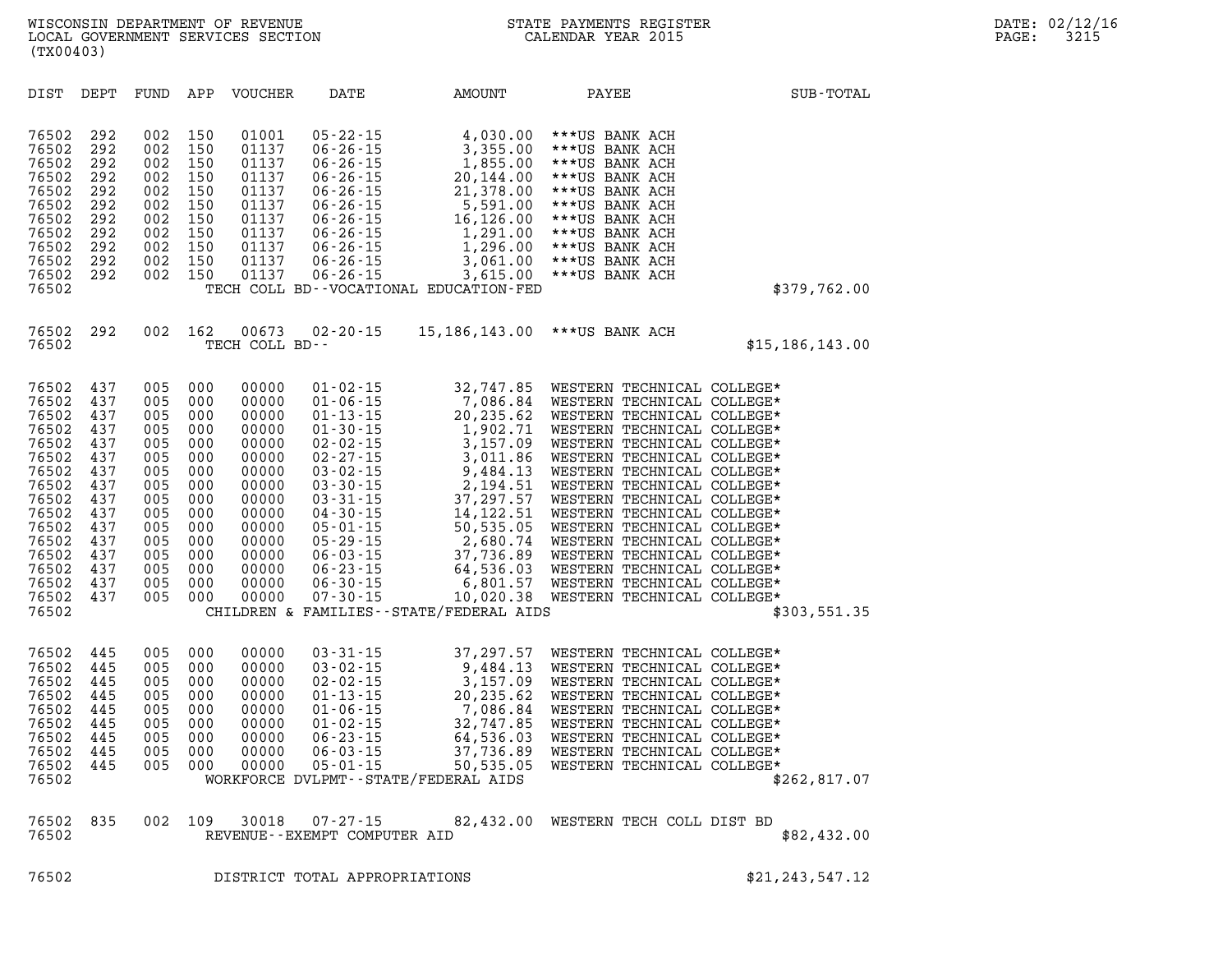| (TX00403)                                                                                                                                                                                                                              |                                                                                                                                                                             |                                                                                                                                                                             |                                                                                                                                                                             |                                                                                                                                                                                                                               |                                                                                                                                                                                                                                                                                                                                                                                                                                                          |                                                                                                                                                                                                                                                                                                                                                               |                                                                                                                                                                                                                                                                                                                                                                                                                                                                |                |
|----------------------------------------------------------------------------------------------------------------------------------------------------------------------------------------------------------------------------------------|-----------------------------------------------------------------------------------------------------------------------------------------------------------------------------|-----------------------------------------------------------------------------------------------------------------------------------------------------------------------------|-----------------------------------------------------------------------------------------------------------------------------------------------------------------------------|-------------------------------------------------------------------------------------------------------------------------------------------------------------------------------------------------------------------------------|----------------------------------------------------------------------------------------------------------------------------------------------------------------------------------------------------------------------------------------------------------------------------------------------------------------------------------------------------------------------------------------------------------------------------------------------------------|---------------------------------------------------------------------------------------------------------------------------------------------------------------------------------------------------------------------------------------------------------------------------------------------------------------------------------------------------------------|----------------------------------------------------------------------------------------------------------------------------------------------------------------------------------------------------------------------------------------------------------------------------------------------------------------------------------------------------------------------------------------------------------------------------------------------------------------|----------------|
| DIST                                                                                                                                                                                                                                   | DEPT                                                                                                                                                                        | FUND                                                                                                                                                                        | APP                                                                                                                                                                         | <b>VOUCHER</b>                                                                                                                                                                                                                | DATE                                                                                                                                                                                                                                                                                                                                                                                                                                                     | AMOUNT                                                                                                                                                                                                                                                                                                                                                        | PAYEE                                                                                                                                                                                                                                                                                                                                                                                                                                                          | SUB-TOTAL      |
| 76503<br>76503<br>76503<br>76503<br>76503<br>76503<br>76503                                                                                                                                                                            | 292<br>292<br>292<br>292<br>292<br>292                                                                                                                                      | 002<br>002<br>002<br>002<br>002<br>002                                                                                                                                      | 105<br>105<br>105<br>105<br>105<br>105                                                                                                                                      | 00003<br>00049<br>00167<br>00470<br>00603<br>01040                                                                                                                                                                            | $07 - 13 - 15$<br>$08 - 10 - 15$<br>$09 - 08 - 15$<br>$01 - 05 - 15$<br>$02 - 02 - 15$<br>$06 - 01 - 15$                                                                                                                                                                                                                                                                                                                                                 | 405,693.00<br>516,603.00<br>461,148.00<br>127,413.00<br>126,813.00<br>400,939.00<br>TECH COLL BD--VOCATIONAL SYSTEM AID                                                                                                                                                                                                                                       | ***US BANK ACH<br>***US BANK ACH<br>***US BANK ACH<br>***US BANK ACH<br>***US BANK ACH<br>***US BANK ACH                                                                                                                                                                                                                                                                                                                                                       | \$2,038,609.00 |
| 76503<br>76503<br>76503<br>76503<br>76503<br>76503<br>76503<br>76503<br>76503<br>76503<br>76503<br>76503<br>76503<br>76503<br>76503<br>76503<br>76503<br>76503<br>76503<br>76503<br>76503<br>76503<br>76503<br>76503<br>76503<br>76503 | 292<br>292<br>292<br>292<br>292<br>292<br>292<br>292<br>292<br>292<br>292<br>292<br>292<br>292<br>292<br>292<br>292<br>292<br>292<br>292<br>292<br>292<br>292<br>292<br>292 | 002<br>002<br>002<br>002<br>002<br>002<br>002<br>002<br>002<br>002<br>002<br>002<br>002<br>002<br>002<br>002<br>002<br>002<br>002<br>002<br>002<br>002<br>002<br>002<br>002 | 124<br>124<br>124<br>124<br>124<br>124<br>124<br>124<br>124<br>124<br>124<br>124<br>124<br>124<br>124<br>124<br>124<br>124<br>124<br>124<br>124<br>124<br>124<br>124<br>124 | 00820<br>00820<br>00820<br>00820<br>00820<br>00820<br>00820<br>00820<br>01255<br>01255<br>01255<br>01255<br>01255<br>01255<br>01255<br>01255<br>01255<br>01255<br>01255<br>01255<br>01255<br>01255<br>01255<br>01255<br>01255 | $03 - 27 - 15$<br>$03 - 27 - 15$<br>$03 - 27 - 15$<br>$03 - 27 - 15$<br>$03 - 27 - 15$<br>$03 - 27 - 15$<br>$03 - 27 - 15$<br>$03 - 27 - 15$<br>$07 - 28 - 15$<br>$07 - 28 - 15$<br>$07 - 28 - 15$<br>$07 - 28 - 15$<br>$07 - 28 - 15$<br>$07 - 28 - 15$<br>$07 - 28 - 15$<br>$07 - 28 - 15$<br>$07 - 28 - 15$<br>07-28-15<br>$07 - 28 - 15$<br>$07 - 28 - 15$<br>$07 - 28 - 15$<br>$07 - 28 - 15$<br>$07 - 28 - 15$<br>$07 - 28 - 15$<br>$07 - 28 - 15$ | 3,119.00<br>20,935.00<br>112,704.00<br>34,455.00<br>17,354.00<br>1,318.00<br>2,640.00<br>13,375.00<br>8,000.00<br>79,670.00<br>4,815.00<br>29,719.00<br>218,778.00<br>46,218.00<br>23,673.00<br>17,606.00<br>4,613.00<br>7,172.00<br>2,006.00<br>6,552.00<br>15,968.00<br>3,590.00<br>2,250.00<br>19,213.00<br>412.00<br>TECH COLL BD--DISTRICT BOARDS GRANTS | ***US BANK ACH<br>***US BANK ACH<br>***US BANK ACH<br>***US BANK ACH<br>***US BANK ACH<br>***US BANK ACH<br>***US BANK ACH<br>***US BANK ACH<br>***US BANK ACH<br>***US BANK ACH<br>***US BANK ACH<br>***US BANK ACH<br>***US BANK ACH<br>***US BANK ACH<br>***US BANK ACH<br>***US BANK ACH<br>***US BANK ACH<br>***US BANK ACH<br>***US BANK ACH<br>***US BANK ACH<br>***US BANK ACH<br>***US BANK ACH<br>***US BANK ACH<br>***US BANK ACH<br>***US BANK ACH | \$696,155.00   |
| 76503<br>76503                                                                                                                                                                                                                         | 292                                                                                                                                                                         | 002                                                                                                                                                                         | 137                                                                                                                                                                         | 01236                                                                                                                                                                                                                         | 07-24-15                                                                                                                                                                                                                                                                                                                                                                                                                                                 | 31,075.21<br>TECH COLL BD--FIRE TRAINING SCHOOL REIMB                                                                                                                                                                                                                                                                                                         | ***US BANK ACH                                                                                                                                                                                                                                                                                                                                                                                                                                                 | \$31,075.21    |
| 76503<br>76503<br>76503<br>76503<br>76503                                                                                                                                                                                              | 292<br>292<br>292<br>292                                                                                                                                                    | 002<br>002<br>002<br>002                                                                                                                                                    | 146<br>146<br>146<br>146                                                                                                                                                    | 00820<br>00820<br>01255<br>01255                                                                                                                                                                                              | $03 - 27 - 15$<br>$03 - 27 - 15$<br>$07 - 28 - 15$<br>$07 - 28 - 15$                                                                                                                                                                                                                                                                                                                                                                                     | 33,116.00<br>4,448.00<br>19,052.00<br>5,093.00<br>TECH COLL BD--ADULT BASIC EDUCATION-FED                                                                                                                                                                                                                                                                     | ***US BANK ACH<br>***US BANK ACH<br>***US BANK ACH<br>***US BANK ACH                                                                                                                                                                                                                                                                                                                                                                                           | \$61,709.00    |
| 76503<br>76503<br>76503                                                                                                                                                                                                                | 292<br>292<br>292                                                                                                                                                           | 002<br>002<br>002                                                                                                                                                           | 150<br>150<br>150                                                                                                                                                           | 00820<br>00820<br>00820                                                                                                                                                                                                       | $03 - 27 - 15$<br>$03 - 27 - 15$<br>$03 - 27 - 15$                                                                                                                                                                                                                                                                                                                                                                                                       | 11,426.00<br>24,718.00<br>11,269.00                                                                                                                                                                                                                                                                                                                           | ***US BANK ACH<br>***US BANK ACH<br>***US BANK ACH                                                                                                                                                                                                                                                                                                                                                                                                             |                |

**76503 292 002 150 00820 03-27-15 10,223.00 \*\*\*US BANK ACH 76503 292 002 150 00820 03-27-15 3,004.00 \*\*\*US BANK ACH**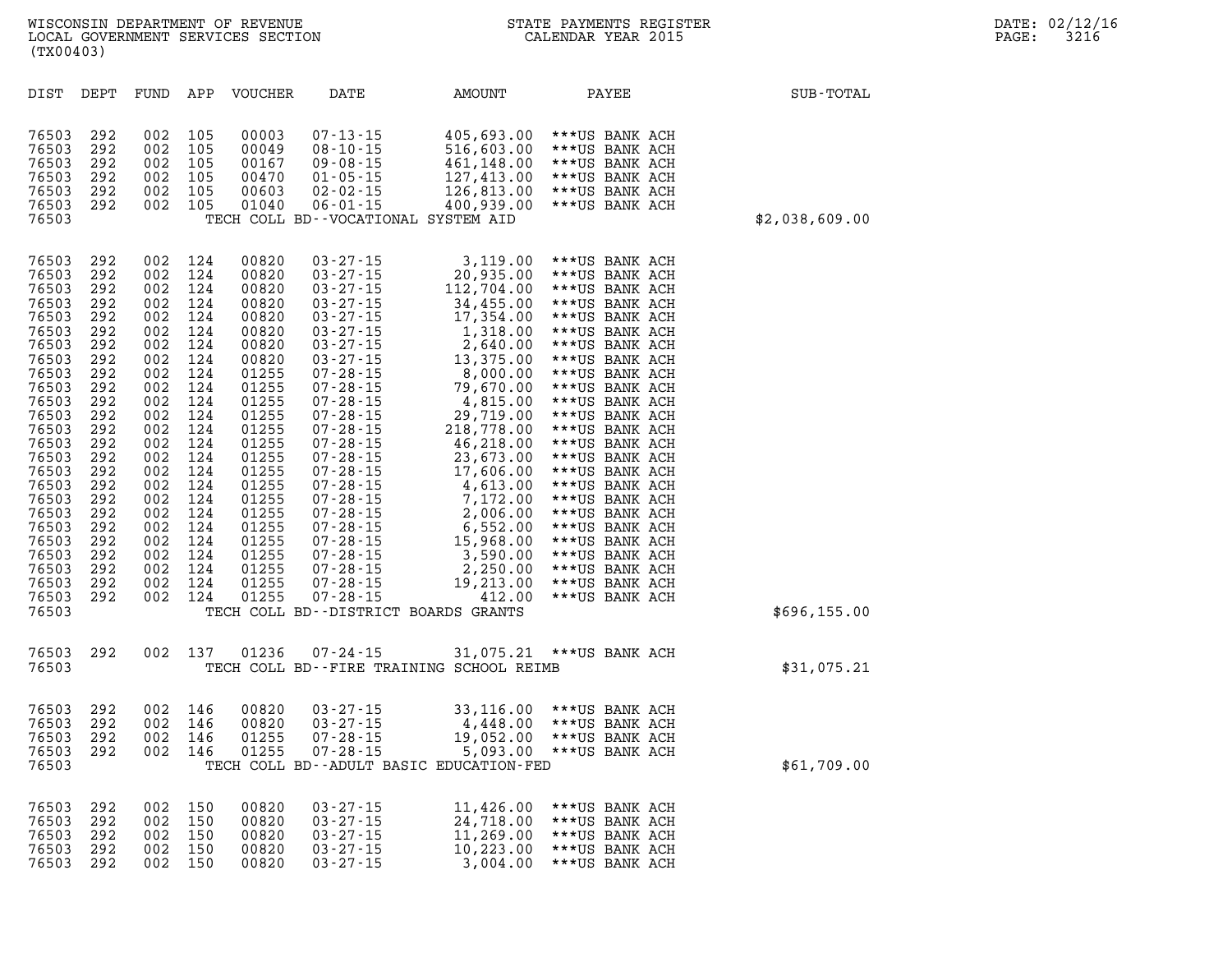| DIST                                                                 | DEPT                                          | FUND                                          | APP                                           | <b>VOUCHER</b>                                              | DATE                                                                                                                       | <b>AMOUNT</b>                                                                                                              | PAYEE                                                                                                                      | SUB-TOTAL         |
|----------------------------------------------------------------------|-----------------------------------------------|-----------------------------------------------|-----------------------------------------------|-------------------------------------------------------------|----------------------------------------------------------------------------------------------------------------------------|----------------------------------------------------------------------------------------------------------------------------|----------------------------------------------------------------------------------------------------------------------------|-------------------|
| 76503<br>76503<br>76503<br>76503<br>76503<br>76503<br>76503<br>76503 | 292<br>292<br>292<br>292<br>292<br>292<br>292 | 002<br>002<br>002<br>002<br>002<br>002<br>002 | 150<br>150<br>150<br>150<br>150<br>150<br>150 | 01255<br>01255<br>01255<br>01255<br>01255<br>01255<br>01255 | $07 - 28 - 15$<br>$07 - 28 - 15$<br>$07 - 28 - 15$<br>$07 - 28 - 15$<br>$07 - 28 - 15$<br>$07 - 28 - 15$<br>$07 - 28 - 15$ | 14,213.00<br>22,914.00<br>7,153.00<br>6,180.00<br>8,962.00<br>1,703.00<br>396.00<br>TECH COLL BD--VOCATIONAL EDUCATION-FED | ***US BANK ACH<br>***US BANK ACH<br>***US BANK ACH<br>***US BANK ACH<br>***US BANK ACH<br>***US BANK ACH<br>***US BANK ACH | \$122, 161.00     |
| 76503<br>76503                                                       | 292                                           | 002                                           | 162                                           | 00674<br>TECH COLL BD--                                     | $02 - 20 - 15$                                                                                                             | 6,528,192.00                                                                                                               | ***US BANK ACH                                                                                                             | \$6,528,192.00    |
| 76503<br>76503                                                       | 437                                           | 005                                           | 000                                           | 00000                                                       | $04 - 07 - 15$                                                                                                             | CHILDREN & FAMILIES - - STATE/FEDERAL AIDS                                                                                 | 165,079.49 SOUTHWEST WISCONSIN TECHN*                                                                                      | \$165,079.49      |
| 76503<br>76503<br>76503<br>76503<br>76503                            | 445<br>445<br>445<br>445                      | 005<br>005<br>005<br>005                      | 000<br>000<br>000<br>000                      | 00000<br>00000<br>00000<br>00000                            | $09 - 25 - 15$<br>$09 - 22 - 15$<br>$08 - 25 - 15$<br>$04 - 07 - 15$                                                       | 7,142.19<br>39,891.60<br>247,905.83<br>165,079.49<br>WORKFORCE DVLPMT--STATE/FEDERAL AIDS                                  | SOUTHWEST TECHNICAL COLLE*<br>SOUTHWEST WISCONSIN TECHN*<br>SOUTHWEST WISCONSIN TECHN*<br>SOUTHWEST WISCONSIN TECHN*       | \$460,019.11      |
| 76503<br>76503                                                       | 835                                           | 002                                           | 109                                           | 30019                                                       | $07 - 27 - 15$<br>REVENUE - - EXEMPT COMPUTER AID                                                                          | 35,541.00                                                                                                                  | SOUTHWEST WI TECH COLL DI                                                                                                  | \$35,541.00       |
| 76503                                                                |                                               |                                               |                                               |                                                             | DISTRICT TOTAL APPROPRIATIONS                                                                                              |                                                                                                                            |                                                                                                                            | \$10, 138, 540.81 |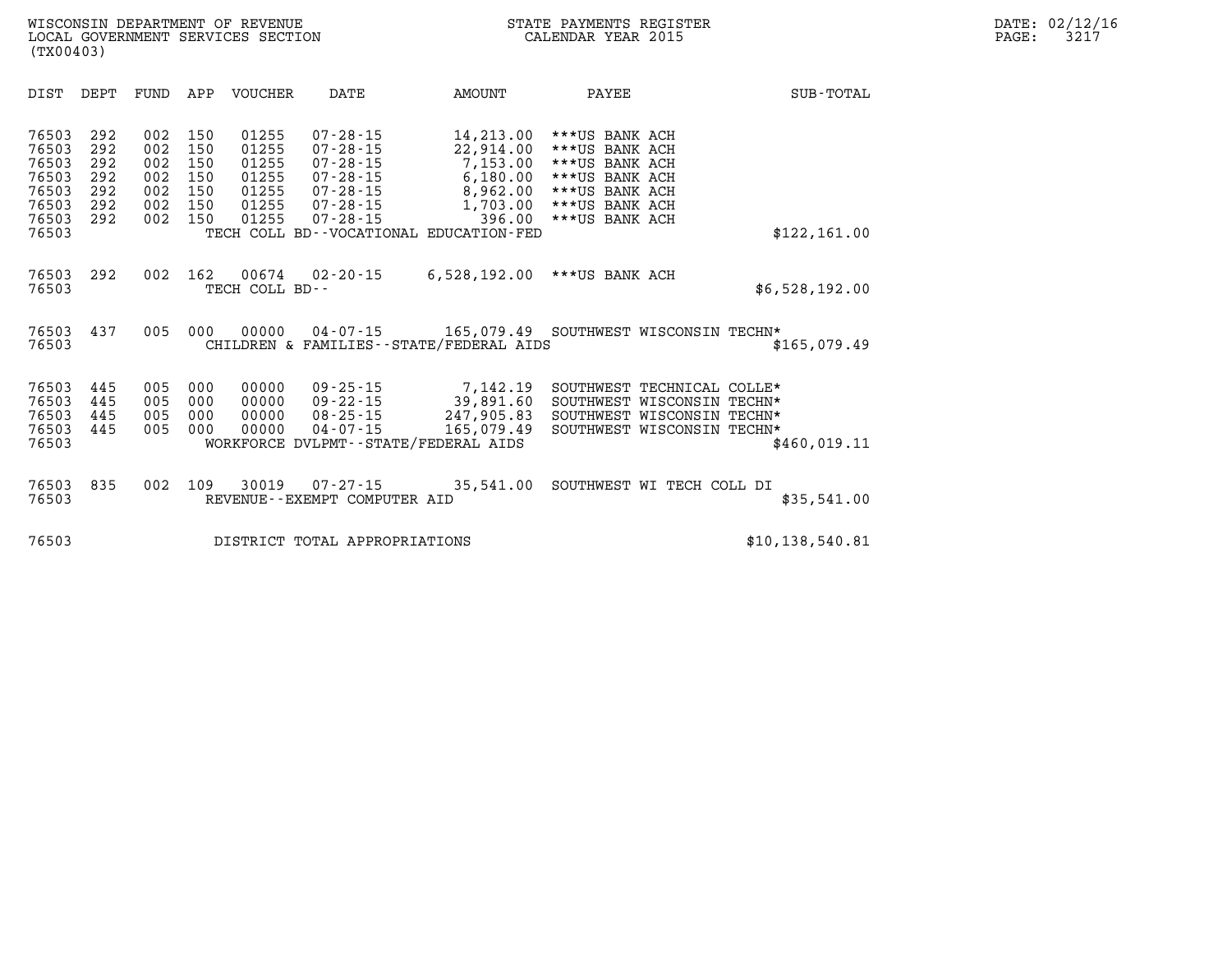| DIST                                                                                                                                                                                                        | DEPT                                                                                                                                                          | FUND                                                                                                                                                          | APP                                                                                                                                                           | <b>VOUCHER</b>                                                                                                                                                                                              | DATE                                                                                                                                                                                                                                                                                                                                                                                                                 | AMOUNT                                                                                                                                                                                                                                                                                           | PAYEE                                                                                                                                                                                                                                                                                                                                                                                                                      | SUB-TOTAL      |
|-------------------------------------------------------------------------------------------------------------------------------------------------------------------------------------------------------------|---------------------------------------------------------------------------------------------------------------------------------------------------------------|---------------------------------------------------------------------------------------------------------------------------------------------------------------|---------------------------------------------------------------------------------------------------------------------------------------------------------------|-------------------------------------------------------------------------------------------------------------------------------------------------------------------------------------------------------------|----------------------------------------------------------------------------------------------------------------------------------------------------------------------------------------------------------------------------------------------------------------------------------------------------------------------------------------------------------------------------------------------------------------------|--------------------------------------------------------------------------------------------------------------------------------------------------------------------------------------------------------------------------------------------------------------------------------------------------|----------------------------------------------------------------------------------------------------------------------------------------------------------------------------------------------------------------------------------------------------------------------------------------------------------------------------------------------------------------------------------------------------------------------------|----------------|
| 76504<br>76504<br>76504<br>76504<br>76504<br>76504<br>76504                                                                                                                                                 | 292<br>292<br>292<br>292<br>292<br>292                                                                                                                        | 002<br>002<br>002<br>002<br>002<br>002                                                                                                                        | 105<br>105<br>105<br>105<br>105<br>105                                                                                                                        | 00004<br>00050<br>00168<br>00471<br>00604<br>01041                                                                                                                                                          | $07 - 13 - 15$<br>$08 - 10 - 15$<br>$09 - 08 - 15$<br>$01 - 05 - 15$<br>$02 - 02 - 15$<br>$06 - 01 - 15$                                                                                                                                                                                                                                                                                                             | 1,750,767.00<br>1,705,407.00<br>1,728,087.00<br>594,023.00<br>580,223.00<br>1,840,669.00<br>TECH COLL BD--VOCATIONAL SYSTEM AID                                                                                                                                                                  | ***US BANK ACH<br>***US BANK ACH<br>***US BANK ACH<br>***US BANK ACH<br>***US BANK ACH<br>***US BANK ACH                                                                                                                                                                                                                                                                                                                   | \$8,199,176.00 |
| 76504<br>76504<br>76504<br>76504<br>76504<br>76504<br>76504<br>76504<br>76504<br>76504<br>76504<br>76504<br>76504<br>76504<br>76504<br>76504<br>76504<br>76504<br>76504<br>76504<br>76504<br>76504<br>76504 | 292<br>292<br>292<br>292<br>292<br>292<br>292<br>292<br>292<br>292<br>292<br>292<br>292<br>292<br>292<br>292<br>292<br>292<br>292<br>292<br>292<br>292<br>292 | 002<br>002<br>002<br>002<br>002<br>002<br>002<br>002<br>002<br>002<br>002<br>002<br>002<br>002<br>002<br>002<br>002<br>002<br>002<br>002<br>002<br>002<br>002 | 124<br>124<br>124<br>124<br>124<br>124<br>124<br>124<br>124<br>124<br>124<br>124<br>124<br>124<br>124<br>124<br>124<br>124<br>124<br>124<br>124<br>124<br>124 | 00147<br>00147<br>00147<br>00147<br>00147<br>00147<br>00147<br>00147<br>00147<br>00712<br>00712<br>00712<br>00712<br>00712<br>00712<br>00712<br>01002<br>01002<br>01002<br>01002<br>01002<br>01002<br>01002 | $08 - 31 - 15$<br>$08 - 31 - 15$<br>$08 - 31 - 15$<br>$08 - 31 - 15$<br>$08 - 31 - 15$<br>$08 - 31 - 15$<br>$08 - 31 - 15$<br>$08 - 31 - 15$<br>$08 - 31 - 15$<br>02-27-15<br>$02 - 27 - 15$<br>$02 - 27 - 15$<br>$02 - 27 - 15$<br>$02 - 27 - 15$<br>$02 - 27 - 15$<br>$02 - 27 - 15$<br>$05 - 22 - 15$<br>$05 - 22 - 15$<br>$05 - 22 - 15$<br>$05 - 22 - 15$<br>$05 - 22 - 15$<br>$05 - 22 - 15$<br>$05 - 22 - 15$ | 19,826.39<br>14,216.20<br>10, 119.75<br>19,204.92<br>117,337.28<br>32, 355.57<br>69,468.48<br>123,969.57<br>30,000.00<br>1,574.75<br>4,693.82<br>3,355.30<br>43,026.33<br>12,335.48<br>23,993.40<br>48,108.89<br>31,605.14<br>18,537.25<br>25,671.81<br>73,610.51<br>7,471.15<br>721.60<br>53.70 | ***US BANK ACH<br>***US BANK ACH<br>***US BANK ACH<br>***US BANK ACH<br>***US BANK ACH<br>***US BANK ACH<br>***US BANK ACH<br>***US BANK ACH<br>***US BANK ACH<br>***US BANK ACH<br>***US BANK ACH<br>***US BANK ACH<br>***US BANK ACH<br>***US BANK ACH<br>***US BANK ACH<br>***US BANK ACH<br>***US BANK ACH<br>***US BANK ACH<br>***US BANK ACH<br>***US BANK ACH<br>***US BANK ACH<br>***US BANK ACH<br>***US BANK ACH |                |
| 76504                                                                                                                                                                                                       |                                                                                                                                                               |                                                                                                                                                               |                                                                                                                                                               |                                                                                                                                                                                                             |                                                                                                                                                                                                                                                                                                                                                                                                                      | TECH COLL BD--DISTRICT BOARDS GRANTS                                                                                                                                                                                                                                                             |                                                                                                                                                                                                                                                                                                                                                                                                                            | \$731,257.29   |
| 76504<br>76504                                                                                                                                                                                              | 292                                                                                                                                                           | 002                                                                                                                                                           | 137                                                                                                                                                           | 01237                                                                                                                                                                                                       | $07 - 24 - 15$                                                                                                                                                                                                                                                                                                                                                                                                       | 89,126.55<br>TECH COLL BD--FIRE TRAINING SCHOOL REIMB                                                                                                                                                                                                                                            | ***US BANK ACH                                                                                                                                                                                                                                                                                                                                                                                                             | \$89,126.55    |
| 76504<br>76504<br>76504<br>76504<br>76504<br>76504<br>76504<br>76504                                                                                                                                        | 292<br>292<br>292<br>292<br>292<br>292<br>292                                                                                                                 | 002<br>002<br>002<br>002<br>002<br>002<br>002                                                                                                                 | 146<br>146<br>146<br>146<br>146<br>146<br>146                                                                                                                 | 00147<br>00712<br>00712<br>00712<br>01002<br>01002<br>01002                                                                                                                                                 | $08 - 31 - 15$<br>$02 - 27 - 15$<br>$02 - 27 - 15$<br>$02 - 27 - 15$<br>$05 - 22 - 15$<br>$05 - 22 - 15$<br>$05 - 22 - 15$                                                                                                                                                                                                                                                                                           | 2,201.01<br>26,083.25<br>7,918.22<br>215,576.46<br>3,848.30<br>95,832.77<br>3,567.98<br>TECH COLL BD--ADULT BASIC EDUCATION-FED                                                                                                                                                                  | ***US BANK ACH<br>***US BANK ACH<br>***US BANK ACH<br>***US BANK ACH<br>***US BANK ACH<br>***US BANK ACH<br>***US BANK ACH                                                                                                                                                                                                                                                                                                 | \$355,027.99   |
| 76504<br>76504<br>76504<br>76504                                                                                                                                                                            | 292<br>292<br>292<br>292                                                                                                                                      | 002<br>002<br>002<br>002                                                                                                                                      | 150<br>150<br>150<br>150                                                                                                                                      | 00147<br>00147<br>00147<br>00147                                                                                                                                                                            | $08 - 31 - 15$<br>$08 - 31 - 15$<br>$08 - 31 - 15$<br>08-31-15                                                                                                                                                                                                                                                                                                                                                       | 10,098.46<br>16,983.42<br>65,221.47<br>38,739.11                                                                                                                                                                                                                                                 | ***US BANK ACH<br>***US BANK ACH<br>***US BANK ACH<br>***US BANK ACH                                                                                                                                                                                                                                                                                                                                                       |                |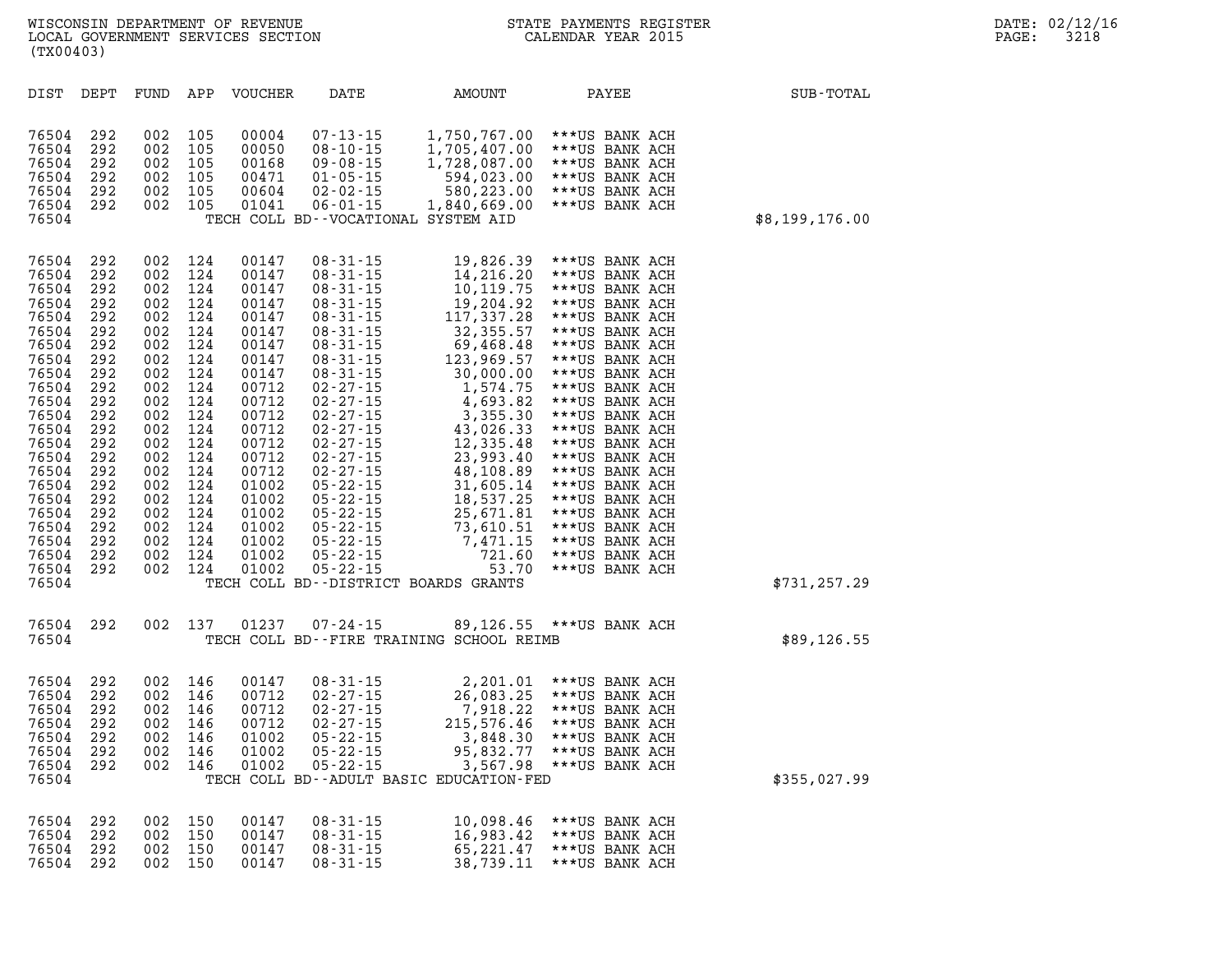| DIST<br>DEPT<br>FUND                                                                                                                                                                                                                                                                                                                    | APP<br><b>VOUCHER</b>                                                                                                                                                                                                        | DATE                                                                                                                                                                                                                                                     | AMOUNT                                                                                                                                                                                                                    | PAYEE                                                                                                                                                                                                                                                    | SUB-TOTAL       |
|-----------------------------------------------------------------------------------------------------------------------------------------------------------------------------------------------------------------------------------------------------------------------------------------------------------------------------------------|------------------------------------------------------------------------------------------------------------------------------------------------------------------------------------------------------------------------------|----------------------------------------------------------------------------------------------------------------------------------------------------------------------------------------------------------------------------------------------------------|---------------------------------------------------------------------------------------------------------------------------------------------------------------------------------------------------------------------------|----------------------------------------------------------------------------------------------------------------------------------------------------------------------------------------------------------------------------------------------------------|-----------------|
| 002<br>76504<br>292<br>292<br>002<br>76504<br>76504<br>292<br>002<br>76504<br>292<br>002<br>002<br>76504<br>292<br>002<br>76504<br>292<br>292<br>002<br>76504<br>292<br>002<br>76504<br>002<br>76504<br>292<br>002<br>76504<br>292<br>292<br>002<br>76504<br>292<br>002<br>76504<br>292<br>002<br>76504<br>002<br>292<br>76504<br>76504 | 150<br>00147<br>150<br>00147<br>150<br>00712<br>150<br>00712<br>150<br>00712<br>150<br>00712<br>150<br>00712<br>150<br>00712<br>150<br>01002<br>150<br>01002<br>150<br>01002<br>150<br>01002<br>150<br>01002<br>150<br>01002 | $08 - 31 - 15$<br>$08 - 31 - 15$<br>$02 - 27 - 15$<br>$02 - 27 - 15$<br>$02 - 27 - 15$<br>$02 - 27 - 15$<br>$02 - 27 - 15$<br>$02 - 27 - 15$<br>$05 - 22 - 15$<br>$05 - 22 - 15$<br>$05 - 22 - 15$<br>$05 - 22 - 15$<br>$05 - 22 - 15$<br>$05 - 22 - 15$ | 131,710.70<br>22,307.09<br>7,884.85<br>25,804.31<br>24,511.16<br>3,623.65<br>105,617.75<br>3,736.86<br>14,615.13<br>148,519.09<br>2,200.00<br>35,774.04<br>7,438.22<br>8,703.86<br>TECH COLL BD--VOCATIONAL EDUCATION-FED | ***US BANK ACH<br>***US BANK ACH<br>***US BANK ACH<br>***US BANK ACH<br>***US BANK ACH<br>***US BANK ACH<br>***US BANK ACH<br>***US BANK ACH<br>***US BANK ACH<br>***US BANK ACH<br>***US BANK ACH<br>***US BANK ACH<br>***US BANK ACH<br>***US BANK ACH | \$673,489.17    |
| 76504<br>292<br>002<br>76504                                                                                                                                                                                                                                                                                                            | 162<br>00675<br>TECH COLL BD--                                                                                                                                                                                               | $02 - 20 - 15$                                                                                                                                                                                                                                           | 60,894,211.00                                                                                                                                                                                                             | ***US BANK ACH                                                                                                                                                                                                                                           | \$60,894,211.00 |
| 005<br>76504<br>437<br>76504                                                                                                                                                                                                                                                                                                            | 000<br>00000                                                                                                                                                                                                                 | $03 - 02 - 15$                                                                                                                                                                                                                                           | CHILDREN & FAMILIES - - STATE/FEDERAL AIDS                                                                                                                                                                                | 647,022.42 MADISON AREA TECHNICAL CO*                                                                                                                                                                                                                    | \$647,022.42    |
| 76504<br>445<br>005<br>76504                                                                                                                                                                                                                                                                                                            | 000<br>00000                                                                                                                                                                                                                 | $03 - 02 - 15$<br>WORKFORCE DVLPMT--STATE/FEDERAL AIDS                                                                                                                                                                                                   | 647,022.42                                                                                                                                                                                                                | MADISON AREA TECHNICAL CO*                                                                                                                                                                                                                               | \$647,022.42    |
| 835<br>002<br>76504<br>76504                                                                                                                                                                                                                                                                                                            | 109<br>30020                                                                                                                                                                                                                 | $07 - 27 - 15$<br>REVENUE--EXEMPT COMPUTER AID                                                                                                                                                                                                           |                                                                                                                                                                                                                           | 529,017.00 MADISON AREA TECH COLL DI                                                                                                                                                                                                                     | \$529,017.00    |
| 76504                                                                                                                                                                                                                                                                                                                                   |                                                                                                                                                                                                                              | DISTRICT TOTAL APPROPRIATIONS                                                                                                                                                                                                                            |                                                                                                                                                                                                                           |                                                                                                                                                                                                                                                          | \$72,765,349.84 |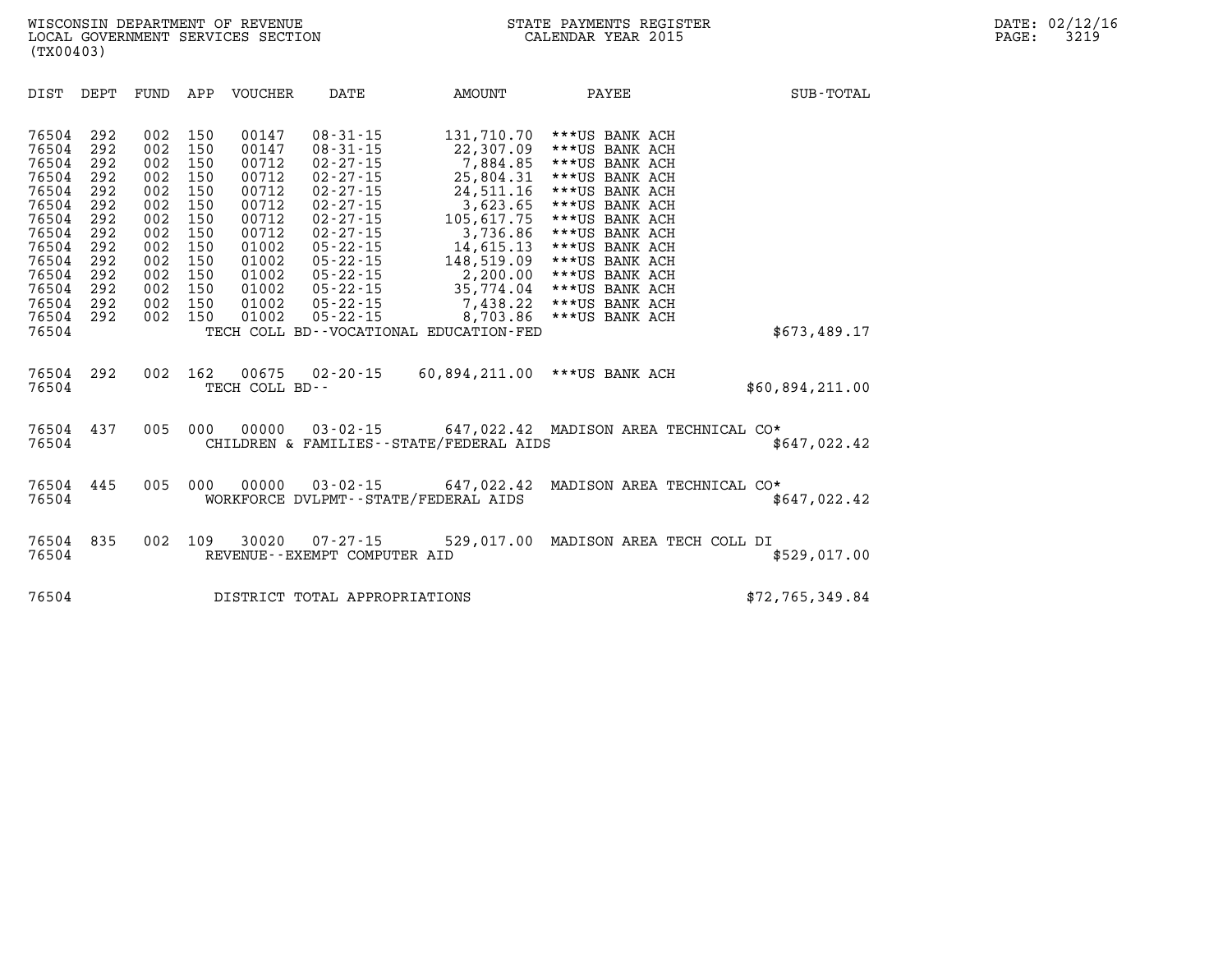| (TX00403)                                                                                                                                                                                                                                                         |                                                                                                                                                                                                  |                                                                                                                                                                                                  |                                                                                                                                                                                                  |                                                                                                                                                                                                                                                          |                                                                                                                                                                                                                                                                                                                                                                                                                                                                                                                      |                                                                                                                                                                                                                                                                                                                                                                                             |                                                                                                                                                                                                                                                                                                                                                                                                                                                                              |                                                                                                                                                                                                                                                                                                                                                          |                |
|-------------------------------------------------------------------------------------------------------------------------------------------------------------------------------------------------------------------------------------------------------------------|--------------------------------------------------------------------------------------------------------------------------------------------------------------------------------------------------|--------------------------------------------------------------------------------------------------------------------------------------------------------------------------------------------------|--------------------------------------------------------------------------------------------------------------------------------------------------------------------------------------------------|----------------------------------------------------------------------------------------------------------------------------------------------------------------------------------------------------------------------------------------------------------|----------------------------------------------------------------------------------------------------------------------------------------------------------------------------------------------------------------------------------------------------------------------------------------------------------------------------------------------------------------------------------------------------------------------------------------------------------------------------------------------------------------------|---------------------------------------------------------------------------------------------------------------------------------------------------------------------------------------------------------------------------------------------------------------------------------------------------------------------------------------------------------------------------------------------|------------------------------------------------------------------------------------------------------------------------------------------------------------------------------------------------------------------------------------------------------------------------------------------------------------------------------------------------------------------------------------------------------------------------------------------------------------------------------|----------------------------------------------------------------------------------------------------------------------------------------------------------------------------------------------------------------------------------------------------------------------------------------------------------------------------------------------------------|----------------|
| DIST                                                                                                                                                                                                                                                              | DEPT                                                                                                                                                                                             | FUND                                                                                                                                                                                             | APP                                                                                                                                                                                              | <b>VOUCHER</b>                                                                                                                                                                                                                                           | DATE                                                                                                                                                                                                                                                                                                                                                                                                                                                                                                                 | AMOUNT                                                                                                                                                                                                                                                                                                                                                                                      | PAYEE                                                                                                                                                                                                                                                                                                                                                                                                                                                                        |                                                                                                                                                                                                                                                                                                                                                          | SUB-TOTAL      |
| 76505<br>76505<br>76505<br>76505<br>76505<br>76505<br>76505                                                                                                                                                                                                       | 292<br>292<br>292<br>292<br>292<br>292                                                                                                                                                           | 002<br>002<br>002<br>002<br>002<br>002                                                                                                                                                           | 105<br>105<br>105<br>105<br>105<br>105                                                                                                                                                           | 00005<br>00051<br>00169<br>00472<br>00605<br>01042                                                                                                                                                                                                       | $07 - 13 - 15$<br>$08 - 10 - 15$<br>$09 - 08 - 15$<br>$01 - 05 - 15$<br>$02 - 02 - 15$<br>$06 - 01 - 15$                                                                                                                                                                                                                                                                                                                                                                                                             | 467,488.00<br>440,008.00<br>453,748.00<br>147,982.00<br>131,582.00<br>444,547.00<br>TECH COLL BD--VOCATIONAL SYSTEM AID                                                                                                                                                                                                                                                                     | ***LOCAL GOVERNMENT INVES<br>***LOCAL GOVERNMENT INVES<br>***LOCAL GOVERNMENT INVES<br>***LOCAL GOVERNMENT INVES<br>***LOCAL GOVERNMENT INVES                                                                                                                                                                                                                                                                                                                                | ***LOCAL GOVERNMENT INVES                                                                                                                                                                                                                                                                                                                                | \$2,085,355.00 |
| 76505<br>76505<br>76505<br>76505<br>76505<br>76505<br>76505<br>76505<br>76505<br>76505<br>76505<br>76505<br>76505<br>76505<br>76505<br>76505<br>76505<br>76505<br>76505<br>76505<br>76505<br>76505<br>76505<br>76505<br>76505<br>76505<br>76505<br>76505<br>76505 | 292<br>292<br>292<br>292<br>292<br>292<br>292<br>292<br>292<br>292<br>292<br>292<br>292<br>292<br>292<br>292<br>292<br>292<br>292<br>292<br>292<br>292<br>292<br>292<br>292<br>292<br>292<br>292 | 002<br>002<br>002<br>002<br>002<br>002<br>002<br>002<br>002<br>002<br>002<br>002<br>002<br>002<br>002<br>002<br>002<br>002<br>002<br>002<br>002<br>002<br>002<br>002<br>002<br>002<br>002<br>002 | 124<br>124<br>124<br>124<br>124<br>124<br>124<br>124<br>124<br>124<br>124<br>124<br>124<br>124<br>124<br>124<br>124<br>124<br>124<br>124<br>124<br>124<br>124<br>124<br>124<br>124<br>124<br>124 | 00148<br>00148<br>00148<br>00148<br>00591<br>00591<br>00591<br>00591<br>00591<br>00908<br>00908<br>00908<br>00908<br>00908<br>01003<br>01003<br>01003<br>01003<br>01003<br>01003<br>01003<br>01003<br>01003<br>01003<br>01138<br>01138<br>01138<br>01138 | $08 - 31 - 15$<br>$08 - 31 - 15$<br>$08 - 31 - 15$<br>$08 - 31 - 15$<br>$01 - 29 - 15$<br>$01 - 29 - 15$<br>$01 - 29 - 15$<br>$01 - 29 - 15$<br>$01 - 29 - 15$<br>$04 - 24 - 15$<br>$04 - 24 - 15$<br>$04 - 24 - 15$<br>$04 - 24 - 15$<br>$04 - 24 - 15$<br>$05 - 22 - 15$<br>$05 - 22 - 15$<br>$05 - 22 - 15$<br>$05 - 22 - 15$<br>$05 - 22 - 15$<br>$05 - 22 - 15$<br>$05 - 22 - 15$<br>$05 - 22 - 15$<br>$05 - 22 - 15$<br>$05 - 22 - 15$<br>$06 - 26 - 15$<br>$06 - 26 - 15$<br>$06 - 26 - 15$<br>$06 - 26 - 15$ | 15,591.00<br>6,668.00<br>23,088.00<br>31,487.00<br>12,029.00<br>3,063.00<br>12,908.00<br>9,921.00<br>3,045.00<br>23,896.00<br>497.00<br>7,020.00<br>24,550.00<br>8,444.00<br>14,250.00<br>17,377.00<br>356.00<br>1,808.00<br>6,626.00<br>2,145.00<br>9,896.00<br>16,817.00<br>8,895.00<br>6,582.00<br>1,283.00<br>5,421.00<br>15,648.00<br>7,834.00<br>TECH COLL BD--DISTRICT BOARDS GRANTS | ***LOCAL GOVERNMENT INVES<br>***LOCAL GOVERNMENT INVES<br>***LOCAL GOVERNMENT INVES<br>***LOCAL GOVERNMENT INVES<br>***LOCAL GOVERNMENT INVES<br>***LOCAL GOVERNMENT INVES<br>***LOCAL GOVERNMENT INVES<br>***LOCAL GOVERNMENT INVES<br>***LOCAL GOVERNMENT INVES<br>***LOCAL GOVERNMENT INVES<br>***LOCAL GOVERNMENT INVES<br>***LOCAL GOVERNMENT INVES<br>***LOCAL GOVERNMENT INVES<br>***LOCAL GOVERNMENT INVES<br>***LOCAL GOVERNMENT INVES<br>***LOCAL GOVERNMENT INVES | ***LOCAL GOVERNMENT INVES<br>***LOCAL GOVERNMENT INVES<br>***LOCAL GOVERNMENT INVES<br>***LOCAL GOVERNMENT INVES<br>***LOCAL GOVERNMENT INVES<br>***LOCAL GOVERNMENT INVES<br>***LOCAL GOVERNMENT INVES<br>***LOCAL GOVERNMENT INVES<br>***LOCAL GOVERNMENT INVES<br>***LOCAL GOVERNMENT INVES<br>***LOCAL GOVERNMENT INVES<br>***LOCAL GOVERNMENT INVES | \$297,145.00   |
| 76505<br>76505                                                                                                                                                                                                                                                    | 292                                                                                                                                                                                              | 002                                                                                                                                                                                              | 137                                                                                                                                                                                              | 01238                                                                                                                                                                                                                                                    | $07 - 24 - 15$                                                                                                                                                                                                                                                                                                                                                                                                                                                                                                       | TECH COLL BD--FIRE TRAINING SCHOOL REIMB                                                                                                                                                                                                                                                                                                                                                    | 15,777.04 ***LOCAL GOVERNMENT INVES                                                                                                                                                                                                                                                                                                                                                                                                                                          |                                                                                                                                                                                                                                                                                                                                                          | \$15,777.04    |
| 76505<br>76505<br>76505<br>76505<br>76505<br>76505<br>76505<br>76505<br>76505                                                                                                                                                                                     | 292<br>292<br>292<br>292<br>292<br>292<br>292<br>292<br>292                                                                                                                                      | 002<br>002<br>002<br>002<br>002<br>002<br>002<br>002<br>002                                                                                                                                      | 146<br>146<br>146<br>146<br>146<br>146<br>146<br>146<br>146                                                                                                                                      | 00148<br>00148<br>00148<br>00591<br>00591<br>00713<br>00908<br>00908<br>00908                                                                                                                                                                            | $08 - 31 - 15$<br>$08 - 31 - 15$<br>$08 - 31 - 15$<br>$01 - 29 - 15$<br>$01 - 29 - 15$<br>$02 - 27 - 15$<br>$04 - 24 - 15$<br>$04 - 24 - 15$<br>$04 - 24 - 15$                                                                                                                                                                                                                                                                                                                                                       | 5,862.00<br>1,438.00<br>14,528.00<br>18,045.00<br>3,895.00<br>5,978.00<br>9,057.00<br>34,975.00<br>6,956.00                                                                                                                                                                                                                                                                                 |                                                                                                                                                                                                                                                                                                                                                                                                                                                                              | ***LOCAL GOVERNMENT INVES<br>***LOCAL GOVERNMENT INVES<br>***LOCAL GOVERNMENT INVES<br>***LOCAL GOVERNMENT INVES<br>***LOCAL GOVERNMENT INVES<br>***LOCAL GOVERNMENT INVES<br>***LOCAL GOVERNMENT INVES<br>***LOCAL GOVERNMENT INVES<br>***LOCAL GOVERNMENT INVES                                                                                        |                |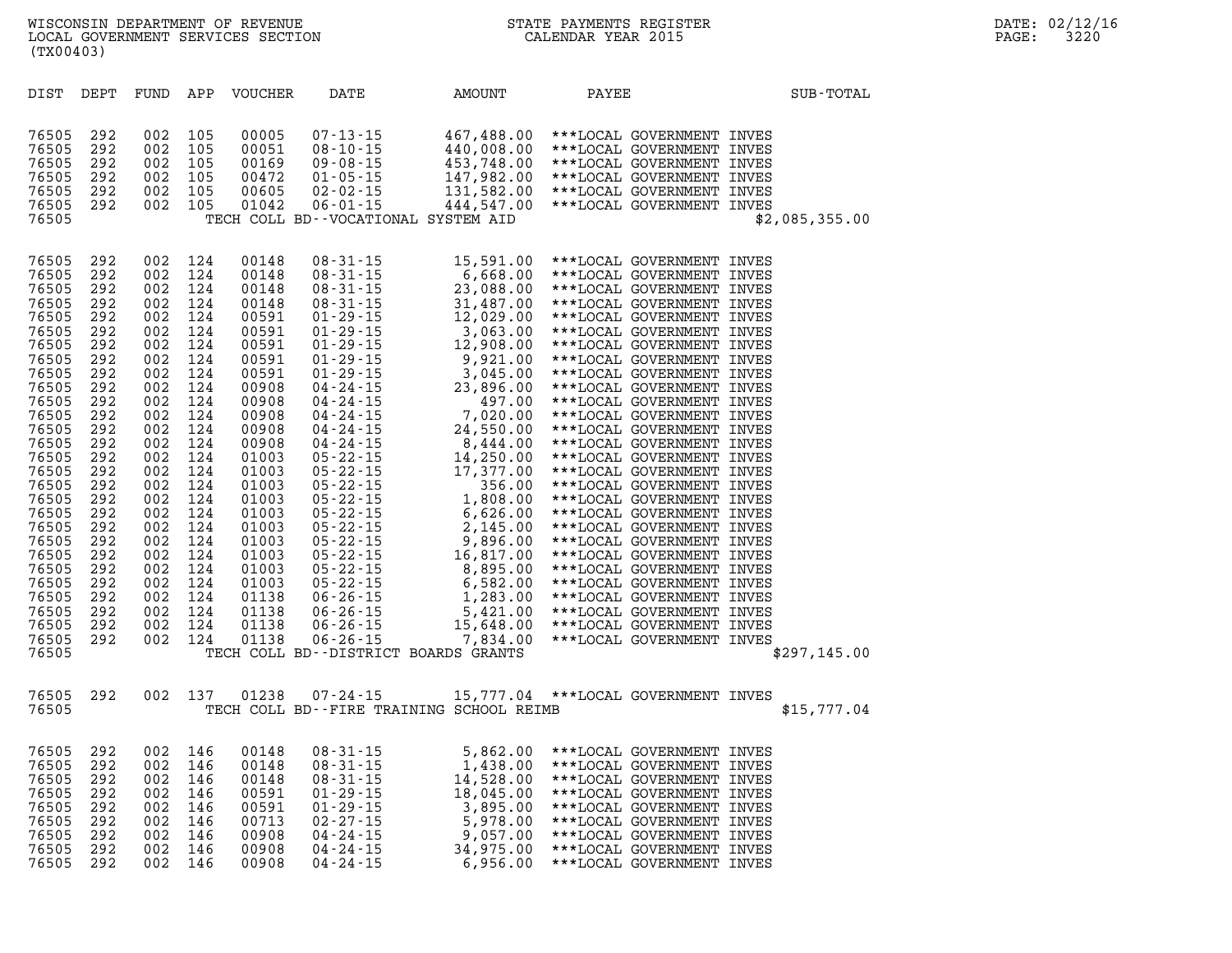| DIST                                                                                                                                                                                                                          | DEPT                                                                                                                                                                 | FUND                                                                                                                                                                 | APP                                                                                                                                                                  | <b>VOUCHER</b>                                                                                                                                                                                                       | DATE                                                                                                                                                                                                                                                                                                                     | AMOUNT                                                                                                                                                                                                                        | PAYEE                                                                                                                                                                                                                                                                                                                                                                                                                                                                                                                                                                                                                                                                                                                                                                                                    | SUB-TOTAL      |
|-------------------------------------------------------------------------------------------------------------------------------------------------------------------------------------------------------------------------------|----------------------------------------------------------------------------------------------------------------------------------------------------------------------|----------------------------------------------------------------------------------------------------------------------------------------------------------------------|----------------------------------------------------------------------------------------------------------------------------------------------------------------------|----------------------------------------------------------------------------------------------------------------------------------------------------------------------------------------------------------------------|--------------------------------------------------------------------------------------------------------------------------------------------------------------------------------------------------------------------------------------------------------------------------------------------------------------------------|-------------------------------------------------------------------------------------------------------------------------------------------------------------------------------------------------------------------------------|----------------------------------------------------------------------------------------------------------------------------------------------------------------------------------------------------------------------------------------------------------------------------------------------------------------------------------------------------------------------------------------------------------------------------------------------------------------------------------------------------------------------------------------------------------------------------------------------------------------------------------------------------------------------------------------------------------------------------------------------------------------------------------------------------------|----------------|
| 76505<br>76505<br>76505<br>76505<br>76505<br>76505<br>76505<br>76505<br>76505<br>76505                                                                                                                                        | 292<br>292<br>292<br>292<br>292<br>292<br>292<br>292<br>292                                                                                                          | 002<br>002<br>002<br>002<br>002<br>002<br>002<br>002<br>002                                                                                                          | 146<br>146<br>146<br>146<br>146<br>146<br>146<br>146<br>146                                                                                                          | 01003<br>01003<br>01003<br>01003<br>01003<br>01003<br>01138<br>01138<br>01138                                                                                                                                        | $05 - 22 - 15$<br>$05 - 22 - 15$<br>$05 - 22 - 15$<br>$05 - 22 - 15$<br>$05 - 22 - 15$<br>$05 - 22 - 15$<br>$06 - 26 - 15$<br>$06 - 26 - 15$<br>$06 - 26 - 15$                                                                                                                                                           | 8,823.00<br>23,176.00<br>2,795.00<br>TECH COLL BD--ADULT BASIC EDUCATION-FED                                                                                                                                                  | 11,072.00 ***LOCAL GOVERNMENT INVES<br>***LOCAL GOVERNMENT INVES<br>17,442.00 ***LOCAL GOVERNMENT INVES<br>***LOCAL GOVERNMENT INVES<br>***LOCAL GOVERNMENT INVES<br>3,660.00 ***LOCAL GOVERNMENT INVES<br>5,336.00 ***LOCAL GOVERNMENT INVES<br>10,017.00 ***LOCAL GOVERNMENT INVES<br>3,679.00 ***LOCAL GOVERNMENT INVES                                                                                                                                                                                                                                                                                                                                                                                                                                                                               | \$186,734.00   |
| 76505<br>76505<br>76505<br>76505<br>76505<br>76505<br>76505<br>76505<br>76505<br>76505<br>76505<br>76505<br>76505<br>76505<br>76505<br>76505<br>76505<br>76505<br>76505<br>76505<br>76505<br>76505<br>76505<br>76505<br>76505 | 292<br>292<br>292<br>292<br>292<br>292<br>292<br>292<br>292<br>292<br>292<br>292<br>292<br>292<br>292<br>292<br>292<br>292<br>292<br>292<br>292<br>292<br>292<br>292 | 002<br>002<br>002<br>002<br>002<br>002<br>002<br>002<br>002<br>002<br>002<br>002<br>002<br>002<br>002<br>002<br>002<br>002<br>002<br>002<br>002<br>002<br>002<br>002 | 150<br>150<br>150<br>150<br>150<br>150<br>150<br>150<br>150<br>150<br>150<br>150<br>150<br>150<br>150<br>150<br>150<br>150<br>150<br>150<br>150<br>150<br>150<br>150 | 00148<br>00148<br>00148<br>00148<br>00591<br>00591<br>00591<br>00591<br>00908<br>00908<br>00908<br>00908<br>01003<br>01003<br>01003<br>01003<br>01003<br>01003<br>01003<br>01003<br>01138<br>01138<br>01138<br>01138 | $08 - 31 - 15$<br>08-31-15<br>08-31-15<br>08-31-15<br>08-31-15<br>01-29-15<br>01-29-15<br>01-29-15<br>01-29-15<br>04-24-15<br>04-24-15<br>04-24-15<br>04-24-15<br>04-24-15<br>05-22-15<br>05-22-15<br>05-22-15<br>05-22-15<br>05-22-15<br>05-22-15<br>05-22-15<br>05-22-15<br>05-22-15<br>05-22-15<br>05-22-15<br>05-22- | 5,101.00<br>4,034.00<br>23,666.00<br>12,687.00<br>211.00<br>6,927.00<br>42,412.00<br>7,782.00<br>2,412.00<br>2,566.00<br>2,358.00<br>27,842.00<br>16,581.00<br>4,975.00<br>1,271.00<br>TECH COLL BD--VOCATIONAL EDUCATION-FED | ***LOCAL GOVERNMENT INVES<br>8,417.00 ***LOCAL GOVERNMENT INVES<br>13,078.00 ***LOCAL GOVERNMENT INVES<br>5,003.00 ***LOCAL GOVERNMENT INVES<br>***LOCAL GOVERNMENT INVES<br>***LOCAL GOVERNMENT INVES<br>***LOCAL GOVERNMENT INVES<br>***LOCAL GOVERNMENT INVES<br>***LOCAL GOVERNMENT INVES<br>***LOCAL GOVERNMENT INVES<br>***LOCAL GOVERNMENT INVES<br>***LOCAL GOVERNMENT INVES<br>***LOCAL GOVERNMENT INVES<br>***LOCAL GOVERNMENT INVES<br>***LOCAL GOVERNMENT INVES<br>***LOCAL GOVERNMENT INVES<br>***LOCAL GOVERNMENT INVES<br>6,029.00 ***LOCAL GOVERNMENT INVES<br>***LOCAL GOVERNMENT INVES<br>1,089.00 ***LOCAL GOVERNMENT INVES<br>2,093.00 ***LOCAL GOVERNMENT INVES<br>19,112.00 ***LOCAL GOVERNMENT INVES<br>1,943.00 ***LOCAL GOVERNMENT INVES<br>5,041.00 *** LOCAL GOVERNMENT INVES | \$222,630.00   |
| 76505<br>76505                                                                                                                                                                                                                | 292                                                                                                                                                                  | 002                                                                                                                                                                  | 162                                                                                                                                                                  | 00676<br>TECH COLL BD--                                                                                                                                                                                              | $02 - 20 - 15$                                                                                                                                                                                                                                                                                                           |                                                                                                                                                                                                                               | 9,797,362.00 ***LOCAL GOVERNMENT INVES                                                                                                                                                                                                                                                                                                                                                                                                                                                                                                                                                                                                                                                                                                                                                                   | \$9,797,362.00 |
| 76505<br>76505<br>76505<br>76505<br>76505<br>76505<br>76505                                                                                                                                                                   | 437<br>437<br>437<br>437<br>437<br>437                                                                                                                               | 005<br>005<br>005<br>005<br>005<br>005                                                                                                                               | 000<br>000<br>000<br>000<br>000<br>000                                                                                                                               | 00000<br>00000<br>00000<br>00000<br>00000<br>00000                                                                                                                                                                   | $01 - 02 - 15$<br>$01 - 30 - 15$<br>$05 - 05 - 15$<br>$05 - 29 - 15$<br>$06 - 01 - 15$<br>$06 - 23 - 15$                                                                                                                                                                                                                 | CHILDREN & FAMILIES - - STATE/FEDERAL AIDS                                                                                                                                                                                    | 9,854.69 BLACKHAWK TECHNICAL COLLE*<br>8,698.36 BLACKHAWK TECHNICAL COLLE*<br>46,763.58 BLACKHAWK TECHNICAL COLLE*<br>13,951.82 BLACKHAWK TECHNICAL COLLE*<br>18,537.05 BLACKHAWK TECHNICAL COLLE*<br>13,058.18 BLACKHAWK TECHNICAL COLLE*                                                                                                                                                                                                                                                                                                                                                                                                                                                                                                                                                               | \$110,863.68   |
| 76505                                                                                                                                                                                                                         | 445                                                                                                                                                                  | 005                                                                                                                                                                  | 000                                                                                                                                                                  | 00000                                                                                                                                                                                                                | $09 - 22 - 15$                                                                                                                                                                                                                                                                                                           | 6,185.71                                                                                                                                                                                                                      | BLACKHAWK TECHNICAL COLLE*                                                                                                                                                                                                                                                                                                                                                                                                                                                                                                                                                                                                                                                                                                                                                                               |                |

LOCAL GOVERNMENT SERVICES SECTION

**(TX00403)**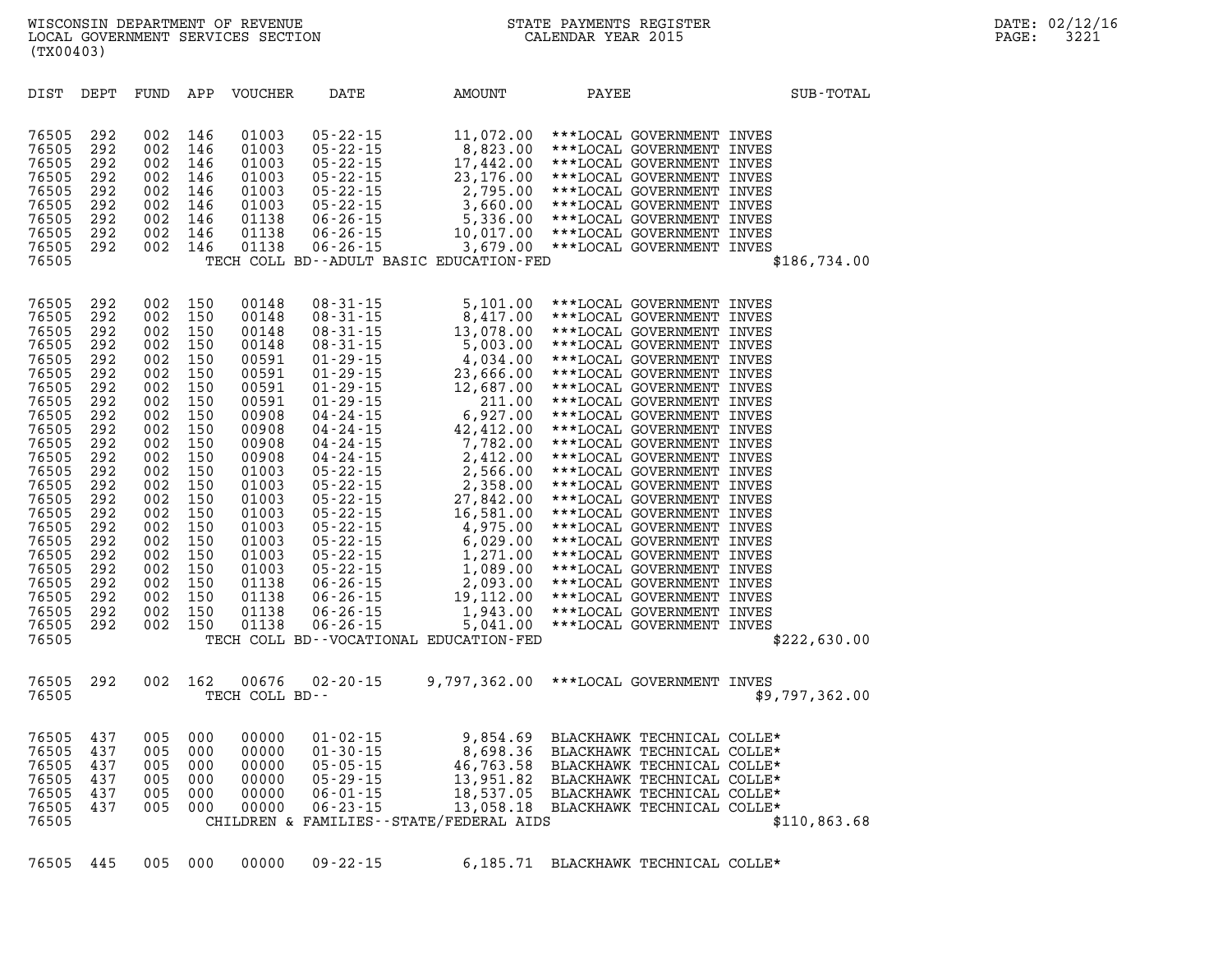| DIST                                                                 | DEPT                                          | FUND                                          | APP                                           | <b>VOUCHER</b>                                              | DATE                                                                                                                                           | <b>AMOUNT</b>                                                                         | PAYEE                                                                                                                                                                                                          | SUB-TOTAL       |
|----------------------------------------------------------------------|-----------------------------------------------|-----------------------------------------------|-----------------------------------------------|-------------------------------------------------------------|------------------------------------------------------------------------------------------------------------------------------------------------|---------------------------------------------------------------------------------------|----------------------------------------------------------------------------------------------------------------------------------------------------------------------------------------------------------------|-----------------|
| 76505<br>76505<br>76505<br>76505<br>76505<br>76505<br>76505<br>76505 | 445<br>445<br>445<br>445<br>445<br>445<br>445 | 005<br>005<br>005<br>005<br>005<br>005<br>005 | 000<br>000<br>000<br>000<br>000<br>000<br>000 | 00000<br>00000<br>00000<br>00000<br>00000<br>00000<br>00000 | $08 - 25 - 15$<br>$06 - 23 - 15$<br>06-01-15<br>05 - 29 - 15<br>05-05-15<br>01-30-15<br>$01 - 02 - 15$<br>WORKFORCE DVLPMT--STATE/FEDERAL AIDS | 14,515.34<br>13,058.18<br>18,537.05<br>13,951.82<br>46,763.58<br>8,698.36<br>9,854.69 | BLACKHAWK TECHNICAL COLLE*<br>BLACKHAWK TECHNICAL COLLE*<br>BLACKHAWK TECHNICAL COLLE*<br>BLACKHAWK TECHNICAL COLLE*<br>BLACKHAWK TECHNICAL COLLE*<br>BLACKHAWK TECHNICAL COLLE*<br>BLACKHAWK TECHNICAL COLLE* | \$131,564.73    |
| 76505<br>76505                                                       | 835                                           | 002                                           | 109                                           | 30021                                                       | $07 - 27 - 15$<br>REVENUE--EXEMPT COMPUTER AID                                                                                                 | 47,029.00                                                                             | BLACKHAWK TECH COLL DIST                                                                                                                                                                                       | \$47,029.00     |
| 76505                                                                |                                               |                                               |                                               |                                                             | DISTRICT TOTAL APPROPRIATIONS                                                                                                                  |                                                                                       |                                                                                                                                                                                                                | \$12,894,460.45 |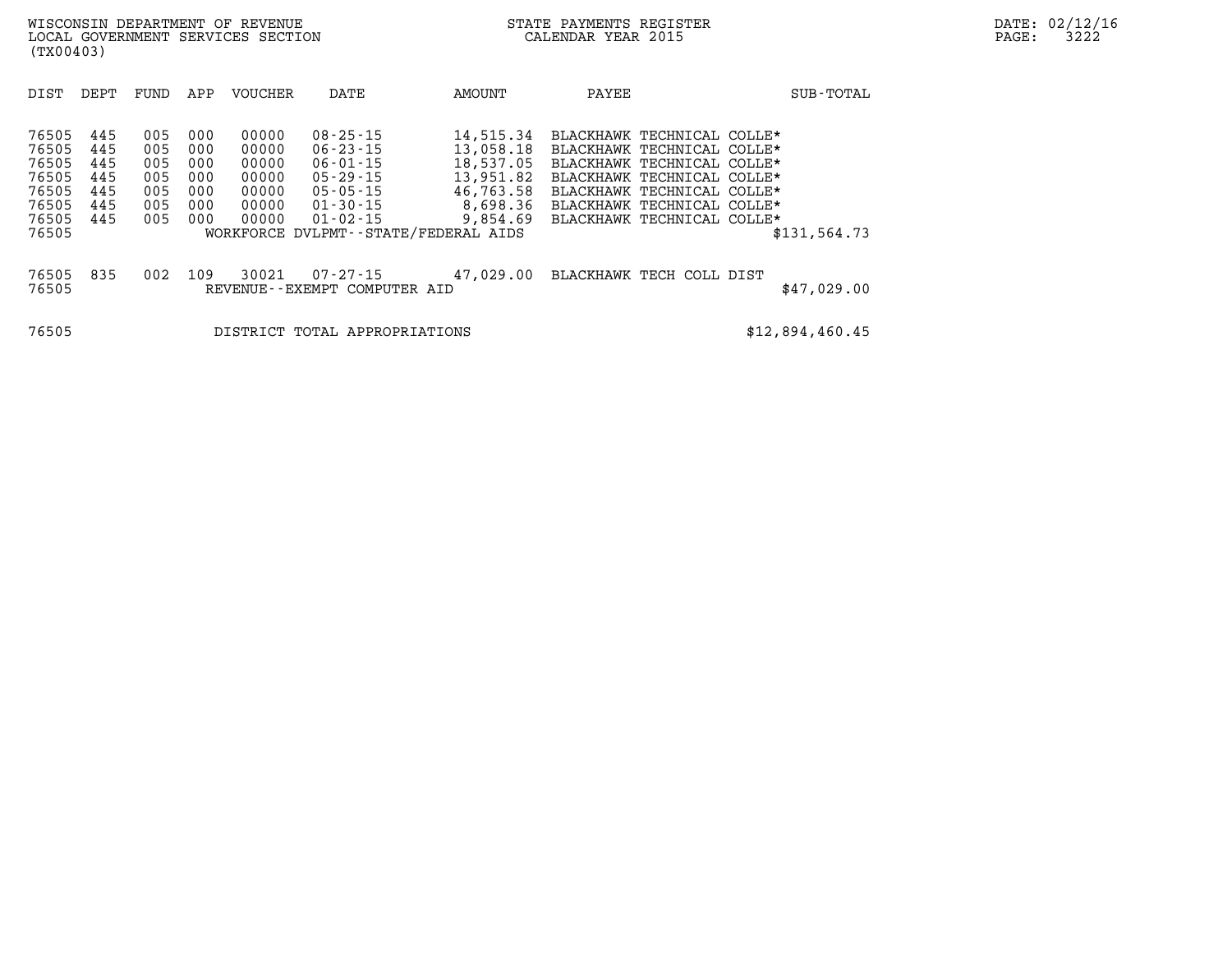| (TX00403)                                                                                                                                                                                                                                                         | LOCAL GOVERNMENT SERVICES SECTION                                                                                                                                                                                                                                                                                                                                                                    |                                                                                                                                                                                                  |                                                                                                                                                                                                                                                          |                                                                                                                                                                                                                                                                                                                                                                                                                                                                                                                      |                                                                                                                                                                                                                                                                                                                                                                                                      | CALENDAR YEAR 2015                                                                                                                                                                                                                                                                                                                                                                                                                                                                                                   |                  |
|-------------------------------------------------------------------------------------------------------------------------------------------------------------------------------------------------------------------------------------------------------------------|------------------------------------------------------------------------------------------------------------------------------------------------------------------------------------------------------------------------------------------------------------------------------------------------------------------------------------------------------------------------------------------------------|--------------------------------------------------------------------------------------------------------------------------------------------------------------------------------------------------|----------------------------------------------------------------------------------------------------------------------------------------------------------------------------------------------------------------------------------------------------------|----------------------------------------------------------------------------------------------------------------------------------------------------------------------------------------------------------------------------------------------------------------------------------------------------------------------------------------------------------------------------------------------------------------------------------------------------------------------------------------------------------------------|------------------------------------------------------------------------------------------------------------------------------------------------------------------------------------------------------------------------------------------------------------------------------------------------------------------------------------------------------------------------------------------------------|----------------------------------------------------------------------------------------------------------------------------------------------------------------------------------------------------------------------------------------------------------------------------------------------------------------------------------------------------------------------------------------------------------------------------------------------------------------------------------------------------------------------|------------------|
| DIST                                                                                                                                                                                                                                                              | DEPT<br>FUND                                                                                                                                                                                                                                                                                                                                                                                         | APP                                                                                                                                                                                              | VOUCHER                                                                                                                                                                                                                                                  | DATE                                                                                                                                                                                                                                                                                                                                                                                                                                                                                                                 | AMOUNT                                                                                                                                                                                                                                                                                                                                                                                               | PAYEE                                                                                                                                                                                                                                                                                                                                                                                                                                                                                                                | SUB-TOTAL        |
| 76506<br>76506<br>76506<br>76506<br>76506<br>76506<br>76506                                                                                                                                                                                                       | 292<br>002<br>292<br>002<br>292<br>002<br>292<br>002<br>292<br>002<br>292<br>002                                                                                                                                                                                                                                                                                                                     | 105<br>105<br>105<br>105<br>105<br>105                                                                                                                                                           | 00006<br>00052<br>00170<br>00473<br>00606<br>01043                                                                                                                                                                                                       | $07 - 13 - 15$<br>$08 - 10 - 15$<br>$09 - 08 - 15$<br>$01 - 05 - 15$<br>$02 - 02 - 15$<br>$06 - 01 - 15$                                                                                                                                                                                                                                                                                                                                                                                                             | 901,199.00<br>905,159.00<br>903,179.00<br>288,652.00<br>287,352.00<br>828,956.00<br>TECH COLL BD--VOCATIONAL SYSTEM AID                                                                                                                                                                                                                                                                              | ***US BANK ACH<br>***US BANK ACH<br>***US BANK ACH<br>***US BANK ACH<br>***US BANK ACH<br>***US BANK ACH                                                                                                                                                                                                                                                                                                                                                                                                             | \$4, 114, 497.00 |
| 76506<br>76506<br>76506<br>76506<br>76506<br>76506<br>76506<br>76506<br>76506<br>76506<br>76506<br>76506<br>76506<br>76506<br>76506<br>76506<br>76506<br>76506<br>76506<br>76506<br>76506<br>76506<br>76506<br>76506<br>76506<br>76506<br>76506<br>76506<br>76506 | 292<br>002<br>292<br>002<br>292<br>002<br>292<br>002<br>292<br>002<br>292<br>002<br>292<br>002<br>292<br>002<br>292<br>002<br>292<br>002<br>292<br>002<br>292<br>002<br>292<br>002<br>292<br>002<br>292<br>002<br>292<br>002<br>292<br>002<br>292<br>002<br>292<br>002<br>292<br>002<br>292<br>002<br>292<br>002<br>292<br>002<br>292<br>002<br>292<br>002<br>292<br>002<br>292<br>002<br>292<br>002 | 124<br>124<br>124<br>124<br>124<br>124<br>124<br>124<br>124<br>124<br>124<br>124<br>124<br>124<br>124<br>124<br>124<br>124<br>124<br>124<br>124<br>124<br>124<br>124<br>124<br>124<br>124<br>124 | 00149<br>00149<br>00149<br>00149<br>00149<br>00149<br>00149<br>00149<br>00149<br>00714<br>00714<br>00714<br>00714<br>00714<br>00714<br>00714<br>00714<br>00714<br>00714<br>00714<br>01004<br>01004<br>01004<br>01004<br>01256<br>01256<br>01256<br>01256 | $08 - 31 - 15$<br>$08 - 31 - 15$<br>$08 - 31 - 15$<br>$08 - 31 - 15$<br>$08 - 31 - 15$<br>$08 - 31 - 15$<br>$08 - 31 - 15$<br>$08 - 31 - 15$<br>$08 - 31 - 15$<br>$02 - 27 - 15$<br>$02 - 27 - 15$<br>$02 - 27 - 15$<br>$02 - 27 - 15$<br>$02 - 27 - 15$<br>$02 - 27 - 15$<br>$02 - 27 - 15$<br>$02 - 27 - 15$<br>$02 - 27 - 15$<br>$02 - 27 - 15$<br>$02 - 27 - 15$<br>$05 - 22 - 15$<br>$05 - 22 - 15$<br>$05 - 22 - 15$<br>$05 - 22 - 15$<br>$07 - 28 - 15$<br>$07 - 28 - 15$<br>$07 - 28 - 15$<br>$07 - 28 - 15$ | 8,469.00<br>3,575.00<br>3,832.00<br>5,161.00<br>1,317.00<br>31,442.00<br>192.00<br>112,671.00<br>108,855.00<br>30,000.00<br>1,965.00<br>4,447.00<br>2,034.00<br>11,258.00<br>8,922.00<br>1,969.00<br>2,395.00<br>73,975.00<br>14,983.00<br>24,795.00<br>72,615.00<br>24,112.00<br>10,569.00<br>116,305.00<br>9,106.00<br>184,948.00<br>2,956.00<br>14,918.00<br>TECH COLL BD--DISTRICT BOARDS GRANTS | ***US BANK ACH<br>***US BANK ACH<br>***US BANK ACH<br>***US BANK ACH<br>***US BANK ACH<br>***US BANK ACH<br>***US BANK ACH<br>***US BANK ACH<br>***US BANK ACH<br>***US BANK ACH<br>***US BANK ACH<br>***US BANK ACH<br>***US BANK ACH<br>***US BANK ACH<br>***US BANK ACH<br>***US BANK ACH<br>***US BANK ACH<br>***US BANK ACH<br>***US BANK ACH<br>***US BANK ACH<br>***US BANK ACH<br>***US BANK ACH<br>***US BANK ACH<br>***US BANK ACH<br>***US BANK ACH<br>***US BANK ACH<br>***US BANK ACH<br>***US BANK ACH | \$887,786.00     |
| 76506<br>76506                                                                                                                                                                                                                                                    | 292<br>002                                                                                                                                                                                                                                                                                                                                                                                           | 137                                                                                                                                                                                              | 01239                                                                                                                                                                                                                                                    | $07 - 24 - 15$                                                                                                                                                                                                                                                                                                                                                                                                                                                                                                       | 48,895.42<br>TECH COLL BD--FIRE TRAINING SCHOOL REIMB                                                                                                                                                                                                                                                                                                                                                | ***US BANK ACH                                                                                                                                                                                                                                                                                                                                                                                                                                                                                                       | \$48,895.42      |
| 76506<br>76506<br>76506<br>76506<br>76506<br>76506                                                                                                                                                                                                                | 292<br>002<br>292<br>002<br>292<br>002<br>292<br>002<br>292<br>002                                                                                                                                                                                                                                                                                                                                   | 146<br>146<br>146<br>146<br>146                                                                                                                                                                  | 00714<br>01004<br>01004<br>01256<br>01256                                                                                                                                                                                                                | $02 - 27 - 15$<br>$05 - 22 - 15$<br>$05 - 22 - 15$<br>$07 - 28 - 15$<br>$07 - 28 - 15$                                                                                                                                                                                                                                                                                                                                                                                                                               | 69,319.00<br>102,664.00<br>3,245.00<br>114,013.00<br>2,734.00<br>TECH COLL BD--ADULT BASIC EDUCATION-FED                                                                                                                                                                                                                                                                                             | ***US BANK ACH<br>***US BANK ACH<br>***US BANK ACH<br>***US BANK ACH<br>***US BANK ACH                                                                                                                                                                                                                                                                                                                                                                                                                               | \$291, 975.00    |
| 76506                                                                                                                                                                                                                                                             | 292                                                                                                                                                                                                                                                                                                                                                                                                  | 002 150                                                                                                                                                                                          | 00149                                                                                                                                                                                                                                                    | $08 - 31 - 15$                                                                                                                                                                                                                                                                                                                                                                                                                                                                                                       | 12,775.00                                                                                                                                                                                                                                                                                                                                                                                            | ***US BANK ACH                                                                                                                                                                                                                                                                                                                                                                                                                                                                                                       |                  |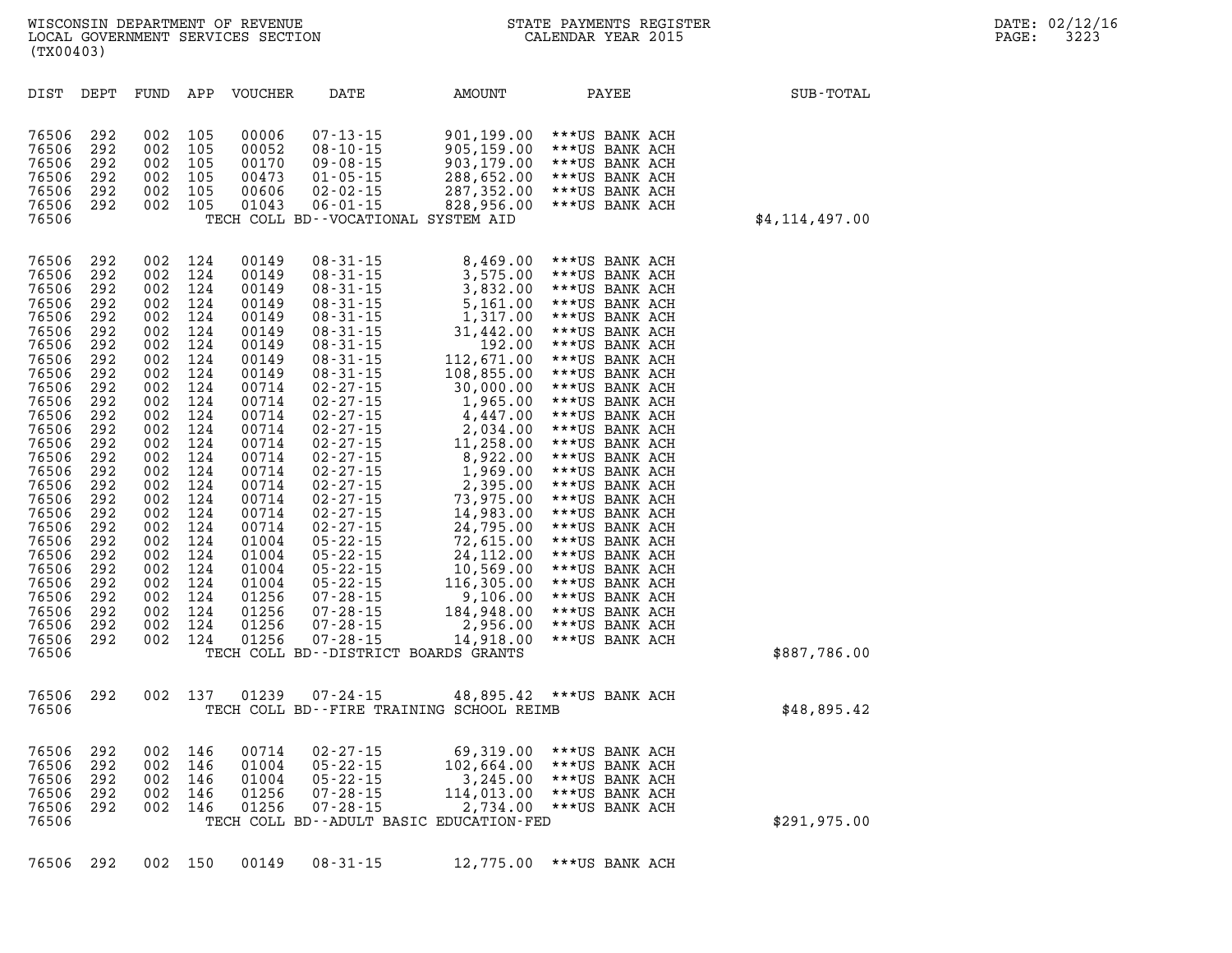| DIST                                                                                                              | DEPT                                                                             | FUND                                                                             | APP                                                                              | <b>VOUCHER</b>                                                                                           | DATE                                                                                                                                                                                                                 | AMOUNT                                                                                                                                                                                             | PAYEE                                                                                                                                                                                                                | SUB-TOTAL       |
|-------------------------------------------------------------------------------------------------------------------|----------------------------------------------------------------------------------|----------------------------------------------------------------------------------|----------------------------------------------------------------------------------|----------------------------------------------------------------------------------------------------------|----------------------------------------------------------------------------------------------------------------------------------------------------------------------------------------------------------------------|----------------------------------------------------------------------------------------------------------------------------------------------------------------------------------------------------|----------------------------------------------------------------------------------------------------------------------------------------------------------------------------------------------------------------------|-----------------|
| 76506<br>76506<br>76506<br>76506<br>76506<br>76506<br>76506<br>76506<br>76506<br>76506<br>76506<br>76506<br>76506 | 292<br>292<br>292<br>292<br>292<br>292<br>292<br>292<br>292<br>292<br>292<br>292 | 002<br>002<br>002<br>002<br>002<br>002<br>002<br>002<br>002<br>002<br>002<br>002 | 150<br>150<br>150<br>150<br>150<br>150<br>150<br>150<br>150<br>150<br>150<br>150 | 00149<br>00714<br>00714<br>00714<br>00714<br>01004<br>01004<br>01004<br>01004<br>01256<br>01256<br>01256 | $08 - 31 - 15$<br>$02 - 27 - 15$<br>$02 - 27 - 15$<br>$02 - 27 - 15$<br>$02 - 27 - 15$<br>$05 - 22 - 15$<br>$05 - 22 - 15$<br>$05 - 22 - 15$<br>$05 - 22 - 15$<br>$07 - 28 - 15$<br>$07 - 28 - 15$<br>$07 - 28 - 15$ | 14,906.00<br>6,749.00<br>36,627.00<br>102,625.00<br>4,752.00<br>7,912.00<br>156,633.00<br>31,573.00<br>13,948.00<br>222,556.00<br>92,759.00<br>11,753.00<br>TECH COLL BD--VOCATIONAL EDUCATION-FED | ***US BANK ACH<br>***US BANK ACH<br>***US BANK ACH<br>***US BANK ACH<br>***US BANK ACH<br>***US BANK ACH<br>***US BANK ACH<br>***US BANK ACH<br>***US BANK ACH<br>***US BANK ACH<br>***US BANK ACH<br>***US BANK ACH | \$715,568.00    |
| 76506<br>76506                                                                                                    | 292                                                                              | 002                                                                              | 162                                                                              | 00677<br>TECH COLL BD--                                                                                  | $02 - 20 - 15$                                                                                                                                                                                                       | 32,703,691.00                                                                                                                                                                                      | ***US BANK ACH                                                                                                                                                                                                       | \$32,703,691.00 |
| 76506<br>76506<br>76506<br>76506                                                                                  | 437<br>437<br>437                                                                | 005<br>005<br>005                                                                | 000<br>000<br>000                                                                | 00000<br>00000<br>00000                                                                                  | $03 - 02 - 15$<br>$03 - 31 - 15$<br>$06 - 23 - 15$                                                                                                                                                                   | 57,967.51<br>265,763.15<br>CHILDREN & FAMILIES - - STATE/FEDERAL AIDS                                                                                                                              | 234,896.99 GATEWAY TECHNICAL COLLEGE*<br>GATEWAY TECHNICAL COLLEGE*<br>GATEWAY TECHNICAL COLLEGE*                                                                                                                    | \$558,627.65    |
| 76506<br>76506<br>76506<br>76506<br>76506                                                                         | 445<br>445<br>445<br>445                                                         | 005<br>005<br>005<br>005                                                         | 000<br>000<br>000<br>000                                                         | 00000<br>00000<br>00000<br>00000                                                                         | $08 - 04 - 15$<br>$06 - 23 - 15$<br>$03 - 31 - 15$<br>$03 - 02 - 15$                                                                                                                                                 | 15,593.79<br>265,763.15<br>57,967.51<br>234,896.99<br>WORKFORCE DVLPMT--STATE/FEDERAL AIDS                                                                                                         | GATEWAY TECHNICAL COLLEGE*<br>GATEWAY TECHNICAL COLLEGE*<br>GATEWAY TECHNICAL COLLEGE*<br>GATEWAY TECHNICAL COLLEGE*                                                                                                 | \$574, 221.44   |
| 76506<br>76506                                                                                                    | 835                                                                              | 002                                                                              | 109                                                                              | 30022                                                                                                    | $07 - 27 - 15$<br>REVENUE--EXEMPT COMPUTER AID                                                                                                                                                                       | 80,932.00                                                                                                                                                                                          | GATEWAY TECH COLL DIST BO                                                                                                                                                                                            | \$80,932.00     |
| 76506                                                                                                             |                                                                                  |                                                                                  |                                                                                  |                                                                                                          | DISTRICT TOTAL APPROPRIATIONS                                                                                                                                                                                        |                                                                                                                                                                                                    |                                                                                                                                                                                                                      | \$39,976,193.51 |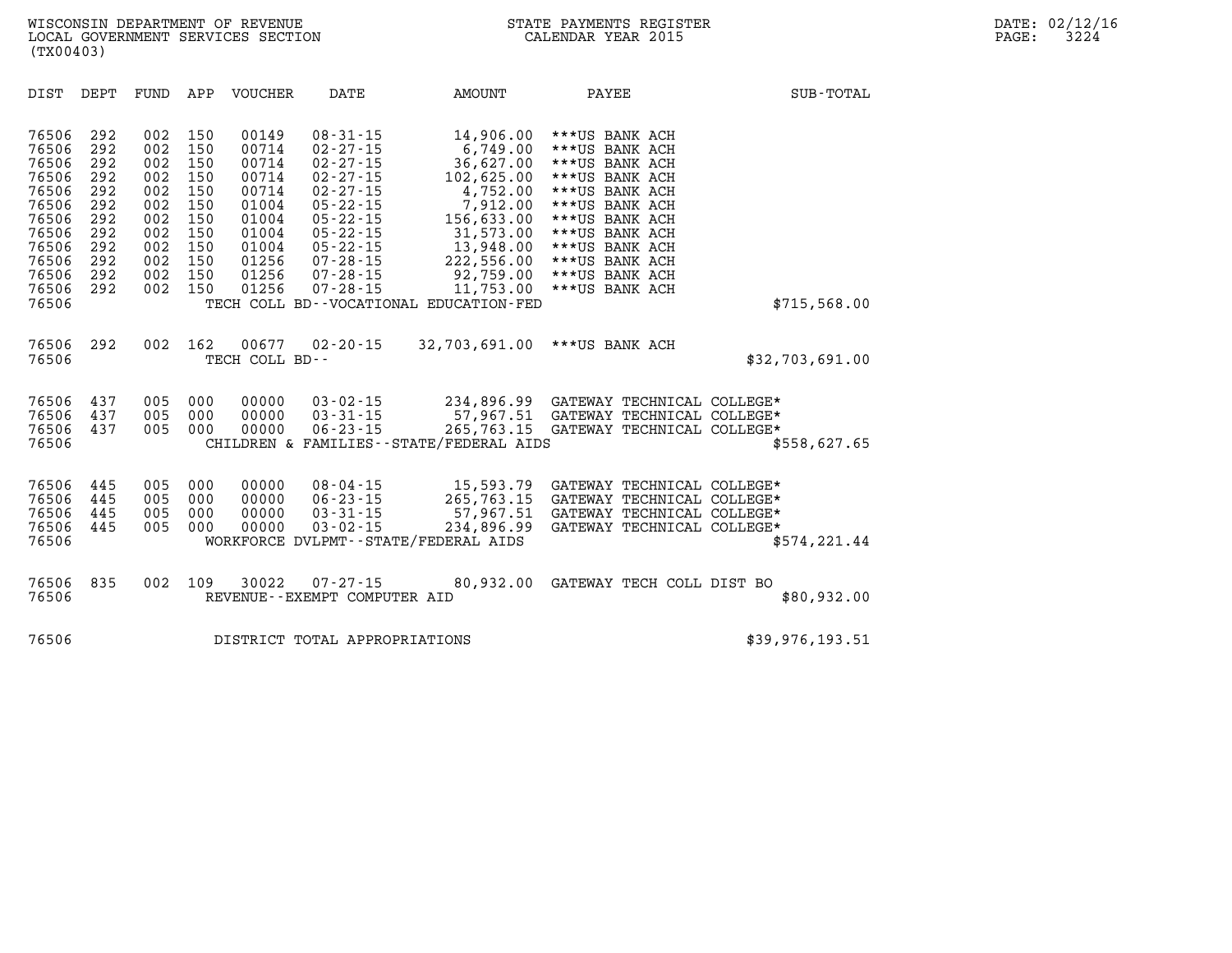| DIST  | DEPT       | FUND       | APP        | <b>VOUCHER</b> | DATE                                | AMOUNT     | PAYEE          | SUB-TOTAL      |
|-------|------------|------------|------------|----------------|-------------------------------------|------------|----------------|----------------|
|       |            |            |            |                |                                     |            |                |                |
|       |            |            |            |                |                                     |            |                |                |
| 76508 | 292        | 002        | 105        | 00007          | $07 - 13 - 15$                      | 581,274.00 | ***US BANK ACH |                |
| 76508 | 292        | 002        | 105        | 00053          | $08 - 10 - 15$                      | 587,904.00 | ***US BANK ACH |                |
| 76508 | 292        | 002        | 105        | 00171          | $09 - 08 - 15$                      | 584,589.00 | ***US BANK ACH |                |
| 76508 | 292        | 002        | 105        | 00474          | $01 - 05 - 15$                      | 180,998.00 | ***US BANK ACH |                |
| 76508 | 292        | 002        | 105        | 00607          | $02 - 02 - 15$                      | 180,298.00 | ***US BANK ACH |                |
| 76508 | 292        | 002        | 105        | 01044          | $06 - 01 - 15$                      | 602,495.00 | ***US BANK ACH |                |
| 76508 |            |            |            |                | TECH COLL BD--VOCATIONAL SYSTEM AID |            |                | \$2,717,558.00 |
|       |            |            |            |                |                                     |            |                |                |
| 76508 | 292        | 002        | 124        | 00150          | $08 - 31 - 15$                      | 6,849.00   | ***US BANK ACH |                |
| 76508 | 292        | 002        | 124        | 00150          | $08 - 31 - 15$                      | 21,371.00  | ***US BANK ACH |                |
| 76508 | 292        | 002        | 124        | 00150          | $08 - 31 - 15$                      | 10,154.00  | ***US BANK ACH |                |
| 76508 | 292        | 002        | 124        | 00150          | $08 - 31 - 15$                      | 1,951.00   | ***US BANK ACH |                |
| 76508 | 292        | 002        | 124        | 00150          | $08 - 31 - 15$                      | 70.00      | ***US BANK ACH |                |
| 76508 | 292        | 002        | 124        | 00150          | $08 - 31 - 15$                      | 460.00     | ***US BANK ACH |                |
| 76508 | 292        | 002        | 124        | 00150          | $08 - 31 - 15$                      | 3,203.00   | ***US BANK ACH |                |
| 76508 | 292        | 002        | 124        | 00150          | $08 - 31 - 15$                      | 1,538.00   | ***US BANK ACH |                |
| 76508 | 292        | 002        | 124        | 00150          | $08 - 31 - 15$                      | 6,319.00   | ***US BANK ACH |                |
| 76508 | 292        | 002        | 124        | 00150          | $08 - 31 - 15$                      | 2,030.00   | ***US BANK ACH |                |
| 76508 | 292        | 002        | 124        | 00150          | $08 - 31 - 15$                      | 7,119.00   | ***US BANK ACH |                |
| 76508 | 292        | 002        | 124        | 00150          | $08 - 31 - 15$                      | 2,148.00   | ***US BANK ACH |                |
| 76508 | 292        | 002        | 124        | 00150          | $08 - 31 - 15$                      | 5,023.00   | ***US BANK ACH |                |
| 76508 | 292        | 002        | 124        | 00150          | $08 - 31 - 15$                      | 15,617.00  | ***US BANK ACH |                |
| 76508 | 292        | 002        | 124        | 00150          | $08 - 31 - 15$                      | 6,436.00   | ***US BANK ACH |                |
| 76508 | 292        | 002        | 124        | 00150          | $08 - 31 - 15$                      | 1,560.00   | ***US BANK ACH |                |
| 76508 | 292        | 002        | 124        | 00150          | $08 - 31 - 15$                      | 16,830.00  | ***US BANK ACH |                |
| 76508 | 292        | 002        | 124        | 00150          | $08 - 31 - 15$                      | 2,963.00   | ***US BANK ACH |                |
| 76508 | 292        | 002        | 124        | 00150          | $08 - 31 - 15$                      | 1,183.00   | ***US BANK ACH |                |
| 76508 | 292        | 002        | 124        | 00202          | $09 - 11 - 15$                      | 2,428.00   | ***US BANK ACH |                |
| 76508 | 292        | 002        | 124        | 00202          | $09 - 11 - 15$                      | 350.00     | ***US BANK ACH |                |
| 76508 | 292        | 002        | 124        | 00202          | $09 - 11 - 15$                      | 302.00     | ***US BANK ACH |                |
| 76508 | 292        | 002        | 124        | 00202          | $09 - 11 - 15$                      | 8,752.00   | ***US BANK ACH |                |
| 76508 | 292        | 002        | 124        | 00592          | $01 - 29 - 15$                      | 2,195.00   | ***US BANK ACH |                |
| 76508 | 292        | 002        | 124        | 00592          | $01 - 29 - 15$                      | 8,452.00   | ***US BANK ACH |                |
| 76508 | 292        | 002        | 124        | 00592          | $01 - 29 - 15$                      | 2,950.00   | ***US BANK ACH |                |
| 76508 | 292        | 002        | 124        | 00592          | $01 - 29 - 15$                      | 135.00     | ***US BANK ACH |                |
| 76508 | 292        | 002        | 124        | 00592          | $01 - 29 - 15$                      | 6,369.00   | ***US BANK ACH |                |
| 76508 | 292        | 002        | 124        | 00592          | $01 - 29 - 15$                      | 4,502.00   | ***US BANK ACH |                |
| 76508 | 292        | 002        | 124        | 00592          | $01 - 29 - 15$                      | 7,829.00   | ***US BANK ACH |                |
| 76508 | 292        | 002        | 124        | 00592          | $01 - 29 - 15$                      | 11,099.00  | ***US BANK ACH |                |
| 76508 | 292        | 002        | 124        | 00592          | $01 - 29 - 15$                      | 1,253.00   | ***US BANK ACH |                |
| 76508 | 292        | 002        | 124        | 00592          | $01 - 29 - 15$                      | 4,044.00   | ***US BANK ACH |                |
| 76508 | 292        | 002        | 124        | 00592          | $01 - 29 - 15$                      | 71.00      | ***US BANK ACH |                |
| 76508 | 292        | 002        | 124        | 00592          | $01 - 29 - 15$                      | 1,521.00   | ***US BANK ACH |                |
| 76508 | 292        | 002        | 124        | 00592          | $01 - 29 - 15$                      | 9,000.00   | ***US BANK ACH |                |
| 76508 | 292        | 002        | 124        | 00715          | $02 - 27 - 15$                      | 4,000.00   | ***US BANK ACH |                |
| 76508 | 292        | 002        | 124        | 00715          | $02 - 27 - 15$                      | 70.00      | ***US BANK ACH |                |
| 76508 | 292        | 002        | 124        | 00715          | $02 - 27 - 15$                      | 1,489.00   | ***US BANK ACH |                |
| 76508 | 292        | 002        | 124        | 00715          | $02 - 27 - 15$                      | 3,487.00   | ***US BANK ACH |                |
| 76508 | 292        | 002<br>002 | 124<br>124 | 00715<br>00715 | $02 - 27 - 15$<br>$02 - 27 - 15$    | 133.00     | ***US BANK ACH |                |
| 76508 | 292<br>292 |            |            |                | $02 - 27 - 15$                      | 11,820.00  | ***US BANK ACH |                |
| 76508 | 292        | 002<br>002 | 124<br>124 | 00715<br>00715 |                                     | 16,294.00  | ***US BANK ACH |                |
| 76508 |            |            |            |                | $02 - 27 - 15$                      | 6,413.00   | ***US BANK ACH |                |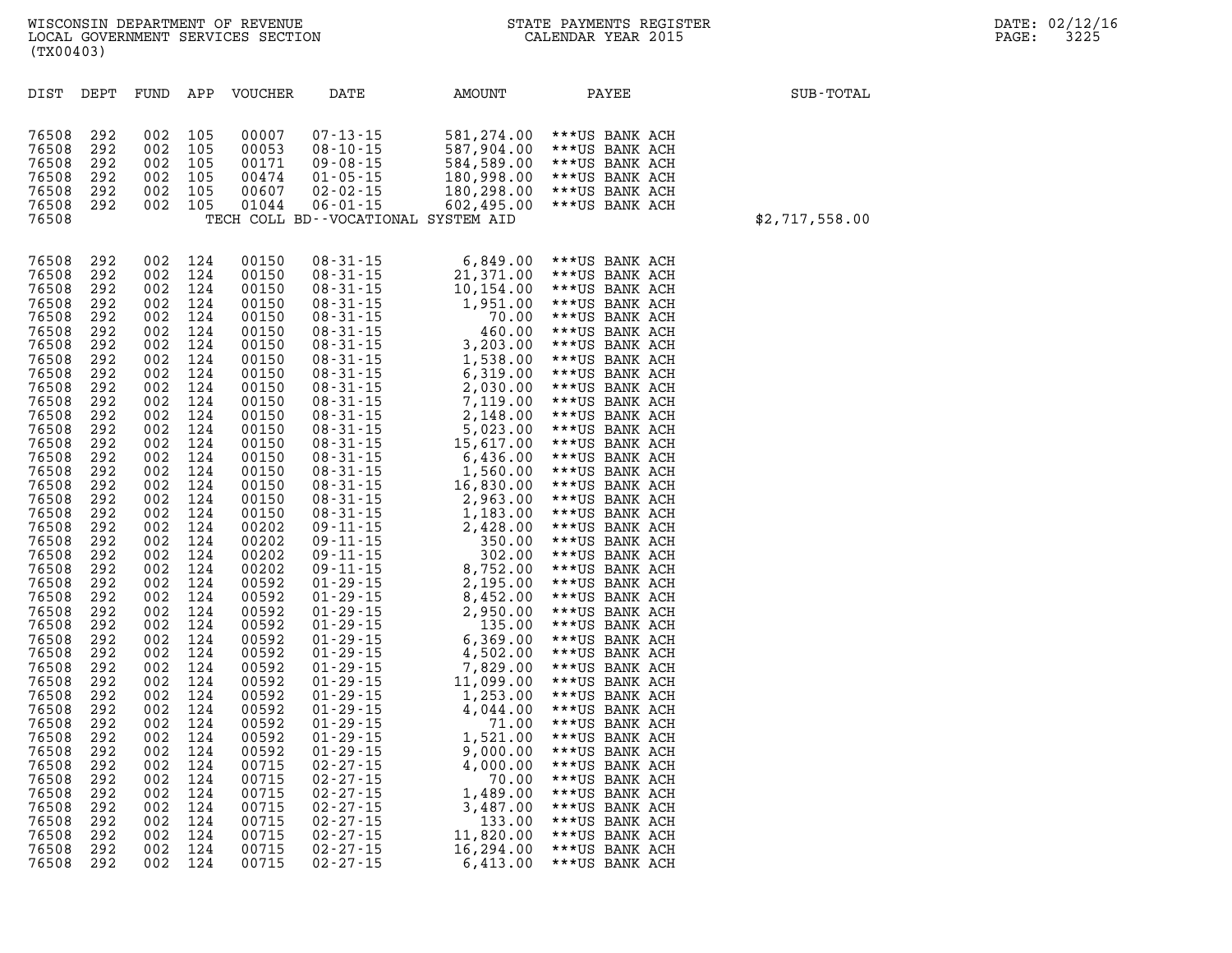| DIST           | DEPT       | FUND       | APP        | <b>VOUCHER</b> | DATE                                                                                                                    | AMOUNT               | PAYEE                            | SUB-TOTAL |
|----------------|------------|------------|------------|----------------|-------------------------------------------------------------------------------------------------------------------------|----------------------|----------------------------------|-----------|
|                |            |            |            |                |                                                                                                                         |                      |                                  |           |
|                |            |            |            |                |                                                                                                                         |                      |                                  |           |
| 76508          | 292        | 002        | 124        | 00715          | $02 - 27 - 15$                                                                                                          | 5,866.00             | ***US BANK ACH                   |           |
| 76508          | 292        | 002        | 124        | 00715          | $02 - 27 - 15$                                                                                                          | 136.00               | ***US BANK ACH                   |           |
| 76508          | 292        | 002        | 124        | 00715          | $02 - 27 - 15$                                                                                                          | 2,883.00             | ***US BANK ACH                   |           |
| 76508          | 292        | 002        | 124        | 00715          | $02 - 27 - 15$                                                                                                          | 2,538.00             | ***US BANK ACH                   |           |
| 76508          | 292        | 002        | 124        | 00821          | $03 - 27 - 15$                                                                                                          | 13,298.00            | ***US BANK ACH                   |           |
| 76508          | 292        | 002        | 124        | 00821          | $03 - 27 - 15$                                                                                                          | 3,203.00             | ***US BANK ACH                   |           |
| 76508          | 292        | 002        | 124        | 00821          | $03 - 27 - 15$                                                                                                          | 135.00               | ***US BANK ACH                   |           |
| 76508<br>76508 | 292<br>292 | 002<br>002 | 124<br>124 | 00821<br>00821 | $03 - 27 - 15$<br>$03 - 27 - 15$                                                                                        | 5,866.00<br>4,521.00 | ***US BANK ACH<br>***US BANK ACH |           |
| 76508          | 292        | 002        | 124        | 00821          | $03 - 27 - 15$                                                                                                          | 7,904.00             | ***US BANK ACH                   |           |
| 76508          | 292        | 002        | 124        | 00821          | $03 - 27 - 15$                                                                                                          | 20,922.00            | ***US BANK ACH                   |           |
| 76508          | 292        | 002        | 124        | 00821          | $03 - 27 - 15$                                                                                                          | 1,099.00             | ***US BANK ACH                   |           |
| 76508          | 292        | 002        | 124        | 00821          | $03 - 27 - 15$                                                                                                          | 1,735.00             | ***US BANK ACH                   |           |
| 76508          | 292        | 002        | 124        | 00821          | $03 - 27 - 15$                                                                                                          | 1,960.00             | ***US BANK ACH                   |           |
| 76508          | 292        | 002        | 124        | 00821          | $03 - 27 - 15$                                                                                                          | 13,070.00            | ***US BANK ACH                   |           |
| 76508          | 292        | 002        | 124        | 00821          | $03 - 27 - 15$                                                                                                          | 2,678.00             | ***US BANK ACH                   |           |
| 76508          | 292        | 002        | 124        | 00909          | 04 - 24 - 15                                                                                                            | 764.00               | ***US BANK ACH                   |           |
| 76508          | 292        | 002        | 124        | 00909          | $04 - 24 - 15$                                                                                                          | 9,384.00             | ***US BANK ACH                   |           |
| 76508          | 292        | 002        | 124        | 00909          | $04 - 24 - 15$                                                                                                          | 2,945.00             | ***US BANK ACH                   |           |
| 76508          | 292        | 002        | 124        | 00909          | 04 - 24 - 15                                                                                                            | 136.00               | ***US BANK ACH                   |           |
| 76508          | 292        | 002        | 124        | 00909          | $04 - 24 - 15$                                                                                                          | 8,191.00             | ***US BANK ACH                   |           |
| 76508          | 292        | 002        | 124        | 00909          | 04-24-15                                                                                                                | 4,521.00             | ***US BANK ACH                   |           |
| 76508          | 292        | 002        | 124        | 00909          | 04-24-15                                                                                                                | 23,801.00            | ***US BANK ACH                   |           |
| 76508          | 292        | 002        | 124        | 00909          | $04 - 24 - 15$                                                                                                          | 18,169.00            | ***US BANK ACH                   |           |
| 76508          | 292        | 002        | 124        | 00909          |                                                                                                                         | 2,262.00             | ***US BANK ACH                   |           |
| 76508          | 292        | 002        | 124        | 00909          | $04 - 24 - 15$ $04 - 24 - 15$ $04 - 24 - 15$ $04 - 24 - 15$ $04 - 24 - 15$ $04 - 24 - 15$ $04 - 24 - 15$ $04 - 24 - 15$ | 2,633.00             | ***US BANK ACH                   |           |
| 76508          | 292        | 002        | 124        | 00909          |                                                                                                                         | 1,612.00             | ***US BANK ACH                   |           |
| 76508          | 292        | 002        | 124        | 00909          |                                                                                                                         | 70.00                | ***US BANK ACH                   |           |
| 76508          | 292        | 002        | 124        | 00909          |                                                                                                                         | 1,815.00             | ***US BANK ACH                   |           |
| 76508          | 292        | 002        | 124        | 00909          |                                                                                                                         | 1,300.00             | ***US BANK ACH                   |           |
| 76508          | 292        | 002        | 124        | 01005          | $05 - 22 - 15$                                                                                                          | 5,334.00             | ***US BANK ACH                   |           |
| 76508<br>76508 | 292<br>292 | 002<br>002 | 124<br>124 | 01005<br>01005 | $05 - 22 - 15$<br>$05 - 22 - 15$                                                                                        | 5,286.00             | ***US BANK ACH                   |           |
| 76508          | 292        | 002        | 124        | 01005          | $05 - 22 - 15$                                                                                                          | 9,821.00<br>4,028.00 | ***US BANK ACH<br>***US BANK ACH |           |
| 76508          | 292        | 002        | 124        | 01005          | $05 - 22 - 15$                                                                                                          | 135.00               | ***US BANK ACH                   |           |
| 76508          | 292        | 002        | 124        | 01005          | $05 - 22 - 15$                                                                                                          | 5,867.00             | ***US BANK ACH                   |           |
| 76508          | 292        | 002        | 124        | 01005          | $05 - 22 - 15$                                                                                                          | 4,520.00             | ***US BANK ACH                   |           |
| 76508          | 292        | 002        | 124        | 01005          | $05 - 22 - 15$                                                                                                          | 8,816.00             | ***US BANK ACH                   |           |
| 76508          | 292        | 002        | 124        | 01005          | $05 - 22 - 15$                                                                                                          | 23,021.00            | ***US BANK ACH                   |           |
| 76508          | 292        | 002        | 124        | 01005          | $05 - 22 - 15$                                                                                                          | 2,707.00             | ***US BANK ACH                   |           |
| 76508          | 292        | 002        | 124        | 01005          | $05 - 22 - 15$                                                                                                          | 4,226.00             | ***US BANK ACH                   |           |
| 76508          | 292        | 002        | 124        | 01005          | $05 - 22 - 15$                                                                                                          | 2,866.00             | ***US BANK ACH                   |           |
| 76508          | 292        | 002        | 124        | 01005          | $05 - 22 - 15$                                                                                                          | 70.00                | ***US BANK ACH                   |           |
| 76508          | 292        | 002        | 124        | 01005          | $05 - 22 - 15$                                                                                                          | 1,560.00             | ***US BANK ACH                   |           |
| 76508          | 292        | 002        | 124        | 01005          | $05 - 22 - 15$                                                                                                          | 2,000.00             | ***US BANK ACH                   |           |
| 76508          | 292        | 002        | 124        | 01005          | $05 - 22 - 15$                                                                                                          | 246.00               | ***US BANK ACH                   |           |
| 76508          | 292        | 002        | 124        | 01139          | $06 - 26 - 15$                                                                                                          | 767.00               | ***US BANK ACH                   |           |
| 76508          | 292        | 002        | 124        | 01139          | $06 - 26 - 15$                                                                                                          | 13,297.00            | ***US BANK ACH                   |           |
| 76508          | 292        | 002        | 124        | 01139          | $06 - 26 - 15$                                                                                                          | 3,108.00             | ***US BANK ACH                   |           |
| 76508          | 292        | 002        | 124        | 01139          | $06 - 26 - 15$                                                                                                          | 2,533.00             | ***US BANK ACH                   |           |
| 76508          | 292        | 002        | 124        | 01139          | $06 - 26 - 15$                                                                                                          | 6,374.00             | ***US BANK ACH                   |           |
| 76508          | 292        | 002        | 124        | 01139          | $06 - 26 - 15$                                                                                                          | 5,813.00             | ***US BANK ACH                   |           |
| 76508          | 292        | 002        | 124        | 01139          | $06 - 26 - 15$                                                                                                          | 10,823.00            | ***US BANK ACH                   |           |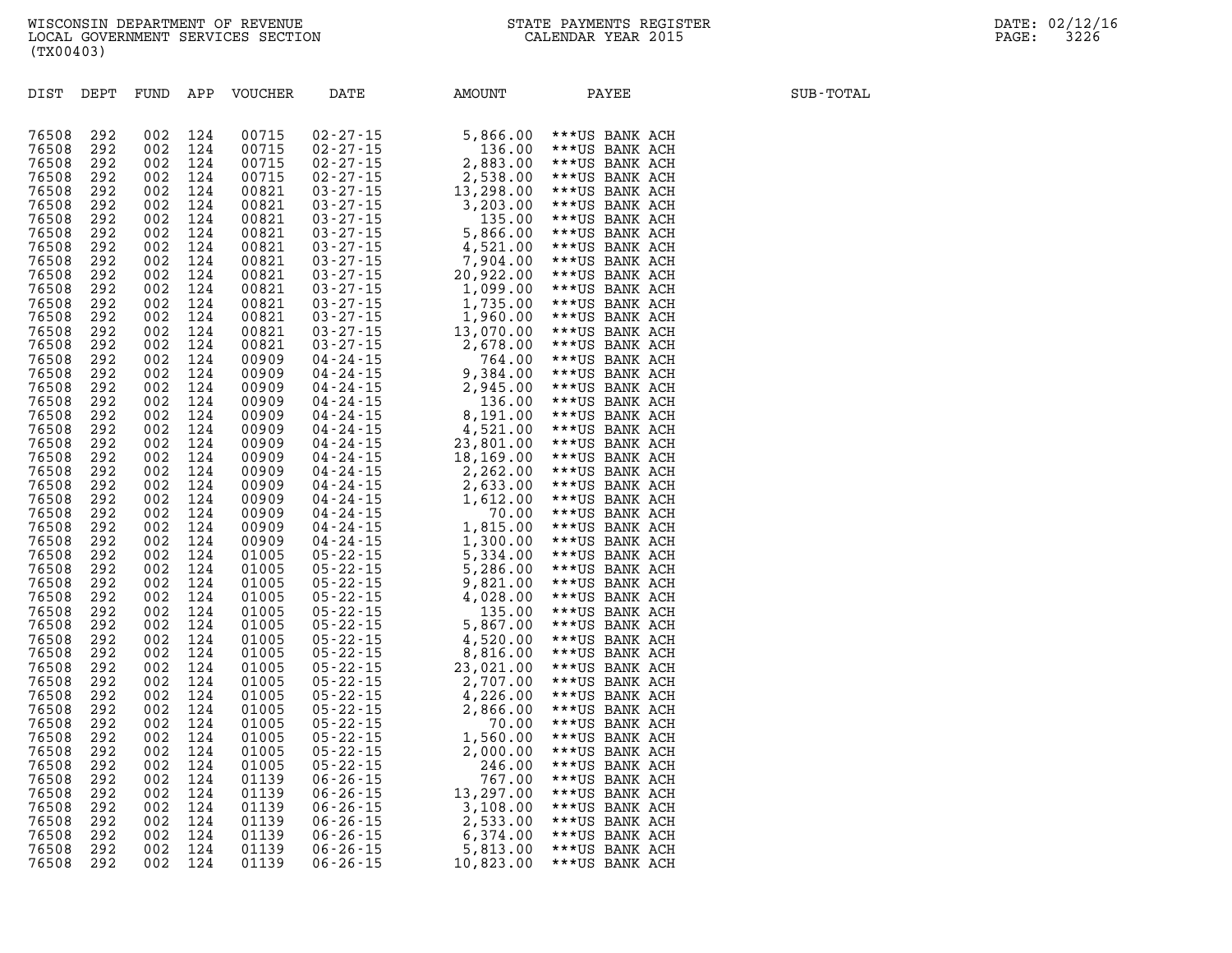| DIST<br>DEPT<br>FUND                                                                                                                                                                                                                                                                                                                                                                                                                                                                                                                                                          | APP<br><b>VOUCHER</b>                                                                                                                                                                                                                                                                                                                                                                        | DATE                                                                                                                                                                                                                                                                                                                                                                                                                              | AMOUNT                                                                                                                                                                                                                                                                                                                                     | PAYEE                                                                                                                                                                                                                                                                                                                                                                                                                                        | SUB-TOTAL    |
|-------------------------------------------------------------------------------------------------------------------------------------------------------------------------------------------------------------------------------------------------------------------------------------------------------------------------------------------------------------------------------------------------------------------------------------------------------------------------------------------------------------------------------------------------------------------------------|----------------------------------------------------------------------------------------------------------------------------------------------------------------------------------------------------------------------------------------------------------------------------------------------------------------------------------------------------------------------------------------------|-----------------------------------------------------------------------------------------------------------------------------------------------------------------------------------------------------------------------------------------------------------------------------------------------------------------------------------------------------------------------------------------------------------------------------------|--------------------------------------------------------------------------------------------------------------------------------------------------------------------------------------------------------------------------------------------------------------------------------------------------------------------------------------------|----------------------------------------------------------------------------------------------------------------------------------------------------------------------------------------------------------------------------------------------------------------------------------------------------------------------------------------------------------------------------------------------------------------------------------------------|--------------|
| 76508<br>002<br>292<br>76508<br>292<br>002<br>76508<br>292<br>002<br>76508<br>292<br>002<br>76508<br>292<br>002<br>76508<br>292<br>002<br>76508<br>292<br>002<br>76508                                                                                                                                                                                                                                                                                                                                                                                                        | 124<br>01139<br>124<br>01139<br>124<br>01139<br>124<br>01139<br>124<br>01139<br>124<br>01139<br>124<br>01139                                                                                                                                                                                                                                                                                 | $06 - 26 - 15$<br>$06 - 26 - 15$<br>$06 - 26 - 15$<br>$06 - 26 - 15$<br>$06 - 26 - 15$<br>$06 - 26 - 15$<br>$06 - 26 - 15$<br>TECH COLL BD--DISTRICT BOARDS GRANTS                                                                                                                                                                                                                                                                | 30,524.00<br>8,830.00<br>3,883.00<br>2,606.00<br>71.00<br>12,220.00<br>6,071.00                                                                                                                                                                                                                                                            | ***US BANK ACH<br>***US BANK ACH<br>***US BANK ACH<br>***US BANK ACH<br>***US BANK ACH<br>***US BANK ACH<br>***US BANK ACH                                                                                                                                                                                                                                                                                                                   | \$580,622.00 |
| 76508<br>292<br>002<br>76508<br>292<br>002<br>76508                                                                                                                                                                                                                                                                                                                                                                                                                                                                                                                           | 128<br>00150<br>128<br>00150                                                                                                                                                                                                                                                                                                                                                                 | $08 - 31 - 15$<br>$08 - 31 - 15$<br>TECHNICAL COLLEGE SYSTEM GRANTS                                                                                                                                                                                                                                                                                                                                                               |                                                                                                                                                                                                                                                                                                                                            | 4,427.00 *** US BANK ACH<br>5,573.00 *** US BANK ACH                                                                                                                                                                                                                                                                                                                                                                                         | \$10,000.00  |
| 76508<br>292<br>002<br>76508                                                                                                                                                                                                                                                                                                                                                                                                                                                                                                                                                  | 137<br>01240                                                                                                                                                                                                                                                                                                                                                                                 | $07 - 24 - 15$                                                                                                                                                                                                                                                                                                                                                                                                                    | TECH COLL BD--FIRE TRAINING SCHOOL REIMB                                                                                                                                                                                                                                                                                                   | 34,510.28 *** US BANK ACH                                                                                                                                                                                                                                                                                                                                                                                                                    | \$34,510.28  |
| 002<br>76508<br>292<br>76508<br>292<br>002<br>76508<br>292<br>002<br>76508<br>292<br>002<br>76508<br>292<br>002<br>76508<br>292<br>002<br>76508<br>292<br>002<br>76508<br>292<br>002<br>76508<br>292<br>002<br>76508<br>292<br>002<br>76508<br>292<br>002<br>76508<br>292<br>002<br>76508<br>292<br>002<br>76508<br>292<br>002<br>76508<br>292<br>002<br>76508<br>292<br>002<br>76508<br>292<br>002<br>76508<br>292<br>002<br>76508<br>292<br>002<br>76508<br>292<br>002<br>76508<br>292<br>002<br>76508<br>292<br>002<br>002<br>76508<br>292<br>002<br>76508<br>292<br>76508 | 146<br>00150<br>146<br>00150<br>146<br>00150<br>146<br>00202<br>146<br>00202<br>146<br>00202<br>146<br>00592<br>146<br>00592<br>146<br>00592<br>00715<br>146<br>146<br>00715<br>146<br>00715<br>146<br>00821<br>146<br>00821<br>146<br>00821<br>146<br>00909<br>146<br>00909<br>146<br>00909<br>146<br>01005<br>146<br>01005<br>146<br>01005<br>01139<br>146<br>146<br>01139<br>146<br>01139 | $08 - 31 - 15$<br>$08 - 31 - 15$<br>$08 - 31 - 15$<br>$09 - 11 - 15$<br>09 - 11 - 15<br>09 - 11 - 15<br>29 - 15<br>$01 - 29 - 15$<br>$01 - 29 - 15$<br>$02 - 27 - 15$<br>$02 - 27 - 15$<br>$02 - 27 - 15$<br>$03 - 27 - 15$<br>$03 - 27 - 15$<br>$03 - 27 - 15$<br>$04 - 24 - 15$<br>$04 - 24 - 15$<br>$04 - 24 - 15$<br>$05 - 22 - 15$<br>$05 - 22 - 15$<br>$05 - 22 - 15$<br>$06 - 26 - 15$<br>$06 - 26 - 15$<br>$06 - 26 - 15$ | 8,644.00<br>1,209.00<br>2,349.00<br>861.00<br>465.00<br>4,990.00<br>910.00<br>2,380.00<br>17,835.00<br>16,374.00<br>1,651.00<br>96.00<br>2,778.00<br>26.277<br>26, 277.00<br>654.00<br>2,173.00<br>22,117.00<br>562.00<br>2,299.00<br>25,198.00<br>655.00<br>3,346.00<br>27, 114.00<br>1,666.00<br>TECH COLL BD--ADULT BASIC EDUCATION-FED | ***US BANK ACH<br>***US BANK ACH<br>***US BANK ACH<br>***US BANK ACH<br>***US BANK ACH<br>***US BANK ACH<br>***US BANK ACH<br>***US BANK ACH<br>***US BANK ACH<br>***US BANK ACH<br>***US BANK ACH<br>***US BANK ACH<br>***US BANK ACH<br>***US BANK ACH<br>***US BANK ACH<br>***US BANK ACH<br>***US BANK ACH<br>***US BANK ACH<br>***US BANK ACH<br>***US BANK ACH<br>***US BANK ACH<br>***US BANK ACH<br>***US BANK ACH<br>***US BANK ACH | \$172,603.00 |
| 76508<br>292<br>002<br>76508<br>292<br>002<br>76508<br>002<br>292<br>76508<br>292<br>002<br>76508<br>292<br>002<br>76508<br>292<br>002<br>76508<br>292<br>002                                                                                                                                                                                                                                                                                                                                                                                                                 | 150<br>00150<br>150<br>00150<br>150<br>00150<br>150<br>00150<br>150<br>00150<br>150<br>00202<br>150<br>00202                                                                                                                                                                                                                                                                                 | $08 - 31 - 15$<br>$08 - 31 - 15$<br>$08 - 31 - 15$<br>$08 - 31 - 15$<br>$08 - 31 - 15$<br>$09 - 11 - 15$<br>$09 - 11 - 15$                                                                                                                                                                                                                                                                                                        | 2,276.00<br>6,001.00<br>4,259.00<br>7,411.00<br>4,978.00<br>1,373.00<br>427.00                                                                                                                                                                                                                                                             | ***US BANK ACH<br>***US BANK ACH<br>***US BANK ACH<br>***US BANK ACH<br>***US BANK ACH<br>***US BANK ACH<br>***US BANK ACH                                                                                                                                                                                                                                                                                                                   |              |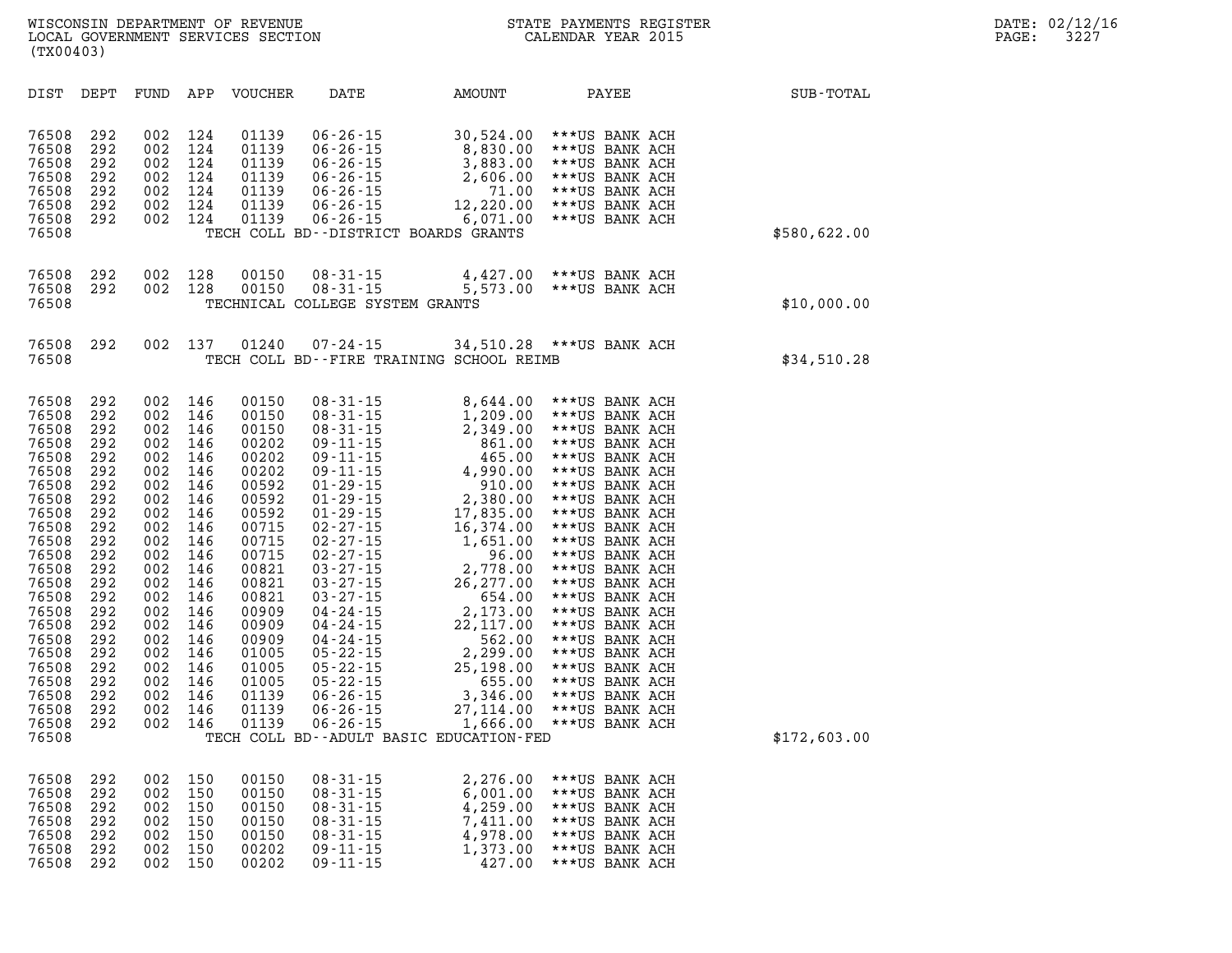| 76508 | 292 | 002        | 150 | 00202          | $09 - 11 - 15$                                                           | 21,084.00                              | ***US BANK ACH                       |                   |
|-------|-----|------------|-----|----------------|--------------------------------------------------------------------------|----------------------------------------|--------------------------------------|-------------------|
| 76508 | 292 | 002        | 150 | 00202          | $09 - 11 - 15$                                                           | 1,812.00                               | ***US BANK ACH                       |                   |
| 76508 | 292 | 002        | 150 | 00592          | $01 - 29 - 15$                                                           | 2,274.00                               | ***US BANK ACH                       |                   |
| 76508 | 292 | 002        | 150 | 00592          | $01 - 29 - 15$                                                           | 24,723.00                              | ***US BANK ACH                       |                   |
| 76508 | 292 | 002        | 150 | 00592          | $01 - 29 - 15$                                                           | 4,952.00                               | ***US BANK ACH                       |                   |
| 76508 | 292 | 002        | 150 | 00592          | $01 - 29 - 15$                                                           | 2,378.00                               | ***US BANK ACH                       |                   |
| 76508 | 292 | 002        | 150 | 00592          | $01 - 29 - 15$                                                           | 1,999.00                               | ***US BANK ACH                       |                   |
| 76508 | 292 | 002        | 150 | 00715          | $02 - 27 - 15$                                                           | 154.00                                 | ***US BANK ACH                       |                   |
| 76508 | 292 | 002        | 150 | 00715          | $02 - 27 - 15$                                                           | 5,702.00                               | ***US BANK ACH                       |                   |
| 76508 | 292 | 002        | 150 | 00715          | $02 - 27 - 15$                                                           | 4,178.00                               | ***US BANK ACH                       |                   |
| 76508 | 292 | 002        | 150 | 00715          | $02 - 27 - 15$                                                           | 17,363.00                              | ***US BANK ACH                       |                   |
| 76508 | 292 | 002        | 150 | 00715          | $02 - 27 - 15$                                                           | 2,408.00                               | ***US BANK ACH                       |                   |
| 76508 | 292 | 002        | 150 | 00821          | $03 - 27 - 15$                                                           | 3,027.00                               | ***US BANK ACH                       |                   |
| 76508 | 292 | 002        | 150 | 00821          | $03 - 27 - 15$                                                           | 33,786.00                              | ***US BANK ACH                       |                   |
| 76508 | 292 | 002        | 150 | 00821          |                                                                          | 4,196.00                               | ***US BANK ACH                       |                   |
| 76508 | 292 | 002        | 150 | 00821          | 03 - 27 - 15<br>03 - 27 - 15                                             | 9,033.00                               | ***US BANK ACH                       |                   |
| 76508 | 292 | 002        | 150 | 00821          |                                                                          | 4,673.00                               | ***US BANK ACH                       |                   |
| 76508 | 292 | 002        | 150 | 00909          |                                                                          | 2,338.00                               | ***US BANK ACH                       |                   |
| 76508 | 292 | 002        | 150 | 00909          |                                                                          | 16,275.00                              | ***US BANK ACH                       |                   |
| 76508 | 292 | 002        | 150 | 00909          | u - 2 / - 15<br>04 - 24 - 15<br>04 - 24 - 15<br>04 - 24 - <sup>1 E</sup> | 4,038.00                               | ***US BANK ACH                       |                   |
| 76508 | 292 | 002        | 150 | 00909          | 04 - 24 - 15<br>04 - 24 - 15                                             | 4,316.00                               | ***US BANK ACH                       |                   |
| 76508 | 292 | 002        | 150 | 00909          | $04 - 24 - 15$                                                           | 3,588.00                               | ***US BANK ACH                       |                   |
| 76508 | 292 | 002        | 150 | 01005          | $05 - 22 - 15$                                                           |                                        |                                      |                   |
| 76508 | 292 |            |     |                | $05 - 22 - 15$                                                           | 6,803.00                               | ***US BANK ACH                       |                   |
|       |     | 002        | 150 | 01005          |                                                                          | 20,428.00                              | ***US BANK ACH                       |                   |
| 76508 | 292 | 002        | 150 | 01005          | $05 - 22 - 15$                                                           | 4,091.00                               | ***US BANK ACH                       |                   |
| 76508 | 292 | 002        | 150 | 01005          | $05 - 22 - 15$                                                           | 6,073.00                               | ***US BANK ACH                       |                   |
| 76508 | 292 | 002        | 150 | 01005          | $05 - 22 - 15$                                                           | 1,980.00                               | ***US BANK ACH                       |                   |
| 76508 | 292 | 002        | 150 | 01139          | $06 - 26 - 15$                                                           | 9,709.00                               | ***US BANK ACH                       |                   |
| 76508 | 292 | 002        | 150 | 01139          | $06 - 26 - 15$                                                           | 17,708.00                              | ***US BANK ACH                       |                   |
| 76508 | 292 | 002        | 150 | 01139          | $06 - 26 - 15$                                                           | 4,256.00                               | ***US BANK ACH                       |                   |
| 76508 | 292 | 002        | 150 | 01139          | $06 - 26 - 15$                                                           | 8,598.00                               | ***US BANK ACH                       |                   |
| 76508 | 292 | 002        | 150 | 01139          | $06 - 26 - 15$                                                           | 2,008.00                               | ***US BANK ACH                       |                   |
| 76508 |     |            |     |                |                                                                          | TECH COLL BD--VOCATIONAL EDUCATION-FED |                                      | \$282,676.00      |
| 76508 | 292 | 002        | 162 | 00678          | $02 - 20 - 15$                                                           | 43,219,314.00                          | ***US BANK ACH                       |                   |
| 76508 |     |            |     | TECH COLL BD-- |                                                                          |                                        |                                      | \$43, 219, 314.00 |
|       |     |            |     |                |                                                                          |                                        |                                      |                   |
| 76508 | 437 | 005        | 000 | 00000          | $01 - 02 - 15$                                                           |                                        | 26,973.47 WAUKESHA COUNTY TECHNICAL* |                   |
| 76508 | 437 | 005        | 000 | 00000          | $01 - 30 - 15$                                                           | 19,547.61                              | WAUKESHA COUNTY TECHNICAL*           |                   |
| 76508 | 437 | 005        | 000 | 00000          | 02-02-15                                                                 | 25,899.16                              | WAUKESHA COUNTY TECHNICAL*           |                   |
| 76508 | 437 | 005        | 000 | 00000          | $02 - 27 - 15$                                                           | 9,085.25                               | WAUKESHA COUNTY TECHNICAL*           |                   |
| 76508 | 437 | 005        | 000 | 00000          | $03 - 02 - 15$                                                           | 23, 151.51                             | WAUKESHA COUNTY TECHNICAL*           |                   |
| 76508 | 137 | <b>005</b> | nnn | nnnnn          | 03-30-15                                                                 |                                        | 8 513 54 WAIIKECHA COUNTY TECHNICAL* |                   |

**DIST DEPT FUND APP VOUCHER DATE AMOUNT PAYEE SUB-TOTAL** 

| 76508 | 437 | 005 | 000 | 00000 | $01 - 02 - 15$ | 26,973.47    |          |        | WAUKESHA COUNTY TECHNICAL* |
|-------|-----|-----|-----|-------|----------------|--------------|----------|--------|----------------------------|
| 76508 | 437 | 005 | 000 | 00000 | $01 - 30 - 15$ | 19,547.61    | WAUKESHA |        | COUNTY TECHNICAL*          |
| 76508 | 437 | 005 | 000 | 00000 | $02 - 02 - 15$ | 25,899.16    |          |        | WAUKESHA COUNTY TECHNICAL* |
| 76508 | 437 | 005 | 000 | 00000 | $02 - 27 - 15$ | 9,085.25     |          |        | WAUKESHA COUNTY TECHNICAL* |
| 76508 | 437 | 005 | 000 | 00000 | $03 - 02 - 15$ | 23, 151. 51  |          |        | WAUKESHA COUNTY TECHNICAL* |
| 76508 | 437 | 005 | 000 | 00000 | $03 - 30 - 15$ | 8,513.54     |          |        | WAUKESHA COUNTY TECHNICAL* |
| 76508 | 437 | 005 | 000 | 00000 | $04 - 30 - 15$ | 14, 311, 23  |          |        | WAUKESHA COUNTY TECHNICAL* |
| 76508 | 437 | 005 | 000 | 00000 | $04 - 30 - 15$ | 46,665.71    |          |        | WAUKESHA COUNTY TECHNICAL* |
| 76508 | 437 | 005 | 000 | 00000 | $05 - 05 - 15$ | 33, 178. 23  |          |        | WAUKESHA COUNTY TECHNICAL* |
| 76508 | 437 | 005 | 000 | 00000 | $05 - 29 - 15$ | 7,654.87     |          |        | WAUKESHA COUNTY TECHNICAL* |
| 76508 | 437 | 005 | 000 | 00000 | $05 - 29 - 15$ | 5,599.50     | WAUKESHA |        | COUNTY TECHNICAL*          |
| 76508 | 437 | 005 | 000 | 00000 | $06 - 23 - 15$ | 133, 347. 31 | WAUKESHA |        | COUNTY TECHNICAL*          |
| 76508 | 437 | 005 | 000 | 00000 | $06 - 30 - 15$ | 8,637.84     | WAUKESHA | COUNTY | TECHNICAL*                 |
| 76508 | 437 | 005 | 000 | 00000 | $08 - 17 - 15$ | 7,300.12     |          |        | WAUKESHA COUNTY TECHNICAL* |
|       |     |     |     |       |                |              |          |        |                            |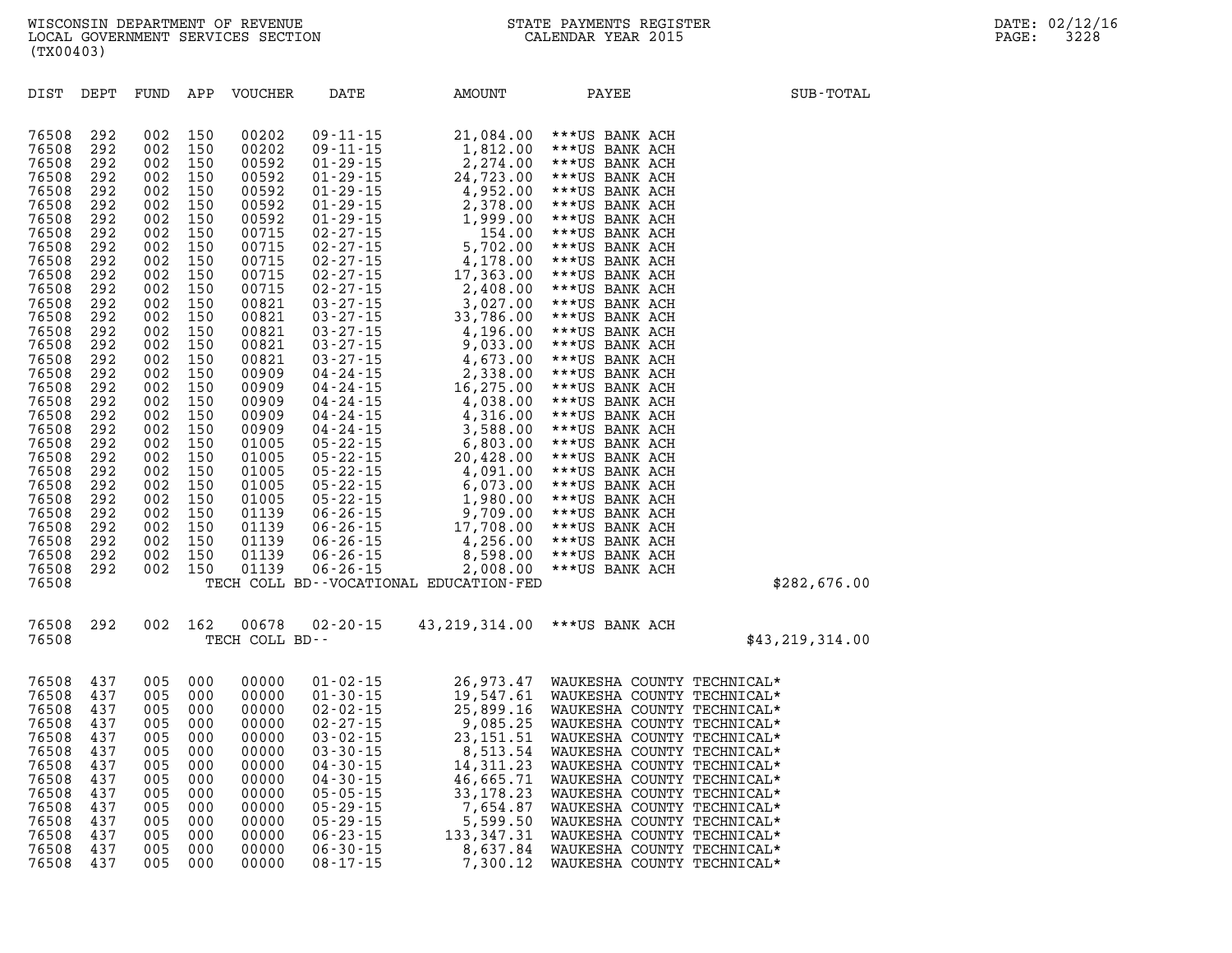| (TX00403)                                                                                                | WISCONSIN DEPARTMENT OF REVENUE<br>LOCAL GOVERNMENT SERVICES SECTION      |                                                                           |                                                                           |                                                                                                 |                                                                                                        |                                                                                                                                                                                                                                                   | STATE PAYMENTS REGISTER<br>CALENDAR YEAR 2015                                                                                                                                                                                                                                                                                          |              | DATE: 02/12/16<br>3229<br>PAGE: |
|----------------------------------------------------------------------------------------------------------|---------------------------------------------------------------------------|---------------------------------------------------------------------------|---------------------------------------------------------------------------|-------------------------------------------------------------------------------------------------|--------------------------------------------------------------------------------------------------------|---------------------------------------------------------------------------------------------------------------------------------------------------------------------------------------------------------------------------------------------------|----------------------------------------------------------------------------------------------------------------------------------------------------------------------------------------------------------------------------------------------------------------------------------------------------------------------------------------|--------------|---------------------------------|
| DIST                                                                                                     | DEPT                                                                      | FUND                                                                      | APP                                                                       | VOUCHER                                                                                         | DATE                                                                                                   | AMOUNT                                                                                                                                                                                                                                            | PAYEE                                                                                                                                                                                                                                                                                                                                  | SUB-TOTAL    |                                 |
| 76508<br>76508<br>76508                                                                                  | 437<br>437                                                                | 005<br>005                                                                | 000<br>000                                                                | 00000<br>00000                                                                                  |                                                                                                        | $08 - 28 - 15$ 1, 353.34<br>CHILDREN & FAMILIES - - STATE/FEDERAL AIDS                                                                                                                                                                            | WAUKESHA COUNTY TECHNICAL*<br>09-25-15 16,100.03 WAUKESHA COUNTY TECHNICAL*                                                                                                                                                                                                                                                            | \$387,318.72 |                                 |
| 76508<br>76508<br>76508<br>76508<br>76508<br>76508<br>76508<br>76508<br>76508<br>76508<br>76508<br>76508 | 445<br>445<br>445<br>445<br>445<br>445<br>445<br>445<br>445<br>445<br>445 | 005<br>005<br>005<br>005<br>005<br>005<br>005<br>005<br>005<br>005<br>005 | 000<br>000<br>000<br>000<br>000<br>000<br>000<br>000<br>000<br>000<br>000 | 00000<br>00000<br>00000<br>00000<br>00000<br>00000<br>00000<br>00000<br>00000<br>00000<br>00000 | 09 - 22 - 15<br>09-08-15<br>$08 - 18 - 15$<br>$06 - 23 - 15$<br>$05 - 29 - 15$<br>05-05-15<br>04-30-15 | 77,369.80<br>4,333.87<br>41,754.36<br>133,347.31<br>5,599.50<br>33, 178. 23<br>46,665.71<br>03-02-15 23,151.51<br>02-02-15 25,899.16<br>$01 - 30 - 15$<br>$01 - 02 - 15$<br>$01 - 02 - 15$<br>$26,973.47$<br>WORKFORCE DVLPMT--STATE/FEDERAL AIDS | WAUKESHA COUNTY TECHNICAL*<br>WAUKESHA COUNTY TECHNICAL*<br>WAUKESHA COUNTY TECHNICAL*<br>WAUKESHA COUNTY TECHNICAL*<br>WAUKESHA COUNTY TECHNICAL*<br>WAUKESHA COUNTY TECHNICAL*<br>WAUKESHA COUNTY TECHNICAL*<br>WAUKESHA COUNTY TECHNICAL*<br>WAUKESHA COUNTY TECHNICAL*<br>WAUKESHA COUNTY TECHNICAL*<br>WAUKESHA COUNTY TECHNICAL* | \$437,820.53 |                                 |
| 76508<br>76508                                                                                           | 835                                                                       | 002                                                                       | 109                                                                       | 30023                                                                                           | REVENUE--EXEMPT COMPUTER AID                                                                           |                                                                                                                                                                                                                                                   | 07-27-15 103,485.00 WAUKESHA CNTY TECH COLLEG                                                                                                                                                                                                                                                                                          | \$103,485.00 |                                 |

**76508 DISTRICT TOTAL APPROPRIATIONS \$47,945,907.53**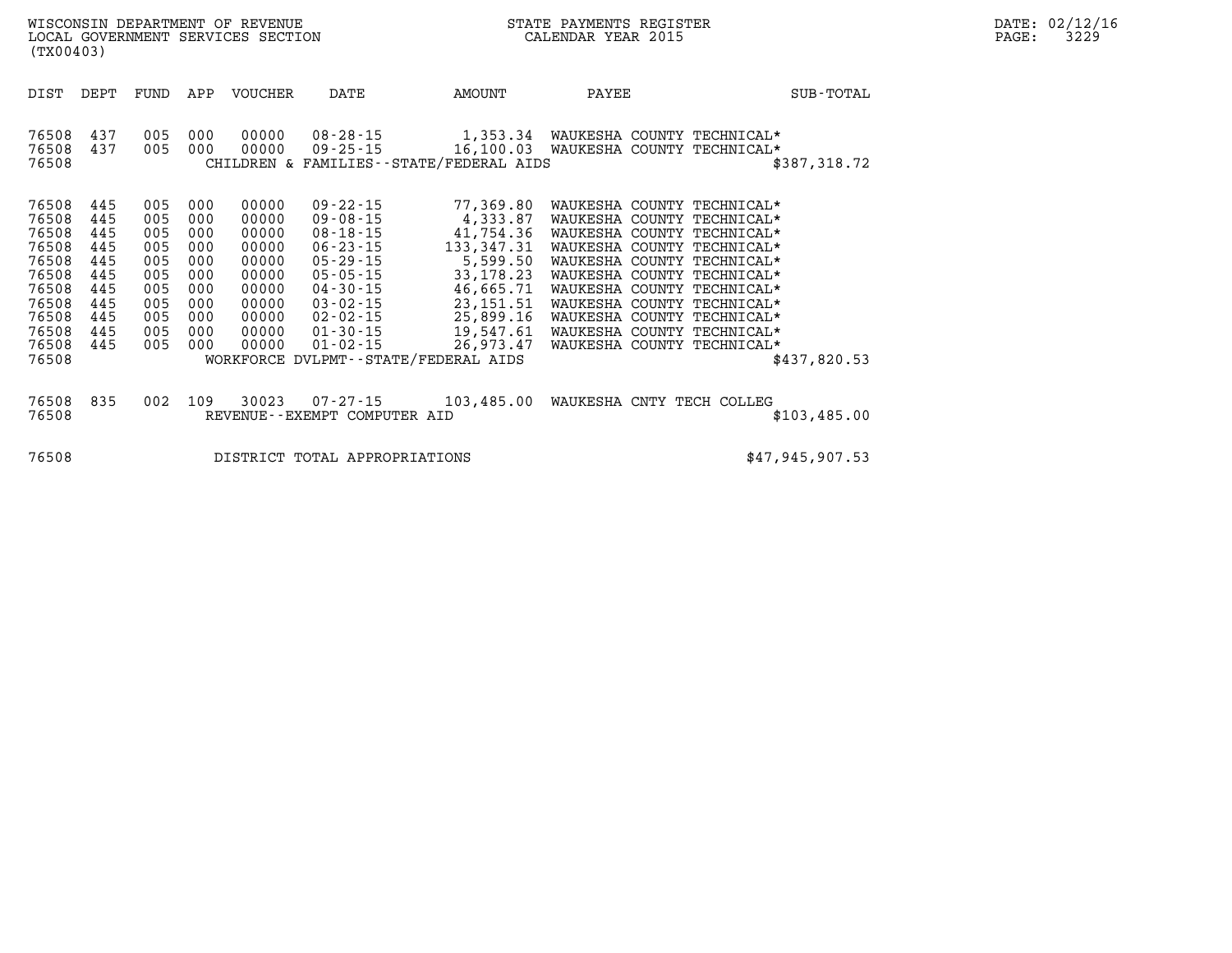| (TX00403)                                                                                                                                                                                                                                                                                                                                 |                                                                                                                                                                                                                                                          |                                                                                                                                                                                                                                                          |                                                                                                                                                                                                                                                          |                                                                                                                                                                                                                                                                                                                                  |                                                                                                                                                                                                                                                                                                                                                                                                                                                                                                                                                                                                                                                                    |                                                                                                                                                                                                                                                                                                                                                                                                                                                                                        |                                                                                                                                                                                                                                                                                                                                                                                                                                                                                                                                                                                                                                                                      |                 |
|-------------------------------------------------------------------------------------------------------------------------------------------------------------------------------------------------------------------------------------------------------------------------------------------------------------------------------------------|----------------------------------------------------------------------------------------------------------------------------------------------------------------------------------------------------------------------------------------------------------|----------------------------------------------------------------------------------------------------------------------------------------------------------------------------------------------------------------------------------------------------------|----------------------------------------------------------------------------------------------------------------------------------------------------------------------------------------------------------------------------------------------------------|----------------------------------------------------------------------------------------------------------------------------------------------------------------------------------------------------------------------------------------------------------------------------------------------------------------------------------|--------------------------------------------------------------------------------------------------------------------------------------------------------------------------------------------------------------------------------------------------------------------------------------------------------------------------------------------------------------------------------------------------------------------------------------------------------------------------------------------------------------------------------------------------------------------------------------------------------------------------------------------------------------------|----------------------------------------------------------------------------------------------------------------------------------------------------------------------------------------------------------------------------------------------------------------------------------------------------------------------------------------------------------------------------------------------------------------------------------------------------------------------------------------|----------------------------------------------------------------------------------------------------------------------------------------------------------------------------------------------------------------------------------------------------------------------------------------------------------------------------------------------------------------------------------------------------------------------------------------------------------------------------------------------------------------------------------------------------------------------------------------------------------------------------------------------------------------------|-----------------|
| DIST                                                                                                                                                                                                                                                                                                                                      | DEPT                                                                                                                                                                                                                                                     | FUND                                                                                                                                                                                                                                                     | APP                                                                                                                                                                                                                                                      | <b>VOUCHER</b>                                                                                                                                                                                                                                                                                                                   | DATE                                                                                                                                                                                                                                                                                                                                                                                                                                                                                                                                                                                                                                                               | AMOUNT                                                                                                                                                                                                                                                                                                                                                                                                                                                                                 | PAYEE                                                                                                                                                                                                                                                                                                                                                                                                                                                                                                                                                                                                                                                                | SUB-TOTAL       |
| 76509<br>76509<br>76509<br>76509<br>76509<br>76509<br>76509                                                                                                                                                                                                                                                                               | 292<br>292<br>292<br>292<br>292<br>292                                                                                                                                                                                                                   | 002<br>002<br>002<br>002<br>002<br>002                                                                                                                                                                                                                   | 105<br>105<br>105<br>105<br>105<br>105                                                                                                                                                                                                                   | 00008<br>00054<br>00172<br>00475<br>00608<br>01045                                                                                                                                                                                                                                                                               | $07 - 13 - 15$<br>$08 - 10 - 15$<br>$09 - 08 - 15$<br>$01 - 05 - 15$<br>$02 - 02 - 15$<br>$06 - 01 - 15$                                                                                                                                                                                                                                                                                                                                                                                                                                                                                                                                                           | 2,319,601.00<br>2,250,181.00<br>2,284,891.00<br>866,498.00<br>845,398.00<br>1,920,994.00<br>TECH COLL BD--VOCATIONAL SYSTEM AID                                                                                                                                                                                                                                                                                                                                                        | ***US BANK ACH<br>***US BANK ACH<br>***US BANK ACH<br>***US BANK ACH<br>***US BANK ACH<br>***US BANK ACH                                                                                                                                                                                                                                                                                                                                                                                                                                                                                                                                                             | \$10,487,563.00 |
| 76509<br>76509<br>76509<br>76509<br>76509<br>76509<br>76509<br>76509<br>76509<br>76509<br>76509<br>76509<br>76509<br>76509<br>76509<br>76509<br>76509<br>76509<br>76509<br>76509<br>76509<br>76509<br>76509<br>76509<br>76509<br>76509<br>76509<br>76509<br>76509<br>76509<br>76509<br>76509<br>76509<br>76509<br>76509<br>76509<br>76509 | 292<br>292<br>292<br>292<br>292<br>292<br>292<br>292<br>292<br>292<br>292<br>292<br>292<br>292<br>292<br>292<br>292<br>292<br>292<br>292<br>292<br>292<br>292<br>292<br>292<br>292<br>292<br>292<br>292<br>292<br>292<br>292<br>292<br>292<br>292<br>292 | 002<br>002<br>002<br>002<br>002<br>002<br>002<br>002<br>002<br>002<br>002<br>002<br>002<br>002<br>002<br>002<br>002<br>002<br>002<br>002<br>002<br>002<br>002<br>002<br>002<br>002<br>002<br>002<br>002<br>002<br>002<br>002<br>002<br>002<br>002<br>002 | 124<br>124<br>124<br>124<br>124<br>124<br>124<br>124<br>124<br>124<br>124<br>124<br>124<br>124<br>124<br>124<br>124<br>124<br>124<br>124<br>124<br>124<br>124<br>124<br>124<br>124<br>124<br>124<br>124<br>124<br>124<br>124<br>124<br>124<br>124<br>124 | 00151<br>00203<br>00203<br>00593<br>00593<br>00593<br>00593<br>00716<br>00716<br>00716<br>00716<br>00716<br>00823<br>00823<br>00823<br>00823<br>00910<br>00910<br>00910<br>00910<br>00910<br>01006<br>01006<br>01006<br>01006<br>01006<br>01140<br>01140<br>01140<br>01140<br>01140<br>01257<br>01257<br>01257<br>01257<br>01257 | $08 - 31 - 15$<br>$09 - 11 - 15$<br>$09 - 11 - 15$<br>$01 - 29 - 15$<br>$01 - 29 - 15$<br>$01 - 29 - 15$<br>$01 - 29 - 15$<br>$02 - 27 - 15$<br>$02 - 27 - 15$<br>$02 - 27 - 15$<br>$02 - 27 - 15$<br>$02 - 27 - 15$<br>$03 - 27 - 15$<br>$03 - 27 - 15$<br>$03 - 27 - 15$<br>$03 - 27 - 15$<br>$04 - 24 - 15$<br>$04 - 24 - 15$<br>04 - 24 - 15<br>$04 - 24 - 15$<br>$04 - 24 - 15$<br>$05 - 22 - 15$<br>$05 - 22 - 15$<br>$05 - 22 - 15$<br>$05 - 22 - 15$<br>$05 - 22 - 15$<br>$06 - 26 - 15$<br>$06 - 26 - 15$<br>$06 - 26 - 15$<br>$06 - 26 - 15$<br>$06 - 26 - 15$<br>$07 - 28 - 15$<br>$07 - 28 - 15$<br>$07 - 28 - 15$<br>$07 - 28 - 15$<br>$07 - 28 - 15$ | 882.00<br>7,398.00<br>2,584.00<br>7,556.00<br>1,683.00<br>2,820.00<br>27,077.00<br>504.00<br>38,973.00<br>2,237.00<br>891.00<br>4,580.00<br>5,400.00<br>30,117.00<br>4,254.00<br>23,363.00<br>6,340.00<br>21,234.00<br>2,622.00<br>24,813.00<br>124.00<br>32,508.00<br>46,916.00<br>5,823.00<br>38,021.00<br>3.00<br>20,901.00<br>25,663.00<br>28,901.00<br>36,545.00<br>252.00<br>127,086.00<br>62,164.00<br>43,785.00<br>54,759.00<br>936.00<br>TECH COLL BD--DISTRICT BOARDS GRANTS | ***US BANK ACH<br>***US BANK ACH<br>***US BANK ACH<br>***US BANK ACH<br>***US BANK ACH<br>***US BANK ACH<br>***US BANK ACH<br>***US BANK ACH<br>***US BANK ACH<br>***US BANK ACH<br>***US BANK ACH<br>***US BANK ACH<br>***US BANK ACH<br>***US BANK ACH<br>***US BANK ACH<br>***US BANK ACH<br>***US BANK ACH<br>***US BANK ACH<br>***US BANK ACH<br>***US BANK ACH<br>***US BANK ACH<br>***US BANK ACH<br>***US BANK ACH<br>***US BANK ACH<br>***US BANK ACH<br>***US BANK ACH<br>***US BANK ACH<br>***US BANK ACH<br>***US BANK ACH<br>***US BANK ACH<br>***US BANK ACH<br>***US BANK ACH<br>***US BANK ACH<br>***US BANK ACH<br>***US BANK ACH<br>***US BANK ACH | \$739,715.00    |
| 76509<br>76509                                                                                                                                                                                                                                                                                                                            | 292                                                                                                                                                                                                                                                      | 002                                                                                                                                                                                                                                                      | 137                                                                                                                                                                                                                                                      | 01241                                                                                                                                                                                                                                                                                                                            | 07-24-15                                                                                                                                                                                                                                                                                                                                                                                                                                                                                                                                                                                                                                                           | 25,590.60<br>TECH COLL BD--FIRE TRAINING SCHOOL REIMB                                                                                                                                                                                                                                                                                                                                                                                                                                  | ***US BANK ACH                                                                                                                                                                                                                                                                                                                                                                                                                                                                                                                                                                                                                                                       | \$25,590.60     |

LOCAL GOVERNMENT SERVICES SECTION

**76509 292 002 138 00716 02-27-15 7,990.00 \*\*\*US BANK ACH**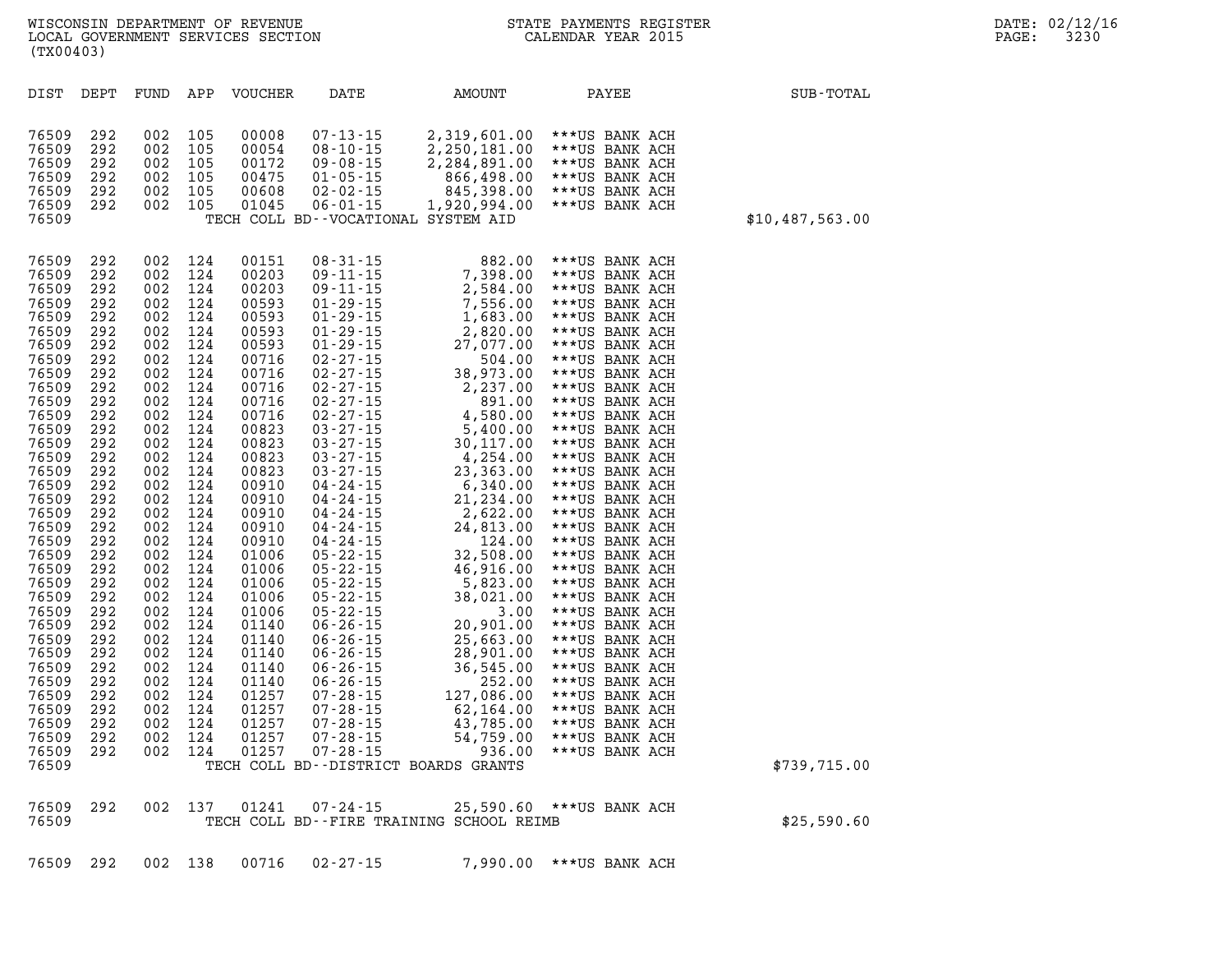**DIST DEPT FUND APP VOUCHER DATE AMOUNT PAYEE SUB-TOTAL 76509 TECH COLL BD--INTERAGENCY FUNDS--FEDERAL \$7,990.00 76509 292 002 146 00203 09-11-15 8,606.00 \*\*\*US BANK ACH 76509 292 002 146 00593 01-29-15 9,251.00 \*\*\*US BANK ACH 76509 292 002 146 00593 01-29-15 57,845.00 \*\*\*US BANK ACH 76509 292 002 146 00716 02-27-15 14,381.00 \*\*\*US BANK ACH 76509 292 002 146 00823 03-27-15 3,380.00 \*\*\*US BANK ACH 76509 292 002 146 00823 03-27-15 100,051.00 \*\*\*US BANK ACH 76509 292 002 146 00823 03-27-15 2,447.00 \*\*\*US BANK ACH 76509 292 002 146 00910 04-24-15 4,743.00 \*\*\*US BANK ACH 76509 292 002 146 00910 04-24-15 62,867.00 \*\*\*US BANK ACH 76509 292 002 146 00910 04-24-15 4,300.00 \*\*\*US BANK ACH 76509 292 002 146 01006 05-22-15 2,839.00 \*\*\*US BANK ACH 76509 292 002 146 01006 05-22-15 67,903.00 \*\*\*US BANK ACH 76509 292 002 146 01006 05-22-15 3,030.00 \*\*\*US BANK ACH 76509 292 002 146 01140 06-26-15 113,477.00 \*\*\*US BANK ACH 76509 292 002 146 01140 06-26-15 1,774.00 \*\*\*US BANK ACH 76509 292 002 146 01257 07-28-15 19,271.00 \*\*\*US BANK ACH 76509 TECH COLL BD--ADULT BASIC EDUCATION-FED \$476,165.00 76509 292 002 150 00203 09-11-15 618.00 \*\*\*US BANK ACH 76509 292 002 150 00203 09-11-15 18,124.00 \*\*\*US BANK ACH 76509 292 002 150 00203 09-11-15 10,058.00 \*\*\*US BANK ACH 76509 292 002 150 00203 09-11-15 6,747.00 \*\*\*US BANK ACH 76509 292 002 150 00593 01-29-15 5,785.00 \*\*\*US BANK ACH 76509 292 002 150 00593 01-29-15 142,856.00 \*\*\*US BANK ACH 76509 292 002 150 00593 01-29-15 22,793.00 \*\*\*US BANK ACH 76509 292 002 150 00593 01-29-15 5,053.00 \*\*\*US BANK ACH 76509 292 002 150 00716 02-27-15 5,395.00 \*\*\*US BANK ACH 76509 292 002 150 00716 02-27-15 15,915.00 \*\*\*US BANK ACH 76509 292 002 150 00716 02-27-15 59,143.00 \*\*\*US BANK ACH 76509 292 002 150 00716 02-27-15 2,642.00 \*\*\*US BANK ACH 76509 292 002 150 00823 03-27-15 2,839.00 \*\*\*US BANK ACH 76509 292 002 150 00823 03-27-15 52,199.00 \*\*\*US BANK ACH 76509 292 002 150 00823 03-27-15 23,493.00 \*\*\*US BANK ACH 76509 292 002 150 00823 03-27-15 4,798.00 \*\*\*US BANK ACH 76509 292 002 150 00910 04-24-15 4,268.00 \*\*\*US BANK ACH 76509 292 002 150 00910 04-24-15 138,894.00 \*\*\*US BANK ACH 76509 292 002 150 00910 04-24-15 30,576.00 \*\*\*US BANK ACH 76509 292 002 150 00910 04-24-15 6,270.00 \*\*\*US BANK ACH 76509 292 002 150 00910 04-24-15 9,707.00 \*\*\*US BANK ACH 76509 292 002 150 01006 05-22-15 4,401.00 \*\*\*US BANK ACH 76509 292 002 150 01006 05-22-15 295,062.00 \*\*\*US BANK ACH 76509 292 002 150 01006 05-22-15 24,565.00 \*\*\*US BANK ACH 76509 292 002 150 01006 05-22-15 4,857.00 \*\*\*US BANK ACH 76509 292 002 150 01006 05-22-15 6,196.00 \*\*\*US BANK ACH 76509 292 002 150 01140 06-26-15 12,795.00 \*\*\*US BANK ACH 76509 292 002 150 01140 06-26-15 218,995.00 \*\*\*US BANK ACH 76509 292 002 150 01140 06-26-15 31,406.00 \*\*\*US BANK ACH 76509 292 002 150 01140 06-26-15 7,030.00 \*\*\*US BANK ACH** 

**76509 292 002 150 01140 06-26-15 30,191.00 \*\*\*US BANK ACH**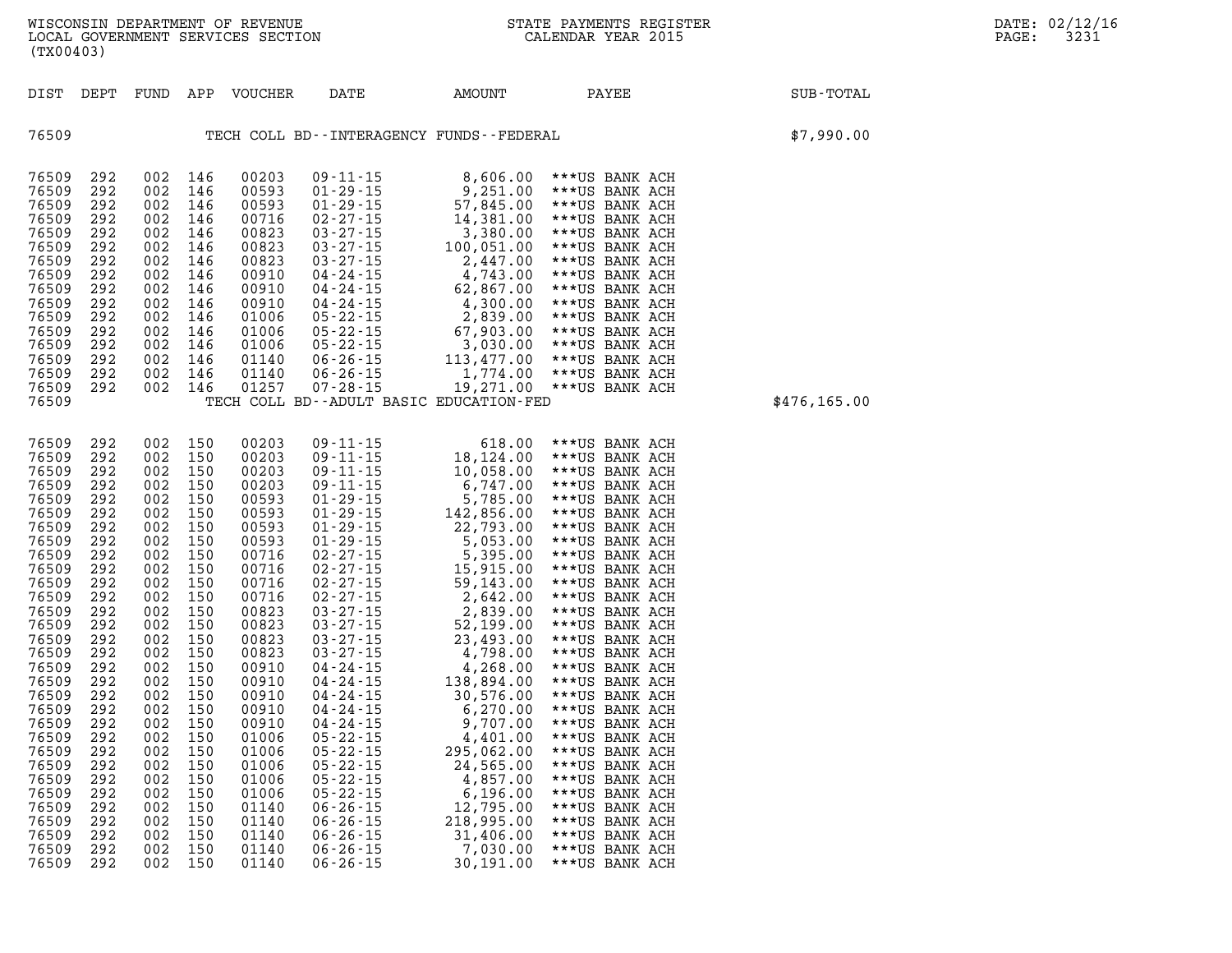| DATE: | 02/12/16 |
|-------|----------|
| PAGE: | 3232     |

| WISCONSIN DEPARTMENT OF REVENUE<br>LOCAL GOVERNMENT SERVICES SECTION<br>(TX00403) | STATE PAYMENTS REGISTER<br>CALENDAR YEAR 2015 | DATE: 02/12/16<br>3232<br>PAGE: |
|-----------------------------------------------------------------------------------|-----------------------------------------------|---------------------------------|
| VOUCHER<br>FUND<br>DATE<br>DEPT<br>DIST<br>APP                                    | AMOUNT<br>PAYEE                               | SUB-TOTAL                       |

|  | STATE PAYMENTS REGISTER |  |
|--|-------------------------|--|
|  | CALENDAR YEAR 2015      |  |

| DIST           | DEPT       | FUND       | APP        | VOUCHER        | DATE                                 | AMOUNT                                     | PAYEE                                                                         | SUB-TOTAL       |
|----------------|------------|------------|------------|----------------|--------------------------------------|--------------------------------------------|-------------------------------------------------------------------------------|-----------------|
|                |            |            |            |                |                                      |                                            |                                                                               |                 |
| 76509<br>76509 | 292<br>292 | 002<br>002 | 150<br>150 | 01257<br>01257 | $07 - 28 - 15$<br>$07 - 28 - 15$     | 13,515.00                                  | ***US BANK ACH<br>***US BANK ACH                                              |                 |
| 76509          | 292        | 002        | 150        | 01257          | $07 - 28 - 15$                       | 150,580.00<br>99,751.00                    | ***US BANK ACH                                                                |                 |
| 76509          | 292        | 002        | 150        | 01257          | $07 - 28 - 15$                       |                                            | 33,288.00 *** US BANK ACH                                                     |                 |
| 76509          | 292        | 002        | 150        | 01257          | $07 - 28 - 15$                       | 3,906.00                                   | ***US BANK ACH                                                                |                 |
| 76509          |            |            |            |                |                                      | TECH COLL BD--VOCATIONAL EDUCATION-FED     |                                                                               | \$1,504,711.00  |
|                |            |            |            |                |                                      |                                            |                                                                               |                 |
| 76509          | 292        | 002        | 162        | 00679          | $02 - 20 - 15$                       | 60,415,804.00                              | ***US BANK ACH                                                                |                 |
| 76509          |            |            |            | TECH COLL BD-- |                                      |                                            |                                                                               | \$60,415,804.00 |
|                |            |            |            |                |                                      |                                            |                                                                               |                 |
| 76509          | 437        | 005        | 000        | 00000          | $01 - 02 - 15$                       |                                            | 17,116.03 MILWAUKEE AREA TECHNICAL *                                          |                 |
| 76509          | 437        | 005        | 000        | 00000          | $02 - 02 - 15$                       |                                            | 30,323.05 MILWAUKEE AREA TECHNICAL *                                          |                 |
| 76509          | 437        | 005        | 000        | 00000          | $03 - 02 - 15$                       | 17,902.73                                  | MILWAUKEE AREA TECHNICAL *                                                    |                 |
| 76509          | 437        | 005        | 000        | 00000          | $03 - 31 - 15$                       | 72,178.84                                  | MILWAUKEE AREA TECHNICAL *                                                    |                 |
| 76509          | 437        | 005        | 000        | 00000          | $04 - 30 - 15$                       | 29,439.48                                  | MILWAUKEE AREA TECHNICAL *                                                    |                 |
| 76509          | 437        | 005        | 000        | 00000          | $05 - 01 - 15$                       | 74,935.77                                  | MILWAUKEE AREA TECHNICAL *                                                    |                 |
| 76509          | 437        | 005        | 000        | 00000          | $05 - 29 - 15$                       |                                            | 16,196.12 MILWAUKEE AREA TECHNICAL *                                          |                 |
| 76509          | 437        | 005        | 000        | 00000          | $06 - 03 - 15$                       |                                            | 71,635.03 MILWAUKEE AREA TECHNICAL *                                          |                 |
| 76509          | 437        | 005        | 000        | 00000          | $06 - 23 - 15$                       |                                            |                                                                               |                 |
| 76509          | 437        | 005        | 000        | 00000          | $06 - 30 - 15$                       |                                            | 195,141.50 MILWAUKEE AREA TECHNICAL *<br>27,374.91 MILWAUKEE AREA TECHNICAL * |                 |
| 76509          | 437        | 005        | 000        | 00000          | $07 - 30 - 15$                       |                                            |                                                                               |                 |
| 76509          | 437        | 005        | 000        | 00000          | $08 - 28 - 15$                       |                                            | 37,628.29 MILWAUKEE AREA TECHNICAL *<br>33,792.85 MILWAUKEE AREA TECHNICAL *  |                 |
| 76509          | 437        | 005        | 000        | 00000          | $09 - 25 - 15$                       |                                            | 22,164.33 MILWAUKEE AREA TECHNICAL                                            | $\star$         |
| 76509          |            |            |            |                |                                      | CHILDREN & FAMILIES - - STATE/FEDERAL AIDS |                                                                               | \$645,828.93    |
|                |            |            |            |                |                                      |                                            |                                                                               |                 |
| 76509          | 445        | 005        | 000        | 00000          | $09 - 22 - 15$                       |                                            | 109,610.49 MILWAUKEE AREA TECHNICAL *                                         |                 |
| 76509          | 445        | 005        | 000        | 00000          | $09 - 08 - 15$                       |                                            | 194,965.86 MILWAUKEE AREA TECHNICAL *                                         |                 |
| 76509          | 445        | 005        | 000        | 00000          | $06 - 23 - 15$                       |                                            | 195,141.50 MILWAUKEE AREA TECHNICAL *                                         |                 |
| 76509          | 445        | 005        | 000        | 00000          | $06 - 03 - 15$                       | 71,635.03                                  | MILWAUKEE AREA TECHNICAL *                                                    |                 |
| 76509          | 445        | 005        | 000        | 00000          | $05 - 01 - 15$                       | 74,935.77                                  | MILWAUKEE AREA TECHNICAL *                                                    |                 |
| 76509          | 445        | 005        | 000        | 00000          | $03 - 31 - 15$                       | 72,178.84                                  | MILWAUKEE AREA TECHNICAL *                                                    |                 |
| 76509          | 445        | 005        | 000        | 00000          | $03 - 02 - 15$                       | 17,902.73                                  | MILWAUKEE AREA TECHNICAL *                                                    |                 |
| 76509          | 445        | 005        | 000        | 00000          | $02 - 02 - 15$                       |                                            | 30,323.05 MILWAUKEE AREA TECHNICAL                                            | $\star$         |
| 76509          | 445        | 005        | 000        | 00000          | $01 - 02 - 15$                       | 17,116.03                                  | MILWAUKEE AREA TECHNICAL *                                                    |                 |
| 76509          |            |            |            |                | WORKFORCE DVLPMT--STATE/FEDERAL AIDS |                                            |                                                                               | \$783,809.30    |
|                |            |            |            |                |                                      |                                            |                                                                               |                 |
| 76509          | 835        | 002        | 109        | 30024          | $07 - 27 - 15$                       |                                            | 1,109,824.00 MILWAUKEE AREA TECH COLL                                         |                 |
| 76509          |            |            |            |                | REVENUE--EXEMPT COMPUTER AID         |                                            |                                                                               | \$1,109,824.00  |
|                |            |            |            |                |                                      |                                            |                                                                               |                 |
| 76509          |            |            |            |                | DISTRICT TOTAL APPROPRIATIONS        |                                            |                                                                               | \$76,197,000.83 |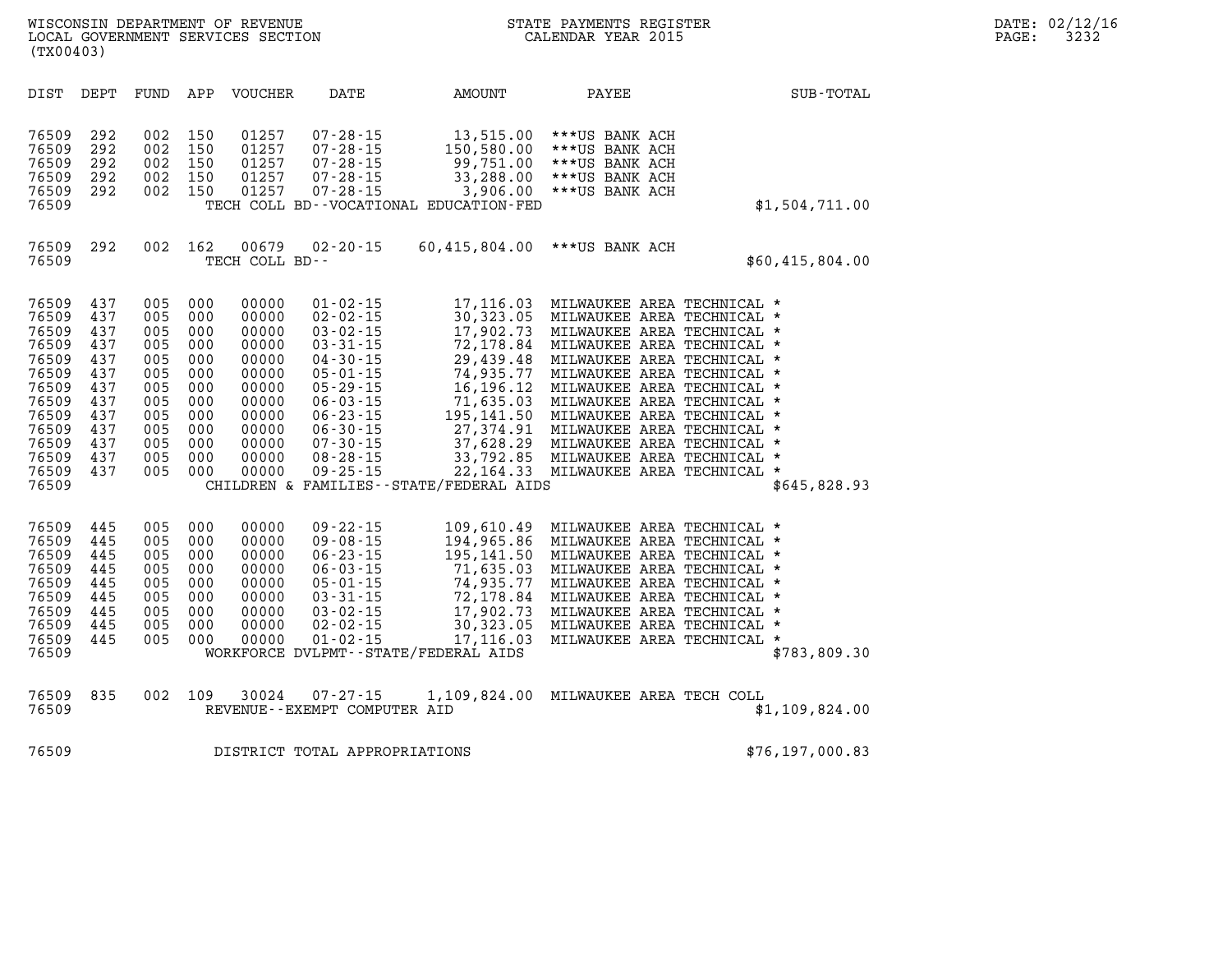| DIST           | DEPT       | FUND       | APP        | <b>VOUCHER</b> | DATE                                | AMOUNT                | PAYEE                            | SUB-TOTAL      |
|----------------|------------|------------|------------|----------------|-------------------------------------|-----------------------|----------------------------------|----------------|
|                |            |            |            |                |                                     |                       |                                  |                |
|                |            |            |            |                |                                     |                       |                                  |                |
| 76510          | 292        | 002        | 105        | 00009          | $07 - 13 - 15$                      | 557,997.00            | ***US BANK ACH                   |                |
| 76510          | 292        | 002        | 105        | 00055          | $08 - 10 - 15$                      | 561,987.00            | ***US BANK ACH                   |                |
| 76510          | 292        | 002        | 105        | 00173          | $09 - 08 - 15$                      | 559,992.00            | ***US BANK ACH                   |                |
| 76510          | 292        | 002        | 105        | 00476          | $01 - 05 - 15$                      | 172,806.00            | ***US BANK ACH                   |                |
| 76510          | 292        | 002        | 105        | 00609          | $02 - 02 - 15$                      | 175,906.00            | ***US BANK ACH                   |                |
| 76510          | 292        | 002        | 105        | 01046          | $06 - 01 - 15$                      | 523,917.00            | ***US BANK ACH                   |                |
| 76510          |            |            |            |                | TECH COLL BD--VOCATIONAL SYSTEM AID |                       |                                  | \$2,552,605.00 |
|                |            |            |            |                |                                     |                       |                                  |                |
| 76510          | 292        | 002        | 124        | 00152          | $08 - 31 - 15$                      | 38,892.00             | ***US BANK ACH                   |                |
| 76510          | 292        | 002        | 124        | 00152          | $08 - 31 - 15$                      | 7,966.00              | ***US BANK ACH                   |                |
| 76510          | 292        | 002        | 124        | 00152          | $08 - 31 - 15$                      | 26,279.00             | ***US BANK ACH                   |                |
| 76510          | 292        | 002        | 124        | 00152          | 08-31-15                            | 4,672.00              | ***US BANK ACH                   |                |
| 76510          | 292        | 002        | 124        | 00152          | $08 - 31 - 15$                      | 5,394.00              | ***US BANK ACH                   |                |
| 76510          | 292        | 002        | 124        | 00152          | $08 - 31 - 15$                      | 15,394.00             | ***US BANK ACH                   |                |
| 76510          | 292        | 002        | 124        | 00152          | $08 - 31 - 15$                      | 1,207.00              | ***US BANK ACH                   |                |
| 76510          | 292        | 002        | 124        | 00152          | $08 - 31 - 15$                      | 10,570.00             | ***US BANK ACH                   |                |
| 76510          | 292        | 002        | 124        | 00152          | $08 - 31 - 15$                      | 2,189.00              | ***US BANK ACH                   |                |
| 76510          | 292        | 002        | 124        | 00152          | 08-31-15                            | 54,396.00             | ***US BANK ACH                   |                |
| 76510          | 292        | 002        | 124        | 00152          | $08 - 31 - 15$                      | 45,134.00             | ***US BANK ACH                   |                |
| 76510          | 292        | 002        | 124        | 00152          | $08 - 31 - 15$                      | 37,623.00             | ***US BANK ACH                   |                |
| 76510          | 292        | 002        | 124        | 00152          | $08 - 31 - 15$                      | 33,279.00             | ***US BANK ACH                   |                |
| 76510          | 292        | 002        | 124        | 00152          | $08 - 31 - 15$                      | 6,947.00              | ***US BANK ACH                   |                |
| 76510          | 292        | 002        | 124        | 00152          | $08 - 31 - 15$                      | 5,619.00              | ***US BANK ACH                   |                |
| 76510          | 292        | 002        | 124        | 00594          | $01 - 29 - 15$                      | 5,127.00              | ***US BANK ACH                   |                |
| 76510          | 292        | 002        | 124        | 00594          | $01 - 29 - 15$                      | 21,368.00             | ***US BANK ACH                   |                |
| 76510          | 292        | 002        | 124        | 00594          | $01 - 29 - 15$                      | 28,967.00             | ***US BANK ACH                   |                |
| 76510          | 292        | 002        | 124        | 00594          | $01 - 29 - 15$                      | 2,913.00              | ***US BANK ACH                   |                |
| 76510          | 292        | 002        | 124        | 00594          | $01 - 29 - 15$                      | 17,656.00             | ***US BANK ACH                   |                |
| 76510          | 292        | 002        | 124        | 00594          | $01 - 29 - 15$                      | 20.00                 | ***US BANK ACH                   |                |
| 76510          | 292        | 002        | 124        | 00594          | $01 - 29 - 15$                      | 6, 299.00             | ***US BANK ACH                   |                |
| 76510          | 292        | 002        | 124        | 00594          | $01 - 29 - 15$                      | 2,416.00              | ***US BANK ACH                   |                |
| 76510          | 292        | 002        | 124        | 00594          | $01 - 29 - 15$                      | 6,562.00              | ***US BANK ACH                   |                |
| 76510          | 292        | 002        | 124        | 00594          | $01 - 29 - 15$                      | 13,239.00             | ***US BANK ACH                   |                |
| 76510<br>76510 | 292        | 002        | 124        | 00594          | $01 - 29 - 15$                      | 9,830.00              | ***US BANK ACH                   |                |
| 76510          | 292<br>292 | 002<br>002 | 124<br>124 | 00594<br>00594 | $01 - 29 - 15$<br>$01 - 29 - 15$    | 8,153.00              | ***US BANK ACH                   |                |
| 76510          | 292        | 002        | 124        | 00717          | $02 - 27 - 15$                      | 5,445.00<br>25,877.00 | ***US BANK ACH<br>***US BANK ACH |                |
| 76510          | 292        | 002        | 124        | 00717          | $02 - 27 - 15$                      | 4,913.00              | ***US BANK ACH                   |                |
| 76510          | 292        | 002        | 124        | 00717          | $02 - 27 - 15$                      | 31,211.00             | ***US BANK ACH                   |                |
| 76510          | 292        | 002        | 124        | 00717          | $02 - 27 - 15$                      | 24,330.00             | ***US BANK ACH                   |                |
| 76510          | 292        | 002        | 124        | 00717          | $02 - 27 - 15$                      | 6,799.00              | ***US BANK ACH                   |                |
| 76510          | 292        | 002        | 124        | 00717          | $02 - 27 - 15$                      | 5,290.00              | ***US BANK ACH                   |                |
| 76510          | 292        | 002        | 124        | 00824          | $03 - 27 - 15$                      | 1,763.00              | ***US BANK ACH                   |                |
| 76510          | 292        | 002        | 124        | 00824          | $03 - 27 - 15$                      | 5,197.00              | ***US BANK ACH                   |                |
| 76510          | 292        | 002        | 124        | 00824          | $03 - 27 - 15$                      | 18,229.00             | ***US BANK ACH                   |                |
| 76510          | 292        | 002        | 124        | 00824          | $03 - 27 - 15$                      | 23,717.00             | ***US BANK ACH                   |                |
| 76510          | 292        | 002        | 124        | 00824          | $03 - 27 - 15$                      | 5,110.00              | ***US BANK ACH                   |                |
| 76510          | 292        | 002        | 124        | 00824          | $03 - 27 - 15$                      | 23,112.00             | ***US BANK ACH                   |                |
| 76510          | 292        | 002        | 124        | 00824          | $03 - 27 - 15$                      | 372.00                | ***US BANK ACH                   |                |
| 76510          | 292        | 002        | 124        | 00824          | $03 - 27 - 15$                      | 70.00                 | ***US BANK ACH                   |                |
| 76510          | 292        | 002        | 124        | 00911          | $04 - 24 - 15$                      | 7,321.00              | ***US BANK ACH                   |                |
| 76510          | 292        | 002        | 124        | 00911          | $04 - 24 - 15$                      | 17,663.00             | ***US BANK ACH                   |                |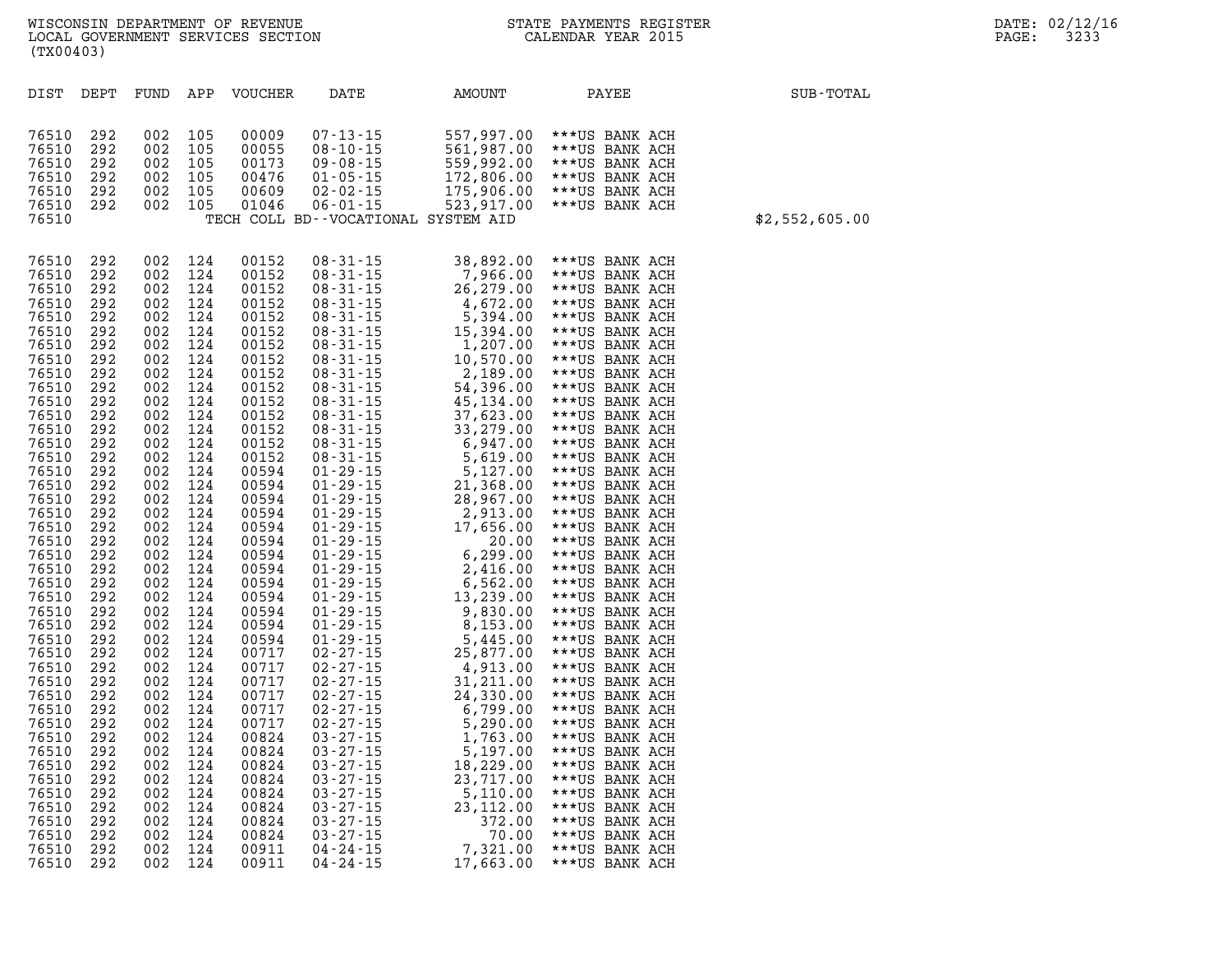| DIST                             | DEPT                     | FUND                     | APP                      | <b>VOUCHER</b>                   | DATE                                                                                           | AMOUNT                                                                 | PAYEE                                                                | SUB-TOTAL    |
|----------------------------------|--------------------------|--------------------------|--------------------------|----------------------------------|------------------------------------------------------------------------------------------------|------------------------------------------------------------------------|----------------------------------------------------------------------|--------------|
| 76510<br>76510<br>76510          | 292<br>292<br>292        | 002<br>002<br>002        | 124<br>124<br>124        | 00911<br>00911<br>00911          | $04 - 24 - 15$<br>$04 - 24 - 15$<br>04 - 24 - 15                                               | 24,777.00<br>3,329.00<br>24,218.00                                     | ***US BANK ACH<br>***US BANK ACH<br>***US BANK ACH                   |              |
| 76510<br>76510<br>76510          | 292<br>292<br>292        | 002<br>002<br>002        | 124<br>124<br>124        | 00911<br>00911<br>00911          | $04 - 24 - 15$<br>$04 - 24 - 15$<br>$04 - 24 - 15$                                             | 5.00<br>19,088.00<br>2,845.00                                          | ***US BANK ACH<br>***US BANK ACH<br>***US BANK ACH                   |              |
| 76510<br>76510<br>76510          | 292<br>292<br>292        | 002<br>002<br>002        | 124<br>124<br>124        | 00911<br>00911<br>00911          | $04 - 24 - 15$<br>04 - 24 - 15<br>$04 - 24 - 15$                                               | 20,801.00<br>6,989.00<br>3,222.00                                      | ***US BANK ACH<br>***US BANK ACH<br>***US BANK ACH                   |              |
| 76510<br>76510<br>76510<br>76510 | 292<br>292<br>292<br>292 | 002<br>002<br>002<br>002 | 124<br>124<br>124<br>124 | 00911<br>00911<br>00911<br>00911 | $04 - 24 - 15$<br>$04 - 24 - 15$<br>$04 - 24 - 15$<br>$04 - 24 - 15$                           | 6,926.00<br>1,132.00<br>1,097.00<br>13,356.00                          | ***US BANK ACH<br>***US BANK ACH<br>***US BANK ACH<br>***US BANK ACH |              |
| 76510<br>76510<br>76510          | 292<br>292<br>292        | 002<br>002<br>002        | 124<br>124<br>124        | 01007<br>01007<br>01007          | $05 - 22 - 15$<br>$05 - 22 - 15$<br>$05 - 22 - 15$                                             | 5,119.00<br>15,732.00<br>22,487.00                                     | ***US BANK ACH<br>***US BANK ACH<br>***US BANK ACH                   |              |
| 76510<br>76510<br>76510          | 292<br>292<br>292        | 002<br>002<br>002        | 124<br>124<br>124        | 01007<br>01007<br>01007          | $05 - 22 - 15$<br>05 - 22 - 15<br>05 - 22 - 15<br>05 - 22 - 15<br>06 - 26 - 15<br>06 - 26 - 15 | 12,035.00<br>18,155.00<br>1,000.00                                     | ***US BANK ACH<br>***US BANK ACH<br>***US BANK ACH                   |              |
| 76510<br>76510<br>76510          | 292<br>292<br>292        | 002<br>002<br>002        | 124<br>124<br>124        | 01141<br>01141<br>01141          | $06 - 26 - 15$                                                                                 | 9,378.00<br>15,268.00<br>26,200.00                                     | ***US BANK ACH<br>***US BANK ACH<br>***US BANK ACH                   |              |
| 76510<br>76510<br>76510          | 292<br>292<br>292        | 002<br>002<br>002        | 124<br>124<br>124        | 01141<br>01141<br>01141          | $06 - 26 - 15$<br>$06 - 26 - 15$<br>06 - 26 - 15<br>06 - 26 - 15                               | 9,864.00<br>24,422.00<br>9,082.00                                      | ***US BANK ACH<br>***US BANK ACH<br>***US BANK ACH                   |              |
| 76510<br>76510<br>76510<br>76510 | 292<br>292<br>292        | 002<br>002<br>002        | 124<br>124<br>124        | 01141<br>01258<br>01258          | $07 - 28 - 15$<br>$07 - 28 - 15$                                                               | 486.00<br>3,054.00<br>1,219.00<br>TECH COLL BD--DISTRICT BOARDS GRANTS | ***US BANK ACH<br>***US BANK ACH<br>***US BANK ACH                   | \$925,816.00 |
| 76510                            | 292                      | 002                      | 137                      | 01242                            | 07-24-15                                                                                       |                                                                        | 28,617.03 *** US BANK ACH                                            |              |
| 76510                            |                          |                          |                          |                                  |                                                                                                | TECH COLL BD--FIRE TRAINING SCHOOL REIMB                               |                                                                      | \$28,617.03  |
| 76510<br>76510<br>76510<br>76510 | 292<br>292<br>292<br>292 | 002<br>002<br>002<br>002 | 146<br>146<br>146<br>146 | 00152<br>00152<br>00152<br>00594 | $08 - 31 - 15$<br>$08 - 31 - 15$<br>$08 - 31 - 15$                                             | 9,278.00<br>2,657.00<br>37,216.00                                      | ***US BANK ACH<br>***US BANK ACH<br>***US BANK ACH                   |              |
| 76510<br>76510<br>76510          | 292<br>292<br>292        | 002<br>002<br>002        | 146<br>146<br>146        | 00594<br>00594<br>00717          | $01 - 29 - 15$<br>$01 - 29 - 15$<br>$01 - 29 - 15$<br>$02 - 27 - 15$                           | 19,054.00<br>1,406.00<br>2,388.00<br>25,657.00                         | ***US BANK ACH<br>***US BANK ACH<br>***US BANK ACH<br>***US BANK ACH |              |
| 76510<br>76510<br>76510<br>76510 | 292<br>292<br>292<br>292 | 002<br>002<br>002<br>002 | 146<br>146<br>146<br>146 | 00717<br>00717<br>00824<br>00824 | $02 - 27 - 15$<br>$02 - 27 - 15$<br>$03 - 27 - 15$<br>$03 - 27 - 15$                           | 3,325.00<br>1,526.00<br>3,086.00<br>16,339.00                          | ***US BANK ACH<br>***US BANK ACH<br>***US BANK ACH<br>***US BANK ACH |              |
| 76510<br>76510<br>76510          | 292<br>292<br>292        | 002<br>002<br>002        | 146<br>146<br>146        | 00824<br>00911<br>00911          | $03 - 27 - 15$<br>$04 - 24 - 15$<br>04 - 24 - 15                                               | 1,796.00<br>3,146.00<br>17,442.00                                      | ***US BANK ACH<br>***US BANK ACH<br>***US BANK ACH                   |              |
| 76510                            | 292                      | 002                      | 146                      | 00911                            | $04 - 24 - 15$                                                                                 | 2,080.00                                                               | ***US BANK ACH                                                       |              |

**76510 292 002 146 01007 05-22-15 3,047.00 \*\*\*US BANK ACH 76510 292 002 146 01007 05-22-15 22,378.00 \*\*\*US BANK ACH 76510 292 002 146 01007 05-22-15 1,765.00 \*\*\*US BANK ACH**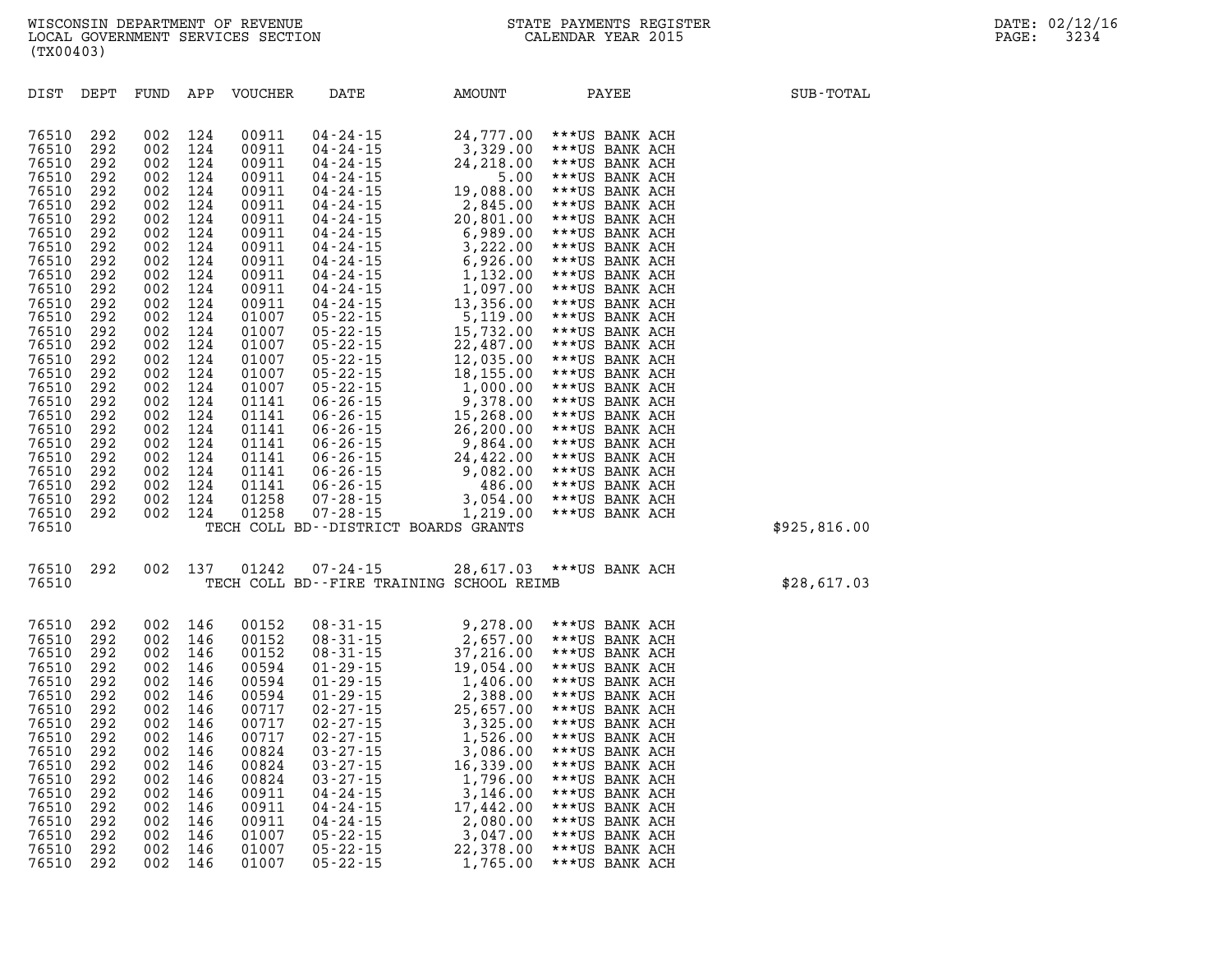| DATE: | 02/12/16 |
|-------|----------|
| PAGE: | 3235     |

| (TX00403)      |            |            |            | WISCONSIN DEPARTMENT OF REVENUE<br>LOCAL GOVERNMENT SERVICES SECTION |                                  |                                                      | STATE PAYMENTS REGISTER<br>CALENDAR YEAR 2015 |              |  |  |  |
|----------------|------------|------------|------------|----------------------------------------------------------------------|----------------------------------|------------------------------------------------------|-----------------------------------------------|--------------|--|--|--|
| DIST           | DEPT       | FUND       | APP        | <b>VOUCHER</b>                                                       | DATE                             | AMOUNT                                               | PAYEE                                         | SUB-TOTAL    |  |  |  |
| 76510          | 292        | 002        | 146        | 01141                                                                | $06 - 26 - 15$                   | 3,437.00                                             | ***US BANK ACH                                |              |  |  |  |
| 76510          | 292        | 002        | 146        | 01141                                                                | 06-26-15                         | 18,850.00                                            | ***US BANK ACH                                |              |  |  |  |
| 76510<br>76510 | 292        | 002        | 146        | 01141                                                                | $06 - 26 - 15$                   | 2, 203.00<br>TECH COLL BD--ADULT BASIC EDUCATION-FED | ***US BANK ACH                                | \$198,076.00 |  |  |  |
|                |            |            |            |                                                                      |                                  |                                                      |                                               |              |  |  |  |
| 76510          | 292        | 002        | 150        | 00152                                                                | $08 - 31 - 15$                   | 1,611.00                                             | ***US BANK ACH                                |              |  |  |  |
| 76510          | 292        | 002        | 150        | 00152                                                                | $08 - 31 - 15$                   | 6,732.00                                             | ***US BANK ACH                                |              |  |  |  |
| 76510          | 292        | 002        | 150        | 00152                                                                | $08 - 31 - 15$                   | 35,700.00                                            | ***US BANK ACH                                |              |  |  |  |
| 76510          | 292        | 002        | 150        | 00152                                                                | $08 - 31 - 15$                   | 3,465.00                                             | ***US BANK ACH                                |              |  |  |  |
| 76510          | 292<br>292 | 002<br>002 | 150<br>150 | 00594<br>00594                                                       | $01 - 29 - 15$<br>$01 - 29 - 15$ | 2,826.00<br>14,398.00                                | ***US BANK ACH<br>***US BANK ACH              |              |  |  |  |
| 76510<br>76510 | 292        | 002        | 150        | 00594                                                                | $01 - 29 - 15$                   | 4,039.00                                             | ***US BANK ACH                                |              |  |  |  |
| 76510          | 292        | 002        | 150        | 00594                                                                | $01 - 29 - 15$                   | 1,094.00                                             | ***US BANK ACH                                |              |  |  |  |
| 76510          | 292        | 002        | 150        | 00717                                                                | $02 - 27 - 15$                   | 1,340.00                                             | ***US BANK ACH                                |              |  |  |  |
| 76510          | 292        | 002        | 150        | 00717                                                                | $02 - 27 - 15$                   | 5,305.00                                             | ***US BANK ACH                                |              |  |  |  |
| 76510          | 292        | 002        | 150        | 00717                                                                | $02 - 27 - 15$                   | 19,457.00                                            | ***US BANK ACH                                |              |  |  |  |
| 76510          | 292        | 002        | 150        | 00717                                                                | $02 - 27 - 15$                   | 3,168.00                                             | ***US BANK ACH                                |              |  |  |  |
| 76510          | 292        | 002        | 150        | 00824                                                                | $03 - 27 - 15$                   | 2,627.00                                             | ***US BANK ACH                                |              |  |  |  |
| 76510          | 292        | 002        | 150        | 00824                                                                | $03 - 27 - 15$                   | 15,095.00                                            | ***US BANK ACH                                |              |  |  |  |
| 76510          | 292        | 002        | 150        | 00824                                                                | $03 - 27 - 15$                   | 5,871.00                                             | ***US BANK ACH                                |              |  |  |  |
| 76510          | 292        | nn?        | 150        | 00824                                                                | $03 - 27 - 15$                   | 1 117 00                                             | ***IIS RANK ACH                               |              |  |  |  |

| 76510 | 292 | 002 | 150 | 00594          | $01 - 29 - 15$ | 4,039.00                                   | ***US BANK ACH             |                 |
|-------|-----|-----|-----|----------------|----------------|--------------------------------------------|----------------------------|-----------------|
| 76510 | 292 | 002 | 150 | 00594          | $01 - 29 - 15$ | 1,094.00                                   | ***US BANK ACH             |                 |
| 76510 | 292 | 002 | 150 | 00717          | $02 - 27 - 15$ | 1,340.00                                   | ***US BANK ACH             |                 |
| 76510 | 292 | 002 | 150 | 00717          | $02 - 27 - 15$ | 5,305.00                                   | ***US BANK ACH             |                 |
| 76510 | 292 | 002 | 150 | 00717          | $02 - 27 - 15$ | 19,457.00                                  | ***US BANK ACH             |                 |
| 76510 | 292 | 002 | 150 | 00717          | $02 - 27 - 15$ | 3,168.00                                   | ***US BANK ACH             |                 |
| 76510 | 292 | 002 | 150 | 00824          | $03 - 27 - 15$ | 2,627.00                                   | ***US BANK ACH             |                 |
| 76510 | 292 | 002 | 150 | 00824          | $03 - 27 - 15$ | 15,095.00                                  | ***US BANK ACH             |                 |
| 76510 | 292 | 002 | 150 | 00824          | $03 - 27 - 15$ | 5,871.00                                   | ***US BANK ACH             |                 |
| 76510 | 292 | 002 | 150 | 00824          | $03 - 27 - 15$ | 1,117.00                                   | ***US BANK ACH             |                 |
| 76510 | 292 | 002 | 150 | 00911          | 04-24-15       | 2,377.00                                   | ***US BANK ACH             |                 |
| 76510 | 292 | 002 | 150 | 00911          | $04 - 24 - 15$ | 15,591.00                                  | ***US BANK ACH             |                 |
| 76510 | 292 | 002 | 150 | 00911          | $04 - 24 - 15$ | 4,005.00                                   | ***US BANK ACH             |                 |
| 76510 | 292 | 002 | 150 | 00911          | $04 - 24 - 15$ | 1,146.00                                   | ***US BANK ACH             |                 |
| 76510 | 292 | 002 | 150 | 01007          | $05 - 22 - 15$ | 2,504.00                                   | ***US BANK ACH             |                 |
| 76510 | 292 | 002 | 150 | 01007          | $05 - 22 - 15$ | 15,215.00                                  | ***US BANK ACH             |                 |
| 76510 | 292 | 002 | 150 | 01007          | $05 - 22 - 15$ | 4,003.00                                   | ***US BANK ACH             |                 |
| 76510 | 292 | 002 | 150 | 01007          | $05 - 22 - 15$ | 941.00                                     | ***US BANK ACH             |                 |
| 76510 | 292 | 002 | 150 | 01141          | $06 - 26 - 15$ | 4,075.00                                   | ***US BANK ACH             |                 |
| 76510 | 292 | 002 | 150 | 01141          | $06 - 26 - 15$ | 14,743.00                                  | ***US BANK ACH             |                 |
| 76510 | 292 | 002 | 150 | 01141          | $06 - 26 - 15$ | 4,072.00                                   | ***US BANK ACH             |                 |
| 76510 | 292 | 002 | 150 | 01141          | $06 - 26 - 15$ | 1,118.00                                   | ***US BANK ACH             |                 |
| 76510 |     |     |     |                |                | TECH COLL BD--VOCATIONAL EDUCATION-FED     |                            | \$193,635.00    |
|       |     |     |     |                |                |                                            |                            |                 |
| 76510 | 292 | 002 | 162 | 00680          | $02 - 20 - 15$ | 20,713,698.00                              | ***US BANK ACH             |                 |
| 76510 |     |     |     | TECH COLL BD-- |                |                                            |                            | \$20,713,698.00 |
|       |     |     |     |                |                |                                            |                            |                 |
| 76510 | 437 | 005 | 000 | 00000          | $02 - 02 - 15$ | 41,913.46                                  | MORAINE PARK TECHNICAL CO* |                 |
| 76510 | 437 | 005 | 000 | 00000          | $02 - 27 - 15$ | 8,548.10                                   | MORAINE PARK TECHNICAL CO* |                 |
| 76510 | 437 | 005 | 000 | 00000          | $03 - 30 - 15$ | 2,088.00                                   | MORAINE PARK TECHNICAL CO* |                 |
| 76510 | 437 | 005 | 000 | 00000          | $03 - 31 - 15$ | 127,533.78                                 | MORAINE PARK TECHNICAL CO* |                 |
| 76510 | 437 | 005 | 000 | 00000          | $04 - 30 - 15$ | 3,936.00                                   | MORAINE PARK TECHNICAL CO* |                 |
| 76510 | 437 | 005 | 000 | 00000          | $06 - 23 - 15$ | 125,597.41                                 | MORAINE PARK TECHNICAL CO* |                 |
| 76510 | 437 | 005 | 000 | 00000          | $08 - 21 - 15$ | 6,133.53                                   | MORAINE PARK TECHNICAL CO* |                 |
| 76510 | 437 | 005 | 000 | 00000          | $08 - 28 - 15$ | 4,984.00                                   | MORAINE PARK TECHNICAL CO* |                 |
| 76510 |     |     |     |                |                | CHILDREN & FAMILIES - - STATE/FEDERAL AIDS |                            | \$320,734.28    |

|  |  |  |  |  | 76510 445 005 000 00000 03-31-15 |  | 127,533.78 MORAINE PARK TECHNICAL CO* |  |
|--|--|--|--|--|----------------------------------|--|---------------------------------------|--|
|--|--|--|--|--|----------------------------------|--|---------------------------------------|--|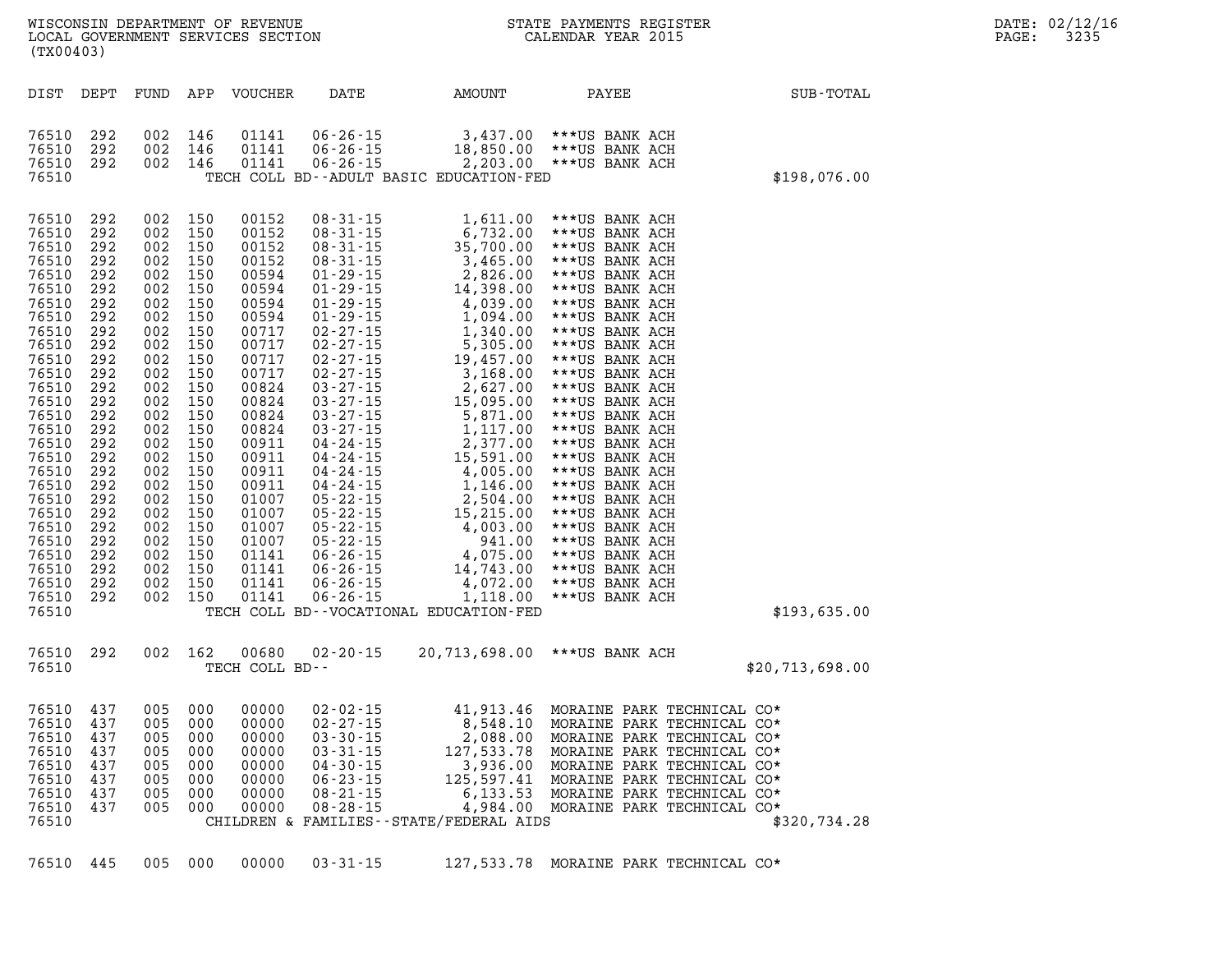| WISCONSIN DEPARTMENT OF REVENUE<br>LOCAL GOVERNMENT SERVICES SECTION<br>(TX00403) |                   |                   |                         |                                                  |                                                              | STATE PAYMENTS REGISTER<br>CALENDAR YEAR 2015                                          |                 | DATE: 02/12/16<br>3236<br>$\mathtt{PAGE:}$ |
|-----------------------------------------------------------------------------------|-------------------|-------------------|-------------------------|--------------------------------------------------|--------------------------------------------------------------|----------------------------------------------------------------------------------------|-----------------|--------------------------------------------|
| DIST<br>DEPT                                                                      | FUND              | APP               | VOUCHER                 | DATE                                             | AMOUNT                                                       | PAYEE                                                                                  | SUB-TOTAL       |                                            |
| 76510<br>445<br>76510<br>445<br>76510<br>445<br>76510                             | 005<br>005<br>005 | 000<br>000<br>000 | 00000<br>00000<br>00000 | 02-02-15<br>WORKFORCE DVLPMT--STATE/FEDERAL AIDS | 41,913.46<br>$08 - 25 - 15$ 99,099.14<br>06-23-15 125,597.41 | MORAINE PARK TECHNICAL CO*<br>MORAINE PARK TECHNICAL CO*<br>MORAINE PARK TECHNICAL CO* | \$394,143.79    |                                            |
| 76510 835<br>76510                                                                | 002               | 109               | 30025                   | 07-27-15<br>REVENUE--EXEMPT COMPUTER AID         | 53,713.00                                                    | MORAINE PK TECH COLL DIST                                                              | \$53,713.00     |                                            |
| 76510                                                                             |                   |                   |                         | DISTRICT TOTAL APPROPRIATIONS                    |                                                              |                                                                                        | \$25,381,038.10 |                                            |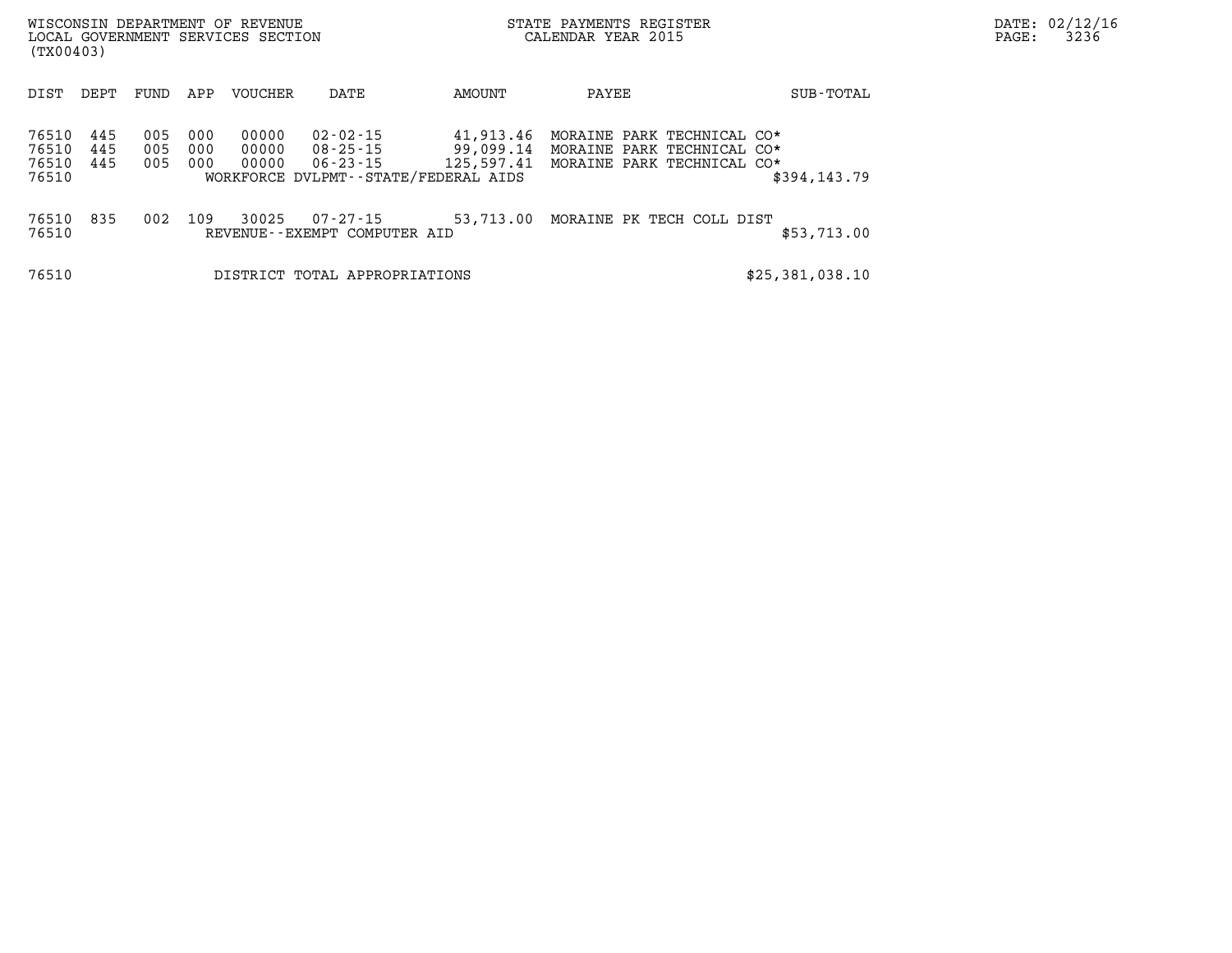| DATE:             | 02/12/16 |
|-------------------|----------|
| $\mathtt{PAGE}$ : | 3237     |

| (TX00403)                                                                                                                                                                                                                                                                                                                            |                                                                                                                                                                                                                                                   |                                                                           |                                                                                                                                                                                                                                                                                                                                                              |                                                                                                                                                                                                                                                                                                                                  |                                                                                                                                                                                                                      |                                                                                                                                                                                                                                                                                                                                                                                                                               |       |                                                                                                                                                                                                                                                                                                                                                          |                | DATE: 02/12/1<br>PAGE:<br>3237 |
|--------------------------------------------------------------------------------------------------------------------------------------------------------------------------------------------------------------------------------------------------------------------------------------------------------------------------------------|---------------------------------------------------------------------------------------------------------------------------------------------------------------------------------------------------------------------------------------------------|---------------------------------------------------------------------------|--------------------------------------------------------------------------------------------------------------------------------------------------------------------------------------------------------------------------------------------------------------------------------------------------------------------------------------------------------------|----------------------------------------------------------------------------------------------------------------------------------------------------------------------------------------------------------------------------------------------------------------------------------------------------------------------------------|----------------------------------------------------------------------------------------------------------------------------------------------------------------------------------------------------------------------|-------------------------------------------------------------------------------------------------------------------------------------------------------------------------------------------------------------------------------------------------------------------------------------------------------------------------------------------------------------------------------------------------------------------------------|-------|----------------------------------------------------------------------------------------------------------------------------------------------------------------------------------------------------------------------------------------------------------------------------------------------------------------------------------------------------------|----------------|--------------------------------|
| DIST DEPT                                                                                                                                                                                                                                                                                                                            |                                                                                                                                                                                                                                                   |                                                                           |                                                                                                                                                                                                                                                                                                                                                              | FUND APP VOUCHER                                                                                                                                                                                                                                                                                                                 | <b>DATE</b>                                                                                                                                                                                                          | AMOUNT                                                                                                                                                                                                                                                                                                                                                                                                                        | PAYEE |                                                                                                                                                                                                                                                                                                                                                          | SUB-TOTAL      |                                |
| 76511 255<br>76511                                                                                                                                                                                                                                                                                                                   |                                                                                                                                                                                                                                                   |                                                                           | 002 232                                                                                                                                                                                                                                                                                                                                                      | 39793                                                                                                                                                                                                                                                                                                                            |                                                                                                                                                                                                                      | 06-22-15 43,011.39 LAKESHORE TECHNICAL COLLE<br>PUBLIC INSTRUCT--INTERAGENCY PROJ-FED                                                                                                                                                                                                                                                                                                                                         |       |                                                                                                                                                                                                                                                                                                                                                          | \$43,011.39    |                                |
| 76511 255<br>76511                                                                                                                                                                                                                                                                                                                   |                                                                                                                                                                                                                                                   |                                                                           | 002 241                                                                                                                                                                                                                                                                                                                                                      | 39792                                                                                                                                                                                                                                                                                                                            |                                                                                                                                                                                                                      | 06-22-15 13.36 LAKESHORE TECHNICAL COLLE<br>PUBLIC INSTRUCT--LOCAL PROGRAMS--FED FDS                                                                                                                                                                                                                                                                                                                                          |       |                                                                                                                                                                                                                                                                                                                                                          | \$13.36        |                                |
| 76511<br>76511<br>76511<br>76511<br>76511<br>76511 292<br>76511                                                                                                                                                                                                                                                                      | 292<br>292<br>292<br>292<br>292                                                                                                                                                                                                                   |                                                                           | 002 105<br>002 105<br>002 105<br>002 105<br>002 105<br>002 105                                                                                                                                                                                                                                                                                               | 00010<br>00056<br>00174<br>00477<br>00610<br>01047                                                                                                                                                                                                                                                                               |                                                                                                                                                                                                                      | $\begin{tabular}{lllllllllllllllllllllll} 07-13-15 & 385,594.00 & **+Local GOVERIMENT INVES \\ 08-10-15 & 396,904.00 & **+Local GOVERIMENT INVES \\ 09-08-15 & 391,249.00 & **+Local GOVERIMENT INVES \\ 01-05-15 & 113,908.00 & **+Local GOVERIMENT INVES \\ 02-02-15 & 112,408.00 & **+Local GOVERIMENT INVES \\ 06-01-15 & 382,425.00 & **+Local GOVERIMENT INVES \\ \end{tabular}$<br>TECH COLL BD--VOCATIONAL SYSTEM AID |       |                                                                                                                                                                                                                                                                                                                                                          | \$1,782,488.00 |                                |
| 76511<br>76511<br>76511<br>76511<br>76511<br>76511<br>76511<br>76511<br>76511<br>76511<br>76511<br>76511<br>76511<br>76511<br>76511<br>76511<br>76511<br>76511<br>76511<br>76511<br>76511<br>76511<br>76511<br>76511<br>76511 292<br>76511<br>76511<br>76511<br>76511<br>76511<br>76511<br>76511<br>76511<br>76511<br>76511<br>76511 | 292<br>292<br>292<br>292<br>292<br>292<br>292<br>292<br>292<br>292<br>292<br>292<br>292<br>292<br>292<br>292<br>292<br>292<br>292<br>292<br>292<br>292<br>292<br>292<br>292<br>292<br>292<br>292<br>292<br>292<br>292<br>292<br>292<br>292<br>292 | 002<br>002<br>002<br>002<br>002<br>002<br>002<br>002<br>002<br>002<br>002 | 002 124<br>002 124<br>002 124<br>002 124<br>002 124<br>002 124<br>002 124<br>002 124<br>002 124<br>002 124<br>002 124<br>002 124<br>002 124<br>002 124<br>002 124<br>002 124<br>002 124<br>002 124<br>002 124<br>002 124<br>002 124<br>002 124<br>002 124<br>002 124<br>002 124<br>124<br>124<br>124<br>124<br>124<br>124<br>124<br>124<br>124<br>124<br>124 | 00153<br>00153<br>00153<br>00153<br>00153<br>00153<br>00153<br>00153<br>00153<br>00153<br>00153<br>00595<br>00595<br>00595<br>00595<br>00595<br>00595<br>00595<br>00595<br>00595<br>00718<br>00718<br>00718<br>00718<br>00718<br>00718<br>00718<br>00718<br>00718<br>00718<br>00718<br>00718<br>00718<br>00718<br>00718<br>00718 | $02 - 27 - 15$<br>$02 - 27 - 15$<br>$02 - 27 - 15$<br>$02 - 27 - 15$<br>$02 - 27 - 15$<br>$02 - 27 - 15$<br>$02 - 27 - 15$<br>$02 - 27 - 15$<br>$02 - 27 - 15$<br>$02 - 27 - 15$<br>$02 - 27 - 15$<br>$02 - 27 - 15$ | 5,875.00<br>5,875.00<br>26.00<br>9,728.00<br>3,029.00<br>9,536.00<br>23,322.00<br>6,592.00<br>4,991.00<br>7,085.00<br>8,317.00<br>13,500.00                                                                                                                                                                                                                                                                                   |       | ***LOCAL GOVERNMENT INVES<br>***LOCAL GOVERNMENT INVES<br>***LOCAL GOVERNMENT INVES<br>***LOCAL GOVERNMENT INVES<br>***LOCAL GOVERNMENT INVES<br>***LOCAL GOVERNMENT INVES<br>***LOCAL GOVERNMENT INVES<br>***LOCAL GOVERNMENT INVES<br>***LOCAL GOVERNMENT INVES<br>***LOCAL GOVERNMENT INVES<br>***LOCAL GOVERNMENT INVES<br>***LOCAL GOVERNMENT INVES |                |                                |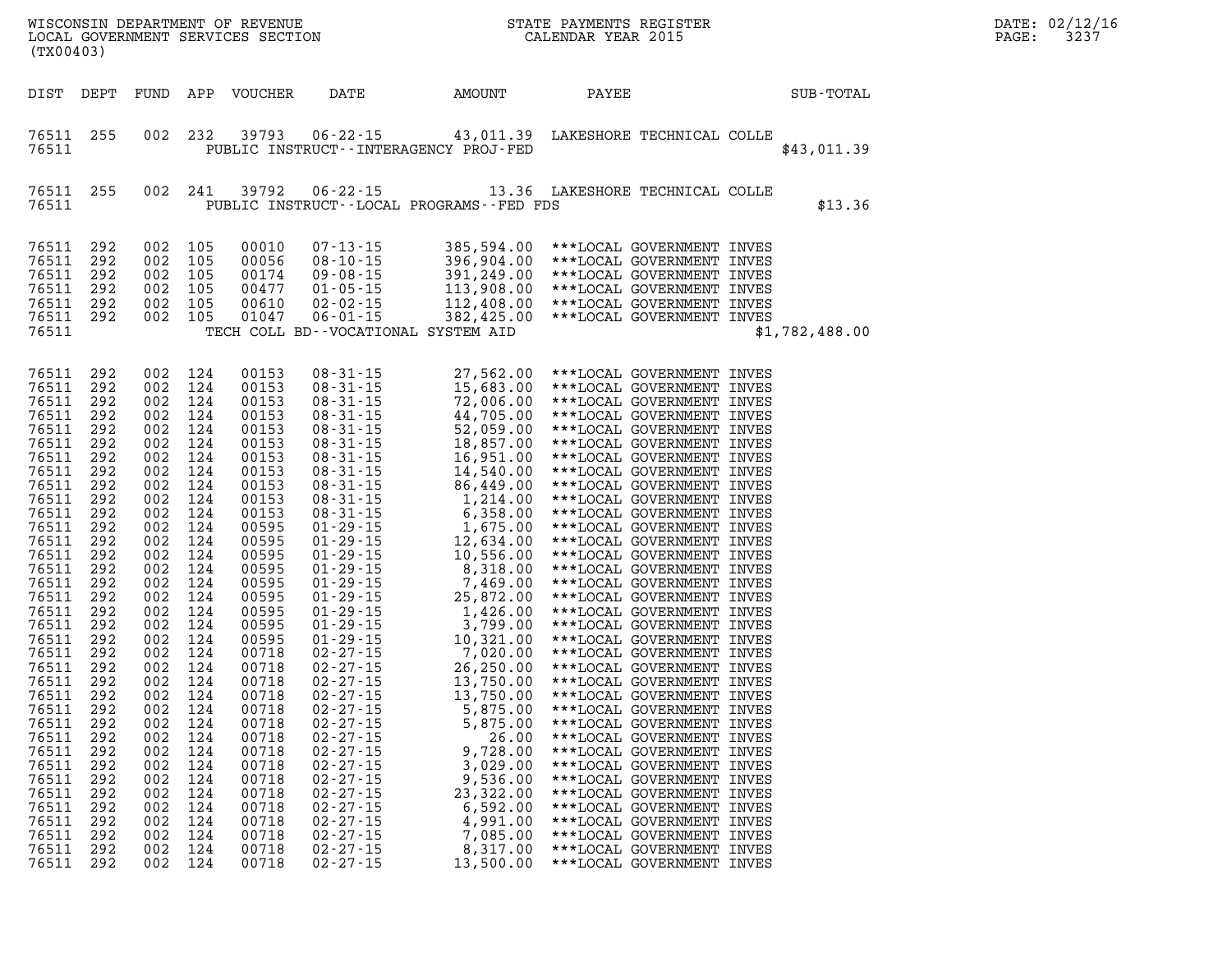| 76511 | 292 | 002 | 124 | 00718 |                                      |  |                |  |
|-------|-----|-----|-----|-------|--------------------------------------|--|----------------|--|
| 76511 | 292 | 002 | 124 | 00912 |                                      |  |                |  |
| 76511 | 292 | 002 | 124 | 00912 |                                      |  |                |  |
| 76511 | 292 | 002 | 124 | 00912 |                                      |  |                |  |
| 76511 | 292 | 002 | 124 | 00912 |                                      |  |                |  |
| 76511 | 292 | 002 | 124 | 00912 |                                      |  |                |  |
| 76511 | 292 | 002 | 124 | 00912 |                                      |  |                |  |
| 76511 | 292 | 002 | 124 | 00912 |                                      |  |                |  |
| 76511 | 292 | 002 | 124 | 00912 |                                      |  |                |  |
|       | 292 | 002 | 124 |       |                                      |  |                |  |
| 76511 |     |     |     | 00912 |                                      |  |                |  |
| 76511 | 292 | 002 | 124 | 00912 |                                      |  |                |  |
| 76511 | 292 | 002 | 124 | 00912 |                                      |  |                |  |
| 76511 | 292 | 002 | 124 | 00912 |                                      |  |                |  |
| 76511 | 292 | 002 | 124 | 00912 |                                      |  |                |  |
| 76511 | 292 | 002 | 124 | 00912 |                                      |  |                |  |
| 76511 | 292 | 002 | 124 | 00912 |                                      |  |                |  |
| 76511 | 292 | 002 | 124 | 00912 |                                      |  |                |  |
| 76511 | 292 | 002 | 124 | 00912 |                                      |  |                |  |
| 76511 | 292 | 002 | 124 | 00912 |                                      |  |                |  |
| 76511 | 292 | 002 | 124 | 00912 |                                      |  |                |  |
| 76511 | 292 | 002 | 124 | 00912 |                                      |  |                |  |
| 76511 | 292 | 002 | 124 | 00912 |                                      |  |                |  |
| 76511 | 292 | 002 | 124 | 00912 |                                      |  |                |  |
| 76511 | 292 | 002 | 124 | 00912 |                                      |  |                |  |
| 76511 | 292 | 002 | 124 | 01008 |                                      |  |                |  |
| 76511 | 292 | 002 | 124 | 01008 |                                      |  |                |  |
| 76511 | 292 | 002 | 124 | 01008 |                                      |  |                |  |
| 76511 | 292 | 002 | 124 | 01008 |                                      |  |                |  |
| 76511 | 292 | 002 | 124 | 01008 |                                      |  |                |  |
| 76511 | 292 | 002 | 124 | 01008 |                                      |  |                |  |
| 76511 | 292 | 002 | 124 | 01008 |                                      |  |                |  |
| 76511 | 292 | 002 | 124 | 01008 |                                      |  |                |  |
| 76511 |     | 002 | 124 | 01008 |                                      |  |                |  |
|       | 292 |     |     |       |                                      |  |                |  |
| 76511 | 292 | 002 | 124 | 01008 |                                      |  |                |  |
| 76511 | 292 | 002 | 124 | 01008 |                                      |  |                |  |
| 76511 | 292 | 002 | 124 | 01008 |                                      |  |                |  |
| 76511 | 292 | 002 | 124 | 01008 |                                      |  |                |  |
| 76511 | 292 | 002 | 124 | 01142 |                                      |  |                |  |
| 76511 | 292 | 002 | 124 | 01142 |                                      |  |                |  |
| 76511 | 292 | 002 | 124 | 01142 |                                      |  |                |  |
| 76511 | 292 | 002 | 124 | 01142 |                                      |  |                |  |
| 76511 | 292 | 002 | 124 | 01142 |                                      |  |                |  |
| 76511 | 292 | 002 | 124 | 01142 |                                      |  |                |  |
| 76511 | 292 | 002 | 124 | 01142 |                                      |  |                |  |
| 76511 | 292 | 002 | 124 | 01142 |                                      |  |                |  |
| 76511 | 292 | 002 | 124 | 01142 |                                      |  |                |  |
| 76511 | 292 | 002 | 124 | 01142 |                                      |  |                |  |
| 76511 | 292 | 002 | 124 | 01142 |                                      |  |                |  |
| 76511 | 292 | 002 | 124 | 01142 |                                      |  |                |  |
| 76511 | 292 | 002 | 124 | 01259 |                                      |  |                |  |
| 76511 |     |     |     |       | TECH COLL BD--DISTRICT BOARDS GRANTS |  | \$1,261,001.00 |  |
|       |     |     |     |       |                                      |  |                |  |
|       |     |     |     |       |                                      |  |                |  |

**76511 292 002 137 01243 07-24-15 18,401.23 \*\*\*LOCAL GOVERNMENT INVES** 

DIST DEPT FUND APP VOUCHER DATE AMOUNT PAYEE **PAYEE** SUB-TOTAL

**WISCONSIN DEPARTMENT OF REVENUE STATE PAYMENTS REGISTER DATE: 02/12/16**  LOCAL GOVERNMENT SERVICES SECTION **(TX00403)**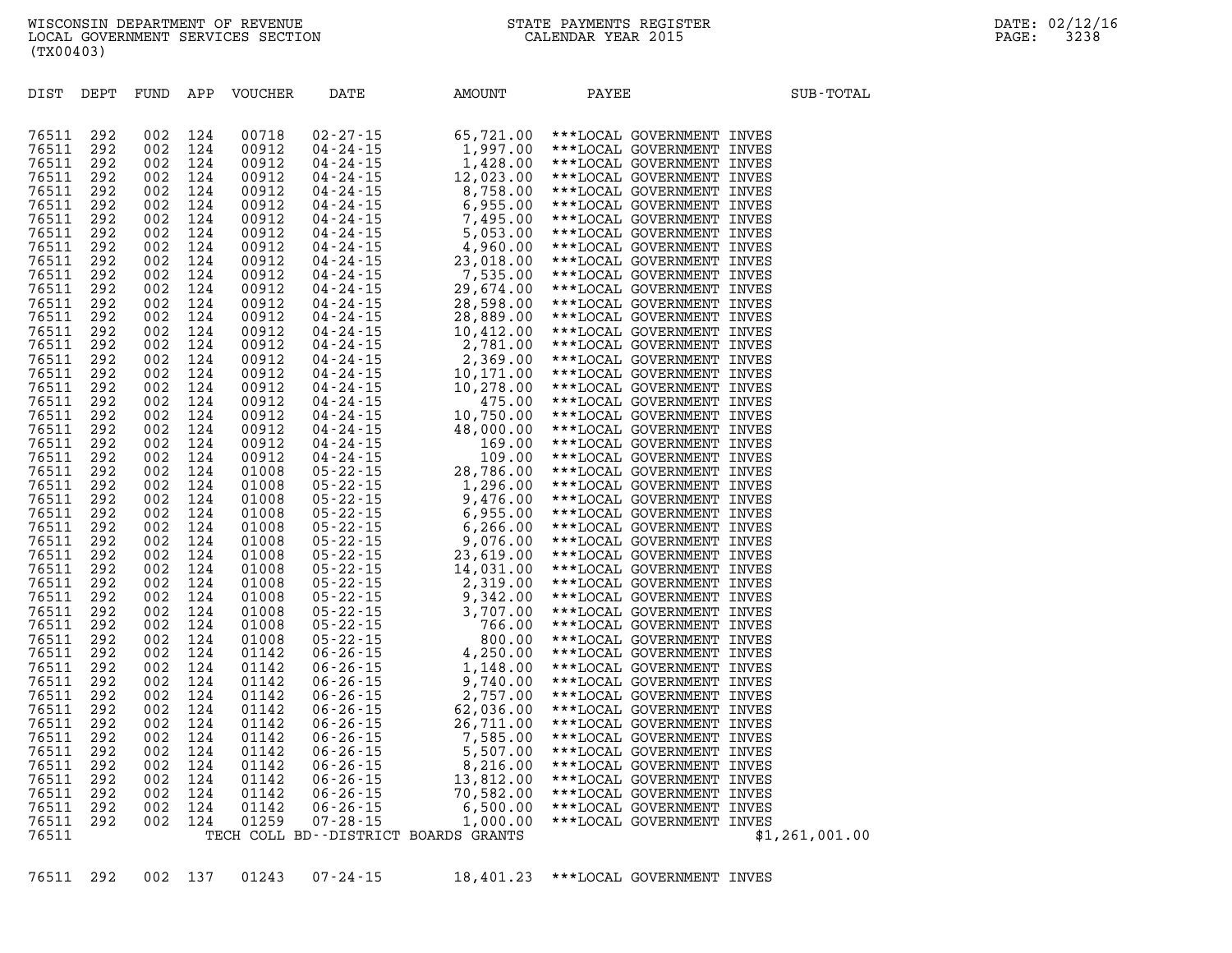**(TX00403)** 

| DIST                                                                                                                                                                                                                                   | DEPT                                                                                                                                                                               | FUND                                                                                                                                                                               | APP                                                                                                                                                                                | VOUCHER                                                                                                                                                                                                                                | DATE                                                                                                                                                                                                                                                                                                                     | AMOUNT | PAYEE                                                                                                                                                                                                                                                                                                                                                                                                                                                                                                                                                                                                                                                                                                                                                                                    | SUB-TOTAL    |
|----------------------------------------------------------------------------------------------------------------------------------------------------------------------------------------------------------------------------------------|------------------------------------------------------------------------------------------------------------------------------------------------------------------------------------|------------------------------------------------------------------------------------------------------------------------------------------------------------------------------------|------------------------------------------------------------------------------------------------------------------------------------------------------------------------------------|----------------------------------------------------------------------------------------------------------------------------------------------------------------------------------------------------------------------------------------|--------------------------------------------------------------------------------------------------------------------------------------------------------------------------------------------------------------------------------------------------------------------------------------------------------------------------|--------|------------------------------------------------------------------------------------------------------------------------------------------------------------------------------------------------------------------------------------------------------------------------------------------------------------------------------------------------------------------------------------------------------------------------------------------------------------------------------------------------------------------------------------------------------------------------------------------------------------------------------------------------------------------------------------------------------------------------------------------------------------------------------------------|--------------|
| 76511                                                                                                                                                                                                                                  |                                                                                                                                                                                    |                                                                                                                                                                                    |                                                                                                                                                                                    |                                                                                                                                                                                                                                        | TECH COLL BD--FIRE TRAINING SCHOOL REIMB                                                                                                                                                                                                                                                                                 |        |                                                                                                                                                                                                                                                                                                                                                                                                                                                                                                                                                                                                                                                                                                                                                                                          | \$18,401.23  |
| 76511<br>76511<br>76511<br>76511<br>76511<br>76511<br>76511<br>76511<br>76511<br>76511<br>76511<br>76511<br>76511<br>76511<br>76511<br>76511<br>76511<br>76511<br>76511<br>76511<br>76511<br>76511                                     | 292<br>292<br>292<br>292<br>292<br>292<br>292<br>292<br>292<br>292<br>292<br>292<br>292<br>292<br>292<br>292<br>292<br>292<br>292<br>292<br>292                                    | 002<br>002<br>002<br>002<br>002<br>002<br>002<br>002<br>002<br>002<br>002<br>002<br>002<br>002<br>002<br>002<br>002<br>002<br>002<br>002<br>002                                    | 146<br>146<br>146<br>146<br>146<br>146<br>146<br>146<br>146<br>146<br>146<br>146<br>146<br>146<br>146<br>146<br>146<br>146<br>146<br>146<br>146                                    | 00153<br>00153<br>00153<br>00595<br>00595<br>00595<br>00718<br>00718<br>00718<br>00912<br>00912<br>00912<br>00912<br>00912<br>00912<br>01008<br>01008<br>01008<br>01142<br>01142<br>01142                                              | TECH COLL BD--ADULT BASIC EDUCATION-FED                                                                                                                                                                                                                                                                                  |        |                                                                                                                                                                                                                                                                                                                                                                                                                                                                                                                                                                                                                                                                                                                                                                                          | \$166,380.00 |
| 76511<br>76511<br>76511<br>76511<br>76511<br>76511<br>76511<br>76511<br>76511<br>76511<br>76511<br>76511<br>76511<br>76511<br>76511<br>76511<br>76511<br>76511<br>76511<br>76511<br>76511<br>76511<br>76511<br>76511<br>76511<br>76511 | 292<br>292<br>292<br>292<br>292<br>292<br>292<br>292<br>292<br>292<br>292<br>292<br>292<br>292<br>292<br>292<br>292<br>292<br>292<br>292<br>292<br>292<br>292<br>292<br>292<br>292 | 002<br>002<br>002<br>002<br>002<br>002<br>002<br>002<br>002<br>002<br>002<br>002<br>002<br>002<br>002<br>002<br>002<br>002<br>002<br>002<br>002<br>002<br>002<br>002<br>002<br>002 | 150<br>150<br>150<br>150<br>150<br>150<br>150<br>150<br>150<br>150<br>150<br>150<br>150<br>150<br>150<br>150<br>150<br>150<br>150<br>150<br>150<br>150<br>150<br>150<br>150<br>150 | 00153<br>00153<br>00153<br>00153<br>00595<br>00595<br>00595<br>00595<br>00718<br>00718<br>00718<br>00718<br>00912<br>00912<br>00912<br>00912<br>00912<br>00912<br>00912<br>00912<br>01008<br>01008<br>01008<br>01008<br>01142<br>01142 | $\begin{array}{cccc} 08\hbox{-}31\hbox{-}15 & 16\hbox{-}961.00 \\ 08\hbox{-}31\hbox{-}15 & 11\hbox{-}972.00 \\ 08\hbox{-}31\hbox{-}15 & 21\hbox{-}319.00 \\ 08\hbox{-}31\hbox{-}15 & 21\hbox{-}298.00 \\ 01\hbox{-}29\hbox{-}15 & 9\hbox{-}109.00 \\ 01\hbox{-}29\hbox{-}15 & 4\hbox{-}171.00 \\ 01\hbox{-}29\hbox{-}15$ |        | 16,961.00 ***LOCAL GOVERNMENT INVES<br>***LOCAL GOVERNMENT INVES<br>***LOCAL GOVERNMENT INVES<br>***LOCAL GOVERNMENT INVES<br>***LOCAL GOVERNMENT INVES<br>***LOCAL GOVERNMENT INVES<br>***LOCAL GOVERNMENT INVES<br>***LOCAL GOVERNMENT INVES<br>***LOCAL GOVERNMENT INVES<br>***LOCAL GOVERNMENT INVES<br>***LOCAL GOVERNMENT INVES<br>***LOCAL GOVERNMENT INVES<br>***LOCAL GOVERNMENT INVES<br>***LOCAL GOVERNMENT INVES<br>***LOCAL GOVERNMENT INVES<br>***LOCAL GOVERNMENT INVES<br>***LOCAL GOVERNMENT INVES<br>***LOCAL GOVERNMENT INVES<br>***LOCAL GOVERNMENT INVES<br>***LOCAL GOVERNMENT INVES<br>***LOCAL GOVERNMENT INVES<br>***LOCAL GOVERNMENT INVES<br>***LOCAL GOVERNMENT INVES<br>***LOCAL GOVERNMENT INVES<br>***LOCAL GOVERNMENT INVES<br>***LOCAL GOVERNMENT INVES |              |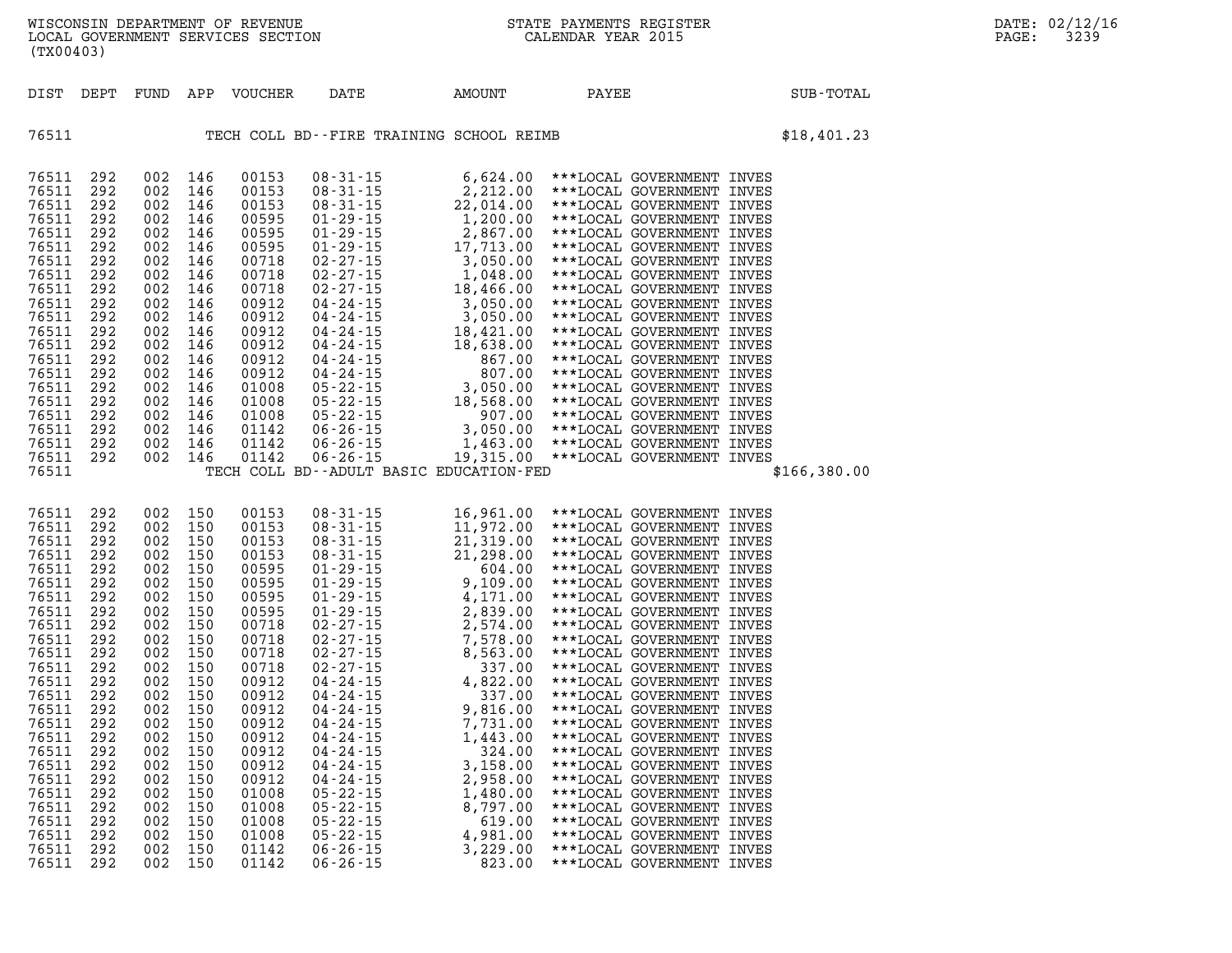| DATE: | 02/12/16 |
|-------|----------|
| PAGE: | 3240     |

| (TX00403)                                                                                                                           |                                                                                                |                                                                                                |                                                                                                |                                                                                                                            |                                                                                                                                                                                                                                                                                                  |                                                                                                                                                                                       |                                                                                                                                                                                                                                                                                                                                                                                                                                  |                 |
|-------------------------------------------------------------------------------------------------------------------------------------|------------------------------------------------------------------------------------------------|------------------------------------------------------------------------------------------------|------------------------------------------------------------------------------------------------|----------------------------------------------------------------------------------------------------------------------------|--------------------------------------------------------------------------------------------------------------------------------------------------------------------------------------------------------------------------------------------------------------------------------------------------|---------------------------------------------------------------------------------------------------------------------------------------------------------------------------------------|----------------------------------------------------------------------------------------------------------------------------------------------------------------------------------------------------------------------------------------------------------------------------------------------------------------------------------------------------------------------------------------------------------------------------------|-----------------|
| DIST                                                                                                                                | DEPT                                                                                           | FUND                                                                                           | APP                                                                                            | VOUCHER                                                                                                                    | DATE                                                                                                                                                                                                                                                                                             | AMOUNT                                                                                                                                                                                | PAYEE                                                                                                                                                                                                                                                                                                                                                                                                                            | SUB-TOTAL       |
| 76511<br>76511<br>76511                                                                                                             | 292<br>292                                                                                     | 002<br>002                                                                                     | 150<br>150                                                                                     | 01142<br>01142                                                                                                             | $06 - 26 - 15$<br>$06 - 26 - 15$                                                                                                                                                                                                                                                                 | TECH COLL BD--VOCATIONAL EDUCATION-FED                                                                                                                                                |                                                                                                                                                                                                                                                                                                                                                                                                                                  | \$169,838.00    |
| 76511<br>76511                                                                                                                      | 292                                                                                            | 002                                                                                            | 162                                                                                            | 00681<br>TECH COLL BD--                                                                                                    | $02 - 20 - 15$                                                                                                                                                                                                                                                                                   |                                                                                                                                                                                       | 11,877,887.00 *** LOCAL GOVERNMENT INVES                                                                                                                                                                                                                                                                                                                                                                                         | \$11,877,887.00 |
| 76511<br>76511<br>76511<br>76511<br>76511<br>76511<br>76511<br>76511<br>76511<br>76511<br>76511<br>76511<br>76511                   | 437<br>437<br>437<br>437<br>437<br>437<br>437<br>437<br>437<br>437<br>437<br>437               | 005<br>005<br>005<br>005<br>005<br>005<br>005<br>005<br>005<br>005<br>005<br>005               | 000<br>000<br>000<br>000<br>000<br>000<br>000<br>000<br>000<br>000<br>000<br>000               | 00000<br>00000<br>00000<br>00000<br>00000<br>00000<br>00000<br>00000<br>00000<br>00000<br>00000<br>00000                   | $01 - 02 - 15$<br>$01 - 30 - 15$<br>$02 - 27 - 15$<br>$03 - 02 - 15$<br>$03 - 06 - 15$<br>$03 - 31 - 15$<br>$04 - 30 - 15$<br>$05 - 01 - 15$<br>$05 - 29 - 15$<br>$06 - 03 - 15$<br>$06 - 23 - 15$<br>$07 - 07 - 15$                                                                             | 13,198.92<br>7,481.91<br>1,517.56<br>60,243.81<br>1,410.79<br>6,614.57<br>25,645.54<br>40,197.56<br>4,003.01<br>23, 252.59<br>10,289.27<br>CHILDREN & FAMILIES - - STATE/FEDERAL AIDS | LAKESHORE TECHNICAL COLLE*<br>LAKESHORE TECHNICAL COLLE*<br>LAKESHORE TECHNICAL COLLE*<br>LAKESHORE TECHNICAL COLLE*<br>LAKESHORE TECHNICAL COLLE*<br>LAKESHORE TECHNICAL COLLE*<br>LAKESHORE TECHNICAL COLLE*<br>LAKESHORE TECHNICAL COLLE*<br>LAKESHORE TECHNICAL COLLE*<br>LAKESHORE TECHNICAL COLLE*<br>LAKESHORE TECHNICAL COLLE*<br>1,354.35 LAKESHORE TECHNICAL COLLE*                                                    | \$195, 209.88   |
| 76511<br>76511<br>76511<br>76511<br>76511<br>76511<br>76511<br>76511<br>76511<br>76511<br>76511<br>76511<br>76511<br>76511<br>76511 | 445<br>445<br>445<br>445<br>445<br>445<br>445<br>445<br>445<br>445<br>445<br>445<br>445<br>445 | 005<br>005<br>005<br>005<br>005<br>005<br>005<br>005<br>005<br>005<br>005<br>005<br>005<br>005 | 000<br>000<br>000<br>000<br>000<br>000<br>000<br>000<br>000<br>000<br>000<br>000<br>000<br>000 | 00000<br>00000<br>00000<br>00000<br>00000<br>00000<br>00000<br>00000<br>00000<br>00000<br>00000<br>00000<br>00000<br>00000 | $09 - 15 - 15$<br>$08 - 18 - 15$<br>$07 - 07 - 15$<br>$06 - 23 - 15$<br>$06 - 03 - 15$<br>$05 - 29 - 15$<br>$05 - 01 - 15$<br>$04 - 30 - 15$<br>$03 - 31 - 15$<br>$03 - 06 - 15$<br>$03 - 02 - 15$<br>$02 - 27 - 15$<br>$01 - 30 - 15$<br>$01 - 02 - 15$<br>WORKFORCE DVLPMT--STATE/FEDERAL AIDS | 79,934.13<br>28,778.73<br>1,354.35<br>10,289.27<br>23, 252.59<br>4,003.01<br>40, 197.56<br>25,645.54<br>6,614.57<br>1,410.79<br>60,243.81<br>1,517.56<br>7,481.91<br>13, 198.92       | LAKESHORE TECHNICAL COLLE*<br>LAKESHORE TECHNICAL COLLE*<br>LAKESHORE TECHNICAL COLLE*<br>LAKESHORE TECHNICAL COLLE*<br>LAKESHORE TECHNICAL COLLE*<br>LAKESHORE TECHNICAL COLLE*<br>LAKESHORE TECHNICAL COLLE*<br>LAKESHORE TECHNICAL COLLE*<br>LAKESHORE TECHNICAL COLLE*<br>LAKESHORE TECHNICAL COLLE*<br>LAKESHORE TECHNICAL COLLE*<br>LAKESHORE TECHNICAL COLLE*<br>LAKESHORE TECHNICAL COLLE*<br>LAKESHORE TECHNICAL COLLE* | \$303,922.74    |
| 76511<br>76511                                                                                                                      | 835                                                                                            | 002                                                                                            | 109                                                                                            | 30026                                                                                                                      | $07 - 27 - 15$<br>REVENUE - - EXEMPT COMPUTER AID                                                                                                                                                                                                                                                |                                                                                                                                                                                       | 68,861.00 LAKESHORE TECH COLL DIST                                                                                                                                                                                                                                                                                                                                                                                               | \$68,861.00     |
| 76511                                                                                                                               |                                                                                                |                                                                                                |                                                                                                |                                                                                                                            | DISTRICT TOTAL APPROPRIATIONS                                                                                                                                                                                                                                                                    |                                                                                                                                                                                       |                                                                                                                                                                                                                                                                                                                                                                                                                                  | \$15,887,013.60 |

WISCONSIN DEPARTMENT OF REVENUE STATE STATE PAYMENTS REGISTER LOCAL GOVERNMENT SERVICES SECTION

LOCAL GOVERNMENT SERVICES SECTION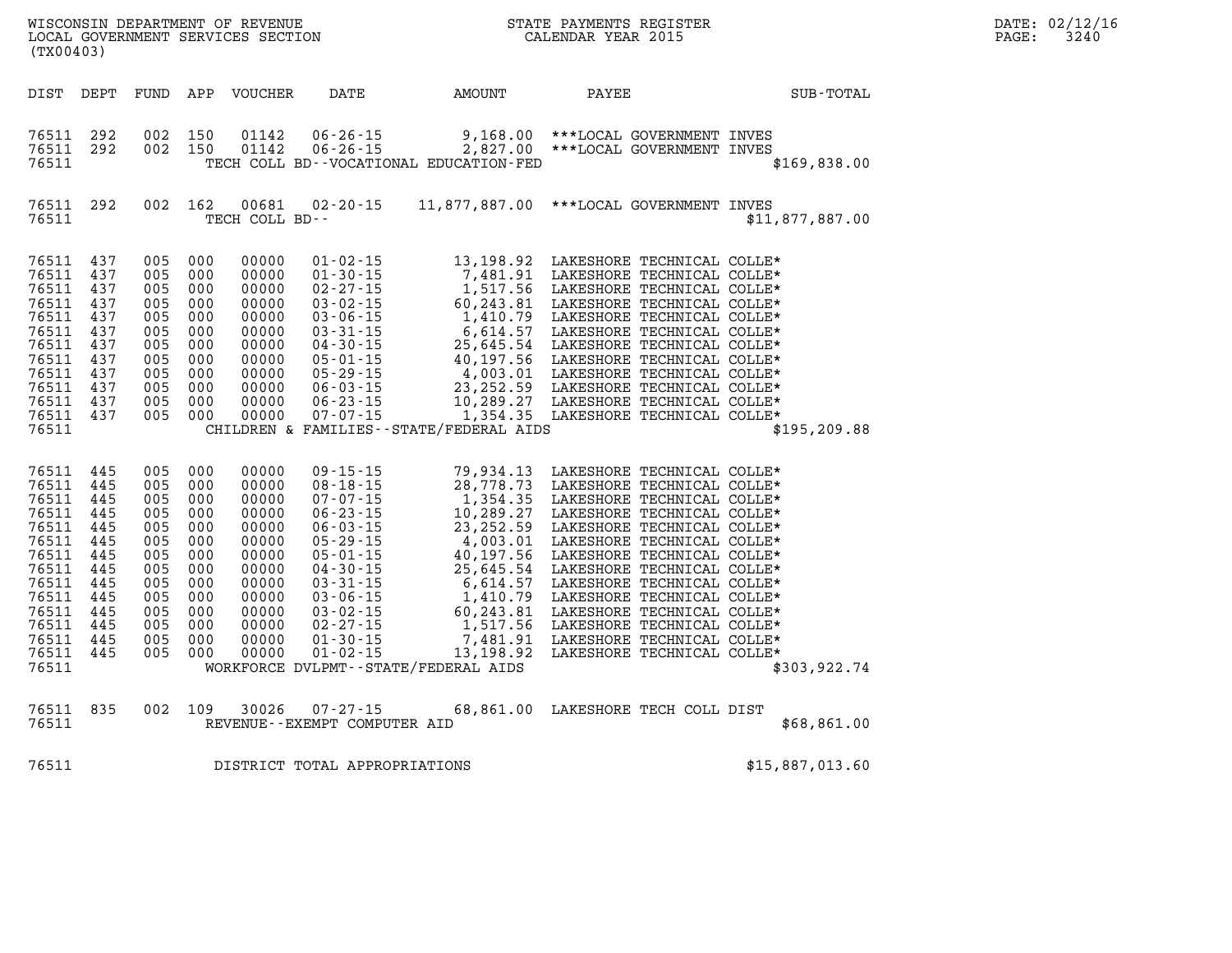| DIST           | DEPT       | FUND       | APP        | <b>VOUCHER</b> | DATE                             | <b>AMOUNT</b>                       | PAYEE                            | SUB-TOTAL      |
|----------------|------------|------------|------------|----------------|----------------------------------|-------------------------------------|----------------------------------|----------------|
| 76512          | 292        | 002        | 105        | 00011          | $07 - 13 - 15$                   | 1,346,302.00                        | ***US BANK ACH                   |                |
| 76512          | 292        | 002        | 105        | 00057          | $08 - 10 - 15$                   | 1,379,632.00                        | ***US BANK ACH                   |                |
| 76512          | 292        | 002        | 105        | 00175          | $09 - 08 - 15$                   | 1,362,967.00                        | ***US BANK ACH                   |                |
| 76512          | 292        | 002        | 105        | 00478          | $01 - 05 - 15$                   | 446,091.00                          | ***US BANK ACH                   |                |
| 76512          | 292        | 002        | 105        | 00611          | $02 - 02 - 15$                   | 443,891.00                          | ***US BANK ACH                   |                |
| 76512          | 292        | 002        | 105        | 01048          | $06 - 01 - 15$                   | 1,570,073.00                        | ***US BANK ACH                   |                |
| 76512          |            |            |            |                |                                  | TECH COLL BD--VOCATIONAL SYSTEM AID |                                  | \$6,548,956.00 |
|                |            |            |            |                |                                  |                                     |                                  |                |
| 76512          | 292        | 002        | 124        | 00154          | $08 - 31 - 15$                   | 23, 172.32                          | ***US BANK ACH                   |                |
| 76512          | 292        | 002        | 124        | 00154          | $08 - 31 - 15$                   | 40,660.35                           | ***US BANK ACH                   |                |
| 76512          | 292        | 002        | 124        | 00154          | $08 - 31 - 15$                   | 50,528.86                           | ***US BANK ACH                   |                |
| 76512          | 292        | 002        | 124        | 00204          | 09 - 11 - 15                     | 22,916.46                           | ***US BANK ACH                   |                |
| 76512          | 292        | 002        | 124        | 00204          | $09 - 11 - 15$                   | 28,849.10                           | ***US BANK ACH                   |                |
| 76512          | 292        | 002        | 124        | 00204          | $09 - 11 - 15$                   | 22, 117.99                          | ***US BANK ACH                   |                |
| 76512          | 292        | 002        | 124        | 00204          | $09 - 11 - 15$                   | 5,812.50                            | ***US BANK ACH                   |                |
| 76512          | 292        | 002        | 124        | 00204<br>00204 | $09 - 11 - 15$<br>$09 - 11 - 15$ | 5,883.33<br>5,071.16                | ***US BANK ACH                   |                |
| 76512<br>76512 | 292<br>292 | 002<br>002 | 124<br>124 | 00204          | $09 - 11 - 15$                   | 9,097.89                            | ***US BANK ACH<br>***US BANK ACH |                |
| 76512          | 292        | 002        | 124        | 00596          | $01 - 29 - 15$                   | 9,191.74                            | ***US BANK ACH                   |                |
| 76512          | 292        | 002        | 124        | 00596          | $01 - 29 - 15$                   | 784.81                              | ***US BANK ACH                   |                |
| 76512          | 292        | 002        | 124        | 00596          | $01 - 29 - 15$                   | 2,181.74                            | ***US BANK ACH                   |                |
| 76512          | 292        | 002        | 124        | 00596          | $01 - 29 - 15$                   | 14,353.00                           | ***US BANK ACH                   |                |
| 76512          | 292        | 002        | 124        | 00596          | $01 - 29 - 15$                   | 15,360.38                           | ***US BANK ACH                   |                |
| 76512          | 292        | 002        | 124        | 00596          | $01 - 29 - 15$                   | 39,521.32                           | ***US BANK ACH                   |                |
| 76512          | 292        | 002        | 124        | 00596          | $01 - 29 - 15$                   | 44,878.39                           | ***US BANK ACH                   |                |
| 76512          | 292        | 002        | 124        | 00596          | $01 - 29 - 15$                   | 435.60                              | ***US BANK ACH                   |                |
| 76512<br>76512 | 292<br>292 | 002<br>002 | 124<br>124 | 00596<br>00719 | $01 - 29 - 15$<br>$02 - 27 - 15$ | 167.25<br>355.00                    | ***US BANK ACH<br>***US BANK ACH |                |
| 76512          | 292        | 002        | 124        | 00719          | $02 - 27 - 15$                   | 571.20                              | ***US BANK ACH                   |                |
| 76512          | 292        | 002        | 124        | 00719          | $02 - 27 - 15$                   | 16,820.65                           | ***US BANK ACH                   |                |
| 76512          | 292        | 002        | 124        | 00719          | $02 - 27 - 15$                   | 6,488.64                            | ***US BANK ACH                   |                |
| 76512          | 292        | 002        | 124        | 00719          | $02 - 27 - 15$                   | 3,174.28                            | ***US BANK ACH                   |                |
| 76512          | 292        | 002        | 124        | 00719          | $02 - 27 - 15$                   | 5,927.62                            | ***US BANK ACH                   |                |
| 76512          | 292        | 002        | 124        | 00719          | $02 - 27 - 15$                   | 9,129.11                            | ***US BANK ACH                   |                |
| 76512          | 292        | 002        | 124        | 00719          | $02 - 27 - 15$                   | 9,246.03                            | ***US BANK ACH                   |                |
| 76512<br>76512 | 292<br>292 | 002<br>002 | 124<br>124 | 00825<br>00825 | $03 - 27 - 15$<br>$03 - 27 - 15$ | 13,805.72<br>9,180.50               | ***US BANK ACH<br>***US BANK ACH |                |
| 76512          | 292        | 002        | 124        | 00825          | $03 - 27 - 15$                   | 13,166.77                           | ***US BANK ACH                   |                |
| 76512          | 292        | 002        | 124        | 00825          | $03 - 27 - 15$                   | 2,133.40                            | ***US BANK ACH                   |                |
| 76512          | 292        | 002        | 124        | 00825          | $03 - 27 - 15$                   | 18,327.90                           | ***US BANK ACH                   |                |
| 76512          | 292        | 002        | 124        | 00825          | $03 - 27 - 15$                   | 157.00                              | ***US BANK ACH                   |                |
| 76512          | 292        | 002        | 124        | 00825          | $03 - 27 - 15$                   | 13,081.62                           | ***US BANK ACH                   |                |
| 76512          | 292        | 002        | 124        | 00913          | $04 - 24 - 15$                   | 21, 211.16                          | ***US BANK ACH                   |                |
| 76512          | 292        | 002        | 124        | 00913          | 04 - 24 - 15                     | 9,294.93                            | ***US BANK ACH                   |                |
| 76512          | 292        | 002        | 124        | 00913          | $04 - 24 - 15$                   | 6,239.06                            | ***US BANK ACH                   |                |
| 76512<br>76512 | 292<br>292 | 002<br>002 | 124<br>124 | 00913<br>00913 | 04-24-15<br>$04 - 24 - 15$       | 2,172.38<br>15,542.99               | ***US BANK ACH<br>***US BANK ACH |                |
| 76512          | 292        | 002        | 124        | 00913          | $04 - 24 - 15$                   | 33, 229. 77                         | ***US BANK ACH                   |                |
| 76512          | 292        | 002        | 124        | 00913          | $04 - 24 - 15$                   | 82,069.58                           | ***US BANK ACH                   |                |
| 76512          | 292        | 002        | 124        | 00913          | $04 - 24 - 15$                   | 47,674.08                           | ***US BANK ACH                   |                |
| 76512          | 292        | 002        | 124        | 00913          | $04 - 24 - 15$                   | 194.07                              | ***US BANK ACH                   |                |
| 76512          | 292        | 002        | 124        | 00913          | 04 - 24 - 15                     | 13,000.00                           | ***US BANK ACH                   |                |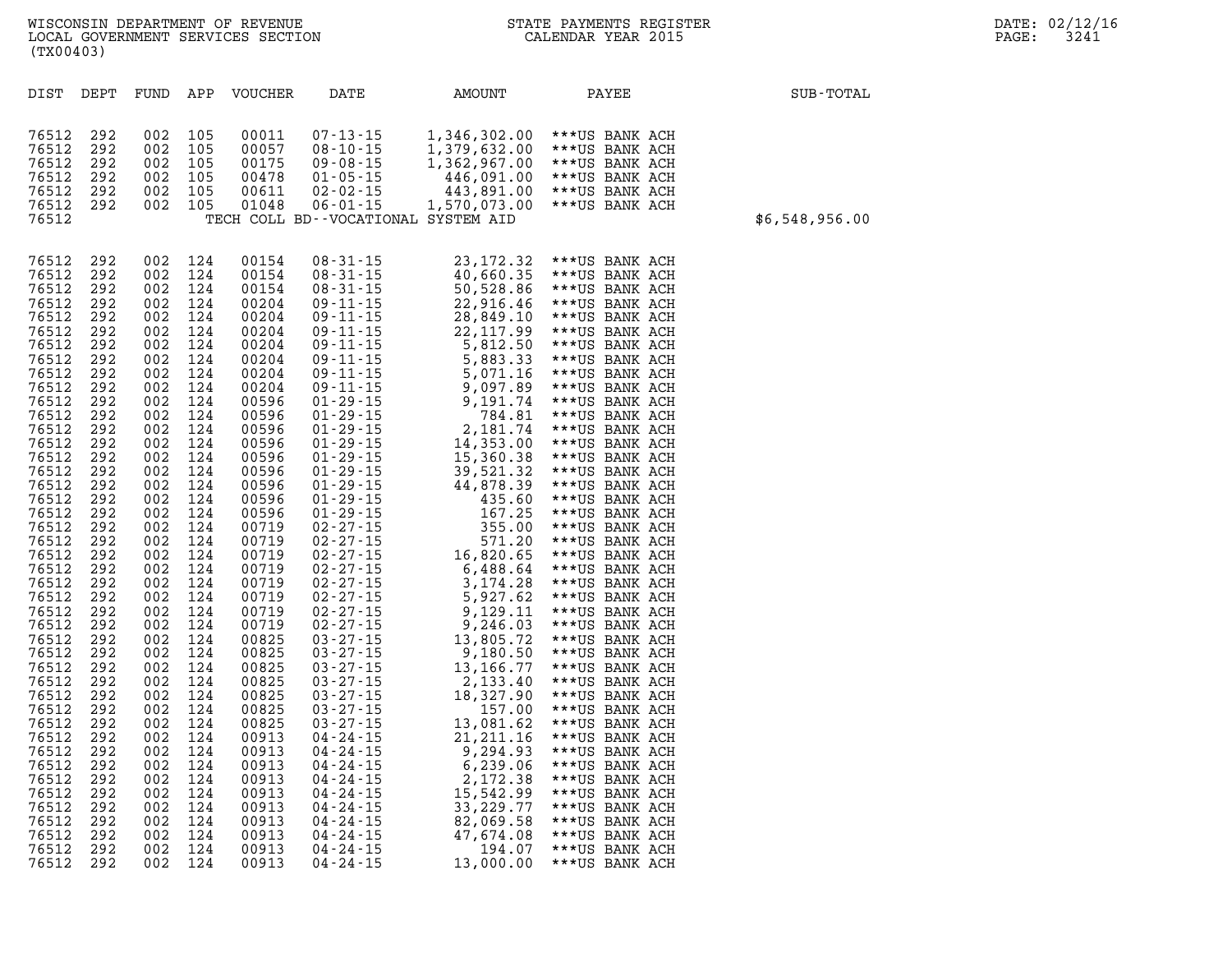| DIST                                                                                                                                                                                      | DEPT                                                                                                                                            | FUND                                                                                                                                            | APP                                                                                                                                             | VOUCHER                                                                                                                                                                                   | DATE                                                                                                                                                                                                                                                                                                                                            | AMOUNT                                                                                                                                                                                                                                                                          | PAYEE                                                                                                                                                                                                                                                                                                                                                                                  | SUB-TOTAL      |
|-------------------------------------------------------------------------------------------------------------------------------------------------------------------------------------------|-------------------------------------------------------------------------------------------------------------------------------------------------|-------------------------------------------------------------------------------------------------------------------------------------------------|-------------------------------------------------------------------------------------------------------------------------------------------------|-------------------------------------------------------------------------------------------------------------------------------------------------------------------------------------------|-------------------------------------------------------------------------------------------------------------------------------------------------------------------------------------------------------------------------------------------------------------------------------------------------------------------------------------------------|---------------------------------------------------------------------------------------------------------------------------------------------------------------------------------------------------------------------------------------------------------------------------------|----------------------------------------------------------------------------------------------------------------------------------------------------------------------------------------------------------------------------------------------------------------------------------------------------------------------------------------------------------------------------------------|----------------|
| 76512<br>76512<br>76512<br>76512<br>76512<br>76512<br>76512<br>76512<br>76512<br>76512<br>76512<br>76512<br>76512<br>76512<br>76512<br>76512<br>76512<br>76512<br>76512<br>76512<br>76512 | 292<br>292<br>292<br>292<br>292<br>292<br>292<br>292<br>292<br>292<br>292<br>292<br>292<br>292<br>292<br>292<br>292<br>292<br>292<br>292<br>292 | 002<br>002<br>002<br>002<br>002<br>002<br>002<br>002<br>002<br>002<br>002<br>002<br>002<br>002<br>002<br>002<br>002<br>002<br>002<br>002<br>002 | 124<br>124<br>124<br>124<br>124<br>124<br>124<br>124<br>124<br>124<br>124<br>124<br>124<br>124<br>124<br>124<br>124<br>124<br>124<br>124<br>124 | 01009<br>01009<br>01009<br>01009<br>01009<br>01009<br>01143<br>01143<br>01143<br>01143<br>01143<br>01260<br>01260<br>01260<br>01260<br>01260<br>01260<br>01260<br>01260<br>01260<br>01260 | $05 - 22 - 15$<br>05-22-15<br>05-22-15<br>05-22-15<br>05-22-15<br>05-22-15<br>05-22-15<br>06-26-15<br>06-26-15<br>06-26-15<br>06-26-15<br>06-26-15<br>06-26-15<br>06-26-15<br>07-28-15<br>07-28-15<br>07-28-15<br>07-28-15<br>07-28-15<br>07-28-15<br>07-28-15<br>07-28-15<br>$07 - 28 - 15$<br>07 - 28 - 15<br>07 - 28 - 15<br>$07 - 28 - 15$  | 12,791.36<br>12,060.24<br>21,532.21<br>2,174.89<br>15,866.13<br>15,866.13<br>1,614.50<br>8,736.99<br>5,276.12<br>28,888.58<br>116.15<br>36,360.08<br>8,000.00<br>6,000.00<br>3,400.00<br>29,887.41<br>14,511.82<br>51,225.74<br>47,956.33<br>18,679.87<br>2,869.00<br>11,344.02 | ***US BANK ACH<br>***US BANK ACH<br>***US BANK ACH<br>***US BANK ACH<br>***US BANK ACH<br>***US BANK ACH<br>***US BANK ACH<br>***US BANK ACH<br>***US BANK ACH<br>***US BANK ACH<br>***US BANK ACH<br>***US BANK ACH<br>***US BANK ACH<br>***US BANK ACH<br>***US BANK ACH<br>***US BANK ACH<br>***US BANK ACH<br>***US BANK ACH<br>***US BANK ACH<br>***US BANK ACH<br>***US BANK ACH |                |
| 76512                                                                                                                                                                                     |                                                                                                                                                 |                                                                                                                                                 |                                                                                                                                                 |                                                                                                                                                                                           | TECH COLL BD--DISTRICT BOARDS GRANTS                                                                                                                                                                                                                                                                                                            |                                                                                                                                                                                                                                                                                 |                                                                                                                                                                                                                                                                                                                                                                                        | \$1,032,469.09 |
| 76512<br>76512<br>76512                                                                                                                                                                   | 292<br>292                                                                                                                                      | 002<br>002                                                                                                                                      | 128<br>128                                                                                                                                      | 00204<br>00204                                                                                                                                                                            | 09 - 11 - 15<br>09 - 11 - 15<br>TECHNICAL COLLEGE SYSTEM GRANTS                                                                                                                                                                                                                                                                                 |                                                                                                                                                                                                                                                                                 | 1,021.50 *** US BANK ACH<br>15,978.50 *** US BANK ACH                                                                                                                                                                                                                                                                                                                                  | \$17,000.00    |
| 76512<br>76512                                                                                                                                                                            | 292                                                                                                                                             | 002                                                                                                                                             | 137                                                                                                                                             | 01244                                                                                                                                                                                     | $07 - 24 - 15$<br>TECH COLL BD--FIRE TRAINING SCHOOL REIMB                                                                                                                                                                                                                                                                                      |                                                                                                                                                                                                                                                                                 | 47,714.21 *** US BANK ACH                                                                                                                                                                                                                                                                                                                                                              | \$47,714.21    |
| 76512<br>76512<br>76512<br>76512<br>76512<br>76512<br>76512<br>76512<br>76512<br>76512<br>76512<br>76512<br>76512<br>76512<br>76512<br>76512<br>76512<br>76512<br>76512<br>76512          | 292<br>292<br>292<br>292<br>292<br>292<br>292<br>292<br>292<br>292<br>292<br>292<br>292<br>292<br>292<br>292<br>292<br>292<br>292<br>292        | 002<br>002<br>002<br>002<br>002<br>002<br>002<br>002<br>002<br>002<br>002<br>002<br>002<br>002<br>002<br>002<br>002<br>002<br>002<br>002        | 146<br>146<br>146<br>146<br>146<br>146<br>146<br>146<br>146<br>146<br>146<br>146<br>146<br>146<br>146<br>146<br>146<br>146<br>146<br>146        | 00596<br>00596<br>00596<br>00719<br>00719<br>00719<br>00825<br>00825<br>00825<br>00913<br>00913<br>00913<br>01009<br>01009<br>01009<br>01143<br>01143<br>01143<br>01260<br>01260          | $\begin{array}{cccc} 01\hbox{-} 29\hbox{-} 15 \\ 01\hbox{-} 29\hbox{-} 15 \\ 01\hbox{-} 29\hbox{-} 15 \\ 02\hbox{-} 27\hbox{-} 15 \\ 02\hbox{-} 27\hbox{-} 15 \\ 02\hbox{-} 27\hbox{-} 15 \\ 02\hbox{-} 27\hbox{-} 15 \\ 03\hbox{-} 27\hbox{-} 15 \\ 03\hbox{-} 27\hbox{-} 15 \\ 03\hbox{-} 27\hbox{-} 15 \\ 04\hbox{-} 24\h$<br>$07 - 28 - 15$ | 25.92<br>38,244.08<br>827.06<br>688.24<br>29,942.27<br>3,497.38<br>2,545.87<br>29,430.20<br>591.66<br>720.49<br>29,822.98<br>590.45<br>3,974.38<br>30,092.24<br>703.93<br>28,505.63<br>4,329.86<br>626.13<br>3,451.37<br>30,188.58                                              | ***US BANK ACH<br>***US BANK ACH<br>***US BANK ACH<br>***US BANK ACH<br>***US BANK ACH<br>***US BANK ACH<br>***US BANK ACH<br>***US BANK ACH<br>***US BANK ACH<br>***US BANK ACH<br>***US BANK ACH<br>***US BANK ACH<br>***US BANK ACH<br>***US BANK ACH<br>***US BANK ACH<br>***US BANK ACH<br>***US BANK ACH<br>***US BANK ACH<br>***US BANK ACH<br>***US BANK ACH                   |                |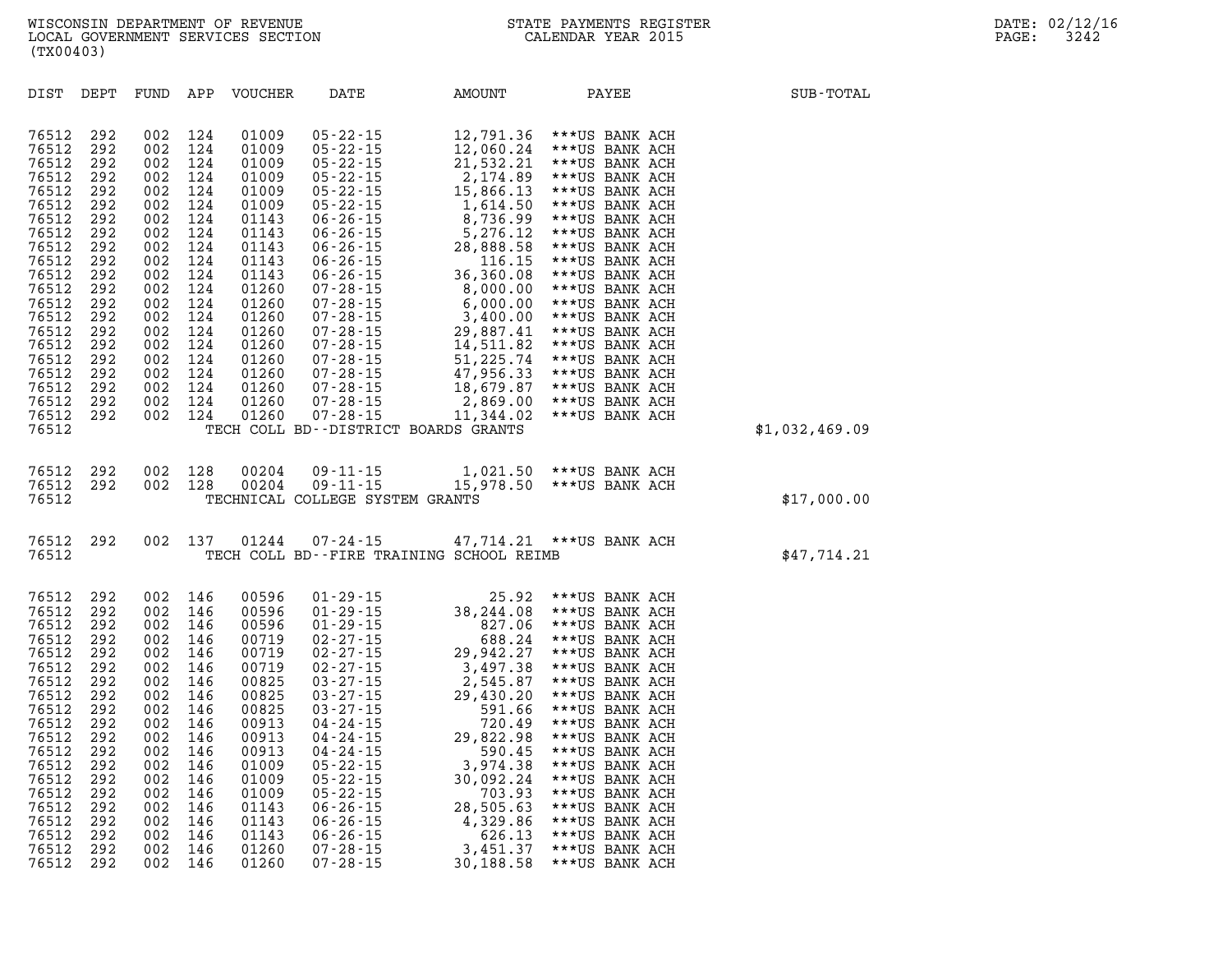|                   | DATE: 02/12/16 |
|-------------------|----------------|
| $\mathtt{PAGE}$ : | 3243           |

| (TX00403)                                                                                                                                                                                                                                                                                                                                                                                                                                                                                                                                                                                                                                                                                                                                                                                                                                                                                                                                                                                                                                                                            |                                                                                                                                                                                                                                                                                                                                    |                                                                                                                                                                                                                                                                                                                                                                                                                            |                                                                                                          |                                                                       |                                                                                                                                                                                                                                                                                                                                                                                                                                                                                |              |
|--------------------------------------------------------------------------------------------------------------------------------------------------------------------------------------------------------------------------------------------------------------------------------------------------------------------------------------------------------------------------------------------------------------------------------------------------------------------------------------------------------------------------------------------------------------------------------------------------------------------------------------------------------------------------------------------------------------------------------------------------------------------------------------------------------------------------------------------------------------------------------------------------------------------------------------------------------------------------------------------------------------------------------------------------------------------------------------|------------------------------------------------------------------------------------------------------------------------------------------------------------------------------------------------------------------------------------------------------------------------------------------------------------------------------------|----------------------------------------------------------------------------------------------------------------------------------------------------------------------------------------------------------------------------------------------------------------------------------------------------------------------------------------------------------------------------------------------------------------------------|----------------------------------------------------------------------------------------------------------|-----------------------------------------------------------------------|--------------------------------------------------------------------------------------------------------------------------------------------------------------------------------------------------------------------------------------------------------------------------------------------------------------------------------------------------------------------------------------------------------------------------------------------------------------------------------|--------------|
| DIST DEPT                                                                                                                                                                                                                                                                                                                                                                                                                                                                                                                                                                                                                                                                                                                                                                                                                                                                                                                                                                                                                                                                            |                                                                                                                                                                                                                                                                                                                                    |                                                                                                                                                                                                                                                                                                                                                                                                                            |                                                                                                          |                                                                       | FUND APP VOUCHER DATE AMOUNT PAYEE                                                                                                                                                                                                                                                                                                                                                                                                                                             | SUB-TOTAL    |
| 76512<br>292<br>002<br>76512                                                                                                                                                                                                                                                                                                                                                                                                                                                                                                                                                                                                                                                                                                                                                                                                                                                                                                                                                                                                                                                         | 146                                                                                                                                                                                                                                                                                                                                | 01260                                                                                                                                                                                                                                                                                                                                                                                                                      | TECH COLL BD--ADULT BASIC EDUCATION-FED                                                                  |                                                                       | 07-28-15 2,593.71 *** US BANK ACH                                                                                                                                                                                                                                                                                                                                                                                                                                              | \$241,392.43 |
| 76512<br>292<br>002<br>292<br>76512<br>002<br>76512<br>292<br>002<br>76512<br>292<br>002<br>76512<br>292<br>002<br>76512<br>292<br>002<br>76512<br>292<br>002<br>76512<br>292<br>002<br>76512<br>292<br>002<br>76512<br>292<br>002<br>76512<br>292<br>002<br>76512<br>292<br>002<br>76512<br>292<br>002<br>76512<br>292<br>002<br>76512<br>292<br>002<br>76512<br>292<br>002<br>76512<br>292<br>002<br>76512<br>292<br>002<br>76512<br>292<br>002<br>76512<br>292<br>002<br>76512<br>292<br>002<br>76512<br>292<br>002<br>76512<br>292<br>002<br>76512<br>292<br>002<br>76512<br>292<br>002<br>76512<br>292<br>002<br>76512<br>292<br>002<br>76512<br>292<br>002<br>76512<br>292<br>002<br>76512<br>292<br>002<br>76512<br>292<br>002<br>76512<br>292<br>002<br>76512<br>292<br>002<br>76512<br>292<br>002<br>76512<br>292<br>002<br>76512<br>292<br>002<br>76512<br>292<br>002<br>76512<br>292<br>002<br>76512<br>292<br>002<br>76512 292<br>76512<br>292<br>002<br>76512<br>292<br>002<br>76512<br>292<br>002<br>76512<br>292<br>002<br>76512<br>292<br>002<br>76512<br>292<br>002 | 150<br>150<br>150<br>150<br>150<br>150<br>150<br>150<br>150<br>150<br>150<br>150<br>150<br>150<br>150<br>150<br>150<br>150<br>150<br>150<br>150<br>150<br>150<br>150<br>150<br>150<br>150<br>150<br>150<br>150<br>150<br>150<br>150<br>150<br>150<br>150<br>150<br>150<br>150<br>002 150<br>150<br>150<br>150<br>150<br>150<br>150 | 00204<br>00204<br>00204<br>00204<br>00204<br>00204<br>00204<br>00204<br>00204<br>00204<br>00204<br>00204<br>00204<br>00596<br>00596<br>00596<br>00596<br>00596<br>00596<br>00719<br>00719<br>00719<br>00719<br>00719<br>00719<br>00825<br>00825<br>00825<br>00825<br>00825<br>00825<br>00913<br>00913<br>00913<br>00913<br>00913<br>00913<br>01009<br>01009<br>01009<br>01009<br>01009<br>01009<br>01143<br>01143<br>01143 | $05 - 22 - 15$<br>$05 - 22 - 15$<br>$05 - 22 - 15$<br>$06 - 26 - 15$<br>$06 - 26 - 15$<br>$06 - 26 - 15$ | 8,786.99<br>4,347.23<br>4,522.26<br>2,750.82<br>64,199.40<br>8,556.03 | $\begin{tabular}{cccccccc} $D^0$ & $11\cdot 15$ & $3\,,717\,,50$ & $***$ & $***$ & BAMK ACH \\ 09-11\cdot 15 & $4\,,840\,,556 & $***$ & $3\text{BANK ACH} \\ 09-11\cdot 15 & $2\,,902\,,64 & $***$ & $3\text{BANK ACH} \\ 09-11\cdot 15 & $2\,,902\,,64 & $***$ & $3\text{BANK ACH} \\ 09-11\cdot 15 & $3\,,413\,,99 & $***$ & $3\text{BANK ACH} \\ 09-11\cdot 15$<br>***US BANK ACH<br>***US BANK ACH<br>***US BANK ACH<br>***US BANK ACH<br>***US BANK ACH<br>***US BANK ACH |              |
| 76512<br>292<br>002<br>76512<br>292<br>002<br>76512<br>292<br>002                                                                                                                                                                                                                                                                                                                                                                                                                                                                                                                                                                                                                                                                                                                                                                                                                                                                                                                                                                                                                    | 150<br>150<br>150                                                                                                                                                                                                                                                                                                                  | 01143<br>01143<br>01143                                                                                                                                                                                                                                                                                                                                                                                                    | $06 - 26 - 15$<br>$06 - 26 - 15$<br>$06 - 26 - 15$                                                       | 6,895.37<br>6,354.84<br>9,127.91                                      | ***US BANK ACH<br>***US BANK ACH<br>***US BANK ACH                                                                                                                                                                                                                                                                                                                                                                                                                             |              |

**WISCONSIN DEPARTMENT OF REVENUE STATE STATE PAYMENTS REGISTER**<br>LOCAL GOVERNMENT SERVICES SECTION STATE: OF BALENDAR YEAR 2015

LOCAL GOVERNMENT SERVICES SECTION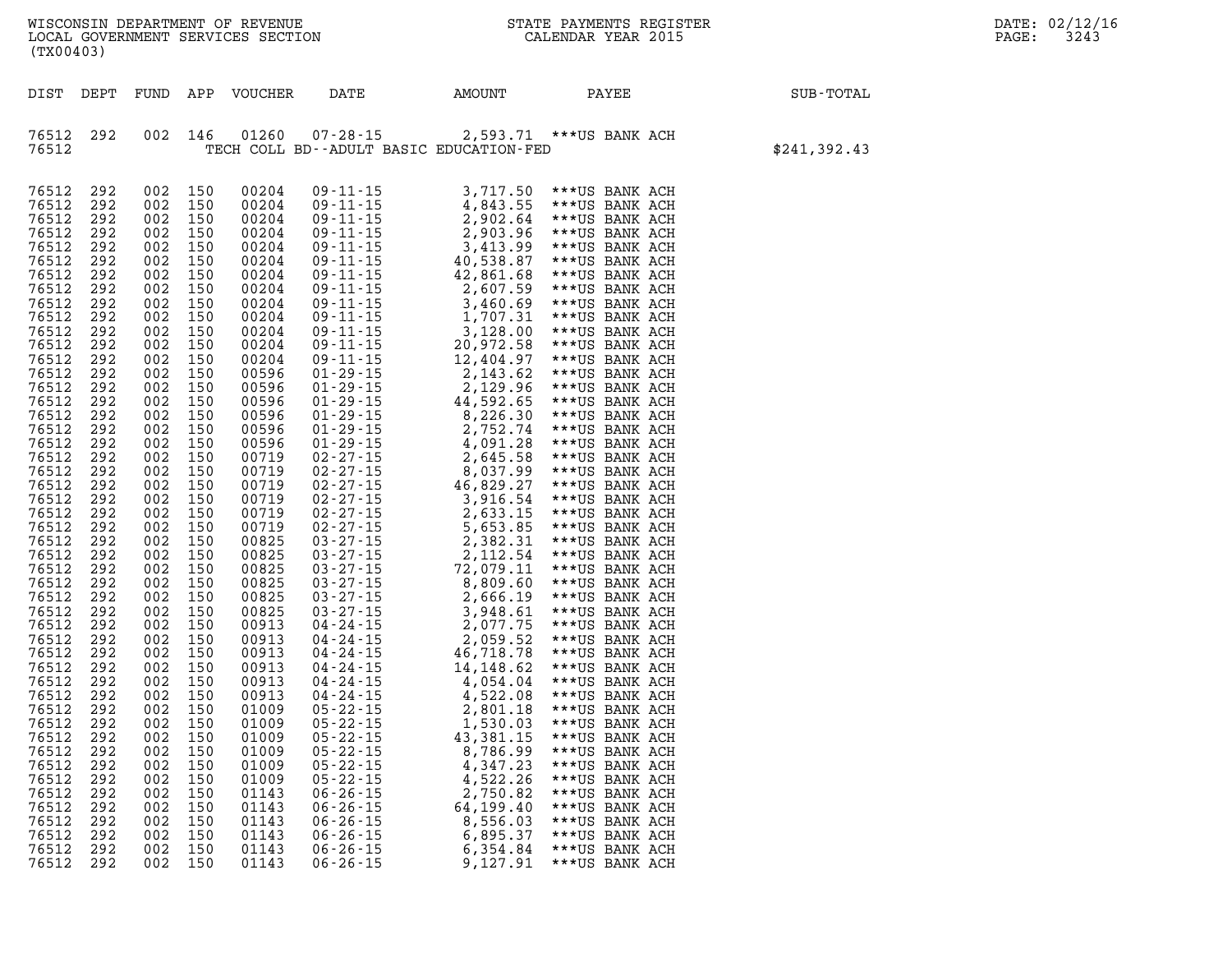| DATE: | 02/12/16 |
|-------|----------|
| PAGE: | 3244     |

| DIST<br>DEPT<br>FUND                                                                                                                                                                                                                                               | APP<br>VOUCHER<br>DATE                                                                                                                                                                                                                                                                                                                                                                                                     | AMOUNT<br>PAYEE                                                                                                                                                                                                                                 | SUB-TOTAL                                                                                                                                                                                                                                                                                                                                                |
|--------------------------------------------------------------------------------------------------------------------------------------------------------------------------------------------------------------------------------------------------------------------|----------------------------------------------------------------------------------------------------------------------------------------------------------------------------------------------------------------------------------------------------------------------------------------------------------------------------------------------------------------------------------------------------------------------------|-------------------------------------------------------------------------------------------------------------------------------------------------------------------------------------------------------------------------------------------------|----------------------------------------------------------------------------------------------------------------------------------------------------------------------------------------------------------------------------------------------------------------------------------------------------------------------------------------------------------|
| 76512<br>292<br>002<br>76512<br>292<br>002<br>76512<br>292<br>002<br>76512<br>292<br>002<br>76512                                                                                                                                                                  | 150<br>01260<br>$07 - 28 - 15$<br>$07 - 28 - 15$<br>150<br>01260<br>150<br>01260<br>$07 - 28 - 15$<br>150<br>01260<br>$07 - 28 - 15$<br>TECH COLL BD--VOCATIONAL EDUCATION-FED                                                                                                                                                                                                                                             | 42,333.32 *** US BANK ACH<br>11,999.11 *** US BANK ACH<br>7,602.98<br>***US BANK ACH<br>18,620.05<br>***US BANK ACH                                                                                                                             | \$688,504.08                                                                                                                                                                                                                                                                                                                                             |
| 76512<br>292<br>002<br>76512                                                                                                                                                                                                                                       | 162<br>00682<br>$02 - 20 - 15$<br>TECH COLL BD--                                                                                                                                                                                                                                                                                                                                                                           | 29,119,516.00 *** US BANK ACH                                                                                                                                                                                                                   | \$29, 119, 516.00                                                                                                                                                                                                                                                                                                                                        |
| 76512<br>437<br>005<br>76512<br>437<br>005<br>76512<br>005<br>437<br>76512<br>437<br>005<br>76512<br>437<br>005<br>76512<br>437<br>005<br>76512<br>437<br>005<br>76512<br>437<br>005<br>76512                                                                      | 000<br>00000<br>$01 - 02 - 15$<br>000<br>00000<br>$02 - 02 - 15$<br>000<br>00000<br>$03 - 02 - 15$<br>$03 - 31 - 15$<br>000<br>00000<br>000<br>00000<br>$05 - 01 - 15$<br>000<br>00000<br>$06 - 01 - 15$<br>000<br>00000<br>$06 - 23 - 15$<br>000<br>00000<br>$07 - 07 - 15$<br>CHILDREN & FAMILIES - - STATE/FEDERAL AIDS                                                                                                 | 100,045.77 FOX VALLEY TECHNICAL COLL*<br>141,974.50<br>86,879.16<br>83,873.49<br>94,848.94 FOX VALLEY TECHNICAL COLL*<br>126,805.21 FOX VALLEY TECHNICAL COLL*<br>124, 129.95 FOX VALLEY TECHNICAL COLL*<br>8,734.02 FOX VALLEY TECHNICAL COLL* | FOX VALLEY TECHNICAL COLL*<br>FOX VALLEY TECHNICAL COLL*<br>FOX VALLEY TECHNICAL COLL*<br>\$767,291.04                                                                                                                                                                                                                                                   |
| 76512<br>445<br>005<br>76512<br>445<br>005<br>76512<br>445<br>005<br>76512<br>445<br>005<br>76512<br>445<br>005<br>76512<br>005<br>445<br>76512<br>445<br>005<br>76512<br>005<br>445<br>76512<br>445<br>005<br>76512<br>445<br>005<br>76512<br>445<br>005<br>76512 | $09 - 22 - 15$<br>000<br>00000<br>$09 - 15 - 15$<br>000<br>00000<br>000<br>00000<br>$08 - 25 - 15$<br>$07 - 07 - 15$<br>000<br>00000<br>000<br>00000<br>$06 - 23 - 15$<br>000<br>00000<br>$06 - 01 - 15$<br>000<br>00000<br>$05 - 01 - 15$<br>000<br>00000<br>$03 - 31 - 15$<br>000<br>00000<br>$03 - 02 - 15$<br>000<br>00000<br>$02 - 02 - 15$<br>000<br>00000<br>$01 - 02 - 15$<br>WORKFORCE DVLPMT--STATE/FEDERAL AIDS | 94,426.83<br>270, 273.90<br>439.15<br>8,734.02<br>124, 129.95<br>126,805.21<br>94,848.94<br>83,873.49<br>86,879.16<br>141,974.50<br>100,045.77                                                                                                  | FOX VALLEY TECHNICAL COLL*<br>FOX VALLEY TECHNICAL COLL*<br>FOX VALLEY TECHNICAL COLL*<br>FOX VALLEY TECHNICAL COLL*<br>FOX VALLEY TECHNICAL COLL*<br>FOX VALLEY TECHNICAL COLL*<br>FOX VALLEY TECHNICAL COLL*<br>FOX VALLEY TECHNICAL COLL*<br>FOX VALLEY TECHNICAL COLL*<br>FOX VALLEY TECHNICAL COLL*<br>FOX VALLEY TECHNICAL COLL*<br>\$1,132,430.92 |
| 835<br>76512<br>002<br>76512                                                                                                                                                                                                                                       | 109<br>30027<br>$07 - 27 - 15$<br>REVENUE - - EXEMPT COMPUTER AID                                                                                                                                                                                                                                                                                                                                                          | 230,356.00 FOX VALLEY TECH COLL DIST                                                                                                                                                                                                            | \$230,356.00                                                                                                                                                                                                                                                                                                                                             |

WISCONSIN DEPARTMENT OF REVENUE STATE STATE PAYMENTS REGISTER LOCAL GOVERNMENT SERVICES SECTION

LOCAL GOVERNMENT SERVICES SECTION

**(TX00403)** 

**76512 DISTRICT TOTAL APPROPRIATIONS \$39,825,629.77**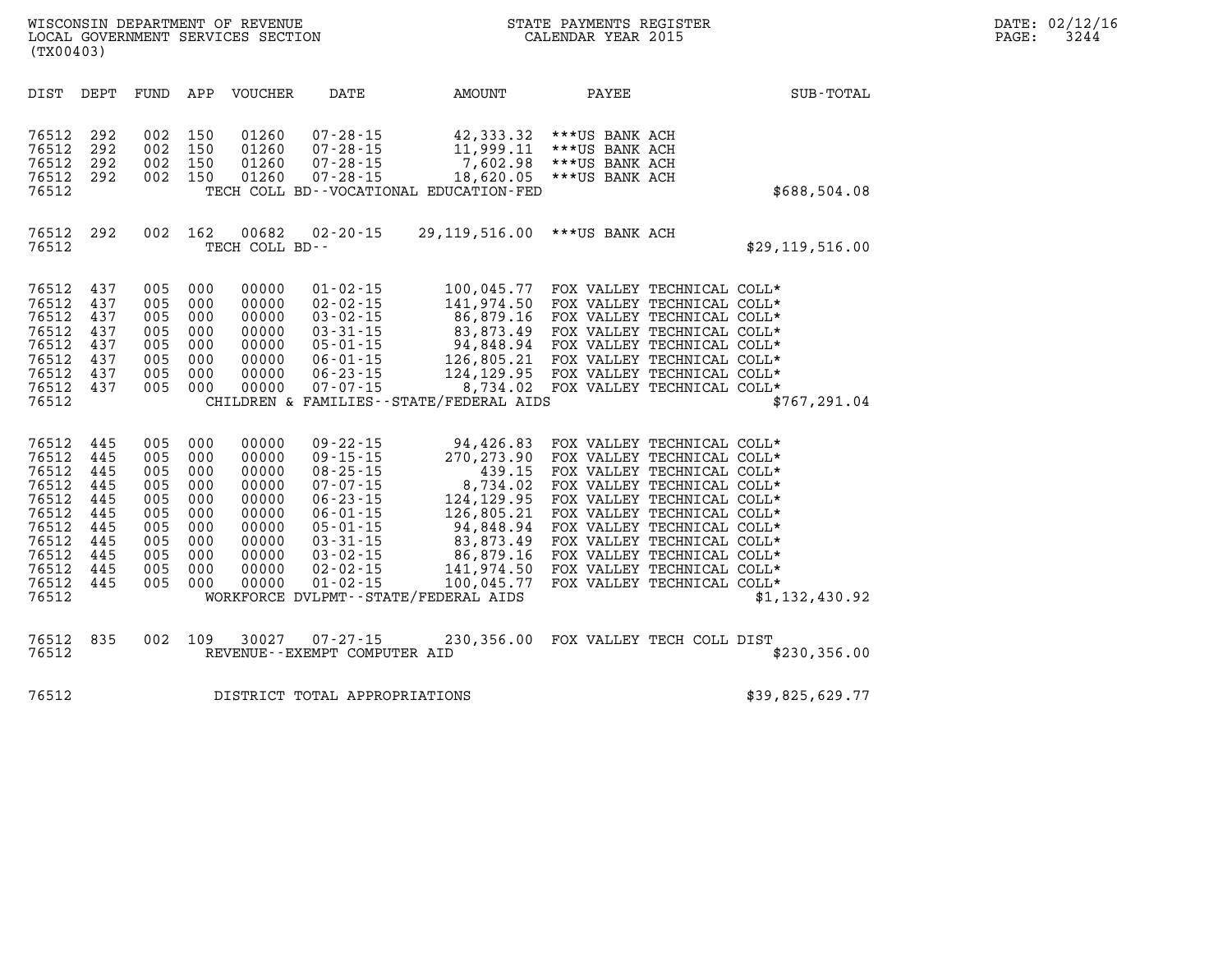| DIST           | DEPT       | FUND       | APP        | <b>VOUCHER</b> | DATE                                                  | AMOUNT                | PAYEE                            | SUB-TOTAL      |
|----------------|------------|------------|------------|----------------|-------------------------------------------------------|-----------------------|----------------------------------|----------------|
|                |            |            |            |                |                                                       |                       |                                  |                |
| 76513          | 292        | 002        | 105        | 00012          | $07 - 13 - 15$                                        | 1,158,337.00          | ***US BANK ACH                   |                |
| 76513          | 292        | 002        | 105        | 00058          | $08 - 10 - 15$                                        | 1, 129, 777.00        | ***US BANK ACH                   |                |
| 76513          | 292        | 002        | 105        | 00176          | $09 - 08 - 15$                                        | 1, 144, 057.00        | ***US BANK ACH                   |                |
| 76513          | 292        | 002        | 105        | 00479          | $01 - 05 - 15$                                        | 382,219.00            | ***US BANK ACH                   |                |
| 76513          | 292        | 002        | 105        | 00612          | $02 - 02 - 15$                                        | 448,919.00            | ***US BANK ACH                   |                |
| 76513<br>76513 | 292        | 002        | 105        | 01049          | $06 - 01 - 15$<br>TECH COLL BD--VOCATIONAL SYSTEM AID | 1,248,657.00          | ***US BANK ACH                   |                |
|                |            |            |            |                |                                                       |                       |                                  | \$5,511,966.00 |
|                |            |            |            |                |                                                       |                       |                                  |                |
| 76513          | 292        | 002        | 124<br>124 | 00155          | $08 - 31 - 15$                                        | 1,365.00              | ***US BANK ACH                   |                |
| 76513<br>76513 | 292<br>292 | 002<br>002 | 124        | 00597<br>00597 | $01 - 29 - 15$<br>$01 - 29 - 15$                      | 661.00<br>22,607.00   | ***US BANK ACH                   |                |
| 76513          | 292        | 002        | 124        | 00597          | $01 - 29 - 15$                                        | 60,815.00             | ***US BANK ACH<br>***US BANK ACH |                |
| 76513          | 292        | 002        | 124        | 00597          | $01 - 29 - 15$                                        | 16,795.00             | ***US BANK ACH                   |                |
| 76513          | 292        | 002        | 124        | 00597          | $01 - 29 - 15$                                        | 10,151.00             | ***US BANK ACH                   |                |
| 76513          | 292        | 002        | 124        | 00597          | $01 - 29 - 15$                                        | 15,076.00             | ***US BANK ACH                   |                |
| 76513          | 292        | 002        | 124        | 00597          | $01 - 29 - 15$                                        | 3,902.00              | ***US BANK ACH                   |                |
| 76513          | 292        | 002        | 124        | 00597          | $01 - 29 - 15$                                        | 30,733.00             | ***US BANK ACH                   |                |
| 76513          | 292        | 002        | 124        | 00597          | $01 - 29 - 15$                                        | 2,345.00              | ***US BANK ACH                   |                |
| 76513          | 292        | 002        | 124        | 00597          | $01 - 29 - 15$                                        | 1,952.00              | ***US BANK ACH                   |                |
| 76513          | 292        | 002        | 124        | 00597          | $01 - 29 - 15$                                        | 5,547.00              | ***US BANK ACH                   |                |
| 76513          | 292        | 002        | 124        | 00597          | $01 - 29 - 15$                                        | 201.00                | ***US BANK ACH                   |                |
| 76513          | 292        | 002        | 124        | 00597          | $01 - 29 - 15$                                        | 2,277.00              | ***US BANK ACH                   |                |
| 76513<br>76513 | 292<br>292 | 002<br>002 | 124<br>124 | 00597<br>00597 | $01 - 29 - 15$                                        | 4,186.00              | ***US BANK ACH                   |                |
| 76513          | 292        | 002        | 124        | 00597          | $01 - 29 - 15$<br>$01 - 29 - 15$                      | 813.00<br>25.00       | ***US BANK ACH<br>***US BANK ACH |                |
| 76513          | 292        | 002        | 124        | 00597          | $01 - 29 - 15$                                        | 1,094.00              | ***US BANK ACH                   |                |
| 76513          | 292        | 002        | 124        | 00597          | $01 - 29 - 15$                                        | 6,793.00              | ***US BANK ACH                   |                |
| 76513          | 292        | 002        | 124        | 00597          | $01 - 29 - 15$                                        | 688.00                | ***US BANK ACH                   |                |
| 76513          | 292        | 002        | 124        | 00720          | $02 - 27 - 15$                                        | 682.00                | ***US BANK ACH                   |                |
| 76513          | 292        | 002        | 124        | 00720          | $02 - 27 - 15$                                        | 7,754.00              | ***US BANK ACH                   |                |
| 76513          | 292        | 002        | 124        | 00720          | $02 - 27 - 15$                                        | 7,036.00              | ***US BANK ACH                   |                |
| 76513          | 292        | 002        | 124        | 00720          | $02 - 27 - 15$                                        | 755.00                | ***US BANK ACH                   |                |
| 76513          | 292        | 002        | 124        | 00720          | $02 - 27 - 15$                                        | 1,154.00              | ***US BANK ACH                   |                |
| 76513          | 292        | 002        | 124        | 00720          | $02 - 27 - 15$                                        | 1,387.00              | ***US BANK ACH                   |                |
| 76513          | 292        | 002        | 124        | 00720          | $02 - 27 - 15$                                        | 1,567.00              | ***US BANK ACH                   |                |
| 76513<br>76513 | 292<br>292 | 002<br>002 | 124<br>124 | 00720<br>00720 | $02 - 27 - 15$<br>$02 - 27 - 15$                      | 2,060.00<br>1,787.00  | ***US BANK ACH<br>***US BANK ACH |                |
| 76513          | 292        | 002        | 124        | 00720          | $02 - 27 - 15$                                        | 2,564.00              | ***US BANK ACH                   |                |
| 76513          | 292        | 002        | 124        | 00720          | $02 - 27 - 15$                                        | 3,144.00              | ***US BANK ACH                   |                |
| 76513          | 292        | 002        | 124        | 00720          | $02 - 27 - 15$                                        | 22,846.00             | ***US BANK ACH                   |                |
| 76513          | 292        | 002        | 124        | 00720          | $02 - 27 - 15$                                        | 3,259.00              | ***US BANK ACH                   |                |
| 76513          | 292        | 002        | 124        | 00720          | $02 - 27 - 15$                                        | 8,977.00              | ***US BANK ACH                   |                |
| 76513          | 292        | 002        | 124        | 00720          | $02 - 27 - 15$                                        | 9,111.00              | ***US BANK ACH                   |                |
| 76513          | 292        | 002        | 124        | 00720          | $02 - 27 - 15$                                        | 13,846.00             | ***US BANK ACH                   |                |
| 76513          | 292        | 002        | 124        | 00720          | $02 - 27 - 15$                                        | 56,574.00             | ***US BANK ACH                   |                |
| 76513          | 292        | 002        | 124        | 00720          | $02 - 27 - 15$                                        | 17,644.00             | ***US BANK ACH                   |                |
| 76513          | 292        | 002        | 124        | 00720          | $02 - 27 - 15$                                        | 861.00                | ***US BANK ACH                   |                |
| 76513<br>76513 | 292<br>292 | 002<br>002 | 124<br>124 | 00826<br>00826 | $03 - 27 - 15$<br>$03 - 27 - 15$                      | 1,381.00<br>19,774.00 | ***US BANK ACH<br>***US BANK ACH |                |
| 76513          | 292        | 002        | 124        | 00826          | $03 - 27 - 15$                                        | 60,800.00             | ***US BANK ACH                   |                |
| 76513          | 292        | 002        | 124        | 00826          | $03 - 27 - 15$                                        | 12,593.00             | ***US BANK ACH                   |                |
| 76513          | 292        | 002        | 124        | 00826          | $03 - 27 - 15$                                        | 8,084.00              | ***US BANK ACH                   |                |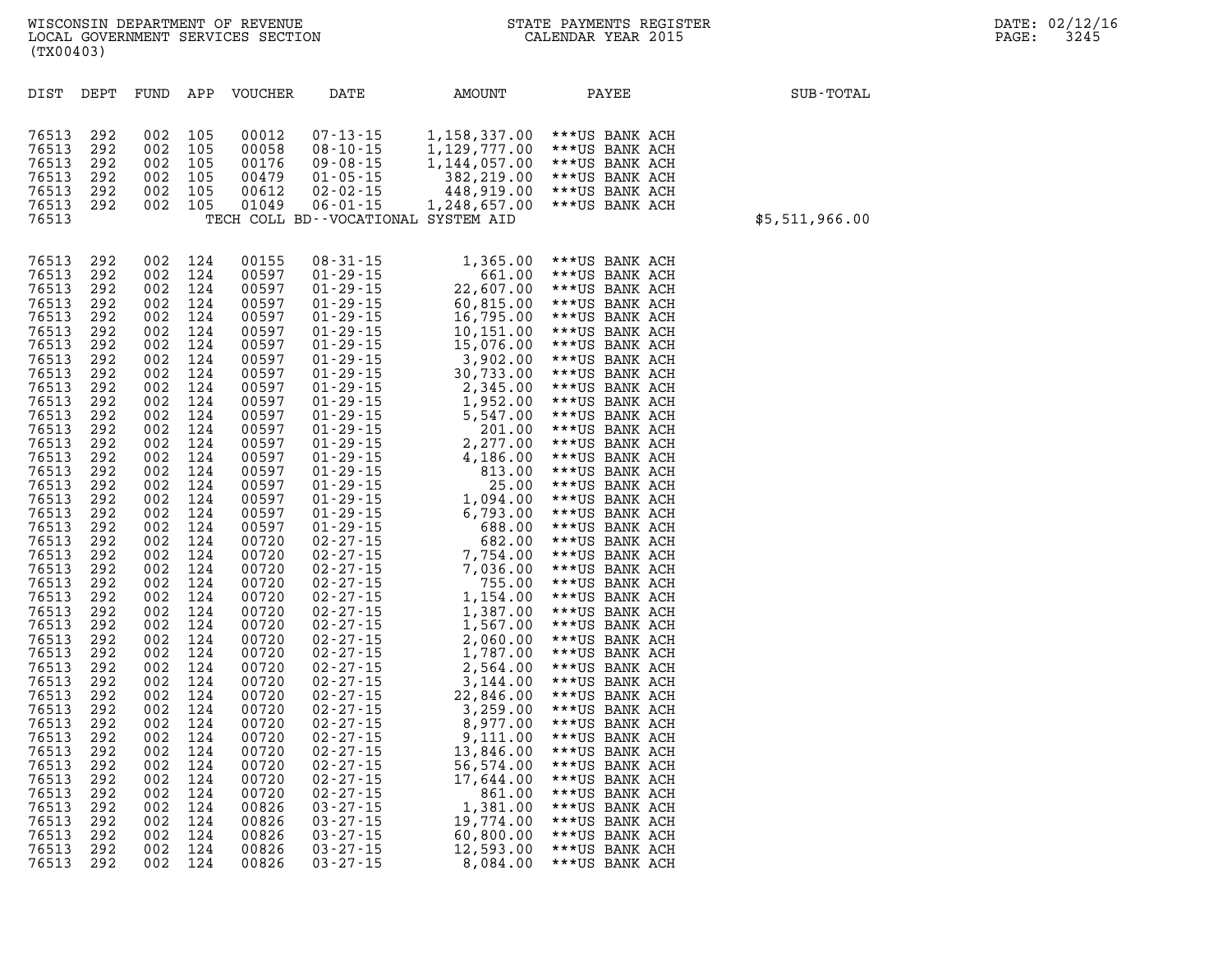| 76513<br>292<br>002<br>124<br>00826<br>$03 - 27 - 15$<br>9,339.00<br>***US BANK ACH<br>76513<br>292<br>002<br>124<br>00826<br>$03 - 27 - 15$<br>3,256.00<br>***US BANK ACH<br>76513<br>292<br>002<br>124<br>00826<br>$03 - 27 - 15$<br>5,512.00<br>***US BANK ACH<br>$\begin{smallmatrix} 0 & 3 & -27 & -15 \\ 0 & 3 & -27 & -15 \\ 0 & 3 & -27 & -15 \\ 0 & 3 & -27 & -15 \\ 0 & 3 & -27 & -15 \\ 0 & 3 & -27 & -15 \\ 0 & 3 & -27 & -15 \\ 0 & 3 & -27 & -15 \\ 0 & 3 & -27 & -15 \\ 0 & 3 & -27 & -15 \\ 0 & 3 & -27 & -15 \\ 0 & 3 & -27 & -15 \\ 0 & 3 & -27 & -15 \\ 0 & 3 & -27 & -15 \\ 0 & 3 & -27 & -15 \\ 0 & $<br>76513<br>292<br>002<br>124<br>00826<br>1,282.00<br>***US BANK ACH<br>76513<br>292<br>002<br>124<br>00826<br>2,672.00<br>***US BANK ACH<br>76513<br>292<br>002<br>124<br>00826<br>3,139.00<br>***US BANK ACH<br>76513<br>292<br>002<br>124<br>00826<br>***US BANK ACH<br>1,046.00<br>76513<br>292<br>002<br>124<br>00826<br>6,190.00<br>***US BANK ACH<br>292<br>124<br>76513<br>002<br>00826<br>252.00<br>***US BANK ACH<br>76513<br>292<br>002<br>124<br>00826<br>326.00<br>***US BANK ACH<br>172.00<br>76513<br>292<br>002<br>124<br>00826<br>***US BANK ACH<br>76513<br>292<br>124<br>252.00<br>002<br>00826<br>***US BANK ACH<br>76513<br>5,494.00<br>292<br>002<br>124<br>00826<br>***US BANK ACH<br>76513<br>292<br>002<br>124<br>00826<br>1,485.00<br>***US BANK ACH<br>76513<br>292<br>002<br>124<br>00826<br>1,154.00<br>***US BANK ACH<br>76513<br>292<br>002<br>124<br>00826<br>8,927.00<br>***US BANK ACH<br>76513<br>292<br>002<br>124<br>00826<br>9,905.00<br>***US BANK ACH<br>76513<br>292<br>002<br>124<br>00826<br>16,023.00<br>***US BANK ACH<br>76513<br>292<br>002<br>124<br>00826<br>1,026.00<br>***US BANK ACH<br>76513<br>292<br>00826<br>002<br>124<br>646.00<br>***US BANK ACH<br>76513<br>292<br>002<br>124<br>00914<br>5,044.00<br>***US BANK ACH<br>76513<br>292<br>002<br>00914<br>124<br>20,610.00<br>***US BANK ACH<br>76513<br>292<br>002<br>124<br>00914<br>61,669.00<br>***US BANK ACH<br>76513<br>292<br>002<br>124<br>00914<br>16,791.00<br>***US BANK ACH<br>76513<br>292<br>002<br>124<br>00914<br>11,275.00<br>***US BANK ACH<br>76513<br>292<br>00914<br>002<br>124<br>3,064.00<br>***US BANK ACH<br>76513<br>292<br>124<br>17,380.00<br>002<br>00914<br>***US BANK ACH<br>76513<br>292<br>002<br>124<br>00914<br>38.00<br>***US BANK ACH<br>7,554.00<br>76513<br>292<br>002<br>00914<br>124<br>***US BANK ACH<br>76513<br>292<br>002<br>124<br>00914<br>9,736.00<br>***US BANK ACH<br>76513<br>292<br>002<br>124<br>00914<br>6,286.00<br>***US BANK ACH<br>76513<br>292<br>002<br>124<br>00914<br>130.00<br>***US BANK ACH<br>76513<br>292<br>002<br>124<br>00914<br>252.00<br>***US BANK ACH<br>76513<br>292<br>002<br>124<br>00914<br>1,454.00<br>***US BANK ACH<br>76513<br>292<br>002<br>124<br>00914<br>1,268.00<br>***US BANK ACH<br>76513<br>292<br>002<br>124<br>00914<br>853.00<br>***US BANK ACH<br>76513<br>292<br>1,728.00<br>002<br>124<br>00914<br>***US BANK ACH<br>76513<br>292<br>002<br>124<br>00914<br>6,950.00<br>***US BANK ACH<br>76513<br>292<br>002<br>124<br>00914<br>22,059.00<br>***US BANK ACH<br>76513<br>292<br>124<br>00914<br>16,267.00<br>002<br>***US BANK ACH<br>76513<br>292<br>002<br>124<br>00914<br>10,696.00<br>***US BANK ACH<br>76513<br>292<br>002<br>124<br>00914<br>1,855.00<br>***US BANK ACH<br>76513<br>292<br>002<br>124<br>01010<br>18,022.00<br>***US BANK ACH<br>76513<br>292<br>002<br>124<br>01010<br>4,233.00<br>***US BANK ACH<br>76513<br>292<br>002<br>124<br>01010<br>23,361.00<br>***US BANK ACH<br>76513<br>292<br>002<br>124<br>01010<br>70,437.00<br>***US BANK ACH<br>76513<br>292<br>002<br>124<br>01010<br>32,530.00<br>***US BANK ACH<br>76513<br>292<br>124<br>002<br>01010<br>13,665.00<br>***US BANK ACH<br>76513<br>292<br>002<br>124<br>01010<br>4,444.00<br>***US BANK ACH | DIST  | DEPT | FUND | APP | VOUCHER | DATE | AMOUNT    | PAYEE          | SUB-TOTAL |
|-----------------------------------------------------------------------------------------------------------------------------------------------------------------------------------------------------------------------------------------------------------------------------------------------------------------------------------------------------------------------------------------------------------------------------------------------------------------------------------------------------------------------------------------------------------------------------------------------------------------------------------------------------------------------------------------------------------------------------------------------------------------------------------------------------------------------------------------------------------------------------------------------------------------------------------------------------------------------------------------------------------------------------------------------------------------------------------------------------------------------------------------------------------------------------------------------------------------------------------------------------------------------------------------------------------------------------------------------------------------------------------------------------------------------------------------------------------------------------------------------------------------------------------------------------------------------------------------------------------------------------------------------------------------------------------------------------------------------------------------------------------------------------------------------------------------------------------------------------------------------------------------------------------------------------------------------------------------------------------------------------------------------------------------------------------------------------------------------------------------------------------------------------------------------------------------------------------------------------------------------------------------------------------------------------------------------------------------------------------------------------------------------------------------------------------------------------------------------------------------------------------------------------------------------------------------------------------------------------------------------------------------------------------------------------------------------------------------------------------------------------------------------------------------------------------------------------------------------------------------------------------------------------------------------------------------------------------------------------------------------------------------------------------------------------------------------------------------------------------------------------------------------------------------------------------------------------------------------------------------------------------------------------------------------------------------------------------------------------------------------------------------------------------------------------------------------------------------------------------------------------------------------------------------------------------------------------------------------------------------------------------------------------------------------------------------------------------------------------------------------------------------------------------------------------------------------------------------------------------------------------------------------------------------------------|-------|------|------|-----|---------|------|-----------|----------------|-----------|
|                                                                                                                                                                                                                                                                                                                                                                                                                                                                                                                                                                                                                                                                                                                                                                                                                                                                                                                                                                                                                                                                                                                                                                                                                                                                                                                                                                                                                                                                                                                                                                                                                                                                                                                                                                                                                                                                                                                                                                                                                                                                                                                                                                                                                                                                                                                                                                                                                                                                                                                                                                                                                                                                                                                                                                                                                                                                                                                                                                                                                                                                                                                                                                                                                                                                                                                                                                                                                                                                                                                                                                                                                                                                                                                                                                                                                                                                                                                             |       |      |      |     |         |      |           |                |           |
|                                                                                                                                                                                                                                                                                                                                                                                                                                                                                                                                                                                                                                                                                                                                                                                                                                                                                                                                                                                                                                                                                                                                                                                                                                                                                                                                                                                                                                                                                                                                                                                                                                                                                                                                                                                                                                                                                                                                                                                                                                                                                                                                                                                                                                                                                                                                                                                                                                                                                                                                                                                                                                                                                                                                                                                                                                                                                                                                                                                                                                                                                                                                                                                                                                                                                                                                                                                                                                                                                                                                                                                                                                                                                                                                                                                                                                                                                                                             |       |      |      |     |         |      |           |                |           |
|                                                                                                                                                                                                                                                                                                                                                                                                                                                                                                                                                                                                                                                                                                                                                                                                                                                                                                                                                                                                                                                                                                                                                                                                                                                                                                                                                                                                                                                                                                                                                                                                                                                                                                                                                                                                                                                                                                                                                                                                                                                                                                                                                                                                                                                                                                                                                                                                                                                                                                                                                                                                                                                                                                                                                                                                                                                                                                                                                                                                                                                                                                                                                                                                                                                                                                                                                                                                                                                                                                                                                                                                                                                                                                                                                                                                                                                                                                                             |       |      |      |     |         |      |           |                |           |
|                                                                                                                                                                                                                                                                                                                                                                                                                                                                                                                                                                                                                                                                                                                                                                                                                                                                                                                                                                                                                                                                                                                                                                                                                                                                                                                                                                                                                                                                                                                                                                                                                                                                                                                                                                                                                                                                                                                                                                                                                                                                                                                                                                                                                                                                                                                                                                                                                                                                                                                                                                                                                                                                                                                                                                                                                                                                                                                                                                                                                                                                                                                                                                                                                                                                                                                                                                                                                                                                                                                                                                                                                                                                                                                                                                                                                                                                                                                             |       |      |      |     |         |      |           |                |           |
|                                                                                                                                                                                                                                                                                                                                                                                                                                                                                                                                                                                                                                                                                                                                                                                                                                                                                                                                                                                                                                                                                                                                                                                                                                                                                                                                                                                                                                                                                                                                                                                                                                                                                                                                                                                                                                                                                                                                                                                                                                                                                                                                                                                                                                                                                                                                                                                                                                                                                                                                                                                                                                                                                                                                                                                                                                                                                                                                                                                                                                                                                                                                                                                                                                                                                                                                                                                                                                                                                                                                                                                                                                                                                                                                                                                                                                                                                                                             |       |      |      |     |         |      |           |                |           |
|                                                                                                                                                                                                                                                                                                                                                                                                                                                                                                                                                                                                                                                                                                                                                                                                                                                                                                                                                                                                                                                                                                                                                                                                                                                                                                                                                                                                                                                                                                                                                                                                                                                                                                                                                                                                                                                                                                                                                                                                                                                                                                                                                                                                                                                                                                                                                                                                                                                                                                                                                                                                                                                                                                                                                                                                                                                                                                                                                                                                                                                                                                                                                                                                                                                                                                                                                                                                                                                                                                                                                                                                                                                                                                                                                                                                                                                                                                                             |       |      |      |     |         |      |           |                |           |
|                                                                                                                                                                                                                                                                                                                                                                                                                                                                                                                                                                                                                                                                                                                                                                                                                                                                                                                                                                                                                                                                                                                                                                                                                                                                                                                                                                                                                                                                                                                                                                                                                                                                                                                                                                                                                                                                                                                                                                                                                                                                                                                                                                                                                                                                                                                                                                                                                                                                                                                                                                                                                                                                                                                                                                                                                                                                                                                                                                                                                                                                                                                                                                                                                                                                                                                                                                                                                                                                                                                                                                                                                                                                                                                                                                                                                                                                                                                             |       |      |      |     |         |      |           |                |           |
|                                                                                                                                                                                                                                                                                                                                                                                                                                                                                                                                                                                                                                                                                                                                                                                                                                                                                                                                                                                                                                                                                                                                                                                                                                                                                                                                                                                                                                                                                                                                                                                                                                                                                                                                                                                                                                                                                                                                                                                                                                                                                                                                                                                                                                                                                                                                                                                                                                                                                                                                                                                                                                                                                                                                                                                                                                                                                                                                                                                                                                                                                                                                                                                                                                                                                                                                                                                                                                                                                                                                                                                                                                                                                                                                                                                                                                                                                                                             |       |      |      |     |         |      |           |                |           |
|                                                                                                                                                                                                                                                                                                                                                                                                                                                                                                                                                                                                                                                                                                                                                                                                                                                                                                                                                                                                                                                                                                                                                                                                                                                                                                                                                                                                                                                                                                                                                                                                                                                                                                                                                                                                                                                                                                                                                                                                                                                                                                                                                                                                                                                                                                                                                                                                                                                                                                                                                                                                                                                                                                                                                                                                                                                                                                                                                                                                                                                                                                                                                                                                                                                                                                                                                                                                                                                                                                                                                                                                                                                                                                                                                                                                                                                                                                                             |       |      |      |     |         |      |           |                |           |
|                                                                                                                                                                                                                                                                                                                                                                                                                                                                                                                                                                                                                                                                                                                                                                                                                                                                                                                                                                                                                                                                                                                                                                                                                                                                                                                                                                                                                                                                                                                                                                                                                                                                                                                                                                                                                                                                                                                                                                                                                                                                                                                                                                                                                                                                                                                                                                                                                                                                                                                                                                                                                                                                                                                                                                                                                                                                                                                                                                                                                                                                                                                                                                                                                                                                                                                                                                                                                                                                                                                                                                                                                                                                                                                                                                                                                                                                                                                             |       |      |      |     |         |      |           |                |           |
|                                                                                                                                                                                                                                                                                                                                                                                                                                                                                                                                                                                                                                                                                                                                                                                                                                                                                                                                                                                                                                                                                                                                                                                                                                                                                                                                                                                                                                                                                                                                                                                                                                                                                                                                                                                                                                                                                                                                                                                                                                                                                                                                                                                                                                                                                                                                                                                                                                                                                                                                                                                                                                                                                                                                                                                                                                                                                                                                                                                                                                                                                                                                                                                                                                                                                                                                                                                                                                                                                                                                                                                                                                                                                                                                                                                                                                                                                                                             |       |      |      |     |         |      |           |                |           |
|                                                                                                                                                                                                                                                                                                                                                                                                                                                                                                                                                                                                                                                                                                                                                                                                                                                                                                                                                                                                                                                                                                                                                                                                                                                                                                                                                                                                                                                                                                                                                                                                                                                                                                                                                                                                                                                                                                                                                                                                                                                                                                                                                                                                                                                                                                                                                                                                                                                                                                                                                                                                                                                                                                                                                                                                                                                                                                                                                                                                                                                                                                                                                                                                                                                                                                                                                                                                                                                                                                                                                                                                                                                                                                                                                                                                                                                                                                                             |       |      |      |     |         |      |           |                |           |
|                                                                                                                                                                                                                                                                                                                                                                                                                                                                                                                                                                                                                                                                                                                                                                                                                                                                                                                                                                                                                                                                                                                                                                                                                                                                                                                                                                                                                                                                                                                                                                                                                                                                                                                                                                                                                                                                                                                                                                                                                                                                                                                                                                                                                                                                                                                                                                                                                                                                                                                                                                                                                                                                                                                                                                                                                                                                                                                                                                                                                                                                                                                                                                                                                                                                                                                                                                                                                                                                                                                                                                                                                                                                                                                                                                                                                                                                                                                             |       |      |      |     |         |      |           |                |           |
|                                                                                                                                                                                                                                                                                                                                                                                                                                                                                                                                                                                                                                                                                                                                                                                                                                                                                                                                                                                                                                                                                                                                                                                                                                                                                                                                                                                                                                                                                                                                                                                                                                                                                                                                                                                                                                                                                                                                                                                                                                                                                                                                                                                                                                                                                                                                                                                                                                                                                                                                                                                                                                                                                                                                                                                                                                                                                                                                                                                                                                                                                                                                                                                                                                                                                                                                                                                                                                                                                                                                                                                                                                                                                                                                                                                                                                                                                                                             |       |      |      |     |         |      |           |                |           |
|                                                                                                                                                                                                                                                                                                                                                                                                                                                                                                                                                                                                                                                                                                                                                                                                                                                                                                                                                                                                                                                                                                                                                                                                                                                                                                                                                                                                                                                                                                                                                                                                                                                                                                                                                                                                                                                                                                                                                                                                                                                                                                                                                                                                                                                                                                                                                                                                                                                                                                                                                                                                                                                                                                                                                                                                                                                                                                                                                                                                                                                                                                                                                                                                                                                                                                                                                                                                                                                                                                                                                                                                                                                                                                                                                                                                                                                                                                                             |       |      |      |     |         |      |           |                |           |
|                                                                                                                                                                                                                                                                                                                                                                                                                                                                                                                                                                                                                                                                                                                                                                                                                                                                                                                                                                                                                                                                                                                                                                                                                                                                                                                                                                                                                                                                                                                                                                                                                                                                                                                                                                                                                                                                                                                                                                                                                                                                                                                                                                                                                                                                                                                                                                                                                                                                                                                                                                                                                                                                                                                                                                                                                                                                                                                                                                                                                                                                                                                                                                                                                                                                                                                                                                                                                                                                                                                                                                                                                                                                                                                                                                                                                                                                                                                             |       |      |      |     |         |      |           |                |           |
|                                                                                                                                                                                                                                                                                                                                                                                                                                                                                                                                                                                                                                                                                                                                                                                                                                                                                                                                                                                                                                                                                                                                                                                                                                                                                                                                                                                                                                                                                                                                                                                                                                                                                                                                                                                                                                                                                                                                                                                                                                                                                                                                                                                                                                                                                                                                                                                                                                                                                                                                                                                                                                                                                                                                                                                                                                                                                                                                                                                                                                                                                                                                                                                                                                                                                                                                                                                                                                                                                                                                                                                                                                                                                                                                                                                                                                                                                                                             |       |      |      |     |         |      |           |                |           |
|                                                                                                                                                                                                                                                                                                                                                                                                                                                                                                                                                                                                                                                                                                                                                                                                                                                                                                                                                                                                                                                                                                                                                                                                                                                                                                                                                                                                                                                                                                                                                                                                                                                                                                                                                                                                                                                                                                                                                                                                                                                                                                                                                                                                                                                                                                                                                                                                                                                                                                                                                                                                                                                                                                                                                                                                                                                                                                                                                                                                                                                                                                                                                                                                                                                                                                                                                                                                                                                                                                                                                                                                                                                                                                                                                                                                                                                                                                                             |       |      |      |     |         |      |           |                |           |
|                                                                                                                                                                                                                                                                                                                                                                                                                                                                                                                                                                                                                                                                                                                                                                                                                                                                                                                                                                                                                                                                                                                                                                                                                                                                                                                                                                                                                                                                                                                                                                                                                                                                                                                                                                                                                                                                                                                                                                                                                                                                                                                                                                                                                                                                                                                                                                                                                                                                                                                                                                                                                                                                                                                                                                                                                                                                                                                                                                                                                                                                                                                                                                                                                                                                                                                                                                                                                                                                                                                                                                                                                                                                                                                                                                                                                                                                                                                             |       |      |      |     |         |      |           |                |           |
|                                                                                                                                                                                                                                                                                                                                                                                                                                                                                                                                                                                                                                                                                                                                                                                                                                                                                                                                                                                                                                                                                                                                                                                                                                                                                                                                                                                                                                                                                                                                                                                                                                                                                                                                                                                                                                                                                                                                                                                                                                                                                                                                                                                                                                                                                                                                                                                                                                                                                                                                                                                                                                                                                                                                                                                                                                                                                                                                                                                                                                                                                                                                                                                                                                                                                                                                                                                                                                                                                                                                                                                                                                                                                                                                                                                                                                                                                                                             |       |      |      |     |         |      |           |                |           |
|                                                                                                                                                                                                                                                                                                                                                                                                                                                                                                                                                                                                                                                                                                                                                                                                                                                                                                                                                                                                                                                                                                                                                                                                                                                                                                                                                                                                                                                                                                                                                                                                                                                                                                                                                                                                                                                                                                                                                                                                                                                                                                                                                                                                                                                                                                                                                                                                                                                                                                                                                                                                                                                                                                                                                                                                                                                                                                                                                                                                                                                                                                                                                                                                                                                                                                                                                                                                                                                                                                                                                                                                                                                                                                                                                                                                                                                                                                                             |       |      |      |     |         |      |           |                |           |
|                                                                                                                                                                                                                                                                                                                                                                                                                                                                                                                                                                                                                                                                                                                                                                                                                                                                                                                                                                                                                                                                                                                                                                                                                                                                                                                                                                                                                                                                                                                                                                                                                                                                                                                                                                                                                                                                                                                                                                                                                                                                                                                                                                                                                                                                                                                                                                                                                                                                                                                                                                                                                                                                                                                                                                                                                                                                                                                                                                                                                                                                                                                                                                                                                                                                                                                                                                                                                                                                                                                                                                                                                                                                                                                                                                                                                                                                                                                             |       |      |      |     |         |      |           |                |           |
|                                                                                                                                                                                                                                                                                                                                                                                                                                                                                                                                                                                                                                                                                                                                                                                                                                                                                                                                                                                                                                                                                                                                                                                                                                                                                                                                                                                                                                                                                                                                                                                                                                                                                                                                                                                                                                                                                                                                                                                                                                                                                                                                                                                                                                                                                                                                                                                                                                                                                                                                                                                                                                                                                                                                                                                                                                                                                                                                                                                                                                                                                                                                                                                                                                                                                                                                                                                                                                                                                                                                                                                                                                                                                                                                                                                                                                                                                                                             |       |      |      |     |         |      |           |                |           |
|                                                                                                                                                                                                                                                                                                                                                                                                                                                                                                                                                                                                                                                                                                                                                                                                                                                                                                                                                                                                                                                                                                                                                                                                                                                                                                                                                                                                                                                                                                                                                                                                                                                                                                                                                                                                                                                                                                                                                                                                                                                                                                                                                                                                                                                                                                                                                                                                                                                                                                                                                                                                                                                                                                                                                                                                                                                                                                                                                                                                                                                                                                                                                                                                                                                                                                                                                                                                                                                                                                                                                                                                                                                                                                                                                                                                                                                                                                                             |       |      |      |     |         |      |           |                |           |
|                                                                                                                                                                                                                                                                                                                                                                                                                                                                                                                                                                                                                                                                                                                                                                                                                                                                                                                                                                                                                                                                                                                                                                                                                                                                                                                                                                                                                                                                                                                                                                                                                                                                                                                                                                                                                                                                                                                                                                                                                                                                                                                                                                                                                                                                                                                                                                                                                                                                                                                                                                                                                                                                                                                                                                                                                                                                                                                                                                                                                                                                                                                                                                                                                                                                                                                                                                                                                                                                                                                                                                                                                                                                                                                                                                                                                                                                                                                             |       |      |      |     |         |      |           |                |           |
|                                                                                                                                                                                                                                                                                                                                                                                                                                                                                                                                                                                                                                                                                                                                                                                                                                                                                                                                                                                                                                                                                                                                                                                                                                                                                                                                                                                                                                                                                                                                                                                                                                                                                                                                                                                                                                                                                                                                                                                                                                                                                                                                                                                                                                                                                                                                                                                                                                                                                                                                                                                                                                                                                                                                                                                                                                                                                                                                                                                                                                                                                                                                                                                                                                                                                                                                                                                                                                                                                                                                                                                                                                                                                                                                                                                                                                                                                                                             |       |      |      |     |         |      |           |                |           |
|                                                                                                                                                                                                                                                                                                                                                                                                                                                                                                                                                                                                                                                                                                                                                                                                                                                                                                                                                                                                                                                                                                                                                                                                                                                                                                                                                                                                                                                                                                                                                                                                                                                                                                                                                                                                                                                                                                                                                                                                                                                                                                                                                                                                                                                                                                                                                                                                                                                                                                                                                                                                                                                                                                                                                                                                                                                                                                                                                                                                                                                                                                                                                                                                                                                                                                                                                                                                                                                                                                                                                                                                                                                                                                                                                                                                                                                                                                                             |       |      |      |     |         |      |           |                |           |
|                                                                                                                                                                                                                                                                                                                                                                                                                                                                                                                                                                                                                                                                                                                                                                                                                                                                                                                                                                                                                                                                                                                                                                                                                                                                                                                                                                                                                                                                                                                                                                                                                                                                                                                                                                                                                                                                                                                                                                                                                                                                                                                                                                                                                                                                                                                                                                                                                                                                                                                                                                                                                                                                                                                                                                                                                                                                                                                                                                                                                                                                                                                                                                                                                                                                                                                                                                                                                                                                                                                                                                                                                                                                                                                                                                                                                                                                                                                             |       |      |      |     |         |      |           |                |           |
|                                                                                                                                                                                                                                                                                                                                                                                                                                                                                                                                                                                                                                                                                                                                                                                                                                                                                                                                                                                                                                                                                                                                                                                                                                                                                                                                                                                                                                                                                                                                                                                                                                                                                                                                                                                                                                                                                                                                                                                                                                                                                                                                                                                                                                                                                                                                                                                                                                                                                                                                                                                                                                                                                                                                                                                                                                                                                                                                                                                                                                                                                                                                                                                                                                                                                                                                                                                                                                                                                                                                                                                                                                                                                                                                                                                                                                                                                                                             |       |      |      |     |         |      |           |                |           |
|                                                                                                                                                                                                                                                                                                                                                                                                                                                                                                                                                                                                                                                                                                                                                                                                                                                                                                                                                                                                                                                                                                                                                                                                                                                                                                                                                                                                                                                                                                                                                                                                                                                                                                                                                                                                                                                                                                                                                                                                                                                                                                                                                                                                                                                                                                                                                                                                                                                                                                                                                                                                                                                                                                                                                                                                                                                                                                                                                                                                                                                                                                                                                                                                                                                                                                                                                                                                                                                                                                                                                                                                                                                                                                                                                                                                                                                                                                                             |       |      |      |     |         |      |           |                |           |
|                                                                                                                                                                                                                                                                                                                                                                                                                                                                                                                                                                                                                                                                                                                                                                                                                                                                                                                                                                                                                                                                                                                                                                                                                                                                                                                                                                                                                                                                                                                                                                                                                                                                                                                                                                                                                                                                                                                                                                                                                                                                                                                                                                                                                                                                                                                                                                                                                                                                                                                                                                                                                                                                                                                                                                                                                                                                                                                                                                                                                                                                                                                                                                                                                                                                                                                                                                                                                                                                                                                                                                                                                                                                                                                                                                                                                                                                                                                             |       |      |      |     |         |      |           |                |           |
|                                                                                                                                                                                                                                                                                                                                                                                                                                                                                                                                                                                                                                                                                                                                                                                                                                                                                                                                                                                                                                                                                                                                                                                                                                                                                                                                                                                                                                                                                                                                                                                                                                                                                                                                                                                                                                                                                                                                                                                                                                                                                                                                                                                                                                                                                                                                                                                                                                                                                                                                                                                                                                                                                                                                                                                                                                                                                                                                                                                                                                                                                                                                                                                                                                                                                                                                                                                                                                                                                                                                                                                                                                                                                                                                                                                                                                                                                                                             |       |      |      |     |         |      |           |                |           |
|                                                                                                                                                                                                                                                                                                                                                                                                                                                                                                                                                                                                                                                                                                                                                                                                                                                                                                                                                                                                                                                                                                                                                                                                                                                                                                                                                                                                                                                                                                                                                                                                                                                                                                                                                                                                                                                                                                                                                                                                                                                                                                                                                                                                                                                                                                                                                                                                                                                                                                                                                                                                                                                                                                                                                                                                                                                                                                                                                                                                                                                                                                                                                                                                                                                                                                                                                                                                                                                                                                                                                                                                                                                                                                                                                                                                                                                                                                                             |       |      |      |     |         |      |           |                |           |
|                                                                                                                                                                                                                                                                                                                                                                                                                                                                                                                                                                                                                                                                                                                                                                                                                                                                                                                                                                                                                                                                                                                                                                                                                                                                                                                                                                                                                                                                                                                                                                                                                                                                                                                                                                                                                                                                                                                                                                                                                                                                                                                                                                                                                                                                                                                                                                                                                                                                                                                                                                                                                                                                                                                                                                                                                                                                                                                                                                                                                                                                                                                                                                                                                                                                                                                                                                                                                                                                                                                                                                                                                                                                                                                                                                                                                                                                                                                             |       |      |      |     |         |      |           |                |           |
|                                                                                                                                                                                                                                                                                                                                                                                                                                                                                                                                                                                                                                                                                                                                                                                                                                                                                                                                                                                                                                                                                                                                                                                                                                                                                                                                                                                                                                                                                                                                                                                                                                                                                                                                                                                                                                                                                                                                                                                                                                                                                                                                                                                                                                                                                                                                                                                                                                                                                                                                                                                                                                                                                                                                                                                                                                                                                                                                                                                                                                                                                                                                                                                                                                                                                                                                                                                                                                                                                                                                                                                                                                                                                                                                                                                                                                                                                                                             |       |      |      |     |         |      |           |                |           |
|                                                                                                                                                                                                                                                                                                                                                                                                                                                                                                                                                                                                                                                                                                                                                                                                                                                                                                                                                                                                                                                                                                                                                                                                                                                                                                                                                                                                                                                                                                                                                                                                                                                                                                                                                                                                                                                                                                                                                                                                                                                                                                                                                                                                                                                                                                                                                                                                                                                                                                                                                                                                                                                                                                                                                                                                                                                                                                                                                                                                                                                                                                                                                                                                                                                                                                                                                                                                                                                                                                                                                                                                                                                                                                                                                                                                                                                                                                                             |       |      |      |     |         |      |           |                |           |
|                                                                                                                                                                                                                                                                                                                                                                                                                                                                                                                                                                                                                                                                                                                                                                                                                                                                                                                                                                                                                                                                                                                                                                                                                                                                                                                                                                                                                                                                                                                                                                                                                                                                                                                                                                                                                                                                                                                                                                                                                                                                                                                                                                                                                                                                                                                                                                                                                                                                                                                                                                                                                                                                                                                                                                                                                                                                                                                                                                                                                                                                                                                                                                                                                                                                                                                                                                                                                                                                                                                                                                                                                                                                                                                                                                                                                                                                                                                             |       |      |      |     |         |      |           |                |           |
|                                                                                                                                                                                                                                                                                                                                                                                                                                                                                                                                                                                                                                                                                                                                                                                                                                                                                                                                                                                                                                                                                                                                                                                                                                                                                                                                                                                                                                                                                                                                                                                                                                                                                                                                                                                                                                                                                                                                                                                                                                                                                                                                                                                                                                                                                                                                                                                                                                                                                                                                                                                                                                                                                                                                                                                                                                                                                                                                                                                                                                                                                                                                                                                                                                                                                                                                                                                                                                                                                                                                                                                                                                                                                                                                                                                                                                                                                                                             |       |      |      |     |         |      |           |                |           |
|                                                                                                                                                                                                                                                                                                                                                                                                                                                                                                                                                                                                                                                                                                                                                                                                                                                                                                                                                                                                                                                                                                                                                                                                                                                                                                                                                                                                                                                                                                                                                                                                                                                                                                                                                                                                                                                                                                                                                                                                                                                                                                                                                                                                                                                                                                                                                                                                                                                                                                                                                                                                                                                                                                                                                                                                                                                                                                                                                                                                                                                                                                                                                                                                                                                                                                                                                                                                                                                                                                                                                                                                                                                                                                                                                                                                                                                                                                                             |       |      |      |     |         |      |           |                |           |
|                                                                                                                                                                                                                                                                                                                                                                                                                                                                                                                                                                                                                                                                                                                                                                                                                                                                                                                                                                                                                                                                                                                                                                                                                                                                                                                                                                                                                                                                                                                                                                                                                                                                                                                                                                                                                                                                                                                                                                                                                                                                                                                                                                                                                                                                                                                                                                                                                                                                                                                                                                                                                                                                                                                                                                                                                                                                                                                                                                                                                                                                                                                                                                                                                                                                                                                                                                                                                                                                                                                                                                                                                                                                                                                                                                                                                                                                                                                             |       |      |      |     |         |      |           |                |           |
|                                                                                                                                                                                                                                                                                                                                                                                                                                                                                                                                                                                                                                                                                                                                                                                                                                                                                                                                                                                                                                                                                                                                                                                                                                                                                                                                                                                                                                                                                                                                                                                                                                                                                                                                                                                                                                                                                                                                                                                                                                                                                                                                                                                                                                                                                                                                                                                                                                                                                                                                                                                                                                                                                                                                                                                                                                                                                                                                                                                                                                                                                                                                                                                                                                                                                                                                                                                                                                                                                                                                                                                                                                                                                                                                                                                                                                                                                                                             |       |      |      |     |         |      |           |                |           |
|                                                                                                                                                                                                                                                                                                                                                                                                                                                                                                                                                                                                                                                                                                                                                                                                                                                                                                                                                                                                                                                                                                                                                                                                                                                                                                                                                                                                                                                                                                                                                                                                                                                                                                                                                                                                                                                                                                                                                                                                                                                                                                                                                                                                                                                                                                                                                                                                                                                                                                                                                                                                                                                                                                                                                                                                                                                                                                                                                                                                                                                                                                                                                                                                                                                                                                                                                                                                                                                                                                                                                                                                                                                                                                                                                                                                                                                                                                                             |       |      |      |     |         |      |           |                |           |
|                                                                                                                                                                                                                                                                                                                                                                                                                                                                                                                                                                                                                                                                                                                                                                                                                                                                                                                                                                                                                                                                                                                                                                                                                                                                                                                                                                                                                                                                                                                                                                                                                                                                                                                                                                                                                                                                                                                                                                                                                                                                                                                                                                                                                                                                                                                                                                                                                                                                                                                                                                                                                                                                                                                                                                                                                                                                                                                                                                                                                                                                                                                                                                                                                                                                                                                                                                                                                                                                                                                                                                                                                                                                                                                                                                                                                                                                                                                             |       |      |      |     |         |      |           |                |           |
|                                                                                                                                                                                                                                                                                                                                                                                                                                                                                                                                                                                                                                                                                                                                                                                                                                                                                                                                                                                                                                                                                                                                                                                                                                                                                                                                                                                                                                                                                                                                                                                                                                                                                                                                                                                                                                                                                                                                                                                                                                                                                                                                                                                                                                                                                                                                                                                                                                                                                                                                                                                                                                                                                                                                                                                                                                                                                                                                                                                                                                                                                                                                                                                                                                                                                                                                                                                                                                                                                                                                                                                                                                                                                                                                                                                                                                                                                                                             |       |      |      |     |         |      |           |                |           |
|                                                                                                                                                                                                                                                                                                                                                                                                                                                                                                                                                                                                                                                                                                                                                                                                                                                                                                                                                                                                                                                                                                                                                                                                                                                                                                                                                                                                                                                                                                                                                                                                                                                                                                                                                                                                                                                                                                                                                                                                                                                                                                                                                                                                                                                                                                                                                                                                                                                                                                                                                                                                                                                                                                                                                                                                                                                                                                                                                                                                                                                                                                                                                                                                                                                                                                                                                                                                                                                                                                                                                                                                                                                                                                                                                                                                                                                                                                                             |       |      |      |     |         |      |           |                |           |
|                                                                                                                                                                                                                                                                                                                                                                                                                                                                                                                                                                                                                                                                                                                                                                                                                                                                                                                                                                                                                                                                                                                                                                                                                                                                                                                                                                                                                                                                                                                                                                                                                                                                                                                                                                                                                                                                                                                                                                                                                                                                                                                                                                                                                                                                                                                                                                                                                                                                                                                                                                                                                                                                                                                                                                                                                                                                                                                                                                                                                                                                                                                                                                                                                                                                                                                                                                                                                                                                                                                                                                                                                                                                                                                                                                                                                                                                                                                             |       |      |      |     |         |      |           |                |           |
|                                                                                                                                                                                                                                                                                                                                                                                                                                                                                                                                                                                                                                                                                                                                                                                                                                                                                                                                                                                                                                                                                                                                                                                                                                                                                                                                                                                                                                                                                                                                                                                                                                                                                                                                                                                                                                                                                                                                                                                                                                                                                                                                                                                                                                                                                                                                                                                                                                                                                                                                                                                                                                                                                                                                                                                                                                                                                                                                                                                                                                                                                                                                                                                                                                                                                                                                                                                                                                                                                                                                                                                                                                                                                                                                                                                                                                                                                                                             |       |      |      |     |         |      |           |                |           |
|                                                                                                                                                                                                                                                                                                                                                                                                                                                                                                                                                                                                                                                                                                                                                                                                                                                                                                                                                                                                                                                                                                                                                                                                                                                                                                                                                                                                                                                                                                                                                                                                                                                                                                                                                                                                                                                                                                                                                                                                                                                                                                                                                                                                                                                                                                                                                                                                                                                                                                                                                                                                                                                                                                                                                                                                                                                                                                                                                                                                                                                                                                                                                                                                                                                                                                                                                                                                                                                                                                                                                                                                                                                                                                                                                                                                                                                                                                                             |       |      |      |     |         |      |           |                |           |
|                                                                                                                                                                                                                                                                                                                                                                                                                                                                                                                                                                                                                                                                                                                                                                                                                                                                                                                                                                                                                                                                                                                                                                                                                                                                                                                                                                                                                                                                                                                                                                                                                                                                                                                                                                                                                                                                                                                                                                                                                                                                                                                                                                                                                                                                                                                                                                                                                                                                                                                                                                                                                                                                                                                                                                                                                                                                                                                                                                                                                                                                                                                                                                                                                                                                                                                                                                                                                                                                                                                                                                                                                                                                                                                                                                                                                                                                                                                             | 76513 | 292  | 002  | 124 | 01010   |      | 14,647.00 | ***US BANK ACH |           |
| 76513<br>292<br>002<br>124<br>01010<br>5,494.00<br>***US BANK ACH                                                                                                                                                                                                                                                                                                                                                                                                                                                                                                                                                                                                                                                                                                                                                                                                                                                                                                                                                                                                                                                                                                                                                                                                                                                                                                                                                                                                                                                                                                                                                                                                                                                                                                                                                                                                                                                                                                                                                                                                                                                                                                                                                                                                                                                                                                                                                                                                                                                                                                                                                                                                                                                                                                                                                                                                                                                                                                                                                                                                                                                                                                                                                                                                                                                                                                                                                                                                                                                                                                                                                                                                                                                                                                                                                                                                                                                           |       |      |      |     |         |      |           |                |           |
| 76513<br>292<br>124<br>01010<br>002<br>23.00<br>***US BANK ACH                                                                                                                                                                                                                                                                                                                                                                                                                                                                                                                                                                                                                                                                                                                                                                                                                                                                                                                                                                                                                                                                                                                                                                                                                                                                                                                                                                                                                                                                                                                                                                                                                                                                                                                                                                                                                                                                                                                                                                                                                                                                                                                                                                                                                                                                                                                                                                                                                                                                                                                                                                                                                                                                                                                                                                                                                                                                                                                                                                                                                                                                                                                                                                                                                                                                                                                                                                                                                                                                                                                                                                                                                                                                                                                                                                                                                                                              |       |      |      |     |         |      |           |                |           |
|                                                                                                                                                                                                                                                                                                                                                                                                                                                                                                                                                                                                                                                                                                                                                                                                                                                                                                                                                                                                                                                                                                                                                                                                                                                                                                                                                                                                                                                                                                                                                                                                                                                                                                                                                                                                                                                                                                                                                                                                                                                                                                                                                                                                                                                                                                                                                                                                                                                                                                                                                                                                                                                                                                                                                                                                                                                                                                                                                                                                                                                                                                                                                                                                                                                                                                                                                                                                                                                                                                                                                                                                                                                                                                                                                                                                                                                                                                                             | 76513 | 292  | 002  | 124 | 01010   |      | 6,395.00  | ***US BANK ACH |           |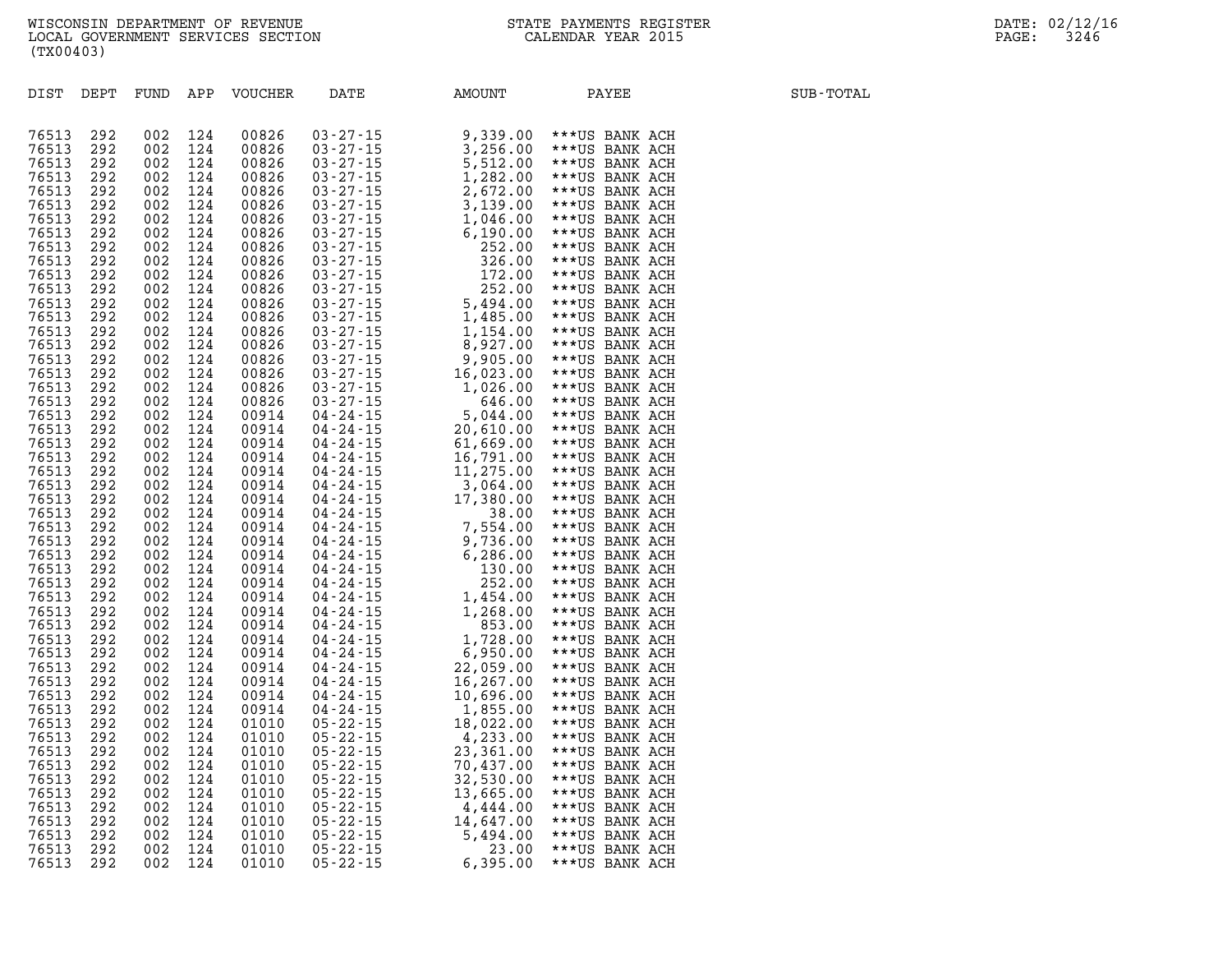| DIST           | DEPT       | FUND       | APP        | <b>VOUCHER</b> | DATE                                                                                                                                                                                                                                                                                                                     | AMOUNT     | PAYEE          | SUB-TOTAL |
|----------------|------------|------------|------------|----------------|--------------------------------------------------------------------------------------------------------------------------------------------------------------------------------------------------------------------------------------------------------------------------------------------------------------------------|------------|----------------|-----------|
|                |            |            |            |                |                                                                                                                                                                                                                                                                                                                          |            |                |           |
|                |            |            |            |                |                                                                                                                                                                                                                                                                                                                          |            |                |           |
| 76513          | 292        | 002        | 124        | 01010          | $05 - 22 - 15$                                                                                                                                                                                                                                                                                                           | 9,255.00   | ***US BANK ACH |           |
| 76513          | 292        | 002        | 124        | 01010          | $05 - 22 - 15$                                                                                                                                                                                                                                                                                                           | 227.00     | ***US BANK ACH |           |
| 76513          | 292        | 002        | 124        | 01010          | $05 - 22 - 15$                                                                                                                                                                                                                                                                                                           | 755.00     | ***US BANK ACH |           |
| 76513          | 292        | 002        | 124        | 01010          | $05 - 22 - 15$                                                                                                                                                                                                                                                                                                           | 4,463.00   | ***US BANK ACH |           |
| 76513          | 292        | 002        | 124        | 01010          | $05 - 22 - 15$                                                                                                                                                                                                                                                                                                           | 820.00     | ***US BANK ACH |           |
| 76513          | 292        | 002        | 124        | 01010          | $05 - 22 - 15$                                                                                                                                                                                                                                                                                                           | 1,717.00   | ***US BANK ACH |           |
| 76513          | 292        | 002        | 124        | 01010          | $05 - 22 - 15$<br>05-22-15<br>05-22-15<br>05-22-15<br>05-22-15<br>05-22-15<br>06-26-15<br>06-26-15<br>06-26-15<br>06-26-15<br>06-26-15<br>06-26-15<br>06-26-15<br>06-26-15<br>06-26-15<br>06-26-15<br>06-26-15<br>06-26-15<br>06-26-15<br>06-26-15<br>06-26-15<br>06-26-15<br>06-26-15<br>06-26-15<br>06-26-15<br>06-26- | 2,035.00   | ***US BANK ACH |           |
| 76513          | 292        | 002        | 124        | 01010          |                                                                                                                                                                                                                                                                                                                          | 1,155.00   | ***US BANK ACH |           |
| 76513          | 292        | 002        | 124        | 01010          |                                                                                                                                                                                                                                                                                                                          | 16,988.00  | ***US BANK ACH |           |
| 76513          | 292        | 002        | 124        | 01010          |                                                                                                                                                                                                                                                                                                                          | 3,433.00   | ***US BANK ACH |           |
| 76513          | 292        | 002        | 124        | 01010          |                                                                                                                                                                                                                                                                                                                          | 349.00     | ***US BANK ACH |           |
| 76513          | 292        | 002        | 124        | 01144          |                                                                                                                                                                                                                                                                                                                          | 2,025.00   | ***US BANK ACH |           |
| 76513          | 292        | 002        | 124        | 01144          |                                                                                                                                                                                                                                                                                                                          | 16,635.00  | ***US BANK ACH |           |
| 76513          | 292        | 002        | 124        | 01144          |                                                                                                                                                                                                                                                                                                                          | 4,560.00   | ***US BANK ACH |           |
| 76513          | 292        | 002        | 124        | 01144          |                                                                                                                                                                                                                                                                                                                          | 39,959.00  | ***US BANK ACH |           |
| 76513          | 292        | 002        | 124        | 01144          |                                                                                                                                                                                                                                                                                                                          | 126.00     | ***US BANK ACH |           |
| 76513          | 292        | 002        | 124        | 01144          |                                                                                                                                                                                                                                                                                                                          | 808.00     | ***US BANK ACH |           |
| 76513          | 292        | 002        | 124        | 01144          |                                                                                                                                                                                                                                                                                                                          | 630.00     | ***US BANK ACH |           |
| 76513          | 292        | 002        | 124        | 01144          |                                                                                                                                                                                                                                                                                                                          | 6,825.00   | ***US BANK ACH |           |
| 76513          | 292        | 002        | 124        | 01144          |                                                                                                                                                                                                                                                                                                                          | 22,144.00  | ***US BANK ACH |           |
| 76513          | 292        | 002        | 124        | 01144          |                                                                                                                                                                                                                                                                                                                          | 9,135.00   | ***US BANK ACH |           |
| 76513          | 292        | 002        | 124        | 01144          |                                                                                                                                                                                                                                                                                                                          | 841.00     | ***US BANK ACH |           |
| 76513          | 292        | 002        | 124        | 01144          |                                                                                                                                                                                                                                                                                                                          | 28,767.00  | ***US BANK ACH |           |
| 76513          | 292        | 002        | 124        | 01144          |                                                                                                                                                                                                                                                                                                                          | 4,685.00   | ***US BANK ACH |           |
| 76513          | 292        | 002        | 124        | 01144          |                                                                                                                                                                                                                                                                                                                          | 19,660.00  | ***US BANK ACH |           |
| 76513          | 292        | 002        | 124        | 01144          | $06 - 26 - 15$                                                                                                                                                                                                                                                                                                           | 31,929.00  | ***US BANK ACH |           |
| 76513          | 292        | 002        | 124        | 01144          | $06 - 26 - 15$                                                                                                                                                                                                                                                                                                           | 125,091.00 | ***US BANK ACH |           |
| 76513          | 292        | 002        | 124        | 01144          | $06 - 26 - 15$                                                                                                                                                                                                                                                                                                           | 19,675.00  | ***US BANK ACH |           |
| 76513          | 292        | 002        | 124        | 01144          |                                                                                                                                                                                                                                                                                                                          | 8,143.00   | ***US BANK ACH |           |
| 76513          | 292        | 002        | 124        | 01261          | 06 - 26 - 15<br>07 - 28 - 15<br>07 - 28 - 15<br>07 - 28 - 15                                                                                                                                                                                                                                                             | 6,978.00   | ***US BANK ACH |           |
| 76513          | 292        | 002        | 124        | 01261          |                                                                                                                                                                                                                                                                                                                          | 8,304.00   | ***US BANK ACH |           |
| 76513          | 292        | 002        | 124        | 01261          |                                                                                                                                                                                                                                                                                                                          | 14,710.00  | ***US BANK ACH |           |
| 76513          | 292        | 002        | 124        | 01261          |                                                                                                                                                                                                                                                                                                                          | 182,673.00 | ***US BANK ACH |           |
| 76513          | 292        | 002        | 124        |                |                                                                                                                                                                                                                                                                                                                          |            |                |           |
| 76513          |            |            | 124        | 01261          |                                                                                                                                                                                                                                                                                                                          | 40,119.00  | ***US BANK ACH |           |
| 76513          | 292<br>292 | 002<br>002 | 124        | 01261<br>01261 |                                                                                                                                                                                                                                                                                                                          | 40,367.00  | ***US BANK ACH |           |
|                |            |            |            |                |                                                                                                                                                                                                                                                                                                                          | 3,093.00   | ***US BANK ACH |           |
| 76513<br>76513 | 292        | 002<br>002 | 124<br>124 | 01261<br>01261 |                                                                                                                                                                                                                                                                                                                          | 24,411.00  | ***US BANK ACH |           |
| 76513          | 292        |            |            |                |                                                                                                                                                                                                                                                                                                                          | 69,116.00  | ***US BANK ACH |           |
|                | 292        | 002        | 124        | 01261          |                                                                                                                                                                                                                                                                                                                          | 4,678.00   | ***US BANK ACH |           |
| 76513          | 292        | 002        | 124        | 01261          |                                                                                                                                                                                                                                                                                                                          | 6,637.00   | ***US BANK ACH |           |
| 76513          | 292        | 002        | 124        | 01261          |                                                                                                                                                                                                                                                                                                                          | 3,205.00   | ***US BANK ACH |           |
| 76513          | 292        | 002        | 124        | 01261          |                                                                                                                                                                                                                                                                                                                          | 2,272.00   | ***US BANK ACH |           |
| 76513          | 292        | 002        | 124        | 01261          |                                                                                                                                                                                                                                                                                                                          | 10,924.00  | ***US BANK ACH |           |
| 76513          | 292        | 002        | 124        | 01261          | 07 - 28 - 15<br>07 - 28 - 15<br>07 - 28 - 15<br>07 - 28 - 15<br>07 - 28 - 15<br>07 - 28 - 15<br>07 - 28 - 15<br>07 - 28 - 15<br>07 - 28 - 15<br>07 - 28 - 15<br>07 - 28 - 15<br>07 - 28 - 15<br>07 - 28 - 15<br>07 - 28 - 15<br>07 - 28 - 15<br>07 - 28 - 15<br>07 - 28 - 15<br>0                                        | 2,930.00   | ***US BANK ACH |           |
| 76513          | 292        | 002        | 124        | 01261          |                                                                                                                                                                                                                                                                                                                          | 126.00     | ***US BANK ACH |           |
| 76513          | 292        | 002        | 124        | 01261          |                                                                                                                                                                                                                                                                                                                          | 766.00     | ***US BANK ACH |           |
| 76513          | 292        | 002        | 124        | 01261          | $07 - 28 - 15$                                                                                                                                                                                                                                                                                                           | 10,431.00  | ***US BANK ACH |           |
| 76513          | 292        | 002        | 124        | 01261          | $07 - 28 - 15$                                                                                                                                                                                                                                                                                                           | 14,652.00  | ***US BANK ACH |           |
| 76513          | 292        | 002        | 124        | 01261          | $07 - 28 - 15$                                                                                                                                                                                                                                                                                                           | 3,116.00   | ***US BANK ACH |           |
| 76513          | 292        | 002        | 124        | 01261          | $07 - 28 - 15$                                                                                                                                                                                                                                                                                                           | 8,474.00   | ***US BANK ACH |           |
| 76513          | 292        | 002        | 124        | 01261          | $07 - 28 - 15$                                                                                                                                                                                                                                                                                                           | 935.00     | ***US BANK ACH |           |
| 76513          | 292        | 002        | 124        | 01261          | $07 - 28 - 15$                                                                                                                                                                                                                                                                                                           | 24,852.00  | ***US BANK ACH |           |

**76513 TECH COLL BD--DISTRICT BOARDS GRANTS \$1,814,578.00**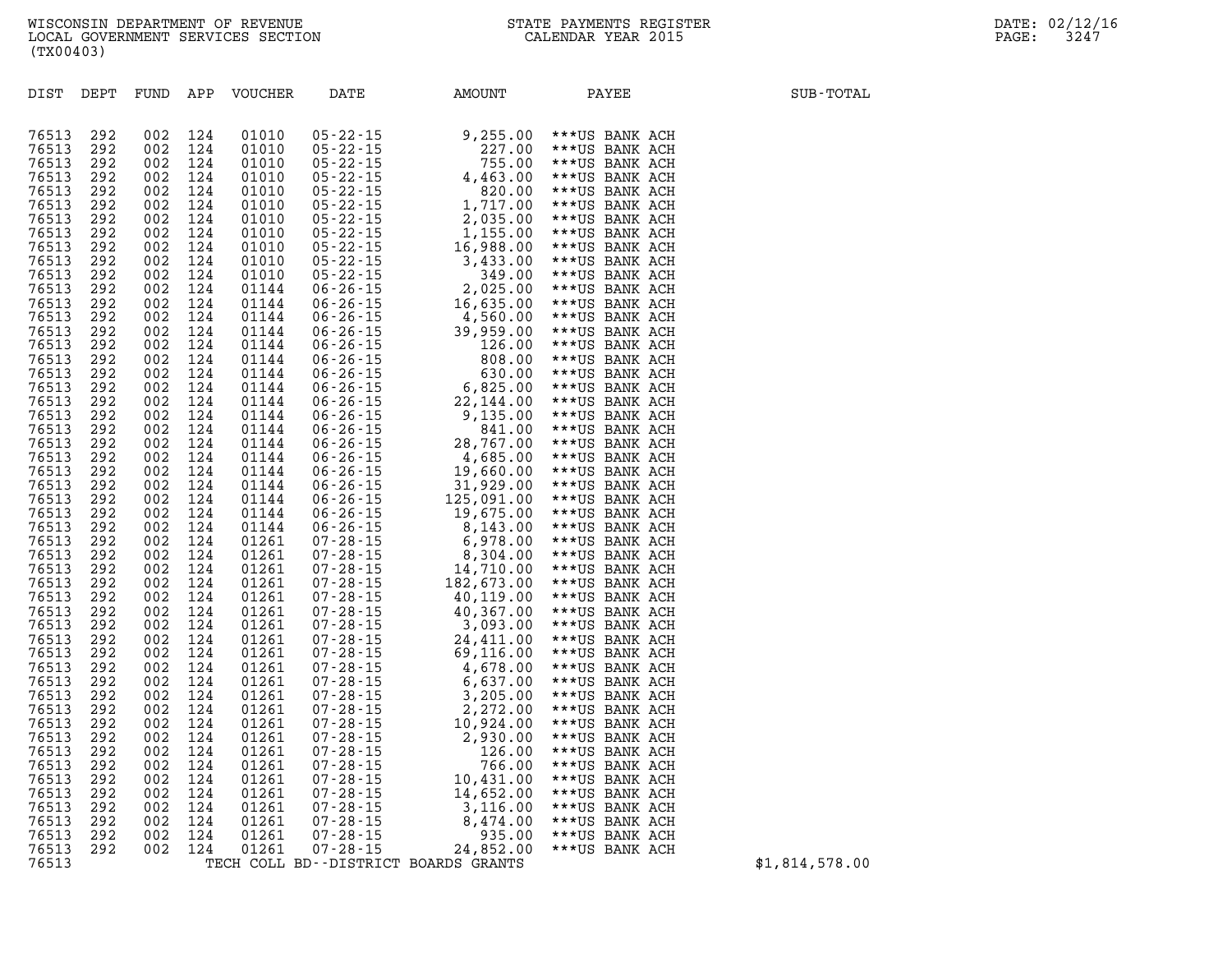| FUND APP VOUCHER<br>DATE<br>AMOUNT<br>PAYEE<br>SUB-TOTAL<br>DIST DEPT<br>137<br>01245<br>76513<br>292<br>002<br>$07 - 24 - 15$<br>58,823.90 ***US BANK ACH                                                                                                                                                                                                                                                                                                                                                                                                                                                                                                                                                                                                                                                                                                                                                                                                                                                                                                                                                                                                                                                                                                                                                                                                                                                                                                                                                                                                                                                                                                                                                                                                                                                                                                                                                                                                                                                                                                                                                                                                                                                                                                                                                                                                                                                                                                                                                   |  |
|--------------------------------------------------------------------------------------------------------------------------------------------------------------------------------------------------------------------------------------------------------------------------------------------------------------------------------------------------------------------------------------------------------------------------------------------------------------------------------------------------------------------------------------------------------------------------------------------------------------------------------------------------------------------------------------------------------------------------------------------------------------------------------------------------------------------------------------------------------------------------------------------------------------------------------------------------------------------------------------------------------------------------------------------------------------------------------------------------------------------------------------------------------------------------------------------------------------------------------------------------------------------------------------------------------------------------------------------------------------------------------------------------------------------------------------------------------------------------------------------------------------------------------------------------------------------------------------------------------------------------------------------------------------------------------------------------------------------------------------------------------------------------------------------------------------------------------------------------------------------------------------------------------------------------------------------------------------------------------------------------------------------------------------------------------------------------------------------------------------------------------------------------------------------------------------------------------------------------------------------------------------------------------------------------------------------------------------------------------------------------------------------------------------------------------------------------------------------------------------------------------------|--|
|                                                                                                                                                                                                                                                                                                                                                                                                                                                                                                                                                                                                                                                                                                                                                                                                                                                                                                                                                                                                                                                                                                                                                                                                                                                                                                                                                                                                                                                                                                                                                                                                                                                                                                                                                                                                                                                                                                                                                                                                                                                                                                                                                                                                                                                                                                                                                                                                                                                                                                              |  |
| \$58,823.90<br>76513<br>TECH COLL BD--FIRE TRAINING SCHOOL REIMB                                                                                                                                                                                                                                                                                                                                                                                                                                                                                                                                                                                                                                                                                                                                                                                                                                                                                                                                                                                                                                                                                                                                                                                                                                                                                                                                                                                                                                                                                                                                                                                                                                                                                                                                                                                                                                                                                                                                                                                                                                                                                                                                                                                                                                                                                                                                                                                                                                             |  |
| 002 146<br>76513<br>292<br>00597<br>$01 - 29 - 15$<br>19,270.00<br>***US BANK ACH<br>002 146<br>00597<br>$01 - 29 - 15$<br>76513<br>292<br>647.00<br>***US BANK ACH<br>002 146<br>76513<br>00720<br>$02 - 27 - 15$<br>15,933.00<br>292<br>***US BANK ACH<br>76513<br>002 146<br>00720<br>$02 - 27 - 15$<br>292<br>420.00<br>***US BANK ACH<br>76513<br>002 146<br>00826<br>$03 - 27 - 15$<br>18,161.00<br>292<br>***US BANK ACH<br>76513<br>00826<br>$03 - 27 - 15$<br>292<br>002 146<br>472.00<br>***US BANK ACH<br>002 146<br>22,915.00<br>76513<br>00914<br>$04 - 24 - 15$<br>292<br>***US BANK ACH<br>76513<br>002 146<br>00914<br>04-24-15<br>292<br>945.00<br>***US BANK ACH<br>76513<br>002 146<br>$05 - 22 - 15$<br>12,172.00<br>292<br>01010<br>***US BANK ACH<br>76513<br>01010<br>$05 - 22 - 15$<br>945.00<br>292<br>002 146<br>***US BANK ACH<br>76513<br>002 146<br>978.00<br>292<br>01144<br>$06 - 26 - 15$<br>***US BANK ACH<br>002 146<br>27,656.00<br>76513<br>292<br>01144<br>$06 - 26 - 15$<br>***US BANK ACH<br>76513<br>002 146<br>01261<br>292<br>$07 - 28 - 15$<br>20,201.00 *** US BANK ACH<br>\$140,715.00<br>76513<br>TECH COLL BD--ADULT BASIC EDUCATION-FED                                                                                                                                                                                                                                                                                                                                                                                                                                                                                                                                                                                                                                                                                                                                                                                                                                                                                                                                                                                                                                                                                                                                                                                                                                                                                                                      |  |
| 002 150<br>76513<br>292<br>00597<br>$01 - 29 - 15$<br>2,498.00<br>***US BANK ACH<br>76513<br>002 150<br>00597<br>$01 - 29 - 15$<br>292<br>41,429.00<br>***US BANK ACH<br>002 150<br>76513<br>00597<br>$01 - 29 - 15$<br>292<br>9,202.00<br>***US BANK ACH<br>002 150<br>00597<br>$01 - 29 - 15$<br>2,513.00<br>76513<br>292<br>***US BANK ACH<br>00720<br>76513<br>002 150<br>$02 - 27 - 15$<br>292<br>1,992.00<br>***US BANK ACH<br>76513<br>00720<br>$02 - 27 - 15$<br>292<br>002 150<br>7,236.00<br>***US BANK ACH<br>76513<br>002 150<br>00720<br>$02 - 27 - 15$<br>35,067.00<br>292<br>***US BANK ACH<br>00720<br>76513<br>$02 - 27 - 15$<br>292<br>002 150<br>2,469.00<br>***US BANK ACH<br>76513<br>002 150<br>00826<br>$03 - 27 - 15$<br>2,666.00<br>292<br>***US BANK ACH<br>76513<br>00826<br>$03 - 27 - 15$<br>292<br>002 150<br>55,298.00<br>***US BANK ACH<br>76513<br>002 150<br>00826<br>$03 - 27 - 15$<br>7,653.00<br>292<br>***US BANK ACH<br>76513<br>00826<br>$03 - 27 - 15$<br>292<br>002 150<br>3,137.00<br>***US BANK ACH<br>76513<br>002 150<br>00914<br>$04 - 24 - 15$<br>2,626.00<br>292<br>***US BANK ACH<br>76513<br>00914<br>04-24-15<br>292<br>002 150<br>42,108.00<br>***US BANK ACH<br>76513<br>002 150<br>00914<br>$04 - 24 - 15$<br>292<br>9,841.00<br>***US BANK ACH<br>00914<br>04-24-15<br>76513<br>292<br>002 150<br>2,510.00<br>***US BANK ACH<br>76513<br>002 150<br>$05 - 22 - 15$<br>292<br>01010<br>3,379.00<br>***US BANK ACH<br>01010<br>05-22-15<br>76513<br>292<br>002 150<br>42,440.00<br>***US BANK ACH<br>76513<br>002 150<br>$05 - 22 - 15$<br>292<br>01010<br>8,801.00<br>***US BANK ACH<br>01010<br>$05 - 22 - 15$<br>76513<br>292<br>002 150<br>2,510.00<br>***US BANK ACH<br>002 150<br>01144<br>76513<br>292<br>$06 - 26 - 15$<br>59,086.00<br>***US BANK ACH<br>$06 - 26 - 15$<br>76513<br>292<br>002 150<br>01144<br>5,104.00<br>***US BANK ACH<br>76513<br>292<br>002<br>150<br>01144<br>$06 - 26 - 15$<br>4,511.00<br>***US BANK ACH<br>76513<br>292<br>002 150<br>01144<br>$06 - 26 - 15$<br>21,074.00<br>***US BANK ACH<br>76513<br>150<br>01261<br>7,742.00<br>292<br>002<br>$07 - 28 - 15$<br>***US BANK ACH<br>76513<br>01261<br>$07 - 28 - 15$<br>292<br>002 150<br>51,621.00<br>***US BANK ACH<br>76513<br>002 150<br>01261<br>292<br>$07 - 28 - 15$<br>30,359.00<br>***US BANK ACH<br>01261<br>$07 - 28 - 15$<br>76513<br>292<br>002 150<br>3,163.00<br>***US BANK ACH<br>76513<br>\$468,035.00<br>TECH COLL BD--VOCATIONAL EDUCATION-FED |  |
|                                                                                                                                                                                                                                                                                                                                                                                                                                                                                                                                                                                                                                                                                                                                                                                                                                                                                                                                                                                                                                                                                                                                                                                                                                                                                                                                                                                                                                                                                                                                                                                                                                                                                                                                                                                                                                                                                                                                                                                                                                                                                                                                                                                                                                                                                                                                                                                                                                                                                                              |  |

**76513 292 002 162 00683 02-20-15 31,553,727.00 \*\*\*US BANK ACH 76513 TECH COLL BD-- \$31,553,727.00**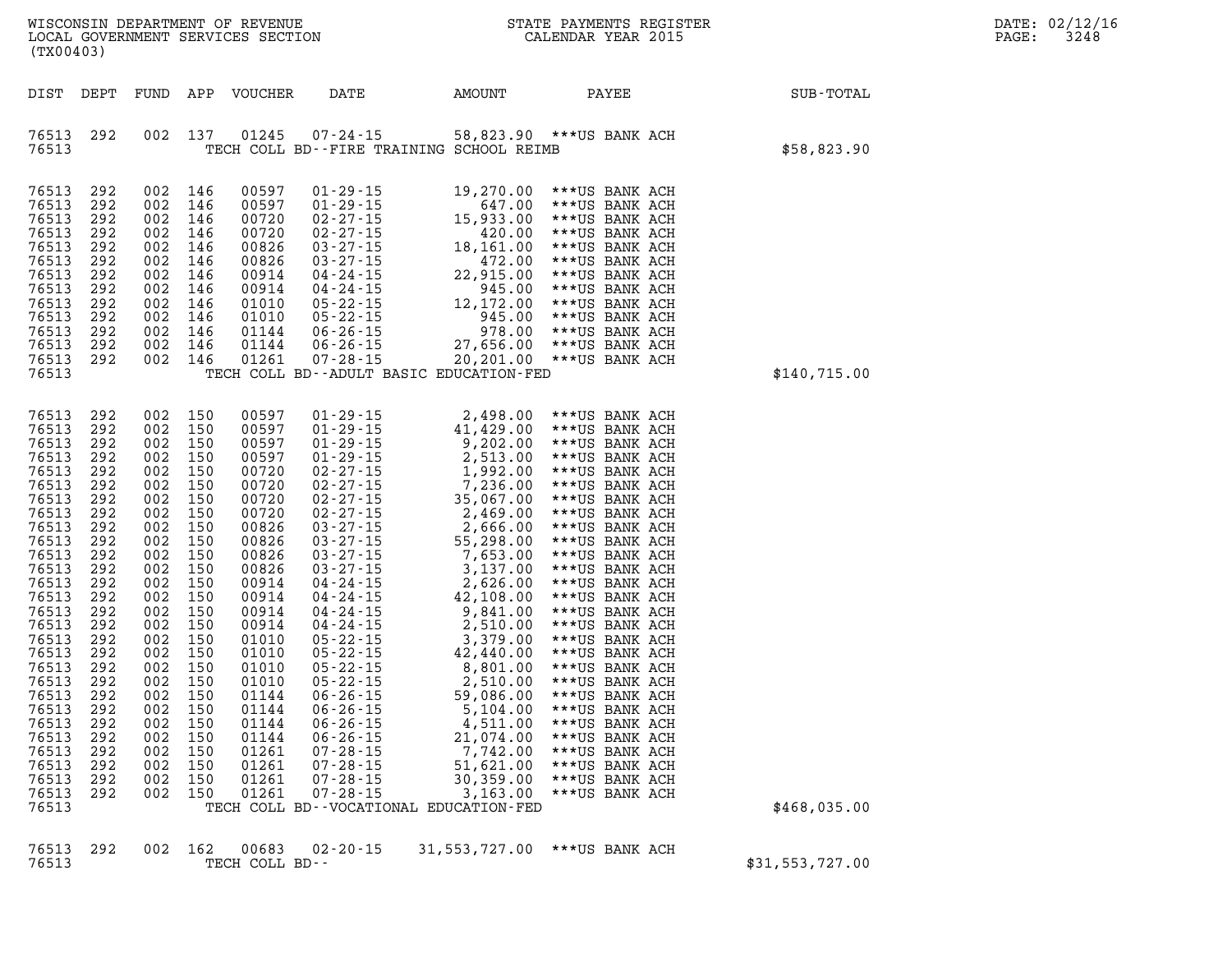| DIST                                                                                                              | DEPT                                                                             | FUND                                                                             | APP                                                                              | VOUCHER                                                                                                  | DATE                                                                                                                                                                                                                 | AMOUNT                                                                                                                                                                                               | PAYEE                                                                    |                                                                                                                                                                                                                                                |                                                          | SUB-TOTAL       |
|-------------------------------------------------------------------------------------------------------------------|----------------------------------------------------------------------------------|----------------------------------------------------------------------------------|----------------------------------------------------------------------------------|----------------------------------------------------------------------------------------------------------|----------------------------------------------------------------------------------------------------------------------------------------------------------------------------------------------------------------------|------------------------------------------------------------------------------------------------------------------------------------------------------------------------------------------------------|--------------------------------------------------------------------------|------------------------------------------------------------------------------------------------------------------------------------------------------------------------------------------------------------------------------------------------|----------------------------------------------------------|-----------------|
| 76513<br>76513<br>76513<br>76513<br>76513<br>76513<br>76513<br>76513<br>76513<br>76513<br>76513<br>76513<br>76513 | 437<br>437<br>437<br>437<br>437<br>437<br>437<br>437<br>437<br>437<br>437<br>437 | 005<br>005<br>005<br>005<br>005<br>005<br>005<br>005<br>005<br>005<br>005<br>005 | 000<br>000<br>000<br>000<br>000<br>000<br>000<br>000<br>000<br>000<br>000<br>000 | 00000<br>00000<br>00000<br>00000<br>00000<br>00000<br>00000<br>00000<br>00000<br>00000<br>00000<br>00000 | $01 - 13 - 15$<br>$02 - 10 - 15$<br>$03 - 30 - 15$<br>$04 - 08 - 15$<br>$04 - 30 - 15$<br>$05 - 01 - 15$<br>$05 - 05 - 15$<br>$05 - 29 - 15$<br>$06 - 30 - 15$<br>$07 - 30 - 15$<br>$08 - 28 - 15$<br>$09 - 25 - 15$ | 5,138.45<br>182,539.44<br>34,418.46<br>$.00 \,$<br>24,295.69<br>121,384.25<br>1,239.79<br>10,771.86<br>18,286.48<br>14,495.26<br>3,902.78<br>15,848.83<br>CHILDREN & FAMILIES - - STATE/FEDERAL AIDS | NORTHEAST WISCONSIN<br>NORTHEAST WISCONSIN<br>NORTHEAST WISCONSIN TECH * | NORTHEAST WISCONSIN TECHN*<br>NORTHEAST WISCONSIN<br>NORTHEAST WISCONSIN<br>NORTHEAST WISCONSIN TECHN*<br>NORTHEAST WISCONSIN<br>NORTHEAST WISCONSIN TECHN*<br>NORTHEAST WISCONSIN<br>NORTHEAST WISCONSIN TECH *<br>NORTHEAST WISCONSIN TECH * | TECHN*<br>TECH *<br>TECH *<br>TECHN*<br>TECH *<br>TECH * | \$432,321.29    |
| 76513<br>76513<br>76513<br>76513<br>76513<br>76513                                                                | 445<br>445<br>445<br>445<br>445                                                  | 005<br>005<br>005<br>005<br>005                                                  | 000<br>000<br>000<br>000<br>000                                                  | 00000<br>00000<br>00000<br>00000<br>00000                                                                | $08 - 25 - 15$<br>$05 - 05 - 15$<br>$01 - 13 - 15$<br>$05 - 01 - 15$<br>$02 - 10 - 15$                                                                                                                               | 68,832.46<br>1,239.79<br>5,138.45<br>121,384.25<br>182,539.44<br>WORKFORCE DVLPMT--STATE/FEDERAL AIDS                                                                                                |                                                                          | NORTHEAST WISCONSIN TECHN*<br>NORTHEAST WISCONSIN<br>NORTHEAST WISCONSIN TECHN*<br>NORTHEAST WISCONSIN TECHN*<br>NORTHEAST WISCONSIN                                                                                                           | TECHN*<br>TECHN*                                         | \$379,134.39    |
| 76513<br>76513                                                                                                    | 835                                                                              | 002                                                                              | 109                                                                              | 30028                                                                                                    | $07 - 27 - 15$<br>REVENUE--EXEMPT COMPUTER AID                                                                                                                                                                       | 163,688.00                                                                                                                                                                                           |                                                                          | NORTHEAST WI TECH COLL DI                                                                                                                                                                                                                      |                                                          | \$163,688.00    |
| 76513                                                                                                             |                                                                                  |                                                                                  |                                                                                  |                                                                                                          | DISTRICT TOTAL APPROPRIATIONS                                                                                                                                                                                        |                                                                                                                                                                                                      |                                                                          |                                                                                                                                                                                                                                                |                                                          | \$40,522,988.58 |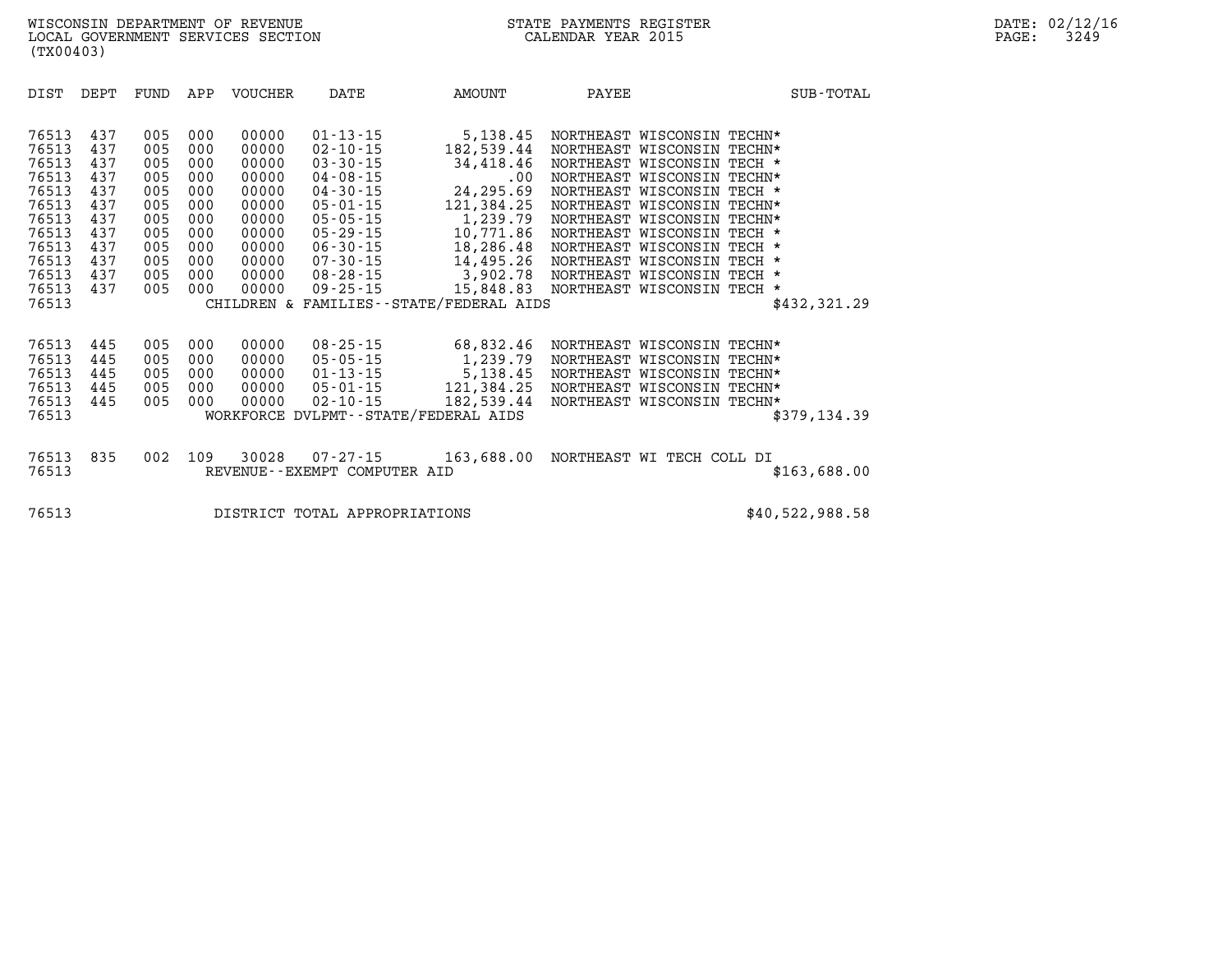| DIST                                                                                                                                                                                                                                                              | DEPT                                                                                                                                                                                             | FUND                                                                                                                                                                                             | APP                                                                                                                                                                                              | <b>VOUCHER</b>                                                                                                                                                                                                                                           | DATE                                                                                                                                                                                                                                                                                                                                                                                                                                                                                                                 | AMOUNT                                                                                                                                                                                                                                                                                                              | PAYEE                                                                                                                                                                                                                                                                                                                                                                                                                                                                                                                                                                                                                                                                                                                                                                                                                                                                                                       | SUB-TOTAL      |
|-------------------------------------------------------------------------------------------------------------------------------------------------------------------------------------------------------------------------------------------------------------------|--------------------------------------------------------------------------------------------------------------------------------------------------------------------------------------------------|--------------------------------------------------------------------------------------------------------------------------------------------------------------------------------------------------|--------------------------------------------------------------------------------------------------------------------------------------------------------------------------------------------------|----------------------------------------------------------------------------------------------------------------------------------------------------------------------------------------------------------------------------------------------------------|----------------------------------------------------------------------------------------------------------------------------------------------------------------------------------------------------------------------------------------------------------------------------------------------------------------------------------------------------------------------------------------------------------------------------------------------------------------------------------------------------------------------|---------------------------------------------------------------------------------------------------------------------------------------------------------------------------------------------------------------------------------------------------------------------------------------------------------------------|-------------------------------------------------------------------------------------------------------------------------------------------------------------------------------------------------------------------------------------------------------------------------------------------------------------------------------------------------------------------------------------------------------------------------------------------------------------------------------------------------------------------------------------------------------------------------------------------------------------------------------------------------------------------------------------------------------------------------------------------------------------------------------------------------------------------------------------------------------------------------------------------------------------|----------------|
| 76514<br>76514<br>76514<br>76514<br>76514<br>76514<br>76514                                                                                                                                                                                                       | 292<br>292<br>292<br>292<br>292<br>292                                                                                                                                                           | 002<br>002<br>002<br>002<br>002<br>002                                                                                                                                                           | 105<br>105<br>105<br>105<br>105<br>105                                                                                                                                                           | 00013<br>00059<br>00177<br>00480<br>00613<br>01050                                                                                                                                                                                                       | $07 - 13 - 15$<br>$08 - 10 - 15$<br>$09 - 08 - 15$<br>$01 - 05 - 15$<br>$02 - 02 - 15$<br>$06 - 01 - 15$                                                                                                                                                                                                                                                                                                                                                                                                             | 458,536.00<br>TECH COLL BD--VOCATIONAL SYSTEM AID                                                                                                                                                                                                                                                                   | 422,003.00 ***LOCAL GOVERNMENT INVES<br>433,493.00 *** LOCAL GOVERNMENT INVES<br>427,748.00 ***LOCAL GOVERNMENT INVES<br>125, 245.00 *** LOCAL GOVERNMENT INVES<br>124,645.00 *** LOCAL GOVERNMENT INVES<br>***LOCAL GOVERNMENT INVES                                                                                                                                                                                                                                                                                                                                                                                                                                                                                                                                                                                                                                                                       | \$1,991,670.00 |
| 76514<br>76514<br>76514<br>76514<br>76514<br>76514<br>76514<br>76514<br>76514<br>76514<br>76514<br>76514<br>76514<br>76514<br>76514<br>76514<br>76514<br>76514<br>76514<br>76514<br>76514<br>76514<br>76514<br>76514<br>76514<br>76514<br>76514<br>76514<br>76514 | 292<br>292<br>292<br>292<br>292<br>292<br>292<br>292<br>292<br>292<br>292<br>292<br>292<br>292<br>292<br>292<br>292<br>292<br>292<br>292<br>292<br>292<br>292<br>292<br>292<br>292<br>292<br>292 | 002<br>002<br>002<br>002<br>002<br>002<br>002<br>002<br>002<br>002<br>002<br>002<br>002<br>002<br>002<br>002<br>002<br>002<br>002<br>002<br>002<br>002<br>002<br>002<br>002<br>002<br>002<br>002 | 124<br>124<br>124<br>124<br>124<br>124<br>124<br>124<br>124<br>124<br>124<br>124<br>124<br>124<br>124<br>124<br>124<br>124<br>124<br>124<br>124<br>124<br>124<br>124<br>124<br>124<br>124<br>124 | 00156<br>00156<br>00156<br>00156<br>00156<br>00156<br>00156<br>00156<br>00156<br>00156<br>00721<br>00721<br>00721<br>00721<br>00721<br>00721<br>00721<br>00721<br>00721<br>01011<br>01011<br>01011<br>01011<br>01011<br>01011<br>01011<br>01011<br>01011 | $08 - 31 - 15$<br>$08 - 31 - 15$<br>$08 - 31 - 15$<br>$08 - 31 - 15$<br>$08 - 31 - 15$<br>$08 - 31 - 15$<br>$08 - 31 - 15$<br>$08 - 31 - 15$<br>$08 - 31 - 15$<br>$08 - 31 - 15$<br>$02 - 27 - 15$<br>$02 - 27 - 15$<br>$02 - 27 - 15$<br>$02 - 27 - 15$<br>$02 - 27 - 15$<br>$02 - 27 - 15$<br>$02 - 27 - 15$<br>$02 - 27 - 15$<br>$02 - 27 - 15$<br>$05 - 22 - 15$<br>$05 - 22 - 15$<br>$05 - 22 - 15$<br>$05 - 22 - 15$<br>$05 - 22 - 15$<br>$05 - 22 - 15$<br>$05 - 22 - 15$<br>$05 - 22 - 15$<br>$05 - 22 - 15$ | 14,996.00<br>23,990.00<br>21,574.00<br>33, 214.00<br>14,492.00<br>28,605.00<br>12,608.00<br>29,376.00<br>7,949.00<br>10,577.00<br>13,002.00<br>14,074.00<br>19,696.00<br>29,756.00<br>4,712.00<br>41,247.00<br>6,329.00<br>21,424.00<br>24,362.00<br>34,610.00<br>26,004.00<br>TECH COLL BD--DISTRICT BOARDS GRANTS | ***LOCAL GOVERNMENT INVES<br>***LOCAL GOVERNMENT INVES<br>17,010.00 ***LOCAL GOVERNMENT INVES<br>***LOCAL GOVERNMENT INVES<br>***LOCAL GOVERNMENT INVES<br>***LOCAL GOVERNMENT INVES<br>***LOCAL GOVERNMENT INVES<br>***LOCAL GOVERNMENT INVES<br>***LOCAL GOVERNMENT INVES<br>***LOCAL GOVERNMENT INVES<br>***LOCAL GOVERNMENT INVES<br>***LOCAL GOVERNMENT INVES<br>***LOCAL GOVERNMENT INVES<br>***LOCAL GOVERNMENT INVES<br>***LOCAL GOVERNMENT INVES<br>***LOCAL GOVERNMENT INVES<br>***LOCAL GOVERNMENT INVES<br>***LOCAL GOVERNMENT INVES<br>***LOCAL GOVERNMENT INVES<br>***LOCAL GOVERNMENT INVES<br>11,408.00 ***LOCAL GOVERNMENT INVES<br>***LOCAL GOVERNMENT INVES<br>934.00 *** LOCAL GOVERNMENT INVES<br>***LOCAL GOVERNMENT INVES<br>14,410.00 ***LOCAL GOVERNMENT INVES<br>11,935.00 ***LOCAL GOVERNMENT INVES<br>13,319.00 ***LOCAL GOVERNMENT INVES<br>2,099.00 ***LOCAL GOVERNMENT INVES | \$503,712.00   |
| 76514<br>76514                                                                                                                                                                                                                                                    | 292                                                                                                                                                                                              | 002                                                                                                                                                                                              | 137                                                                                                                                                                                              | 01246                                                                                                                                                                                                                                                    | 07-24-15                                                                                                                                                                                                                                                                                                                                                                                                                                                                                                             | TECH COLL BD--FIRE TRAINING SCHOOL REIMB                                                                                                                                                                                                                                                                            | 20,323.07 ***LOCAL GOVERNMENT INVES                                                                                                                                                                                                                                                                                                                                                                                                                                                                                                                                                                                                                                                                                                                                                                                                                                                                         | \$20,323.07    |
| 76514<br>76514<br>76514<br>76514<br>76514<br>76514<br>76514<br>76514<br>76514                                                                                                                                                                                     | 292<br>292<br>292<br>292<br>292<br>292<br>292<br>292<br>292                                                                                                                                      | 002<br>002<br>002<br>002<br>002<br>002<br>002<br>002<br>002                                                                                                                                      | 146<br>146<br>146<br>146<br>146<br>146<br>146<br>146<br>146                                                                                                                                      | 00156<br>00156<br>00156<br>00721<br>00721<br>00721<br>01011<br>01011<br>01011                                                                                                                                                                            | $08 - 31 - 15$<br>$08 - 31 - 15$<br>$08 - 31 - 15$<br>$02 - 27 - 15$<br>$02 - 27 - 15$<br>$02 - 27 - 15$<br>$05 - 22 - 15$<br>$05 - 22 - 15$<br>$05 - 22 - 15$                                                                                                                                                                                                                                                                                                                                                       | 6,978.00<br>7,790.00<br>15,217.00<br>27,179.00<br>8,187.00<br>21,118.00<br>9,242.00                                                                                                                                                                                                                                 | ***LOCAL GOVERNMENT INVES<br>***LOCAL GOVERNMENT INVES<br>26,116.00 ***LOCAL GOVERNMENT INVES<br>11,432.00 *** LOCAL GOVERNMENT INVES<br>***LOCAL GOVERNMENT INVES<br>***LOCAL GOVERNMENT INVES<br>***LOCAL GOVERNMENT INVES<br>***LOCAL GOVERNMENT INVES<br>***LOCAL GOVERNMENT INVES                                                                                                                                                                                                                                                                                                                                                                                                                                                                                                                                                                                                                      |                |

**(TX00403)**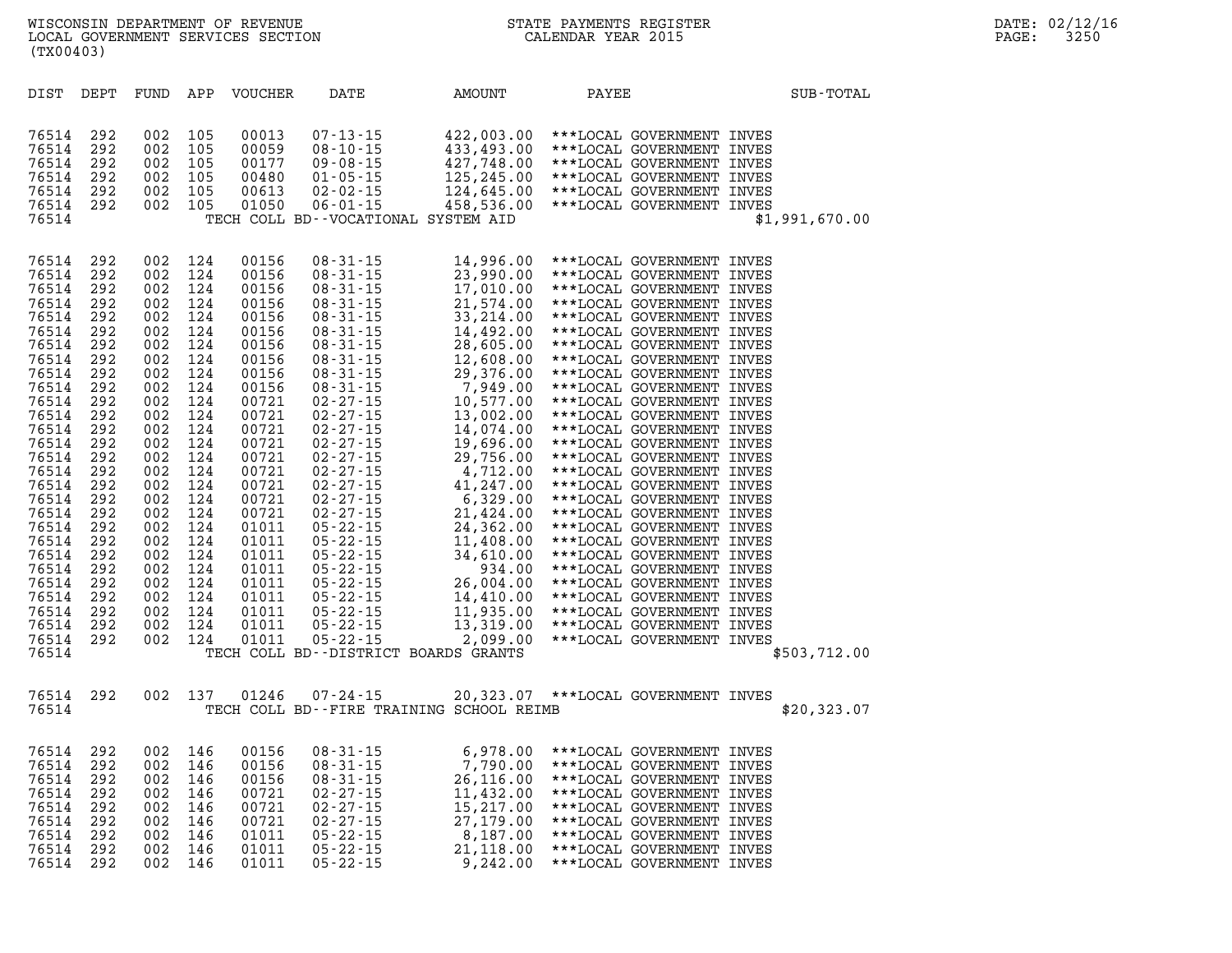| DIST                                                                                                                                                                             | DEPT                                                                                                                              | FUND                                                                                                                              | APP                                                                                                                               | VOUCHER                                                                                                                                                                 | DATE           | AMOUNT                                                                                                                                                                                                                                                                                                                                                                           | <b>PAYEE</b>                                                                                                                                                                                                                                                                                                                                             | <b>SUB-TOTAL</b> |
|----------------------------------------------------------------------------------------------------------------------------------------------------------------------------------|-----------------------------------------------------------------------------------------------------------------------------------|-----------------------------------------------------------------------------------------------------------------------------------|-----------------------------------------------------------------------------------------------------------------------------------|-------------------------------------------------------------------------------------------------------------------------------------------------------------------------|----------------|----------------------------------------------------------------------------------------------------------------------------------------------------------------------------------------------------------------------------------------------------------------------------------------------------------------------------------------------------------------------------------|----------------------------------------------------------------------------------------------------------------------------------------------------------------------------------------------------------------------------------------------------------------------------------------------------------------------------------------------------------|------------------|
| 76514                                                                                                                                                                            |                                                                                                                                   |                                                                                                                                   |                                                                                                                                   |                                                                                                                                                                         |                | TECH COLL BD--ADULT BASIC EDUCATION-FED                                                                                                                                                                                                                                                                                                                                          |                                                                                                                                                                                                                                                                                                                                                          | \$133, 259.00    |
| 76514<br>76514<br>76514<br>76514<br>76514<br>76514<br>76514<br>76514<br>76514<br>76514<br>76514<br>76514<br>76514                                                                | 292<br>292<br>292<br>292<br>292<br>292<br>292<br>292<br>292<br>292<br>292<br>292                                                  | 002<br>002<br>002<br>002<br>002<br>002<br>002<br>002<br>002<br>002<br>002<br>002                                                  | 150<br>150<br>150<br>150<br>150<br>150<br>150<br>150<br>150<br>150<br>150<br>150                                                  | 00156<br>00156<br>00156<br>00156<br>00721<br>00721<br>00721<br>00721<br>01011<br>01011<br>01011<br>01011                                                                | $08 - 31 - 15$ | 10,383.00<br>08-31-15<br>08-31-15<br>08-31-15<br>08-31-15<br>08-31-15<br>08-31-15<br>08-27-15<br>02-27-15<br>4,699.00<br>02-27-15<br>56,932.00<br>02-27-15<br>56,932.00<br>02-27-15<br>56,932.00<br>05-22-15<br>4,699.00<br>05-22-15<br>4,699.00<br>05-22-15<br>4,699.00<br>05-22-15<br><br>47,671.00<br>4,398.00<br>4,801.00<br>TECH COLL BD--VOCATIONAL EDUCATION-FED          | ***LOCAL GOVERNMENT INVES<br>***LOCAL GOVERNMENT INVES<br>***LOCAL GOVERNMENT INVES<br>***LOCAL GOVERNMENT INVES<br>***LOCAL GOVERNMENT INVES<br>***LOCAL GOVERNMENT INVES<br>***LOCAL GOVERNMENT INVES<br>***LOCAL GOVERNMENT INVES<br>***LOCAL GOVERNMENT INVES<br>***LOCAL GOVERNMENT INVES<br>***LOCAL GOVERNMENT INVES<br>***LOCAL GOVERNMENT INVES | \$244, 125.00    |
| 76514<br>76514                                                                                                                                                                   | 292                                                                                                                               | 002                                                                                                                               | 162                                                                                                                               | 00684<br>TECH COLL BD--                                                                                                                                                 | $02 - 20 - 15$ |                                                                                                                                                                                                                                                                                                                                                                                  | 10,654,707.00 ***LOCAL GOVERNMENT INVES                                                                                                                                                                                                                                                                                                                  | \$10,654,707.00  |
| 76514<br>76514<br>76514<br>76514<br>76514<br>76514<br>76514<br>76514<br>76514<br>76514<br>76514<br>76514<br>76514<br>76514<br>76514<br>76514<br>76514<br>76514<br>76514<br>76514 | 437<br>437<br>437<br>437<br>437<br>437<br>437<br>437<br>437<br>437<br>437<br>437<br>437<br>437<br>437<br>437<br>437<br>437<br>437 | 005<br>005<br>005<br>005<br>005<br>005<br>005<br>005<br>005<br>005<br>005<br>005<br>005<br>005<br>005<br>005<br>005<br>005<br>005 | 000<br>000<br>000<br>000<br>000<br>000<br>000<br>000<br>000<br>000<br>000<br>000<br>000<br>000<br>000<br>000<br>000<br>000<br>000 | 00000<br>00000<br>00000<br>00000<br>00000<br>00000<br>00000<br>00000<br>00000<br>00000<br>00000<br>00000<br>00000<br>00000<br>00000<br>00000<br>00000<br>00000<br>00000 |                | CHILDREN & FAMILIES - - STATE/FEDERAL AIDS                                                                                                                                                                                                                                                                                                                                       |                                                                                                                                                                                                                                                                                                                                                          | \$137,559.77     |
| 76514<br>76514<br>76514<br>76514<br>76514<br>76514<br>76514<br>76514<br>76514                                                                                                    | 445<br>445<br>445<br>445<br>445<br>445<br>445<br>445<br>445                                                                       | 005<br>005<br>005<br>005<br>005<br>005<br>005<br>005<br>005                                                                       | 000<br>000<br>000<br>000<br>000<br>000<br>000<br>000<br>000                                                                       | 00000<br>00000<br>00000<br>00000<br>00000<br>00000<br>00000<br>00000<br>00000                                                                                           |                | $\begin{array}{llll} 09\,\text{-}\,22\,\text{-}\,15 & 11\,,\,147\,\text{-}\,02 \\ 09\,\text{-}\,08\,\text{-}\,15 & 41\,,\,976\,\text{-}\,97 \\ 07\,\text{-}\,28\,\text{-}\,15 & 14\,,\,458\,\text{-}\,48 \\ 06\,\text{-}\,09\,\text{-}\,15 & 13\,,\,218\,\text{-}\,74 \\ 06\,\text{-}\,03\,\text{-}\,15 & 11\,,\,603\,\text{-}\,69 \\ 05\,\text{-}\,29\,\text{-}\,$<br>17,446.66 | MID-STATE TECHNICAL COLLE*<br>MID-STATE TECHNICAL COLLE*<br>MID-STATE TECHNICAL COLLE*<br>MID-STATE TECHNICAL COLLE*<br>MID-STATE TECHNICAL COLLE*<br>MID-STATE TECHNICAL COLLE*<br>MID-STATE TECHNICAL COLLE*<br>MID-STATE TECHNICAL COLLE*<br>MID-STATE TECHNICAL COLLE*                                                                               |                  |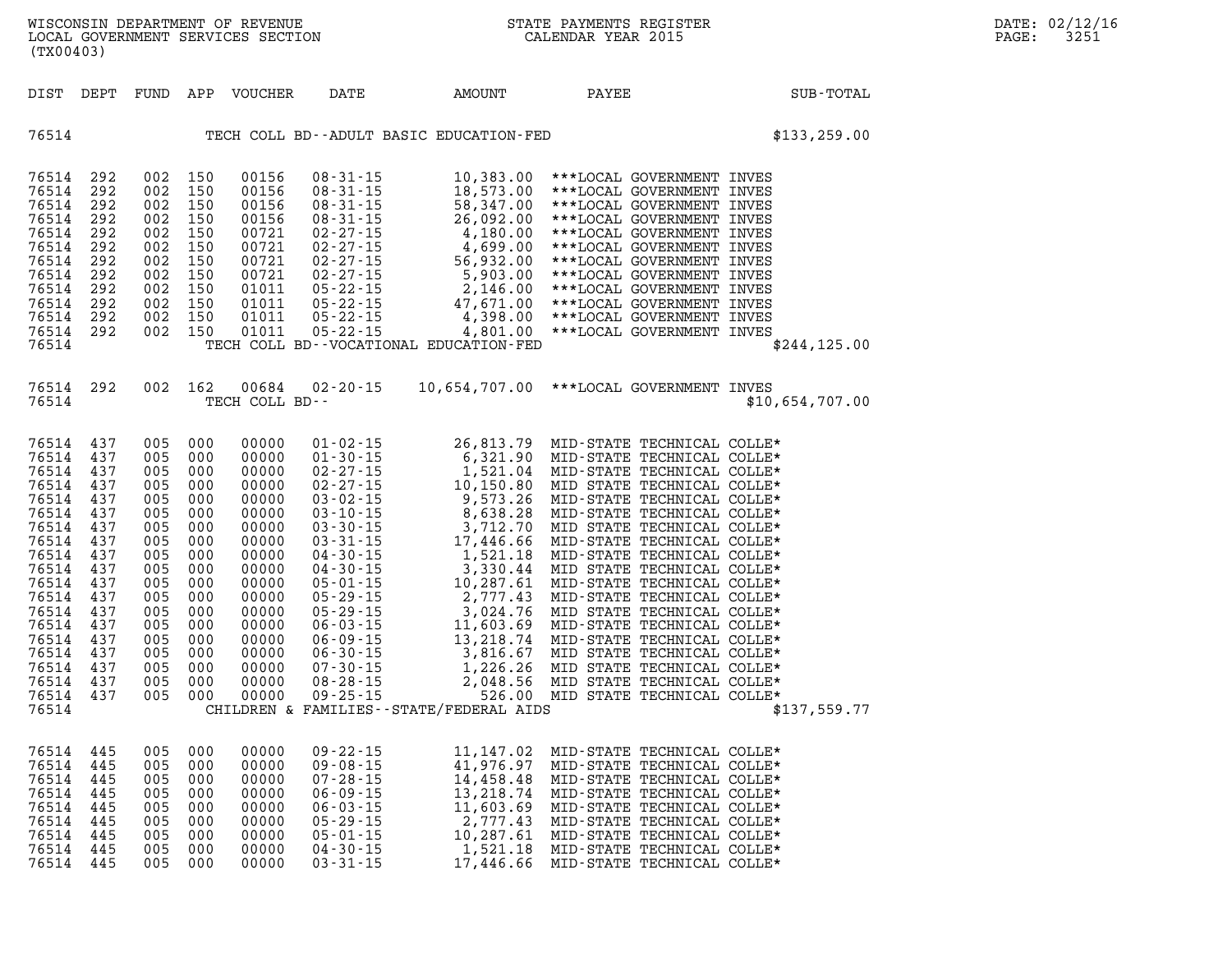| (TX00403)                                                                             | WISCONSIN DEPARTMENT OF REVENUE<br>LOCAL GOVERNMENT SERVICES SECTION |                                 |                                           |                                                                                  |                                                                                                   |                                                                                                                                                    | STATE PAYMENTS REGISTER<br>CALENDAR YEAR 2015 |                 | DATE: 02/12/16<br>3252<br>PAGE: |
|---------------------------------------------------------------------------------------|----------------------------------------------------------------------|---------------------------------|-------------------------------------------|----------------------------------------------------------------------------------|---------------------------------------------------------------------------------------------------|----------------------------------------------------------------------------------------------------------------------------------------------------|-----------------------------------------------|-----------------|---------------------------------|
| DIST<br>DEPT                                                                          | FUND                                                                 | APP                             | VOUCHER                                   | DATE                                                                             | AMOUNT                                                                                            | PAYEE                                                                                                                                              |                                               | SUB-TOTAL       |                                 |
| 76514<br>445<br>76514<br>445<br>76514<br>445<br>76514<br>445<br>76514<br>445<br>76514 | 005<br>005<br>005<br>005<br>005                                      | 000<br>000<br>000<br>000<br>000 | 00000<br>00000<br>00000<br>00000<br>00000 | $03 - 10 - 15$<br>$03 - 02 - 15$<br>02-27-15<br>$01 - 30 - 15$<br>$01 - 02 - 15$ | 8,638.28<br>9,573.26<br>1,521.04<br>6,321.90<br>26,813.79<br>WORKFORCE DVLPMT--STATE/FEDERAL AIDS | MID-STATE TECHNICAL COLLE*<br>MID-STATE TECHNICAL COLLE*<br>MID-STATE TECHNICAL COLLE*<br>MID-STATE TECHNICAL COLLE*<br>MID-STATE TECHNICAL COLLE* |                                               | \$177,306.05    |                                 |
| 835<br>76514<br>76514                                                                 | 002                                                                  | 109                             | 30029                                     | 07-27-15<br>REVENUE--EXEMPT COMPUTER AID                                         | 121,787.00                                                                                        | MID-STATE TECH COLL DIST                                                                                                                           |                                               | \$121,787.00    |                                 |
| 76514                                                                                 |                                                                      |                                 |                                           | DISTRICT TOTAL APPROPRIATIONS                                                    |                                                                                                   |                                                                                                                                                    |                                               | \$13,984,448.89 |                                 |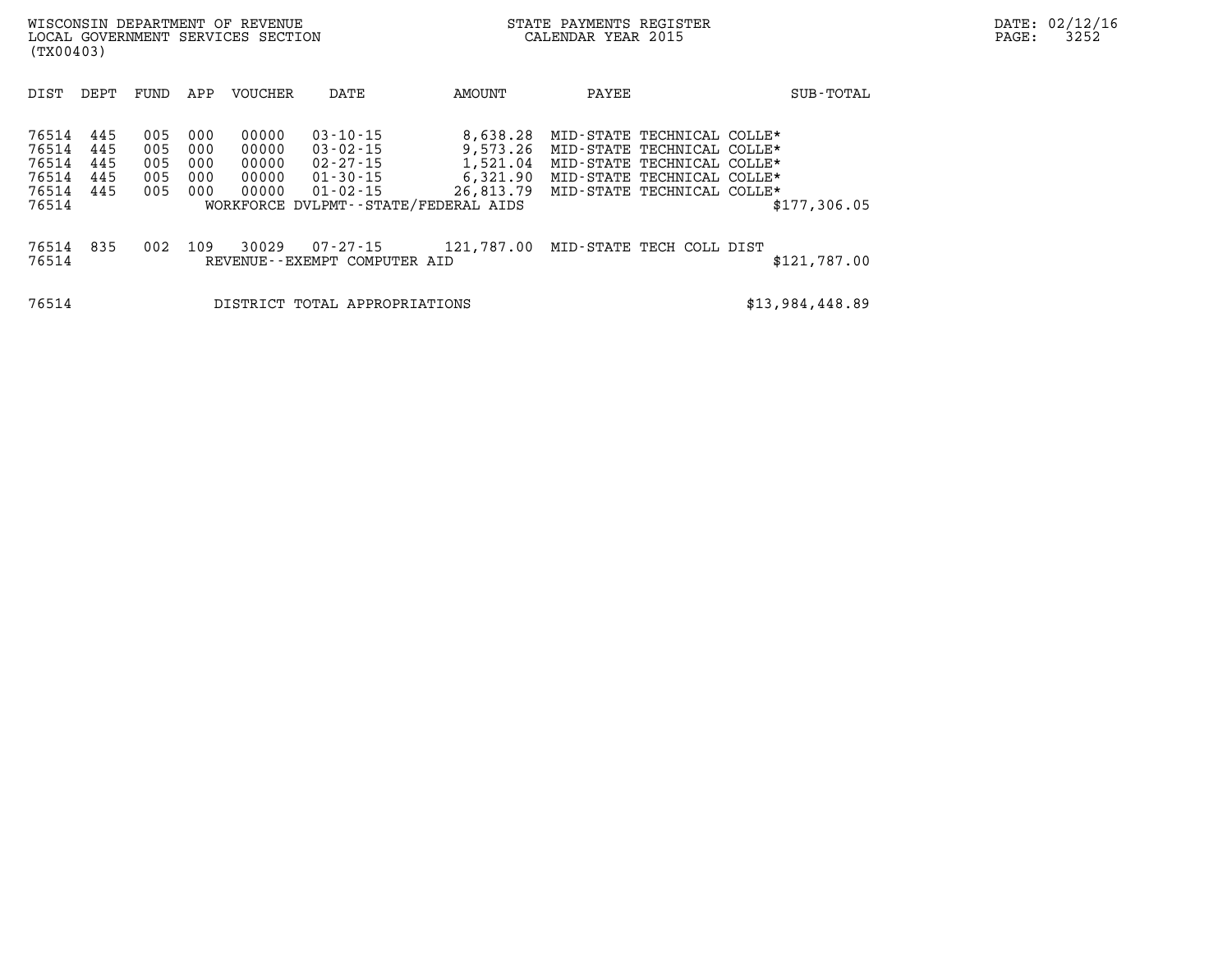| DIST           | DEPT       | FUND       | APP        | <b>VOUCHER</b> | DATE | AMOUNT                                                                                                                                                                                                                                                                                                                    | PAYEE |                                                        | SUB-TOTAL      |
|----------------|------------|------------|------------|----------------|------|---------------------------------------------------------------------------------------------------------------------------------------------------------------------------------------------------------------------------------------------------------------------------------------------------------------------------|-------|--------------------------------------------------------|----------------|
|                |            |            |            |                |      |                                                                                                                                                                                                                                                                                                                           |       |                                                        |                |
|                |            |            |            |                |      |                                                                                                                                                                                                                                                                                                                           |       |                                                        |                |
| 76515          | 292        | 002        | 105        |                |      | 00014 07-13-15 842,153.00 ***LOCAL GOVERNMENT INVES<br>00060 08-10-15 788,393.00 ***LOCAL GOVERNMENT INVES<br>00178 09-08-15 815,273.00 ***LOCAL GOVERNMENT INVES<br>00481 01-05-15 288,833.00 ***LOCAL GOVERNMENT INVES<br>00614 02-0                                                                                    |       |                                                        |                |
| 76515          | 292        | 002        | 105        |                |      |                                                                                                                                                                                                                                                                                                                           |       |                                                        |                |
| 76515          | 292        | 002        | 105        |                |      |                                                                                                                                                                                                                                                                                                                           |       |                                                        |                |
| 76515          | 292        | 002        | 105        |                |      |                                                                                                                                                                                                                                                                                                                           |       |                                                        |                |
| 76515          | 292        | 002        | 105        |                |      |                                                                                                                                                                                                                                                                                                                           |       |                                                        |                |
| 76515          | 292        | 002        | 105        |                |      |                                                                                                                                                                                                                                                                                                                           |       |                                                        |                |
| 76515          |            |            |            |                |      |                                                                                                                                                                                                                                                                                                                           |       |                                                        | \$3,681,585.00 |
|                |            |            |            |                |      |                                                                                                                                                                                                                                                                                                                           |       |                                                        |                |
|                |            |            |            |                |      | $\begin{array}{cccccccc} 0.9 & -31 & -15 & 2 & 194 & 00 \\ 0.8 & -31 & -15 & 5 & 412 & 00 \\ 0.8 & -31 & -15 & 3 & 603 & 00 \\ 0.8 & -31 & -15 & 3 & 603 & 00 \\ 0.8 & -31 & -15 & 3 & 614 & 00 \\ 0.8 & -31 & -15 & 2 & 2 & 358 & 00 \\ 0.8 & -31 & -15 & 4 & 544 & 00 \\ 0.8 & -31 & -15 & 5 & 711 & 00 \\ 0.8 & -31 &$ |       |                                                        |                |
| 76515          | 292<br>292 | 002        | 124        | 00157          |      |                                                                                                                                                                                                                                                                                                                           |       | 2,194.00 *** LOCAL GOVERNMENT INVES                    |                |
| 76515          |            | 002        | 124        | 00157          |      |                                                                                                                                                                                                                                                                                                                           |       | ***LOCAL GOVERNMENT INVES                              |                |
| 76515<br>76515 | 292<br>292 | 002<br>002 | 124<br>124 | 00157<br>00157 |      |                                                                                                                                                                                                                                                                                                                           |       | ***LOCAL GOVERNMENT INVES<br>***LOCAL GOVERNMENT INVES |                |
| 76515          | 292        | 002        | 124        | 00157          |      |                                                                                                                                                                                                                                                                                                                           |       | ***LOCAL GOVERNMENT INVES                              |                |
|                | 292        |            |            |                |      |                                                                                                                                                                                                                                                                                                                           |       |                                                        |                |
| 76515          |            | 002        | 124        | 00157          |      |                                                                                                                                                                                                                                                                                                                           |       | ***LOCAL GOVERNMENT INVES                              |                |
| 76515          | 292        | 002        | 124        | 00157          |      |                                                                                                                                                                                                                                                                                                                           |       | ***LOCAL GOVERNMENT INVES                              |                |
| 76515          | 292<br>292 | 002        | 124        | 00157          |      |                                                                                                                                                                                                                                                                                                                           |       | ***LOCAL GOVERNMENT INVES                              |                |
| 76515<br>76515 |            | 002        | 124        | 00157          |      |                                                                                                                                                                                                                                                                                                                           |       | ***LOCAL GOVERNMENT INVES                              |                |
|                | 292        | 002        | 124        | 00157          |      |                                                                                                                                                                                                                                                                                                                           |       | ***LOCAL GOVERNMENT INVES                              |                |
| 76515          | 292        | 002        | 124        | 00157          |      |                                                                                                                                                                                                                                                                                                                           |       | ***LOCAL GOVERNMENT INVES                              |                |
| 76515          | 292        | 002        | 124        | 00157          |      |                                                                                                                                                                                                                                                                                                                           |       | ***LOCAL GOVERNMENT INVES                              |                |
| 76515          | 292        | 002        | 124        | 00157          |      |                                                                                                                                                                                                                                                                                                                           |       | ***LOCAL GOVERNMENT INVES                              |                |
| 76515          | 292        | 002        | 124        | 00157          |      |                                                                                                                                                                                                                                                                                                                           |       | ***LOCAL GOVERNMENT INVES                              |                |
| 76515          | 292        | 002        | 124        | 00157          |      |                                                                                                                                                                                                                                                                                                                           |       | ***LOCAL GOVERNMENT INVES                              |                |
| 76515          | 292        | 002        | 124        | 00598          |      |                                                                                                                                                                                                                                                                                                                           |       | ***LOCAL GOVERNMENT INVES                              |                |
| 76515          | 292        | 002        | 124        | 00598          |      |                                                                                                                                                                                                                                                                                                                           |       | ***LOCAL GOVERNMENT INVES                              |                |
| 76515          | 292        | 002        | 124        | 00598          |      |                                                                                                                                                                                                                                                                                                                           |       | ***LOCAL GOVERNMENT INVES                              |                |
| 76515          | 292        | 002        | 124        | 00598          |      |                                                                                                                                                                                                                                                                                                                           |       | ***LOCAL GOVERNMENT INVES                              |                |
| 76515          | 292        | 002        | 124        | 00598          |      |                                                                                                                                                                                                                                                                                                                           |       | ***LOCAL GOVERNMENT INVES                              |                |
| 76515          | 292        | 002        | 124        | 00598          |      |                                                                                                                                                                                                                                                                                                                           |       | ***LOCAL GOVERNMENT INVES                              |                |
| 76515          | 292        | 002        | 124        | 00598          |      |                                                                                                                                                                                                                                                                                                                           |       | ***LOCAL GOVERNMENT INVES                              |                |
| 76515          | 292        | 002        | 124        | 00598          |      |                                                                                                                                                                                                                                                                                                                           |       | ***LOCAL GOVERNMENT INVES                              |                |
| 76515          | 292        | 002        | 124        | 00598          |      |                                                                                                                                                                                                                                                                                                                           |       | ***LOCAL GOVERNMENT INVES                              |                |
| 76515          | 292        | 002        | 124        | 00598          |      |                                                                                                                                                                                                                                                                                                                           |       | ***LOCAL GOVERNMENT INVES                              |                |
| 76515          | 292        | 002        | 124        | 00598          |      |                                                                                                                                                                                                                                                                                                                           |       | ***LOCAL GOVERNMENT INVES                              |                |
| 76515          | 292        | 002        | 124        | 00598          |      |                                                                                                                                                                                                                                                                                                                           |       | ***LOCAL GOVERNMENT INVES                              |                |
| 76515          | 292        | 002        | 124        | 00598          |      |                                                                                                                                                                                                                                                                                                                           |       | ***LOCAL GOVERNMENT INVES                              |                |
| 76515          | 292        | 002        | 124        | 00722          |      |                                                                                                                                                                                                                                                                                                                           |       | ***LOCAL GOVERNMENT INVES                              |                |
| 76515          | 292        | 002        | 124        | 00722          |      |                                                                                                                                                                                                                                                                                                                           |       | ***LOCAL GOVERNMENT INVES                              |                |
| 76515          | 292        | 002        | 124        | 00722          |      |                                                                                                                                                                                                                                                                                                                           |       | ***LOCAL GOVERNMENT INVES                              |                |
| 76515          | 292        | 002        | 124        | 00722          |      |                                                                                                                                                                                                                                                                                                                           |       | ***LOCAL GOVERNMENT INVES                              |                |
| 76515          | 292        | 002        | 124        | 00722          |      |                                                                                                                                                                                                                                                                                                                           |       | ***LOCAL GOVERNMENT INVES                              |                |
| 76515          | 292        | 002        | 124        | 00722          |      |                                                                                                                                                                                                                                                                                                                           |       | ***LOCAL GOVERNMENT INVES                              |                |
| 76515          | 292        | 002        | 124        | 00722          |      |                                                                                                                                                                                                                                                                                                                           |       | ***LOCAL GOVERNMENT INVES                              |                |
| 76515          | 292        | 002        | 124        | 00722          |      |                                                                                                                                                                                                                                                                                                                           |       | ***LOCAL GOVERNMENT INVES                              |                |
| 76515          | 292        | 002        | 124        | 00722          |      |                                                                                                                                                                                                                                                                                                                           |       | ***LOCAL GOVERNMENT INVES                              |                |
| 76515          | 292        | 002        | 124        | 00722          |      |                                                                                                                                                                                                                                                                                                                           |       | ***LOCAL GOVERNMENT INVES                              |                |
| 76515          | 292        | 002        | 124        | 00722          |      |                                                                                                                                                                                                                                                                                                                           |       | ***LOCAL GOVERNMENT INVES                              |                |
| 76515          | 292        | 002        | 124        | 00722          |      |                                                                                                                                                                                                                                                                                                                           |       | ***LOCAL GOVERNMENT INVES                              |                |
| 76515          | 292        | 002        | 124        | 00722          |      |                                                                                                                                                                                                                                                                                                                           |       | ***LOCAL GOVERNMENT INVES                              |                |
| 76515          | 292        | 002        | 124        | 00827          |      |                                                                                                                                                                                                                                                                                                                           |       | ***LOCAL GOVERNMENT INVES                              |                |
| 76515          | 292        | 002        | 124        | 00827          |      |                                                                                                                                                                                                                                                                                                                           |       | ***LOCAL GOVERNMENT INVES                              |                |
| 76515          | 292        | 002        | 124        | 00827          |      |                                                                                                                                                                                                                                                                                                                           |       | ***LOCAL GOVERNMENT INVES                              |                |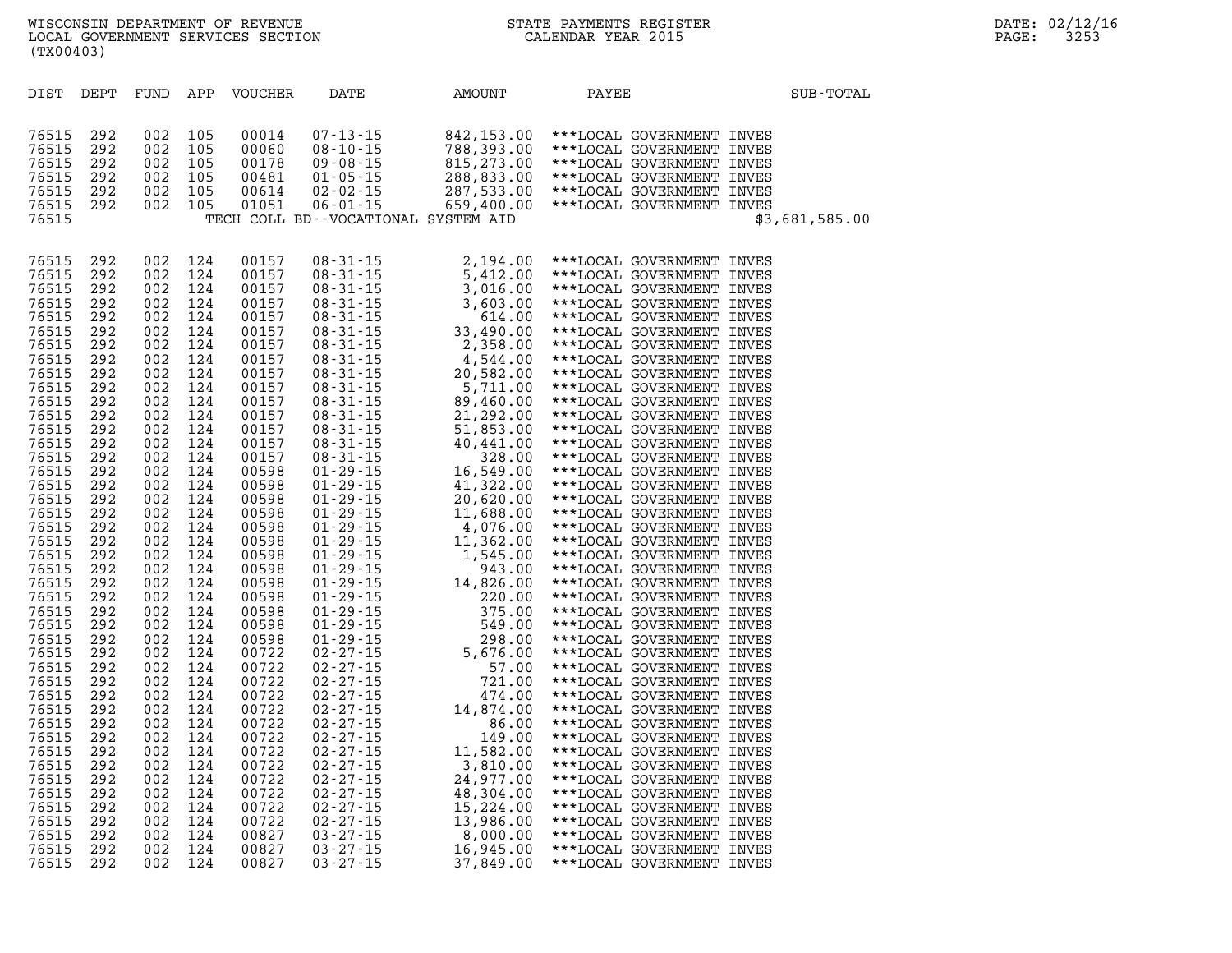| DIST  | DEPT | FUND | APP | <b>VOUCHER</b> | DATE | AMOUNT                                                                                                                                                                                                                                                                                                                                                                                   | PAYEE                               | SUB-TOTAL      |
|-------|------|------|-----|----------------|------|------------------------------------------------------------------------------------------------------------------------------------------------------------------------------------------------------------------------------------------------------------------------------------------------------------------------------------------------------------------------------------------|-------------------------------------|----------------|
|       |      |      |     |                |      |                                                                                                                                                                                                                                                                                                                                                                                          |                                     |                |
|       |      |      |     |                |      |                                                                                                                                                                                                                                                                                                                                                                                          |                                     |                |
| 76515 | 292  | 002  | 124 | 00827          |      |                                                                                                                                                                                                                                                                                                                                                                                          | 53,763.00 ***LOCAL GOVERNMENT INVES |                |
| 76515 | 292  | 002  | 124 | 00827          |      |                                                                                                                                                                                                                                                                                                                                                                                          | ***LOCAL GOVERNMENT INVES           |                |
| 76515 | 292  | 002  | 124 | 00827          |      |                                                                                                                                                                                                                                                                                                                                                                                          | ***LOCAL GOVERNMENT INVES           |                |
| 76515 | 292  | 002  | 124 | 00827          |      |                                                                                                                                                                                                                                                                                                                                                                                          | ***LOCAL GOVERNMENT INVES           |                |
| 76515 | 292  | 002  | 124 | 00827          |      |                                                                                                                                                                                                                                                                                                                                                                                          | ***LOCAL GOVERNMENT INVES           |                |
| 76515 | 292  | 002  | 124 | 00827          |      |                                                                                                                                                                                                                                                                                                                                                                                          | ***LOCAL GOVERNMENT INVES           |                |
| 76515 | 292  | 002  | 124 | 00827          |      |                                                                                                                                                                                                                                                                                                                                                                                          | ***LOCAL GOVERNMENT INVES           |                |
| 76515 | 292  | 002  | 124 | 00827          |      |                                                                                                                                                                                                                                                                                                                                                                                          | ***LOCAL GOVERNMENT INVES           |                |
| 76515 | 292  | 002  | 124 | 00827          |      |                                                                                                                                                                                                                                                                                                                                                                                          | ***LOCAL GOVERNMENT INVES           |                |
| 76515 | 292  | 002  | 124 | 00827          |      |                                                                                                                                                                                                                                                                                                                                                                                          | ***LOCAL GOVERNMENT INVES           |                |
| 76515 | 292  | 002  | 124 | 00827          |      |                                                                                                                                                                                                                                                                                                                                                                                          | ***LOCAL GOVERNMENT INVES           |                |
| 76515 | 292  | 002  | 124 | 00915          |      |                                                                                                                                                                                                                                                                                                                                                                                          | ***LOCAL GOVERNMENT INVES           |                |
| 76515 | 292  | 002  | 124 | 00915          |      |                                                                                                                                                                                                                                                                                                                                                                                          | ***LOCAL GOVERNMENT INVES           |                |
| 76515 | 292  | 002  | 124 | 00915          |      |                                                                                                                                                                                                                                                                                                                                                                                          | ***LOCAL GOVERNMENT INVES           |                |
| 76515 | 292  | 002  | 124 | 00915          |      |                                                                                                                                                                                                                                                                                                                                                                                          | ***LOCAL GOVERNMENT INVES           |                |
| 76515 | 292  | 002  | 124 | 00915          |      |                                                                                                                                                                                                                                                                                                                                                                                          | ***LOCAL GOVERNMENT INVES           |                |
| 76515 | 292  | 002  | 124 | 00915          |      |                                                                                                                                                                                                                                                                                                                                                                                          | ***LOCAL GOVERNMENT INVES           |                |
| 76515 | 292  | 002  | 124 | 00915          |      |                                                                                                                                                                                                                                                                                                                                                                                          | ***LOCAL GOVERNMENT INVES           |                |
| 76515 | 292  | 002  | 124 | 00915          |      |                                                                                                                                                                                                                                                                                                                                                                                          | ***LOCAL GOVERNMENT INVES           |                |
| 76515 | 292  | 002  | 124 | 00915          |      |                                                                                                                                                                                                                                                                                                                                                                                          | ***LOCAL GOVERNMENT INVES           |                |
| 76515 | 292  | 002  | 124 | 00915          |      |                                                                                                                                                                                                                                                                                                                                                                                          | ***LOCAL GOVERNMENT INVES           |                |
| 76515 | 292  | 002  | 124 | 00915          |      |                                                                                                                                                                                                                                                                                                                                                                                          | ***LOCAL GOVERNMENT INVES           |                |
| 76515 | 292  | 002  | 124 | 00915          |      |                                                                                                                                                                                                                                                                                                                                                                                          | ***LOCAL GOVERNMENT INVES           |                |
| 76515 | 292  | 002  | 124 | 01012          |      |                                                                                                                                                                                                                                                                                                                                                                                          | ***LOCAL GOVERNMENT INVES           |                |
| 76515 | 292  | 002  | 124 | 01012          |      |                                                                                                                                                                                                                                                                                                                                                                                          | ***LOCAL GOVERNMENT INVES           |                |
| 76515 | 292  | 002  | 124 | 01012          |      |                                                                                                                                                                                                                                                                                                                                                                                          | ***LOCAL GOVERNMENT INVES           |                |
| 76515 | 292  | 002  | 124 | 01012          |      |                                                                                                                                                                                                                                                                                                                                                                                          | ***LOCAL GOVERNMENT INVES           |                |
| 76515 | 292  | 002  | 124 | 01012          |      |                                                                                                                                                                                                                                                                                                                                                                                          | ***LOCAL GOVERNMENT INVES           |                |
| 76515 | 292  | 002  | 124 | 01012          |      |                                                                                                                                                                                                                                                                                                                                                                                          | ***LOCAL GOVERNMENT INVES           |                |
| 76515 | 292  | 002  | 124 | 01012          |      |                                                                                                                                                                                                                                                                                                                                                                                          | ***LOCAL GOVERNMENT INVES           |                |
| 76515 | 292  | 002  | 124 | 01012          |      |                                                                                                                                                                                                                                                                                                                                                                                          | ***LOCAL GOVERNMENT INVES           |                |
| 76515 | 292  | 002  | 124 | 01012          |      |                                                                                                                                                                                                                                                                                                                                                                                          | ***LOCAL GOVERNMENT INVES           |                |
| 76515 | 292  | 002  | 124 | 01012          |      |                                                                                                                                                                                                                                                                                                                                                                                          | ***LOCAL GOVERNMENT INVES           |                |
| 76515 | 292  | 002  | 124 | 01012          |      |                                                                                                                                                                                                                                                                                                                                                                                          | ***LOCAL GOVERNMENT INVES           |                |
| 76515 | 292  | 002  | 124 | 01012          |      |                                                                                                                                                                                                                                                                                                                                                                                          | ***LOCAL GOVERNMENT INVES           |                |
| 76515 | 292  | 002  | 124 | 01012          |      |                                                                                                                                                                                                                                                                                                                                                                                          | ***LOCAL GOVERNMENT INVES           |                |
| 76515 | 292  | 002  | 124 | 01145          |      |                                                                                                                                                                                                                                                                                                                                                                                          | ***LOCAL GOVERNMENT INVES           |                |
| 76515 | 292  | 002  | 124 | 01145          |      |                                                                                                                                                                                                                                                                                                                                                                                          | ***LOCAL GOVERNMENT INVES           |                |
| 76515 | 292  | 002  | 124 | 01145          |      |                                                                                                                                                                                                                                                                                                                                                                                          | ***LOCAL GOVERNMENT INVES           |                |
| 76515 | 292  | 002  | 124 | 01145          |      |                                                                                                                                                                                                                                                                                                                                                                                          | ***LOCAL GOVERNMENT INVES           |                |
| 76515 | 292  | 002  | 124 | 01145          |      |                                                                                                                                                                                                                                                                                                                                                                                          | ***LOCAL GOVERNMENT INVES           |                |
| 76515 | 292  | 002  | 124 | 01145          |      |                                                                                                                                                                                                                                                                                                                                                                                          | ***LOCAL GOVERNMENT INVES           |                |
| 76515 | 292  | 002  | 124 | 01145          |      |                                                                                                                                                                                                                                                                                                                                                                                          | ***LOCAL GOVERNMENT INVES           |                |
| 76515 | 292  | 002  | 124 | 01145          |      |                                                                                                                                                                                                                                                                                                                                                                                          | ***LOCAL GOVERNMENT INVES           |                |
| 76515 | 292  | 002  | 124 | 01145          |      |                                                                                                                                                                                                                                                                                                                                                                                          | ***LOCAL GOVERNMENT INVES           |                |
| 76515 | 292  | 002  | 124 | 01145          |      |                                                                                                                                                                                                                                                                                                                                                                                          | ***LOCAL GOVERNMENT INVES           |                |
| 76515 | 292  | 002  | 124 | 01145          |      |                                                                                                                                                                                                                                                                                                                                                                                          | ***LOCAL GOVERNMENT INVES           |                |
| 76515 | 292  | 002  | 124 | 01145          |      |                                                                                                                                                                                                                                                                                                                                                                                          | ***LOCAL GOVERNMENT INVES           |                |
| 76515 | 292  | 002  | 124 | 01145          |      |                                                                                                                                                                                                                                                                                                                                                                                          | ***LOCAL GOVERNMENT INVES           |                |
| 76515 | 292  | 002  | 124 | 01145          |      |                                                                                                                                                                                                                                                                                                                                                                                          | ***LOCAL GOVERNMENT INVES           |                |
| 76515 |      |      |     |                |      | $\begin{tabular}{@{}c@{}}\textbf{DATE} & & & & & & \\ \textbf{AMOUTT} & & & & & & \\ \textbf{03-27-15} & & & & & & 53,76300 \\ \textbf{03-27-15} & & & & & 10,29600 \\ \textbf{03-27-15} & & & & & 71.37600 \\ \textbf{03-27-15} & & & & & 67100 \\ \textbf{03-27-15} & & & & & 67100 \\ \textbf{03-27-15} & & & & & 67100 \\ \textbf{03-27-15}$<br>TECH COLL BD--DISTRICT BOARDS GRANTS |                                     | \$1,373,810.00 |
|       |      |      |     |                |      |                                                                                                                                                                                                                                                                                                                                                                                          |                                     |                |

**76515 292 002 137 01247 07-24-15 39,158.47 \*\*\*LOCAL GOVERNMENT INVES**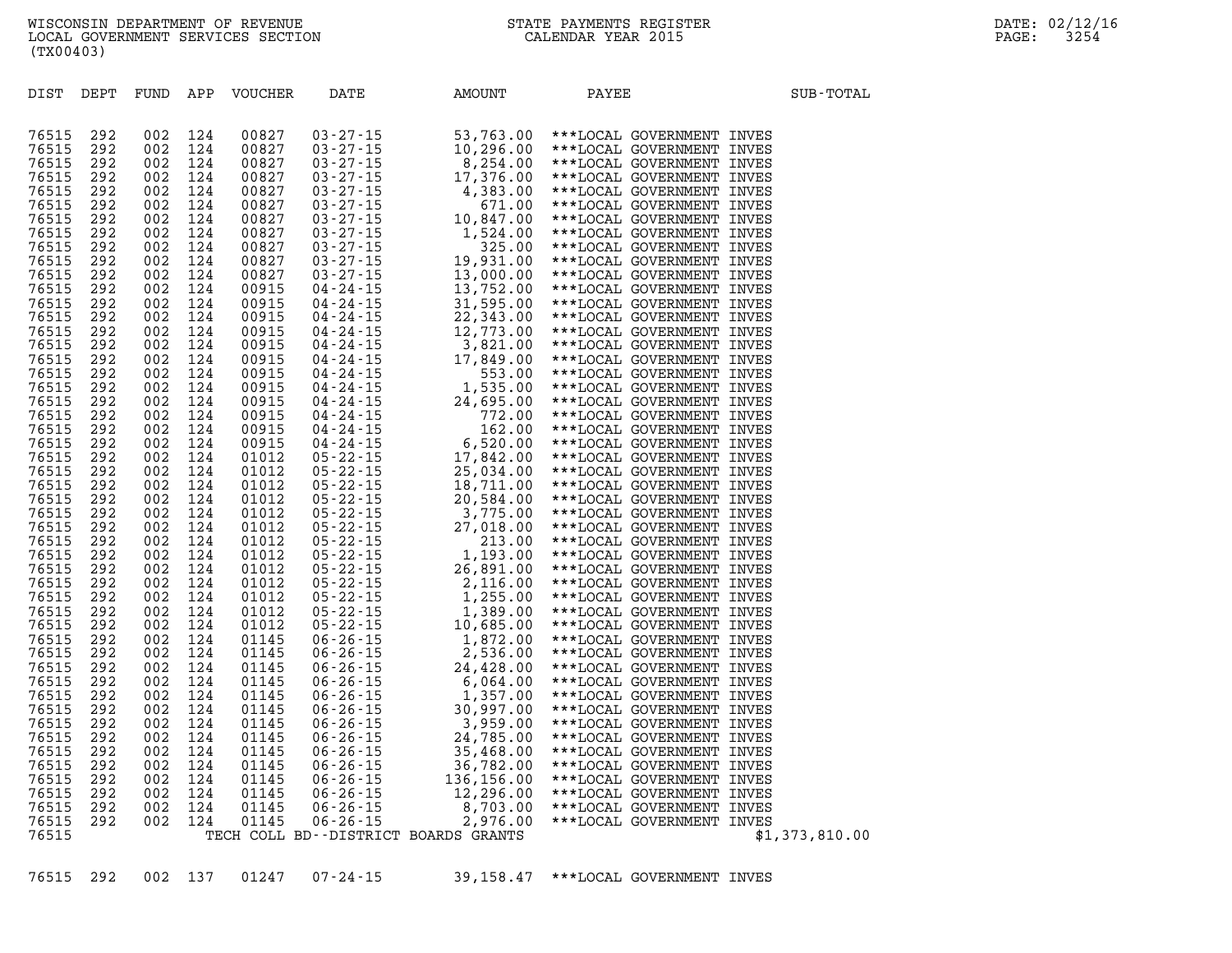| DIST                                                                                                                                                                                                                                                              | DEPT                                                                                                                                                                                             | FUND                                                                                                                                                                                             |                                                                                                                                                                                                  | APP VOUCHER                                                                                                                                                                                                                                              | <b>AMOUNT</b><br>DATE                   | PAYEE                                    | SUB-TOTAL    |
|-------------------------------------------------------------------------------------------------------------------------------------------------------------------------------------------------------------------------------------------------------------------|--------------------------------------------------------------------------------------------------------------------------------------------------------------------------------------------------|--------------------------------------------------------------------------------------------------------------------------------------------------------------------------------------------------|--------------------------------------------------------------------------------------------------------------------------------------------------------------------------------------------------|----------------------------------------------------------------------------------------------------------------------------------------------------------------------------------------------------------------------------------------------------------|-----------------------------------------|------------------------------------------|--------------|
| 76515                                                                                                                                                                                                                                                             |                                                                                                                                                                                                  |                                                                                                                                                                                                  |                                                                                                                                                                                                  |                                                                                                                                                                                                                                                          |                                         | TECH COLL BD--FIRE TRAINING SCHOOL REIMB | \$39,158.47  |
| 76515<br>76515<br>76515<br>76515<br>76515<br>76515<br>76515<br>76515<br>76515<br>76515<br>76515<br>76515<br>76515<br>76515<br>76515<br>76515<br>76515<br>76515<br>76515                                                                                           | 292<br>292<br>292<br>292<br>292<br>292<br>292<br>292<br>292<br>292<br>292<br>292<br>292<br>292<br>292<br>292<br>292<br>292                                                                       | 002<br>002<br>002<br>002<br>002<br>002<br>002<br>002<br>002<br>002<br>002<br>002<br>002<br>002<br>002<br>002<br>002<br>002                                                                       | 146<br>146<br>146<br>146<br>146<br>146<br>146<br>146<br>146<br>146<br>146<br>146<br>146<br>146<br>146<br>146<br>146<br>146                                                                       | 00157<br>00157<br>00157<br>00598<br>00598<br>00722<br>00722<br>00722<br>00827<br>00827<br>00827<br>00915<br>00915<br>01012<br>01012<br>01145<br>01145<br>01145                                                                                           | TECH COLL BD--ADULT BASIC EDUCATION-FED |                                          | \$168,592.00 |
| 76515<br>76515<br>76515<br>76515<br>76515<br>76515<br>76515<br>76515<br>76515<br>76515<br>76515<br>76515<br>76515<br>76515<br>76515<br>76515<br>76515<br>76515<br>76515<br>76515<br>76515<br>76515<br>76515<br>76515<br>76515<br>76515<br>76515<br>76515<br>76515 | 292<br>292<br>292<br>292<br>292<br>292<br>292<br>292<br>292<br>292<br>292<br>292<br>292<br>292<br>292<br>292<br>292<br>292<br>292<br>292<br>292<br>292<br>292<br>292<br>292<br>292<br>292<br>292 | 002<br>002<br>002<br>002<br>002<br>002<br>002<br>002<br>002<br>002<br>002<br>002<br>002<br>002<br>002<br>002<br>002<br>002<br>002<br>002<br>002<br>002<br>002<br>002<br>002<br>002<br>002<br>002 | 150<br>150<br>150<br>150<br>150<br>150<br>150<br>150<br>150<br>150<br>150<br>150<br>150<br>150<br>150<br>150<br>150<br>150<br>150<br>150<br>150<br>150<br>150<br>150<br>150<br>150<br>150<br>150 | 00157<br>00157<br>00157<br>00157<br>00598<br>00598<br>00598<br>00598<br>00722<br>00722<br>00722<br>00722<br>00827<br>00827<br>00827<br>00827<br>00915<br>00915<br>00915<br>00915<br>01012<br>01012<br>01012<br>01012<br>01145<br>01145<br>01145<br>01145 | TECH COLL BD--VOCATIONAL EDUCATION-FED  |                                          | \$296,289.00 |

LOCAL GOVERNMENT SERVICES SECTION

**(TX00403)**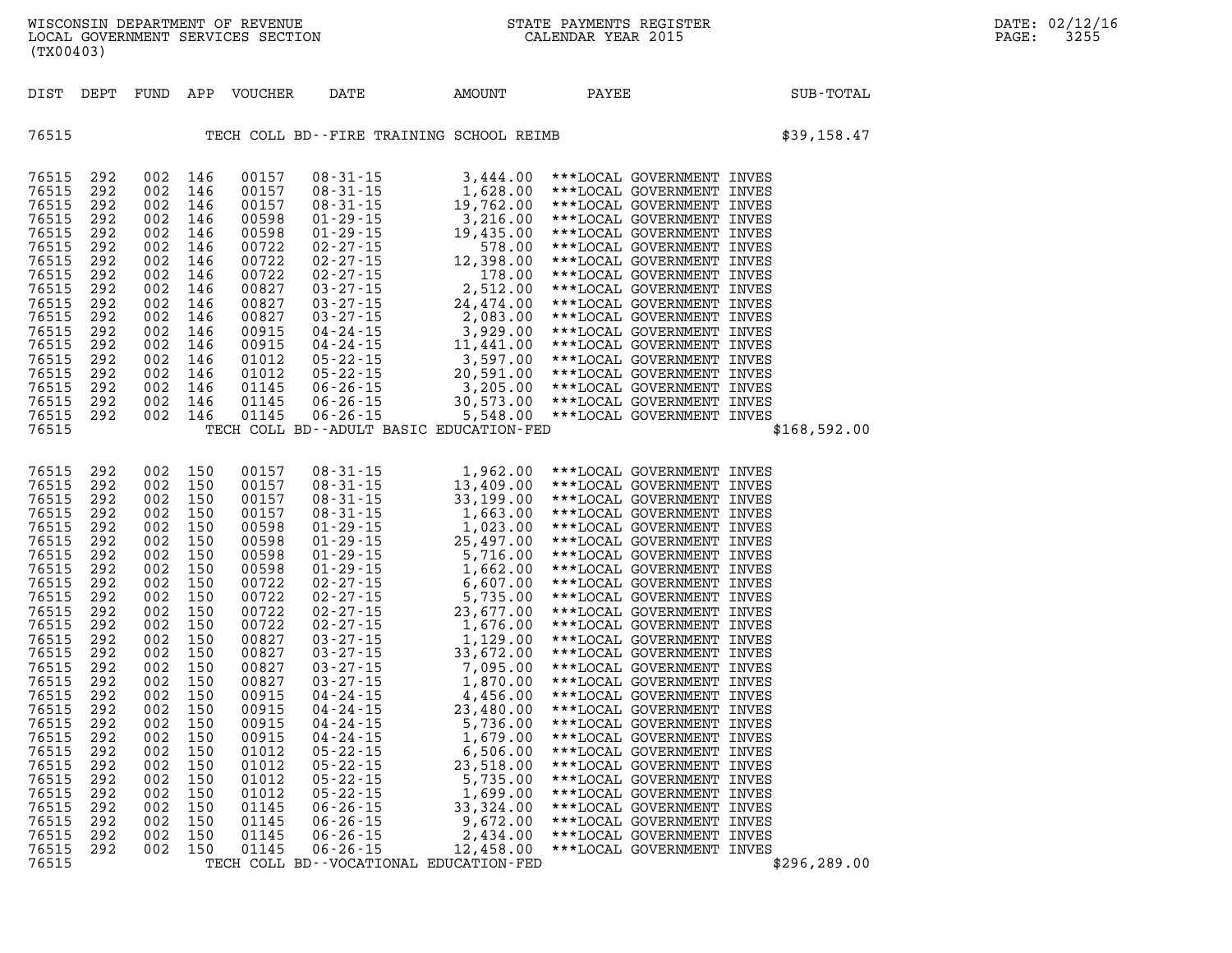| DATE: | 02/12/16 |
|-------|----------|
| PAGE: | 3256     |

| WISCONSIN DEPARTMENT OF REVENUE<br>LOCAL GOVERNMENT SERVICES SECTION FOR THE STATE PAYMENTS REGIST<br>(TY00403)<br>(TX00403)                                   |                                                                                                                     |                                                                                                                     |                                                                                                                     |                                                                                                                                                       |                                                                      |                                                                              | STATE PAYMENTS REGISTER                                                                                                        |                   |
|----------------------------------------------------------------------------------------------------------------------------------------------------------------|---------------------------------------------------------------------------------------------------------------------|---------------------------------------------------------------------------------------------------------------------|---------------------------------------------------------------------------------------------------------------------|-------------------------------------------------------------------------------------------------------------------------------------------------------|----------------------------------------------------------------------|------------------------------------------------------------------------------|--------------------------------------------------------------------------------------------------------------------------------|-------------------|
| DIST                                                                                                                                                           | DEPT                                                                                                                | FUND APP                                                                                                            |                                                                                                                     | VOUCHER                                                                                                                                               | DATE                                                                 | AMOUNT                                                                       | PAYEE                                                                                                                          | SUB-TOTAL         |
| 76515<br>76515                                                                                                                                                 | 292                                                                                                                 | 002                                                                                                                 | 162                                                                                                                 | TECH COLL BD--                                                                                                                                        |                                                                      |                                                                              | 00685  02-20-15  13, 229, 408.00 *** LOCAL GOVERNMENT INVES                                                                    | \$13, 229, 408.00 |
| 76515<br>76515                                                                                                                                                 | 435                                                                                                                 | 005                                                                                                                 | 000                                                                                                                 | 90604                                                                                                                                                 | $09 - 01 - 15$<br>HEALTH SERVICES - - STATE/FED AIDS                 |                                                                              | 3,062.00 NORTH CENTRAL VTAE DIST                                                                                               | \$3,062.00        |
| 76515<br>76515<br>76515<br>76515<br>76515<br>76515<br>76515<br>76515<br>76515<br>76515<br>76515<br>76515<br>76515<br>76515<br>76515<br>76515<br>76515<br>76515 | 437<br>437<br>437<br>437<br>437<br>437<br>437<br>437<br>437<br>437<br>437<br>437<br>437<br>437<br>437<br>437<br>437 | 005<br>005<br>005<br>005<br>005<br>005<br>005<br>005<br>005<br>005<br>005<br>005<br>005<br>005<br>005<br>005<br>005 | 000<br>000<br>000<br>000<br>000<br>000<br>000<br>000<br>000<br>000<br>000<br>000<br>000<br>000<br>000<br>000<br>000 | 00000<br>00000<br>00000<br>00000<br>00000<br>00000<br>00000<br>00000<br>00000<br>00000<br>00000<br>00000<br>00000<br>00000<br>00000<br>00000<br>00000 | $09 - 25 - 15$                                                       | CHILDREN & FAMILIES - - STATE/FEDERAL AIDS                                   | 14,473.91 NORTH CENTRAL TECHNICAL C*                                                                                           | \$853, 912.37     |
| 76515<br>76515<br>76515<br>76515<br>76515<br>76515<br>76515<br>76515<br>76515<br>76515<br>76515<br>76515<br>76515<br>76515<br>76515<br>76515<br>76515<br>76515 | 445<br>445<br>445<br>445<br>445<br>445<br>445<br>445<br>445<br>445<br>445<br>445<br>445<br>445<br>445<br>445<br>445 | 005<br>005<br>005<br>005<br>005<br>005<br>005<br>005<br>005<br>005<br>005<br>005<br>005<br>005<br>005<br>005<br>005 | 000<br>000<br>000<br>000<br>000<br>000<br>000<br>000<br>000<br>000<br>000<br>000<br>000<br>000<br>000<br>000<br>000 | 00000<br>00000<br>00000<br>00000<br>00000<br>00000<br>00000<br>00000<br>00000<br>00000<br>00000<br>00000<br>00000<br>00000<br>00000<br>00000<br>00000 | $02 - 27 - 15$<br>$01 - 30 - 15$<br>$01 - 02 - 15$<br>$09 - 25 - 15$ | 27,717.65<br>133,066.00<br>16,744.54<br>WORKFORCE DVLPMT--STATE/FEDERAL AIDS | 11,177.55 NORTHCENTRAL TECHNICAL CO*<br>NORTHCENTRAL TECHNICAL CO*<br>NORTHCENTRAL TECHNICAL CO*<br>NORTHCENTRAL TECHNICAL CO* | \$1,124,565.00    |
| 76515<br>76515                                                                                                                                                 | 835                                                                                                                 | 002                                                                                                                 | 109                                                                                                                 | 30030                                                                                                                                                 | $07 - 27 - 15$<br>REVENUE--EXEMPT COMPUTER AID                       |                                                                              | 91,993.00 NORTH CENTRAL TECH COLL D                                                                                            | \$91,993.00       |

**76515 DISTRICT TOTAL APPROPRIATIONS \$20,862,374.84**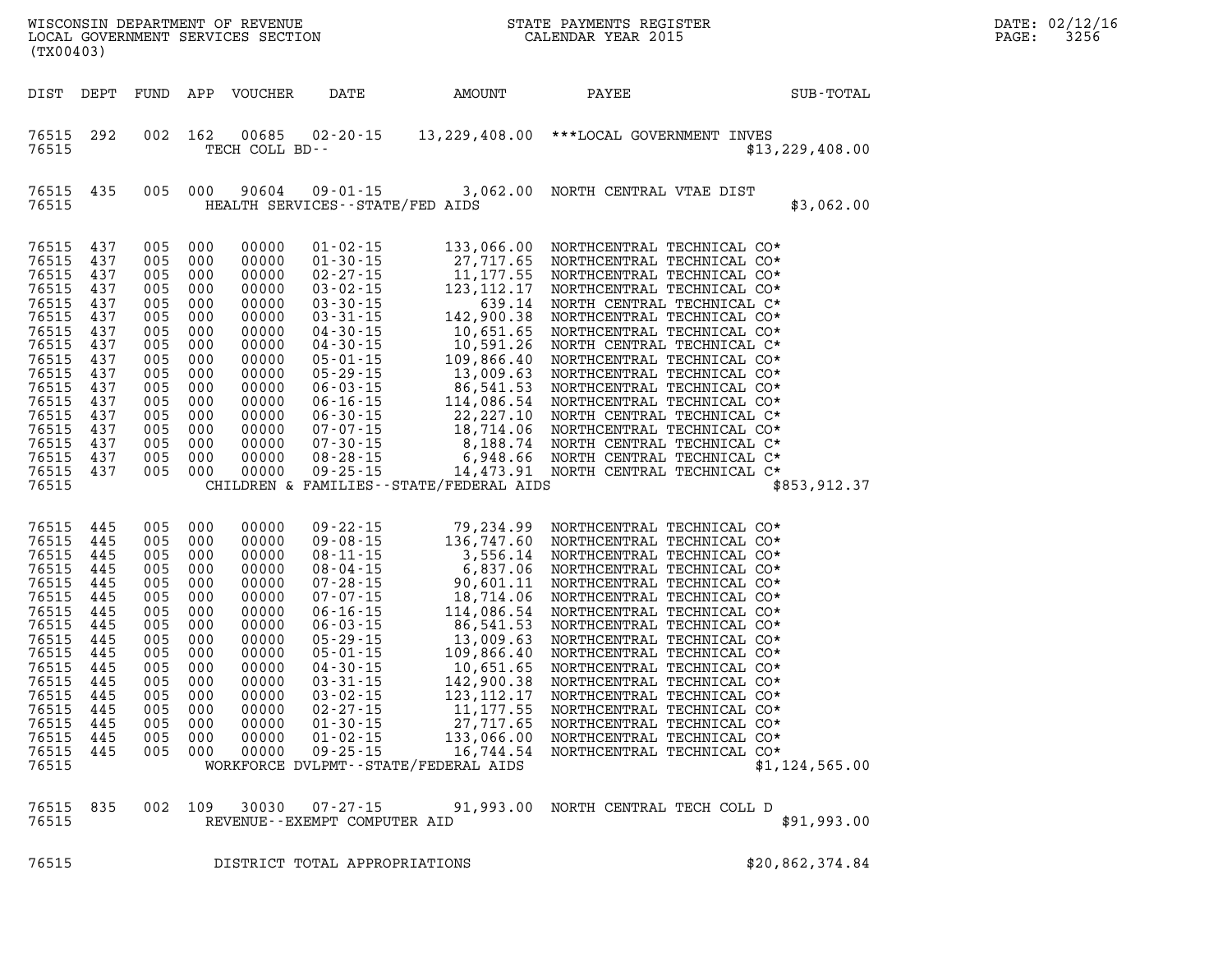| DIST                                                                                                                                | DEPT                                                                                           | FUND                                                                                           | APP                                                                                            | <b>VOUCHER</b>                                                                                                             | DATE                                                                                                                                                                                                                                                 | <b>AMOUNT</b>                                                                                                                                                                                                        | PAYEE                                                                                                                                                                                                                                                    | SUB-TOTAL       |
|-------------------------------------------------------------------------------------------------------------------------------------|------------------------------------------------------------------------------------------------|------------------------------------------------------------------------------------------------|------------------------------------------------------------------------------------------------|----------------------------------------------------------------------------------------------------------------------------|------------------------------------------------------------------------------------------------------------------------------------------------------------------------------------------------------------------------------------------------------|----------------------------------------------------------------------------------------------------------------------------------------------------------------------------------------------------------------------|----------------------------------------------------------------------------------------------------------------------------------------------------------------------------------------------------------------------------------------------------------|-----------------|
| 76516<br>76516<br>76516<br>76516<br>76516<br>76516<br>76516                                                                         | 292<br>292<br>292<br>292<br>292<br>292                                                         | 002<br>002<br>002<br>002<br>002<br>002                                                         | 105<br>105<br>105<br>105<br>105<br>105                                                         | 00015<br>00061<br>00179<br>00482<br>00615<br>01052                                                                         | $07 - 13 - 15$<br>$08 - 10 - 15$<br>$09 - 08 - 15$<br>$01 - 05 - 15$<br>02-02-15<br>$06 - 01 - 15$                                                                                                                                                   | 158,892.00<br>174,102.00<br>166,497.00<br>45,178.00<br>45,078.00<br>219,535.00<br>TECH COLL BD--VOCATIONAL SYSTEM AID                                                                                                | ***US BANK ACH<br>***US BANK ACH<br>***US BANK ACH<br>***US BANK ACH<br>***US BANK ACH<br>***US BANK ACH                                                                                                                                                 | \$809,282.00    |
| 76516<br>76516<br>76516<br>76516<br>76516<br>76516<br>76516<br>76516<br>76516<br>76516<br>76516<br>76516<br>76516<br>76516<br>76516 | 292<br>292<br>292<br>292<br>292<br>292<br>292<br>292<br>292<br>292<br>292<br>292<br>292<br>292 | 002<br>002<br>002<br>002<br>002<br>002<br>002<br>002<br>002<br>002<br>002<br>002<br>002<br>002 | 124<br>124<br>124<br>124<br>124<br>124<br>124<br>124<br>124<br>124<br>124<br>124<br>124<br>124 | 00723<br>00723<br>00723<br>00723<br>00916<br>00916<br>00916<br>00916<br>00916<br>01263<br>01263<br>01263<br>01263<br>01263 | $02 - 27 - 15$<br>$02 - 27 - 15$<br>$02 - 27 - 15$<br>$02 - 27 - 15$<br>04 - 24 - 15<br>$04 - 24 - 15$<br>$04 - 24 - 15$<br>$04 - 24 - 15$<br>04 - 24 - 15<br>$07 - 28 - 15$<br>$07 - 28 - 15$<br>$07 - 28 - 15$<br>$07 - 28 - 15$<br>$07 - 28 - 15$ | 2,495.00<br>20,791.00<br>9,963.00<br>35,737.00<br>2,706.00<br>62,855.00<br>12,172.00<br>12,680.00<br>3,146.00<br>2,707.00<br>95,776.00<br>13,669.00<br>16,110.00<br>9,647.00<br>TECH COLL BD--DISTRICT BOARDS GRANTS | ***US BANK ACH<br>***US BANK ACH<br>***US BANK ACH<br>***US BANK ACH<br>***US BANK ACH<br>***US BANK ACH<br>***US BANK ACH<br>***US BANK ACH<br>***US BANK ACH<br>***US BANK ACH<br>***US BANK ACH<br>***US BANK ACH<br>***US BANK ACH<br>***US BANK ACH | \$300,454.00    |
| 76516<br>76516                                                                                                                      | 292                                                                                            | 002                                                                                            | 137                                                                                            | 01248                                                                                                                      | 07-24-15                                                                                                                                                                                                                                             | 12,112.12<br>TECH COLL BD--FIRE TRAINING SCHOOL REIMB                                                                                                                                                                | ***US BANK ACH                                                                                                                                                                                                                                           | \$12,112.12     |
| 76516<br>76516<br>76516<br>76516                                                                                                    | 292<br>292<br>292                                                                              | 002<br>002<br>002                                                                              | 146<br>146<br>146                                                                              | 00723<br>00916<br>01263                                                                                                    | 02-27-15<br>$04 - 24 - 15$<br>$07 - 28 - 15$                                                                                                                                                                                                         | 25,772.00<br>16,703.00<br>5,137.00<br>TECH COLL BD--ADULT BASIC EDUCATION-FED                                                                                                                                        | ***US BANK ACH<br>***US BANK ACH<br>***US BANK ACH                                                                                                                                                                                                       | \$47,612.00     |
| 76516<br>76516<br>76516<br>76516<br>76516<br>76516<br>76516<br>76516<br>76516<br>76516<br>76516                                     | 292<br>292<br>292<br>292<br>292<br>292<br>292<br>292<br>292<br>292                             | 002<br>002<br>002<br>002<br>002<br>002<br>002<br>002<br>002<br>002                             | 150<br>150<br>150<br>150<br>150<br>150<br>150<br>150<br>150<br>150                             | 00723<br>00723<br>00723<br>00916<br>00916<br>00916<br>00916<br>01263<br>01263<br>01263                                     | $02 - 27 - 15$<br>$02 - 27 - 15$<br>$02 - 27 - 15$<br>$04 - 24 - 15$<br>$04 - 24 - 15$<br>$04 - 24 - 15$<br>$04 - 24 - 15$<br>$07 - 28 - 15$<br>$07 - 28 - 15$<br>$07 - 28 - 15$                                                                     | 4,062.00<br>5,203.00<br>10,020.00<br>2,117.00<br>21,118.00<br>2,552.00<br>1,900.00<br>14,443.00<br>20,195.00<br>11,540.00<br>TECH COLL BD--VOCATIONAL EDUCATION-FED                                                  | ***US BANK ACH<br>***US BANK ACH<br>***US BANK ACH<br>***US BANK ACH<br>***US BANK ACH<br>***US BANK ACH<br>***US BANK ACH<br>***US BANK ACH<br>***US BANK ACH<br>***US BANK ACH                                                                         | \$93,150.00     |
| 76516<br>76516                                                                                                                      | 292                                                                                            | 002                                                                                            | 162                                                                                            | 00686<br>TECH COLL BD--                                                                                                    | $02 - 20 - 15$                                                                                                                                                                                                                                       | 14,781,642.00                                                                                                                                                                                                        | ***US BANK ACH                                                                                                                                                                                                                                           | \$14,781,642.00 |
| 76516                                                                                                                               | 437                                                                                            | 005                                                                                            | 000                                                                                            | 00000                                                                                                                      | $06 - 09 - 15$                                                                                                                                                                                                                                       | 326,146.90                                                                                                                                                                                                           | NICOLET AREA TECHNICAL CO*                                                                                                                                                                                                                               |                 |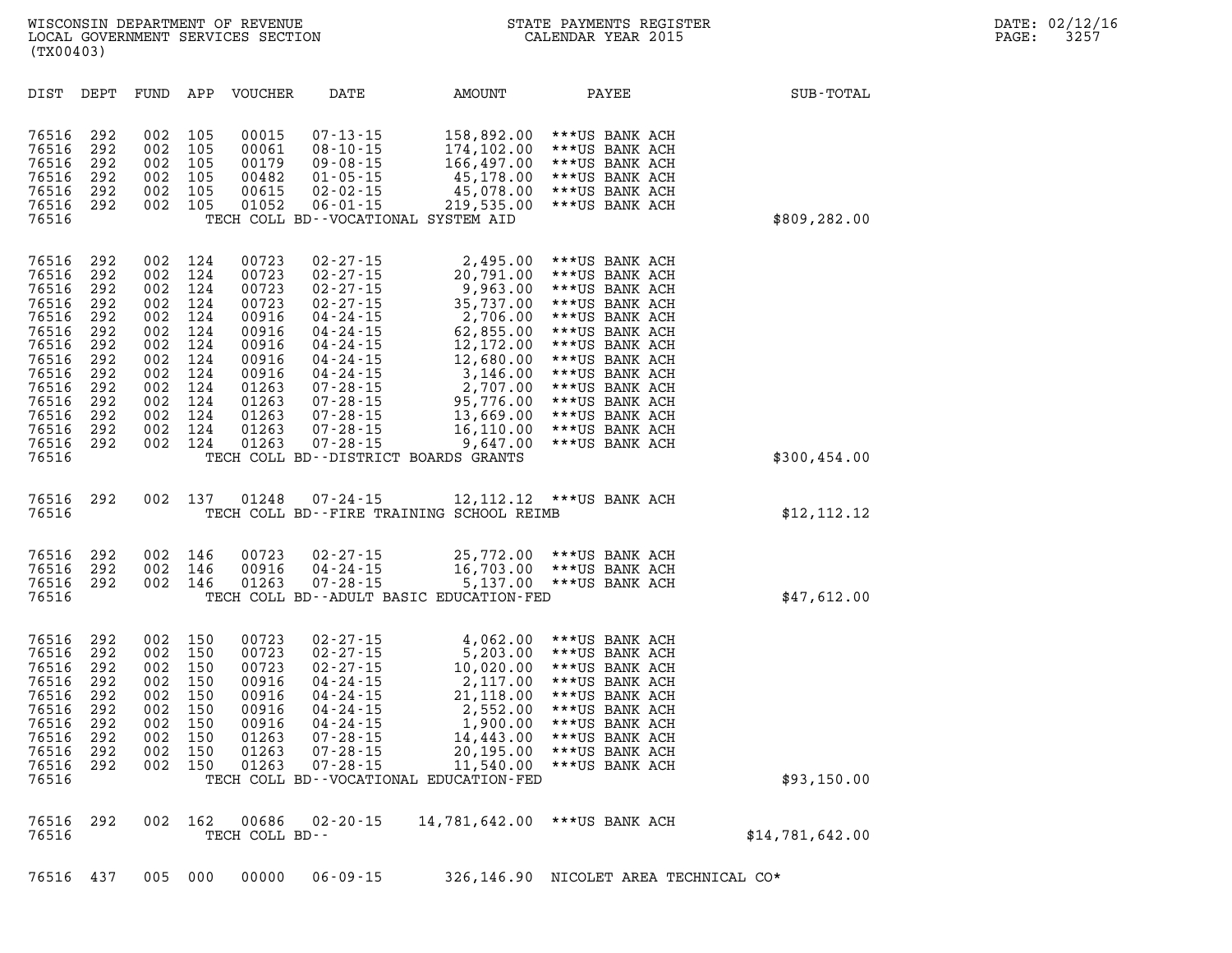| WISCONSIN DEPARTMENT OF REVENUE<br>(TX00403)                        | LOCAL GOVERNMENT SERVICES SECTION                                                                                | STATE PAYMENTS REGISTER<br>CALENDAR YEAR 2015                                                              |                                            | DATE: 02/12/16<br>3258<br>$\mathtt{PAGE:}$ |
|---------------------------------------------------------------------|------------------------------------------------------------------------------------------------------------------|------------------------------------------------------------------------------------------------------------|--------------------------------------------|--------------------------------------------|
| DEPT<br>FUND<br>DIST                                                | VOUCHER<br>APP<br>DATE                                                                                           | PAYEE<br>AMOUNT                                                                                            | SUB-TOTAL                                  |                                            |
| 76516<br>437<br>005<br>76516<br>437<br>76516                        | 00000<br>000<br>005 000<br>00000<br>CHILDREN & FAMILIES--STATE/FEDERAL AIDS                                      | 01-02-15 56,629.35 NICOLET AREA TECHNICAL CO*<br>$03 - 02 - 15$ 100, 201.46 NICOLET AREA TECHNICAL CO*     | \$482,977.71                               |                                            |
| 445<br>76516<br>005<br>76516<br>445<br>76516<br>445<br>005<br>76516 | 00000<br>03-02-15<br>000<br>005 000<br>00000<br>00000<br>000<br>06-09-15<br>WORKFORCE DVLPMT--STATE/FEDERAL AIDS | 100,201.46<br>$01 - 02 - 15$ 56,629.35 NICOLET AREA TECHNICAL CO*<br>326,146.90 NICOLET AREA TECHNICAL CO* | NICOLET AREA TECHNICAL CO*<br>\$482,977.71 |                                            |
| 76516 835<br>002<br>76516                                           | 30031<br>109<br>07-27-15<br>REVENUE--EXEMPT COMPUTER AID                                                         | 4,931.00 NICOLET TECH COLL DIST BD                                                                         | \$4,931.00                                 |                                            |
| 76516                                                               | DISTRICT TOTAL APPROPRIATIONS                                                                                    |                                                                                                            | \$17,015,138.54                            |                                            |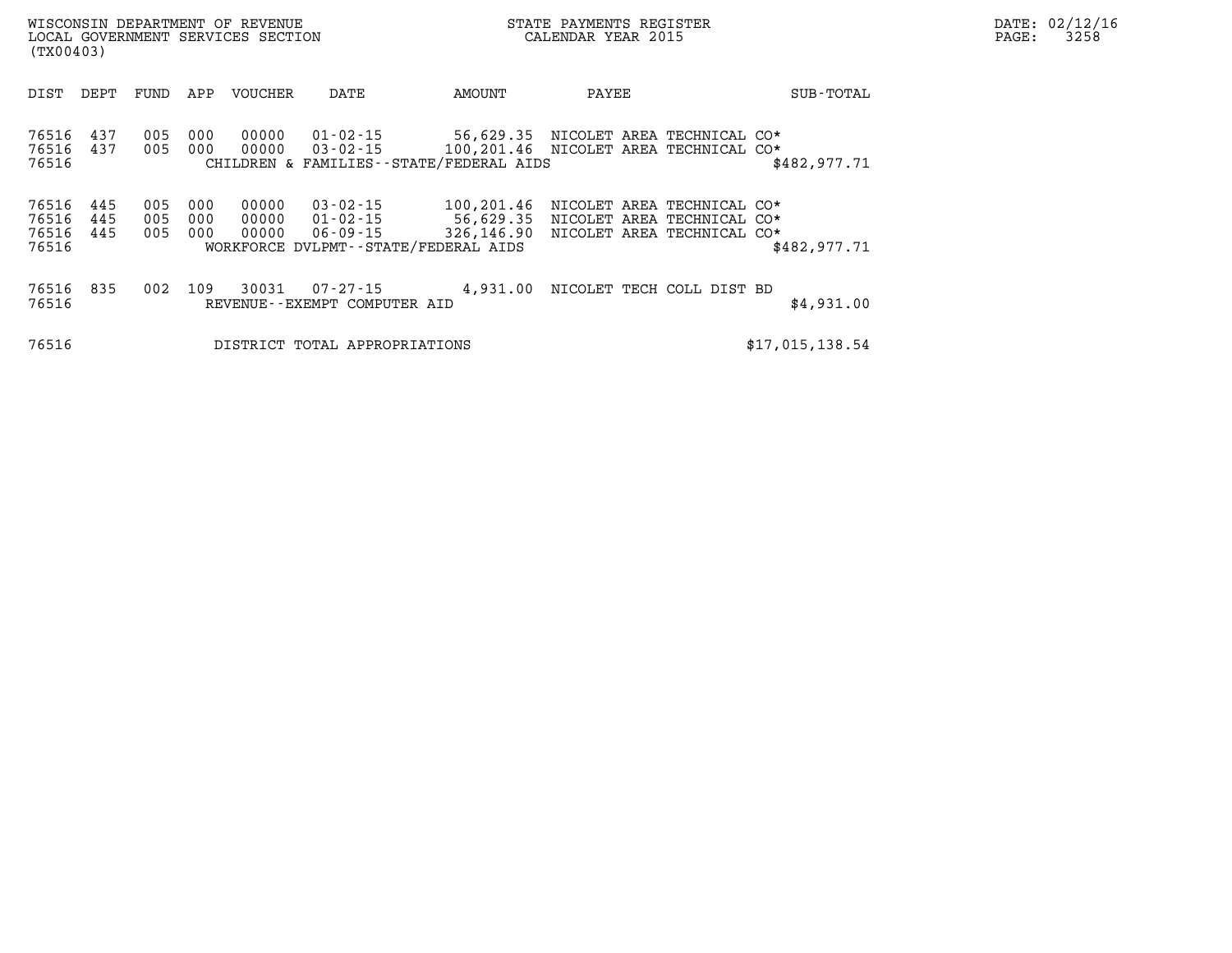| 76517 | 292 | 002 | 105 |       |                                                                |                                                                                                                                                                                                                                                                                                                                           |                                     |                |
|-------|-----|-----|-----|-------|----------------------------------------------------------------|-------------------------------------------------------------------------------------------------------------------------------------------------------------------------------------------------------------------------------------------------------------------------------------------------------------------------------------------|-------------------------------------|----------------|
| 76517 | 292 | 002 | 105 |       |                                                                |                                                                                                                                                                                                                                                                                                                                           |                                     |                |
| 76517 | 292 | 002 | 105 |       |                                                                |                                                                                                                                                                                                                                                                                                                                           |                                     |                |
| 76517 |     |     |     |       |                                                                |                                                                                                                                                                                                                                                                                                                                           |                                     | \$1,540,266.00 |
|       |     |     |     |       |                                                                |                                                                                                                                                                                                                                                                                                                                           |                                     |                |
|       |     |     |     |       |                                                                |                                                                                                                                                                                                                                                                                                                                           |                                     |                |
| 76517 | 292 | 002 | 124 | 00158 |                                                                |                                                                                                                                                                                                                                                                                                                                           | 975.00 ***LOCAL GOVERNMENT INVES    |                |
| 76517 | 292 | 002 | 124 | 00158 |                                                                |                                                                                                                                                                                                                                                                                                                                           | ***LOCAL GOVERNMENT INVES           |                |
| 76517 | 292 | 002 | 124 | 00158 |                                                                |                                                                                                                                                                                                                                                                                                                                           | ***LOCAL GOVERNMENT INVES           |                |
| 76517 | 292 | 002 | 124 | 00158 |                                                                |                                                                                                                                                                                                                                                                                                                                           | ***LOCAL GOVERNMENT INVES           |                |
| 76517 | 292 | 002 | 124 | 00158 |                                                                |                                                                                                                                                                                                                                                                                                                                           | ***LOCAL GOVERNMENT INVES           |                |
| 76517 | 292 | 002 | 124 | 00158 |                                                                |                                                                                                                                                                                                                                                                                                                                           | ***LOCAL GOVERNMENT INVES           |                |
| 76517 | 292 | 002 | 124 | 00158 |                                                                |                                                                                                                                                                                                                                                                                                                                           | ***LOCAL GOVERNMENT INVES           |                |
| 76517 | 292 | 002 | 124 | 00205 |                                                                |                                                                                                                                                                                                                                                                                                                                           | ***LOCAL GOVERNMENT INVES           |                |
| 76517 |     | 002 |     | 00205 |                                                                |                                                                                                                                                                                                                                                                                                                                           |                                     |                |
|       | 292 |     | 124 |       |                                                                |                                                                                                                                                                                                                                                                                                                                           | ***LOCAL GOVERNMENT INVES           |                |
| 76517 | 292 | 002 | 124 | 00205 |                                                                |                                                                                                                                                                                                                                                                                                                                           | ***LOCAL GOVERNMENT INVES           |                |
| 76517 | 292 | 002 | 124 | 00599 |                                                                |                                                                                                                                                                                                                                                                                                                                           | ***LOCAL GOVERNMENT INVES           |                |
| 76517 | 292 | 002 | 124 | 00599 |                                                                |                                                                                                                                                                                                                                                                                                                                           | ***LOCAL GOVERNMENT INVES           |                |
| 76517 | 292 | 002 | 124 | 00599 |                                                                |                                                                                                                                                                                                                                                                                                                                           | ***LOCAL GOVERNMENT INVES           |                |
| 76517 | 292 | 002 | 124 | 00599 |                                                                |                                                                                                                                                                                                                                                                                                                                           | ***LOCAL GOVERNMENT INVES           |                |
| 76517 | 292 | 002 | 124 | 00599 |                                                                |                                                                                                                                                                                                                                                                                                                                           | ***LOCAL GOVERNMENT INVES           |                |
| 76517 | 292 | 002 | 124 | 00724 |                                                                |                                                                                                                                                                                                                                                                                                                                           | ***LOCAL GOVERNMENT INVES           |                |
| 76517 | 292 | 002 | 124 | 00724 |                                                                |                                                                                                                                                                                                                                                                                                                                           | ***LOCAL GOVERNMENT INVES           |                |
| 76517 | 292 | 002 | 124 | 00724 |                                                                |                                                                                                                                                                                                                                                                                                                                           | ***LOCAL GOVERNMENT INVES           |                |
| 76517 | 292 | 002 | 124 | 00724 |                                                                |                                                                                                                                                                                                                                                                                                                                           | ***LOCAL GOVERNMENT INVES           |                |
| 76517 | 292 | 002 | 124 | 00828 |                                                                |                                                                                                                                                                                                                                                                                                                                           | ***LOCAL GOVERNMENT INVES           |                |
| 76517 | 292 | 002 | 124 | 00828 |                                                                |                                                                                                                                                                                                                                                                                                                                           | ***LOCAL GOVERNMENT INVES           |                |
| 76517 | 292 | 002 | 124 | 00828 |                                                                |                                                                                                                                                                                                                                                                                                                                           | ***LOCAL GOVERNMENT INVES           |                |
| 76517 | 292 | 002 | 124 | 00828 |                                                                |                                                                                                                                                                                                                                                                                                                                           | ***LOCAL GOVERNMENT INVES           |                |
| 76517 | 292 | 002 | 124 | 00828 |                                                                |                                                                                                                                                                                                                                                                                                                                           | ***LOCAL GOVERNMENT INVES           |                |
| 76517 | 292 | 002 | 124 | 00917 |                                                                |                                                                                                                                                                                                                                                                                                                                           | ***LOCAL GOVERNMENT INVES           |                |
| 76517 | 292 | 002 | 124 | 00917 |                                                                |                                                                                                                                                                                                                                                                                                                                           | ***LOCAL GOVERNMENT INVES           |                |
| 76517 | 292 | 002 | 124 | 00917 |                                                                |                                                                                                                                                                                                                                                                                                                                           | ***LOCAL GOVERNMENT INVES           |                |
| 76517 | 292 | 002 | 124 | 00917 |                                                                |                                                                                                                                                                                                                                                                                                                                           | ***LOCAL GOVERNMENT INVES           |                |
| 76517 | 292 | 002 | 124 | 00917 |                                                                |                                                                                                                                                                                                                                                                                                                                           | ***LOCAL GOVERNMENT INVES           |                |
| 76517 | 292 | 002 | 124 | 01013 |                                                                |                                                                                                                                                                                                                                                                                                                                           | ***LOCAL GOVERNMENT INVES           |                |
| 76517 | 292 | 002 | 124 | 01013 |                                                                |                                                                                                                                                                                                                                                                                                                                           | ***LOCAL GOVERNMENT INVES           |                |
| 76517 | 292 | 002 | 124 | 01013 |                                                                |                                                                                                                                                                                                                                                                                                                                           | ***LOCAL GOVERNMENT INVES           |                |
| 76517 | 292 | 002 | 124 | 01013 |                                                                |                                                                                                                                                                                                                                                                                                                                           | ***LOCAL GOVERNMENT INVES           |                |
| 76517 | 292 | 002 | 124 | 01013 |                                                                |                                                                                                                                                                                                                                                                                                                                           | ***LOCAL GOVERNMENT INVES           |                |
| 76517 |     |     |     |       | TECH COLL BD--DISTRICT BOARDS GRANTS                           |                                                                                                                                                                                                                                                                                                                                           |                                     | \$158,038.00   |
|       |     |     |     |       |                                                                | $\begin{array}{cccc} 08\text{-}31\text{-}15 & 975.00 \\ 08\text{-}31\text{-}15 & 27,258.00 \\ 08\text{-}31\text{-}15 & 4,270.00 \\ 08\text{-}31\text{-}15 & 13,435.00 \\ 08\text{-}31\text{-}15 & 2,559.00 \\ 08\text{-}31\text{-}15 & 672.00 \\ 08\text{-}31\text{-}15 & 672.00 \\ 08\text{-}31\text{-}15 & 674.00 \\ 09\text{-}11\text$ |                                     |                |
|       |     |     |     |       |                                                                |                                                                                                                                                                                                                                                                                                                                           |                                     |                |
| 76517 | 292 | 002 | 137 | 01249 | $07 - 24 - 15$                                                 |                                                                                                                                                                                                                                                                                                                                           | 50,395.86 ***LOCAL GOVERNMENT INVES |                |
| 76517 |     |     |     |       | TECH COLL BD--FIRE TRAINING SCHOOL REIMB                       |                                                                                                                                                                                                                                                                                                                                           |                                     | \$50,395.86    |
| 76517 | 292 | 002 | 146 | 00158 |                                                                |                                                                                                                                                                                                                                                                                                                                           |                                     |                |
| 76517 | 292 | 002 | 146 | 00158 |                                                                | 1,073.00 ***LOCAL GOVERNMENT INVES<br>1,084.00 ***LOCAL GOVERNMENT INVES                                                                                                                                                                                                                                                                  |                                     |                |
| 76517 | 292 | 002 | 146 | 00158 | 08 - 31 - 15<br>08 - 31 - 15<br>09 - 31 - 15<br>$08 - 31 - 15$ | 18,547.00                                                                                                                                                                                                                                                                                                                                 | ***LOCAL GOVERNMENT INVES           |                |
|       |     |     |     |       |                                                                |                                                                                                                                                                                                                                                                                                                                           |                                     |                |

**76517 292 002 105 00016 07-13-15 365,570.00 \*\*\*LOCAL GOVERNMENT INVES 76517 292 002 105 00062 08-10-15 350,210.00 \*\*\*LOCAL GOVERNMENT INVES 76517 292 002 105 00180 09-08-15 357,890.00 \*\*\*LOCAL GOVERNMENT INVES** 

| WISCONSIN DEPARTMENT OF REVENUE<br>LOCAL GOVERNMENT SERVICES SECTION<br>(TX00403) |      |      |     |         |      |        | STATE PAYMENTS REGISTER<br>CALENDAR YEAR 2015 |           | PAGE: | DATE: 02/12/16<br>3259 |
|-----------------------------------------------------------------------------------|------|------|-----|---------|------|--------|-----------------------------------------------|-----------|-------|------------------------|
| DIST                                                                              | DEPT | FUND | APP | VOUCHER | DATE | AMOUNT | PAYEE                                         | SUB-TOTAL |       |                        |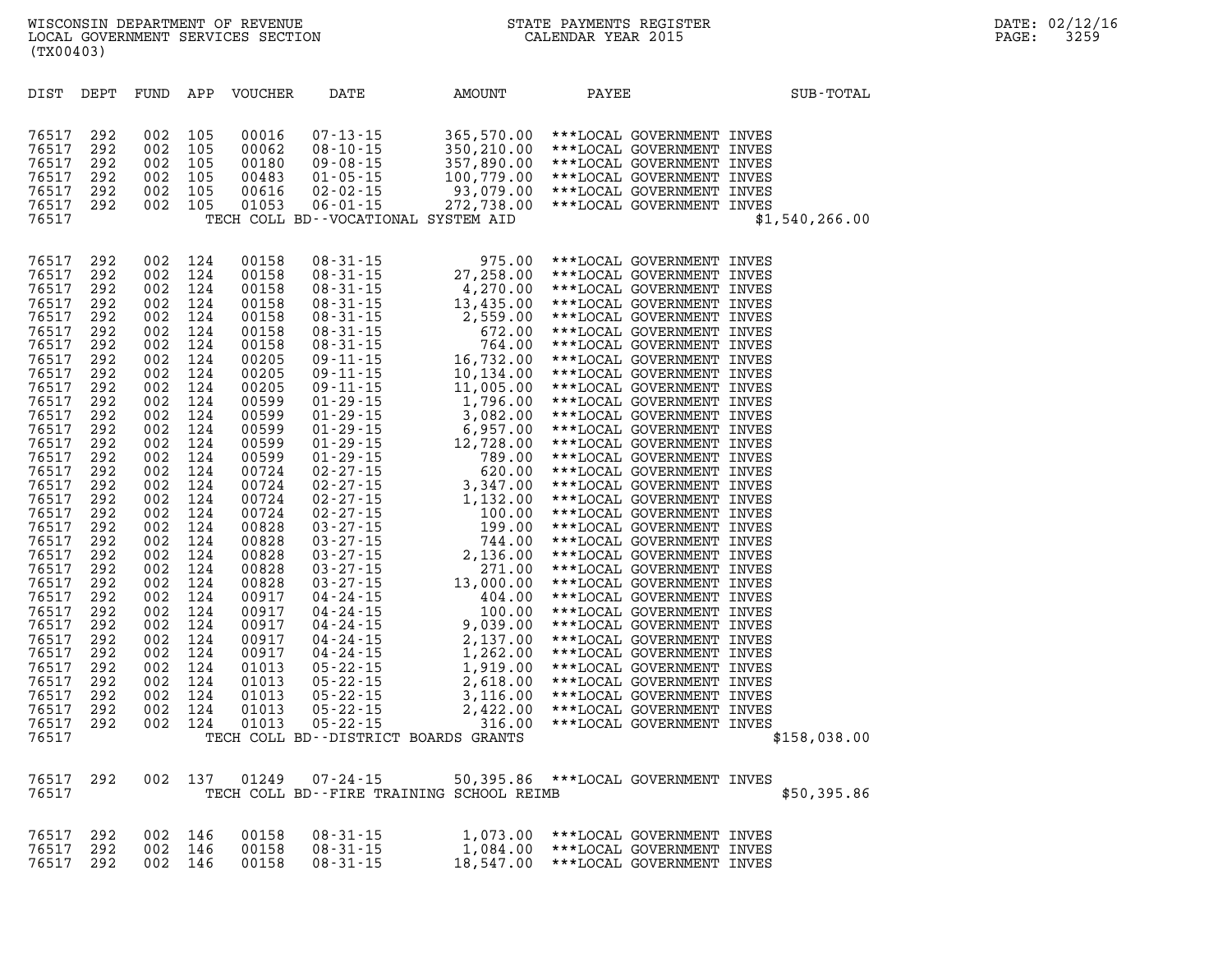|  | STATE PAYMENTS REGISTER |
|--|-------------------------|
|  | CALENDAR YEAR 2015      |

**(TX00403) DIST DEPT FUND APP VOUCHER DATE AMOUNT PAYEE SUB-TOTAL 76517 292 002 146 00158 08-31-15 11,935.00 \*\*\*LOCAL GOVERNMENT INVES 76517 292 002 146 00205 09-11-15 751.00 \*\*\*LOCAL GOVERNMENT INVES 76517 292 002 146 00205 09-11-15 29,385.00 \*\*\*LOCAL GOVERNMENT INVES 76517 292 002 146 00599 01-29-15 16,588.00 \*\*\*LOCAL GOVERNMENT INVES 76517 292 002 146 00599 01-29-15 1,309.00 \*\*\*LOCAL GOVERNMENT INVES 76517 292 002 146 00724 02-27-15 269.00 \*\*\*LOCAL GOVERNMENT INVES 76517 292 002 146 00724 02-27-15 11,839.00 \*\*\*LOCAL GOVERNMENT INVES 76517 292 002 146 00828 03-27-15 11,892.00 \*\*\*LOCAL GOVERNMENT INVES 76517 292 002 146 00828 03-27-15 887.00 \*\*\*LOCAL GOVERNMENT INVES** 

| 76517<br>76517<br>76517<br>76517<br>76517<br>76517<br>76517<br>76517<br>76517<br>76517<br>76517<br>76517<br>76517<br>76517<br>76517<br>76517<br>76517<br>76517<br>76517<br>76517<br>76517<br>76517<br>76517 | 292<br>292<br>292<br>292<br>292<br>292<br>292<br>292<br>292<br>292<br>292<br>292<br>292<br>292<br>292<br>292<br>292<br>292<br>292<br>292<br>292<br>292<br>292 | 002<br>002<br>002<br>002<br>002<br>002<br>002<br>002<br>002<br>002<br>002<br>002<br>002<br>002<br>002<br>002<br>002<br>002<br>002<br>002<br>002<br>002<br>002 | 150<br>150<br>150<br>150<br>150<br>150<br>150<br>150<br>150<br>150<br>150<br>150<br>150<br>150<br>150<br>150<br>150<br>150<br>150<br>150<br>150<br>150<br>150 | 00158<br>00158<br>00158<br>00158<br>00158<br>00158<br>00158<br>00158<br>00205<br>00205<br>00205<br>00205<br>00599<br>00599<br>00599<br>00599<br>00724<br>00724<br>00724<br>00724<br>00828<br>00828<br>00828 | $08 - 31 - 15$<br>$08 - 31 - 15$<br>$08 - 31 - 15$<br>$08 - 31 - 15$<br>$08 - 31 - 15$<br>$08 - 31 - 15$<br>$08 - 31 - 15$<br>$08 - 31 - 15$<br>$09 - 11 - 15$<br>$09 - 11 - 15$<br>$09 - 11 - 15$<br>$09 - 11 - 15$<br>$01 - 29 - 15$<br>$01 - 29 - 15$<br>$01 - 29 - 15$<br>$01 - 29 - 15$<br>$02 - 27 - 15$<br>$02 - 27 - 15$<br>$02 - 27 - 15$<br>$02 - 27 - 15$<br>$03 - 27 - 15$<br>$03 - 27 - 15$<br>$03 - 27 - 15$ | 667.00<br>1,374.00<br>2,396.00<br>11,946.00<br>21,842.00<br>19,800.00<br>20,605.00<br>2,811.00<br>2,251.00<br>1,114.00<br>34,563.00<br>3,477.00<br>2,854.00<br>29,646.00<br>4,334.00<br>2,043.00<br>1,548.00<br>6,365.00<br>21,031.00<br>3,116.00<br>2,212.00<br>19,481.00<br>6,899.00 | ***LOCAL GOVERNMENT INVES<br>***LOCAL GOVERNMENT<br>***LOCAL GOVERNMENT<br>***LOCAL GOVERNMENT<br>***LOCAL GOVERNMENT<br>***LOCAL GOVERNMENT<br>***LOCAL GOVERNMENT<br>***LOCAL GOVERNMENT<br>***LOCAL GOVERNMENT<br>***LOCAL GOVERNMENT<br>***LOCAL GOVERNMENT<br>***LOCAL GOVERNMENT<br>***LOCAL GOVERNMENT<br>***LOCAL GOVERNMENT<br>***LOCAL GOVERNMENT<br>***LOCAL GOVERNMENT<br>***LOCAL GOVERNMENT<br>***LOCAL GOVERNMENT<br>***LOCAL GOVERNMENT<br>***LOCAL GOVERNMENT<br>***LOCAL GOVERNMENT<br>***LOCAL GOVERNMENT<br>***LOCAL GOVERNMENT | INVES<br>INVES<br>INVES<br>INVES<br>INVES<br>INVES<br>INVES<br>INVES<br>INVES<br>INVES<br>INVES<br>INVES<br>INVES<br>INVES<br>INVES<br>INVES<br>INVES<br>INVES<br>INVES<br>INVES<br>INVES<br>INVES |
|-------------------------------------------------------------------------------------------------------------------------------------------------------------------------------------------------------------|---------------------------------------------------------------------------------------------------------------------------------------------------------------|---------------------------------------------------------------------------------------------------------------------------------------------------------------|---------------------------------------------------------------------------------------------------------------------------------------------------------------|-------------------------------------------------------------------------------------------------------------------------------------------------------------------------------------------------------------|----------------------------------------------------------------------------------------------------------------------------------------------------------------------------------------------------------------------------------------------------------------------------------------------------------------------------------------------------------------------------------------------------------------------------|----------------------------------------------------------------------------------------------------------------------------------------------------------------------------------------------------------------------------------------------------------------------------------------|-----------------------------------------------------------------------------------------------------------------------------------------------------------------------------------------------------------------------------------------------------------------------------------------------------------------------------------------------------------------------------------------------------------------------------------------------------------------------------------------------------------------------------------------------------|----------------------------------------------------------------------------------------------------------------------------------------------------------------------------------------------------|
|                                                                                                                                                                                                             |                                                                                                                                                               |                                                                                                                                                               |                                                                                                                                                               |                                                                                                                                                                                                             |                                                                                                                                                                                                                                                                                                                                                                                                                            |                                                                                                                                                                                                                                                                                        |                                                                                                                                                                                                                                                                                                                                                                                                                                                                                                                                                     |                                                                                                                                                                                                    |
|                                                                                                                                                                                                             |                                                                                                                                                               |                                                                                                                                                               |                                                                                                                                                               |                                                                                                                                                                                                             |                                                                                                                                                                                                                                                                                                                                                                                                                            |                                                                                                                                                                                                                                                                                        |                                                                                                                                                                                                                                                                                                                                                                                                                                                                                                                                                     |                                                                                                                                                                                                    |
|                                                                                                                                                                                                             |                                                                                                                                                               |                                                                                                                                                               |                                                                                                                                                               |                                                                                                                                                                                                             |                                                                                                                                                                                                                                                                                                                                                                                                                            |                                                                                                                                                                                                                                                                                        |                                                                                                                                                                                                                                                                                                                                                                                                                                                                                                                                                     |                                                                                                                                                                                                    |
|                                                                                                                                                                                                             |                                                                                                                                                               |                                                                                                                                                               |                                                                                                                                                               |                                                                                                                                                                                                             |                                                                                                                                                                                                                                                                                                                                                                                                                            |                                                                                                                                                                                                                                                                                        |                                                                                                                                                                                                                                                                                                                                                                                                                                                                                                                                                     |                                                                                                                                                                                                    |
|                                                                                                                                                                                                             |                                                                                                                                                               |                                                                                                                                                               |                                                                                                                                                               |                                                                                                                                                                                                             |                                                                                                                                                                                                                                                                                                                                                                                                                            |                                                                                                                                                                                                                                                                                        |                                                                                                                                                                                                                                                                                                                                                                                                                                                                                                                                                     |                                                                                                                                                                                                    |
|                                                                                                                                                                                                             |                                                                                                                                                               |                                                                                                                                                               |                                                                                                                                                               |                                                                                                                                                                                                             |                                                                                                                                                                                                                                                                                                                                                                                                                            |                                                                                                                                                                                                                                                                                        |                                                                                                                                                                                                                                                                                                                                                                                                                                                                                                                                                     |                                                                                                                                                                                                    |
|                                                                                                                                                                                                             |                                                                                                                                                               |                                                                                                                                                               |                                                                                                                                                               |                                                                                                                                                                                                             |                                                                                                                                                                                                                                                                                                                                                                                                                            |                                                                                                                                                                                                                                                                                        |                                                                                                                                                                                                                                                                                                                                                                                                                                                                                                                                                     |                                                                                                                                                                                                    |
|                                                                                                                                                                                                             |                                                                                                                                                               |                                                                                                                                                               |                                                                                                                                                               |                                                                                                                                                                                                             |                                                                                                                                                                                                                                                                                                                                                                                                                            |                                                                                                                                                                                                                                                                                        |                                                                                                                                                                                                                                                                                                                                                                                                                                                                                                                                                     |                                                                                                                                                                                                    |
|                                                                                                                                                                                                             |                                                                                                                                                               |                                                                                                                                                               |                                                                                                                                                               |                                                                                                                                                                                                             |                                                                                                                                                                                                                                                                                                                                                                                                                            |                                                                                                                                                                                                                                                                                        |                                                                                                                                                                                                                                                                                                                                                                                                                                                                                                                                                     |                                                                                                                                                                                                    |
|                                                                                                                                                                                                             |                                                                                                                                                               |                                                                                                                                                               |                                                                                                                                                               |                                                                                                                                                                                                             |                                                                                                                                                                                                                                                                                                                                                                                                                            |                                                                                                                                                                                                                                                                                        |                                                                                                                                                                                                                                                                                                                                                                                                                                                                                                                                                     |                                                                                                                                                                                                    |
|                                                                                                                                                                                                             |                                                                                                                                                               |                                                                                                                                                               |                                                                                                                                                               |                                                                                                                                                                                                             |                                                                                                                                                                                                                                                                                                                                                                                                                            |                                                                                                                                                                                                                                                                                        |                                                                                                                                                                                                                                                                                                                                                                                                                                                                                                                                                     |                                                                                                                                                                                                    |
|                                                                                                                                                                                                             |                                                                                                                                                               |                                                                                                                                                               |                                                                                                                                                               |                                                                                                                                                                                                             |                                                                                                                                                                                                                                                                                                                                                                                                                            |                                                                                                                                                                                                                                                                                        |                                                                                                                                                                                                                                                                                                                                                                                                                                                                                                                                                     |                                                                                                                                                                                                    |
| 76517                                                                                                                                                                                                       | 292                                                                                                                                                           | 002                                                                                                                                                           | 150                                                                                                                                                           | 00828                                                                                                                                                                                                       | $03 - 27 - 15$                                                                                                                                                                                                                                                                                                                                                                                                             | 1,377.00                                                                                                                                                                                                                                                                               | ***LOCAL GOVERNMENT                                                                                                                                                                                                                                                                                                                                                                                                                                                                                                                                 | INVES                                                                                                                                                                                              |
| 76517                                                                                                                                                                                                       | 292                                                                                                                                                           | 002                                                                                                                                                           | 150                                                                                                                                                           | 00917                                                                                                                                                                                                       | $04 - 24 - 15$                                                                                                                                                                                                                                                                                                                                                                                                             | 2,012.00                                                                                                                                                                                                                                                                               | ***LOCAL GOVERNMENT                                                                                                                                                                                                                                                                                                                                                                                                                                                                                                                                 | INVES                                                                                                                                                                                              |
| 76517                                                                                                                                                                                                       | 292                                                                                                                                                           | 002                                                                                                                                                           | 150                                                                                                                                                           | 00917                                                                                                                                                                                                       | $04 - 24 - 15$                                                                                                                                                                                                                                                                                                                                                                                                             | 19,584.00                                                                                                                                                                                                                                                                              | ***LOCAL GOVERNMENT                                                                                                                                                                                                                                                                                                                                                                                                                                                                                                                                 | INVES                                                                                                                                                                                              |
| 76517                                                                                                                                                                                                       | 292                                                                                                                                                           | 002                                                                                                                                                           | 150                                                                                                                                                           | 00917                                                                                                                                                                                                       | $04 - 24 - 15$                                                                                                                                                                                                                                                                                                                                                                                                             | 4,550.00                                                                                                                                                                                                                                                                               | ***LOCAL GOVERNMENT                                                                                                                                                                                                                                                                                                                                                                                                                                                                                                                                 | INVES                                                                                                                                                                                              |
| 76517                                                                                                                                                                                                       | 292                                                                                                                                                           | 002                                                                                                                                                           | 150                                                                                                                                                           | 00917                                                                                                                                                                                                       | $04 - 24 - 15$                                                                                                                                                                                                                                                                                                                                                                                                             | 1,377.00                                                                                                                                                                                                                                                                               | ***LOCAL GOVERNMENT                                                                                                                                                                                                                                                                                                                                                                                                                                                                                                                                 | INVES                                                                                                                                                                                              |
| 76517                                                                                                                                                                                                       | 292                                                                                                                                                           | 002                                                                                                                                                           | 150                                                                                                                                                           | 01013                                                                                                                                                                                                       | $05 - 22 - 15$                                                                                                                                                                                                                                                                                                                                                                                                             | 1,234.00                                                                                                                                                                                                                                                                               | ***LOCAL GOVERNMENT                                                                                                                                                                                                                                                                                                                                                                                                                                                                                                                                 | INVES                                                                                                                                                                                              |
| 76517                                                                                                                                                                                                       | 292                                                                                                                                                           | 002                                                                                                                                                           | 150                                                                                                                                                           | 01013                                                                                                                                                                                                       | $05 - 22 - 15$                                                                                                                                                                                                                                                                                                                                                                                                             | 19,650.00                                                                                                                                                                                                                                                                              | ***LOCAL GOVERNMENT                                                                                                                                                                                                                                                                                                                                                                                                                                                                                                                                 | INVES                                                                                                                                                                                              |
| 76517                                                                                                                                                                                                       | 292                                                                                                                                                           | 002                                                                                                                                                           | 150                                                                                                                                                           | 01013                                                                                                                                                                                                       | $05 - 22 - 15$                                                                                                                                                                                                                                                                                                                                                                                                             | 8,761.00                                                                                                                                                                                                                                                                               | ***LOCAL GOVERNMENT                                                                                                                                                                                                                                                                                                                                                                                                                                                                                                                                 | INVES                                                                                                                                                                                              |
| 76517                                                                                                                                                                                                       | 292                                                                                                                                                           | 002                                                                                                                                                           | 150                                                                                                                                                           | 01013                                                                                                                                                                                                       | $05 - 22 - 15$                                                                                                                                                                                                                                                                                                                                                                                                             | 1,377.00                                                                                                                                                                                                                                                                               | ***LOCAL GOVERNMENT                                                                                                                                                                                                                                                                                                                                                                                                                                                                                                                                 | INVES                                                                                                                                                                                              |
| 76517                                                                                                                                                                                                       |                                                                                                                                                               |                                                                                                                                                               |                                                                                                                                                               |                                                                                                                                                                                                             | TECH COLL BD--VOCATIONAL EDUCATION-FED                                                                                                                                                                                                                                                                                                                                                                                     |                                                                                                                                                                                                                                                                                        |                                                                                                                                                                                                                                                                                                                                                                                                                                                                                                                                                     | \$282, 297.00                                                                                                                                                                                      |
|                                                                                                                                                                                                             |                                                                                                                                                               |                                                                                                                                                               |                                                                                                                                                               |                                                                                                                                                                                                             |                                                                                                                                                                                                                                                                                                                                                                                                                            |                                                                                                                                                                                                                                                                                        |                                                                                                                                                                                                                                                                                                                                                                                                                                                                                                                                                     |                                                                                                                                                                                                    |

**76517 292 002 146 00917 04-24-15 11,033.00 \*\*\*LOCAL GOVERNMENT INVES 76517 292 002 146 00917 04-24-15 743.00 \*\*\*LOCAL GOVERNMENT INVES 76517 292 002 146 01013 05-22-15 11,696.00 \*\*\*LOCAL GOVERNMENT INVES** 

**76517 TECH COLL BD--ADULT BASIC EDUCATION-FED \$129,880.00** 

**76517 292 002 146 01013 05-22-15 849.00 \*\*\*LOCAL GOVERNMENT INVES** 

|       |  |                | 76517 292 002 162 00687 02–20–15 27,002,399.00 ***LOCAL GOVERNMENT INVES |  |                 |  |
|-------|--|----------------|--------------------------------------------------------------------------|--|-----------------|--|
| 76517 |  | TECH COLL BD-- |                                                                          |  | \$27,002,399.00 |  |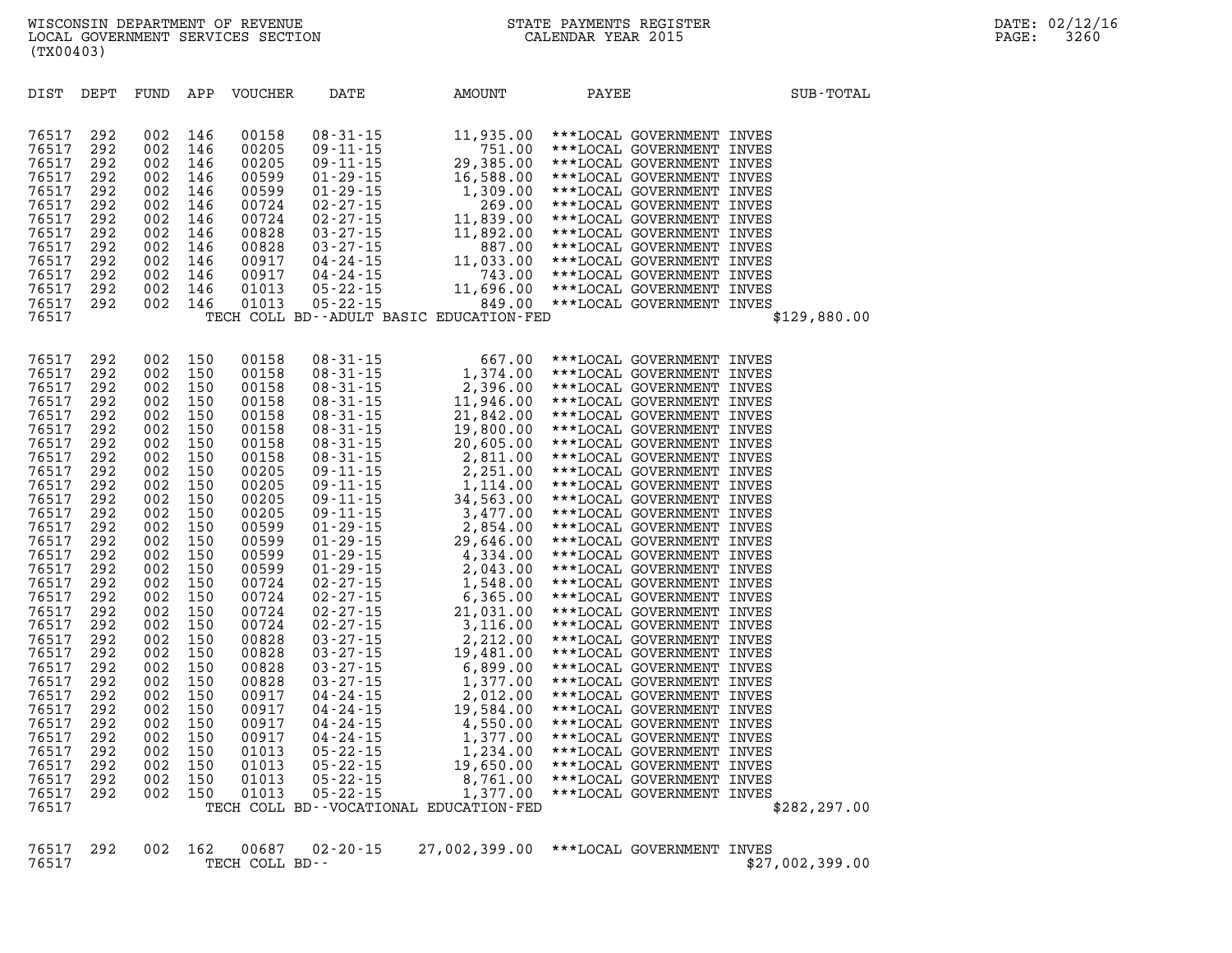| DIST                                                                          | DEPT                                                 | FUND                                                 | APP                                                  | <b>VOUCHER</b>                                                       | DATE                                                                                                                                         | AMOUNT                                                                                                                                        | PAYEE                                                                      |                                                                                                                                            | SUB-TOTAL                                                                            |
|-------------------------------------------------------------------------------|------------------------------------------------------|------------------------------------------------------|------------------------------------------------------|----------------------------------------------------------------------|----------------------------------------------------------------------------------------------------------------------------------------------|-----------------------------------------------------------------------------------------------------------------------------------------------|----------------------------------------------------------------------------|--------------------------------------------------------------------------------------------------------------------------------------------|--------------------------------------------------------------------------------------|
| 76517<br>76517<br>76517<br>76517<br>76517<br>76517<br>76517<br>76517          | 437<br>437<br>437<br>437<br>437<br>437<br>437        | 005<br>005<br>005<br>005<br>005<br>005<br>005        | 000<br>000<br>000<br>000<br>000<br>000<br>000        | 00000<br>00000<br>00000<br>00000<br>00000<br>00000<br>00000          | $02 - 02 - 15$<br>$02 - 10 - 15$<br>$03 - 02 - 15$<br>$03 - 31 - 15$<br>$05 - 01 - 15$<br>$06 - 03 - 15$<br>$06 - 16 - 15$                   | 15,051.59<br>118,529.31<br>11,007.70<br>20,240.88<br>80,403.71<br>21,344.36<br>14,689.88<br>CHILDREN & FAMILIES - - STATE/FEDERAL AIDS        | WISCONSIN<br>WISCONSIN<br>WISCONSIN<br>WISCONSIN<br>WISCONSIN<br>WISCONSIN | INDIANHEAD<br>INDIANHEAD<br>INDIANHEAD<br>INDIANHEAD<br>INDIANHEAD<br>INDIANHEAD<br>WISCONSIN INDIANHEAD                                   | TECH*<br>TECH*<br>TECH*<br>TECH*<br>TECH*<br>TECH*<br>TECH*<br>\$281, 267.43         |
| 76517<br>76517<br>76517<br>76517<br>76517<br>76517<br>76517<br>76517<br>76517 | 445<br>445<br>445<br>445<br>445<br>445<br>445<br>445 | 005<br>005<br>005<br>005<br>005<br>005<br>005<br>005 | 000<br>000<br>000<br>000<br>000<br>000<br>000<br>000 | 00000<br>00000<br>00000<br>00000<br>00000<br>00000<br>00000<br>00000 | $08 - 25 - 15$<br>$06 - 16 - 15$<br>$06 - 03 - 15$<br>$05 - 01 - 15$<br>$03 - 31 - 15$<br>$03 - 02 - 15$<br>$02 - 10 - 15$<br>$02 - 02 - 15$ | 18,357.51<br>14,689.88<br>21,344.36<br>80,403.71<br>20,240.88<br>11,007.70<br>118,529.31<br>15,051.59<br>WORKFORCE DVLPMT--STATE/FEDERAL AIDS | WISCONSIN<br>WISCONSIN<br>WISCONSIN<br>WISCONSIN<br>WISCONSIN              | INDIANHEAD<br>INDIANHEAD<br>INDIANHEAD<br>INDIANHEAD<br>WISCONSIN INDIANHEAD<br>INDIANHEAD<br>WISCONSIN INDIANHEAD<br>WISCONSIN INDIANHEAD | TECH*<br>TECH*<br>TECH*<br>TECH*<br>TECH*<br>TECH*<br>TECH*<br>TECH*<br>\$299,624.94 |
| 76517<br>76517                                                                | 835                                                  | 002                                                  | 109                                                  | 30032                                                                | $07 - 27 - 15$<br>REVENUE--EXEMPT COMPUTER AID                                                                                               | 12,535.00                                                                                                                                     | WI                                                                         | INDIANHEAD TECH COLL D                                                                                                                     | \$12,535.00                                                                          |
| 76517                                                                         |                                                      |                                                      |                                                      |                                                                      | DISTRICT TOTAL APPROPRIATIONS                                                                                                                |                                                                                                                                               |                                                                            |                                                                                                                                            | \$29,756,703.23                                                                      |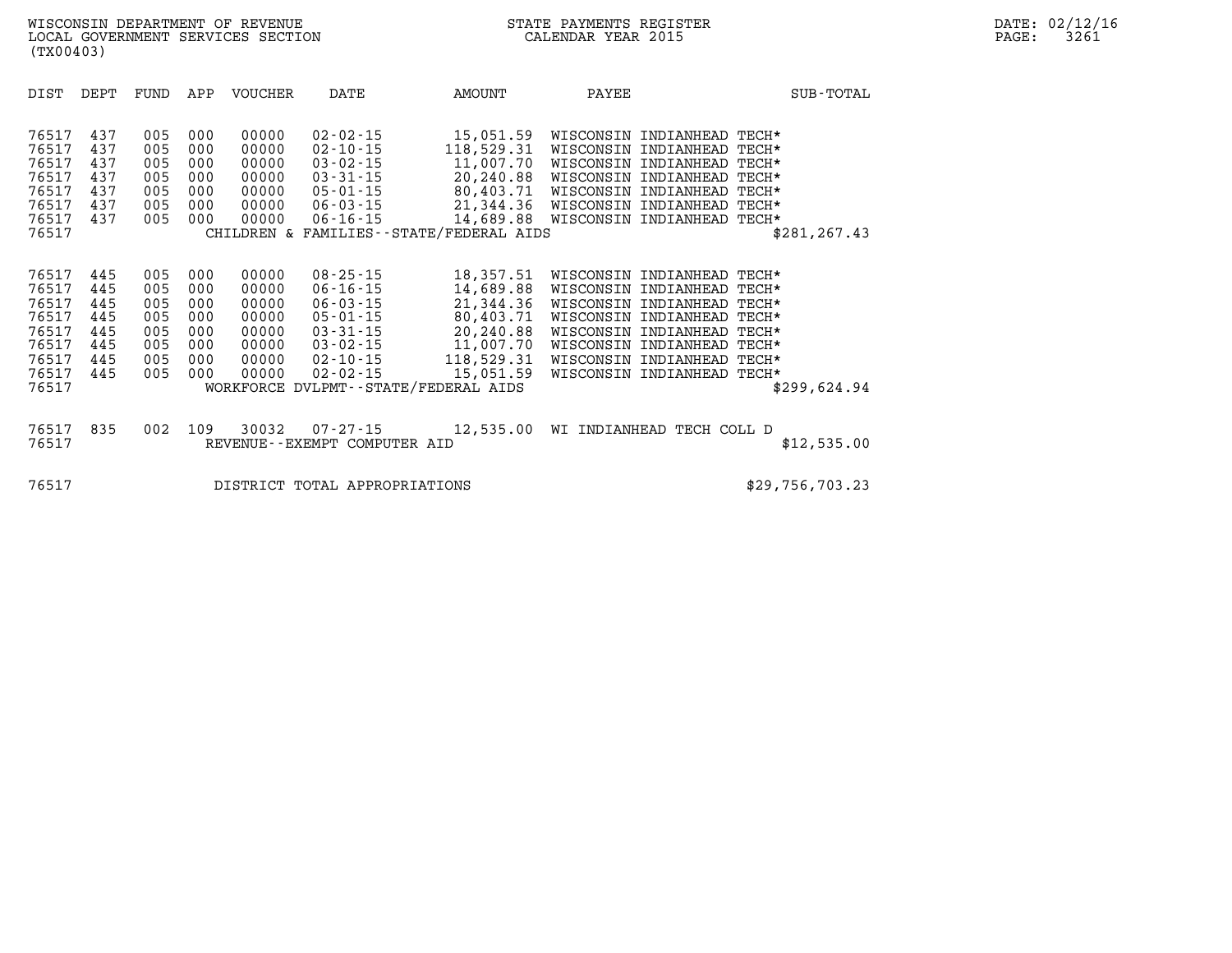| (TX00403)      |                               |      |     | WISCONSIN DEPARTMENT OF REVENUE<br>LOCAL GOVERNMENT SERVICES SECTION |                                                     |          | STATE PAYMENTS REGISTER<br>CALENDAR YEAR 2015 |            | PAGE: | DATE: 02/12/16<br>3262 |
|----------------|-------------------------------|------|-----|----------------------------------------------------------------------|-----------------------------------------------------|----------|-----------------------------------------------|------------|-------|------------------------|
| DIST           | DEPT                          | FUND | APP | <b>VOUCHER</b>                                                       | DATE                                                | AMOUNT   | PAYEE                                         | SUB-TOTAL  |       |                        |
| 77750<br>77750 | 435                           | 005  | 162 | 01DHS                                                                | 09-11-15<br>HS--AMBULANCE FUNDING ASSISTANCE GRANTS | 4,953.10 | STRATFORD AREA FIRE DEPT                      | \$4,953.10 |       |                        |
| 77750          | DISTRICT TOTAL APPROPRIATIONS |      |     |                                                                      |                                                     |          |                                               | \$4,953.10 |       |                        |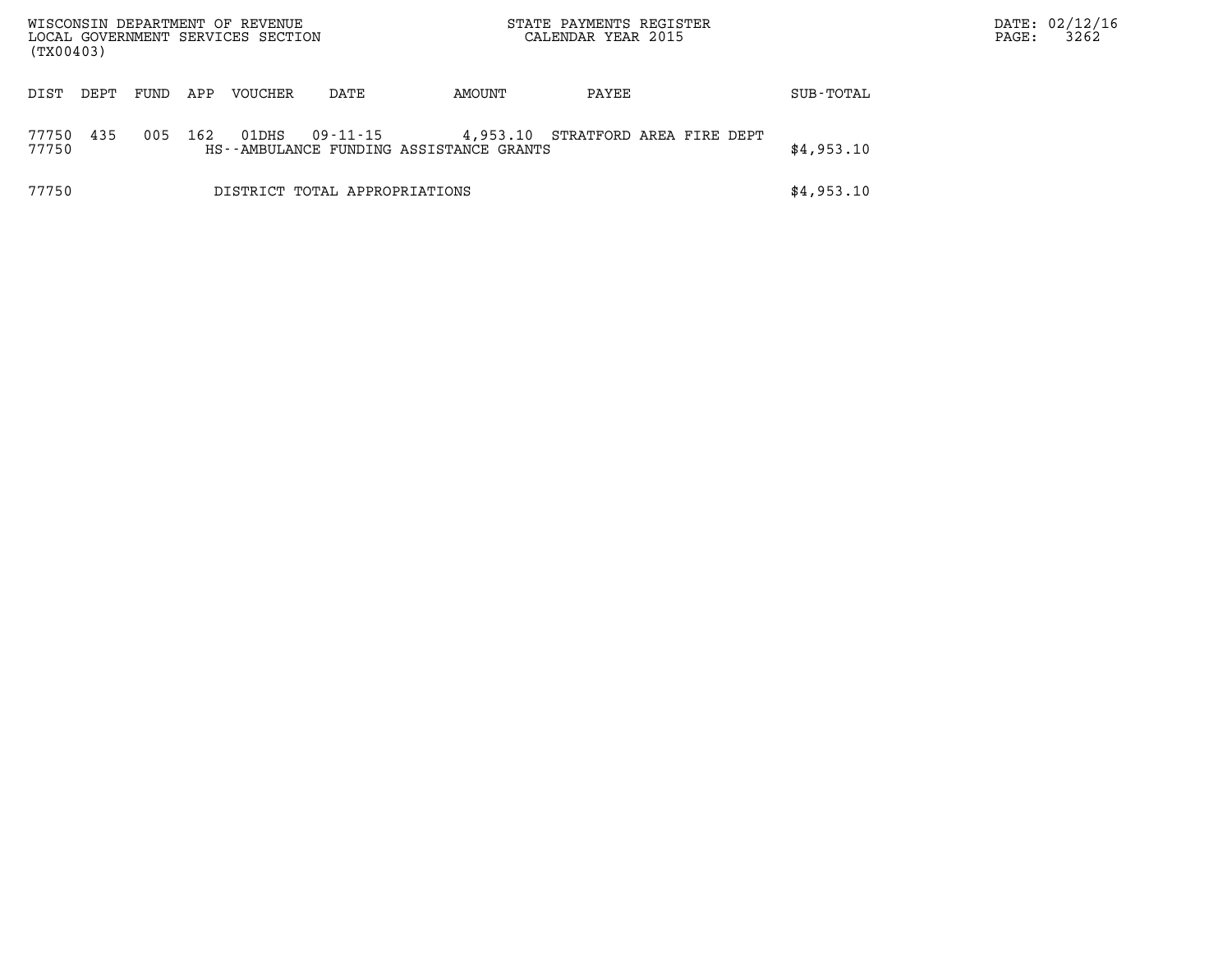| (TX00403)      |      |      |     | WISCONSIN DEPARTMENT OF REVENUE<br>LOCAL GOVERNMENT SERVICES SECTION |                               |                                                       | STATE PAYMENTS REGISTER<br>CALENDAR YEAR 2015 |            | PAGE: | DATE: 02/12/16<br>3263 |
|----------------|------|------|-----|----------------------------------------------------------------------|-------------------------------|-------------------------------------------------------|-----------------------------------------------|------------|-------|------------------------|
| DIST           | DEPT | FUND | APP | <b>VOUCHER</b>                                                       | DATE                          | AMOUNT                                                | PAYEE                                         | SUB-TOTAL  |       |                        |
| 78844<br>78844 | 370  | 012  | 663 | 02140                                                                | 03-27-15                      | 3,234.59<br>NAT RESOURCES - - LAKES MANAGEMENT GRANTS | LITTLE ELKHART LK REHAB D                     | \$3,234.59 |       |                        |
| 78844          |      |      |     |                                                                      | DISTRICT TOTAL APPROPRIATIONS |                                                       |                                               | \$3,234.59 |       |                        |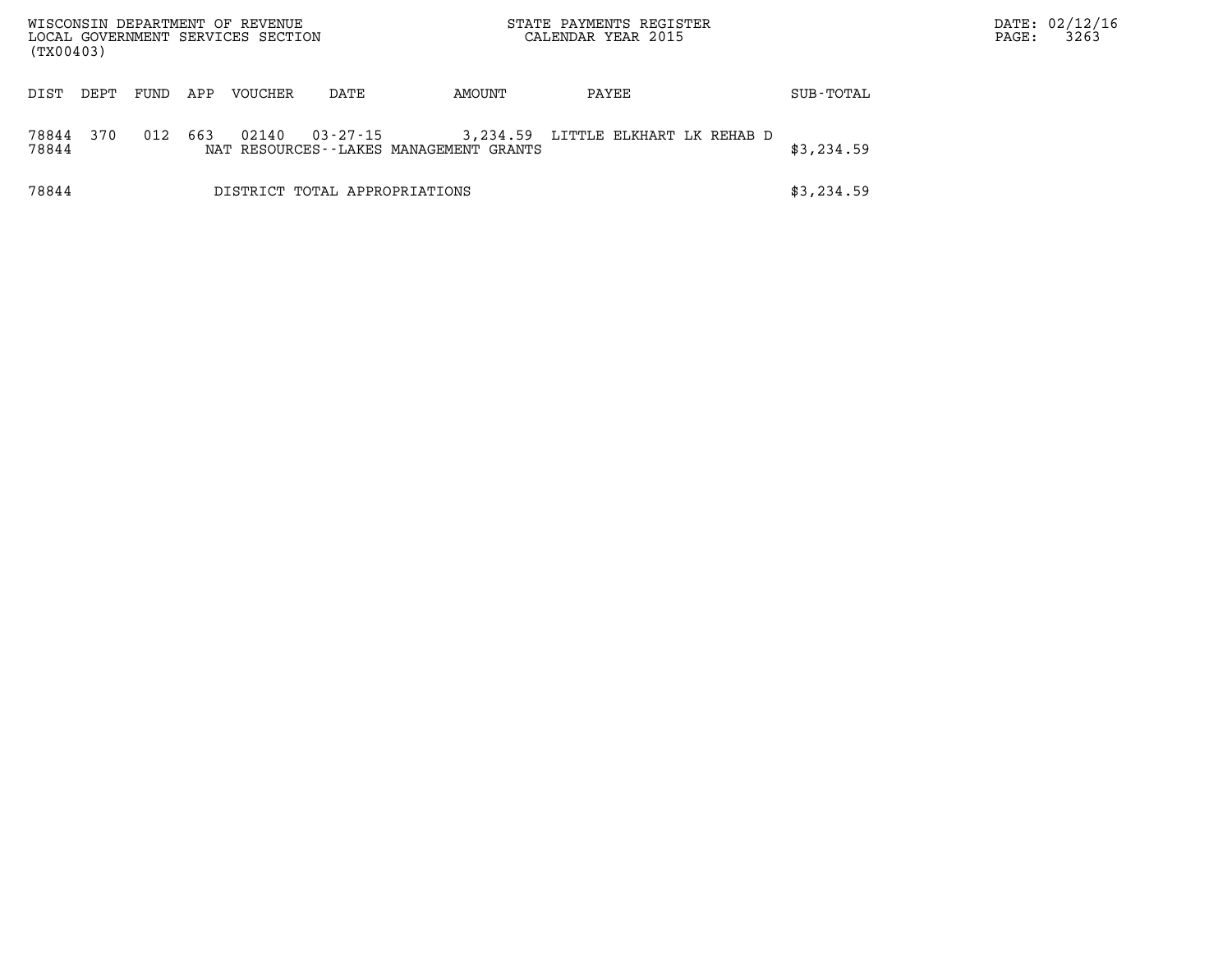| (TX00403)      |      |      |     | WISCONSIN DEPARTMENT OF REVENUE<br>LOCAL GOVERNMENT SERVICES SECTION |                                                  |           | STATE PAYMENTS REGISTER<br>CALENDAR YEAR 2015 | PAGE:        | DATE: 02/12/16<br>3264 |  |
|----------------|------|------|-----|----------------------------------------------------------------------|--------------------------------------------------|-----------|-----------------------------------------------|--------------|------------------------|--|
| DIST           | DEPT | FUND | APP | VOUCHER                                                              | DATE                                             | AMOUNT    | PAYEE                                         | SUB-TOTAL    |                        |  |
| 79100<br>79100 | 370  | 074  | 670 | 43257                                                                | 05-29-15<br>NAT RESOURCES--RU RECYCLING GRANT    | 41,006.87 | TREAS SO TREMPEALEAU CO S                     | \$41,006.87  |                        |  |
| 79100<br>79100 | 370  | 074  | 673 | 43257                                                                | 05-29-15<br>NAT RESOURCES--RU CONSOLIDATED GRANT | 2,206.33  | TREAS SO TREMPEALEAU CO S                     | \$2,206.33   |                        |  |
| 79100          |      |      |     |                                                                      | DISTRICT TOTAL APPROPRIATIONS                    |           |                                               | \$43, 213.20 |                        |  |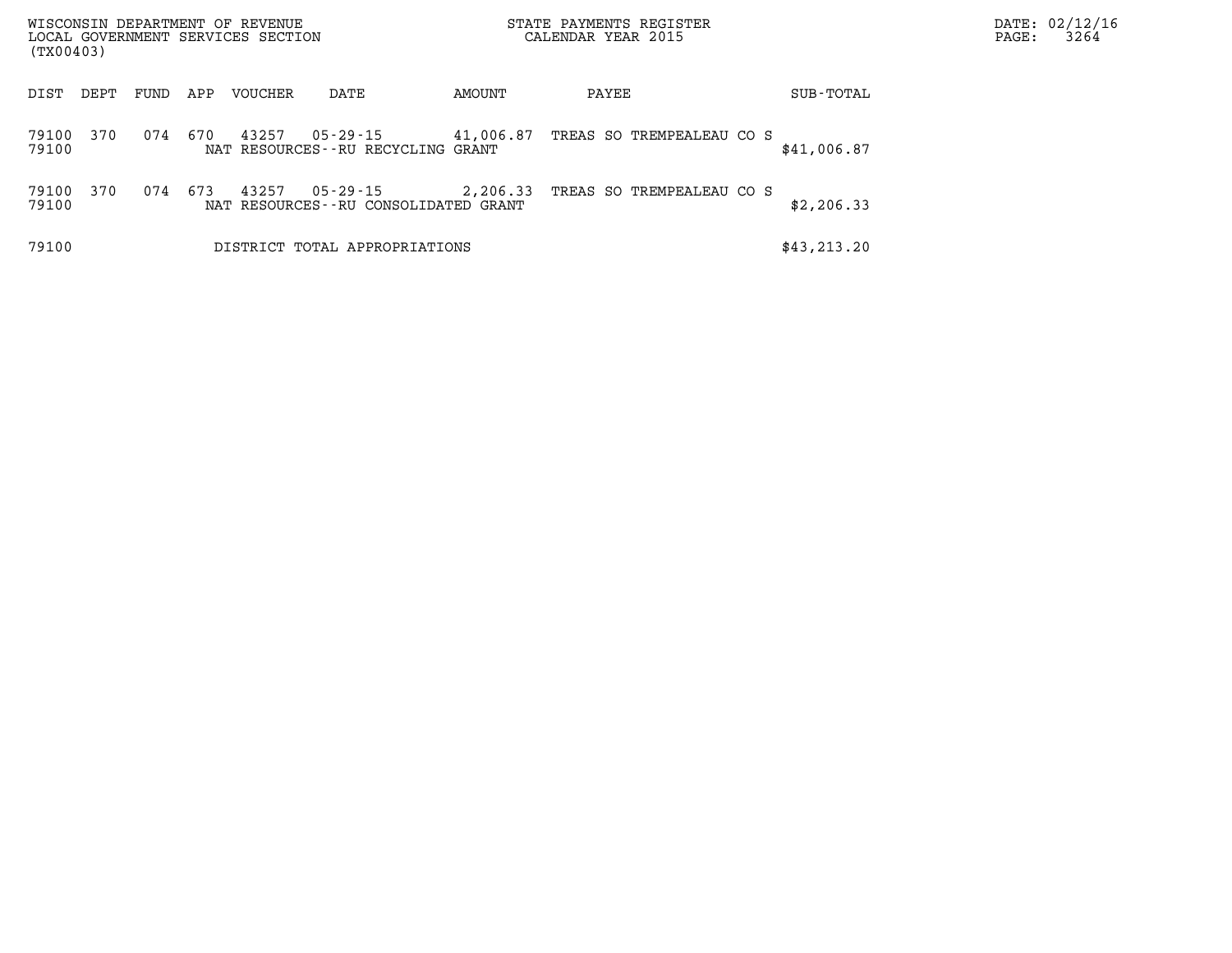| (TX00403)      |      |      |     | WISCONSIN DEPARTMENT OF REVENUE<br>LOCAL GOVERNMENT SERVICES SECTION |                                               |          | STATE PAYMENTS REGISTER<br>CALENDAR YEAR 2015 |            | PAGE: | DATE: 02/12/16<br>3265 |
|----------------|------|------|-----|----------------------------------------------------------------------|-----------------------------------------------|----------|-----------------------------------------------|------------|-------|------------------------|
| DIST           | DEPT | FUND | APP | <b>VOUCHER</b>                                                       | DATE                                          | AMOUNT   | PAYEE                                         | SUB-TOTAL  |       |                        |
| 79103<br>79103 | 370  | 074  | 670 | 43258                                                                | 05-29-15<br>NAT RESOURCES--RU RECYCLING GRANT | 7,218.05 | BAY AREA SOLID WASTE DIST                     | \$7,218.05 |       |                        |
| 79103          |      |      |     |                                                                      | DISTRICT TOTAL APPROPRIATIONS                 |          |                                               | \$7,218.05 |       |                        |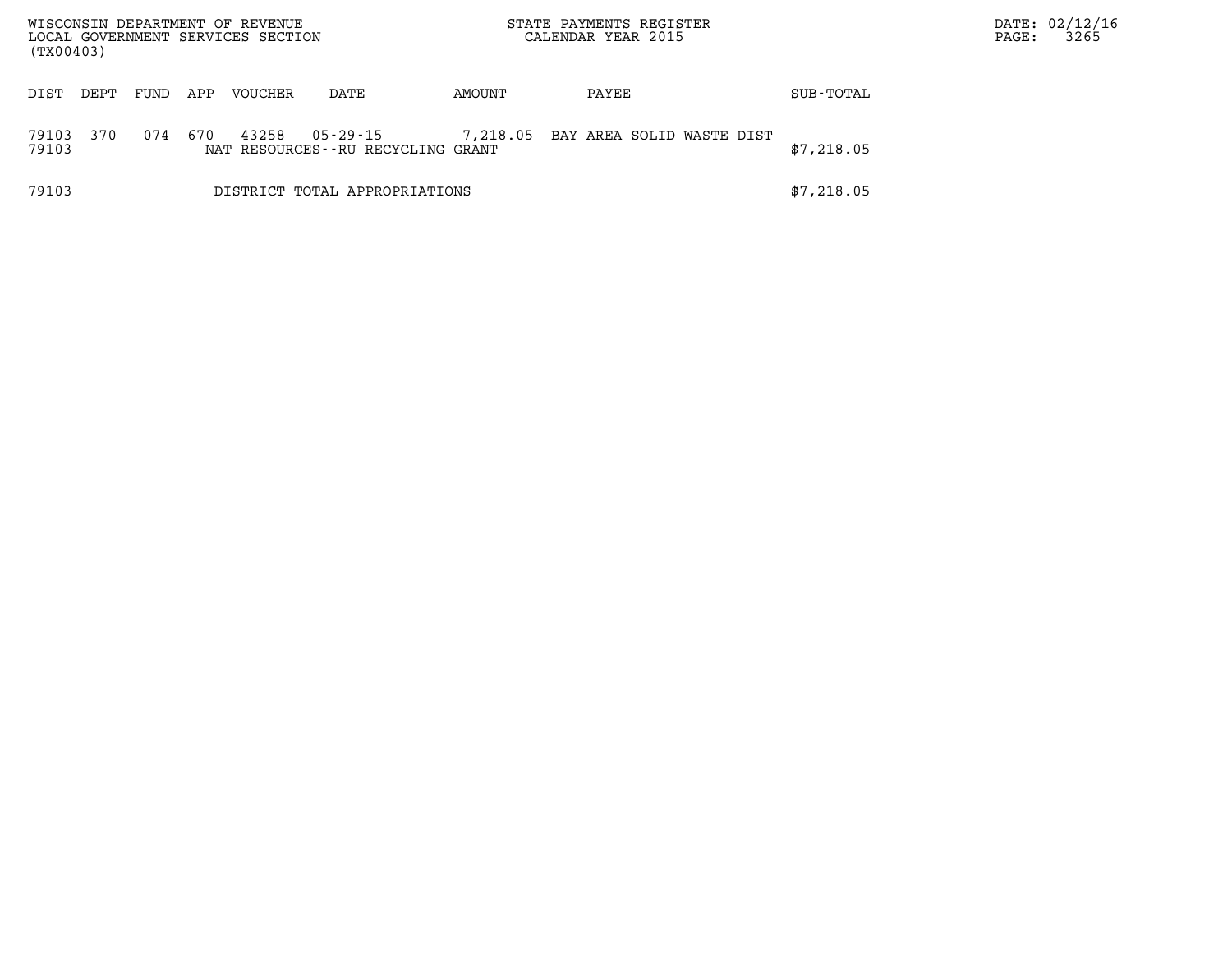| (TX00403)      |      |      |     | WISCONSIN DEPARTMENT OF REVENUE<br>LOCAL GOVERNMENT SERVICES SECTION |                                               |          | STATE PAYMENTS REGISTER<br>CALENDAR YEAR 2015 |            | PAGE: | DATE: 02/12/16<br>3266 |
|----------------|------|------|-----|----------------------------------------------------------------------|-----------------------------------------------|----------|-----------------------------------------------|------------|-------|------------------------|
| DIST           | DEPT | FUND | APP | <b>VOUCHER</b>                                                       | DATE                                          | AMOUNT   | PAYEE                                         | SUB-TOTAL  |       |                        |
| 79105<br>79105 | 370  | 074  | 670 | 43259                                                                | 05-29-15<br>NAT RESOURCES--RU RECYCLING GRANT | 4,734.02 | TREAS ELEVA-ALBION GARBAG                     | \$4,734.02 |       |                        |
| 79105          |      |      |     |                                                                      | DISTRICT TOTAL APPROPRIATIONS                 |          |                                               | \$4,734.02 |       |                        |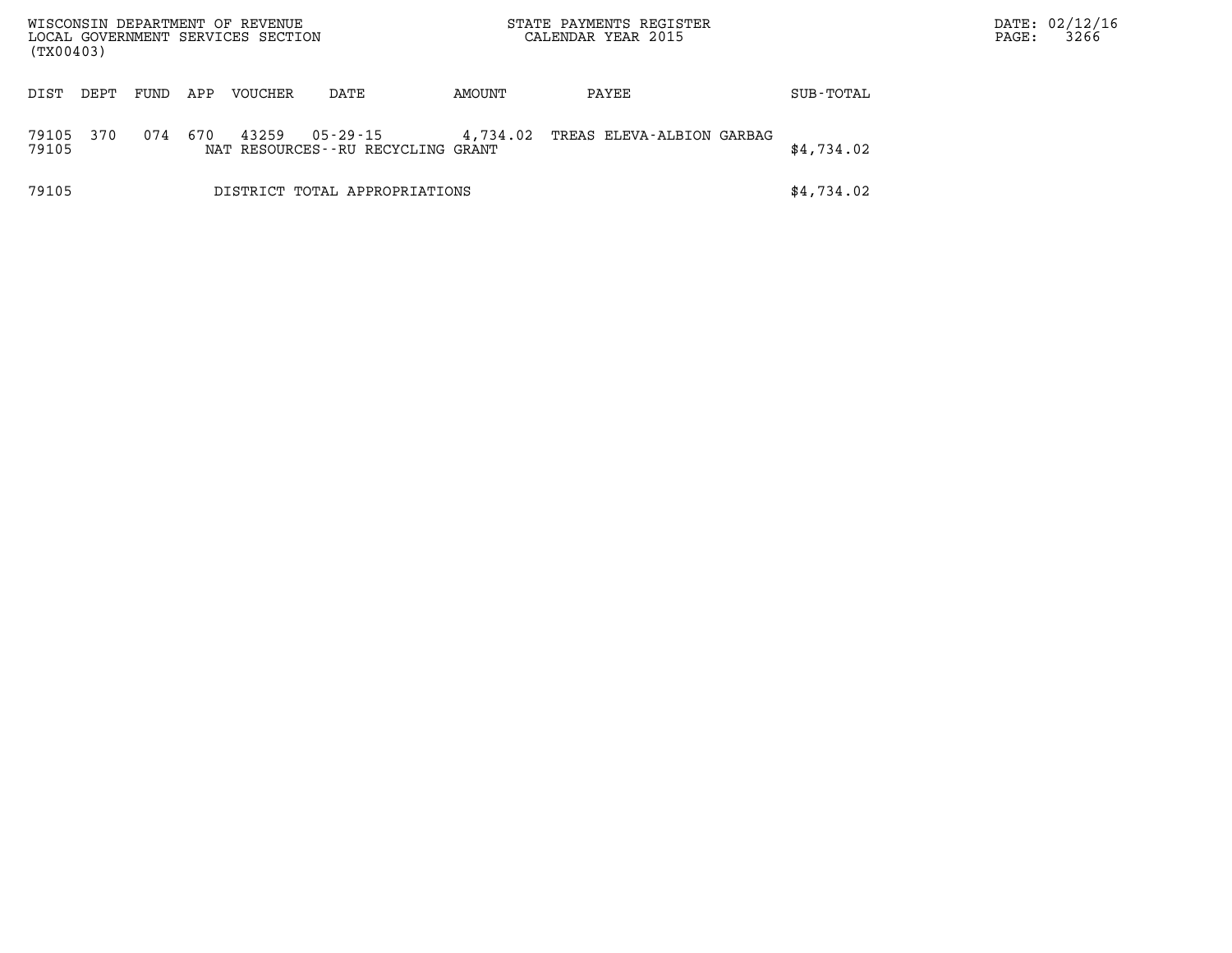| (TX00403)      |      |      |     | WISCONSIN DEPARTMENT OF REVENUE<br>LOCAL GOVERNMENT SERVICES SECTION |                                               |          | STATE PAYMENTS REGISTER<br>CALENDAR YEAR 2015 |            | PAGE: | DATE: 02/12/16<br>3267 |
|----------------|------|------|-----|----------------------------------------------------------------------|-----------------------------------------------|----------|-----------------------------------------------|------------|-------|------------------------|
| DIST           | DEPT | FUND | APP | <b>VOUCHER</b>                                                       | DATE                                          | AMOUNT   | PAYEE                                         | SUB-TOTAL  |       |                        |
| 79106<br>79106 | 370  | 074  | 670 | 43260                                                                | 05-29-15<br>NAT RESOURCES--RU RECYCLING GRANT | 1,964.04 | TREAS KENNAN GEORGETOWN D                     | \$1,964.04 |       |                        |
| 79106          |      |      |     |                                                                      | DISTRICT TOTAL APPROPRIATIONS                 |          |                                               | \$1,964.04 |       |                        |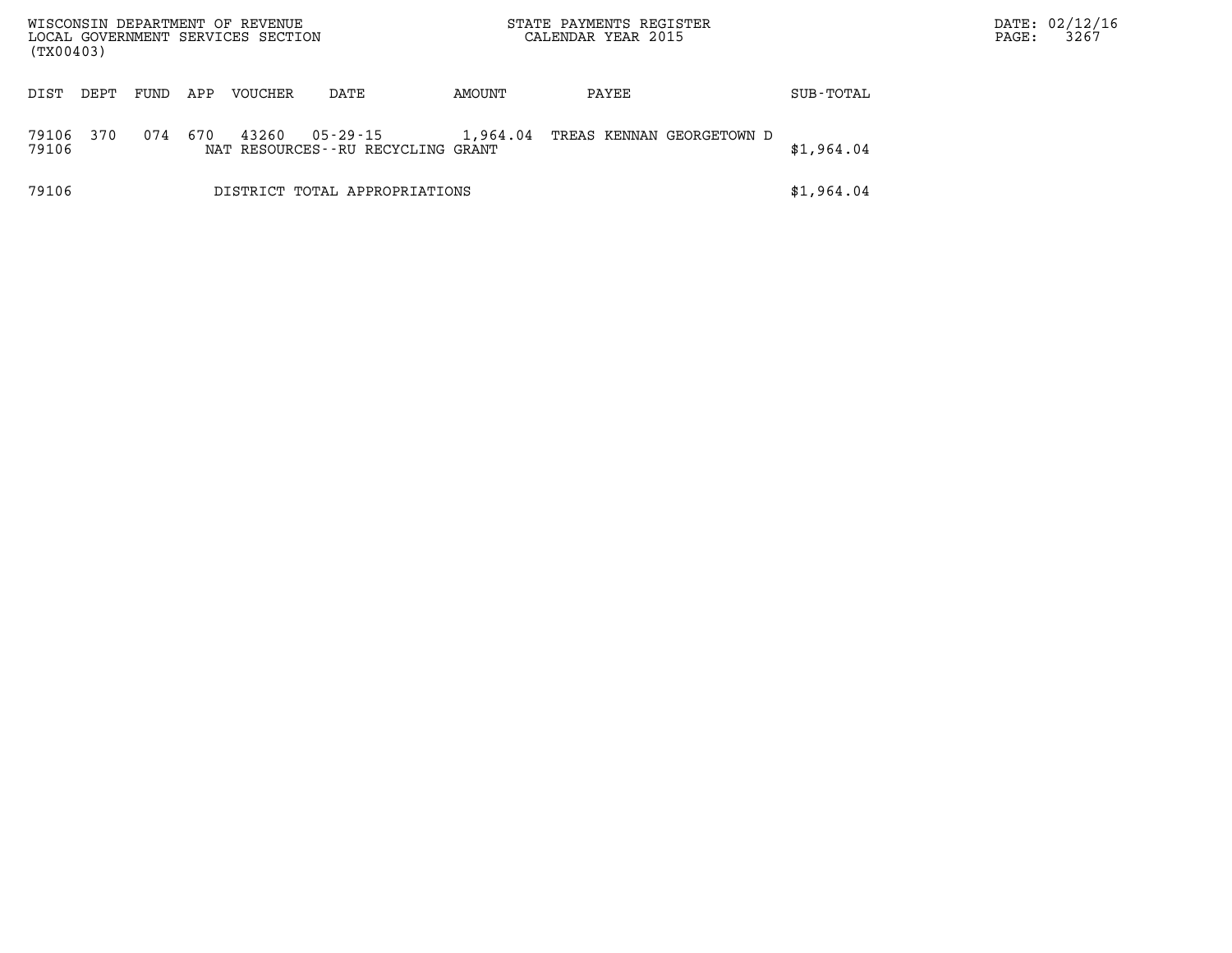| (TX00403)      |      |      |     | WISCONSIN DEPARTMENT OF REVENUE<br>LOCAL GOVERNMENT SERVICES SECTION |                                                        |          | STATE PAYMENTS REGISTER<br>CALENDAR YEAR 2015 |            | DATE: 02/12/16<br>3268<br>PAGE: |
|----------------|------|------|-----|----------------------------------------------------------------------|--------------------------------------------------------|----------|-----------------------------------------------|------------|---------------------------------|
| DIST           | DEPT | FUND | APP | <b>VOUCHER</b>                                                       | DATE                                                   | AMOUNT   | PAYEE                                         | SUB-TOTAL  |                                 |
| 79107<br>79107 | 370  | 074  | 670 | 43261                                                                | 05-29-15<br>NAT RESOURCES--RU RECYCLING GRANT          | 7,190.82 | TREAS SW WOOD CNTY RECYL                      | \$7,190.82 |                                 |
| 79107<br>79107 | 370  | 074  | 673 | 43261                                                                | $05 - 29 - 15$<br>NAT RESOURCES--RU CONSOLIDATED GRANT | 700.75   | TREAS SW WOOD CNTY RECYL                      | \$700.75   |                                 |
| 79107          |      |      |     |                                                                      | DISTRICT TOTAL APPROPRIATIONS                          |          |                                               | \$7,891.57 |                                 |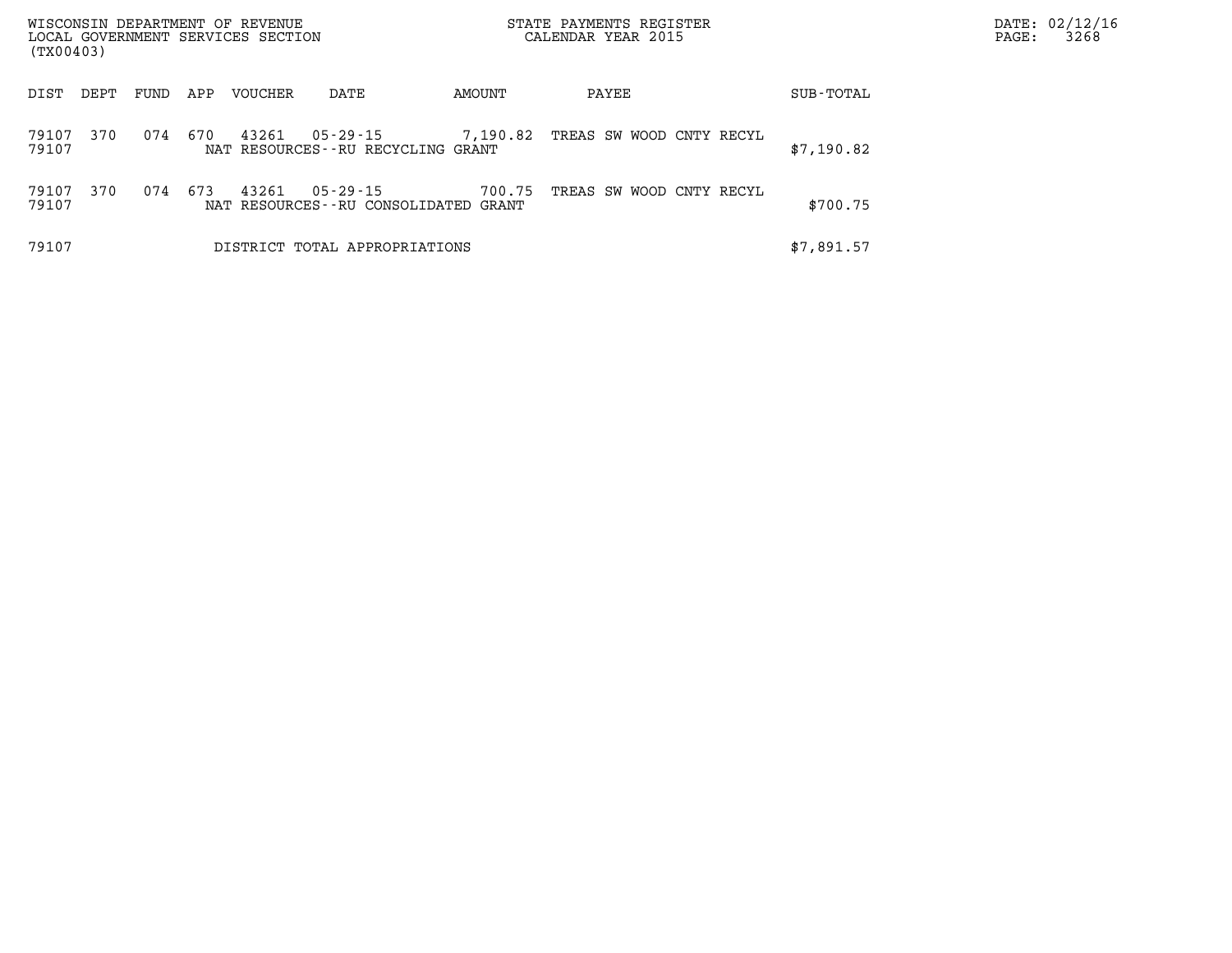| (TX00403)      |      |      |     | WISCONSIN DEPARTMENT OF REVENUE<br>LOCAL GOVERNMENT SERVICES SECTION |                                                   |           | STATE PAYMENTS REGISTER<br>CALENDAR YEAR 2015 |             | PAGE: | DATE: 02/12/16<br>3269 |
|----------------|------|------|-----|----------------------------------------------------------------------|---------------------------------------------------|-----------|-----------------------------------------------|-------------|-------|------------------------|
| DIST           | DEPT | FUND | APP | VOUCHER                                                              | DATE                                              | AMOUNT    | PAYEE                                         | SUB-TOTAL   |       |                        |
| 79108<br>79108 | 370  | 074  | 670 | 43262                                                                | 05 - 29 - 15<br>NAT RESOURCES--RU RECYCLING GRANT | 16,092.95 | TREAS NORTHWEST RECYCLING                     | \$16,092.95 |       |                        |
| 79108          |      |      |     |                                                                      | DISTRICT TOTAL APPROPRIATIONS                     |           |                                               | \$16,092.95 |       |                        |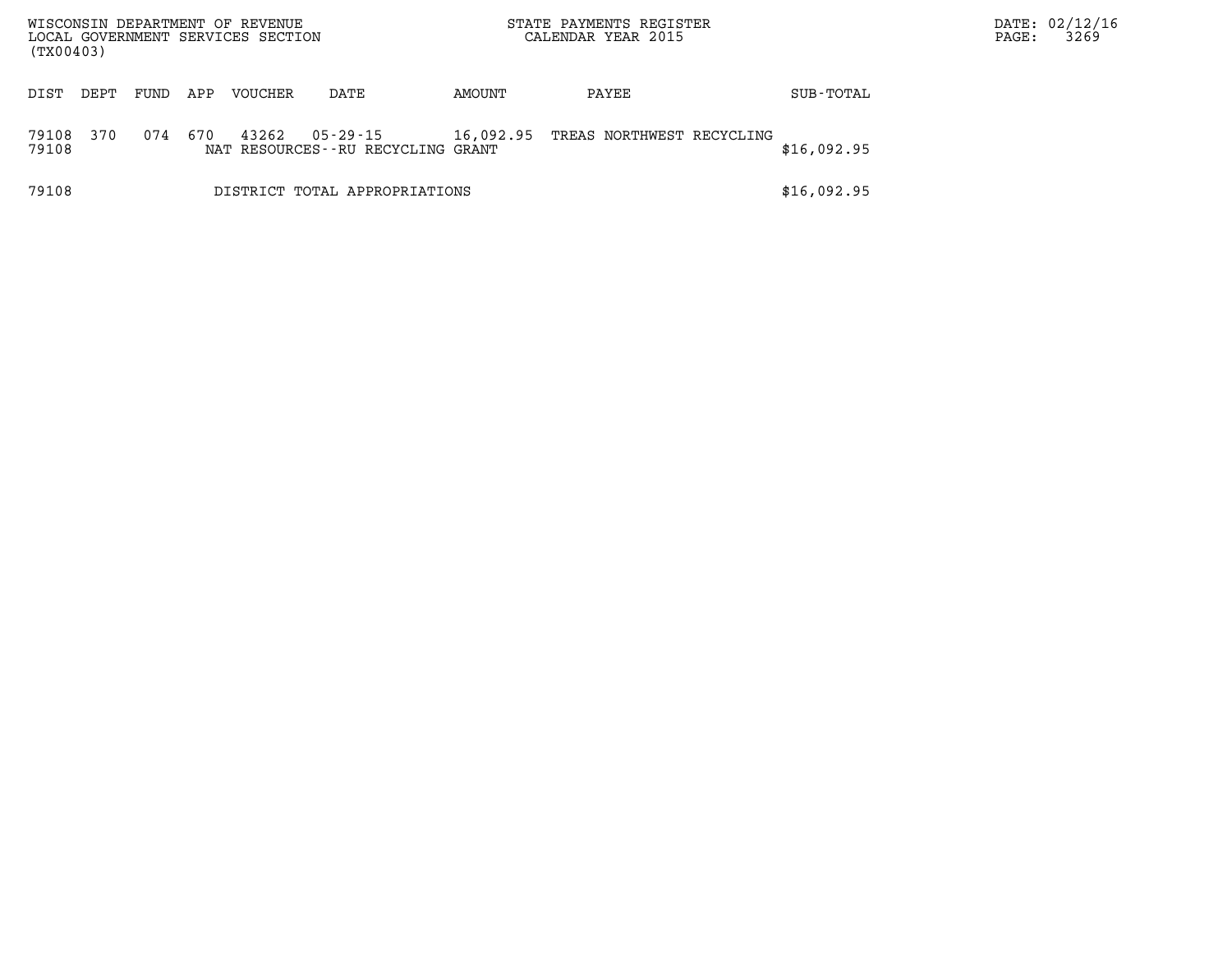| (TX00403)      |      |      |     | WISCONSIN DEPARTMENT OF REVENUE<br>LOCAL GOVERNMENT SERVICES SECTION |                                               |           | STATE PAYMENTS REGISTER<br>CALENDAR YEAR 2015 |             | PAGE: | DATE: 02/12/16<br>3270 |
|----------------|------|------|-----|----------------------------------------------------------------------|-----------------------------------------------|-----------|-----------------------------------------------|-------------|-------|------------------------|
| DIST           | DEPT | FUND | APP | VOUCHER                                                              | DATE                                          | AMOUNT    | PAYEE                                         | SUB-TOTAL   |       |                        |
| 79109<br>79109 | 370  | 074  | 670 | 43263                                                                | 05-29-15<br>NAT RESOURCES--RU RECYCLING GRANT | 11,731.81 | TREAS TRI-M SANITARY COMM                     | \$11,731.81 |       |                        |
| 79109          |      |      |     |                                                                      | DISTRICT TOTAL APPROPRIATIONS                 |           |                                               | \$11,731.81 |       |                        |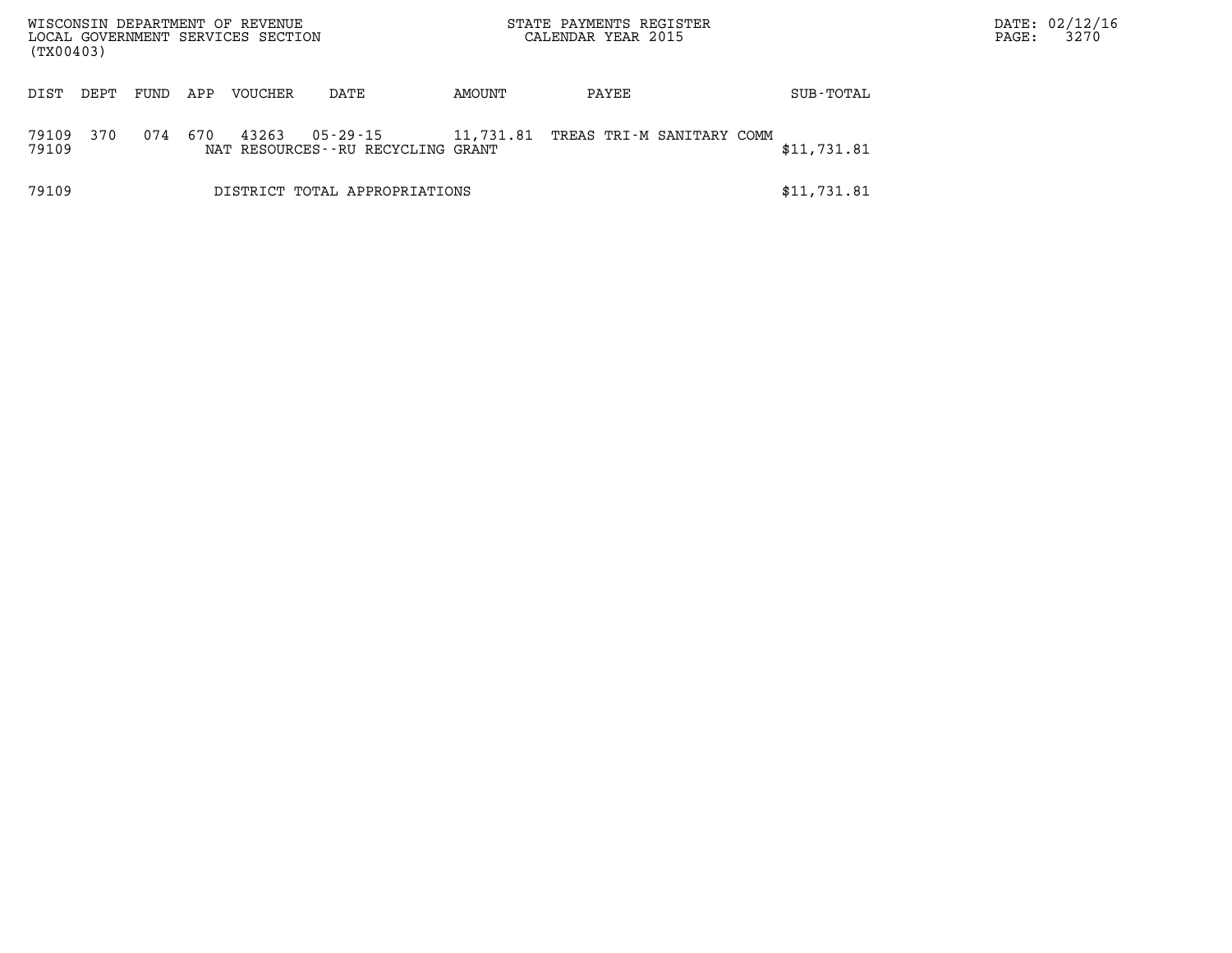| WISCONSIN DEPARTMENT OF REVENUE<br>LOCAL GOVERNMENT SERVICES SECTION<br>(TX00403) |      |      |     |         |                                                     |          | STATE PAYMENTS REGISTER<br>CALENDAR YEAR 2015 |            | PAGE: | DATE: 02/12/16<br>3271 |
|-----------------------------------------------------------------------------------|------|------|-----|---------|-----------------------------------------------------|----------|-----------------------------------------------|------------|-------|------------------------|
| DIST                                                                              | DEPT | FUND | APP | VOUCHER | DATE                                                | AMOUNT   | PAYEE                                         | SUB-TOTAL  |       |                        |
| 79110<br>79110                                                                    | 370  | 074  | 670 | 43264   | $05 - 29 - 15$<br>NAT RESOURCES--RU RECYCLING GRANT | 3,434.03 | TREAS MASON AREA SW DISTR                     | \$3,434.03 |       |                        |
| 79110                                                                             |      |      |     |         | DISTRICT TOTAL APPROPRIATIONS                       |          |                                               | \$3,434.03 |       |                        |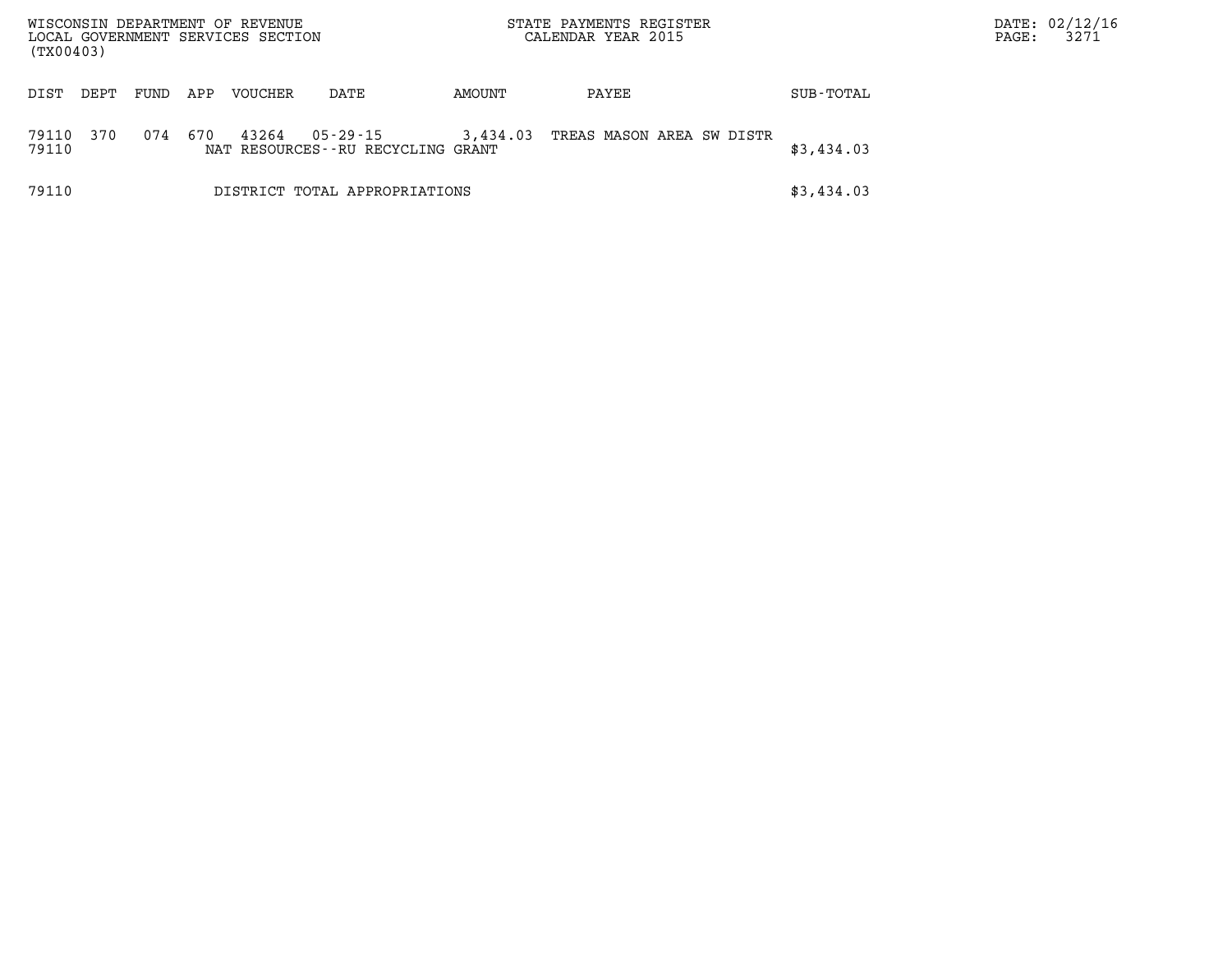| WISCONSIN DEPARTMENT OF REVENUE<br>LOCAL GOVERNMENT SERVICES SECTION<br>(TX00403) |      |      |     |         |                                                   |          | STATE PAYMENTS REGISTER<br>CALENDAR YEAR 2015 |            | PAGE: | DATE: 02/12/16<br>3272 |
|-----------------------------------------------------------------------------------|------|------|-----|---------|---------------------------------------------------|----------|-----------------------------------------------|------------|-------|------------------------|
| DIST                                                                              | DEPT | FUND | APP | VOUCHER | DATE                                              | AMOUNT   | PAYEE                                         | SUB-TOTAL  |       |                        |
| 79111<br>79111                                                                    | 370  | 074  | 670 | 43265   | 05 - 29 - 15<br>NAT RESOURCES--RU RECYCLING GRANT | 7,795.56 | SOUTHERN SAWYER CNTY WAST                     | \$7,795.56 |       |                        |
| 79111                                                                             |      |      |     |         | DISTRICT TOTAL APPROPRIATIONS                     |          |                                               | \$7,795.56 |       |                        |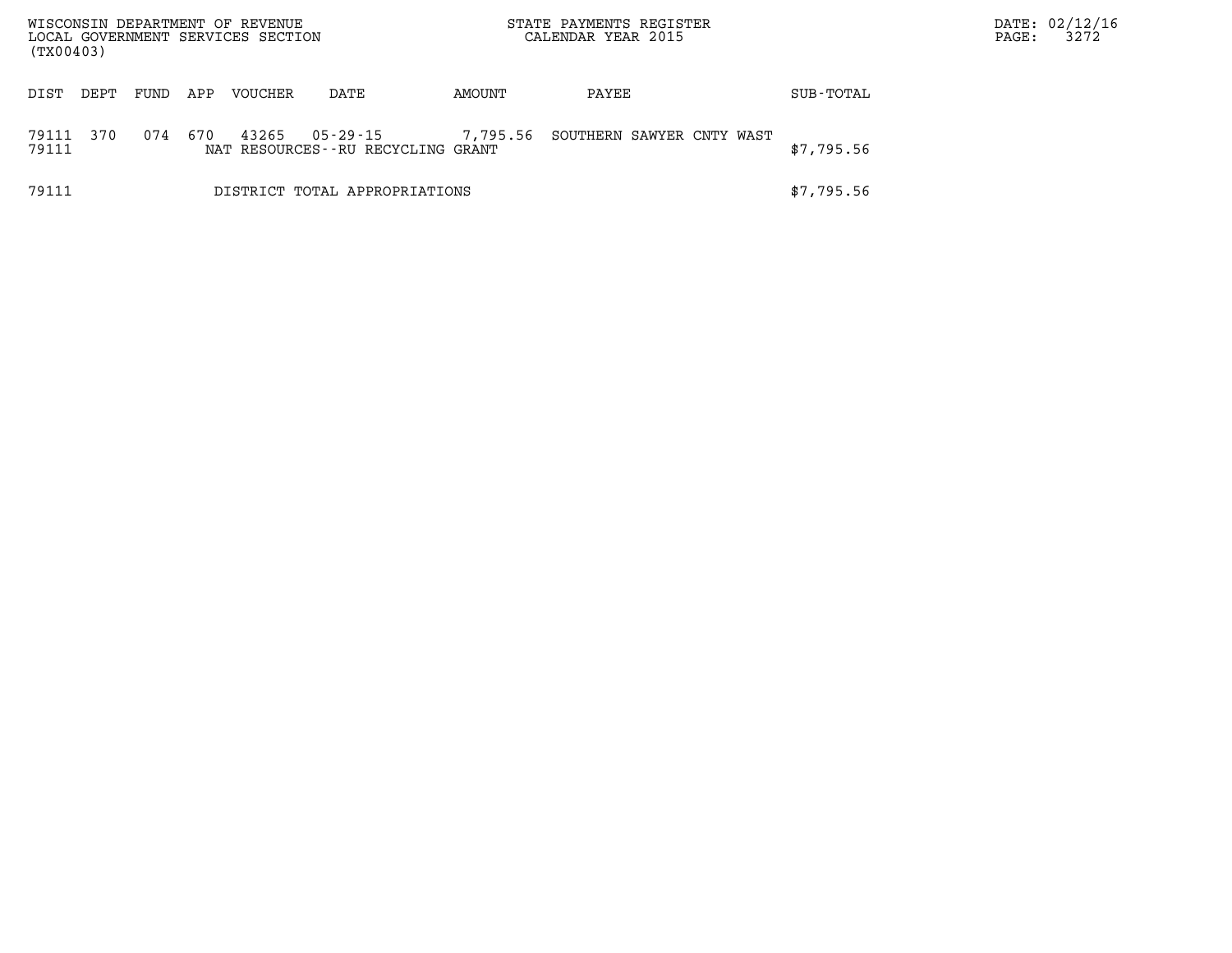| WISCONSIN DEPARTMENT OF REVENUE<br>LOCAL GOVERNMENT SERVICES SECTION<br>(TX00403) |                               |      |     |         |                                               | STATE PAYMENTS REGISTER<br>CALENDAR YEAR 2015 |                           |  |  |             | PAGE: | DATE: 02/12/16<br>3273 |
|-----------------------------------------------------------------------------------|-------------------------------|------|-----|---------|-----------------------------------------------|-----------------------------------------------|---------------------------|--|--|-------------|-------|------------------------|
| DIST                                                                              | DEPT                          | FUND | APP | VOUCHER | DATE                                          | AMOUNT                                        | PAYEE                     |  |  | SUB-TOTAL   |       |                        |
| 79112<br>79112                                                                    | 370                           | 074  | 670 | 43266   | 05-29-15<br>NAT RESOURCES--RU RECYCLING GRANT | 25,591.94                                     | NORTHWOODS RECYCLING COAL |  |  | \$25,591.94 |       |                        |
| 79112                                                                             | DISTRICT TOTAL APPROPRIATIONS |      |     |         |                                               |                                               |                           |  |  | \$25,591.94 |       |                        |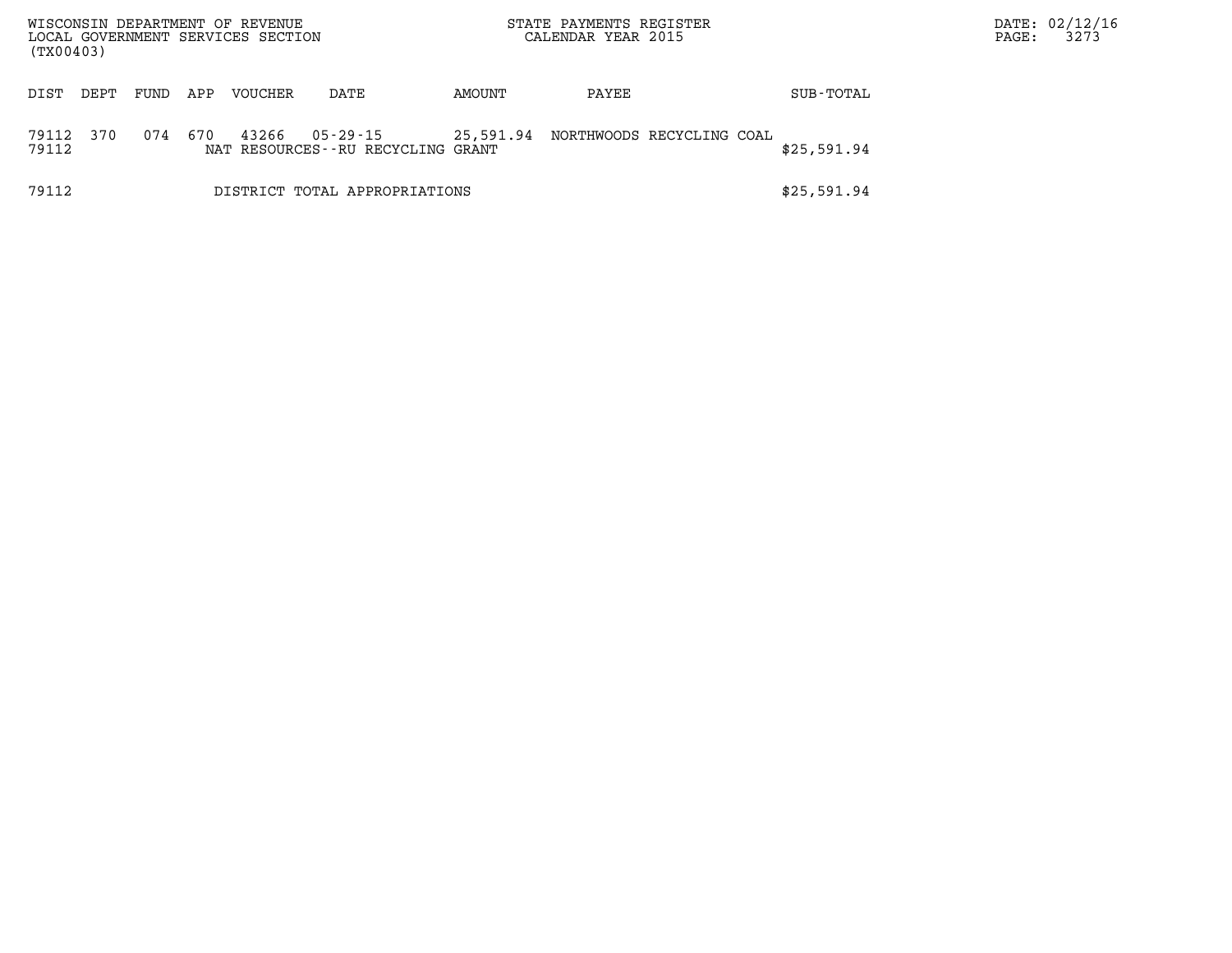| WISCONSIN DEPARTMENT OF REVENUE<br>LOCAL GOVERNMENT SERVICES SECTION<br>(TX00403) |      |      |     |                |                                                   |          | STATE PAYMENTS REGISTER<br>CALENDAR YEAR 2015 |            | PAGE: | DATE: 02/12/16<br>3274 |
|-----------------------------------------------------------------------------------|------|------|-----|----------------|---------------------------------------------------|----------|-----------------------------------------------|------------|-------|------------------------|
| DIST                                                                              | DEPT | FUND | APP | <b>VOUCHER</b> | DATE                                              | AMOUNT   | PAYEE                                         | SUB-TOTAL  |       |                        |
| 79113<br>79113                                                                    | 370  | 074  | 670 | 43267          | 05 - 29 - 15<br>NAT RESOURCES--RU RECYCLING GRANT | 4,751.87 | COUNTY RECYCLING AGCY FOR                     | \$4,751.87 |       |                        |
| 79113                                                                             |      |      |     |                | DISTRICT TOTAL APPROPRIATIONS                     |          |                                               | \$4,751.87 |       |                        |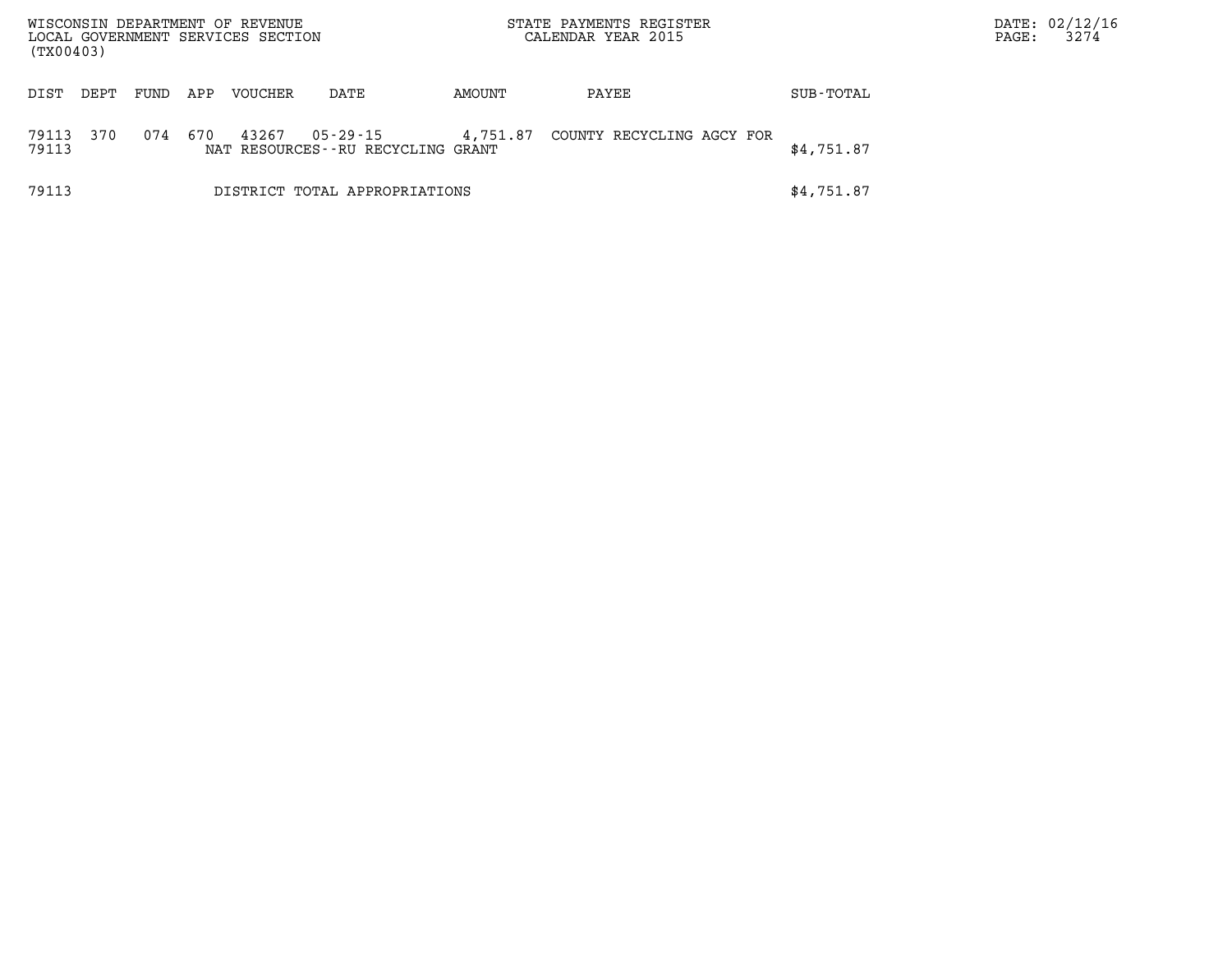| (TX00403)                                                                                                                      |                                                                    |                                                                    | WISCONSIN DEPARTMENT OF REVENUE<br>LOCAL GOVERNMENT SERVICES SECTION                   |                                                      | STATE PAYMENTS REGISTER<br>CALENDAR YEAR 2015                                                                                                                                                                                                                                                                          |       |                                                                                                                                                                                    | DATE: 02/12/16<br>3275<br>PAGE:                                                                            |  |
|--------------------------------------------------------------------------------------------------------------------------------|--------------------------------------------------------------------|--------------------------------------------------------------------|----------------------------------------------------------------------------------------|------------------------------------------------------|------------------------------------------------------------------------------------------------------------------------------------------------------------------------------------------------------------------------------------------------------------------------------------------------------------------------|-------|------------------------------------------------------------------------------------------------------------------------------------------------------------------------------------|------------------------------------------------------------------------------------------------------------|--|
| DIST DEPT                                                                                                                      |                                                                    |                                                                    | FUND APP VOUCHER                                                                       | <b>DATE</b>                                          | AMOUNT                                                                                                                                                                                                                                                                                                                 | PAYEE |                                                                                                                                                                                    | SUB-TOTAL                                                                                                  |  |
| 85601 370<br>85601                                                                                                             |                                                                    | 002 515                                                            | 01443                                                                                  |                                                      | $01 - 07 - 15$ 14, 170.87<br>NAT RESOURCES - - SUMMER YOUTH PROGRAMS                                                                                                                                                                                                                                                   |       | TREAS RED CLIFF BAND                                                                                                                                                               | \$14, 170.87                                                                                               |  |
| 85601 370<br>85601                                                                                                             |                                                                    | 074 670                                                            | 43268                                                                                  | $05 - 29 - 15$                                       | 30,055.45<br>NAT RESOURCES--RU RECYCLING GRANT                                                                                                                                                                                                                                                                         |       | TREAS RED CLIFF BAND                                                                                                                                                               | \$30,055.45                                                                                                |  |
| 85601 370<br>85601                                                                                                             |                                                                    | 074 673                                                            | 43268                                                                                  | $05 - 29 - 15$                                       | 430.73<br>NAT RESOURCES - - RU CONSOLIDATED GRANT                                                                                                                                                                                                                                                                      |       | TREAS RED CLIFF BAND                                                                                                                                                               | \$430.73                                                                                                   |  |
| 85601 395<br>85601                                                                                                             |                                                                    | 002 120                                                            | 43489                                                                                  |                                                      | 03-30-15 22,500.00 RED CLIFF BAND LK SUPERIO<br>TRANSPORTATION-TRIBAL ELDERLY ASSISTANCE                                                                                                                                                                                                                               |       |                                                                                                                                                                                    | \$22,500.00                                                                                                |  |
| 85601 435<br>85601 435<br>85601 435<br>85601 435<br>85601 435<br>85601 435<br>85601 435<br>85601 435<br>85601 435<br>85601 435 | 005<br>005<br>005<br>005<br>005<br>005<br>005<br>005<br>005<br>005 | 000<br>000<br>000<br>000<br>000<br>000<br>000<br>000<br>000<br>000 | 90511<br>90514<br>90515<br>90517<br>90518<br>90519<br>90600<br>90601<br>90607<br>90609 |                                                      | 01-01-15<br>02-01-15<br>02-01-15<br>03-01-15<br>03-01-15<br>04-01-15<br>05-01-15<br>43,984.00<br>RED CLIFF TRIBE<br>05-01-15<br>8,051.00<br>RED CLIFF TRIBE<br>06-01-15<br>59,522.00<br>RED CLIFF TRIBE<br>07-01-15<br>55,449.00<br>RED CLIFF TRIBE<br>08-01-15<br>5                                                   |       |                                                                                                                                                                                    |                                                                                                            |  |
| 85601 435<br>85601                                                                                                             | 005                                                                | 000                                                                | 90611                                                                                  | HEALTH SERVICES--STATE/FED AIDS                      |                                                                                                                                                                                                                                                                                                                        |       |                                                                                                                                                                                    | \$618,574.00                                                                                               |  |
| 85601 437<br>85601 437<br>85601 437<br>85601 437<br>85601 437<br>85601 437<br>85601 437<br>85601 437<br>85601                  | 005<br>005<br>005<br>005<br>005<br>005<br>005<br>005               | 000<br>000<br>000<br>000<br>000<br>000<br>000<br>000               | 00000<br>00000<br>00000<br>00000<br>00000<br>00000<br>00000<br>00000                   |                                                      | 01-30-15<br>02-27-15<br>02-27-15<br>04-30-15<br>16,568.00<br>16,568.00<br>RED CLIFF<br>04-30-15<br>15,355.00<br>RED CLIFF<br>06-30-15<br>12,593.00<br>RED CLIFF<br>08-28-15<br>21,414.00<br>RED CLIFF<br>09-09-15<br>1,447.00<br>RED CLIFF<br>09-25-15<br>24,314.74<br>R<br>CHILDREN & FAMILIES - - STATE/FEDERAL AIDS |       | 40,471.00 RED CLIFF<br>16,568.00 RED CLIFF<br>39,974.00 RED CLIFF<br>15,355.00 RED CLIFF<br>12,593.00 RED CLIFF<br>21,414.00 RED CLIFF<br>1,447.00 RED CLIFF<br>1,447.00 RED CLIFF | $\star$<br>$\star$<br>$\star$<br>$\star$<br>$\star$<br>$\pmb{\star}$<br>$\star$<br>$\star$<br>\$172,136.74 |  |
| 85601 455<br>85601                                                                                                             |                                                                    | 002 227                                                            | 03694                                                                                  | $01 - 15 - 15$<br>JUSTICE - - LAW ENFORCEMENT AIDS   | 83,063.00                                                                                                                                                                                                                                                                                                              |       | TREAS RED CLIFF BAND                                                                                                                                                               | \$83,063.00                                                                                                |  |
| 85601 455<br>85601                                                                                                             |                                                                    |                                                                    | 002 231 18                                                                             |                                                      | 04-20-15 960.00 TREAS RED CLIFF BAND<br>JUSTICE - - LAW ENFORCEMENT TRAINING                                                                                                                                                                                                                                           |       |                                                                                                                                                                                    | \$960.00                                                                                                   |  |
| 85601 455<br>85601                                                                                                             |                                                                    | 002 263                                                            | 03680                                                                                  | $01 - 15 - 15$<br>JUSTICE - - TRIBAL LAW ENFORCEMENT |                                                                                                                                                                                                                                                                                                                        |       | 49,335.00 TREAS RED CLIFF BAND                                                                                                                                                     | \$49,335.00                                                                                                |  |
| 85601                                                                                                                          |                                                                    |                                                                    |                                                                                        | DISTRICT TOTAL APPROPRIATIONS                        |                                                                                                                                                                                                                                                                                                                        |       |                                                                                                                                                                                    | \$991, 225.79                                                                                              |  |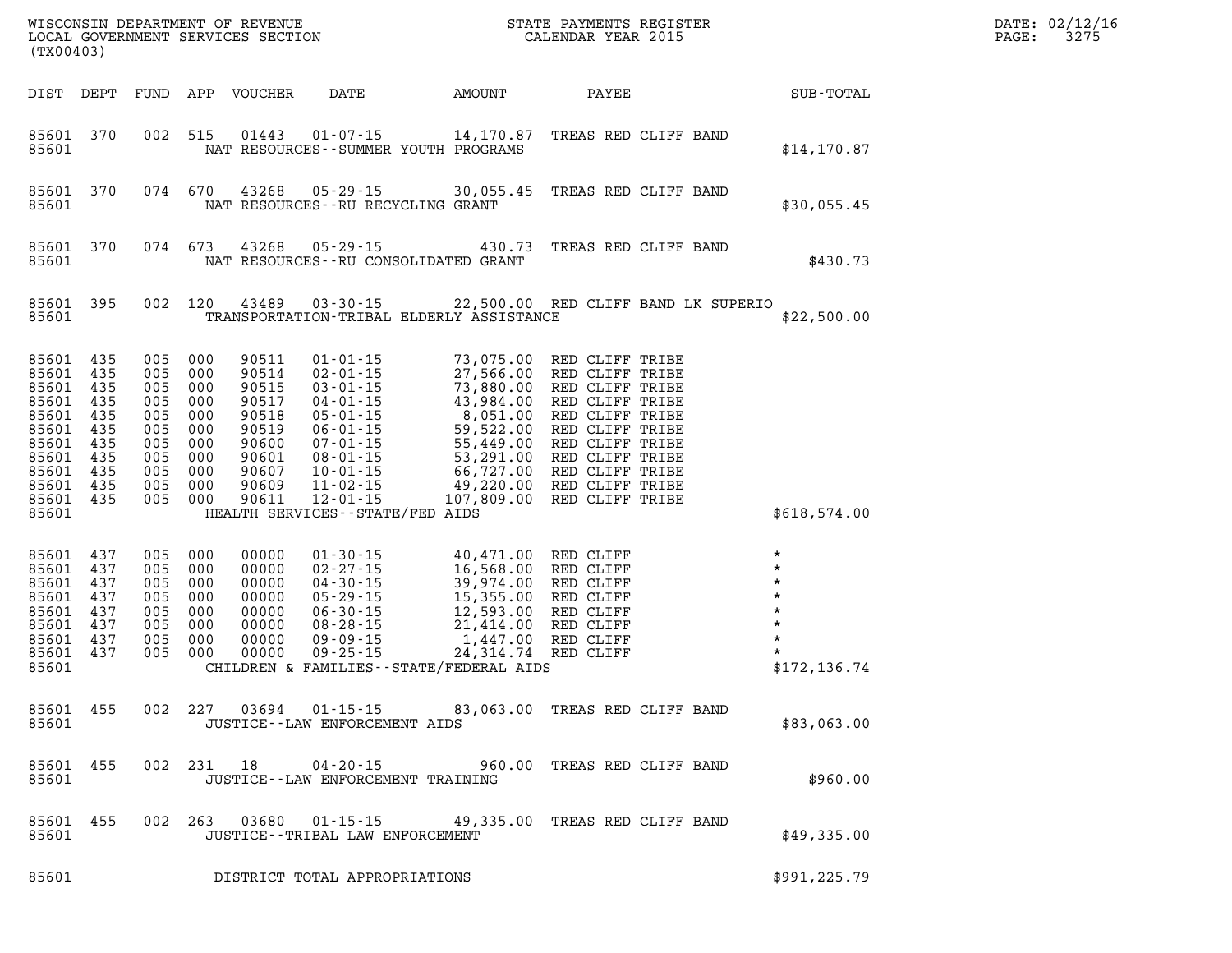|                                                                                                                                                               | WISCONSIN DEPARTMENT OF REVENUE<br>LOCAL GOVERNMENT SERVICES SECTION COLENDAR YEAR 2015<br>(TX00403) |                                                                     |                                                                                           |                                                                                                                   |                                                                                                                                                                                                                                                                                                                                                                                                                                                |                                                                      | STATE PAYMENTS REGISTER                                                                                                                                          |                   | DATE: 02/12/16<br>$\mathtt{PAGE}$ :<br>3276                                    |  |
|---------------------------------------------------------------------------------------------------------------------------------------------------------------|------------------------------------------------------------------------------------------------------|---------------------------------------------------------------------|-------------------------------------------------------------------------------------------|-------------------------------------------------------------------------------------------------------------------|------------------------------------------------------------------------------------------------------------------------------------------------------------------------------------------------------------------------------------------------------------------------------------------------------------------------------------------------------------------------------------------------------------------------------------------------|----------------------------------------------------------------------|------------------------------------------------------------------------------------------------------------------------------------------------------------------|-------------------|--------------------------------------------------------------------------------|--|
|                                                                                                                                                               |                                                                                                      |                                                                     |                                                                                           | DIST DEPT FUND APP VOUCHER                                                                                        |                                                                                                                                                                                                                                                                                                                                                                                                                                                |                                                                      |                                                                                                                                                                  | DATE AMOUNT PAYEE | SUB-TOTAL                                                                      |  |
| 85602 370<br>85602                                                                                                                                            |                                                                                                      |                                                                     |                                                                                           |                                                                                                                   | 002 515 02498 05-05-15 16,185.74 TREAS BAD RIVER TRIBE<br>NAT RESOURCES - - SUMMER YOUTH PROGRAMS                                                                                                                                                                                                                                                                                                                                              |                                                                      |                                                                                                                                                                  |                   | \$16, 185.74                                                                   |  |
| 85602 370<br>85602                                                                                                                                            |                                                                                                      |                                                                     |                                                                                           |                                                                                                                   | 074 670 43269 05-29-15 31,245.85 TREAS BAD RIVER TRIBE<br>NAT RESOURCES - - RU RECYCLING GRANT                                                                                                                                                                                                                                                                                                                                                 |                                                                      |                                                                                                                                                                  |                   | \$31, 245.85                                                                   |  |
| 85602 370<br>85602                                                                                                                                            |                                                                                                      |                                                                     | 074 673                                                                                   |                                                                                                                   | 43269  05-29-15  550.47  TREAS BAD RIVER TRIBE<br>NAT RESOURCES--RU CONSOLIDATED GRANT                                                                                                                                                                                                                                                                                                                                                         |                                                                      |                                                                                                                                                                  |                   | \$550.47                                                                       |  |
| 85602 395<br>85602                                                                                                                                            |                                                                                                      |                                                                     |                                                                                           |                                                                                                                   | 002 120 43490 03-30-15 22,500.00 BAD RIVER BAND OF LAKE<br>TRANSPORTATION-TRIBAL ELDERLY ASSISTANCE                                                                                                                                                                                                                                                                                                                                            |                                                                      |                                                                                                                                                                  |                   | \$22,500.00                                                                    |  |
| 85602 395<br>85602 395<br>85602                                                                                                                               |                                                                                                      |                                                                     |                                                                                           |                                                                                                                   | 011 185 61799 10-05-15 4,000.00 BAD RIVER BAND OF LAKE<br>011 185 67497 12-02-15 1,067.08 BAD RIVER BAND OF LAKE<br>TRANSPORTATION - - HIGHWAY SAFETY - FEDERAL                                                                                                                                                                                                                                                                                |                                                                      |                                                                                                                                                                  |                   | \$5,067.08                                                                     |  |
| 85602 435<br>85602 435<br>85602 435<br>85602<br>85602 435<br>85602 435<br>85602 435<br>85602 435<br>85602 435<br>85602 435<br>85602 435<br>85602 435<br>85602 | 435                                                                                                  | 005 000<br>005 000<br>005 000<br>005 000<br>005 000<br>005 000      | 005 000<br>005 000<br>005 000<br>005 000<br>005 000<br>005 000                            | 90511<br>90514<br>90515<br>90517<br>90518<br>90519<br>90600<br>90601<br>90604<br>90607<br>90609<br>90611          | 01-01-15 32, 145.00 BAD RIVER TRIBE<br>02-01-15 99, 320.00 BAD RIVER TRIBE<br>03-01-15 43, 643.00 BAD RIVER TRIBE<br>04-01-15 53, 349.00 BAD RIVER TRIBE<br>05-01-15 51, 044.00 BAD RIVER TRIBE<br>06-01-15 39, 036.00 BAD RIVER TRIBE<br><br>HEALTH SERVICES--STATE/FED AIDS                                                                                                                                                                  |                                                                      |                                                                                                                                                                  |                   | \$601,764.00                                                                   |  |
| 85602 437<br>85602 437<br>85602<br>85602 437<br>85602 437<br>85602 437<br>85602<br>85602<br>85602<br>85602<br>85602<br>85602<br>85602<br>85602                | 437<br>437<br>437<br>437<br>437<br>437<br>437<br>437                                                 | 005 000<br>005 000<br>005<br>005<br>005<br>005<br>005<br>005<br>005 | 005 000<br>005 000<br>005 000<br>005 000<br>000<br>000<br>000<br>000<br>000<br>000<br>000 | 00000<br>00000<br>00000<br>00000<br>00000<br>00000<br>00000<br>00000<br>00000<br>00000<br>00000<br>00000<br>00000 | 01-08-15 35,326.66 BAD RIVER TRIBE<br>01-13-15 2,495.64 BAD RIVER TRIBE<br>01-30-15 18,910.28 BAD RIVER TRIBE<br>02-27-15 27,761.69 BAD RIVER TRIBE<br>03-30-15 28,561.62 BAD RIVER TRIBE<br>05-29-15 24,706.53 BAD RIVER TRIBE<br>05-29-15 24,706.53 BAD RIVER TRIBE<br>$06 - 01 - 15$<br>$06 - 05 - 15$<br>$06 - 30 - 15$<br>$07 - 30 - 15$<br>$08 - 28 - 15$<br>$09 - 18 - 15$<br>$09 - 25 - 15$<br>CHILDREN & FAMILIES--STATE/FEDERAL AIDS | 348.16<br>26,516.17<br>24,409.88<br>26,724.28<br>28,008.56<br>147.00 | <b>BAD RIVER TRIBE</b><br>BAD RIVER TRIBE<br><b>BAD RIVER TRIBE</b><br>BAD RIVER TRIBE<br><b>BAD RIVER TRIBE</b><br>BAD RIVER TRIBE<br>22,896.78 BAD RIVER TRIBE |                   | $\star$<br>$\star$<br>$\star$<br>$\star$<br>$\star$<br>$\star$<br>\$266,813.25 |  |

|  |  |  |  |  | 85602 455 002 227 03687 01-15-15 |  | 122,839.00 TREAS BAD RIVER TRIBE |  |
|--|--|--|--|--|----------------------------------|--|----------------------------------|--|
|--|--|--|--|--|----------------------------------|--|----------------------------------|--|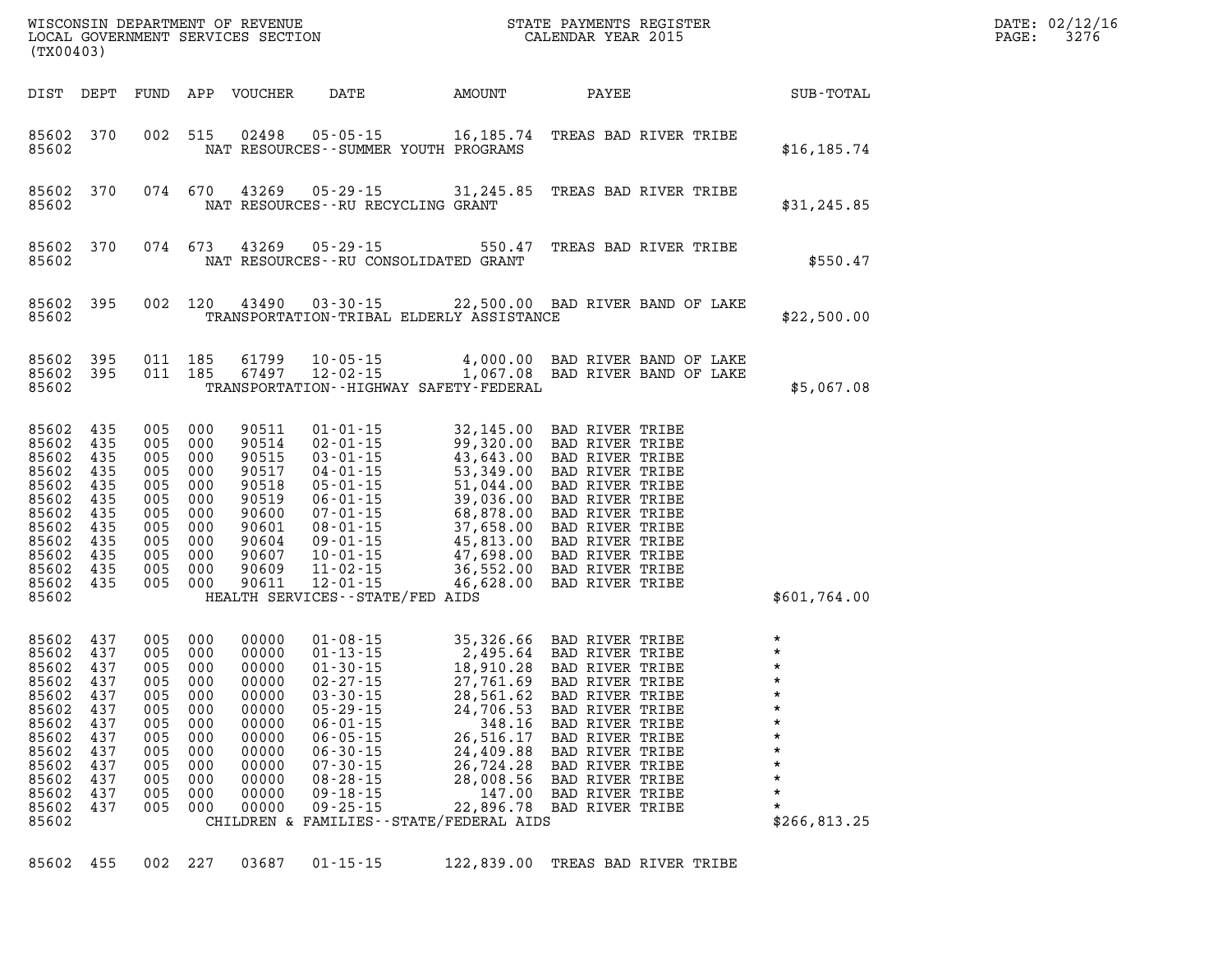| WISCONSIN DEPARTMENT OF<br>REVENUE | STATE PAYMENTS REGISTER | DATE: | 02/12/16             |
|------------------------------------|-------------------------|-------|----------------------|
| LOCAL GOVERNMENT SERVICES SECTION  | CALENDAR YEAR 2015      |       | $\cap$ $\cap$<br>321 |

| DIST DEPT                                                                                                                                                      |                                                                                                                     | FUND                                                                                                                |                                                                                                                     | APP VOUCHER                                                                                                                                           | DATE                             | AMOUNT PAYEE                         |                                                                                                                                                                                                                                                                            | SUB-TOTAL    |
|----------------------------------------------------------------------------------------------------------------------------------------------------------------|---------------------------------------------------------------------------------------------------------------------|---------------------------------------------------------------------------------------------------------------------|---------------------------------------------------------------------------------------------------------------------|-------------------------------------------------------------------------------------------------------------------------------------------------------|----------------------------------|--------------------------------------|----------------------------------------------------------------------------------------------------------------------------------------------------------------------------------------------------------------------------------------------------------------------------|--------------|
| 85602                                                                                                                                                          |                                                                                                                     |                                                                                                                     |                                                                                                                     |                                                                                                                                                       | JUSTICE - - LAW ENFORCEMENT AIDS |                                      |                                                                                                                                                                                                                                                                            | \$122,839.00 |
| 85602<br>85602<br>85602<br>85602                                                                                                                               | 455<br>455<br>455                                                                                                   | 002<br>002<br>002<br>$\frac{1}{2}$                                                                                  | 542<br>542<br>542                                                                                                   | 00313<br>04696<br>06103                                                                                                                               | JUSTICE--VICTIM ASSISTANCE       |                                      | 08-07-15 7,830.00 TREAS BAD RIVER TRIBE<br>03-03-15 6,148.00 TREAS BAD RIVER TRIBE<br>05-14-15 7,481.00 TREAS BAD RIVER TRIBE<br>77CTIM ASSISTANCE                                                                                                                         | \$21,459.00  |
| 85602<br>85602<br>85602<br>85602<br>85602<br>85602<br>85602<br>85602<br>85602<br>85602<br>85602<br>85602                                                       | 505<br>505<br>505<br>505<br>505<br>505<br>505<br>505<br>505<br>505<br>505                                           | 002<br>002<br>002<br>002<br>002<br>002<br>002<br>002<br>002<br>002<br>002                                           | 155<br>155<br>155<br>155<br>155<br>155<br>155<br>155<br>155<br>155<br>155                                           | 60088<br>60088<br>60416<br>60416<br>60511<br>60511<br>60653<br>60653<br>60735<br>60735<br>60812                                                       |                                  | DOA-HOUSING ASSISTANCE-FEDERAL FUNDS | 08-26-15<br>08-26-15<br>08-26-15<br>08-26-15<br>01-07-15<br>01-07-15<br>02-11-15<br>02-11-15<br>02-11-15<br>04-08-15<br>04-08-15<br>04-08-15<br>04-08-15<br>04-08-15<br>05-22-15<br>05-22-15<br>05-22-15<br>06-09-15<br>06-08-15<br>06-08-15<br>06-08-15<br>06-22-15<br>06 | \$8,294.67   |
| 85602<br>85602<br>85602                                                                                                                                        | 505<br>505                                                                                                          |                                                                                                                     |                                                                                                                     |                                                                                                                                                       | DOA--HOUSING ASSISTANCE GRANTS   |                                      | 002 745 06906 04-02-15 1,219.51 TREAS BAD RIVER TRIBE<br>002 745 06906 04-02-15 3,202.00 TREAS BAD RIVER TRIBE                                                                                                                                                             | \$4,421.51   |
| 85602<br>85602<br>85602<br>85602<br>85602<br>85602<br>85602<br>85602<br>85602<br>85602<br>85602<br>85602<br>85602<br>85602<br>85602<br>85602<br>85602<br>85602 | 505<br>505<br>505<br>505<br>505<br>505<br>505<br>505<br>505<br>505<br>505<br>505<br>505<br>505<br>505<br>505<br>505 | 035<br>035<br>035<br>035<br>035<br>035<br>035<br>035<br>035<br>035<br>035<br>035<br>035<br>035<br>035<br>035<br>035 | 371<br>371<br>371<br>371<br>371<br>371<br>371<br>371<br>371<br>371<br>371<br>371<br>371<br>371<br>371<br>371<br>371 | 60088<br>60088<br>60088<br>60416<br>60416<br>60416<br>60511<br>60511<br>60511<br>60653<br>60653<br>60653<br>60735<br>60735<br>60735<br>60812<br>60812 | DOA--PUBLIC BENEFITS FUND        |                                      |                                                                                                                                                                                                                                                                            | \$4,904.12   |

**(TX00403)** 

**85602 DISTRICT TOTAL APPROPRIATIONS \$1,106,044.69**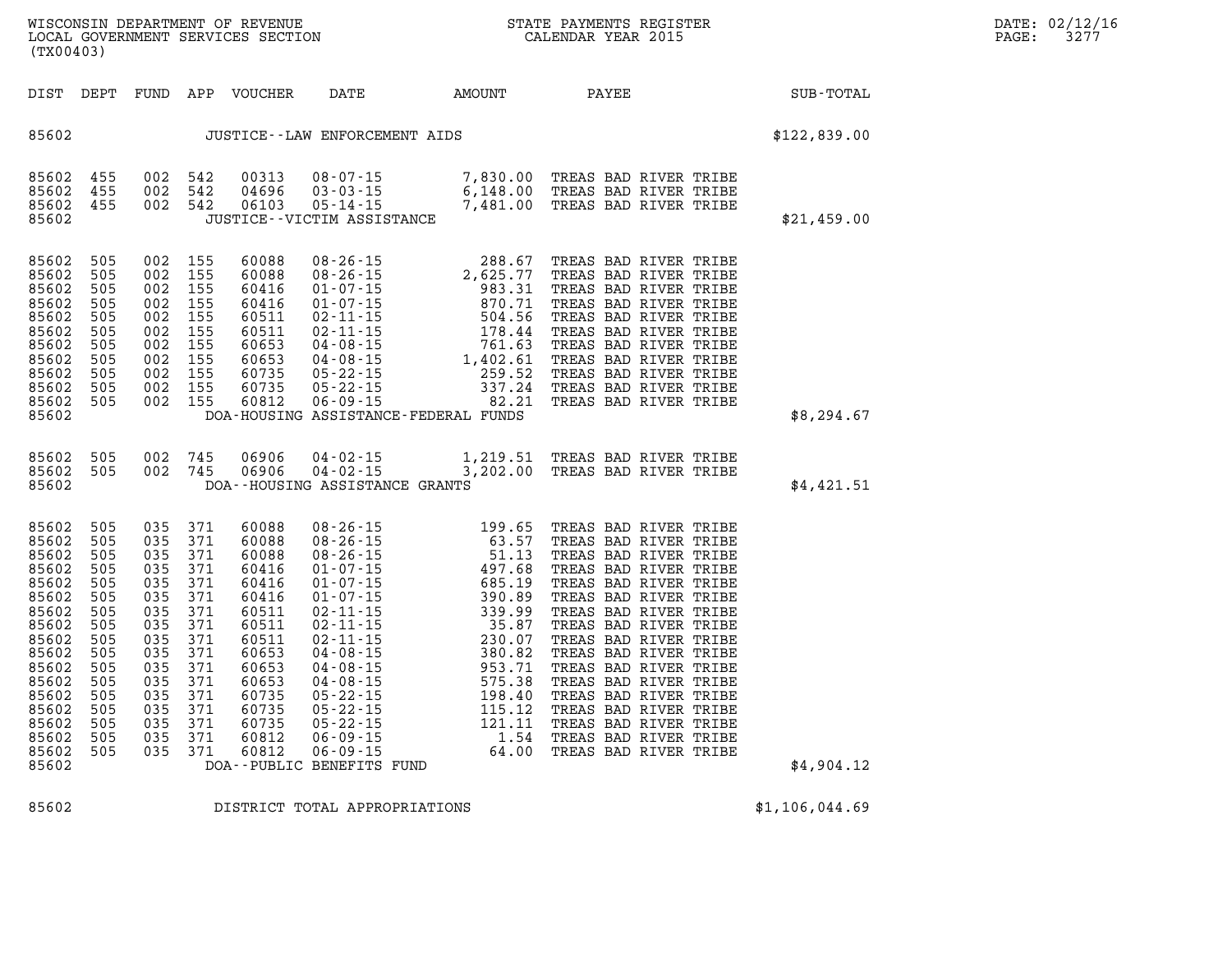| (TX00403)                                                                                                                               |                                                                                         |                                                                                                |                                                                                                |                                                                                                                            |                                                                                                                                                                                                                                                          | WISCONSIN DEPARTMENT OF REVENUE<br>LOCAL GOVERNMENT SERVICES SECTION COLENDAR YEAR 2015                                                                                                                                                                                                      | STATE PAYMENTS REGISTER                                                                                                                       |  | DATE: 02/12/16<br>PAGE:<br>3278                                                                      |  |
|-----------------------------------------------------------------------------------------------------------------------------------------|-----------------------------------------------------------------------------------------|------------------------------------------------------------------------------------------------|------------------------------------------------------------------------------------------------|----------------------------------------------------------------------------------------------------------------------------|----------------------------------------------------------------------------------------------------------------------------------------------------------------------------------------------------------------------------------------------------------|----------------------------------------------------------------------------------------------------------------------------------------------------------------------------------------------------------------------------------------------------------------------------------------------|-----------------------------------------------------------------------------------------------------------------------------------------------|--|------------------------------------------------------------------------------------------------------|--|
| DIST DEPT                                                                                                                               |                                                                                         | FUND                                                                                           | APP                                                                                            | VOUCHER                                                                                                                    | DATE                                                                                                                                                                                                                                                     | <b>EXAMPLE THE AMOUNT</b>                                                                                                                                                                                                                                                                    | PAYEE                                                                                                                                         |  | SUB-TOTAL                                                                                            |  |
| 85603<br>85603                                                                                                                          | 370                                                                                     | 074                                                                                            | 670                                                                                            | 43270                                                                                                                      | $05 - 29 - 15$<br>NAT RESOURCES - - RU RECYCLING GRANT                                                                                                                                                                                                   | 15,590.42 TREAS LAC DU FLAMBEAU BAN                                                                                                                                                                                                                                                          |                                                                                                                                               |  | \$15,590.42                                                                                          |  |
| 85603<br>85603                                                                                                                          | 370                                                                                     | 074                                                                                            | 673                                                                                            | 43270                                                                                                                      | $05 - 29 - 15$                                                                                                                                                                                                                                           | 478.99<br>NAT RESOURCES - - RU CONSOLIDATED GRANT                                                                                                                                                                                                                                            | TREAS LAC DU FLAMBEAU BAN                                                                                                                     |  | \$478.99                                                                                             |  |
| 85603<br>85603                                                                                                                          | 395                                                                                     |                                                                                                | 002 120                                                                                        | 43491                                                                                                                      | $03 - 30 - 15$                                                                                                                                                                                                                                           | 22,500.00 LAC DU FLAMBEAU BAND OF<br>TRANSPORTATION-TRIBAL ELDERLY ASSISTANCE                                                                                                                                                                                                                |                                                                                                                                               |  | \$22,500.00                                                                                          |  |
| 85603<br>85603<br>85603<br>85603<br>85603<br>85603<br>85603<br>85603<br>85603<br>85603<br>85603 435<br>85603                            | 435<br>435<br>435<br>435<br>435<br>435<br>435<br>435<br>435<br>435                      | 005<br>005<br>005<br>005<br>005<br>005<br>005<br>005<br>005 000                                | 000<br>005 000<br>000<br>000<br>000<br>005 000<br>000<br>000<br>000<br>000                     | 90511<br>90514<br>90515<br>90517<br>90518<br>90600<br>90601<br>90604<br>90607<br>90609<br>90611                            | $01 - 01 - 15$<br>$02 - 01 - 15$<br>$03 - 01 - 15$<br>$04 - 01 - 15$<br>$05 - 01 - 15$<br>$07 - 01 - 15$<br>$08 - 01 - 15$<br>09-01-15<br>$10 - 01 - 15$<br>$11 - 02 - 15$<br>$12 - 01 - 15$<br>HEALTH SERVICES -- STATE/FED AIDS                        | 44,486.00 LAC DU FLAMBEAU TRIBE<br>3,033.00 LAC DU FLAMBEAU TRIBE<br>86,533.00 LAC DU FLAMBEAU TRIBE<br>39,034.00 LAC DU FLAMBEAU TRIBE<br>39,034.00 LAC DU FLAMBEAU TRIBE<br>109,541.00 LAC DU FLAMBEAU TRIBE<br>89,577.00 LAC DU FLAMBEAU TRI<br>58,444.00                                 | LAC DU FLAMBEAU TRIBE                                                                                                                         |  | \$608,834.00                                                                                         |  |
| 85603<br>85603<br>85603<br>85603<br>85603<br>85603<br>85603<br>85603<br>85603<br>85603<br>85603<br>85603<br>85603<br>85603 437<br>85603 | 437<br>437<br>437<br>437<br>437<br>437<br>437<br>437<br>437<br>437<br>437<br>437<br>437 | 005<br>005<br>005<br>005<br>005<br>005<br>005<br>005<br>005<br>005<br>005<br>005<br>005<br>005 | 000<br>000<br>000<br>000<br>000<br>000<br>000<br>000<br>000<br>000<br>000<br>000<br>000<br>000 | 00000<br>00000<br>00000<br>00000<br>00000<br>00000<br>00000<br>00000<br>00000<br>00000<br>00000<br>00000<br>00000<br>00000 | $01 - 08 - 15$<br>$01 - 13 - 15$<br>$01 - 30 - 15$<br>$02 - 27 - 15$<br>$03 - 30 - 15$<br>$04 - 30 - 15$<br>$05 - 29 - 15$<br>$06 - 01 - 15$<br>$06 - 05 - 15$<br>$06 - 30 - 15$<br>$07 - 30 - 15$<br>$08 - 28 - 15$<br>$09 - 18 - 15$<br>$09 - 25 - 15$ | 66,852.21 LAC DU FLAMBEAU<br>40,631.00 LAC DU FLAMBEAU<br>51,285.97 LAC DU FLAMBEAU<br>38,432.35 LAC DU FLAMBEAU<br>41,629.28 LAC DU FLAMBEAU<br>40,550.59 LAC DU FLAMBEAU<br>43,319.56 LAC DU FLAMBEAU<br>53,867.00 LAC DU FLAMBEAU<br>26,230<br>CHILDREN & FAMILIES - - STATE/FEDERAL AIDS |                                                                                                                                               |  | $\star$<br>$\star$<br>$\star$<br>$\star$<br>$\star$<br>$\star$<br>$\star$<br>$\star$<br>\$642,870.72 |  |
| 85603<br>85603<br>85603<br>85603<br>85603<br>85603                                                                                      | 455<br>455<br>455<br>455<br>455                                                         | 002<br>002<br>002<br>002<br>002                                                                | 217<br>217<br>217<br>217<br>217                                                                | 00478<br>04232<br>04234<br>05721<br>06450                                                                                  | $08 - 14 - 15$<br>$02 - 09 - 15$<br>$02 - 09 - 15$<br>$04 - 21 - 15$<br>$05 - 28 - 15$<br>JUSTICE -- COUNTY DRUG COURTS                                                                                                                                  | 5,441.82<br>475.00<br>48,728.34<br>8,731.47<br>44,714.03                                                                                                                                                                                                                                     | TREAS LAC DU FLAMBEAU BAN<br>TREAS LAC DU FLAMBEAU BAN<br>TREAS LAC DU FLAMBEAU BAN<br>TREAS LAC DU FLAMBEAU BAN<br>TREAS LAC DU FLAMBEAU BAN |  | \$108,090.66                                                                                         |  |
| 85603<br>85603                                                                                                                          | 455                                                                                     | 002                                                                                            | 227                                                                                            | 03689                                                                                                                      | $01 - 15 - 15$<br>JUSTICE - - LAW ENFORCEMENT AIDS                                                                                                                                                                                                       |                                                                                                                                                                                                                                                                                              | 85,408.00 TREAS LAC DU FLAMBEAU BAN                                                                                                           |  | \$85,408.00                                                                                          |  |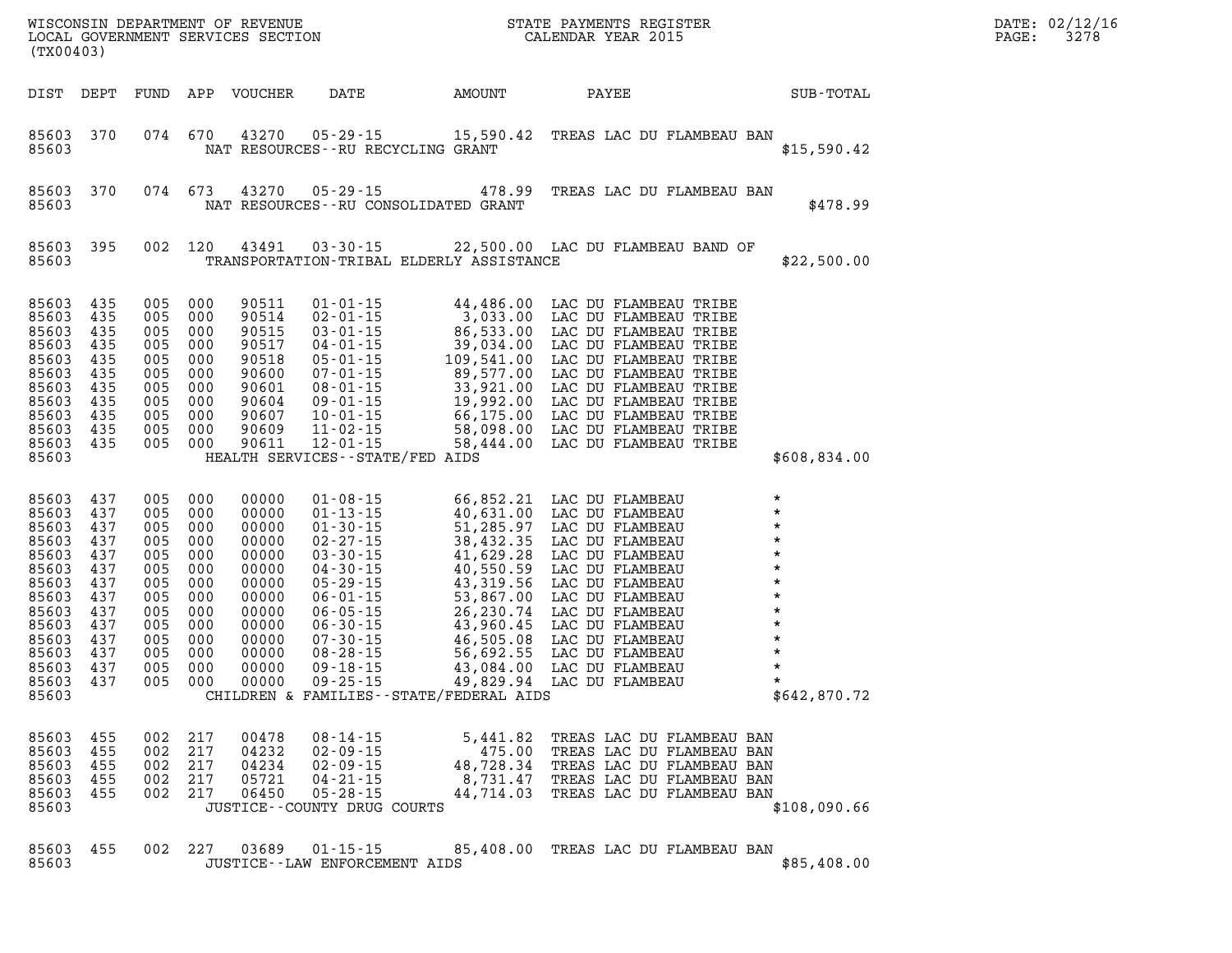| WISCONSIN DEPARTMENT OF REVENUE<br>LOCAL GOVERNMENT SERVICES SECTION<br>(TX00403) |                          |                          |                          |                                  |                                                                                                      |                                            | STATE PAYMENTS REGISTER<br>CALENDAR YEAR 2015                                                                    |            | DATE: 02/12/16<br>3279<br>PAGE: |
|-----------------------------------------------------------------------------------|--------------------------|--------------------------|--------------------------|----------------------------------|------------------------------------------------------------------------------------------------------|--------------------------------------------|------------------------------------------------------------------------------------------------------------------|------------|---------------------------------|
| DIST                                                                              | DEPT                     | FUND                     | APP                      | VOUCHER                          | DATE                                                                                                 | AMOUNT                                     | PAYEE                                                                                                            | SUB-TOTAL  |                                 |
| 85603<br>85603                                                                    | 455                      | 002                      | 231                      | 14                               | 04-08-15<br>JUSTICE -- LAW ENFORCEMENT TRAINING                                                      | 1,280.00                                   | TREAS LAC DU FLAMBEAU BAN                                                                                        | \$1,280.00 |                                 |
| 85603<br>85603<br>85603<br>85603<br>85603                                         | 505<br>505<br>505<br>505 | 002<br>002<br>002<br>002 | 155<br>155<br>155<br>155 | 60130<br>60130<br>60163<br>60163 | $09 - 10 - 15$<br>09-10-15<br>09 - 24 - 15<br>$09 - 24 - 15$<br>DOA-HOUSING ASSISTANCE-FEDERAL FUNDS | 4,233.68<br>1,494.30<br>179.67<br>114.02   | TREAS LAC DU FLAMBEAU BAN<br>TREAS LAC DU FLAMBEAU BAN<br>TREAS LAC DU FLAMBEAU BAN<br>TREAS LAC DU FLAMBEAU BAN | \$6,021.67 |                                 |
| 85603<br>85603<br>85603<br>85603<br>85603                                         | 505<br>505<br>505<br>505 | 035<br>035<br>035<br>035 | 371<br>371<br>371<br>371 | 60130<br>60130<br>60130<br>60163 | $09 - 10 - 15$<br>09-10-15<br>09-10-15<br>$09 - 24 - 15$<br>DOA--PUBLIC BENEFITS FUND                | 1,796.43<br>1,888.11<br>1,257.17<br>628.59 | TREAS LAC DU FLAMBEAU BAN<br>TREAS LAC DU FLAMBEAU BAN<br>TREAS LAC DU FLAMBEAU BAN<br>TREAS LAC DU FLAMBEAU BAN | \$5,570.30 |                                 |

**85603 DISTRICT TOTAL APPROPRIATIONS \$1,496,644.76**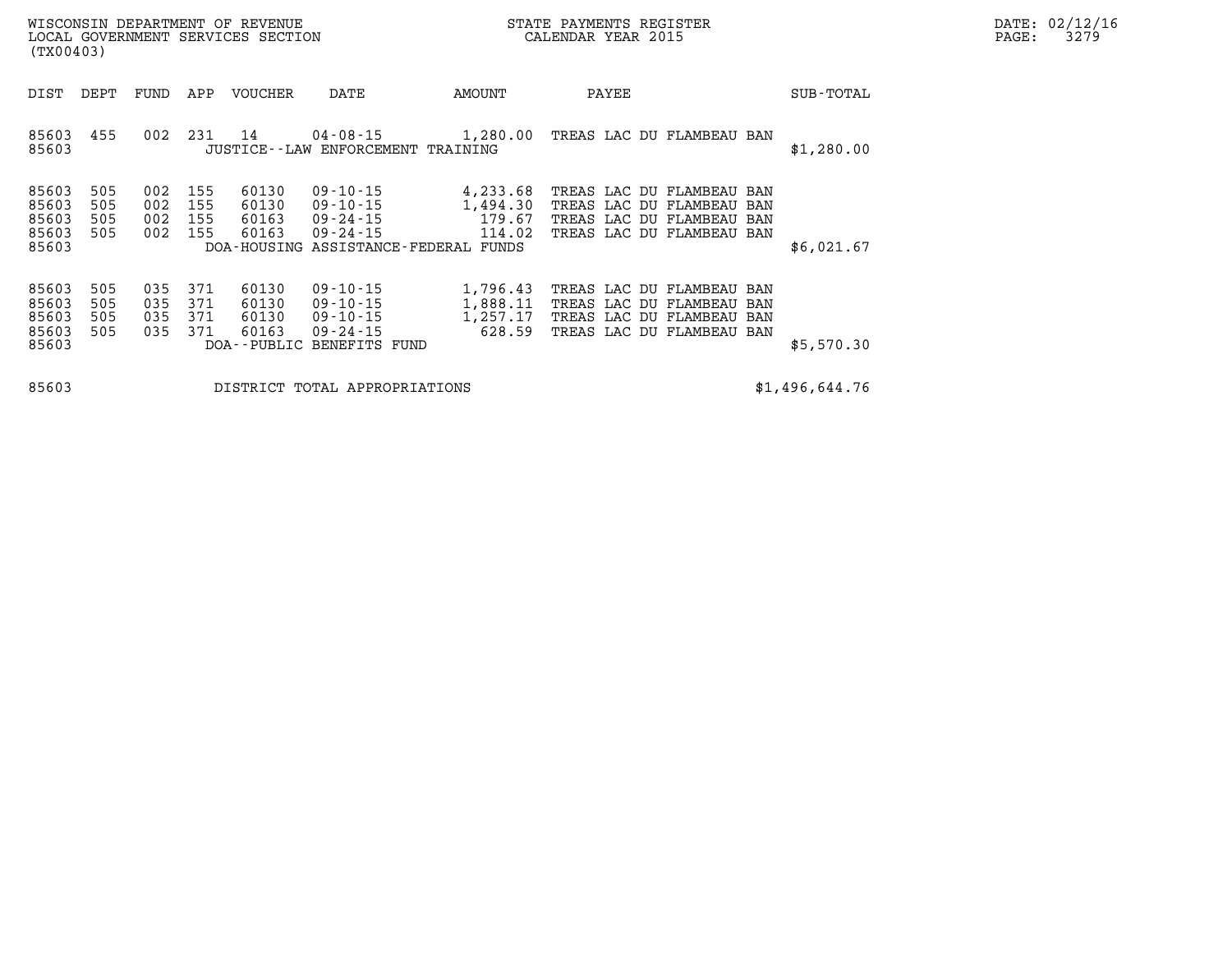| (TX00403)                                                                                                                                                                      |                                                                           |                                                                                                            |                                                                           |                                                                                                                            |                                                                                                                                                                                                                                                          |                                                                                                                                                                                                                                                                                                             |                                                                                                                                                                                                                                                           |              | $R = \frac{1}{2}$                                   | DATE: 02/12/16<br>PAGE:<br>3280 |  |
|--------------------------------------------------------------------------------------------------------------------------------------------------------------------------------|---------------------------------------------------------------------------|------------------------------------------------------------------------------------------------------------|---------------------------------------------------------------------------|----------------------------------------------------------------------------------------------------------------------------|----------------------------------------------------------------------------------------------------------------------------------------------------------------------------------------------------------------------------------------------------------|-------------------------------------------------------------------------------------------------------------------------------------------------------------------------------------------------------------------------------------------------------------------------------------------------------------|-----------------------------------------------------------------------------------------------------------------------------------------------------------------------------------------------------------------------------------------------------------|--------------|-----------------------------------------------------|---------------------------------|--|
|                                                                                                                                                                                |                                                                           |                                                                                                            |                                                                           |                                                                                                                            |                                                                                                                                                                                                                                                          | DIST DEPT FUND APP VOUCHER DATE AMOUNT                                                                                                                                                                                                                                                                      |                                                                                                                                                                                                                                                           | <b>PAYEE</b> | SUB-TOTAL                                           |                                 |  |
| 85604                                                                                                                                                                          | 85604 370                                                                 |                                                                                                            |                                                                           |                                                                                                                            |                                                                                                                                                                                                                                                          | 074 670 43271 05-29-15 8,427.61 TREAS LAC COURTE OREILLES<br>NAT RESOURCES -- RU RECYCLING GRANT                                                                                                                                                                                                            |                                                                                                                                                                                                                                                           |              | \$8,427.61                                          |                                 |  |
| 85604                                                                                                                                                                          | 85604 370                                                                 |                                                                                                            | 074 673                                                                   |                                                                                                                            |                                                                                                                                                                                                                                                          | 43271  05-29-15  1,053.21  TREAS LAC COURTE OREILLES<br>NAT RESOURCES--RU CONSOLIDATED GRANT                                                                                                                                                                                                                |                                                                                                                                                                                                                                                           |              | \$1,053.21                                          |                                 |  |
| 85604                                                                                                                                                                          | 85604 395                                                                 |                                                                                                            | 002 120                                                                   |                                                                                                                            |                                                                                                                                                                                                                                                          | 43492  03-30-15  22,500.00 LAC COURTE OREILLES OJIBW<br>TRANSPORTATION-TRIBAL ELDERLY ASSISTANCE                                                                                                                                                                                                            |                                                                                                                                                                                                                                                           |              | \$22,500.00                                         |                                 |  |
| 85604 395<br>85604 395<br>85604 395<br>85604 395<br>85604 395<br>85604 395<br>85604 395<br>85604 395<br>85604                                                                  |                                                                           | 011 185<br>011 185<br>011 185<br>011 185<br>011 185<br>011 185<br>011 185                                  | 011 185                                                                   | 52191<br>52191<br>52191<br>62756<br>62756<br>62756<br>62756<br>65250                                                       |                                                                                                                                                                                                                                                          | 07-01-15<br>07-01-15<br>07-01-15<br>1,566.30<br>07-01-15<br>1,270.47<br>LAC COURTE OREILLES OJIBW<br>10-14-15<br>4,000.00<br>LAC COURTE OREILLES OJIBW<br>10-14-15<br>1,283.93<br>LAC COURTE OREILLES OJIBW<br>10-14-15<br>1,283.93<br>LAC COURTE OREILLES O<br>TRANSPORTATION - - HIGHWAY SAFETY - FEDERAL |                                                                                                                                                                                                                                                           |              | \$16, 258.68                                        |                                 |  |
| 85604 435<br>85604 435<br>85604 435<br>85604 435<br>85604 435<br>85604 435<br>85604 435<br>85604 435<br>85604 435<br>85604 435<br>85604 435<br>85604 435<br>85604 435<br>85604 |                                                                           | 005 000<br>005 000<br>005<br>005<br>005<br>005<br>005<br>005<br>005<br>005<br>005<br>005 000<br>005 000    | 000<br>000<br>000<br>000<br>000<br>000<br>000<br>000<br>000               | 90511<br>90514<br>90515<br>90517<br>90518<br>90519<br>90600<br>90601<br>90604<br>90607<br>90609<br>90611<br>90612          | HEALTH SERVICES--STATE/FED AIDS                                                                                                                                                                                                                          | 01-01-15<br>02-01-15<br>36,057.00 LAC COURTE OREILLES TRIBE<br>03-01-15<br>34,659.00 LAC COURTE OREILLES TRIBE<br>04-01-15<br>73,039.00 LAC COURTE OREILLES TRIBE<br>05-01-15<br>42,958.00 LAC COURTE OREILLES TRIBE<br>06-01-15<br>41,489.00 LAC                                                           |                                                                                                                                                                                                                                                           |              | \$571,018.00                                        |                                 |  |
| 85604 437<br>85604 437<br>85604 437<br>85604<br>85604<br>85604<br>85604<br>85604<br>85604<br>85604<br>85604<br>85604<br>85604<br>85604                                         | 437<br>437<br>437<br>437<br>437<br>437<br>437<br>437<br>437<br>437<br>437 | 005 000<br>005 000<br>005 000<br>005<br>005<br>005<br>005<br>005<br>005<br>005<br>005<br>005<br>005<br>005 | 000<br>000<br>000<br>000<br>000<br>000<br>000<br>000<br>000<br>000<br>000 | 00000<br>00000<br>00000<br>00000<br>00000<br>00000<br>00000<br>00000<br>00000<br>00000<br>00000<br>00000<br>00000<br>00000 | $03 - 03 - 15$<br>$03 - 03 - 15$<br>$03 - 30 - 15$<br>$03 - 31 - 15$<br>$04 - 30 - 15$<br>$04 - 30 - 15$<br>$06 - 05 - 15$<br>$06 - 29 - 15$<br>$06 - 30 - 15$<br>$07 - 30 - 15$<br>$07 - 31 - 15$<br>$08 - 28 - 15$<br>$08 - 28 - 15$<br>$09 - 18 - 15$ | 150,462.00 LAC COURTE OREILLES<br>158,505.00 LAC COURTE OREILLES<br>37,027.00 LAC COURTE OREILLES<br>46,926.00<br>36,011.00<br>33,385.00<br>22,673.70<br>74,065.00<br>82,390.00<br>36,498.00<br>35,015.00<br>36,297.00<br>44,533.00<br>45,494.00                                                            | LAC COURTE OREILLES<br>LAC COURTE OREILLES<br>LAC COURTE OREILLES<br>LAC COURTE OREILLES<br>LAC COURTE OREILLES<br>LAC COURTE OREILLES<br>LAC COURTE OREILLES<br>LAC COURTE OREILLES<br>LAC COURTE OREILLES<br>LAC COURTE OREILLES<br>LAC COURTE OREILLES |              | $\star$<br>$\star$<br>$\star$<br>$\star$<br>$\star$ |                                 |  |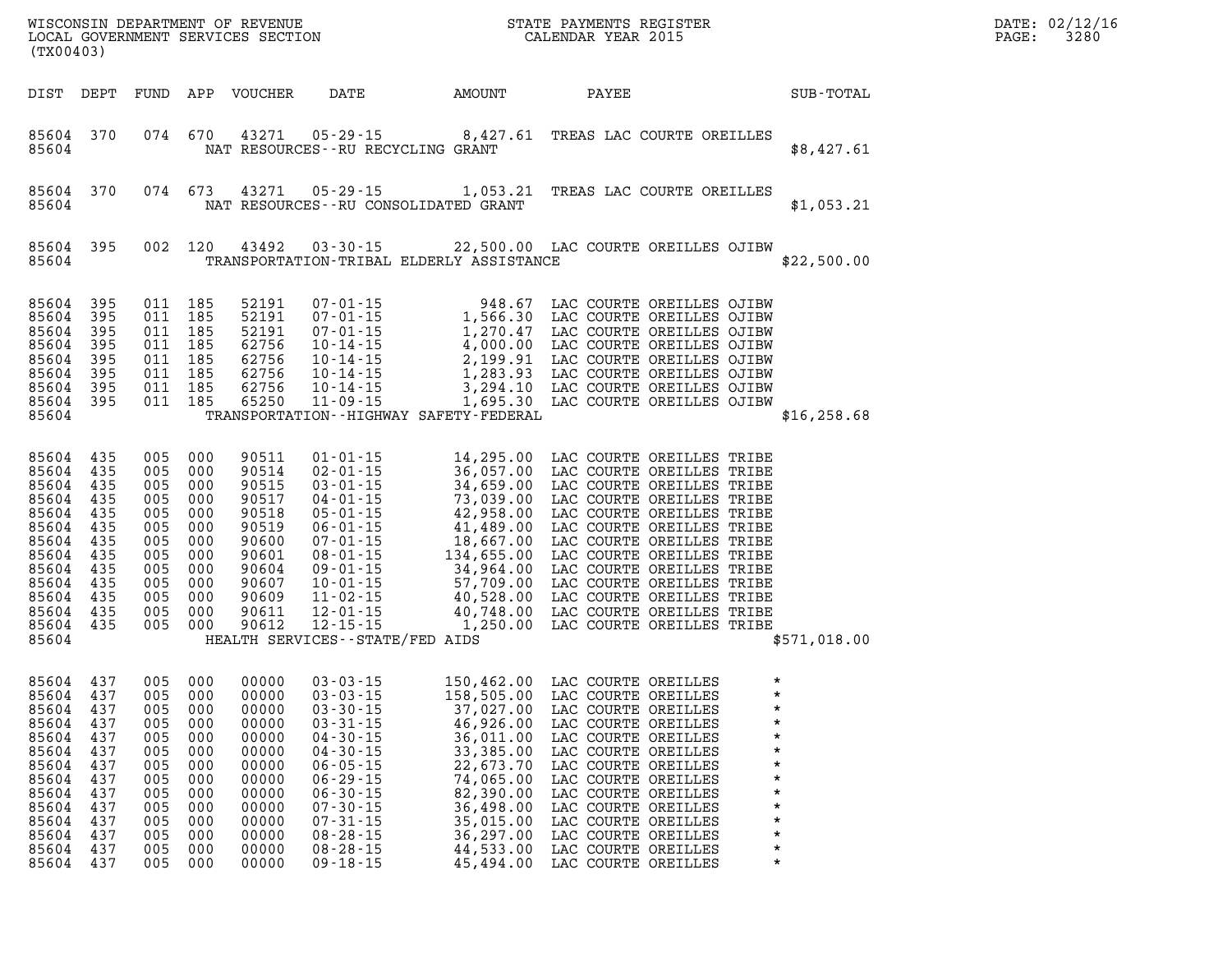| (TX00403)                                                                                                                                             |                                                                                                              |                                                                                                              |                                                                                                              |                                                                                                                                              |                                                                                                                                                             | WISCONSIN DEPARTMENT OF REVENUE<br>LOCAL GOVERNMENT SERVICES SECTION<br>(TX00403)                                                                                                                                                                                                                                |                                                                                                                                                                                                                                                                                                                                                                                                                                                                              |              |  |  |  |
|-------------------------------------------------------------------------------------------------------------------------------------------------------|--------------------------------------------------------------------------------------------------------------|--------------------------------------------------------------------------------------------------------------|--------------------------------------------------------------------------------------------------------------|----------------------------------------------------------------------------------------------------------------------------------------------|-------------------------------------------------------------------------------------------------------------------------------------------------------------|------------------------------------------------------------------------------------------------------------------------------------------------------------------------------------------------------------------------------------------------------------------------------------------------------------------|------------------------------------------------------------------------------------------------------------------------------------------------------------------------------------------------------------------------------------------------------------------------------------------------------------------------------------------------------------------------------------------------------------------------------------------------------------------------------|--------------|--|--|--|
| DIST                                                                                                                                                  | DEPT                                                                                                         | FUND                                                                                                         | APP                                                                                                          | VOUCHER                                                                                                                                      | DATE                                                                                                                                                        | AMOUNT                                                                                                                                                                                                                                                                                                           | PAYEE                                                                                                                                                                                                                                                                                                                                                                                                                                                                        | SUB-TOTAL    |  |  |  |
| 85604<br>85604<br>85604                                                                                                                               | 437<br>437                                                                                                   | 005<br>005                                                                                                   | 000<br>000                                                                                                   | 00000<br>00000                                                                                                                               |                                                                                                                                                             | CHILDREN & FAMILIES - - STATE/FEDERAL AIDS                                                                                                                                                                                                                                                                       | 09-25-15 44,252.00 LAC COURTE OREILLES *<br>09-25-15 11,331.00 LAC COURTE OREILLES *                                                                                                                                                                                                                                                                                                                                                                                         | \$894,864.70 |  |  |  |
| 85604<br>85604                                                                                                                                        | 455                                                                                                          | 002                                                                                                          | 227                                                                                                          |                                                                                                                                              | 03688 01-15-15<br>JUSTICE -- LAW ENFORCEMENT AIDS                                                                                                           |                                                                                                                                                                                                                                                                                                                  | 71,205.00 TREAS LAC COURTE OREILLES                                                                                                                                                                                                                                                                                                                                                                                                                                          | \$71, 205.00 |  |  |  |
| 85604<br>85604                                                                                                                                        | 455                                                                                                          | 002                                                                                                          | 231                                                                                                          | 20                                                                                                                                           | $04 - 27 - 15$<br>JUSTICE - - LAW ENFORCEMENT TRAINING                                                                                                      | 1,600.00                                                                                                                                                                                                                                                                                                         | TREAS LAC COURTE OREILLES                                                                                                                                                                                                                                                                                                                                                                                                                                                    | \$1,600.00   |  |  |  |
| 85604<br>85604<br>85604<br>85604<br>85604<br>85604<br>85604<br>85604<br>85604<br>85604                                                                | 455<br>455<br>455<br>455<br>455<br>455<br>455<br>455<br>455                                                  | 002<br>002<br>002<br>002<br>002<br>002<br>002<br>002<br>002                                                  | 542<br>542<br>542<br>542<br>542<br>542<br>542<br>542<br>542                                                  | 00237<br>01038<br>04228<br>04228<br>05205<br>05361<br>06068<br>06706<br>07131                                                                | $07 - 31 - 15$<br>$09 - 21 - 15$<br>$02 - 06 - 15$<br>02-06-15<br>$03 - 24 - 15$<br>$03 - 31 - 15$<br>05-14-15<br>06-15-15<br>JUSTICE - - VICTIM ASSISTANCE | 7,590.00<br>7,590.00<br>13,491.00<br>7,992.00<br>9,984.00<br>9,542.00<br>9,542.00<br>12,521.00<br>10,721.00<br>06-15-15    10,721.00<br>07-02-15     9,408.00                                                                                                                                                    | TREAS LAC COURTE OREILLES<br>TREAS LAC COURTE OREILLES<br>TREAS LAC COURTE OREILLES<br>TREAS LAC COURTE OREILLES<br>TREAS LAC COURTE OREILLES<br>TREAS LAC COURTE OREILLES<br>TREAS LAC COURTE OREILLES<br>TREAS LAC COURTE OREILLES<br>TREAS LAC COURTE OREILLES                                                                                                                                                                                                            | \$92,511.00  |  |  |  |
| 85604<br>85604<br>85604                                                                                                                               | 465<br>465                                                                                                   | 002<br>002                                                                                                   | 342<br>342                                                                                                   | 00954<br>01461                                                                                                                               | $01 - 15 - 15$                                                                                                                                              | MILITARY AFFAIRS-EMERGENCY MGMT-FED FUND                                                                                                                                                                                                                                                                         |                                                                                                                                                                                                                                                                                                                                                                                                                                                                              | \$9,934.06   |  |  |  |
| 85604<br>85604<br>85604<br>85604<br>85604<br>85604<br>85604<br>85604<br>85604<br>85604<br>85604<br>85604<br>85604<br>85604<br>85604<br>85604<br>85604 | 505<br>505<br>505<br>505<br>505<br>505<br>505<br>505<br>505<br>505<br>505<br>505<br>505<br>505<br>505<br>505 | 002<br>002<br>002<br>002<br>002<br>002<br>002<br>002<br>002<br>002<br>002<br>002<br>002<br>002<br>002<br>002 | 155<br>155<br>155<br>155<br>155<br>155<br>155<br>155<br>155<br>155<br>155<br>155<br>155<br>155<br>155<br>155 | 60058<br>60058<br>60094<br>60094<br>60131<br>60131<br>60485<br>60485<br>60561<br>60561<br>60624<br>60624<br>60700<br>60700<br>60778<br>60778 | $06 - 08 - 15$<br>$06 - 08 - 15$                                                                                                                            | EMEAR 219.<br>25-15 219.<br>25-15 381.05 TKEP<br>9-09-15 1,053.54 TREP<br>9-09-15 1,825.59 TRE<br>9-23-15 328.10 TRJ<br>09-23-15 568.54 TP<br>02-10-15 568.54 TP<br>02-10-15 326.46 T<br>03-10-15 1,002.27<br>03-10-15 1,002.27<br>03-10-15 1,002.27<br>490.89<br>283.82<br>DOA-HOUSING ASSISTANCE-FEDERAL FUNDS | TREAS LAC COURTE OREILLES<br>TREAS LAC COURTE OREILLES<br>TREAS LAC COURTE OREILLES<br>TREAS LAC COURTE OREILLES<br>TREAS LAC COURTE OREILLES<br>TREAS LAC COURTE OREILLES<br>TREAS LAC COURTE OREILLES<br>TREAS LAC COURTE OREILLES<br>TREAS LAC COURTE OREILLES<br>TREAS LAC COURTE OREILLES<br>TREAS LAC COURTE OREILLES<br>TREAS LAC COURTE OREILLES<br>TREAS LAC COURTE OREILLES<br>TREAS LAC COURTE OREILLES<br>TREAS LAC COURTE OREILLES<br>TREAS LAC COURTE OREILLES | \$9,863.78   |  |  |  |
| 85604<br>85604<br>85604<br>85604                                                                                                                      | 505<br>505<br>505<br>505                                                                                     | 035<br>035<br>035<br>035                                                                                     | 371<br>371<br>371<br>371                                                                                     | 60058<br>60058<br>60058<br>60094                                                                                                             | $08 - 25 - 15$<br>$08 - 25 - 15$<br>$08 - 25 - 15$<br>$09 - 09 - 15$                                                                                        | 92.38<br>147.73<br>103.53<br>707.77                                                                                                                                                                                                                                                                              | TREAS LAC COURTE OREILLES<br>TREAS LAC COURTE OREILLES<br>TREAS LAC COURTE OREILLES<br>TREAS LAC COURTE OREILLES                                                                                                                                                                                                                                                                                                                                                             |              |  |  |  |

**DATE: 02/12/16<br>PAGE: 3281**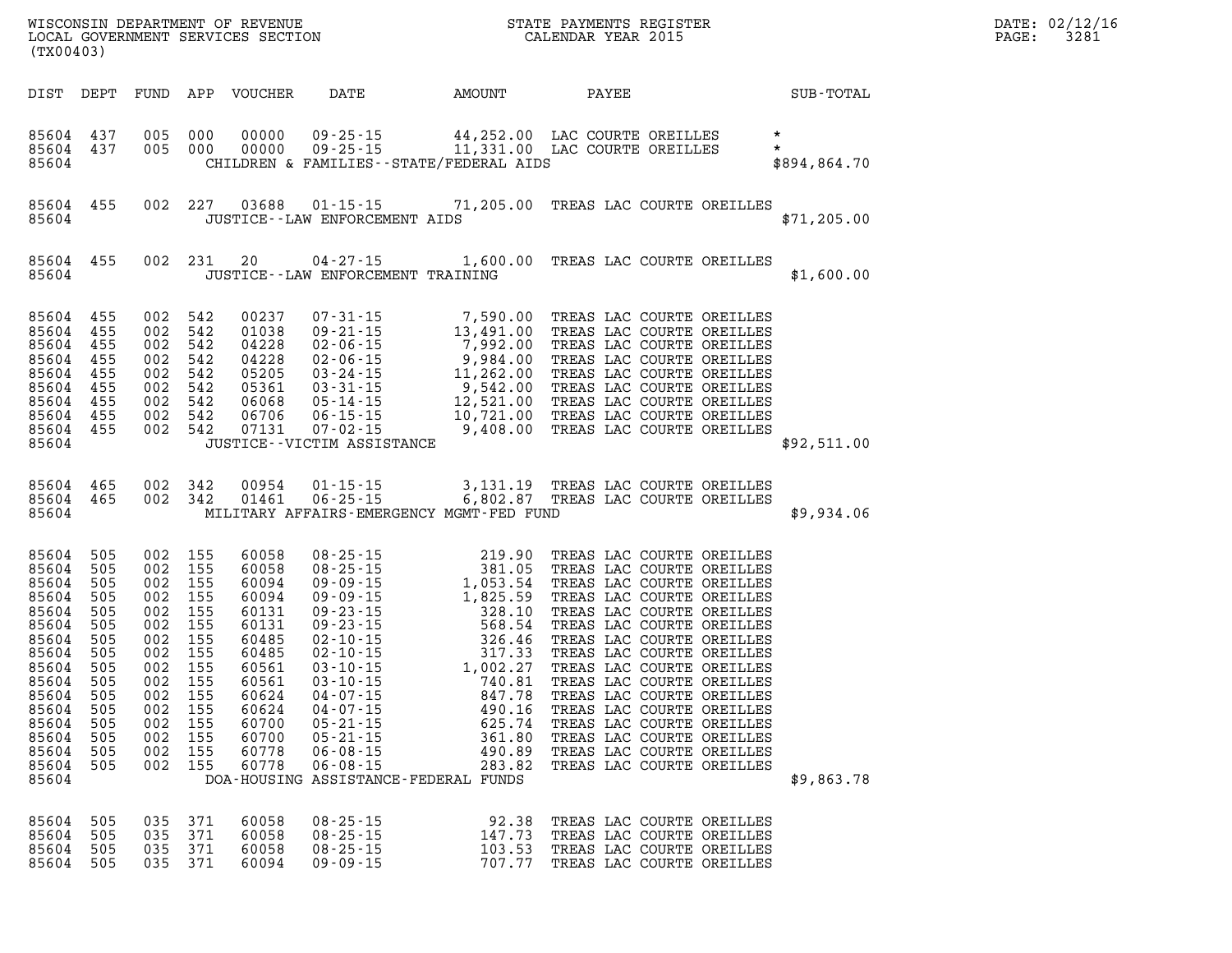| DIST  | DEPT | FUND | APP | <b>VOUCHER</b> | DATE                      | AMOUNT | PAYEE                     | SUB-TOTAL  |
|-------|------|------|-----|----------------|---------------------------|--------|---------------------------|------------|
|       |      |      |     |                |                           |        |                           |            |
| 85604 | 505  | 035  | 371 | 60094          | $09 - 09 - 15$            | 496.00 | TREAS LAC COURTE OREILLES |            |
| 85604 | 505  | 035  | 371 | 60094          | 09 - 09 - 15              | 442.60 | TREAS LAC COURTE OREILLES |            |
| 85604 | 505  | 035  | 371 | 60131          | $09 - 23 - 15$            | 220.42 | TREAS LAC COURTE OREILLES |            |
| 85604 | 505  | 035  | 371 | 60131          | $09 - 23 - 15$            | 154.47 | TREAS LAC COURTE OREILLES |            |
| 85604 | 505  | 035  | 371 | 60131          | $09 - 23 - 15$            | 137.84 | TREAS LAC COURTE OREILLES |            |
| 85604 | 505  | 035  | 371 | 60485          | $02 - 10 - 15$            | 149.53 | TREAS LAC COURTE OREILLES |            |
| 85604 | 505  | 035  | 371 | 60485          | 02-10-15                  | 133.55 | TREAS LAC COURTE OREILLES |            |
| 85604 | 505  | 035  | 371 | 60485          | $02 - 10 - 15$            | 214.59 | TREAS LAC COURTE OREILLES |            |
| 85604 | 505  | 035  | 371 | 60561          | $03 - 10 - 15$            | 310.85 | TREAS LAC COURTE OREILLES |            |
| 85604 | 505  | 035  | 371 | 60561          | $03 - 10 - 15$            | 348.62 | TREAS LAC COURTE OREILLES |            |
| 85604 | 505  | 035  | 371 | 60561          | $03 - 10 - 15$            | 502.58 | TREAS LAC COURTE OREILLES |            |
| 85604 | 505  | 035  | 371 | 60624          | $04 - 07 - 15$            | 206.16 | TREAS LAC COURTE OREILLES |            |
| 85604 | 505  | 035  | 371 | 60624          | $04 - 07 - 15$            | 231.41 | TREAS LAC COURTE OREILLES |            |
| 85604 | 505  | 035  | 371 | 60624          | $04 - 07 - 15$            | 328.16 | TREAS LAC COURTE OREILLES |            |
| 85604 | 505  | 035  | 371 | 60700          | $05 - 21 - 15$            | 152.17 | TREAS LAC COURTE OREILLES |            |
| 85604 | 505  | 035  | 371 | 60700          | $05 - 21 - 15$            | 169.25 | TREAS LAC COURTE OREILLES |            |
| 85604 | 505  | 035  | 371 | 60700          | $05 - 21 - 15$            | 243.83 | TREAS LAC COURTE OREILLES |            |
| 85604 | 505  | 035  | 371 | 60778          | $06 - 08 - 15$            | 119.37 | TREAS LAC COURTE OREILLES |            |
| 85604 | 505  | 035  | 371 | 60778          | 06-08-15                  | 134.00 | TREAS LAC COURTE OREILLES |            |
| 85604 | 505  | 035  | 371 | 60778          | $06 - 08 - 15$            | 190.02 | TREAS LAC COURTE OREILLES |            |
| 85604 |      |      |     |                | DOA--PUBLIC BENEFITS FUND |        |                           | \$5,936.83 |

**85604 DISTRICT TOTAL APPROPRIATIONS \$1,705,172.87**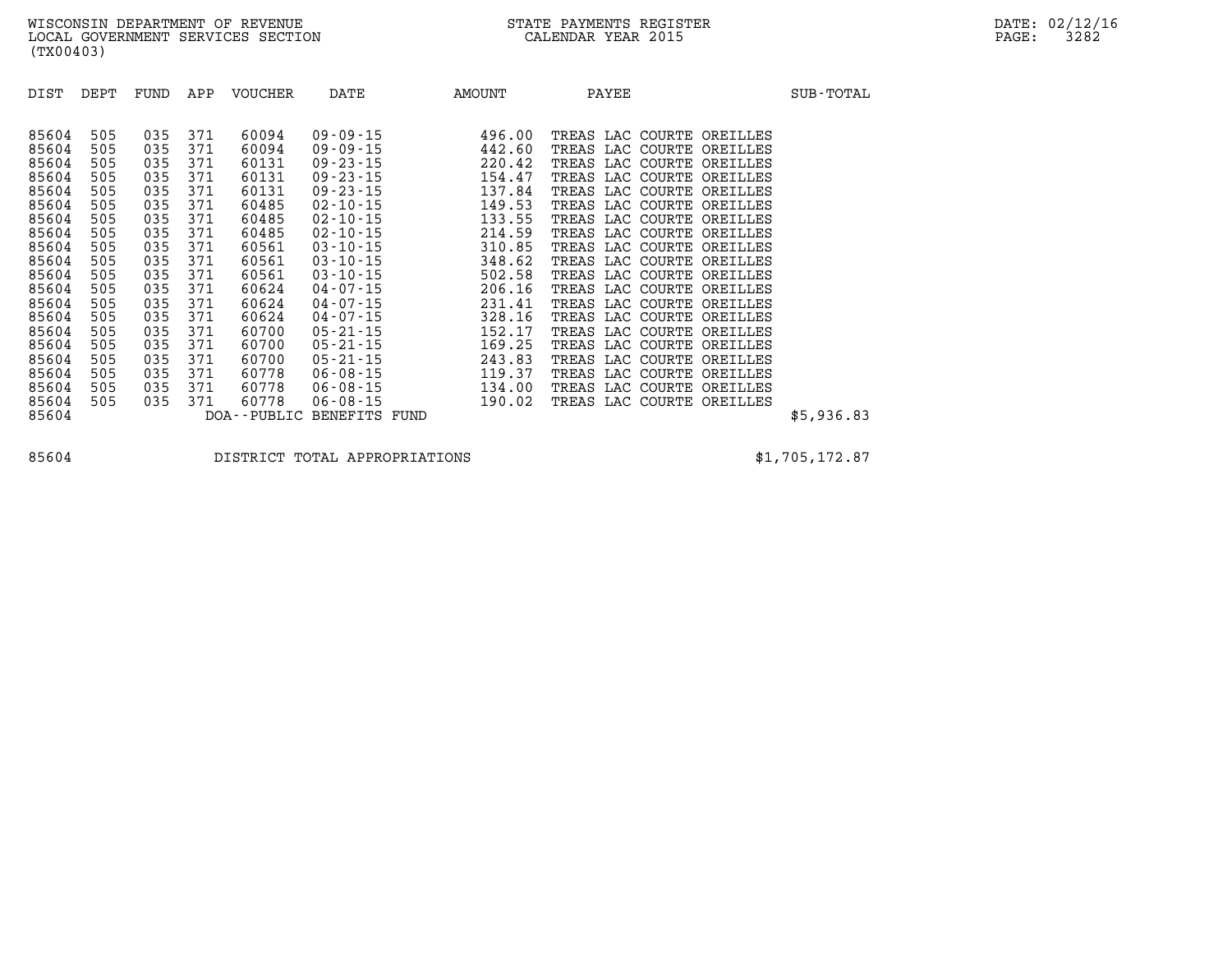| (TX00403)                                                                                                             |                                                                           |                                                                                              |                                                             |                                                                                                          |                                                                                                                                                                                                                                                            |                                                                                                                                                                                                                                                                                                               |                                                                                                                                                                                                                      |                                                                                | DATE: 02/12/16<br>PAGE: | 3283 |
|-----------------------------------------------------------------------------------------------------------------------|---------------------------------------------------------------------------|----------------------------------------------------------------------------------------------|-------------------------------------------------------------|----------------------------------------------------------------------------------------------------------|------------------------------------------------------------------------------------------------------------------------------------------------------------------------------------------------------------------------------------------------------------|---------------------------------------------------------------------------------------------------------------------------------------------------------------------------------------------------------------------------------------------------------------------------------------------------------------|----------------------------------------------------------------------------------------------------------------------------------------------------------------------------------------------------------------------|--------------------------------------------------------------------------------|-------------------------|------|
|                                                                                                                       | DIST DEPT                                                                 |                                                                                              |                                                             | FUND APP VOUCHER                                                                                         | DATE                                                                                                                                                                                                                                                       | AMOUNT                                                                                                                                                                                                                                                                                                        | PAYEE                                                                                                                                                                                                                | SUB-TOTAL                                                                      |                         |      |
| 85605 370<br>85605                                                                                                    |                                                                           | 002 515                                                                                      |                                                             | 02859                                                                                                    |                                                                                                                                                                                                                                                            | 06-12-15 17,355.66<br>NAT RESOURCES - - SUMMER YOUTH PROGRAMS                                                                                                                                                                                                                                                 | TREAS ST CROIX BAND OF                                                                                                                                                                                               | \$17,355.66                                                                    |                         |      |
| 85605<br>85605                                                                                                        | 370                                                                       | 074 670                                                                                      |                                                             | 43272                                                                                                    | $05 - 29 - 15$<br>NAT RESOURCES -- RU RECYCLING GRANT                                                                                                                                                                                                      | 9,003.59                                                                                                                                                                                                                                                                                                      | TREAS ST CROIX BAND OF                                                                                                                                                                                               | \$9,003.59                                                                     |                         |      |
| 85605<br>85605                                                                                                        | 370                                                                       | 074 673                                                                                      |                                                             | 43272                                                                                                    |                                                                                                                                                                                                                                                            | $05 - 29 - 15$ 368.90<br>NAT RESOURCES - - RU CONSOLIDATED GRANT                                                                                                                                                                                                                                              | TREAS ST CROIX BAND OF                                                                                                                                                                                               | \$368.90                                                                       |                         |      |
| 85605<br>85605                                                                                                        | 395                                                                       | 002 120                                                                                      |                                                             | 43798                                                                                                    |                                                                                                                                                                                                                                                            | 04-01-15 22,500.00 ST CROIX TRIBAL HEALTH<br>TRANSPORTATION-TRIBAL ELDERLY ASSISTANCE                                                                                                                                                                                                                         |                                                                                                                                                                                                                      | \$22,500.00                                                                    |                         |      |
| 85605<br>85605<br>85605<br>85605<br>85605<br>85605<br>85605                                                           | 395<br>395<br>395<br>395<br>395<br>395                                    | 011 185<br>011 185<br>011 185<br>011<br>011<br>011 185                                       | 185<br>185                                                  | 57587<br>57587<br>57587<br>62757<br>64219<br>67661                                                       | 12-03-15                                                                                                                                                                                                                                                   | 08-21-15<br>08-21-15<br>08-21-15<br>2,387.09<br>2,387.09<br>560.61<br>ST CROIX TRIBAL HEALTH<br>08-21-15<br>3,047.75<br>3,047.75<br>ST CROIX TRIBAL HEALTH<br>293.97<br>ST CROIX TRIBAL POLICE DE<br>10-28-15<br>293.97<br>ST CROIX TRIBAL POLICE DE<br>12-03-<br>TRANSPORTATION - - HIGHWAY SAFETY - FEDERAL |                                                                                                                                                                                                                      | \$6,892.20                                                                     |                         |      |
| 85605<br>85605<br>85605<br>85605<br>85605<br>85605<br>85605<br>85605<br>85605<br>85605<br>85605<br>85605 435<br>85605 | 435<br>435<br>435<br>435<br>435<br>435<br>435<br>435<br>435<br>435<br>435 | 005<br>005 000<br>005<br>005 000<br>005<br>005<br>005<br>005<br>005<br>005<br>005<br>005 000 | 000<br>000<br>000<br>000<br>000<br>000<br>000<br>000<br>000 | 90511<br>90514<br>90515<br>90517<br>90518<br>90519<br>90600<br>90601<br>90604<br>90607<br>90609<br>90611 | $01 - 01 - 15$<br>$02 - 01 - 15$<br>$03 - 01 - 15$<br>$04 - 01 - 15$<br>$05 - 01 - 15$<br>$06 - 01 - 15$<br>$07 - 01 - 15$<br>$08 - 01 - 15$<br>$09 - 01 - 15$<br>$10 - 01 - 15$<br>$11 - 02 - 15$<br>$12 - 01 - 15$<br>HEALTH SERVICES - - STATE/FED AIDS | 9,469.00<br>9,469.00<br>20,947.00<br>17,315.00<br>11,683.00<br>11,683.00<br>14,999.00<br>14,999.00<br>17,159.00<br>35,934.00<br>26,028.00<br>21,051.00<br>21,051.00<br>7/FFD ATDS                                                                                                                             | ST CROIX TRIBE<br>ST CROIX TRIBE<br>ST CROIX TRIBE<br>ST CROIX TRIBE<br>ST CROIX TRIBE<br>ST CROIX TRIBE<br>ST CROIX TRIBE<br>ST CROIX TRIBE<br>ST CROIX TRIBE<br>ST CROIX TRIBE<br>ST CROIX TRIBE<br>ST CROIX TRIBE | \$221,170.00                                                                   |                         |      |
| 85605<br>85605<br>85605<br>85605<br>85605<br>85605<br>85605<br>85605<br>85605<br>85605<br>85605                       | 437<br>437<br>437<br>437<br>437<br>437<br>437<br>437<br>437<br>437        | 005<br>005 000<br>005<br>005<br>005<br>005<br>005<br>005<br>005<br>005                       | 000<br>000<br>000<br>000<br>000<br>000<br>000<br>000<br>000 | 00000<br>00000<br>00000<br>00000<br>00000<br>00000<br>00000<br>00000<br>00000<br>00000                   | $01 - 30 - 15$<br>$02 - 27 - 15$<br>$03 - 24 - 15$<br>$03 - 30 - 15$<br>$04 - 30 - 15$<br>$05 - 29 - 15$<br>$06 - 30 - 15$<br>$07 - 30 - 15$<br>$08 - 28 - 15$<br>$09 - 25 - 15$                                                                           | 21,630.80 ST CROIX<br>25,318.35 ST CROIX<br>1,163.00<br>24,759.18<br>27,032.01<br>27,934.45<br>29,529.49<br>23,717.61<br>24,005.09<br>20,369.66<br>CHILDREN & FAMILIES - - STATE/FEDERAL AIDS                                                                                                                 | ST CROIX<br>ST CROIX<br>ST CROIX<br>ST CROIX<br>ST CROIX<br>ST CROIX<br>ST CROIX<br>ST CROIX                                                                                                                         | $\star$<br>$\star$<br>$\star$<br>$\star$<br>$\star$<br>$\star$<br>\$225,459.64 |                         |      |

**85605 455 002 227 03696 01-15-15 109,555.00 TREAS ST CROIX BAND OF**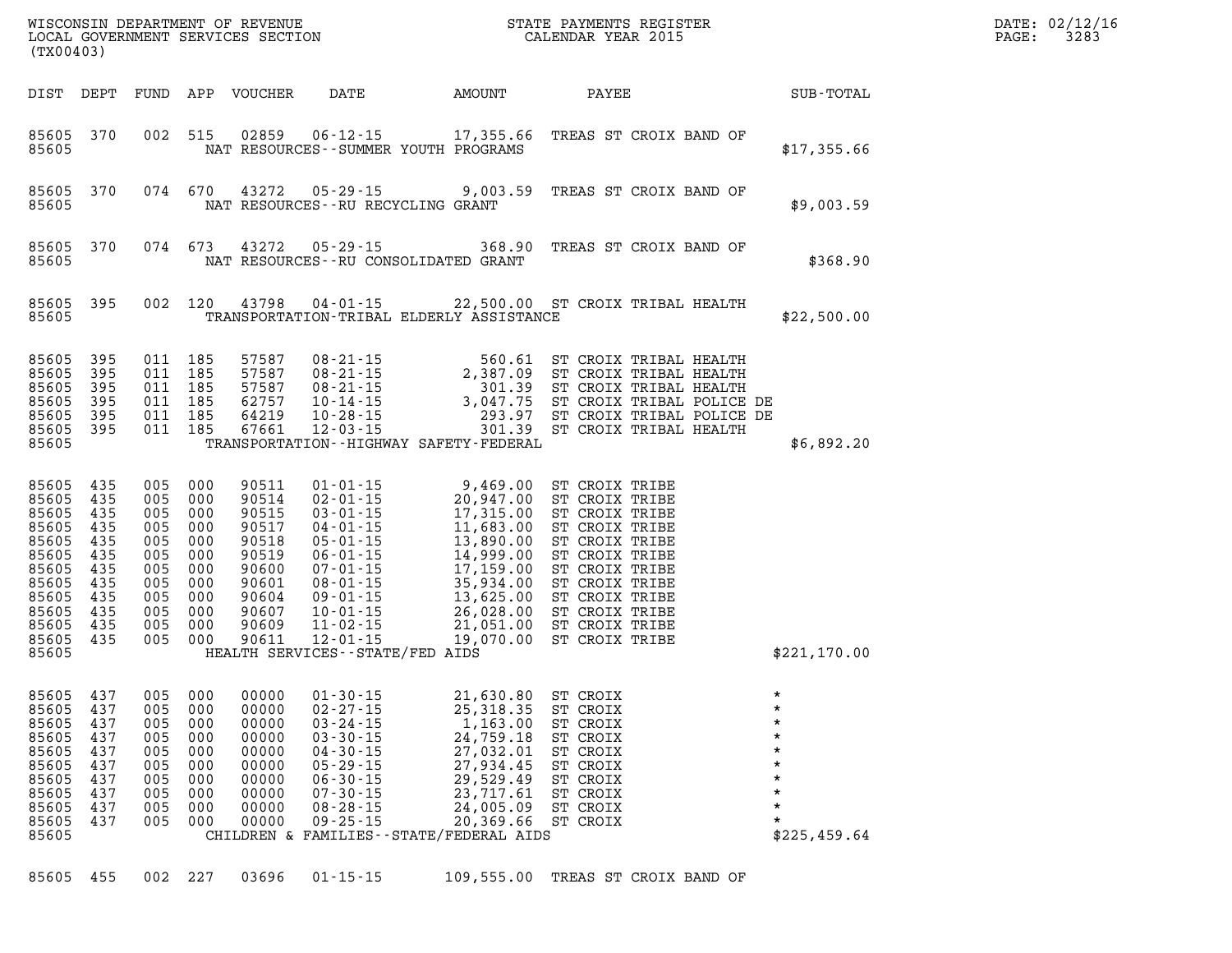| (TX00403)                        |                                |                   |                   | WISCONSIN DEPARTMENT OF REVENUE<br>LOCAL GOVERNMENT SERVICES SECTION |                                                    |                                                                              | STATE PAYMENTS REGISTER<br>CALENDAR YEAR 2015                              |             | DATE: 02/12/16<br>3284<br>PAGE: |
|----------------------------------|--------------------------------|-------------------|-------------------|----------------------------------------------------------------------|----------------------------------------------------|------------------------------------------------------------------------------|----------------------------------------------------------------------------|-------------|---------------------------------|
| DIST                             | DEPT                           | FUND              | APP               | VOUCHER                                                              | DATE                                               | AMOUNT                                                                       | PAYEE                                                                      | SUB-TOTAL   |                                 |
| 85605                            | JUSTICE - LAW ENFORCEMENT AIDS |                   |                   |                                                                      |                                                    |                                                                              |                                                                            |             |                                 |
| 85605<br>85605<br>85605<br>85605 | 465<br>465<br>465              | 002<br>002<br>002 | 342<br>342<br>342 | 00038<br>00958<br>01465                                              | $08 - 13 - 15$<br>$01 - 15 - 15$<br>$06 - 25 - 15$ | 2,004.17<br>6,281.07<br>6,280.72<br>MILITARY AFFAIRS-EMERGENCY MGMT-FED FUND | TREAS ST CROIX BAND OF<br>TREAS ST CROIX BAND OF<br>TREAS ST CROIX BAND OF | \$14,565.96 |                                 |
| 85605                            |                                |                   |                   |                                                                      | DISTRICT TOTAL APPROPRIATIONS                      | \$626,870.95                                                                 |                                                                            |             |                                 |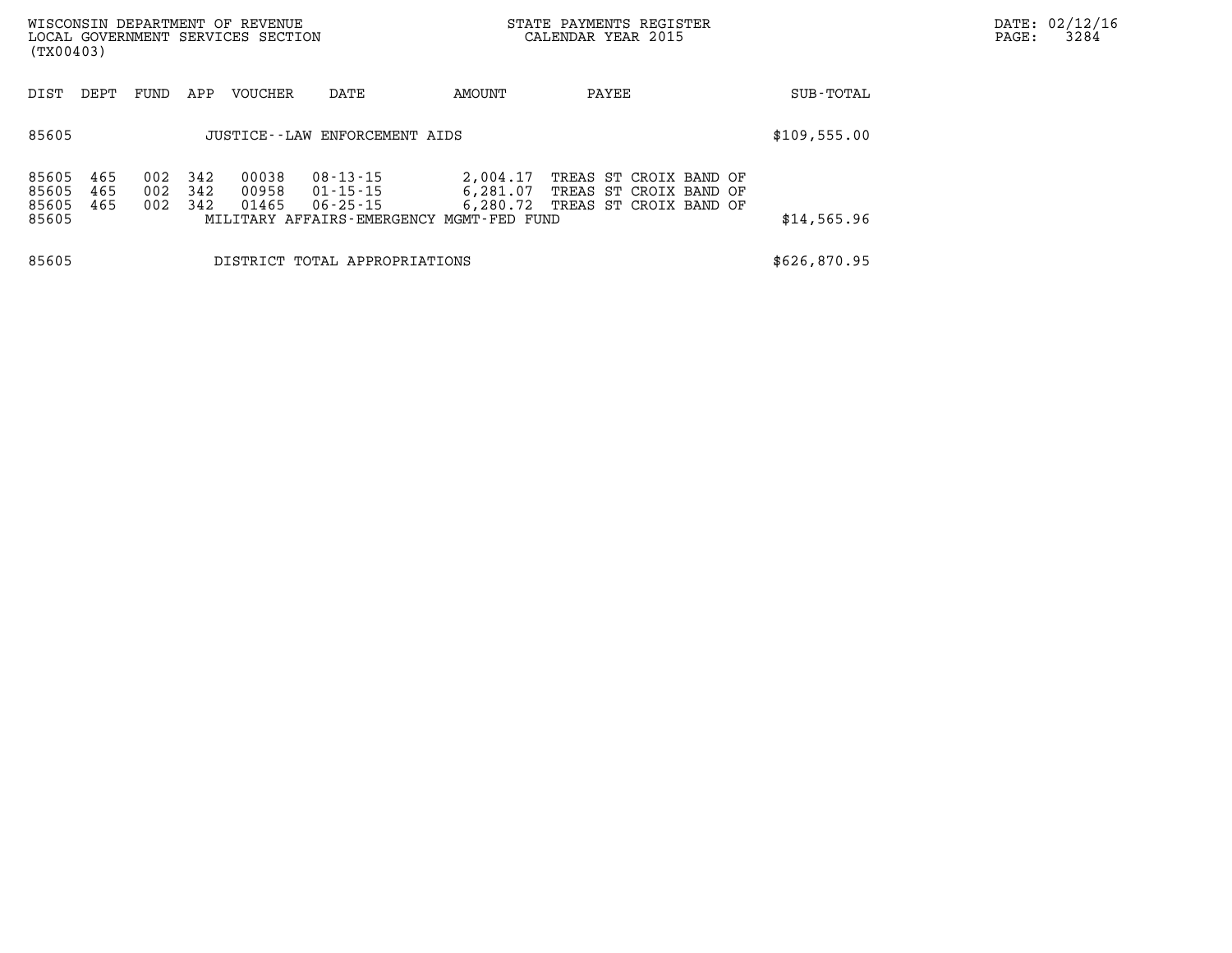| STATE PAYMENTS REGISTER<br>CALENDAR YEAR 2015<br>WISCONSIN DEPARTMENT OF REVENUE<br>LOCAL GOVERNMENT SERVICES SECTION<br>(TX00403) |                                                                                  |                                                                                                             |                                                                           |                                                                                                                   |                                                                                                                                                                                                                                                                           |                                                                                                                                                                                            |                                                                                                                                                                                                              | DATE: 02/12/16<br>3285<br>PAGE:                                                                          |  |
|------------------------------------------------------------------------------------------------------------------------------------|----------------------------------------------------------------------------------|-------------------------------------------------------------------------------------------------------------|---------------------------------------------------------------------------|-------------------------------------------------------------------------------------------------------------------|---------------------------------------------------------------------------------------------------------------------------------------------------------------------------------------------------------------------------------------------------------------------------|--------------------------------------------------------------------------------------------------------------------------------------------------------------------------------------------|--------------------------------------------------------------------------------------------------------------------------------------------------------------------------------------------------------------|----------------------------------------------------------------------------------------------------------|--|
| DIST DEPT                                                                                                                          |                                                                                  |                                                                                                             |                                                                           | FUND APP VOUCHER                                                                                                  | DATE                                                                                                                                                                                                                                                                      | AMOUNT                                                                                                                                                                                     | PAYEE                                                                                                                                                                                                        | SUB-TOTAL                                                                                                |  |
| 85606 370<br>85606                                                                                                                 |                                                                                  |                                                                                                             | 002 515                                                                   |                                                                                                                   |                                                                                                                                                                                                                                                                           | 02277  04-10-15  1,789.14<br>NAT RESOURCES - - SUMMER YOUTH PROGRAMS                                                                                                                       | TREAS ONEIDA TRIBE OF IND                                                                                                                                                                                    | \$1,789.14                                                                                               |  |
| 85606<br>85606                                                                                                                     | 370                                                                              | 074 670                                                                                                     |                                                                           | 43273                                                                                                             | 05-29-15<br>NAT RESOURCES - - RU RECYCLING GRANT                                                                                                                                                                                                                          | 26,468.82                                                                                                                                                                                  | TREAS ONEIDA TRIBE OF IND                                                                                                                                                                                    | \$26,468.82                                                                                              |  |
| 85606<br>85606                                                                                                                     | 370                                                                              | 074 673                                                                                                     |                                                                           |                                                                                                                   | 43273 05-29-15                                                                                                                                                                                                                                                            | 1,453.41<br>NAT RESOURCES - - RU CONSOLIDATED GRANT                                                                                                                                        | TREAS ONEIDA TRIBE OF IND                                                                                                                                                                                    | \$1,453.41                                                                                               |  |
| 85606<br>85606                                                                                                                     | 395                                                                              |                                                                                                             | 002 120                                                                   | 43493                                                                                                             | $03 - 30 - 15$                                                                                                                                                                                                                                                            | 22,500.00 ONEIDA TRIBE OF INDIANS<br>TRANSPORTATION-TRIBAL ELDERLY ASSISTANCE                                                                                                              |                                                                                                                                                                                                              | \$22,500.00                                                                                              |  |
| 85606<br>85606<br>85606<br>85606<br>85606<br>85606 395<br>85606                                                                    | 395<br>395<br>395<br>395<br>395                                                  | 011 182<br>011 182<br>011 182<br>011 182<br>011 182<br>011 182                                              |                                                                           | 40106<br>41876<br>62084<br>64975<br>65101<br>68568                                                                | $02 - 20 - 15$<br>$03 - 11 - 15$<br>10-08-15<br>$11 - 05 - 15$<br>$11 - 06 - 15$<br>12-14-15                                                                                                                                                                              | 126,790.00<br>859.00<br>1,275.00<br>$121,082.00$<br>$127,459.00$<br>$135,406.00$<br>TRANSPORTATION - - TRANSIT AIDS - FEDERAL                                                              | ONEIDA TRIBE OF INDIANS<br>ONEIDA TRIBE OF INDIANS<br>ONEIDA TRIBE OF INDIANS<br>ONEIDA TRIBE OF INDIANS<br>ONEIDA TRIBE OF INDIANS<br>ONEIDA TRIBE OF INDIANS                                               | \$512,871.00                                                                                             |  |
| 85606<br>85606<br>85606<br>85606<br>85606<br>85606<br>85606<br>85606<br>85606<br>85606<br>85606<br>85606<br>85606 435<br>85606     | 435<br>435<br>435<br>435<br>435<br>435<br>435<br>435<br>435<br>435<br>435<br>435 | 005<br>005 000<br>005 000<br>005 000<br>005<br>005<br>005<br>005<br>005<br>005 000<br>005<br>005<br>005 000 | 000<br>000<br>000<br>000<br>000<br>000<br>000<br>000                      | 90511<br>90514<br>90515<br>90517<br>90518<br>90519<br>90521<br>90600<br>90601<br>90604<br>90607<br>90609<br>90611 | $01 - 01 - 15$<br>$02 - 01 - 15$<br>$03 - 01 - 15$<br>$04 - 01 - 15$<br>$05 - 01 - 15$<br>$06 - 01 - 15$<br>$06 - 29 - 15$<br>$07 - 01 - 15$<br>$08 - 01 - 15$<br>$09 - 01 - 15$<br>$10 - 01 - 15$<br>$11 - 02 - 15$<br>$12 - 01 - 15$<br>HEALTH SERVICES--STATE/FED AIDS | 114,957.00<br>116,845.00<br>108, 100.<br>68, 084.00<br>77.489.00<br>77,489.00<br>55,967.00<br>$219,881.00 \ 117,611.00 \ 108,439.00 \ 76,963.00$<br>104,028.00<br>193,618.00<br>127,709.00 | ONEIDA TRIBE<br>ONEIDA TRIBE<br>ONEIDA TRIBE<br>ONEIDA TRIBE<br>ONEIDA TRIBE<br>ONEIDA TRIBE<br>ONEIDA TRIBE<br>ONEIDA TRIBE<br>ONEIDA TRIBE<br>ONEIDA TRIBE<br>ONEIDA TRIBE<br>ONEIDA TRIBE<br>ONEIDA TRIBE | \$1,490,076.00                                                                                           |  |
| 85606 437<br>85606<br>85606<br>85606<br>85606<br>85606<br>85606<br>85606<br>85606<br>85606<br>85606<br>85606                       | 437<br>437<br>437<br>437<br>437<br>437<br>437<br>437<br>437<br>437<br>437        | 005 000<br>005<br>005<br>005<br>005<br>005<br>005<br>005<br>005<br>005<br>005<br>005                        | 000<br>000<br>000<br>000<br>000<br>000<br>000<br>000<br>000<br>000<br>000 | 00000<br>00000<br>00000<br>00000<br>00000<br>00000<br>00000<br>00000<br>00000<br>00000<br>00000<br>00000          | $01 - 08 - 15$<br>$01 - 13 - 15$<br>$01 - 30 - 15$<br>$02 - 27 - 15$<br>$03 - 19 - 15$<br>$03 - 30 - 15$<br>$04 - 07 - 15$<br>$04 - 30 - 15$<br>$05 - 29 - 15$<br>$06 - 30 - 15$<br>$07 - 30 - 15$<br>$08 - 07 - 15$                                                      | 48,883.04<br>88.20<br>32,748.75<br>28, 194.52<br>16.50<br>26,148.89<br>513.36<br>29, 224.61<br>29, 287. 73<br>29,230.12<br>30,148.44<br>9.45                                               | ONEIDA NATION<br>ONEIDA NATION<br>ONEIDA NATION<br>ONEIDA NATION<br>ONEIDA NATION<br>ONEIDA NATION<br>ONEIDA NATION<br>ONEIDA NATION<br>ONEIDA NATION<br>ONEIDA NATION<br>ONEIDA NATION<br>ONEIDA NATION     | $\star$<br>$\star$<br>$\star$<br>$\star$<br>$\star$<br>$\star$<br>$\star$<br>*<br>*<br>*<br>*<br>$\star$ |  |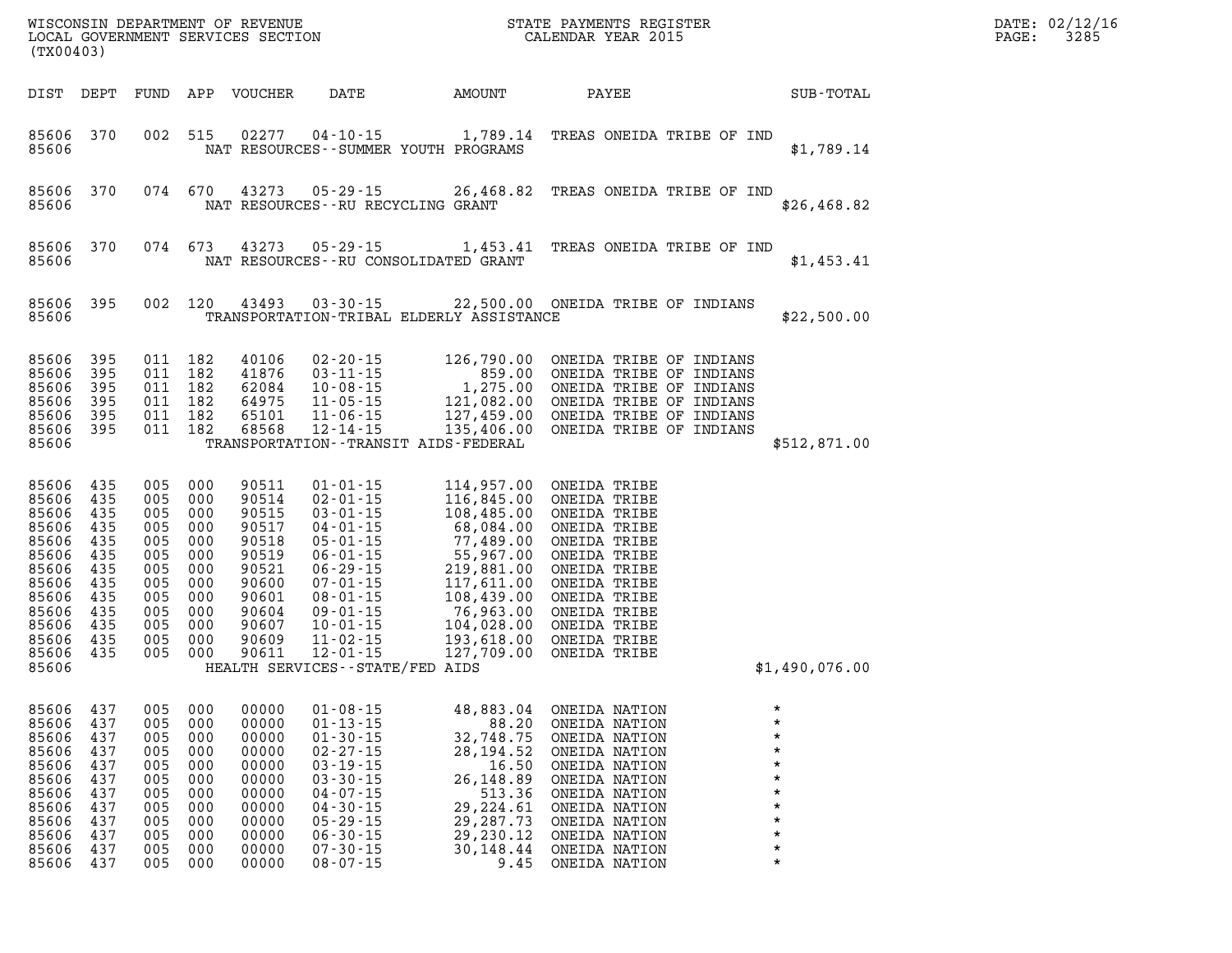| WISCONSIN DEPARTMENT OF REVENUE<br>LOCAL GOVERNMENT SERVICES SECTION FOR THE SALENDAR YEAR 2015<br>(TX00403)                                                                            |                                                                                                                          |                                                                                             |                                                                                                                   |                                                                                                                                                                                          |                                                                                                        |                              |                                                                                                                                                                                                                                         | $\mathbb{R}^n$ | DATE: 02/12/16<br>$\mathtt{PAGE}$ :<br>3286 |
|-----------------------------------------------------------------------------------------------------------------------------------------------------------------------------------------|--------------------------------------------------------------------------------------------------------------------------|---------------------------------------------------------------------------------------------|-------------------------------------------------------------------------------------------------------------------|------------------------------------------------------------------------------------------------------------------------------------------------------------------------------------------|--------------------------------------------------------------------------------------------------------|------------------------------|-----------------------------------------------------------------------------------------------------------------------------------------------------------------------------------------------------------------------------------------|----------------|---------------------------------------------|
|                                                                                                                                                                                         |                                                                                                                          |                                                                                             |                                                                                                                   |                                                                                                                                                                                          |                                                                                                        |                              | DIST DEPT FUND APP VOUCHER DATE AMOUNT PAYEE SUB-TOTAL                                                                                                                                                                                  |                |                                             |
|                                                                                                                                                                                         |                                                                                                                          |                                                                                             |                                                                                                                   |                                                                                                                                                                                          |                                                                                                        |                              |                                                                                                                                                                                                                                         |                |                                             |
| 85606                                                                                                                                                                                   |                                                                                                                          |                                                                                             |                                                                                                                   |                                                                                                                                                                                          | JUSTICE--LAW ENFORCEMENT AIDS                                                                          |                              | 85606 455 002 227 03692 01-15-15 49,762.00 TREAS ONEIDA TRIBE OF IND                                                                                                                                                                    | \$49,762.00    |                                             |
| 85606                                                                                                                                                                                   |                                                                                                                          |                                                                                             |                                                                                                                   |                                                                                                                                                                                          | JUSTICE - TRUANCY PROGRAM - GRANT FUNDS                                                                |                              | 85606 455 002 251 06279 05-21-15 32,094.43 TREAS ONEIDA TRIBE OF IND<br>85606 455 002 251 07366 07-16-15 9,156.75 TREAS ONEIDA TRIBE OF IND                                                                                             | \$41,251.18    |                                             |
|                                                                                                                                                                                         |                                                                                                                          |                                                                                             |                                                                                                                   |                                                                                                                                                                                          |                                                                                                        |                              | 85606 465 002 342 00036 08-13-15 6,890.43 TREAS ONEIDA TRIBE OF IND<br>85606 465 002 342 00598 01-20-15 20,461.78 TREAS ONEIDA TRIBE OF IND<br>85606 465 002 342 00686 02-12-15 180.00 TREAS ONEIDA TRIBE OF IND<br>85606 465 002 342 0 | \$70,318.31    |                                             |
|                                                                                                                                                                                         |                                                                                                                          |                                                                                             |                                                                                                                   |                                                                                                                                                                                          | 85606 DOA--FEDERAL ENERGY GRANTS                                                                       |                              | 85606 505 002 142 05363 02-03-15 10,000.00 TREAS ONEIDA TRIBE OF IND                                                                                                                                                                    | \$10,000.00    |                                             |
| 85606<br>85606<br>85606<br>85606<br>85606<br>85606<br>85606 505<br>85606<br>85606<br>85606<br>85606 505<br>85606 505<br>85606 505<br>85606<br>85606<br>85606<br>85606<br>85606<br>85606 | 85606 505<br>505<br>505<br>505<br>505<br>505<br>505<br>505<br>505<br>505<br>505<br>85606 505<br>505<br>505<br>505<br>505 | 002 155<br>002 155<br>002 155<br>002 155<br>002 155<br>002 155<br>002 155<br>002 155<br>002 | 002 155<br>002 155<br>002 155<br>002 155<br>002 155<br>002 155<br>002 155<br>155<br>002 155<br>002 155<br>002 155 | 60020<br>60020<br>60089<br>60089<br>60165<br>60165<br>60446<br>60446<br>60512<br>60512<br>60557<br>60557<br>60619<br>60619<br>60694<br>002 155 60694<br>60773<br>60773<br>60854<br>60854 | $05 - 22 - 15$<br>05-22-15<br>$06 - 24 - 15$<br>$06 - 24 - 15$<br>DOA-HOUSING ASSISTANCE-FEDERAL FUNDS | 334.64<br>1,003.91<br>780.54 | 04-24-15  223.09 TREAS ONEIDA TRIBE OF IND<br>251.79 TREAS ONEIDA TRIBE OF IND<br>TREAS ONEIDA TRIBE OF IND<br>TREAS ONEIDA TRIBE OF IND<br>TREAS ONEIDA TRIBE OF IND                                                                   | \$8,783.75     |                                             |
| 85606<br>85606<br>85606<br>85606                                                                                                                                                        | 505<br>505<br>505<br>505                                                                                                 | 035                                                                                         | 035 371<br>371<br>035 371<br>035 371                                                                              | 60020<br>60020<br>60020<br>60089                                                                                                                                                         | $07 - 24 - 15$<br>$07 - 24 - 15$<br>$07 - 24 - 15$<br>$08 - 26 - 15$                                   | 226.61<br>89.24<br>200.78    | TREAS ONEIDA TRIBE OF IND<br>TREAS ONEIDA TRIBE OF IND<br>TREAS ONEIDA TRIBE OF IND<br>465.81 TREAS ONEIDA TRIBE OF IND                                                                                                                 |                |                                             |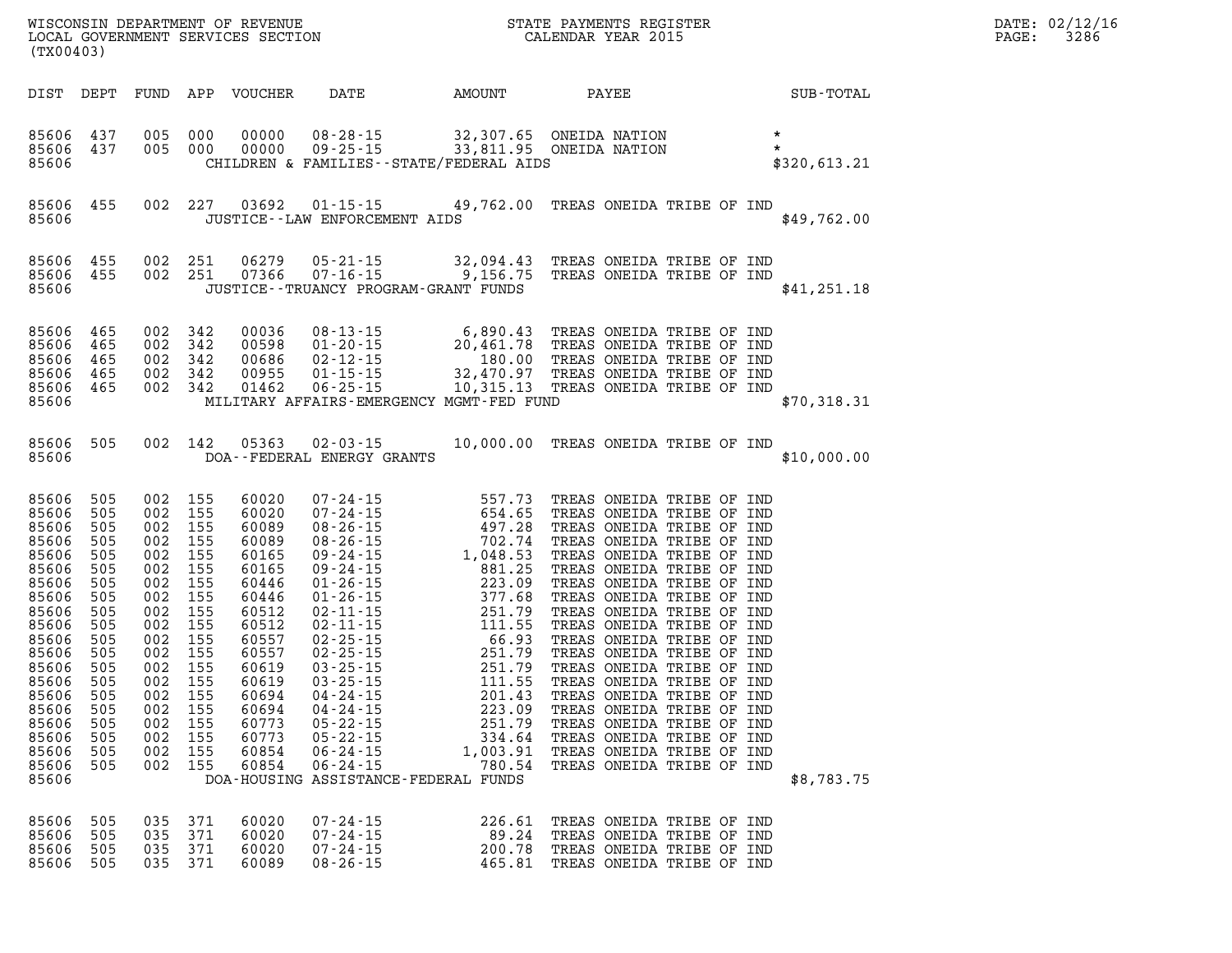| DIST  | DEPT | FUND | APP | VOUCHER | DATE                      | AMOUNT |       | PAYEE                     |  |     | SUB-TOTAL  |
|-------|------|------|-----|---------|---------------------------|--------|-------|---------------------------|--|-----|------------|
|       |      |      |     |         |                           |        |       |                           |  |     |            |
| 85606 | 505  | 035  | 371 | 60089   | $08 - 26 - 15$            | 334.64 |       | TREAS ONEIDA TRIBE OF IND |  |     |            |
| 85606 | 505  | 035  | 371 | 60089   | $08 - 26 - 15$            | 267.71 | TREAS | ONEIDA TRIBE OF IND       |  |     |            |
| 85606 | 505  | 035  | 371 | 60165   | 09-24-15                  | 468.49 | TREAS | ONEIDA TRIBE OF           |  | IND |            |
| 85606 | 505  | 035  | 371 | 60165   | $09 - 24 - 15$            | 717.27 | TREAS | ONEIDA TRIBE OF           |  | IND |            |
| 85606 | 505  | 035  | 371 | 60165   | 09-24-15                  | 327.32 | TREAS | ONEIDA TRIBE OF           |  | IND |            |
| 85606 | 505  | 035  | 371 | 60446   | $01 - 26 - 15$            | 402.86 | TREAS | ONEIDA TRIBE OF           |  | IND |            |
| 85606 | 505  | 035  | 371 | 60446   | $01 - 26 - 15$            | 111.55 | TREAS | ONEIDA TRIBE OF           |  | IND |            |
| 85606 | 505  | 035  | 371 | 60446   | $01 - 26 - 15$            | 223.09 | TREAS | ONEIDA TRIBE OF           |  | IND |            |
| 85606 | 505  | 035  | 371 | 60512   | $02 - 11 - 15$            | 178.47 | TREAS | ONEIDA TRIBE OF           |  | IND |            |
| 85606 | 505  | 035  | 371 | 60512   | $02 - 11 - 15$            | 133.85 | TREAS | ONEIDA TRIBE OF           |  | IND |            |
| 85606 | 505  | 035  | 371 | 60512   | $02 - 11 - 15$            | 327.32 | TREAS | ONEIDA TRIBE OF           |  | IND |            |
| 85606 | 505  | 035  | 371 | 60557   | $02 - 25 - 15$            | 133.85 | TREAS | ONEIDA TRIBE OF           |  | IND |            |
| 85606 | 505  | 035  | 371 | 60557   | $02 - 25 - 15$            | 111.55 | TREAS | ONEIDA TRIBE OF           |  | IND |            |
| 85606 | 505  | 035  | 371 | 60557   | $02 - 25 - 15$            | 327.32 | TREAS | ONEIDA TRIBE OF           |  | IND |            |
| 85606 | 505  | 035  | 371 | 60619   | $03 - 25 - 15$            | 156.16 | TREAS | ONEIDA TRIBE OF           |  | IND |            |
| 85606 | 505  | 035  | 371 | 60619   | $03 - 25 - 15$            | 133.85 | TREAS | ONEIDA TRIBE OF           |  | IND |            |
| 85606 | 505  | 035  | 371 | 60619   | $03 - 25 - 15$            | 276.97 | TREAS | ONEIDA TRIBE OF           |  | IND |            |
| 85606 | 505  | 035  | 371 | 60694   | $04 - 24 - 15$            | 111.55 | TREAS | ONEIDA TRIBE OF           |  | IND |            |
| 85606 | 505  | 035  | 371 | 60694   | $04 - 24 - 15$            | 133.85 | TREAS | ONEIDA TRIBE OF           |  | IND |            |
| 85606 | 505  | 035  | 371 | 60694   | 04-24-15                  | 251.79 | TREAS | ONEIDA TRIBE OF           |  | IND |            |
| 85606 | 505  | 035  | 371 | 60773   | $05 - 22 - 15$            | 226.61 | TREAS | ONEIDA TRIBE OF           |  | IND |            |
| 85606 | 505  | 035  | 371 | 60773   | $05 - 22 - 15$            | 223.09 | TREAS | ONEIDA TRIBE OF           |  | IND |            |
| 85606 | 505  | 035  | 371 | 60773   | $05 - 22 - 15$            | 66.93  | TREAS | ONEIDA TRIBE OF           |  | IND |            |
| 85606 | 505  | 035  | 371 | 60854   | $06 - 24 - 15$            | 245.40 | TREAS | ONEIDA TRIBE OF           |  | IND |            |
| 85606 | 505  | 035  | 371 | 60854   | $06 - 24 - 15$            | 111.55 | TREAS | ONEIDA TRIBE OF           |  | IND |            |
| 85606 | 505  | 035  | 371 | 60854   | $06 - 24 - 15$            | 302.14 |       | TREAS ONEIDA TRIBE OF     |  | IND |            |
| 85606 |      |      |     |         | DOA--PUBLIC BENEFITS FUND |        |       |                           |  |     | \$7,287.62 |

**85606 DISTRICT TOTAL APPROPRIATIONS \$2,563,174.44**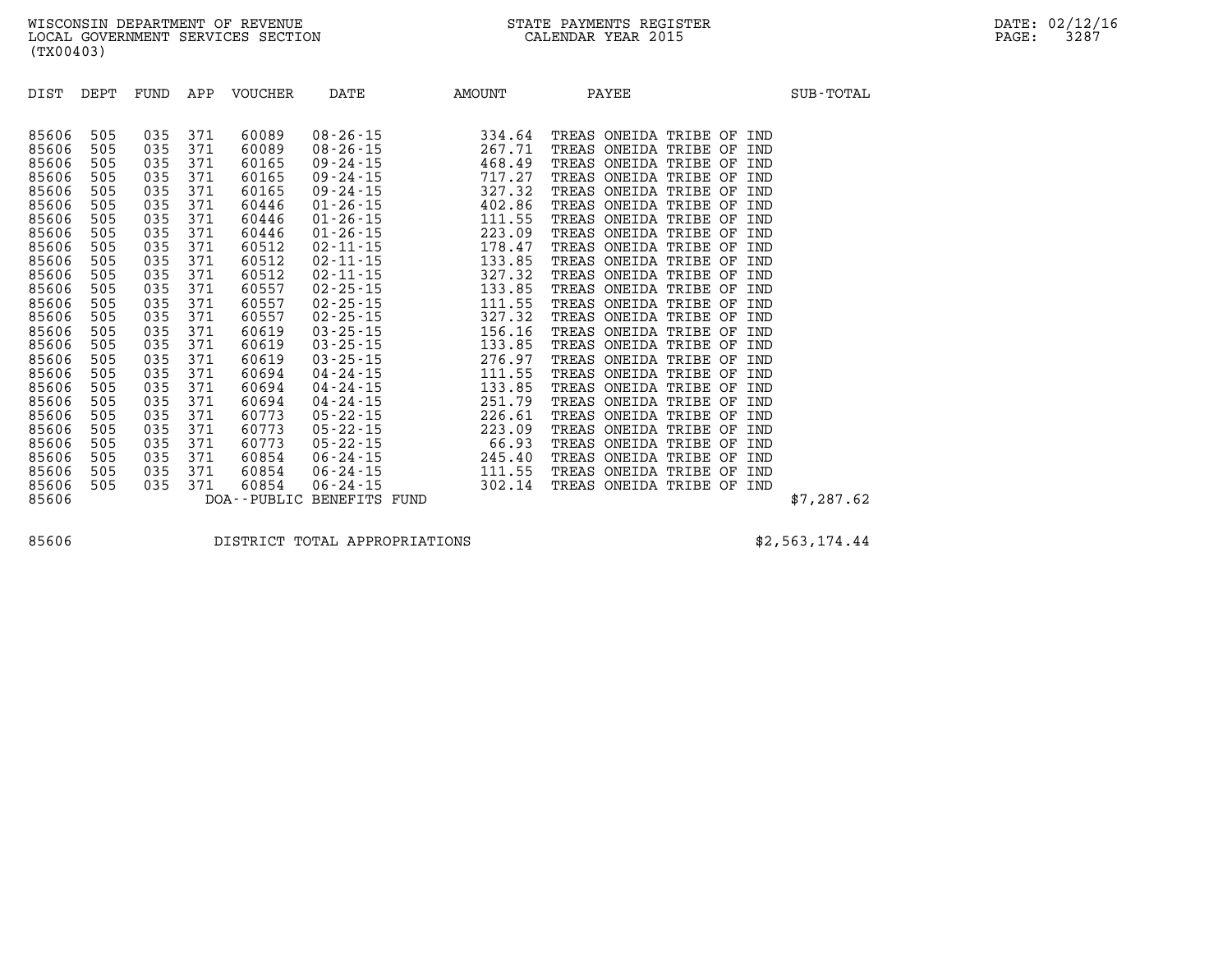| DIST  | DEPT | FUND | APP | <b>VOUCHER</b> | DATE                          | AMOUNT     | PAYEE          | SUB-TOTAL    |
|-------|------|------|-----|----------------|-------------------------------|------------|----------------|--------------|
| 85607 | 435  | 005  | 000 | 90511          | $01 - 01 - 15$                | 105,732.00 | HO-CHUNK TRIBE |              |
| 85607 | 435  | 005  | 000 | 90514          | $02 - 01 - 15$                | 68,534.00  | HO-CHUNK TRIBE |              |
| 85607 | 435  | 005  | 000 | 90515          | $03 - 01 - 15$                | 89,227.00  | HO-CHUNK TRIBE |              |
| 85607 | 435  | 005  | 000 | 90517          | $04 - 01 - 15$                | 63,302.00  | HO-CHUNK TRIBE |              |
| 85607 | 435  | 005  | 000 | 90518          | $05 - 01 - 15$                | 55,275.00  | HO-CHUNK TRIBE |              |
| 85607 | 435  | 005  | 000 | 90519          | $06 - 01 - 15$                | 62,080.00  | HO-CHUNK TRIBE |              |
| 85607 | 435  | 005  | 000 | 90600          | $07 - 01 - 15$                | 57,584.00  | HO-CHUNK TRIBE |              |
| 85607 | 435  | 005  | 000 | 90601          | $08 - 01 - 15$                | 50,642.00  | HO-CHUNK TRIBE |              |
| 85607 | 435  | 005  | 000 | 90604          | $09 - 01 - 15$                | 77,639.00  | HO-CHUNK TRIBE |              |
| 85607 | 435  | 005  | 000 | 90607          | $10 - 01 - 15$                | 65,647.00  | HO-CHUNK TRIBE |              |
| 85607 | 435  | 005  | 000 | 90609          | $11 - 02 - 15$                | 83,581.00  | HO-CHUNK TRIBE |              |
| 85607 | 435  | 005  | 000 | 90611          | $12 - 01 - 15$                | 97,128.00  | HO-CHUNK TRIBE |              |
| 85607 |      |      |     |                | HEALTH SERVICES - - STATE/FED | AIDS       |                | \$876,371.00 |
|       |      |      |     |                |                               |            |                |              |

**85607 DISTRICT TOTAL APPROPRIATIONS \$876,371.00**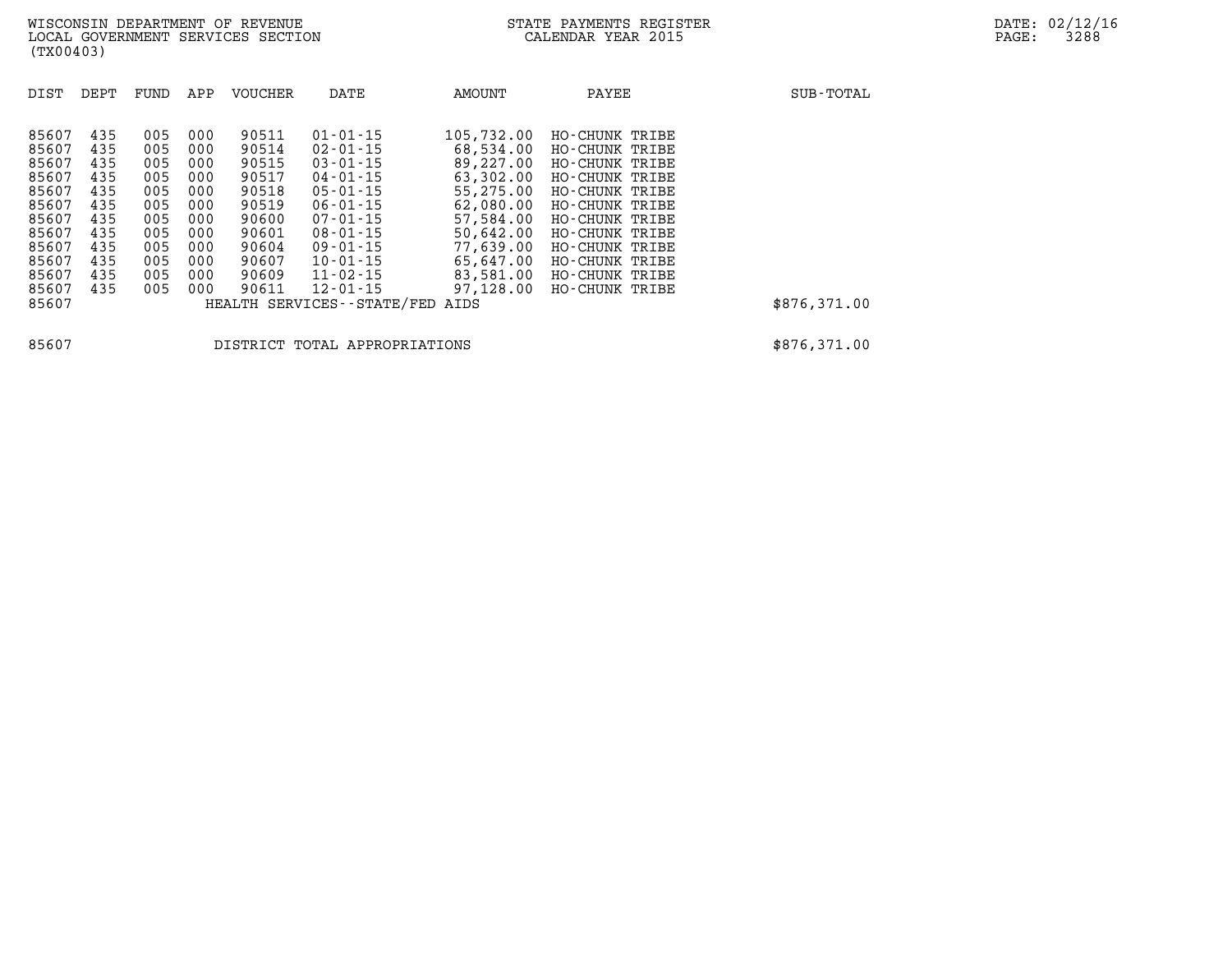| WISCONSIN DEPARTMENT OF REVENUE<br>LOCAL GOVERNMENT SERVICES SECTION CALENDAR YEAR 2015<br>(TX00403)                                                  |                          |                                                          |                                                                                                           |                                                                                                          |                                                            |                                                                                                                                                                                                                                                             |                                                                                                                                    | DATE: 02/12/16<br>PAGE:<br>3289 |
|-------------------------------------------------------------------------------------------------------------------------------------------------------|--------------------------|----------------------------------------------------------|-----------------------------------------------------------------------------------------------------------|----------------------------------------------------------------------------------------------------------|------------------------------------------------------------|-------------------------------------------------------------------------------------------------------------------------------------------------------------------------------------------------------------------------------------------------------------|------------------------------------------------------------------------------------------------------------------------------------|---------------------------------|
| DIST DEPT                                                                                                                                             |                          |                                                          |                                                                                                           | FUND APP VOUCHER                                                                                         | DATE AMOUNT                                                | <b>PAYEE</b>                                                                                                                                                                                                                                                | SUB-TOTAL                                                                                                                          |                                 |
| 85608 370<br>85608                                                                                                                                    |                          |                                                          | 002 515                                                                                                   |                                                                                                          | 01440  01-07-15<br>NAT RESOURCES - - SUMMER YOUTH PROGRAMS | 13,311.61 TREAS STOCKBRIDGE MUNSEE                                                                                                                                                                                                                          | \$13,311.61                                                                                                                        |                                 |
| 85608 370<br>85608                                                                                                                                    |                          |                                                          | 074 670                                                                                                   | 43274                                                                                                    | 05-29-15<br>NAT RESOURCES--RU RECYCLING GRANT              | 2,370.78 TREAS STOCKBRIDGE MUNSEE                                                                                                                                                                                                                           | \$2,370.78                                                                                                                         |                                 |
| 85608 370<br>85608                                                                                                                                    |                          |                                                          | 074 673                                                                                                   | 43274                                                                                                    | 05-29-15<br>NAT RESOURCES--RU CONSOLIDATED GRANT           | 244.19 TREAS STOCKBRIDGE MUNSEE                                                                                                                                                                                                                             | \$244.19                                                                                                                           |                                 |
| 85608<br>85608                                                                                                                                        | 395                      |                                                          | 002 120                                                                                                   | 43494                                                                                                    | $03 - 30 - 15$<br>TRANSPORTATION-TRIBAL ELDERLY ASSISTANCE | 22,500.00 STOCKBRIDGE MUNSEE COMMUN                                                                                                                                                                                                                         | \$22,500.00                                                                                                                        |                                 |
| 85608 435<br>85608 435<br>85608<br>85608 435<br>85608<br>85608 435<br>85608<br>85608 435<br>85608<br>85608 435<br>85608 435<br>85608 435<br>85608     | 435<br>435<br>435<br>435 | 005 000<br>005<br>005<br>005                             | 005 000<br>005 000<br>005 000<br>000<br>005 000<br>000<br>005 000<br>005 000<br>005 000<br>000<br>005 000 | 90511<br>90514<br>90515<br>90517<br>90518<br>90519<br>90600<br>90601<br>90604<br>90607<br>90609<br>90611 | HEALTH SERVICES--STATE/FED AIDS                            | 01-01-15<br>02-01-15<br>02-01-15<br>50,268.00<br>03-01-15<br>26,214.00<br>STOCKBRIDGE-MUNSEE TRIBE<br>04-01-15<br>28,692.00<br>STOCKBRIDGE-MUNSEE TRIBE<br>05-01-15<br>28,692.00<br>STOCKBRIDGE-MUNSEE TRIBE<br>07-01-15<br>28,345.00<br>STOCKBRIDGE-MUNSEE | \$466,735.00                                                                                                                       |                                 |
| 85608 437<br>85608 437<br>85608 437<br>85608<br>85608 437<br>85608<br>85608 437<br>85608<br>85608 437<br>85608 437<br>85608 437<br>85608 437<br>85608 | 437<br>437<br>437        | 005 000<br>005<br>005<br>005<br>005<br>005<br>005<br>005 | 005 000<br>005 000<br>000<br>000<br>000<br>000<br>000<br>000<br>000                                       | 00000<br>00000<br>00000<br>00000<br>00000<br>00000<br>00000<br>00000<br>00000<br>00000                   | CHILDREN & FAMILIES--STATE/FEDERAL AIDS                    | $0.05$ $0.00$ $0.0000$ $0.9 - 18 - 15$ $0.980.58$ STOCKBRIDGE - MUNSEE $0.05$ $0.00$ $0.0000$ $0.9 - 25 - 15$ $2,990.15$ STOCKBRIDGE - MUNSEE                                                                                                               | $\star$<br>$^\star$<br>$^\star$<br>$\star$<br>$^\star$<br>$^\star$<br>$^\star$<br>*<br>$\ast$<br>*<br>*<br>$\star$<br>\$197,081.25 |                                 |
| 85608 455<br>85608                                                                                                                                    |                          |                                                          |                                                                                                           |                                                                                                          | JUSTICE - - LAW ENFORCEMENT AIDS                           | 002 227 03698 01-15-15 52,851.00 TREAS STOCKBRIDGE MUNSEE                                                                                                                                                                                                   | \$52,851.00                                                                                                                        |                                 |
| 85608 465<br>85608 465<br>85608 465                                                                                                                   |                          |                                                          | 002 342<br>002 342<br>002 342                                                                             | 00039<br>00959<br>01466                                                                                  | $06 - 25 - 15$                                             | 08-13-15 496.10 TREAS STOCKBRIDGE MUNSEE<br>01-15-15 6,594.72 TREAS STOCKBRIDGE MUNSEE<br>6,594.50 TREAS STOCKBRIDGE MUNSEE                                                                                                                                 |                                                                                                                                    |                                 |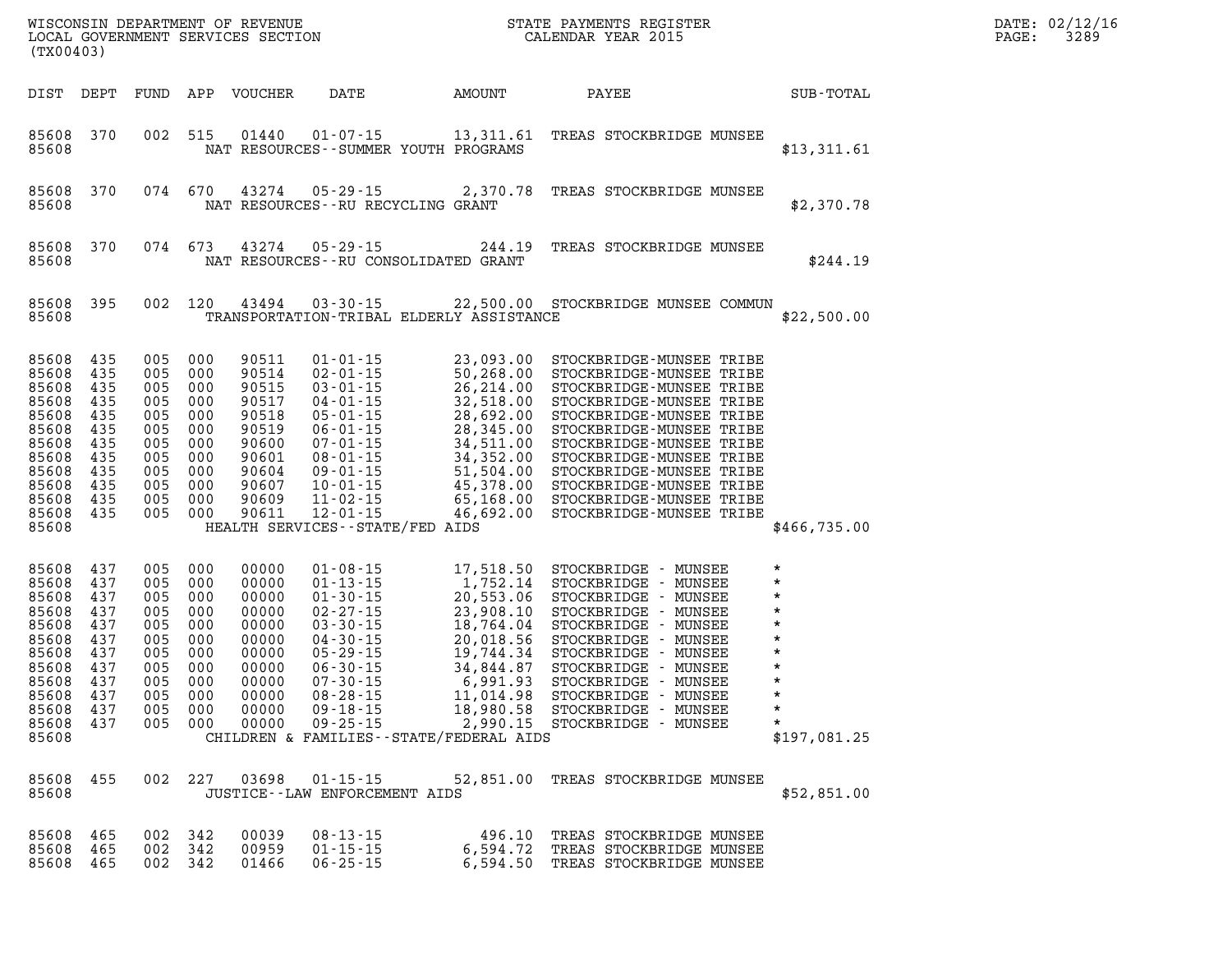| WISCONSIN DEPARTMENT OF REVENUE   | STATE PAYMENTS REGISTER |       | DATE: 02/12/16 |
|-----------------------------------|-------------------------|-------|----------------|
| LOCAL GOVERNMENT SERVICES SECTION | CALENDAR YEAR 2015      | PAGE: | 3290           |

| (TX00403)                                                                                       |                                                                    |                                                                    |                                                                    |                                                                                        |                                                                                                                                                                                                                    |                                                                                                         |                                                                                                                                                                                                                                                                                                                 |              |
|-------------------------------------------------------------------------------------------------|--------------------------------------------------------------------|--------------------------------------------------------------------|--------------------------------------------------------------------|----------------------------------------------------------------------------------------|--------------------------------------------------------------------------------------------------------------------------------------------------------------------------------------------------------------------|---------------------------------------------------------------------------------------------------------|-----------------------------------------------------------------------------------------------------------------------------------------------------------------------------------------------------------------------------------------------------------------------------------------------------------------|--------------|
| DIST                                                                                            | DEPT                                                               | FUND                                                               | APP                                                                | <b>VOUCHER</b>                                                                         | DATE                                                                                                                                                                                                               | AMOUNT                                                                                                  | PAYEE                                                                                                                                                                                                                                                                                                           | SUB-TOTAL    |
| 85608                                                                                           |                                                                    |                                                                    |                                                                    |                                                                                        | MILITARY AFFAIRS-EMERGENCY MGMT-FED FUND                                                                                                                                                                           |                                                                                                         |                                                                                                                                                                                                                                                                                                                 | \$13,685.32  |
| 85608<br>85608<br>85608<br>85608<br>85608<br>85608<br>85608<br>85608<br>85608<br>85608<br>85608 | 505<br>505<br>505<br>505<br>505<br>505<br>505<br>505<br>505<br>505 | 002<br>002<br>002<br>002<br>002<br>002<br>002<br>002<br>002<br>002 | 155<br>155<br>155<br>155<br>155<br>155<br>155<br>155<br>155<br>155 | 60056<br>60129<br>60162<br>60415<br>60510<br>60587<br>60652<br>60772<br>60853<br>60853 | $08 - 07 - 15$<br>$09 - 10 - 15$<br>$09 - 24 - 15$<br>$01 - 07 - 15$<br>$02 - 11 - 15$<br>$03 - 11 - 15$<br>$04 - 08 - 15$<br>$05 - 22 - 15$<br>$06 - 24 - 15$<br>$06 - 24 - 15$<br>DOA-HOUSING ASSISTANCE-FEDERAL | 323.62<br>667.16<br>131.84<br>241.72<br>280.57<br>356.14<br>351.88<br>83.61<br>637.50<br>39.62<br>FUNDS | TREAS STOCKBRIDGE MUNSEE<br>STOCKBRIDGE MUNSEE<br>TREAS<br>TREAS<br>STOCKBRIDGE MUNSEE<br>TREAS<br>STOCKBRIDGE MUNSEE<br>TREAS<br>STOCKBRIDGE MUNSEE<br>TREAS<br>STOCKBRIDGE MUNSEE<br>TREAS<br>STOCKBRIDGE MUNSEE<br>TREAS<br>STOCKBRIDGE MUNSEE<br>STOCKBRIDGE MUNSEE<br>TREAS<br>TREAS<br>STOCKBRIDGE MUNSEE | \$3,113.66   |
| 85608<br>85608<br>85608<br>85608<br>85608<br>85608<br>85608                                     | 505<br>505<br>505<br>505<br>505<br>505                             | 035<br>035<br>035<br>035<br>035<br>035                             | 371<br>371<br>371<br>371<br>371<br>371                             | 60056<br>60162<br>60415<br>60587<br>60652<br>60652<br>DOA--PUBLIC                      | $08 - 07 - 15$<br>$09 - 24 - 15$<br>$01 - 07 - 15$<br>$03 - 11 - 15$<br>$04 - 08 - 15$<br>$04 - 08 - 15$<br>BENEFITS FUND                                                                                          | 264.66<br>391.64<br>107.52<br>105.60<br>242.35<br>117.05                                                | TREAS<br>STOCKBRIDGE MUNSEE<br>TREAS<br>STOCKBRIDGE MUNSEE<br>TREAS<br>STOCKBRIDGE MUNSEE<br>TREAS<br>STOCKBRIDGE MUNSEE<br>TREAS<br>STOCKBRIDGE MUNSEE<br>TREAS<br>STOCKBRIDGE MUNSEE                                                                                                                          | \$1,228.82   |
| 85608                                                                                           |                                                                    |                                                                    |                                                                    |                                                                                        | DISTRICT TOTAL APPROPRIATIONS                                                                                                                                                                                      |                                                                                                         |                                                                                                                                                                                                                                                                                                                 | \$773,121.63 |

WISCONSIN DEPARTMENT OF REVENUE **STATE PAYMENTS REGISTER**<br>LOCAL GOVERNMENT SERVICES SECTION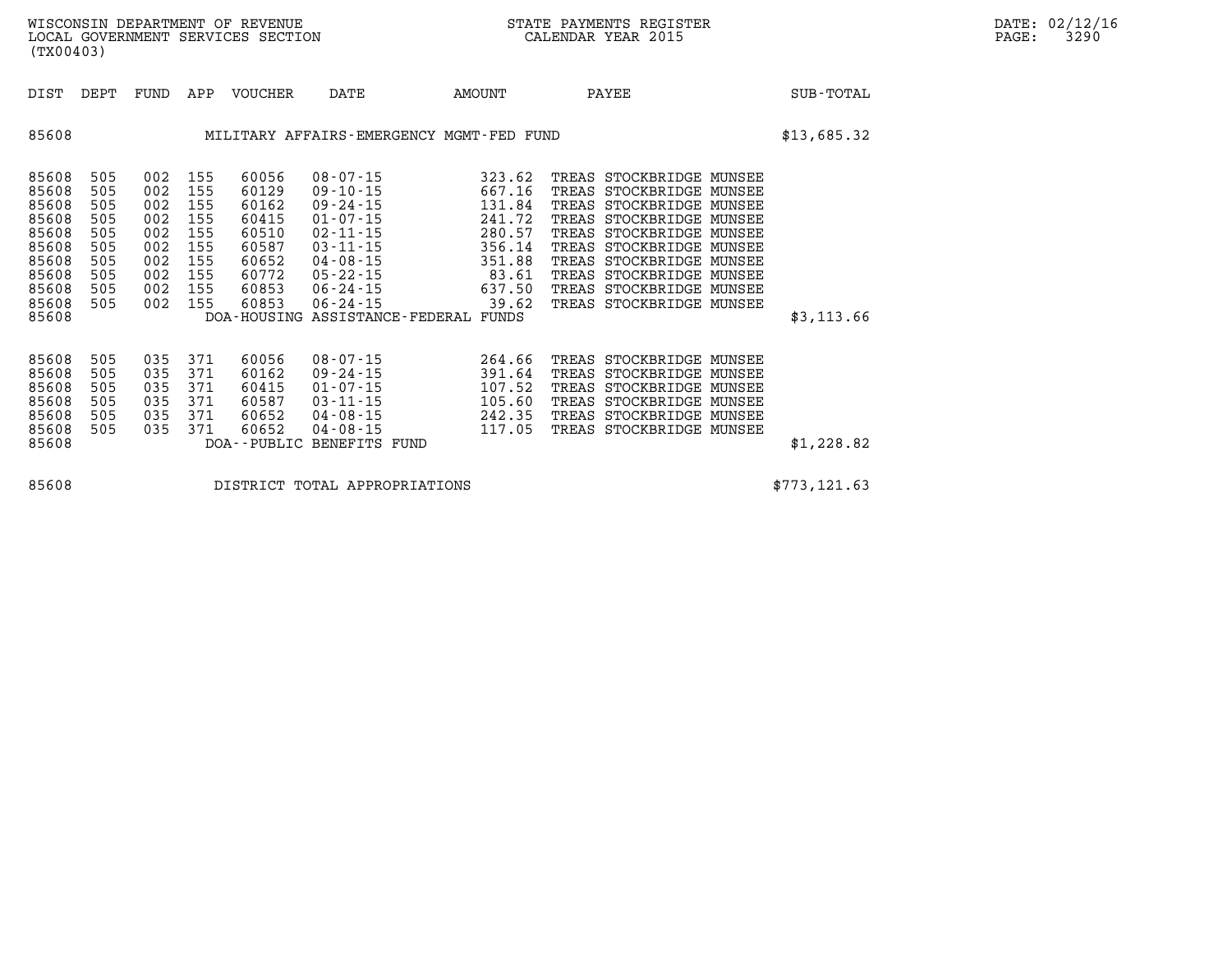| (TX00403)                                                                                                                  |                                                                                         |                                 |                                                                                                                                             |                                                                                                                   |                                                                                                                                                                                                                                                      |                                                                                                                                                     | STATE PAYMENTS REGISTER                                                                                                                                                                                                                                           | $\mathbb{R}^2$ | DATE: 02/12/16<br>$\mathtt{PAGE:}$<br>3291 |  |
|----------------------------------------------------------------------------------------------------------------------------|-----------------------------------------------------------------------------------------|---------------------------------|---------------------------------------------------------------------------------------------------------------------------------------------|-------------------------------------------------------------------------------------------------------------------|------------------------------------------------------------------------------------------------------------------------------------------------------------------------------------------------------------------------------------------------------|-----------------------------------------------------------------------------------------------------------------------------------------------------|-------------------------------------------------------------------------------------------------------------------------------------------------------------------------------------------------------------------------------------------------------------------|----------------|--------------------------------------------|--|
| DIST DEPT                                                                                                                  |                                                                                         |                                 |                                                                                                                                             | FUND APP VOUCHER                                                                                                  |                                                                                                                                                                                                                                                      | DATE AMOUNT                                                                                                                                         | PAYEE SUB-TOTAL                                                                                                                                                                                                                                                   |                |                                            |  |
| 85609<br>85609<br>85609                                                                                                    | 370<br>370                                                                              |                                 | 002 515<br>002 515                                                                                                                          |                                                                                                                   |                                                                                                                                                                                                                                                      | NAT RESOURCES - - SUMMER YOUTH PROGRAMS                                                                                                             | $\begin{array}{cccc} 01442 & 01\cdot 07\cdot 15 & 15\,, 064\,.40 & \text{TREAS MENOMINEE INDIAN TR}\\ 02497 & 05\cdot 05\cdot 15 & 4\,, 019\,.55 & \text{TREAS MENOMINEE INDIAN TR} \end{array}$                                                                  |                | \$19,083.95                                |  |
| 85609<br>85609                                                                                                             | 395                                                                                     |                                 | 002 120                                                                                                                                     | 43495                                                                                                             |                                                                                                                                                                                                                                                      | TRANSPORTATION-TRIBAL ELDERLY ASSISTANCE                                                                                                            | 03-30-15 22,500.00 MENOMINEE INDIAN TRIBE                                                                                                                                                                                                                         |                | \$22,500.00                                |  |
| 85609<br>85609<br>85609<br>85609<br>85609<br>85609                                                                         | 395<br>395<br>395<br>395<br>395                                                         |                                 | 011 177<br>011 177<br>011 177<br>011 177<br>011 177                                                                                         | 40472<br>51898<br>55350<br>66708<br>66721                                                                         | TRANSPORTATION - - TRANSIT AID                                                                                                                                                                                                                       |                                                                                                                                                     | 02-24-15 52,210.00 MENOMINEE INDIAN TRIBE OF 06-29-15 121,962.00 MENOMINEE INDIAN TRIBE OF 07-29-15 121,962.00 MENOMINEE INDIAN TRIBE OF 11-23-15 20.00 MENOMINEE INDIAN TRIBE OF $11-23-15$ 121,962.00 MENOMINEE INDIAN TRIBE                                    |                | \$480,651.00                               |  |
| 85609<br>85609<br>85609<br>85609<br>85609<br>85609<br>85609<br>85609<br>85609<br>85609<br>85609<br>85609<br>85609<br>85609 | 395<br>395<br>395<br>395<br>395<br>395<br>395<br>395<br>395<br>395<br>395<br>395<br>395 |                                 | 011 182<br>011 182<br>011 182<br>011 182<br>011 182<br>011 182<br>011 182<br>011 182<br>011 182<br>011 182<br>011 182<br>011 182<br>011 182 | 36884<br>37796<br>37797<br>37904<br>40107<br>41877<br>50453<br>50454<br>57231<br>64976<br>65102<br>66721<br>68569 | $01 - 21 - 15$<br>$01 - 30 - 15$<br>$01 - 30 - 15$<br>$02 - 02 - 15$<br>$02 - 20 - 15$<br>$03 - 11 - 15$<br>$06 - 15 - 15$<br>$06 - 15 - 15$<br>$08 - 18 - 15$<br>$11 - 05 - 15$<br>$11 - 06 - 15$<br>$11 - 23 - 15$<br>$12 - 14 - 15$               | TRANSPORTATION - - TRANSIT AIDS - FEDERAL                                                                                                           | 366, 626.40 MENOMINEE INDIAN TRIBE OF 303, 734.93 MENOMINEE INDIAN TRIBE OF 83, 372.00 MENOMINEE INDIAN TRIBE OF 117, 091.60 MENOMINEE INDIAN TRIBE OF 327, 743.00 MENOMINEE INDIAN TRIBE OF 82, 163.00 MENOMINEE INDIAN TRIBE                                    |                | \$3,364,879.84                             |  |
| 85609<br>85609<br>85609<br>85609<br>85609<br>85609<br>85609<br>85609<br>85609 435<br>85609<br>85609<br>85609<br>85609      | 435<br>435<br>435<br>435<br>435<br>435<br>435<br>435<br>435<br>435<br>435               | 005<br>005<br>005<br>005<br>005 | 005 000<br>005 000<br>005 000<br>005 000<br>005 000<br>000<br>005 000<br>000<br>005 000<br>000<br>000<br>000                                | 90511<br>90514<br>90515<br>90517<br>90518<br>90519<br>90600<br>90601<br>90604<br>90607<br>90609<br>90611          | $01 - 01 - 15$<br>$02 - 01 - 15$<br>$03 - 01 - 15$<br>$04 - 01 - 15$<br>$05 - 01 - 15$<br>$06 - 01 - 15$<br>$07 - 01 - 15$<br>$08 - 01 - 15$<br>$09 - 01 - 15$<br>$10 - 01 - 15$<br>$11 - 02 - 15$<br>12-01-15<br>HEALTH SERVICES - - STATE/FED AIDS | 323, 391.00<br>1, 005, 775.00<br>660, 417.00<br>163, 671.00<br>332, 554.00<br>452, 838.00<br>315, 260.00<br>73, 862.00<br>613, 596.00<br>392,981.00 | MENOMINEE TRIBE<br>MENOMINEE TRIBE<br>MENOMINEE TRIBE<br>MENOMINEE TRIBE<br>MENOMINEE TRIBE<br>MENOMINEE TRIBE<br>MENOMINEE TRIBE<br>MENOMINEE TRIBE<br>613,596.00 MENOMINEE TRIBE<br>471,988.00 MENOMINEE TRIBE<br>138,327.00 MENOMINEE TRIBE<br>MENOMINEE TRIBE |                | \$4,944,660.00                             |  |
| 85609<br>85609<br>85609<br>85609<br>85609                                                                                  | 437<br>437<br>437<br>437<br>437                                                         | 005<br>005<br>005<br>005<br>005 | 000<br>000<br>000<br>000<br>000                                                                                                             | 00000<br>00000<br>00000<br>00000<br>00000                                                                         | $01 - 02 - 15$<br>$01 - 13 - 15$<br>$01 - 30 - 15$<br>$02 - 27 - 15$<br>$03 - 02 - 15$                                                                                                                                                               | 9,744.48<br>59,879.27<br>40,743.22<br>50,085.13<br>1,921.11                                                                                         | COLLEGE OF MENOMINEE NATI*<br>MENOMINEE NATION<br>MENOMINEE NATION<br>MENOMINEE NATION<br>COLLEGE OF MENOMINEE NATI*                                                                                                                                              |                | $\star$                                    |  |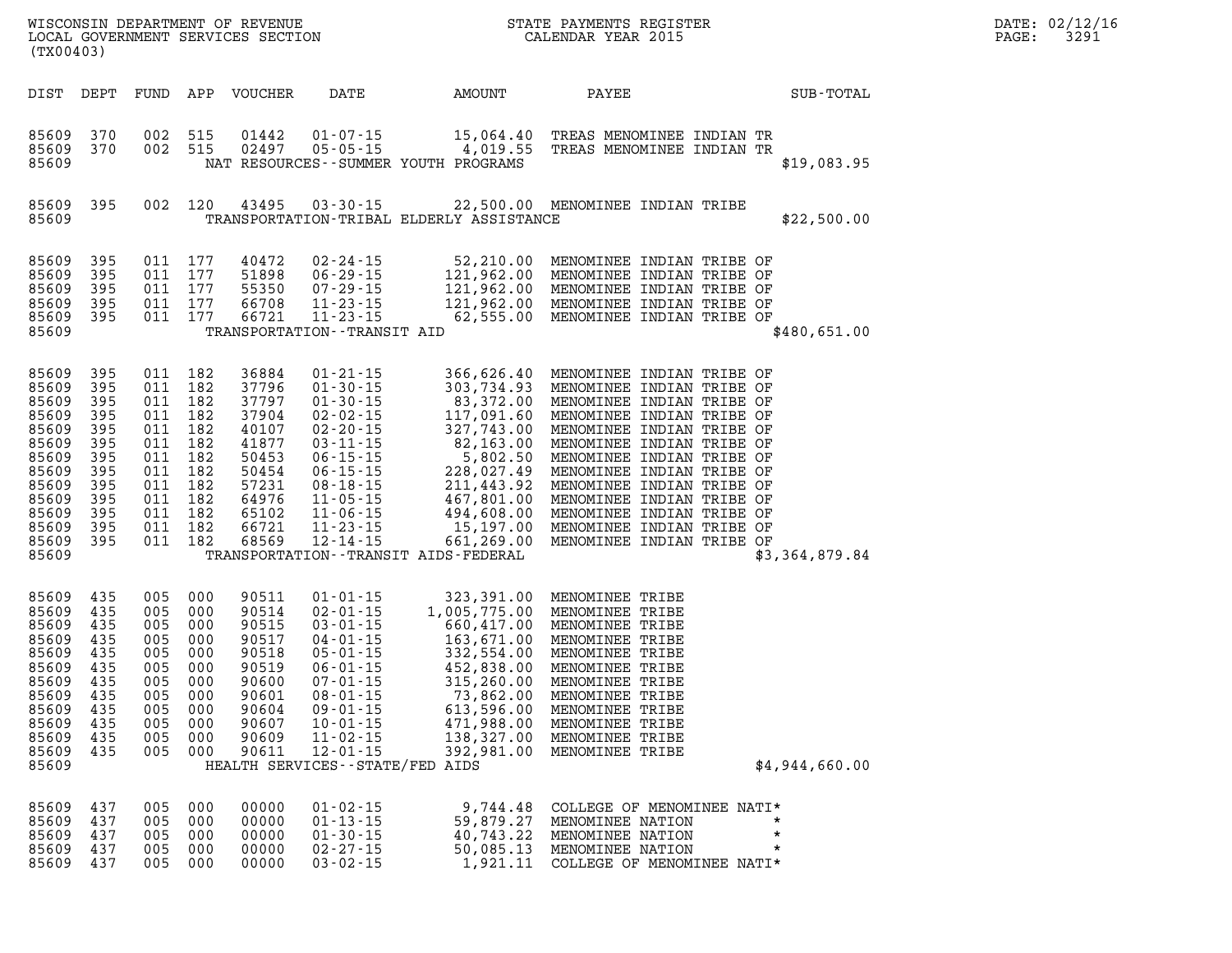| DIST                                                                          | DEPT                                                 | FUND                                                 | APP                                                  | <b>VOUCHER</b>                                                       | DATE                                                                                                                                                                                       | <b>AMOUNT</b>                                                                                      | PAYEE                                                                                                                                                        | SUB-TOTAL                                                                                            |
|-------------------------------------------------------------------------------|------------------------------------------------------|------------------------------------------------------|------------------------------------------------------|----------------------------------------------------------------------|--------------------------------------------------------------------------------------------------------------------------------------------------------------------------------------------|----------------------------------------------------------------------------------------------------|--------------------------------------------------------------------------------------------------------------------------------------------------------------|------------------------------------------------------------------------------------------------------|
| 85609<br>85609<br>85609<br>85609<br>85609<br>85609<br>85609<br>85609<br>85609 | 437<br>437<br>437<br>437<br>437<br>437<br>437<br>437 | 005<br>005<br>005<br>005<br>005<br>005<br>005<br>005 | 000<br>000<br>000<br>000<br>000<br>000<br>000<br>000 | 00000<br>00000<br>00000<br>00000<br>00000<br>00000<br>00000<br>00000 | $03 - 30 - 15$<br>$04 - 30 - 15$<br>$05 - 29 - 15$<br>$06 - 30 - 15$<br>$07 - 30 - 15$<br>$08 - 07 - 15$<br>$08 - 28 - 15$<br>$09 - 25 - 15$<br>CHILDREN & FAMILIES - - STATE/FEDERAL AIDS | 45,751.99<br>37,349.03<br>44,982.10<br>40,144.45<br>36,098.32<br>16.20<br>45, 132. 13<br>42,805.61 | MENOMINEE NATION<br>MENOMINEE NATION<br>MENOMINEE NATION<br>MENOMINEE NATION<br>MENOMINEE NATION<br>MENOMINEE NATION<br>MENOMINEE NATION<br>MENOMINEE NATION | $\star$<br>$\star$<br>$\star$<br>$\star$<br>$\star$<br>$\star$<br>$\star$<br>$\star$<br>\$454,653.04 |
| 85609<br>85609<br>85609                                                       | 445<br>445                                           | 005<br>005                                           | 000<br>000                                           | 00000<br>00000                                                       | $01 - 02 - 15$<br>$03 - 02 - 15$<br>WORKFORCE DVLPMT--STATE/FEDERAL AIDS                                                                                                                   | 9,744.48<br>1,921.11                                                                               | COLLEGE OF MENOMINEE NATI*<br>COLLEGE OF MENOMINEE NATI*                                                                                                     | \$11,665.59                                                                                          |
| 85609<br>85609                                                                | 455                                                  | 002                                                  | 227                                                  | 03691                                                                | $01 - 15 - 15$<br>JUSTICE - - LAW ENFORCEMENT AIDS                                                                                                                                         | 72,379.00                                                                                          | TREAS MENOMINEE INDIAN TR                                                                                                                                    | \$72,379.00                                                                                          |
| 85609<br>85609<br>85609<br>85609                                              | 455<br>455<br>455                                    | 002<br>002<br>002                                    | 271<br>271<br>271                                    | 00474<br>06266<br>07090                                              | $08 - 14 - 15$<br>$05 - 19 - 15$<br>$07 - 01 - 15$<br>JUSTICE - - TREATMENT ALT/DIVERSION GRANT                                                                                            | 12,260.09<br>3,569.99<br>6,292.64                                                                  | TREAS MENOMINEE INDIAN TR<br>TREAS MENOMINEE INDIAN TR<br>TREAS MENOMINEE INDIAN TR                                                                          | \$22, 122.72                                                                                         |
| 85609<br>85609<br>85609<br>85609                                              | 455<br>455<br>455                                    | 002<br>002<br>002                                    | 542<br>542<br>542                                    | 01114<br>04087<br>06953                                              | $09 - 23 - 15$<br>$02 - 03 - 15$<br>$06 - 25 - 15$<br>JUSTICE - - VICTIM ASSISTANCE                                                                                                        | 7,192.00<br>968.00<br>3,668.00                                                                     | TREAS MENOMINEE INDIAN TR<br>TREAS MENOMINEE INDIAN<br>TREAS MENOMINEE INDIAN TR                                                                             | ТR<br>\$11,828.00                                                                                    |
| 85609<br>85609<br>85609                                                       | 465<br>465                                           | 002<br>002                                           | 342<br>342                                           | 00957<br>01464                                                       | $01 - 15 - 15$<br>$06 - 25 - 15$<br>MILITARY AFFAIRS-EMERGENCY MGMT-FED FUND                                                                                                               | 10,225.53<br>10,628.33                                                                             | TREAS MENOMINEE INDIAN<br>TREAS MENOMINEE INDIAN TR                                                                                                          | ТR<br>\$20,853.86                                                                                    |
| 85609                                                                         |                                                      |                                                      |                                                      |                                                                      | DISTRICT TOTAL APPROPRIATIONS                                                                                                                                                              |                                                                                                    |                                                                                                                                                              | \$9,425,277.00                                                                                       |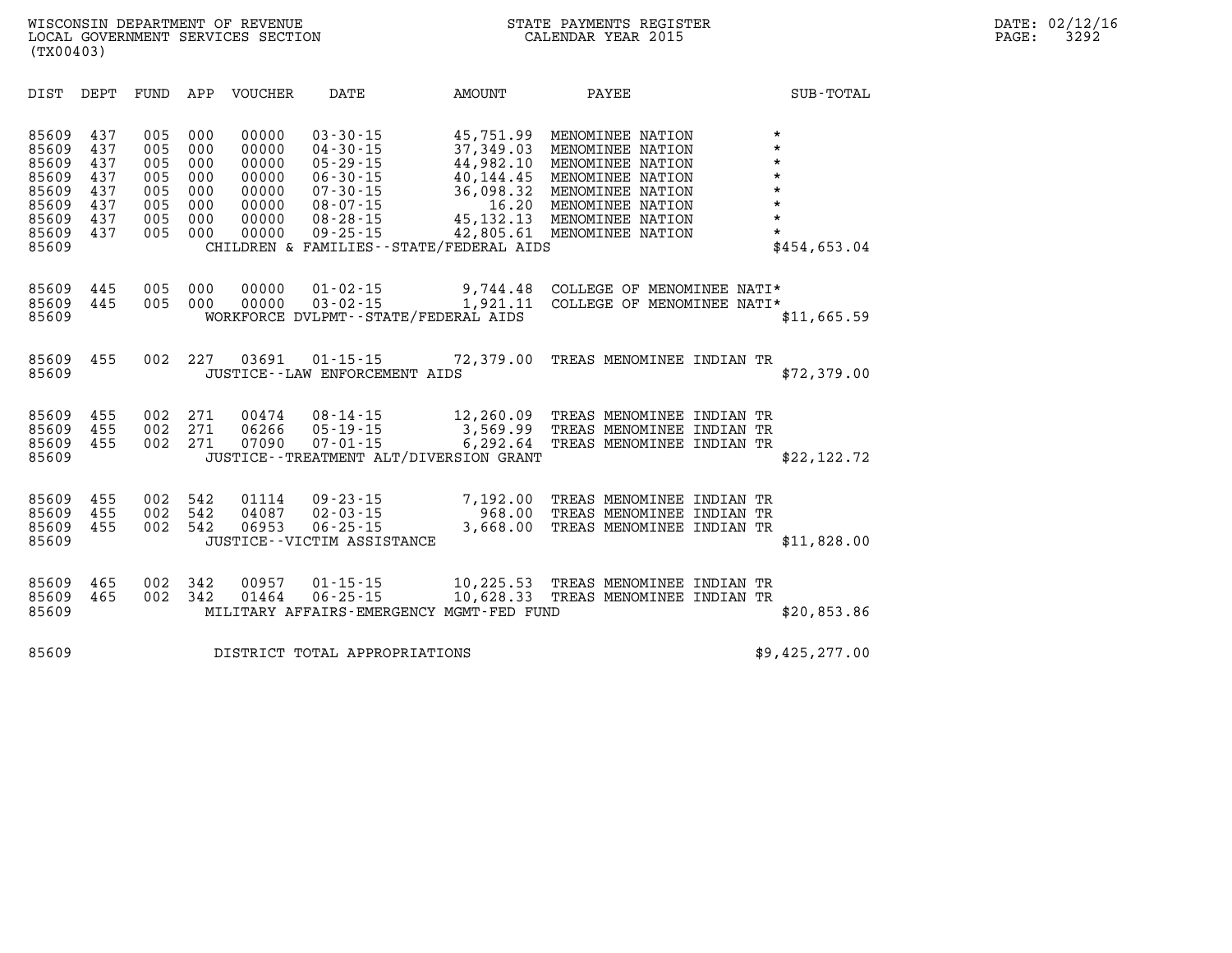| (TX00403)                                                                                                                                      |                                                      |                       |                                                                                                                                  |                                                                                                                   |                                                      |                                          | $R = \frac{1}{2}$<br>DATE: 02/12/1<br>3293<br>PAGE:                                                                                                                                                                                                                               |              |  |
|------------------------------------------------------------------------------------------------------------------------------------------------|------------------------------------------------------|-----------------------|----------------------------------------------------------------------------------------------------------------------------------|-------------------------------------------------------------------------------------------------------------------|------------------------------------------------------|------------------------------------------|-----------------------------------------------------------------------------------------------------------------------------------------------------------------------------------------------------------------------------------------------------------------------------------|--------------|--|
| DIST DEPT                                                                                                                                      |                                                      |                       |                                                                                                                                  | FUND APP VOUCHER                                                                                                  | <b>DATE</b>                                          | AMOUNT                                   | <b>PAYEE</b>                                                                                                                                                                                                                                                                      | SUB-TOTAL    |  |
| 85610 370<br>85610                                                                                                                             |                                                      |                       | 002 515                                                                                                                          |                                                                                                                   |                                                      | NAT RESOURCES - - SUMMER YOUTH PROGRAMS  | 02781  06-10-15  7,974.14  TREAS FOREST COUNTY POTAW                                                                                                                                                                                                                              | \$7,974.14   |  |
| 85610 370<br>85610                                                                                                                             |                                                      |                       | 074 670                                                                                                                          |                                                                                                                   | NAT RESOURCES--RU RECYCLING GRANT                    |                                          | 43275  05-29-15  10,947.14  TREAS FOREST COUNTY POTAW                                                                                                                                                                                                                             | \$10,947.14  |  |
| 85610 370<br>85610                                                                                                                             |                                                      |                       | 074 673                                                                                                                          |                                                                                                                   | 43275 05-29-15                                       | NAT RESOURCES - - RU CONSOLIDATED GRANT  | 123.40 TREAS FOREST COUNTY POTAW                                                                                                                                                                                                                                                  | \$123.40     |  |
| 85610 395<br>85610                                                                                                                             |                                                      |                       |                                                                                                                                  |                                                                                                                   |                                                      | TRANSPORTATION-TRIBAL ELDERLY ASSISTANCE | 002 120 43496 03-30-15 22,500.00 FOREST COUNTY POTAWATOMI                                                                                                                                                                                                                         | \$22,500.00  |  |
| 85610 435<br>85610<br>85610<br>85610<br>85610<br>85610<br>85610<br>85610<br>85610 435<br>85610<br>85610 435<br>85610 435<br>85610 435<br>85610 | 435<br>435<br>435<br>435<br>435<br>435<br>435<br>435 | 005 000               | 005 000<br>005 000<br>005 000<br>005 000<br>005 000<br>005 000<br>005 000<br>005 000<br>005 000<br>005 000<br>005 000<br>005 000 | 90511<br>90514<br>90515<br>90517<br>90518<br>90519<br>90600<br>90601<br>90604<br>90607<br>90609<br>90611<br>90612 | $01 - 01 - 15$<br>HEALTH SERVICES - - STATE/FED AIDS |                                          | 35,035.00 FOREST CTY POTAWATOMI TRI<br>01-01-15 35,035.00 FOREST CTY POTAWATOMI TRI<br>02-01-15 28,166.00 FOREST CTY POTAWATOMI TRI<br>03-01-15 36,842.00 FOREST CTY POTAWATOMI TRI<br>04-01-15 28,108.00 FOREST CTY POTAWATOMI TRI<br>05-01-15 37,906.00 FOREST CTY POTAWATOMI T | \$463,797.00 |  |
| 85610 437<br>85610<br>85610<br>85610<br>85610<br>85610<br>85610<br>85610 437<br>85610                                                          | 437<br>437<br>437<br>437<br>437<br>437               | 005<br>005<br>005 000 | 005 000<br>005 000<br>005 000<br>005 000<br>005 000<br>000<br>000                                                                | 00000<br>00000<br>00000<br>00000<br>00000<br>00000<br>00000<br>00000                                              |                                                      | CHILDREN & FAMILIES--STATE/FEDERAL AIDS  | 01-30-15<br>02-27-15<br>17,264.06 FOREST COUNTY POTAWATOMI *<br>03-30-15<br>05-29-15<br>05-29-15<br>06-30-15<br>06-30-15<br>16,374.82 FOREST COUNTY POTAWATOMI *<br>07-30-15<br>07-30-15<br>16,374.82 FOREST COUNTY POTAWATOMI *<br>07-30-15                                      | \$133,368.04 |  |
| 85610 455<br>85610                                                                                                                             |                                                      |                       | 002 227                                                                                                                          |                                                                                                                   | JUSTICE - - LAW ENFORCEMENT AIDS                     |                                          | 03690  01-15-15  14,736.00  TREAS FOREST COUNTY POTAW                                                                                                                                                                                                                             | \$14,736.00  |  |
| 85610<br>85610<br>85610<br>85610                                                                                                               | 465<br>465<br>465                                    |                       | 002 342<br>002 342<br>002 342                                                                                                    | 00037<br>00956<br>01463                                                                                           | $08 - 13 - 15$<br>$01 - 15 - 15$<br>$06 - 25 - 15$   | MILITARY AFFAIRS-EMERGENCY MGMT-FED FUND | 13,144.98 TREAS FOREST COUNTY POTAW<br>6,440.79 TREAS FOREST COUNTY POTAW<br>6,440.53 TREAS FOREST COUNTY POTAW                                                                                                                                                                   | \$26,026.30  |  |
| 85610                                                                                                                                          |                                                      |                       |                                                                                                                                  |                                                                                                                   | DISTRICT TOTAL APPROPRIATIONS                        |                                          |                                                                                                                                                                                                                                                                                   | \$679,472.02 |  |

**DATE: 02/12/16<br>PAGE: 3293**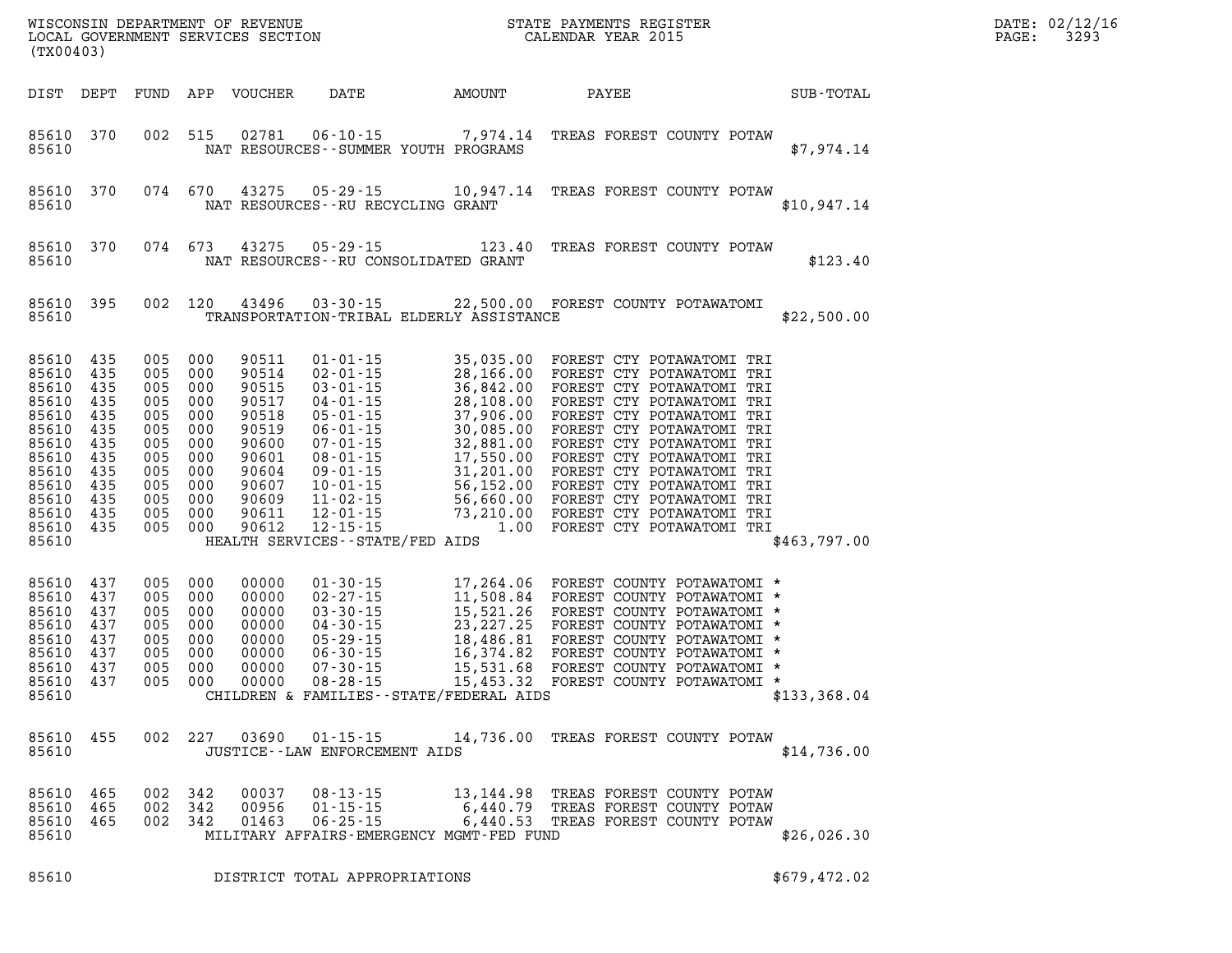|                                                                                                         | WISCONSIN DEPARTMENT OF REVENUE<br>LOCAL GOVERNMENT SERVICES SECTION<br>CALENDAR YEAR 2015<br>(TX00403) |                                                                                                                       |                          |                                                                                                 |                                                                                                   |                                                                                                                                                                                                                                                                                                                                                                            |                                                                                                                                                                                                    |  |                                                                                     | PAGE: | DATE: 02/12/16<br>3294 |
|---------------------------------------------------------------------------------------------------------|---------------------------------------------------------------------------------------------------------|-----------------------------------------------------------------------------------------------------------------------|--------------------------|-------------------------------------------------------------------------------------------------|---------------------------------------------------------------------------------------------------|----------------------------------------------------------------------------------------------------------------------------------------------------------------------------------------------------------------------------------------------------------------------------------------------------------------------------------------------------------------------------|----------------------------------------------------------------------------------------------------------------------------------------------------------------------------------------------------|--|-------------------------------------------------------------------------------------|-------|------------------------|
| DIST DEPT                                                                                               |                                                                                                         |                                                                                                                       |                          | FUND APP VOUCHER                                                                                |                                                                                                   | DATE AMOUNT                                                                                                                                                                                                                                                                                                                                                                | <b>PAYEE</b>                                                                                                                                                                                       |  | SUB-TOTAL                                                                           |       |                        |
| 85611 370<br>85611                                                                                      |                                                                                                         | 074 670                                                                                                               |                          | 43276                                                                                           | NAT RESOURCES -- RU RECYCLING GRANT                                                               |                                                                                                                                                                                                                                                                                                                                                                            | 05-29-15 12, 274.02 TREAS MOLE LAKE SOKAOGON                                                                                                                                                       |  | \$12, 274.02                                                                        |       |                        |
| 85611 370<br>85611                                                                                      |                                                                                                         |                                                                                                                       | 074 673                  | 43276                                                                                           |                                                                                                   | NAT RESOURCES--RU CONSOLIDATED GRANT                                                                                                                                                                                                                                                                                                                                       | 05-29-15 133.57 TREAS MOLE LAKE SOKAOGON                                                                                                                                                           |  | \$133.57                                                                            |       |                        |
| 85611                                                                                                   | 85611 395                                                                                               |                                                                                                                       | 002 120                  | 43497                                                                                           |                                                                                                   | TRANSPORTATION-TRIBAL ELDERLY ASSISTANCE                                                                                                                                                                                                                                                                                                                                   | 03-30-15 22,500.00 TREAS MOLE LAKE SOKAOGON                                                                                                                                                        |  | \$22,500.00                                                                         |       |                        |
| 85611 435<br>85611<br>85611<br>85611<br>85611<br>85611<br>85611<br>85611<br>85611<br>85611<br>85611 435 | 435<br>435<br>435<br>435<br>435<br>435<br>435<br>435<br>435                                             | 005 000<br>005 000<br>005 000<br>005 000<br>005 000<br>005 000<br>005 000<br>005 000<br>005 000<br>005 000<br>005 000 |                          | 90511<br>90514<br>90515<br>90517<br>90518<br>90519<br>90600<br>90604<br>90607<br>90609<br>90611 | $01 - 01 - 15$                                                                                    | 118,573.00<br>$\begin{array}{cccc} 01\text{-}01\text{-}15 & 118\text{, }573\text{, }00 \\ 02\text{-}01\text{-}15 & 39\text{, }087\text{, }00 \\ 03\text{-}01\text{-}15 & 39\text{, }405\text{, }00 \\ 04\text{-}01\text{-}15 & 29\text{, }515\text{, }00 \\ 05\text{-}01\text{-}15 & 18\text{, }098\text{, }00 \\ 06\text{-}01\text{-}15 & 29\text{, }683\text{, }00 \\ 0$ | SOKAOGON TRIBE<br>SOKAOGON TRIBE<br>SOKAOGON TRIBE<br>SOKAOGON TRIBE<br>SOKAOGON TRIBE<br>SOKAOGON TRIBE<br>SOKAOGON TRIBE<br>SOKAOGON TRIBE<br>SOKAOGON TRIBE<br>SOKAOGON TRIBE<br>SOKAOGON TRIBE |  |                                                                                     |       |                        |
| 85611<br>85611<br>85611<br>85611<br>85611<br>85611<br>85611<br>85611 437<br>85611                       | 437<br>437<br>437<br>437<br>437<br>437                                                                  | 005 000<br>005 000<br>005 000<br>005 000<br>005 000<br>005<br>005 000                                                 | 000                      | 00000<br>00000<br>00000<br>00000<br>00000<br>00000<br>00000                                     | HEALTH SERVICES - - STATE/FED AIDS                                                                | CHILDREN & FAMILIES - - STATE/FEDERAL AIDS                                                                                                                                                                                                                                                                                                                                 |                                                                                                                                                                                                    |  | \$528,366.00<br>$\star$<br>$\star$<br>$\star$<br>$\star$<br>$\star$<br>\$126,400.75 |       |                        |
| 85611 455<br>85611                                                                                      |                                                                                                         |                                                                                                                       | 002 227                  | 03693                                                                                           | JUSTICE -- LAW ENFORCEMENT AIDS                                                                   |                                                                                                                                                                                                                                                                                                                                                                            | 01-15-15 10,105.00 TREAS MOLE LAKE SOKAOGON                                                                                                                                                        |  | \$10, 105.00                                                                        |       |                        |
| 85611 505<br>85611<br>85611<br>85611<br>85611                                                           | 505<br>505<br>505                                                                                       | 002 155<br>002<br>002<br>002                                                                                          | 155<br>155<br>155        | 60164<br>60164<br>60654<br>60654                                                                | $09 - 24 - 15$<br>$09 - 24 - 15$<br>$04 - 08 - 15$<br>$04 - 08 - 15$                              | 326.58<br>956.14<br>1,555.42<br>DOA-HOUSING ASSISTANCE-FEDERAL FUNDS                                                                                                                                                                                                                                                                                                       | 202.86 TREAS MOLE LAKE SOKAOGON<br>TREAS MOLE LAKE SOKAOGON<br>TREAS MOLE LAKE SOKAOGON<br>TREAS MOLE LAKE SOKAOGON                                                                                |  | \$3,041.00                                                                          |       |                        |
| 85611<br>85611<br>85611<br>85611<br>85611                                                               | 505<br>505<br>505<br>505                                                                                | 035<br>035<br>035<br>035                                                                                              | 371<br>371<br>371<br>371 | 60164<br>60654<br>60654<br>60654                                                                | $09 - 24 - 15$<br>$04 - 08 - 15$<br>$04 - 08 - 15$<br>$04 - 08 - 15$<br>DOA--PUBLIC BENEFITS FUND | 68.95<br>505.00<br>808.00<br>496.05                                                                                                                                                                                                                                                                                                                                        | TREAS MOLE LAKE SOKAOGON<br>TREAS MOLE LAKE SOKAOGON<br>TREAS MOLE LAKE SOKAOGON<br>TREAS MOLE LAKE SOKAOGON                                                                                       |  | \$1,878.00                                                                          |       |                        |

**85611 DISTRICT TOTAL APPROPRIATIONS \$704,698.34**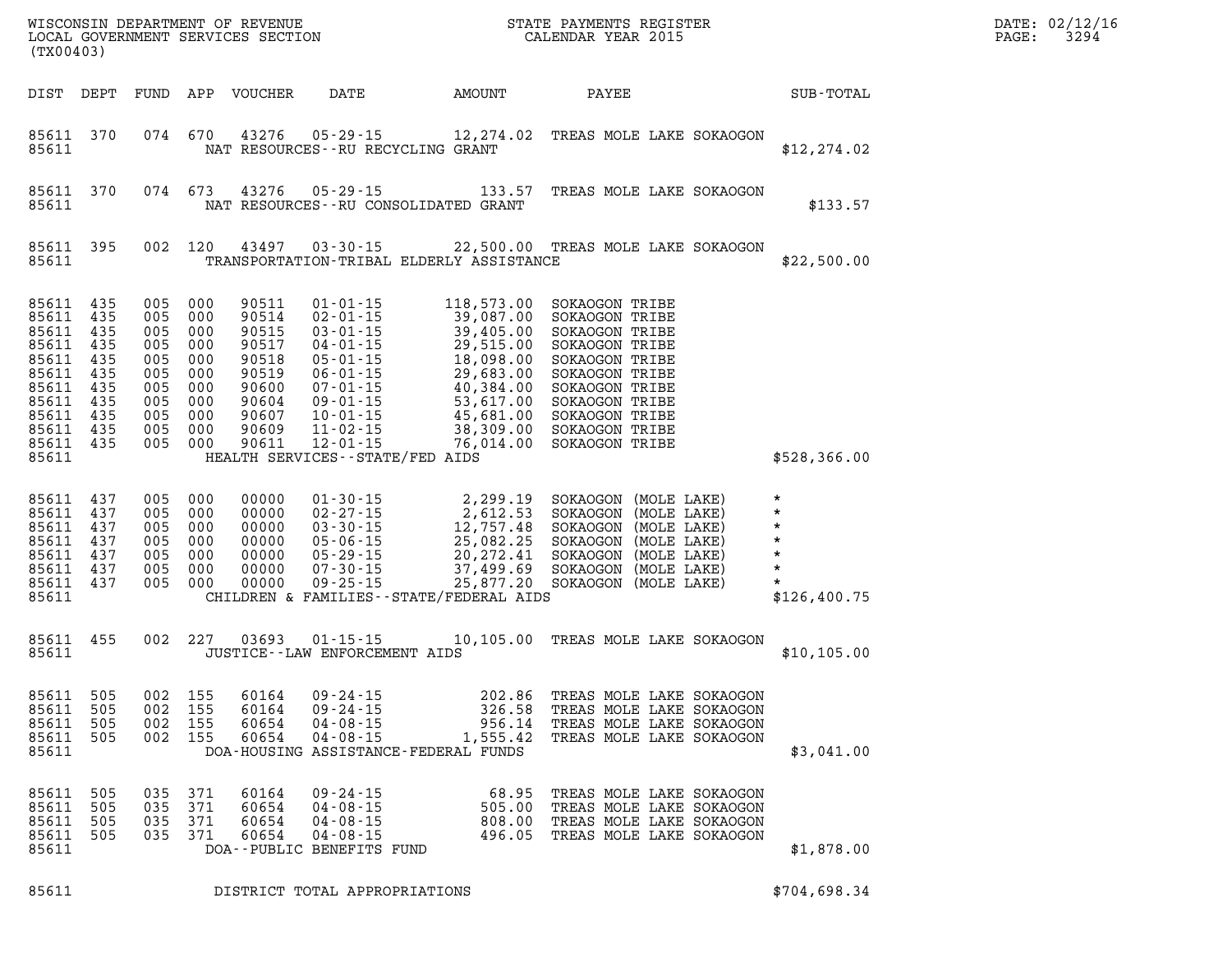| (TX00403)                                                                                                                                                                                    |                                                                                                                                  |               |                                                                                                          |                                      |                                             |                                                                                                                                                                                                                                                          |                                                                                                                            | DATE: 02/12/16<br>3295<br>PAGE: |
|----------------------------------------------------------------------------------------------------------------------------------------------------------------------------------------------|----------------------------------------------------------------------------------------------------------------------------------|---------------|----------------------------------------------------------------------------------------------------------|--------------------------------------|---------------------------------------------|----------------------------------------------------------------------------------------------------------------------------------------------------------------------------------------------------------------------------------------------------------|----------------------------------------------------------------------------------------------------------------------------|---------------------------------|
| DIST DEPT FUND APP VOUCHER                                                                                                                                                                   |                                                                                                                                  |               |                                                                                                          |                                      | DATE AMOUNT PAYEE                           |                                                                                                                                                                                                                                                          | SUB-TOTAL                                                                                                                  |                                 |
| 85612 370<br>85612                                                                                                                                                                           | 074 670                                                                                                                          |               |                                                                                                          | NAT RESOURCES -- RU RECYCLING GRANT  |                                             | 43277 05-29-15 6,677.19 TREAS HO CHUNK NATION                                                                                                                                                                                                            | \$6,677.19                                                                                                                 |                                 |
| 85612 370<br>85612                                                                                                                                                                           | 074 673                                                                                                                          |               | 43277                                                                                                    |                                      | NAT RESOURCES - - RU CONSOLIDATED GRANT     | 05-29-15 680.40 TREAS HO CHUNK NATION                                                                                                                                                                                                                    | \$680.40                                                                                                                   |                                 |
| 85612<br>395<br>85612                                                                                                                                                                        |                                                                                                                                  | 002 120 43498 |                                                                                                          |                                      | TRANSPORTATION-TRIBAL ELDERLY ASSISTANCE    | 03-30-15 22,500.00 HO-CHUNK NATION                                                                                                                                                                                                                       | \$22,500.00                                                                                                                |                                 |
| 85612 395<br>85612                                                                                                                                                                           |                                                                                                                                  | 011 185 37816 |                                                                                                          |                                      | TRANSPORTATION - - HIGHWAY SAFETY - FEDERAL | 01-30-15 3,995.84 HO-CHUNK NATION                                                                                                                                                                                                                        | \$3,995.84                                                                                                                 |                                 |
| 85612 435<br>85612<br>435<br>85612<br>435<br>85612<br>435<br>85612<br>435<br>85612<br>435<br>85612<br>435<br>85612<br>435<br>85612<br>435<br>85612<br>435<br>85612 435<br>85612 435<br>85612 | 005 000<br>005 000<br>005 000<br>005 000<br>005 000<br>005 000<br>005 000<br>005 000<br>005 000<br>005 000<br>005 000<br>005 000 |               | 90511<br>90514<br>90515<br>90517<br>90518<br>90519<br>90600<br>90601<br>90604<br>90607<br>90609<br>90611 | HEALTH SERVICES - - STATE/FED AIDS   |                                             | 01-01-15 71,402.00 GREAT LAKES INTER-TRIBAL<br>02-01-15 58,529.00 GREAT LAKES INTER-TRIBAL<br>03-01-15 188,452.00 GREAT LAKES INTER-TRIBAL<br>04-01-15 127,366.00 GREAT LAKES INTER-TRIBAL<br>05-01-15 99,947.00 GREAT LAKES INTER-TRIBAL<br>            | \$1,667,151.00                                                                                                             |                                 |
| 85612<br>437<br>85612<br>437<br>85612<br>437<br>85612<br>437<br>85612<br>437<br>85612<br>437<br>85612<br>437<br>85612<br>437<br>85612<br>437<br>85612 437<br>85612 437<br>85612              | 005 000<br>005 000<br>005 000<br>005 000<br>005 000<br>005 000<br>005 000<br>005 000<br>005 000<br>005 000<br>005                | 000           | 00000<br>00000<br>00000<br>00000<br>00000<br>00000<br>00000<br>00000<br>00000<br>00000<br>00000          |                                      | CHILDREN & FAMILIES--STATE/FEDERAL AIDS     | 01-08-15<br>01-30-15<br>01-30-15<br>12,035.43 HO-CHUNK NATION<br>02-27-15<br>11,795.54 HO-CHUNK NATION<br>03-06-15<br>126,509.20 HO-CHUNK NATION<br>03-30-15<br>9,485.03 HO-CHUNK NATION<br>06-30-15<br>7,586.38 HO-CHUNK NATION<br>06-30-15<br>9,329.65 | $\star$<br>$\star$<br>$\star$<br>$\star$<br>$\star$<br>$\star$<br>$\star$<br>$\star$<br>$\star$<br>$\star$<br>\$241,570.56 |                                 |
| 85612 455<br>85612                                                                                                                                                                           |                                                                                                                                  |               |                                                                                                          | JUSTICE -- LAW ENFORCEMENT AIDS      |                                             | 002 227 03697 01-15-15 23,097.00 TREAS HO CHUNK NATION                                                                                                                                                                                                   | \$23,097.00                                                                                                                |                                 |
| 85612 455<br>85612                                                                                                                                                                           |                                                                                                                                  | 002 231 14    |                                                                                                          | JUSTICE - - LAW ENFORCEMENT TRAINING |                                             | 04-08-15 160.00 TREAS HO CHUNK NATION                                                                                                                                                                                                                    | \$160.00                                                                                                                   |                                 |
| 85612 465                                                                                                                                                                                    | 002 342                                                                                                                          |               | 00035                                                                                                    | 08-13-15                             |                                             | 12,941.17 TREAS HO CHUNK NATION                                                                                                                                                                                                                          |                                                                                                                            |                                 |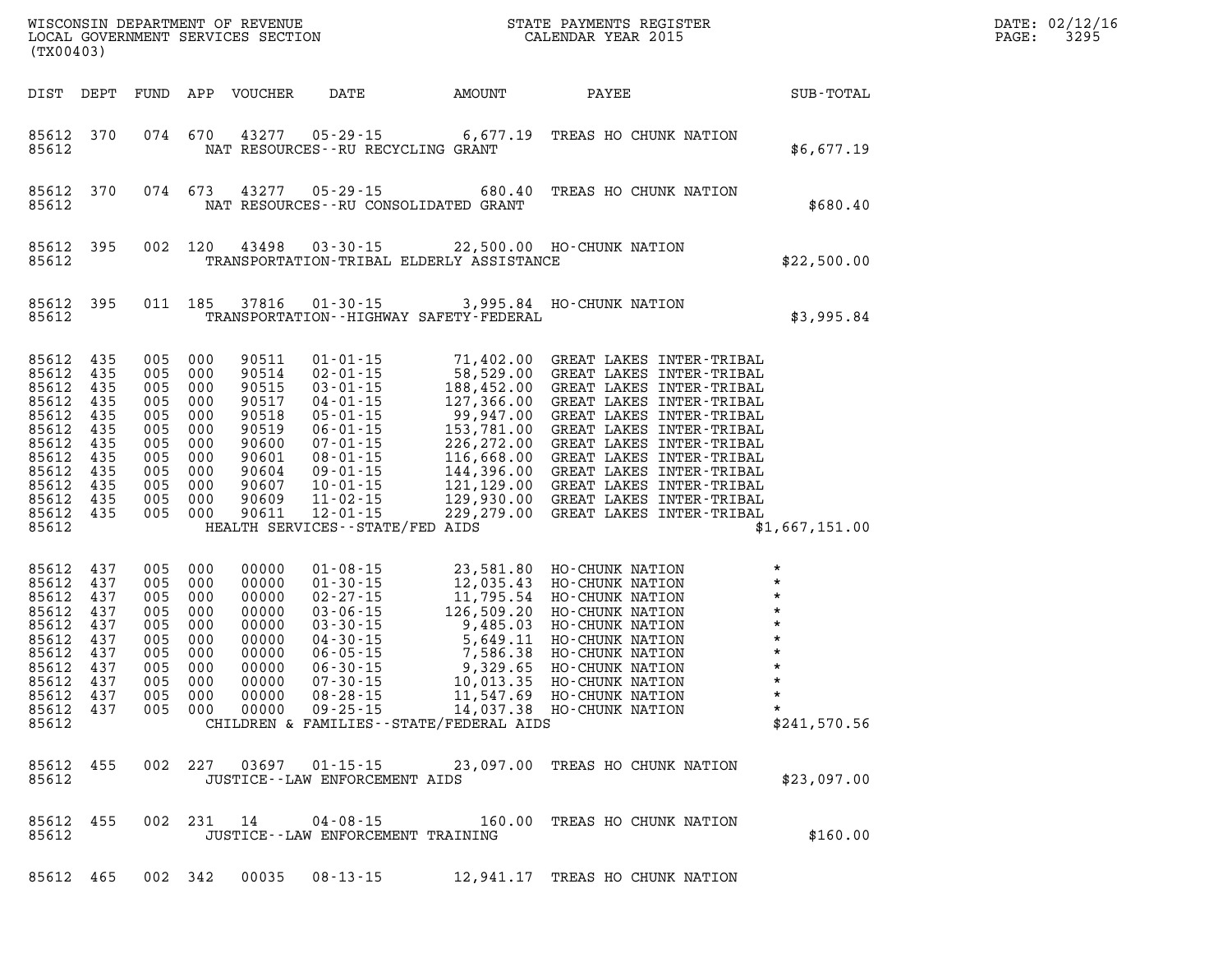| (TX00403)               |            |            |            | WISCONSIN DEPARTMENT OF REVENUE<br>LOCAL GOVERNMENT SERVICES SECTION |                               |                                                      | STATE PAYMENTS REGISTER<br>CALENDAR YEAR 2015           |                | DATE: 02/12/16<br>3296<br>PAGE: |
|-------------------------|------------|------------|------------|----------------------------------------------------------------------|-------------------------------|------------------------------------------------------|---------------------------------------------------------|----------------|---------------------------------|
| DIST                    | DEPT       | FUND       | APP        | VOUCHER                                                              | DATE                          | AMOUNT                                               | PAYEE                                                   | SUB-TOTAL      |                                 |
| 85612<br>85612<br>85612 | 465<br>465 | 002<br>002 | 342<br>342 | 00953<br>01460                                                       | 01-15-15<br>06-25-15          | 7,512.50<br>MILITARY AFFAIRS-EMERGENCY MGMT-FED FUND | TREAS HO CHUNK NATION<br>7,509.65 TREAS HO CHUNK NATION | \$27,963.32    |                                 |
| 85612                   |            |            |            |                                                                      | DISTRICT TOTAL APPROPRIATIONS |                                                      |                                                         | \$1,993,795.31 |                                 |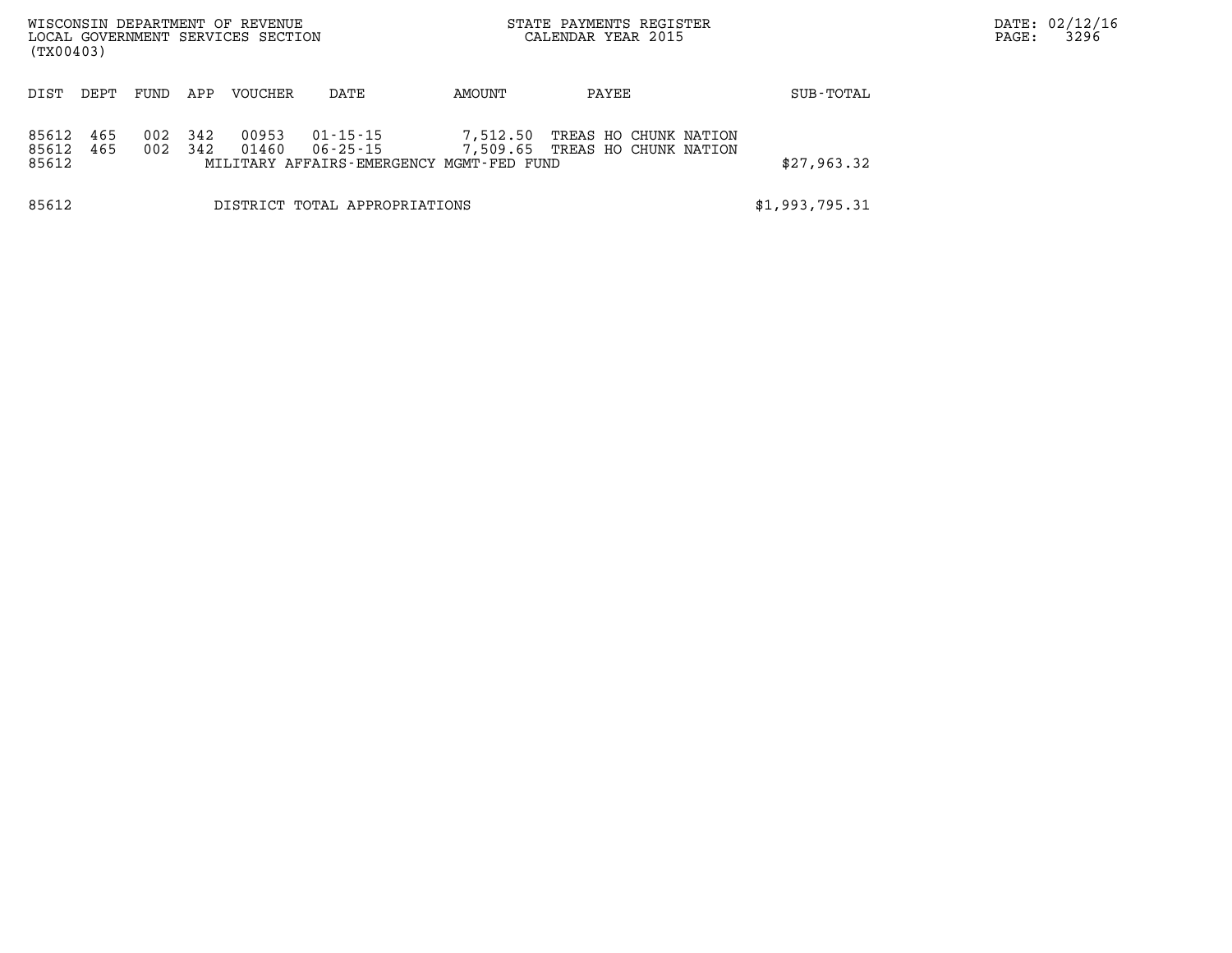| (TX00403)      |      |      |     | WISCONSIN DEPARTMENT OF REVENUE<br>LOCAL GOVERNMENT SERVICES SECTION |                               |                                                | STATE PAYMENTS REGISTER<br>CALENDAR YEAR 2015 | DATE: 02/12/16<br>3297<br>PAGE:   |           |  |
|----------------|------|------|-----|----------------------------------------------------------------------|-------------------------------|------------------------------------------------|-----------------------------------------------|-----------------------------------|-----------|--|
| DIST           | DEPT | FUND | APP | <b>VOUCHER</b>                                                       | DATE                          | AMOUNT                                         | PAYEE                                         |                                   | SUB-TOTAL |  |
| 86509<br>86509 | 437  | 005  | 000 | 00000                                                                | 03-10-15                      | CHILDREN & FAMILIES--STATE/FEDERAL AIDS        |                                               | 483.55 COLLEGE OF MENOMINEE NATI* | \$483.55  |  |
| 86509<br>86509 | 445  | 005  | 000 | 00000                                                                | $03 - 10 - 15$                | 483.55<br>WORKFORCE DVLPMT--STATE/FEDERAL AIDS |                                               | COLLEGE OF MENOMINEE NATI*        | \$483.55  |  |
| 86509          |      |      |     |                                                                      | DISTRICT TOTAL APPROPRIATIONS |                                                |                                               |                                   | \$967.10  |  |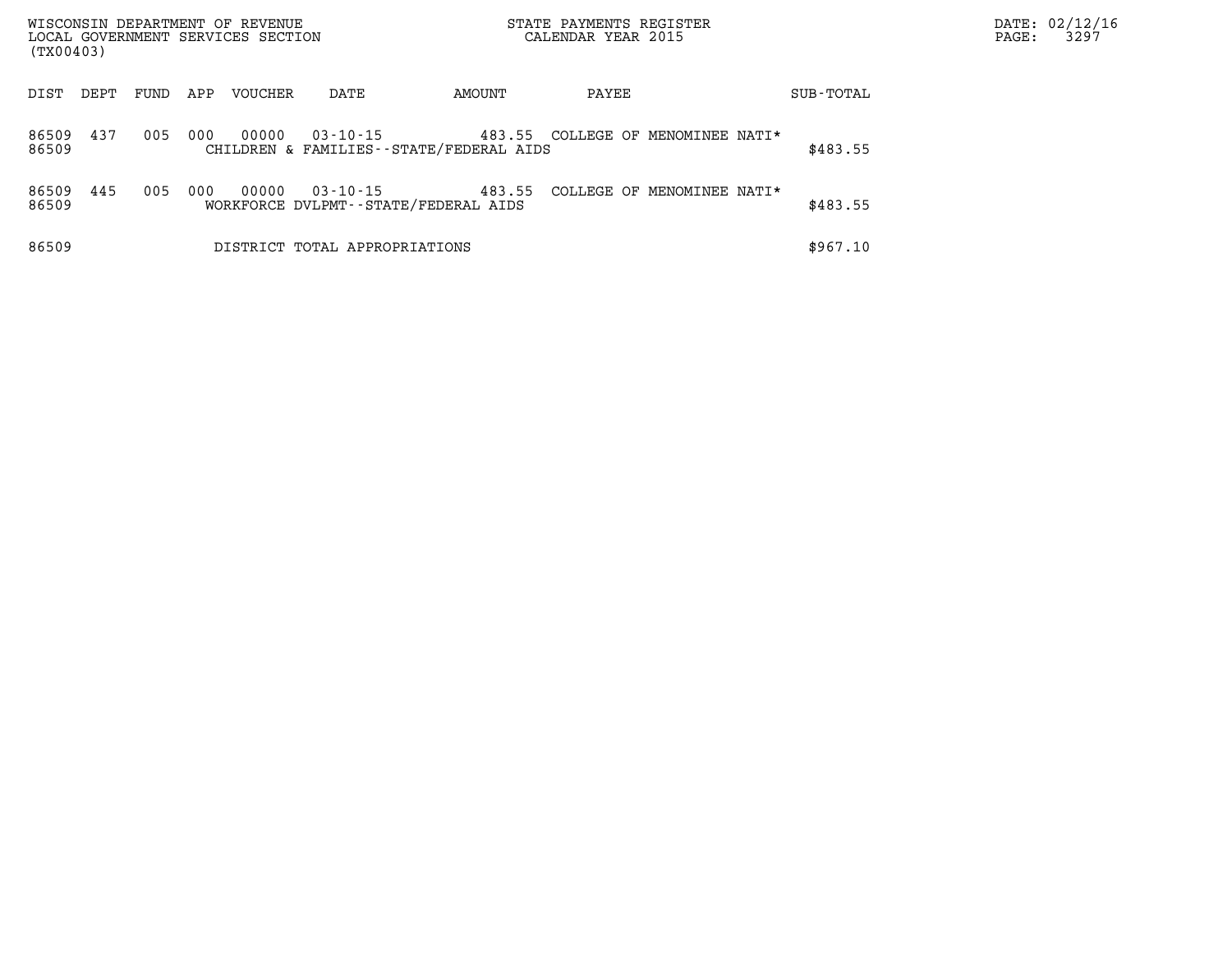| (TX00403)                                                                              |                                                             |                                                             |                                                             | WISCONSIN DEPARTMENT OF REVENUE<br>LOCAL GOVERNMENT SERVICES SECTION          |                                                                                                                                                    | STATE PAYMENTS REGISTER<br>CALENDAR YEAR 2015                                                                                                 |                                                                                                                                                                                                                                                                              |               |  |  |
|----------------------------------------------------------------------------------------|-------------------------------------------------------------|-------------------------------------------------------------|-------------------------------------------------------------|-------------------------------------------------------------------------------|----------------------------------------------------------------------------------------------------------------------------------------------------|-----------------------------------------------------------------------------------------------------------------------------------------------|------------------------------------------------------------------------------------------------------------------------------------------------------------------------------------------------------------------------------------------------------------------------------|---------------|--|--|
| DIST                                                                                   | DEPT                                                        | FUND                                                        | APP                                                         | <b>VOUCHER</b>                                                                | DATE                                                                                                                                               | AMOUNT                                                                                                                                        | PAYEE                                                                                                                                                                                                                                                                        | SUB-TOTAL     |  |  |
| 87710<br>87710                                                                         | 395                                                         | 011                                                         | 175                                                         | 43499                                                                         |                                                                                                                                                    | TRANSPORTATION - - PARATRANSIT AIDS, STATE                                                                                                    | 03-30-15  8,723.00 BAY AREA RURAL TRANSIT CO                                                                                                                                                                                                                                 | \$8,723.00    |  |  |
| 87710<br>87710<br>87710<br>87710<br>87710<br>87710                                     | 395<br>395<br>395<br>395<br>395                             | 011<br>011<br>011<br>011<br>011                             | 177<br>177<br>177<br>177<br>177                             | 40473<br>48820<br>51899<br>66709                                              | $02 - 24 - 15$<br>$05 - 28 - 15$<br>06-29-15<br>55351 07-29-15<br>$11 - 23 - 15$<br>TRANSPORTATION - - TRANSIT AID                                 | 35,297.00<br>57,756.00                                                                                                                        | BAY AREA RURAL TRANSIT CO<br>33,532.00 BAY AREA RURAL TRANSIT CO<br>BAY AREA RURAL TRANSIT CO<br>57,756.00 BAY AREA RURAL TRANSIT CO<br>57,756.00 BAY AREA RURAL TRANSIT CO                                                                                                  | \$242,097.00  |  |  |
| 87710<br>87710<br>87710<br>87710<br>87710<br>87710<br>87710<br>87710<br>87710<br>87710 | 395<br>395<br>395<br>395<br>395<br>395<br>395<br>395<br>395 | 011<br>011<br>011<br>011<br>011<br>011<br>011<br>011<br>011 | 182<br>182<br>182<br>182<br>182<br>182<br>182<br>182<br>182 | 36885<br>44728<br>48820<br>50455<br>54019<br>54623<br>57009<br>64977<br>68570 | $01 - 21 - 15$<br>$04 - 13 - 15$<br>$05 - 28 - 15$<br>$06 - 15 - 15$<br>$07 - 17 - 15$<br>07-22-15<br>08-17-15<br>$11 - 05 - 15$<br>$12 - 14 - 15$ | 177,270.00<br>440.00<br>4,760.81<br>1,741.96<br>163,373.00<br>552.00<br>134,253.00<br>133,228.00<br>TRANSPORTATION - - TRANSIT AIDS - FEDERAL | 139,917.00 BAY AREA RURAL TRANSIT CO<br>BAY AREA RURAL TRANSIT CO<br>BAY AREA RURAL TRANSIT CO<br>BAY AREA RURAL TRANSIT CO<br>BAY AREA RURAL TRANSIT CO<br>BAY AREA RURAL TRANSIT CO<br>BAY AREA RURAL TRANSIT CO<br>BAY AREA RURAL TRANSIT CO<br>BAY AREA RURAL TRANSIT CO | \$755, 535.77 |  |  |

**87710 DISTRICT TOTAL APPROPRIATIONS \$1,006,355.77**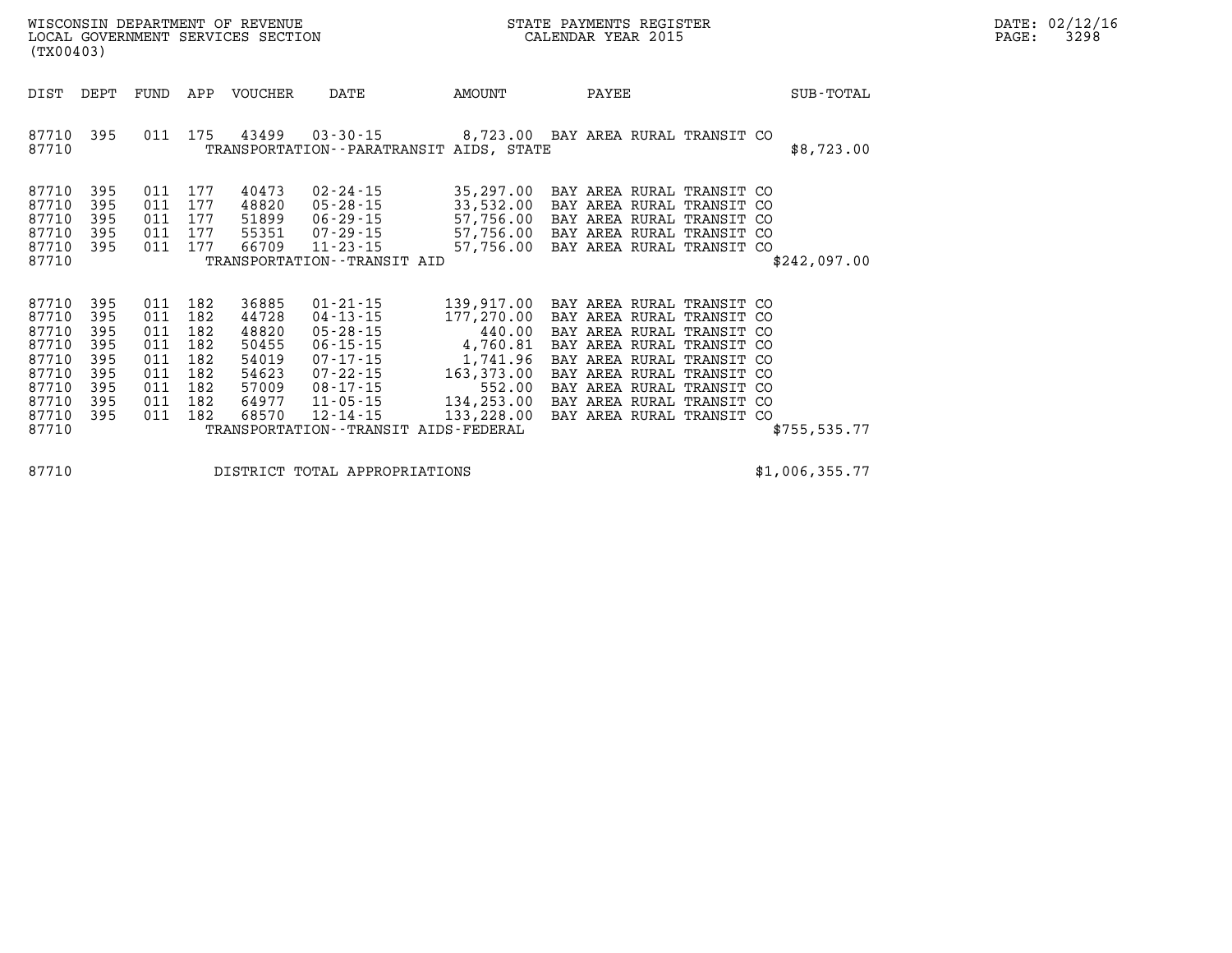| 91002<br>91002<br>91002<br>91002<br>91002 | 435<br>435<br>435<br>435<br>435 | 005<br>005<br>005<br>005        | 000<br>000<br>000<br>000<br>000 | 90511<br>90514<br>90515<br>90517<br>90518 | $01 - 01 - 15$<br>$02 - 01 - 15$<br>$03 - 01 - 15$<br>$04 - 01 - 15$<br>$05 - 01 - 15$                | 148,229.00<br>166,964.00<br>160,128.00<br>151,288.00<br>122,834.00 | UW MADISON BD OF REGENTS<br>UW MADISON<br>UW MADISON BD OF REGENTS<br>UW MADISON                                                         | BD OF REGENTS<br>BD OF REGENTS                   |
|-------------------------------------------|---------------------------------|---------------------------------|---------------------------------|-------------------------------------------|-------------------------------------------------------------------------------------------------------|--------------------------------------------------------------------|------------------------------------------------------------------------------------------------------------------------------------------|--------------------------------------------------|
| 91002<br>91002<br>91002<br>91002          | 435<br>435<br>435<br>435        | 005<br>005<br>005<br>005<br>005 | 000<br>000<br>000<br>000        | 90519<br>90600<br>90601<br>90604          | $06 - 01 - 15$<br>$07 - 01 - 15$<br>$08 - 01 - 15$<br>$09 - 01 - 15$                                  | 265,305,00<br>120,086.00<br>130,848.00<br>103,643.00               | UW MADISON BD OF REGENTS<br>UW MADISON BD OF REGENTS<br>UW MADISON BD OF REGENTS<br>UW MADISON BD OF REGENTS<br>UW MADISON BD OF REGENTS |                                                  |
| 91002<br>91002<br>91002<br>91002<br>91002 | 435<br>435<br>435<br>435        | 005<br>005<br>005<br>005        | 000<br>000<br>000<br>000        | 90607<br>90609<br>90611<br>90612          | $10 - 01 - 15$<br>$11 - 02 - 15$<br>$12 - 01 - 15$<br>$12 - 15 - 15$<br>HEALTH SERVICES - - STATE/FED | 115,357.00<br>107,013,00<br>94,604.00<br>66,895.00<br>AIDS         | UW MADISON BD OF REGENTS<br>UW MADISON<br>UW MADISON<br>UW MADISON BD OF REGENTS                                                         | BD OF REGENTS<br>BD OF REGENTS<br>\$1,753,194.00 |

**91002 DISTRICT TOTAL APPROPRIATIONS \$1,753,194.00**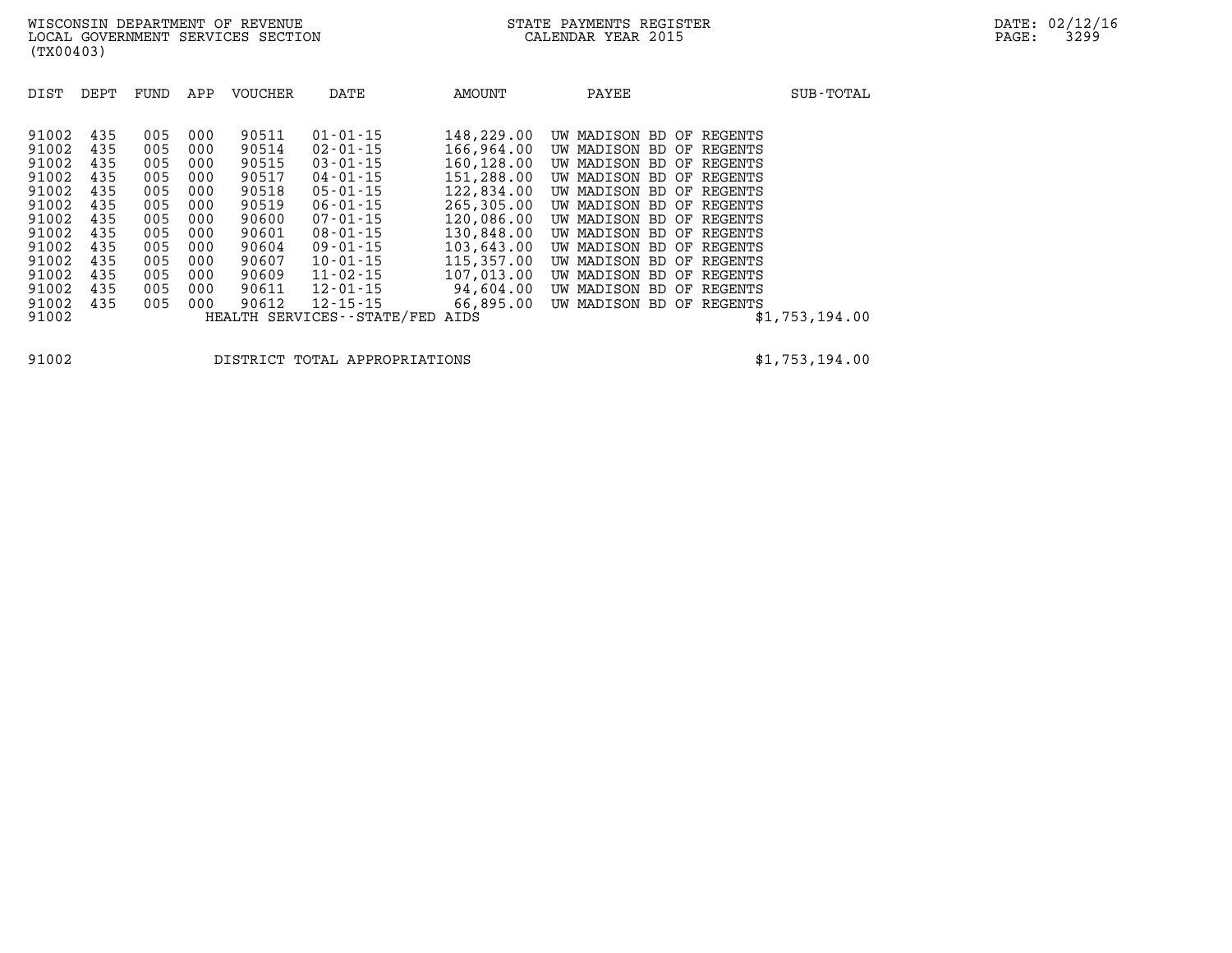| DIST           | DEPT       | FUND       | APP        | <b>VOUCHER</b> | DATE                                            | <b>AMOUNT</b>            | PAYEE                                   | SUB-TOTAL    |
|----------------|------------|------------|------------|----------------|-------------------------------------------------|--------------------------|-----------------------------------------|--------------|
| 91004<br>91004 | 435<br>435 | 005        | 000        | 90511<br>90514 | $01 - 01 - 15$                                  | 148,432.00<br>116,457.00 | OF REGENTS<br>UW BD                     |              |
| 91004          | 435        | 005<br>005 | 000<br>000 | 90515          | $02 - 01 - 15$<br>$03 - 01 - 15$                | 28,054.00                | UW BD OF REGENTS<br>OF REGENTS<br>UW BD |              |
| 91004<br>91004 | 435<br>435 | 005<br>005 | 000<br>000 | 90517<br>90518 | $04 - 01 - 15$<br>$05 - 01 - 15$                | 46,793.00<br>140,213.00  | UW BD OF REGENTS<br>UW BD OF REGENTS    |              |
| 91004<br>91004 | 435<br>435 | 005<br>005 | 000<br>000 | 90519<br>90600 | $06 - 01 - 15$<br>$07 - 01 - 15$                | 53,334.00<br>54,199.00   | UW BD OF REGENTS<br>UW BD OF REGENTS    |              |
| 91004<br>91004 | 435<br>435 | 005<br>005 | 000<br>000 | 90601<br>90604 | $08 - 01 - 15$<br>$09 - 01 - 15$                | 53,898,00<br>10,941.00   | OF REGENTS<br>UW BD<br>UW BD OF REGENTS |              |
| 91004<br>91004 | 435<br>435 | 005<br>005 | 000<br>000 | 90607<br>90609 | $10 - 01 - 15$<br>$11 - 02 - 15$                | 48,982.00<br>99,829,00   | OF REGENTS<br>UW BD<br>UW BD OF REGENTS |              |
| 91004<br>91004 | 435        | 005        | 000        | 90611          | $12 - 01 - 15$<br>HEALTH SERVICES - - STATE/FED | 23,862.00<br>AIDS        | UW BD OF REGENTS                        | \$824,994.00 |
|                |            |            |            |                |                                                 |                          |                                         |              |

**91004 DISTRICT TOTAL APPROPRIATIONS \$824,994.00**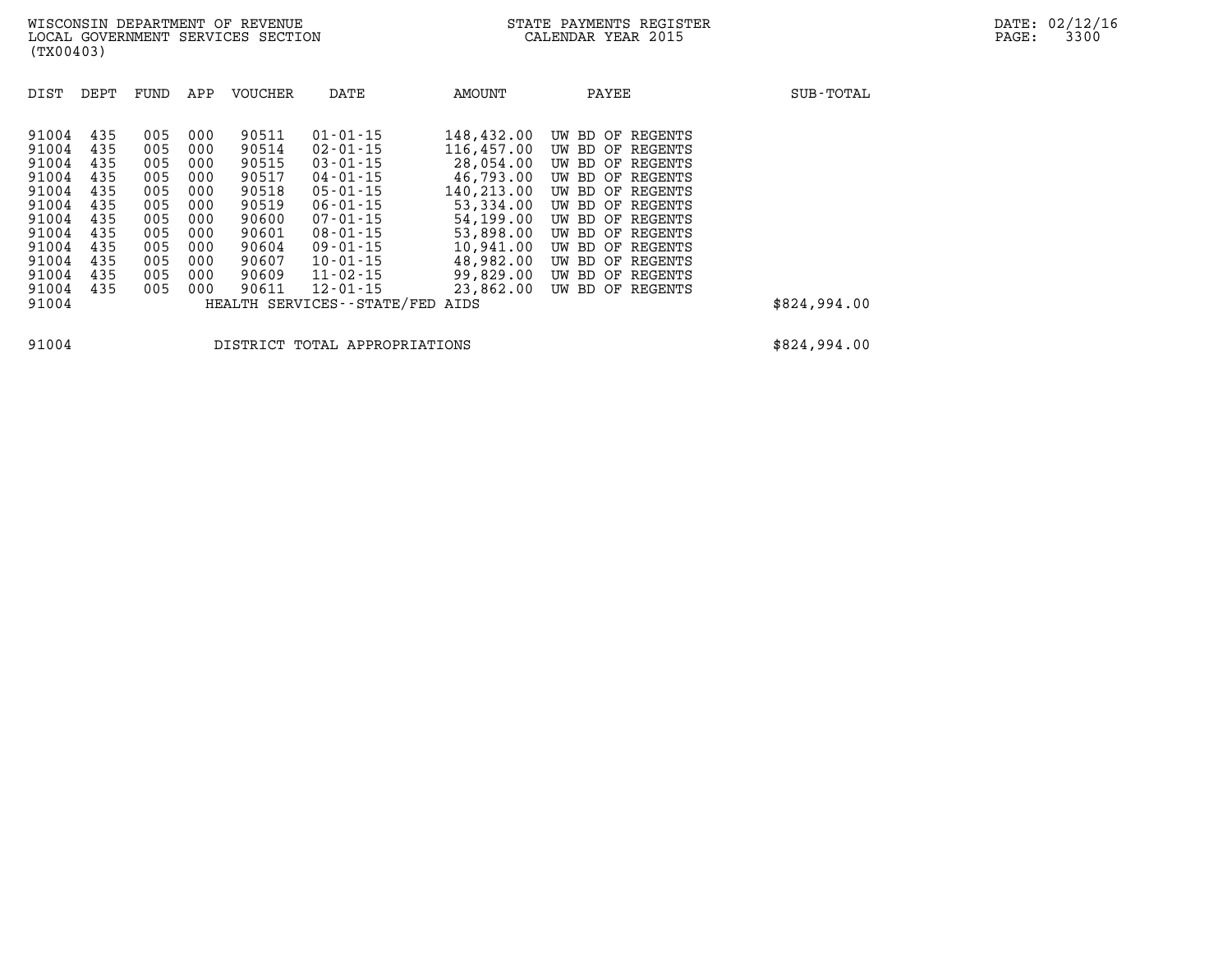| DIST                                                                          | DEPT                                                 | FUND                                                 | APP                                                  | <b>VOUCHER</b>                                                       | DATE                                                                                                                                                                            | AMOUNT                                                                                        | PAYEE                                                                                                                                                                                                                              | SUB-TOTAL   |
|-------------------------------------------------------------------------------|------------------------------------------------------|------------------------------------------------------|------------------------------------------------------|----------------------------------------------------------------------|---------------------------------------------------------------------------------------------------------------------------------------------------------------------------------|-----------------------------------------------------------------------------------------------|------------------------------------------------------------------------------------------------------------------------------------------------------------------------------------------------------------------------------------|-------------|
| 91007<br>91007<br>91007<br>91007<br>91007<br>91007<br>91007<br>91007<br>91007 | 435<br>435<br>435<br>435<br>435<br>435<br>435<br>435 | 005<br>005<br>005<br>005<br>005<br>005<br>005<br>005 | 000<br>000<br>000<br>000<br>000<br>000<br>000<br>000 | 90514<br>90515<br>90517<br>90518<br>90519<br>90600<br>90601<br>90609 | $02 - 01 - 15$<br>$03 - 01 - 15$<br>$04 - 01 - 15$<br>$05 - 01 - 15$<br>$06 - 01 - 15$<br>$07 - 01 - 15$<br>$08 - 01 - 15$<br>$11 - 02 - 15$<br>HEALTH SERVICES--STATE/FED AIDS | 12,737.00<br>5,780.00<br>3,090.00<br>3,090.00<br>3,229.00<br>3,442.00<br>2,592.00<br>3,789.00 | UW DEPT MEDICAL<br>GENETICS<br>UW DEPT MEDICAL GENETICS<br>UW DEPT MEDICAL GENETICS<br>UW DEPT MEDICAL GENETICS<br>UW DEPT MEDICAL GENETICS<br>UW DEPT MEDICAL GENETICS<br>UW DEPT MEDICAL<br>GENETICS<br>UW DEPT MEDICAL GENETICS | \$37,749.00 |
| 91007                                                                         |                                                      |                                                      |                                                      |                                                                      | DISTRICT TOTAL APPROPRIATIONS                                                                                                                                                   |                                                                                               |                                                                                                                                                                                                                                    | \$37,749.00 |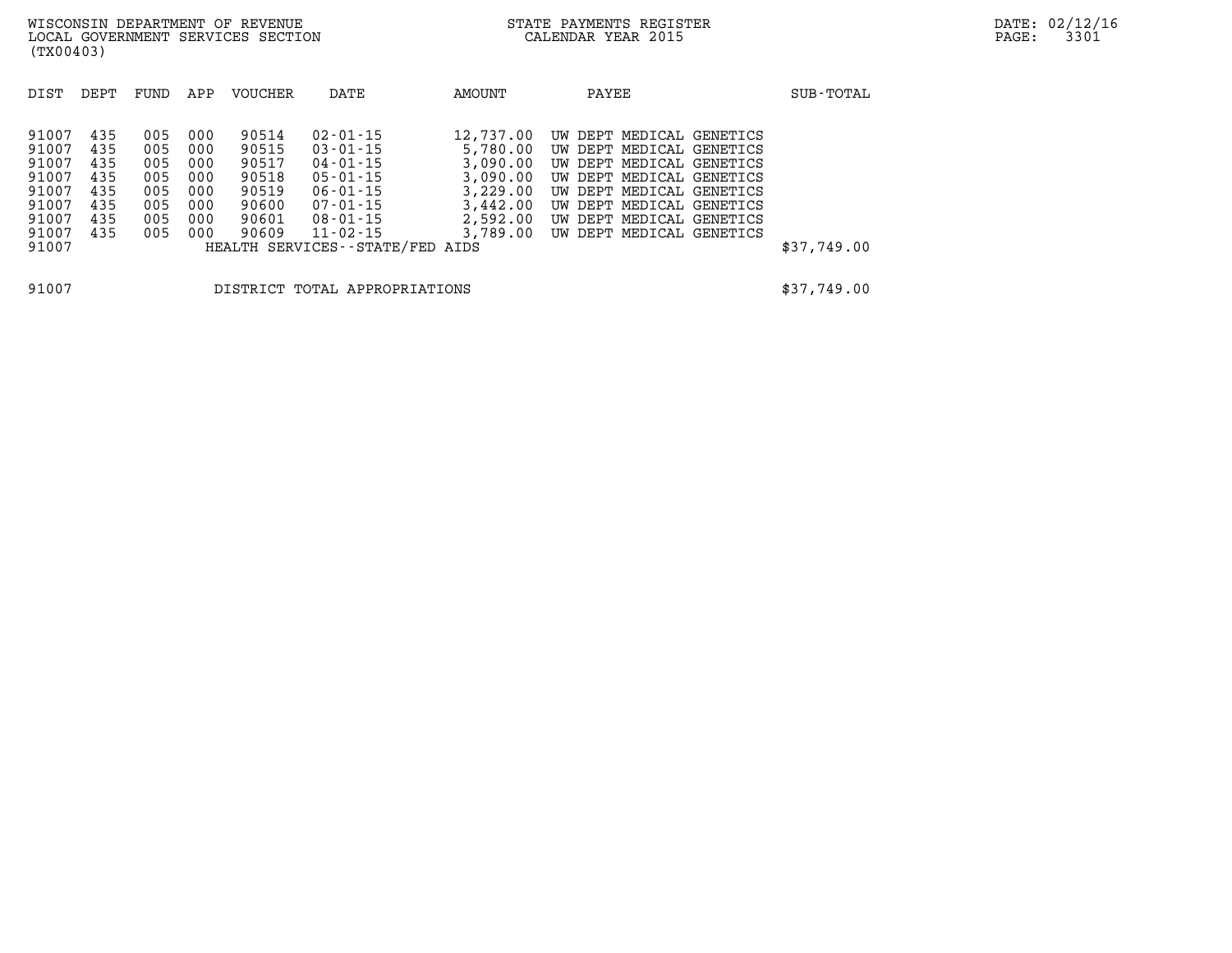| DIST           | DEPT       | FUND       | APP        | <b>VOUCHER</b> | DATE                             | AMOUNT                   | PAYEE                          |                              |                      | SUB-TOTAL      |
|----------------|------------|------------|------------|----------------|----------------------------------|--------------------------|--------------------------------|------------------------------|----------------------|----------------|
| 91008          | 435        | 005        | 000        | 90511          | $01 - 01 - 15$                   | 63,276.00                | MADISON RESRCH<br>UW           |                              | & SPONS              |                |
| 91008<br>91008 | 435<br>435 | 005<br>005 | 000<br>000 | 90514<br>90515 | $02 - 01 - 15$<br>$03 - 01 - 15$ | 86,796.00<br>35,681.00   | MADISON<br>UW<br>MADISON<br>UW | RESRCH<br>RESRCH<br>δc       | SPONS<br>δc<br>SPONS |                |
| 91008<br>91008 | 435<br>435 | 005<br>005 | 000<br>000 | 90517<br>90518 | $04 - 01 - 15$<br>$05 - 01 - 15$ | 101,454.00<br>203,330.00 | MADISON<br>UW<br>UW MADISON    | RESRCH<br>δc<br>RESRCH<br>&. | SPONS<br>SPONS       |                |
| 91008<br>91008 | 435<br>435 | 005<br>005 | 000<br>000 | 90519<br>90600 | $06 - 01 - 15$<br>$07 - 01 - 15$ | 123,539.00<br>81,402.00  | MADISON<br>UW<br>UW MADISON    | RESRCH<br>&<br>RESRCH        | SPONS<br>& SPONS     |                |
| 91008<br>91008 | 435<br>435 | 005<br>005 | 000<br>000 | 90601<br>90604 | $08 - 01 - 15$<br>$09 - 01 - 15$ | 270,976.00<br>58,193.00  | UW MADISON<br>UW MADISON       | RESRCH<br>RESRCH             | & SPONS<br>& SPONS   |                |
| 91008<br>91008 | 435<br>435 | 005<br>005 | 000<br>000 | 90607<br>90609 | $10 - 01 - 15$<br>$11 - 02 - 15$ | 134,904.00<br>246,407.00 | MADISON<br>UW<br>MADISON<br>UW | RESRCH<br>&.<br>RESRCH       | SPONS<br>& SPONS     |                |
| 91008<br>91008 | 435<br>435 | 005<br>005 | 000<br>000 | 90611<br>90612 | $12 - 01 - 15$<br>$12 - 15 - 15$ | 34,275.00<br>224,614.00  | MADISON<br>UW<br>MADISON<br>UW | RESRCH<br>RESRCH             | & SPONS<br>& SPONS   |                |
| 91008          |            |            |            |                | HEALTH SERVICES - - STATE/FED    | AIDS                     |                                |                              |                      | \$1,664,847.00 |

**91008 DISTRICT TOTAL APPROPRIATIONS \$1,664,847.00**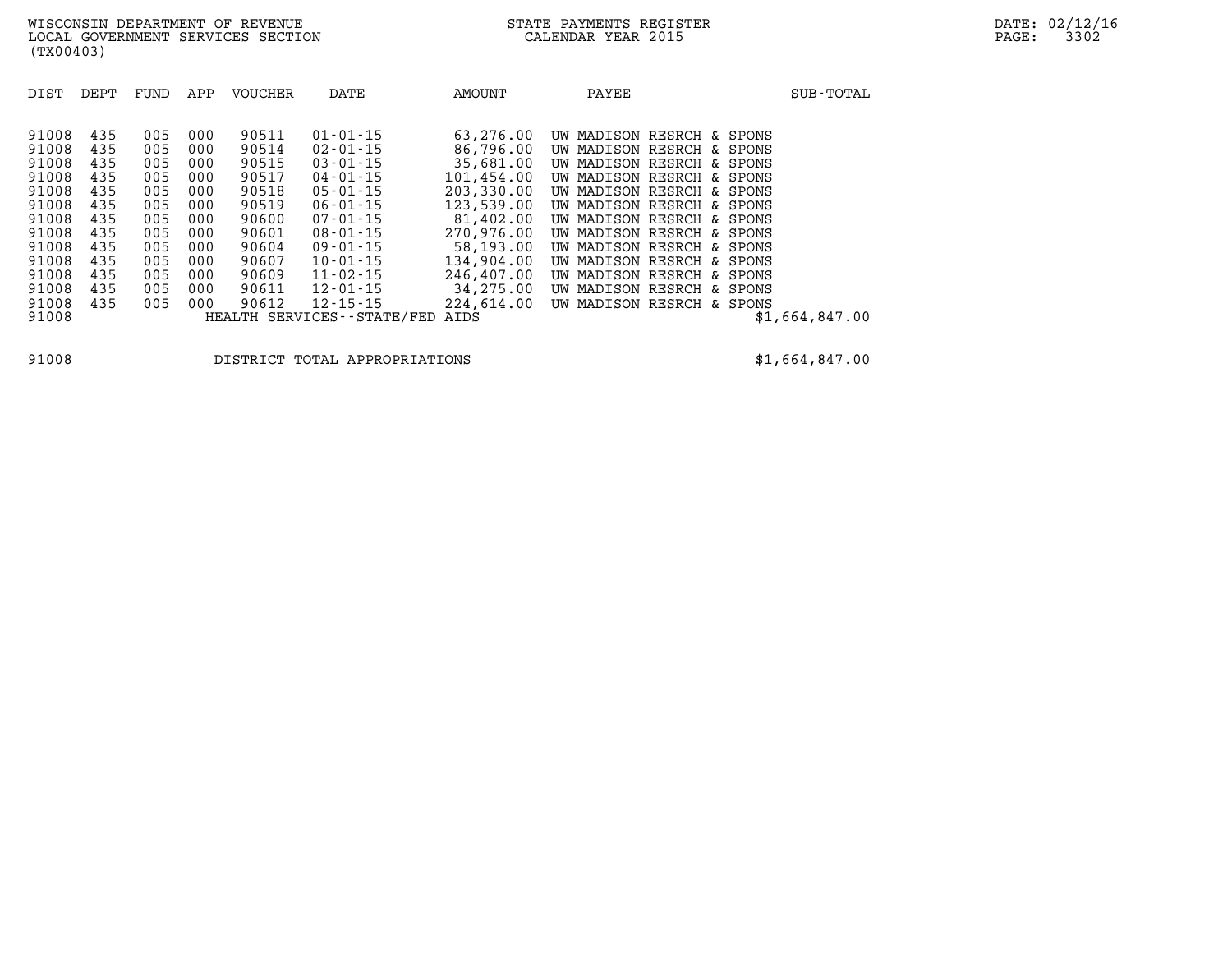| DIST  | DEPT | FUND | APP | VOUCHER | DATE                          | AMOUNT    | PAYEE                 | SUB-TOTAL   |
|-------|------|------|-----|---------|-------------------------------|-----------|-----------------------|-------------|
|       |      |      |     |         |                               |           |                       |             |
| 91009 | 435  | 005  | 000 | 90511   | $01 - 01 - 15$                | 7,752.00  | UW SCHOOL OF MEDICINE |             |
| 91009 | 435  | 005  | 000 | 90514   | $02 - 01 - 15$                | 12,745.00 | UW SCHOOL OF MEDICINE |             |
| 91009 | 435  | 005  | 000 | 90515   | $03 - 01 - 15$                | 3,926.00  | UW SCHOOL OF MEDICINE |             |
| 91009 | 435  | 005  | 000 | 90517   | $04 - 01 - 15$                | 11,346.00 | UW SCHOOL OF MEDICINE |             |
| 91009 | 435  | 005  | 000 | 90518   | $05 - 01 - 15$                | 7,469.00  | UW SCHOOL OF MEDICINE |             |
| 91009 | 435  | 005  | 000 | 90519   | $06 - 01 - 15$                | 7,105.00  | UW SCHOOL OF MEDICINE |             |
| 91009 | 435  | 005  | 000 | 90600   | 07-01-15                      | 7,734.00  | UW SCHOOL OF MEDICINE |             |
| 91009 | 435  | 005  | 000 | 90601   | $08 - 01 - 15$                | 11,152.00 | UW SCHOOL OF MEDICINE |             |
| 91009 |      |      |     |         | HEALTH SERVICES--STATE/FED    | AIDS      |                       | \$69,229.00 |
| 91009 |      |      |     |         | DISTRICT TOTAL APPROPRIATIONS |           |                       | \$69,229.00 |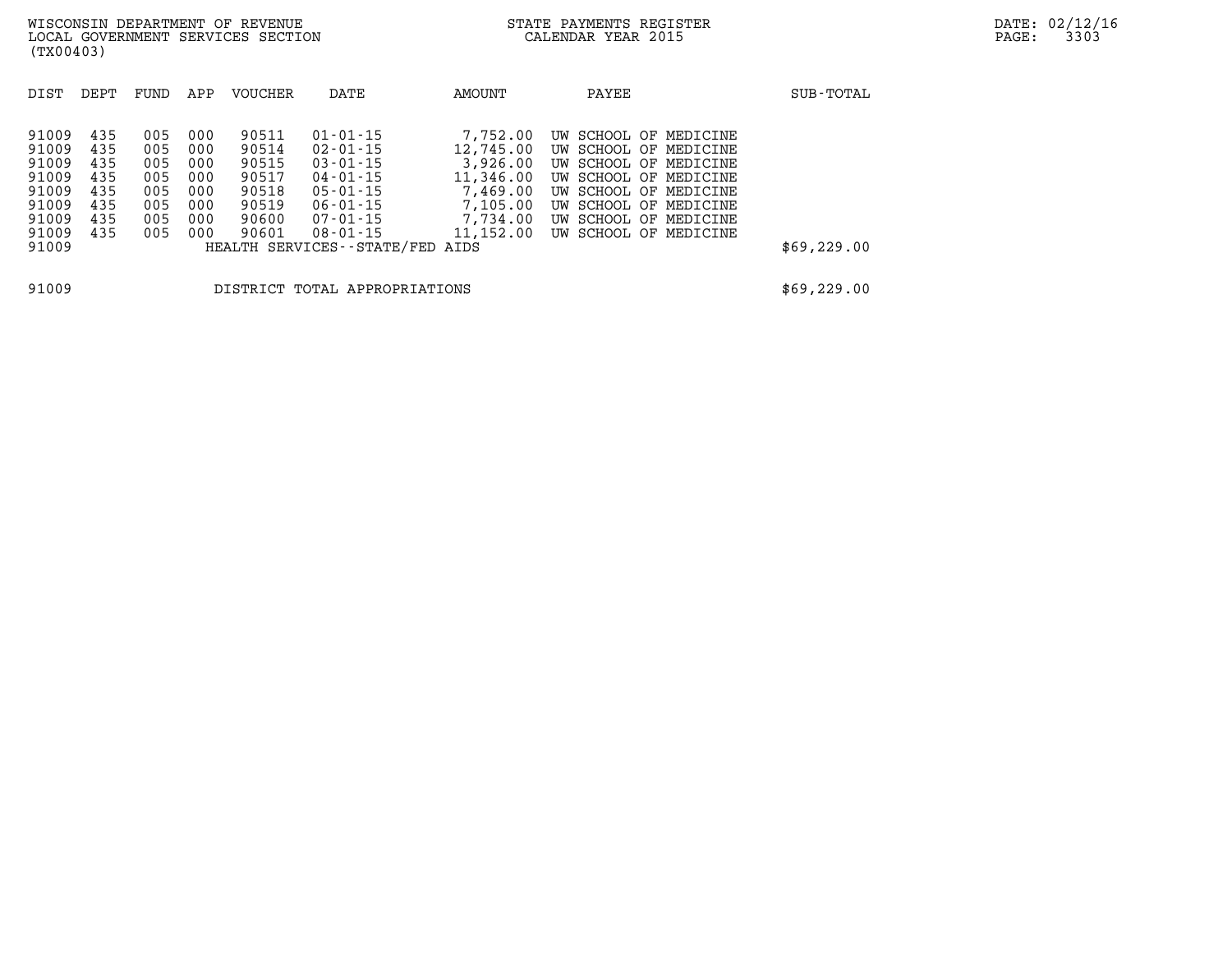| DIST                                                        | DEPT                                          | FUND                                          | APP                                           | VOUCHER                                                     | DATE                                                                                                                       | AMOUNT                                                                            | PAYEE                                                                                                                                                                                     | SUB-TOTAL    |
|-------------------------------------------------------------|-----------------------------------------------|-----------------------------------------------|-----------------------------------------------|-------------------------------------------------------------|----------------------------------------------------------------------------------------------------------------------------|-----------------------------------------------------------------------------------|-------------------------------------------------------------------------------------------------------------------------------------------------------------------------------------------|--------------|
| 91011<br>91011<br>91011<br>91011<br>91011<br>91011<br>91011 | 435<br>435<br>435<br>435<br>435<br>435<br>435 | 005<br>005<br>005<br>005<br>005<br>005<br>005 | 000<br>000<br>000<br>000<br>000<br>000<br>000 | 90514<br>90515<br>90517<br>90518<br>90519<br>90600<br>90601 | $02 - 01 - 15$<br>$03 - 01 - 15$<br>$04 - 01 - 15$<br>$05 - 01 - 15$<br>$06 - 01 - 15$<br>$07 - 01 - 15$<br>$08 - 01 - 15$ | 23,505.00<br>6,775.00<br>6,657.00<br>6.657.00<br>6,657.00<br>6,758.00<br>6,663.00 | UW DEPT FAMILY MEDICINE<br>UW DEPT FAMILY MEDICINE<br>UW DEPT FAMILY MEDICINE<br>UW DEPT FAMILY MEDICINE<br>UW DEPT FAMILY MEDICINE<br>UW DEPT FAMILY MEDICINE<br>UW DEPT FAMILY MEDICINE |              |
| 91011<br>91011<br>91011<br>91011                            | 435<br>435<br>435                             | 005<br>005<br>005                             | 000<br>000<br>000                             | 90604<br>90607<br>90609                                     | 09-01-15<br>$10 - 01 - 15$<br>$11 - 02 - 15$<br>HEALTH SERVICES--STATE/FED AIDS                                            | 45,342,00<br>7,545.00<br>7,545.00                                                 | UW DEPT FAMILY MEDICINE<br>UW DEPT FAMILY MEDICINE<br>UW DEPT FAMILY MEDICINE                                                                                                             | \$124,104.00 |

**91011 DISTRICT TOTAL APPROPRIATIONS \$124,104.00**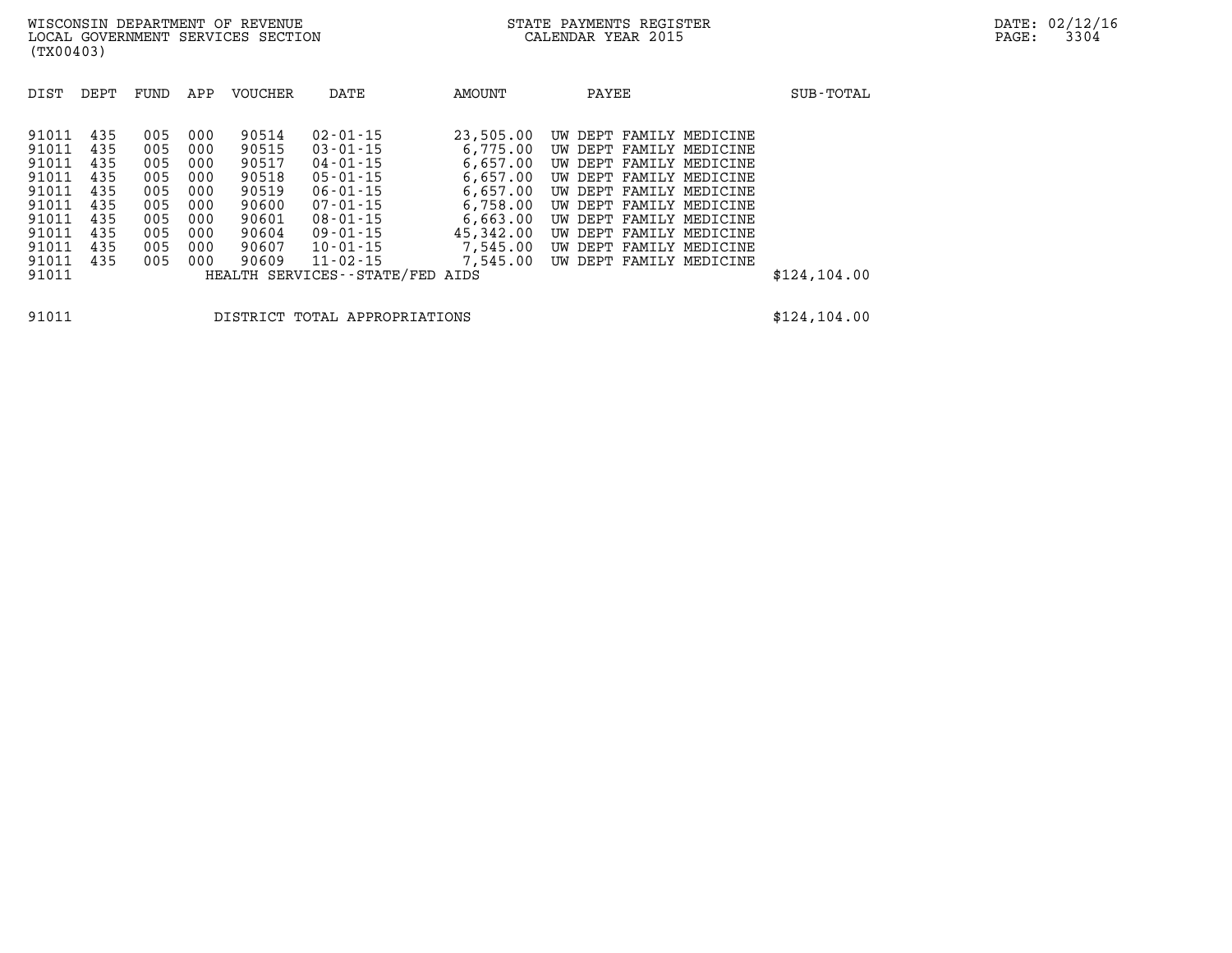| (TX00403)                                                   |                                        |                                        |                                        | WISCONSIN DEPARTMENT OF REVENUE<br>LOCAL GOVERNMENT SERVICES SECTION |                                                                                                               |                                             | STATE PAYMENTS REGISTER<br>CALENDAR YEAR 2015                                                                                                                                           |  | PAGE:       | DATE: 02/12/16<br>3305 |  |
|-------------------------------------------------------------|----------------------------------------|----------------------------------------|----------------------------------------|----------------------------------------------------------------------|---------------------------------------------------------------------------------------------------------------|---------------------------------------------|-----------------------------------------------------------------------------------------------------------------------------------------------------------------------------------------|--|-------------|------------------------|--|
| DIST                                                        | DEPT                                   | FUND                                   | APP                                    | VOUCHER                                                              | DATE                                                                                                          | AMOUNT                                      | PAYEE                                                                                                                                                                                   |  | SUB-TOTAL   |                        |  |
| 91018<br>91018<br>91018<br>91018<br>91018<br>91018<br>91018 | 435<br>435<br>435<br>435<br>435<br>435 | 005<br>005<br>005<br>005<br>005<br>005 | 000<br>000<br>000<br>000<br>000<br>000 | 90511<br>90514<br>90515<br>90601<br>90604<br>90611                   | $01 - 01 - 15$<br>02-01-15<br>03-01-15<br>08-01-15<br>09-01-15<br>12-01-15<br>HEALTH SERVICES--STATE/FED AIDS | 5,575.00<br>5,942.00<br>125.00<br>26,067.00 | UW STOUT ACCOUNTING SRVS<br>UW STOUT ACCOUNTING SRVS<br>UW STOUT ACCOUNTING SRVS<br>UW STOUT ACCOUNTING SRVS<br>6,368.00 UW STOUT ACCOUNTING SRVS<br>21,975.00 UW STOUT ACCOUNTING SRVS |  | \$66,052.00 |                        |  |
| 91018                                                       |                                        |                                        |                                        |                                                                      | DISTRICT TOTAL APPROPRIATIONS                                                                                 |                                             |                                                                                                                                                                                         |  | \$66,052.00 |                        |  |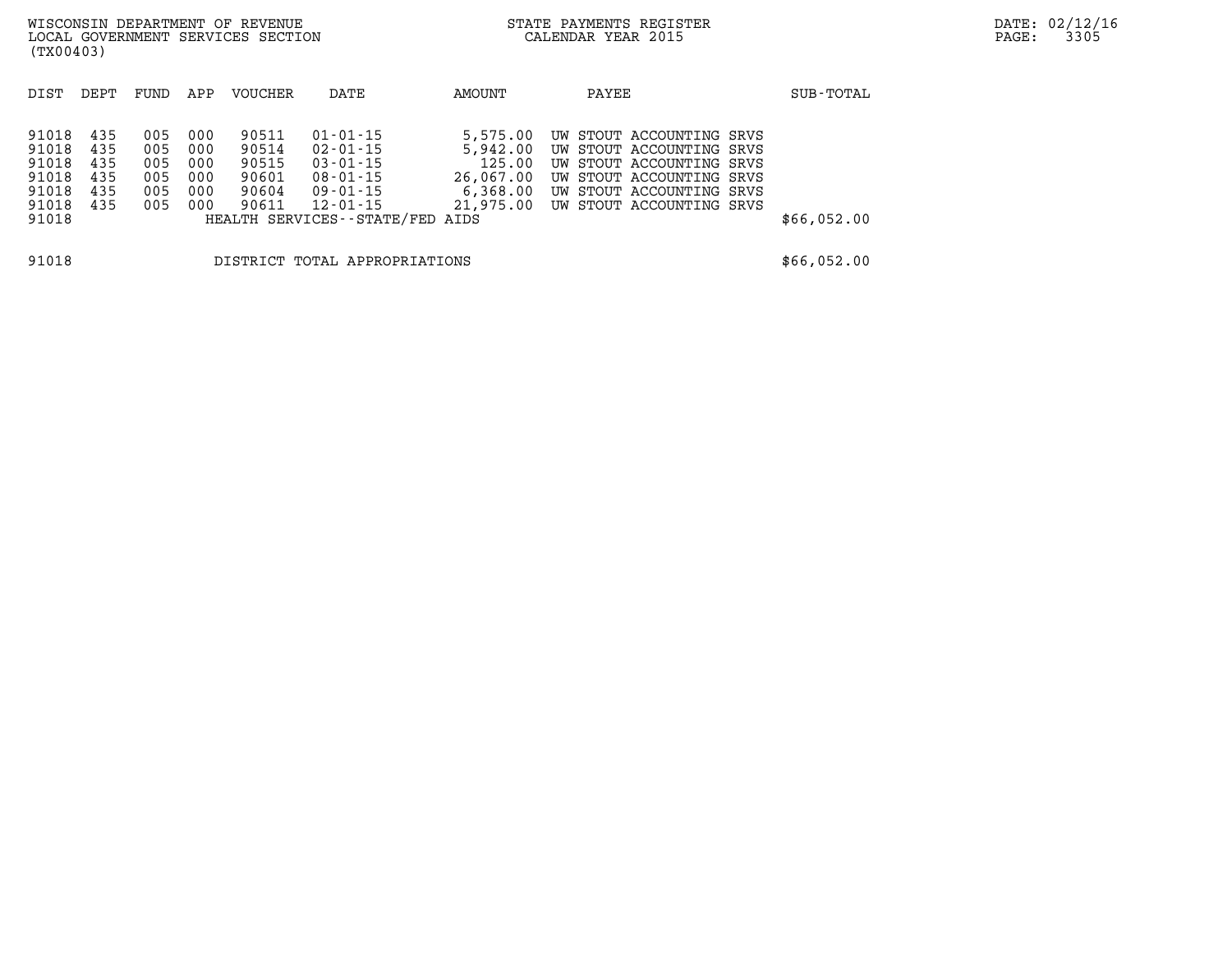| DIST           | DEPT       | FUND       | APP        | VOUCHER        | DATE                                        | AMOUNT                 | PAYEE                                                  | SUB-TOTAL    |
|----------------|------------|------------|------------|----------------|---------------------------------------------|------------------------|--------------------------------------------------------|--------------|
| 91019          | 435        | 005        | 000        | 90511          | $01 - 01 - 15$                              | 16,760.00              | UW PROF DEV & APPLIED STU                              |              |
| 91019<br>91019 | 435<br>435 | 005<br>005 | 000<br>000 | 90514<br>90517 | $02 - 01 - 15$<br>$04 - 01 - 15$            | 17,344.00<br>19,822.00 | UW PROF DEV & APPLIED<br>UW PROF DEV & APPLIED STU     | STU          |
| 91019          | 435        | 005        | 000        | 90519          | $06 - 01 - 15$                              | 49,978.00              | UW PROF DEV & APPLIED STU                              |              |
| 91019<br>91019 | 435<br>435 | 005<br>005 | 000<br>000 | 90600<br>90601 | $07 - 01 - 15$<br>$08 - 01 - 15$            | 16,200.00<br>20,119.00 | UW PROF DEV & APPLIED STU<br>UW PROF DEV & APPLIED STU |              |
| 91019          | 435        | 005        | 000        | 90604          | $09 - 01 - 15$                              | 18,221.00              | UW PROF DEV & APPLIED                                  | STU          |
| 91019<br>91019 | 435<br>435 | 005<br>005 | 000<br>000 | 90607<br>90609 | $10 - 01 - 15$<br>$11 - 02 - 15$            | 16,802.00<br>18,476.00 | UW PROF DEV & APPLIED STU<br>UW PROF DEV & APPLIED STU |              |
| 91019<br>91019 | 435        | 005        | 000        | 90611          | 12-01-15<br>HEALTH SERVICES--STATE/FED AIDS | 16,625.00              | UW PROF DEV & APPLIED STU                              | \$210,347.00 |
|                |            |            |            |                |                                             |                        |                                                        |              |

**91019 DISTRICT TOTAL APPROPRIATIONS \$210,347.00**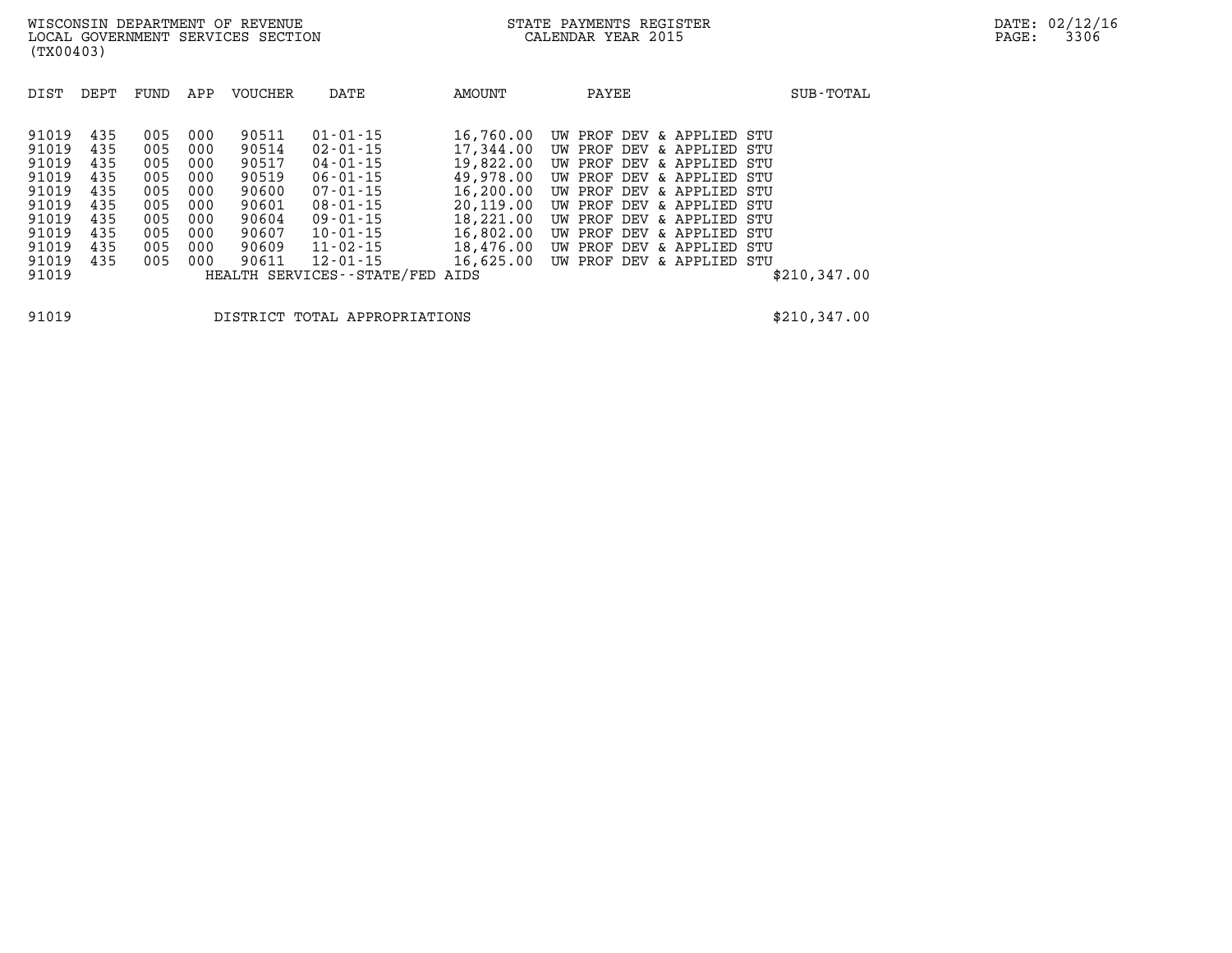| (TX00403)               |            |            |            | WISCONSIN DEPARTMENT OF REVENUE<br>LOCAL GOVERNMENT SERVICES SECTION |                                                         |          | STATE PAYMENTS REGISTER<br>CALENDAR YEAR 2015                   |            | DATE: 02/12/16<br>3307<br>PAGE: |
|-------------------------|------------|------------|------------|----------------------------------------------------------------------|---------------------------------------------------------|----------|-----------------------------------------------------------------|------------|---------------------------------|
| DIST                    | DEPT       | FUND       | APP        | VOUCHER                                                              | DATE                                                    | AMOUNT   | PAYEE                                                           | SUB-TOTAL  |                                 |
| 91020<br>91020<br>91020 | 435<br>435 | 005<br>005 | 000<br>000 | 90511<br>90601                                                       | 01-01-15<br>08-01-15<br>HEALTH SERVICES--STATE/FED AIDS | 2,588.00 | UW POPULATION HLTH SCIENC<br>3,865.00 UW POPULATION HLTH SCIENC | \$6,453.00 |                                 |
| 91020                   |            |            |            |                                                                      | DISTRICT TOTAL APPROPRIATIONS                           |          |                                                                 | \$6,453.00 |                                 |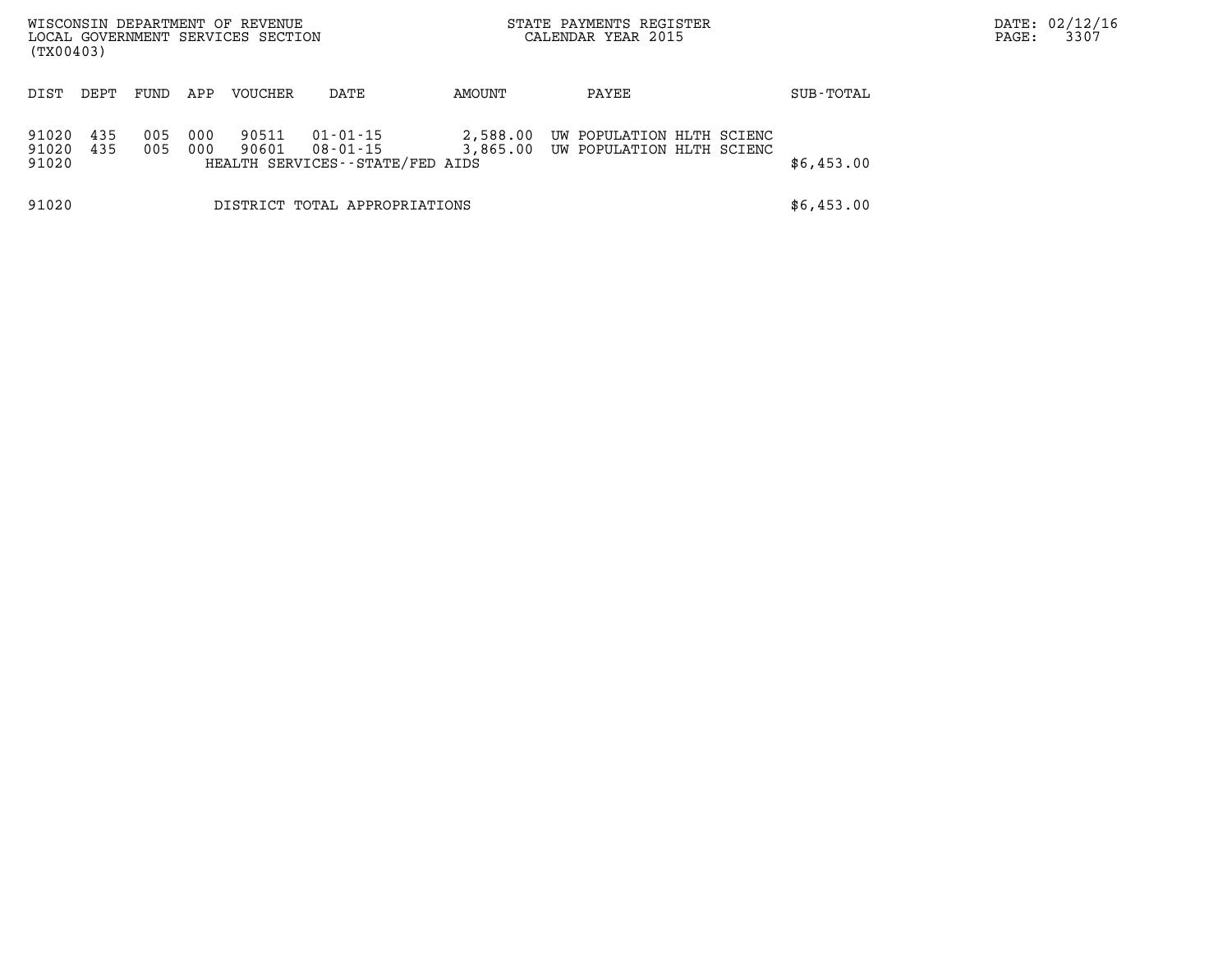| DIST                                                                                            | DEPT                                                               | FUND                                                               | APP                                                                | VOUCHER                                                                                | DATE                                                                                                                                                                                                          | AMOUNT                                                                                                                                | PAYEE                                                                                                                                                                                                                                                                      | SUB-TOTAL      |
|-------------------------------------------------------------------------------------------------|--------------------------------------------------------------------|--------------------------------------------------------------------|--------------------------------------------------------------------|----------------------------------------------------------------------------------------|---------------------------------------------------------------------------------------------------------------------------------------------------------------------------------------------------------------|---------------------------------------------------------------------------------------------------------------------------------------|----------------------------------------------------------------------------------------------------------------------------------------------------------------------------------------------------------------------------------------------------------------------------|----------------|
| 91025<br>91025<br>91025<br>91025<br>91025<br>91025<br>91025<br>91025<br>91025<br>91025<br>91025 | 435<br>435<br>435<br>435<br>435<br>435<br>435<br>435<br>435<br>435 | 005<br>005<br>005<br>005<br>005<br>005<br>005<br>005<br>005<br>005 | 000<br>000<br>000<br>000<br>000<br>000<br>000<br>000<br>000<br>000 | 90514<br>90517<br>90518<br>90519<br>90600<br>90601<br>90604<br>90607<br>90609<br>90611 | $02 - 01 - 15$<br>$04 - 01 - 15$<br>$05 - 01 - 15$<br>$06 - 01 - 15$<br>07-01-15<br>$08 - 01 - 15$<br>$09 - 01 - 15$<br>$10 - 01 - 15$<br>$11 - 02 - 15$<br>$12 - 01 - 15$<br>HEALTH SERVICES--STATE/FED AIDS | 162,970.00<br>205,425.00<br>74,879.00<br>227,398,00<br>116,350.00<br>127,141.00<br>174,112.00<br>126,208.00<br>126,721.00<br>4,894.00 | CTR FOR TOB RES & INTRV<br>CTR FOR TOB RES & INTRV<br>CTR FOR TOB RES & INTRV<br>CTR FOR TOB RES & INTRV<br>CTR FOR TOB RES & INTRV<br>CTR FOR TOB RES & INTRV<br>CTR FOR TOB RES & INTRV<br>CTR FOR TOB RES & INTRV<br>CTR FOR TOB RES & INTRV<br>CTR FOR TOB RES & INTRV | \$1,346,098.00 |
|                                                                                                 |                                                                    |                                                                    |                                                                    |                                                                                        |                                                                                                                                                                                                               |                                                                                                                                       |                                                                                                                                                                                                                                                                            |                |

**91025 DISTRICT TOTAL APPROPRIATIONS \$1,346,098.00**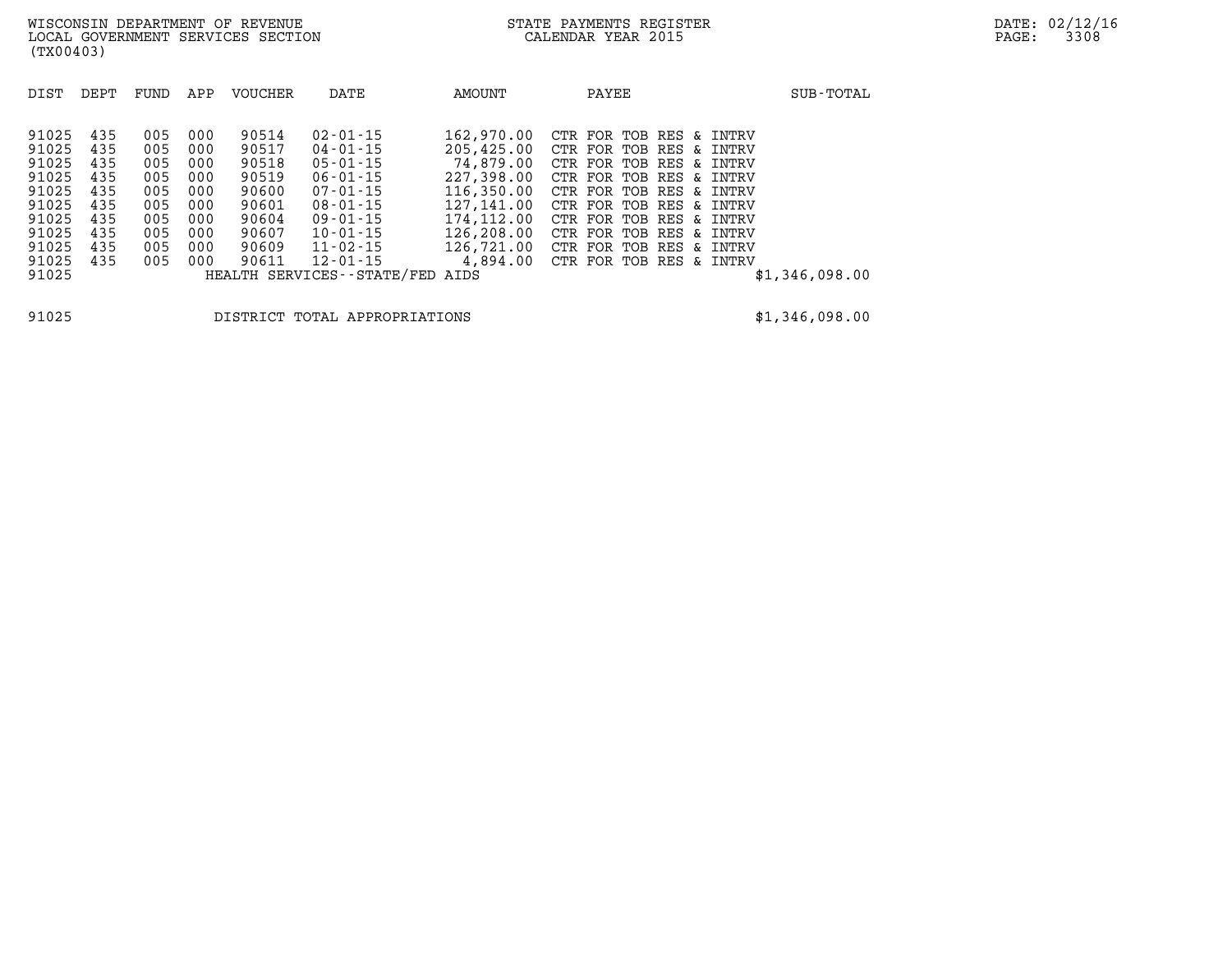| (TX00403)                                                   |                                        |                                        |                                        | WISCONSIN DEPARTMENT OF REVENUE<br>LOCAL GOVERNMENT SERVICES SECTION |                                                                                                         |                                                            | STATE PAYMENTS REGISTER<br>CALENDAR YEAR 2015                                                                                                                            |             | DATE: 02/12/16<br>3309<br>PAGE: |
|-------------------------------------------------------------|----------------------------------------|----------------------------------------|----------------------------------------|----------------------------------------------------------------------|---------------------------------------------------------------------------------------------------------|------------------------------------------------------------|--------------------------------------------------------------------------------------------------------------------------------------------------------------------------|-------------|---------------------------------|
| DIST                                                        | DEPT                                   | FUND                                   | APP                                    | VOUCHER                                                              | DATE                                                                                                    | AMOUNT                                                     | PAYEE                                                                                                                                                                    | SUB-TOTAL   |                                 |
| 91027<br>91027<br>91027<br>91027<br>91027<br>91027<br>91027 | 435<br>435<br>435<br>435<br>435<br>435 | 005<br>005<br>005<br>005<br>005<br>005 | 000<br>000<br>000<br>000<br>000<br>000 | 90511<br>90514<br>90515<br>90517<br>90519<br>90601                   | 01-01-15<br>02-01-15<br>03-01-15<br>04-01-15<br>06-01-15<br>08-01-15<br>HEALTH SERVICES--STATE/FED AIDS | 10,000.00<br>17,441.00<br>3,399.00<br>3,399.00<br>7,798.00 | UW COMPREHEN CANCER CTR<br>UW COMPREHEN CANCER CTR<br>UW COMPREHEN CANCER CTR<br>UW COMPREHEN CANCER CTR<br>UW COMPREHEN CANCER CTR<br>10,499.00 UW COMPREHEN CANCER CTR | \$52,536.00 |                                 |
| 91027                                                       |                                        |                                        |                                        |                                                                      | DISTRICT TOTAL APPROPRIATIONS                                                                           |                                                            |                                                                                                                                                                          | \$52,536.00 |                                 |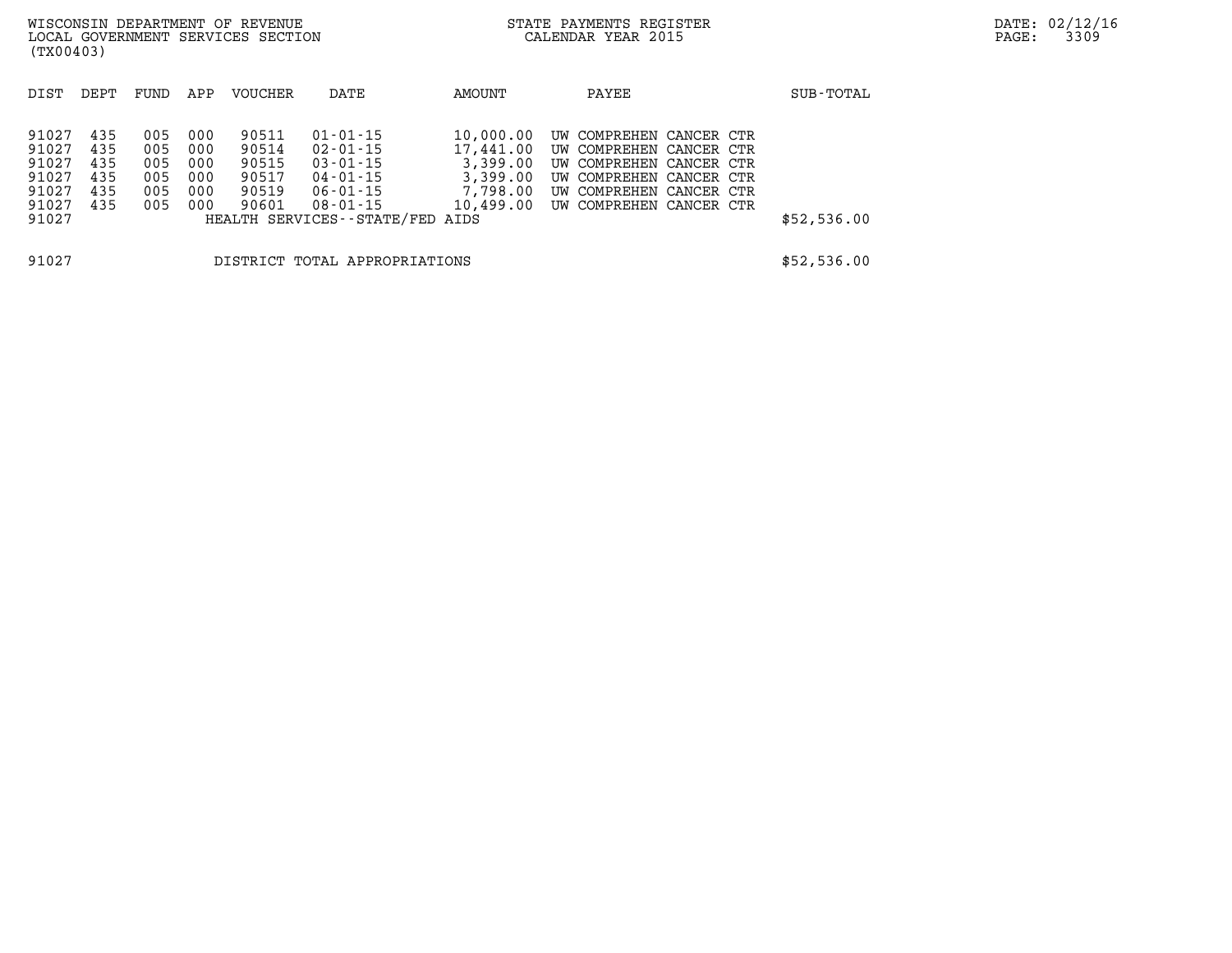| (TX00403)                                 |                          |                          |                          | WISCONSIN DEPARTMENT OF REVENUE<br>LOCAL GOVERNMENT SERVICES SECTION |                                                                                 |                                    | STATE PAYMENTS REGISTER<br>CALENDAR YEAR 2015 |                                                                                                                           |             | DATE: 02/12/16<br>3310<br>PAGE: |
|-------------------------------------------|--------------------------|--------------------------|--------------------------|----------------------------------------------------------------------|---------------------------------------------------------------------------------|------------------------------------|-----------------------------------------------|---------------------------------------------------------------------------------------------------------------------------|-------------|---------------------------------|
| DIST                                      | DEPT                     | FUND                     | APP                      | VOUCHER                                                              | DATE                                                                            | AMOUNT                             | PAYEE                                         |                                                                                                                           | SUB-TOTAL   |                                 |
| 91028<br>91028<br>91028<br>91028<br>91028 | 435<br>435<br>435<br>435 | 005<br>005<br>005<br>005 | 000<br>000<br>000<br>000 | 90514<br>90604<br>90607<br>90609                                     | 02-01-15<br>09-01-15<br>10-01-15<br>11-02-15<br>HEALTH SERVICES--STATE/FED AIDS | 13,851.00<br>45,139.00<br>3,762.00 |                                               | UW MADISON RESRCH & SPONS<br>UW MADISON RESRCH & SPONS<br>UW MADISON RESRCH & SPONS<br>2,660.00 UW MADISON RESRCH & SPONS | \$65,412.00 |                                 |
| 91028                                     |                          |                          |                          |                                                                      | DISTRICT TOTAL APPROPRIATIONS                                                   |                                    |                                               |                                                                                                                           | \$65,412.00 |                                 |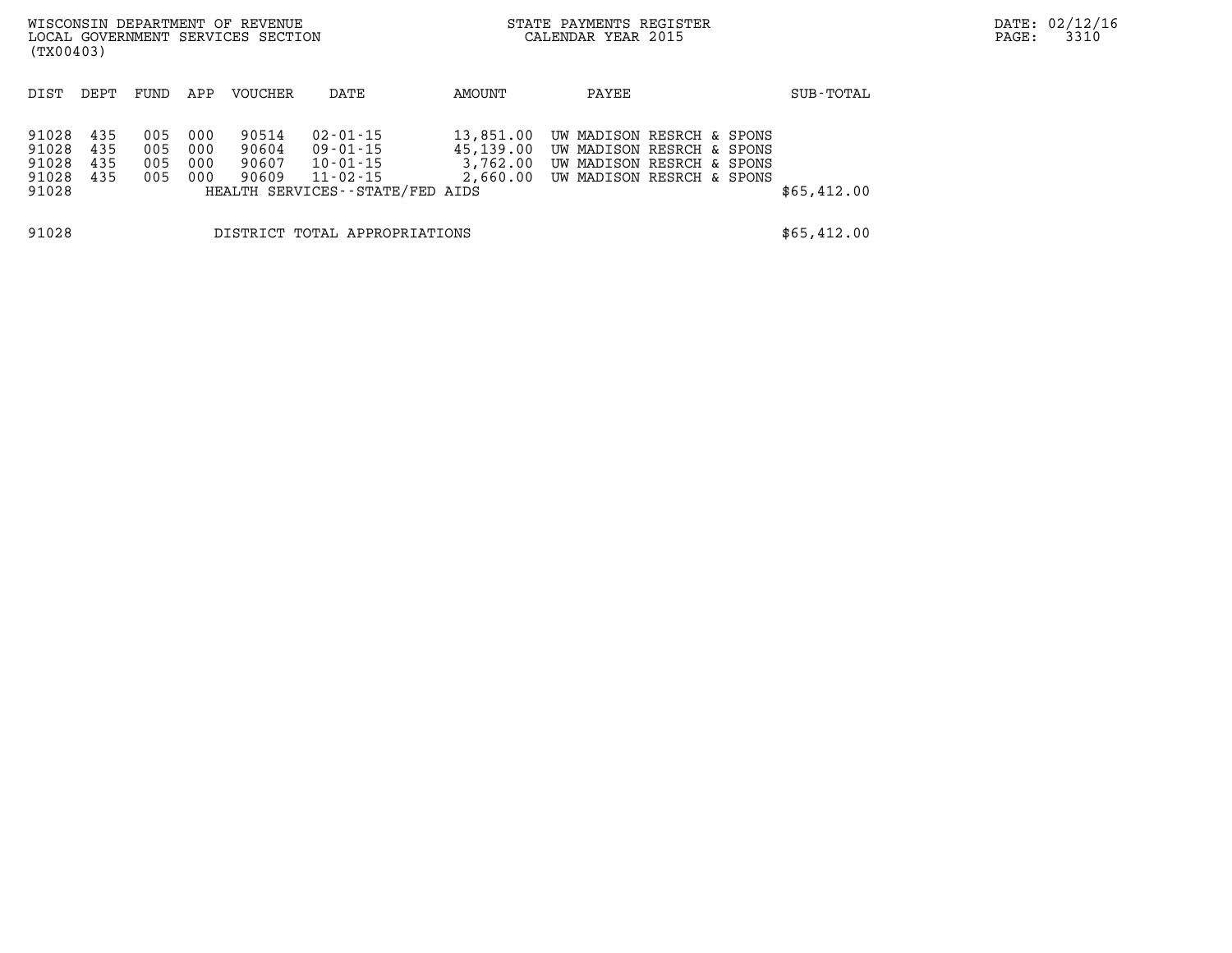| 91029<br>435<br>90511<br>$01 - 01 - 15$<br>92,404.00<br>005<br>000<br>UW POPULATION HLTH INST<br>85,818.00<br>91029<br>435<br>005<br>90514<br>$02 - 01 - 15$<br>000<br>UW POPULATION HLTH<br>INST<br>91029<br>90515<br>$03 - 01 - 15$<br>57,445.00<br>000<br>435<br>005<br>UW POPULATION HLTH<br>INST<br>98,135.00<br>91029<br>$04 - 01 - 15$<br>435<br>000<br>90517<br>005<br>UW POPULATION HLTH INST<br>91029<br>$05 - 01 - 15$<br>66,712.00<br>435<br>005<br>90518<br>000<br>UW POPULATION HLTH<br>INST<br>91029<br>61,518.00<br>90519<br>435<br>000<br>$06 - 01 - 15$<br>005<br>UW POPULATION HLTH INST<br>57,203,00<br>91029<br>90600<br>$07 - 01 - 15$<br>435<br>005<br>000<br>UW POPULATION HLTH INST<br>90,075.00<br>91029<br>90601<br>$08 - 01 - 15$<br>435<br>005<br>000<br>UW POPULATION HLTH<br>INST | DIST  | DEPT | FUND | APP | <b>VOUCHER</b> | DATE           | AMOUNT     | PAYEE                   | SUB-TOTAL |
|------------------------------------------------------------------------------------------------------------------------------------------------------------------------------------------------------------------------------------------------------------------------------------------------------------------------------------------------------------------------------------------------------------------------------------------------------------------------------------------------------------------------------------------------------------------------------------------------------------------------------------------------------------------------------------------------------------------------------------------------------------------------------------------------------------------|-------|------|------|-----|----------------|----------------|------------|-------------------------|-----------|
| 32,649.00<br>91029<br>$10 - 01 - 15$<br>435<br>90607<br>005<br>000<br>UW POPULATION HLTH INST<br>91029<br>$11 - 02 - 15$<br>49,966.00<br>435<br>90609<br>005<br>000<br>UW POPULATION HLTH<br>INST<br>123,219.00<br>91029<br>90611<br>$12 - 01 - 15$<br>435<br>005<br>000<br>UW POPULATION HLTH INST<br>91029<br>HEALTH SERVICES - - STATE/FED<br>\$1,046,997.00<br>AIDS                                                                                                                                                                                                                                                                                                                                                                                                                                          | 91029 | 435  | 005  | 000 | 90604          | $09 - 01 - 15$ | 231,853.00 | UW POPULATION HLTH INST |           |

**91029 DISTRICT TOTAL APPROPRIATIONS \$1,046,997.00**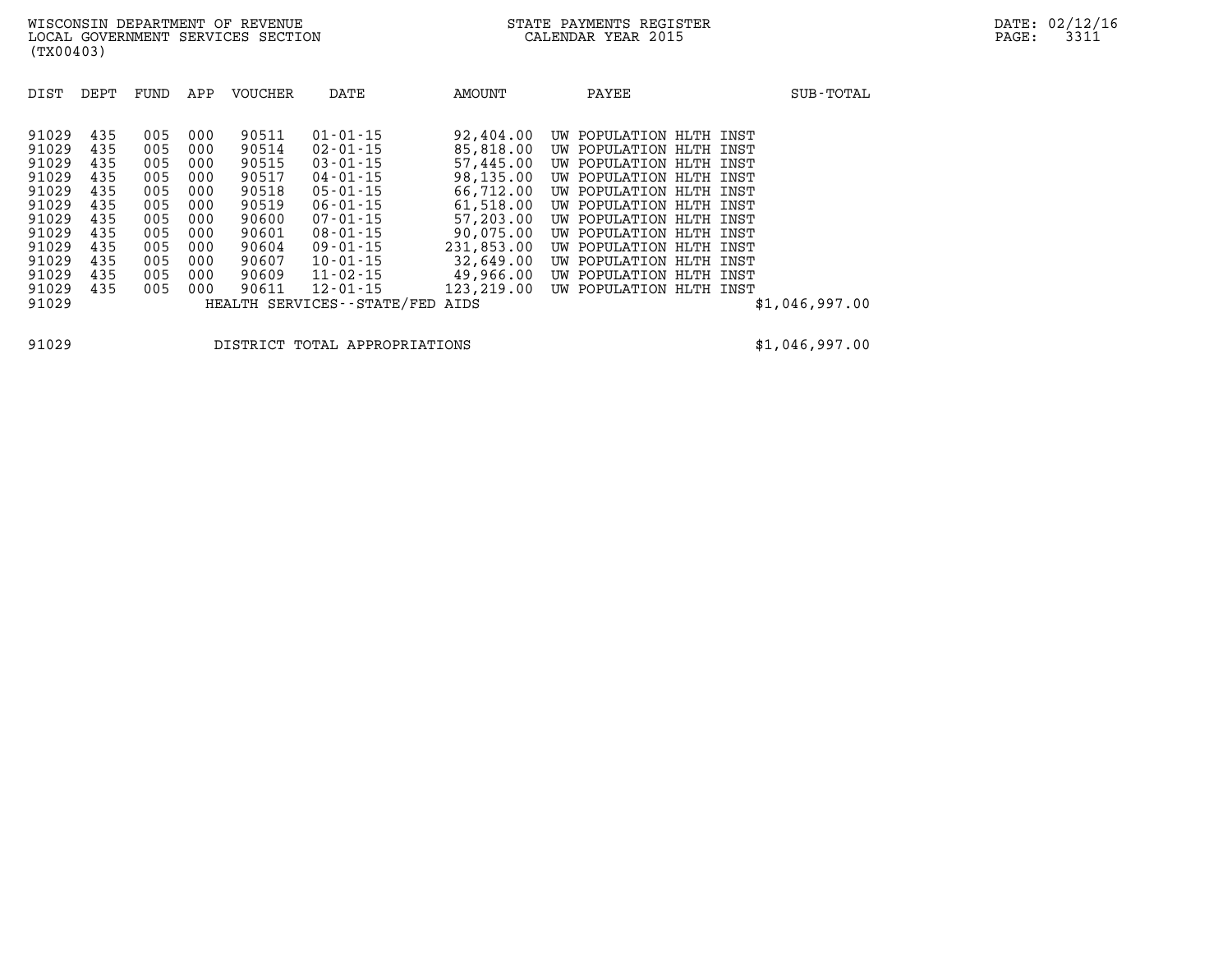| DIST  | DEPT | FUND | APP | <b>VOUCHER</b> | DATE                       | AMOUNT     | PAYEE                    | SUB-TOTAL      |
|-------|------|------|-----|----------------|----------------------------|------------|--------------------------|----------------|
|       |      |      |     |                |                            |            |                          |                |
| 91030 | 435  | 005  | 000 | 90511          | $01 - 01 - 15$             | 19,585.00  | UW MAD STATE LAB HYGIENE |                |
| 91030 | 435  | 005  | 000 | 90514          | 02-01-15                   | 88,686.00  | UW MAD STATE LAB HYGIENE |                |
| 91030 | 435  | 005  | 000 | 90515          | $03 - 01 - 15$             | 201,789.00 | UW MAD STATE LAB HYGIENE |                |
| 91030 | 435  | 005  | 000 | 90600          | $07 - 01 - 15$             | 219,727.00 | UW MAD STATE LAB HYGIENE |                |
| 91030 | 435  | 005  | 000 | 90601          | $08 - 01 - 15$             | 134,228.00 | UW MAD STATE LAB HYGIENE |                |
| 91030 | 435  | 005  | 000 | 90604          | $09 - 01 - 15$             | 168,628.00 | UW MAD STATE LAB HYGIENE |                |
| 91030 | 435  | 005  | 000 | 90607          | $10 - 01 - 15$             | 98,570.00  | UW MAD STATE LAB HYGIENE |                |
| 91030 | 435  | 005  | 000 | 90609          | $11 - 02 - 15$             | 17,133.00  | UW MAD STATE LAB HYGIENE |                |
| 91030 | 435  | 005  | 000 | 90611          | $12 - 01 - 15$             | 126,210.00 | UW MAD STATE LAB HYGIENE |                |
| 91030 |      |      |     |                | HEALTH SERVICES--STATE/FED | AIDS       |                          | \$1,074,556.00 |
|       |      |      |     |                |                            |            |                          |                |
|       |      |      |     |                |                            |            |                          |                |

**91030 DISTRICT TOTAL APPROPRIATIONS \$1,074,556.00**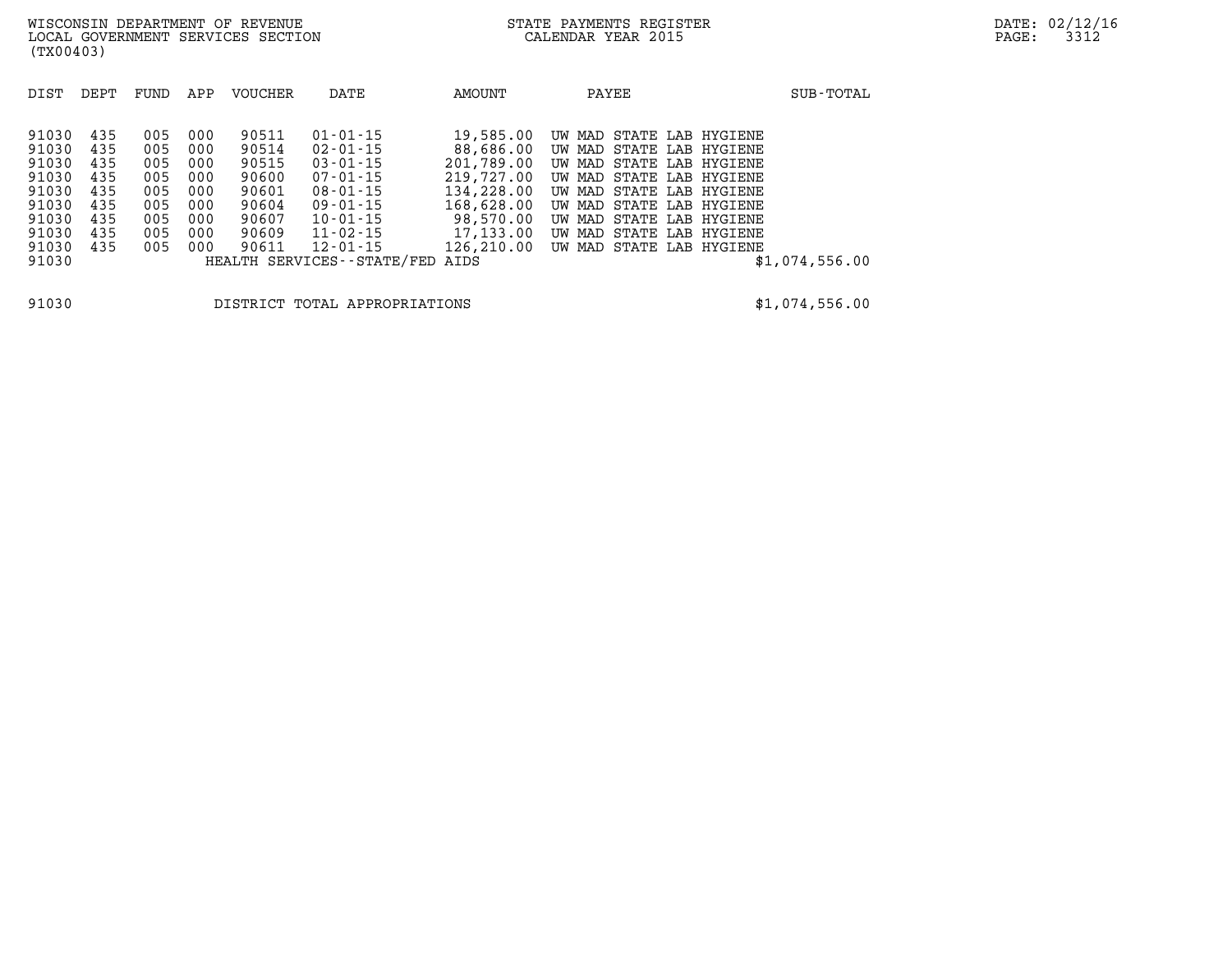| DIST                                                        | DEPT                                          | FUND                                          | APP                                           | <b>VOUCHER</b>                                              | DATE                                                                                                                       | AMOUNT                                                                   | PAYEE                                                                                                                                              | SUB-TOTAL    |
|-------------------------------------------------------------|-----------------------------------------------|-----------------------------------------------|-----------------------------------------------|-------------------------------------------------------------|----------------------------------------------------------------------------------------------------------------------------|--------------------------------------------------------------------------|----------------------------------------------------------------------------------------------------------------------------------------------------|--------------|
| 91036<br>91036<br>91036<br>91036<br>91036<br>91036<br>91036 | 435<br>435<br>435<br>435<br>435<br>435<br>435 | 005<br>005<br>005<br>005<br>005<br>005<br>005 | 000<br>000<br>000<br>000<br>000<br>000<br>000 | 90511<br>90514<br>90517<br>90518<br>90600<br>90601<br>90604 | $01 - 01 - 15$<br>$02 - 01 - 15$<br>$04 - 01 - 15$<br>$05 - 01 - 15$<br>$07 - 01 - 15$<br>$08 - 01 - 15$<br>$09 - 01 - 15$ | 781.00<br>546.00<br>1,493.00<br>2,289.00<br>4,169.00<br>895.00<br>850.00 | WAISMAN CENTER<br>UW<br>UW WAISMAN CENTER<br>UW WAISMAN CENTER<br>UW WAISMAN CENTER<br>UW WAISMAN CENTER<br>UW WAISMAN CENTER<br>UW WAISMAN CENTER |              |
| 91036<br>91036<br>91036<br>91036                            | 435<br>435<br>435                             | 005<br>005<br>005                             | 000<br>000<br>000                             | 90607<br>90609<br>90611                                     | $10 - 01 - 15$<br>$11 - 02 - 15$<br>$12 - 01 - 15$<br>HEALTH SERVICES--STATE/FED AIDS                                      | 1,018.00<br>1,025.00<br>1,173.00                                         | UW WAISMAN CENTER<br>UW WAISMAN CENTER<br>WAISMAN CENTER<br>UW                                                                                     | \$14, 239.00 |

**91036 DISTRICT TOTAL APPROPRIATIONS \$14,239.00**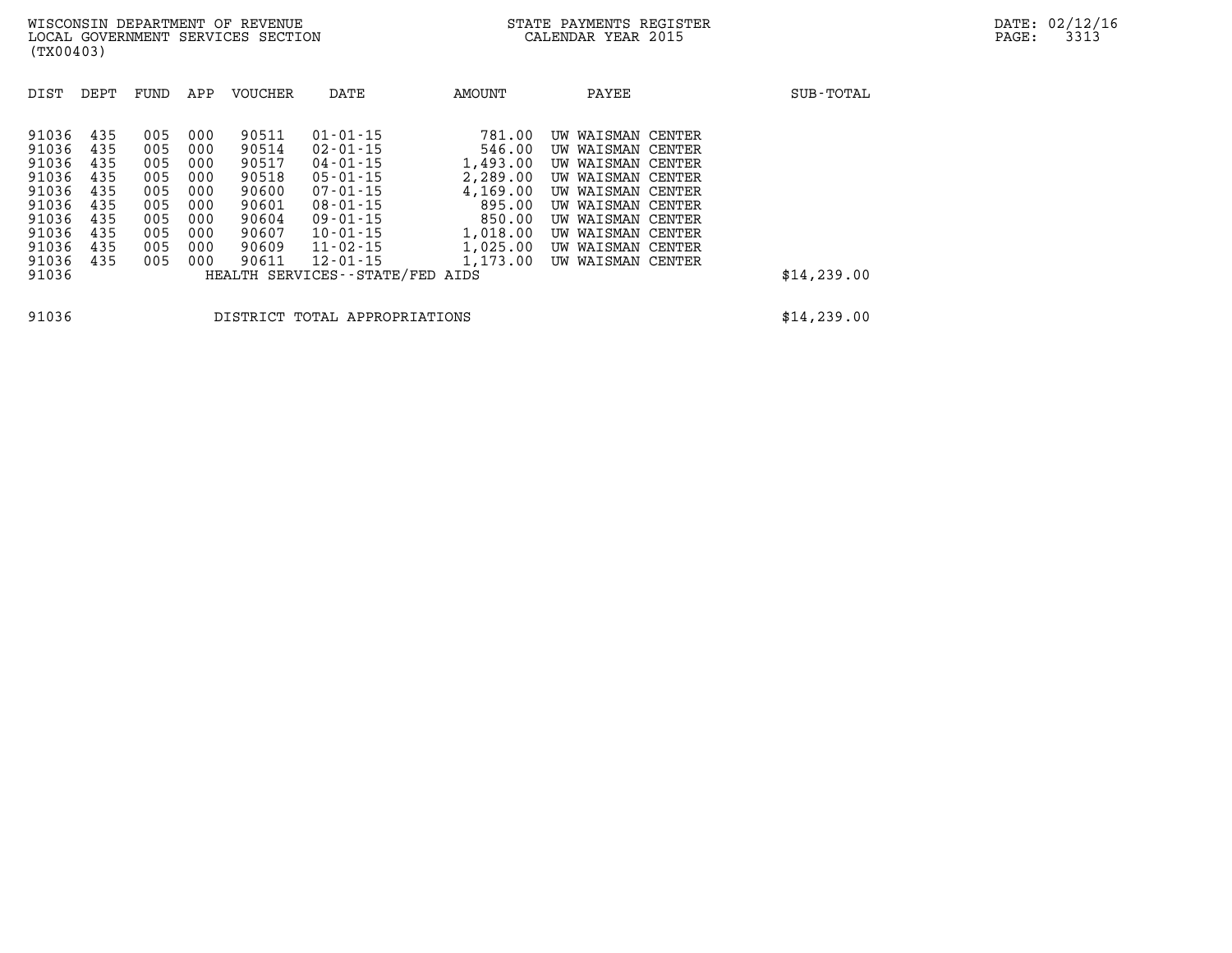| (TX00403)                        |                   |                   |                   | WISCONSIN DEPARTMENT OF REVENUE<br>LOCAL GOVERNMENT SERVICES SECTION |                                                                     |                                       | STATE PAYMENTS REGISTER<br>CALENDAR YEAR 2015 |              | PAGE: | DATE: 02/12/16<br>3314 |
|----------------------------------|-------------------|-------------------|-------------------|----------------------------------------------------------------------|---------------------------------------------------------------------|---------------------------------------|-----------------------------------------------|--------------|-------|------------------------|
| DIST                             | DEPT              | FUND              | APP               | <b>VOUCHER</b>                                                       | DATE                                                                | AMOUNT                                | PAYEE                                         | SUB-TOTAL    |       |                        |
| 91042<br>91042<br>91042<br>91042 | 435<br>435<br>435 | 005<br>005<br>005 | 000<br>000<br>000 | 90517<br>90519<br>90609                                              | 04-01-15<br>06-01-15<br>11-02-15<br>HEALTH SERVICES--STATE/FED AIDS | 95,921.00<br>186,659.00<br>106,929.00 | UW GREEN BAY<br>UW GREEN BAY<br>UW GREEN BAY  | \$389,509.00 |       |                        |
| 91042                            |                   |                   |                   |                                                                      | DISTRICT TOTAL APPROPRIATIONS                                       |                                       |                                               | \$389,509.00 |       |                        |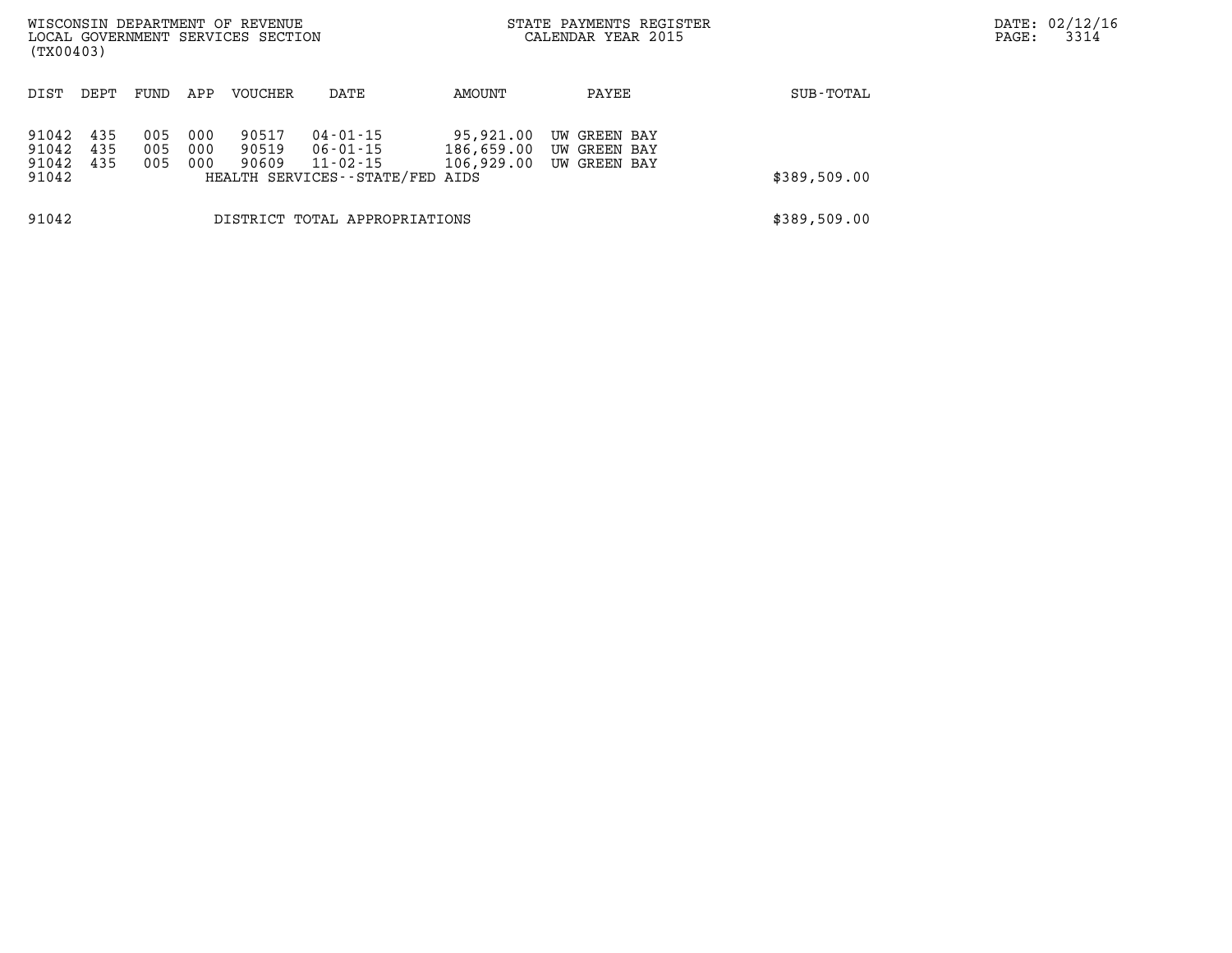| DIST                                                                                                     | DEPT                                                                      | FUND                                                                      | APP                                                                       | VOUCHER                                                                                         | DATE                                                                                                                                                                                                                                | AMOUNT                                                                                                                                              | PAYEE                                                                                                                                                                                                                                                                                                                                                                                | SUB-TOTAL    |
|----------------------------------------------------------------------------------------------------------|---------------------------------------------------------------------------|---------------------------------------------------------------------------|---------------------------------------------------------------------------|-------------------------------------------------------------------------------------------------|-------------------------------------------------------------------------------------------------------------------------------------------------------------------------------------------------------------------------------------|-----------------------------------------------------------------------------------------------------------------------------------------------------|--------------------------------------------------------------------------------------------------------------------------------------------------------------------------------------------------------------------------------------------------------------------------------------------------------------------------------------------------------------------------------------|--------------|
| 91044<br>91044<br>91044<br>91044<br>91044<br>91044<br>91044<br>91044<br>91044<br>91044<br>91044<br>91044 | 435<br>435<br>435<br>435<br>435<br>435<br>435<br>435<br>435<br>435<br>435 | 005<br>005<br>005<br>005<br>005<br>005<br>005<br>005<br>005<br>005<br>005 | 000<br>000<br>000<br>000<br>000<br>000<br>000<br>000<br>000<br>000<br>000 | 90511<br>90514<br>90515<br>90518<br>90519<br>90600<br>90601<br>90604<br>90607<br>90609<br>90611 | $01 - 01 - 15$<br>$02 - 01 - 15$<br>$03 - 01 - 15$<br>$05 - 01 - 15$<br>$06 - 01 - 15$<br>$07 - 01 - 15$<br>$08 - 01 - 15$<br>$09 - 01 - 15$<br>$10 - 01 - 15$<br>$11 - 02 - 15$<br>$12 - 01 - 15$<br>HEALTH SERVICES - - STATE/FED | 15,008.00<br>12,267.00<br>71,603.00<br>17,248.00<br>24,645.00<br>11,879.00<br>10,034.00<br>11,879.00<br>21,703.00<br>12,105.00<br>12,677.00<br>AIDS | GRAD<br>SCH FOR URBA<br>UW MILW<br>GRAD SCH FOR URBA<br>UW MILW<br>GRAD SCH FOR URBA<br>UW MILW<br>SCH FOR<br>GRAD<br>UW MILW<br>URBA<br>SCH FOR URBA<br>GRAD<br>UW MILW<br>GRAD SCH FOR URBA<br>UW MILW<br>GRAD<br>SCH FOR<br>UW MILW<br>URBA<br>GRAD SCH FOR URBA<br>UW MILW<br>GRAD SCH FOR URBA<br>UW MILW<br>SCH FOR<br>GRAD<br>UW MILW<br>URBA<br>GRAD SCH FOR URBA<br>UW MILW | \$221.048.00 |

**91044 DISTRICT TOTAL APPROPRIATIONS \$221,048.00**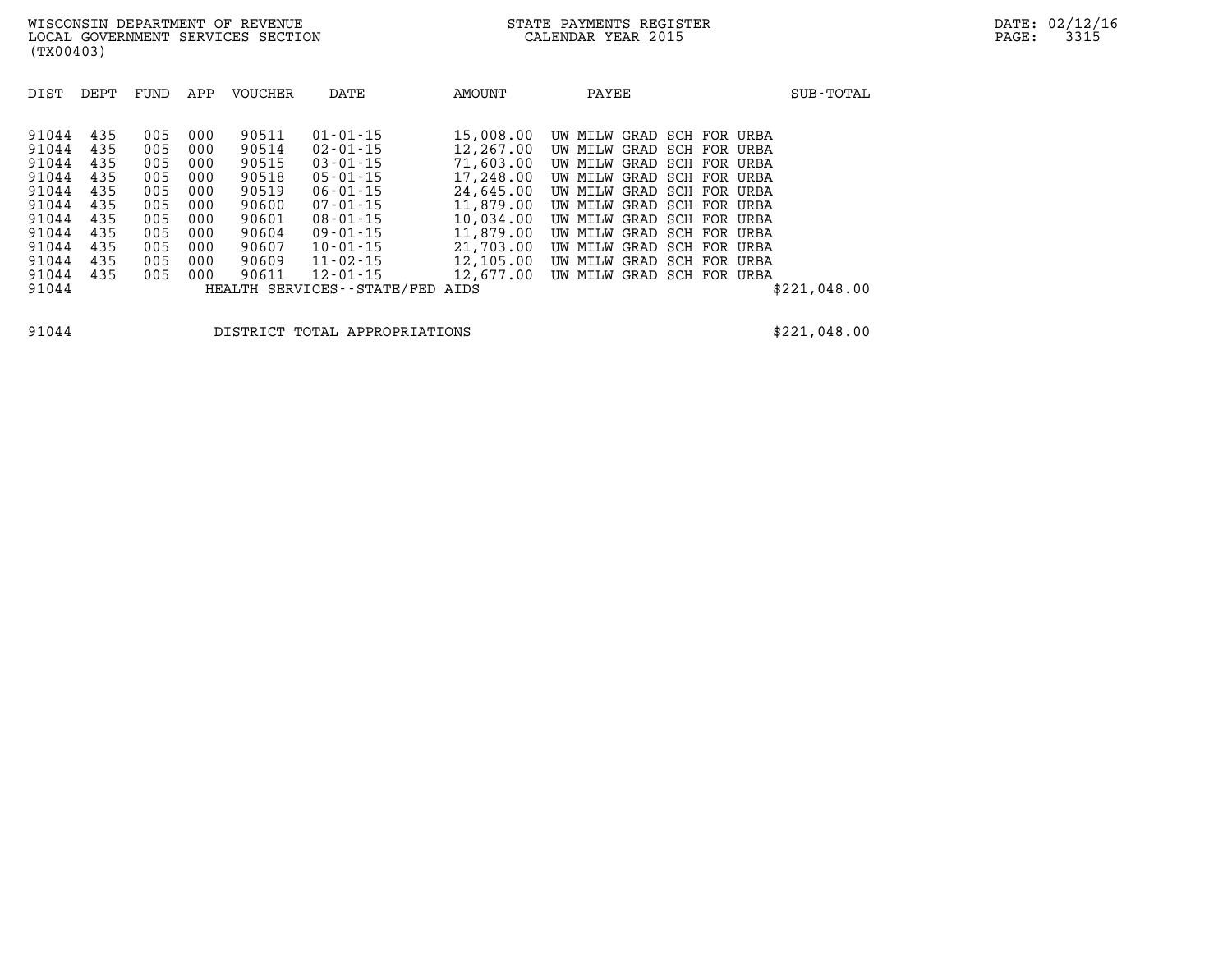| DIST  | DEPT | FUND | APP | VOUCHER | DATE                            | AMOUNT    | PAYEE                        | SUB-TOTAL   |
|-------|------|------|-----|---------|---------------------------------|-----------|------------------------------|-------------|
|       |      |      |     |         |                                 |           |                              |             |
| 91045 | 435  | 005  | 000 | 90514   | $02 - 01 - 15$                  | 37,932.00 | UW MILW SCHOOL OF<br>NURSING |             |
| 91045 | 435  | 005  | 000 | 90515   | $03 - 01 - 15$                  | 1,077.00  | UW MILW SCHOOL OF<br>NURSING |             |
| 91045 | 435  | 005  | 000 | 90517   | $04 - 01 - 15$                  | 4,712.00  | UW MILW SCHOOL OF<br>NURSING |             |
| 91045 | 435  | 005  | 000 | 90518   | $05 - 01 - 15$                  | 2,341.00  | UW MILW SCHOOL OF<br>NURSING |             |
| 91045 | 435  | 005  | 000 | 90519   | $06 - 01 - 15$                  | 2,208.00  | UW MILW SCHOOL OF<br>NURSING |             |
| 91045 | 435  | 005  | 000 | 90600   | $07 - 01 - 15$                  | 1,730.00  | UW MILW SCHOOL OF<br>NURSING |             |
| 91045 | 435  | 005  | 000 | 90601   | $08 - 01 - 15$                  | 36,415.00 | UW MILW SCHOOL OF<br>NURSING |             |
| 91045 | 435  | 005  | 000 | 90604   | $09 - 01 - 15$                  | 3,310.00  | UW MILW SCHOOL OF<br>NURSING |             |
| 91045 | 435  | 005  | 000 | 90611   | $12 - 01 - 15$                  | 274.00    | UW MILW SCHOOL OF<br>NURSING |             |
| 91045 |      |      |     |         | HEALTH SERVICES--STATE/FED AIDS |           |                              | \$89,999.00 |
|       |      |      |     |         |                                 |           |                              |             |
|       |      |      |     |         |                                 |           |                              |             |

**91045 DISTRICT TOTAL APPROPRIATIONS \$89,999.00**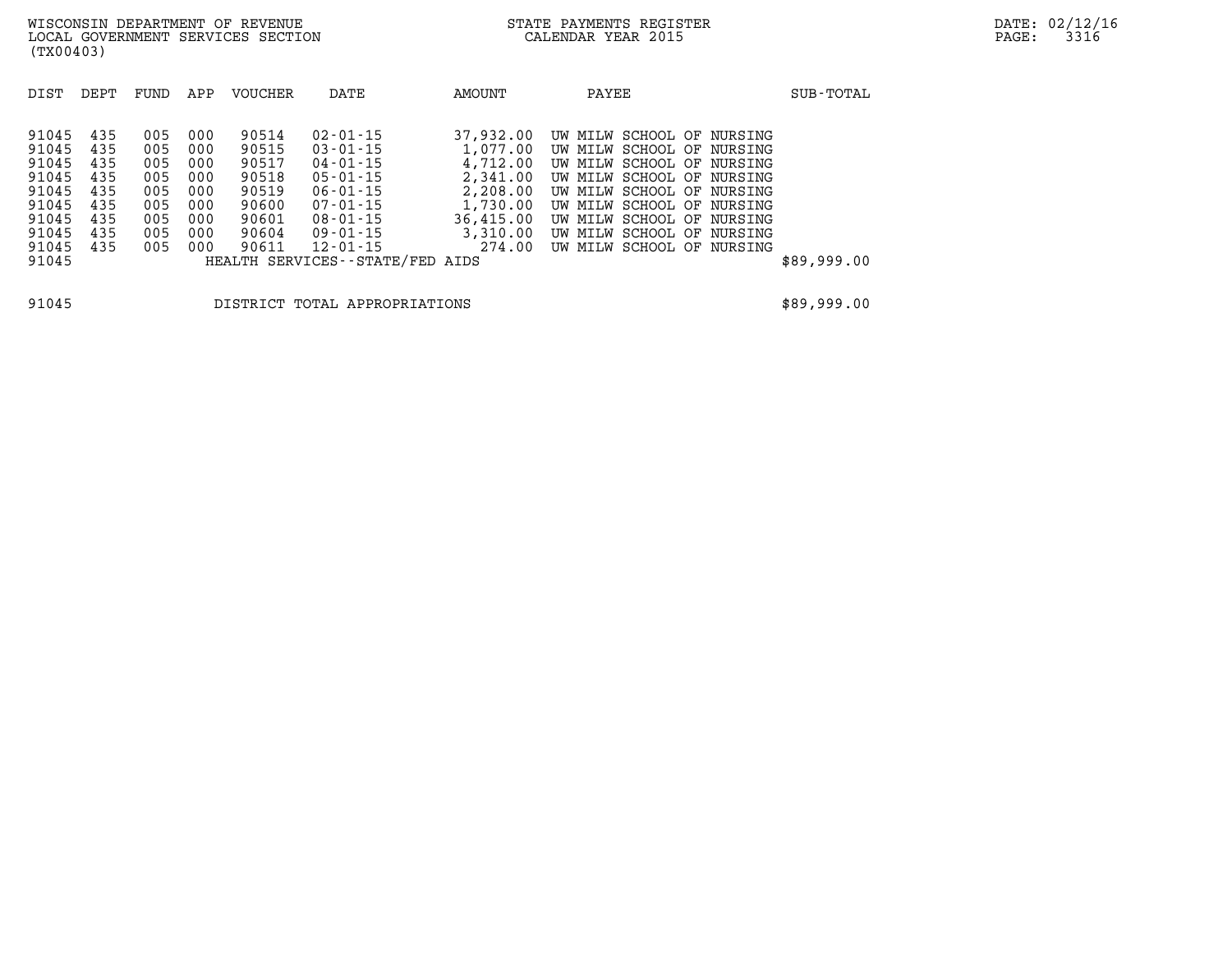| WISCONSIN DEPARTMENT OF REVENUE<br>LOCAL GOVERNMENT SERVICES SECTION<br>(TX00403) |      |      |     |                |                                                   | STATE PAYMENTS REGISTER<br>CALENDAR YEAR 2015 |            |           | PAGE: | DATE: 02/12/16<br>3317 |
|-----------------------------------------------------------------------------------|------|------|-----|----------------|---------------------------------------------------|-----------------------------------------------|------------|-----------|-------|------------------------|
| DIST                                                                              | DEPT | FUND | APP | <b>VOUCHER</b> | DATE                                              | AMOUNT                                        | PAYEE      | SUB-TOTAL |       |                        |
| 91049<br>91049                                                                    | 435  | 005  | 000 | 90607          | $10 - 01 - 15$<br>HEALTH SERVICES--STATE/FED AIDS | 766.00                                        | UW OSHKOSH | \$766.00  |       |                        |
| 91049                                                                             |      |      |     |                | DISTRICT TOTAL APPROPRIATIONS                     |                                               |            | \$766.00  |       |                        |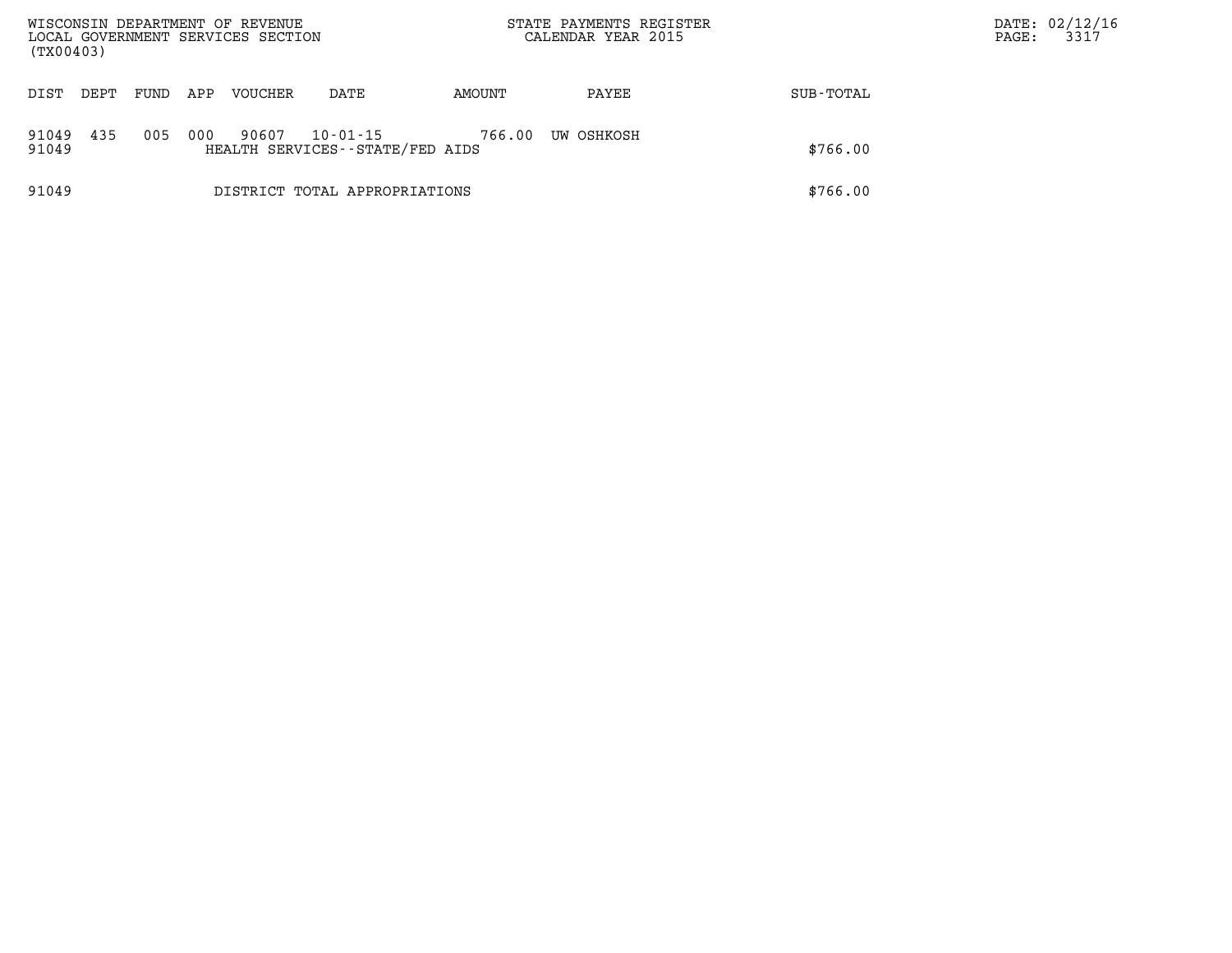| (TX00403)      |      |      |     | WISCONSIN DEPARTMENT OF REVENUE<br>LOCAL GOVERNMENT SERVICES SECTION |                                             | STATE PAYMENTS REGISTER<br>CALENDAR YEAR 2015 |               |            | DATE: 02/12/16<br>3318<br>PAGE: |
|----------------|------|------|-----|----------------------------------------------------------------------|---------------------------------------------|-----------------------------------------------|---------------|------------|---------------------------------|
| DIST           | DEPT | FUND | APP | VOUCHER                                                              | DATE                                        | AMOUNT                                        | PAYEE         | SUB-TOTAL  |                                 |
| 91052<br>91052 | 435  | 005  | 000 | 90604                                                                | 09-01-15<br>HEALTH SERVICES--STATE/FED AIDS | 7,000.00                                      | UW-WHITEWATER | \$7,000.00 |                                 |
| 91052          |      |      |     |                                                                      | DISTRICT TOTAL APPROPRIATIONS               |                                               |               | \$7,000.00 |                                 |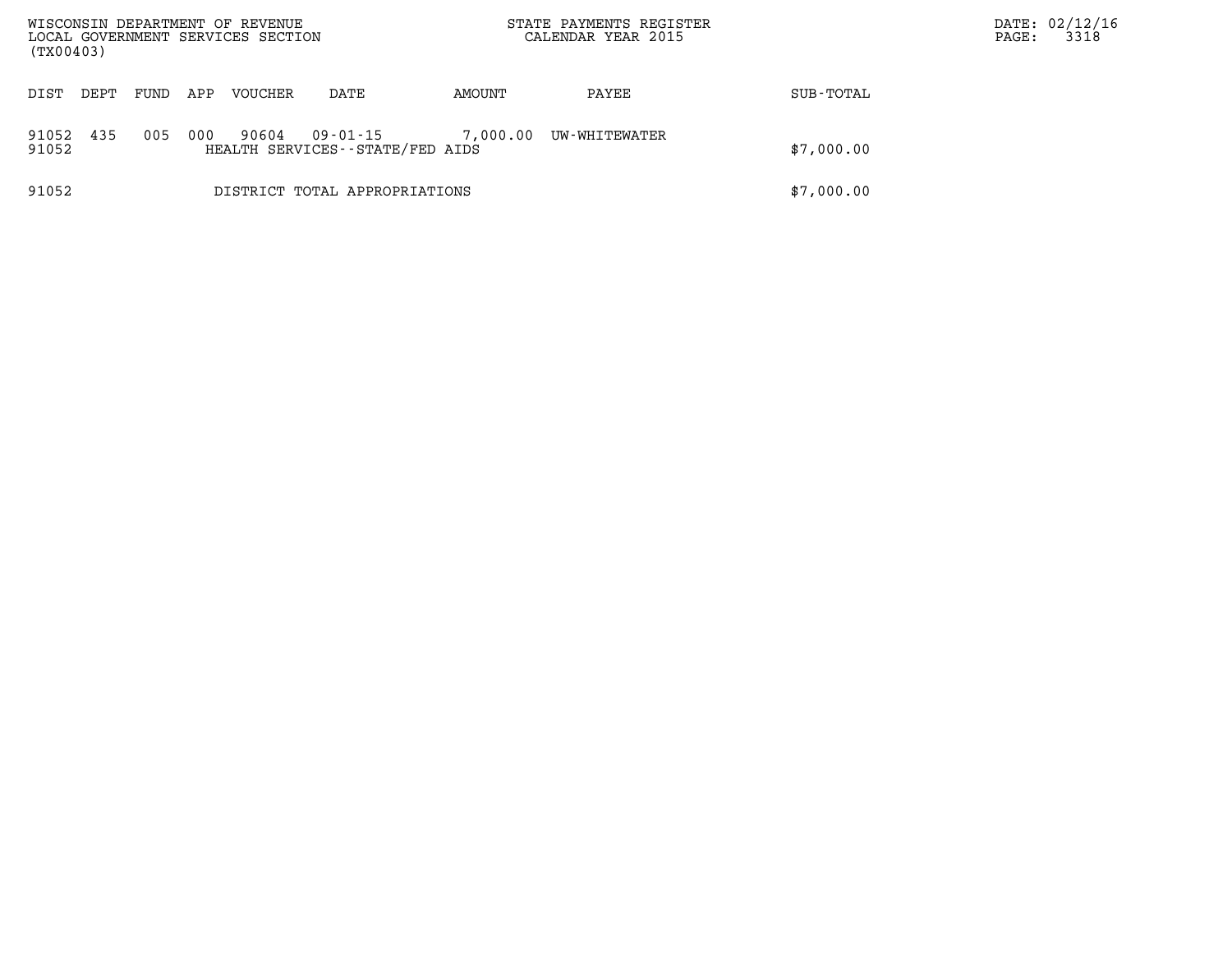| WISCONSIN DEPARTMENT OF REVENUE<br>LOCAL GOVERNMENT SERVICES SECTION<br>(TX00403) |      |      |     |         |                                             | STATE PAYMENTS REGISTER<br>CALENDAR YEAR 2015 |               |            | DATE: 02/12/16<br>3319<br>PAGE: |
|-----------------------------------------------------------------------------------|------|------|-----|---------|---------------------------------------------|-----------------------------------------------|---------------|------------|---------------------------------|
| DIST                                                                              | DEPT | FUND | APP | VOUCHER | DATE                                        | AMOUNT                                        | PAYEE         | SUB-TOTAL  |                                 |
| 91054<br>91054                                                                    | 435  | 005  | 000 | 90604   | 09-01-15<br>HEALTH SERVICES--STATE/FED AIDS | 4,960.00                                      | UW EAU CLAIRE | \$4,960.00 |                                 |
| 91054                                                                             |      |      |     |         | DISTRICT TOTAL APPROPRIATIONS               |                                               |               | \$4,960.00 |                                 |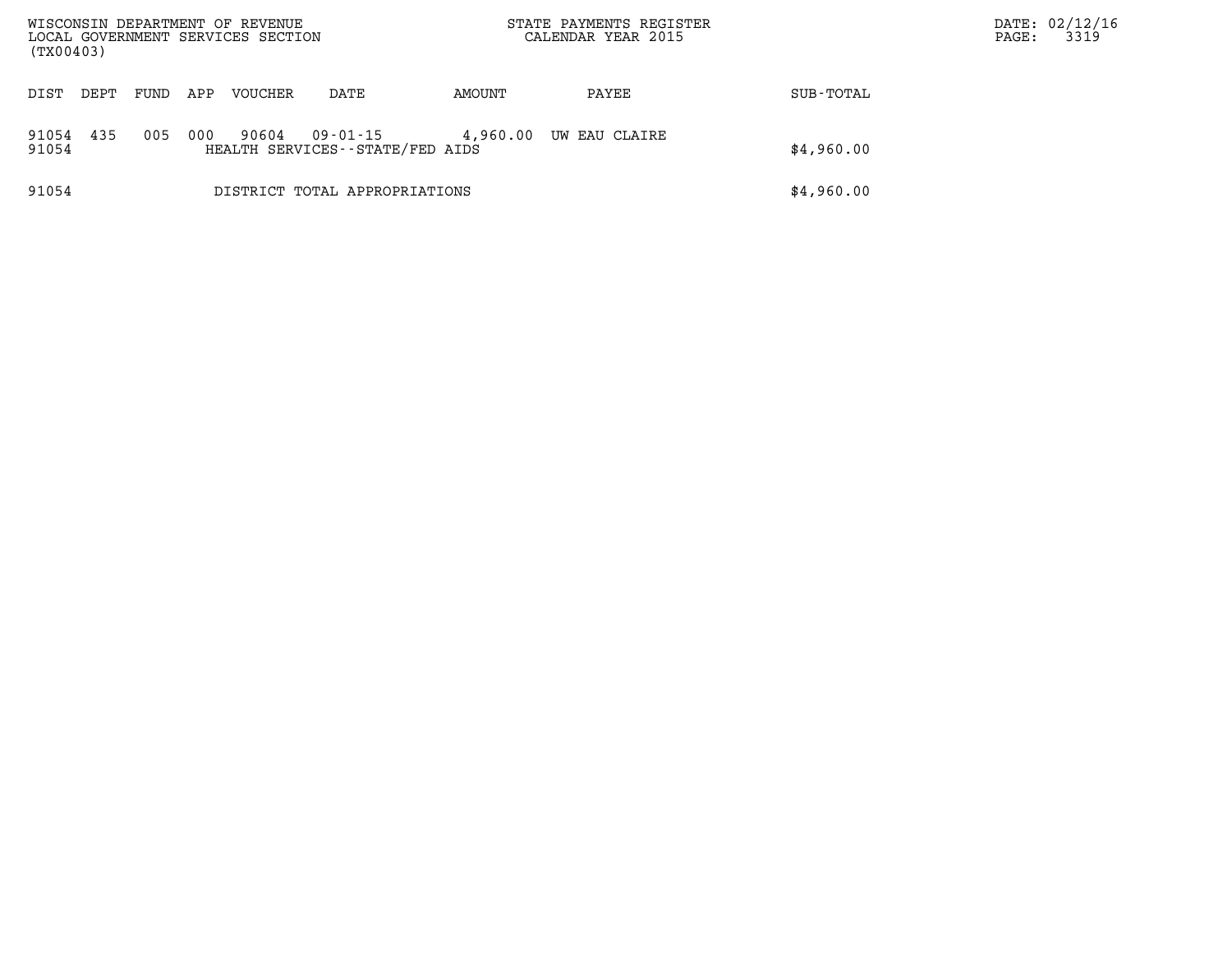| DIST  | DEPT | FUND | APP | <b>VOUCHER</b> | DATE                          | AMOUNT    | PAYEE                | SUB-TOTAL    |
|-------|------|------|-----|----------------|-------------------------------|-----------|----------------------|--------------|
|       |      |      |     |                |                               |           |                      |              |
| 92003 | 435  | 005  | 000 | 90511          | $01 - 01 - 15$                | 41.00     | ENCOMPASS CHILD CARE |              |
| 92003 | 435  | 005  | 000 | 90514          | $02 - 01 - 15$                | 24,465.00 | ENCOMPASS CHILD      | CARE         |
| 92003 | 435  | 005  | 000 | 90515          | $03 - 01 - 15$                | 15,251.00 | ENCOMPASS CHILD CARE |              |
| 92003 | 435  | 005  | 000 | 90517          | $04 - 01 - 15$                | 10,832.00 | ENCOMPASS CHILD CARE |              |
| 92003 | 435  | 005  | 000 | 90518          | $05 - 01 - 15$                | 10,601.00 | ENCOMPASS CHILD CARE |              |
| 92003 | 435  | 005  | 000 | 90519          | $06 - 01 - 15$                | 11,279.00 | ENCOMPASS CHILD CARE |              |
| 92003 | 435  | 005  | 000 | 90600          | $07 - 01 - 15$                | 11,097.00 | ENCOMPASS CHILD CARE |              |
| 92003 | 435  | 005  | 000 | 90601          | $08 - 01 - 15$                | 11,279.00 | ENCOMPASS CHILD CARE |              |
| 92003 | 435  | 005  | 000 | 90604          | $09 - 01 - 15$                | 11,714.00 | ENCOMPASS CHILD CARE |              |
| 92003 | 435  | 005  | 000 | 90607          | $10 - 01 - 15$                | 12,263.00 | ENCOMPASS CHILD CARE |              |
| 92003 | 435  | 005  | 000 | 90609          | $11 - 02 - 15$                | 10,938.00 | ENCOMPASS CHILD      | CARE         |
| 92003 | 435  | 005  | 000 | 90611          | $12 - 01 - 15$                | 10,784.00 | ENCOMPASS CHILD CARE |              |
| 92003 |      |      |     |                | HEALTH SERVICES - - STATE/FED | AIDS      |                      | \$140,544.00 |

**92003 DISTRICT TOTAL APPROPRIATIONS \$140,544.00**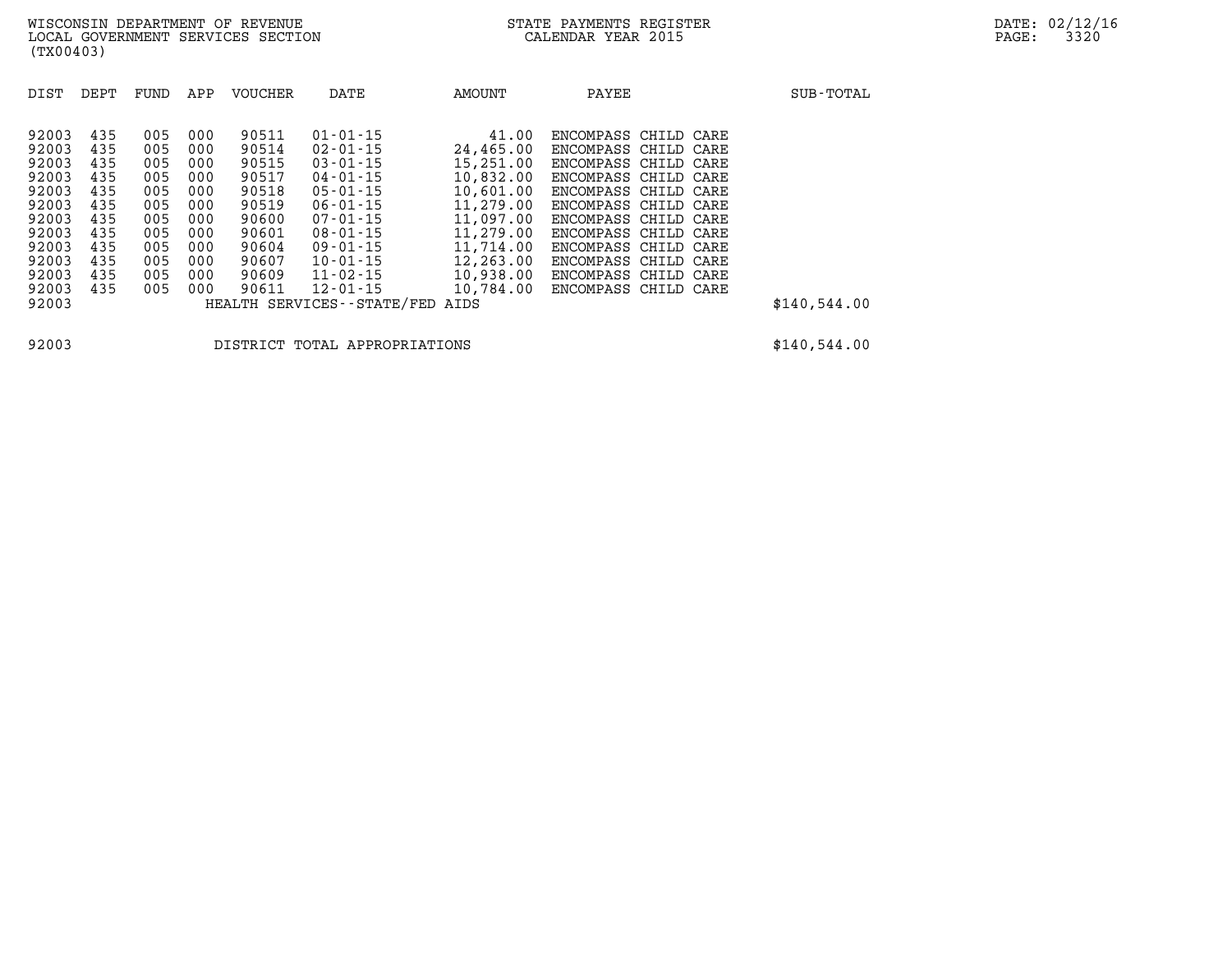| DIST<br>DEPT                                                                                                                                                                                          | FUND                                                                             | APP                                                                              | <b>VOUCHER</b>                                                                                           | DATE                                                                                                                                                                                                                                                  | AMOUNT                                                                                                                                                   | PAYEE                                                                                                                                                                                                                                                                                                                                              | SUB-TOTAL   |
|-------------------------------------------------------------------------------------------------------------------------------------------------------------------------------------------------------|----------------------------------------------------------------------------------|----------------------------------------------------------------------------------|----------------------------------------------------------------------------------------------------------|-------------------------------------------------------------------------------------------------------------------------------------------------------------------------------------------------------------------------------------------------------|----------------------------------------------------------------------------------------------------------------------------------------------------------|----------------------------------------------------------------------------------------------------------------------------------------------------------------------------------------------------------------------------------------------------------------------------------------------------------------------------------------------------|-------------|
| 92009<br>435<br>92009<br>435<br>92009<br>435<br>92009<br>435<br>92009<br>435<br>92009<br>435<br>92009<br>435<br>92009<br>435<br>92009<br>435<br>92009<br>435<br>92009<br>435<br>92009<br>435<br>92009 | 005<br>005<br>005<br>005<br>005<br>005<br>005<br>005<br>005<br>005<br>005<br>005 | 000<br>000<br>000<br>000<br>000<br>000<br>000<br>000<br>000<br>000<br>000<br>000 | 90511<br>90514<br>90515<br>90517<br>90518<br>90519<br>90600<br>90601<br>90604<br>90607<br>90609<br>90611 | $01 - 01 - 15$<br>$02 - 01 - 15$<br>$03 - 01 - 15$<br>$04 - 01 - 15$<br>$05 - 01 - 15$<br>$06 - 01 - 15$<br>$07 - 01 - 15$<br>$08 - 01 - 15$<br>$09 - 01 - 15$<br>$10 - 01 - 15$<br>$11 - 02 - 15$<br>$12 - 01 - 15$<br>HEALTH SERVICES - - STATE/FED | 10,190.00<br>6,988.00<br>6,989.00<br>10,129.00<br>6,289.00<br>4,504.00<br>6,623.00<br>11,509.00<br>12,846.00<br>6,599.00<br>6,923.00<br>2,778.00<br>AIDS | SOCIAL DEVELOPMENT COMM<br>SOCIAL DEVELOPMENT<br>COMM<br>SOCIAL DEVELOPMENT COMM<br>SOCIAL DEVELOPMENT<br>COMM<br>SOCIAL DEVELOPMENT<br>COMM<br>SOCIAL DEVELOPMENT COMM<br>SOCIAL DEVELOPMENT COMM<br>SOCIAL DEVELOPMENT<br>COMM<br>SOCIAL DEVELOPMENT COMM<br>SOCIAL DEVELOPMENT<br>COMM<br>SOCIAL DEVELOPMENT<br>COMM<br>SOCIAL DEVELOPMENT COMM | \$92,367.00 |

**92009 DISTRICT TOTAL APPROPRIATIONS \$92,367.00**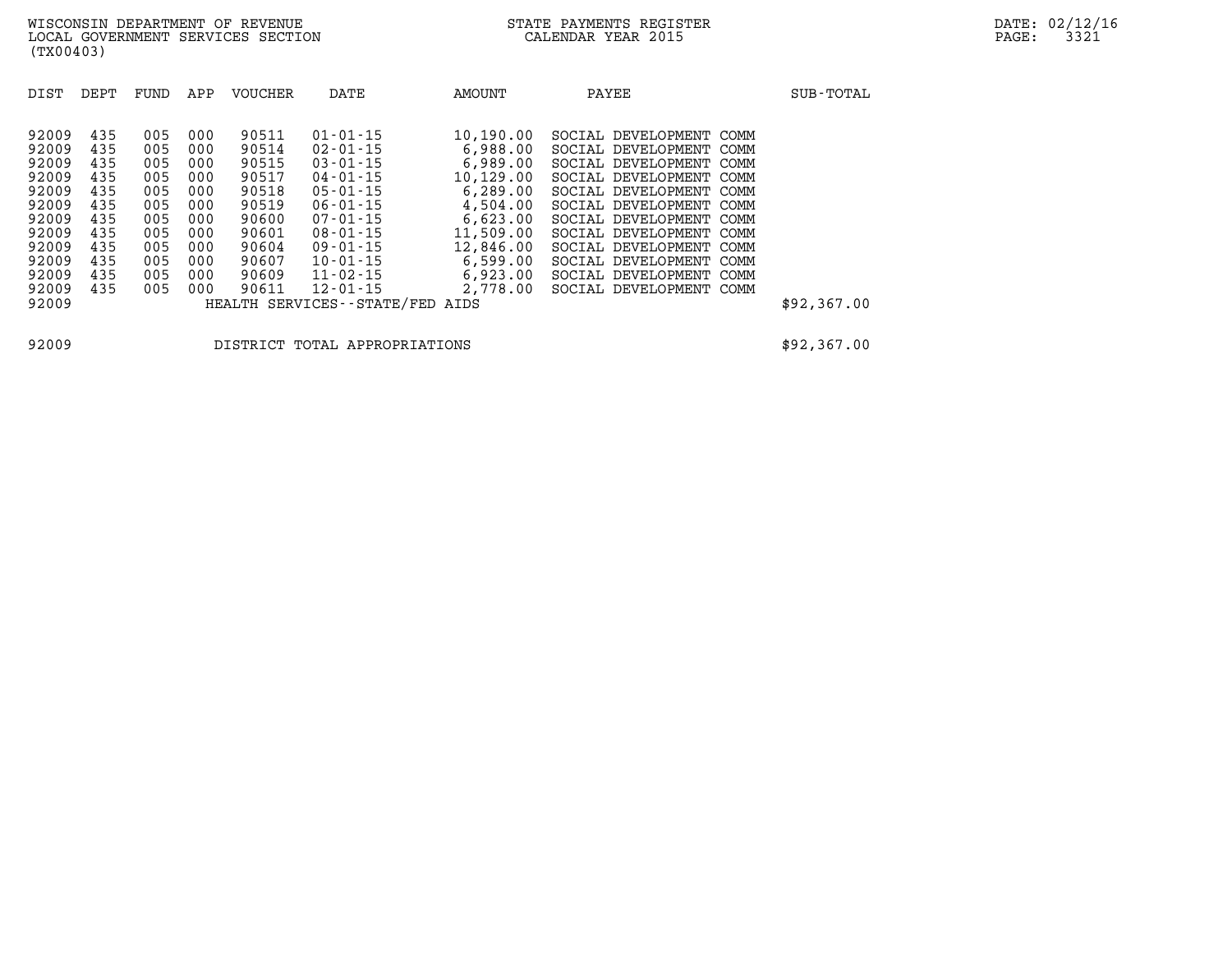| WISCONSIN DEPARTMENT OF REVENUE<br>LOCAL GOVERNMENT SERVICES SECTION<br>(TX00403) |                               |                          |                          |                                  |                                                                                       |                                    | STATE PAYMENTS REGISTER<br>CALENDAR YEAR 2015                                          |             | DATE: 02/12/16<br>3322<br>PAGE: |
|-----------------------------------------------------------------------------------|-------------------------------|--------------------------|--------------------------|----------------------------------|---------------------------------------------------------------------------------------|------------------------------------|----------------------------------------------------------------------------------------|-------------|---------------------------------|
| DIST                                                                              | DEPT                          | FUND                     | APP                      | VOUCHER                          | DATE                                                                                  | AMOUNT                             | PAYEE                                                                                  | SUB-TOTAL   |                                 |
| 92014<br>92014<br>92014<br>92014<br>92014                                         | 435<br>435<br>435<br>435      | 005<br>005<br>005<br>005 | 000<br>000<br>000<br>000 | 90511<br>90515<br>90609<br>90611 | 01-01-15<br>$03 - 01 - 15$<br>11-02-15<br>12-01-15<br>HEALTH SERVICES--STATE/FED AIDS | 28,100.00<br>5,247.00<br>22,533.00 | CAP SERVICES INC<br>CAP SERVICES INC<br>CAP SERVICES INC<br>35,126.00 CAP SERVICES INC | \$91,006.00 |                                 |
| 92014                                                                             | DISTRICT TOTAL APPROPRIATIONS |                          |                          |                                  |                                                                                       |                                    |                                                                                        | \$91,006.00 |                                 |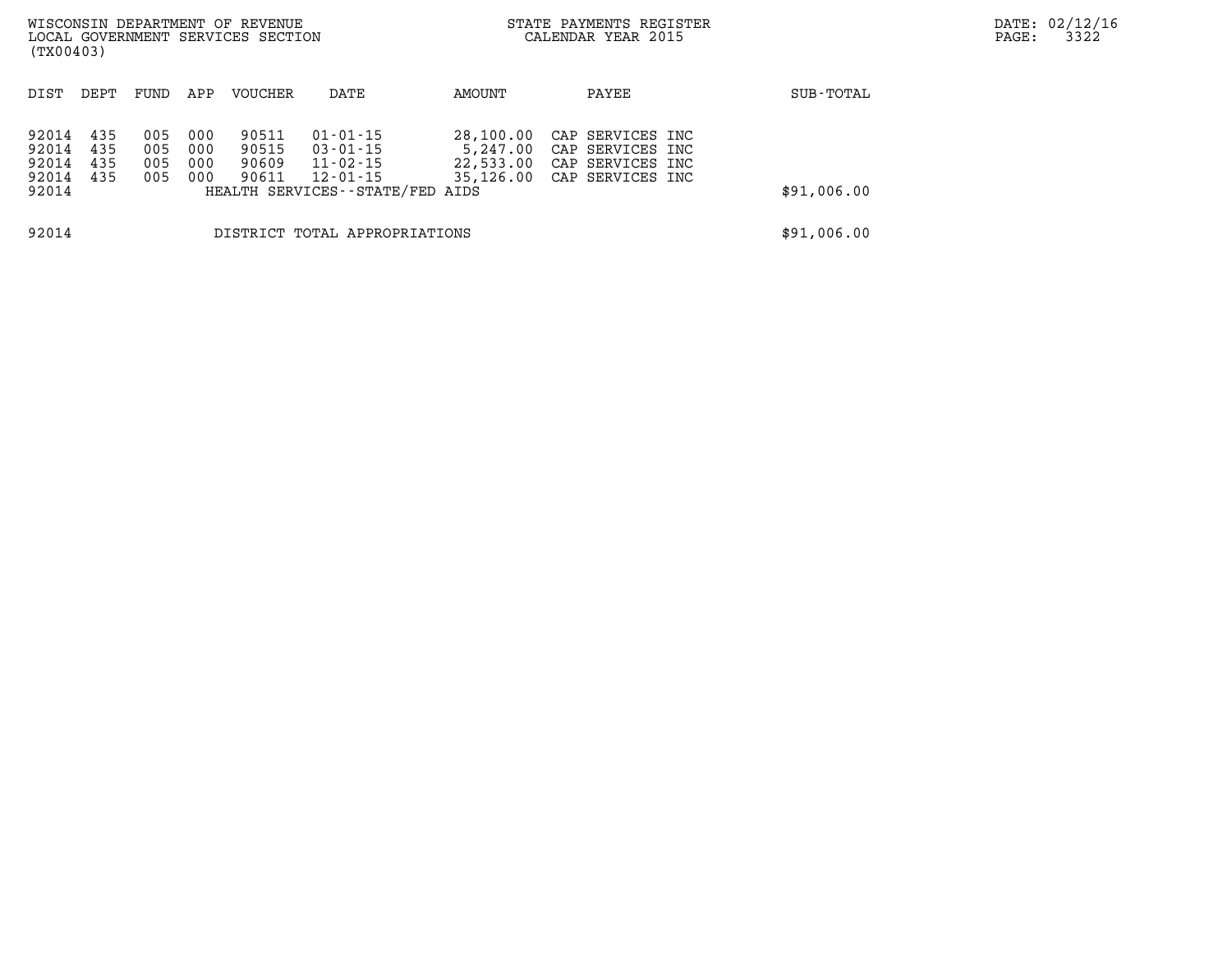| DIST  | DEPT | FUND | APP | <b>VOUCHER</b> | DATE                            | AMOUNT    | PAYEE               | SUB-TOTAL   |
|-------|------|------|-----|----------------|---------------------------------|-----------|---------------------|-------------|
| 92018 | 435  | 005  | 000 | 90511          | $01 - 01 - 15$                  | 5,677.00  | WEST CENTRAL WI CAA |             |
| 92018 | 435  | 005  | 000 | 90514          | $02 - 01 - 15$                  | 6,280.00  | WEST CENTRAL WI CAA |             |
| 92018 | 435  | 005  | 000 | 90515          | $03 - 01 - 15$                  | 8,546.00  | WEST CENTRAL WI CAA |             |
| 92018 | 435  | 005  | 000 | 90517          | $04 - 01 - 15$                  | 7,145.00  | WEST CENTRAL WI CAA |             |
| 92018 | 435  | 005  | 000 | 90518          | $05 - 01 - 15$                  | 5,943.00  | WEST CENTRAL WI CAA |             |
| 92018 | 435  | 005  | 000 | 90519          | $06 - 01 - 15$                  | 6,497.00  | WEST CENTRAL WI CAA |             |
| 92018 | 435  | 005  | 000 | 90600          | $07 - 01 - 15$                  | 8,859.00  | WEST CENTRAL WI CAA |             |
| 92018 | 435  | 005  | 000 | 90601          | $08 - 01 - 15$                  | 5,553.00  | WEST CENTRAL WI CAA |             |
| 92018 | 435  | 005  | 000 | 90604          | $09 - 01 - 15$                  | 5,667.00  | WEST CENTRAL WI CAA |             |
| 92018 | 435  | 005  | 000 | 90607          | $10 - 01 - 15$                  | 3,458.00  | WEST CENTRAL WI CAA |             |
| 92018 | 435  | 005  | 000 | 90609          | 11-02-15                        | 10,187.00 | WEST CENTRAL WI CAA |             |
| 92018 | 435  | 005  | 000 | 90611          | 12-01-15                        | 7,313.00  | WEST CENTRAL WI CAA |             |
| 92018 |      |      |     |                | HEALTH SERVICES--STATE/FED AIDS |           |                     | \$81,125.00 |

**92018 DISTRICT TOTAL APPROPRIATIONS \$81,125.00**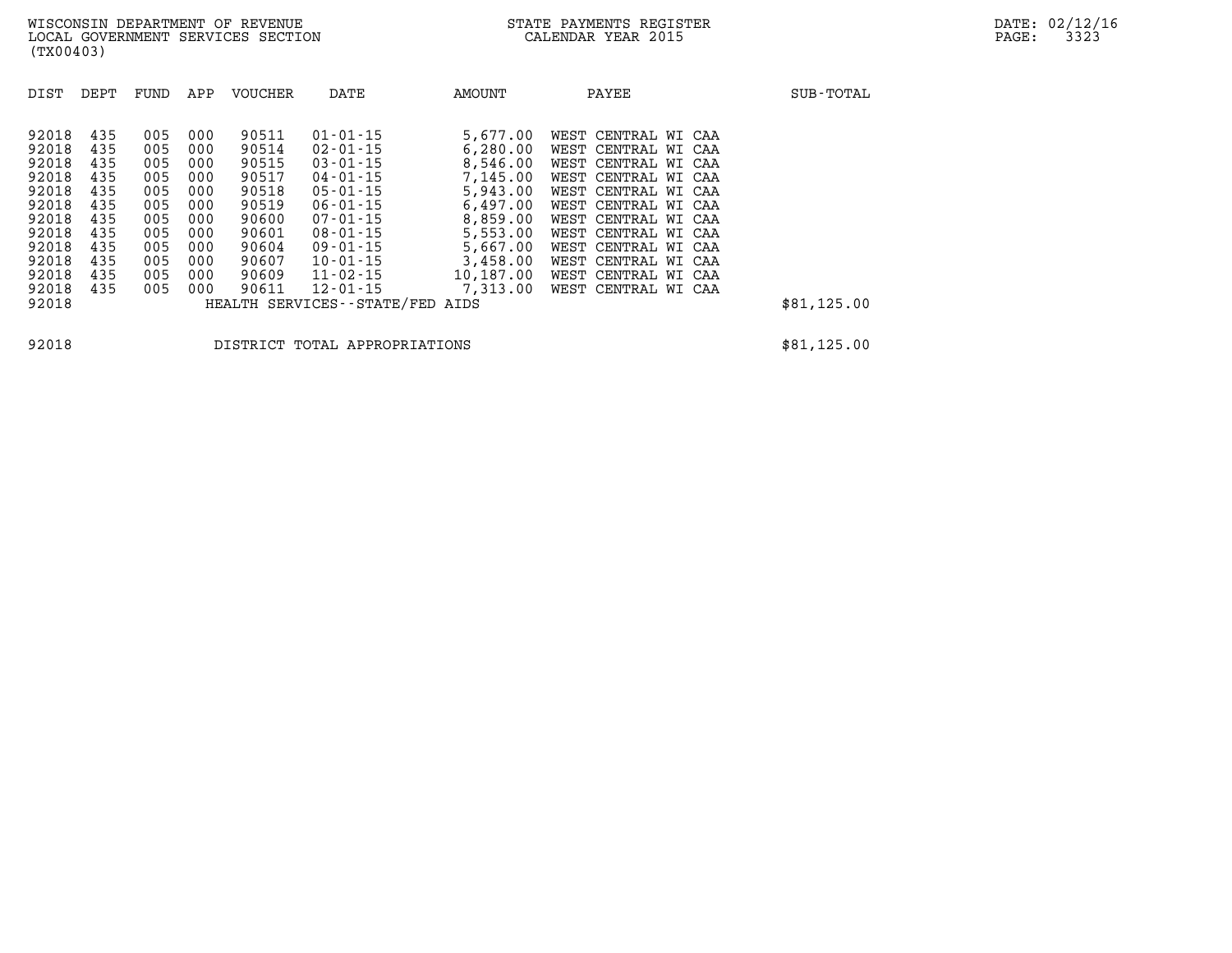| DEPT | FUND                                   | APP                                    | <b>VOUCHER</b>                         | DATE                                               | AMOUNT                                                                                                   | PAYEE                                                                                                       | SUB-TOTAL                                                                                    |
|------|----------------------------------------|----------------------------------------|----------------------------------------|----------------------------------------------------|----------------------------------------------------------------------------------------------------------|-------------------------------------------------------------------------------------------------------------|----------------------------------------------------------------------------------------------|
| 435  | 005                                    | 000                                    | 90511                                  | $01 - 01 - 15$                                     | 26,715.00                                                                                                | UMOS INC - MILWAUKEE                                                                                        |                                                                                              |
| 435  | 005                                    | 000                                    | 90515                                  | $03 - 01 - 15$                                     | 61,008.00                                                                                                | UMOS INC - MILWAUKEE                                                                                        |                                                                                              |
|      |                                        |                                        |                                        |                                                    |                                                                                                          | UMOS INC - MILWAUKEE                                                                                        |                                                                                              |
| 435  | 005                                    | 000                                    | 90519                                  | $06 - 01 - 15$                                     | 59,049.00                                                                                                | UMOS INC - MILWAUKEE                                                                                        |                                                                                              |
|      |                                        |                                        |                                        |                                                    |                                                                                                          | UMOS INC - MILWAUKEE                                                                                        |                                                                                              |
| 435  | 005                                    | 000                                    | 90604                                  | $09 - 01 - 15$                                     | 57,335.00                                                                                                | UMOS INC - MILWAUKEE                                                                                        |                                                                                              |
| 435  | 005                                    | 000                                    | 90607                                  | $10 - 01 - 15$                                     | 58,375.00                                                                                                | UMOS INC - MILWAUKEE                                                                                        |                                                                                              |
| 435  | 005                                    | 000                                    | 90611                                  | $12 - 01 - 15$                                     | 44,115.00                                                                                                | UMOS INC - MILWAUKEE                                                                                        |                                                                                              |
|      |                                        |                                        |                                        |                                                    | AIDS                                                                                                     |                                                                                                             | \$698,122.00                                                                                 |
|      | 435<br>435<br>435<br>435<br>435<br>435 | 005<br>005<br>005<br>005<br>005<br>005 | 000<br>000<br>000<br>000<br>000<br>000 | 90514<br>90517<br>90518<br>90600<br>90601<br>90609 | $02 - 01 - 15$<br>$04 - 01 - 15$<br>$05 - 01 - 15$<br>$07 - 01 - 15$<br>$08 - 01 - 15$<br>$11 - 02 - 15$ | 96,586.00<br>57,533.00<br>59,859.00<br>61,650.00<br>58,194.00<br>57,703.00<br>HEALTH SERVICES - - STATE/FED | UMOS INC - MILWAUKEE<br>UMOS INC - MILWAUKEE<br>UMOS INC - MILWAUKEE<br>UMOS INC - MILWAUKEE |

**92039 DISTRICT TOTAL APPROPRIATIONS \$698,122.00**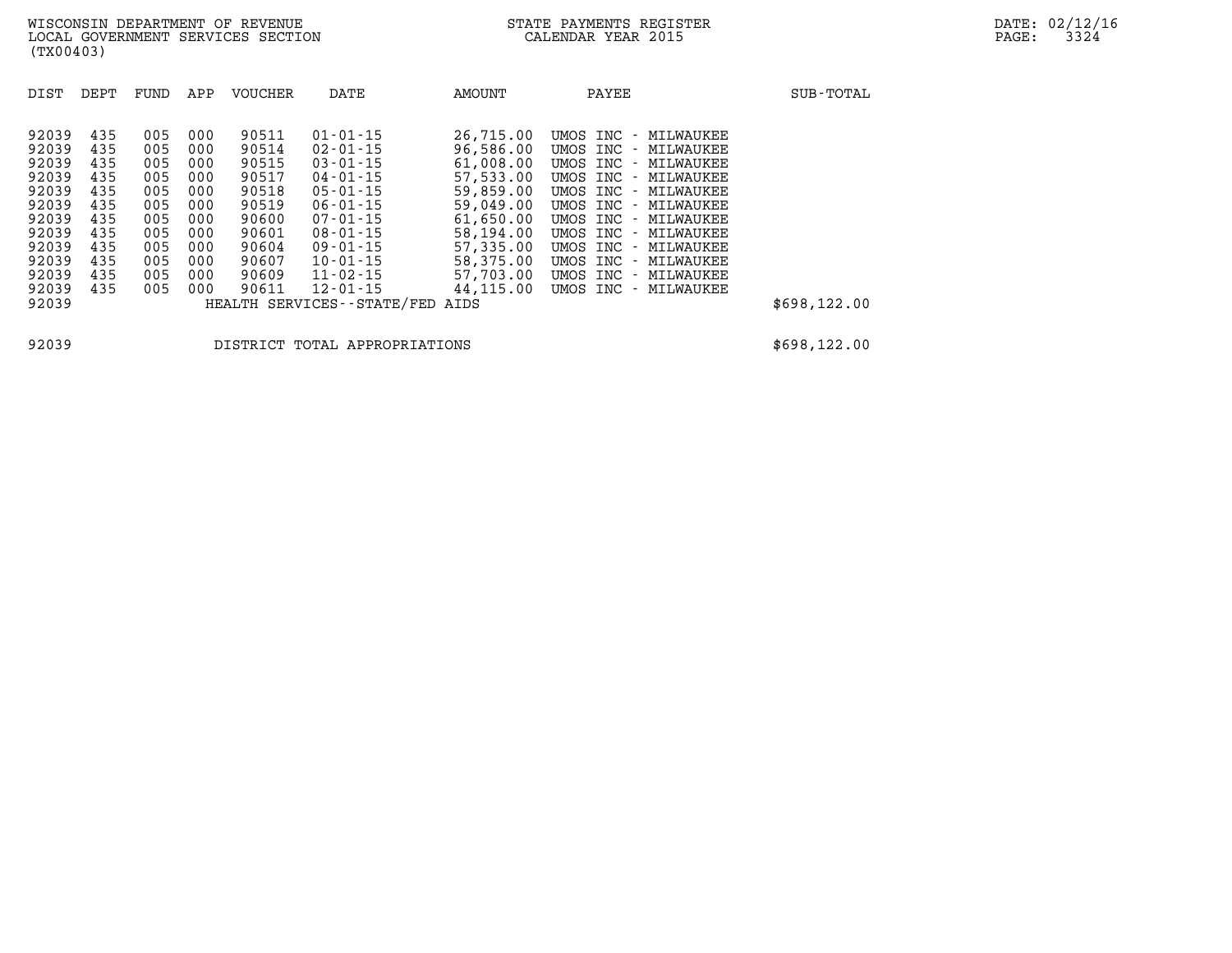| DIST                                                                          | DEPT                                                        | FUND                                                        | APP                                                         | <b>VOUCHER</b>                                                                | DATE                                                                                                                                                           | AMOUNT                                                                                                   | PAYEE                                                                                                                                                                                                                         | SUB-TOTAL   |
|-------------------------------------------------------------------------------|-------------------------------------------------------------|-------------------------------------------------------------|-------------------------------------------------------------|-------------------------------------------------------------------------------|----------------------------------------------------------------------------------------------------------------------------------------------------------------|----------------------------------------------------------------------------------------------------------|-------------------------------------------------------------------------------------------------------------------------------------------------------------------------------------------------------------------------------|-------------|
| 92040<br>92040<br>92040<br>92040<br>92040<br>92040<br>92040<br>92040<br>92040 | 435<br>435<br>435<br>435<br>435<br>435<br>435<br>435<br>435 | 005<br>005<br>005<br>005<br>005<br>005<br>005<br>005<br>005 | 000<br>000<br>000<br>000<br>000<br>000<br>000<br>000<br>000 | 90511<br>90514<br>90515<br>90517<br>90600<br>90601<br>90607<br>90609<br>90611 | $01 - 01 - 15$<br>$02 - 01 - 15$<br>$03 - 01 - 15$<br>$04 - 01 - 15$<br>$07 - 01 - 15$<br>$08 - 01 - 15$<br>$10 - 01 - 15$<br>$11 - 02 - 15$<br>$12 - 01 - 15$ | 1,717.00<br>2,383.00<br>3,391.00<br>1,263.00<br>4,512.00<br>7,016.00<br>5,638.00<br>2,241.00<br>1,821.00 | WESTERN DAIRYLAND EOC<br>WESTERN DAIRYLAND EOC<br>WESTERN DAIRYLAND EOC<br>WESTERN DAIRYLAND EOC<br>WESTERN DAIRYLAND EOC<br>WESTERN DAIRYLAND EOC<br>WESTERN DAIRYLAND EOC<br>WESTERN DAIRYLAND EOC<br>WESTERN DAIRYLAND EOC |             |
| 92040                                                                         |                                                             |                                                             |                                                             |                                                                               | HEALTH SERVICES--STATE/FED AIDS                                                                                                                                |                                                                                                          |                                                                                                                                                                                                                               | \$29,982.00 |
| 92040                                                                         |                                                             |                                                             |                                                             |                                                                               | DISTRICT TOTAL APPROPRIATIONS                                                                                                                                  |                                                                                                          |                                                                                                                                                                                                                               | \$29,982.00 |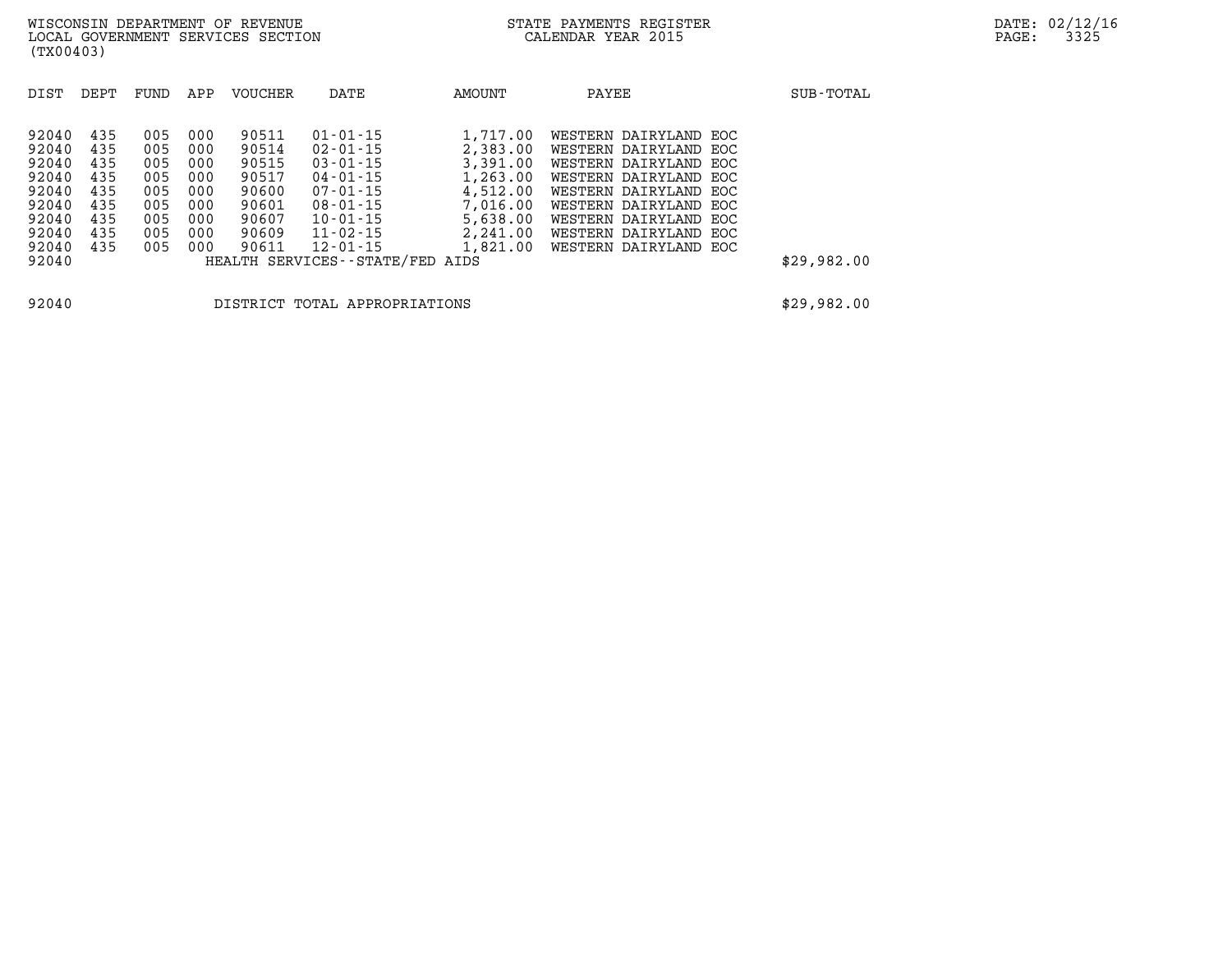| DIST           | DEPT       | FUND       | APP        | <b>VOUCHER</b> | DATE                                         | AMOUNT                   | PAYEE                                          | SUB-TOTAL      |
|----------------|------------|------------|------------|----------------|----------------------------------------------|--------------------------|------------------------------------------------|----------------|
| 92042<br>92042 | 435<br>435 | 005<br>005 | 000<br>000 | 90511<br>90514 | $01 - 01 - 15$<br>$02 - 01 - 15$             | 86,771.00<br>96,771.00   | DISABILITY RIGHTS WIS<br>DISABILITY RIGHTS WIS |                |
| 92042<br>92042 | 435<br>435 | 005<br>005 | 000<br>000 | 90515<br>90518 | $03 - 01 - 15$<br>$05 - 01 - 15$             | 103,797.00<br>110,090.00 | DISABILITY RIGHTS WIS<br>DISABILITY RIGHTS WIS |                |
| 92042<br>92042 | 435<br>435 | 005<br>005 | 000<br>000 | 90519<br>90600 | $06 - 01 - 15$<br>$07 - 01 - 15$             | 133,941.00<br>53,409.00  | DISABILITY RIGHTS WIS<br>DISABILITY RIGHTS WIS |                |
| 92042<br>92042 | 435<br>435 | 005<br>005 | 000<br>000 | 90601<br>90604 | $08 - 01 - 15$<br>$09 - 01 - 15$             | 85,427.00<br>92,266.00   | DISABILITY RIGHTS WIS<br>DISABILITY RIGHTS WIS |                |
| 92042<br>92042 | 435<br>435 | 005<br>005 | 000<br>000 | 90607<br>90609 | $10 - 01 - 15$<br>$11 - 02 - 15$             | 123,543.00<br>101,885.00 | DISABILITY RIGHTS WIS<br>DISABILITY RIGHTS WIS |                |
| 92042<br>92042 | 435        | 005        | 000        | 90611          | $12 - 01 - 15$<br>HEALTH SERVICES--STATE/FED | 84,437.00<br>AIDS        | DISABILITY RIGHTS WIS                          | \$1,072,337.00 |
|                |            |            |            |                |                                              |                          |                                                |                |

**92042 DISTRICT TOTAL APPROPRIATIONS \$1,072,337.00**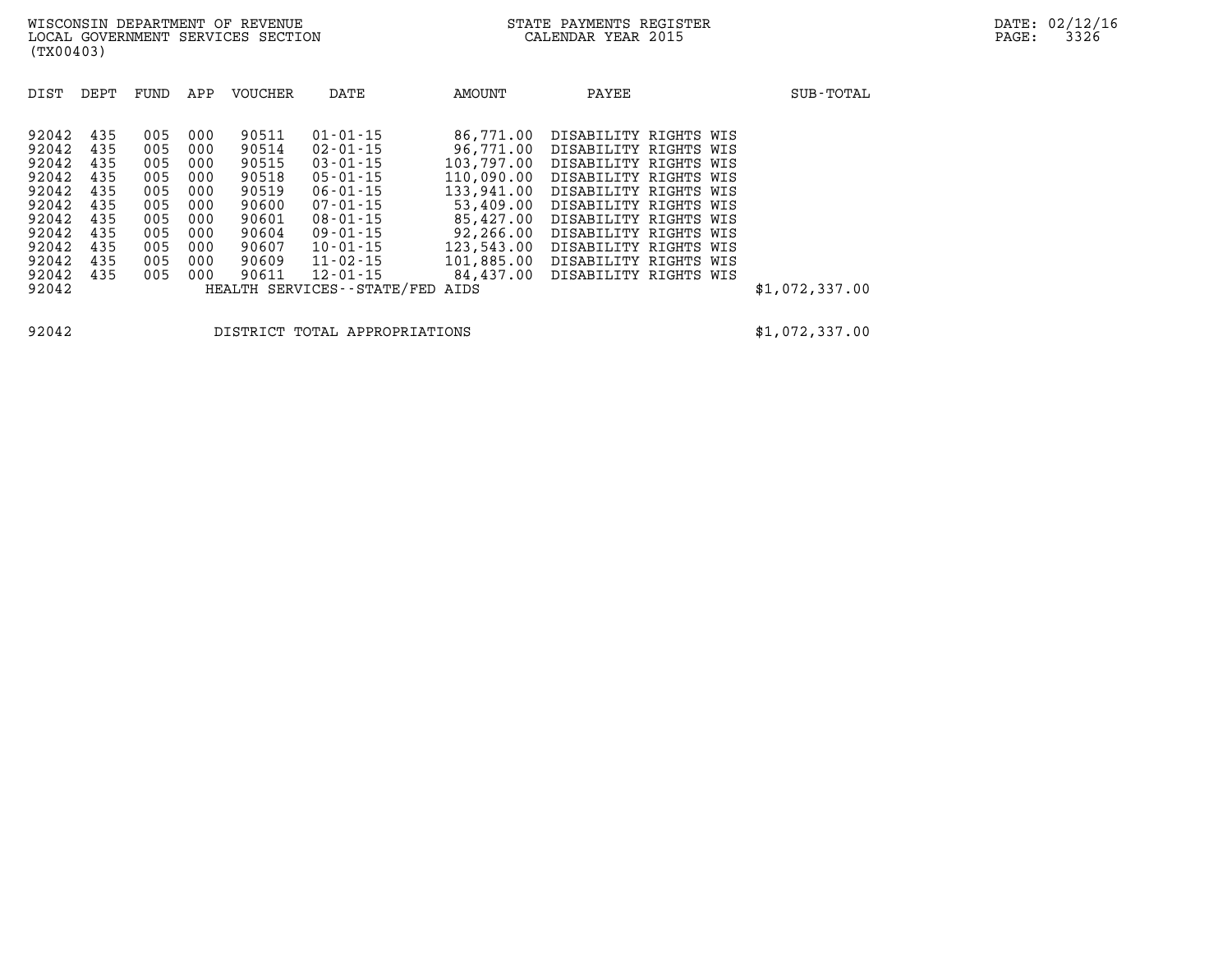| (TX00403)                                                           |                          |                                        |                                        | WISCONSIN DEPARTMENT OF REVENUE<br>LOCAL GOVERNMENT SERVICES SECTION |                                                                                                            | STATE PAYMENTS REGISTER<br>CALENDAR YEAR 2015 |                                                                                                                                                                | DATE: 02/12/16<br>3327<br>PAGE: |             |  |
|---------------------------------------------------------------------|--------------------------|----------------------------------------|----------------------------------------|----------------------------------------------------------------------|------------------------------------------------------------------------------------------------------------|-----------------------------------------------|----------------------------------------------------------------------------------------------------------------------------------------------------------------|---------------------------------|-------------|--|
| DIST                                                                | DEPT                     | FUND                                   | APP                                    | VOUCHER                                                              | DATE                                                                                                       | AMOUNT                                        | PAYEE                                                                                                                                                          |                                 | SUB-TOTAL   |  |
| 92046 435<br>92046<br>92046<br>92046<br>92046<br>92046 435<br>92046 | 435<br>435<br>435<br>435 | 005<br>005<br>005<br>005<br>005<br>005 | 000<br>000<br>000<br>000<br>000<br>000 | 90511<br>90514<br>90515<br>90517<br>90600<br>90604                   | 01-01-15<br>02-01-15<br>03-01-15<br>04-01-15<br>07-01-15<br>09-01-15<br>HEALTH SERVICES - - STATE/FED AIDS | 1,225.00<br>1,225.00<br>1,225.00<br>402.00    | RSVP OF ROCK CO, INC<br>RSVP OF ROCK CO, INC<br>RSVP OF ROCK CO, INC<br>RSVP OF ROCK CO, INC<br>3,675.00 RSVP OF ROCK CO, INC<br>6,949.00 RSVP OF ROCK CO, INC |                                 | \$14,701.00 |  |
| 92046                                                               |                          |                                        |                                        |                                                                      | DISTRICT TOTAL APPROPRIATIONS                                                                              |                                               |                                                                                                                                                                |                                 | \$14,701.00 |  |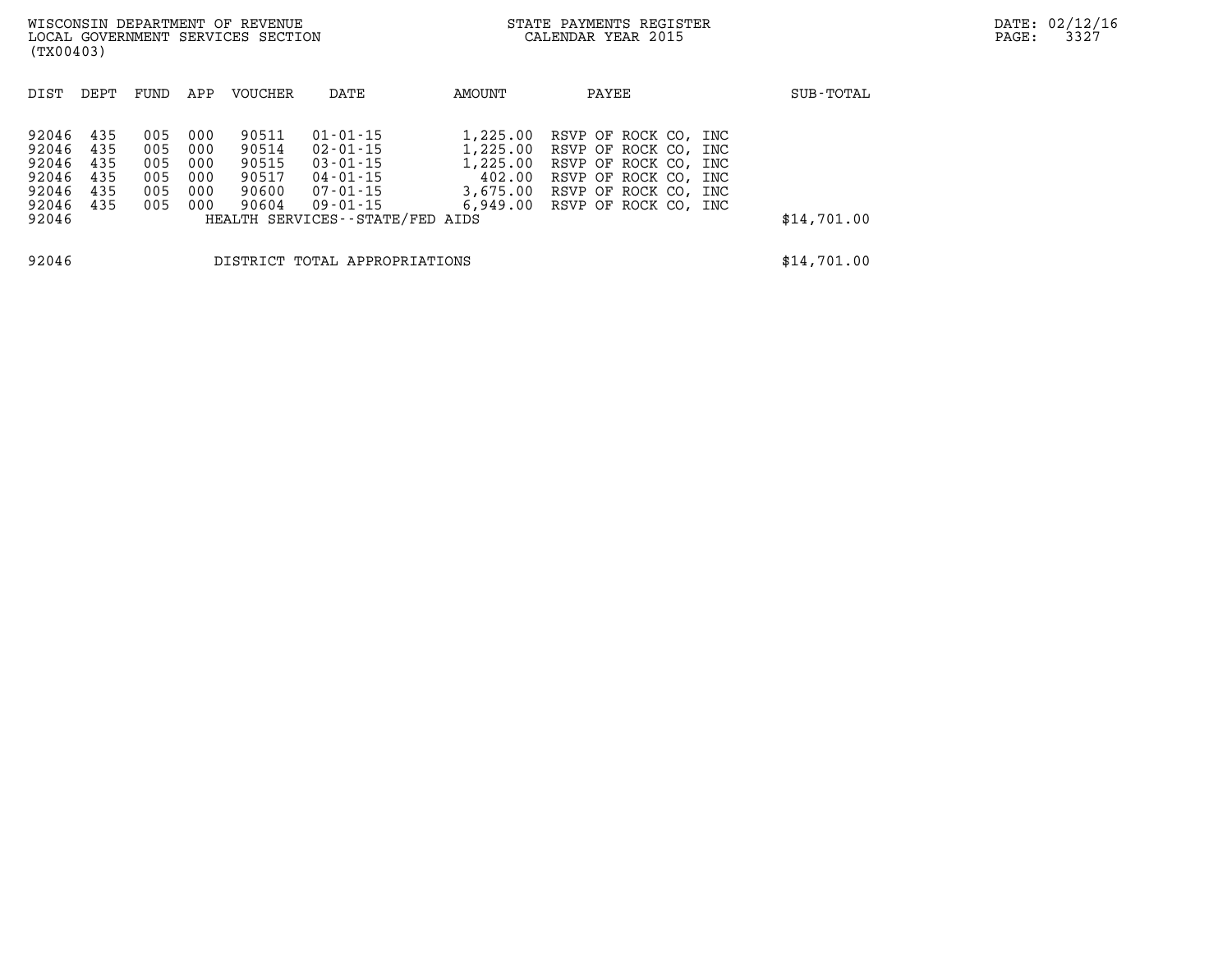| DIST  | DEPT | FUND | APP | <b>VOUCHER</b> | DATE                          | AMOUNT    | PAYEE                   |  | SUB-TOTAL    |
|-------|------|------|-----|----------------|-------------------------------|-----------|-------------------------|--|--------------|
|       |      |      |     |                |                               |           |                         |  |              |
| 92047 | 435  | 005  | 000 | 90511          | $01 - 01 - 15$                | 15,361.00 | RACINE/KENOSHA CAA, INC |  |              |
| 92047 | 435  | 005  | 000 | 90514          | $02 - 01 - 15$                | 17,985.00 | RACINE/KENOSHA CAA, INC |  |              |
| 92047 | 435  | 005  | 000 | 90515          | $03 - 01 - 15$                | 13,397.00 | RACINE/KENOSHA CAA, INC |  |              |
| 92047 | 435  | 005  | 000 | 90517          | $04 - 01 - 15$                | 7,264.00  | RACINE/KENOSHA CAA, INC |  |              |
| 92047 | 435  | 005  | 000 | 90518          | $05 - 01 - 15$                | 5,447.00  | RACINE/KENOSHA CAA, INC |  |              |
| 92047 | 435  | 005  | 000 | 90519          | $06 - 01 - 15$                | 4,677.00  | RACINE/KENOSHA CAA, INC |  |              |
| 92047 | 435  | 005  | 000 | 90600          | $07 - 01 - 15$                | 16,836.00 | RACINE/KENOSHA CAA, INC |  |              |
| 92047 | 435  | 005  | 000 | 90601          | $08 - 01 - 15$                | 8,228.00  | RACINE/KENOSHA CAA, INC |  |              |
| 92047 | 435  | 005  | 000 | 90607          | $10 - 01 - 15$                | 4,714.00  | RACINE/KENOSHA CAA, INC |  |              |
| 92047 | 435  | 005  | 000 | 90609          | $11 - 02 - 15$                | 16,568.00 | RACINE/KENOSHA CAA, INC |  |              |
| 92047 | 435  | 005  | 000 | 90611          | $12 - 01 - 15$                | 15,104.00 | RACINE/KENOSHA CAA, INC |  |              |
| 92047 |      |      |     |                | HEALTH SERVICES - - STATE/FED | AIDS      |                         |  | \$125,581.00 |

**92047 DISTRICT TOTAL APPROPRIATIONS \$125,581.00**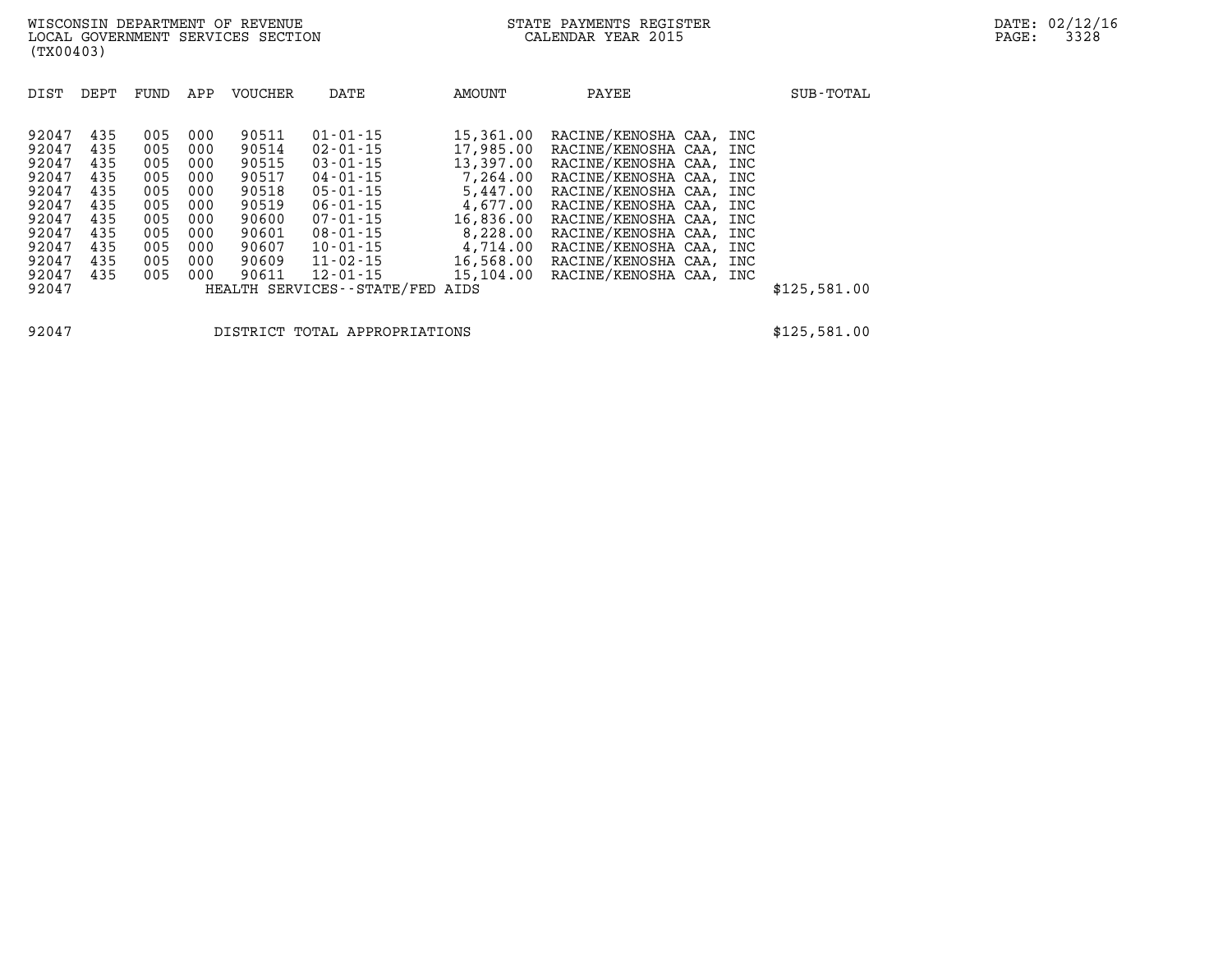| DIST  | DEPT | FUND | APP | <b>VOUCHER</b> | DATE                          | AMOUNT    | PAYEE                     | SUB-TOTAL    |
|-------|------|------|-----|----------------|-------------------------------|-----------|---------------------------|--------------|
|       |      |      |     |                |                               |           |                           |              |
| 92048 | 435  | 005  | 000 | 90511          | $01 - 01 - 15$                | 9,549.00  | ACCESS TO INDEPENDENCE    |              |
| 92048 | 435  | 005  | 000 | 90514          | $02 - 01 - 15$                | 11,878.00 | ACCESS TO INDEPENDENCE    |              |
| 92048 | 435  | 005  | 000 | 90515          | $03 - 01 - 15$                | 23,872,00 | ACCESS TO INDEPENDENCE    |              |
| 92048 | 435  | 005  | 000 | 90518          | $05 - 01 - 15$                | 11,841.00 | ACCESS TO INDEPENDENCE    |              |
| 92048 | 435  | 005  | 000 | 90519          | $06 - 01 - 15$                | 11,927.00 | ACCESS TO INDEPENDENCE    |              |
| 92048 | 435  | 005  | 000 | 90600          | $07 - 01 - 15$                | 15,989.00 | ACCESS TO INDEPENDENCE    |              |
| 92048 | 435  | 005  | 000 | 90601          | $08 - 01 - 15$                | 15,869.00 | ACCESS TO INDEPENDENCE    |              |
| 92048 | 435  | 005  | 000 | 90604          | $09 - 01 - 15$                | 18,465.00 | ACCESS TO INDEPENDENCE    |              |
| 92048 | 435  | 005  | 000 | 90607          | $10 - 01 - 15$                | 56,675.00 | ACCESS TO INDEPENDENCE    |              |
| 92048 | 435  | 005  | 000 | 90609          | $11 - 02 - 15$                | 17,451.00 | ACCESS TO<br>INDEPENDENCE |              |
| 92048 | 435  | 005  | 000 | 90611          | $12 - 01 - 15$                | 48,397.00 | ACCESS TO INDEPENDENCE    |              |
| 92048 |      |      |     |                | HEALTH SERVICES - - STATE/FED | AIDS      |                           | \$241,913.00 |

**92048 DISTRICT TOTAL APPROPRIATIONS \$241,913.00**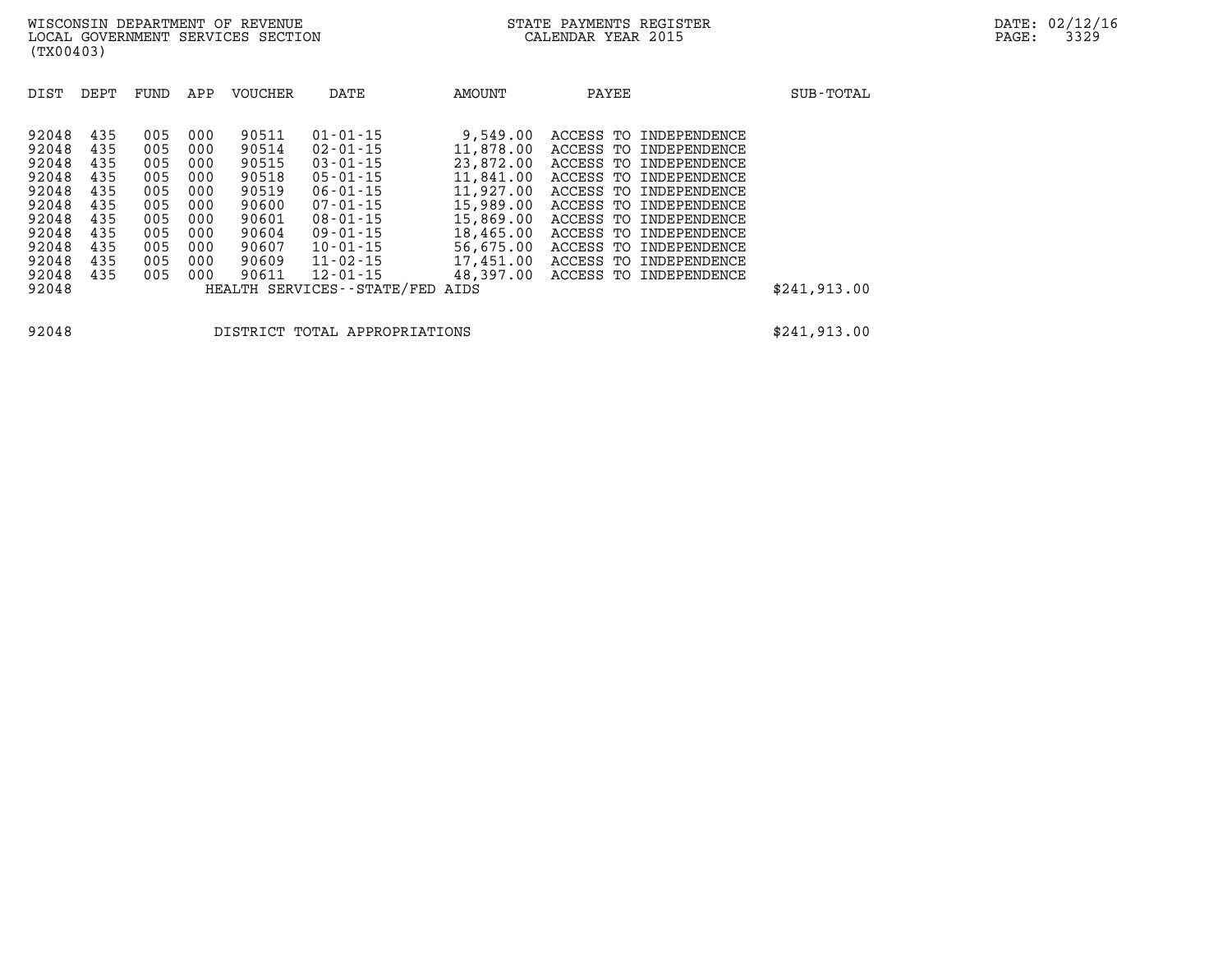| DIST                                                                                   | DEPT                                                        | FUND                                                        | APP                                                         | <b>VOUCHER</b>                                                                | DATE                                                                                                                                                                                              | AMOUNT                                                                                                | PAYEE                                                                                                                                                                                                                                  | SUB-TOTAL   |
|----------------------------------------------------------------------------------------|-------------------------------------------------------------|-------------------------------------------------------------|-------------------------------------------------------------|-------------------------------------------------------------------------------|---------------------------------------------------------------------------------------------------------------------------------------------------------------------------------------------------|-------------------------------------------------------------------------------------------------------|----------------------------------------------------------------------------------------------------------------------------------------------------------------------------------------------------------------------------------------|-------------|
| 92049<br>92049<br>92049<br>92049<br>92049<br>92049<br>92049<br>92049<br>92049<br>92049 | 435<br>435<br>435<br>435<br>435<br>435<br>435<br>435<br>435 | 005<br>005<br>005<br>005<br>005<br>005<br>005<br>005<br>005 | 000<br>000<br>000<br>000<br>000<br>000<br>000<br>000<br>000 | 90511<br>90515<br>90517<br>90518<br>90600<br>90601<br>90604<br>90609<br>90611 | $01 - 01 - 15$<br>$03 - 01 - 15$<br>$04 - 01 - 15$<br>$05 - 01 - 15$<br>$07 - 01 - 15$<br>$08 - 01 - 15$<br>$09 - 01 - 15$<br>$11 - 02 - 15$<br>$12 - 01 - 15$<br>HEALTH SERVICES--STATE/FED AIDS | 45.00<br>3,494.00<br>2,403.00<br>1,090.00<br>1,675.00<br>5,851.00<br>3,341.00<br>3,145.00<br>2,400.00 | BETHESDA LUTHERAN HOME<br>BETHESDA LUTHERAN HOME<br>BETHESDA LUTHERAN HOME<br>BETHESDA LUTHERAN HOME<br>BETHESDA LUTHERAN HOME<br>BETHESDA LUTHERAN HOME<br>BETHESDA LUTHERAN HOME<br>BETHESDA LUTHERAN HOME<br>BETHESDA LUTHERAN HOME | \$23,444.00 |
| 92049                                                                                  |                                                             |                                                             |                                                             |                                                                               | DISTRICT TOTAL APPROPRIATIONS                                                                                                                                                                     |                                                                                                       |                                                                                                                                                                                                                                        | \$23,444.00 |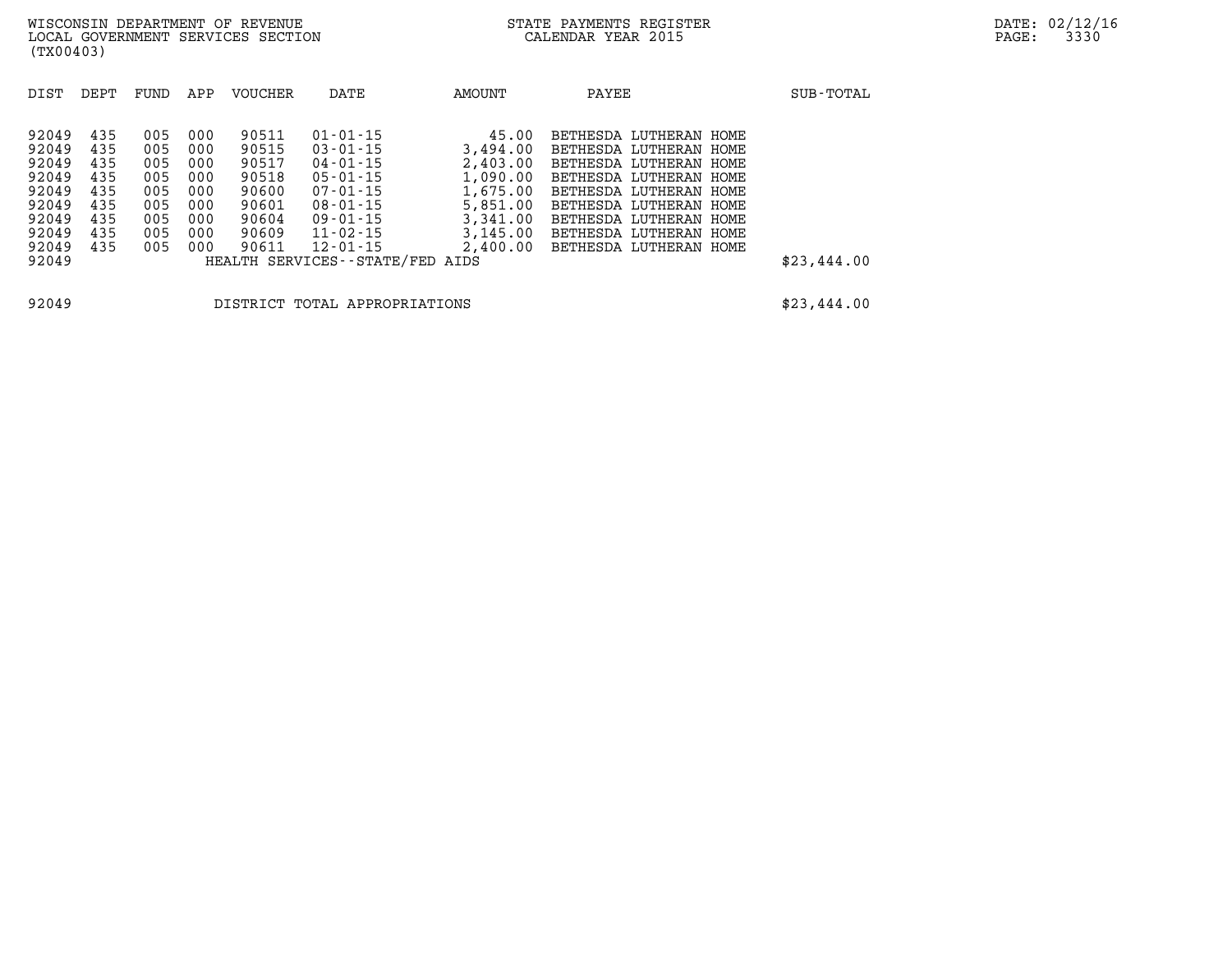| DIST                                                                 | DEPT                                                 | FUND                                                 | APP                                                  | <b>VOUCHER</b>                                                       | DATE                                                                                                                                   | AMOUNT                                                                                                | PAYEE |                                                                                                                                                                                                              | SUB-TOTAL    |
|----------------------------------------------------------------------|------------------------------------------------------|------------------------------------------------------|------------------------------------------------------|----------------------------------------------------------------------|----------------------------------------------------------------------------------------------------------------------------------------|-------------------------------------------------------------------------------------------------------|-------|--------------------------------------------------------------------------------------------------------------------------------------------------------------------------------------------------------------|--------------|
| 92051<br>92051<br>92051<br>92051<br>92051<br>92051<br>92051<br>92051 | 435<br>435<br>435<br>435<br>435<br>435<br>435<br>435 | 005<br>005<br>005<br>005<br>005<br>005<br>005<br>005 | 000<br>000<br>000<br>000<br>000<br>000<br>000<br>000 | 90511<br>90514<br>90515<br>90517<br>90518<br>90519<br>90600<br>90601 | $01 - 01 - 15$<br>$02 - 01 - 15$<br>$03 - 01 - 15$<br>04-01-15<br>$05 - 01 - 15$<br>$06 - 01 - 15$<br>$07 - 01 - 15$<br>$08 - 01 - 15$ | 64,009.00<br>81,844.00<br>74,269.00<br>64,316.00<br>62,264.00<br>36,119.00<br>103,098.00<br>58,423.00 |       | INTERFAITH OLDER ADULT<br>INTERFAITH OLDER ADULT<br>INTERFAITH OLDER ADULT<br>INTERFAITH OLDER ADULT<br>INTERFAITH OLDER ADULT<br>INTERFAITH OLDER ADULT<br>INTERFAITH OLDER ADULT<br>INTERFAITH OLDER ADULT |              |
| 92051<br>92051<br>92051<br>92051<br>92051                            | 435<br>435<br>435<br>435                             | 005<br>005<br>005<br>005                             | 000<br>000<br>000<br>000                             | 90604<br>90607<br>90609<br>90611                                     | $09 - 01 - 15$<br>$10 - 01 - 15$<br>11-02-15<br>$12 - 01 - 15$<br>HEALTH SERVICES - - STATE/FED                                        | 60,153.00<br>62,069.00<br>56,057.00<br>49,913.00<br>AIDS                                              |       | INTERFAITH OLDER ADULT<br>INTERFAITH OLDER ADULT<br>INTERFAITH OLDER ADULT<br>INTERFAITH OLDER ADULT                                                                                                         | \$772,534.00 |

**92051 DISTRICT TOTAL APPROPRIATIONS \$772,534.00**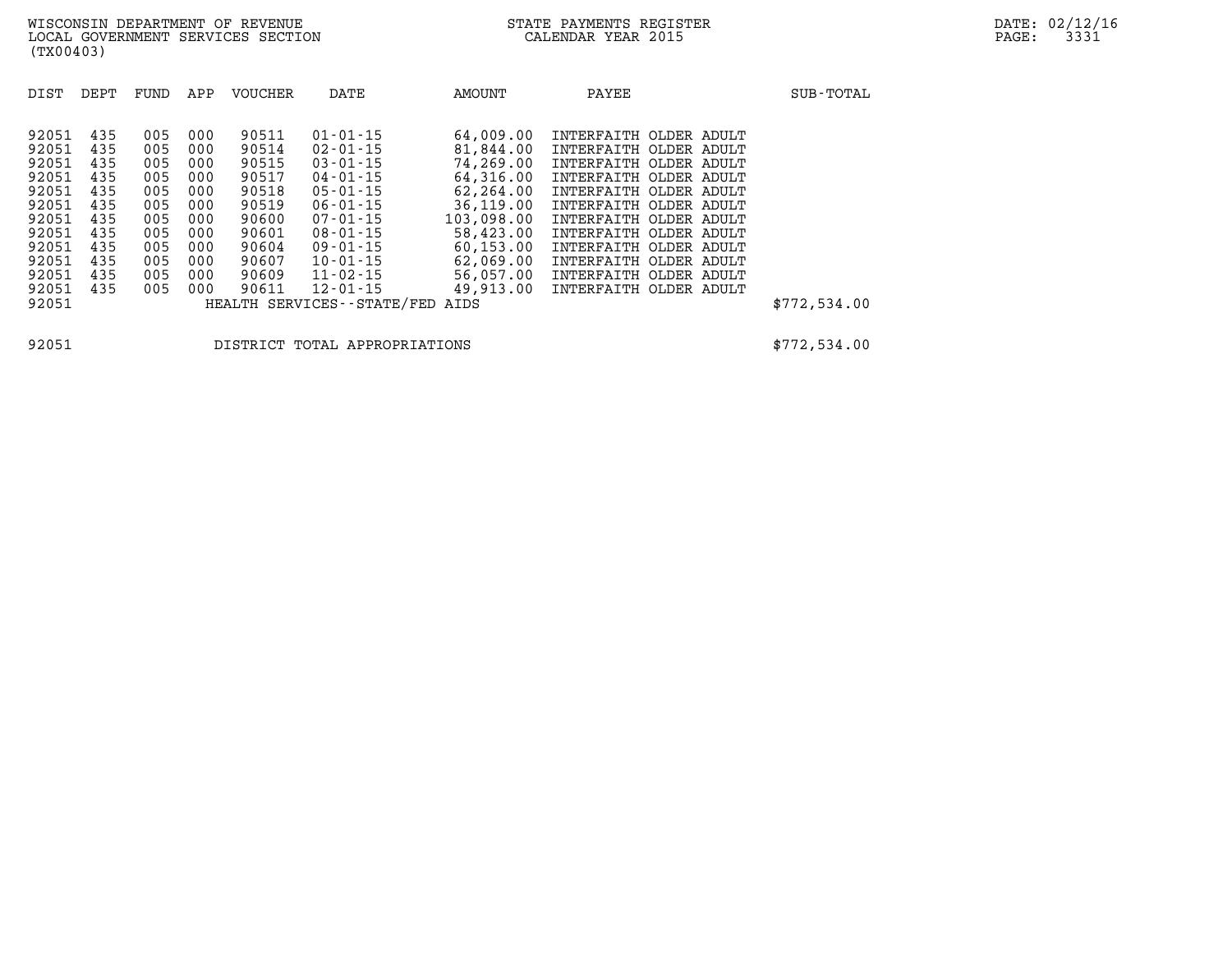| DIST  | DEPT | FUND | APP | <b>VOUCHER</b> | DATE                            | AMOUNT   | PAYEE                     |  | SUB-TOTAL   |
|-------|------|------|-----|----------------|---------------------------------|----------|---------------------------|--|-------------|
|       |      |      |     |                |                                 |          |                           |  |             |
| 92053 | 435  | 005  | 000 | 90511          | $01 - 01 - 15$                  | 1,055.00 | INTERFAITH SENIOR PROGRAM |  |             |
| 92053 | 435  | 005  | 000 | 90514          | $02 - 01 - 15$                  | 1,055.00 | INTERFAITH SENIOR PROGRAM |  |             |
| 92053 | 435  | 005  | 000 | 90515          | $03 - 01 - 15$                  | 1,055.00 | INTERFAITH SENIOR PROGRAM |  |             |
| 92053 | 435  | 005  | 000 | 90517          | $04 - 01 - 15$                  | 1,055.00 | INTERFAITH SENIOR PROGRAM |  |             |
| 92053 | 435  | 005  | 000 | 90518          | $05 - 01 - 15$                  | 1,055.00 | INTERFAITH SENIOR PROGRAM |  |             |
| 92053 | 435  | 005  | 000 | 90519          | $06 - 01 - 15$                  | 1,055.00 | INTERFAITH SENIOR PROGRAM |  |             |
| 92053 | 435  | 005  | 000 | 90600          | $07 - 01 - 15$                  | 1,055.00 | INTERFAITH SENIOR PROGRAM |  |             |
| 92053 | 435  | 005  | 000 | 90604          | $09 - 01 - 15$                  | 1,055.00 | INTERFAITH SENIOR PROGRAM |  |             |
| 92053 | 435  | 005  | 000 | 90607          | $10 - 01 - 15$                  | 1,055.00 | INTERFAITH SENIOR PROGRAM |  |             |
| 92053 | 435  | 005  | 000 | 90609          | $11 - 02 - 15$                  | 1,055.00 | INTERFAITH SENIOR PROGRAM |  |             |
| 92053 | 435  | 005  | 000 | 90611          | $12 - 01 - 15$                  | 1,055.00 | INTERFAITH SENIOR PROGRAM |  |             |
| 92053 |      |      |     |                | HEALTH SERVICES--STATE/FED AIDS |          |                           |  | \$11,605.00 |

**92053 DISTRICT TOTAL APPROPRIATIONS \$11,605.00**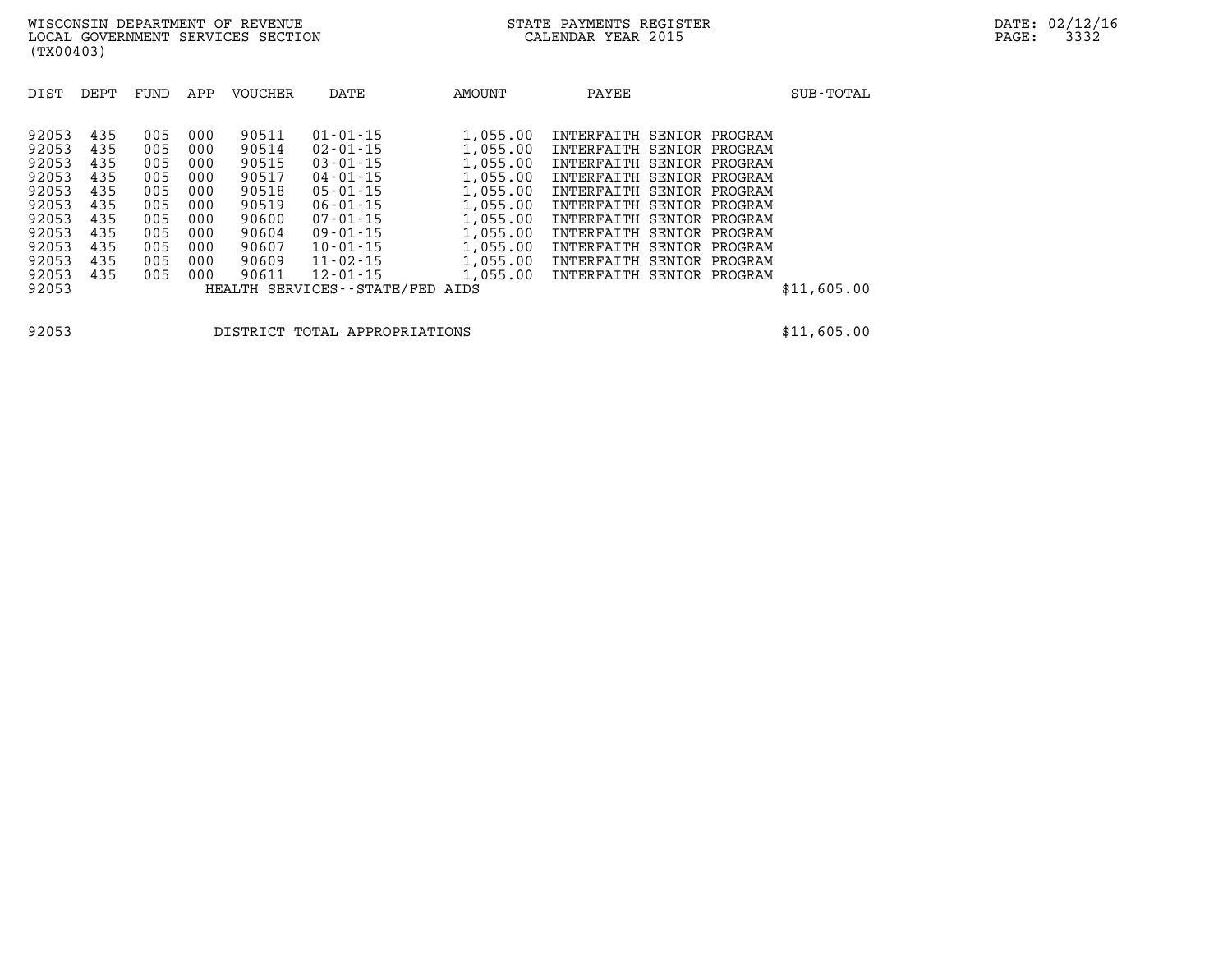| (TX00403)                                          |                                 |                                 |                                 | WISCONSIN DEPARTMENT OF REVENUE<br>LOCAL GOVERNMENT SERVICES SECTION |                                                                                                            |                                              | STATE PAYMENTS REGISTER<br>CALENDAR YEAR 2015                                                                                                     |  | PAGE:       | DATE: 02/12/16<br>3333 |  |
|----------------------------------------------------|---------------------------------|---------------------------------|---------------------------------|----------------------------------------------------------------------|------------------------------------------------------------------------------------------------------------|----------------------------------------------|---------------------------------------------------------------------------------------------------------------------------------------------------|--|-------------|------------------------|--|
| DIST                                               | DEPT                            | FUND                            | APP                             | VOUCHER                                                              | DATE                                                                                                       | AMOUNT                                       | PAYEE                                                                                                                                             |  | SUB-TOTAL   |                        |  |
| 92054<br>92054<br>92054<br>92054<br>92054<br>92054 | 435<br>435<br>435<br>435<br>435 | 005<br>005<br>005<br>005<br>005 | 000<br>000<br>000<br>000<br>000 | 90514<br>90515<br>90519<br>90604<br>90611                            | $02 - 01 - 15$<br>$03 - 01 - 15$<br>06-01-15<br>09-01-15<br>12-01-15<br>HEALTH SERVICES - - STATE/FED AIDS | 1,677.00<br>2,601.00<br>2,078.00<br>2,332.00 | CATHOLIC CB-DOUGLAS RSVP<br>CATHOLIC CB-DOUGLAS RSVP<br>CATHOLIC CB-DOUGLAS RSVP<br>CATHOLIC CB-DOUGLAS RSVP<br>2,378.00 CATHOLIC CB-DOUGLAS RSVP |  | \$11,066.00 |                        |  |
| 92054                                              |                                 |                                 |                                 |                                                                      | DISTRICT TOTAL APPROPRIATIONS                                                                              |                                              |                                                                                                                                                   |  | \$11,066.00 |                        |  |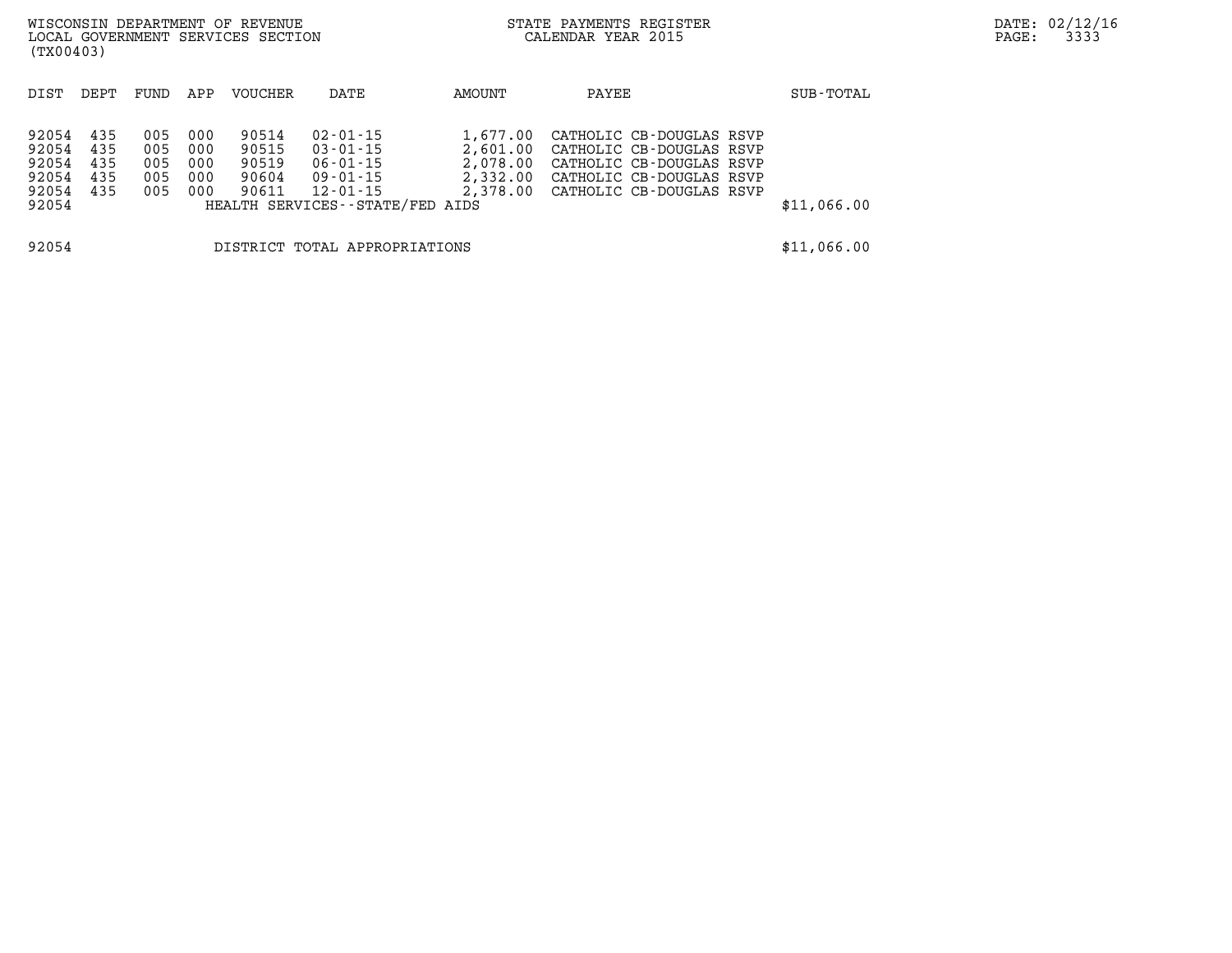| DIST                                                        | DEPT                                   | FUND                                   | APP                                    | <b>VOUCHER</b>                                     | DATE                                                                                                                                        | AMOUNT                                                                 | PAYEE                                                                                        | SUB-TOTAL   |
|-------------------------------------------------------------|----------------------------------------|----------------------------------------|----------------------------------------|----------------------------------------------------|---------------------------------------------------------------------------------------------------------------------------------------------|------------------------------------------------------------------------|----------------------------------------------------------------------------------------------|-------------|
| 92055<br>92055<br>92055<br>92055<br>92055<br>92055          | 435<br>435<br>435<br>435<br>435<br>435 | 005<br>005<br>005<br>005<br>005<br>005 | 000<br>000<br>000<br>000<br>000<br>000 | 90511<br>90514<br>90515<br>90517<br>90518<br>90519 | $01 - 01 - 15$<br>$02 - 01 - 15$<br>$03 - 01 - 15$<br>$04 - 01 - 15$<br>$05 - 01 - 15$<br>$06 - 01 - 15$                                    | 1,916.00<br>11,994.00<br>10,169.00<br>7,685.00<br>6,587.00<br>5,975.00 | RSVP DANE CO<br>RSVP DANE CO<br>RSVP DANE CO<br>RSVP DANE CO<br>RSVP DANE CO<br>RSVP DANE CO |             |
| 92055<br>92055<br>92055<br>92055<br>92055<br>92055<br>92055 | 435<br>435<br>435<br>435<br>435<br>435 | 005<br>005<br>005<br>005<br>005<br>005 | 000<br>000<br>000<br>000<br>000<br>000 | 90600<br>90601<br>90604<br>90607<br>90609<br>90611 | $07 - 01 - 15$<br>$08 - 01 - 15$<br>$09 - 01 - 15$<br>$10 - 01 - 15$<br>$11 - 02 - 15$<br>$12 - 01 - 15$<br>HEALTH SERVICES--STATE/FED AIDS | 5,508.00<br>9,363.00<br>6,061.00<br>5,266.00<br>5,264.00<br>4,408.00   | RSVP DANE CO<br>RSVP DANE CO<br>RSVP DANE CO<br>RSVP DANE CO<br>RSVP DANE CO<br>RSVP DANE CO | \$80,196.00 |

**92055 DISTRICT TOTAL APPROPRIATIONS \$80,196.00**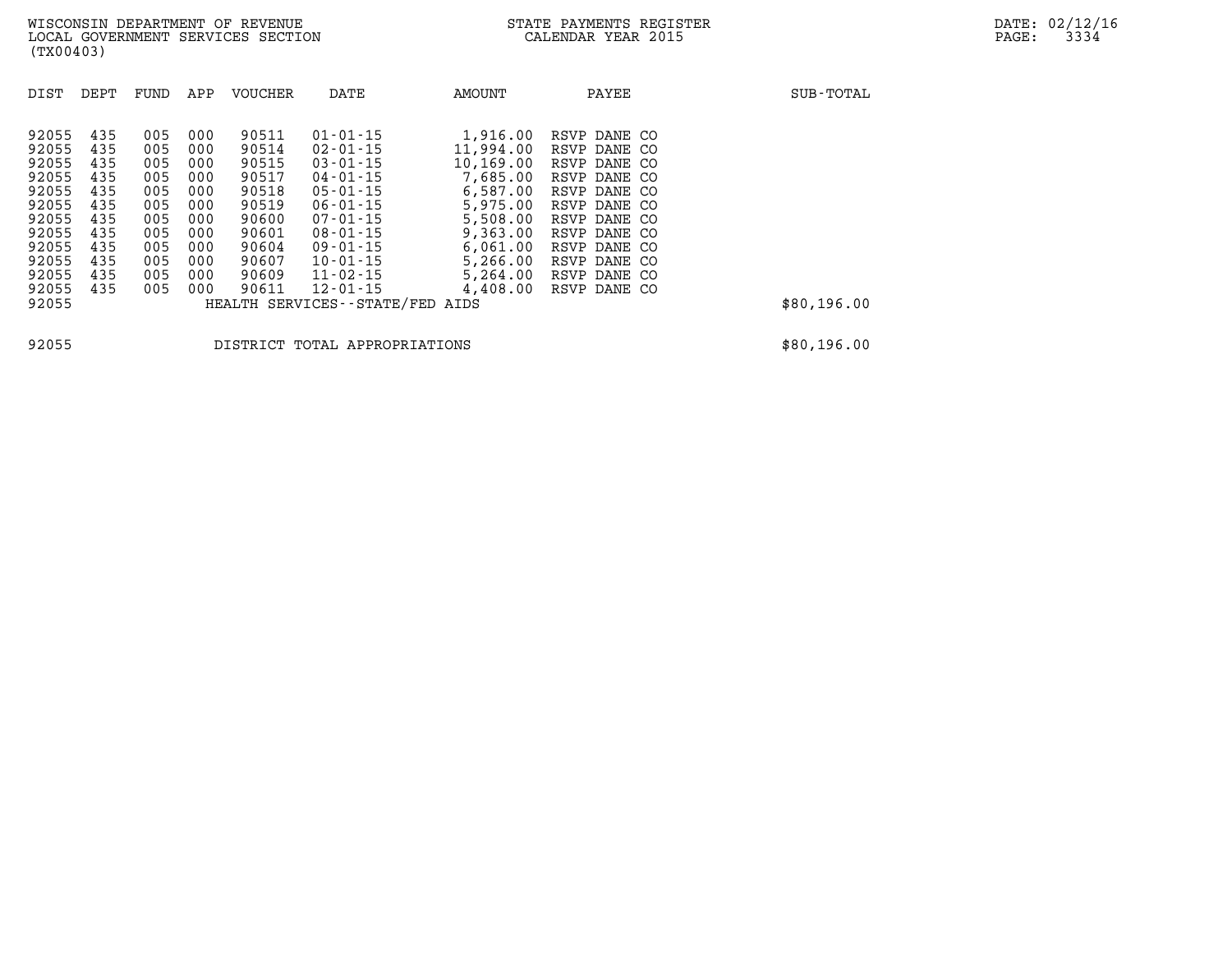| (TX00403)                                                   |                                        |                                        |                                        | WISCONSIN DEPARTMENT OF REVENUE<br>LOCAL GOVERNMENT SERVICES SECTION |                                                                                                                           |                                                                      | STATE PAYMENTS REGISTER<br>CALENDAR YEAR 2015                                                                        |             | DATE: 02/12/16<br>3335<br>PAGE: |
|-------------------------------------------------------------|----------------------------------------|----------------------------------------|----------------------------------------|----------------------------------------------------------------------|---------------------------------------------------------------------------------------------------------------------------|----------------------------------------------------------------------|----------------------------------------------------------------------------------------------------------------------|-------------|---------------------------------|
| DIST                                                        | DEPT                                   | FUND                                   | APP                                    | VOUCHER                                                              | DATE                                                                                                                      | AMOUNT                                                               | PAYEE                                                                                                                | SUB-TOTAL   |                                 |
| 92056<br>92056<br>92056<br>92056<br>92056<br>92056<br>92056 | 435<br>435<br>435<br>435<br>435<br>435 | 005<br>005<br>005<br>005<br>005<br>005 | 000<br>000<br>000<br>000<br>000<br>000 | 90511<br>90514<br>90515<br>90519<br>90604<br>90609                   | $01 - 01 - 15$<br>02-01-15<br>$03 - 01 - 15$<br>06-01-15<br>09-01-15<br>$11 - 02 - 15$<br>HEALTH SERVICES--STATE/FED AIDS | 1,199.00<br>1,200.00<br>1,189.00<br>3,110.00<br>3,588.00<br>2,325.00 | RSVP OF BROWN CO<br>RSVP OF BROWN CO<br>RSVP OF BROWN CO<br>RSVP OF BROWN CO<br>RSVP OF BROWN CO<br>RSVP OF BROWN CO | \$12,611.00 |                                 |
| 92056                                                       |                                        |                                        |                                        |                                                                      | DISTRICT TOTAL APPROPRIATIONS                                                                                             |                                                                      |                                                                                                                      | \$12,611.00 |                                 |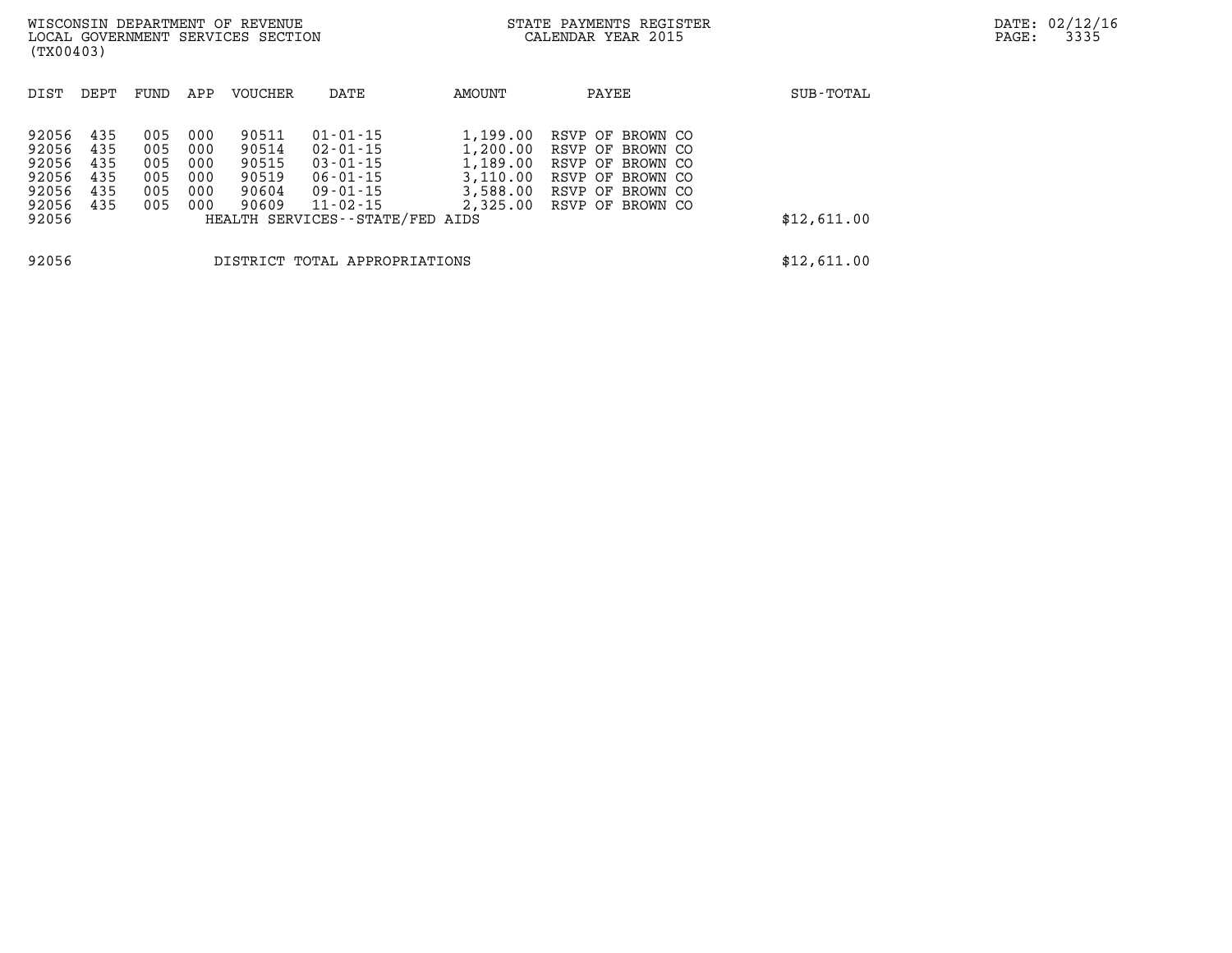| (TX00403)                                                   |                                        |                                        |                                        | WISCONSIN DEPARTMENT OF REVENUE<br>LOCAL GOVERNMENT SERVICES SECTION |                                                                                                                           |                                                          | STATE PAYMENTS REGISTER<br>CALENDAR YEAR 2015                                                                                                                     |             | PAGE: | DATE: 02/12/1<br>3336 |
|-------------------------------------------------------------|----------------------------------------|----------------------------------------|----------------------------------------|----------------------------------------------------------------------|---------------------------------------------------------------------------------------------------------------------------|----------------------------------------------------------|-------------------------------------------------------------------------------------------------------------------------------------------------------------------|-------------|-------|-----------------------|
| DIST                                                        | DEPT                                   | FUND                                   | APP                                    | <b>VOUCHER</b>                                                       | DATE                                                                                                                      | AMOUNT                                                   | PAYEE                                                                                                                                                             | SUB-TOTAL   |       |                       |
| 92057<br>92057<br>92057<br>92057<br>92057<br>92057<br>92057 | 435<br>435<br>435<br>435<br>435<br>435 | 005<br>005<br>005<br>005<br>005<br>005 | 000<br>000<br>000<br>000<br>000<br>000 | 90514<br>90515<br>90519<br>90600<br>90604<br>90611                   | 02-01-15<br>$03 - 01 - 15$<br>$06 - 01 - 15$<br>07-01-15<br>09-01-15<br>$12 - 01 - 15$<br>HEALTH SERVICES--STATE/FED AIDS | 2,401.00<br>1,201.00<br>3,602.00<br>1,516.00<br>3.039.00 | CATHOLIC CB-NE WI RSVP<br>CATHOLIC CB-NE WI RSVP<br>CATHOLIC CB-NE WI RSVP<br>CATHOLIC CB-NE WI RSVP<br>CATHOLIC CB-NE WI RSVP<br>2,598.00 CATHOLIC CB-NE WI RSVP | \$14,357.00 |       |                       |
| 92057                                                       |                                        |                                        |                                        |                                                                      | DISTRICT TOTAL APPROPRIATIONS                                                                                             |                                                          |                                                                                                                                                                   | \$14,357.00 |       |                       |

**DATE: 02/12/16<br>PAGE: 3336**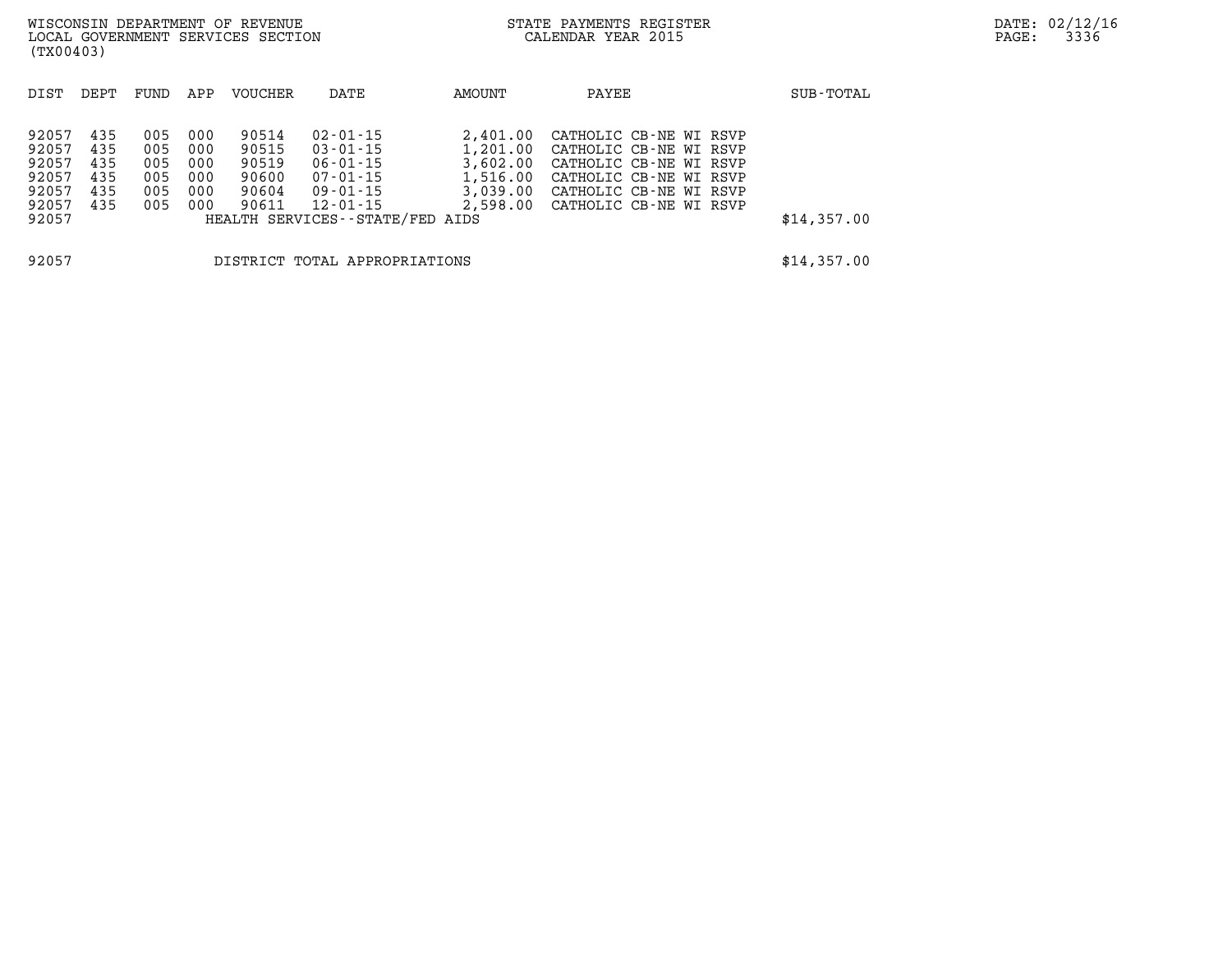| DIST  | DEPT | FUND | APP | <b>VOUCHER</b> | DATE                            | AMOUNT    | PAYEE                    | SUB-TOTAL   |
|-------|------|------|-----|----------------|---------------------------------|-----------|--------------------------|-------------|
| 92061 | 435  | 005  | 000 | 90514          | $02 - 01 - 15$                  | 15,982.00 | WI ASSN FOR PERINATAL CR |             |
| 92061 | 435  | 005  | 000 | 90515          | $03 - 01 - 15$                  | 6,346.00  | WI ASSN FOR PERINATAL CR |             |
| 92061 | 435  | 005  | 000 | 90517          | $04 - 01 - 15$                  | 6.162.00  | WI ASSN FOR PERINATAL CR |             |
| 92061 | 435  | 005  | 000 | 90518          | $05 - 01 - 15$                  | 8,544.00  | WI ASSN FOR PERINATAL CR |             |
| 92061 | 435  | 005  | 000 | 90519          | $06 - 01 - 15$                  | 8,725.00  | WI ASSN FOR PERINATAL CR |             |
| 92061 | 435  | 005  | 000 | 90600          | $07 - 01 - 15$                  | 9,720.00  | WI ASSN FOR PERINATAL CR |             |
| 92061 | 435  | 005  | 000 | 90601          | $08 - 01 - 15$                  | 7,850.00  | WI ASSN FOR PERINATAL CR |             |
| 92061 | 435  | 005  | 000 | 90604          | $09 - 01 - 15$                  | 2,694.00  | WI ASSN FOR PERINATAL CR |             |
| 92061 | 435  | 005  | 000 | 90607          | $10 - 01 - 15$                  | 2,845.00  | WI ASSN FOR PERINATAL CR |             |
| 92061 | 435  | 005  | 000 | 90609          | $11 - 02 - 15$                  | 2,137.00  | WI ASSN FOR PERINATAL CR |             |
| 92061 | 435  | 005  | 000 | 90611          | $12 - 01 - 15$                  | 1,676.00  | WI ASSN FOR PERINATAL CR |             |
| 92061 |      |      |     |                | HEALTH SERVICES--STATE/FED AIDS |           |                          | \$72,681.00 |

**92061 DISTRICT TOTAL APPROPRIATIONS \$72,681.00**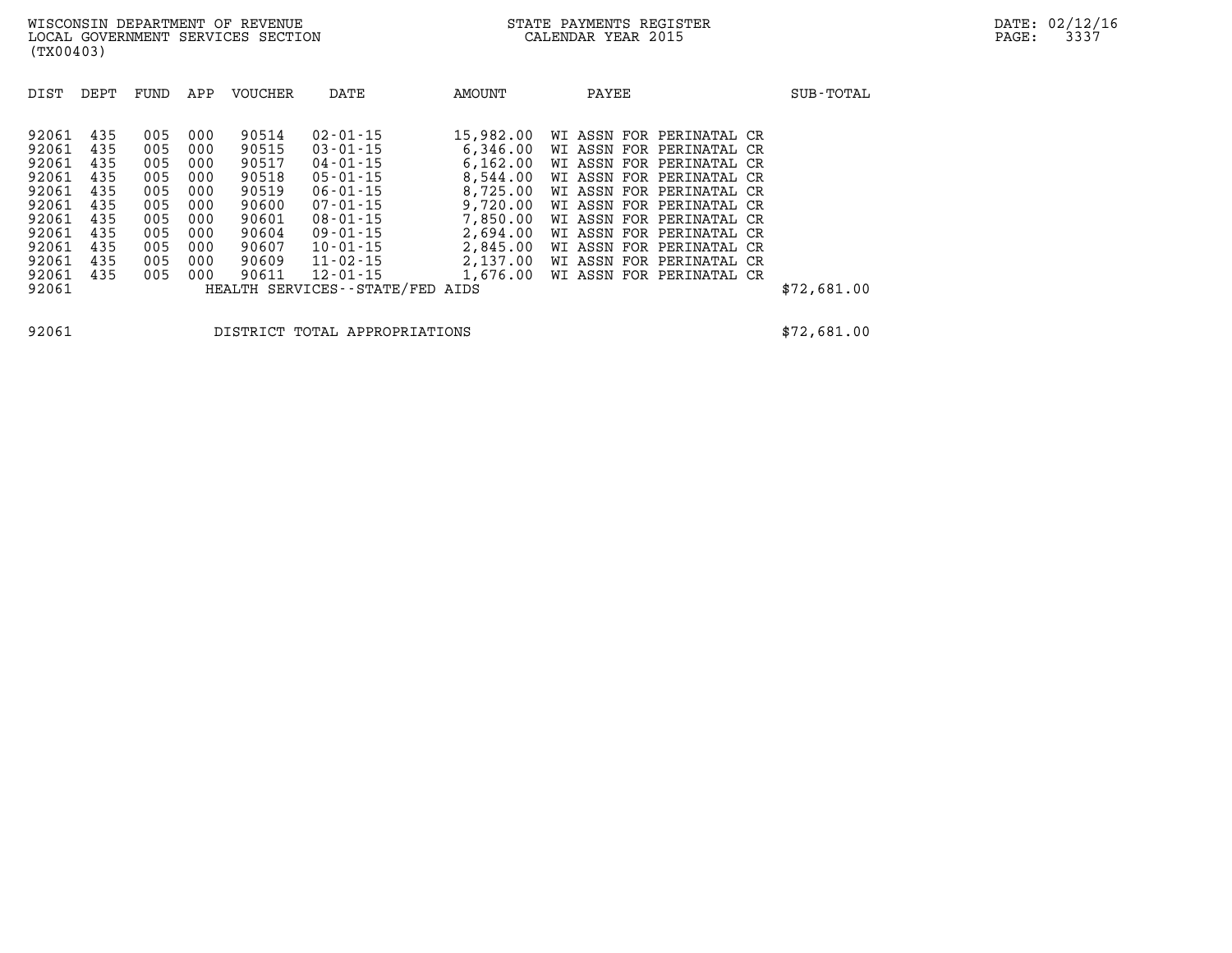| DIST                                                        | DEPT                                          | FUND                                          | APP                                           | <b>VOUCHER</b>                                              | DATE                                                                                                                       | AMOUNT                                                                                                          | PAYEE                                                                                                                                                                          | SUB-TOTAL       |
|-------------------------------------------------------------|-----------------------------------------------|-----------------------------------------------|-----------------------------------------------|-------------------------------------------------------------|----------------------------------------------------------------------------------------------------------------------------|-----------------------------------------------------------------------------------------------------------------|--------------------------------------------------------------------------------------------------------------------------------------------------------------------------------|-----------------|
| 92062<br>92062<br>92062<br>92062                            | 435<br>435<br>435<br>435                      | 005<br>005<br>005<br>005                      | 000<br>000<br>000<br>000                      | 90511<br>90514<br>90515<br>90517                            | $01 - 01 - 15$<br>$02 - 01 - 15$<br>$03 - 01 - 15$<br>$04 - 01 - 15$                                                       | 2,801,866.00<br>2,302,515.00<br>2,673,236.00<br>961,762.00                                                      | GREATER WIS AGENCY ON<br>GREATER WIS AGENCY ON<br>GREATER WIS AGENCY ON<br>GREATER WIS AGENCY ON                                                                               |                 |
| 92062<br>92062<br>92062<br>92062<br>92062<br>92062<br>92062 | 435<br>435<br>435<br>435<br>435<br>435<br>435 | 005<br>005<br>005<br>005<br>005<br>005<br>005 | 000<br>000<br>000<br>000<br>000<br>000<br>000 | 90518<br>90519<br>90600<br>90601<br>90604<br>90607<br>90609 | $05 - 01 - 15$<br>$06 - 01 - 15$<br>$07 - 01 - 15$<br>$08 - 01 - 15$<br>$09 - 01 - 15$<br>$10 - 01 - 15$<br>$11 - 02 - 15$ | 2,681,203.00<br>2,723,349.00<br>3,116,770.00<br>2,943,074.00<br>3, 224, 379, 00<br>2,776,999.00<br>2,714,642.00 | GREATER WIS AGENCY ON<br>GREATER WIS AGENCY ON<br>GREATER WIS AGENCY ON<br>GREATER WIS AGENCY ON<br>GREATER WIS AGENCY ON<br>GREATER WIS AGENCY ON<br>GREATER WIS AGENCY<br>ON |                 |
| 92062<br>92062                                              | 435                                           | 005                                           | 000                                           | 90611                                                       | $12 - 01 - 15$<br>HEALTH SERVICES - - STATE/FED                                                                            | 1,922,275.00<br>AIDS                                                                                            | GREATER WIS AGENCY ON                                                                                                                                                          | \$30,842,070.00 |

**92062 DISTRICT TOTAL APPROPRIATIONS \$30,842,070.00**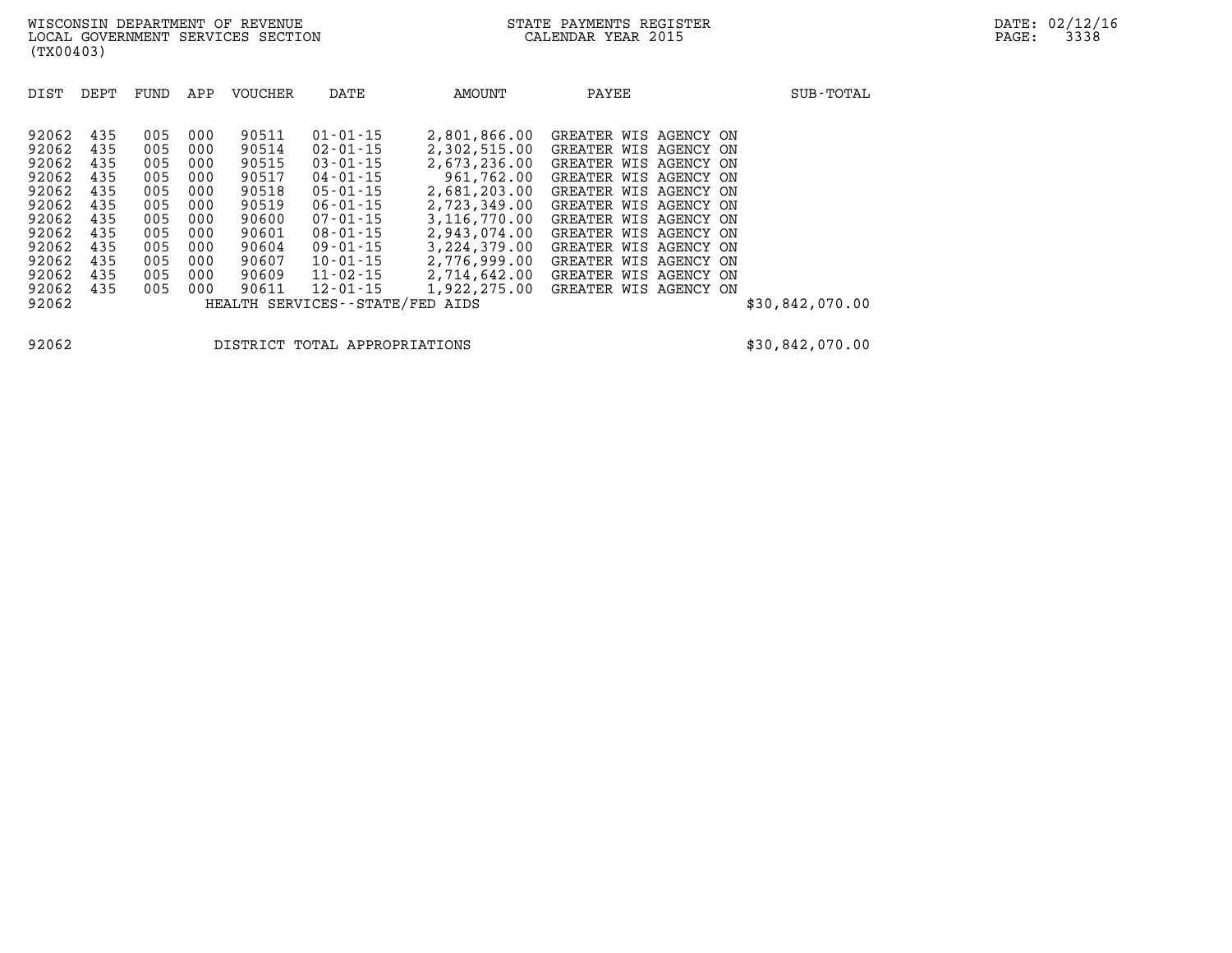| DIST  | DEPT | FUND | APP | <b>VOUCHER</b> | DATE                          | <b>AMOUNT</b> | PAYEE   | SUB-TOTAL    |
|-------|------|------|-----|----------------|-------------------------------|---------------|---------|--------------|
| 92067 | 435  | 005  | 000 | 90511          | $01 - 01 - 15$                | 7,975.00      | ADVOCAP |              |
| 92067 | 435  | 005  | 000 | 90514          | $02 - 01 - 15$                | 5,160.00      | ADVOCAP |              |
| 92067 | 435  | 005  | 000 | 90515          | $03 - 01 - 15$                | 50,937.00     | ADVOCAP |              |
| 92067 | 435  | 005  | 000 | 90517          | 04-01-15                      | 22,938,00     | ADVOCAP |              |
| 92067 | 435  | 005  | 000 | 90518          | $05 - 01 - 15$                | 16,235.00     | ADVOCAP |              |
| 92067 | 435  | 005  | 000 | 90519          | $06 - 01 - 15$                | 15,008.00     | ADVOCAP |              |
| 92067 | 435  | 005  | 000 | 90600          | $07 - 01 - 15$                | 25,551.00     | ADVOCAP |              |
| 92067 | 435  | 005  | 000 | 90601          | $08 - 01 - 15$                | 17,981.00     | ADVOCAP |              |
| 92067 | 435  | 005  | 000 | 90604          | $09 - 01 - 15$                | 15,187.00     | ADVOCAP |              |
| 92067 | 435  | 005  | 000 | 90607          | $10 - 01 - 15$                | 10,485.00     | ADVOCAP |              |
| 92067 | 435  | 005  | 000 | 90609          | $11 - 02 - 15$                | 11,435.00     | ADVOCAP |              |
| 92067 | 435  | 005  | 000 | 90611          | $12 - 01 - 15$                | 32,700.00     | ADVOCAP |              |
| 92067 |      |      |     |                | HEALTH SERVICES - - STATE/FED | AIDS          |         | \$231,592.00 |

**92067 DISTRICT TOTAL APPROPRIATIONS \$231,592.00**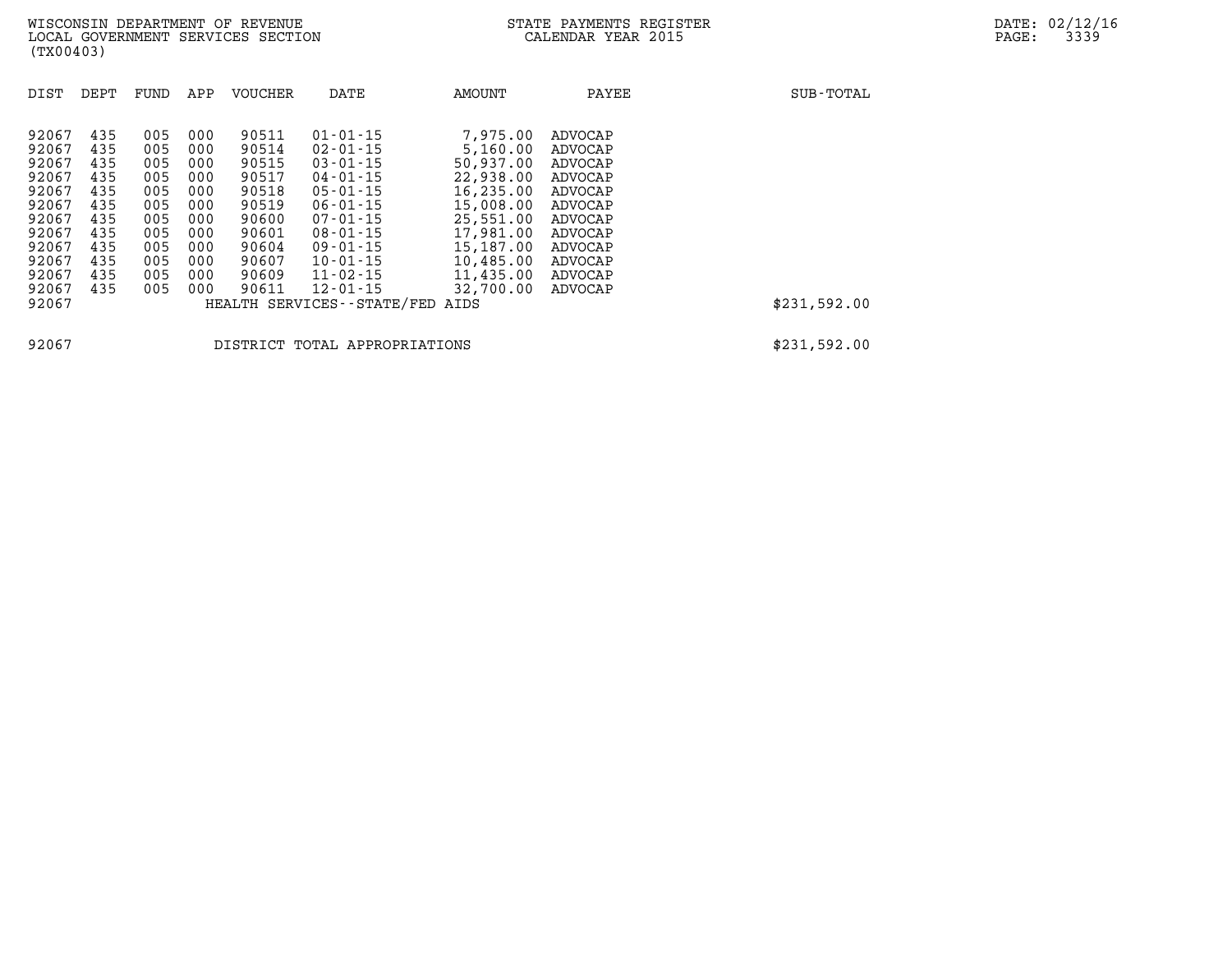| DIST                                                                                                                       | DEPT                                                                                    | <b>FUND</b>                                                                             | APP                                                                                     | <b>VOUCHER</b>                                                                                                    | DATE                                                                                                                                                                                                                                                           | AMOUNT                                                                                                                                                                                 | PAYEE                                                                                                                                                                                                                                                                                                                                                                 | SUB-TOTAL      |
|----------------------------------------------------------------------------------------------------------------------------|-----------------------------------------------------------------------------------------|-----------------------------------------------------------------------------------------|-----------------------------------------------------------------------------------------|-------------------------------------------------------------------------------------------------------------------|----------------------------------------------------------------------------------------------------------------------------------------------------------------------------------------------------------------------------------------------------------------|----------------------------------------------------------------------------------------------------------------------------------------------------------------------------------------|-----------------------------------------------------------------------------------------------------------------------------------------------------------------------------------------------------------------------------------------------------------------------------------------------------------------------------------------------------------------------|----------------|
| 92072<br>92072<br>92072<br>92072<br>92072<br>92072<br>92072<br>92072<br>92072<br>92072<br>92072<br>92072<br>92072<br>92072 | 435<br>435<br>435<br>435<br>435<br>435<br>435<br>435<br>435<br>435<br>435<br>435<br>435 | 005<br>005<br>005<br>005<br>005<br>005<br>005<br>005<br>005<br>005<br>005<br>005<br>005 | 000<br>000<br>000<br>000<br>000<br>000<br>000<br>000<br>000<br>000<br>000<br>000<br>000 | 90511<br>90514<br>90515<br>90517<br>90518<br>90519<br>90600<br>90601<br>90604<br>90607<br>90609<br>90611<br>90612 | $01 - 01 - 15$<br>$02 - 01 - 15$<br>$03 - 01 - 15$<br>$04 - 01 - 15$<br>$05 - 01 - 15$<br>$06 - 01 - 15$<br>$07 - 01 - 15$<br>$08 - 01 - 15$<br>$09 - 01 - 15$<br>$10 - 01 - 15$<br>$11 - 02 - 15$<br>12-01-15<br>$12 - 15 - 15$<br>HEALTH SERVICES--STATE/FED | 23,321.00<br>334,788.00<br>98,278.00<br>113,439.00<br>190,254.00<br>247,577,00<br>134,241.00<br>77,525.00<br>131,927.00<br>156,900.00<br>105,888.00<br>474,567.00<br>18,462.00<br>AIDS | MEDICAL COLLEGE OF WI<br>MEDICAL COLLEGE OF<br>WI<br>MEDICAL COLLEGE OF<br>WI<br>MEDICAL COLLEGE OF<br>WI<br>MEDICAL COLLEGE OF<br>WI<br>MEDICAL COLLEGE<br>OF<br>WI<br>MEDICAL COLLEGE OF<br>WI<br>MEDICAL COLLEGE OF<br>WI<br>MEDICAL COLLEGE OF<br>WI<br>MEDICAL COLLEGE OF<br>WI<br>MEDICAL COLLEGE OF<br>WI<br>MEDICAL COLLEGE OF<br>WI<br>MEDICAL COLLEGE OF WI | \$2,107,167.00 |
|                                                                                                                            |                                                                                         |                                                                                         |                                                                                         |                                                                                                                   |                                                                                                                                                                                                                                                                |                                                                                                                                                                                        |                                                                                                                                                                                                                                                                                                                                                                       |                |

**92072 DISTRICT TOTAL APPROPRIATIONS \$2,107,167.00**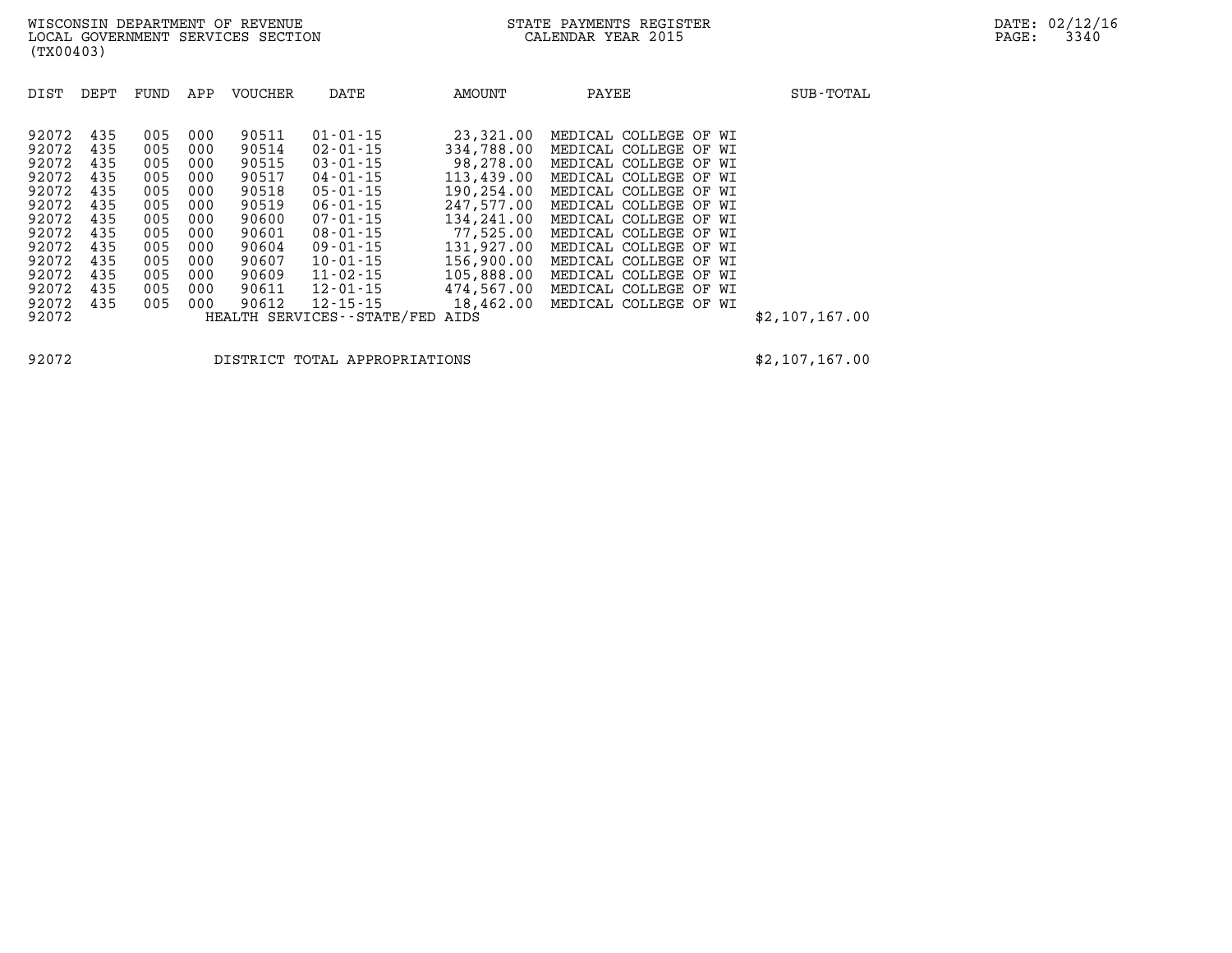| 90511<br>92073<br>435<br>$01 - 01 - 15$<br>3,467,00<br>005<br>000<br>COMMUNITY ACTION INC<br>90514<br>92073<br>435<br>005<br>000<br>$02 - 01 - 15$<br>1,954.00<br>COMMUNITY ACTION INC<br>92073<br>90515<br>435<br>005<br>000<br>$03 - 01 - 15$<br>2,800.00<br>COMMUNITY ACTION INC<br>2,715.00<br>92073<br>435<br>90517<br>005<br>000<br>$04 - 01 - 15$<br>COMMUNITY ACTION INC                                                                                                                                                                                                                                                                                                                                           | SUB-TOTAL   | PAYEE                | AMOUNT   | DATE           | <b>VOUCHER</b> | APP | FUND | DEPT | DIST  |
|----------------------------------------------------------------------------------------------------------------------------------------------------------------------------------------------------------------------------------------------------------------------------------------------------------------------------------------------------------------------------------------------------------------------------------------------------------------------------------------------------------------------------------------------------------------------------------------------------------------------------------------------------------------------------------------------------------------------------|-------------|----------------------|----------|----------------|----------------|-----|------|------|-------|
| 92073<br>90519<br>2,888.00<br>435<br>005<br>000<br>$06 - 01 - 15$<br>COMMUNITY ACTION INC<br>92073<br>435<br>005<br>000<br>90600<br>$07 - 01 - 15$<br>2,354.00<br>COMMUNITY ACTION INC<br>3,137.00<br>92073<br>90601<br>435<br>005<br>000<br>$08 - 01 - 15$<br>COMMUNITY ACTION INC<br>92073<br>90604<br>2,911.00<br>435<br>000<br>$09 - 01 - 15$<br>005<br>COMMUNITY ACTION INC<br>4,663.00<br>92073<br>90607<br>435<br>005<br>000<br>$10 - 01 - 15$<br>COMMUNITY ACTION INC<br>92073<br>90609<br>$11 - 02 - 15$<br>3,967,00<br>435<br>005<br>000<br>COMMUNITY ACTION INC<br>16,187.00<br>92073<br>435<br>005<br>000<br>90611<br>$12 - 01 - 15$<br>COMMUNITY ACTION INC<br>92073<br>HEALTH SERVICES - - STATE/FED<br>AIDS | \$49,769.00 | COMMUNITY ACTION INC | 2,726.00 | $05 - 01 - 15$ | 90518          | 000 | 005  | 435  | 92073 |

**92073 DISTRICT TOTAL APPROPRIATIONS \$49,769.00**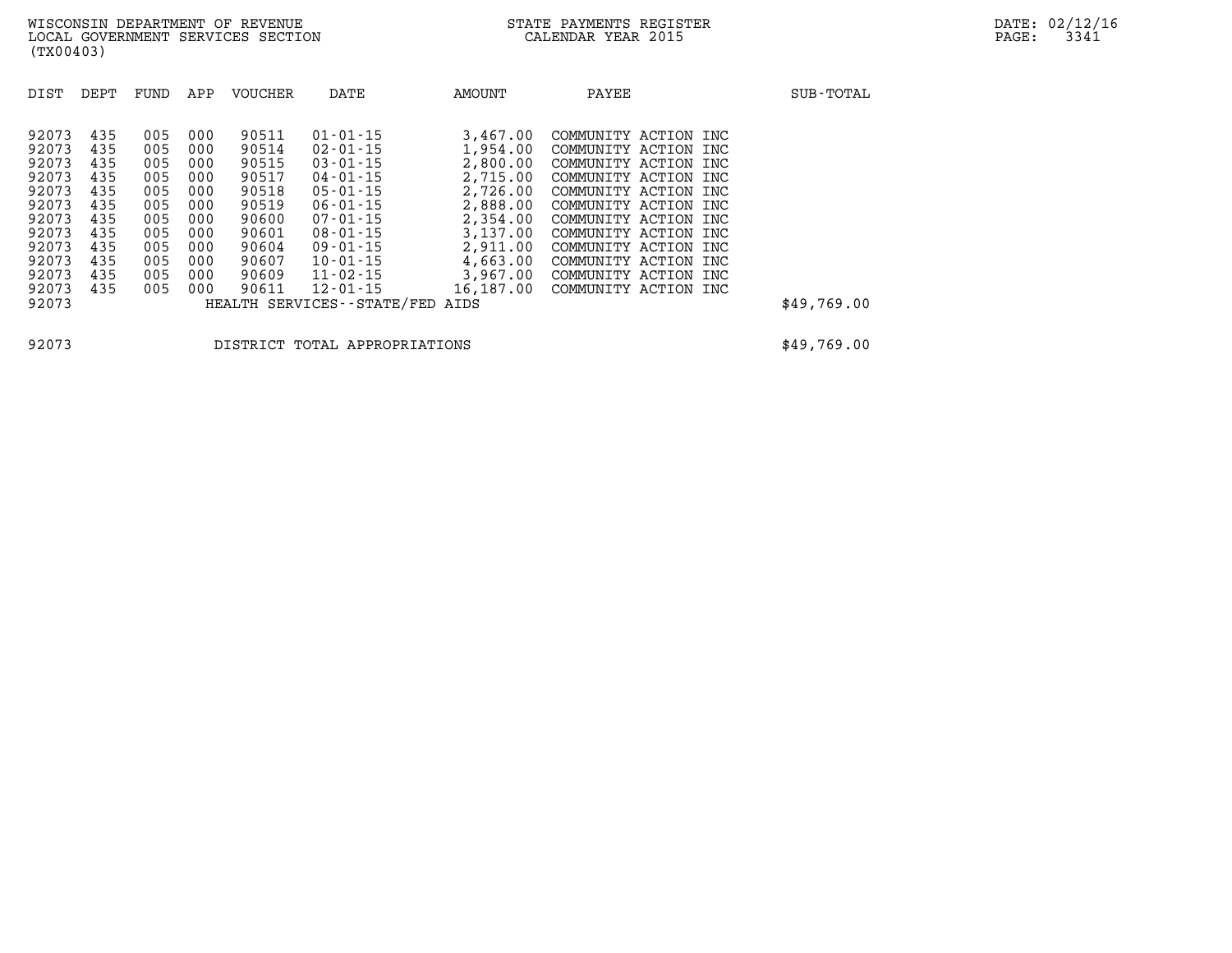| DIST                                                                                                              | DEPT                                                                             | FUND                                                                             | APP                                                                              | <b>VOUCHER</b>                                                                                           | DATE                                                                                                                                                                                                                                                    | AMOUNT                                                                                                                               | PAYEE                                                                                                                                                                                                                | SUB-TOTAL   |
|-------------------------------------------------------------------------------------------------------------------|----------------------------------------------------------------------------------|----------------------------------------------------------------------------------|----------------------------------------------------------------------------------|----------------------------------------------------------------------------------------------------------|---------------------------------------------------------------------------------------------------------------------------------------------------------------------------------------------------------------------------------------------------------|--------------------------------------------------------------------------------------------------------------------------------------|----------------------------------------------------------------------------------------------------------------------------------------------------------------------------------------------------------------------|-------------|
| 92075<br>92075<br>92075<br>92075<br>92075<br>92075<br>92075<br>92075<br>92075<br>92075<br>92075<br>92075<br>92075 | 435<br>435<br>435<br>435<br>435<br>435<br>435<br>435<br>435<br>435<br>435<br>435 | 005<br>005<br>005<br>005<br>005<br>005<br>005<br>005<br>005<br>005<br>005<br>005 | 000<br>000<br>000<br>000<br>000<br>000<br>000<br>000<br>000<br>000<br>000<br>000 | 90511<br>90514<br>90515<br>90517<br>90518<br>90519<br>90600<br>90601<br>90604<br>90607<br>90609<br>90611 | $01 - 01 - 15$<br>$02 - 01 - 15$<br>$03 - 01 - 15$<br>$04 - 01 - 15$<br>$05 - 01 - 15$<br>$06 - 01 - 15$<br>$07 - 01 - 15$<br>$08 - 01 - 15$<br>$09 - 01 - 15$<br>$10 - 01 - 15$<br>$11 - 02 - 15$<br>$12 - 01 - 15$<br>HEALTH SERVICES--STATE/FED AIDS | 1,354.00<br>2,577.00<br>2,057.00<br>690.00<br>1,697.00<br>566.00<br>741.00<br>790.00<br>1,801.00<br>1,667.00<br>1,666.00<br>8,325.00 | INDIANHEAD CAA<br>INDIANHEAD CAA<br>INDIANHEAD CAA<br>INDIANHEAD CAA<br>INDIANHEAD CAA<br>INDIANHEAD CAA<br>INDIANHEAD CAA<br>INDIANHEAD CAA<br>INDIANHEAD CAA<br>INDIANHEAD CAA<br>INDIANHEAD CAA<br>INDIANHEAD CAA | \$23,931.00 |

**92075 DISTRICT TOTAL APPROPRIATIONS \$23,931.00**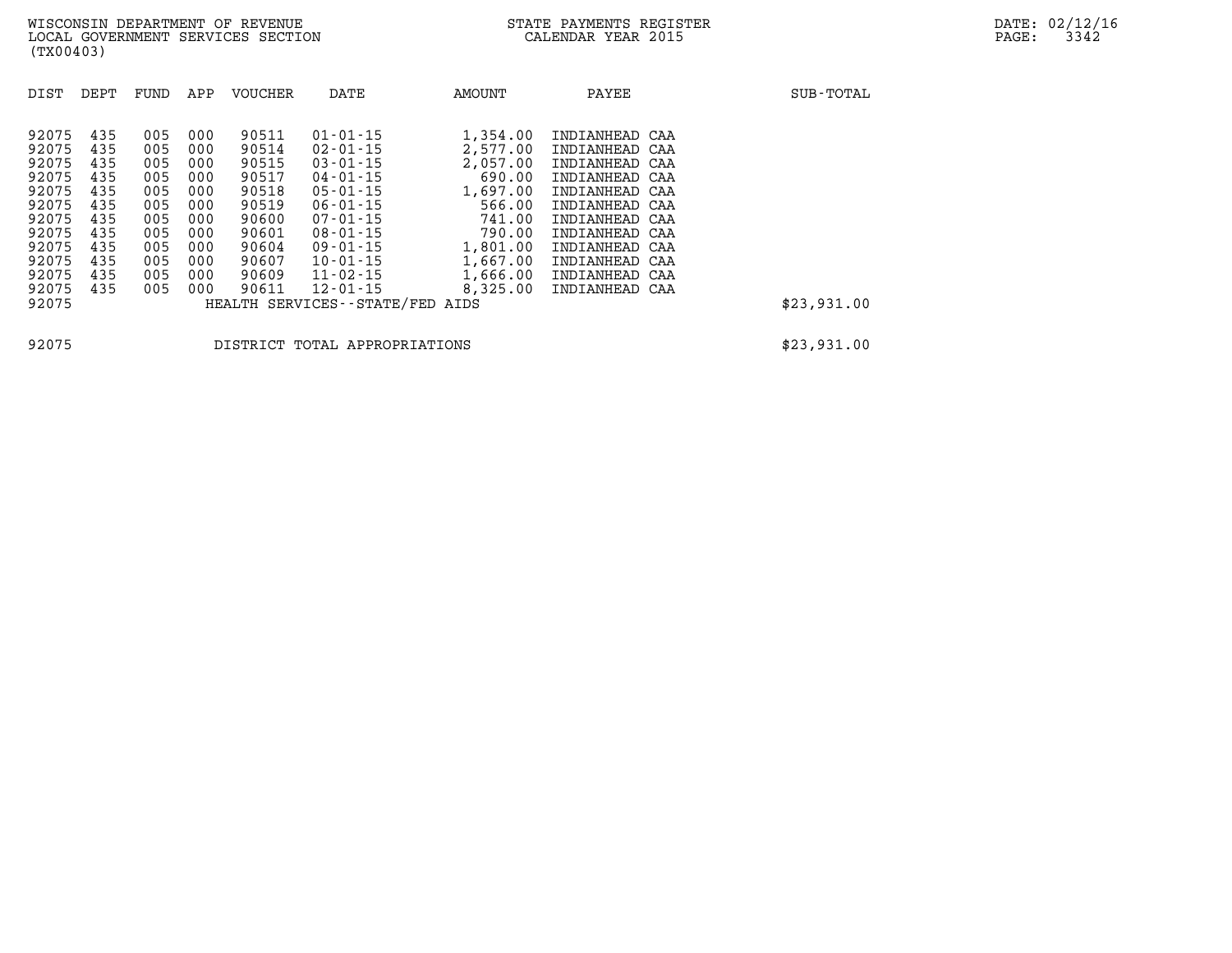| DIST                                                                                                              | DEPT                                                                             | FUND                                                                             | APP                                                                              | <b>VOUCHER</b>                                                                                           | DATE                                                                                                                                                                                                                                               | AMOUNT                                                                                                                                                  | PAYEE                                                                                                                                                                                                                    |                                                                                                                                                      | SUB-TOTAL   |
|-------------------------------------------------------------------------------------------------------------------|----------------------------------------------------------------------------------|----------------------------------------------------------------------------------|----------------------------------------------------------------------------------|----------------------------------------------------------------------------------------------------------|----------------------------------------------------------------------------------------------------------------------------------------------------------------------------------------------------------------------------------------------------|---------------------------------------------------------------------------------------------------------------------------------------------------------|--------------------------------------------------------------------------------------------------------------------------------------------------------------------------------------------------------------------------|------------------------------------------------------------------------------------------------------------------------------------------------------|-------------|
| 92076<br>92076<br>92076<br>92076<br>92076<br>92076<br>92076<br>92076<br>92076<br>92076<br>92076<br>92076<br>92076 | 435<br>435<br>435<br>435<br>435<br>435<br>435<br>435<br>435<br>435<br>435<br>435 | 005<br>005<br>005<br>005<br>005<br>005<br>005<br>005<br>005<br>005<br>005<br>005 | 000<br>000<br>000<br>000<br>000<br>000<br>000<br>000<br>000<br>000<br>000<br>000 | 90511<br>90514<br>90515<br>90517<br>90518<br>90519<br>90600<br>90601<br>90604<br>90607<br>90609<br>90611 | $01 - 01 - 15$<br>$02 - 01 - 15$<br>$03 - 01 - 15$<br>$04 - 01 - 15$<br>$05 - 01 - 15$<br>$06 - 01 - 15$<br>$07 - 01 - 15$<br>$08 - 01 - 15$<br>$09 - 01 - 15$<br>$10 - 01 - 15$<br>$11 - 02 - 15$<br>$12 - 01 - 15$<br>HEALTH SERVICES--STATE/FED | 5,627.00<br>3,440.00<br>6, 236, 00<br>5,979.00<br>5,630.00<br>5,609.00<br>5,416.00<br>6,337.00<br>10,229.00<br>8,719.00<br>7,219.00<br>7,536.00<br>AIDS | LAKESHORE COMM ACTION PGM<br>LAKESHORE<br>LAKESHORE<br>LAKESHORE COMM ACTION PGM<br>LAKESHORE<br>LAKESHORE COMM ACTION PGM<br>LAKESHORE COMM ACTION PGM<br>LAKESHORE<br>LAKESHORE<br>LAKESHORE<br>LAKESHORE<br>LAKESHORE | COMM ACTION PGM<br>COMM ACTION PGM<br>COMM ACTION PGM<br>COMM ACTION PGM<br>COMM ACTION PGM<br>COMM ACTION PGM<br>COMM ACTION PGM<br>COMM ACTION PGM | \$77,977.00 |

**92076 DISTRICT TOTAL APPROPRIATIONS \$77,977.00**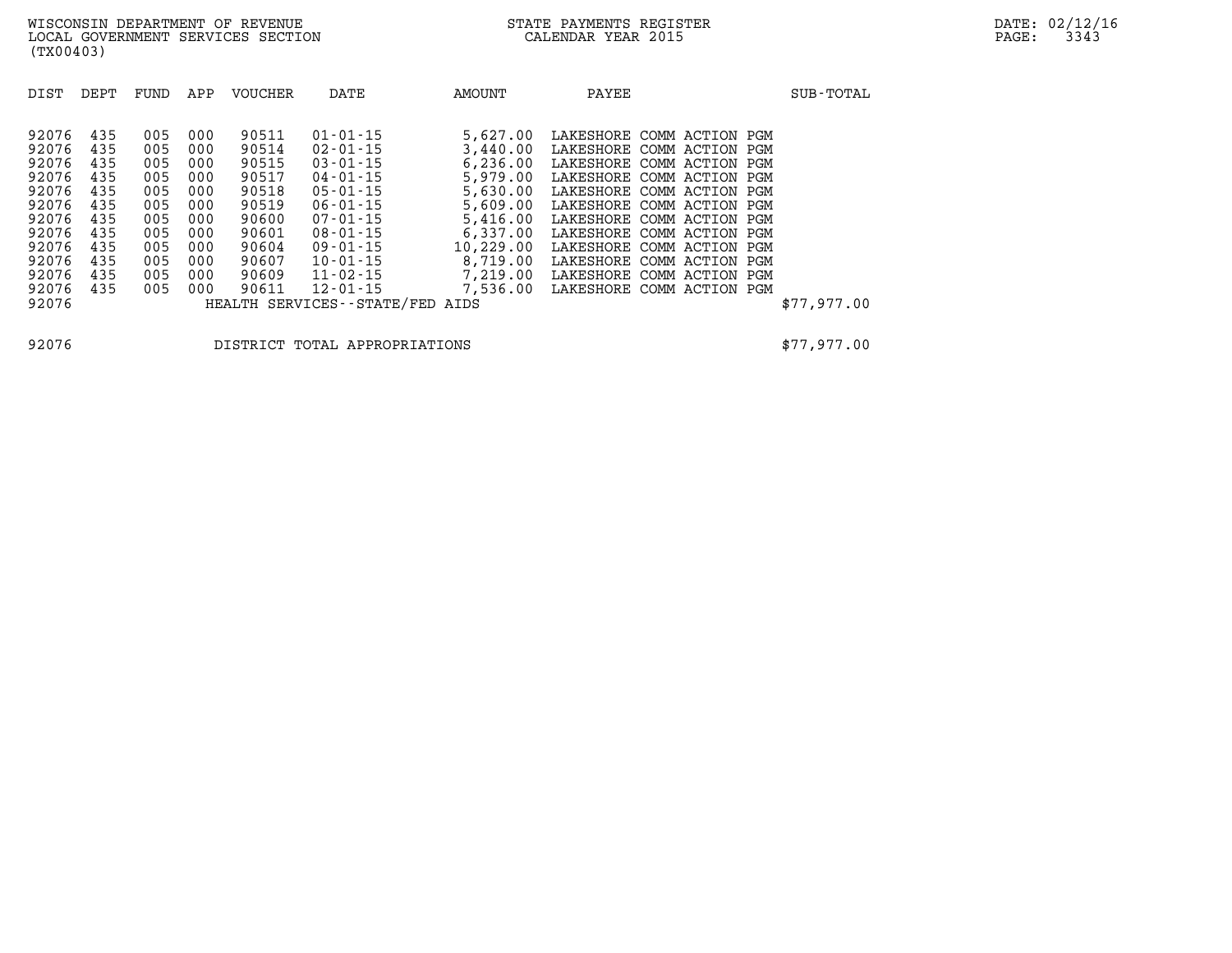| DIST  | DEPT | FUND | APP | <b>VOUCHER</b> | DATE                            | AMOUNT    | PAYEE                 |  | SUB-TOTAL     |
|-------|------|------|-----|----------------|---------------------------------|-----------|-----------------------|--|---------------|
| 92077 | 435  | 005  | 000 | 90511          | $01 - 01 - 15$                  | 6,277.00  | COMMUNITY ACTION COAL |  |               |
| 92077 | 435  | 005  | 000 | 90514          | $02 - 01 - 15$                  | 20,372.00 | COMMUNITY ACTION COAL |  |               |
| 92077 | 435  | 005  | 000 | 90515          | $03 - 01 - 15$                  | 14,281.00 | COMMUNITY ACTION COAL |  |               |
| 92077 | 435  | 005  | 000 | 90517          | $04 - 01 - 15$                  | 1,642.00  | COMMUNITY ACTION COAL |  |               |
| 92077 | 435  | 005  | 000 | 90518          | $05 - 01 - 15$                  | 7,050.00  | COMMUNITY ACTION COAL |  |               |
| 92077 | 435  | 005  | 000 | 90519          | $06 - 01 - 15$                  | 2,473.00  | COMMUNITY ACTION COAL |  |               |
| 92077 | 435  | 005  | 000 | 90600          | $07 - 01 - 15$                  | 5,506.00  | COMMUNITY ACTION COAL |  |               |
| 92077 | 435  | 005  | 000 | 90601          | $08 - 01 - 15$                  | 3,750.00  | COMMUNITY ACTION COAL |  |               |
| 92077 | 435  | 005  | 000 | 90604          | $09 - 01 - 15$                  | 5,808.00  | COMMUNITY ACTION COAL |  |               |
| 92077 | 435  | 005  | 000 | 90607          | $10 - 01 - 15$                  | 9,012.00  | COMMUNITY ACTION COAL |  |               |
| 92077 | 435  | 005  | 000 | 90609          | $11 - 02 - 15$                  | 10,210.00 | COMMUNITY ACTION COAL |  |               |
| 92077 | 435  | 005  | 000 | 90611          | $12 - 01 - 15$                  | 62,729.00 | COMMUNITY ACTION COAL |  |               |
| 92077 |      |      |     |                | HEALTH SERVICES--STATE/FED AIDS |           |                       |  | \$149, 110.00 |

**92077 DISTRICT TOTAL APPROPRIATIONS \$149,110.00**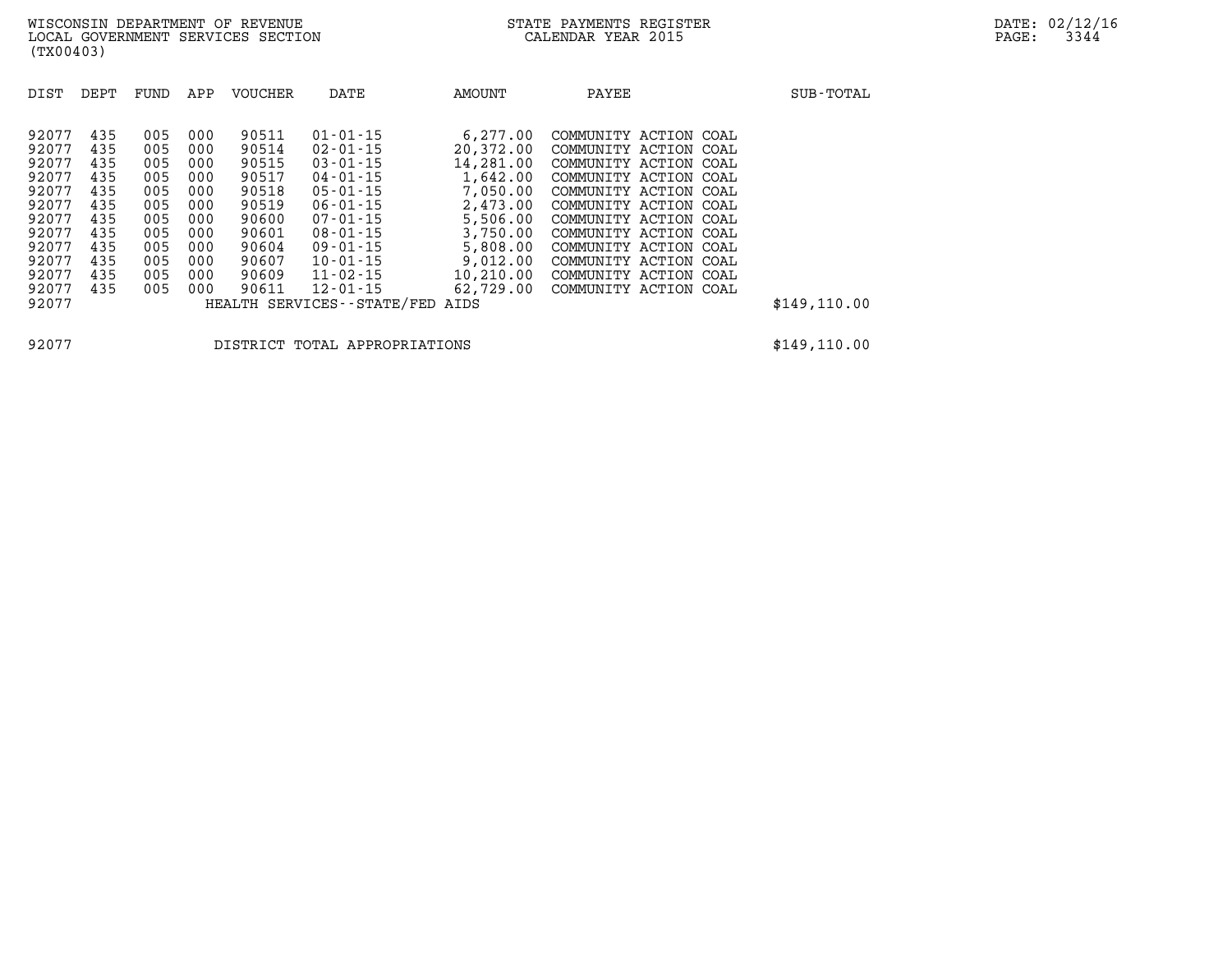| DIST                                      | DEPT                     | FUND                     | APP                      | <b>VOUCHER</b>                   | DATE                                                                                                    | AMOUNT                                        | PAYEE                                                                | SUB-TOTAL   |
|-------------------------------------------|--------------------------|--------------------------|--------------------------|----------------------------------|---------------------------------------------------------------------------------------------------------|-----------------------------------------------|----------------------------------------------------------------------|-------------|
| 92078<br>92078<br>92078                   | 435<br>435<br>435        | 005<br>005<br>005        | 000<br>000<br>000        | 90515<br>90518<br>90600          | $03 - 01 - 15$<br>$05 - 01 - 15$<br>$07 - 01 - 15$                                                      | 5,193.00<br>11,279.00<br>9,712.00             | CENTRAL WI CAC<br>CENTRAL WI CAC<br>CENTRAL WI CAC                   |             |
| 92078<br>92078<br>92078<br>92078<br>92078 | 435<br>435<br>435<br>435 | 005<br>005<br>005<br>005 | 000<br>000<br>000<br>000 | 90604<br>90607<br>90609<br>90611 | $09 - 01 - 15$<br>$10 - 01 - 15$<br>$11 - 02 - 15$<br>$12 - 01 - 15$<br>HEALTH SERVICES--STATE/FED AIDS | 7,320.00<br>5,037.00<br>5,038.00<br>30,022.00 | CENTRAL WI CAC<br>CENTRAL WI CAC<br>CENTRAL WI CAC<br>CENTRAL WI CAC | \$73,601.00 |
|                                           |                          |                          |                          |                                  |                                                                                                         |                                               |                                                                      |             |

**92078 DISTRICT TOTAL APPROPRIATIONS \$73,601.00**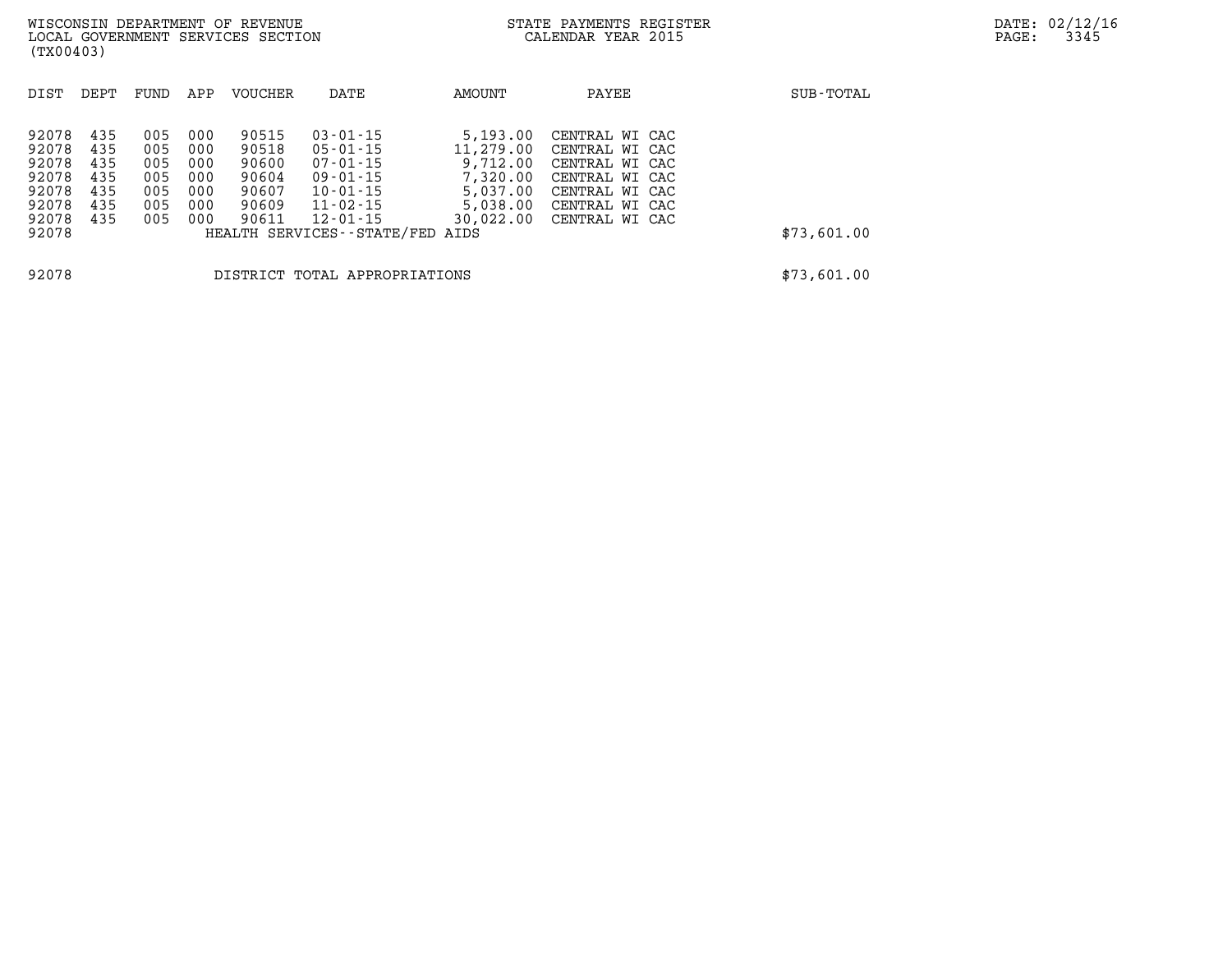**(TX00403)** 

| DIST                                                                          | DEPT                                                 | FUND                                                 | APP                                                  | VOUCHER                                                              | DATE                                                                                                                                                                            | AMOUNT                                                                                            | PAYEE                                                                                                                                          | SUB-TOTAL   |
|-------------------------------------------------------------------------------|------------------------------------------------------|------------------------------------------------------|------------------------------------------------------|----------------------------------------------------------------------|---------------------------------------------------------------------------------------------------------------------------------------------------------------------------------|---------------------------------------------------------------------------------------------------|------------------------------------------------------------------------------------------------------------------------------------------------|-------------|
| 92079<br>92079<br>92079<br>92079<br>92079<br>92079<br>92079<br>92079<br>92079 | 435<br>435<br>435<br>435<br>435<br>435<br>435<br>435 | 005<br>005<br>005<br>005<br>005<br>005<br>005<br>005 | 000<br>000<br>000<br>000<br>000<br>000<br>000<br>000 | 90511<br>90514<br>90515<br>90517<br>90600<br>90607<br>90609<br>90611 | $01 - 01 - 15$<br>$02 - 01 - 15$<br>$03 - 01 - 15$<br>$04 - 01 - 15$<br>$07 - 01 - 15$<br>$10 - 01 - 15$<br>$11 - 02 - 15$<br>$12 - 01 - 15$<br>HEALTH SERVICES--STATE/FED AIDS | 20,545.00<br>14,234.00<br>11,131.00<br>2,007.00<br>19,583.00<br>7,225.00<br>11,481.00<br>7,225,00 | NEWCAP, INC.<br>INC.<br>NEWCAP,<br>NEWCAP,<br>INC.<br>NEWCAP,<br>INC.<br>NEWCAP,<br>INC.<br>NEWCAP,<br>INC.<br>NEWCAP,<br>INC.<br>NEWCAP, INC. | \$93,431.00 |
| 92079                                                                         |                                                      |                                                      |                                                      |                                                                      | DISTRICT TOTAL APPROPRIATIONS                                                                                                                                                   |                                                                                                   |                                                                                                                                                | \$93,431.00 |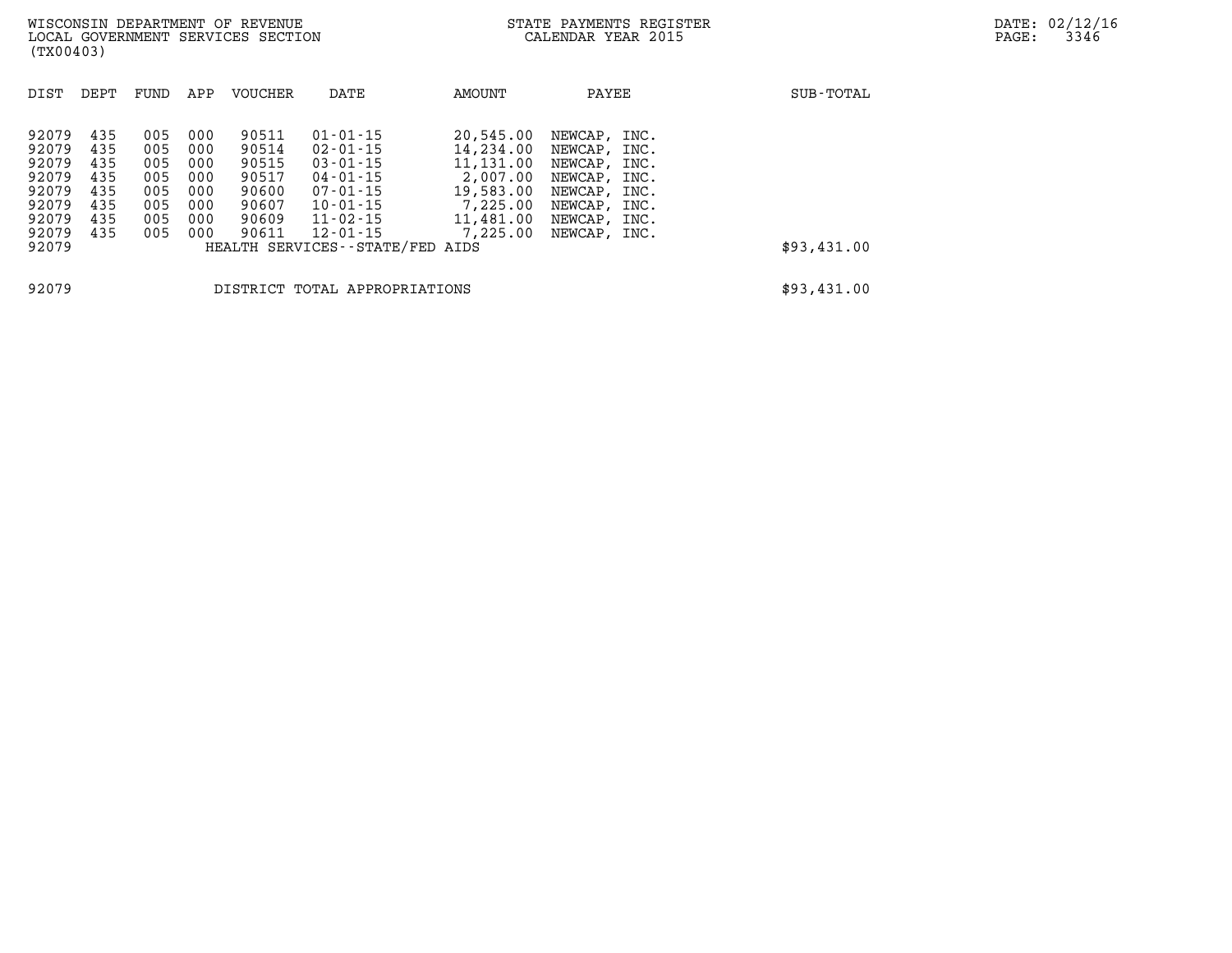| DIST                                                                                                     | DEPT                                                                      | FUND                                                                      | APP                                                                       | <b>VOUCHER</b>                                                                                  | DATE                                                                                                                                                                                                                                | AMOUNT                                                                                                                             | PAYEE |                                                                                                                                                                                                                          | SUB-TOTAL   |
|----------------------------------------------------------------------------------------------------------|---------------------------------------------------------------------------|---------------------------------------------------------------------------|---------------------------------------------------------------------------|-------------------------------------------------------------------------------------------------|-------------------------------------------------------------------------------------------------------------------------------------------------------------------------------------------------------------------------------------|------------------------------------------------------------------------------------------------------------------------------------|-------|--------------------------------------------------------------------------------------------------------------------------------------------------------------------------------------------------------------------------|-------------|
| 92080<br>92080<br>92080<br>92080<br>92080<br>92080<br>92080<br>92080<br>92080<br>92080<br>92080<br>92080 | 435<br>435<br>435<br>435<br>435<br>435<br>435<br>435<br>435<br>435<br>435 | 005<br>005<br>005<br>005<br>005<br>005<br>005<br>005<br>005<br>005<br>005 | 000<br>000<br>000<br>000<br>000<br>000<br>000<br>000<br>000<br>000<br>000 | 90511<br>90514<br>90515<br>90517<br>90518<br>90519<br>90600<br>90604<br>90607<br>90609<br>90611 | $01 - 01 - 15$<br>$02 - 01 - 15$<br>$03 - 01 - 15$<br>$04 - 01 - 15$<br>$05 - 01 - 15$<br>$06 - 01 - 15$<br>$07 - 01 - 15$<br>$09 - 01 - 15$<br>$10 - 01 - 15$<br>$11 - 02 - 15$<br>$12 - 01 - 15$<br>HEALTH SERVICES - - STATE/FED | 7,232.00<br>1,263.00<br>1,226.00<br>2,015.00<br>773.00<br>328.00<br>2,259.00<br>348.00<br>2,392.00<br>2,392.00<br>2,393.00<br>AIDS |       | WI COULEE REGION<br>WI COULEE REGION<br>WI COULEE REGION<br>WI COULEE REGION<br>WI COULEE REGION<br>WI COULEE REGION<br>WI COULEE REGION<br>WI COULEE REGION<br>WI COULEE REGION<br>WI COULEE REGION<br>WI COULEE REGION | \$22,621.00 |

**92080 DISTRICT TOTAL APPROPRIATIONS \$22,621.00**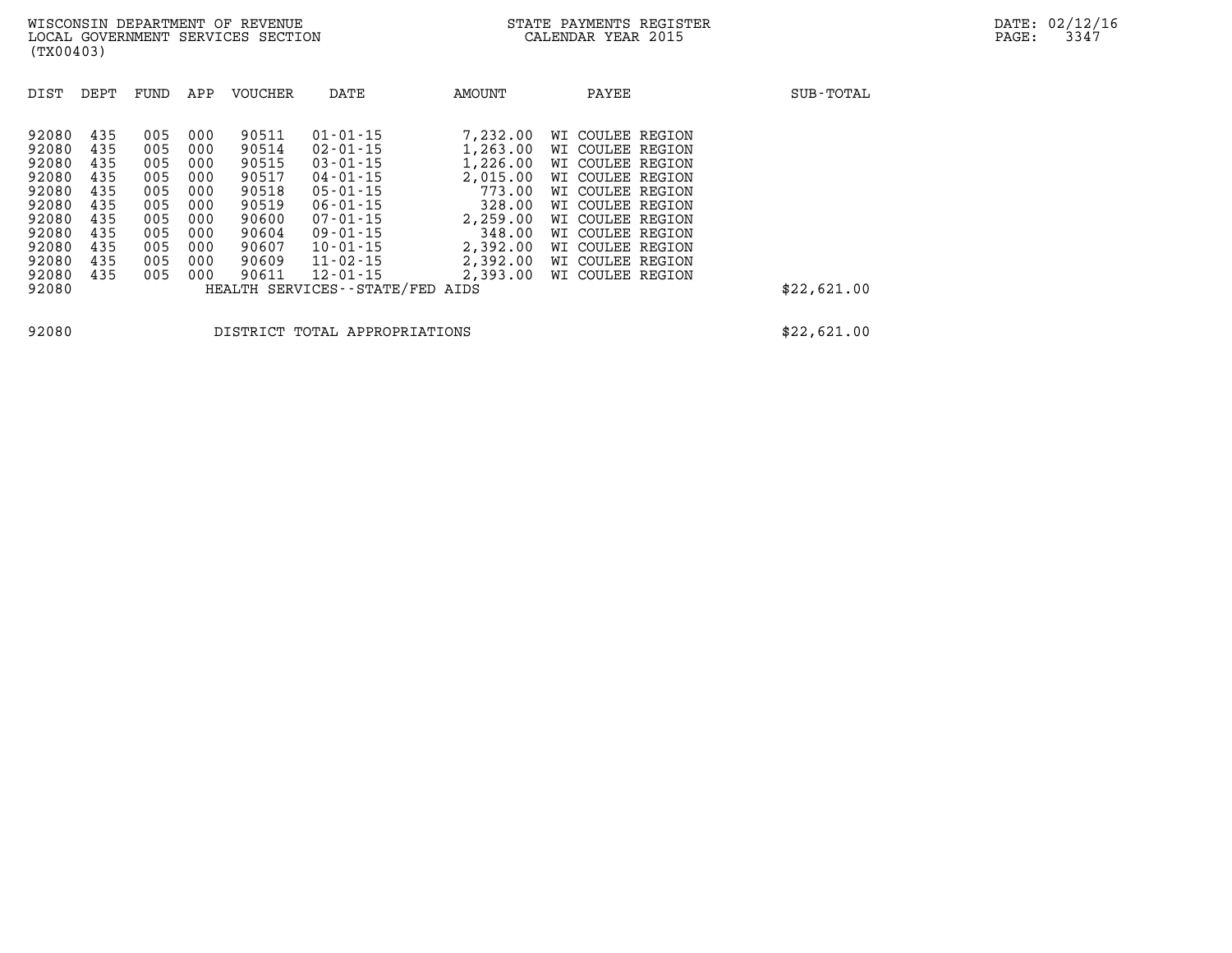| DIST                                                                                                              | DEPT                                                                             | APP<br>FUND                                                                                                                                                          | <b>VOUCHER</b>                                                                                           | DATE                                                                                                                                                                                                                                              | AMOUNT                                                                                                                                                   | PAYEE                                                                                                                                                                                                                                                                                                    | SUB-TOTAL    |
|-------------------------------------------------------------------------------------------------------------------|----------------------------------------------------------------------------------|----------------------------------------------------------------------------------------------------------------------------------------------------------------------|----------------------------------------------------------------------------------------------------------|---------------------------------------------------------------------------------------------------------------------------------------------------------------------------------------------------------------------------------------------------|----------------------------------------------------------------------------------------------------------------------------------------------------------|----------------------------------------------------------------------------------------------------------------------------------------------------------------------------------------------------------------------------------------------------------------------------------------------------------|--------------|
| 92087<br>92087<br>92087<br>92087<br>92087<br>92087<br>92087<br>92087<br>92087<br>92087<br>92087<br>92087<br>92087 | 435<br>435<br>435<br>435<br>435<br>435<br>435<br>435<br>435<br>435<br>435<br>435 | 005<br>000<br>005<br>000<br>005<br>000<br>005<br>000<br>005<br>000<br>005<br>000<br>005<br>000<br>005<br>000<br>005<br>000<br>005<br>000<br>005<br>000<br>005<br>000 | 90511<br>90514<br>90515<br>90517<br>90518<br>90519<br>90600<br>90601<br>90604<br>90607<br>90609<br>90611 | $01 - 01 - 15$<br>$02 - 01 - 15$<br>$03 - 01 - 15$<br>$04 - 01 - 15$<br>$05 - 01 - 15$<br>$06 - 01 - 15$<br>$07 - 01 - 15$<br>$08 - 01 - 15$<br>$09 - 01 - 15$<br>$10 - 01 - 15$<br>$11 - 02 - 15$<br>12-01-15<br>HEALTH SERVICES--STATE/FED AIDS | 22,434.00<br>31,513.00<br>35,257.00<br>23,007.00<br>22,953,00<br>24,440.00<br>32,129,00<br>31,743.00<br>22,360.00<br>23,690.00<br>24,808.00<br>26,121.00 | SOUTHWESTERN CAP, INC<br>SOUTHWESTERN CAP, INC<br>SOUTHWESTERN CAP, INC<br>SOUTHWESTERN CAP, INC<br>SOUTHWESTERN CAP, INC<br>SOUTHWESTERN CAP, INC<br>SOUTHWESTERN CAP, INC<br>SOUTHWESTERN CAP, INC<br>SOUTHWESTERN CAP, INC<br>SOUTHWESTERN CAP, INC<br>SOUTHWESTERN CAP, INC<br>SOUTHWESTERN CAP, INC | \$320,455.00 |

**92087 DISTRICT TOTAL APPROPRIATIONS \$320,455.00**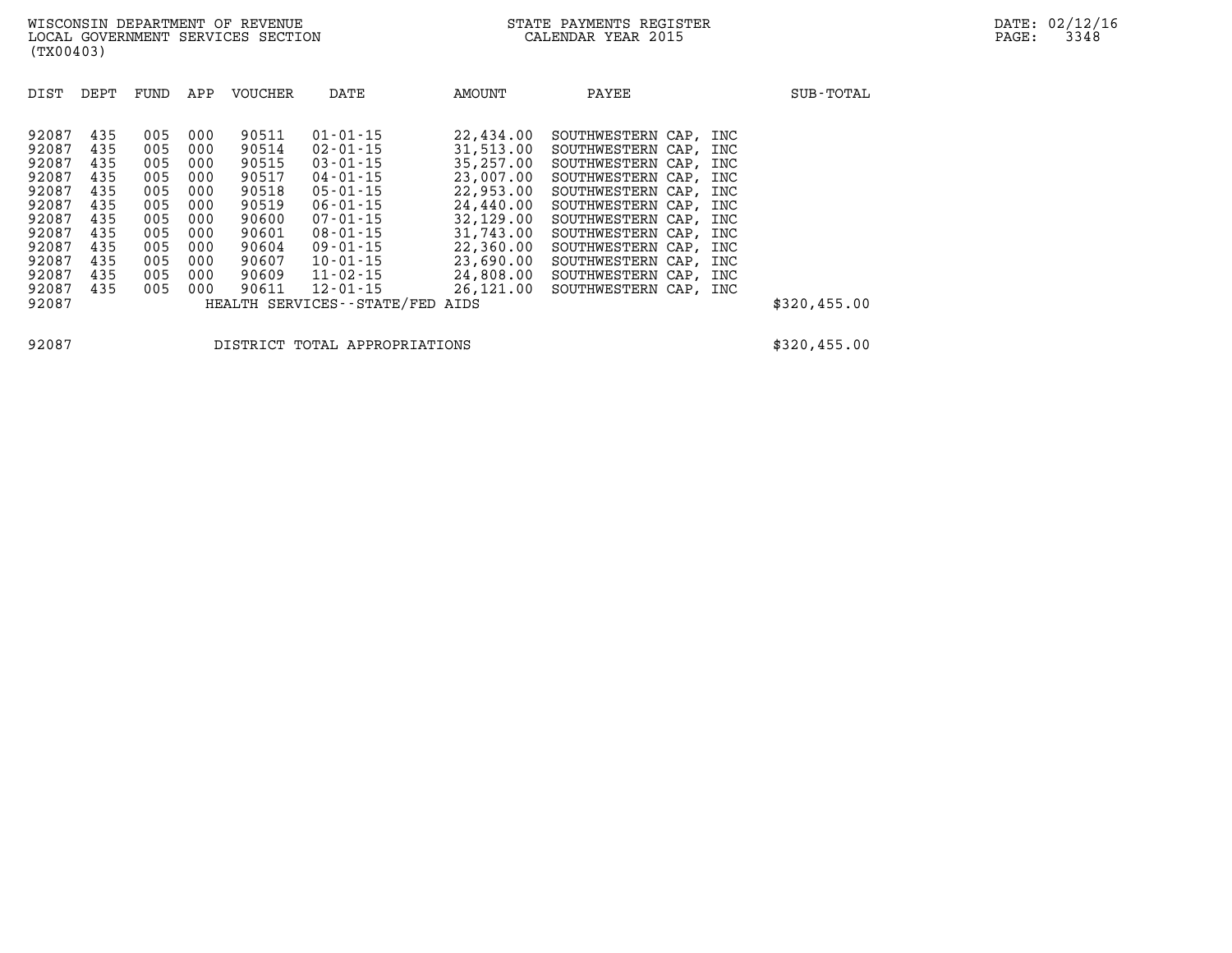| DIST                                                                                   | DEPT                                                               | FUND                                                               | APP                                                                | <b>VOUCHER</b>                                                                         | DATE                                                                                                                                                                       | <b>AMOUNT</b>                                                                                                                          | PAYEE                                                                                                                                                                                                                                        | SUB-TOTAL      |
|----------------------------------------------------------------------------------------|--------------------------------------------------------------------|--------------------------------------------------------------------|--------------------------------------------------------------------|----------------------------------------------------------------------------------------|----------------------------------------------------------------------------------------------------------------------------------------------------------------------------|----------------------------------------------------------------------------------------------------------------------------------------|----------------------------------------------------------------------------------------------------------------------------------------------------------------------------------------------------------------------------------------------|----------------|
| 92088<br>92088<br>92088<br>92088<br>92088<br>92088<br>92088<br>92088<br>92088<br>92088 | 435<br>435<br>435<br>435<br>435<br>435<br>435<br>435<br>435<br>435 | 005<br>005<br>005<br>005<br>005<br>005<br>005<br>005<br>005<br>005 | 000<br>000<br>000<br>000<br>000<br>000<br>000<br>000<br>000<br>000 | 90511<br>90514<br>90515<br>90517<br>90518<br>90519<br>90600<br>90601<br>90604<br>90607 | $01 - 01 - 15$<br>$02 - 01 - 15$<br>$03 - 01 - 15$<br>$04 - 01 - 15$<br>$05 - 01 - 15$<br>$06 - 01 - 15$<br>$07 - 01 - 15$<br>$08 - 01 - 15$<br>09-01-15<br>$10 - 01 - 15$ | 307,227,00<br>237,343,00<br>286,318.00<br>8,809.00<br>580,427.00<br>227,262,00<br>207,723,00<br>341,712.00<br>254,986.00<br>228,277.00 | ADRC OF BROWN COUNTY<br>ADRC OF BROWN COUNTY<br>ADRC OF BROWN COUNTY<br>ADRC OF BROWN COUNTY<br>ADRC OF BROWN COUNTY<br>ADRC OF BROWN COUNTY<br>ADRC OF BROWN COUNTY<br>ADRC OF BROWN COUNTY<br>ADRC OF BROWN COUNTY<br>ADRC OF BROWN COUNTY |                |
| 92088<br>92088                                                                         | 435<br>435                                                         | 005<br>005                                                         | 000<br>000                                                         | 90609<br>90611                                                                         | $11 - 02 - 15$<br>$12 - 01 - 15$                                                                                                                                           | 256,907.00<br>191,551.00                                                                                                               | ADRC OF BROWN<br>COUNTY<br>ADRC OF BROWN COUNTY                                                                                                                                                                                              |                |
| 92088                                                                                  |                                                                    |                                                                    |                                                                    |                                                                                        | HEALTH SERVICES - - STATE/FED                                                                                                                                              | AIDS                                                                                                                                   |                                                                                                                                                                                                                                              | \$3,128,542.00 |

**92088 DISTRICT TOTAL APPROPRIATIONS \$3,128,542.00**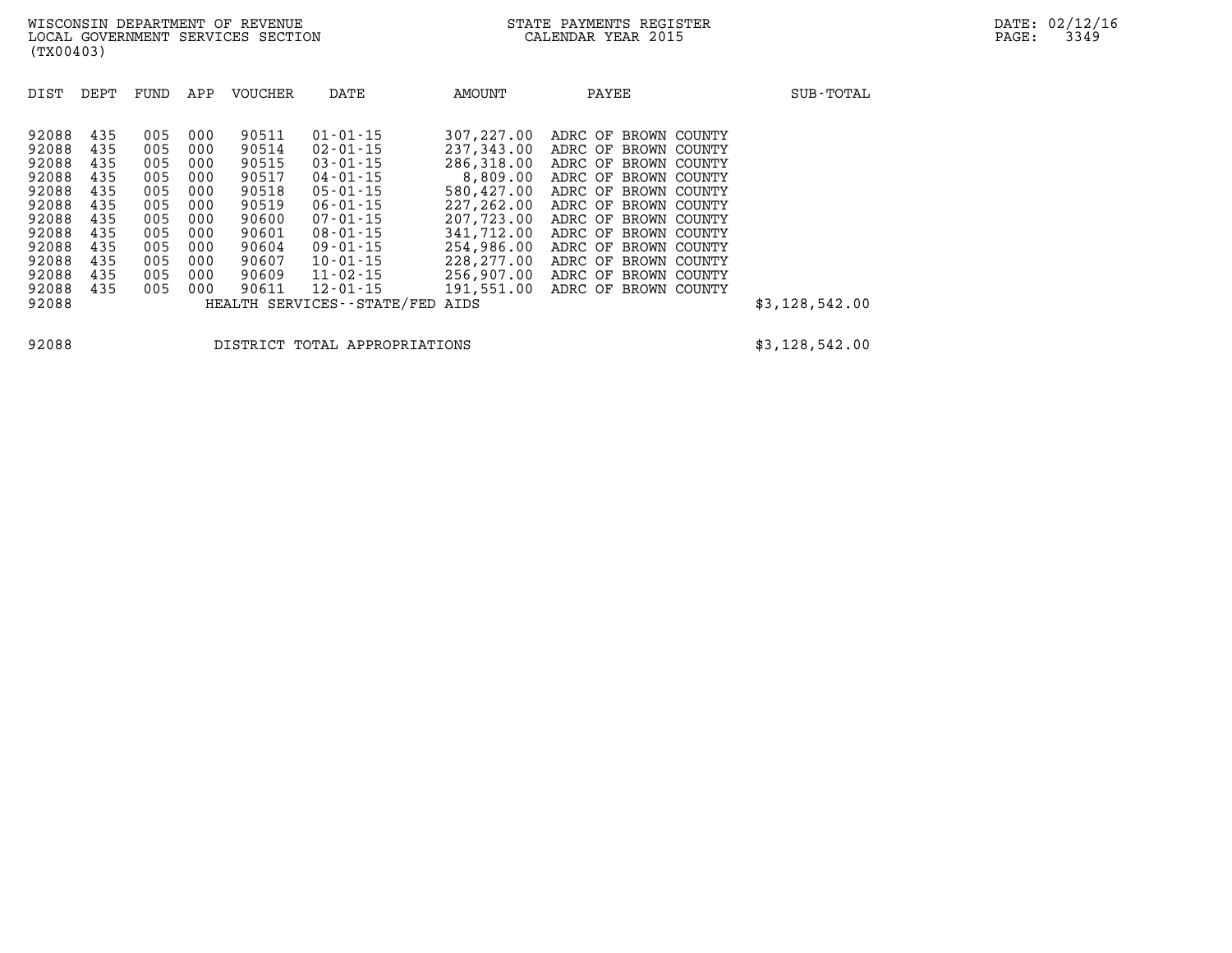| DIST           | DEPT       | FUND       | APP        | <b>VOUCHER</b> | DATE                                         | <b>AMOUNT</b>          | PAYEE                                 |      | SUB-TOTAL    |
|----------------|------------|------------|------------|----------------|----------------------------------------------|------------------------|---------------------------------------|------|--------------|
| 92089          | 435        | 005        | 000        | 90511          | $01 - 01 - 15$                               | 22,746.00              | NORTHWEST CSA, INC.                   |      |              |
| 92089<br>92089 | 435<br>435 | 005<br>005 | 000<br>000 | 90514<br>90515 | $02 - 01 - 15$<br>$03 - 01 - 15$             | 24,893.00<br>21,915.00 | NORTHWEST CSA,<br>NORTHWEST CSA, INC. | INC. |              |
| 92089<br>92089 | 435<br>435 | 005<br>005 | 000<br>000 | 90517<br>90518 | 04-01-15<br>$05 - 01 - 15$                   | 20,087.00<br>20,494.00 | NORTHWEST CSA,<br>NORTHWEST CSA, INC. | INC. |              |
| 92089          | 435        | 005        | 000        | 90519          | $06 - 01 - 15$                               | 16,714.00              | NORTHWEST CSA,                        | INC. |              |
| 92089<br>92089 | 435<br>435 | 005<br>005 | 000<br>000 | 90600<br>90601 | $07 - 01 - 15$<br>$08 - 01 - 15$             | 21,397.00<br>28,212.00 | NORTHWEST CSA, INC.<br>NORTHWEST CSA, | INC. |              |
| 92089<br>92089 | 435<br>435 | 005<br>005 | 000<br>000 | 90604<br>90607 | 09-01-15<br>$10 - 01 - 15$                   | 17,820.00<br>17,281.00 | NORTHWEST CSA, INC.<br>NORTHWEST CSA, | INC. |              |
| 92089          | 435        | 005        | 000        | 90609          | $11 - 02 - 15$                               | 25,624.00              | NORTHWEST CSA, INC.                   |      |              |
| 92089<br>92089 | 435        | 005        | 000        | 90611          | $12 - 01 - 15$<br>HEALTH SERVICES--STATE/FED | 15,218.00<br>AIDS      | NORTHWEST CSA, INC.                   |      | \$252,401.00 |
|                |            |            |            |                |                                              |                        |                                       |      |              |

**92089 DISTRICT TOTAL APPROPRIATIONS \$252,401.00**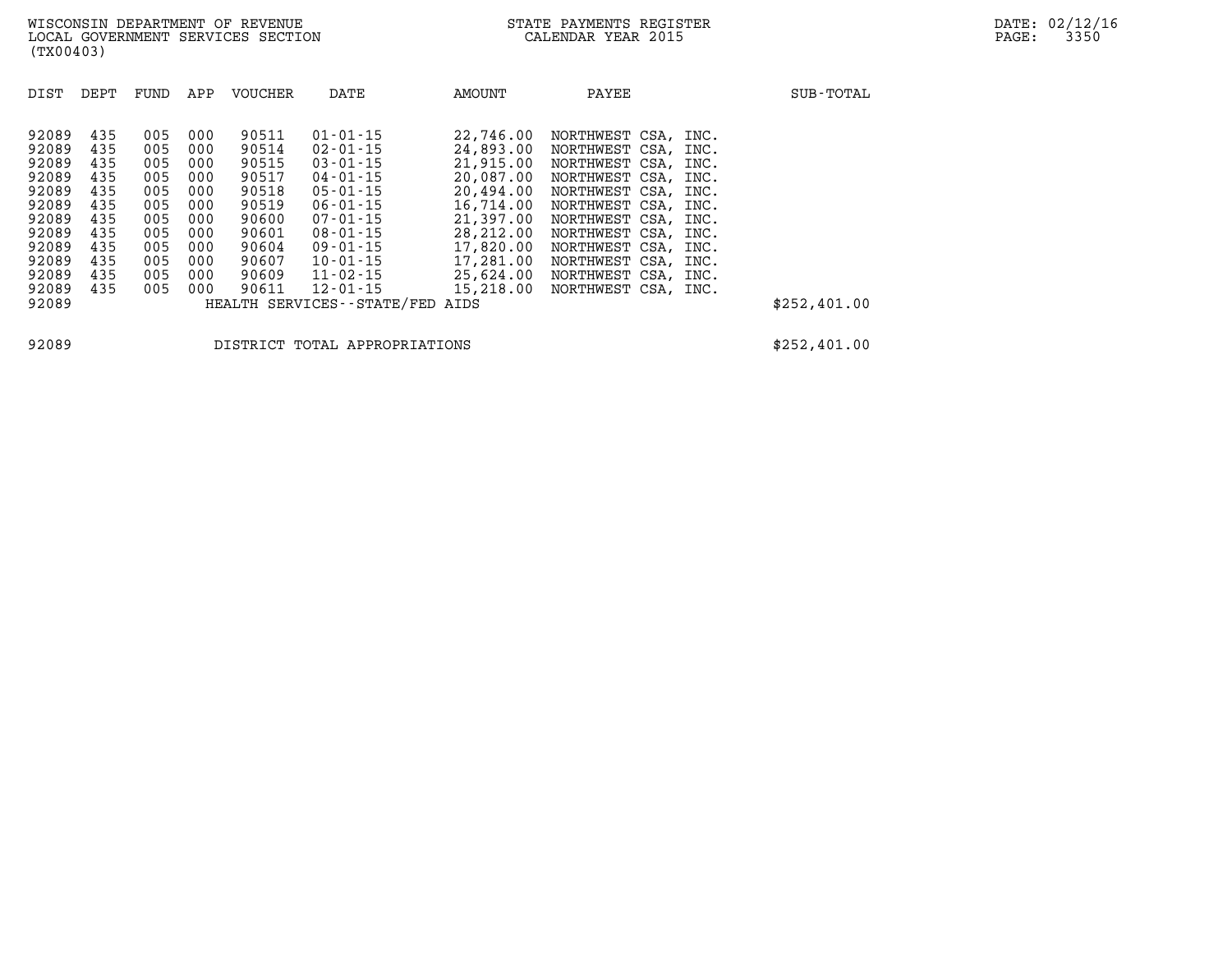| ل 1 ± <i>∪ ∆ ل</i> |     | , v v v | vvv | ノ リ ノ エ コ | ىد ⊥ بەن                        | 0,042.00 | IAIIII INDERO MILDMAOREE INC       |  |             |
|--------------------|-----|---------|-----|-----------|---------------------------------|----------|------------------------------------|--|-------------|
| 92091              | 435 | 005     | 000 | 90515     | 03-01-15                        | 3,015.00 | PATHFINDERS MILWAUKEE INC          |  |             |
| 92091              | 435 | 005     | 000 | 90517     | 04-01-15                        | 6,015.00 | PATHFINDERS MILWAUKEE INC          |  |             |
| 92091              | 435 | 005     | 000 | 90518     | 05-01-15                        | 6,015.00 | PATHFINDERS MILWAUKEE INC          |  |             |
| 92091              | 435 | 005     | 000 | 90519     | 06-01-15                        | 6,015.00 | PATHFINDERS MILWAUKEE INC          |  |             |
| 92091              | 435 | 005     | 000 | 90600     | 07-01-15                        | 4,515.00 | PATHFINDERS MILWAUKEE INC          |  |             |
| 92091              | 435 | 005     | 000 | 90601     | 08-01-15                        | 4,515.00 | PATHFINDERS MILWAUKEE INC          |  |             |
| 92091              | 435 | 005     | 000 | 90604     | 09-01-15                        | 4,515.00 | PATHFINDERS MILWAUKEE INC          |  |             |
| 92091              | 435 | 005     | 000 | 90607     | 10-01-15                        | 3,015.00 | PATHFINDERS MILWAUKEE INC          |  |             |
| 92091              | 435 | 005     | 000 | 90611     | 12-01-15                        |          | 3,015.00 PATHFINDERS MILWAUKEE INC |  |             |
| 92091              |     |         |     |           | HEALTH SERVICES--STATE/FED AIDS |          |                                    |  | \$51,164.00 |
|                    |     |         |     |           |                                 |          |                                    |  |             |

**92091 DISTRICT TOTAL APPROPRIATIONS \$51,164.00**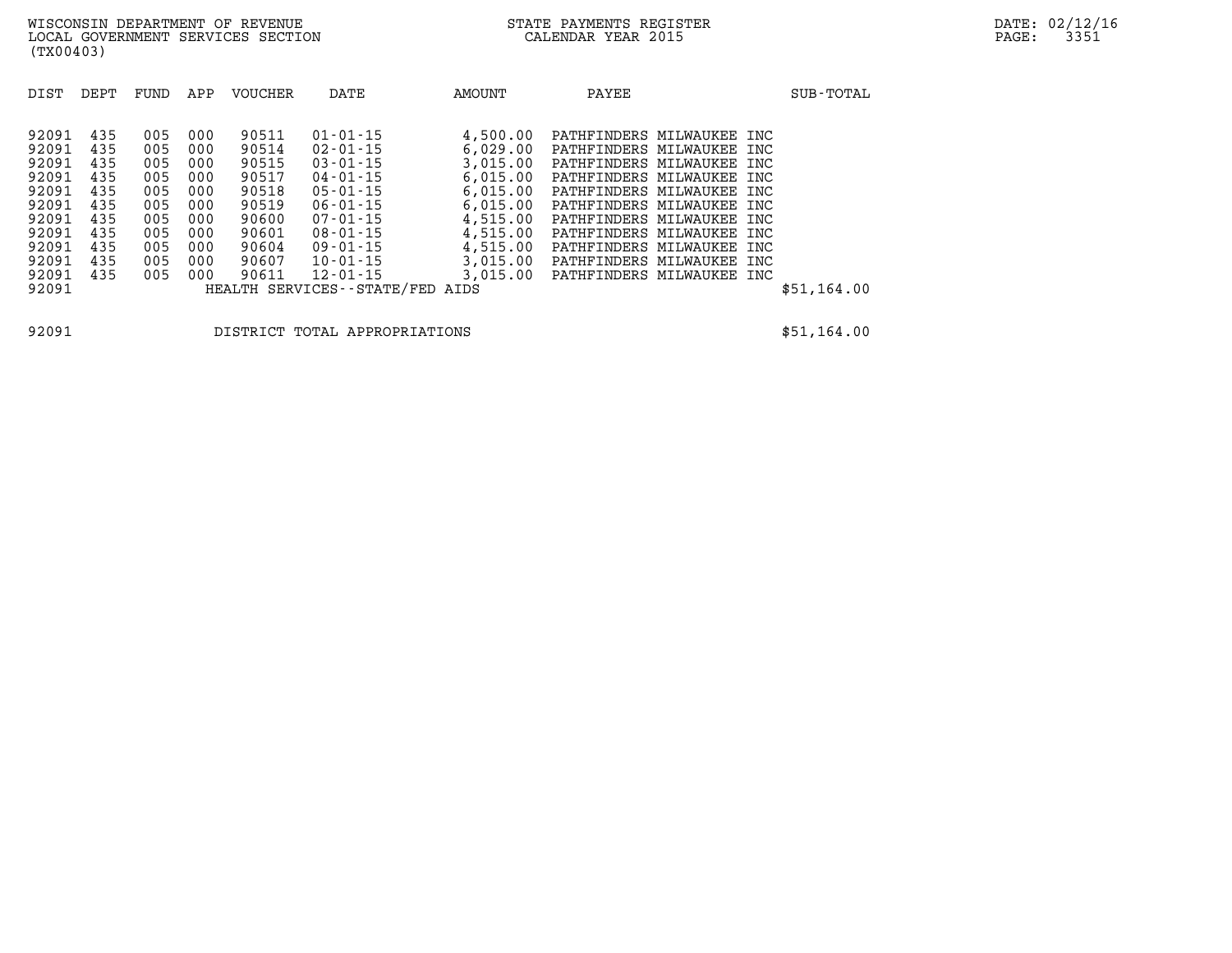| DIST                                                                                                              | DEPT                                                                             | FUND                                                                             | APP                                                                              | <b>VOUCHER</b>                                                                                           | DATE                                                                                                                                                                                                                                               | <b>AMOUNT</b>                                                                                                                                                   | PAYEE                                                                                                                                                                                                                                                                                                                                                             | SUB-TOTAL     |
|-------------------------------------------------------------------------------------------------------------------|----------------------------------------------------------------------------------|----------------------------------------------------------------------------------|----------------------------------------------------------------------------------|----------------------------------------------------------------------------------------------------------|----------------------------------------------------------------------------------------------------------------------------------------------------------------------------------------------------------------------------------------------------|-----------------------------------------------------------------------------------------------------------------------------------------------------------------|-------------------------------------------------------------------------------------------------------------------------------------------------------------------------------------------------------------------------------------------------------------------------------------------------------------------------------------------------------------------|---------------|
| 92097<br>92097<br>92097<br>92097<br>92097<br>92097<br>92097<br>92097<br>92097<br>92097<br>92097<br>92097<br>92097 | 435<br>435<br>435<br>435<br>435<br>435<br>435<br>435<br>435<br>435<br>435<br>435 | 005<br>005<br>005<br>005<br>005<br>005<br>005<br>005<br>005<br>005<br>005<br>005 | 000<br>000<br>000<br>000<br>000<br>000<br>000<br>000<br>000<br>000<br>000<br>000 | 90511<br>90514<br>90515<br>90517<br>90518<br>90519<br>90600<br>90601<br>90604<br>90607<br>90609<br>90611 | $01 - 01 - 15$<br>$02 - 01 - 15$<br>$03 - 01 - 15$<br>$04 - 01 - 15$<br>$05 - 01 - 15$<br>$06 - 01 - 15$<br>$07 - 01 - 15$<br>$08 - 01 - 15$<br>$09 - 01 - 15$<br>$10 - 01 - 15$<br>$11 - 02 - 15$<br>$12 - 01 - 15$<br>HEALTH SERVICES--STATE/FED | 33,270.00<br>32,351.00<br>37,089.00<br>43,220.00<br>27,239.00<br>1,957.00<br>30,401.00<br>30,402.00<br>48,313.00<br>26,960.00<br>26,816.00<br>29,206.00<br>AIDS | WORKFORCE<br>SW WI<br>DEV BD<br>WORKFORCE DEV BD<br>SW WI<br>WORKFORCE DEV BD<br>SW WI<br>WORKFORCE DEV BD<br>SW WI<br>WORKFORCE DEV BD<br>SW WI<br>WORKFORCE<br>SW WI<br>DEV BD<br>WORKFORCE DEV BD<br>SW WI<br>WORKFORCE DEV BD<br>SW WI<br>WORKFORCE DEV BD<br>SW WI<br>WORKFORCE DEV BD<br>SW WI<br>WORKFORCE<br>SW WI<br>DEV BD<br>WORKFORCE DEV BD<br>SW WI | \$367, 224.00 |
|                                                                                                                   |                                                                                  |                                                                                  |                                                                                  |                                                                                                          |                                                                                                                                                                                                                                                    |                                                                                                                                                                 |                                                                                                                                                                                                                                                                                                                                                                   |               |

**92097 DISTRICT TOTAL APPROPRIATIONS \$367,224.00**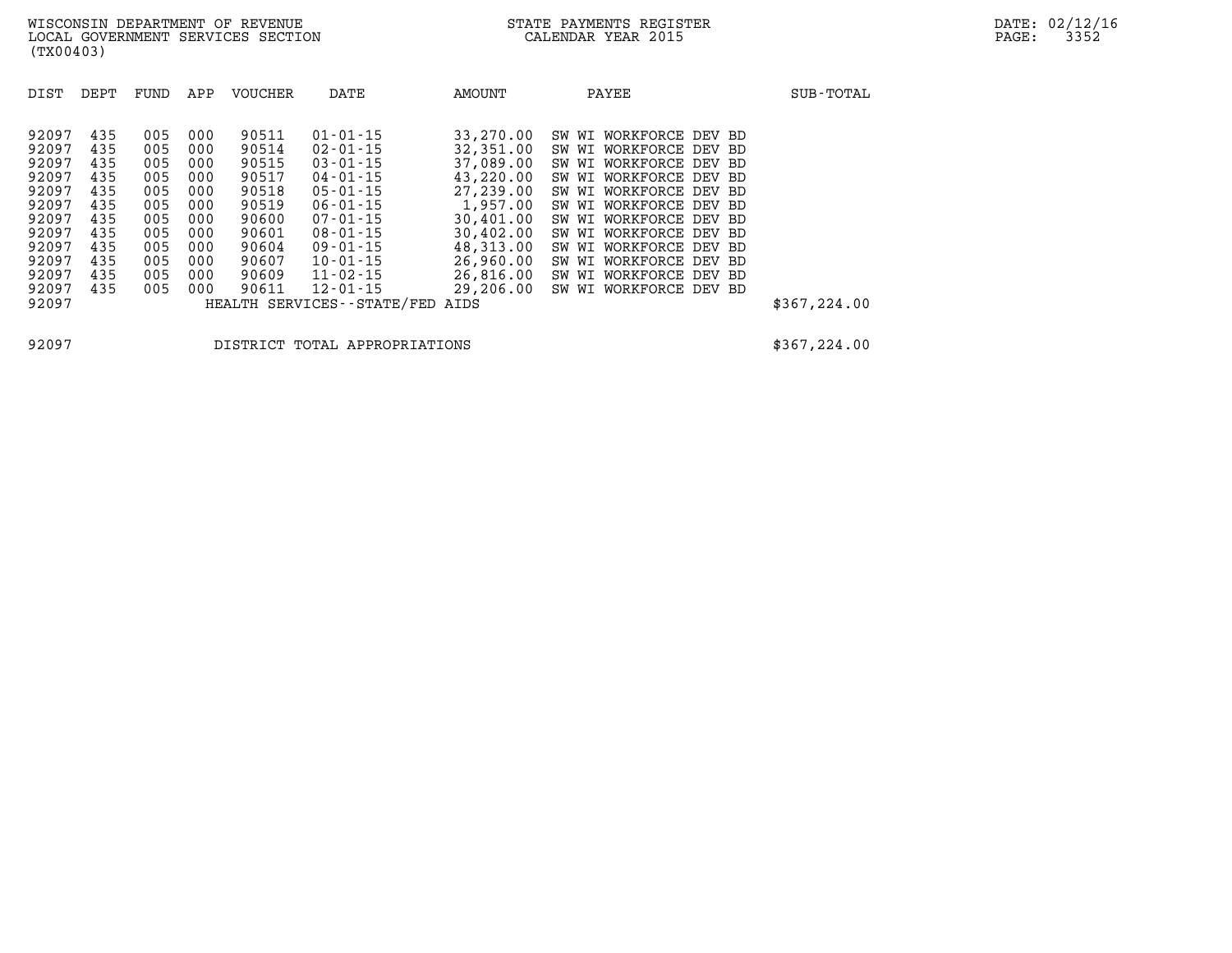| DIST           | DEPT | FUND | APP | VOUCHER | DATE                                            | AMOUNT           | PAYEE                     | SUB-TOTAL    |
|----------------|------|------|-----|---------|-------------------------------------------------|------------------|---------------------------|--------------|
| 92099          | 435  | 005  | 000 | 90511   | $01 - 01 - 15$                                  | 13,598.00        | WI PRIMARY HLTH CARE ASSN |              |
| 92099          | 435  | 005  | 000 | 90514   | 02-01-15                                        | 13,058.00        | WI PRIMARY HLTH CARE ASSN |              |
| 92099          | 435  | 005  | 000 | 90515   | $03 - 01 - 15$                                  | 17,176.00        | WI PRIMARY HLTH CARE ASSN |              |
| 92099          | 435  | 005  | 000 | 90517   | $04 - 01 - 15$                                  | 15,797.00        | WI PRIMARY HLTH CARE ASSN |              |
| 92099          | 435  | 005  | 000 | 90518   | $05 - 01 - 15$                                  | 19,305.00        | WI PRIMARY HLTH CARE ASSN |              |
| 92099          | 435  | 005  | 000 | 90519   | $06 - 01 - 15$                                  | 18,908.00        | WI PRIMARY HLTH CARE ASSN |              |
| 92099          | 435  | 005  | 000 | 90600   | $07 - 01 - 15$                                  | 3,739.00         | WI PRIMARY HLTH CARE ASSN |              |
| 92099          | 435  | 005  | 000 | 90601   | 08-01-15                                        | 29,856.00        | WI PRIMARY HLTH CARE ASSN |              |
| 92099          | 435  | 005  | 000 | 90604   | $09 - 01 - 15$                                  | 29,182.00        | WI PRIMARY HLTH CARE ASSN |              |
| 92099<br>92099 | 435  | 005  | 000 | 90609   | $11 - 02 - 15$<br>HEALTH SERVICES - - STATE/FED | 5,750.00<br>AIDS | WI PRIMARY HLTH CARE ASSN | \$166,369.00 |

**92099 DISTRICT TOTAL APPROPRIATIONS \$166,369.00**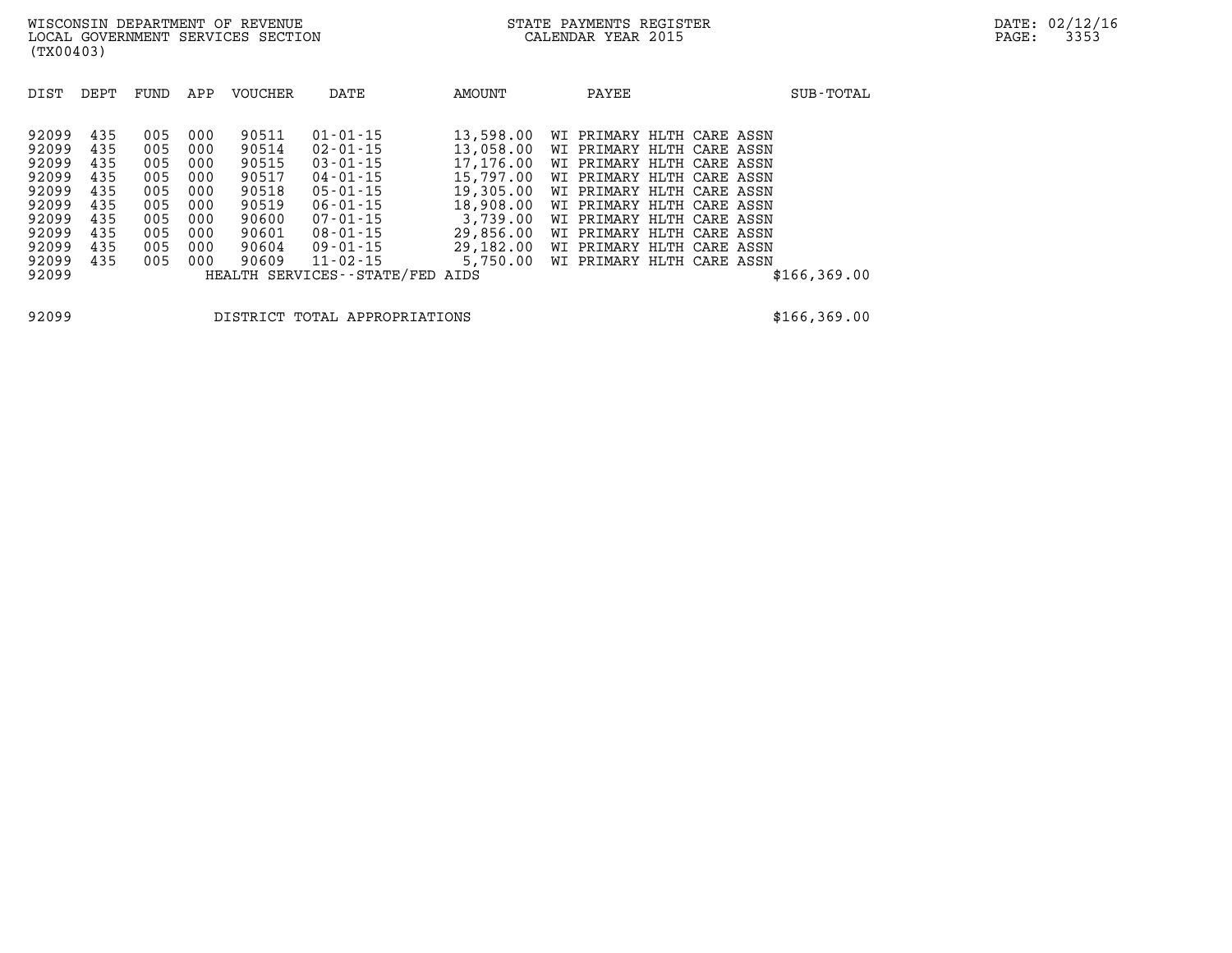| DIST                                                                                                     | DEPT                                                                      | FUND                                                                      | APP                                                                       | <b>VOUCHER</b>                                                                                  | DATE                                                                                                                                                                                                                 | AMOUNT                                                                                                                                                      | PAYEE                                                                                                                                                                                                                                                                                                       | SUB-TOTAL              |
|----------------------------------------------------------------------------------------------------------|---------------------------------------------------------------------------|---------------------------------------------------------------------------|---------------------------------------------------------------------------|-------------------------------------------------------------------------------------------------|----------------------------------------------------------------------------------------------------------------------------------------------------------------------------------------------------------------------|-------------------------------------------------------------------------------------------------------------------------------------------------------------|-------------------------------------------------------------------------------------------------------------------------------------------------------------------------------------------------------------------------------------------------------------------------------------------------------------|------------------------|
| 92101<br>92101<br>92101<br>92101<br>92101<br>92101<br>92101<br>92101<br>92101<br>92101<br>92101<br>92101 | 435<br>435<br>435<br>435<br>435<br>435<br>435<br>435<br>435<br>435<br>435 | 005<br>005<br>005<br>005<br>005<br>005<br>005<br>005<br>005<br>005<br>005 | 000<br>000<br>000<br>000<br>000<br>000<br>000<br>000<br>000<br>000<br>000 | 90511<br>90514<br>90515<br>90517<br>90518<br>90519<br>90601<br>90604<br>90607<br>90609<br>90611 | $01 - 01 - 15$<br>$02 - 01 - 15$<br>$03 - 01 - 15$<br>04-01-15<br>$05 - 01 - 15$<br>$06 - 01 - 15$<br>08-01-15<br>$09 - 01 - 15$<br>$10 - 01 - 15$<br>$11 - 02 - 15$<br>$12 - 01 - 15$<br>HEALTH SERVICES--STATE/FED | 129,256.00<br>107,108.00<br>100,512.00<br>113,694.00<br>87,098.00<br>122,415.00<br>264,652.00<br>189,998.00<br>52,167.00<br>131,575.00<br>87,398.00<br>AIDS | MARSHFIELD FAM HLTH CNTR<br>MARSHFIELD FAM HLTH CNTR<br>MARSHFIELD FAM HLTH CNTR<br>MARSHFIELD FAM HLTH CNTR<br>MARSHFIELD FAM HLTH CNTR<br>MARSHFIELD FAM HLTH CNTR<br>MARSHFIELD FAM HLTH CNTR<br>MARSHFIELD FAM HLTH<br>MARSHFIELD FAM HLTH CNTR<br>MARSHFIELD FAM HLTH CNTR<br>MARSHFIELD FAM HLTH CNTR | CNTR<br>\$1,385,873.00 |

**92101 DISTRICT TOTAL APPROPRIATIONS \$1,385,873.00**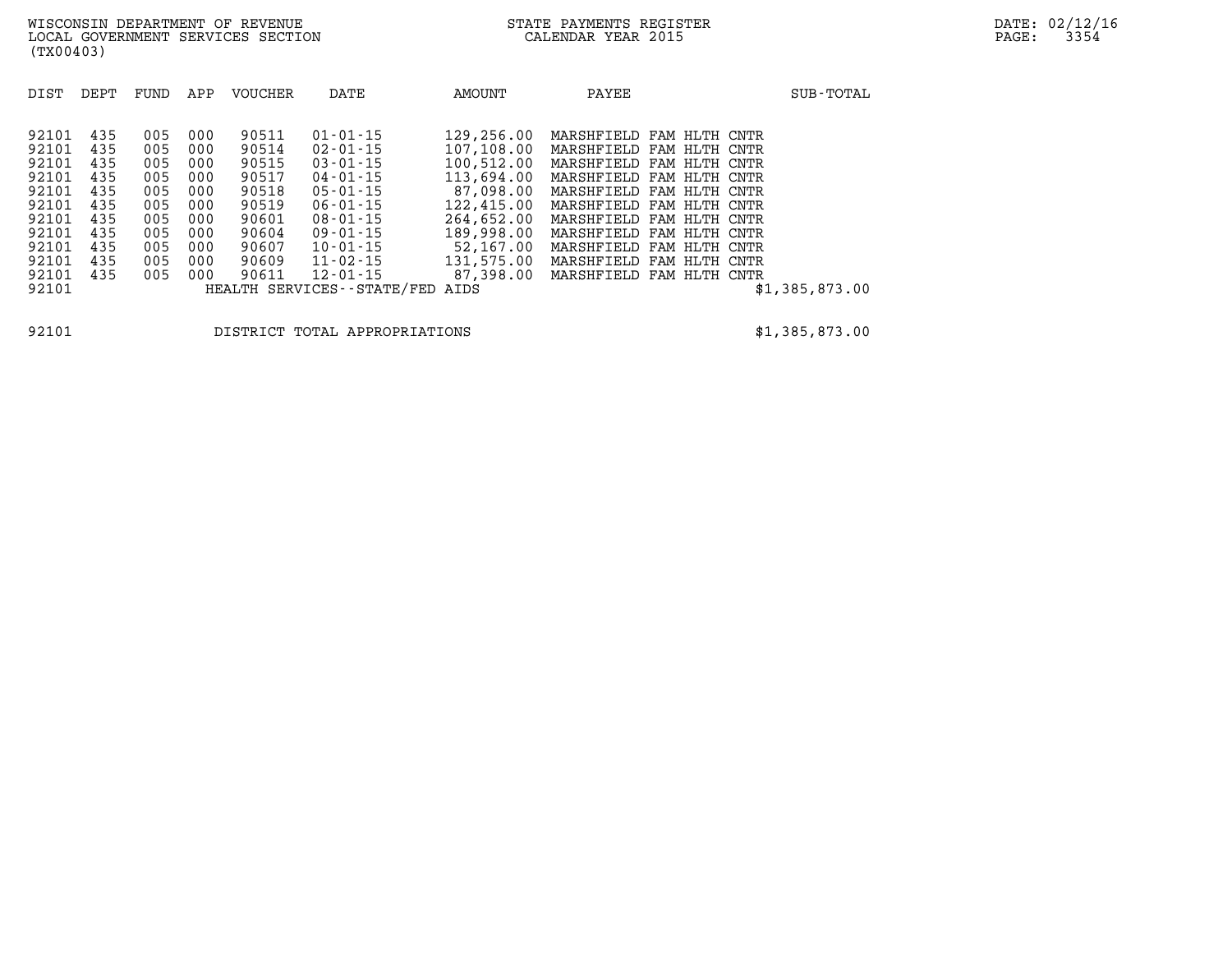| DIST<br>DEPT                                                                                                                                                                                          | FUND                                                                             | APP                                                                              | <b>VOUCHER</b>                                                                                           | DATE                                                                                                                                                                                                                                                  | AMOUNT                                                                                                                                                            | PAYEE                                                                                                                                                                                                                                         |                                                                                                                                                                                                                             | SUB-TOTAL     |
|-------------------------------------------------------------------------------------------------------------------------------------------------------------------------------------------------------|----------------------------------------------------------------------------------|----------------------------------------------------------------------------------|----------------------------------------------------------------------------------------------------------|-------------------------------------------------------------------------------------------------------------------------------------------------------------------------------------------------------------------------------------------------------|-------------------------------------------------------------------------------------------------------------------------------------------------------------------|-----------------------------------------------------------------------------------------------------------------------------------------------------------------------------------------------------------------------------------------------|-----------------------------------------------------------------------------------------------------------------------------------------------------------------------------------------------------------------------------|---------------|
| 92105<br>435<br>92105<br>435<br>92105<br>435<br>92105<br>435<br>92105<br>435<br>92105<br>435<br>92105<br>435<br>92105<br>435<br>435<br>92105<br>435<br>92105<br>92105<br>435<br>92105<br>435<br>92105 | 005<br>005<br>005<br>005<br>005<br>005<br>005<br>005<br>005<br>005<br>005<br>005 | 000<br>000<br>000<br>000<br>000<br>000<br>000<br>000<br>000<br>000<br>000<br>000 | 90511<br>90514<br>90515<br>90517<br>90518<br>90519<br>90600<br>90601<br>90604<br>90607<br>90609<br>90611 | $01 - 01 - 15$<br>$02 - 01 - 15$<br>$03 - 01 - 15$<br>$04 - 01 - 15$<br>$05 - 01 - 15$<br>$06 - 01 - 15$<br>$07 - 01 - 15$<br>$08 - 01 - 15$<br>$09 - 01 - 15$<br>$10 - 01 - 15$<br>$11 - 02 - 15$<br>$12 - 01 - 15$<br>HEALTH SERVICES - - STATE/FED | 51,150.00<br>51,768.00<br>50,735.00<br>50,189.00<br>39,287.00<br>17,176.00<br>20,627.00<br>16,454.00<br>13,774.00<br>162,999.00<br>17,927.00<br>51,197.00<br>AIDS | FAMILY<br>HEALTH MED<br>FAMILY<br>HEALTH<br>FAMILY<br>HEALTH<br>HEALTH<br>FAMILY<br>FAMILY<br>HEALTH<br>FAMILY HEALTH<br>FAMILY<br>HEALTH<br>FAMILY<br>HEALTH<br>FAMILY<br>HEALTH<br>FAMILY<br>HEALTH<br>FAMILY<br>HEALTH<br>FAMILY<br>HEALTH | & DENTL<br>DENTL<br>MED<br>δc<br>DENTL<br>MED<br>δc<br>DENTL<br>MED.<br>δc<br>MED<br>& DENTL<br>MED<br>& DENTL<br>& DENTL<br>MED<br>& DENTL<br>MED<br>& DENTL<br>MED<br>MED<br>& DENTL<br>MF.D<br>& DENTL<br>MED<br>& DENTL | \$543, 283.00 |

**92105 DISTRICT TOTAL APPROPRIATIONS \$543,283.00**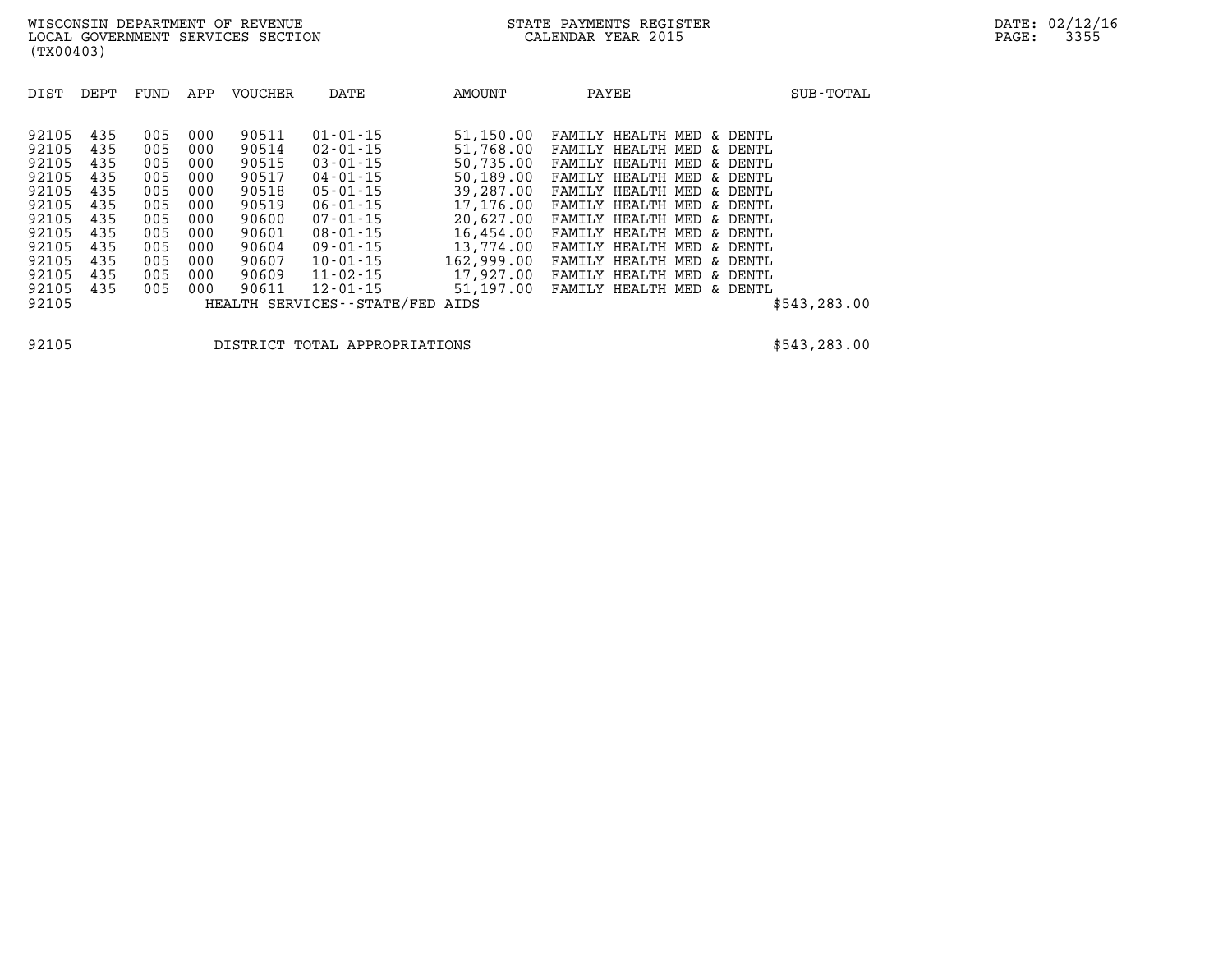| DIST                                                                 | DEPT                                                 | FUND                                                 | APP                                                  | <b>VOUCHER</b>                                                       | DATE                                                                                                                             | AMOUNT                                                                                          | PAYEE                                                                                                                                                                                                | SUB-TOTAL    |
|----------------------------------------------------------------------|------------------------------------------------------|------------------------------------------------------|------------------------------------------------------|----------------------------------------------------------------------|----------------------------------------------------------------------------------------------------------------------------------|-------------------------------------------------------------------------------------------------|------------------------------------------------------------------------------------------------------------------------------------------------------------------------------------------------------|--------------|
| 92107<br>92107<br>92107<br>92107<br>92107<br>92107<br>92107<br>92107 | 435<br>435<br>435<br>435<br>435<br>435<br>435<br>435 | 005<br>005<br>005<br>005<br>005<br>005<br>005<br>005 | 000<br>000<br>000<br>000<br>000<br>000<br>000<br>000 | 90511<br>90514<br>90515<br>90517<br>90518<br>90519<br>90601<br>90604 | $01 - 01 - 15$<br>$02 - 01 - 15$<br>$03 - 01 - 15$<br>04-01-15<br>$05 - 01 - 15$<br>$06 - 01 - 15$<br>$08 - 01 - 15$<br>09-01-15 | 4,796.00<br>2,811.00<br>21,073.00<br>7,981.00<br>13,390.00<br>7,295.00<br>4,376.00<br>35,291.00 | MARSHFIELD CLINIC RES<br>MARSHFIELD CLINIC RES<br>MARSHFIELD CLINIC RES<br>MARSHFIELD CLINIC RES<br>MARSHFIELD CLINIC RES<br>MARSHFIELD CLINIC RES<br>MARSHFIELD CLINIC RES<br>MARSHFIELD CLINIC RES |              |
| 92107<br>92107                                                       | 435<br>435                                           | 005<br>005                                           | 000<br>000                                           | 90609<br>90612                                                       | 11-02-15<br>12 - 15 - 15                                                                                                         | 42,347.00<br>2,500.00                                                                           | MARSHFIELD CLINIC RES<br>MARSHFIELD CLINIC RES                                                                                                                                                       |              |
| 92107                                                                |                                                      |                                                      |                                                      |                                                                      | HEALTH SERVICES--STATE/FED AIDS                                                                                                  |                                                                                                 |                                                                                                                                                                                                      | \$141,860.00 |

**92107 DISTRICT TOTAL APPROPRIATIONS \$141,860.00**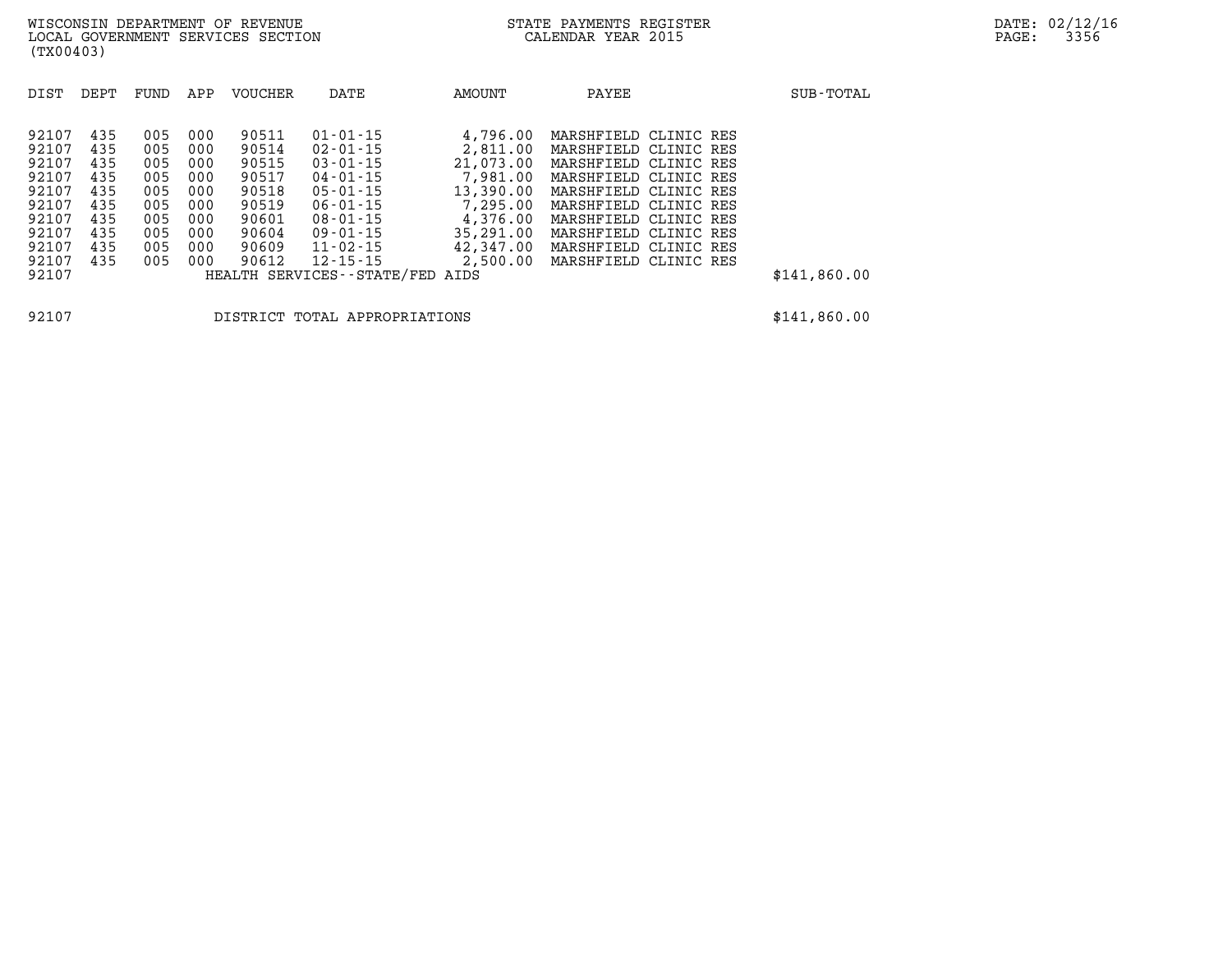| DIST  | DEPT | FUND | APP | <b>VOUCHER</b> | DATE                       | AMOUNT    | PAYEE                | SUB-TOTAL     |
|-------|------|------|-----|----------------|----------------------------|-----------|----------------------|---------------|
| 92109 | 435  | 005  | 000 | 90511          | $01 - 01 - 15$             | 20,008.00 | SOCIETY'S ASSETS INC |               |
| 92109 | 435  | 005  | 000 | 90514          | $02 - 01 - 15$             | 15,665.00 | SOCIETY'S ASSETS INC |               |
| 92109 | 435  | 005  | 000 | 90515          | $03 - 01 - 15$             | 15,633.00 | SOCIETY'S ASSETS INC |               |
| 92109 | 435  | 005  | 000 | 90517          | $04 - 01 - 15$             | 15,906.00 | SOCIETY'S ASSETS INC |               |
| 92109 | 435  | 005  | 000 | 90518          | $05 - 01 - 15$             | 14,438.00 | SOCIETY'S ASSETS INC |               |
| 92109 | 435  | 005  | 000 | 90519          | $06 - 01 - 15$             | 13,177.00 | SOCIETY'S ASSETS INC |               |
| 92109 | 435  | 005  | 000 | 90600          | $07 - 01 - 15$             | 15,223.00 | SOCIETY'S ASSETS INC |               |
| 92109 | 435  | 005  | 000 | 90601          | $08 - 01 - 15$             | 18,386.00 | SOCIETY'S ASSETS INC |               |
| 92109 | 435  | 005  | 000 | 90604          | 09-01-15                   | 25,006.00 | SOCIETY'S ASSETS INC |               |
| 92109 | 435  | 005  | 000 | 90607          | $10 - 01 - 15$             | 42,137.00 | SOCIETY'S ASSETS INC |               |
| 92109 | 435  | 005  | 000 | 90609          | $11 - 02 - 15$             | 22,441.00 | SOCIETY'S ASSETS INC |               |
| 92109 | 435  | 005  | 000 | 90611          | $12 - 01 - 15$             | 13,238.00 | SOCIETY'S ASSETS INC |               |
| 92109 |      |      |     |                | HEALTH SERVICES--STATE/FED | AIDS      |                      | \$231, 258.00 |

**92109 DISTRICT TOTAL APPROPRIATIONS \$231,258.00**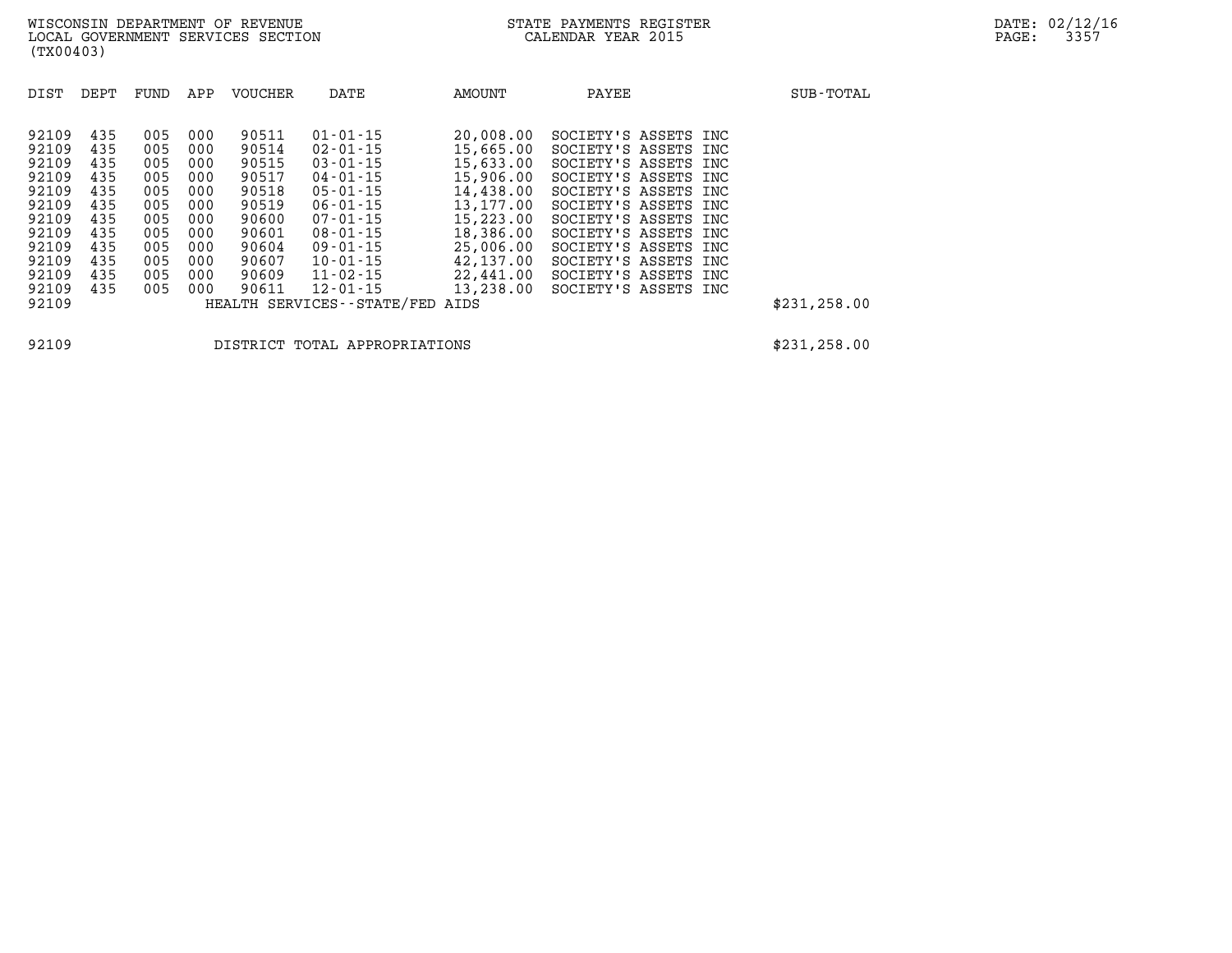| DIST  | DEPT | FUND | APP | <b>VOUCHER</b> | DATE                            | AMOUNT   | PAYEE                              |  | SUB-TOTAL   |
|-------|------|------|-----|----------------|---------------------------------|----------|------------------------------------|--|-------------|
|       |      |      |     |                |                                 |          |                                    |  |             |
| 92111 | 435  | 005  | 000 | 90518          | $05 - 01 - 15$                  | 9,537.00 | EPILESPY FND CENTR &NE WI          |  |             |
| 92111 | 435  | 005  | 000 | 90519          | 06-01-15                        | 1,907.00 | EPILESPY FND CENTR &NE WI          |  |             |
| 92111 | 435  | 005  | 000 | 90600          | 07-01-15                        | 1,907.00 | EPILESPY FND CENTR &NE WI          |  |             |
| 92111 | 435  | 005  | 000 | 90601          | $08 - 01 - 15$                  |          | 1,907.00 EPILESPY FND CENTR &NE WI |  |             |
| 92111 | 435  | 005  | 000 | 90604          | 09-01-15                        | 1,907.00 | EPILESPY FND CENTR &NE WI          |  |             |
| 92111 | 435  | 005  | 000 | 90607          | $10 - 01 - 15$                  | 1,907.00 | EPILESPY FND CENTR &NE WI          |  |             |
| 92111 | 435  | 005  | 000 | 90609          | 11-02-15                        |          | 1,907.00 EPILESPY FND CENTR &NE WI |  |             |
| 92111 | 435  | 005  | 000 | 90611          | 12-01-15                        |          | 1,907.00 EPILESPY FND CENTR &NE WI |  |             |
| 92111 |      |      |     |                | HEALTH SERVICES--STATE/FED AIDS |          |                                    |  | \$22,886.00 |
|       |      |      |     |                |                                 |          |                                    |  |             |
| 92111 |      |      |     |                | DISTRICT TOTAL APPROPRIATIONS   |          |                                    |  | \$22,886.00 |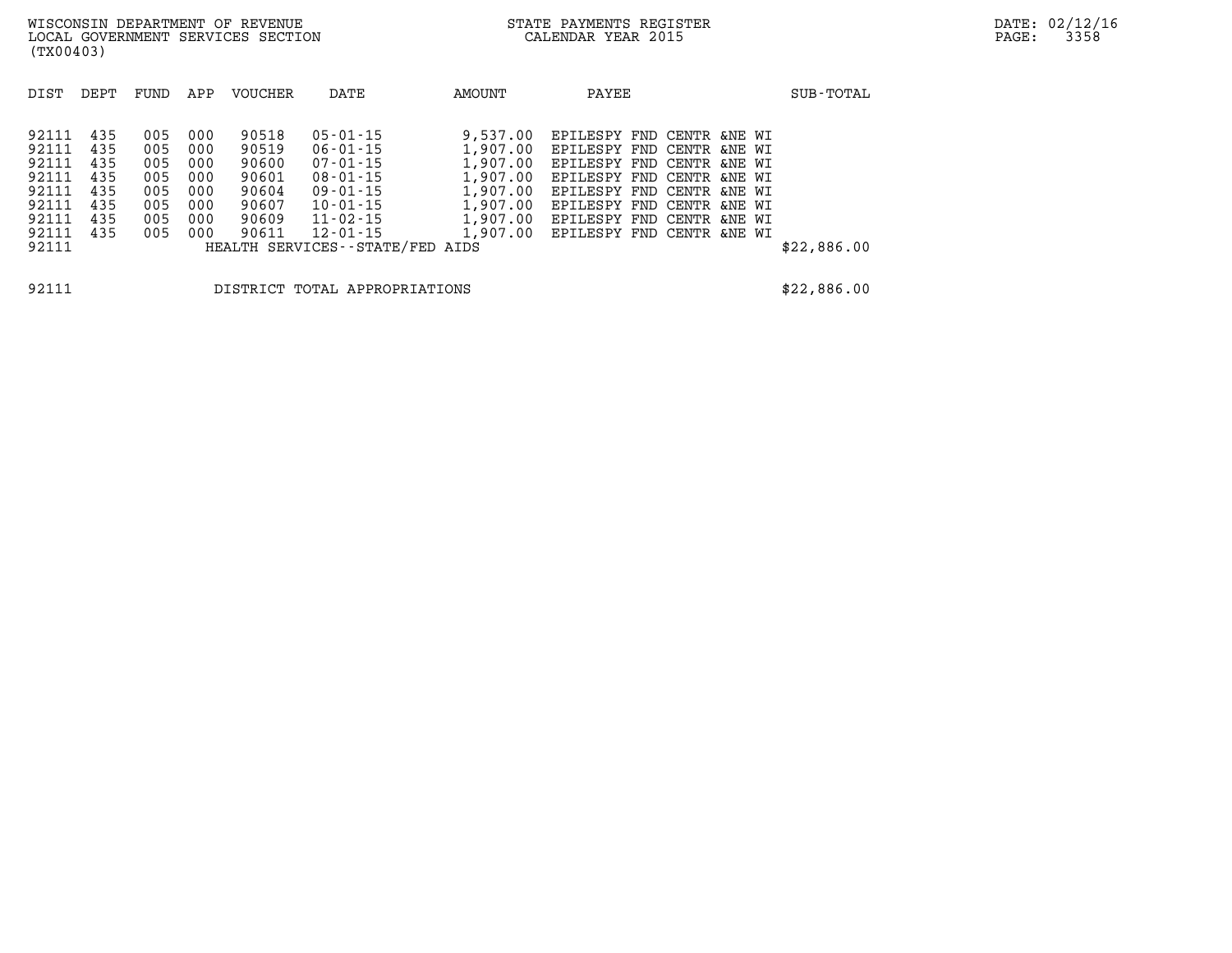| DIST                                                                                            | DEPT                                                                      | FUND                                                                      | APP                                                                       | VOUCHER                                                                                         | DATE                                                                                                                                                                                               | AMOUNT                                                                                                                                                | PAYEE                                                                                                                                                                                                                                                                                                                              | SUB-TOTAL      |
|-------------------------------------------------------------------------------------------------|---------------------------------------------------------------------------|---------------------------------------------------------------------------|---------------------------------------------------------------------------|-------------------------------------------------------------------------------------------------|----------------------------------------------------------------------------------------------------------------------------------------------------------------------------------------------------|-------------------------------------------------------------------------------------------------------------------------------------------------------|------------------------------------------------------------------------------------------------------------------------------------------------------------------------------------------------------------------------------------------------------------------------------------------------------------------------------------|----------------|
| 92113<br>92113<br>92113<br>92113<br>92113<br>92113<br>92113<br>92113<br>92113<br>92113<br>92113 | 435<br>435<br>435<br>435<br>435<br>435<br>435<br>435<br>435<br>435<br>435 | 005<br>005<br>005<br>005<br>005<br>005<br>005<br>005<br>005<br>005<br>005 | 000<br>000<br>000<br>000<br>000<br>000<br>000<br>000<br>000<br>000<br>000 | 90511<br>90514<br>90515<br>90517<br>90518<br>90519<br>90600<br>90601<br>90604<br>90607<br>90609 | $01 - 01 - 15$<br>$02 - 01 - 15$<br>$03 - 01 - 15$<br>$04 - 01 - 15$<br>$05 - 01 - 15$<br>$06 - 01 - 15$<br>$07 - 01 - 15$<br>$08 - 01 - 15$<br>$09 - 01 - 15$<br>$10 - 01 - 15$<br>$11 - 02 - 15$ | 229,989,00<br>290,802.00<br>206,186.00<br>161,965.00<br>166,831.00<br>112,036.00<br>168,626.00<br>99,852.00<br>104,589.00<br>307,883.00<br>144,582.00 | 16TH ST COM HLTH CTR INC<br>16TH ST COM HLTH CTR INC<br>16TH ST COM HLTH CTR INC<br>16TH ST COM HLTH CTR INC<br>16TH ST COM HLTH CTR INC<br>16TH ST COM HLTH CTR INC<br>16TH ST COM HLTH CTR INC<br>16TH ST COM HLTH CTR<br>INC<br>16TH<br>ST COM HLTH<br>CTR<br>INC<br>16TH ST COM HLTH CTR<br>INC<br>16TH ST COM HLTH CTR<br>INC |                |
| 92113<br>92113<br>92113                                                                         | 435<br>435                                                                | 005<br>005                                                                | 000<br>000                                                                | 90611<br>90612                                                                                  | $12 - 01 - 15$<br>$12 - 15 - 15$<br>HEALTH SERVICES--STATE/FED AIDS                                                                                                                                | 199,692.00<br>4,112.00                                                                                                                                | 16TH ST COM HLTH CTR INC<br>16TH ST COM HLTH CTR INC                                                                                                                                                                                                                                                                               | \$2,197,145.00 |

**92113 DISTRICT TOTAL APPROPRIATIONS \$2,197,145.00**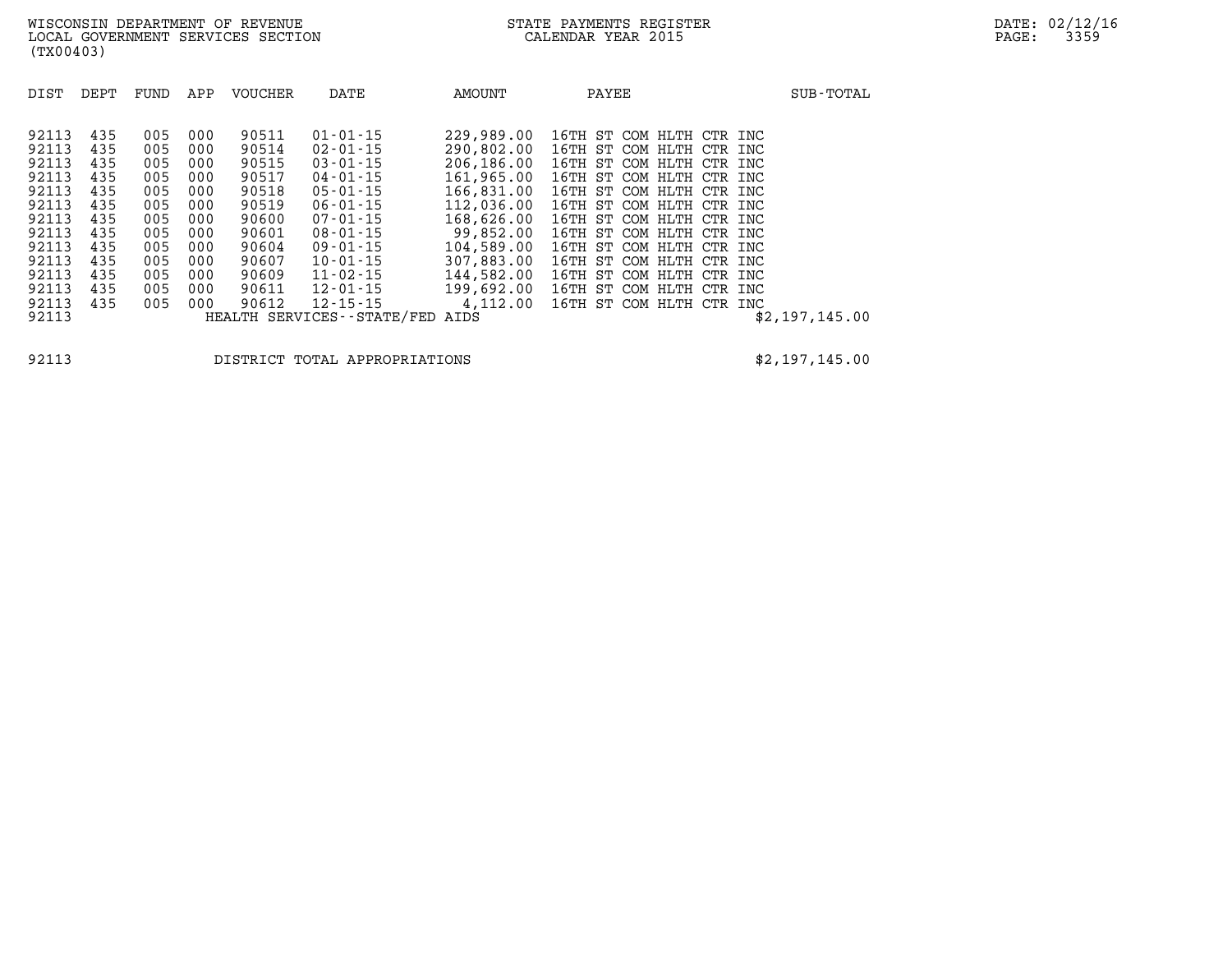| DIST  | DEPT | FUND | APP | VOUCHER | DATE                       | AMOUNT     | PAYEE                    |  | SUB-TOTAL      |
|-------|------|------|-----|---------|----------------------------|------------|--------------------------|--|----------------|
|       |      |      |     |         |                            |            |                          |  |                |
| 92114 | 435  | 005  | 000 | 90511   | $01 - 01 - 15$             | 220,709.00 | CHILDRENS HOSP OF WI-MKE |  |                |
| 92114 | 435  | 005  | 000 | 90514   | $02 - 01 - 15$             | 217,180.00 | CHILDRENS HOSP OF WI-MKE |  |                |
| 92114 | 435  | 005  | 000 | 90515   | $03 - 01 - 15$             | 465,330.00 | CHILDRENS HOSP OF WI-MKE |  |                |
| 92114 | 435  | 005  | 000 | 90517   | 04-01-15                   | 239,630.00 | CHILDRENS HOSP OF WI-MKE |  |                |
| 92114 | 435  | 005  | 000 | 90518   | 05-01-15                   | 198,869.00 | CHILDRENS HOSP OF WI-MKE |  |                |
| 92114 | 435  | 005  | 000 | 90519   | 06-01-15                   | 398,597.00 | CHILDRENS HOSP OF WI-MKE |  |                |
| 92114 | 435  | 005  | 000 | 90600   | 07-01-15                   | 128,948.00 | CHILDRENS HOSP OF WI-MKE |  |                |
| 92114 | 435  | 005  | 000 | 90601   | 08-01-15                   | 205,633,00 | CHILDRENS HOSP OF WI-MKE |  |                |
| 92114 | 435  | 005  | 000 | 90607   | $10 - 01 - 15$             | 152,229.00 | CHILDRENS HOSP OF WI-MKE |  |                |
| 92114 | 435  | 005  | 000 | 90609   | 11-02-15                   | 130,326.00 | CHILDRENS HOSP OF WI-MKE |  |                |
| 92114 | 435  | 005  | 000 | 90611   | 12-01-15                   | 278,124.00 | CHILDRENS HOSP OF WI-MKE |  |                |
| 92114 | 435  | 005  | 000 | 90612   | 12-15-15                   | 95,625.00  | CHILDRENS HOSP OF WI-MKE |  |                |
| 92114 |      |      |     |         | HEALTH SERVICES--STATE/FED | AIDS       |                          |  | \$2,731,200.00 |

**92114 DISTRICT TOTAL APPROPRIATIONS \$2,731,200.00**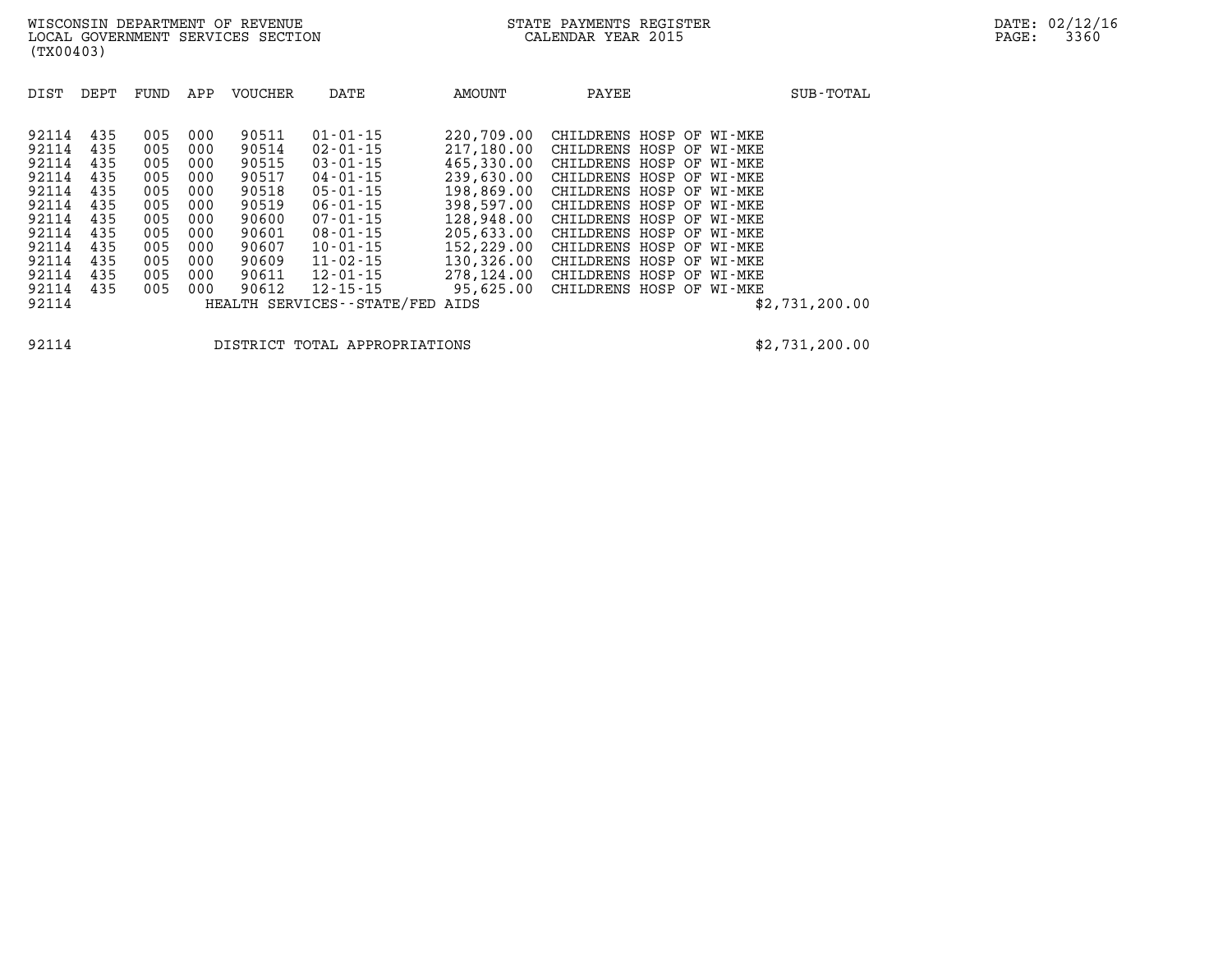| (TX00403)                                                                                                         |                                                                                  |                                                                                  |                                                                                  |                                                                                                          |                                                                                                                                                                                                                         |                                                                                                                                                                    |       |                                                                                                                                                                                                                                                                                                                            |      |                                      |              |
|-------------------------------------------------------------------------------------------------------------------|----------------------------------------------------------------------------------|----------------------------------------------------------------------------------|----------------------------------------------------------------------------------|----------------------------------------------------------------------------------------------------------|-------------------------------------------------------------------------------------------------------------------------------------------------------------------------------------------------------------------------|--------------------------------------------------------------------------------------------------------------------------------------------------------------------|-------|----------------------------------------------------------------------------------------------------------------------------------------------------------------------------------------------------------------------------------------------------------------------------------------------------------------------------|------|--------------------------------------|--------------|
| DIST                                                                                                              | DEPT                                                                             | FUND                                                                             | APP                                                                              | <b>VOUCHER</b>                                                                                           | DATE                                                                                                                                                                                                                    | AMOUNT                                                                                                                                                             | PAYEE |                                                                                                                                                                                                                                                                                                                            |      |                                      | SUB-TOTAL    |
| 92116<br>92116<br>92116<br>92116<br>92116<br>92116<br>92116<br>92116<br>92116<br>92116<br>92116<br>92116<br>92116 | 435<br>435<br>435<br>435<br>435<br>435<br>435<br>435<br>435<br>435<br>435<br>435 | 005<br>005<br>005<br>005<br>005<br>005<br>005<br>005<br>005<br>005<br>005<br>005 | 000<br>000<br>000<br>000<br>000<br>000<br>000<br>000<br>000<br>000<br>000<br>000 | 90511<br>90514<br>90515<br>90517<br>90518<br>90519<br>90600<br>90601<br>90604<br>90607<br>90609<br>90611 | $01 - 01 - 15$<br>$02 - 01 - 15$<br>$03 - 01 - 15$<br>04-01-15<br>05-01-15<br>06-01-15<br>07-01-15<br>$08 - 01 - 15$<br>$09 - 01 - 15$<br>$10 - 01 - 15$<br>$11 - 02 - 15$<br>12-01-15<br>HEALTH SERVICES - - STATE/FED | 82,370.00<br>67,490.00<br>112,589.00<br>59,231.00<br>49,925.00<br>47,481.00<br>51,620.00<br>81,082.00<br>49,332.00<br>58,350.00<br>65,012.00<br>122,391.00<br>AIDS |       | FAMILY PLANNING HLTH SERV<br>FAMILY PLANNING HLTH SERV<br>FAMILY PLANNING HLTH SERV<br>FAMILY PLANNING HLTH<br>FAMILY PLANNING HLTH<br>FAMILY PLANNING HLTH SERV<br>FAMILY PLANNING HLTH SERV<br>FAMILY PLANNING HLTH SERV<br>FAMILY PLANNING HLTH<br>FAMILY PLANNING HLTH<br>FAMILY PLANNING<br>FAMILY PLANNING HLTH SERV | HLTH | SERV<br>SERV<br>SERV<br>SERV<br>SERV | \$846,873.00 |
|                                                                                                                   |                                                                                  |                                                                                  |                                                                                  |                                                                                                          |                                                                                                                                                                                                                         |                                                                                                                                                                    |       |                                                                                                                                                                                                                                                                                                                            |      |                                      |              |

**92116 DISTRICT TOTAL APPROPRIATIONS \$846,873.00**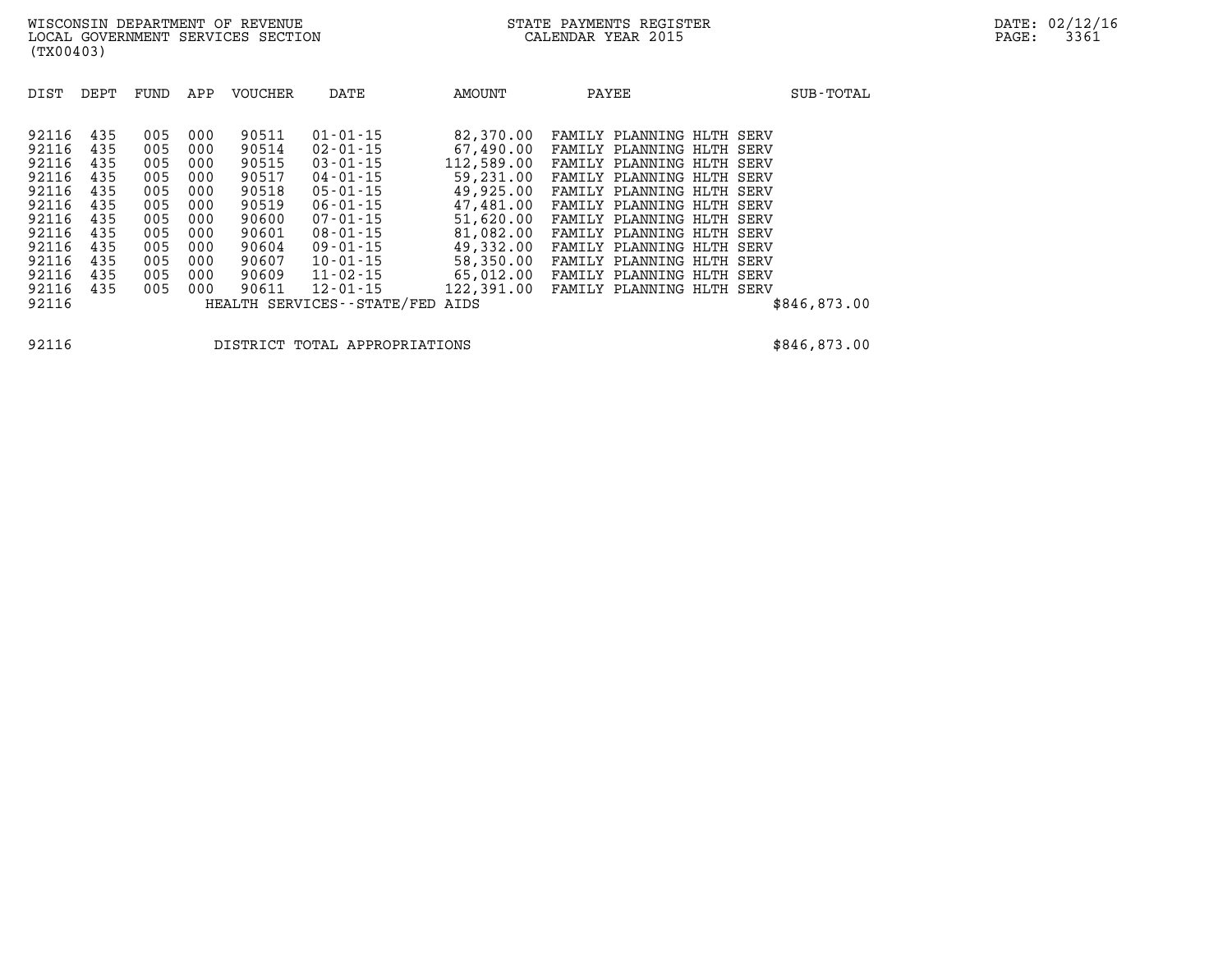| DIST  | DEPT | FUND | APP | <b>VOUCHER</b> | DATE                          | AMOUNT    | PAYEE                   | SUB-TOTAL    |
|-------|------|------|-----|----------------|-------------------------------|-----------|-------------------------|--------------|
|       |      |      |     |                |                               |           |                         |              |
| 92119 | 435  | 005  | 000 | 90511          | $01 - 01 - 15$                | 80,284.00 | HLTH & NUTRITION RACINE |              |
| 92119 | 435  | 005  | 000 | 90514          | $02 - 01 - 15$                | 80,284.00 | HLTH & NUTRITION RACINE |              |
| 92119 | 435  | 005  | 000 | 90515          | $03 - 01 - 15$                | 80,285.00 | HLTH & NUTRITION RACINE |              |
| 92119 | 435  | 005  | 000 | 90517          | $04 - 01 - 15$                | 70,826.00 | HLTH & NUTRITION RACINE |              |
| 92119 | 435  | 005  | 000 | 90518          | $05 - 01 - 15$                | 56,873.00 | HLTH & NUTRITION RACINE |              |
| 92119 | 435  | 005  | 000 | 90519          | $06 - 01 - 15$                | 2,080.00  | HLTH & NUTRITION RACINE |              |
| 92119 | 435  | 005  | 000 | 90600          | $07 - 01 - 15$                | 80,350.00 | HLTH & NUTRITION RACINE |              |
| 92119 | 435  | 005  | 000 | 90601          | $08 - 01 - 15$                | 64,234.00 | HLTH & NUTRITION RACINE |              |
| 92119 | 435  | 005  | 000 | 90604          | $09 - 01 - 15$                | 51,354.00 | HLTH & NUTRITION RACINE |              |
| 92119 | 435  | 005  | 000 | 90607          | $10 - 01 - 15$                | 98,165.00 | HLTH & NUTRITION RACINE |              |
| 92119 | 435  | 005  | 000 | 90609          | $11 - 02 - 15$                | 72,502.00 | HLTH & NUTRITION RACINE |              |
| 92119 | 435  | 005  | 000 | 90611          | $12 - 01 - 15$                | 70,226.00 | HLTH & NUTRITION RACINE |              |
| 92119 |      |      |     |                | HEALTH SERVICES - - STATE/FED | AIDS      |                         | \$807,463.00 |

**92119 DISTRICT TOTAL APPROPRIATIONS \$807,463.00**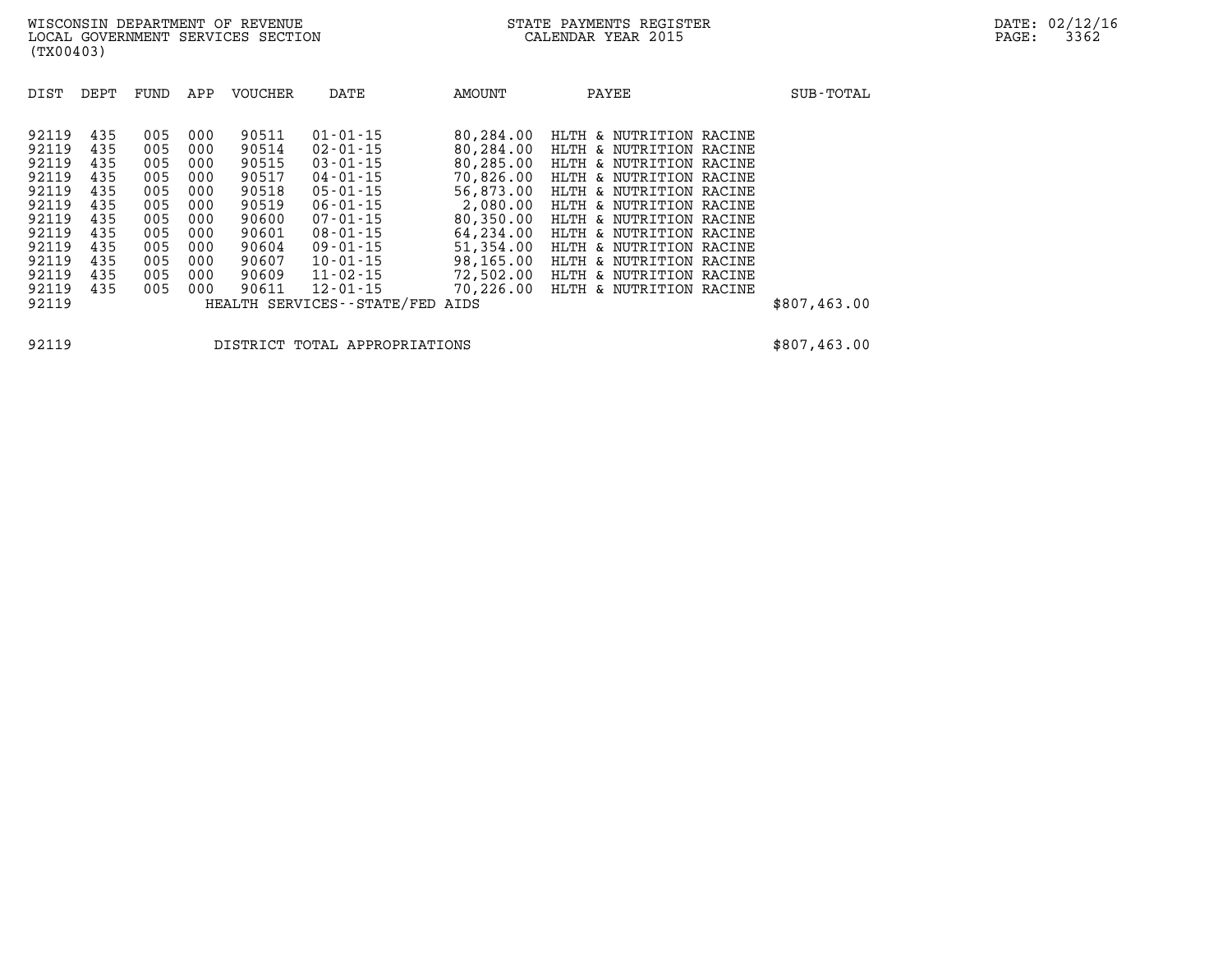| DIST                                                                                   | DEPT                                                               | FUND                                                               | APP                                                                | <b>VOUCHER</b>                                                                         | DATE                                                                                                                                                                             | <b>AMOUNT</b>                                                                                                                      | PAYEE                                                                                                                                                                                                          | SUB-TOTAL      |
|----------------------------------------------------------------------------------------|--------------------------------------------------------------------|--------------------------------------------------------------------|--------------------------------------------------------------------|----------------------------------------------------------------------------------------|----------------------------------------------------------------------------------------------------------------------------------------------------------------------------------|------------------------------------------------------------------------------------------------------------------------------------|----------------------------------------------------------------------------------------------------------------------------------------------------------------------------------------------------------------|----------------|
| 92120<br>92120<br>92120<br>92120<br>92120<br>92120<br>92120<br>92120<br>92120<br>92120 | 435<br>435<br>435<br>435<br>435<br>435<br>435<br>435<br>435<br>435 | 005<br>005<br>005<br>005<br>005<br>005<br>005<br>005<br>005<br>005 | 000<br>000<br>000<br>000<br>000<br>000<br>000<br>000<br>000<br>000 | 90511<br>90514<br>90515<br>90517<br>90518<br>90519<br>90600<br>90601<br>90604<br>90607 | $01 - 01 - 15$<br>$02 - 01 - 15$<br>$03 - 01 - 15$<br>$04 - 01 - 15$<br>$05 - 01 - 15$<br>$06 - 01 - 15$<br>$07 - 01 - 15$<br>$08 - 01 - 15$<br>$09 - 01 - 15$<br>$10 - 01 - 15$ | 110,774.00<br>106,740.00<br>118,421.00<br>85,909.00<br>84,771.00<br>61,805.00<br>60,143.00<br>93,894.00<br>314,613.00<br>82,376.00 | N E W COMM CLINIC<br>N E W COMM CLINIC<br>N E W COMM CLINIC<br>N E W COMM CLINIC<br>N E W COMM CLINIC<br>N E W COMM CLINIC<br>N E W COMM CLINIC<br>N E W COMM CLINIC<br>N E W COMM CLINIC<br>N E W COMM CLINIC |                |
| 92120<br>92120                                                                         | 435<br>435                                                         | 005<br>005                                                         | 000<br>000                                                         | 90609<br>90611                                                                         | $11 - 02 - 15$<br>$12 - 01 - 15$                                                                                                                                                 | 89,657.00<br>78,517.00                                                                                                             | N E W COMM CLINIC<br>N E W COMM CLINIC                                                                                                                                                                         |                |
| 92120                                                                                  |                                                                    |                                                                    |                                                                    |                                                                                        | HEALTH SERVICES - - STATE/FED                                                                                                                                                    | AIDS                                                                                                                               |                                                                                                                                                                                                                | \$1,287,620.00 |
|                                                                                        |                                                                    |                                                                    |                                                                    |                                                                                        |                                                                                                                                                                                  |                                                                                                                                    |                                                                                                                                                                                                                |                |

**92120 DISTRICT TOTAL APPROPRIATIONS \$1,287,620.00**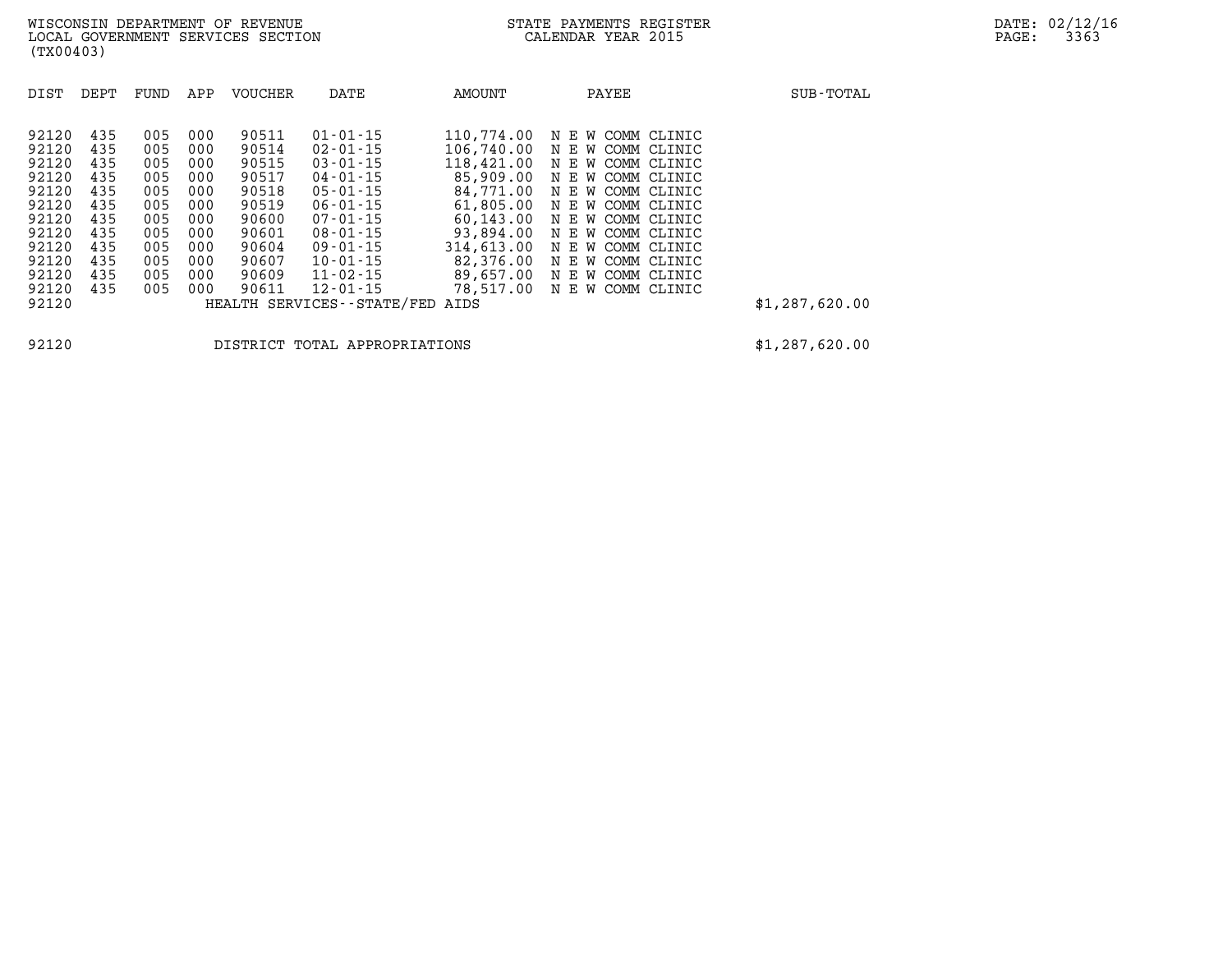| DIST  | DEPT | FUND | APP | <b>VOUCHER</b> | DATE                       | AMOUNT     | PAYEE                    | SUB-TOTAL     |
|-------|------|------|-----|----------------|----------------------------|------------|--------------------------|---------------|
| 92121 | 435  | 005  | 000 | 90511          | $01 - 01 - 15$             | 64,447.00  | ROCK CO N&H COMM SERVICE |               |
| 92121 | 435  | 005  | 000 | 90514          | $02 - 01 - 15$             | 64,447.00  | ROCK CO N&H COMM SERVICE |               |
| 92121 | 435  | 005  | 000 | 90515          | $03 - 01 - 15$             | 72,845.00  | ROCK CO N&H COMM SERVICE |               |
| 92121 | 435  | 005  | 000 | 90518          | $05 - 01 - 15$             | 74,984.00  | ROCK CO N&H COMM SERVICE |               |
| 92121 | 435  | 005  | 000 | 90519          | $06 - 01 - 15$             | 135,892.00 | ROCK CO N&H COMM SERVICE |               |
| 92121 | 435  | 005  | 000 | 90600          | $07 - 01 - 15$             | 68,110.00  | ROCK CO N&H COMM SERVICE |               |
| 92121 | 435  | 005  | 000 | 90601          | $08 - 01 - 15$             | 60,591.00  | ROCK CO N&H COMM SERVICE |               |
| 92121 | 435  | 005  | 000 | 90604          | 09-01-15                   | 65,323.00  | ROCK CO N&H COMM SERVICE |               |
| 92121 | 435  | 005  | 000 | 90607          | $10 - 01 - 15$             | 94,898.00  | ROCK CO N&H COMM SERVICE |               |
| 92121 | 435  | 005  | 000 | 90611          | 12-01-15                   | 109,730.00 | ROCK CO N&H COMM SERVICE |               |
| 92121 |      |      |     |                | HEALTH SERVICES--STATE/FED | AIDS       |                          | \$811, 267.00 |

**92121 DISTRICT TOTAL APPROPRIATIONS \$811,267.00**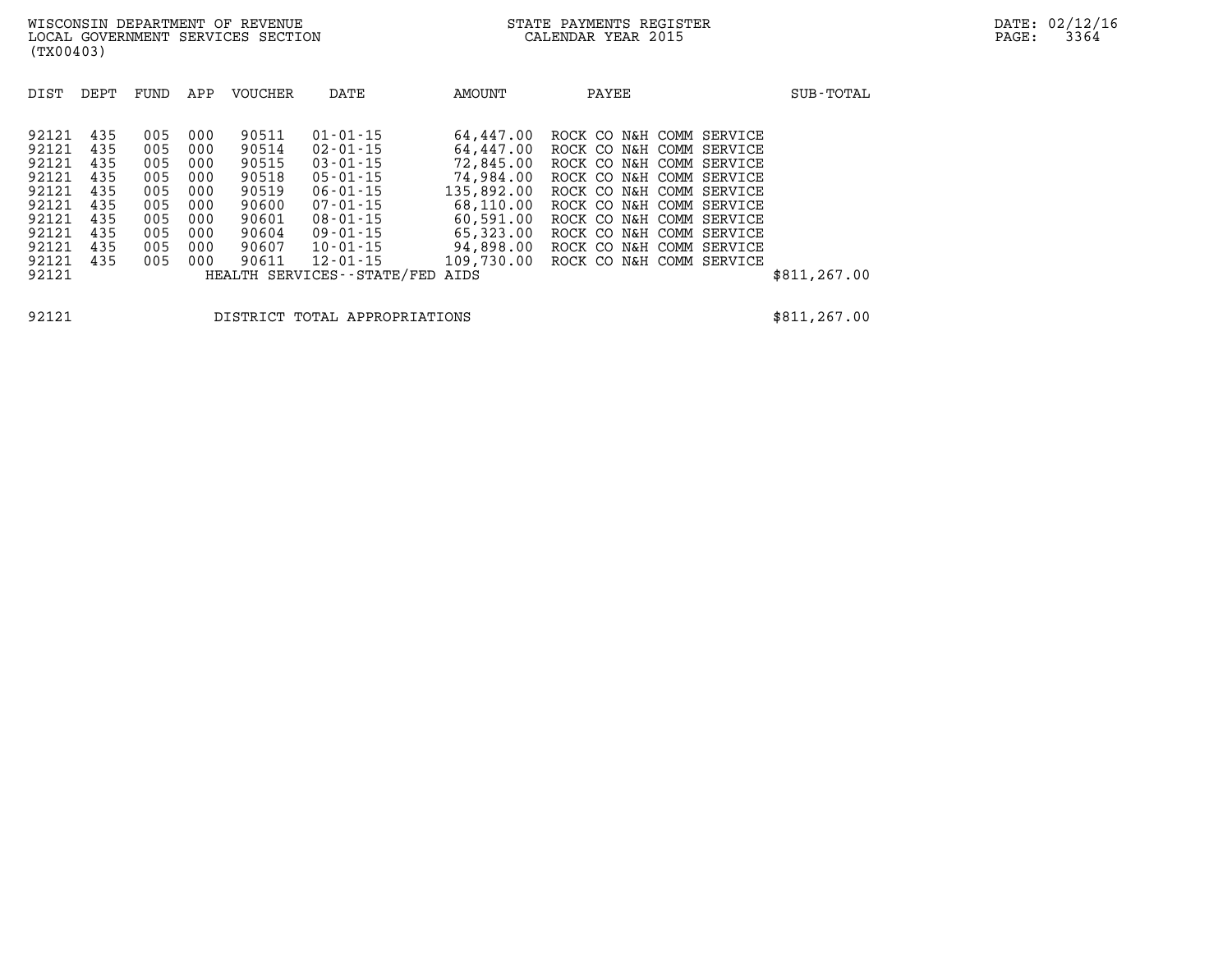| DIST  | DEPT | FUND | APP | <b>VOUCHER</b> | DATE                            | AMOUNT     | PAYEE                | SUB-TOTAL    |
|-------|------|------|-----|----------------|---------------------------------|------------|----------------------|--------------|
| 92123 | 435  | 005  | 000 | 90511          | $01 - 01 - 15$                  | 50,809.00  | SEEDS OF HEALTH, INC |              |
| 92123 | 435  | 005  | 000 | 90514          | 02-01-15                        | 56,182.00  | SEEDS OF HEALTH, INC |              |
| 92123 | 435  | 005  | 000 | 90515          | $03 - 01 - 15$                  | 52,689.00  | SEEDS OF HEALTH, INC |              |
| 92123 | 435  | 005  | 000 | 90517          | $04 - 01 - 15$                  | 52,154.00  | SEEDS OF HEALTH, INC |              |
| 92123 | 435  | 005  | 000 | 90518          | $05 - 01 - 15$                  | 52,286.00  | SEEDS OF HEALTH, INC |              |
| 92123 | 435  | 005  | 000 | 90519          | $06 - 01 - 15$                  | 39,732.00  | SEEDS OF HEALTH, INC |              |
| 92123 | 435  | 005  | 000 | 90600          | $07 - 01 - 15$                  | 49,039.00  | SEEDS OF HEALTH, INC |              |
| 92123 | 435  | 005  | 000 | 90604          | $09 - 01 - 15$                  | 110,798.00 | SEEDS OF HEALTH, INC |              |
| 92123 | 435  | 005  | 000 | 90607          | 10-01-15                        | 40,877.00  | SEEDS OF HEALTH, INC |              |
| 92123 | 435  | 005  | 000 | 90609          | 11-02-15                        | 48,714.00  | SEEDS OF HEALTH, INC |              |
| 92123 | 435  | 005  | 000 | 90611          | 12-01-15                        | 44,775.00  | SEEDS OF HEALTH, INC |              |
| 92123 |      |      |     |                | HEALTH SERVICES--STATE/FED AIDS |            |                      | \$598,055.00 |

**92123 DISTRICT TOTAL APPROPRIATIONS \$598,055.00**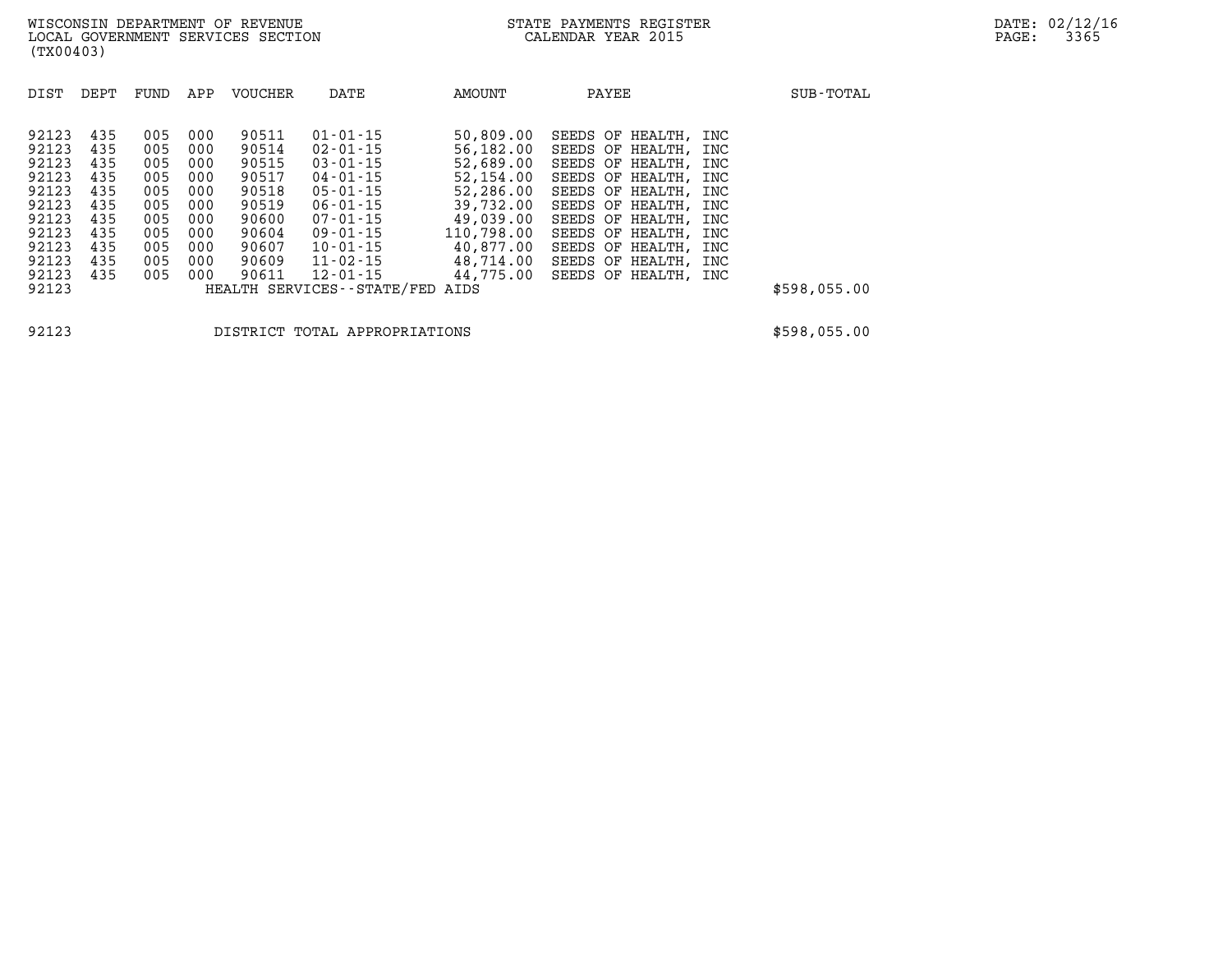| 92125 | 435 | 005 | 000 | 90511 | $01 - 01 - 15$                  | 3,467.00  | GOODWILL INDUSTRIES SE WI |              |
|-------|-----|-----|-----|-------|---------------------------------|-----------|---------------------------|--------------|
| 92125 | 435 | 005 | 000 | 90514 | $02 - 01 - 15$                  | 29,329,00 | GOODWILL INDUSTRIES SE WI |              |
| 92125 | 435 | 005 | 000 | 90515 | $03 - 01 - 15$                  | 23,707.00 | GOODWILL INDUSTRIES SE WI |              |
| 92125 | 435 | 005 | 000 | 90517 | 04-01-15                        | 14,878.00 | GOODWILL INDUSTRIES SE WI |              |
| 92125 | 435 | 005 | 000 | 90518 | 05-01-15                        | 14,003.00 | GOODWILL INDUSTRIES SE WI |              |
| 92125 | 435 | 005 | 000 | 90519 | $06 - 01 - 15$                  | 16,506.00 | GOODWILL INDUSTRIES SE WI |              |
| 92125 | 435 | 005 | 000 | 90600 | $07 - 01 - 15$                  | 13,227.00 | GOODWILL INDUSTRIES SE WI |              |
| 92125 | 435 | 005 | 000 | 90601 | $08 - 01 - 15$                  | 16,683.00 | GOODWILL INDUSTRIES SE WI |              |
| 92125 | 435 | 005 | 000 | 90604 | $09 - 01 - 15$                  | 11,309.00 | GOODWILL INDUSTRIES SE WI |              |
| 92125 | 435 | 005 | 000 | 90607 | 10-01-15                        | 6,976.00  | GOODWILL INDUSTRIES SE WI |              |
| 92125 | 435 | 005 | 000 | 90609 | 11-02-15                        | 5,513.00  | GOODWILL INDUSTRIES SE WI |              |
| 92125 | 435 | 005 | 000 | 90611 | $12 - 01 - 15$                  | 8,275.00  | GOODWILL INDUSTRIES SE WI |              |
| 92125 |     |     |     |       | HEALTH SERVICES--STATE/FED AIDS |           |                           | \$163,873.00 |
|       |     |     |     |       |                                 |           |                           |              |

**92125 DISTRICT TOTAL APPROPRIATIONS \$163,873.00**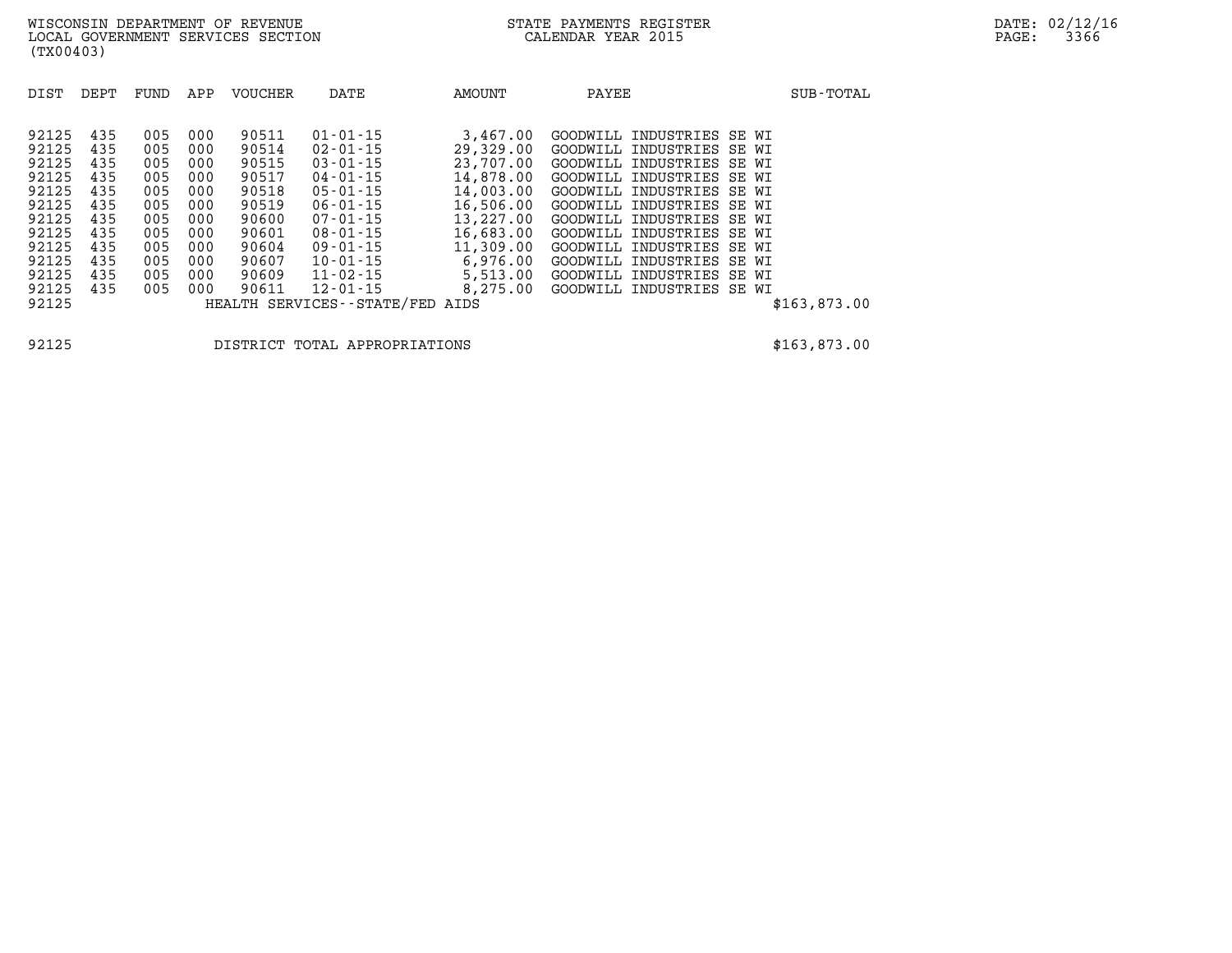| DIST  | DEPT | FUND | APP | VOUCHER | DATE                       | AMOUNT     | PAYEE                    | SUB-TOTAL    |
|-------|------|------|-----|---------|----------------------------|------------|--------------------------|--------------|
|       |      |      |     |         |                            |            |                          |              |
| 92128 | 435  | 005  | 000 | 90511   | $01 - 01 - 15$             | 11,434.00  | ST JOSEPH'S HOSP - MARSH |              |
| 92128 | 435  | 005  | 000 | 90514   | $02 - 01 - 15$             | 11,846.00  | ST JOSEPH'S HOSP - MARSH |              |
| 92128 | 435  | 005  | 000 | 90515   | $03 - 01 - 15$             | 29,290.00  | ST JOSEPH'S HOSP - MARSH |              |
| 92128 | 435  | 005  | 000 | 90518   | $05 - 01 - 15$             | 25,852.00  | ST JOSEPH'S HOSP - MARSH |              |
| 92128 | 435  | 005  | 000 | 90519   | $06 - 01 - 15$             | 10,278.00  | ST JOSEPH'S HOSP - MARSH |              |
| 92128 | 435  | 005  | 000 | 90604   | $09 - 01 - 15$             | 116,155.00 | ST JOSEPH'S HOSP - MARSH |              |
| 92128 | 435  | 005  | 000 | 90607   | $10 - 01 - 15$             | 37,475,00  | ST JOSEPH'S HOSP - MARSH |              |
| 92128 | 435  | 005  | 000 | 90609   | $11 - 02 - 15$             | 7,021.00   | ST JOSEPH'S HOSP - MARSH |              |
| 92128 | 435  | 005  | 000 | 90611   | $12 - 01 - 15$             | 10,275.00  | ST JOSEPH'S HOSP - MARSH |              |
| 92128 |      |      |     |         | HEALTH SERVICES--STATE/FED | AIDS       |                          | \$259,626.00 |
|       |      |      |     |         |                            |            |                          |              |
|       |      |      |     |         |                            |            |                          |              |

**92128 DISTRICT TOTAL APPROPRIATIONS \$259,626.00**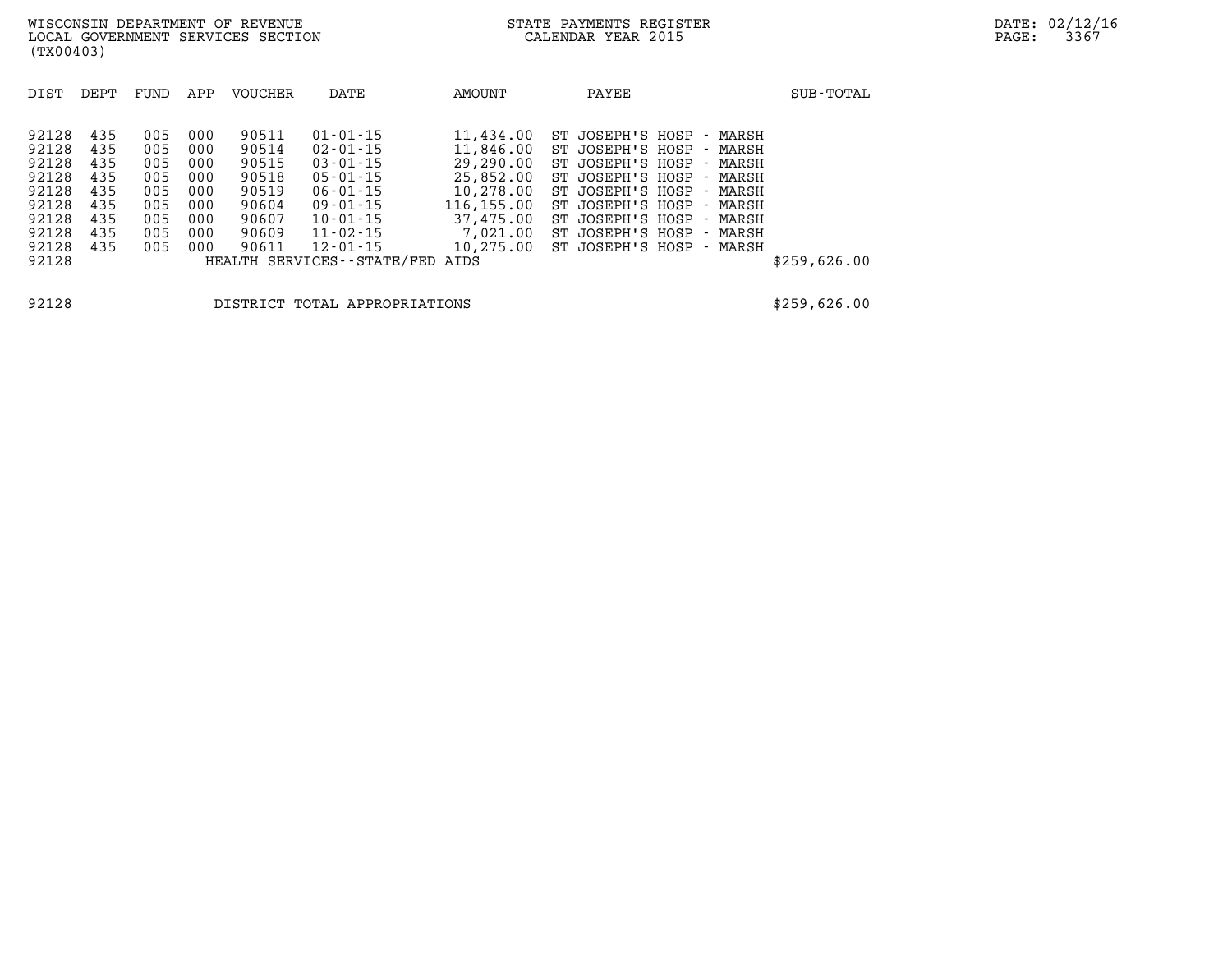| DIST                                                                                   | DEPT                                                        | FUND                                                        | APP                                                         | <b>VOUCHER</b>                                                                | DATE                                                                                                                                                                                        | AMOUNT                                                                                     | PAYEE                                                                                                                                                                                                       | SUB-TOTAL   |
|----------------------------------------------------------------------------------------|-------------------------------------------------------------|-------------------------------------------------------------|-------------------------------------------------------------|-------------------------------------------------------------------------------|---------------------------------------------------------------------------------------------------------------------------------------------------------------------------------------------|--------------------------------------------------------------------------------------------|-------------------------------------------------------------------------------------------------------------------------------------------------------------------------------------------------------------|-------------|
| 92130<br>92130<br>92130<br>92130<br>92130<br>92130<br>92130<br>92130<br>92130<br>92130 | 435<br>435<br>435<br>435<br>435<br>435<br>435<br>435<br>435 | 005<br>005<br>005<br>005<br>005<br>005<br>005<br>005<br>005 | 000<br>000<br>000<br>000<br>000<br>000<br>000<br>000<br>000 | 90511<br>90514<br>90515<br>90600<br>90601<br>90604<br>90607<br>90609<br>90611 | $01 - 01 - 15$<br>$02 - 01 - 15$<br>$03 - 01 - 15$<br>$07 - 01 - 15$<br>$08 - 01 - 15$<br>$09 - 01 - 15$<br>$10 - 01 - 15$<br>11-02-15<br>$12 - 01 - 15$<br>HEALTH SERVICES--STATE/FED AIDS | 3,749.00<br>2,752.00<br>276.00<br>1,624.00<br>1,623.00<br>1,624.00<br>5,416.00<br>2,445.00 | INDEPENDENCE FIRST<br>INDEPENDENCE FIRST<br>INDEPENDENCE FIRST<br>INDEPENDENCE FIRST<br>INDEPENDENCE FIRST<br>INDEPENDENCE FIRST<br>INDEPENDENCE FIRST<br>INDEPENDENCE FIRST<br>2,444.00 INDEPENDENCE FIRST | \$21,953.00 |
|                                                                                        |                                                             |                                                             |                                                             |                                                                               |                                                                                                                                                                                             |                                                                                            |                                                                                                                                                                                                             |             |
| 92130                                                                                  |                                                             |                                                             |                                                             |                                                                               | DISTRICT TOTAL APPROPRIATIONS                                                                                                                                                               |                                                                                            |                                                                                                                                                                                                             | \$21,953.00 |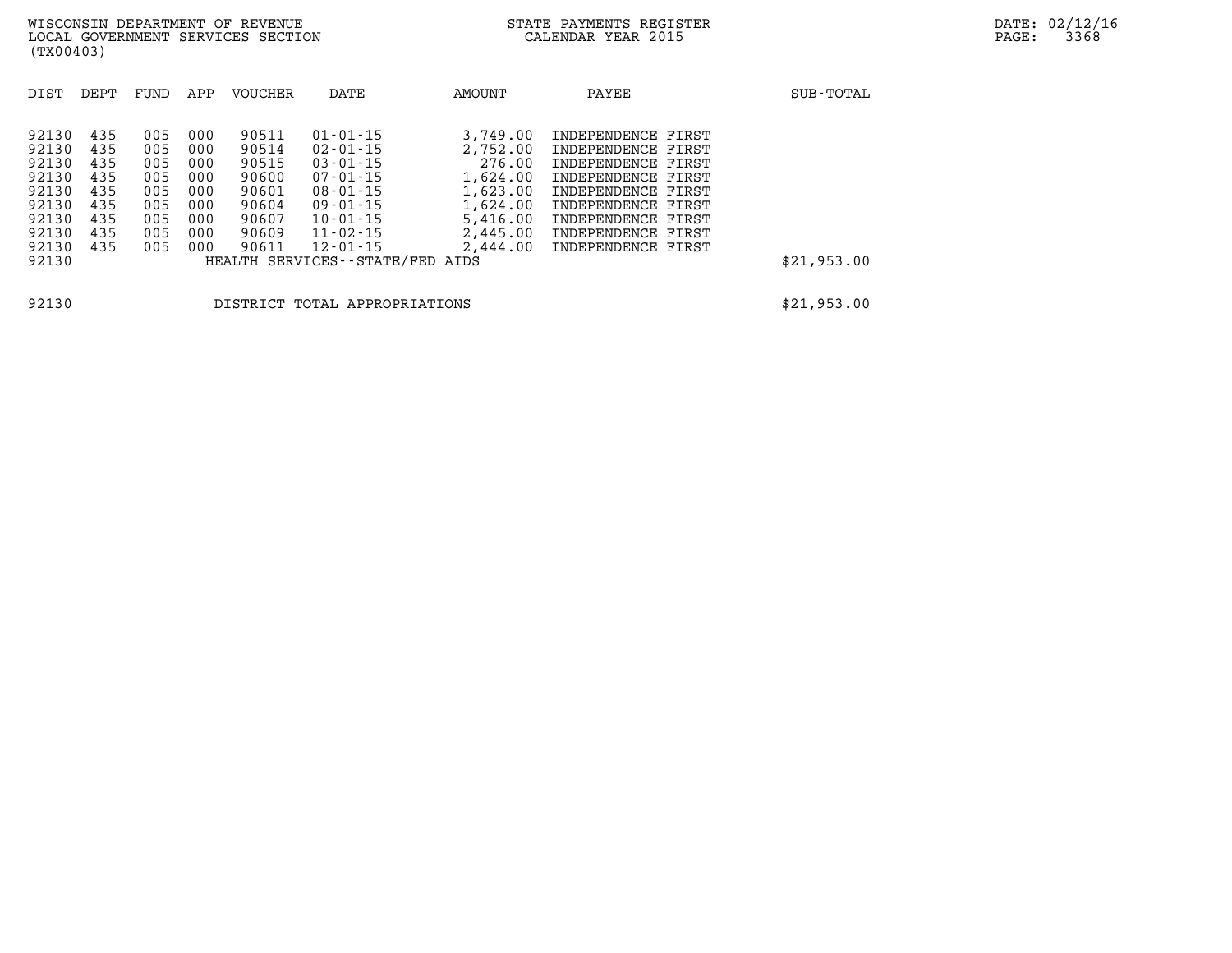| DIST                                                                                            | DEPT                                                               | FUND                                                               | APP                                                                | VOUCHER                                                                                | DATE                                                                                                                                                                                                                | AMOUNT                                                                                                           | PAYEE                                                                                                                                                                                                                                                            | SUB-TOTAL   |
|-------------------------------------------------------------------------------------------------|--------------------------------------------------------------------|--------------------------------------------------------------------|--------------------------------------------------------------------|----------------------------------------------------------------------------------------|---------------------------------------------------------------------------------------------------------------------------------------------------------------------------------------------------------------------|------------------------------------------------------------------------------------------------------------------|------------------------------------------------------------------------------------------------------------------------------------------------------------------------------------------------------------------------------------------------------------------|-------------|
| 92131<br>92131<br>92131<br>92131<br>92131<br>92131<br>92131<br>92131<br>92131<br>92131<br>92131 | 435<br>435<br>435<br>435<br>435<br>435<br>435<br>435<br>435<br>435 | 005<br>005<br>005<br>005<br>005<br>005<br>005<br>005<br>005<br>005 | 000<br>000<br>000<br>000<br>000<br>000<br>000<br>000<br>000<br>000 | 90511<br>90514<br>90515<br>90517<br>90518<br>90519<br>90604<br>90607<br>90609<br>90611 | $01 - 01 - 15$<br>$02 - 01 - 15$<br>$03 - 01 - 15$<br>$04 - 01 - 15$<br>$05 - 01 - 15$<br>$06 - 01 - 15$<br>$09 - 01 - 15$<br>$10 - 01 - 15$<br>$11 - 02 - 15$<br>$12 - 01 - 15$<br>HEALTH SERVICES--STATE/FED AIDS | 1,340.00<br>1,340.00<br>1,340.00<br>1,340.00<br>1,340.00<br>1,340.00<br>1.00<br>5,361.00<br>1,340.00<br>1,340.00 | ST VINCENT HOSPITAL GB<br>ST VINCENT HOSPITAL GB<br>ST VINCENT HOSPITAL GB<br>ST VINCENT HOSPITAL GB<br>ST VINCENT HOSPITAL GB<br>ST VINCENT HOSPITAL GB<br>ST VINCENT HOSPITAL GB<br>ST VINCENT HOSPITAL GB<br>ST VINCENT HOSPITAL GB<br>ST VINCENT HOSPITAL GB | \$16,082.00 |

**92131 DISTRICT TOTAL APPROPRIATIONS \$16,082.00**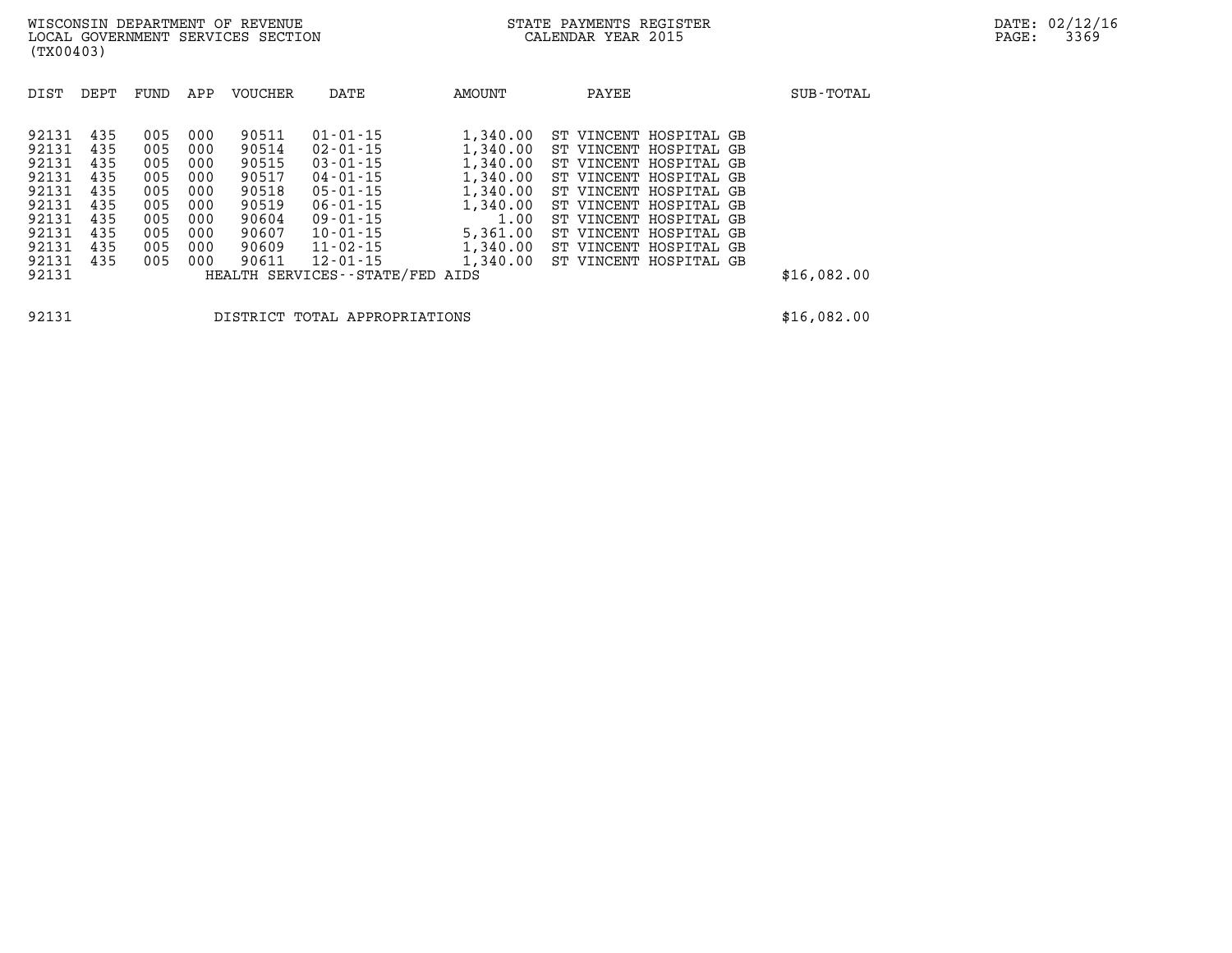| DIST                                                                 | DEPT                                                 | FUND                                                 | APP                                                  | <b>VOUCHER</b>                                                       | DATE                                                                                                                 | AMOUNT                                                                                                         | PAYEE                                                                                                                                                                                                                        | SUB-TOTAL      |
|----------------------------------------------------------------------|------------------------------------------------------|------------------------------------------------------|------------------------------------------------------|----------------------------------------------------------------------|----------------------------------------------------------------------------------------------------------------------|----------------------------------------------------------------------------------------------------------------|------------------------------------------------------------------------------------------------------------------------------------------------------------------------------------------------------------------------------|----------------|
| 92132<br>92132<br>92132<br>92132<br>92132<br>92132<br>92132<br>92132 | 435<br>435<br>435<br>435<br>435<br>435<br>435<br>435 | 005<br>005<br>005<br>005<br>005<br>005<br>005<br>005 | 000<br>000<br>000<br>000<br>000<br>000<br>000<br>000 | 90511<br>90514<br>90515<br>90517<br>90518<br>90519<br>90600<br>90601 | $01 - 01 - 15$<br>02-01-15<br>$03 - 01 - 15$<br>04-01-15<br>$05 - 01 - 15$<br>06-01-15<br>$07 - 01 - 15$<br>08-01-15 | 132,117.00<br>131,575.00<br>148,742.00<br>117,298.00<br>119,046.00<br>115, 113, 00<br>117,664.00<br>112,070.00 | WEE CARE DAY CARE CENTER<br>WEE CARE DAY CARE CENTER<br>WEE CARE DAY CARE CENTER<br>WEE CARE DAY CARE CENTER<br>WEE CARE DAY CARE CENTER<br>WEE CARE DAY CARE CENTER<br>WEE CARE DAY CARE CENTER<br>WEE CARE DAY CARE CENTER |                |
| 92132                                                                | 435                                                  | 005                                                  | 000                                                  | 90604                                                                | 09-01-15                                                                                                             | 109,743.00                                                                                                     | WEE CARE DAY CARE CENTER                                                                                                                                                                                                     |                |
| 92132<br>92132                                                       | 435<br>435                                           | 005<br>005                                           | 000<br>000                                           | 90607<br>90609                                                       | $10 - 01 - 15$<br>11-02-15                                                                                           | 113,996.00<br>117,279.00                                                                                       | WEE CARE DAY CARE CENTER<br>WEE CARE DAY CARE CENTER                                                                                                                                                                         |                |
| 92132                                                                | 435                                                  | 005                                                  | 000                                                  | 90611                                                                | 12-01-15                                                                                                             | 109,619.00                                                                                                     | WEE CARE DAY CARE CENTER                                                                                                                                                                                                     |                |
| 92132                                                                |                                                      |                                                      |                                                      |                                                                      | HEALTH SERVICES - - STATE/FED                                                                                        | AIDS                                                                                                           |                                                                                                                                                                                                                              | \$1,444,262.00 |

**(TX00403)** 

**92132 DISTRICT TOTAL APPROPRIATIONS \$1,444,262.00**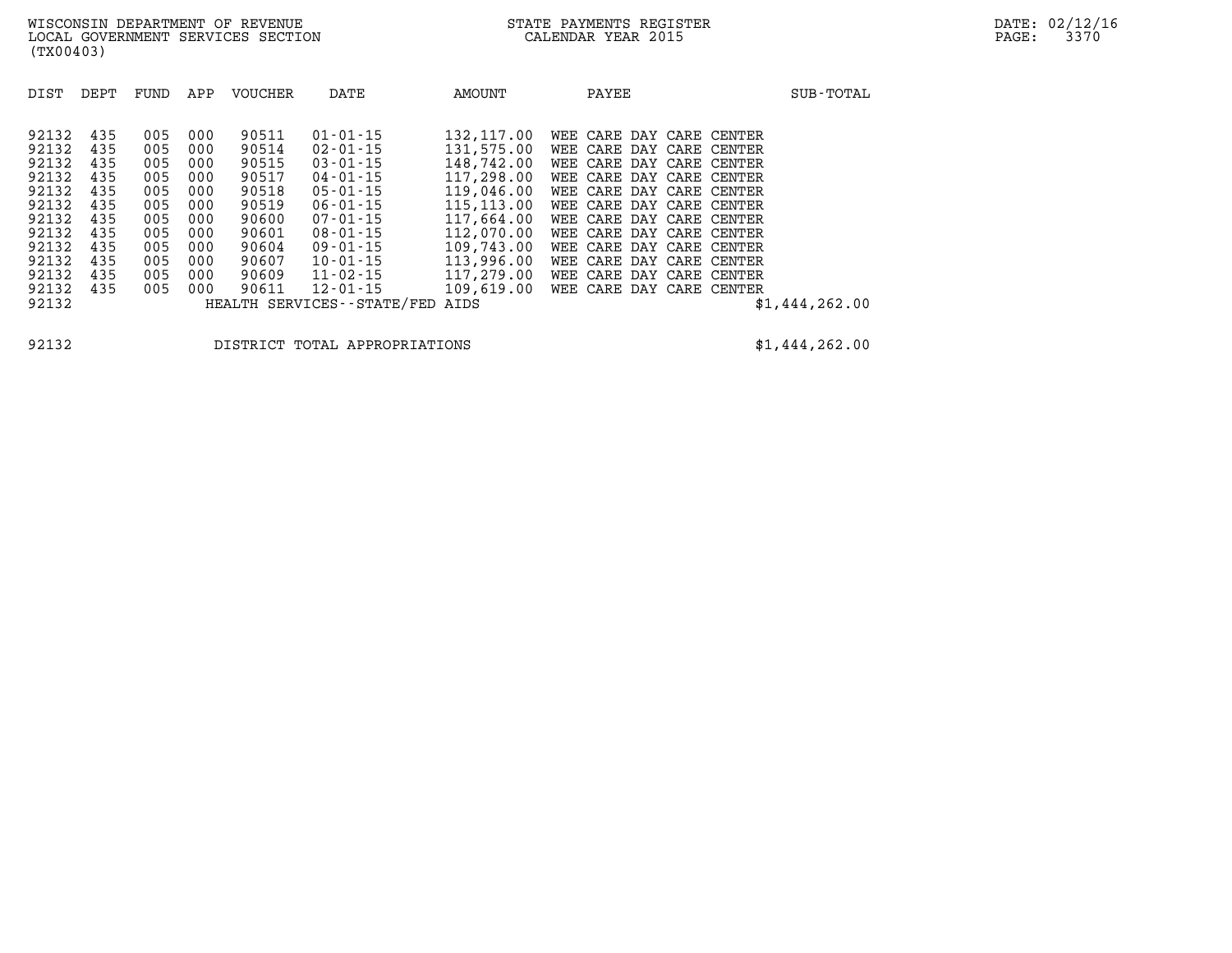| (TX00403)               |            |            |            | WISCONSIN DEPARTMENT OF REVENUE<br>LOCAL GOVERNMENT SERVICES SECTION |                                                               | STATE PAYMENTS REGISTER<br>CALENDAR YEAR 2015 |                                                             |            | DATE: 02/12/16<br>3371<br>PAGE: |
|-------------------------|------------|------------|------------|----------------------------------------------------------------------|---------------------------------------------------------------|-----------------------------------------------|-------------------------------------------------------------|------------|---------------------------------|
| DIST                    | DEPT       | FUND       | APP        | VOUCHER                                                              | DATE                                                          | AMOUNT                                        | PAYEE                                                       | SUB-TOTAL  |                                 |
| 92135<br>92135<br>92135 | 435<br>435 | 005<br>005 | 000<br>000 | 90515<br>90517                                                       | $03 - 01 - 15$<br>04-01-15<br>HEALTH SERVICES--STATE/FED AIDS | 1,650.00                                      | CATHOLIC COMMUNITY SRCS<br>4,950.00 CATHOLIC COMMUNITY SRCS | \$6,600.00 |                                 |
| 92135                   |            |            |            |                                                                      | DISTRICT TOTAL APPROPRIATIONS                                 |                                               |                                                             | \$6,600.00 |                                 |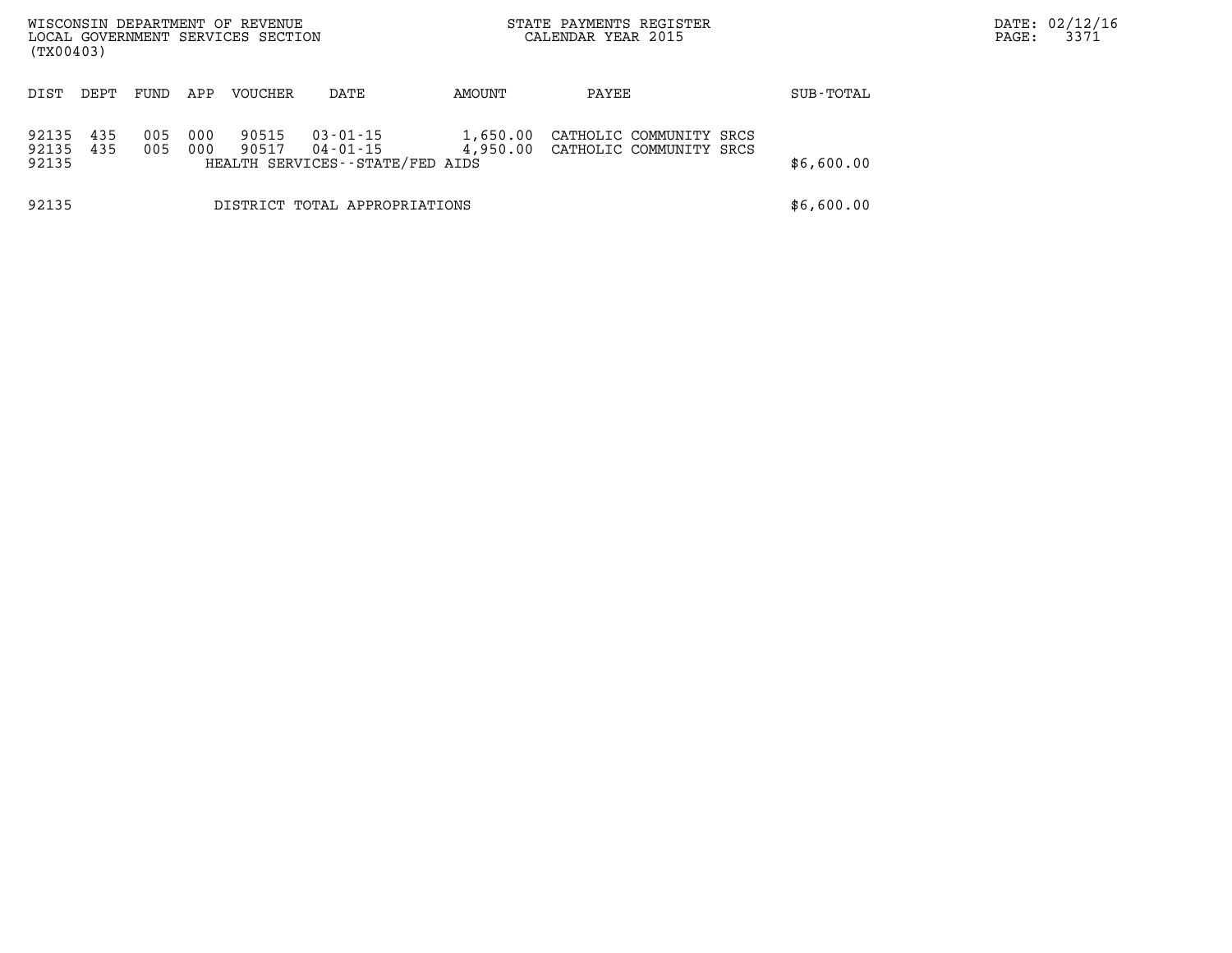| DIST                                                                          | DEPT                                                 | FUND                                                 | APP                                                  | <b>VOUCHER</b>                                                       | DATE                                                                                                                                                                      | AMOUNT                                                                                                | PAYEE                                                                                                                                        | SUB-TOTAL    |
|-------------------------------------------------------------------------------|------------------------------------------------------|------------------------------------------------------|------------------------------------------------------|----------------------------------------------------------------------|---------------------------------------------------------------------------------------------------------------------------------------------------------------------------|-------------------------------------------------------------------------------------------------------|----------------------------------------------------------------------------------------------------------------------------------------------|--------------|
| 92136<br>92136<br>92136<br>92136<br>92136<br>92136<br>92136<br>92136<br>92136 | 435<br>435<br>435<br>435<br>435<br>435<br>435<br>435 | 005<br>005<br>005<br>005<br>005<br>005<br>005<br>005 | 000<br>000<br>000<br>000<br>000<br>000<br>000<br>000 | 90514<br>90515<br>90519<br>90601<br>90604<br>90607<br>90609<br>90611 | $02 - 01 - 15$<br>$03 - 01 - 15$<br>$06 - 01 - 15$<br>$08 - 01 - 15$<br>$09 - 01 - 15$<br>$10 - 01 - 15$<br>$11 - 02 - 15$<br>12-01-15<br>HEALTH SERVICES--STATE/FED AIDS | 123,479.00<br>31,743.00<br>78,188.00<br>185,832.00<br>36,192.00<br>9,327.00<br>31,250.00<br>34,976.00 | NAMI WISCONSIN<br>NAMI WISCONSIN<br>NAMI WISCONSIN<br>NAMI WISCONSIN<br>NAMI WISCONSIN<br>NAMI WISCONSIN<br>NAMI WISCONSIN<br>NAMI WISCONSIN | \$530,987.00 |
| 92136                                                                         |                                                      |                                                      |                                                      |                                                                      | DISTRICT TOTAL APPROPRIATIONS                                                                                                                                             |                                                                                                       |                                                                                                                                              | \$530,987.00 |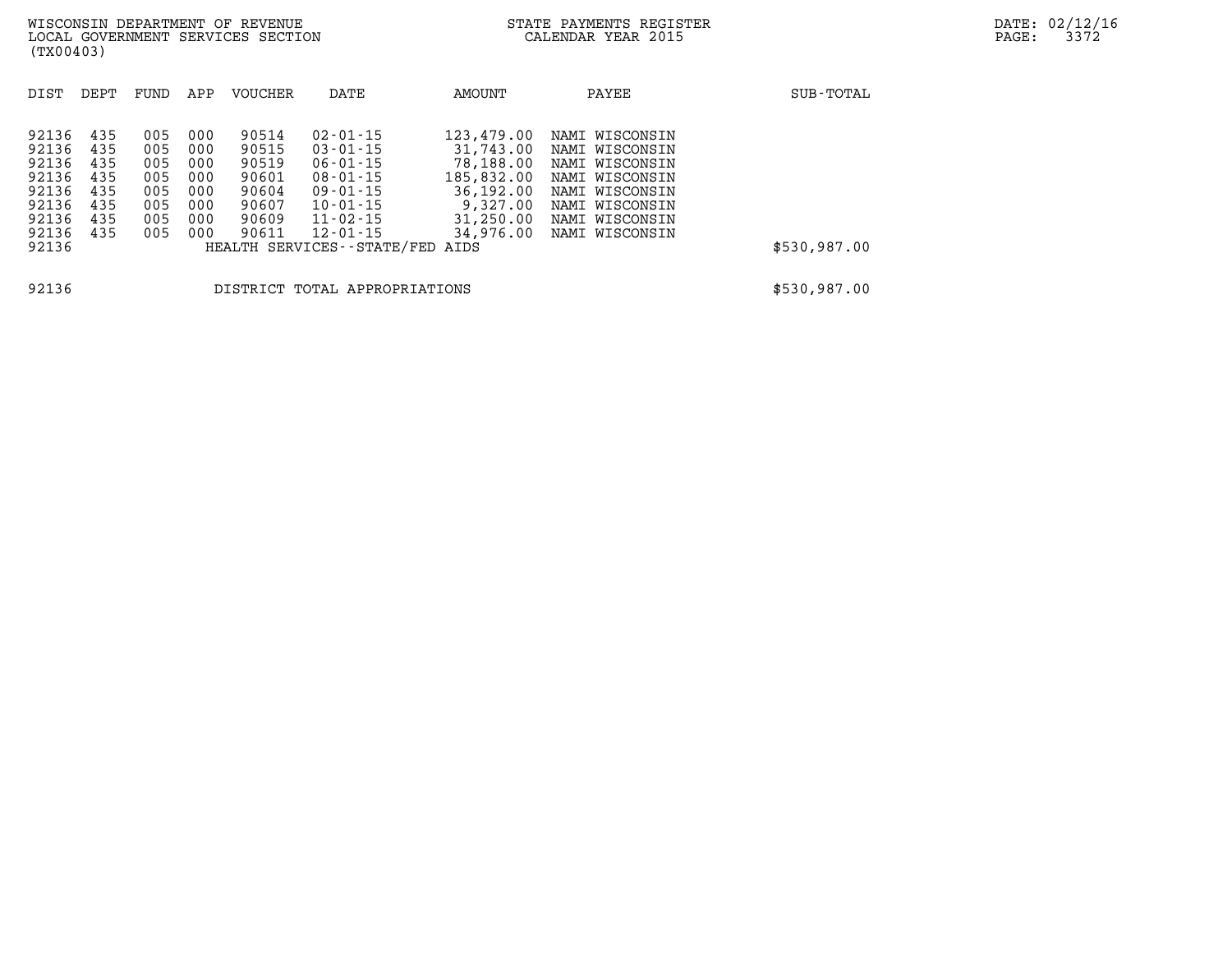| (TX00403)                        |                   |                   |                   | WISCONSIN DEPARTMENT OF REVENUE<br>LOCAL GOVERNMENT SERVICES SECTION |                                                                     | STATE PAYMENTS REGISTER<br>CALENDAR YEAR 2015 |                                                                            |             | PAGE: | DATE: 02/12/16<br>3373 |
|----------------------------------|-------------------|-------------------|-------------------|----------------------------------------------------------------------|---------------------------------------------------------------------|-----------------------------------------------|----------------------------------------------------------------------------|-------------|-------|------------------------|
| DIST                             | DEPT.             | FUND              | APP               | <b>VOUCHER</b>                                                       | DATE                                                                | AMOUNT                                        | PAYEE                                                                      | SUB-TOTAL   |       |                        |
| 92137<br>92137<br>92137<br>92137 | 435<br>435<br>435 | 005<br>005<br>005 | 000<br>000<br>000 | 90518<br>90609<br>90611                                              | 05-01-15<br>11-02-15<br>12-01-15<br>HEALTH SERVICES--STATE/FED AIDS | 42,133.00<br>2,195.00<br>686.00               | WISCONSIN NURSES ASSOC<br>WISCONSIN NURSES ASSOC<br>WISCONSIN NURSES ASSOC | \$45,014.00 |       |                        |
| 92137                            |                   |                   |                   |                                                                      | DISTRICT TOTAL APPROPRIATIONS                                       |                                               |                                                                            | \$45,014.00 |       |                        |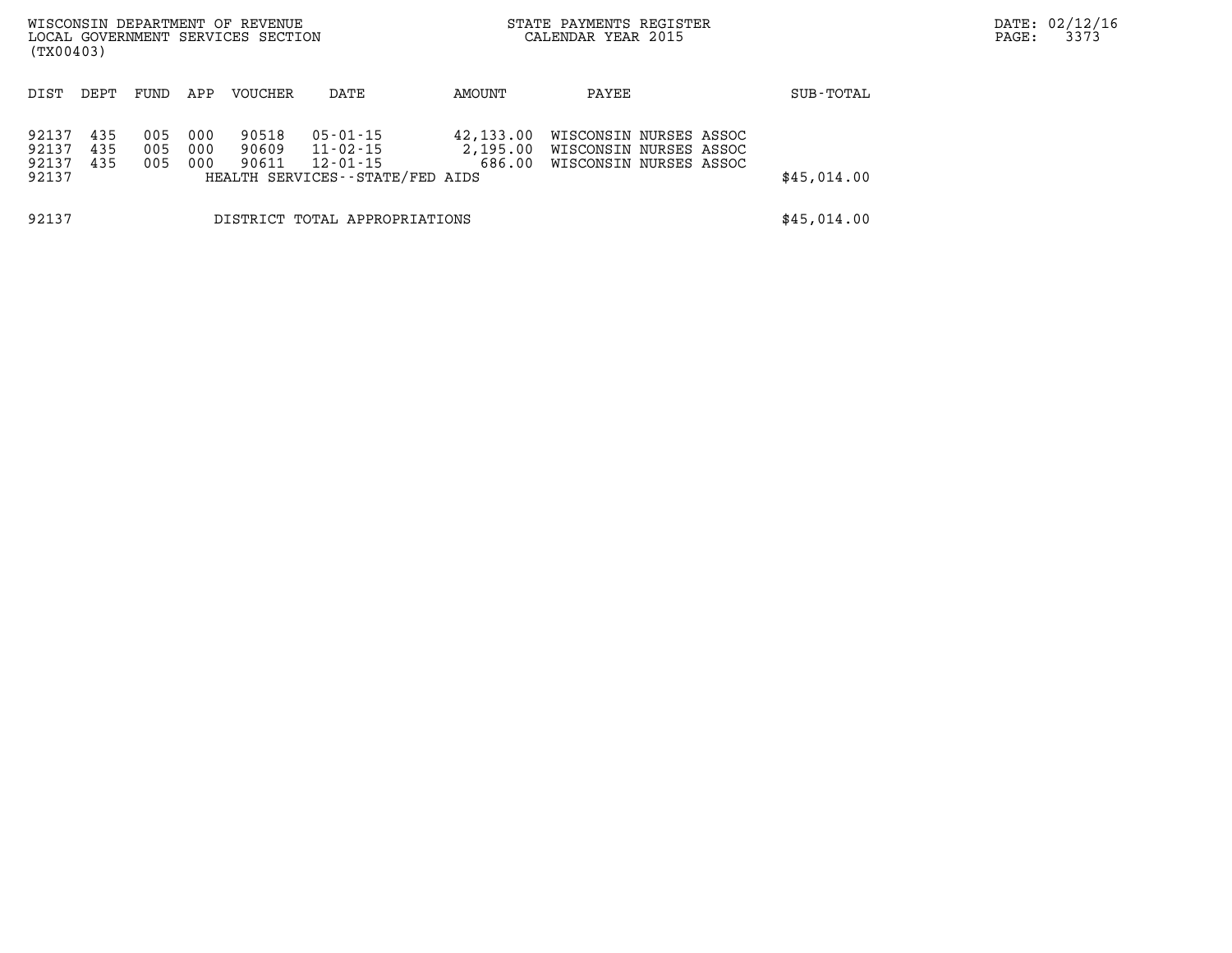**92138 DISTRICT TOTAL APPROPRIATIONS \$343,213.00**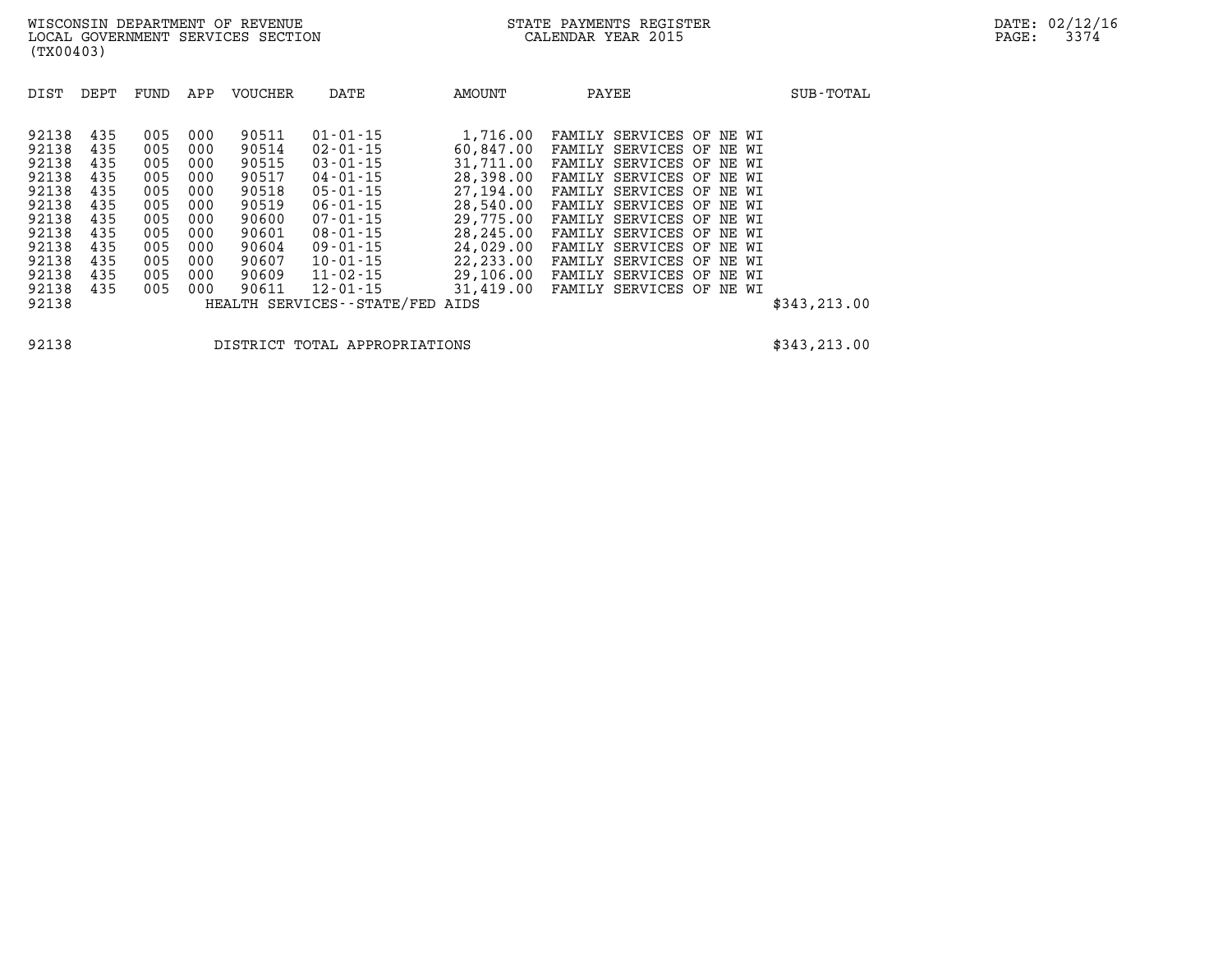| DEPT                                                                 | FUND | APP | VOUCHER | DATE           | AMOUNT    | PAYEE                                        | SUB-TOTAL                                                                                                                                                                                               |
|----------------------------------------------------------------------|------|-----|---------|----------------|-----------|----------------------------------------------|---------------------------------------------------------------------------------------------------------------------------------------------------------------------------------------------------------|
|                                                                      |      |     |         |                |           |                                              |                                                                                                                                                                                                         |
|                                                                      |      |     |         |                |           |                                              |                                                                                                                                                                                                         |
| 435                                                                  | 005  |     | 90511   | $01 - 01 - 15$ |           |                                              |                                                                                                                                                                                                         |
| 435                                                                  | 005  | 000 | 90514   | $02 - 01 - 15$ | 2,016.00  |                                              |                                                                                                                                                                                                         |
| 435                                                                  | 005  | 000 | 90518   | $05 - 01 - 15$ | 83,692.00 |                                              |                                                                                                                                                                                                         |
| 435                                                                  | 005  | 000 | 90519   | $06 - 01 - 15$ | 81,817.00 |                                              |                                                                                                                                                                                                         |
| 435                                                                  | 005  | 000 | 90600   | 07-01-15       | 75,142.00 |                                              |                                                                                                                                                                                                         |
| 435                                                                  | 005  | 000 | 90604   | 09-01-15       | 38,079.00 |                                              |                                                                                                                                                                                                         |
| 435                                                                  | 005  | 000 | 90607   | 10-01-15       | 56,458.00 |                                              |                                                                                                                                                                                                         |
|                                                                      |      |     |         |                |           |                                              | \$348, 222.00                                                                                                                                                                                           |
|                                                                      |      |     |         |                |           |                                              |                                                                                                                                                                                                         |
| 92139<br>92139<br>92139<br>92139<br>92139<br>92139<br>92139<br>92139 |      |     | 000     |                |           | 11,018.00<br>HEALTH SERVICES--STATE/FED AIDS | GUNDERSEN LUTHRN MED CTR.<br>GUNDERSEN LUTHRN MED CTR.<br>GUNDERSEN LUTHRN MED CTR.<br>GUNDERSEN LUTHRN MED CTR.<br>GUNDERSEN LUTHRN MED CTR.<br>GUNDERSEN LUTHRN MED CTR.<br>GUNDERSEN LUTHRN MED CTR. |

**92139 DISTRICT TOTAL APPROPRIATIONS \$348,222.00**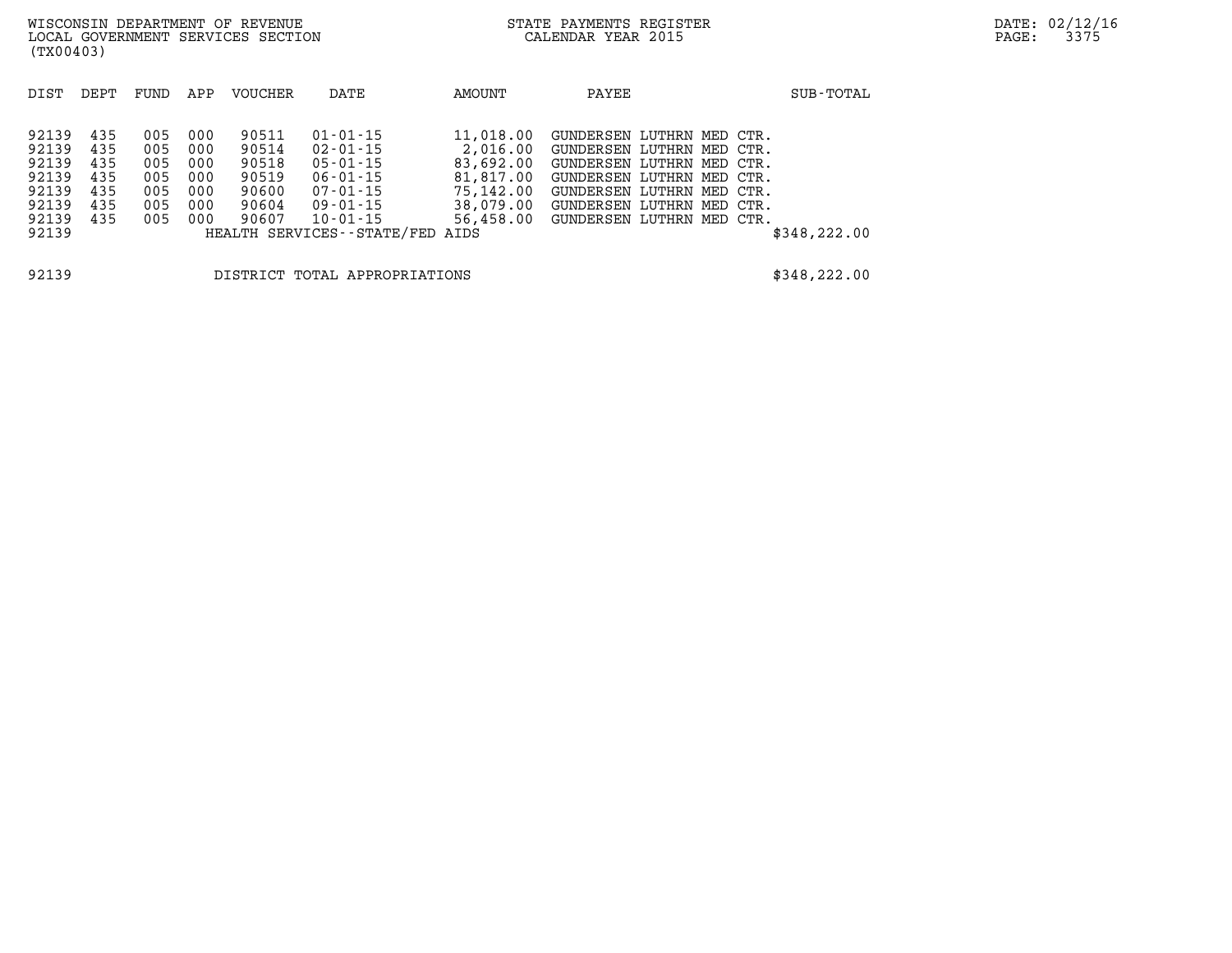| (TX00403)                                 |                          |                          |                          | WISCONSIN DEPARTMENT OF REVENUE<br>LOCAL GOVERNMENT SERVICES SECTION |                                                                                 |            | STATE PAYMENTS REGISTER<br>CALENDAR YEAR 2015                                                                                                      | DATE: 02/12/16<br>3376<br>PAGE: |  |
|-------------------------------------------|--------------------------|--------------------------|--------------------------|----------------------------------------------------------------------|---------------------------------------------------------------------------------|------------|----------------------------------------------------------------------------------------------------------------------------------------------------|---------------------------------|--|
| DIST                                      | DEPT                     | FUND                     | APP                      | VOUCHER                                                              | DATE                                                                            | AMOUNT     | PAYEE                                                                                                                                              | SUB-TOTAL                       |  |
| 92147<br>92147<br>92147<br>92147<br>92147 | 435<br>435<br>435<br>435 | 005<br>005<br>005<br>005 | 000<br>000<br>000<br>000 | 90514<br>90517<br>90518<br>90519                                     | 02-01-15<br>04-01-15<br>05-01-15<br>06-01-15<br>HEALTH SERVICES--STATE/FED AIDS | 606,893.00 | MAROUETTE UNIV GRANTS/CON<br>1,537,466.00 MAROUETTE UNIV GRANTS/CON<br>202,822.00 MAROUETTE UNIV GRANTS/CON<br>76,882.00 MAROUETTE UNIV GRANTS/CON | \$2,424,063.00                  |  |
| 92147                                     |                          |                          |                          |                                                                      | DISTRICT TOTAL APPROPRIATIONS                                                   |            |                                                                                                                                                    | \$2,424,063.00                  |  |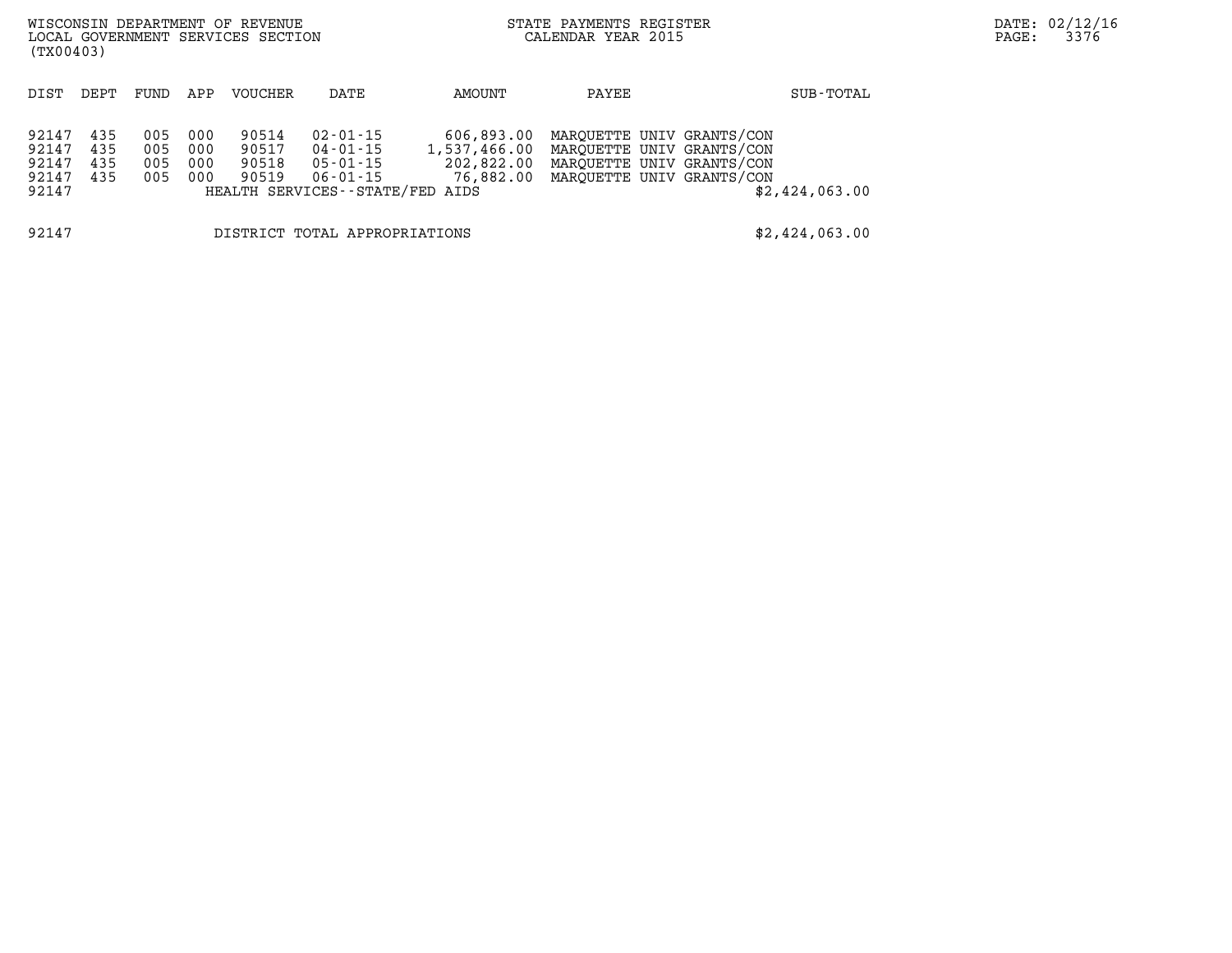| DIST  | DEPT | FUND | APP | <b>VOUCHER</b> | DATE                          | AMOUNT    | PAYEE                     |             | SUB-TOTAL    |
|-------|------|------|-----|----------------|-------------------------------|-----------|---------------------------|-------------|--------------|
|       |      |      |     |                |                               |           |                           |             |              |
| 92152 | 435  | 005  | 000 | 90511          | $01 - 01 - 15$                | 75,833.00 | ARC COMMUNITY             | SERVICE INC |              |
| 92152 | 435  | 005  | 000 | 90514          | $02 - 01 - 15$                | 75,834.00 | ARC COMMUNITY SERVICE INC |             |              |
| 92152 | 435  | 005  | 000 | 90515          | $03 - 01 - 15$                | 75,833.00 | ARC COMMUNITY SERVICE INC |             |              |
| 92152 | 435  | 005  | 000 | 90517          | $04 - 01 - 15$                | 75,834.00 | ARC COMMUNITY SERVICE INC |             |              |
| 92152 | 435  | 005  | 000 | 90518          | $05 - 01 - 15$                | 75,831.00 | ARC COMMUNITY SERVICE INC |             |              |
| 92152 | 435  | 005  | 000 | 90519          | $06 - 01 - 15$                | 75,834.00 | ARC COMMUNITY SERVICE INC |             |              |
| 92152 | 435  | 005  | 000 | 90600          | $07 - 01 - 15$                | 75,835.00 | ARC COMMUNITY SERVICE INC |             |              |
| 92152 | 435  | 005  | 000 | 90601          | $08 - 01 - 15$                | 75,833.00 | ARC COMMUNITY SERVICE INC |             |              |
| 92152 | 435  | 005  | 000 | 90604          | $09 - 01 - 15$                | 75,833,00 | ARC COMMUNITY             | SERVICE INC |              |
| 92152 | 435  | 005  | 000 | 90607          | $10 - 01 - 15$                | 75,834.00 | ARC COMMUNITY SERVICE INC |             |              |
| 92152 | 435  | 005  | 000 | 90609          | $11 - 02 - 15$                | 75,835.00 | ARC COMMUNITY SERVICE INC |             |              |
| 92152 | 435  | 005  | 000 | 90611          | $12 - 01 - 15$                | 75,831.00 | ARC COMMUNITY SERVICE INC |             |              |
| 92152 |      |      |     |                | HEALTH SERVICES - - STATE/FED | AIDS      |                           |             | \$910,000.00 |

**92152 DISTRICT TOTAL APPROPRIATIONS \$910,000.00**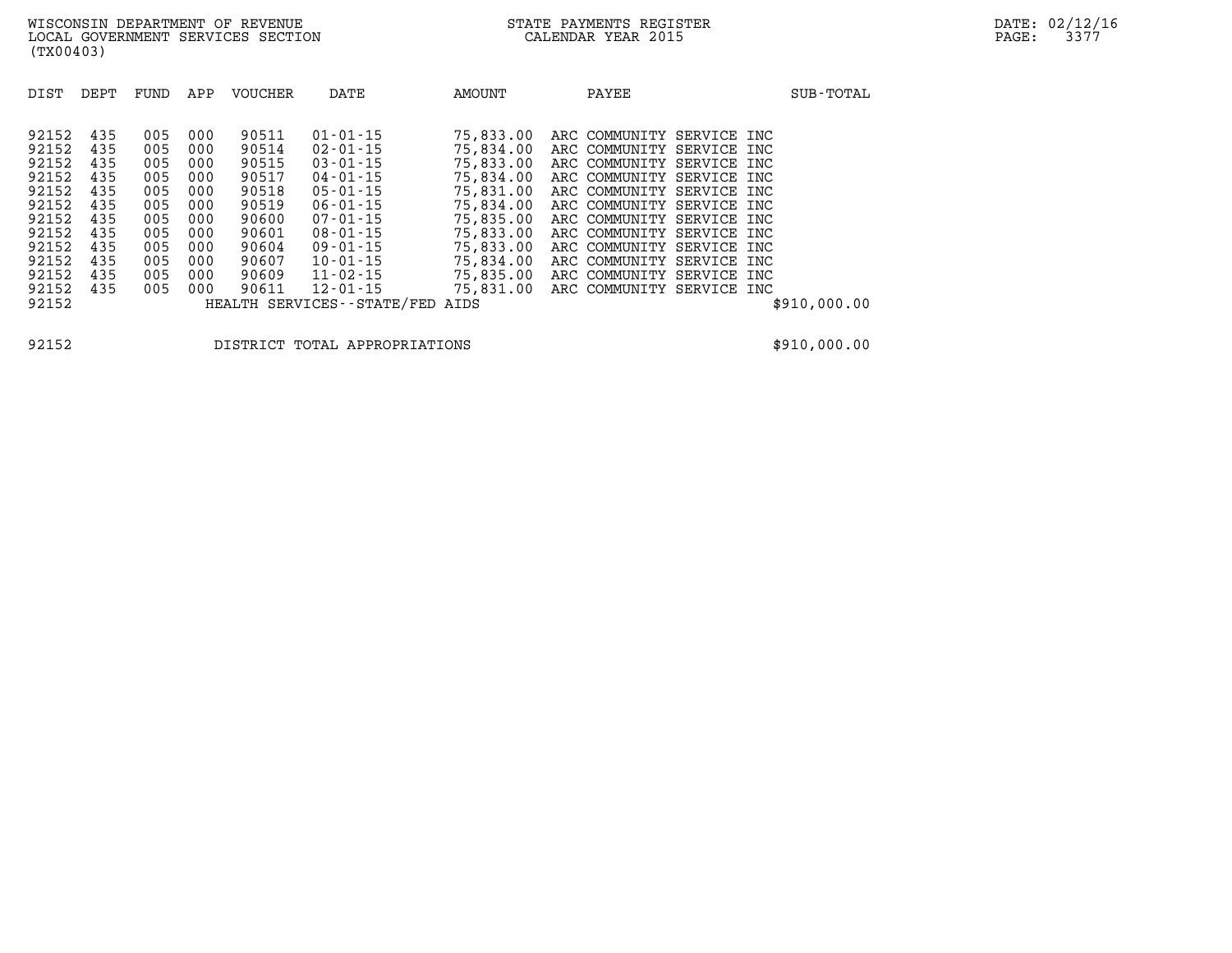| (TX00403)                                 |                          |                          |                          | WISCONSIN DEPARTMENT OF REVENUE<br>LOCAL GOVERNMENT SERVICES SECTION |                                                                                                   | STATE PAYMENTS REGISTER<br>CALENDAR YEAR 2015    |                                                                              |               | DATE: 02/12/16<br>3378<br>PAGE: |
|-------------------------------------------|--------------------------|--------------------------|--------------------------|----------------------------------------------------------------------|---------------------------------------------------------------------------------------------------|--------------------------------------------------|------------------------------------------------------------------------------|---------------|---------------------------------|
| DIST                                      | DEPT                     | FUND                     | APP                      | VOUCHER                                                              | DATE                                                                                              | AMOUNT                                           | PAYEE                                                                        | SUB-TOTAL     |                                 |
| 92157<br>92157<br>92157<br>92157<br>92157 | 435<br>435<br>435<br>435 | 005<br>005<br>005<br>005 | 000<br>000<br>000<br>000 | 90511<br>90514<br>90515<br>90517                                     | $01 - 01 - 15$<br>$02 - 01 - 15$<br>$03 - 01 - 15$<br>04-01-15<br>HEALTH SERVICES--STATE/FED AIDS | 98,516.00<br>69,129.00<br>66,113.00<br>59,449.00 | AIDS NETWORK INC<br>AIDS NETWORK INC<br>AIDS NETWORK INC<br>AIDS NETWORK INC | \$293,207.00  |                                 |
| 92157<br>DISTRICT TOTAL APPROPRIATIONS    |                          |                          |                          |                                                                      |                                                                                                   |                                                  |                                                                              | \$293, 207.00 |                                 |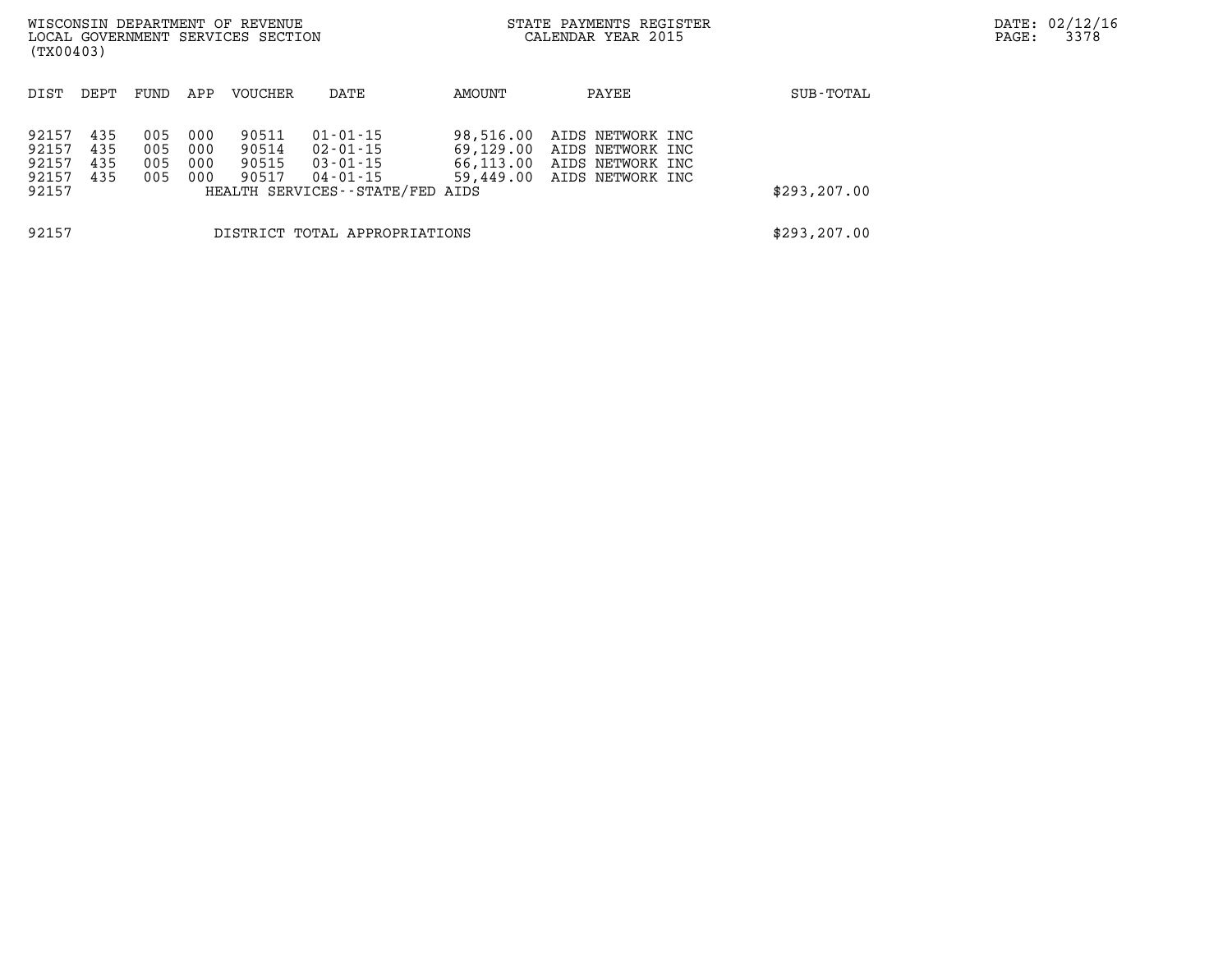| DIST                                                                                                              | DEPT                                                                                    | FUND                                                                                    | APP                                                                                     | <b>VOUCHER</b>                                                                                                    | DATE                                                                                                                                                                                                                             | AMOUNT                                                                                                                                                                              | PAYEE                                                                                                                                                                                                                                                                                                                                              |                | SUB-TOTAL      |
|-------------------------------------------------------------------------------------------------------------------|-----------------------------------------------------------------------------------------|-----------------------------------------------------------------------------------------|-----------------------------------------------------------------------------------------|-------------------------------------------------------------------------------------------------------------------|----------------------------------------------------------------------------------------------------------------------------------------------------------------------------------------------------------------------------------|-------------------------------------------------------------------------------------------------------------------------------------------------------------------------------------|----------------------------------------------------------------------------------------------------------------------------------------------------------------------------------------------------------------------------------------------------------------------------------------------------------------------------------------------------|----------------|----------------|
| 92158<br>92158<br>92158<br>92158<br>92158<br>92158<br>92158<br>92158<br>92158<br>92158<br>92158<br>92158<br>92158 | 435<br>435<br>435<br>435<br>435<br>435<br>435<br>435<br>435<br>435<br>435<br>435<br>435 | 005<br>005<br>005<br>005<br>005<br>005<br>005<br>005<br>005<br>005<br>005<br>005<br>005 | 000<br>000<br>000<br>000<br>000<br>000<br>000<br>000<br>000<br>000<br>000<br>000<br>000 | 90511<br>90514<br>90515<br>90517<br>90518<br>90519<br>90600<br>90601<br>90604<br>90607<br>90609<br>90611<br>90612 | $01 - 01 - 15$<br>$02 - 01 - 15$<br>$03 - 01 - 15$<br>$04 - 01 - 15$<br>$05 - 01 - 15$<br>$06 - 01 - 15$<br>$07 - 01 - 15$<br>$08 - 01 - 15$<br>$09 - 01 - 15$<br>$10 - 01 - 15$<br>11-02-15<br>$12 - 01 - 15$<br>$12 - 15 - 15$ | 497,941.00<br>649,603.00<br>514,721.00<br>345,560.00<br>423,226.00<br>702,654.00<br>501,162.00<br>454,032.00<br>1,230,795.00<br>476,013.00<br>687,614.00<br>419,080.00<br>29,538.00 | AIDS RESOURCE CTR OF WI<br>AIDS RESOURCE CTR OF WI<br>AIDS RESOURCE CTR OF WI<br>AIDS RESOURCE CTR OF WI<br>AIDS RESOURCE CTR OF WI<br>AIDS RESOURCE CTR OF<br>AIDS RESOURCE CTR OF<br>AIDS RESOURCE CTR OF WI<br>AIDS RESOURCE CTR OF WI<br>AIDS RESOURCE CTR OF WI<br>AIDS RESOURCE CTR OF WI<br>AIDS RESOURCE CTR OF WI<br>AIDS RESOURCE CTR OF | WI<br>WI<br>WI |                |
| 92158                                                                                                             |                                                                                         |                                                                                         |                                                                                         |                                                                                                                   | HEALTH SERVICES - - STATE/FED                                                                                                                                                                                                    | AIDS                                                                                                                                                                                |                                                                                                                                                                                                                                                                                                                                                    |                | \$6,931,939.00 |

**92158 DISTRICT TOTAL APPROPRIATIONS \$6,931,939.00**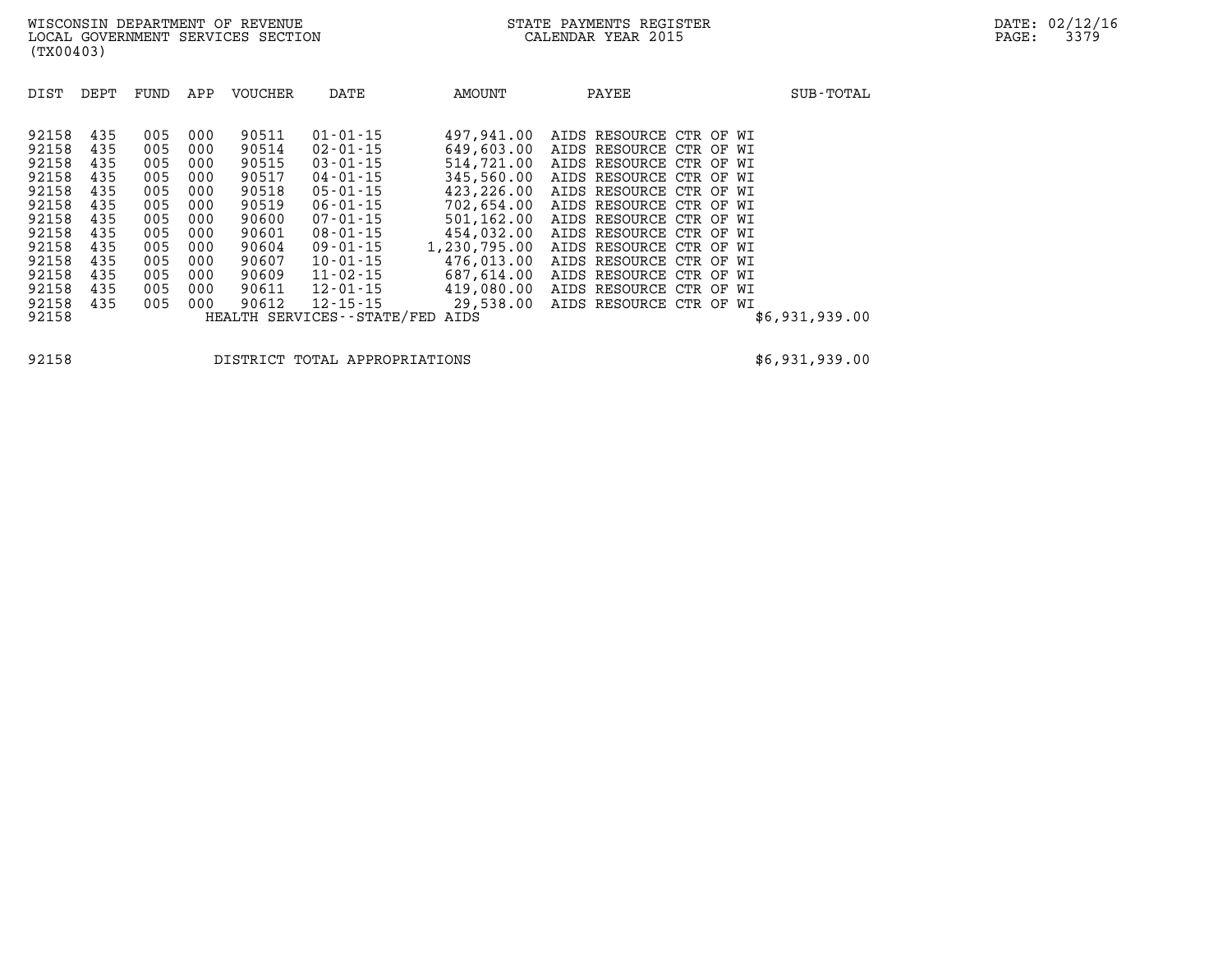| 90511<br>92160<br>435<br>005<br>000<br>$01 - 01 - 15$<br>38,994.00<br>WI COAL AGAINST<br>SEX ASSLT<br>90514<br>92160<br>435<br>005<br>000<br>$02 - 01 - 15$<br>38,159.00<br>WI COAL AGAINST<br>SEX ASSLT<br>$03 - 01 - 15$<br>46,155.00<br>92160<br>435<br>000<br>90515<br>005<br>WI COAL AGAINST<br>SEX ASSLT<br>92160<br>90517<br>SEX ASSLT                                                                                                                                                                                                                                                                                                                                                                                                                                                                                                                                                                                                                                                             | DIST<br>DEPT<br><b>VOUCHER</b><br>APP<br>FUND | DATE<br>AMOUNT              | PAYEE           | SUB-TOTAL    |
|-----------------------------------------------------------------------------------------------------------------------------------------------------------------------------------------------------------------------------------------------------------------------------------------------------------------------------------------------------------------------------------------------------------------------------------------------------------------------------------------------------------------------------------------------------------------------------------------------------------------------------------------------------------------------------------------------------------------------------------------------------------------------------------------------------------------------------------------------------------------------------------------------------------------------------------------------------------------------------------------------------------|-----------------------------------------------|-----------------------------|-----------------|--------------|
| 16,978.00<br>92160<br>435<br>90518<br>$05 - 01 - 15$<br>005<br>000<br>WI COAL AGAINST<br>SEX ASSLT<br>17,410.00<br>92160<br>435<br>90519<br>$06 - 01 - 15$<br>005<br>000<br>WI COAL AGAINST<br>SEX ASSLT<br>46,180.00<br>$06 - 02 - 15$<br>92160<br>435<br>005<br>000<br>90520<br>WI COAL AGAINST<br>SEX ASSLT<br>50, 113, 00<br>92160<br>435<br>005<br>000<br>90600<br>$07 - 01 - 15$<br>WI COAL AGAINST<br>SEX ASSLT<br>35,986.00<br>92160<br>435<br>000<br>90601<br>$08 - 01 - 15$<br>005<br>WI COAL AGAINST<br>SEX ASSLT<br>53,819.00<br>92160<br>435<br>000<br>90604<br>$09 - 01 - 15$<br>005<br>WI COAL AGAINST<br>SEX ASSLT<br>61,192.00<br>92160<br>435<br>005<br>000<br>90607<br>$10 - 01 - 15$<br>WI COAL AGAINST<br>SEX ASSLT<br>35,987.00<br>92160<br>$12 - 01 - 15$<br>435<br>005<br>000<br>90611<br>WI COAL AGAINST<br>SEX ASSLT<br>34,679.00<br>92160<br>000<br>$12 - 15 - 15$<br>435<br>005<br>90612<br>COAL AGAINST<br>SEX ASSLT<br>WI<br>92160<br>HEALTH SERVICES - - STATE/FED<br>AIDS | 435<br>005<br>000                             | 76,086.00<br>$04 - 01 - 15$ | WI COAL AGAINST | \$551,738.00 |

**92160 DISTRICT TOTAL APPROPRIATIONS \$551,738.00**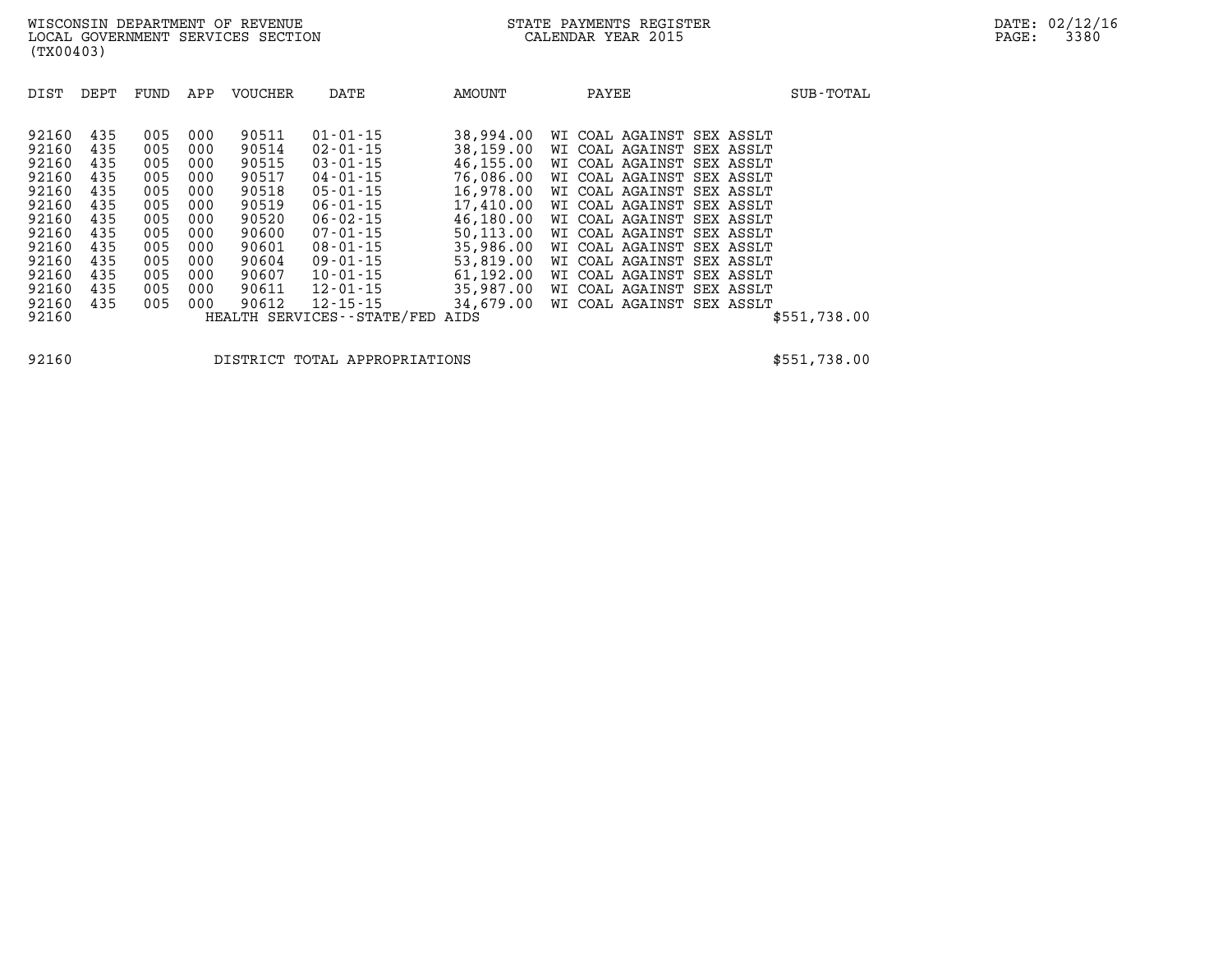| DIST  | DEPT | FUND | APP | VOUCHER | DATE                          | <b>AMOUNT</b> | PAYEE                       | SUB-TOTAL     |
|-------|------|------|-----|---------|-------------------------------|---------------|-----------------------------|---------------|
|       |      |      |     |         |                               |               |                             |               |
| 92162 | 435  | 005  | 000 | 90511   | $01 - 01 - 15$                | 2,285.00      | LUTHERAN SOCIAL SERVICES    |               |
| 92162 | 435  | 005  | 000 | 90514   | $02 - 01 - 15$                | 79,167.00     | LUTHERAN SOCIAL SERVICES    |               |
| 92162 | 435  | 005  | 000 | 90515   | $03 - 01 - 15$                | 39,583.00     | LUTHERAN SOCIAL SERVICES    |               |
| 92162 | 435  | 005  | 000 | 90517   | $04 - 01 - 15$                | 34,250.00     | LUTHERAN SOCIAL SERVICES    |               |
| 92162 | 435  | 005  | 000 | 90518   | $05 - 01 - 15$                | 48,392.00     | LUTHERAN SOCIAL SERVICES    |               |
| 92162 | 435  | 005  | 000 | 90519   | $06 - 01 - 15$                | 33,764.00     | LUTHERAN SOCIAL SERVICES    |               |
| 92162 | 435  | 005  | 000 | 90600   | $07 - 01 - 15$                | 36,572.00     | LUTHERAN SOCIAL SERVICES    |               |
| 92162 | 435  | 005  | 000 | 90601   | $08 - 01 - 15$                | 31,425.00     | LUTHERAN SOCIAL SERVICES    |               |
| 92162 | 435  | 005  | 000 | 90604   | $09 - 01 - 15$                | 35,199.00     | LUTHERAN SOCIAL<br>SERVICES |               |
| 92162 | 435  | 005  | 000 | 90607   | $10 - 01 - 15$                | 34,338.00     | LUTHERAN SOCIAL SERVICES    |               |
| 92162 | 435  | 005  | 000 | 90609   | $11 - 02 - 15$                | 40,522.00     | LUTHERAN SOCIAL SERVICES    |               |
| 92162 | 435  | 005  | 000 | 90611   | $12 - 01 - 15$                | 36,914.00     | LUTHERAN SOCIAL SERVICES    |               |
| 92162 |      |      |     |         | HEALTH SERVICES - - STATE/FED | AIDS          |                             | \$452, 411.00 |

**92162 DISTRICT TOTAL APPROPRIATIONS \$452,411.00**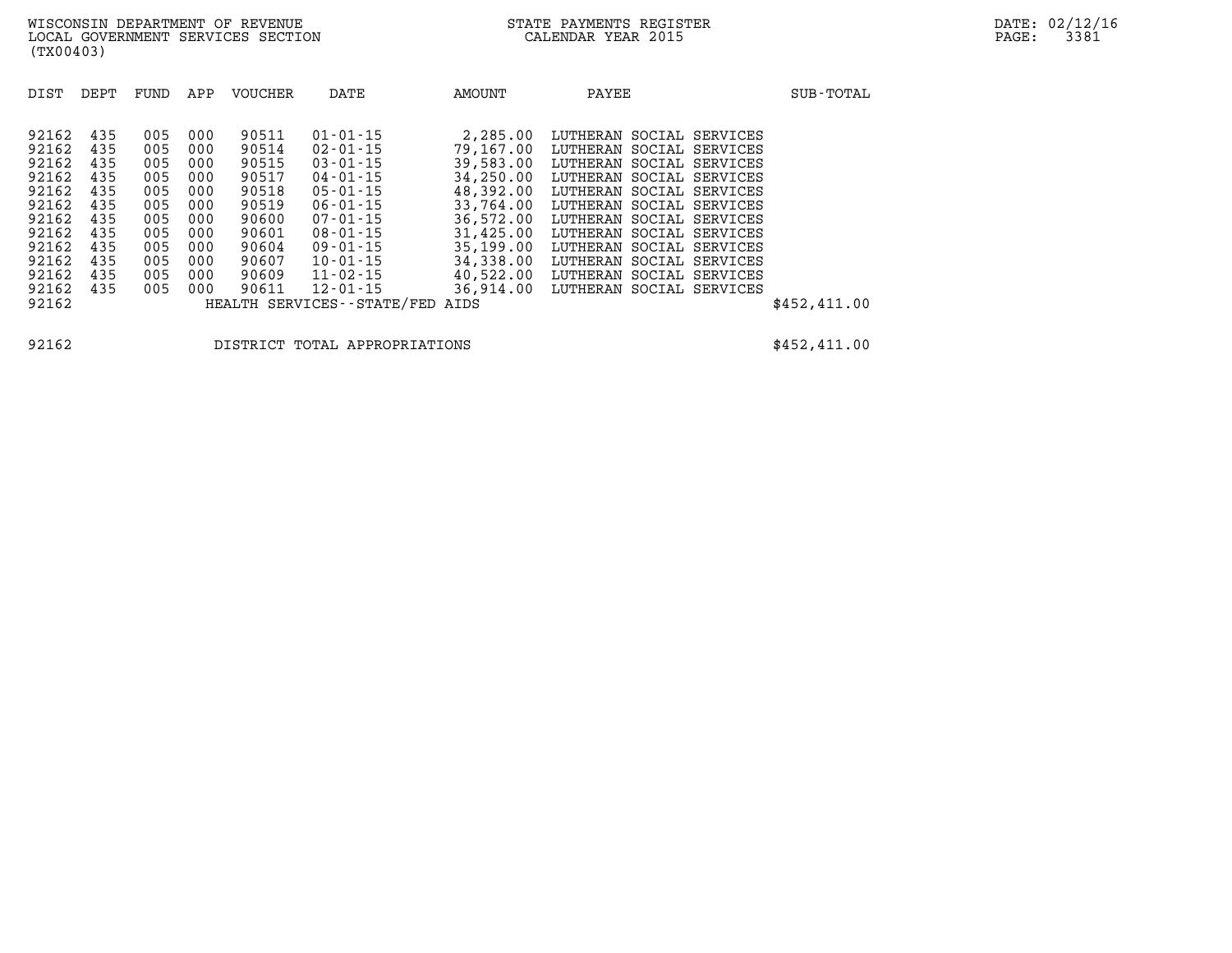| DIST  | DEPT | FUND | APP | <b>VOUCHER</b> | DATE                       | AMOUNT    | PAYEE            | SUB-TOTAL           |
|-------|------|------|-----|----------------|----------------------------|-----------|------------------|---------------------|
|       |      |      |     |                |                            |           |                  |                     |
| 92169 | 435  | 005  | 000 | 90511          | $01 - 01 - 15$             | 23,967.00 | NORTH            | COUNTRY INDEPENDENT |
| 92169 | 435  | 005  | 000 | 90514          | $02 - 01 - 15$             | 14,752.00 | COUNTRY<br>NORTH | INDEPENDENT         |
| 92169 | 435  | 005  | 000 | 90515          | $03 - 01 - 15$             | 16,079.00 | NORTH            | COUNTRY INDEPENDENT |
| 92169 | 435  | 005  | 000 | 90517          | $04 - 01 - 15$             | 15,961.00 | NORTH            | COUNTRY INDEPENDENT |
| 92169 | 435  | 005  | 000 | 90518          | $05 - 01 - 15$             | 14,022.00 | NORTH            | COUNTRY INDEPENDENT |
| 92169 | 435  | 005  | 000 | 90600          | $07 - 01 - 15$             | 15,223.00 | NORTH            | COUNTRY INDEPENDENT |
| 92169 | 435  | 005  | 000 | 90601          | $08 - 01 - 15$             | 15,224.00 | NORTH            | COUNTRY INDEPENDENT |
| 92169 | 435  | 005  | 000 | 90604          | $09 - 01 - 15$             | 15,224.00 | NORTH            | COUNTRY INDEPENDENT |
| 92169 | 435  | 005  | 000 | 90607          | $10 - 01 - 15$             | 54,805,00 | NORTH            | COUNTRY INDEPENDENT |
| 92169 | 435  | 005  | 000 | 90609          | $11 - 02 - 15$             | 24,375.00 | NORTH<br>COUNTRY | INDEPENDENT         |
| 92169 | 435  | 005  | 000 | 90611          | $12 - 01 - 15$             | 23,650.00 | NORTH            | COUNTRY INDEPENDENT |
| 92169 |      |      |     |                | HEALTH SERVICES--STATE/FED | AIDS      |                  | \$233, 282.00       |

**92169 DISTRICT TOTAL APPROPRIATIONS \$233,282.00**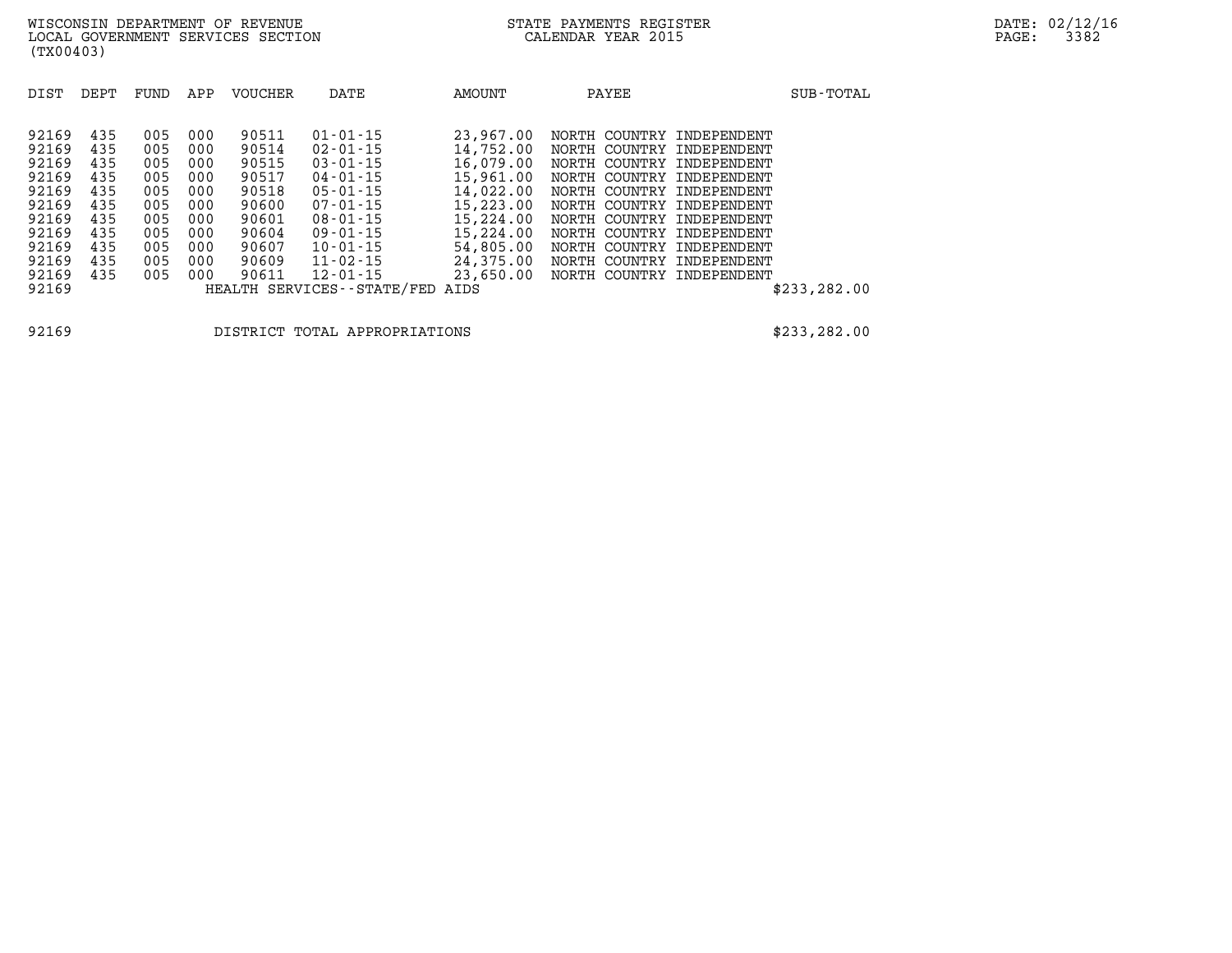| (TX00403)                                          |                                 |                                 |                                 | WISCONSIN DEPARTMENT OF REVENUE<br>LOCAL GOVERNMENT SERVICES SECTION |                                                                                                                           |                                                    | STATE PAYMENTS REGISTER<br>CALENDAR YEAR 2015                                               |            | DATE: 02/12/16<br>3383<br>PAGE: |
|----------------------------------------------------|---------------------------------|---------------------------------|---------------------------------|----------------------------------------------------------------------|---------------------------------------------------------------------------------------------------------------------------|----------------------------------------------------|---------------------------------------------------------------------------------------------|------------|---------------------------------|
| DIST                                               | DEPT                            | FUND                            | APP                             | VOUCHER                                                              | DATE                                                                                                                      | AMOUNT                                             | PAYEE                                                                                       | SUB-TOTAL  |                                 |
| 92170<br>92170<br>92170<br>92170<br>92170<br>92170 | 435<br>435<br>435<br>435<br>435 | 005<br>005<br>005<br>005<br>005 | 000<br>000<br>000<br>000<br>000 | 90511<br>90514<br>90515<br>90607<br>90609                            | $01 - 01 - 15$<br>$02 - 01 - 15$<br>$03 - 01 - 15$<br>$10 - 01 - 15$<br>$11 - 02 - 15$<br>HEALTH SERVICES--STATE/FED AIDS | 239.00<br>239.00<br>1,360.00<br>910.00<br>1,242.00 | ARBOR PLACE INC<br>ARBOR PLACE INC<br>ARBOR PLACE INC<br>ARBOR PLACE INC<br>ARBOR PLACE INC | \$3,990.00 |                                 |
| 92170                                              |                                 |                                 |                                 |                                                                      | DISTRICT TOTAL APPROPRIATIONS                                                                                             |                                                    |                                                                                             | \$3,990.00 |                                 |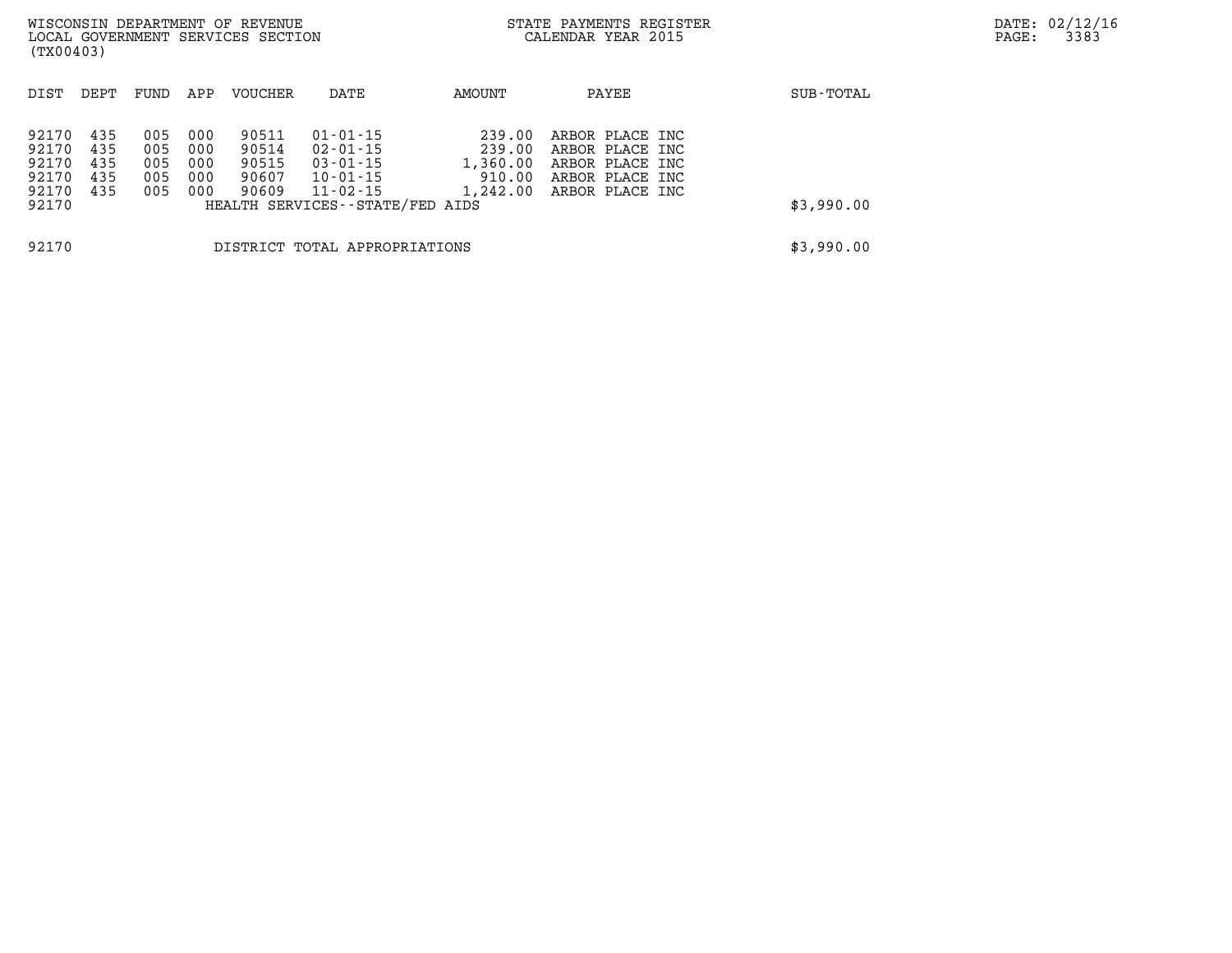| DIST                                                        | DEPT                                          | FUND                                          | APP                                           | <b>VOUCHER</b>                                              | DATE                                                                                                                 | AMOUNT                                                                                  | PAYEE                                                                                          | SUB-TOTAL    |
|-------------------------------------------------------------|-----------------------------------------------|-----------------------------------------------|-----------------------------------------------|-------------------------------------------------------------|----------------------------------------------------------------------------------------------------------------------|-----------------------------------------------------------------------------------------|------------------------------------------------------------------------------------------------|--------------|
| 92172<br>92172<br>92172<br>92172<br>92172<br>92172<br>92172 | 435<br>435<br>435<br>435<br>435<br>435<br>435 | 005<br>005<br>005<br>005<br>005<br>005<br>005 | 000<br>000<br>000<br>000<br>000<br>000<br>000 | 90511<br>90514<br>90515<br>90517<br>90518<br>90519<br>90601 | $01 - 01 - 15$<br>$02 - 01 - 15$<br>$03 - 01 - 15$<br>04-01-15<br>$05 - 01 - 15$<br>$06 - 01 - 15$<br>$08 - 01 - 15$ | 50,000.00<br>50,000.00<br>50,000.00<br>50,000.00<br>50,000.00<br>50,000.00<br>50,000.00 | META HOUSE<br>META HOUSE<br>META HOUSE<br>META HOUSE<br>META HOUSE<br>META HOUSE<br>META HOUSE |              |
| 92172<br>92172<br>92172<br>92172<br>92172                   | 435<br>435<br>435<br>435                      | 005<br>005<br>005<br>005                      | 000<br>000<br>000<br>000                      | 90604<br>90607<br>90609<br>90611                            | $09 - 01 - 15$<br>$10 - 01 - 15$<br>$11 - 02 - 15$<br>$12 - 01 - 15$<br>HEALTH SERVICES - - STATE/FED                | 50,000.00<br>50,000.00<br>50,000.00<br>50,000.00<br>AIDS                                | META HOUSE<br>META HOUSE<br>META HOUSE<br>META HOUSE                                           | \$550,000.00 |

**92172 DISTRICT TOTAL APPROPRIATIONS \$550,000.00**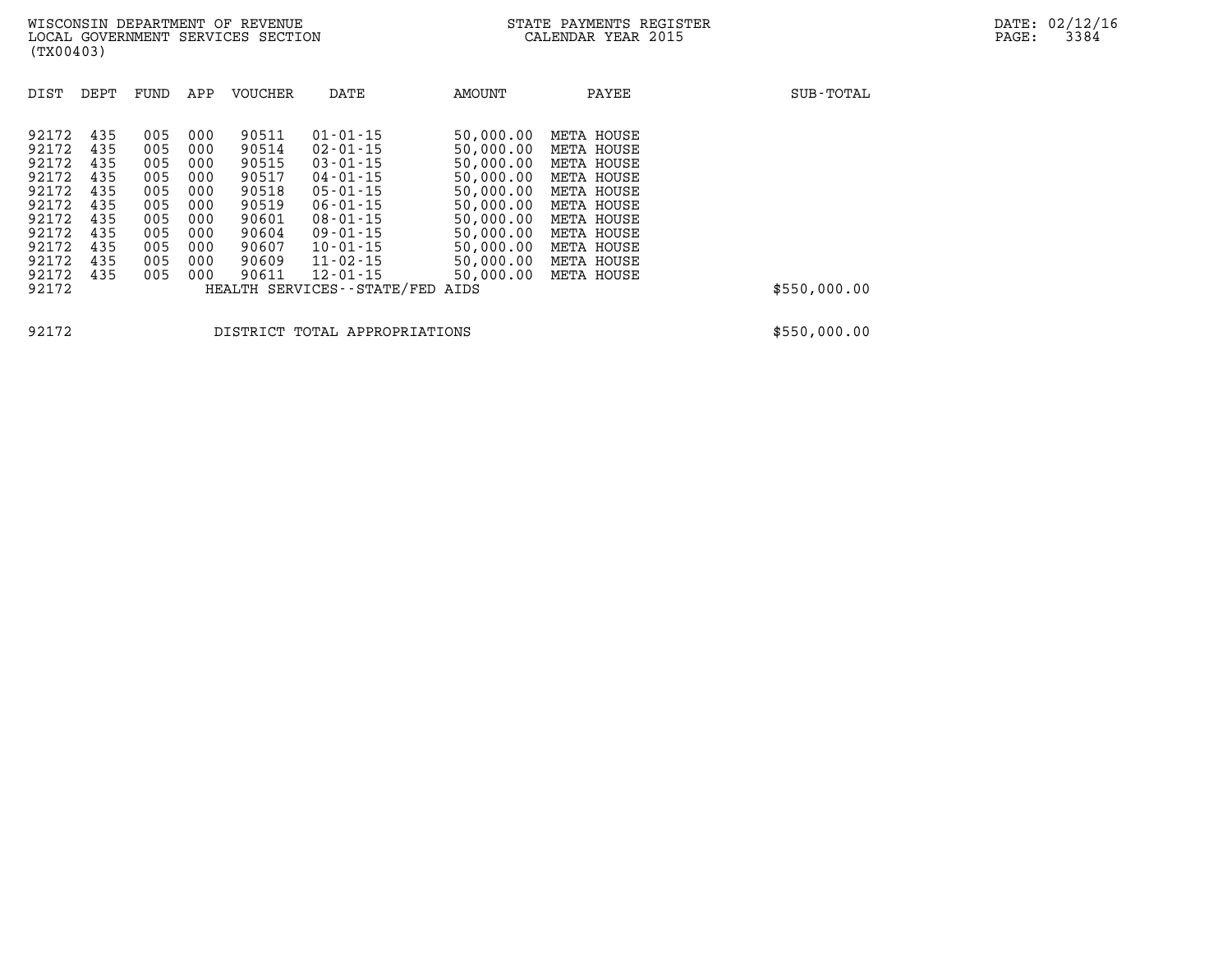| DIST  | DEPT | FUND | APP | <b>VOUCHER</b> | DATE                          | AMOUNT    | PAYEE                     | SUB-TOTAL    |
|-------|------|------|-----|----------------|-------------------------------|-----------|---------------------------|--------------|
| 92179 | 435  | 005  | 000 | 90511          | $01 - 01 - 15$                | 30,788.00 | FOX VALLEY WORKFORCE DEV- |              |
| 92179 | 435  | 005  | 000 | 90514          | $02 - 01 - 15$                | 21,134.00 | FOX VALLEY WORKFORCE DEV- |              |
| 92179 | 435  | 005  | 000 | 90515          | $03 - 01 - 15$                | 27,617.00 | FOX VALLEY WORKFORCE DEV- |              |
| 92179 | 435  | 005  | 000 | 90517          | $04 - 01 - 15$                | 23,474.00 | FOX VALLEY WORKFORCE DEV- |              |
| 92179 | 435  | 005  | 000 | 90518          | $05 - 01 - 15$                | 20,060.00 | FOX VALLEY WORKFORCE DEV- |              |
| 92179 | 435  | 005  | 000 | 90600          | $07 - 01 - 15$                | 37,008.00 | FOX VALLEY WORKFORCE DEV- |              |
| 92179 | 435  | 005  | 000 | 90601          | $08 - 01 - 15$                | 23,561.00 | FOX VALLEY WORKFORCE DEV- |              |
| 92179 | 435  | 005  | 000 | 90604          | $09 - 01 - 15$                | 27,804,00 | FOX VALLEY WORKFORCE DEV- |              |
| 92179 | 435  | 005  | 000 | 90607          | $10 - 01 - 15$                | 25,164.00 | FOX VALLEY WORKFORCE DEV- |              |
| 92179 | 435  | 005  | 000 | 90609          | $11 - 02 - 15$                | 22,452.00 | FOX VALLEY WORKFORCE DEV- |              |
| 92179 | 435  | 005  | 000 | 90611          | $12 - 01 - 15$                | 21,527.00 | FOX VALLEY WORKFORCE DEV- |              |
| 92179 |      |      |     |                | HEALTH SERVICES - - STATE/FED | AIDS      |                           | \$280,589.00 |

**92179 DISTRICT TOTAL APPROPRIATIONS \$280,589.00**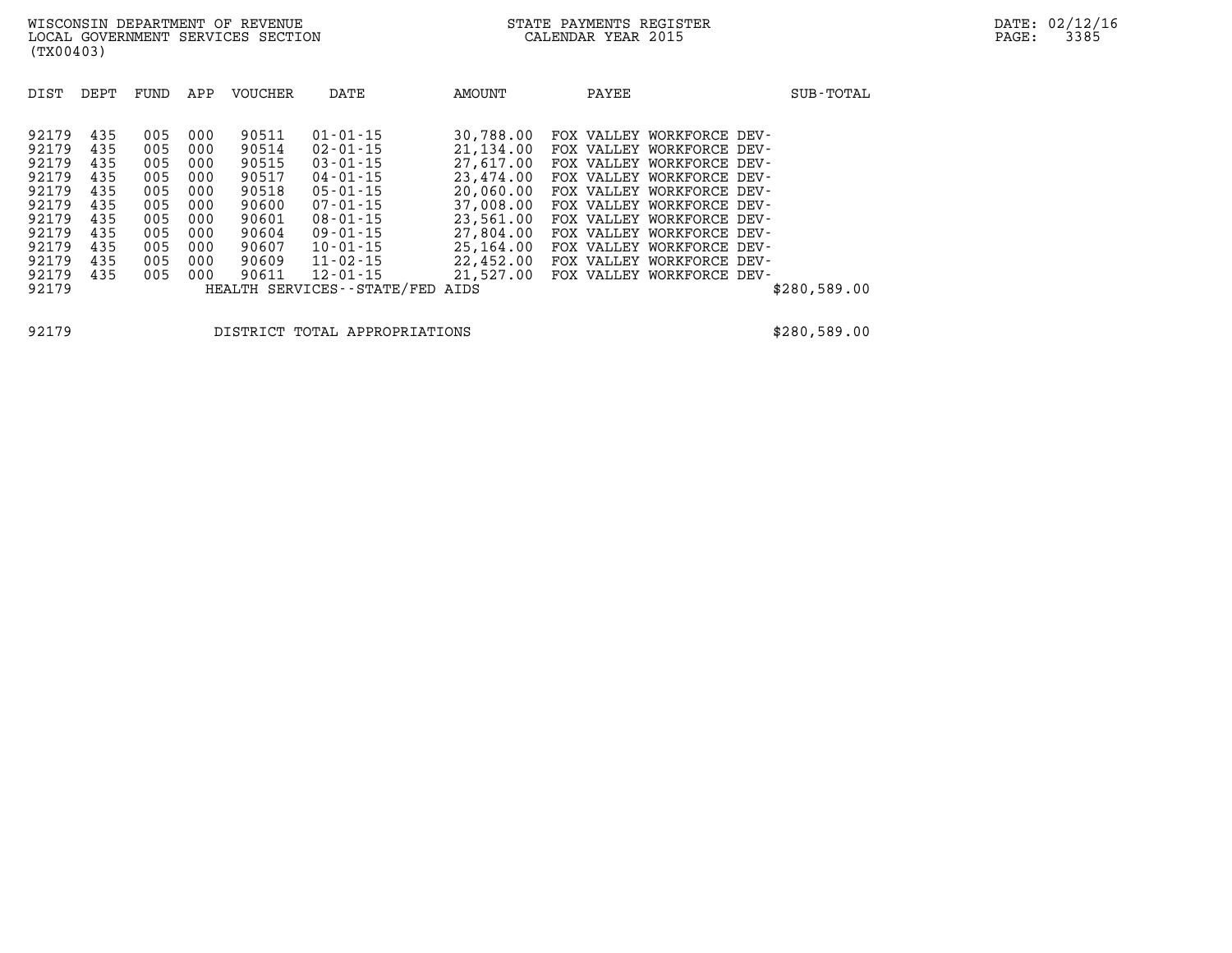| DIST  | DEPT | FUND | APP | <b>VOUCHER</b> | DATE                       | AMOUNT     | PAYEE                   | SUB-TOTAL    |
|-------|------|------|-----|----------------|----------------------------|------------|-------------------------|--------------|
|       |      |      |     |                |                            |            |                         |              |
| 92181 | 435  | 005  | 000 | 90517          | $04 - 01 - 15$             | 87,729.00  | LUTHERAN SOCIAL SERVICE |              |
| 92181 | 435  | 005  | 000 | 90518          | $05 - 01 - 15$             | 17,479.00  | LUTHERAN SOCIAL SERVICE |              |
| 92181 | 435  | 005  | 000 | 90519          | $06 - 01 - 15$             | 1,800.00   | LUTHERAN SOCIAL SERVICE |              |
| 92181 | 435  | 005  | 000 | 90521          | $06 - 29 - 15$             | 185,299.00 | LUTHERAN SOCIAL SERVICE |              |
| 92181 | 435  | 005  | 000 | 90600          | $07 - 01 - 15$             | 60,168.00  | LUTHERAN SOCIAL SERVICE |              |
| 92181 | 435  | 005  | 000 | 90601          | $08 - 01 - 15$             | 18,985.00  | LUTHERAN SOCIAL SERVICE |              |
| 92181 | 435  | 005  | 000 | 90604          | $09 - 01 - 15$             | 27,634.00  | LUTHERAN SOCIAL SERVICE |              |
| 92181 | 435  | 005  | 000 | 90607          | $10 - 01 - 15$             | 47,152.00  | LUTHERAN SOCIAL SERVICE |              |
| 92181 | 435  | 005  | 000 | 90609          | $11 - 02 - 15$             | 15,914.00  | LUTHERAN SOCIAL SERVICE |              |
| 92181 | 435  | 005  | 000 | 90611          | $12 - 01 - 15$             | 33,424.00  | LUTHERAN SOCIAL SERVICE |              |
| 92181 |      |      |     |                | HEALTH SERVICES--STATE/FED | AIDS       |                         | \$495,584.00 |

**92181 DISTRICT TOTAL APPROPRIATIONS \$495,584.00**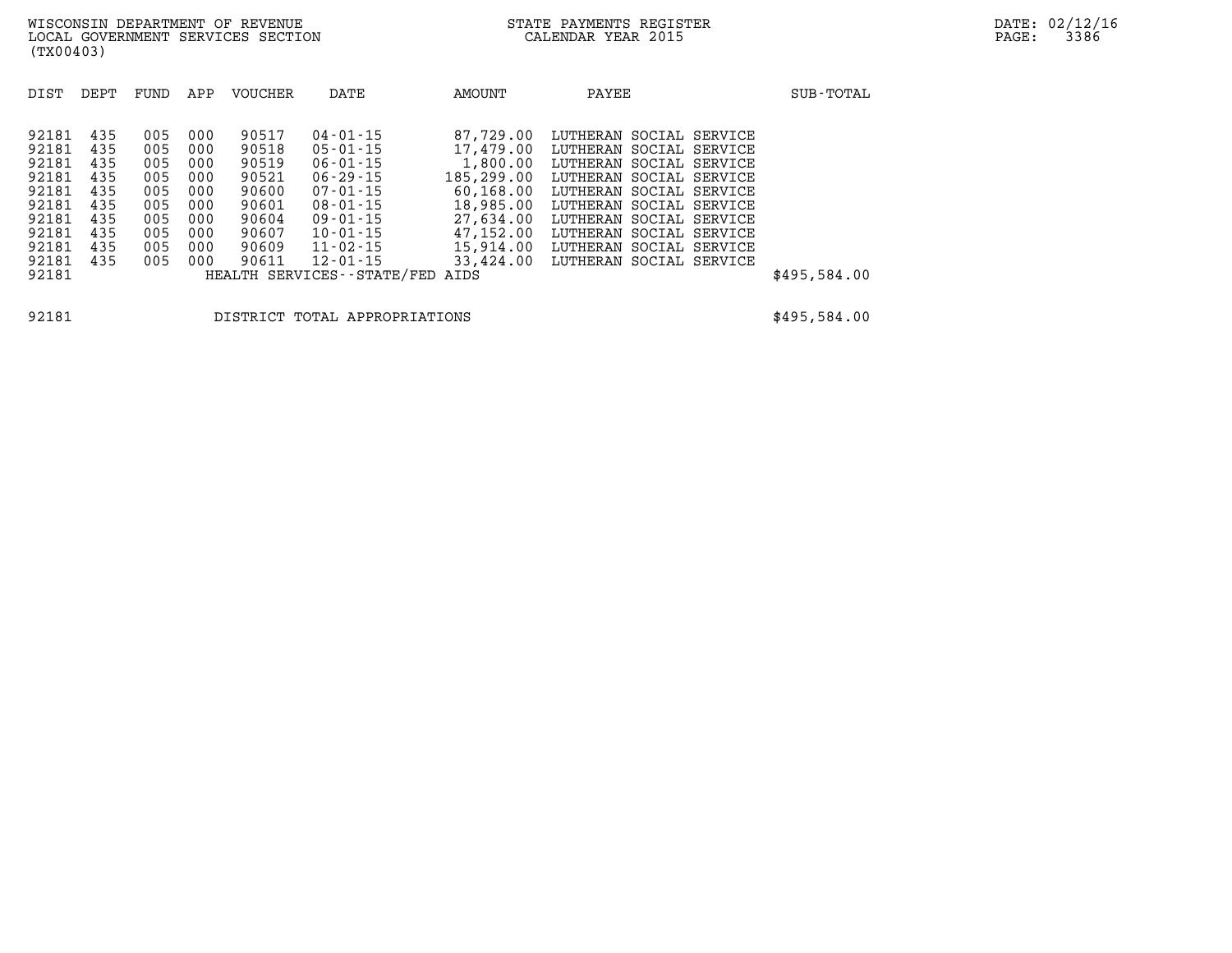| DIST  | DEPT | FUND | APP | <b>VOUCHER</b> | DATE                            | AMOUNT    | PAYEE                    |             | SUB-TOTAL   |
|-------|------|------|-----|----------------|---------------------------------|-----------|--------------------------|-------------|-------------|
| 92187 | 435  | 005  | 000 | 90511          | $01 - 01 - 15$                  | 1.00      | EPILEPSY FND SOUTHERN WI |             |             |
| 92187 | 435  | 005  | 000 | 90514          | $02 - 01 - 15$                  | 1.00      | EPILEPSY<br>FND          | SOUTHERN WI |             |
| 92187 | 435  | 005  | 000 | 90515          | $03 - 01 - 15$                  | 1.00      | EPILEPSY FND SOUTHERN WI |             |             |
| 92187 | 435  | 005  | 000 | 90518          | $05 - 01 - 15$                  | 14,303.00 | EPILEPSY FND SOUTHERN WI |             |             |
| 92187 | 435  | 005  | 000 | 90519          | $06 - 01 - 15$                  | 2,861.00  | EPILEPSY FND SOUTHERN WI |             |             |
| 92187 | 435  | 005  | 000 | 90600          | $07 - 01 - 15$                  | 2,861.00  | EPILEPSY FND SOUTHERN WI |             |             |
| 92187 | 435  | 005  | 000 | 90601          | $08 - 01 - 15$                  | 2,861.00  | EPILEPSY FND SOUTHERN WI |             |             |
| 92187 | 435  | 005  | 000 | 90604          | $09 - 01 - 15$                  | 2,861.00  | EPILEPSY FND SOUTHERN WI |             |             |
| 92187 | 435  | 005  | 000 | 90607          | 10-01-15                        | 2,861.00  | EPILEPSY FND SOUTHERN WI |             |             |
| 92187 | 435  | 005  | 000 | 90611          | $12 - 01 - 15$                  | 2,861.00  | EPILEPSY FND SOUTHERN WI |             |             |
| 92187 |      |      |     |                | HEALTH SERVICES--STATE/FED AIDS |           |                          |             | \$31,472.00 |

**92187 DISTRICT TOTAL APPROPRIATIONS \$31,472.00**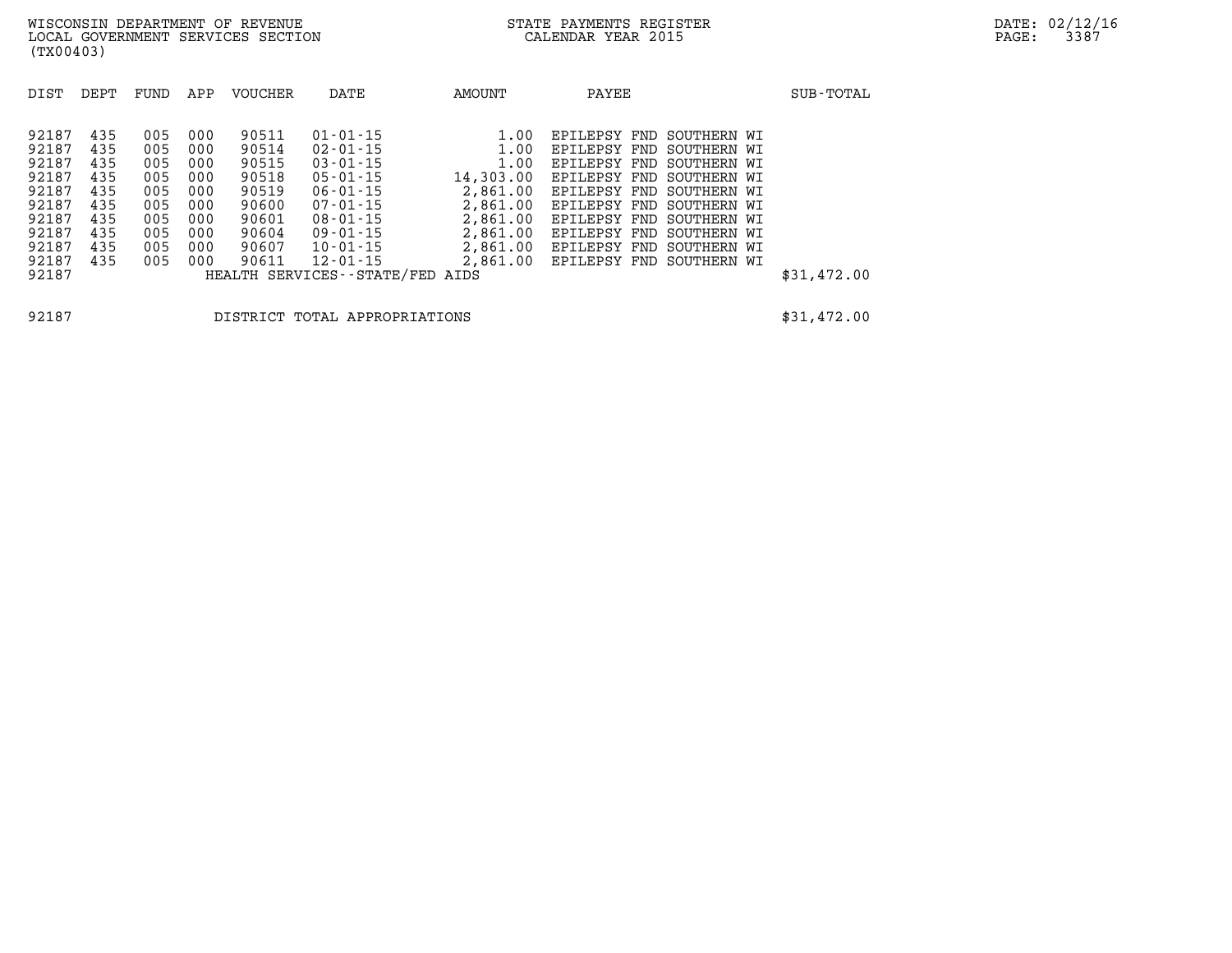| DIST  | DEPT | FUND | APP | <b>VOUCHER</b> | DATE                            | AMOUNT   | PAYEE                   | SUB-TOTAL   |
|-------|------|------|-----|----------------|---------------------------------|----------|-------------------------|-------------|
|       |      |      |     |                |                                 |          |                         |             |
| 92188 | 435  | 005  | 000 | 90518          | $05 - 01 - 15$                  | 9,425.00 | EPILEPSY FND WESTERN WI |             |
| 92188 | 435  | 005  | 000 | 90519          | 06-01-15                        | 1,851.00 | EPILEPSY FND WESTERN WI |             |
| 92188 | 435  | 005  | 000 | 90600          | 07-01-15                        | 1,851.00 | EPILEPSY FND WESTERN WI |             |
| 92188 | 435  | 005  | 000 | 90601          | $08 - 01 - 15$                  | 1,851.00 | EPILEPSY FND WESTERN WI |             |
| 92188 | 435  | 005  | 000 | 90604          | 09-01-15                        | 1,851.00 | EPILEPSY FND WESTERN WI |             |
| 92188 | 435  | 005  | 000 | 90607          | 10-01-15                        | 2,529.00 | EPILEPSY FND WESTERN WI |             |
| 92188 | 435  | 005  | 000 | 90609          | 11-02-15                        | 3,532.00 | EPILEPSY FND WESTERN WI |             |
| 92188 |      |      |     |                | HEALTH SERVICES--STATE/FED AIDS |          |                         | \$22,890.00 |
|       |      |      |     |                |                                 |          |                         |             |
|       |      |      |     |                |                                 |          |                         |             |
| 92188 |      |      |     |                | DISTRICT TOTAL APPROPRIATIONS   |          |                         | \$22,890.00 |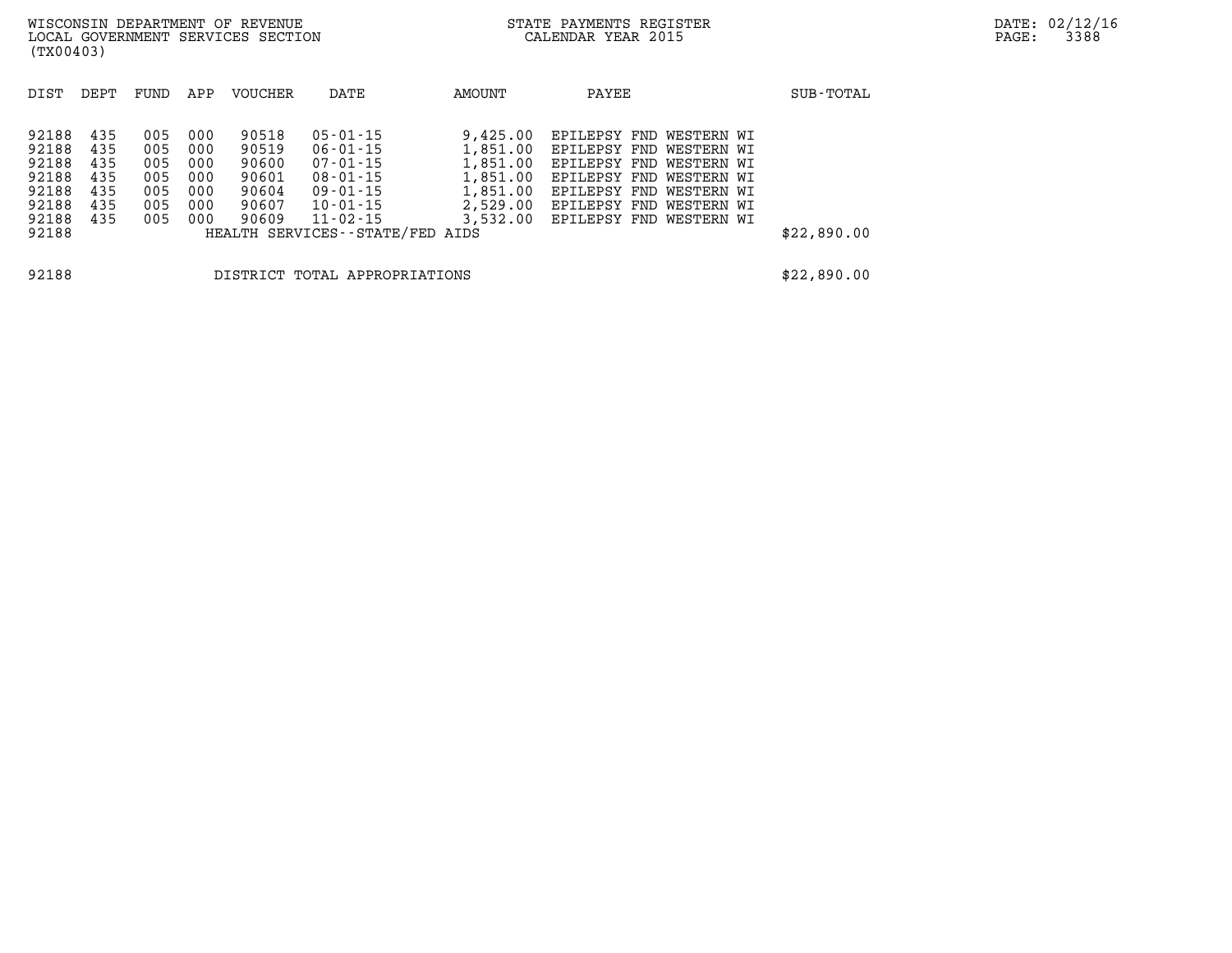| DIST           | DEPT       | FUND       | APP        | <b>VOUCHER</b> | DATE                                              | AMOUNT   | PAYEE                                                   | SUB-TOTAL   |
|----------------|------------|------------|------------|----------------|---------------------------------------------------|----------|---------------------------------------------------------|-------------|
| 92190          | 435        | 005        | 000        | 90518          | $05 - 01 - 15$                                    | 9,884.00 | EPILEPSY FND OF SE WI                                   |             |
| 92190          | 435        | 005        | 000        | 90519          | 06-01-15                                          |          | 1,561.00 EPILEPSY FND OF SE WI                          |             |
| 92190<br>92190 | 435<br>435 | 005<br>005 | 000<br>000 | 90600<br>90601 | 07-01-15<br>$08 - 01 - 15$                        | 2,599.00 | EPILEPSY FND OF SE WI<br>2,080.00 EPILEPSY FND OF SE WI |             |
| 92190          | 435        | 005        | 000        | 90604          | 09-01-15                                          |          | 2,080.00 EPILEPSY FND OF SE WI                          |             |
| 92190          | 435        | 005        | 000        | 90607          | $10 - 01 - 15$                                    |          | 2,080.00 EPILEPSY FND OF SE WI                          |             |
| 92190          | 435        | 005        | 000        | 90609          | 11-02-15                                          |          | 2,080.00 EPILEPSY FND OF SE WI                          |             |
| 92190<br>92190 | 435        | 005        | 000        | 90611          | $12 - 01 - 15$<br>HEALTH SERVICES--STATE/FED AIDS |          | 526.00 EPILEPSY FND OF SE WI                            | \$22,890.00 |
| 92190          |            |            |            |                | DISTRICT TOTAL APPROPRIATIONS                     |          |                                                         | \$22,890.00 |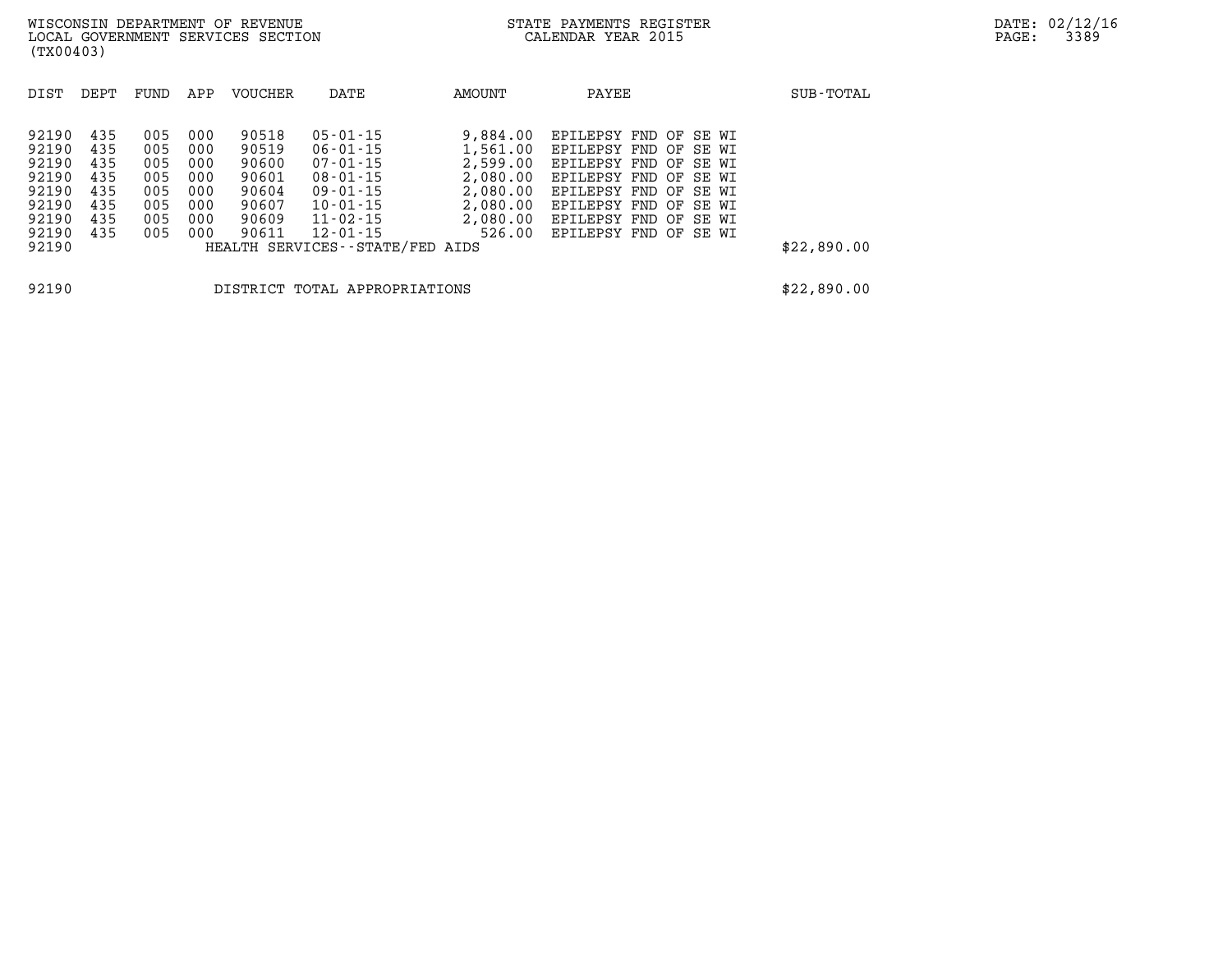| DIST                                               | DEPT                                   | FUND                                   | APP                                    | <b>VOUCHER</b>                                     | DATE                                                                                         | AMOUNT                                                                  | PAYEE                                                                                                                                              | SUB-TOTAL                              |
|----------------------------------------------------|----------------------------------------|----------------------------------------|----------------------------------------|----------------------------------------------------|----------------------------------------------------------------------------------------------|-------------------------------------------------------------------------|----------------------------------------------------------------------------------------------------------------------------------------------------|----------------------------------------|
| 92192<br>92192<br>92192<br>92192<br>92192<br>92192 | 435<br>435<br>435<br>435<br>435<br>435 | 005<br>005<br>005<br>005<br>005<br>005 | 000<br>000<br>000<br>000<br>000<br>000 | 90514<br>90515<br>90517<br>90518<br>90519<br>90600 | $02 - 01 - 15$<br>$03 - 01 - 15$<br>04-01-15<br>$05 - 01 - 15$<br>$06 - 01 - 15$<br>07-01-15 | 32,241.00<br>7,370.00<br>7,370.00<br>7,370.00<br>22,638.00<br>27,726.00 | HOLTON STREET CLINIC,<br>HOLTON STREET CLINIC,<br>HOLTON STREET CLINIC,<br>HOLTON STREET CLINIC,<br>HOLTON STREET CLINIC,<br>HOLTON STREET CLINIC, | INC<br>INC<br>INC<br>INC<br>INC<br>INC |
| 92192                                              | 435                                    | 005                                    | 000                                    | 90604                                              | $09 - 01 - 15$                                                                               | 12,459.00                                                               | HOLTON STREET CLINIC,                                                                                                                              | INC                                    |
| 92192<br>92192                                     | 435<br>435                             | 005<br>005                             | 000<br>000                             | 90607<br>90609                                     | $10 - 01 - 15$<br>$11 - 02 - 15$                                                             | 12,459.00<br>12,459.00                                                  | HOLTON STREET CLINIC,<br>HOLTON STREET CLINIC,                                                                                                     | INC<br>INC                             |
| 92192<br>92192                                     | 435                                    | 005                                    | 000                                    | 90611                                              | $12 - 01 - 15$<br>HEALTH SERVICES - - STATE/FED                                              | 26,418.00<br>AIDS                                                       | HOLTON STREET CLINIC,                                                                                                                              | INC<br>\$168,510.00                    |

**92192 DISTRICT TOTAL APPROPRIATIONS \$168,510.00**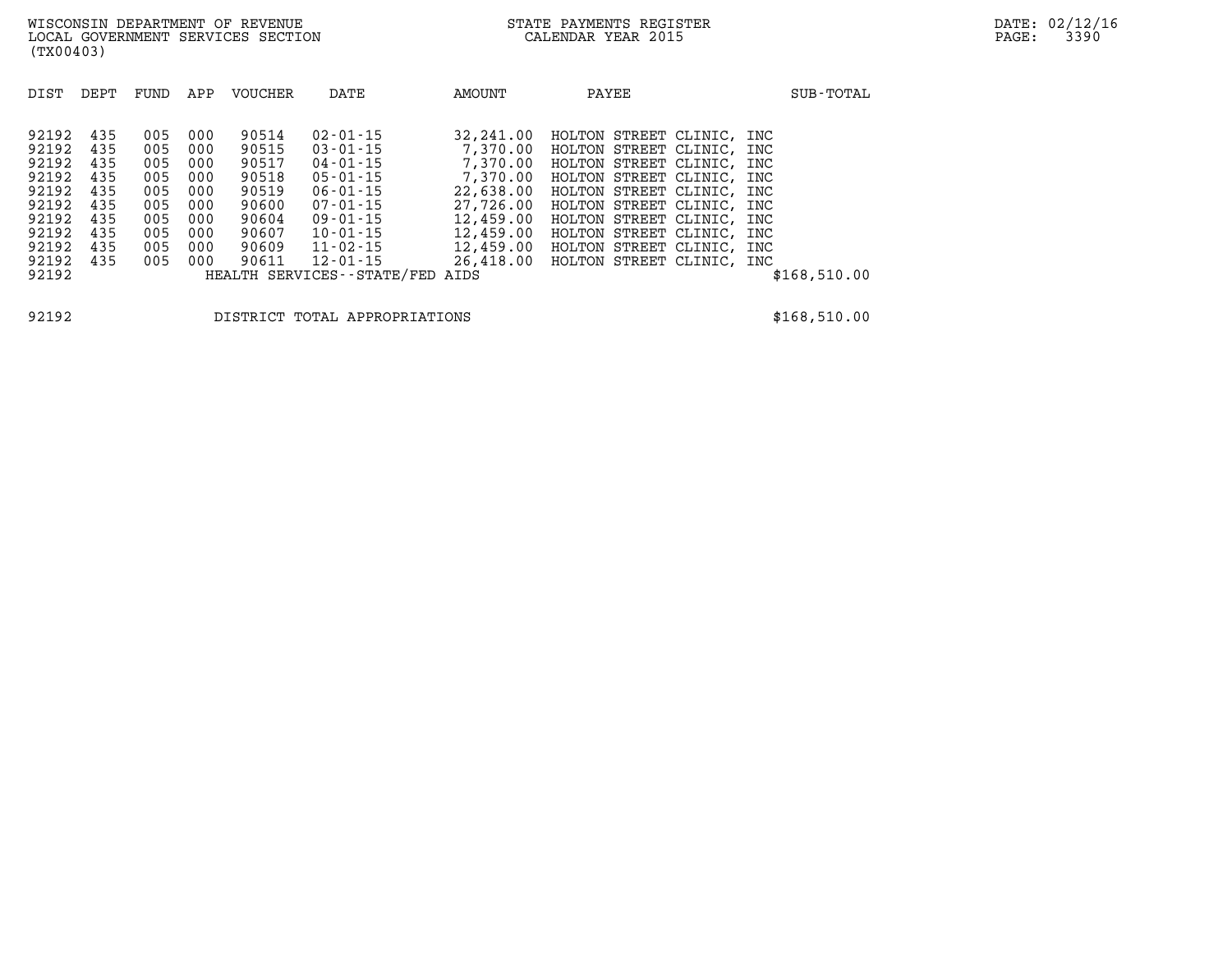| DIST           | DEPT       | FUND       | APP        | <b>VOUCHER</b> | DATE                                              | AMOUNT                 | PAYEE                            | SUB-TOTAL    |
|----------------|------------|------------|------------|----------------|---------------------------------------------------|------------------------|----------------------------------|--------------|
| 92195          | 435        | 005        | 000        | 90511          | $01 - 01 - 15$                                    | 66.00                  | WI FAMILY TIES                   |              |
| 92195          | 435        | 005        | 000        | 90517          | $04 - 01 - 15$                                    | 33,958.00              | WI FAMILY TIES                   |              |
| 92195<br>92195 | 435<br>435 | 005<br>005 | 000<br>000 | 90518<br>90519 | $05 - 01 - 15$<br>$06 - 01 - 15$                  | 24,802.00<br>74,178.00 | WI FAMILY TIES<br>WI FAMILY TIES |              |
| 92195          | 435        | 005        | 000        | 90601          | $08 - 01 - 15$                                    | 64,940.00              | WI FAMILY TIES                   |              |
| 92195<br>92195 | 435<br>435 | 005<br>005 | 000<br>000 | 90604<br>90607 | 09-01-15<br>$10 - 01 - 15$                        | 22,296.00<br>28,534.00 | WI FAMILY TIES<br>WI FAMILY TIES |              |
| 92195          | 435        | 005        | 000        | 90609          | $11 - 02 - 15$                                    | 7,775.00               | WI FAMILY TIES                   |              |
| 92195<br>92195 | 435        | 005        | 000        | 90611          | $12 - 01 - 15$<br>HEALTH SERVICES--STATE/FED AIDS | 17,169.00              | WI FAMILY TIES                   | \$273,718.00 |
|                |            |            |            |                |                                                   |                        |                                  |              |
| 92195          |            |            |            |                | DISTRICT TOTAL APPROPRIATIONS                     |                        |                                  | \$273,718.00 |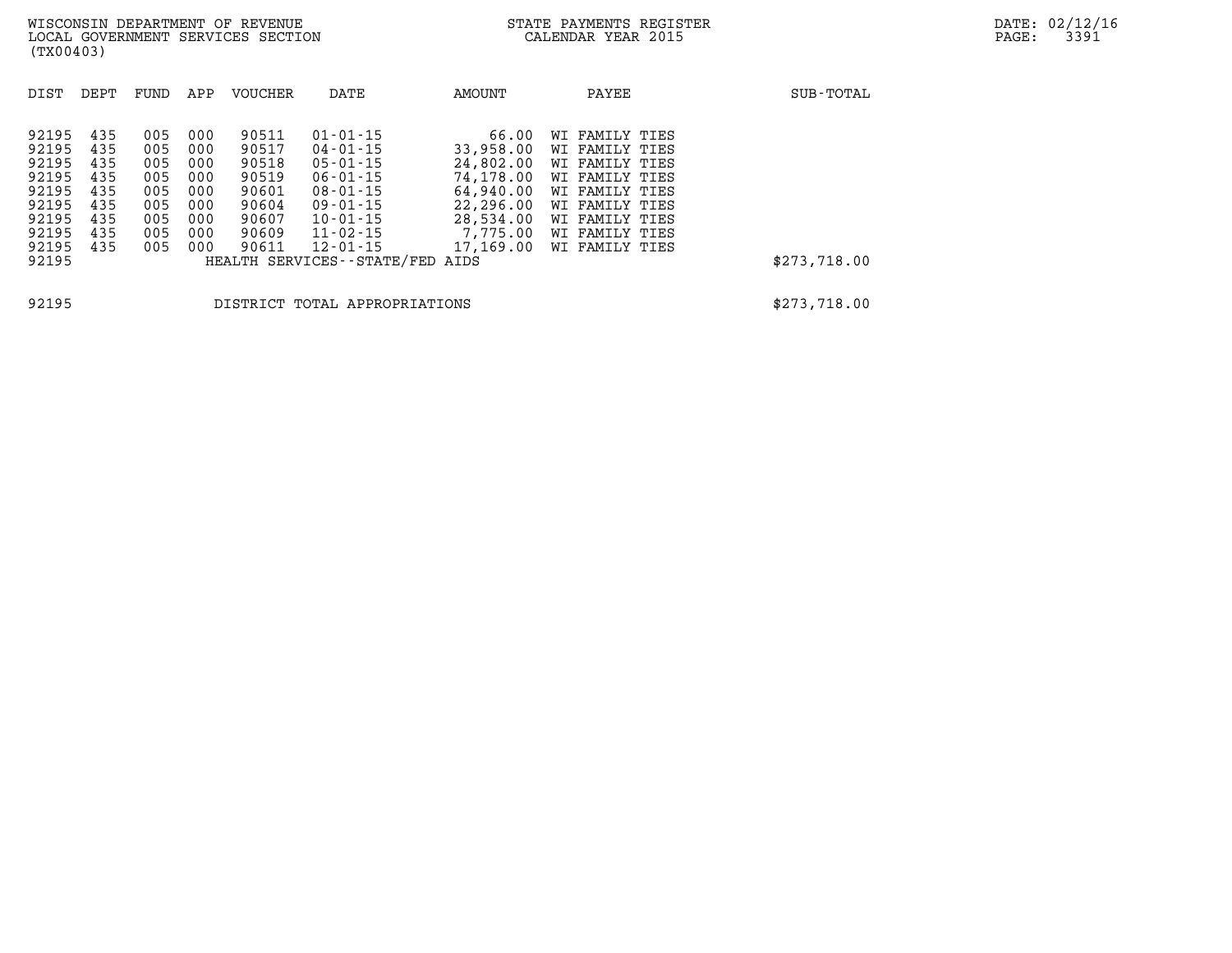| DIST  | DEPT | FUND | APP | <b>VOUCHER</b> | DATE                          | AMOUNT     | PAYEE           | SUB-TOTAL    |
|-------|------|------|-----|----------------|-------------------------------|------------|-----------------|--------------|
| 92196 | 435  | 005  | 000 | 90511          | $01 - 01 - 15$                | 6,899.00   | AMER LUNG ASSOC |              |
| 92196 | 435  | 005  | 000 | 90514          | $02 - 01 - 15$                | 10,248.00  | AMER LUNG ASSOC |              |
| 92196 | 435  | 005  | 000 | 90517          | 04-01-15                      | 348,002.00 | AMER LUNG ASSOC |              |
| 92196 | 435  | 005  | 000 | 90518          | $05 - 01 - 15$                | 6,845.00   | AMER LUNG ASSOC |              |
| 92196 | 435  | 005  | 000 | 90519          | $06 - 01 - 15$                | 123,335.00 | AMER LUNG ASSOC |              |
| 92196 | 435  | 005  | 000 | 90600          | $07 - 01 - 15$                | 7,714.00   | AMER LUNG ASSOC |              |
| 92196 | 435  | 005  | 000 | 90601          | $08 - 01 - 15$                | 290,429.00 | AMER LUNG ASSOC |              |
| 92196 | 435  | 005  | 000 | 90604          | $09 - 01 - 15$                | 1,352.00   | AMER LUNG ASSOC |              |
| 92196 | 435  | 005  | 000 | 90609          | $11 - 02 - 15$                | 164,623.00 | AMER LUNG ASSOC |              |
| 92196 | 435  | 005  | 000 | 90611          | $12 - 01 - 15$                | 10,567.00  | AMER LUNG ASSOC |              |
| 92196 |      |      |     |                | HEALTH SERVICES - - STATE/FED | AIDS       |                 | \$970,014.00 |
|       |      |      |     |                |                               |            |                 |              |

**92196 DISTRICT TOTAL APPROPRIATIONS \$970,014.00**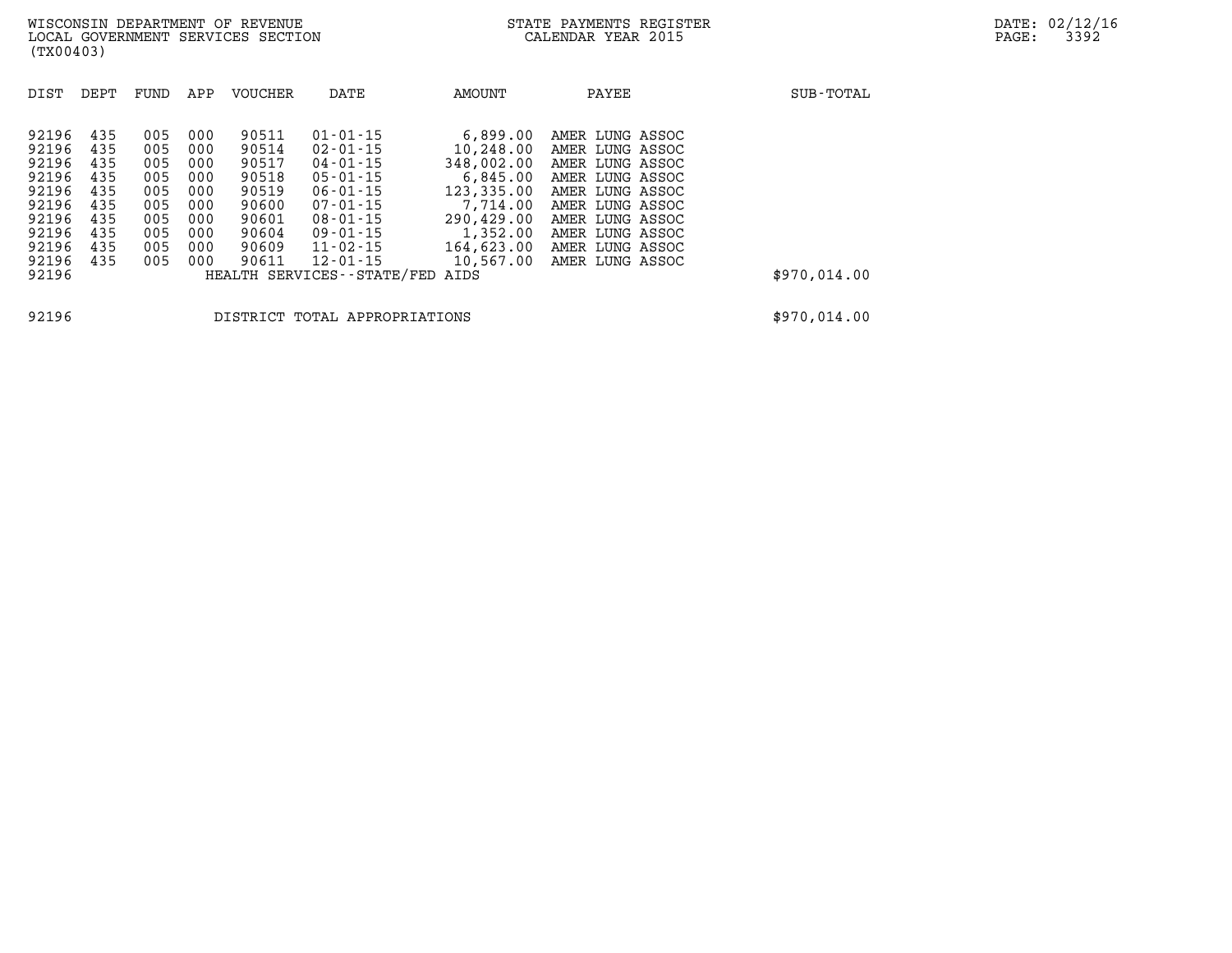| DIST                                                                                   | DEPT                                                               | FUND                                                               | APP                                                                | <b>VOUCHER</b>                                                                         | DATE                                                                                                                                                                       | AMOUNT                                                                                                                      | PAYEE                                                                                            | SUB-TOTAL    |
|----------------------------------------------------------------------------------------|--------------------------------------------------------------------|--------------------------------------------------------------------|--------------------------------------------------------------------|----------------------------------------------------------------------------------------|----------------------------------------------------------------------------------------------------------------------------------------------------------------------------|-----------------------------------------------------------------------------------------------------------------------------|--------------------------------------------------------------------------------------------------|--------------|
| 92205<br>92205<br>92205<br>92205<br>92205<br>92205<br>92205<br>92205<br>92205<br>92205 | 435<br>435<br>435<br>435<br>435<br>435<br>435<br>435<br>435<br>435 | 005<br>005<br>005<br>005<br>005<br>005<br>005<br>005<br>005<br>005 | 000<br>000<br>000<br>000<br>000<br>000<br>000<br>000<br>000<br>000 | 90511<br>90514<br>90517<br>90519<br>90600<br>90601<br>90604<br>90607<br>90609<br>90611 | $01 - 01 - 15$<br>$02 - 01 - 15$<br>04-01-15<br>$06 - 01 - 15$<br>$07 - 01 - 15$<br>$08 - 01 - 15$<br>$09 - 01 - 15$<br>$10 - 01 - 15$<br>$11 - 02 - 15$<br>$12 - 01 - 15$ | 21,908.00<br>13,528.00<br>71,756.00<br>105,443.00<br>6,779.00<br>4,173.00<br>6,423.00<br>17,702.00<br>8,531.00<br>10,286.00 | WISCAP<br>WISCAP<br>WISCAP<br>WISCAP<br>WISCAP<br>WISCAP<br>WISCAP<br>WISCAP<br>WISCAP<br>WISCAP |              |
| 92205                                                                                  |                                                                    |                                                                    |                                                                    |                                                                                        | HEALTH SERVICES - - STATE/FED                                                                                                                                              | AIDS                                                                                                                        |                                                                                                  | \$266,529.00 |
|                                                                                        |                                                                    |                                                                    |                                                                    |                                                                                        |                                                                                                                                                                            |                                                                                                                             |                                                                                                  |              |

**92205 DISTRICT TOTAL APPROPRIATIONS \$266,529.00**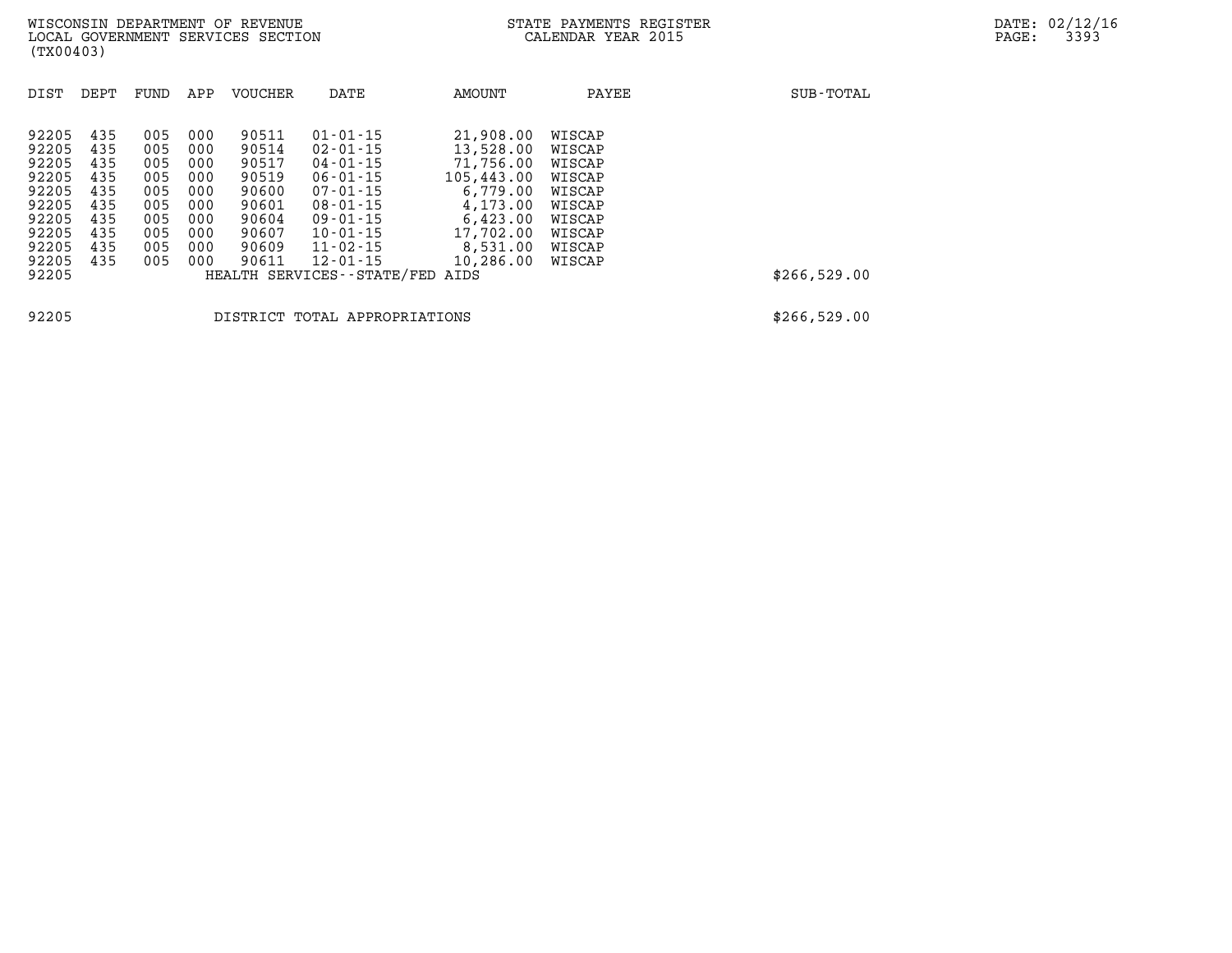| DIST                                                                          | DEPT                                                        | FUND                                                        | APP                                                         | <b>VOUCHER</b>                                                                | DATE                                                                                                                                                           | AMOUNT                                                                                                             | PAYEE                                                                                                                                                                                                       | SUB-TOTAL    |
|-------------------------------------------------------------------------------|-------------------------------------------------------------|-------------------------------------------------------------|-------------------------------------------------------------|-------------------------------------------------------------------------------|----------------------------------------------------------------------------------------------------------------------------------------------------------------|--------------------------------------------------------------------------------------------------------------------|-------------------------------------------------------------------------------------------------------------------------------------------------------------------------------------------------------------|--------------|
| 92206<br>92206<br>92206<br>92206<br>92206<br>92206<br>92206<br>92206<br>92206 | 435<br>435<br>435<br>435<br>435<br>435<br>435<br>435<br>435 | 005<br>005<br>005<br>005<br>005<br>005<br>005<br>005<br>005 | 000<br>000<br>000<br>000<br>000<br>000<br>000<br>000<br>000 | 90511<br>90514<br>90515<br>90517<br>90518<br>90519<br>90600<br>90601<br>90604 | $01 - 01 - 15$<br>$02 - 01 - 15$<br>$03 - 01 - 15$<br>$04 - 01 - 15$<br>$05 - 01 - 15$<br>$06 - 01 - 15$<br>$07 - 01 - 15$<br>$08 - 01 - 15$<br>$09 - 01 - 15$ | 21,531.00<br>21,533.00<br>147,782.00<br>54,494.00<br>62,104.00<br>14,851.00<br>63,589.00<br>56,005.00<br>74,614.00 | COMMUNITY ADVOCATES<br>COMMUNITY ADVOCATES<br>COMMUNITY ADVOCATES<br>COMMUNITY ADVOCATES<br>COMMUNITY ADVOCATES<br>COMMUNITY ADVOCATES<br>COMMUNITY ADVOCATES<br>COMMUNITY ADVOCATES<br>COMMUNITY ADVOCATES |              |
| 92206                                                                         | 435                                                         | 005                                                         | 000                                                         | 90607                                                                         | $10 - 01 - 15$                                                                                                                                                 | 86,558.00                                                                                                          | COMMUNITY<br>ADVOCATES                                                                                                                                                                                      |              |
| 92206<br>92206                                                                | 435<br>435                                                  | 005<br>005                                                  | 000<br>000                                                  | 90609<br>90611                                                                | $11 - 02 - 15$<br>$12 - 01 - 15$                                                                                                                               | 91,114.00<br>33,346.00                                                                                             | COMMUNITY ADVOCATES<br>COMMUNITY ADVOCATES                                                                                                                                                                  |              |
| 92206                                                                         |                                                             |                                                             |                                                             |                                                                               | HEALTH SERVICES - - STATE/FED                                                                                                                                  | AIDS                                                                                                               |                                                                                                                                                                                                             | \$727,521.00 |

**92206 DISTRICT TOTAL APPROPRIATIONS \$727,521.00**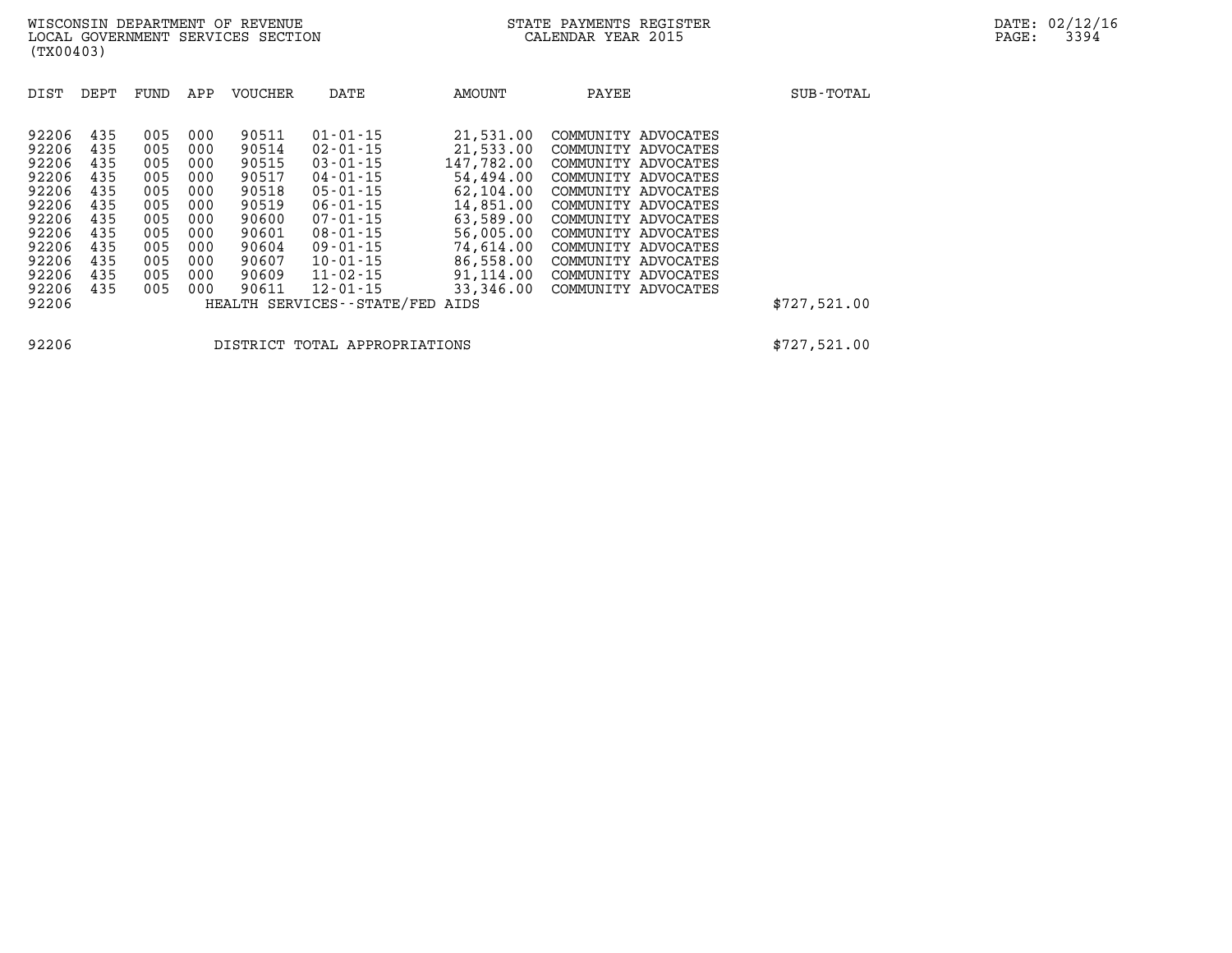|                                                                 | WISCONSIN DEPARTMENT OF REVENUE<br>LOCAL GOVERNMENT SERVICES SECTION<br>(TX00403) |                                        |                                        |                                                    |                                                                                                                  |                                               | STATE PAYMENTS REGISTER<br>CALENDAR YEAR 2015 |                                                                                                                                                                                               |  | PAGE:       | DATE: 02/12/16<br>3395 |  |
|-----------------------------------------------------------------|-----------------------------------------------------------------------------------|----------------------------------------|----------------------------------------|----------------------------------------------------|------------------------------------------------------------------------------------------------------------------|-----------------------------------------------|-----------------------------------------------|-----------------------------------------------------------------------------------------------------------------------------------------------------------------------------------------------|--|-------------|------------------------|--|
| DIST                                                            | DEPT                                                                              | FUND                                   | APP                                    | VOUCHER                                            | DATE                                                                                                             | AMOUNT                                        | PAYEE                                         |                                                                                                                                                                                               |  | SUB-TOTAL   |                        |  |
| 92215<br>92215<br>92215<br>92215<br>92215<br>92215 435<br>92215 | 435<br>435<br>435<br>435<br>435                                                   | 005<br>005<br>005<br>005<br>005<br>005 | 000<br>000<br>000<br>000<br>000<br>000 | 90511<br>90515<br>90519<br>90600<br>90609<br>90611 | $01 - 01 - 15$<br>03-01-15<br>06-01-15<br>07-01-15<br>11-02-15<br>12-01-15<br>HEALTH SERVICES - - STATE/FED AIDS | 2,916.00<br>3,750.00<br>15,945.00<br>8,750.00 |                                               | LEGAL AID SOCIETY OF MILW<br>LEGAL AID SOCIETY OF MILW<br>LEGAL AID SOCIETY OF MILW<br>LEGAL AID SOCIETY OF MILW<br>14,580.00 LEGAL AID SOCIETY OF MILW<br>2,916.00 LEGAL AID SOCIETY OF MILW |  | \$48,857.00 |                        |  |
| 92215                                                           |                                                                                   |                                        |                                        |                                                    | DISTRICT TOTAL APPROPRIATIONS                                                                                    |                                               |                                               |                                                                                                                                                                                               |  | \$48,857.00 |                        |  |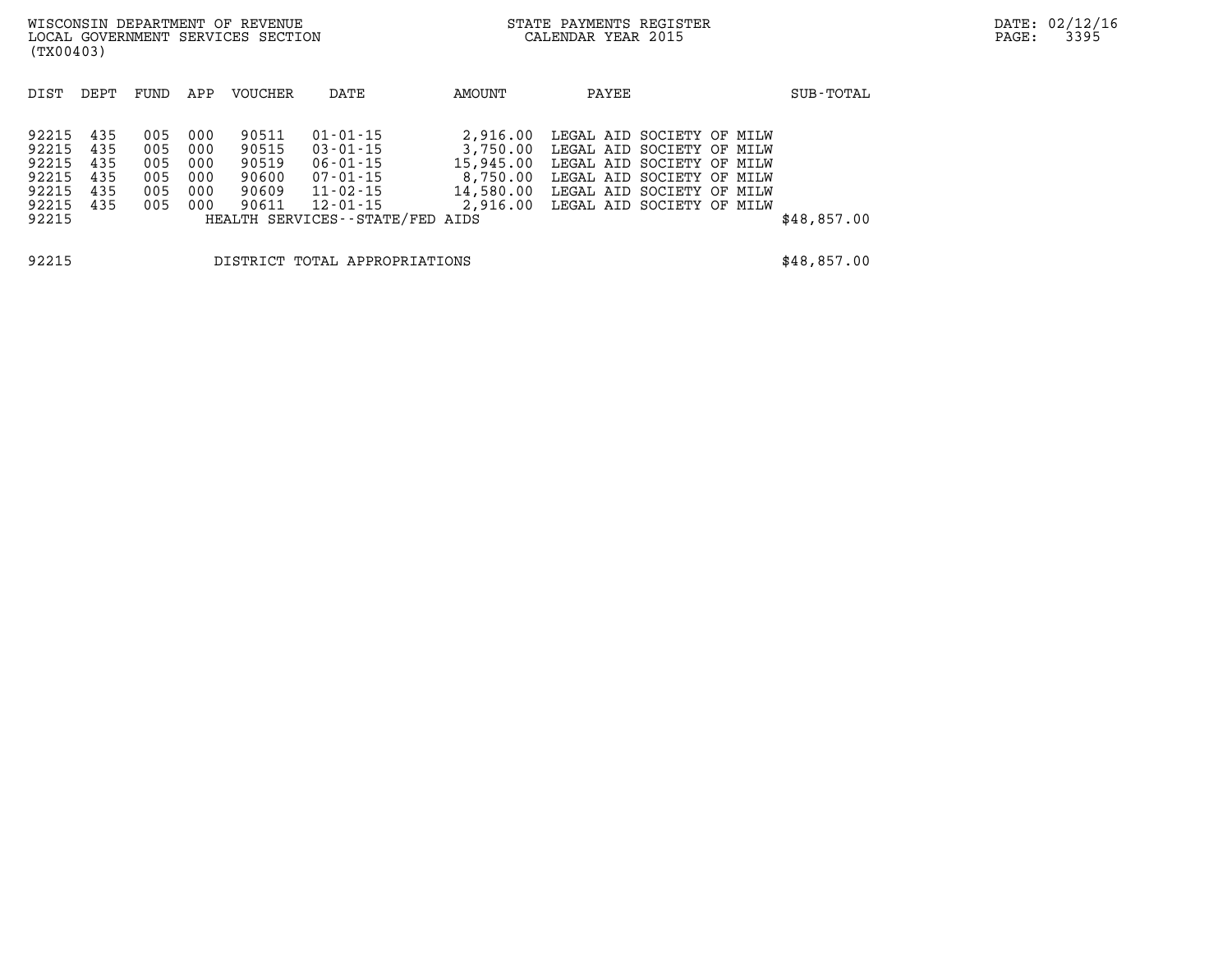| DIST  | DEPT | FUND | APP | <b>VOUCHER</b> | DATE                          | AMOUNT     | PAYEE                      | SUB-TOTAL    |
|-------|------|------|-----|----------------|-------------------------------|------------|----------------------------|--------------|
|       |      |      |     |                |                               |            |                            |              |
| 92216 | 435  | 005  | 000 | 90511          | $01 - 01 - 15$                | 172,255.00 | HEALTHCARE FOR HOMELESS    |              |
| 92216 | 435  | 005  | 000 | 90514          | $02 - 01 - 15$                | 32,257,00  | HEALTHCARE<br>FOR HOMELESS |              |
| 92216 | 435  | 005  | 000 | 90515          | $03 - 01 - 15$                | 40,214.00  | HEALTHCARE<br>FOR HOMELESS |              |
| 92216 | 435  | 005  | 000 | 90517          | $04 - 01 - 15$                | 47,222.00  | HEALTHCARE<br>FOR HOMELESS |              |
| 92216 | 435  | 005  | 000 | 90518          | $05 - 01 - 15$                | 33,210.00  | HEALTHCARE FOR HOMELESS    |              |
| 92216 | 435  | 005  | 000 | 90519          | $06 - 01 - 15$                | 29,246.00  | HEALTHCARE<br>FOR HOMELESS |              |
| 92216 | 435  | 005  | 000 | 90600          | $07 - 01 - 15$                | 4,958.00   | HEALTHCARE FOR HOMELESS    |              |
| 92216 | 435  | 005  | 000 | 90601          | $08 - 01 - 15$                | 9,250.00   | HEALTHCARE<br>FOR HOMELESS |              |
| 92216 | 435  | 005  | 000 | 90604          | $09 - 01 - 15$                | 18,541.00  | HEALTHCARE FOR HOMELESS    |              |
| 92216 | 435  | 005  | 000 | 90607          | $10 - 01 - 15$                | 132,762.00 | HEALTHCARE<br>FOR HOMELESS |              |
| 92216 | 435  | 005  | 000 | 90609          | $11 - 02 - 15$                | 31,623.00  | HEALTHCARE FOR HOMELESS    |              |
| 92216 | 435  | 005  | 000 | 90611          | 12-01-15                      | 29,086.00  | HEALTHCARE FOR HOMELESS    |              |
| 92216 |      |      |     |                | HEALTH SERVICES - - STATE/FED | AIDS       |                            | \$580,624.00 |

**92216 DISTRICT TOTAL APPROPRIATIONS \$580,624.00**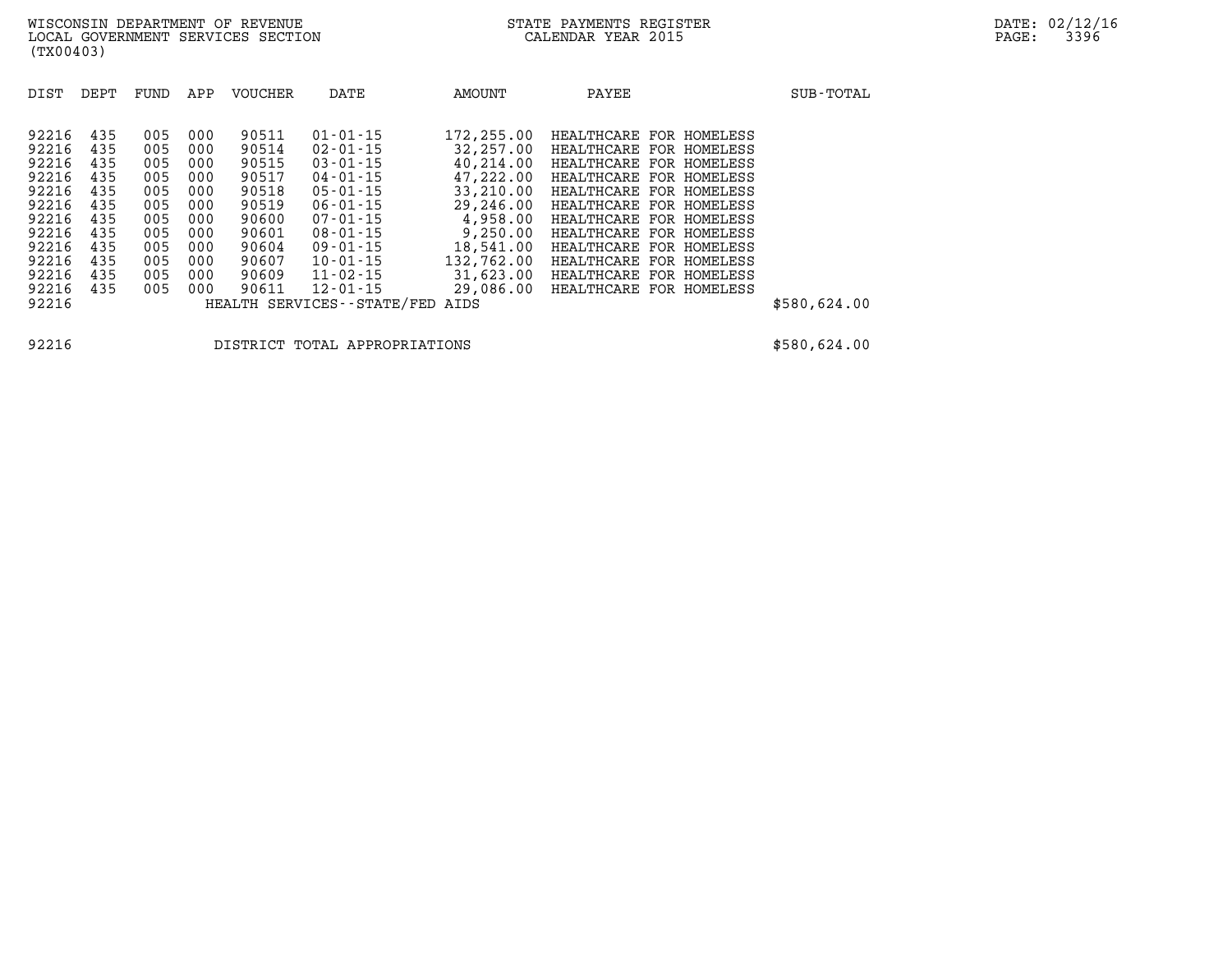| DIST           | DEPT       | FUND       | APP        | <b>VOUCHER</b> | DATE                             | AMOUNT                                           | PAYEE                                                                      |  | SUB-TOTAL    |
|----------------|------------|------------|------------|----------------|----------------------------------|--------------------------------------------------|----------------------------------------------------------------------------|--|--------------|
| 92219<br>92219 | 435<br>435 | 005<br>005 | 000<br>000 | 90511<br>90514 | $01 - 01 - 15$<br>$02 - 01 - 15$ | 98,151.00<br>70,472.00                           | MILWAUKEE HEALTH SVCS INC<br>MILWAUKEE HEALTH SVCS INC                     |  |              |
| 92219<br>92219 | 435<br>435 | 005<br>005 | 000<br>000 | 90515<br>90517 | $03 - 01 - 15$<br>$04 - 01 - 15$ |                                                  | 54,709.00 MILWAUKEE HEALTH SVCS INC<br>10,901.00 MILWAUKEE HEALTH SVCS INC |  |              |
| 92219<br>92219 | 435<br>435 | 005<br>005 | 000<br>000 | 90519<br>90600 | 06-01-15<br>07-01-15             | 132,643.00 MILWAUKEE HEALTH SVCS INC<br>9,250.00 | MILWAUKEE HEALTH SVCS INC                                                  |  |              |
| 92219<br>92219 | 435<br>435 | 005<br>005 | 000<br>000 | 90604<br>90607 | $09 - 01 - 15$<br>10-01-15       | 179,829.00 MILWAUKEE HEALTH SVCS INC             | 14,039.00 MILWAUKEE HEALTH SVCS INC                                        |  |              |
| 92219          |            |            |            |                | HEALTH SERVICES--STATE/FED AIDS  |                                                  |                                                                            |  | \$569,994.00 |

**92219 DISTRICT TOTAL APPROPRIATIONS \$569,994.00**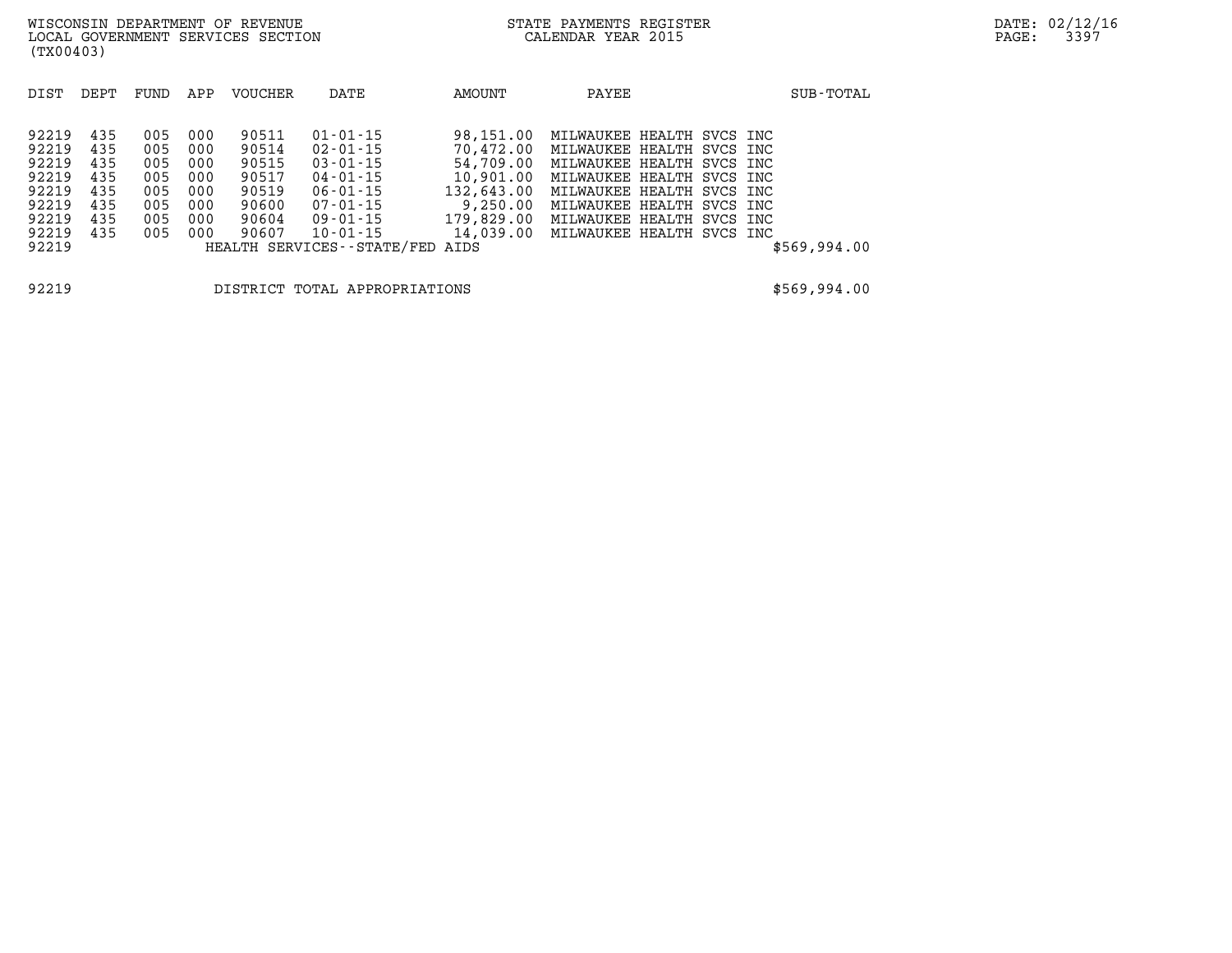| DIST  | DEPT | FUND | APP | <b>VOUCHER</b> | DATE                          | AMOUNT    | PAYEE     |                           |     | SUB-TOTAL    |
|-------|------|------|-----|----------------|-------------------------------|-----------|-----------|---------------------------|-----|--------------|
|       |      |      |     |                |                               |           |           |                           |     |              |
| 92228 | 435  | 005  | 000 | 90511          | $01 - 01 - 15$                | 20,187.00 | WORKFORCE | CONNECTIONS INC           |     |              |
| 92228 | 435  | 005  | 000 | 90514          | $02 - 01 - 15$                | 19,683.00 | WORKFORCE | CONNECTIONS               | INC |              |
| 92228 | 435  | 005  | 000 | 90515          | $03 - 01 - 15$                | 9,532.00  | WORKFORCE | CONNECTIONS               | INC |              |
| 92228 | 435  | 005  | 000 | 90517          | $04 - 01 - 15$                | 14,982.00 | WORKFORCE | CONNECTIONS               | INC |              |
| 92228 | 435  | 005  | 000 | 90518          | $05 - 01 - 15$                | 14,394.00 | WORKFORCE | CONNECTIONS               | INC |              |
| 92228 | 435  | 005  | 000 | 90519          | $06 - 01 - 15$                | 12,906.00 | WORKFORCE | CONNECTIONS INC           |     |              |
| 92228 | 435  | 005  | 000 | 90600          | $07 - 01 - 15$                | 15,961.00 | WORKFORCE | CONNECTIONS INC           |     |              |
| 92228 | 435  | 005  | 000 | 90601          | $08 - 01 - 15$                | 16,589.00 | WORKFORCE | CONNECTIONS INC           |     |              |
| 92228 | 435  | 005  | 000 | 90604          | $09 - 01 - 15$                | 24,500.00 | WORKFORCE | CONNECTIONS INC           |     |              |
| 92228 | 435  | 005  | 000 | 90607          | $10 - 01 - 15$                | 15,180.00 | WORKFORCE | CONNECTIONS INC           |     |              |
| 92228 | 435  | 005  | 000 | 90609          | $11 - 02 - 15$                | 12,556.00 | WORKFORCE | CONNECTIONS               | INC |              |
| 92228 | 435  | 005  | 000 | 90611          | $12 - 01 - 15$                | 14,278.00 |           | WORKFORCE CONNECTIONS INC |     |              |
| 92228 |      |      |     |                | HEALTH SERVICES - - STATE/FED | AIDS      |           |                           |     | \$190,748.00 |
|       |      |      |     |                |                               |           |           |                           |     |              |

**92228 DISTRICT TOTAL APPROPRIATIONS \$190,748.00**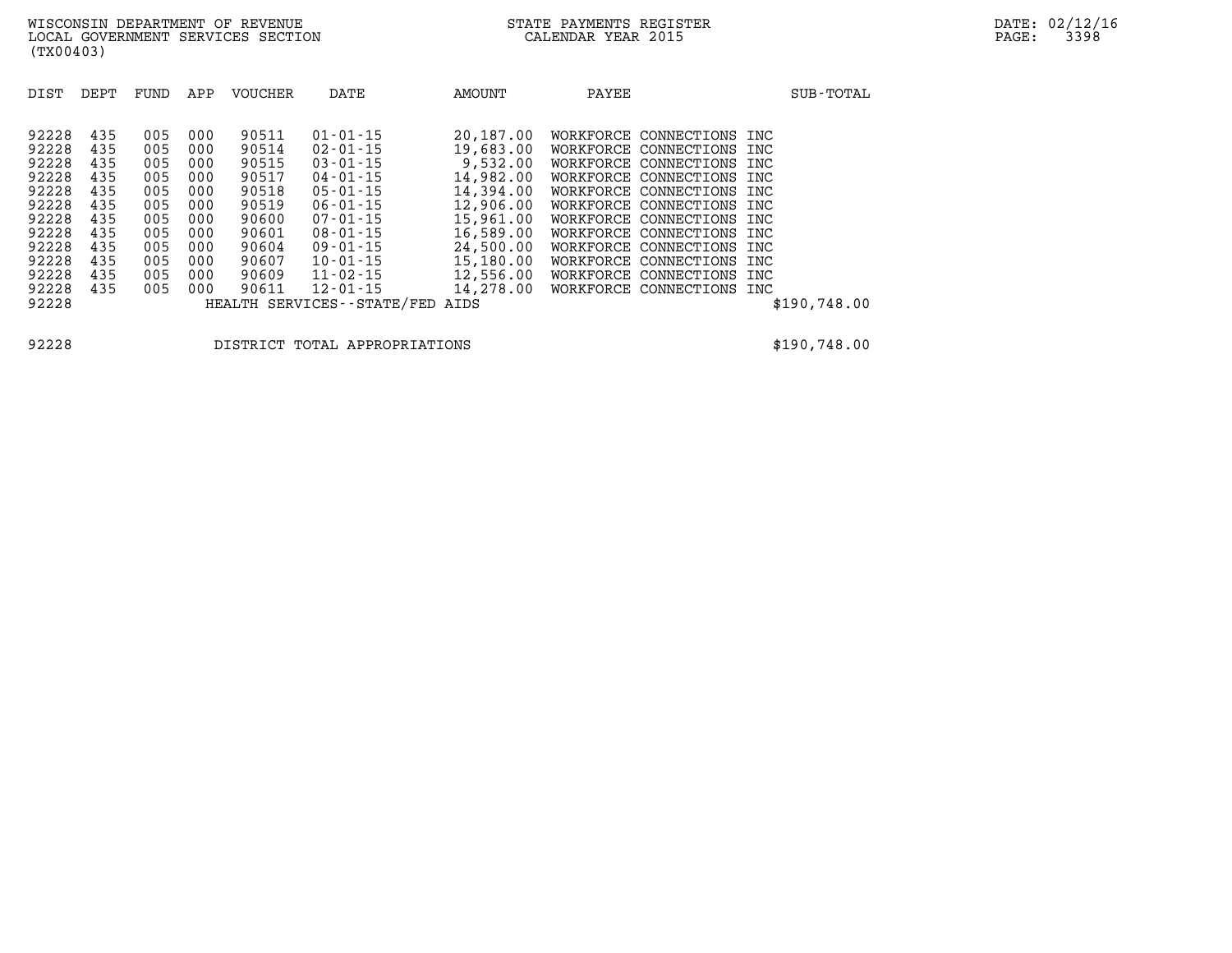| 92235<br>435<br>90511<br>$01 - 01 - 15$<br>24,306.00<br>005<br>000<br>EMPLOYMENT RESOURCES INC<br>24,305,00<br>92235<br>90514<br>435<br>005<br>$02 - 01 - 15$<br>000<br>EMPLOYMENT<br>RESOURCES INC<br>92235<br>90515<br>435<br>$03 - 01 - 15$<br>52,056.00<br>005<br>000<br>EMPLOYMENT<br>RESOURCES INC<br>27,664.00<br>92235<br>90517<br>435<br>005<br>$04 - 01 - 15$<br>000<br>EMPLOYMENT<br>RESOURCES INC<br>92235<br>90518<br>32,049.00<br>435<br>005<br>000<br>$05 - 01 - 15$<br>EMPLOYMENT RESOURCES INC | DIST  | DEPT | FUND | APP | VOUCHER | DATE           | AMOUNT    | PAYEE      |               | SUB-TOTAL |
|-----------------------------------------------------------------------------------------------------------------------------------------------------------------------------------------------------------------------------------------------------------------------------------------------------------------------------------------------------------------------------------------------------------------------------------------------------------------------------------------------------------------|-------|------|------|-----|---------|----------------|-----------|------------|---------------|-----------|
|                                                                                                                                                                                                                                                                                                                                                                                                                                                                                                                 |       |      |      |     |         |                |           |            |               |           |
|                                                                                                                                                                                                                                                                                                                                                                                                                                                                                                                 |       |      |      |     |         |                |           |            |               |           |
|                                                                                                                                                                                                                                                                                                                                                                                                                                                                                                                 |       |      |      |     |         |                |           |            |               |           |
|                                                                                                                                                                                                                                                                                                                                                                                                                                                                                                                 |       |      |      |     |         |                |           |            |               |           |
|                                                                                                                                                                                                                                                                                                                                                                                                                                                                                                                 |       |      |      |     |         |                |           |            |               |           |
|                                                                                                                                                                                                                                                                                                                                                                                                                                                                                                                 |       |      |      |     |         |                |           |            |               |           |
|                                                                                                                                                                                                                                                                                                                                                                                                                                                                                                                 | 92235 | 435  | 005  | 000 | 90519   | $06 - 01 - 15$ | 26,351.00 | EMPLOYMENT | RESOURCES INC |           |
| 92235<br>90600<br>435<br>17,470.00<br>005<br>000<br>$07 - 01 - 15$<br>EMPLOYMENT<br>RESOURCES INC                                                                                                                                                                                                                                                                                                                                                                                                               |       |      |      |     |         |                |           |            |               |           |
| 23,402.00<br>92235<br>90601<br>435<br>$08 - 01 - 15$<br>005<br>000<br>EMPLOYMENT<br>RESOURCES INC                                                                                                                                                                                                                                                                                                                                                                                                               |       |      |      |     |         |                |           |            |               |           |
| 14,872.00<br>92235<br>90604<br>435<br>005<br>000<br>$09 - 01 - 15$<br>RESOURCES INC<br>EMPLOYMENT                                                                                                                                                                                                                                                                                                                                                                                                               |       |      |      |     |         |                |           |            |               |           |
| 14,584.00<br>92235<br>90607<br>435<br>005<br>$10 - 01 - 15$<br>000<br>EMPLOYMENT<br>RESOURCES INC                                                                                                                                                                                                                                                                                                                                                                                                               |       |      |      |     |         |                |           |            |               |           |
| 92235<br>435<br>90609<br>$11 - 02 - 15$<br>12,515.00<br>005<br>000<br>EMPLOYMENT<br>RESOURCES INC                                                                                                                                                                                                                                                                                                                                                                                                               |       |      |      |     |         |                |           |            |               |           |
| 60,428.00<br>92235<br>435<br>90611<br>005<br>000<br>$12 - 01 - 15$<br>EMPLOYMENT RESOURCES INC                                                                                                                                                                                                                                                                                                                                                                                                                  |       |      |      |     |         |                |           |            |               |           |
| 92235<br>HEALTH SERVICES - - STATE/FED<br>\$330,002.00<br>AIDS                                                                                                                                                                                                                                                                                                                                                                                                                                                  |       |      |      |     |         |                |           |            |               |           |

**92235 DISTRICT TOTAL APPROPRIATIONS \$330,002.00**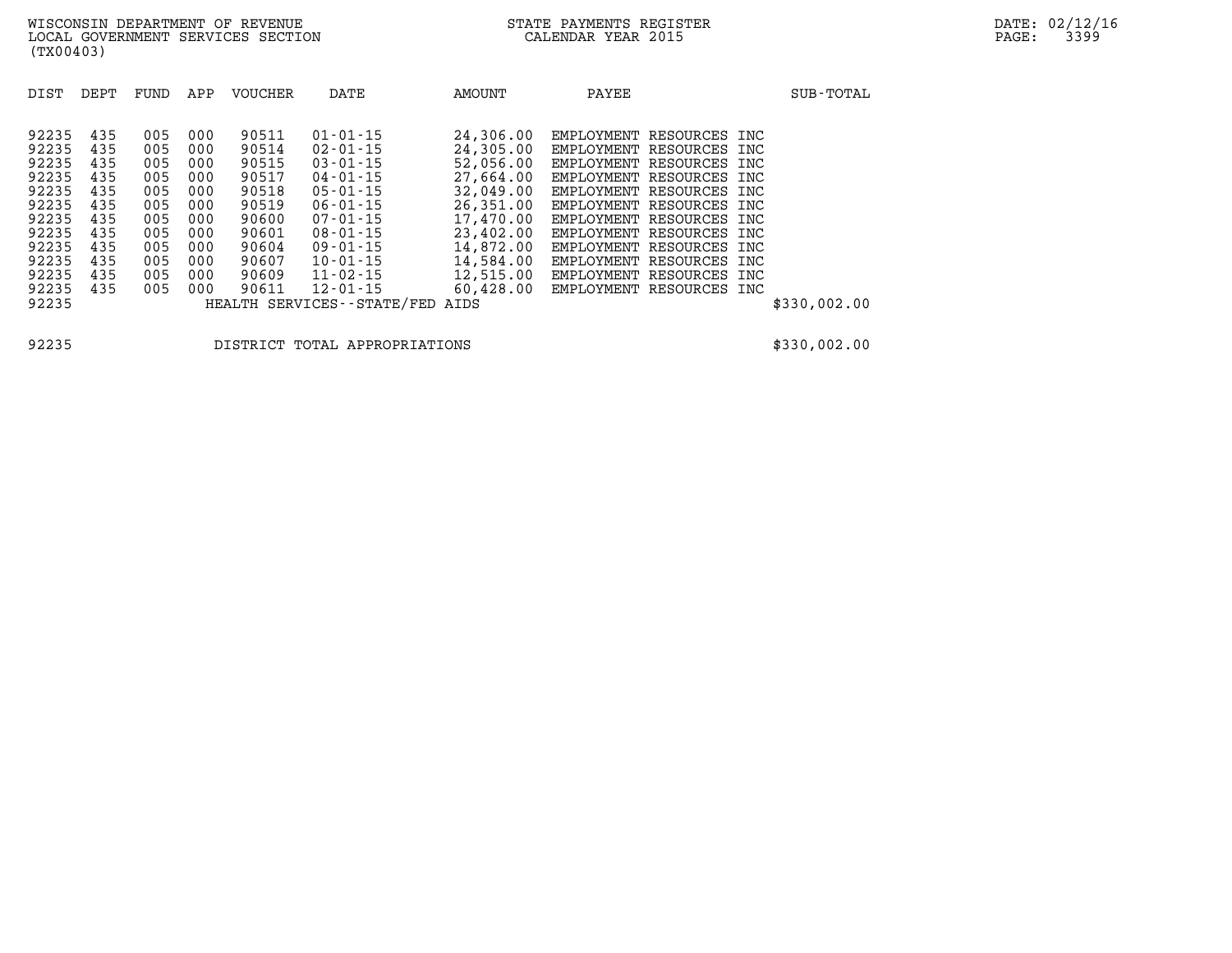| WISCONSIN DEPARTMENT OF REVENUE<br>LOCAL GOVERNMENT SERVICES SECTION<br>(TX00403) |            |             |            |                |                                  |                        | STATE PAYMENTS REGISTER<br>CALENDAR YEAR 2015 |                                                  | DATE: 02/12/16<br>3400<br>PAGE: |  |  |
|-----------------------------------------------------------------------------------|------------|-------------|------------|----------------|----------------------------------|------------------------|-----------------------------------------------|--------------------------------------------------|---------------------------------|--|--|
|                                                                                   |            |             |            |                |                                  |                        |                                               |                                                  |                                 |  |  |
| DIST                                                                              | DEPT.      | <b>FUND</b> | APP        | <b>VOUCHER</b> | DATE                             | AMOUNT                 | PAYEE                                         |                                                  | SUB-TOTAL                       |  |  |
| 92248                                                                             | 435        | 005         | 000        | 90517          | 04-01-15                         | 7,783.00               |                                               | WISCONSIN JUDICARE INC                           |                                 |  |  |
| 92248<br>92248                                                                    | 435<br>435 | 005<br>005  | 000<br>000 | 90519<br>90611 | $06 - 01 - 15$<br>$12 - 01 - 15$ | 19,310.00<br>22,320.00 |                                               | WISCONSIN JUDICARE INC<br>WISCONSIN JUDICARE INC |                                 |  |  |
| 92248                                                                             |            |             |            |                | HEALTH SERVICES--STATE/FED AIDS  |                        |                                               |                                                  | \$49,413.00                     |  |  |
| 92248                                                                             |            |             |            |                | DISTRICT TOTAL APPROPRIATIONS    |                        |                                               |                                                  | \$49,413.00                     |  |  |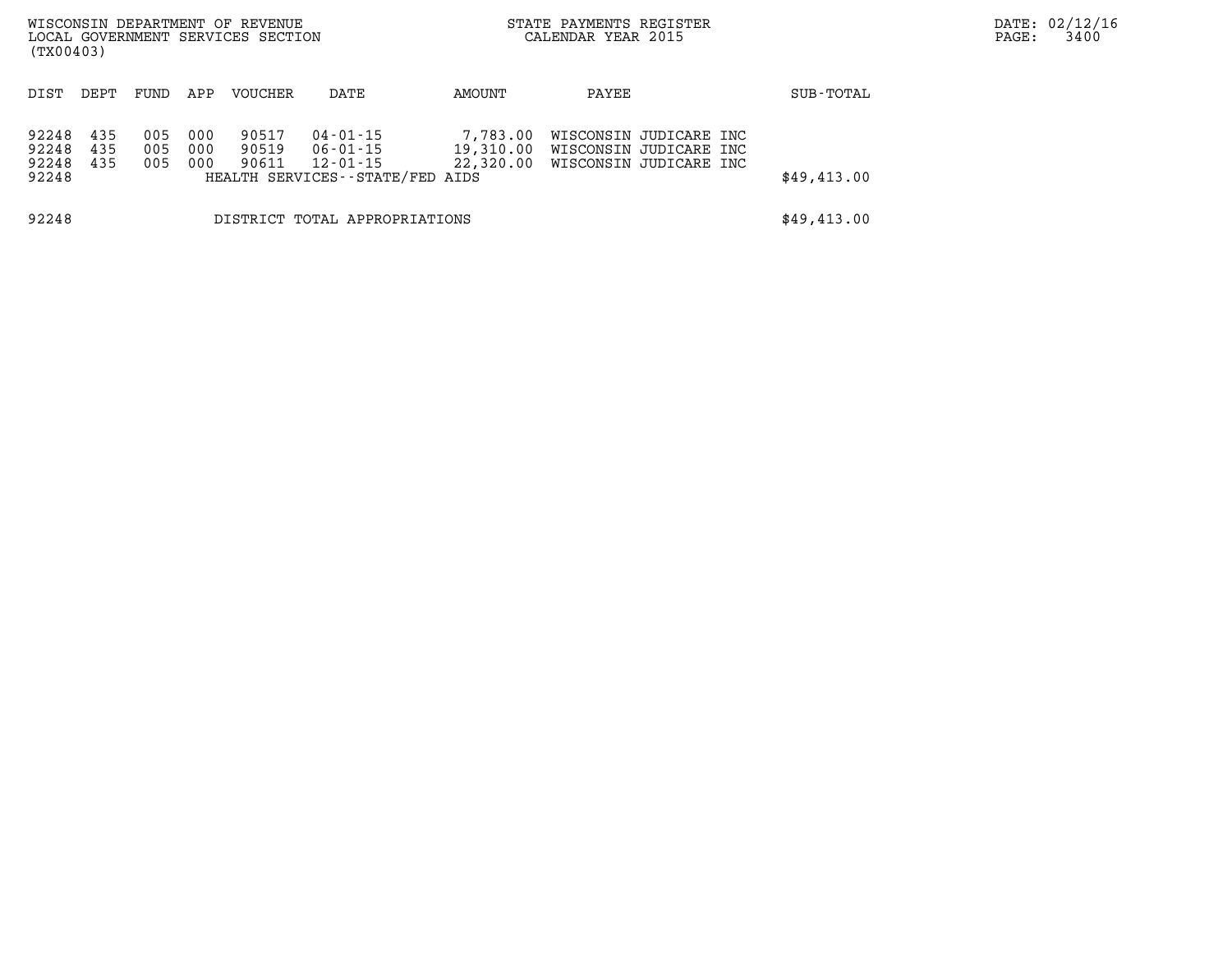| DEPT<br>APP<br><b>VOUCHER</b><br>DATE<br>DIST<br>FUND                                                                                                                                                                                                                                                                                                                                                                                                                                                                                                                                                                                                                                     | AMOUNT                                                                                                                                 | PAYEE                                                                                                                                                                                                                                                                                      | SUB-TOTAL   |
|-------------------------------------------------------------------------------------------------------------------------------------------------------------------------------------------------------------------------------------------------------------------------------------------------------------------------------------------------------------------------------------------------------------------------------------------------------------------------------------------------------------------------------------------------------------------------------------------------------------------------------------------------------------------------------------------|----------------------------------------------------------------------------------------------------------------------------------------|--------------------------------------------------------------------------------------------------------------------------------------------------------------------------------------------------------------------------------------------------------------------------------------------|-------------|
| 92258<br>435<br>90511<br>$01 - 01 - 15$<br>005<br>000<br>92258<br>435<br>90514<br>005<br>000<br>$02 - 01 - 15$<br>92258<br>90515<br>435<br>$03 - 01 - 15$<br>005<br>000<br>92258<br>90517<br>435<br>000<br>$04 - 01 - 15$<br>005<br>92258<br>435<br>000<br>90518<br>$05 - 01 - 15$<br>005<br>92258<br>90519<br>435<br>005<br>000<br>$06 - 01 - 15$<br>92258<br>435<br>000<br>90600<br>005<br>$07 - 01 - 15$<br>92258<br>435<br>90601<br>005<br>000<br>$08 - 01 - 15$<br>92258<br>90604<br>435<br>$09 - 01 - 15$<br>005<br>000<br>92258<br>435<br>005<br>000<br>90607<br>$10 - 01 - 15$<br>92258<br>$11 - 02 - 15$<br>435<br>90609<br>005<br>000<br>92258<br>HEALTH SERVICES - - STATE/FED | 4,948.00<br>7,627,00<br>36,522.00<br>638.00<br>9,968.00<br>176.00<br>2,896.00<br>2,797.00<br>6,000.00<br>16,114.00<br>6,212.00<br>AIDS | BLACK HEALTH COALITION<br>BLACK HEALTH COALITION<br>BLACK HEALTH COALITION<br>BLACK HEALTH COALITION<br>BLACK HEALTH COALITION<br>BLACK HEALTH COALITION<br>BLACK HEALTH COALITION<br>BLACK HEALTH COALITION<br>BLACK HEALTH COALITION<br>BLACK HEALTH COALITION<br>BLACK HEALTH COALITION | \$93,898.00 |

**92258 DISTRICT TOTAL APPROPRIATIONS \$93,898.00**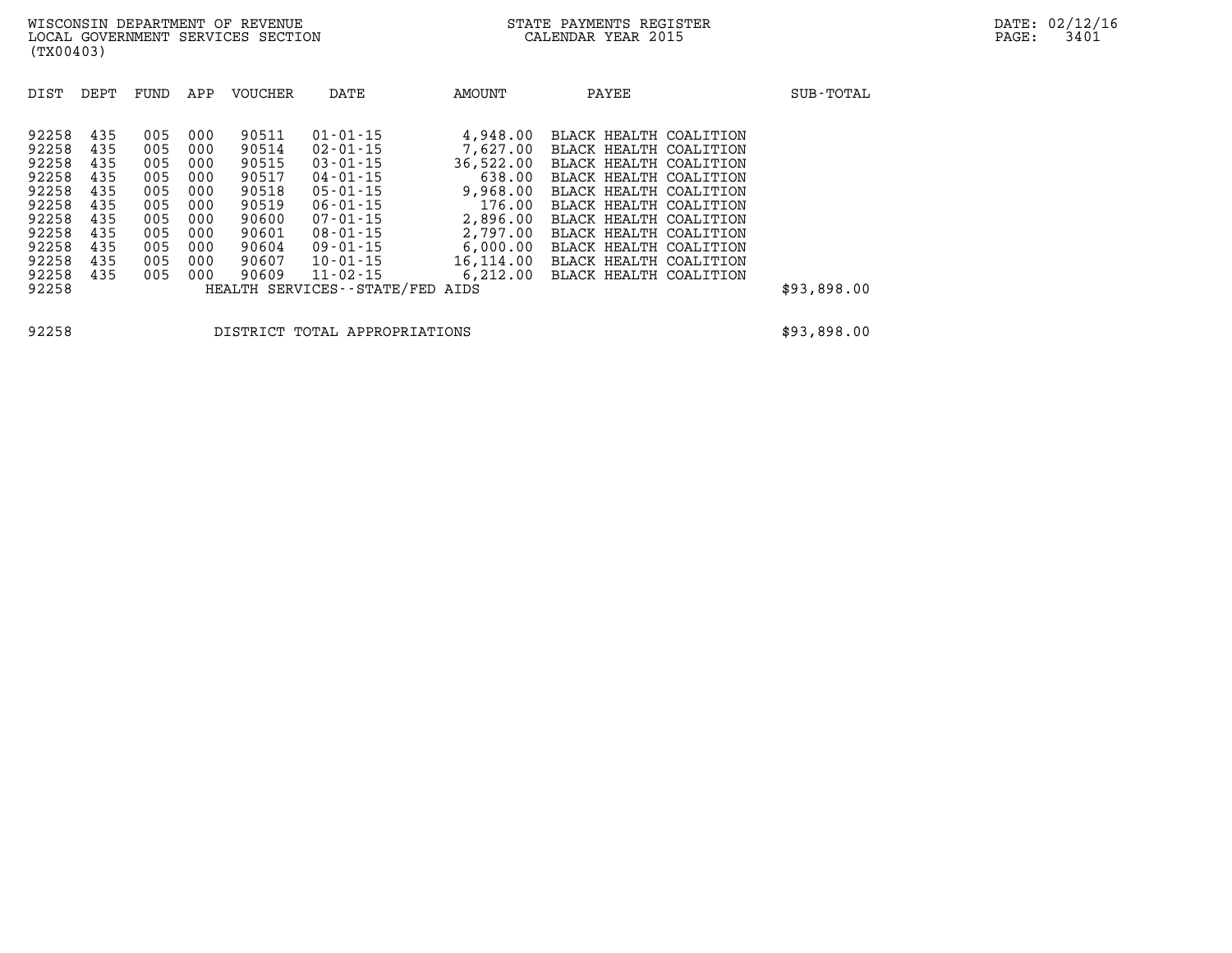| (TX00403)               |            |            |            | WISCONSIN DEPARTMENT OF REVENUE<br>LOCAL GOVERNMENT SERVICES SECTION |                                                         | STATE PAYMENTS REGISTER<br>CALENDAR YEAR 2015 |                                                      | PAGE: | DATE: 02/12/16<br>3402 |  |  |
|-------------------------|------------|------------|------------|----------------------------------------------------------------------|---------------------------------------------------------|-----------------------------------------------|------------------------------------------------------|-------|------------------------|--|--|
| DIST                    | DEPT       | FUND       | APP        | <b>VOUCHER</b>                                                       | DATE                                                    | AMOUNT                                        | PAYEE                                                |       | SUB-TOTAL              |  |  |
| 92280<br>92280<br>92280 | 435<br>435 | 005<br>005 | 000<br>000 | 90515<br>90517                                                       | 03-01-15<br>04-01-15<br>HEALTH SERVICES--STATE/FED AIDS | 2,101.00<br>5,965.00                          | ST FRANCIS CHILDRENS CTR<br>ST FRANCIS CHILDRENS CTR |       | \$8,066.00             |  |  |
| 92280                   |            |            |            |                                                                      | DISTRICT TOTAL APPROPRIATIONS                           |                                               |                                                      |       | \$8,066.00             |  |  |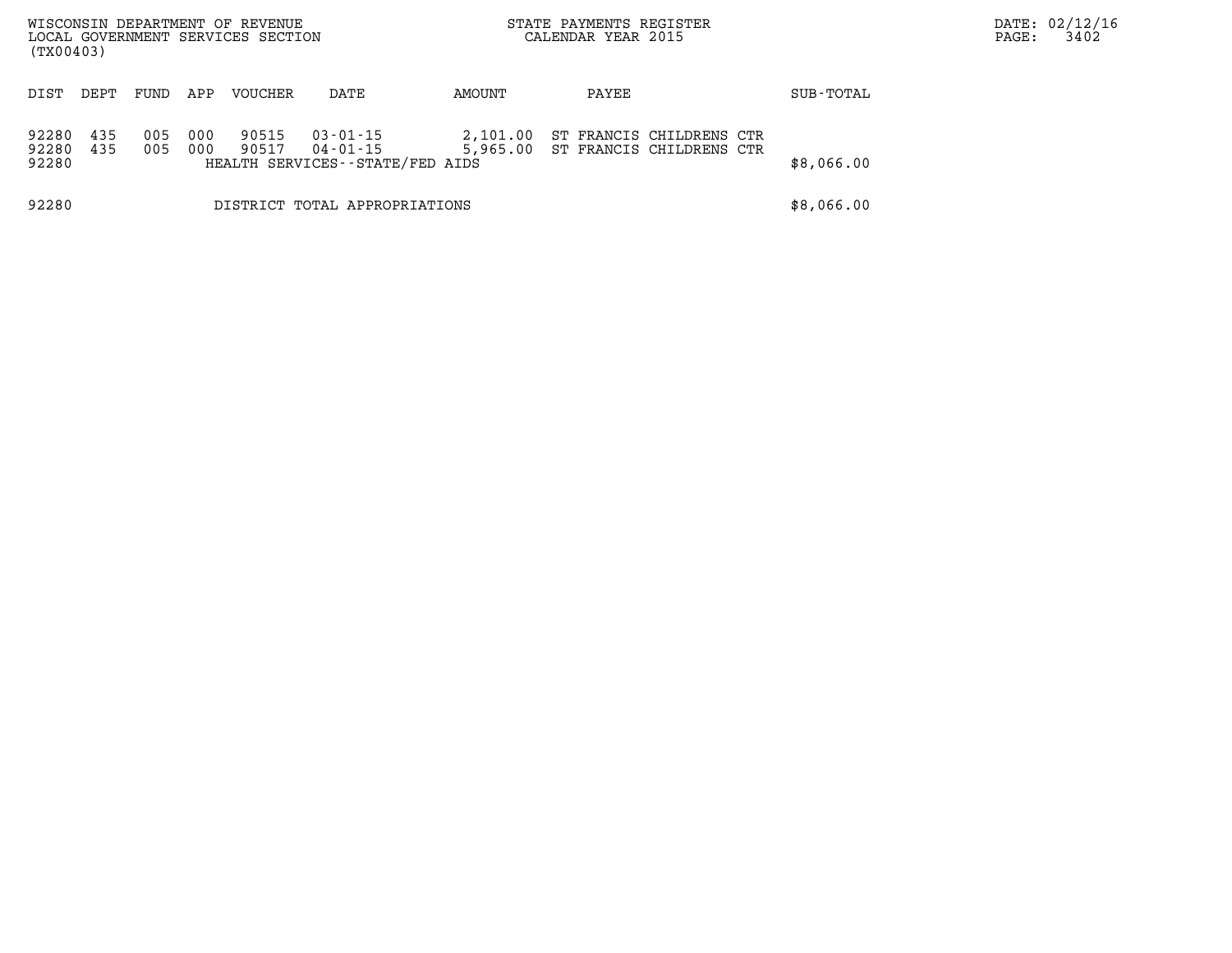| WISCONSIN DEPARTMENT OF REVENUE<br>LOCAL GOVERNMENT SERVICES SECTION<br>(TX00403) |                          |                          |                          |                                  |                                                                                       |                                      | STATE PAYMENTS REGISTER<br>CALENDAR YEAR 2015 |                                                                                                                  |            | DATE: 02/12/16<br>3403<br>PAGE: |  |
|-----------------------------------------------------------------------------------|--------------------------|--------------------------|--------------------------|----------------------------------|---------------------------------------------------------------------------------------|--------------------------------------|-----------------------------------------------|------------------------------------------------------------------------------------------------------------------|------------|---------------------------------|--|
| DIST                                                                              | DEPT                     | FUND                     | APP                      | VOUCHER                          | DATE                                                                                  | AMOUNT                               | PAYEE                                         |                                                                                                                  | SUB-TOTAL  |                                 |  |
| 92282<br>92282<br>92282<br>92282<br>92282                                         | 435<br>435<br>435<br>435 | 005<br>005<br>005<br>005 | 000<br>000<br>000<br>000 | 90600<br>90601<br>90604<br>90607 | 07-01-15<br>08-01-15<br>09-01-15<br>$10 - 01 - 15$<br>HEALTH SERVICES--STATE/FED AIDS | 518.00<br>517.00<br>518.00<br>947.00 |                                               | CENTER FOR INDEPEND LIVNG<br>CENTER FOR INDEPEND LIVNG<br>CENTER FOR INDEPEND LIVNG<br>CENTER FOR INDEPEND LIVNG | \$2,500.00 |                                 |  |
| 92282                                                                             |                          |                          |                          |                                  | DISTRICT TOTAL APPROPRIATIONS                                                         |                                      |                                               |                                                                                                                  | \$2,500.00 |                                 |  |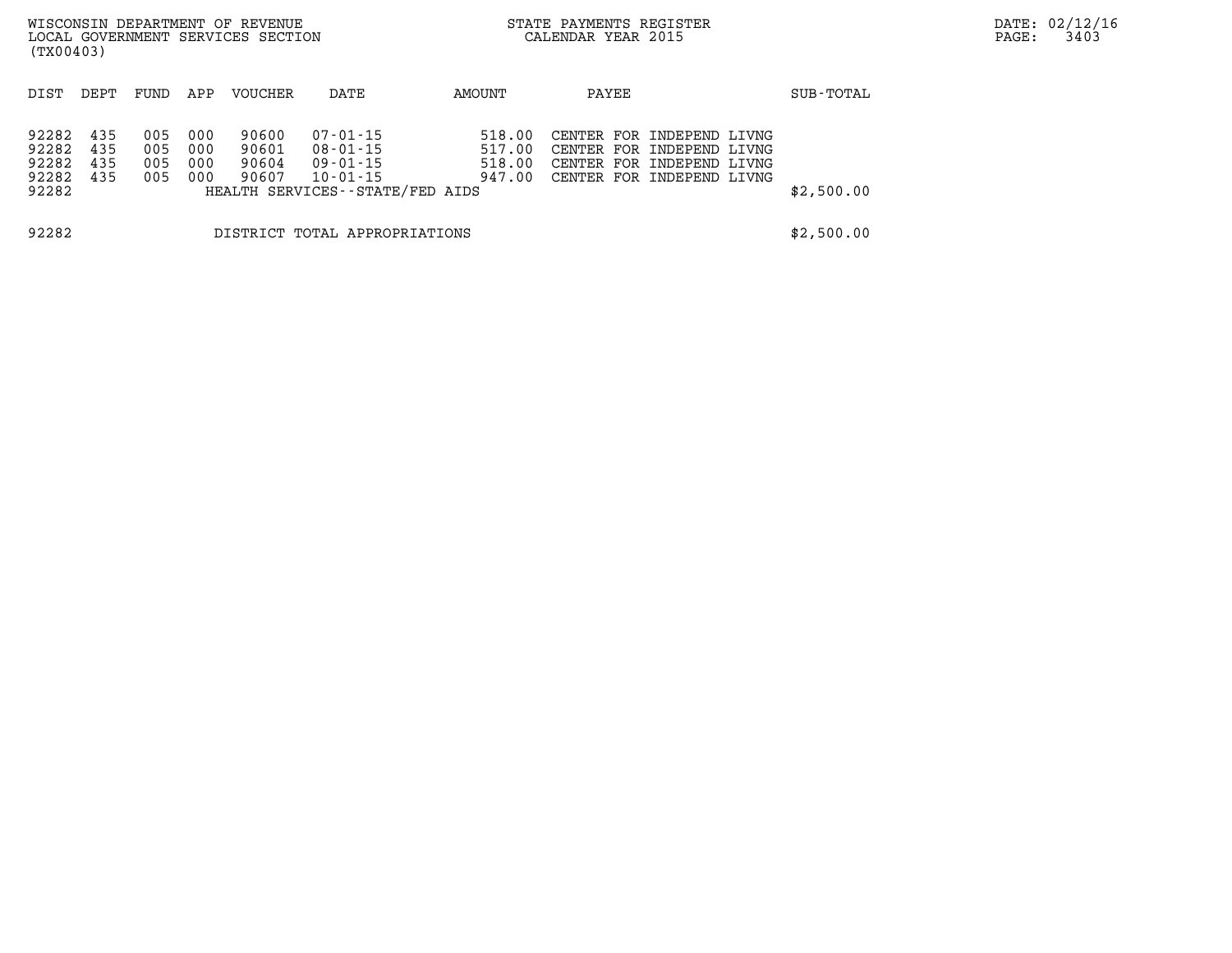| WISCONSIN DEPARTMENT OF REVENUE<br>LOCAL GOVERNMENT SERVICES SECTION<br>(TX00403) |                   |                   |                   |                         |                                                                     |                        | STATE PAYMENTS REGISTER<br>CALENDAR YEAR 2015                                              |              | DATE: 02/12/16<br>PAGE: | 3404 |
|-----------------------------------------------------------------------------------|-------------------|-------------------|-------------------|-------------------------|---------------------------------------------------------------------|------------------------|--------------------------------------------------------------------------------------------|--------------|-------------------------|------|
| DIST                                                                              | DEPT              | FUND              | APP               | <b>VOUCHER</b>          | DATE                                                                | AMOUNT                 | PAYEE                                                                                      | SUB-TOTAL    |                         |      |
| 92287<br>92287<br>92287<br>92287                                                  | 435<br>435<br>435 | 005<br>005<br>005 | 000<br>000<br>000 | 90514<br>90601<br>90604 | 02-01-15<br>08-01-15<br>09-01-15<br>HEALTH SERVICES--STATE/FED AIDS | 55,690.00<br>69,623.00 | NICOLET MEDICAL & DENTAL<br>NICOLET MEDICAL & DENTAL<br>44,472.00 NICOLET MEDICAL & DENTAL | \$169,785.00 |                         |      |
| 92287                                                                             |                   |                   |                   |                         | DISTRICT TOTAL APPROPRIATIONS                                       |                        |                                                                                            | \$169,785.00 |                         |      |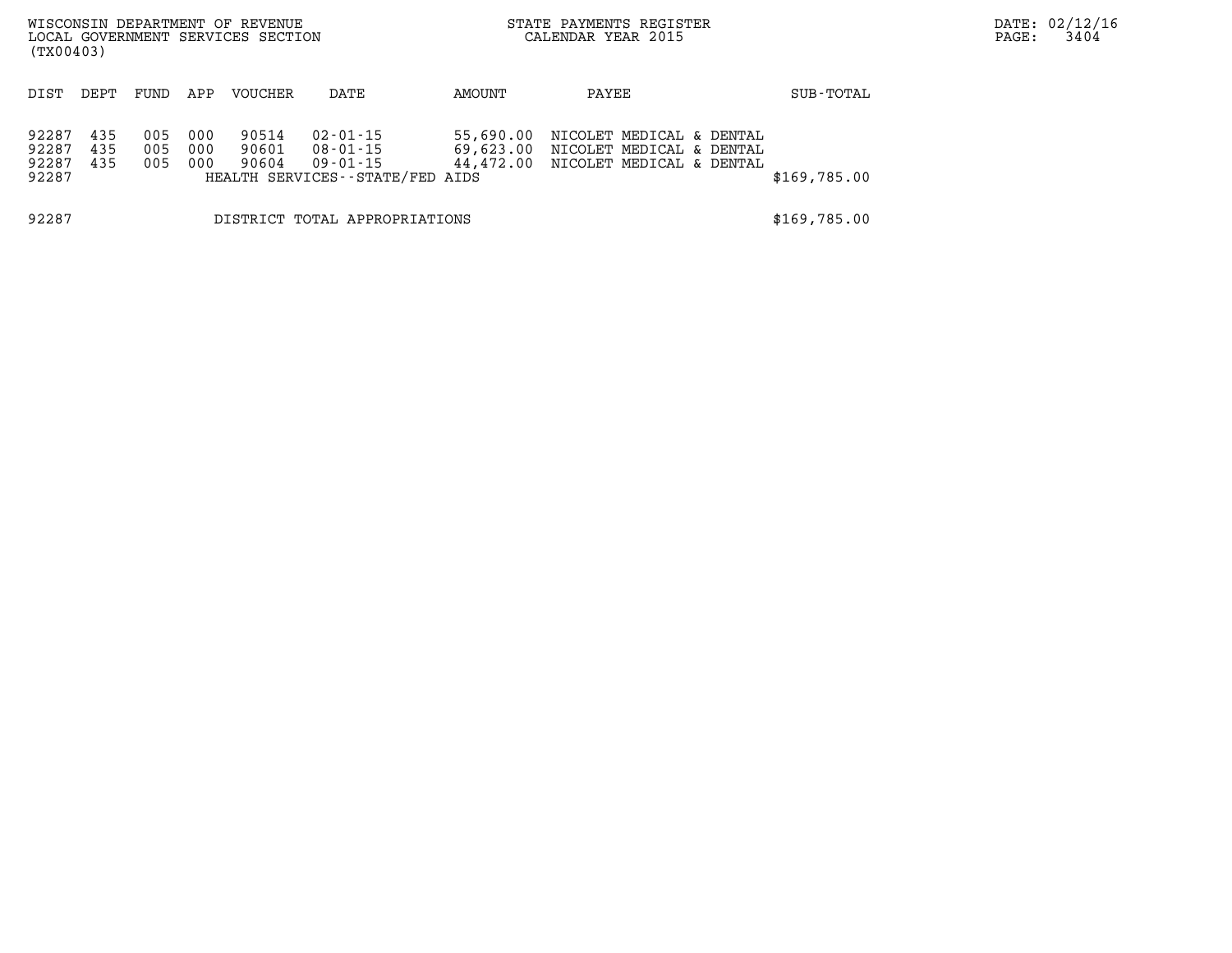| DIST  | DEPT | FUND | APP | <b>VOUCHER</b> | DATE                          | AMOUNT    | PAYEE              | SUB-TOTAL    |
|-------|------|------|-----|----------------|-------------------------------|-----------|--------------------|--------------|
| 92288 | 435  | 005  | 000 | 90511          | $01 - 01 - 15$                | 35,982,00 | INDEPENDENT LIVING |              |
| 92288 | 435  | 005  | 000 | 90514          | $02 - 01 - 15$                | 41,186.00 | INDEPENDENT LIVING |              |
| 92288 | 435  | 005  | 000 | 90515          | $03 - 01 - 15$                | 37,697.00 | INDEPENDENT LIVING |              |
| 92288 | 435  | 005  | 000 | 90517          | $04 - 01 - 15$                | 95,307.00 | INDEPENDENT LIVING |              |
| 92288 | 435  | 005  | 000 | 90518          | $05 - 01 - 15$                | 32,304.00 | INDEPENDENT LIVING |              |
| 92288 | 435  | 005  | 000 | 90519          | $06 - 01 - 15$                | 19,119.00 | INDEPENDENT LIVING |              |
| 92288 | 435  | 005  | 000 | 90600          | $07 - 01 - 15$                | 29,916.00 | INDEPENDENT LIVING |              |
| 92288 | 435  | 005  | 000 | 90601          | $08 - 01 - 15$                | 29,341.00 | INDEPENDENT LIVING |              |
| 92288 | 435  | 005  | 000 | 90604          | 09-01-15                      | 32,241.00 | INDEPENDENT LIVING |              |
| 92288 | 435  | 005  | 000 | 90607          | $10 - 01 - 15$                | 68,276.00 | INDEPENDENT LIVING |              |
| 92288 | 435  | 005  | 000 | 90609          | $11 - 02 - 15$                | 50,757.00 | INDEPENDENT LIVING |              |
| 92288 | 435  | 005  | 000 | 90611          | $12 - 01 - 15$                | 52,753.00 | INDEPENDENT LIVING |              |
| 92288 |      |      |     |                | HEALTH SERVICES - - STATE/FED | AIDS      |                    | \$524,879.00 |

**92288 DISTRICT TOTAL APPROPRIATIONS \$524,879.00**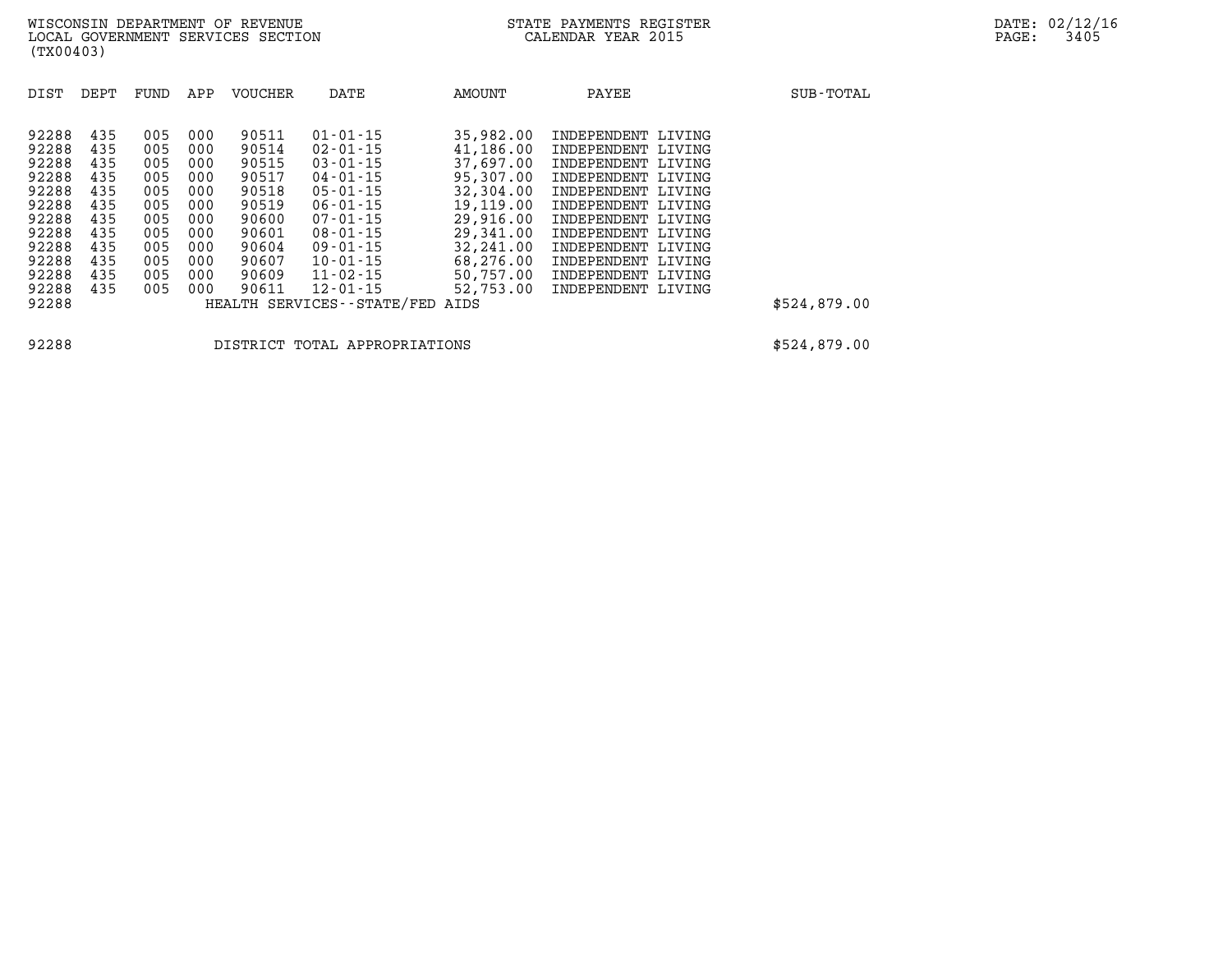| DIST                                                                          | DEPT                                                        | FUND                                                        | APP                                                         | <b>VOUCHER</b>                                                                | DATE                                                                                                                                                           | AMOUNT                                                                                                        | PAYEE                                                                                                                                                                                                                | SUB-TOTAL    |
|-------------------------------------------------------------------------------|-------------------------------------------------------------|-------------------------------------------------------------|-------------------------------------------------------------|-------------------------------------------------------------------------------|----------------------------------------------------------------------------------------------------------------------------------------------------------------|---------------------------------------------------------------------------------------------------------------|----------------------------------------------------------------------------------------------------------------------------------------------------------------------------------------------------------------------|--------------|
| 92290<br>92290<br>92290<br>92290<br>92290<br>92290<br>92290<br>92290<br>92290 | 435<br>435<br>435<br>435<br>435<br>435<br>435<br>435<br>435 | 005<br>005<br>005<br>005<br>005<br>005<br>005<br>005<br>005 | 000<br>000<br>000<br>000<br>000<br>000<br>000<br>000<br>000 | 90511<br>90514<br>90515<br>90517<br>90518<br>90519<br>90600<br>90601<br>90604 | $01 - 01 - 15$<br>$02 - 01 - 15$<br>$03 - 01 - 15$<br>$04 - 01 - 15$<br>$05 - 01 - 15$<br>$06 - 01 - 15$<br>$07 - 01 - 15$<br>$08 - 01 - 15$<br>$09 - 01 - 15$ | 13,526.00<br>13,010.00<br>18,526.00<br>9,990.00<br>10,202.00<br>8,051.00<br>9,229.00<br>9,827.00<br>18,827.00 | FAMILY SERVICE ASSOC<br>FAMILY SERVICE ASSOC<br>FAMILY SERVICE ASSOC<br>FAMILY SERVICE ASSOC<br>FAMILY SERVICE ASSOC<br>FAMILY SERVICE ASSOC<br>FAMILY SERVICE ASSOC<br>FAMILY SERVICE ASSOC<br>FAMILY SERVICE ASSOC |              |
| 92290<br>92290                                                                | 435<br>435                                                  | 005<br>005                                                  | 000<br>000                                                  | 90609<br>90611                                                                | $11 - 02 - 15$<br>$12 - 01 - 15$                                                                                                                               | 9,271.00<br>9,610.00                                                                                          | FAMILY SERVICE ASSOC<br>FAMILY SERVICE ASSOC                                                                                                                                                                         |              |
| 92290                                                                         | 435                                                         | 005                                                         | 000                                                         | 90607                                                                         | $10 - 01 - 15$                                                                                                                                                 | 11,369.00                                                                                                     | FAMILY SERVICE ASSOC                                                                                                                                                                                                 |              |
| 92290                                                                         |                                                             |                                                             |                                                             |                                                                               | HEALTH SERVICES - - STATE/FED                                                                                                                                  | AIDS                                                                                                          |                                                                                                                                                                                                                      | \$141,438.00 |

**92290 DISTRICT TOTAL APPROPRIATIONS \$141,438.00**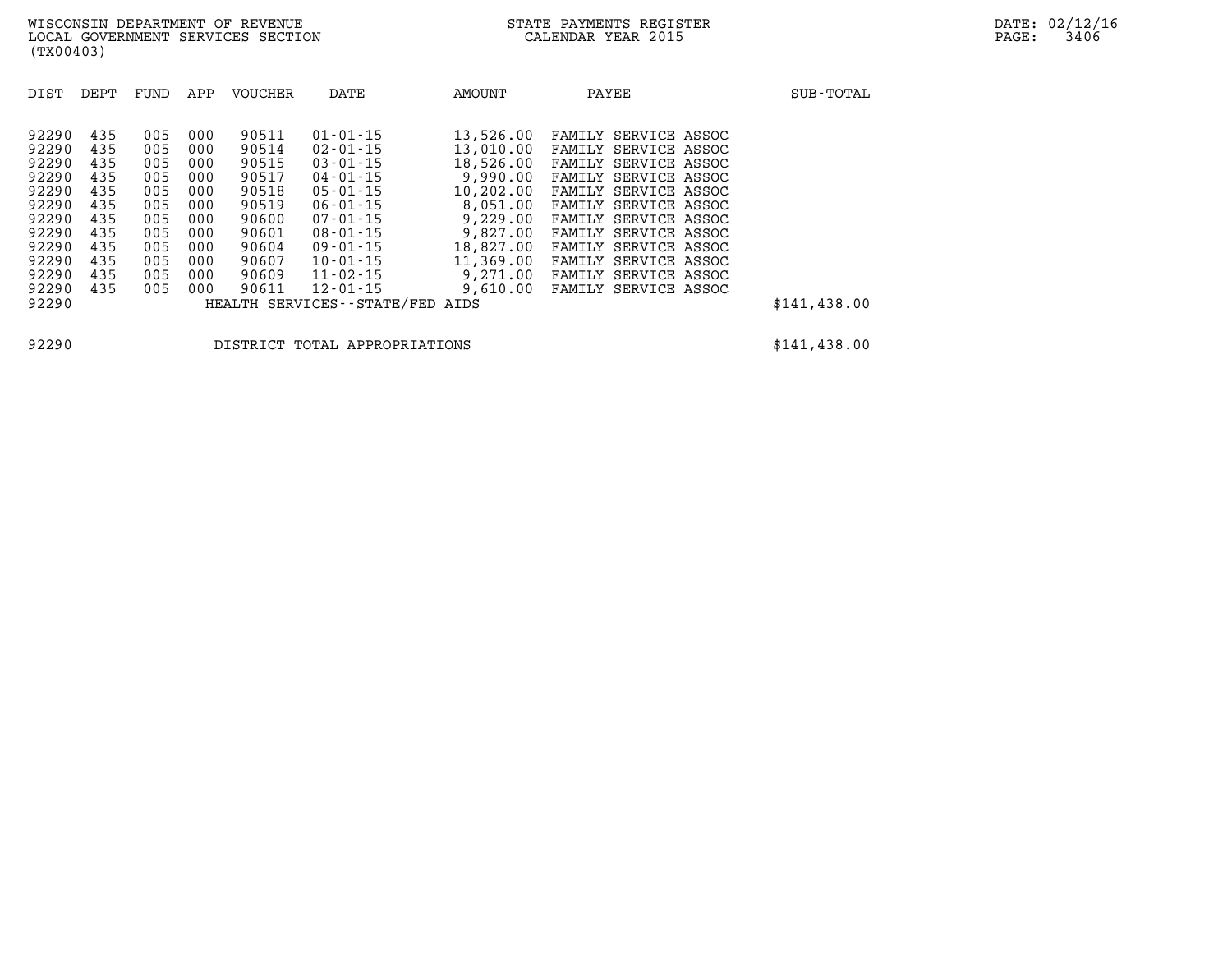| DIST                                                                          | DEPT                                                        | FUND                                                        | APP                                                         | <b>VOUCHER</b>                                                                | DATE                                                                                                                                                           | AMOUNT                                                                                                            | PAYEE                                                                                                                                                                                                                                                       | SUB-TOTAL    |
|-------------------------------------------------------------------------------|-------------------------------------------------------------|-------------------------------------------------------------|-------------------------------------------------------------|-------------------------------------------------------------------------------|----------------------------------------------------------------------------------------------------------------------------------------------------------------|-------------------------------------------------------------------------------------------------------------------|-------------------------------------------------------------------------------------------------------------------------------------------------------------------------------------------------------------------------------------------------------------|--------------|
| 92300<br>92300<br>92300<br>92300<br>92300<br>92300<br>92300<br>92300<br>92300 | 435<br>435<br>435<br>435<br>435<br>435<br>435<br>435<br>435 | 005<br>005<br>005<br>005<br>005<br>005<br>005<br>005<br>005 | 000<br>000<br>000<br>000<br>000<br>000<br>000<br>000<br>000 | 90514<br>90515<br>90517<br>90518<br>90519<br>90600<br>90601<br>90604<br>90607 | $02 - 01 - 15$<br>$03 - 01 - 15$<br>$04 - 01 - 15$<br>$05 - 01 - 15$<br>$06 - 01 - 15$<br>$07 - 01 - 15$<br>$08 - 01 - 15$<br>$09 - 01 - 15$<br>$10 - 01 - 15$ | 36,807,00<br>18,404.00<br>18,704.00<br>19,104.00<br>17,402.00<br>21,456.00<br>18,804.00<br>17,614.00<br>18,424.00 | COMMUNITY CENTER<br>UNITED<br>UNITED COMMUNITY CENTER<br>UNITED COMMUNITY CENTER<br>UNITED COMMUNITY CENTER<br>UNITED COMMUNITY CENTER<br>UNITED COMMUNITY CENTER<br>UNITED<br>COMMUNITY CENTER<br>UNITED<br>COMMUNITY CENTER<br>COMMUNITY CENTER<br>UNITED |              |
| 92300<br>92300                                                                | 435                                                         | 005                                                         | 000                                                         | 90609                                                                         | $11 - 02 - 15$<br>HEALTH SERVICES--STATE/FED AIDS                                                                                                              | 34,123.00                                                                                                         | UNITED COMMUNITY CENTER                                                                                                                                                                                                                                     | \$220,842.00 |

**92300 DISTRICT TOTAL APPROPRIATIONS \$220,842.00**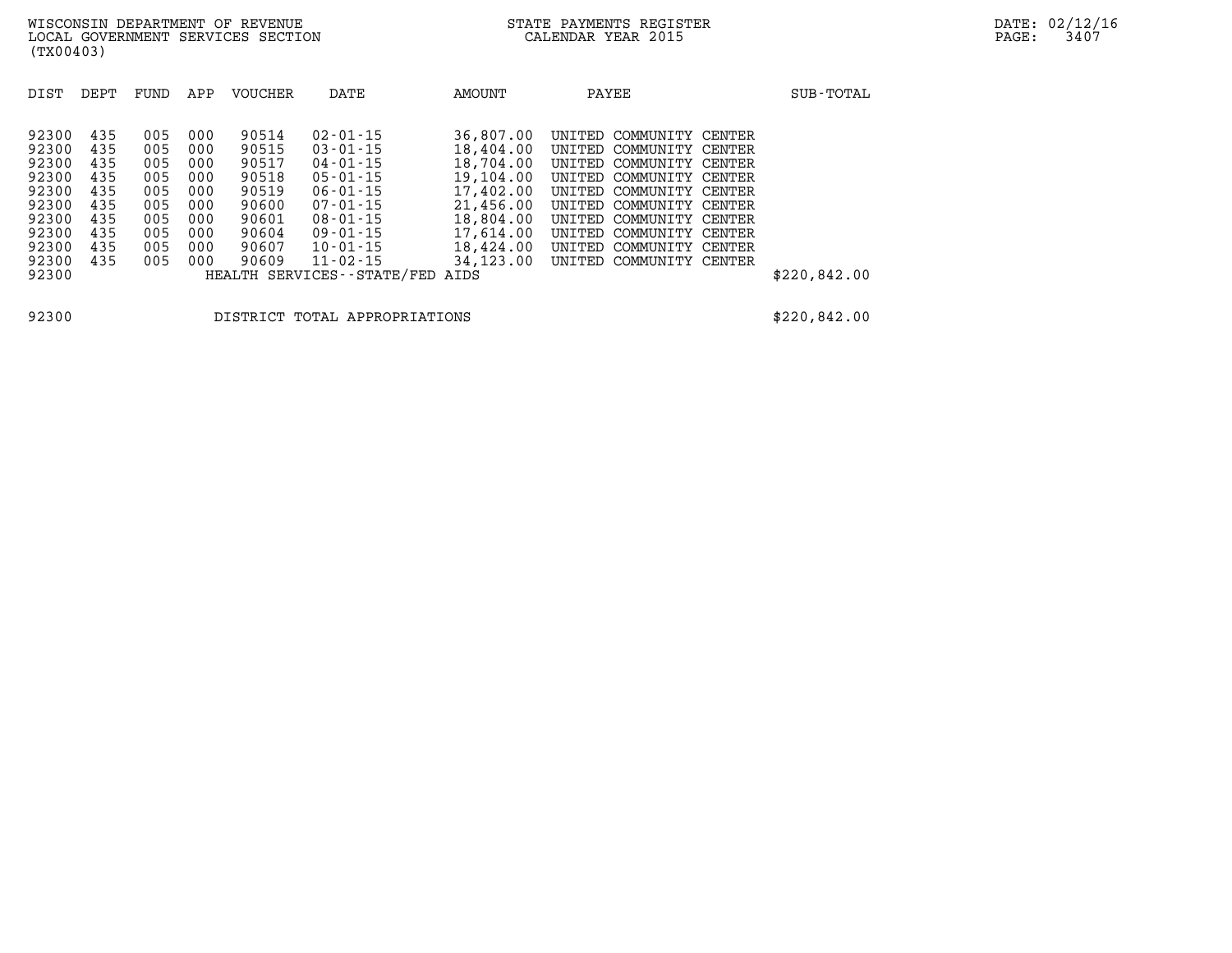| (TX00403)               |            |            |            | WISCONSIN DEPARTMENT OF REVENUE<br>LOCAL GOVERNMENT SERVICES SECTION |                                                               |                   | STATE PAYMENTS REGISTER<br>CALENDAR YEAR 2015  |            | DATE: 02/12/16<br>3408<br>PAGE: |
|-------------------------|------------|------------|------------|----------------------------------------------------------------------|---------------------------------------------------------------|-------------------|------------------------------------------------|------------|---------------------------------|
| DIST                    | DEPT       | FUND       | APP        | <b>VOUCHER</b>                                                       | DATE                                                          | AMOUNT            | PAYEE                                          | SUB-TOTAL  |                                 |
| 92303<br>92303<br>92303 | 435<br>435 | 005<br>005 | 000<br>000 | 90511<br>90514                                                       | $01 - 01 - 15$<br>02-01-15<br>HEALTH SERVICES--STATE/FED AIDS | 4,399.00<br>54.00 | WESTERN RACINE COUNTY<br>WESTERN RACINE COUNTY | \$4,453.00 |                                 |
| 92303                   |            |            |            |                                                                      | DISTRICT TOTAL APPROPRIATIONS                                 |                   |                                                | \$4,453.00 |                                 |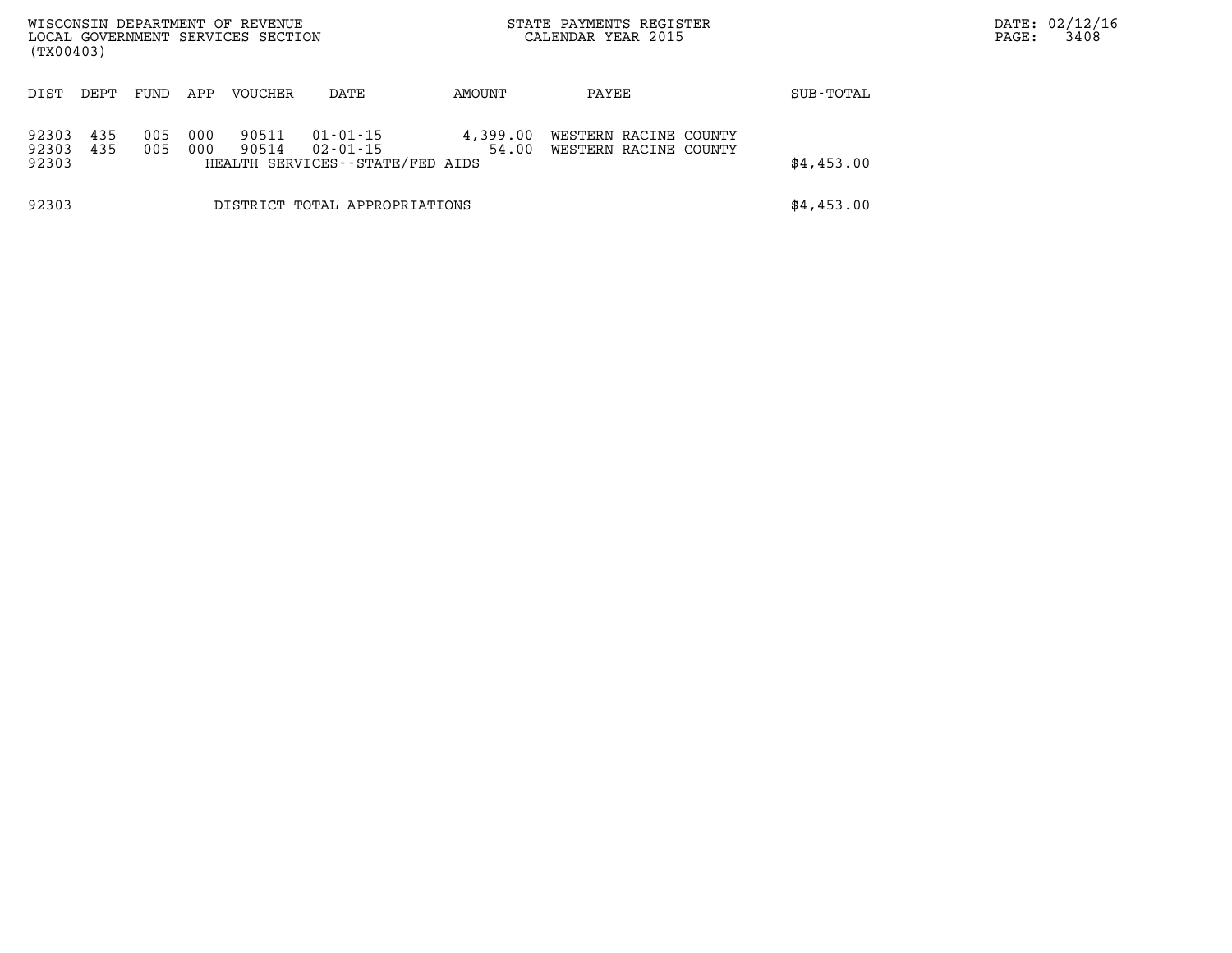| WISCONSIN DEPARTMENT OF REVENUE<br>LOCAL GOVERNMENT SERVICES SECTION<br>(TX00403) |                   |                   |                   |                         |                                                                     |                                  | STATE PAYMENTS REGISTER<br>CALENDAR YEAR 2015                                       |              | DATE: 02/12/16<br>PAGE:<br>3409 |
|-----------------------------------------------------------------------------------|-------------------|-------------------|-------------------|-------------------------|---------------------------------------------------------------------|----------------------------------|-------------------------------------------------------------------------------------|--------------|---------------------------------|
| DIST                                                                              | DEPT              | FUND              | APP               | <b>VOUCHER</b>          | DATE                                                                | AMOUNT                           | PAYEE                                                                               | SUB-TOTAL    |                                 |
| 92309<br>92309<br>92309<br>92309                                                  | 435<br>435<br>435 | 005<br>005<br>005 | 000<br>000<br>000 | 90515<br>90519<br>90604 | 03-01-15<br>06-01-15<br>09-01-15<br>HEALTH SERVICES--STATE/FED AIDS | 45,864.00<br>644.00<br>76,215.00 | GRANT REGIONAL HEALTH CTR<br>GRANT REGIONAL HEALTH CTR<br>GRANT REGIONAL HEALTH CTR | \$122,723.00 |                                 |
| 92309                                                                             |                   |                   |                   |                         | DISTRICT TOTAL APPROPRIATIONS                                       |                                  |                                                                                     | \$122,723.00 |                                 |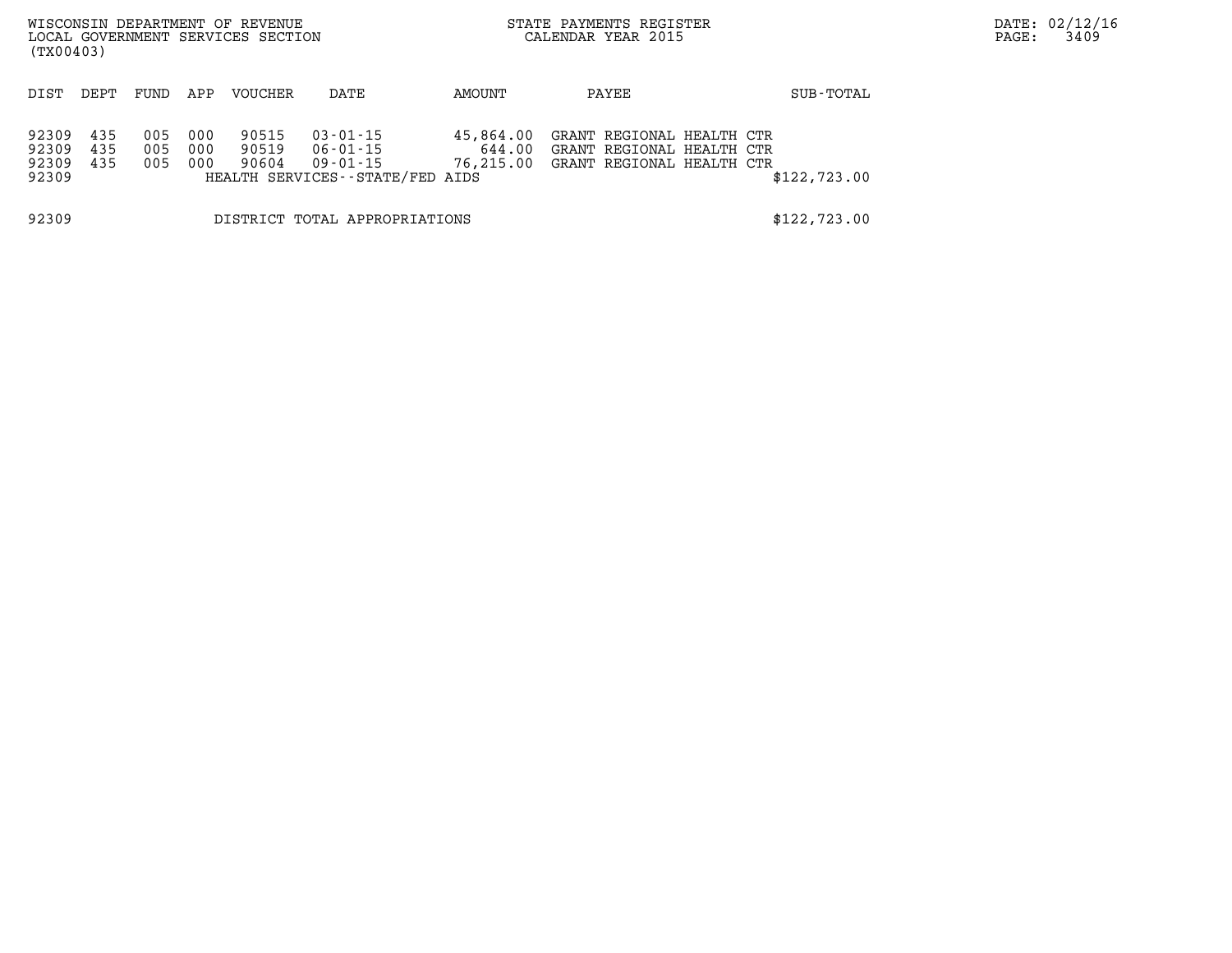| DEPT | FUND | APP | VOUCHER | DATE                    | AMOUNT                           | PAYEE                                                        | SUB-TOTAL                                                                                                                                                                                               |
|------|------|-----|---------|-------------------------|----------------------------------|--------------------------------------------------------------|---------------------------------------------------------------------------------------------------------------------------------------------------------------------------------------------------------|
|      |      |     |         |                         |                                  |                                                              |                                                                                                                                                                                                         |
|      |      |     |         |                         |                                  |                                                              |                                                                                                                                                                                                         |
| 435  |      |     |         |                         |                                  |                                                              |                                                                                                                                                                                                         |
| 435  | 005  | 000 |         | $03 - 01 - 15$          | 632.00                           |                                                              |                                                                                                                                                                                                         |
| 435  | 005  | 000 |         | $04 - 01 - 15$          |                                  |                                                              |                                                                                                                                                                                                         |
| 435  | 005  | 000 | 90518   | $05 - 01 - 15$          | 22,541.00                        |                                                              |                                                                                                                                                                                                         |
| 435  | 005  | 000 | 90600   | $07 - 01 - 15$          | 13,394.00                        |                                                              |                                                                                                                                                                                                         |
| 435  | 005  | 000 | 90604   | $09 - 01 - 15$          | 51,205.00                        |                                                              |                                                                                                                                                                                                         |
| 435  | 005  | 000 | 90611   |                         | 39,683.00                        |                                                              |                                                                                                                                                                                                         |
|      |      |     |         |                         |                                  |                                                              | \$184,693.00                                                                                                                                                                                            |
|      |      |     |         |                         |                                  |                                                              |                                                                                                                                                                                                         |
|      |      | 005 | 000     | 90514<br>90515<br>90517 | $02 - 01 - 15$<br>$12 - 01 - 15$ | 27,224.00<br>30,014.00<br>HEALTH SERVICES--STATE/FED<br>AIDS | SCENIC BLUFFS HEALTH CARE<br>SCENIC BLUFFS HEALTH CARE<br>SCENIC BLUFFS HEALTH CARE<br>SCENIC BLUFFS HEALTH CARE<br>SCENIC BLUFFS HEALTH CARE<br>SCENIC BLUFFS HEALTH CARE<br>SCENIC BLUFFS HEALTH CARE |

**92313 DISTRICT TOTAL APPROPRIATIONS \$184,693.00**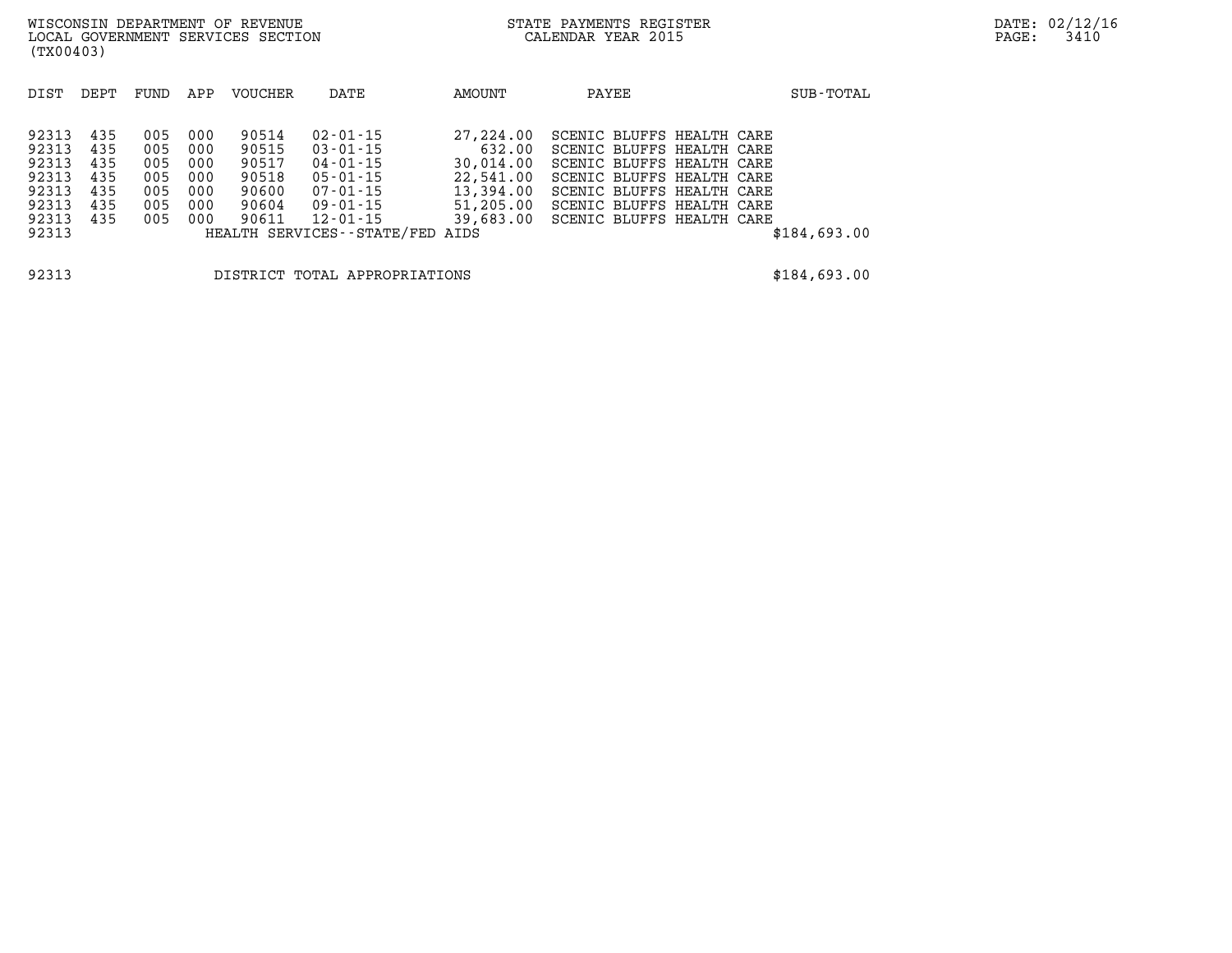| DIST  | DEPT | FUND | APP | <b>VOUCHER</b> | DATE                       | AMOUNT     | PAYEE                      |     | SUB-TOTAL    |
|-------|------|------|-----|----------------|----------------------------|------------|----------------------------|-----|--------------|
|       |      |      |     |                |                            |            |                            |     |              |
| 92315 | 435  | 005  | 000 | 90511          | $01 - 01 - 15$             | 133,989.00 | SINAI SAMARITAN MED CTR    |     |              |
| 92315 | 435  | 005  | 000 | 90514          | $02 - 01 - 15$             | 53,771.00  | SINAI SAMARITAN MED CTR    |     |              |
| 92315 | 435  | 005  | 000 | 90515          | $03 - 01 - 15$             | 53,772.00  | SINAI SAMARITAN MED CTR    |     |              |
| 92315 | 435  | 005  | 000 | 90517          | 04-01-15                   | 43,450.00  | SINAI SAMARITAN MED CTR    |     |              |
| 92315 | 435  | 005  | 000 | 90518          | $05 - 01 - 15$             | 45,757.00  | SINAI SAMARITAN MED CTR    |     |              |
| 92315 | 435  | 005  | 000 | 90519          | $06 - 01 - 15$             | 37,458.00  | SINAI SAMARITAN MED CTR    |     |              |
| 92315 | 435  | 005  | 000 | 90600          | 07-01-15                   | 19.00      | SINAI SAMARITAN MED CTR    |     |              |
| 92315 | 435  | 005  | 000 | 90601          | $08 - 01 - 15$             | 136,841.00 | SINAI SAMARITAN MED CTR    |     |              |
| 92315 | 435  | 005  | 000 | 90604          | 09-01-15                   | 60,060.00  | SINAI SAMARITAN MED CTR    |     |              |
| 92315 | 435  | 005  | 000 | 90607          | $10 - 01 - 15$             | 53,866.00  | SINAI<br>SAMARITAN MED CTR |     |              |
| 92315 | 435  | 005  | 000 | 90609          | $11 - 02 - 15$             | 54,511.00  | SINAI SAMARITAN MED        | CTR |              |
| 92315 | 435  | 005  | 000 | 90611          | $12 - 01 - 15$             | 54,312.00  | SINAI SAMARITAN MED CTR    |     |              |
| 92315 |      |      |     |                | HEALTH SERVICES--STATE/FED | AIDS       |                            |     | \$727,806.00 |

**92315 DISTRICT TOTAL APPROPRIATIONS \$727,806.00**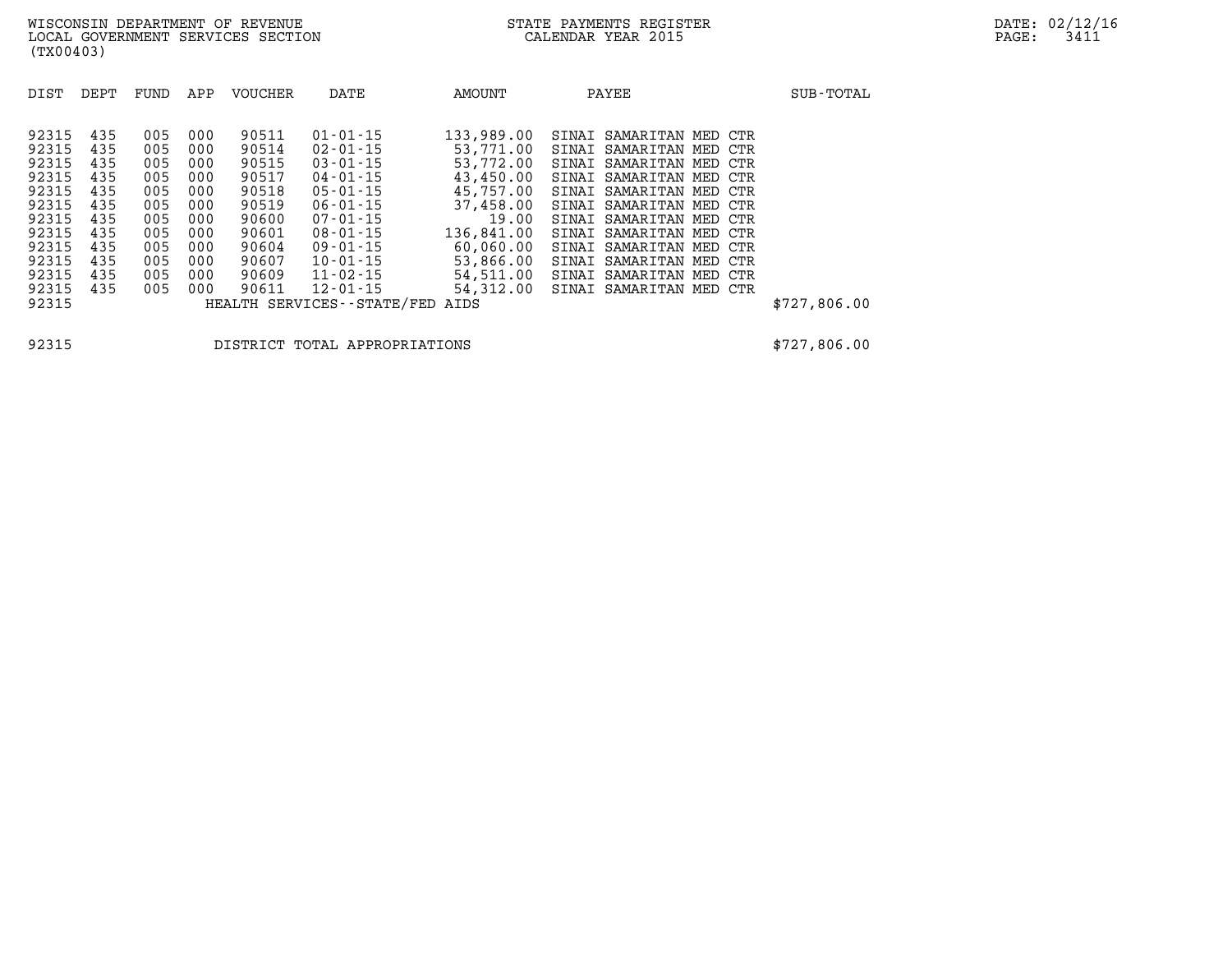| DIST                             | DEPT                     | FUND                     | APP                      | VOUCHER                          | DATE                                                                 | <b>AMOUNT</b>                                    | PAYEE                                                                                                | SUB-TOTAL     |
|----------------------------------|--------------------------|--------------------------|--------------------------|----------------------------------|----------------------------------------------------------------------|--------------------------------------------------|------------------------------------------------------------------------------------------------------|---------------|
| 92318<br>92318<br>92318<br>92318 | 435<br>435<br>435<br>435 | 005<br>005<br>005<br>005 | 000<br>000<br>000<br>000 | 90511<br>90514<br>90515<br>90517 | $01 - 01 - 15$<br>$02 - 01 - 15$<br>$03 - 01 - 15$<br>$04 - 01 - 15$ | 14,823.00<br>14,823.00<br>17,011.00<br>14,823.00 | PRIMARY CONN HLTH CARE<br>PRIMARY CONN HLTH CARE<br>PRIMARY CONN HLTH CARE<br>PRIMARY CONN HLTH CARE |               |
| 92318<br>92318<br>92318          | 435<br>435<br>435        | 005<br>005<br>005        | 000<br>000<br>000        | 90518<br>90519<br>90607          | $05 - 01 - 15$<br>$06 - 01 - 15$<br>$10 - 01 - 15$                   | 14,823.00<br>14,818.00<br>57,493.00              | PRIMARY CONN HLTH CARE<br>PRIMARY CONN HLTH CARE<br>PRIMARY CONN HLTH CARE                           |               |
| 92318<br>92318                   | 435<br>435               | 005<br>005               | 000<br>000               | 90609<br>90611                   | 11-02-15<br>$12 - 01 - 15$                                           | 14,373.00                                        | PRIMARY CONN HLTH CARE<br>17,291.00 PRIMARY CONN HLTH CARE                                           |               |
| 92318                            |                          |                          |                          |                                  | HEALTH SERVICES--STATE/FED AIDS                                      |                                                  |                                                                                                      | \$180, 278.00 |

**92318 DISTRICT TOTAL APPROPRIATIONS \$180,278.00**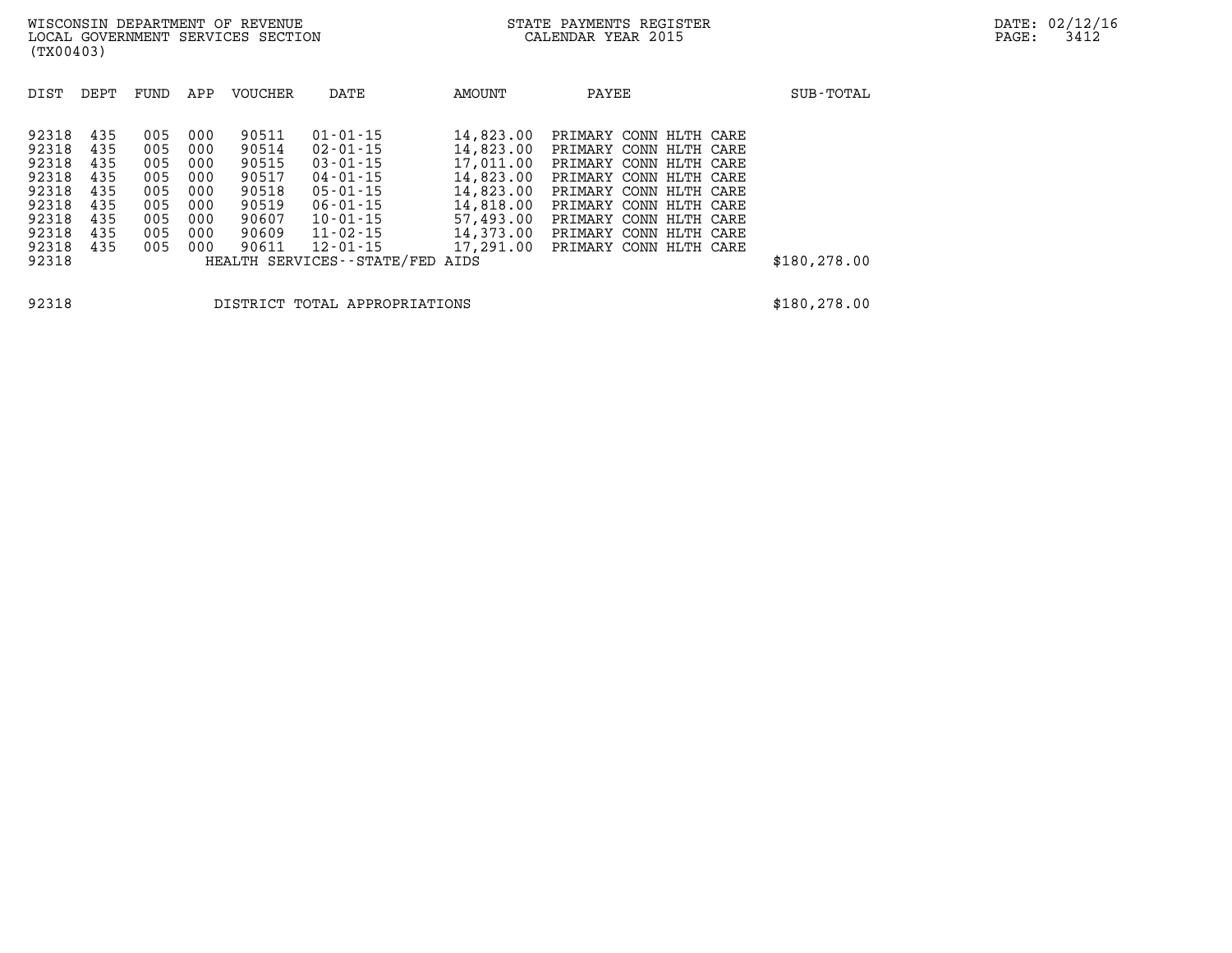| DIST  | DEPT | FUND | APP | <b>VOUCHER</b> | DATE                            | AMOUNT    | PAYEE                    | SUB-TOTAL    |
|-------|------|------|-----|----------------|---------------------------------|-----------|--------------------------|--------------|
|       |      |      |     |                |                                 |           |                          |              |
| 92319 | 435  | 005  | 000 | 90514          | $02 - 01 - 15$                  | 19,037.00 | WI COAL INDEP LIVING CTR |              |
| 92319 | 435  | 005  | 000 | 90515          | $03 - 01 - 15$                  | 9,519.00  | WI COAL INDEP LIVING CTR |              |
| 92319 | 435  | 005  | 000 | 90517          | $04 - 01 - 15$                  | 10,441.00 | WI COAL INDEP LIVING CTR |              |
| 92319 | 435  | 005  | 000 | 90519          | $06 - 01 - 15$                  | 17,856.00 | WI COAL INDEP LIVING CTR |              |
| 92319 | 435  | 005  | 000 | 90600          | $07 - 01 - 15$                  | 3,829.00  | WI COAL INDEP LIVING CTR |              |
| 92319 | 435  | 005  | 000 | 90604          | $09 - 01 - 15$                  | 20,770.00 | WI COAL INDEP LIVING CTR |              |
| 92319 | 435  | 005  | 000 | 90607          | $10 - 01 - 15$                  | 9,442.00  | WI COAL INDEP LIVING CTR |              |
| 92319 | 435  | 005  | 000 | 90609          | $11 - 02 - 15$                  | 9,642.00  | WI COAL INDEP LIVING CTR |              |
| 92319 |      |      |     |                | HEALTH SERVICES--STATE/FED AIDS |           |                          | \$100,536.00 |
|       |      |      |     |                |                                 |           |                          |              |
|       |      |      |     |                |                                 |           |                          |              |

**92319 DISTRICT TOTAL APPROPRIATIONS \$100,536.00**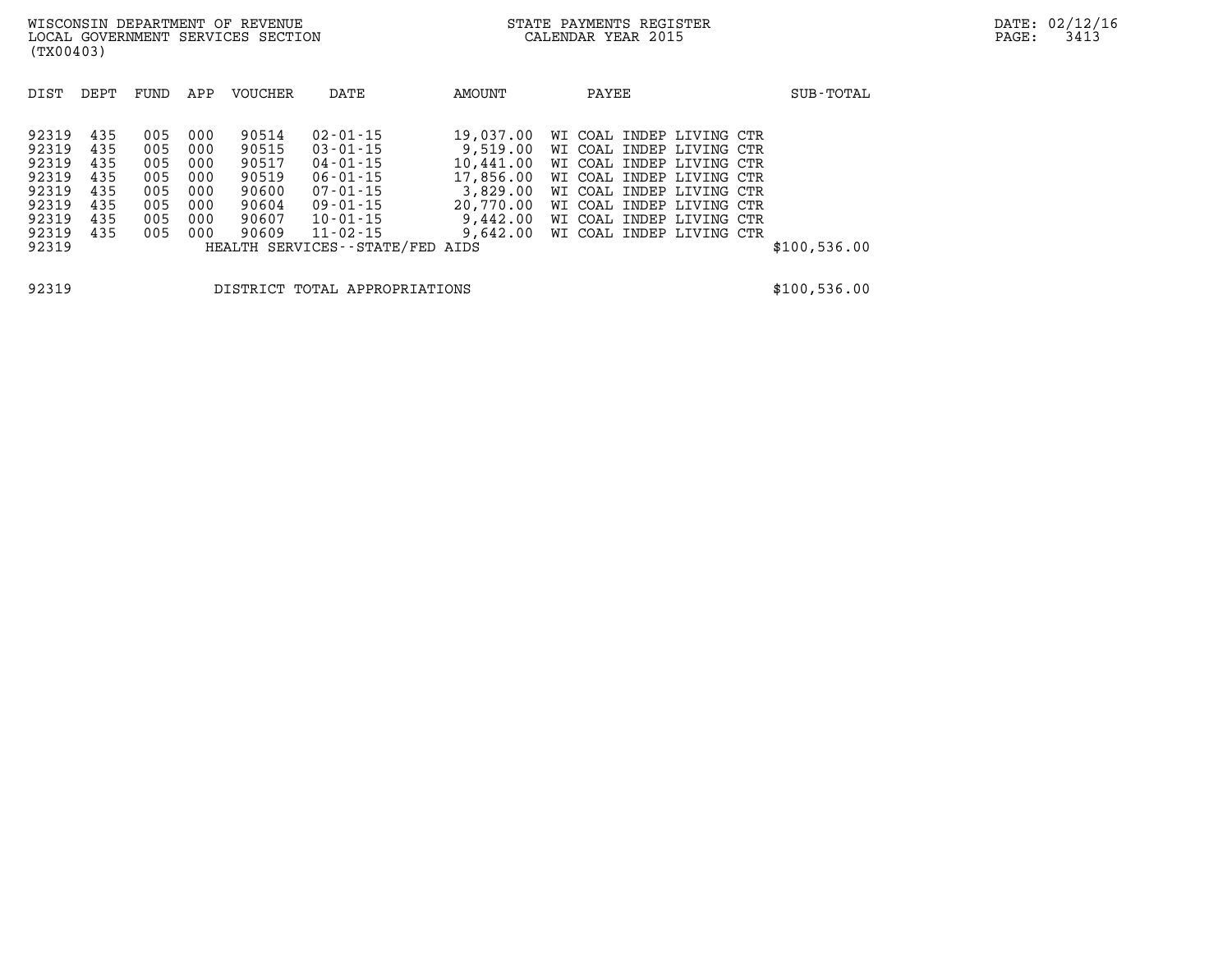| 92348 435 | 005 000 | 90514 | $02 - 01 - 15$                  | 54, 243.00 RESPITE CARE ASSN OF WI |  |  |              |
|-----------|---------|-------|---------------------------------|------------------------------------|--|--|--------------|
| 92348 435 | 005 000 | 90516 | 03-20-15                        | 56,250.00 RESPITE CARE ASSN OF WI  |  |  |              |
| 92348 435 | 005 000 | 90517 | 04-01-15                        | 75,143.00 RESPITE CARE ASSN OF WI  |  |  |              |
| 92348 435 | 005 000 | 90518 | 05-01-15                        | 15,257.00 RESPITE CARE ASSN OF WI  |  |  |              |
| 92348 435 | 005 000 | 90601 | 08-01-15                        | 12,875.00 RESPITE CARE ASSN OF WI  |  |  |              |
| 92348 435 | 005 000 | 90607 | 10-01-15                        | 55,045.00 RESPITE CARE ASSN OF WI  |  |  |              |
| 92348 435 | 005 000 | 90612 | 12-15-15                        | 56,250.00 RESPITE CARE ASSN OF WI  |  |  |              |
| 92348     |         |       | HEALTH SERVICES--STATE/FED AIDS |                                    |  |  | \$325,063.00 |
|           |         |       |                                 |                                    |  |  |              |
|           |         |       |                                 |                                    |  |  |              |

**92348 DISTRICT TOTAL APPROPRIATIONS \$325,063.00**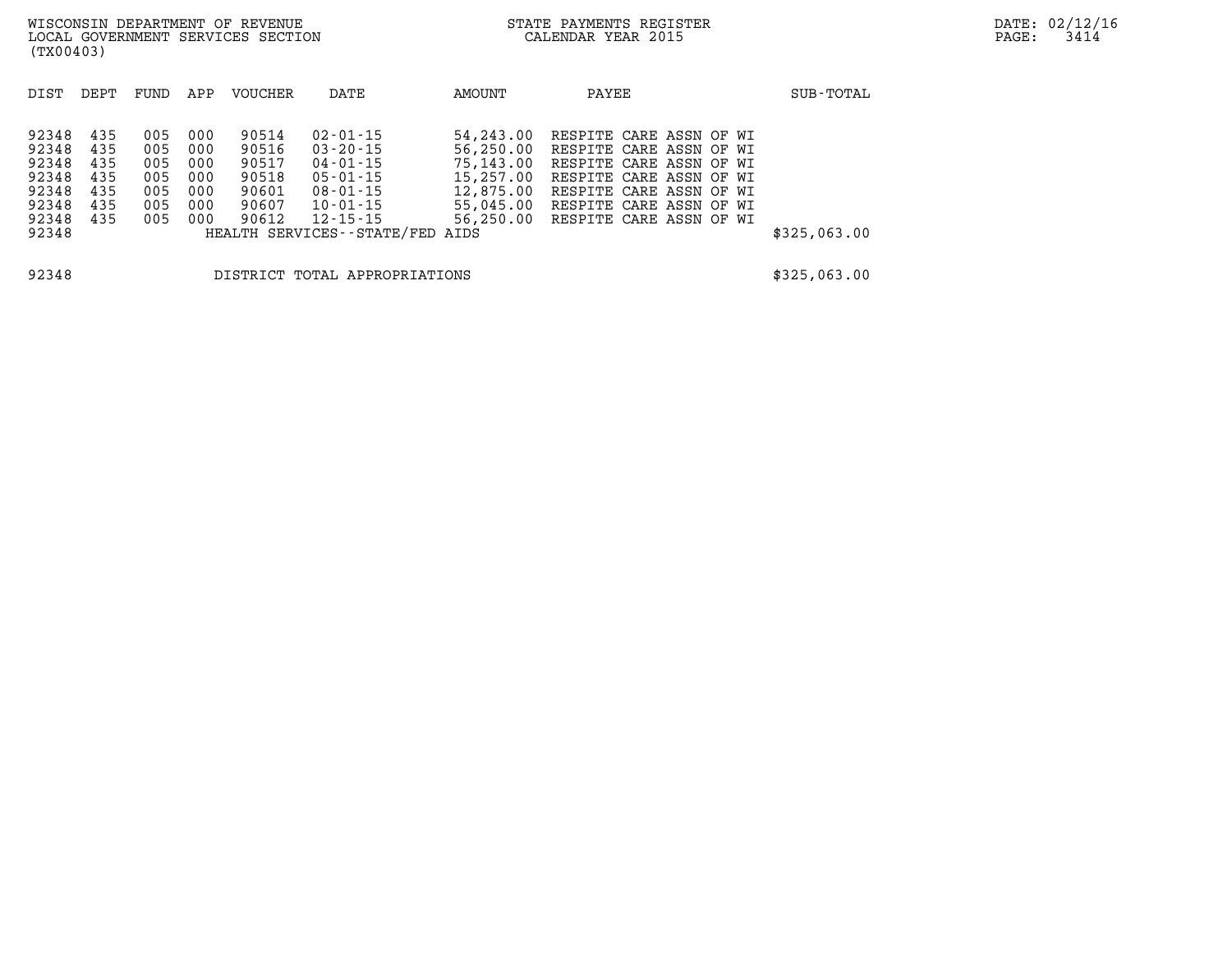| (TX00403)                                                   |                                               |                                               |                                               | WISCONSIN DEPARTMENT OF REVENUE<br>LOCAL GOVERNMENT SERVICES SECTION |                                                                                                    |                                                               | STATE PAYMENTS REGISTER<br>CALENDAR YEAR 2015                                                                                                                              |  | PAGE:     | DATE: 02/12/16<br>3415 |  |
|-------------------------------------------------------------|-----------------------------------------------|-----------------------------------------------|-----------------------------------------------|----------------------------------------------------------------------|----------------------------------------------------------------------------------------------------|---------------------------------------------------------------|----------------------------------------------------------------------------------------------------------------------------------------------------------------------------|--|-----------|------------------------|--|
| DIST                                                        | DEPT                                          | FUND                                          | APP                                           | <b>VOUCHER</b>                                                       | DATE                                                                                               | AMOUNT                                                        | PAYEE                                                                                                                                                                      |  | SUB-TOTAL |                        |  |
| 92359<br>92359<br>92359<br>92359<br>92359<br>92359<br>92359 | 435<br>435<br>435<br>435<br>435<br>435<br>435 | 005<br>005<br>005<br>005<br>005<br>005<br>005 | 000<br>000<br>000<br>000<br>000<br>000<br>000 | 90511<br>90514<br>90515<br>90517<br>90518<br>90519<br>90604          | 01-01-15<br>$02 - 01 - 15$<br>$03 - 01 - 15$<br>04-01-15<br>$05 - 01 - 15$<br>06-01-15<br>09-01-15 | 25,547.00<br>21,870.00<br>18,750.00<br>22,635.00<br>36,884.00 | FROEDTERT MEMORIAL<br>FROEDTERT MEMORIAL<br>FROEDTERT MEMORIAL<br>50,442.00 FROEDTERT MEMORIAL<br>FROEDTERT MEMORIAL<br>FROEDTERT MEMORIAL<br>86,335.00 FROEDTERT MEMORIAL |  |           |                        |  |

**92359 DISTRICT TOTAL APPROPRIATIONS \$262,463.00** 

**92359 HEALTH SERVICES--STATE/FED AIDS \$262,463.00**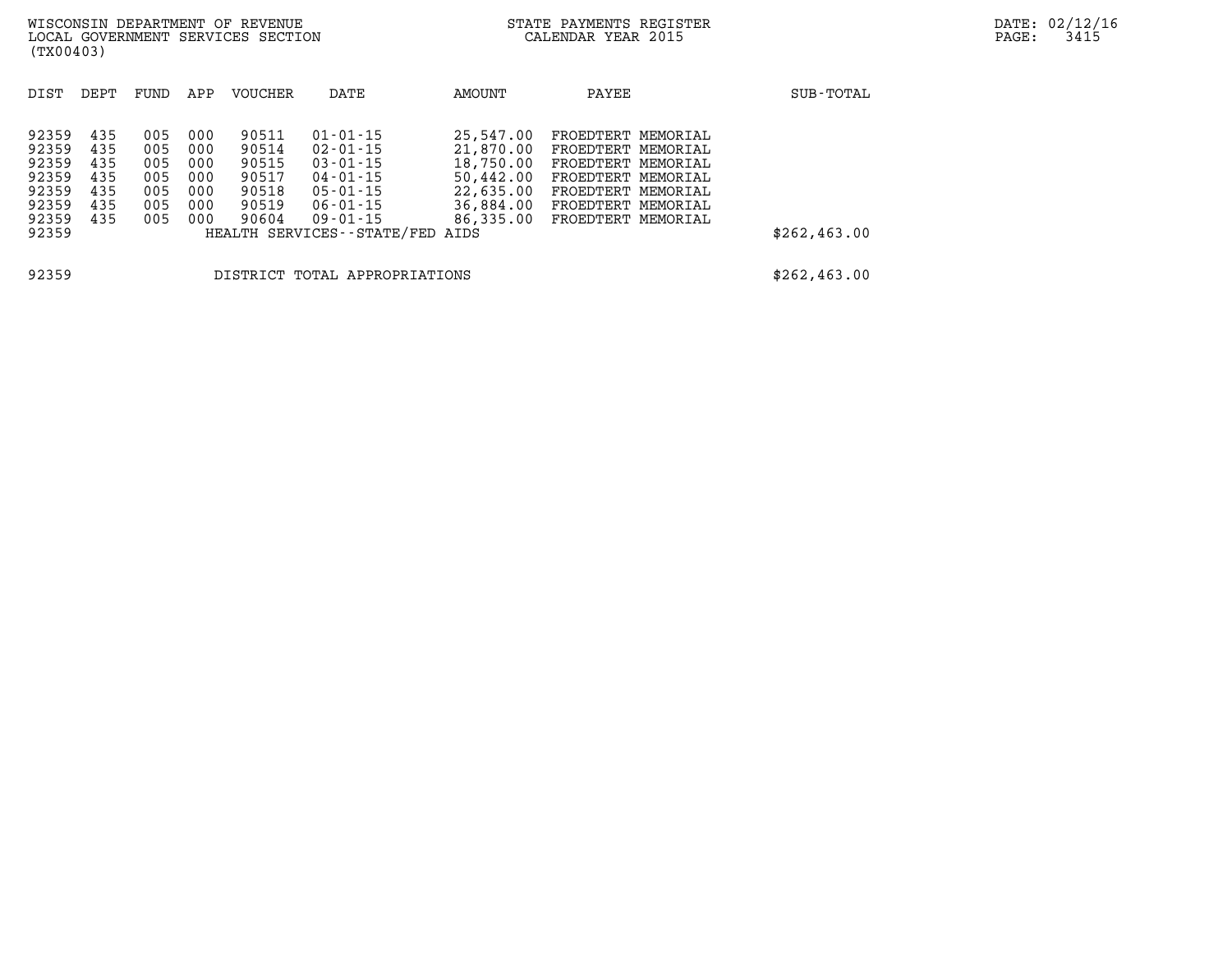| DIST                                                                          | DEPT                                                        | FUND                                                        | APP                                                         | <b>VOUCHER</b>                                                                | DATE                                                                                                                                                           | AMOUNT                                                                                                            |     | PAYEE                                                                                                                                                                                          | SUB-TOTAL    |
|-------------------------------------------------------------------------------|-------------------------------------------------------------|-------------------------------------------------------------|-------------------------------------------------------------|-------------------------------------------------------------------------------|----------------------------------------------------------------------------------------------------------------------------------------------------------------|-------------------------------------------------------------------------------------------------------------------|-----|------------------------------------------------------------------------------------------------------------------------------------------------------------------------------------------------|--------------|
| 92371<br>92371<br>92371<br>92371<br>92371<br>92371<br>92371<br>92371<br>92371 | 435<br>435<br>435<br>435<br>435<br>435<br>435<br>435<br>435 | 005<br>005<br>005<br>005<br>005<br>005<br>005<br>005<br>005 | 000<br>000<br>000<br>000<br>000<br>000<br>000<br>000<br>000 | 90514<br>90515<br>90517<br>90519<br>90600<br>90601<br>90604<br>90607<br>90611 | $02 - 01 - 15$<br>$03 - 01 - 15$<br>$04 - 01 - 15$<br>$06 - 01 - 15$<br>$07 - 01 - 15$<br>$08 - 01 - 15$<br>$09 - 01 - 15$<br>$10 - 01 - 15$<br>$12 - 01 - 15$ | 55,545.00<br>19,400.00<br>26,855.00<br>36,222.00<br>13,882.00<br>12,897.00<br>29,507.00<br>28,523.00<br>25,211.00 | THE | THE SALVATION ARMY<br>THE SALVATION ARMY<br>THE SALVATION ARMY<br>THE SALVATION ARMY<br>THE SALVATION ARMY<br>THE SALVATION ARMY<br>SALVATION ARMY<br>THE SALVATION ARMY<br>THE SALVATION ARMY |              |
| 92371                                                                         |                                                             |                                                             |                                                             |                                                                               | HEALTH SERVICES--STATE/FED AIDS                                                                                                                                |                                                                                                                   |     |                                                                                                                                                                                                | \$248,042.00 |
| 92371                                                                         |                                                             |                                                             |                                                             |                                                                               | DISTRICT TOTAL APPROPRIATIONS                                                                                                                                  |                                                                                                                   |     |                                                                                                                                                                                                | \$248,042.00 |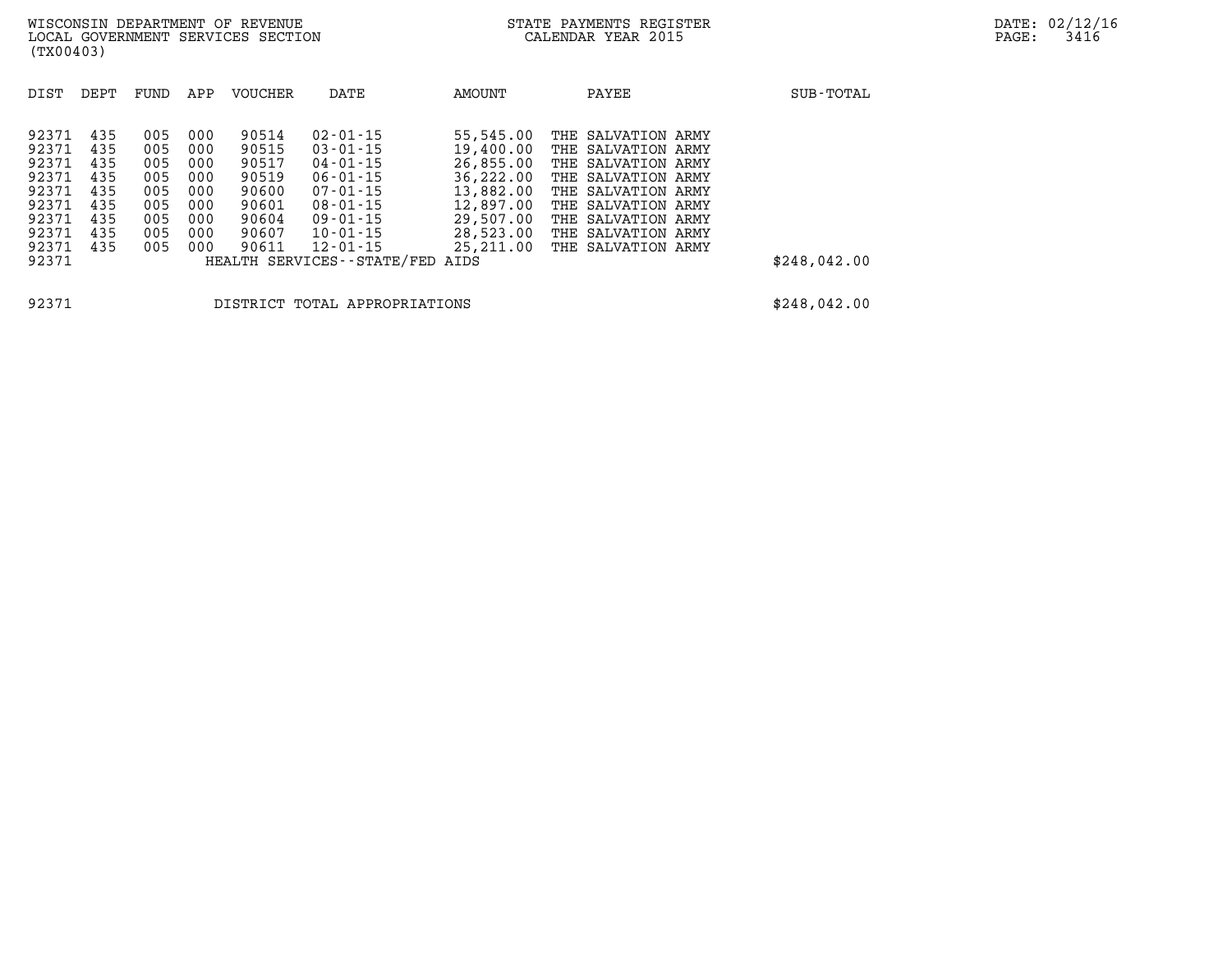| DIST                                      | DEPT                            | FUND                            | APP                             | <b>VOUCHER</b>                            | DATE                                                                                                  | AMOUNT                                                        | PAYEE                                                                                                                                         | SUB-TOTAL     |
|-------------------------------------------|---------------------------------|---------------------------------|---------------------------------|-------------------------------------------|-------------------------------------------------------------------------------------------------------|---------------------------------------------------------------|-----------------------------------------------------------------------------------------------------------------------------------------------|---------------|
| 92373<br>92373<br>92373<br>92373<br>92373 | 435<br>435<br>435<br>435<br>435 | 005<br>005<br>005<br>005<br>005 | 000<br>000<br>000<br>000<br>000 | 90511<br>90514<br>90515<br>90517<br>90518 | $01 - 01 - 15$<br>$02 - 01 - 15$<br>$03 - 01 - 15$<br>$04 - 01 - 15$<br>$05 - 01 - 15$                | 34,586.00<br>34,586.00<br>41,376.00<br>34,586.00<br>34,586.00 | ACCESS COMMUNITY HLTH CTR<br>ACCESS COMMUNITY HLTH CTR<br>ACCESS COMMUNITY HLTH CTR<br>ACCESS COMMUNITY HLTH CTR<br>ACCESS COMMUNITY HLTH CTR |               |
| 92373<br>92373<br>92373<br>92373<br>92373 | 435<br>435<br>435<br>435        | 005<br>005<br>005<br>005        | 000<br>000<br>000<br>000        | 90519<br>90607<br>90609<br>90611          | $06 - 01 - 15$<br>$10 - 01 - 15$<br>$11 - 02 - 15$<br>$12 - 01 - 15$<br>HEALTH SERVICES - - STATE/FED | 34,584.00<br>135,647.00<br>34,584.00<br>34,584.00<br>AIDS     | ACCESS COMMUNITY HLTH CTR<br>ACCESS COMMUNITY HLTH CTR<br>ACCESS COMMUNITY HLTH CTR<br>ACCESS COMMUNITY HLTH CTR                              | \$419, 119.00 |

**92373 DISTRICT TOTAL APPROPRIATIONS \$419,119.00**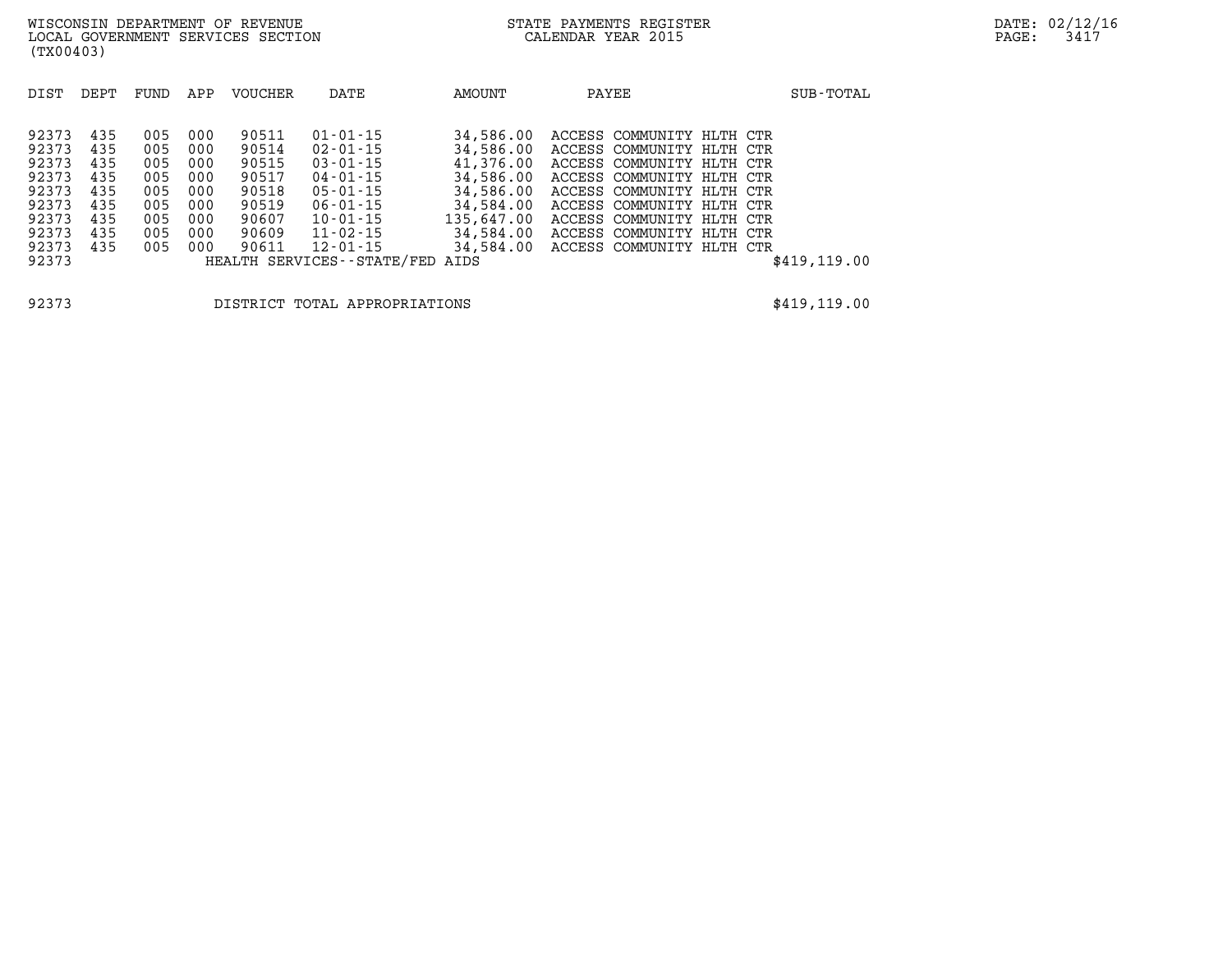| (TX00403)      |      |      |     | WISCONSIN DEPARTMENT OF REVENUE<br>LOCAL GOVERNMENT SERVICES SECTION |                                             |          | STATE PAYMENTS REGISTER<br>CALENDAR YEAR 2015 |            | PAGE: | DATE: 02/12/16<br>3418 |
|----------------|------|------|-----|----------------------------------------------------------------------|---------------------------------------------|----------|-----------------------------------------------|------------|-------|------------------------|
| DIST           | DEPT | FUND | APP | <b>VOUCHER</b>                                                       | DATE                                        | AMOUNT   | PAYEE                                         | SUB-TOTAL  |       |                        |
| 92385<br>92385 | 435  | 005  | 000 | 90518                                                                | 05-01-15<br>HEALTH SERVICES--STATE/FED AIDS | 2,133.00 | ALZHEIMER'S DIS & REL DIS                     | \$2,133.00 |       |                        |
| 92385          |      |      |     |                                                                      | DISTRICT TOTAL APPROPRIATIONS               |          |                                               | \$2,133.00 |       |                        |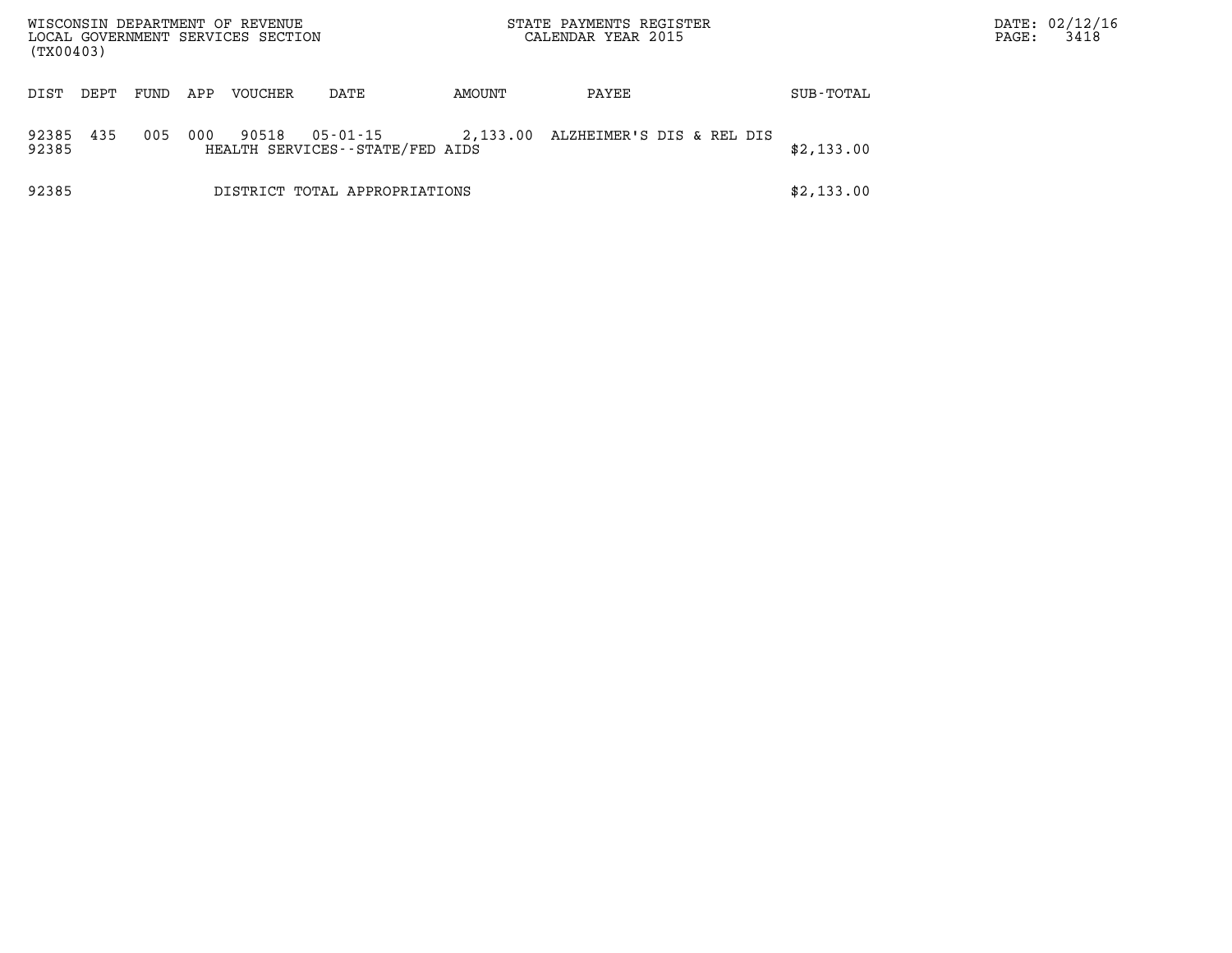| DIST                                                        | DEPT                                          | FUND                                          | APP                                           | <b>VOUCHER</b>                                              | DATE                                                                                                           | AMOUNT                                                                             | PAYEE                                                                                                                                                                                                   | SUB-TOTAL    |
|-------------------------------------------------------------|-----------------------------------------------|-----------------------------------------------|-----------------------------------------------|-------------------------------------------------------------|----------------------------------------------------------------------------------------------------------------|------------------------------------------------------------------------------------|---------------------------------------------------------------------------------------------------------------------------------------------------------------------------------------------------------|--------------|
| 92386<br>92386<br>92386<br>92386<br>92386<br>92386<br>92386 | 435<br>435<br>435<br>435<br>435<br>435<br>435 | 005<br>005<br>005<br>005<br>005<br>005<br>005 | 000<br>000<br>000<br>000<br>000<br>000<br>000 | 90511<br>90518<br>90601<br>90604<br>90607<br>90609<br>90612 | $01 - 01 - 15$<br>05-01-15<br>$08 - 01 - 15$<br>$09 - 01 - 15$<br>$10 - 01 - 15$<br>11-02-15<br>$12 - 15 - 15$ | 5,000.00<br>1,361.00<br>108,943.00<br>10.00<br>28,723.00<br>29,110.00<br>65,426.00 | AURORA UW ACADEMIC MED GR<br>AURORA UW ACADEMIC MED GR<br>AURORA UW ACADEMIC MED GR<br>AURORA UW ACADEMIC MED GR<br>AURORA UW ACADEMIC MED GR<br>AURORA UW ACADEMIC MED GR<br>AURORA UW ACADEMIC MED GR |              |
| 92386                                                       |                                               |                                               |                                               |                                                             | HEALTH SERVICES--STATE/FED                                                                                     | AIDS                                                                               |                                                                                                                                                                                                         | \$238,573.00 |

**92386 DISTRICT TOTAL APPROPRIATIONS \$238,573.00**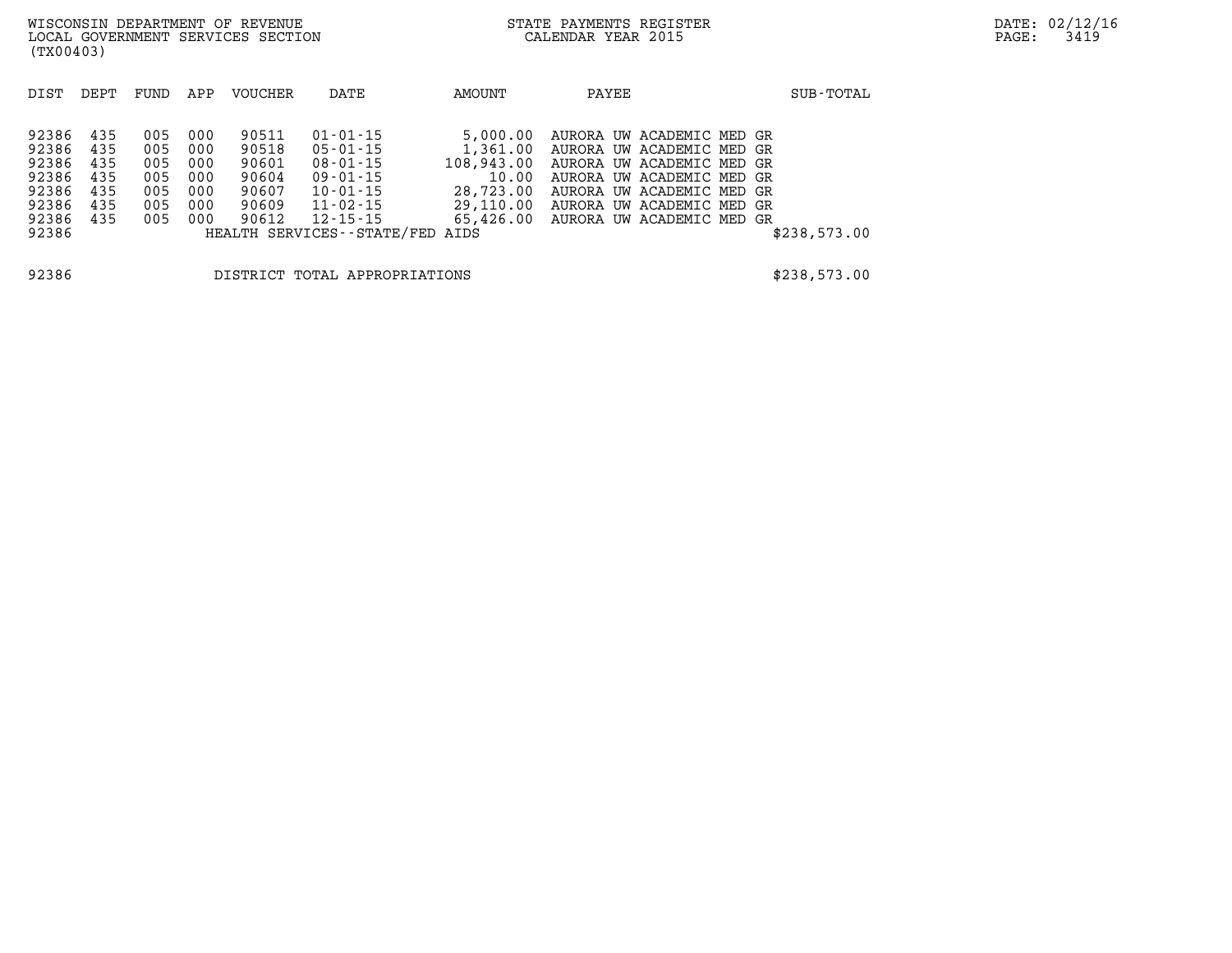| (TX00403)                                                   |                                        |                                        |                                        | WISCONSIN DEPARTMENT OF REVENUE<br>LOCAL GOVERNMENT SERVICES SECTION |                                                                                                               | STATE PAYMENTS REGISTER<br>CALENDAR YEAR 2015    |                                                                                                                                                      | DATE: 02/12/1<br>3420<br>PAGE: |              |  |
|-------------------------------------------------------------|----------------------------------------|----------------------------------------|----------------------------------------|----------------------------------------------------------------------|---------------------------------------------------------------------------------------------------------------|--------------------------------------------------|------------------------------------------------------------------------------------------------------------------------------------------------------|--------------------------------|--------------|--|
| DIST                                                        | DEPT                                   | FUND                                   | APP                                    | <b>VOUCHER</b>                                                       | DATE                                                                                                          | AMOUNT                                           | PAYEE                                                                                                                                                |                                | SUB-TOTAL    |  |
| 92403<br>92403<br>92403<br>92403<br>92403<br>92403<br>92403 | 435<br>435<br>435<br>435<br>435<br>435 | 005<br>005<br>005<br>005<br>005<br>005 | 000<br>000<br>000<br>000<br>000<br>000 | 90515<br>90517<br>90518<br>90519<br>90600<br>90601                   | $03 - 01 - 15$<br>04-01-15<br>05-01-15<br>06-01-15<br>07-01-15<br>08-01-15<br>HEALTH SERVICES--STATE/FED AIDS | 37,500.00<br>110,158.00<br>2,342.00<br>32,393.00 | 211 WISCONSIN, INC<br>211 WISCONSIN, INC<br>211 WISCONSIN, INC<br>211 WISCONSIN, INC<br>17,905.00 211 WISCONSIN, INC<br>35,702.00 211 WISCONSIN, INC |                                | \$236,000.00 |  |
| 92403<br>DISTRICT TOTAL APPROPRIATIONS                      |                                        |                                        |                                        |                                                                      |                                                                                                               |                                                  |                                                                                                                                                      |                                | \$236,000.00 |  |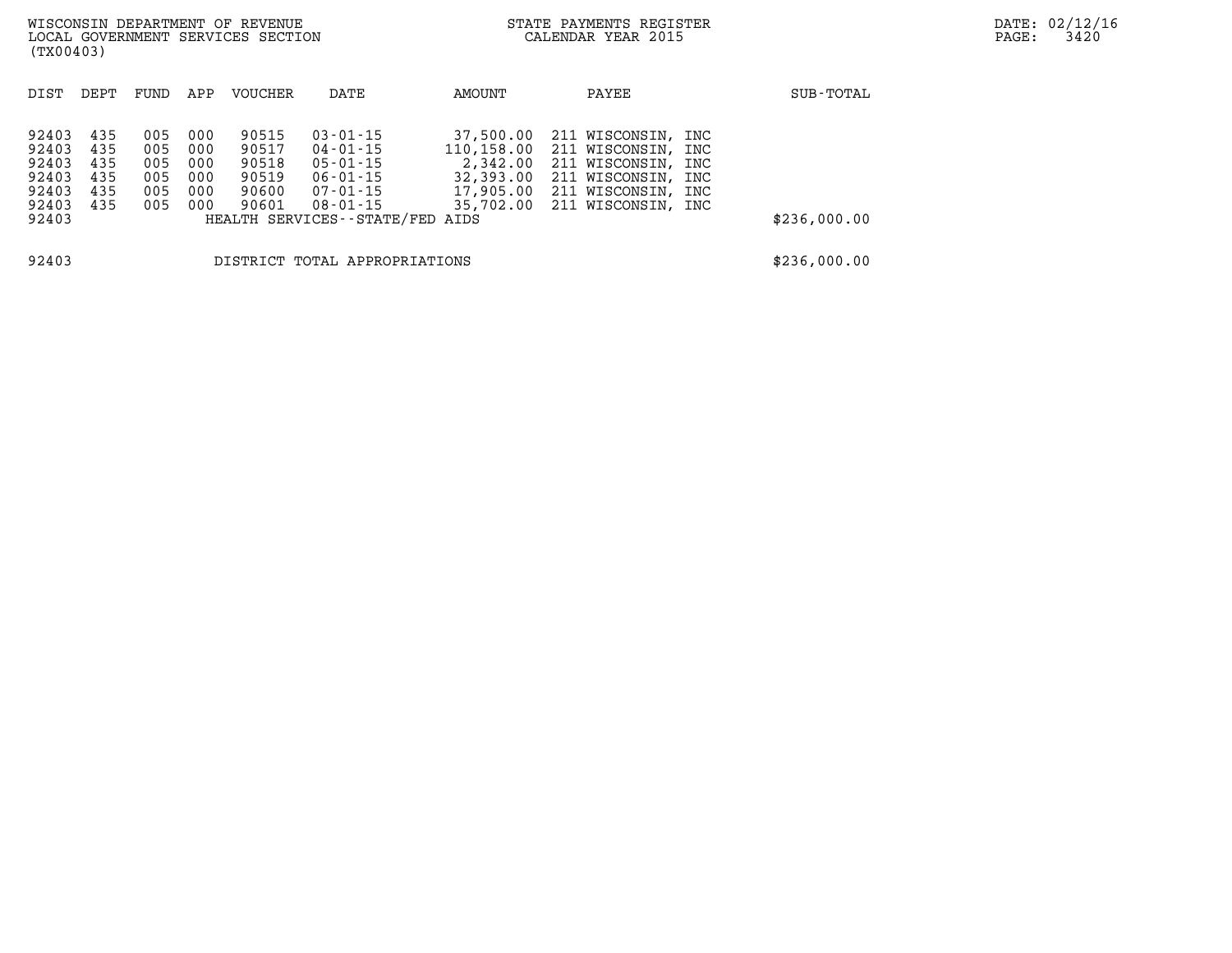| DIST  | DEPT | FUND | APP | VOUCHER | DATE                          | AMOUNT    | PAYEE                        | SUB-TOTAL    |
|-------|------|------|-----|---------|-------------------------------|-----------|------------------------------|--------------|
|       |      |      |     |         |                               |           |                              |              |
| 92406 | 435  | 005  | 000 | 90511   | $01 - 01 - 15$                | 14,822.00 | FOX CITIES COMMUNITY HLTH    |              |
| 92406 | 435  | 005  | 000 | 90514   | $02 - 01 - 15$                | 14,822.00 | FOX CITIES COMMUNITY HLTH    |              |
| 92406 | 435  | 005  | 000 | 90515   | $03 - 01 - 15$                | 17,465.00 | FOX CITIES COMMUNITY HLTH    |              |
| 92406 | 435  | 005  | 000 | 90517   | $04 - 01 - 15$                | 14,823.00 | FOX CITIES COMMUNITY HLTH    |              |
| 92406 | 435  | 005  | 000 | 90518   | $05 - 01 - 15$                | 14,823.00 | FOX CITIES COMMUNITY HLTH    |              |
| 92406 | 435  | 005  | 000 | 90519   | $06 - 01 - 15$                | 14,823.00 | FOX CITIES<br>COMMUNITY HLTH |              |
| 92406 | 435  | 005  | 000 | 90604   | $09 - 01 - 15$                | 44,469.00 | FOX CITIES COMMUNITY HLTH    |              |
| 92406 |      |      |     |         | HEALTH SERVICES - - STATE/FED | AIDS      |                              | \$136,047.00 |
|       |      |      |     |         |                               |           |                              |              |

**92406 DISTRICT TOTAL APPROPRIATIONS \$136,047.00**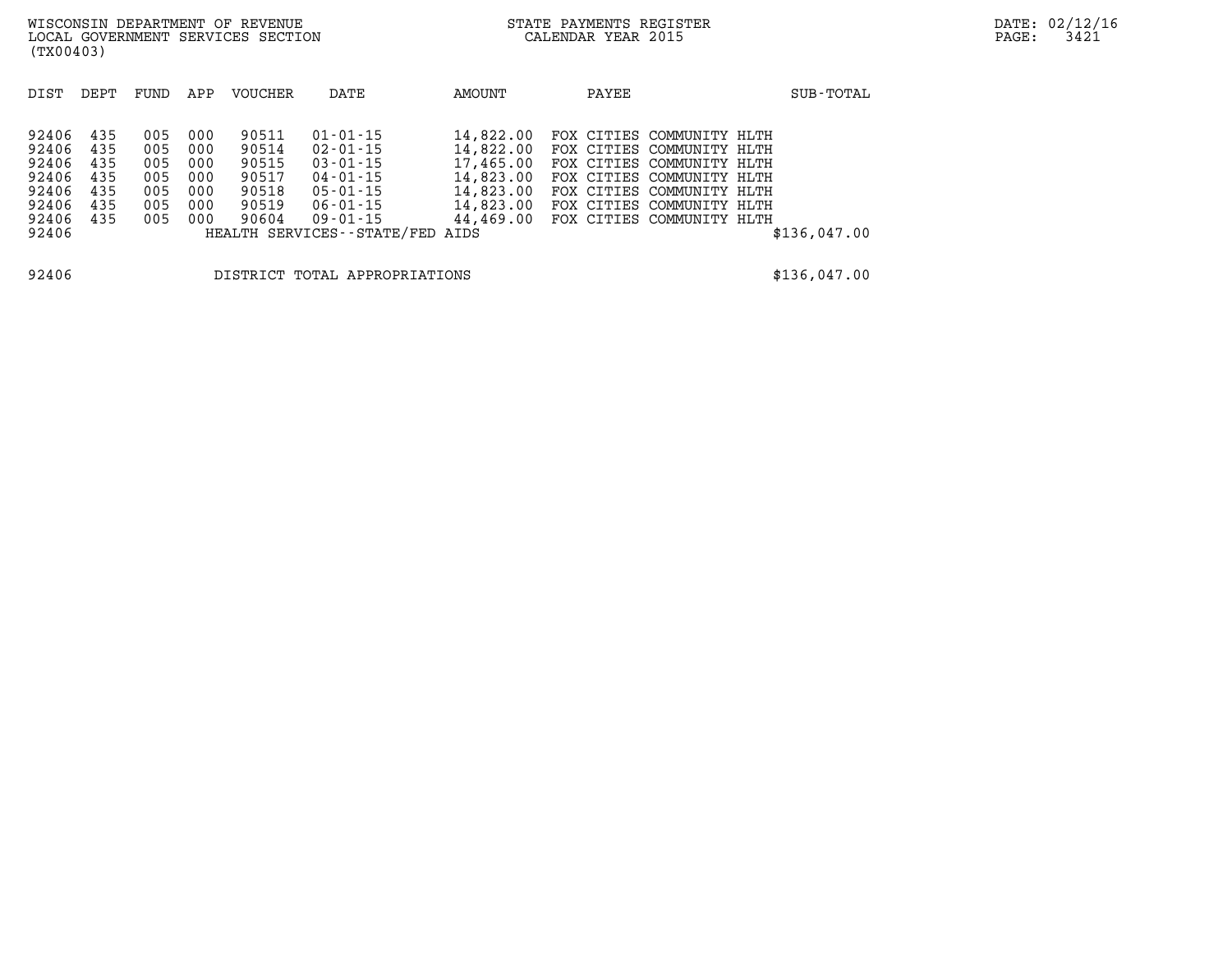**(TX00403)** 

DIST DEPT FUND APP VOUCHER DATE AMOUNT PAYEE **PAYEE** SUB-TOTAL **92413 435 005 000 90515 03-01-15 7,478.00 COMMUNITY DENTAL CLINIC 92413 435 005 000 90517 04-01-15 7,478.00 COMMUNITY DENTAL CLINIC 92413 435 005 000 90518 05-01-15 8,192.00 COMMUNITY DENTAL CLINIC 92413 435 005 000 90519 06-01-15 29,783.00 COMMUNITY DENTAL CLINIC 92413 435 005 000 90601 08-01-15 6,245.00 COMMUNITY DENTAL CLINIC 92413 435 005 000 90604 09-01-15 8,422.00 COMMUNITY DENTAL CLINIC 92413 435 005 000 90611 12-01-15 22,533.00 COMMUNITY DENTAL CLINIC 92413 HEALTH SERVICES--STATE/FED AIDS \$90,131.00** 

**92413 DISTRICT TOTAL APPROPRIATIONS \$90,131.00**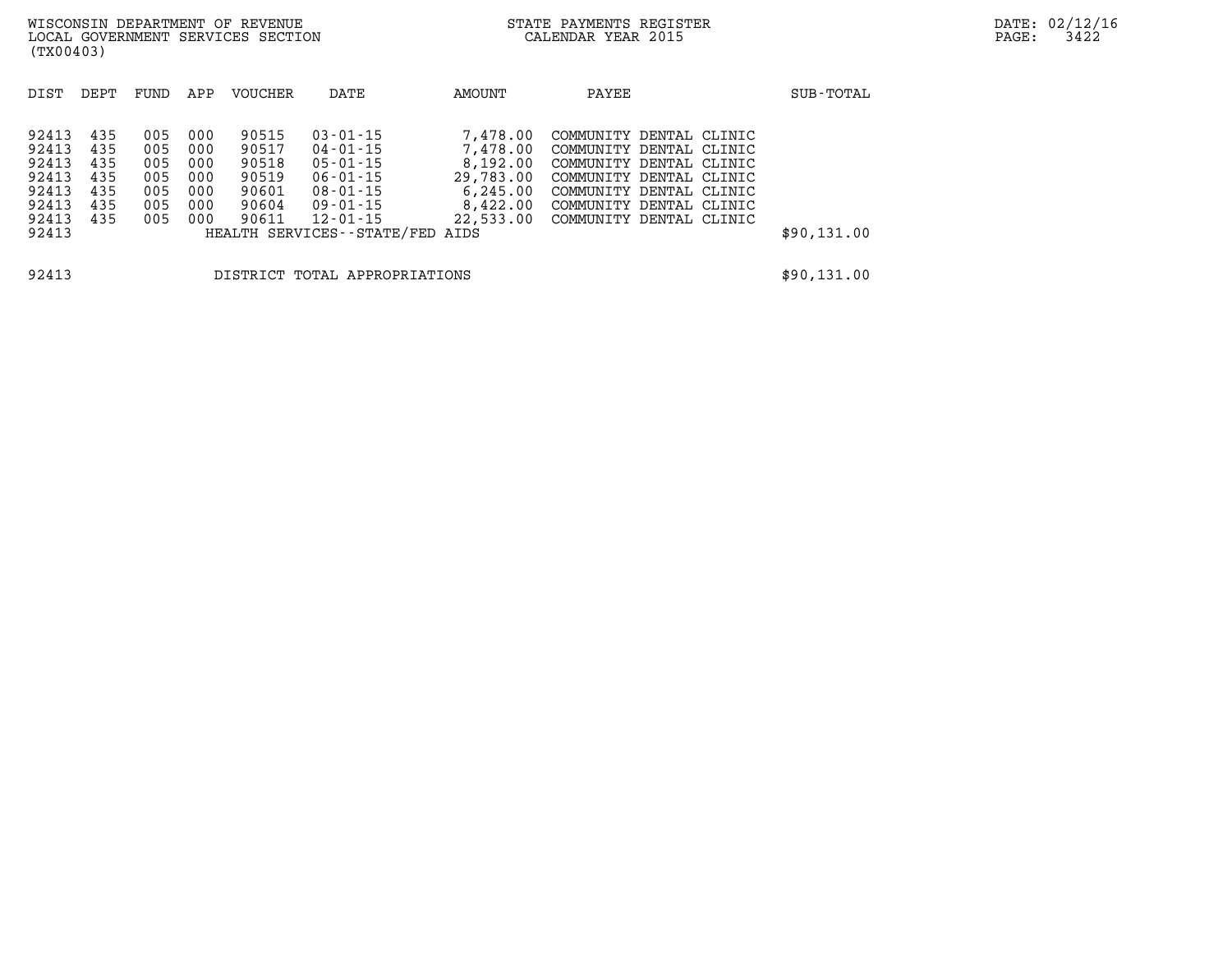| DIST                                                                                                     | DEPT                                                                      | FUND                                                                      | APP                                                                       | <b>VOUCHER</b>                                                                                  | DATE                                                                                                                                                                                                                                | AMOUNT                                                                                                                                              | PAYEE                                                                                                                                                                                                                                                                                                            |  | SUB-TOTAL    |
|----------------------------------------------------------------------------------------------------------|---------------------------------------------------------------------------|---------------------------------------------------------------------------|---------------------------------------------------------------------------|-------------------------------------------------------------------------------------------------|-------------------------------------------------------------------------------------------------------------------------------------------------------------------------------------------------------------------------------------|-----------------------------------------------------------------------------------------------------------------------------------------------------|------------------------------------------------------------------------------------------------------------------------------------------------------------------------------------------------------------------------------------------------------------------------------------------------------------------|--|--------------|
| 92415<br>92415<br>92415<br>92415<br>92415<br>92415<br>92415<br>92415<br>92415<br>92415<br>92415<br>92415 | 435<br>435<br>435<br>435<br>435<br>435<br>435<br>435<br>435<br>435<br>435 | 005<br>005<br>005<br>005<br>005<br>005<br>005<br>005<br>005<br>005<br>005 | 000<br>000<br>000<br>000<br>000<br>000<br>000<br>000<br>000<br>000<br>000 | 90511<br>90514<br>90515<br>90517<br>90518<br>90519<br>90600<br>90601<br>90604<br>90607<br>90609 | $01 - 01 - 15$<br>$02 - 01 - 15$<br>$03 - 01 - 15$<br>$04 - 01 - 15$<br>$05 - 01 - 15$<br>$06 - 01 - 15$<br>$07 - 01 - 15$<br>$08 - 01 - 15$<br>$09 - 01 - 15$<br>$10 - 01 - 15$<br>$11 - 02 - 15$<br>HEALTH SERVICES - - STATE/FED | 39,501.00<br>18,503.00<br>93,092.00<br>12,588.00<br>47,075,00<br>45,721.00<br>34,886.00<br>30,161.00<br>32,882.00<br>14,300.00<br>24,747.00<br>AIDS | INSTITUTE FOR WIS HEALTH<br>INSTITUTE FOR WIS HEALTH<br>INSTITUTE FOR WIS HEALTH<br>INSTITUTE FOR WIS HEALTH<br>INSTITUTE FOR WIS HEALTH<br>INSTITUTE FOR WIS HEALTH<br>INSTITUTE FOR WIS HEALTH<br>INSTITUTE FOR WIS HEALTH<br>INSTITUTE FOR WIS HEALTH<br>INSTITUTE FOR WIS HEALTH<br>INSTITUTE FOR WIS HEALTH |  | \$393,456.00 |

**92415 DISTRICT TOTAL APPROPRIATIONS \$393,456.00**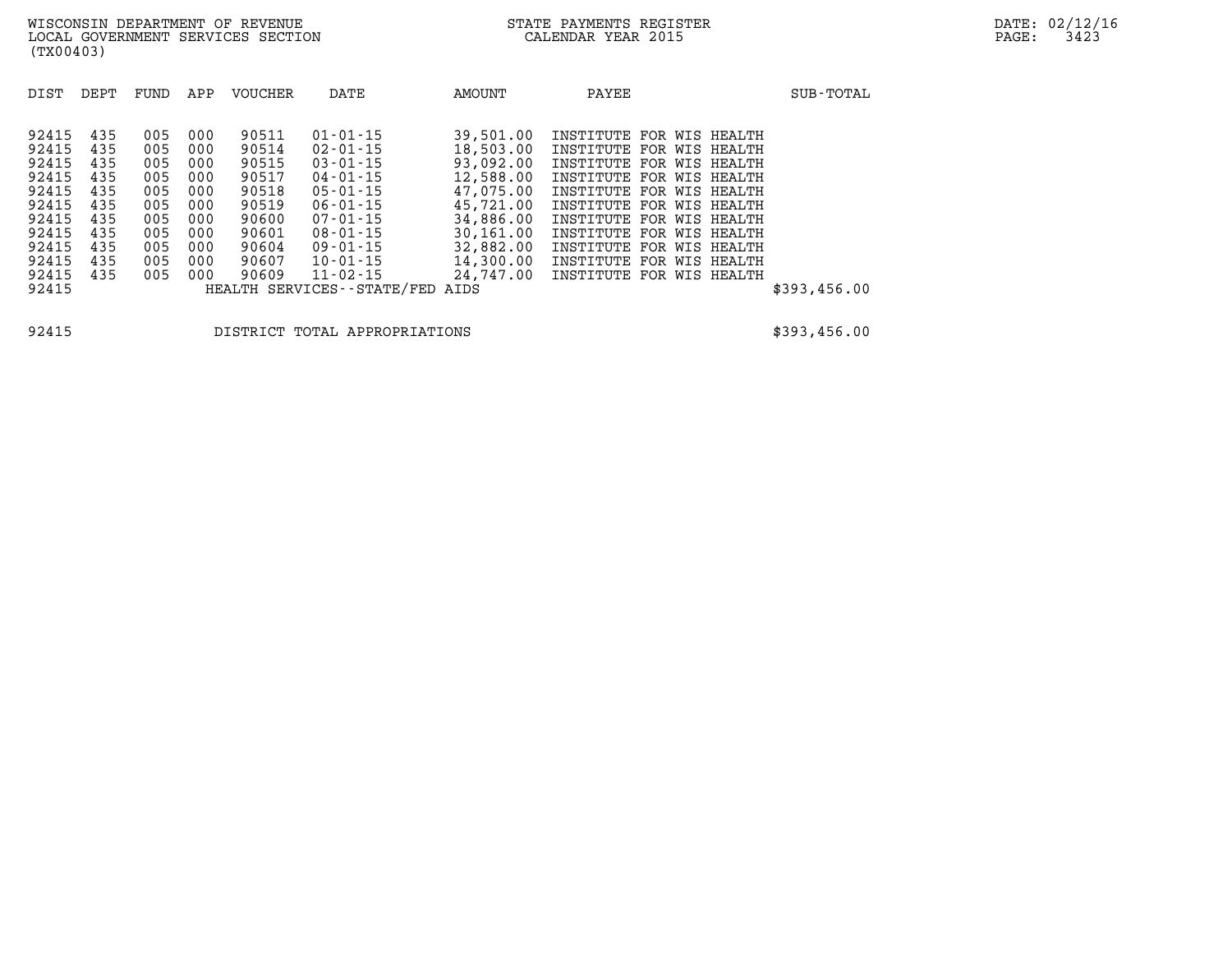| DIST  | DEPT | FUND | APP | <b>VOUCHER</b> | DATE                            | AMOUNT    | PAYEE                     | SUB-TOTAL     |
|-------|------|------|-----|----------------|---------------------------------|-----------|---------------------------|---------------|
| 92419 | 435  | 005  | 000 | 90511          | $01 - 01 - 15$                  | 6,258.00  | BROWN CO ORAL HEALTH PART |               |
| 92419 | 435  | 005  | 000 | 90514          | 02-01-15                        | 4,325.00  | BROWN CO ORAL HEALTH PART |               |
| 92419 | 435  | 005  | 000 | 90515          | $03 - 01 - 15$                  | 15,328.00 | BROWN CO ORAL HEALTH PART |               |
| 92419 | 435  | 005  | 000 | 90517          | 04-01-15                        | 10,376.00 | BROWN CO ORAL HEALTH PART |               |
| 92419 | 435  | 005  | 000 | 90518          | $05 - 01 - 15$                  | 3,895.00  | BROWN CO ORAL HEALTH PART |               |
| 92419 | 435  | 005  | 000 | 90519          | $06 - 01 - 15$                  | 6,478.00  | BROWN CO ORAL HEALTH PART |               |
| 92419 | 435  | 005  | 000 | 90607          | $10 - 01 - 15$                  | 28,350.00 | BROWN CO ORAL HEALTH PART |               |
| 92419 | 435  | 005  | 000 | 90609          | 11-02-15                        | 24,633.00 | BROWN CO ORAL HEALTH PART |               |
| 92419 | 435  | 005  | 000 | 90611          | 12-01-15                        | 833.00    | BROWN CO ORAL HEALTH PART |               |
| 92419 |      |      |     |                | HEALTH SERVICES--STATE/FED AIDS |           |                           | \$100, 476.00 |
|       |      |      |     |                |                                 |           |                           |               |
|       |      |      |     |                |                                 |           |                           |               |

**92419 DISTRICT TOTAL APPROPRIATIONS \$100,476.00**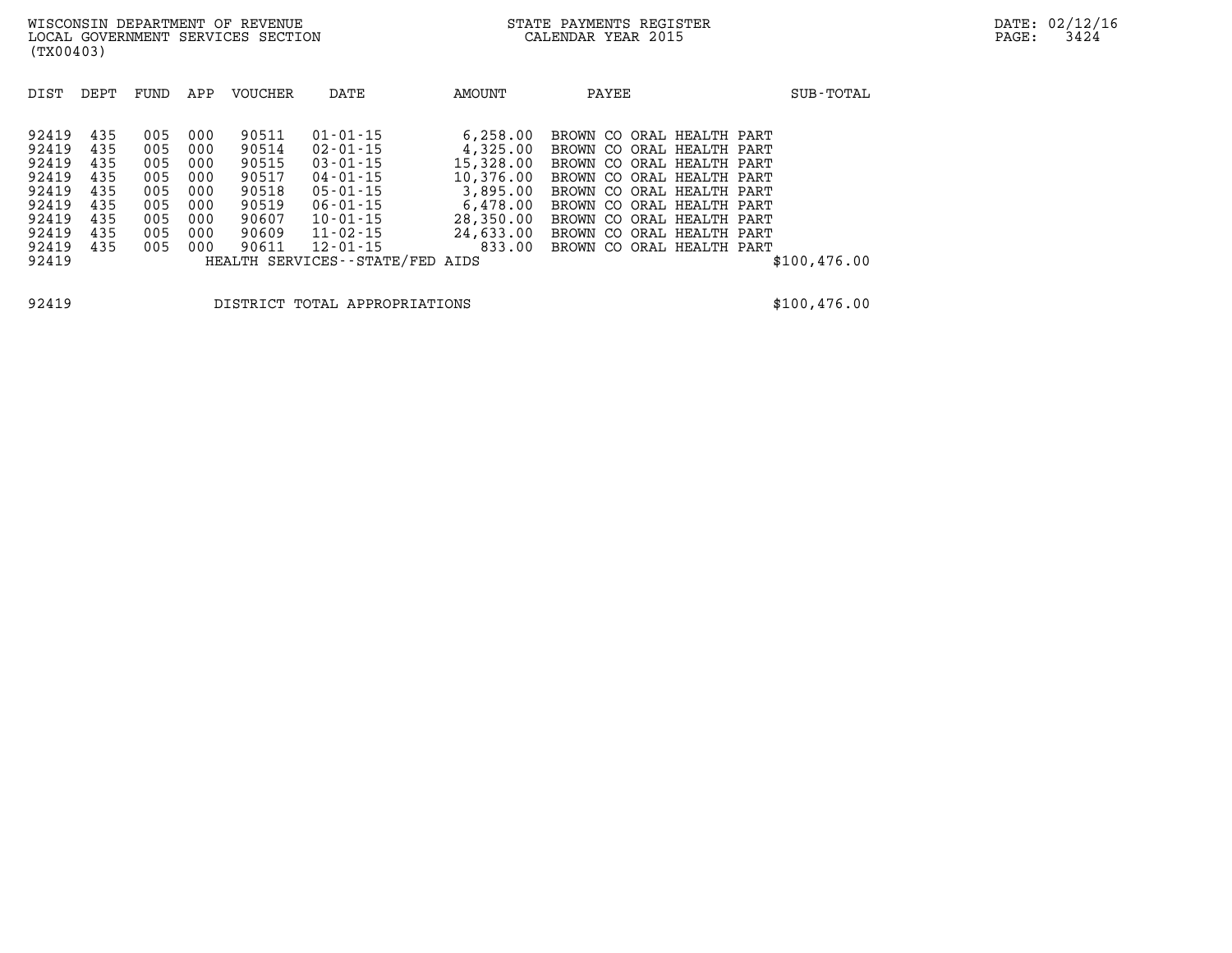| DIST                                               | DEPT                            | FUND                            | APP                             | <b>VOUCHER</b>                            | DATE                                                                                                                   | AMOUNT                                                        | PAYEE                                                                                                                               | SUB-TOTAL    |
|----------------------------------------------------|---------------------------------|---------------------------------|---------------------------------|-------------------------------------------|------------------------------------------------------------------------------------------------------------------------|---------------------------------------------------------------|-------------------------------------------------------------------------------------------------------------------------------------|--------------|
| 92423<br>92423<br>92423<br>92423                   | 435<br>435<br>435<br>435        | 005<br>005<br>005<br>005        | 000<br>000<br>000<br>000        | 90511<br>90514<br>90515<br>90517          | $01 - 01 - 15$<br>$02 - 01 - 15$<br>$03 - 01 - 15$<br>$04 - 01 - 15$                                                   | 15,721.00<br>15,721.00<br>17,870.00<br>15,721.00              | LAKE SUPERIOR COMM HLTH<br>LAKE SUPERIOR COMM HLTH<br>LAKE SUPERIOR COMM HLTH<br>LAKE SUPERIOR COMM HLTH                            |              |
| 92423<br>92423<br>92423<br>92423<br>92423<br>92423 | 435<br>435<br>435<br>435<br>435 | 005<br>005<br>005<br>005<br>005 | 000<br>000<br>000<br>000<br>000 | 90518<br>90519<br>90607<br>90609<br>90611 | $05 - 01 - 15$<br>$06 - 01 - 15$<br>$10 - 01 - 15$<br>11-02-15<br>$12 - 01 - 15$<br>HEALTH SERVICES - - STATE/FED AIDS | 15,721.00<br>15,719.00<br>70,071.00<br>17,518.00<br>17,518.00 | LAKE SUPERIOR COMM HLTH<br>LAKE SUPERIOR COMM HLTH<br>LAKE SUPERIOR COMM HLTH<br>LAKE SUPERIOR COMM HLTH<br>LAKE SUPERIOR COMM HLTH | \$201,580.00 |

**92423 DISTRICT TOTAL APPROPRIATIONS \$201,580.00**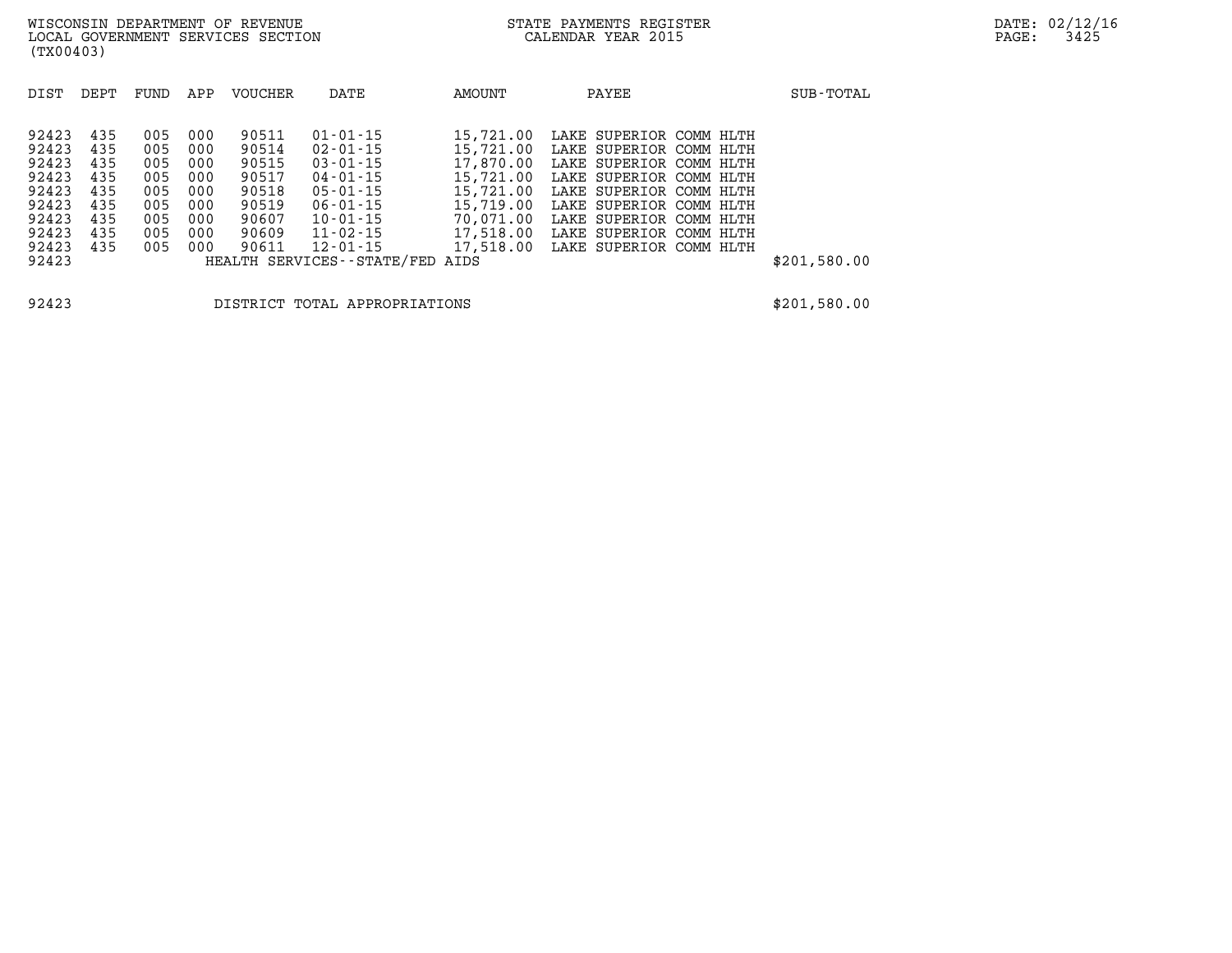| (TX00403)                        |                               |                   |                   | WISCONSIN DEPARTMENT OF REVENUE<br>LOCAL GOVERNMENT SERVICES SECTION |                                                                                 |                        | STATE PAYMENTS REGISTER<br>CALENDAR YEAR 2015                                  |             | PAGE: | DATE: 02/12/16<br>3426 |
|----------------------------------|-------------------------------|-------------------|-------------------|----------------------------------------------------------------------|---------------------------------------------------------------------------------|------------------------|--------------------------------------------------------------------------------|-------------|-------|------------------------|
| DIST                             | DEPT.                         | FUND              | APP               | <b>VOUCHER</b>                                                       | DATE                                                                            | AMOUNT                 | PAYEE                                                                          | SUB-TOTAL   |       |                        |
| 92429<br>92429<br>92429<br>92429 | 435<br>435<br>435             | 005<br>005<br>005 | 000<br>000<br>000 | 90514<br>90515<br>90519                                              | $02 - 01 - 15$<br>$03 - 01 - 15$<br>06-01-15<br>HEALTH SERVICES--STATE/FED AIDS | 16,522.00<br>30,966.00 | FAMILY VOICES OF WIS<br>FAMILY VOICES OF WIS<br>18,623.00 FAMILY VOICES OF WIS | \$66,111.00 |       |                        |
| 92429                            | DISTRICT TOTAL APPROPRIATIONS |                   |                   |                                                                      |                                                                                 |                        |                                                                                | \$66,111.00 |       |                        |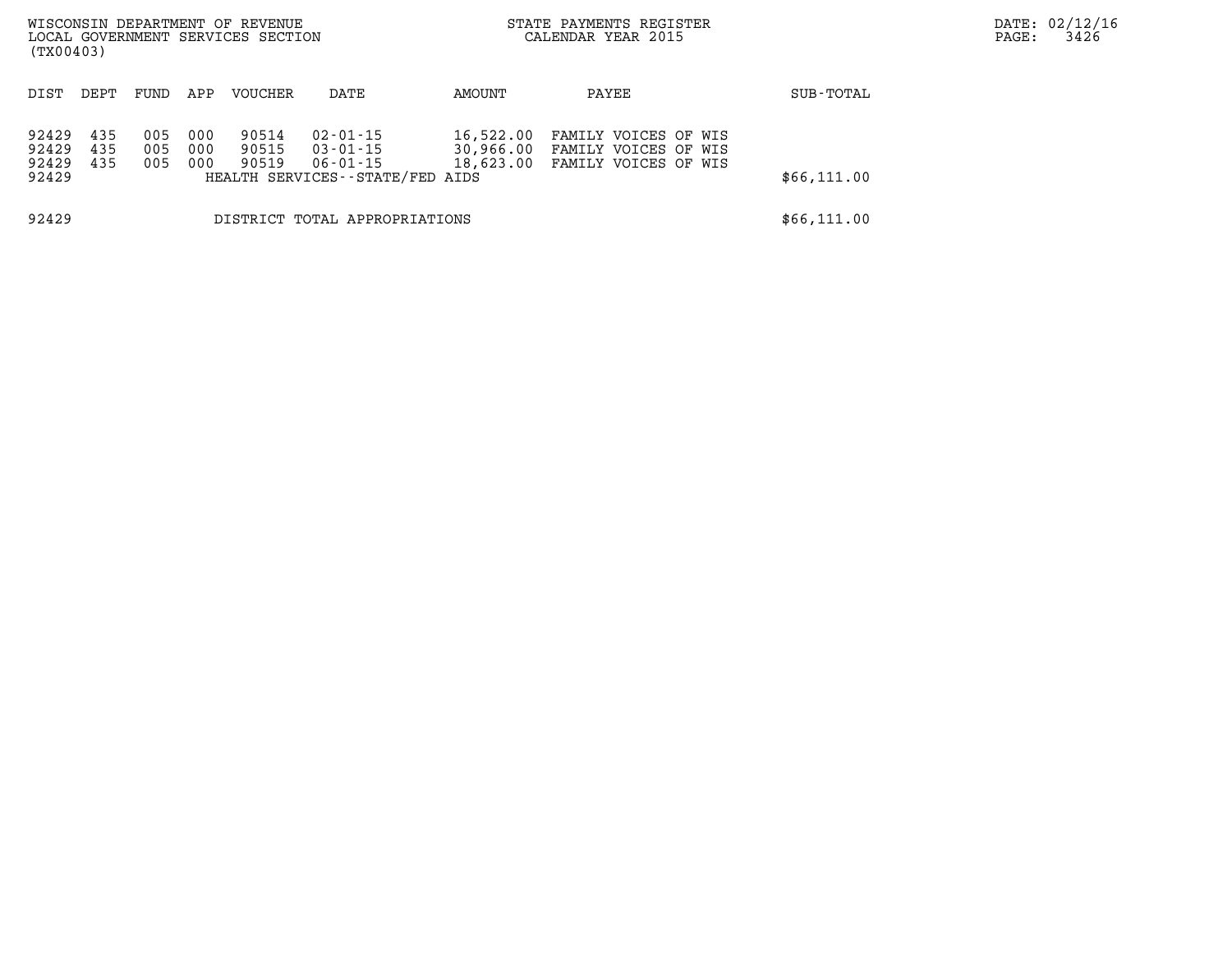| WISCONSIN DEPARTMENT OF REVENUE<br>LOCAL GOVERNMENT SERVICES SECTION<br>(TX00403) |      |            |            |                |                                                         |           | STATE PAYMENTS REGISTER<br>CALENDAR YEAR 2015                    |             | PAGE: | DATE: 02/12/16<br>3427 |
|-----------------------------------------------------------------------------------|------|------------|------------|----------------|---------------------------------------------------------|-----------|------------------------------------------------------------------|-------------|-------|------------------------|
| DIST                                                                              | DEPT | FUND       | APP        | VOUCHER        | DATE                                                    | AMOUNT    | PAYEE                                                            | SUB-TOTAL   |       |                        |
| 92434<br>92434 435<br>92434                                                       | 435  | 005<br>005 | 000<br>000 | 90515<br>90600 | 03-01-15<br>07-01-15<br>HEALTH SERVICES--STATE/FED AIDS | 22,935.00 | MADISON DENTAL INITIATIVE<br>23,069.00 MADISON DENTAL INITIATIVE | \$46,004.00 |       |                        |
| 92434<br>DISTRICT TOTAL APPROPRIATIONS                                            |      |            |            |                |                                                         |           |                                                                  | \$46,004.00 |       |                        |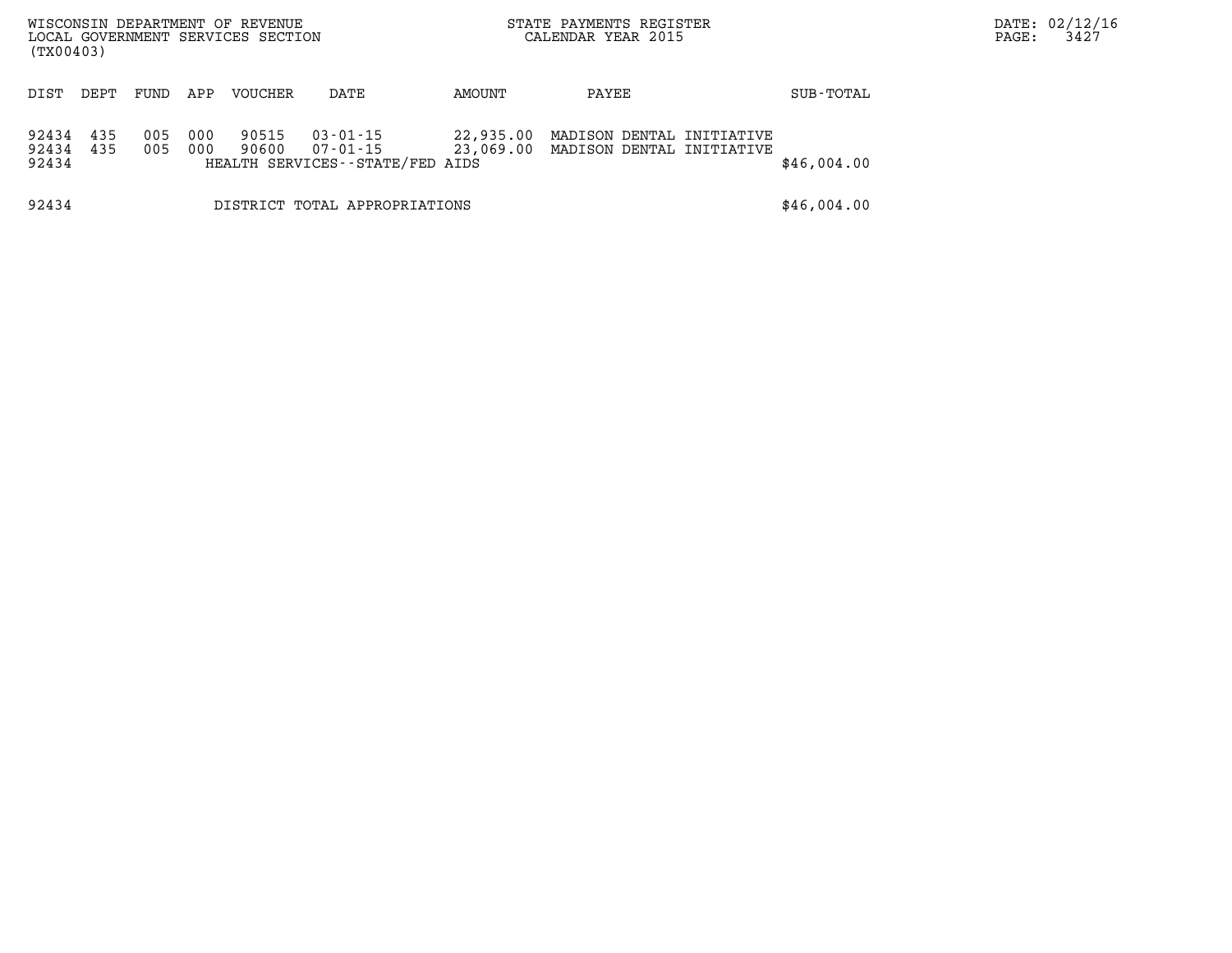| DIST  | DEPT | FUND | APP | <b>VOUCHER</b> | DATE                            | AMOUNT    | PAYEE                  | SUB-TOTAL   |
|-------|------|------|-----|----------------|---------------------------------|-----------|------------------------|-------------|
|       |      |      |     |                |                                 |           |                        |             |
| 92436 | 435  | 005  | 000 | 90511          | $01 - 01 - 15$                  | 2,400.00  | WI ALLIANCE FOR INFANT |             |
| 92436 | 435  | 005  | 000 | 90514          | $02 - 01 - 15$                  | 5,516.00  | WI ALLIANCE FOR INFANT |             |
| 92436 | 435  | 005  | 000 | 90515          | $03 - 01 - 15$                  | 22,975,00 | WI ALLIANCE FOR INFANT |             |
| 92436 | 435  | 005  | 000 | 90517          | $04 - 01 - 15$                  | 5,916.00  | WI ALLIANCE FOR INFANT |             |
| 92436 | 435  | 005  | 000 | 90518          | $05 - 01 - 15$                  | 6,222.00  | WI ALLIANCE FOR INFANT |             |
| 92436 | 435  | 005  | 000 | 90519          | $06 - 01 - 15$                  | 4,669.00  | WI ALLIANCE FOR INFANT |             |
| 92436 | 435  | 005  | 000 | 90600          | 07-01-15                        | 4,298.00  | WI ALLIANCE FOR INFANT |             |
| 92436 | 435  | 005  | 000 | 90611          | $12 - 01 - 15$                  | 13,572.00 | WI ALLIANCE FOR INFANT |             |
| 92436 |      |      |     |                | HEALTH SERVICES--STATE/FED AIDS |           |                        | \$65,568.00 |
|       |      |      |     |                |                                 |           |                        |             |
| 92436 |      |      |     |                | DISTRICT TOTAL APPROPRIATIONS   |           |                        | \$65,568.00 |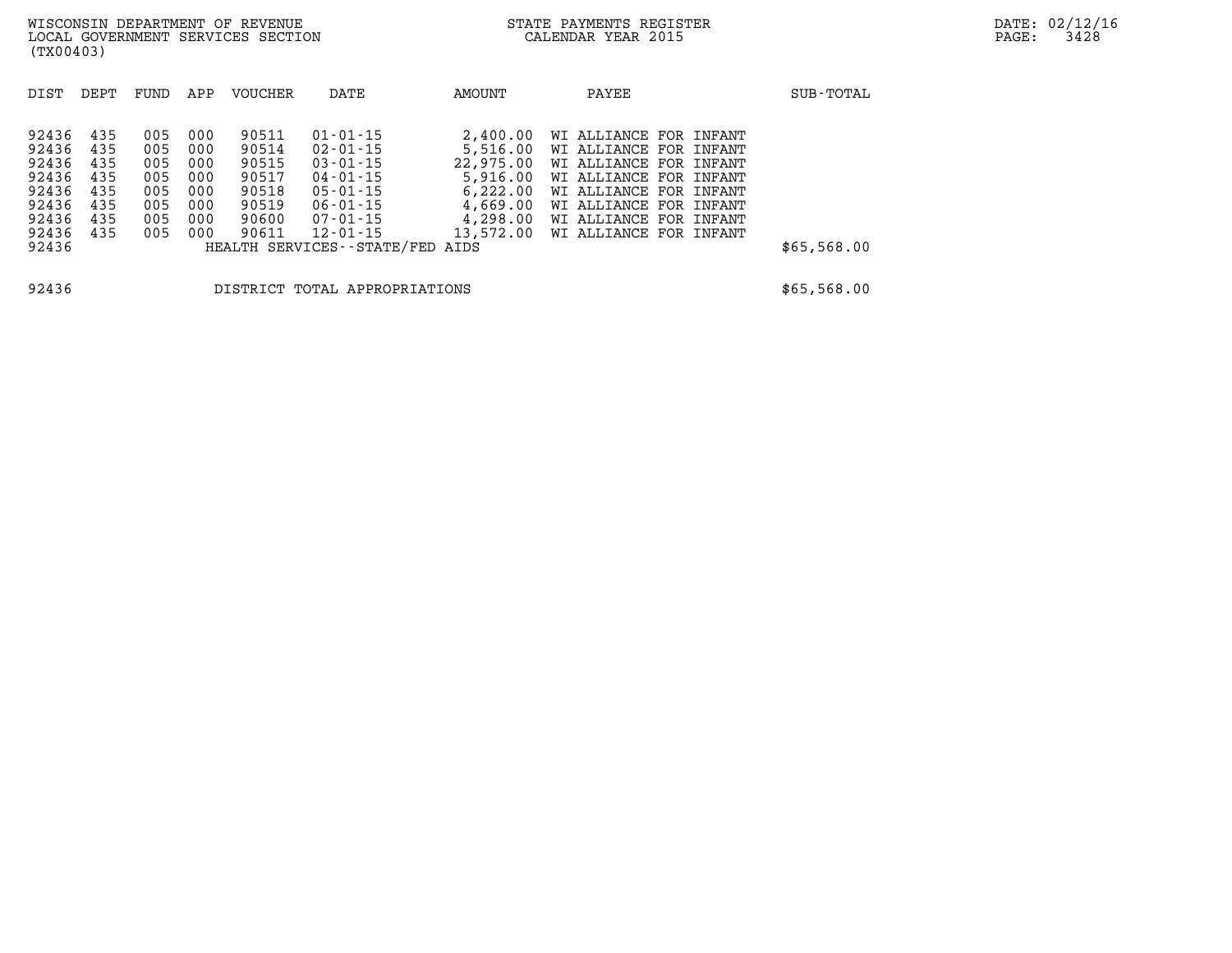| DIST  | DEPT | FUND | APP | <b>VOUCHER</b> | DATE                          | AMOUNT    | PAYEE                | SUB-TOTAL    |
|-------|------|------|-----|----------------|-------------------------------|-----------|----------------------|--------------|
| 92437 | 435  | 005  | 000 | 90511          | $01 - 01 - 15$                | 13,676.00 | COMMUNITY ACTION FOR |              |
| 92437 | 435  | 005  | 000 | 90514          | $02 - 01 - 15$                | 13,676.00 | COMMUNITY ACTION FOR |              |
| 92437 | 435  | 005  | 000 | 90515          | $03 - 01 - 15$                | 19,468.00 | COMMUNITY ACTION FOR |              |
| 92437 | 435  | 005  | 000 | 90518          | $05 - 01 - 15$                | 20,985.00 | COMMUNITY ACTION FOR |              |
| 92437 | 435  | 005  | 000 | 90519          | $06 - 01 - 15$                | 12,797.00 | COMMUNITY ACTION FOR |              |
| 92437 | 435  | 005  | 000 | 90600          | $07 - 01 - 15$                | 10,763.00 | COMMUNITY ACTION FOR |              |
| 92437 | 435  | 005  | 000 | 90601          | $08 - 01 - 15$                | 9,798.00  | COMMUNITY ACTION FOR |              |
| 92437 | 435  | 005  | 000 | 90604          | $09 - 01 - 15$                | 25,928.00 | COMMUNITY ACTION FOR |              |
| 92437 | 435  | 005  | 000 | 90607          | $10 - 01 - 15$                | 15,143.00 | COMMUNITY ACTION FOR |              |
| 92437 | 435  | 005  | 000 | 90609          | $11 - 02 - 15$                | 11,051.00 | COMMUNITY ACTION FOR |              |
| 92437 | 435  | 005  | 000 | 90611          | $12 - 01 - 15$                | 11,648.00 | COMMUNITY ACTION FOR |              |
| 92437 |      |      |     |                | HEALTH SERVICES - - STATE/FED | AIDS      |                      | \$164,933.00 |

**92437 DISTRICT TOTAL APPROPRIATIONS \$164,933.00**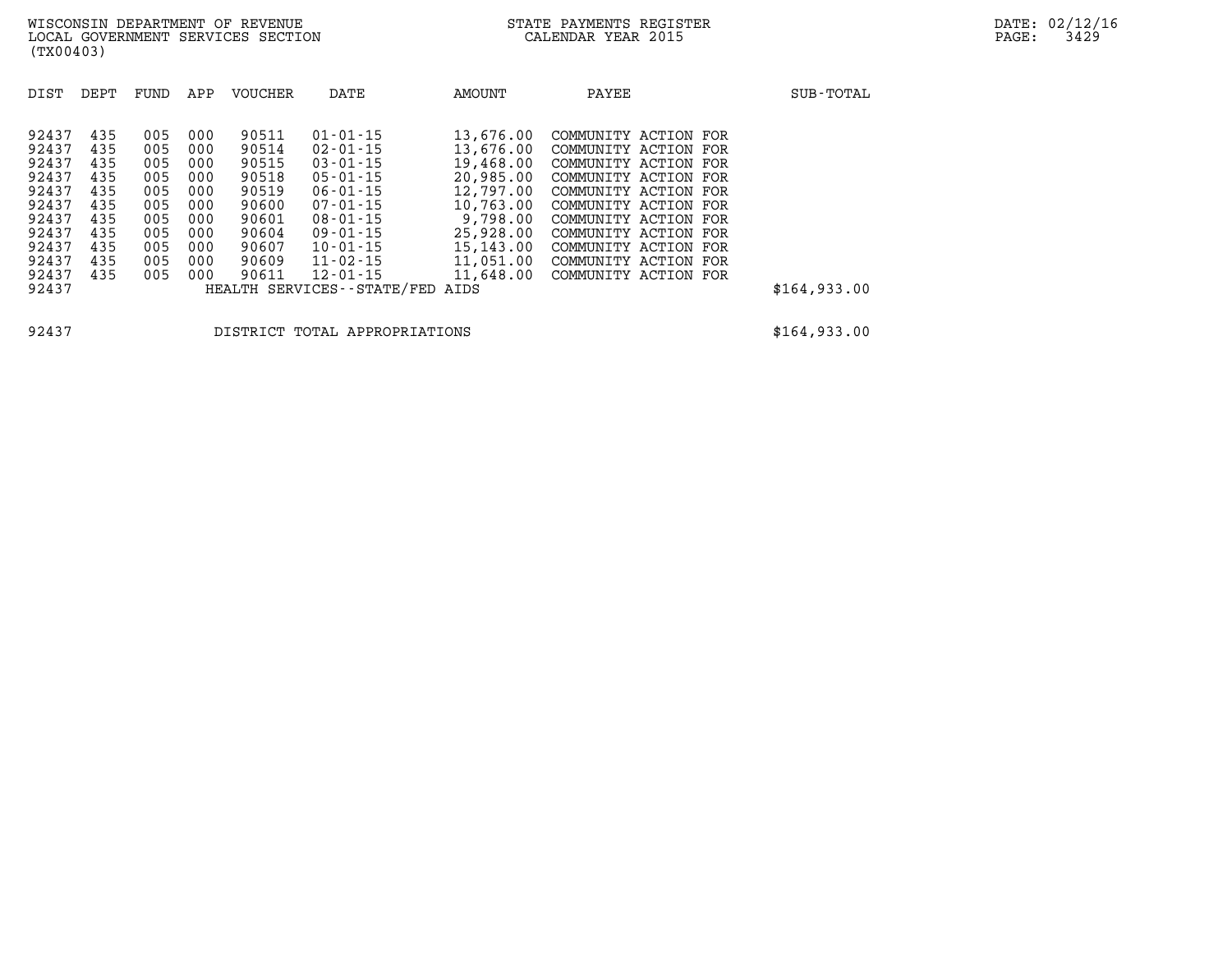| DIST  | DEPT | FUND | APP | <b>VOUCHER</b> | DATE                            | AMOUNT    | PAYEE                    | SUB-TOTAL    |
|-------|------|------|-----|----------------|---------------------------------|-----------|--------------------------|--------------|
|       |      |      |     |                |                                 |           |                          |              |
| 92442 | 435  | 005  | 000 | 90511          | $01 - 01 - 15$                  | 4,044.00  | DIVERSE & RESILIENT,     | INC          |
| 92442 | 435  | 005  | 000 | 90514          | 02-01-15                        | 206.00    | DIVERSE & RESILIENT,     | INC          |
| 92442 | 435  | 005  | 000 | 90515          | $03 - 01 - 15$                  | 30,946.00 | DIVERSE & RESILIENT,     | INC          |
| 92442 | 435  | 005  | 000 | 90517          | 04-01-15                        | 8,496.00  | DIVERSE & RESILIENT,     | INC          |
| 92442 | 435  | 005  | 000 | 90518          | 05-01-15                        | 13,697.00 | DIVERSE & RESILIENT,     | INC          |
| 92442 | 435  | 005  | 000 | 90519          | $06 - 01 - 15$                  | 10,639.00 | DIVERSE & RESILIENT,     | INC          |
| 92442 | 435  | 005  | 000 | 90600          | 07-01-15                        | 12,705.00 | DIVERSE & RESILIENT,     | INC          |
| 92442 | 435  | 005  | 000 | 90601          | 08-01-15                        | 11,957.00 | DIVERSE & RESILIENT,     | INC          |
| 92442 | 435  | 005  | 000 | 90604          | 09-01-15                        | 1,314.00  | DIVERSE & RESILIENT,     | INC          |
| 92442 | 435  | 005  | 000 | 90607          | 10-01-15                        | 11,725.00 | DIVERSE & RESILIENT,     | INC          |
| 92442 | 435  | 005  | 000 | 90609          | 11-02-15                        | 3,042.00  | DIVERSE & RESILIENT, INC |              |
| 92442 |      |      |     |                | HEALTH SERVICES--STATE/FED AIDS |           |                          | \$108,771.00 |

**92442 DISTRICT TOTAL APPROPRIATIONS \$108,771.00**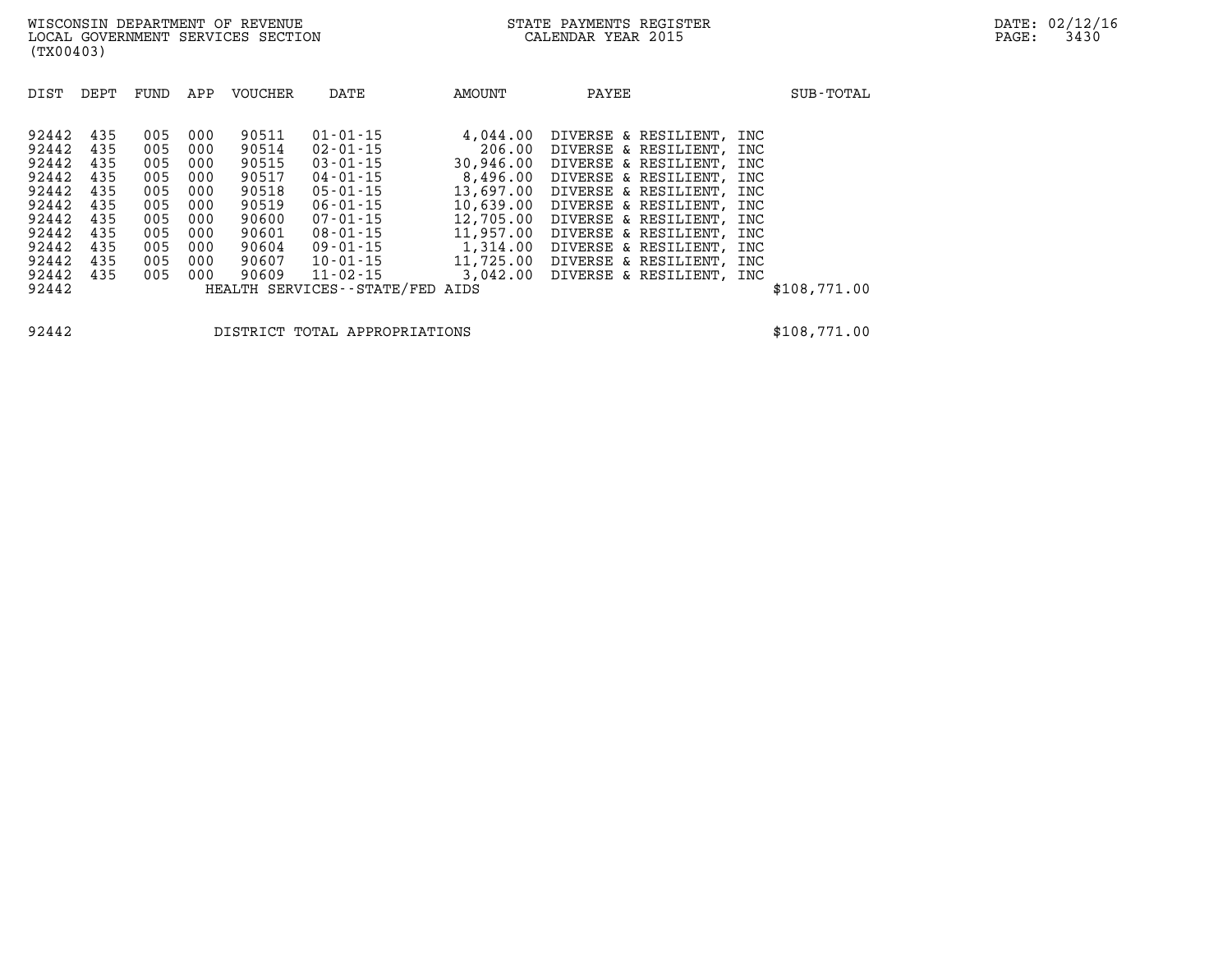| DIST  | DEPT | FUND | APP | VOUCHER | DATE                            | AMOUNT    | PAYEE                   | SUB-TOTAL   |
|-------|------|------|-----|---------|---------------------------------|-----------|-------------------------|-------------|
| 92443 | 435  | 005  | 000 | 90511   | $01 - 01 - 15$                  | 6,867.00  | WAUKESHA CO COMM DENTAL |             |
| 92443 | 435  | 005  | 000 | 90514   | $02 - 01 - 15$                  | 6,867.00  | WAUKESHA CO COMM DENTAL |             |
| 92443 | 435  | 005  | 000 | 90515   | $03 - 01 - 15$                  | 6,867.00  | WAUKESHA CO COMM DENTAL |             |
| 92443 | 435  | 005  | 000 | 90517   | $04 - 01 - 15$                  | 6,867.00  | WAUKESHA CO COMM DENTAL |             |
| 92443 | 435  | 005  | 000 | 90518   | 05-01-15                        | 6,867.00  | WAUKESHA CO COMM DENTAL |             |
| 92443 | 435  | 005  | 000 | 90519   | 06-01-15                        | 4,873.00  | WAUKESHA CO COMM DENTAL |             |
| 92443 | 435  | 005  | 000 | 90612   | 12-15-15                        | 22,533.00 | WAUKESHA CO COMM DENTAL |             |
| 92443 |      |      |     |         | HEALTH SERVICES--STATE/FED AIDS |           |                         | \$61,741.00 |

**92443 DISTRICT TOTAL APPROPRIATIONS \$61,741.00**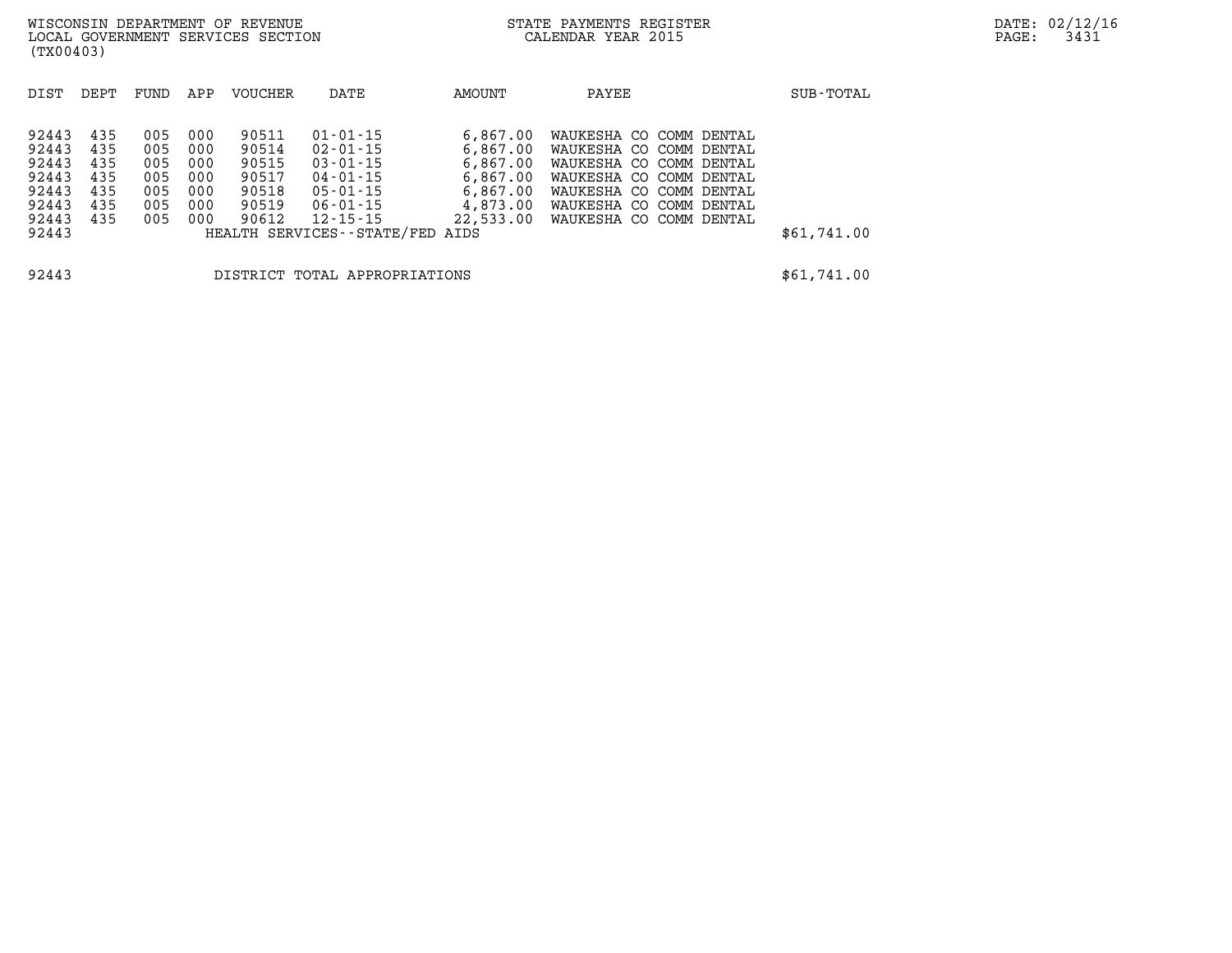| DIST                                                                                   | DEPT                                                               | FUND                                                               | APP                                                                | <b>VOUCHER</b>                                                                         | DATE                                                                                                                                                                             | AMOUNT                                                                                                                      | PAYEE                                                                                                                                                                                                                                                                      | SUB-TOTAL     |
|----------------------------------------------------------------------------------------|--------------------------------------------------------------------|--------------------------------------------------------------------|--------------------------------------------------------------------|----------------------------------------------------------------------------------------|----------------------------------------------------------------------------------------------------------------------------------------------------------------------------------|-----------------------------------------------------------------------------------------------------------------------------|----------------------------------------------------------------------------------------------------------------------------------------------------------------------------------------------------------------------------------------------------------------------------|---------------|
| 92450<br>92450<br>92450<br>92450<br>92450<br>92450<br>92450<br>92450<br>92450<br>92450 | 435<br>435<br>435<br>435<br>435<br>435<br>435<br>435<br>435<br>435 | 005<br>005<br>005<br>005<br>005<br>005<br>005<br>005<br>005<br>005 | 000<br>000<br>000<br>000<br>000<br>000<br>000<br>000<br>000<br>000 | 90511<br>90514<br>90515<br>90518<br>90519<br>90600<br>90601<br>90604<br>90607<br>90609 | $01 - 01 - 15$<br>$02 - 01 - 15$<br>$03 - 01 - 15$<br>$05 - 01 - 15$<br>$06 - 01 - 15$<br>$07 - 01 - 15$<br>$08 - 01 - 15$<br>$09 - 01 - 15$<br>$10 - 01 - 15$<br>$11 - 02 - 15$ | 3,750.00<br>5,746.00<br>16,738.00<br>30,124.00<br>33,641.00<br>12,860.00<br>42,112.00<br>28,885.00<br>9,536.00<br>31,539.00 | HEALTH CARE EDUC & TRNG<br>HEALTH CARE EDUC & TRNG<br>HEALTH CARE EDUC & TRNG<br>HEALTH CARE EDUC & TRNG<br>HEALTH CARE EDUC & TRNG<br>HEALTH CARE EDUC & TRNG<br>HEALTH CARE EDUC & TRNG<br>HEALTH CARE EDUC & TRNG<br>HEALTH CARE EDUC & TRNG<br>HEALTH CARE EDUC & TRNG |               |
| 92450<br>92450                                                                         | 435                                                                | 005                                                                | 000                                                                | 90611                                                                                  | $12 - 01 - 15$<br>HEALTH SERVICES--STATE/FED                                                                                                                                     | 40,180.00<br>AIDS                                                                                                           | HEALTH CARE EDUC & TRNG                                                                                                                                                                                                                                                    | \$255, 111.00 |

**92450 DISTRICT TOTAL APPROPRIATIONS \$255,111.00**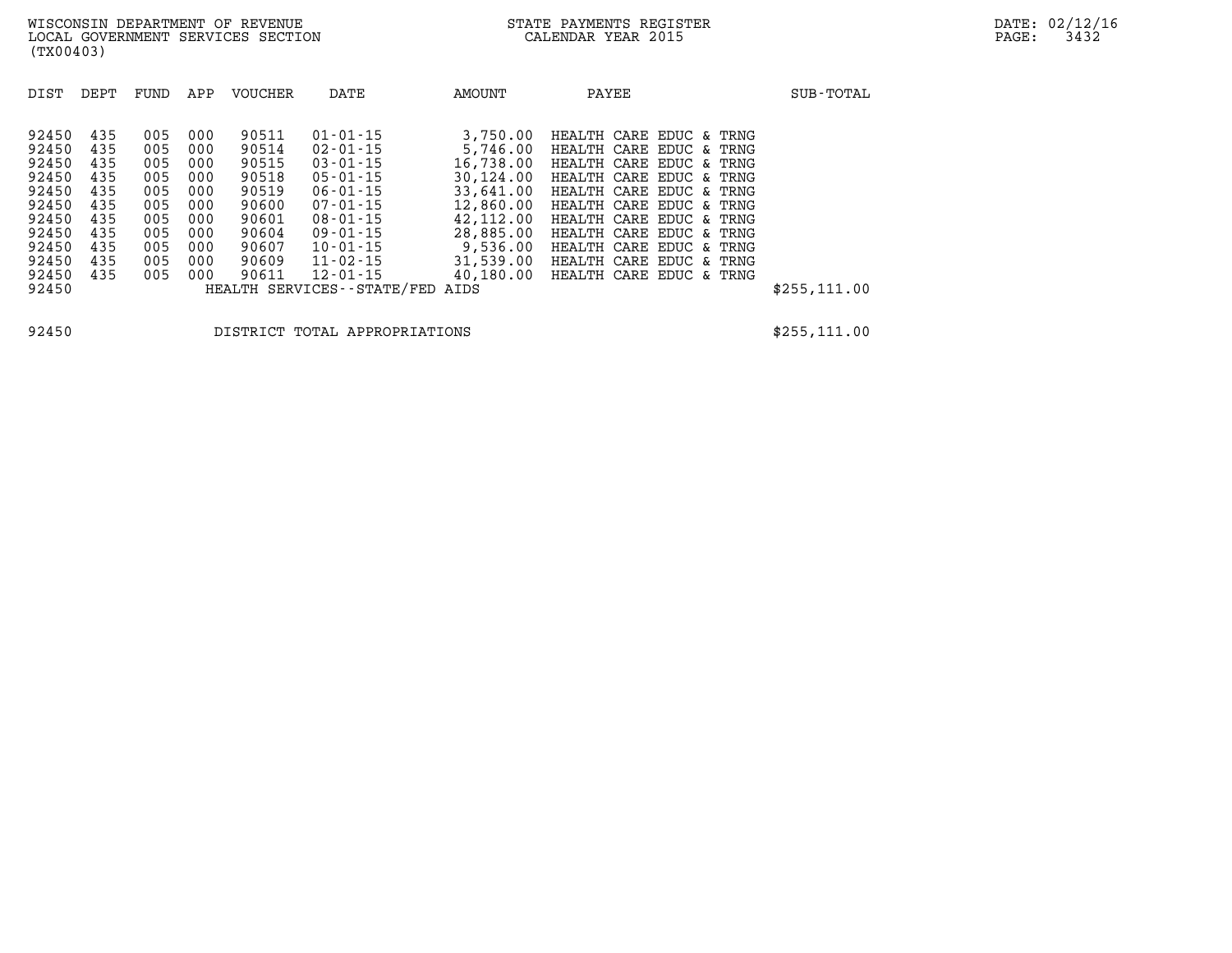| DIST  | DEPT | FUND | APP | VOUCHER | DATE                          | AMOUNT     | PAYEE                        |           | SUB-TOTAL     |
|-------|------|------|-----|---------|-------------------------------|------------|------------------------------|-----------|---------------|
|       |      |      |     |         |                               |            |                              |           |               |
| 92451 | 435  | 005  | 000 | 90511   | $01 - 01 - 15$                | 24,255.00  | COMMUNITY HLTH CNTR<br>LAKES |           |               |
| 92451 | 435  | 005  | 000 | 90514   | $02 - 01 - 15$                | 24,255.00  | LAKES<br>COMMUNITY HLTH CNTR |           |               |
| 92451 | 435  | 005  | 000 | 90515   | $03 - 01 - 15$                | 28,774.00  | LAKES<br>COMMUNITY           | HLTH CNTR |               |
| 92451 | 435  | 005  | 000 | 90518   | $05 - 01 - 15$                | 24,255.00  | LAKES COMMUNITY HLTH CNTR    |           |               |
| 92451 | 435  | 005  | 000 | 90519   | $06 - 01 - 15$                | 48,510.00  | LAKES<br>COMMUNITY           | HLTH CNTR |               |
| 92451 | 435  | 005  | 000 | 90601   | $08 - 01 - 15$                | 258,000.00 | LAKES COMMUNITY              | HLTH CNTR |               |
| 92451 | 435  | 005  | 000 | 90604   | $09 - 01 - 15$                | 106,978.00 | LAKES<br>COMMUNITY           | HLTH CNTR |               |
| 92451 | 435  | 005  | 000 | 90607   | $10 - 01 - 15$                | 44,993.00  | COMMUNITY<br>LAKES           | HLTH CNTR |               |
| 92451 | 435  | 005  | 000 | 90609   | $11 - 02 - 15$                | 5,250.00   | LAKES COMMUNITY HLTH CNTR    |           |               |
| 92451 | 435  | 005  | 000 | 90611   | $12 - 01 - 15$                | 61,986.00  | COMMUNITY HLTH CNTR<br>LAKES |           |               |
| 92451 |      |      |     |         | HEALTH SERVICES - - STATE/FED | AIDS       |                              |           | \$627, 256.00 |

**92451 DISTRICT TOTAL APPROPRIATIONS \$627,256.00**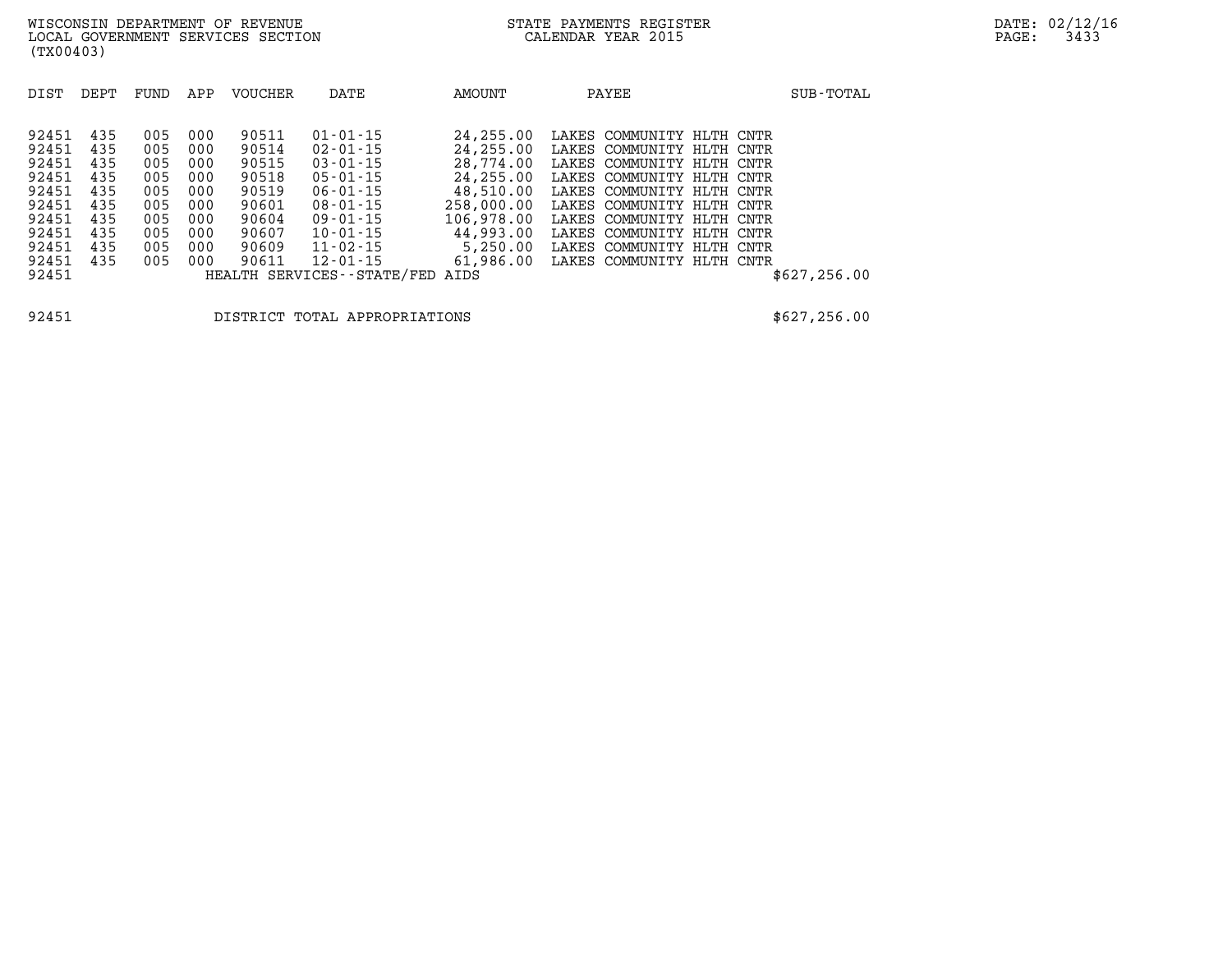| DIST           | DEPT | FUND | APP | <b>VOUCHER</b> | DATE                                              | AMOUNT    | PAYEE                  | SUB-TOTAL   |
|----------------|------|------|-----|----------------|---------------------------------------------------|-----------|------------------------|-------------|
| 92461          | 435  | 005  | 000 | 90517          | $04 - 01 - 15$                                    | 556.00    | MEDICAL SOC OF MILW CO |             |
| 92461          | 435  | 005  | 000 | 90518          | $05 - 01 - 15$                                    | 23,063.00 | MEDICAL SOC OF MILW CO |             |
| 92461          | 435  | 005  | 000 | 90519          | $06 - 01 - 15$                                    | 3,690.00  | MEDICAL SOC OF MILW CO |             |
| 92461          | 435  | 005  | 000 | 90600          | $07 - 01 - 15$                                    | 6,486.00  | MEDICAL SOC OF MILW CO |             |
| 92461          | 435  | 005  | 000 | 90601          | $08 - 01 - 15$                                    | 6,040.00  | MEDICAL SOC OF MILW CO |             |
| 92461          | 435  | 005  | 000 | 90604          | $09 - 01 - 15$                                    | 3,851.00  | MEDICAL SOC OF MILW CO |             |
| 92461          | 435  | 005  | 000 | 90607          | $10 - 01 - 15$                                    | 6.077.00  | MEDICAL SOC OF MILW CO |             |
| 92461          | 435  | 005  | 000 | 90609          | $11 - 02 - 15$                                    | 5,361.00  | MEDICAL SOC OF MILW CO |             |
| 92461<br>92461 | 435  | 005  | 000 | 90611          | $12 - 01 - 15$<br>HEALTH SERVICES--STATE/FED AIDS | 5,184.00  | MEDICAL SOC OF MILW CO | \$60,308.00 |
| 92461          |      |      |     |                | DISTRICT TOTAL APPROPRIATIONS                     |           |                        | \$60,308.00 |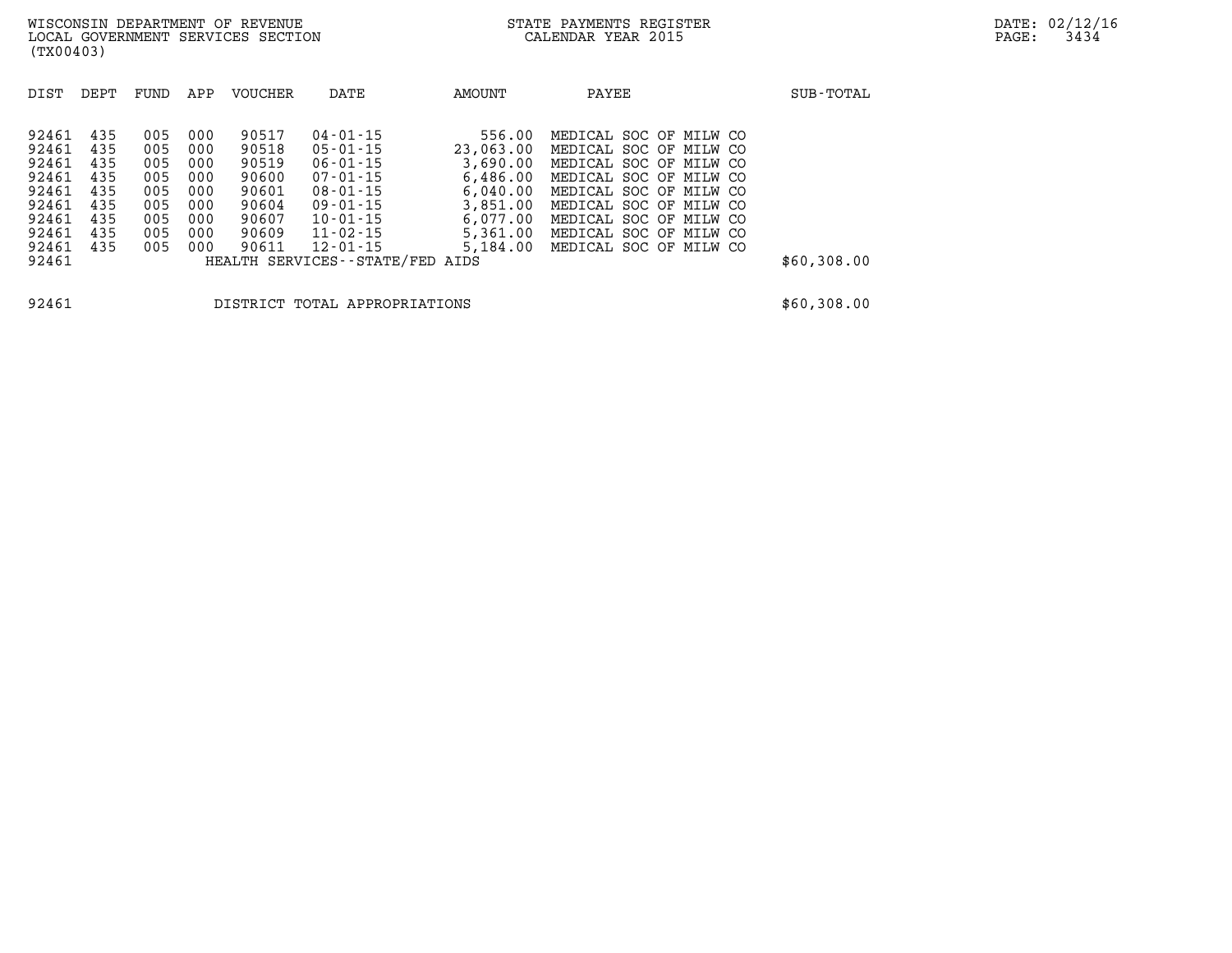| (TX00403)                                          |                                 |                                 |                                 | WISCONSIN DEPARTMENT OF REVENUE<br>LOCAL GOVERNMENT SERVICES SECTION |                                                                                                                     |                                              | STATE PAYMENTS REGISTER<br>CALENDAR YEAR 2015                                                                                                |  | PAGE:       | DATE: 02/12/1<br>3435 |  |
|----------------------------------------------------|---------------------------------|---------------------------------|---------------------------------|----------------------------------------------------------------------|---------------------------------------------------------------------------------------------------------------------|----------------------------------------------|----------------------------------------------------------------------------------------------------------------------------------------------|--|-------------|-----------------------|--|
| DIST                                               | DEPT                            | FUND                            | APP                             | <b>VOUCHER</b>                                                       | DATE                                                                                                                | AMOUNT                                       | PAYEE                                                                                                                                        |  | SUB-TOTAL   |                       |  |
| 92463<br>92463<br>92463<br>92463<br>92463<br>92463 | 435<br>435<br>435<br>435<br>435 | 005<br>005<br>005<br>005<br>005 | 000<br>000<br>000<br>000<br>000 | 90511<br>90515<br>90519<br>90604<br>90609                            | $01 - 01 - 15$<br>$03 - 01 - 15$<br>$06 - 01 - 15$<br>09-01-15<br>$11 - 02 - 15$<br>HEALTH SERVICES--STATE/FED AIDS | 8,500.00<br>8,333.00<br>8,789.00<br>1,246.00 | PHARMACY SOCIETY OF WIS<br>PHARMACY SOCIETY OF WIS<br>PHARMACY SOCIETY OF WIS<br>PHARMACY SOCIETY OF WIS<br>1,699.00 PHARMACY SOCIETY OF WIS |  | \$28,567.00 |                       |  |
| 92463                                              |                                 |                                 |                                 |                                                                      | DISTRICT TOTAL APPROPRIATIONS                                                                                       |                                              |                                                                                                                                              |  | \$28,567.00 |                       |  |

**DATE: 02/12/16<br>PAGE: 3435**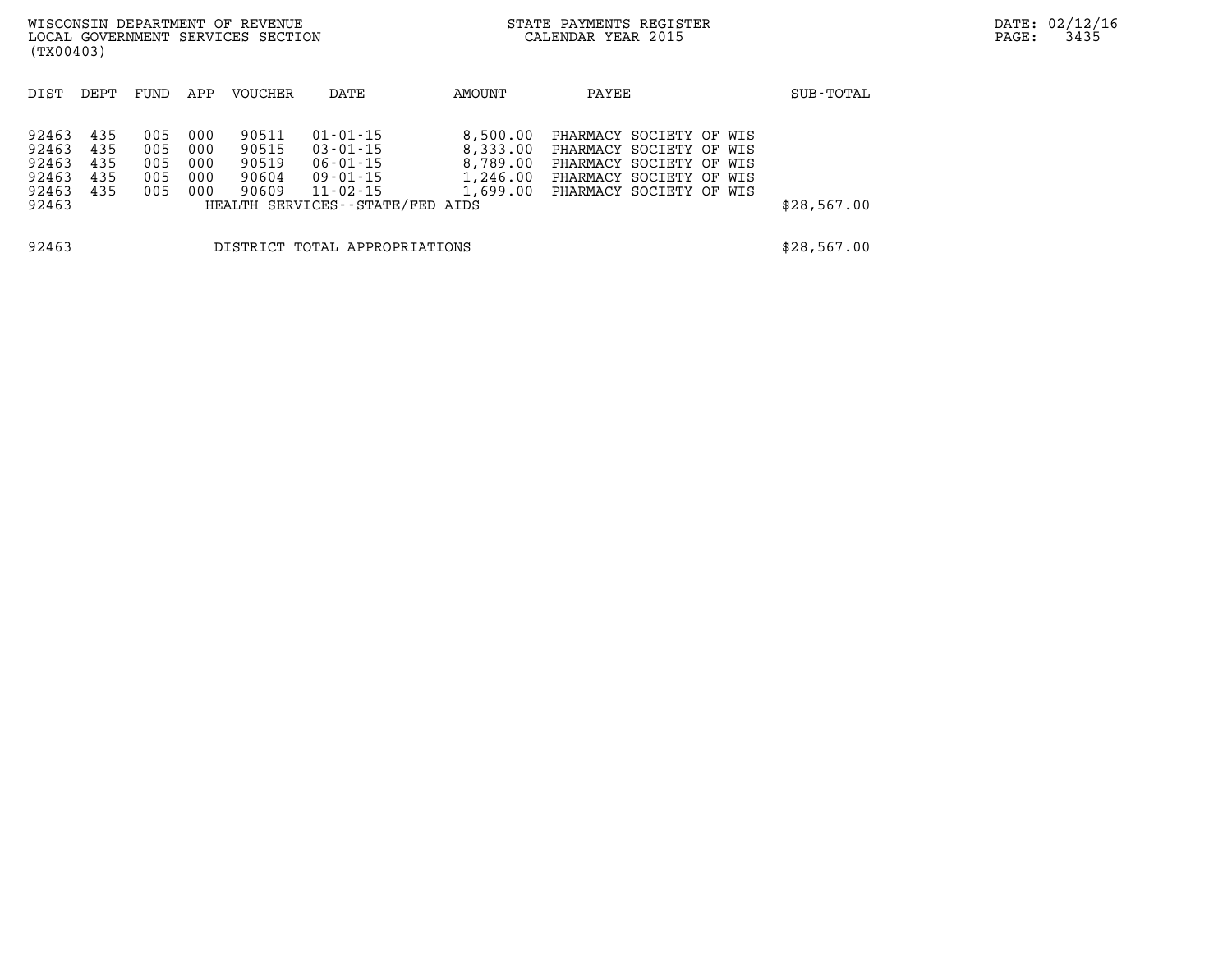| (TX00403)      |      |      |     | WISCONSIN DEPARTMENT OF REVENUE<br>LOCAL GOVERNMENT SERVICES SECTION |                                             |           | STATE PAYMENTS REGISTER<br>CALENDAR YEAR 2015 |             | DATE: 02/12/16<br>3436<br>PAGE: |  |
|----------------|------|------|-----|----------------------------------------------------------------------|---------------------------------------------|-----------|-----------------------------------------------|-------------|---------------------------------|--|
| DIST           | DEPT | FUND | APP | <b>VOUCHER</b>                                                       | DATE                                        | AMOUNT    | PAYEE                                         | SUB-TOTAL   |                                 |  |
| 92464<br>92464 | 435  | 005  | 000 | 90517                                                                | 04-01-15<br>HEALTH SERVICES--STATE/FED AIDS | 18,816.00 | OCONOMOWOC MEMORIAL HOSP                      | \$18,816.00 |                                 |  |
| 92464          |      |      |     |                                                                      | DISTRICT TOTAL APPROPRIATIONS               |           |                                               | \$18,816.00 |                                 |  |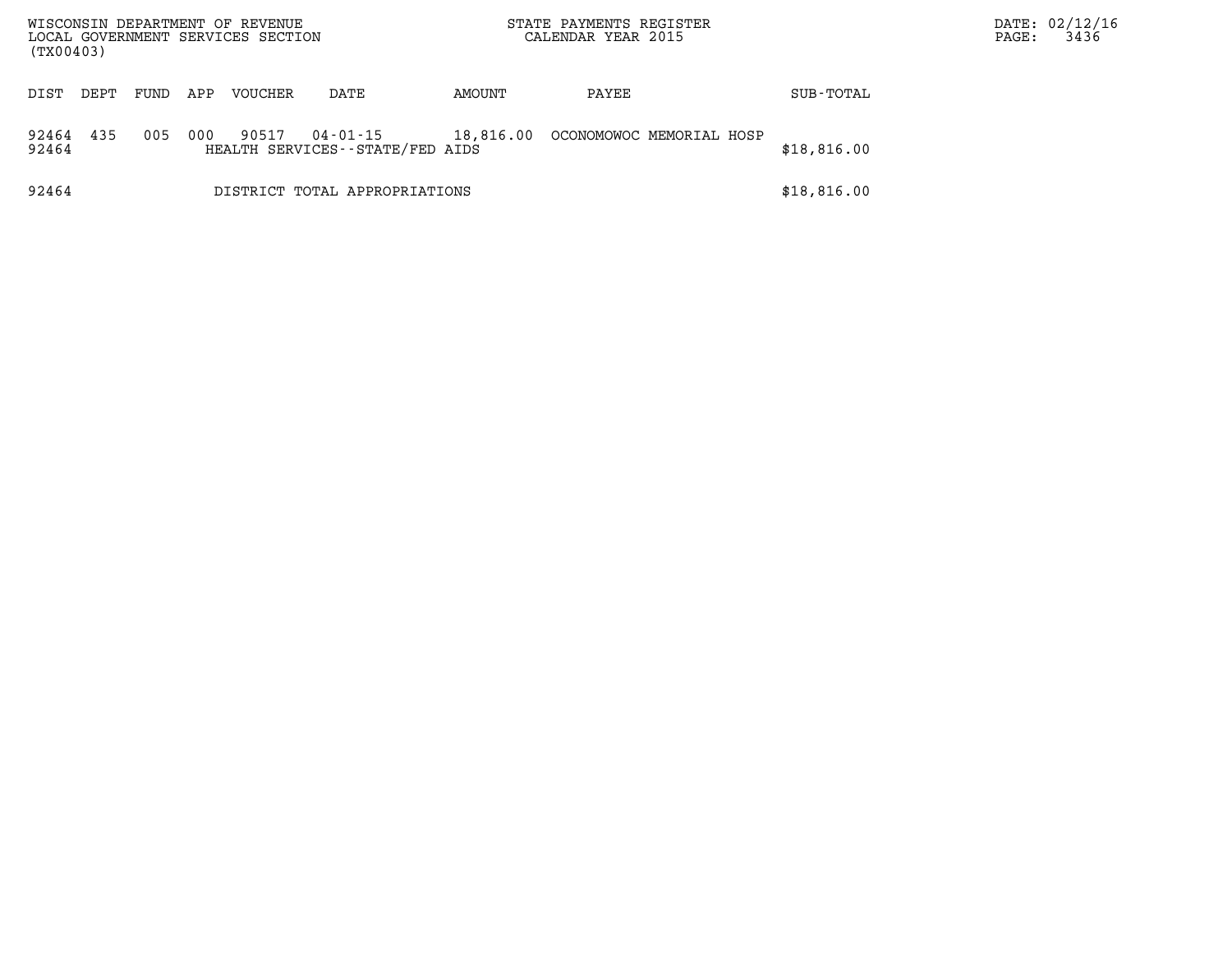| DIST  | DEPT | FUND | APP | <b>VOUCHER</b> | DATE                       | AMOUNT     | PAYEE                     | SUB-TOTAL    |
|-------|------|------|-----|----------------|----------------------------|------------|---------------------------|--------------|
|       |      |      |     |                |                            |            |                           |              |
|       |      |      |     |                |                            |            |                           |              |
| 92479 | 435  | 005  | 000 | 90511          | $01 - 01 - 15$             | 100,636.00 | JOURNEY MENTAL HEALTH CNT |              |
| 92479 | 435  | 005  | 000 | 90517          | 04-01-15                   | 111,511.00 | JOURNEY MENTAL HEALTH CNT |              |
| 92479 | 435  | 005  | 000 | 90518          | 05-01-15                   | 20,696.00  | JOURNEY MENTAL HEALTH CNT |              |
| 92479 | 435  | 005  | 000 | 90519          | 06-01-15                   | 22,742.00  | JOURNEY MENTAL HEALTH CNT |              |
| 92479 | 435  | 005  | 000 | 90600          | 07-01-15                   | 109,077.00 | JOURNEY MENTAL HEALTH CNT |              |
| 92479 | 435  | 005  | 000 | 90601          | 08-01-15                   | 27,269.00  | JOURNEY MENTAL HEALTH CNT |              |
| 92479 | 435  | 005  | 000 | 90604          | 09-01-15                   | 107,673.00 | JOURNEY MENTAL HEALTH CNT |              |
| 92479 | 435  | 005  | 000 | 90611          | $12 - 01 - 15$             | 32,814.00  | JOURNEY MENTAL HEALTH CNT |              |
| 92479 |      |      |     |                | HEALTH SERVICES--STATE/FED | AIDS       |                           | \$532,418.00 |
|       |      |      |     |                |                            |            |                           |              |
|       |      |      |     |                |                            |            |                           |              |

**92479 DISTRICT TOTAL APPROPRIATIONS \$532,418.00**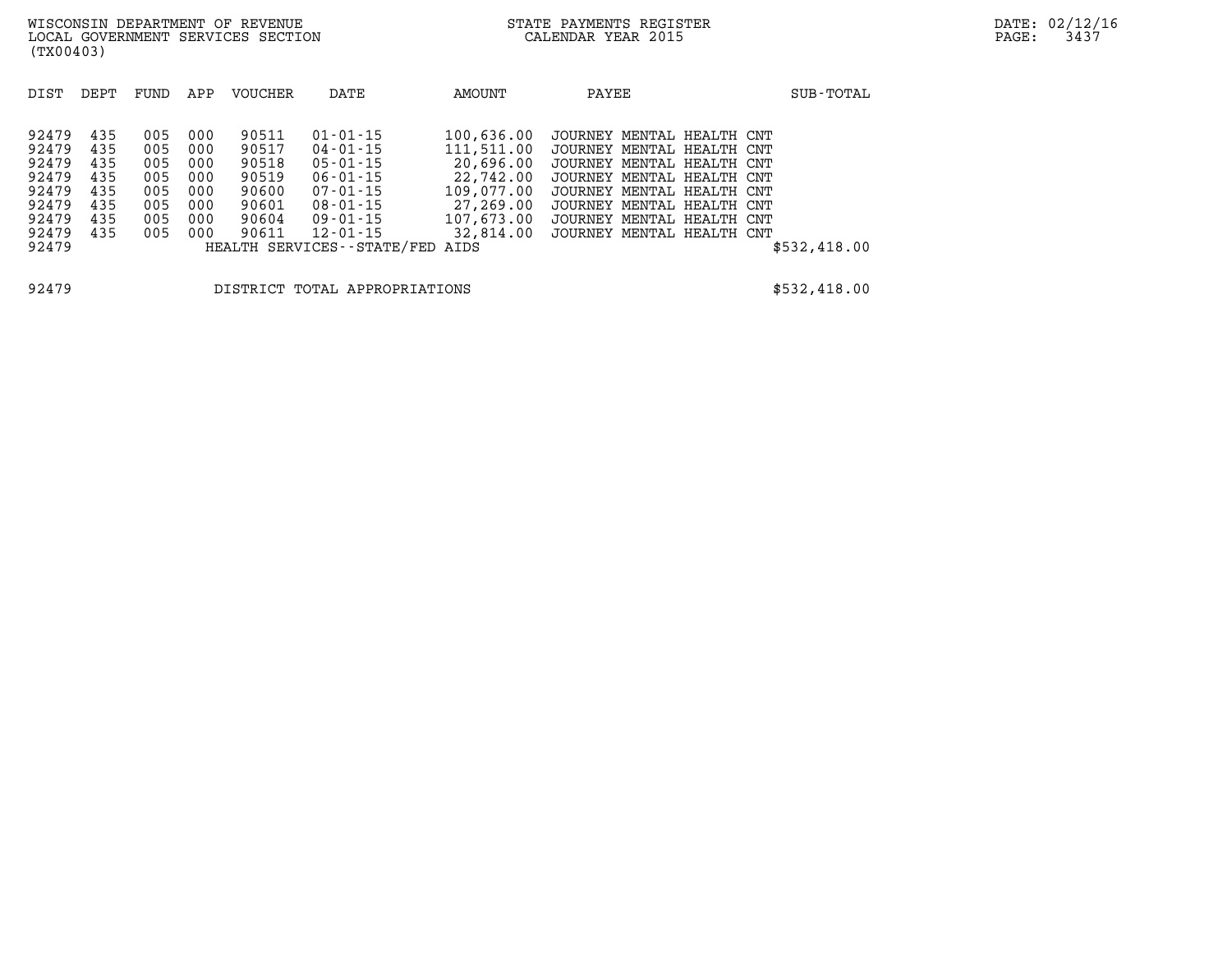| (TX00403)      |      |      |     | WISCONSIN DEPARTMENT OF REVENUE<br>LOCAL GOVERNMENT SERVICES SECTION |                                             |          | STATE PAYMENTS REGISTER<br>CALENDAR YEAR 2015 |            | PAGE: | DATE: 02/12/16<br>3438 |
|----------------|------|------|-----|----------------------------------------------------------------------|---------------------------------------------|----------|-----------------------------------------------|------------|-------|------------------------|
| DIST           | DEPT | FUND | APP | <b>VOUCHER</b>                                                       | DATE                                        | AMOUNT   | PAYEE                                         | SUB-TOTAL  |       |                        |
| 92486<br>92486 | 435  | 005  | 000 | 90607                                                                | 10-01-15<br>HEALTH SERVICES--STATE/FED AIDS | 7,500.00 | WHEATON FRANCISCAN                            | \$7,500.00 |       |                        |
| 92486          |      |      |     |                                                                      | DISTRICT TOTAL APPROPRIATIONS               |          |                                               | \$7,500.00 |       |                        |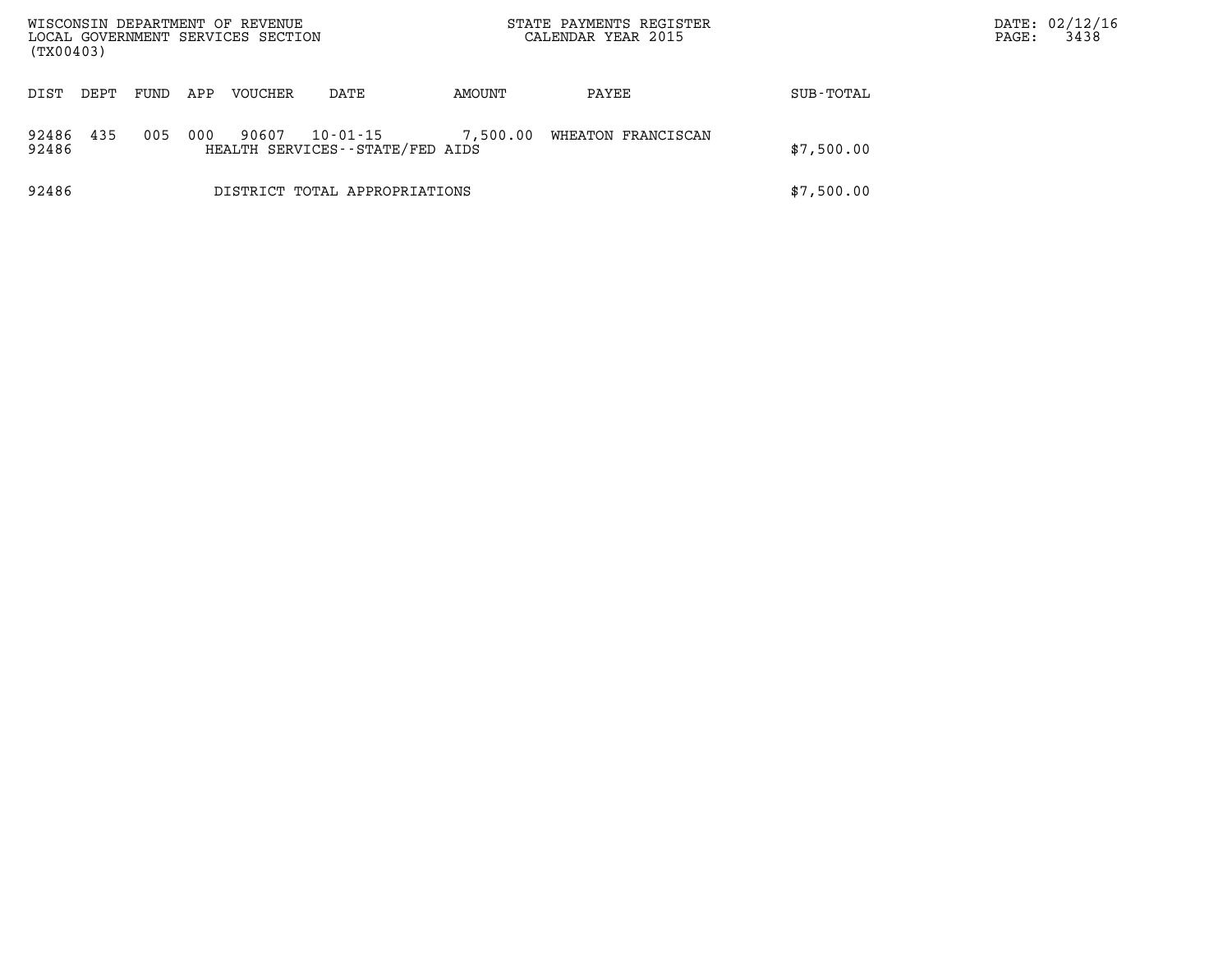| DIST<br>DEPT                                                                                                                                                                                          | FUND                                                                             | APP                                                                              | <b>VOUCHER</b>                                                                                           | DATE                                                                                                                                                                                                                                                  | AMOUNT                                                                                                                                                   | PAYEE                                                                                                                                                                                                                                                                                                                                                                                     | SUB-TOTAL     |
|-------------------------------------------------------------------------------------------------------------------------------------------------------------------------------------------------------|----------------------------------------------------------------------------------|----------------------------------------------------------------------------------|----------------------------------------------------------------------------------------------------------|-------------------------------------------------------------------------------------------------------------------------------------------------------------------------------------------------------------------------------------------------------|----------------------------------------------------------------------------------------------------------------------------------------------------------|-------------------------------------------------------------------------------------------------------------------------------------------------------------------------------------------------------------------------------------------------------------------------------------------------------------------------------------------------------------------------------------------|---------------|
| 92488<br>435<br>92488<br>435<br>92488<br>435<br>92488<br>435<br>92488<br>435<br>92488<br>435<br>92488<br>435<br>92488<br>435<br>92488<br>435<br>92488<br>435<br>92488<br>435<br>92488<br>435<br>92488 | 005<br>005<br>005<br>005<br>005<br>005<br>005<br>005<br>005<br>005<br>005<br>005 | 000<br>000<br>000<br>000<br>000<br>000<br>000<br>000<br>000<br>000<br>000<br>000 | 90511<br>90514<br>90515<br>90517<br>90518<br>90519<br>90600<br>90601<br>90604<br>90609<br>90611<br>90612 | $01 - 01 - 15$<br>$02 - 01 - 15$<br>$03 - 01 - 15$<br>$04 - 01 - 15$<br>$05 - 01 - 15$<br>$06 - 01 - 15$<br>$07 - 01 - 15$<br>$08 - 01 - 15$<br>$09 - 01 - 15$<br>$11 - 02 - 15$<br>$12 - 01 - 15$<br>$12 - 15 - 15$<br>HEALTH SERVICES - - STATE/FED | 11,946.00<br>31,248.00<br>20,975.00<br>7,109.00<br>8,111.00<br>9,080.00<br>8,703.00<br>15,718.00<br>16,884.00<br>533.00<br>6,630.00<br>31,248.00<br>AIDS | MENTAL HLTH AMERICA OF WI<br>MENTAL HLTH AMERICA OF WI<br>MENTAL HLTH AMERICA<br>OF<br>WI<br>MENTAL HLTH AMERICA OF<br>WI<br>MENTAL HLTH AMERICA OF WI<br>HLTH AMERICA OF WI<br>MENTAL<br>MENTAL HLTH AMERICA OF<br>WI<br>MENTAL HLTH AMERICA OF WI<br>HLTH<br>AMERICA<br>MENTAL<br>OF<br>WI<br>MENTAL HLTH AMERICA OF<br>WI<br>MENTAL HLTH AMERICA OF WI<br>MENTAL HLTH AMERICA OF<br>WI | \$168, 185.00 |

**92488 DISTRICT TOTAL APPROPRIATIONS \$168,185.00**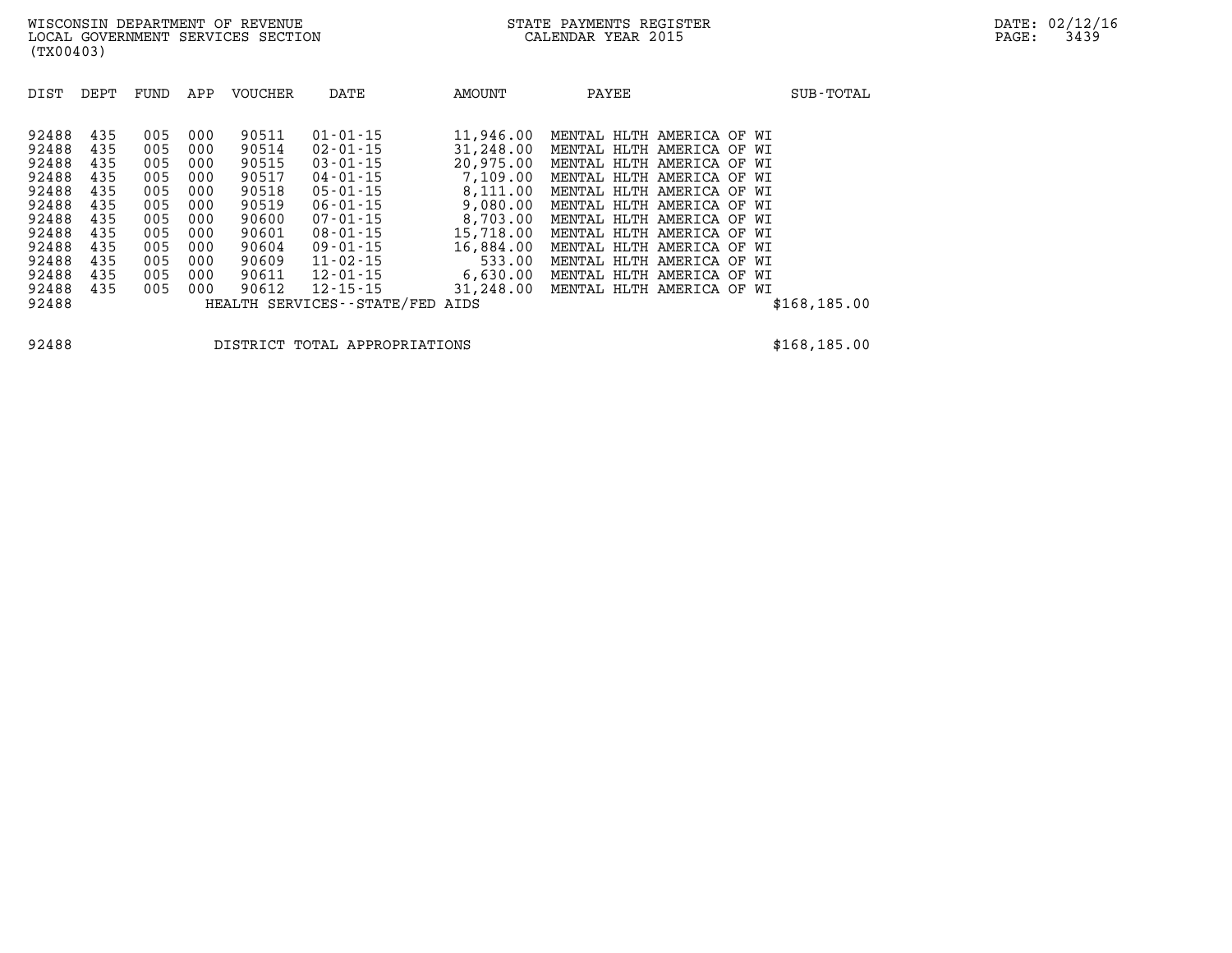| (TX00403)               |            |            |            | WISCONSIN DEPARTMENT OF REVENUE<br>LOCAL GOVERNMENT SERVICES SECTION |                                                         |           | STATE PAYMENTS REGISTER<br>CALENDAR YEAR 2015                   |  | PAGE:       | DATE: 02/12/16<br>3440 |  |
|-------------------------|------------|------------|------------|----------------------------------------------------------------------|---------------------------------------------------------|-----------|-----------------------------------------------------------------|--|-------------|------------------------|--|
| DIST                    | DEPT       | FUND       | APP        | VOUCHER                                                              | DATE                                                    | AMOUNT    | PAYEE                                                           |  | SUB-TOTAL   |                        |  |
| 92494<br>92494<br>92494 | 435<br>435 | 005<br>005 | 000<br>000 | 90517<br>90519                                                       | 04-01-15<br>06-01-15<br>HEALTH SERVICES--STATE/FED AIDS | 15,000.00 | ST CROIX REGIONAL MED CNT<br>7,433.00 ST CROIX REGIONAL MED CNT |  | \$22,433.00 |                        |  |
| 92494                   |            |            |            |                                                                      | DISTRICT TOTAL APPROPRIATIONS                           |           |                                                                 |  | \$22,433.00 |                        |  |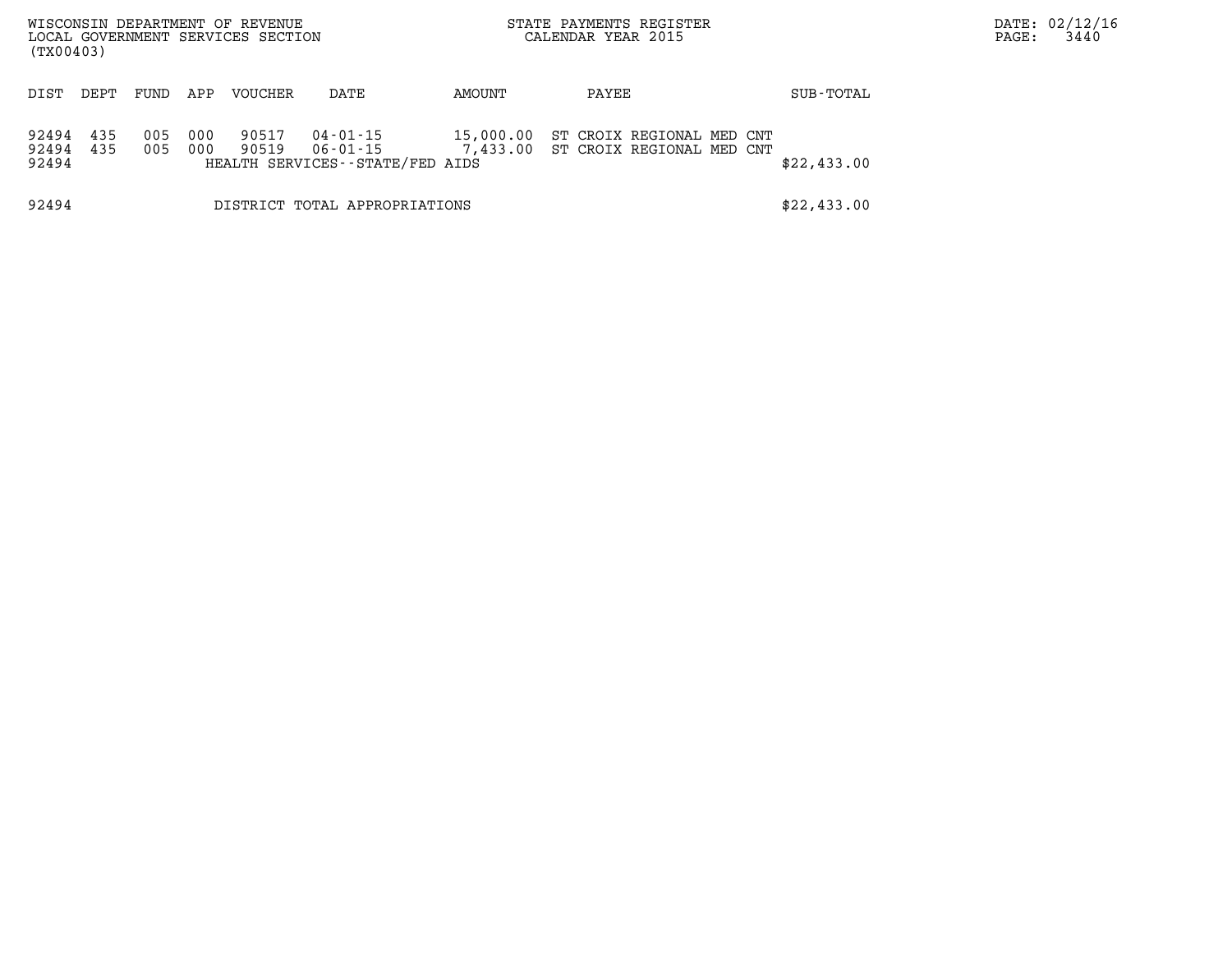| DIST                                                        | DEPT                                          | FUND                                          | APP                                           | VOUCHER                                                     | DATE                                                                                                                       | <b>AMOUNT</b>                                                      | PAYEE                                                                                                                                            |                                                                                                       | SUB-TOTAL  |
|-------------------------------------------------------------|-----------------------------------------------|-----------------------------------------------|-----------------------------------------------|-------------------------------------------------------------|----------------------------------------------------------------------------------------------------------------------------|--------------------------------------------------------------------|--------------------------------------------------------------------------------------------------------------------------------------------------|-------------------------------------------------------------------------------------------------------|------------|
| 92498<br>92498<br>92498<br>92498<br>92498<br>92498<br>92498 | 435<br>435<br>435<br>435<br>435<br>435<br>435 | 005<br>005<br>005<br>005<br>005<br>005<br>005 | 000<br>000<br>000<br>000<br>000<br>000<br>000 | 90511<br>90514<br>90515<br>90518<br>90519<br>90600<br>90601 | $01 - 01 - 15$<br>$02 - 01 - 15$<br>$03 - 01 - 15$<br>$05 - 01 - 15$<br>$06 - 01 - 15$<br>$07 - 01 - 15$<br>$08 - 01 - 15$ | 390.00<br>389.00<br>390.00<br>780.00<br>389.00<br>391.00<br>390.00 | WAY<br>UNTTED.<br>OF<br>UNITED<br>WAY OF<br>UNITED<br>WAY<br>OF<br>UNITED<br>WAY OF<br>UNITED<br>WAY OF<br>UNTTED.<br>WAY OF<br>UNITED<br>WAY OF | MARATHON CO<br>MARATHON CO<br>MARATHON CO<br>MARATHON CO<br>MARATHON CO<br>MARATHON CO<br>MARATHON CO |            |
| 92498<br>92498<br>92498<br>92498<br>92498                   | 435<br>435<br>435<br>435                      | 005<br>005<br>005<br>005                      | 000<br>000<br>000<br>000                      | 90604<br>90607<br>90609<br>90611                            | $09 - 01 - 15$<br>$10 - 01 - 15$<br>$11 - 02 - 15$<br>$12 - 01 - 15$<br>HEALTH SERVICES--STATE/FED AIDS                    | 390.00<br>390.00<br>390.00<br>387.00                               | <b>UNTTED</b><br>WAY<br>OF.<br>WAY OF<br>UNITED<br><b>UNTTED</b><br>WAY OF<br><b>UNTTED</b><br>WAY<br>OF                                         | MARATHON CO<br>MARATHON CO<br>MARATHON CO<br>MARATHON CO                                              | \$4,676.00 |

**92498 DISTRICT TOTAL APPROPRIATIONS \$4,676.00**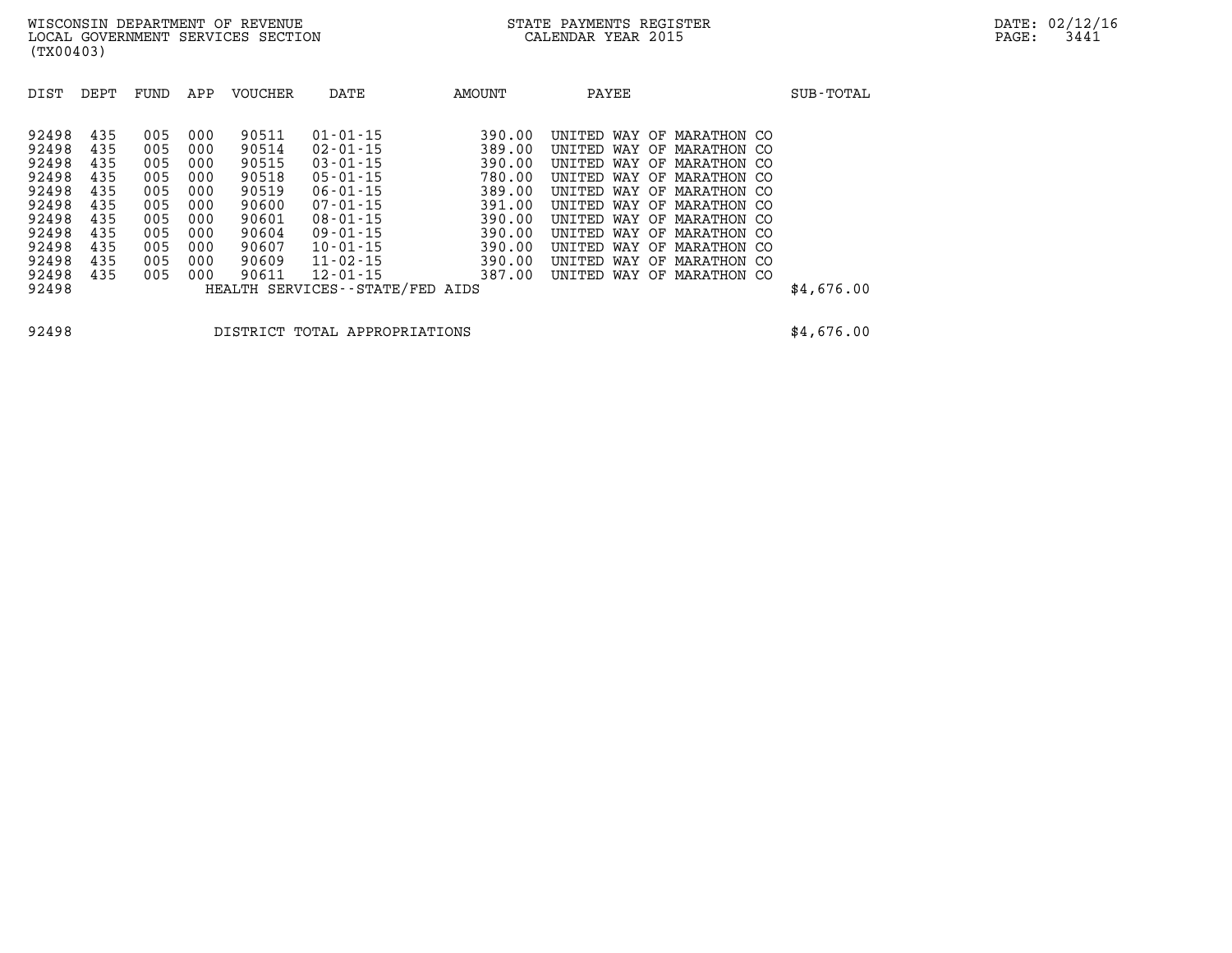| DIST                                                                 | DEPT                                          | FUND                                          | APP                                           | VOUCHER                                                     | DATE                                                                                                                                                          | AMOUNT                                                                               | PAYEE                                                                                                                                                                              | SUB-TOTAL    |
|----------------------------------------------------------------------|-----------------------------------------------|-----------------------------------------------|-----------------------------------------------|-------------------------------------------------------------|---------------------------------------------------------------------------------------------------------------------------------------------------------------|--------------------------------------------------------------------------------------|------------------------------------------------------------------------------------------------------------------------------------------------------------------------------------|--------------|
| 92499<br>92499<br>92499<br>92499<br>92499<br>92499<br>92499<br>92499 | 435<br>435<br>435<br>435<br>435<br>435<br>435 | 005<br>005<br>005<br>005<br>005<br>005<br>005 | 000<br>000<br>000<br>000<br>000<br>000<br>000 | 90511<br>90514<br>90515<br>90517<br>90604<br>90609<br>90611 | $01 - 01 - 15$<br>$02 - 01 - 15$<br>$03 - 01 - 15$<br>$04 - 01 - 15$<br>$09 - 01 - 15$<br>$11 - 02 - 15$<br>$12 - 01 - 15$<br>HEALTH SERVICES--STATE/FED AIDS | 8,333.00<br>8,333.00<br>15,834.00<br>2,500.00<br>22,500.00<br>25,000.00<br>25,000.00 | WI HEALTH & HOSP ASSOC<br>WI HEALTH & HOSP ASSOC<br>WI HEALTH & HOSP ASSOC<br>WI HEALTH & HOSP ASSOC<br>WI HEALTH & HOSP ASSOC<br>WI HEALTH & HOSP ASSOC<br>WI HEALTH & HOSP ASSOC | \$107,500.00 |

**92499 DISTRICT TOTAL APPROPRIATIONS \$107,500.00**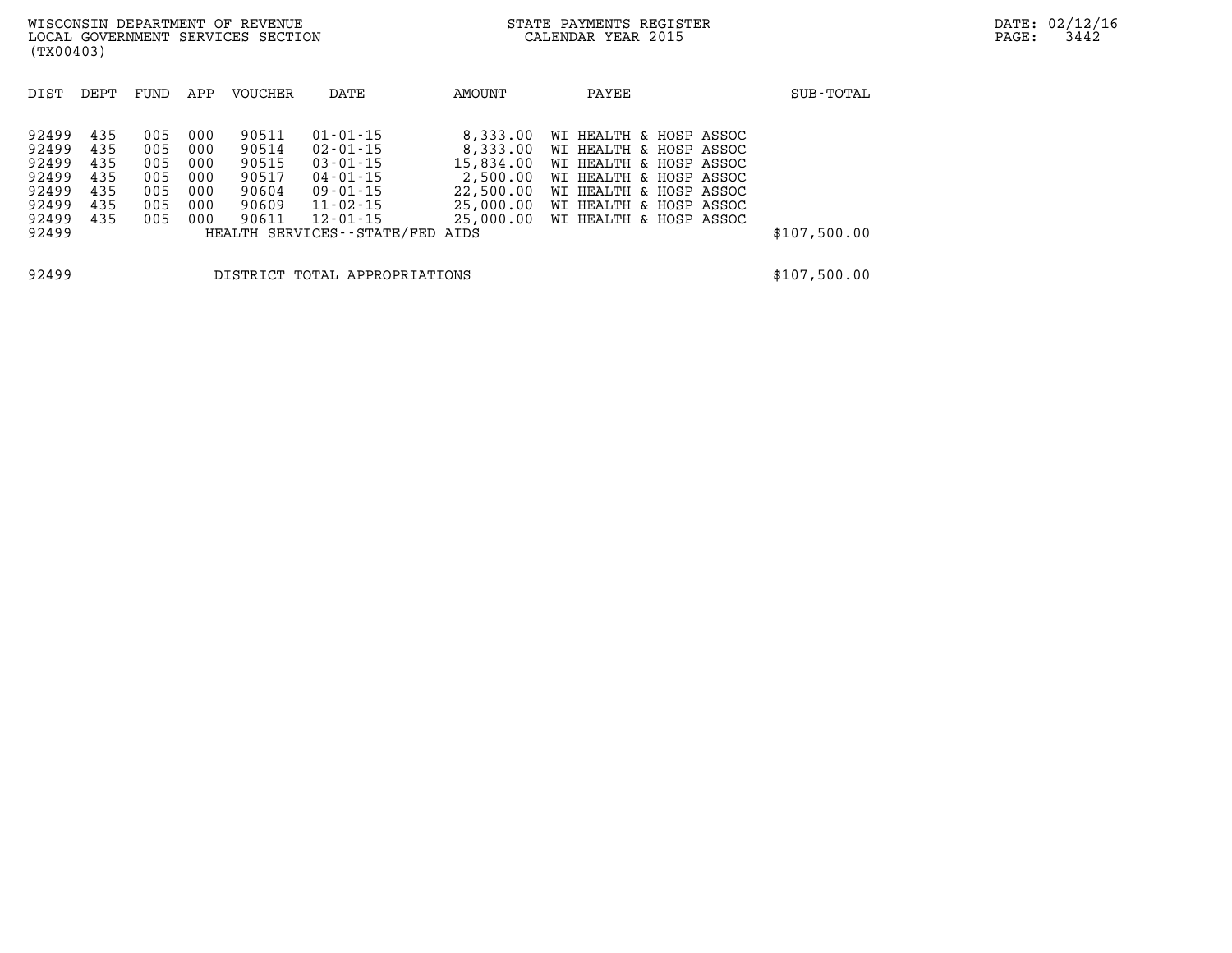| DIST                                                                          | DEPT                                                        | FUND                                                        | APP                                                         | <b>VOUCHER</b>                                                                | DATE                                                                                                                                                     | AMOUNT                                                                                                         | PAYEE                                                                                                                                                                                                                | SUB-TOTAL     |
|-------------------------------------------------------------------------------|-------------------------------------------------------------|-------------------------------------------------------------|-------------------------------------------------------------|-------------------------------------------------------------------------------|----------------------------------------------------------------------------------------------------------------------------------------------------------|----------------------------------------------------------------------------------------------------------------|----------------------------------------------------------------------------------------------------------------------------------------------------------------------------------------------------------------------|---------------|
| 92501<br>92501<br>92501<br>92501<br>92501<br>92501<br>92501<br>92501<br>92501 | 435<br>435<br>435<br>435<br>435<br>435<br>435<br>435<br>435 | 005<br>005<br>005<br>005<br>005<br>005<br>005<br>005<br>005 | 000<br>000<br>000<br>000<br>000<br>000<br>000<br>000<br>000 | 90511<br>90515<br>90517<br>90518<br>90600<br>90601<br>90604<br>90609<br>90611 | $01 - 01 - 15$<br>$03 - 01 - 15$<br>$04 - 01 - 15$<br>$05 - 01 - 15$<br>$07 - 01 - 15$<br>$08 - 01 - 15$<br>$09 - 01 - 15$<br>11-02-15<br>$12 - 01 - 15$ | 14,250.00<br>34,257,00<br>8,850.00<br>11,303.00<br>4,696.00<br>19,470.00<br>13,363.00<br>28,600.00<br>6,377.00 | WIS LIONS FOUNDATION<br>WIS LIONS FOUNDATION<br>WIS LIONS FOUNDATION<br>WIS LIONS FOUNDATION<br>WIS LIONS FOUNDATION<br>WIS LIONS FOUNDATION<br>WIS LIONS FOUNDATION<br>WIS LIONS FOUNDATION<br>WIS LIONS FOUNDATION |               |
| 92501                                                                         |                                                             |                                                             |                                                             |                                                                               | HEALTH SERVICES--STATE/FED AIDS                                                                                                                          |                                                                                                                |                                                                                                                                                                                                                      | \$141, 166.00 |
|                                                                               |                                                             |                                                             |                                                             |                                                                               |                                                                                                                                                          |                                                                                                                |                                                                                                                                                                                                                      |               |

**92501 DISTRICT TOTAL APPROPRIATIONS \$141,166.00**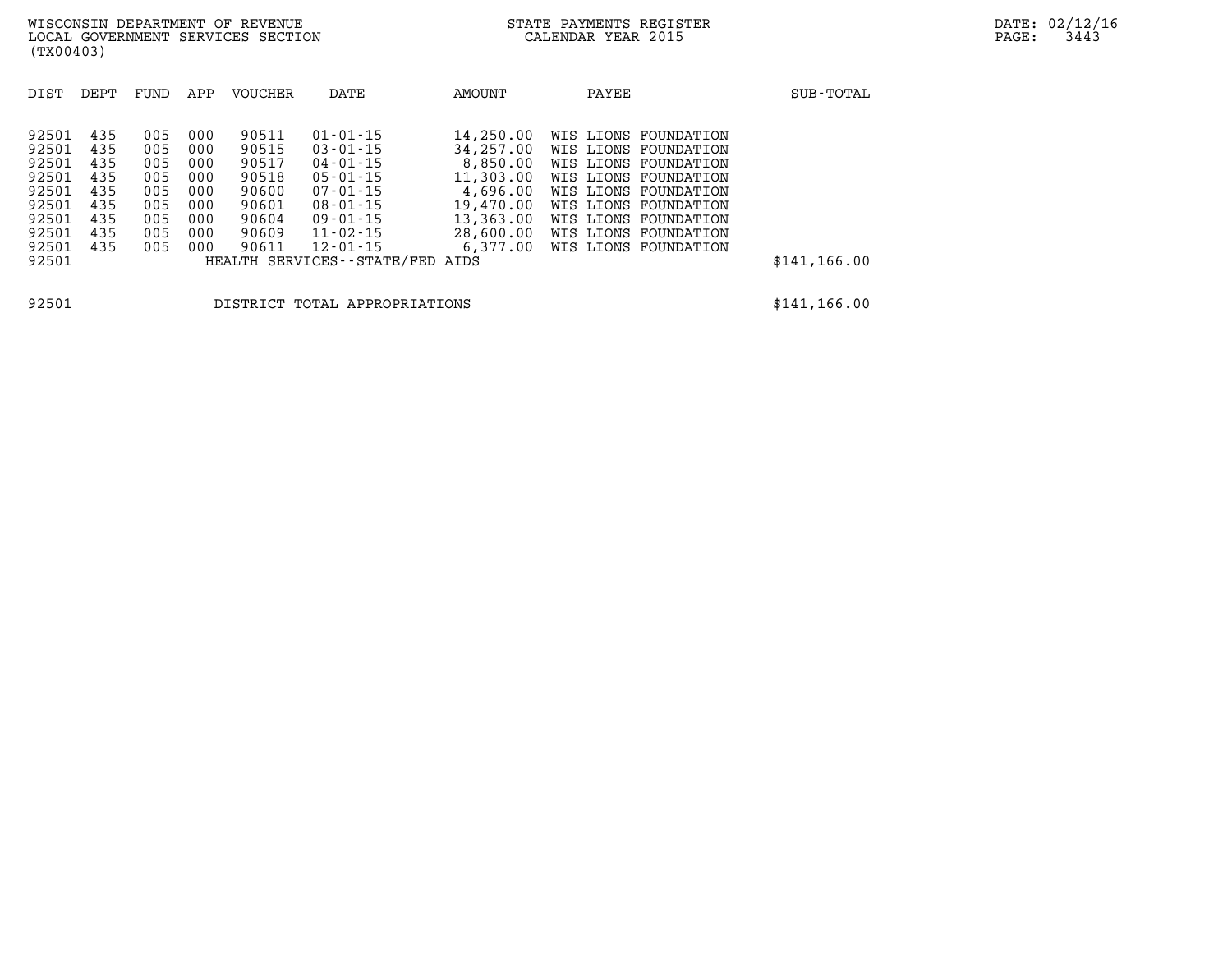| DIST                                                                                                     | DEPT                                                                      | FUND                                                                      | APP                                                                       | <b>VOUCHER</b>                                                                                  | DATE                                                                                                                                                                                                                                  | AMOUNT                                                                                                       | PAYEE                                                                                                                                                                                                                                                                           | SUB-TOTAL   |
|----------------------------------------------------------------------------------------------------------|---------------------------------------------------------------------------|---------------------------------------------------------------------------|---------------------------------------------------------------------------|-------------------------------------------------------------------------------------------------|---------------------------------------------------------------------------------------------------------------------------------------------------------------------------------------------------------------------------------------|--------------------------------------------------------------------------------------------------------------|---------------------------------------------------------------------------------------------------------------------------------------------------------------------------------------------------------------------------------------------------------------------------------|-------------|
| 92510<br>92510<br>92510<br>92510<br>92510<br>92510<br>92510<br>92510<br>92510<br>92510<br>92510<br>92510 | 435<br>435<br>435<br>435<br>435<br>435<br>435<br>435<br>435<br>435<br>435 | 005<br>005<br>005<br>005<br>005<br>005<br>005<br>005<br>005<br>005<br>005 | 000<br>000<br>000<br>000<br>000<br>000<br>000<br>000<br>000<br>000<br>000 | 90511<br>90514<br>90515<br>90517<br>90518<br>90519<br>90600<br>90601<br>90607<br>90609<br>90611 | $01 - 01 - 15$<br>$02 - 01 - 15$<br>$03 - 01 - 15$<br>$04 - 01 - 15$<br>$05 - 01 - 15$<br>$06 - 01 - 15$<br>$07 - 01 - 15$<br>$08 - 01 - 15$<br>$10 - 01 - 15$<br>$11 - 02 - 15$<br>$12 - 01 - 15$<br>HEALTH SERVICES--STATE/FED AIDS | 860.00<br>861.00<br>861.00<br>860.00<br>860.00<br>860.00<br>860.00<br>860.00<br>1,720.00<br>860.00<br>860.00 | KENOSHA AREA FAMILY &<br>KENOSHA AREA FAMILY &<br>KENOSHA AREA FAMILY &<br>KENOSHA AREA FAMILY &<br>KENOSHA AREA FAMILY &<br>KENOSHA AREA FAMILY &<br>KENOSHA AREA FAMILY &<br>KENOSHA AREA FAMILY &<br>KENOSHA AREA FAMILY &<br>KENOSHA AREA FAMILY &<br>KENOSHA AREA FAMILY & | \$10,322.00 |

**92510 DISTRICT TOTAL APPROPRIATIONS \$10,322.00**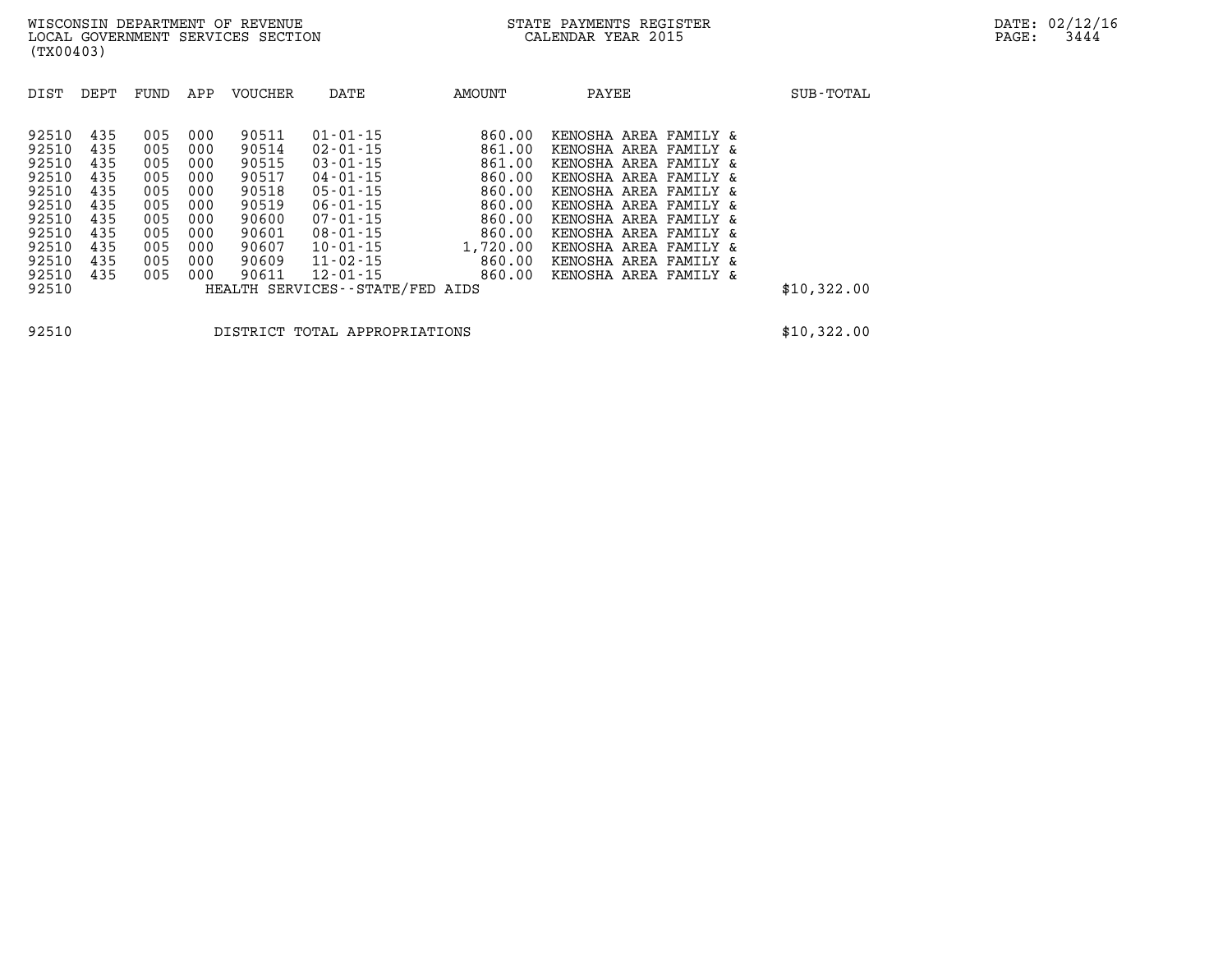| DIST                                                                 | DEPT                                                 | FUND                                                 | APP                                                  | <b>VOUCHER</b>                                                       | DATE                                                                                                                                         | AMOUNT                                                                                              | PAYEE                                                                                                                                | SUB-TOTAL    |
|----------------------------------------------------------------------|------------------------------------------------------|------------------------------------------------------|------------------------------------------------------|----------------------------------------------------------------------|----------------------------------------------------------------------------------------------------------------------------------------------|-----------------------------------------------------------------------------------------------------|--------------------------------------------------------------------------------------------------------------------------------------|--------------|
| 92538<br>92538<br>92538<br>92538<br>92538<br>92538<br>92538<br>92538 | 435<br>435<br>435<br>435<br>435<br>435<br>435<br>435 | 005<br>005<br>005<br>005<br>005<br>005<br>005<br>005 | 000<br>000<br>000<br>000<br>000<br>000<br>000<br>000 | 90511<br>90514<br>90515<br>90517<br>90518<br>90600<br>90601<br>90604 | $01 - 01 - 15$<br>$02 - 01 - 15$<br>$03 - 01 - 15$<br>$04 - 01 - 15$<br>$05 - 01 - 15$<br>$07 - 01 - 15$<br>$08 - 01 - 15$<br>$09 - 01 - 15$ | 24,790.00<br>21,616.00<br>26,563.00<br>18,436.00<br>41,266.00<br>4,477.00<br>14,513.00<br>15,449.00 | META STAR INC<br>META STAR INC<br>META STAR INC<br>META STAR INC<br>META STAR INC<br>META STAR INC<br>META STAR INC<br>META STAR INC |              |
| 92538<br>92538<br>92538                                              | 435<br>435<br>435                                    | 005<br>005<br>005                                    | 000<br>000<br>000                                    | 90607<br>90609<br>90611                                              | $10 - 01 - 15$<br>$11 - 02 - 15$<br>$12 - 01 - 15$                                                                                           | 4,583.00<br>140,575.00<br>33,512.00                                                                 | META<br>STAR INC<br>META STAR INC<br>META STAR INC                                                                                   |              |
| 92538                                                                |                                                      |                                                      |                                                      |                                                                      | HEALTH SERVICES - - STATE/FED                                                                                                                | AIDS                                                                                                |                                                                                                                                      | \$345,780.00 |

**92538 DISTRICT TOTAL APPROPRIATIONS \$345,780.00**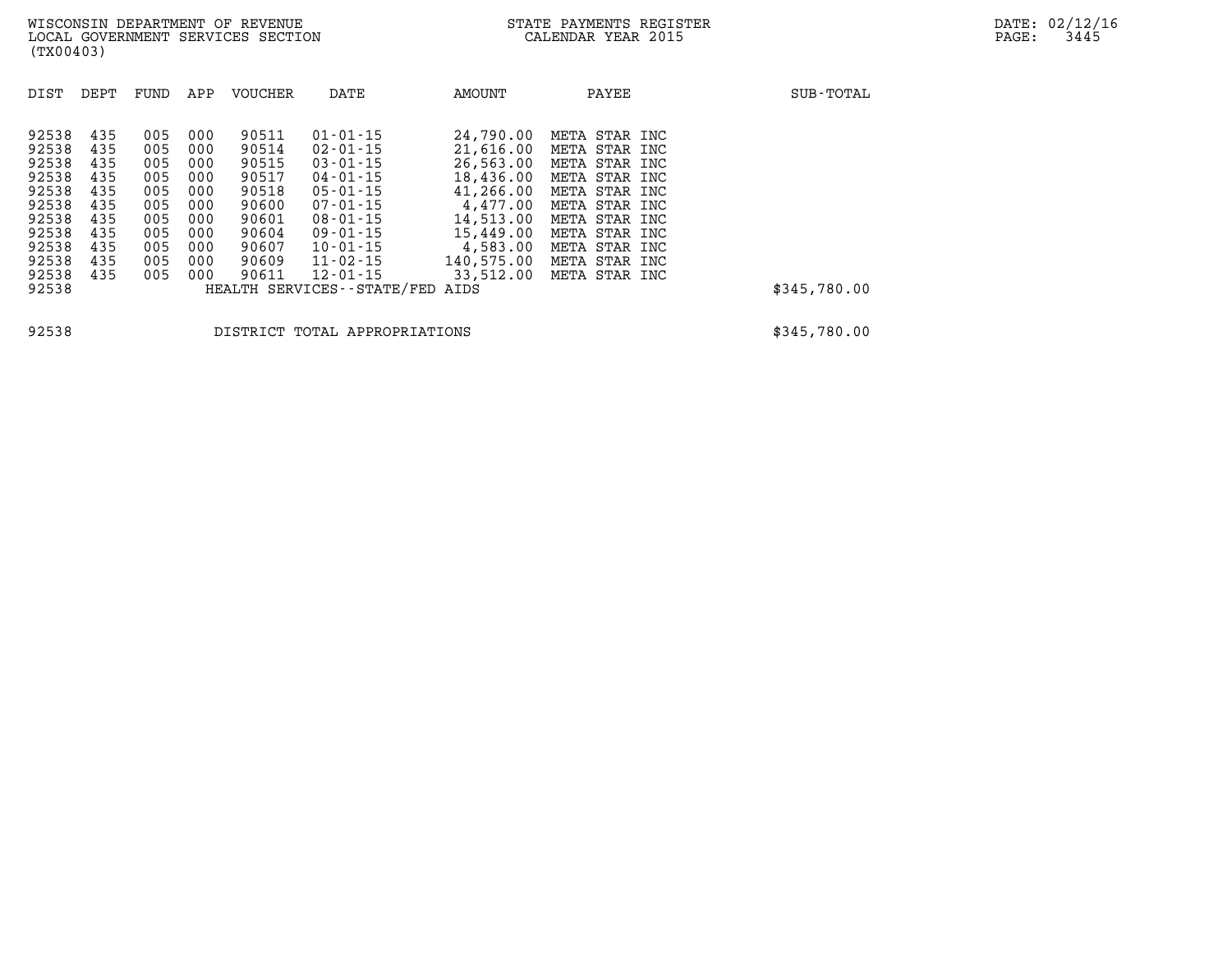| DIST                                                                 | DEPT                                                 | FUND                                                 | APP                                                  | <b>VOUCHER</b>                                                       | DATE                                                                                                                                         | AMOUNT                                                                                      | PAYEE                                                                                                                        | SUB-TOTAL   |
|----------------------------------------------------------------------|------------------------------------------------------|------------------------------------------------------|------------------------------------------------------|----------------------------------------------------------------------|----------------------------------------------------------------------------------------------------------------------------------------------|---------------------------------------------------------------------------------------------|------------------------------------------------------------------------------------------------------------------------------|-------------|
| 92539<br>92539<br>92539<br>92539<br>92539<br>92539<br>92539<br>92539 | 435<br>435<br>435<br>435<br>435<br>435<br>435<br>435 | 005<br>005<br>005<br>005<br>005<br>005<br>005<br>005 | 000<br>000<br>000<br>000<br>000<br>000<br>000<br>000 | 90511<br>90514<br>90515<br>90517<br>90518<br>90519<br>90600<br>90604 | $01 - 01 - 15$<br>$02 - 01 - 15$<br>$03 - 01 - 15$<br>$04 - 01 - 15$<br>$05 - 01 - 15$<br>$06 - 01 - 15$<br>$07 - 01 - 15$<br>$09 - 01 - 15$ | 13,229.00<br>6.057.00<br>3,973.00<br>3,973.00<br>3,973.00<br>3,969,00<br>2,083.00<br>198.00 | OUTREACH INC<br>OUTREACH INC<br>OUTREACH INC<br>OUTREACH INC<br>OUTREACH INC<br>OUTREACH INC<br>OUTREACH INC<br>OUTREACH INC |             |
| 92539<br>92539<br>92539<br>92539<br>92539                            | 435<br>435<br>435<br>435                             | 005<br>005<br>005<br>005                             | 000<br>000<br>000<br>000                             | 90607<br>90609<br>90611<br>90612                                     | $10 - 01 - 15$<br>$11 - 02 - 15$<br>$12 - 01 - 15$<br>$12 - 15 - 15$<br>HEALTH SERVICES - - STATE/FED                                        | 2,083.00<br>2,083.00<br>2,083.00<br>11,339.00<br>AIDS                                       | OUTREACH INC<br>OUTREACH INC<br>OUTREACH INC<br>OUTREACH INC                                                                 | \$55,043.00 |

**92539 DISTRICT TOTAL APPROPRIATIONS \$55,043.00**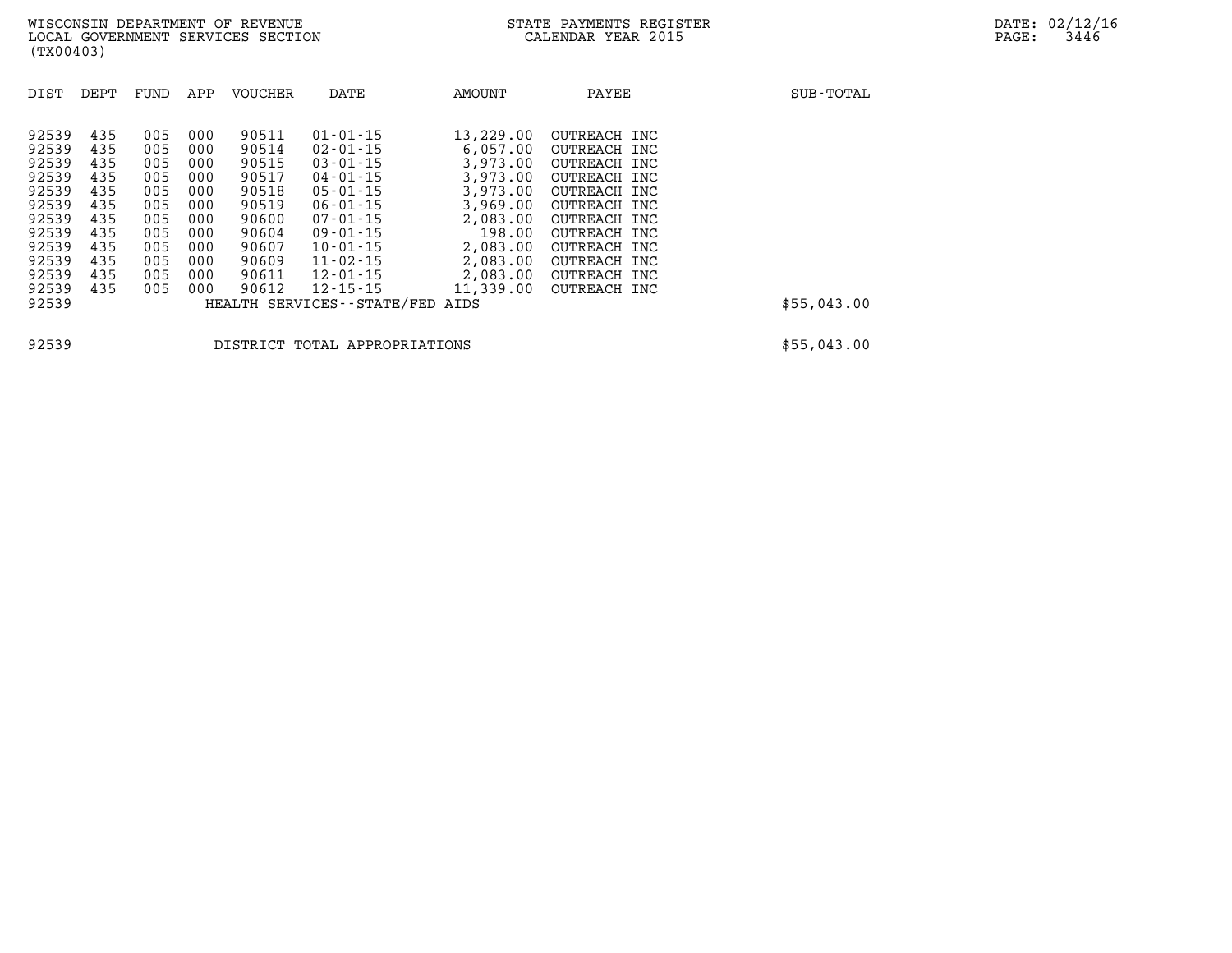| (TX00403)                        |                   |                   |                   | WISCONSIN DEPARTMENT OF REVENUE<br>LOCAL GOVERNMENT SERVICES SECTION |                                                                                 |                                     | STATE PAYMENTS REGISTER<br>CALENDAR YEAR 2015                        |              | DATE: 02/12/16<br>3447<br>PAGE: |
|----------------------------------|-------------------|-------------------|-------------------|----------------------------------------------------------------------|---------------------------------------------------------------------------------|-------------------------------------|----------------------------------------------------------------------|--------------|---------------------------------|
| DIST                             | DEPT              | FUND              | APP               | <b>VOUCHER</b>                                                       | DATE                                                                            | AMOUNT                              | PAYEE                                                                | SUB-TOTAL    |                                 |
| 92540<br>92540<br>92540<br>92540 | 435<br>435<br>435 | 005<br>005<br>005 | 000<br>000<br>000 | 90511<br>90514<br>90515                                              | $01 - 01 - 15$<br>02-01-15<br>$03 - 01 - 15$<br>HEALTH SERVICES--STATE/FED AIDS | 38,518.00<br>37,648.00<br>37,713.00 | FORWARD SERVICE CORP<br>FORWARD SERVICE CORP<br>FORWARD SERVICE CORP | \$113,879.00 |                                 |
| 92540                            |                   |                   |                   |                                                                      | DISTRICT TOTAL APPROPRIATIONS                                                   |                                     |                                                                      | \$113,879.00 |                                 |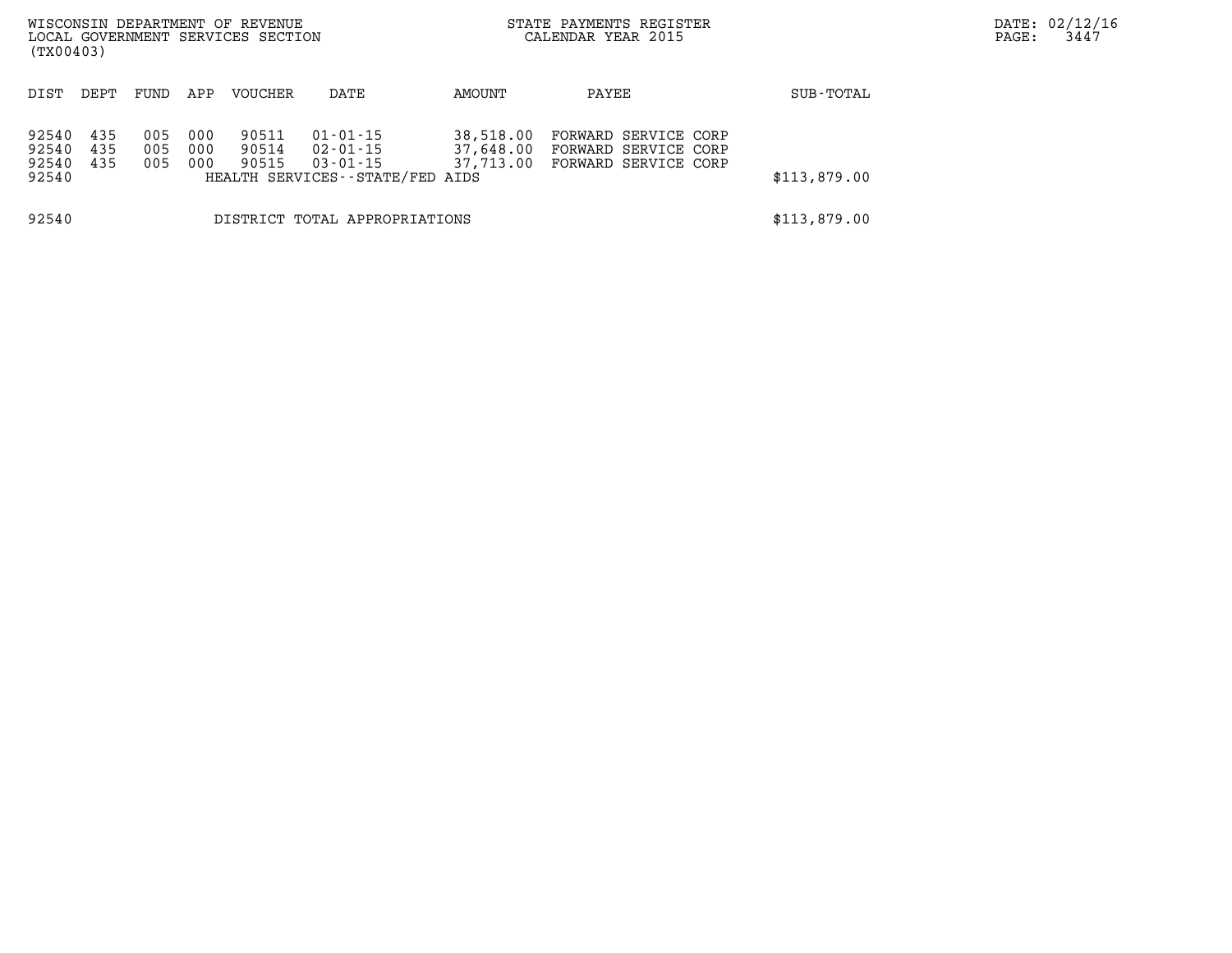| DIST  | DEPT | FUND | APP | <b>VOUCHER</b> | DATE                       | AMOUNT     | PAYEE                     | SUB-TOTAL      |
|-------|------|------|-----|----------------|----------------------------|------------|---------------------------|----------------|
| 92541 | 435  | 005  | 000 | 90511          | $01 - 01 - 15$             | 79,772.00  | HUNGER TASK FORCE OF MILW |                |
| 92541 | 435  | 005  | 000 | 90514          | 02-01-15                   | 223,307.00 | HUNGER TASK FORCE OF      | MILW           |
| 92541 | 435  | 005  | 000 | 90515          | $03 - 01 - 15$             | 100,506.00 | HUNGER TASK FORCE OF MILW |                |
| 92541 | 435  | 005  | 000 | 90517          | 04-01-15                   | 80,386.00  | HUNGER TASK FORCE OF MILW |                |
| 92541 | 435  | 005  | 000 | 90518          | $05 - 01 - 15$             | 80,183.00  | HUNGER TASK FORCE OF MILW |                |
| 92541 | 435  | 005  | 000 | 90519          | $06 - 01 - 15$             | 81,212.00  | HUNGER TASK FORCE OF MILW |                |
| 92541 | 435  | 005  | 000 | 90600          | 07-01-15                   | 128,893.00 | HUNGER TASK FORCE OF MILW |                |
| 92541 | 435  | 005  | 000 | 90601          | 08-01-15                   | 127,991,00 | HUNGER TASK FORCE OF MILW |                |
| 92541 | 435  | 005  | 000 | 90604          | 09-01-15                   | 64,392.00  | HUNGER TASK FORCE OF MILW |                |
| 92541 | 435  | 005  | 000 | 90607          | $10 - 01 - 15$             | 35,001.00  | HUNGER TASK FORCE OF      | MILW           |
| 92541 | 435  | 005  | 000 | 90609          | 11-02-15                   | 139,693.00 | HUNGER TASK FORCE OF MILW |                |
| 92541 | 435  | 005  | 000 | 90611          | 12-01-15                   | 186,618.00 | HUNGER TASK FORCE OF MILW |                |
| 92541 |      |      |     |                | HEALTH SERVICES--STATE/FED | AIDS       |                           | \$1,327,954.00 |

**92541 DISTRICT TOTAL APPROPRIATIONS \$1,327,954.00**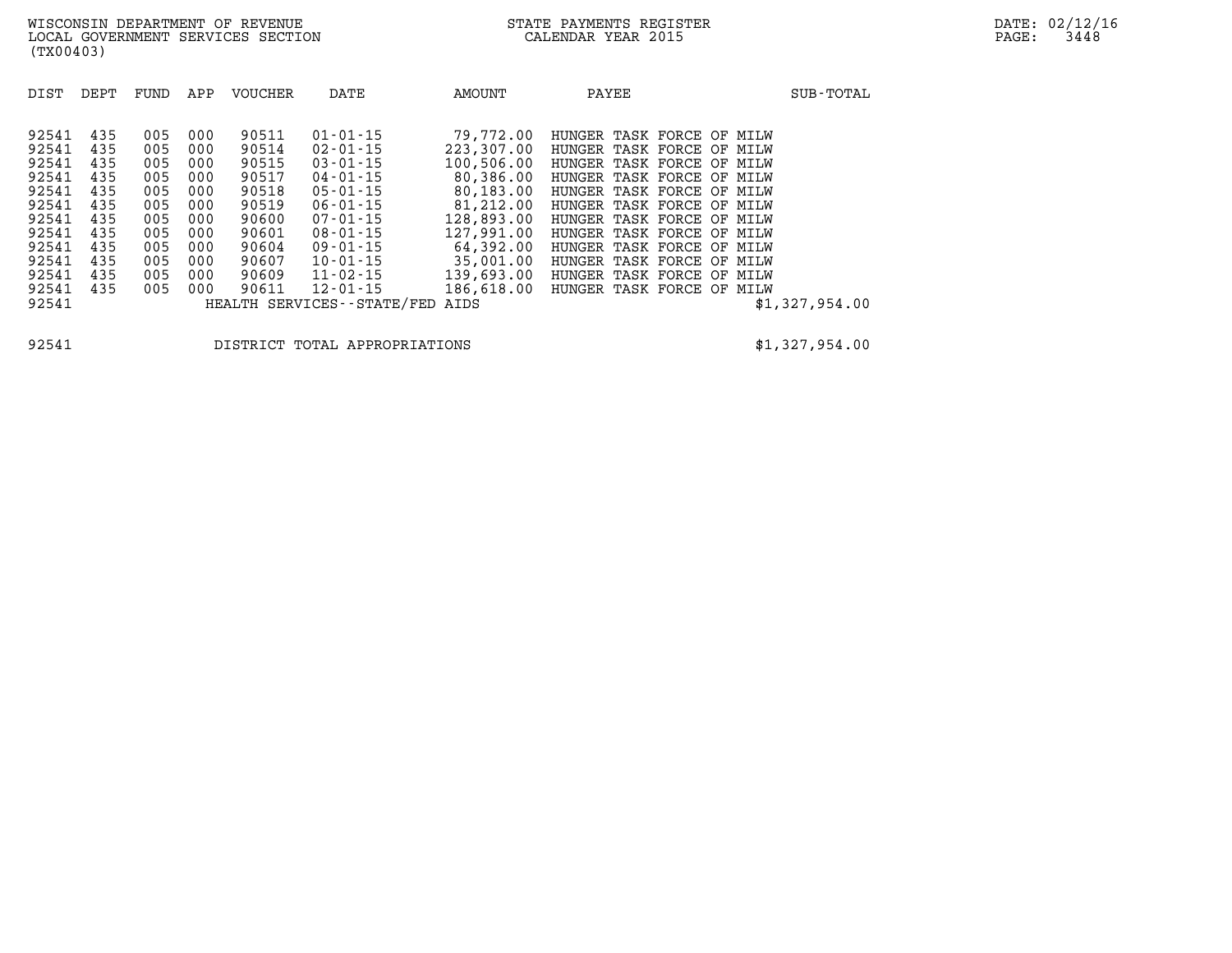| DIST                                                                 | DEPT                                                 | FUND                                                 | APP                                                  | <b>VOUCHER</b>                                                       | DATE                                                                                                                                         | <b>AMOUNT</b>                                                                              | PAYEE                                                                                                                                                                                                | SUB-TOTAL   |
|----------------------------------------------------------------------|------------------------------------------------------|------------------------------------------------------|------------------------------------------------------|----------------------------------------------------------------------|----------------------------------------------------------------------------------------------------------------------------------------------|--------------------------------------------------------------------------------------------|------------------------------------------------------------------------------------------------------------------------------------------------------------------------------------------------------|-------------|
| 92550<br>92550<br>92550<br>92550<br>92550<br>92550<br>92550<br>92550 | 435<br>435<br>435<br>435<br>435<br>435<br>435<br>435 | 005<br>005<br>005<br>005<br>005<br>005<br>005<br>005 | 000<br>000<br>000<br>000<br>000<br>000<br>000<br>000 | 90514<br>90515<br>90518<br>90519<br>90600<br>90604<br>90607<br>90609 | $02 - 01 - 15$<br>$03 - 01 - 15$<br>$05 - 01 - 15$<br>$06 - 01 - 15$<br>$07 - 01 - 15$<br>$09 - 01 - 15$<br>$10 - 01 - 15$<br>$11 - 02 - 15$ | 5,508.00<br>2,633,00<br>4,282.00<br>2,789.00<br>3,114.00<br>6.025.00<br>890.00<br>4,763.00 | BRADY EAST STD CLINIC<br>BRADY EAST STD CLINIC<br>BRADY EAST STD CLINIC<br>BRADY EAST STD CLINIC<br>BRADY EAST STD CLINIC<br>BRADY EAST STD CLINIC<br>BRADY EAST STD CLINIC<br>BRADY EAST STD CLINIC |             |
| 92550                                                                |                                                      |                                                      |                                                      |                                                                      | HEALTH SERVICES--STATE/FED AIDS                                                                                                              |                                                                                            |                                                                                                                                                                                                      | \$30,004.00 |
| 92550                                                                |                                                      |                                                      |                                                      |                                                                      | DISTRICT TOTAL APPROPRIATIONS                                                                                                                |                                                                                            |                                                                                                                                                                                                      | \$30,004.00 |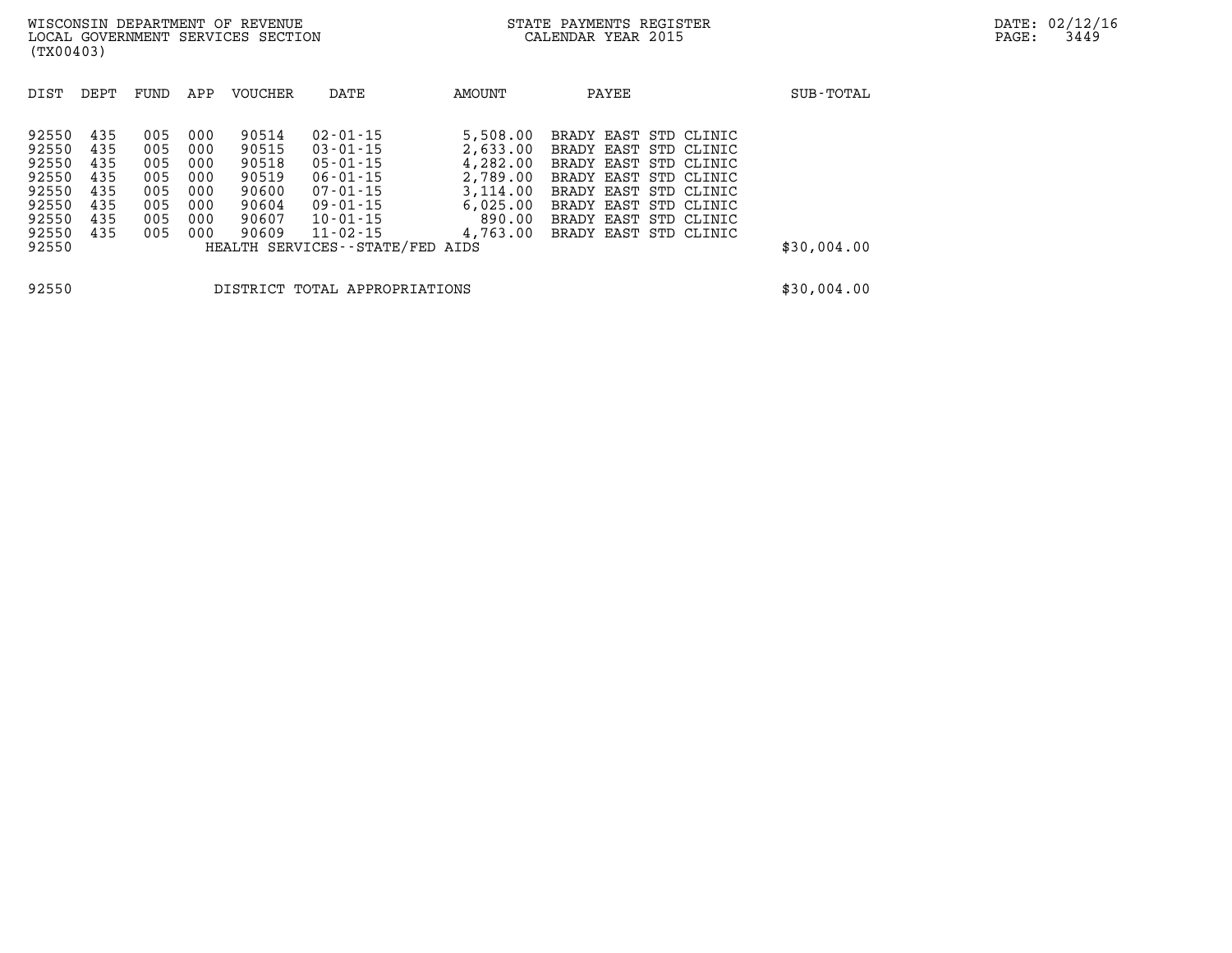| (TX00403)                        |                   |                   |                   | WISCONSIN DEPARTMENT OF REVENUE<br>LOCAL GOVERNMENT SERVICES SECTION |                                                                                 | STATE PAYMENTS REGISTER<br>CALENDAR YEAR 2015 |                                                                                 |            |             |  |  |
|----------------------------------|-------------------|-------------------|-------------------|----------------------------------------------------------------------|---------------------------------------------------------------------------------|-----------------------------------------------|---------------------------------------------------------------------------------|------------|-------------|--|--|
| DIST                             | DEPT              | FUND              | APP               | <b>VOUCHER</b>                                                       | DATE                                                                            | AMOUNT                                        | PAYEE                                                                           |            | SUB-TOTAL   |  |  |
| 92558<br>92558<br>92558<br>92558 | 435<br>435<br>435 | 005<br>005<br>005 | 000<br>000<br>000 | 90511<br>90514<br>90515                                              | $01 - 01 - 15$<br>02-01-15<br>$03 - 01 - 15$<br>HEALTH SERVICES--STATE/FED AIDS | 3,145.00<br>17,428.00                         | WORKFORCE RESOURCE,<br>WORKFORCE RESOURCE,<br>13,130.00 WORKFORCE RESOURCE, INC | INC<br>INC | \$33,703.00 |  |  |
| 92558                            |                   |                   |                   |                                                                      | DISTRICT TOTAL APPROPRIATIONS                                                   |                                               |                                                                                 |            | \$33,703.00 |  |  |

DATE: 02/12/16 PAGE: 3450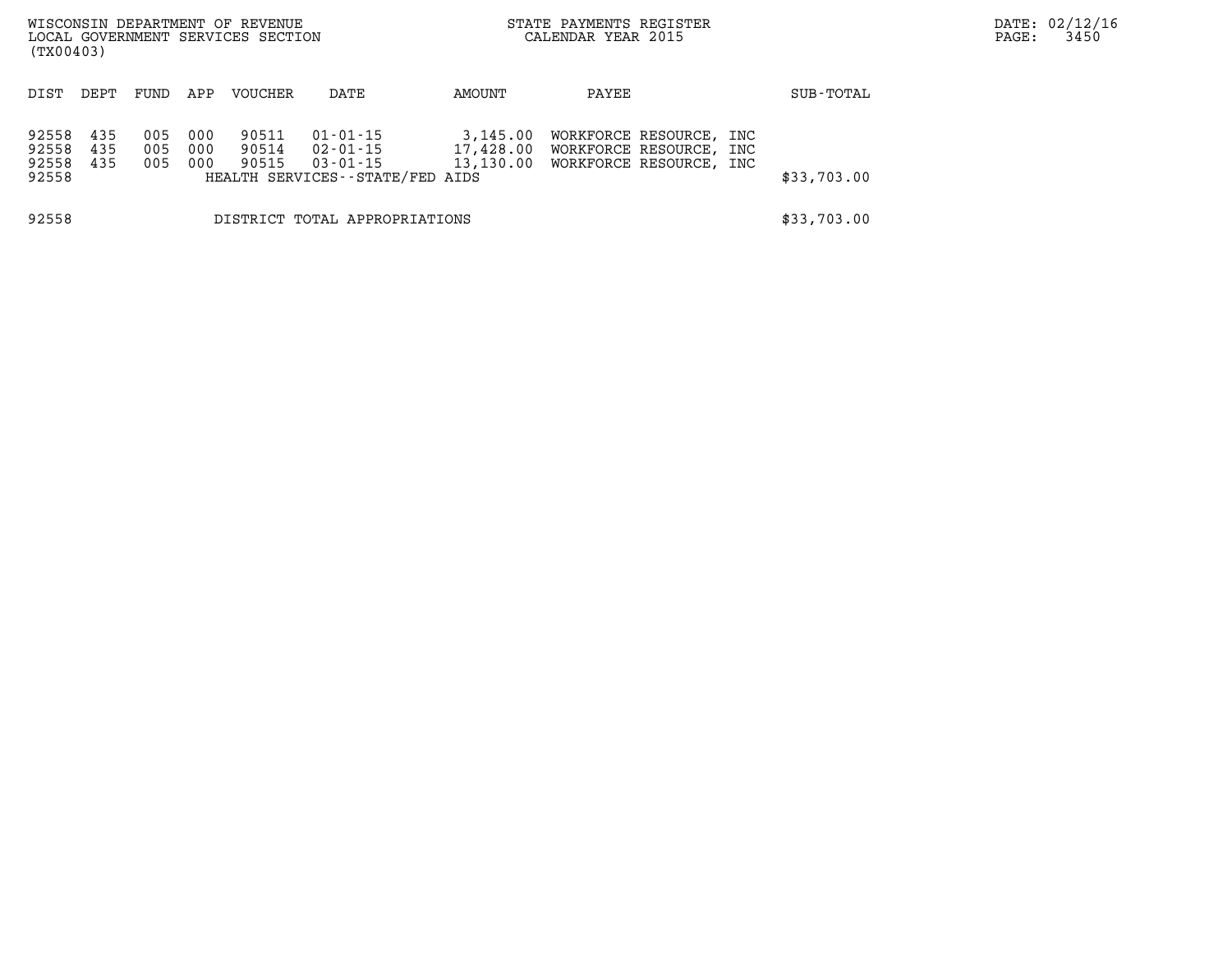| DIST  | DEPT | FUND | APP | VOUCHER | DATE                            | AMOUNT   | PAYEE                     |  | SUB-TOTAL   |
|-------|------|------|-----|---------|---------------------------------|----------|---------------------------|--|-------------|
|       |      |      |     |         |                                 |          |                           |  |             |
| 92560 | 435  | 005  | 000 | 90511   | $01 - 01 - 15$                  | 785.00   | ST. VINCENT DEPAUL COM CR |  |             |
| 92560 | 435  | 005  | 000 | 90515   | $03 - 01 - 15$                  | 2,462.00 | ST. VINCENT DEPAUL COM CR |  |             |
| 92560 | 435  | 005  | 000 | 90517   | $04 - 01 - 15$                  | 1,460.00 | ST. VINCENT DEPAUL COM CR |  |             |
| 92560 | 435  | 005  | 000 | 90600   | $07 - 01 - 15$                  | 2,354.00 | ST. VINCENT DEPAUL COM CR |  |             |
| 92560 | 435  | 005  | 000 | 90607   | $10 - 01 - 15$                  | 2,793.00 | ST. VINCENT DEPAUL COM CR |  |             |
| 92560 | 435  | 005  | 000 | 90609   | $11 - 02 - 15$                  | 2,080.00 | ST. VINCENT DEPAUL COM CR |  |             |
| 92560 | 435  | 005  | 000 | 90611   | $12 - 01 - 15$                  | 862.00   | ST. VINCENT DEPAUL COM CR |  |             |
| 92560 |      |      |     |         | HEALTH SERVICES--STATE/FED AIDS |          |                           |  | \$12,796.00 |
|       |      |      |     |         |                                 |          |                           |  |             |
| 92560 |      |      |     |         | DISTRICT TOTAL APPROPRIATIONS   |          |                           |  | \$12,796.00 |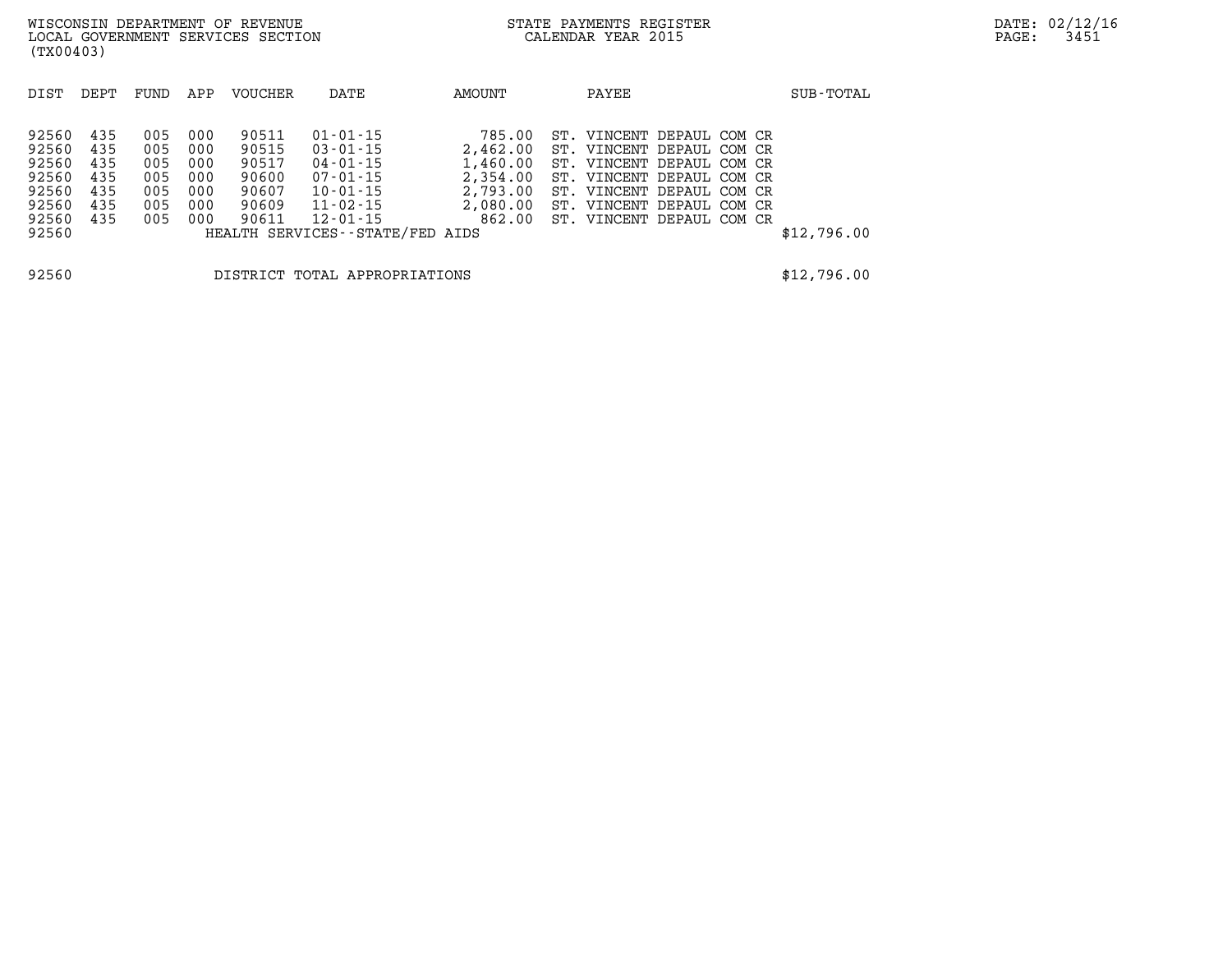| DIST  | DEPT | FUND | APP | <b>VOUCHER</b> | DATE                          | AMOUNT    | PAYEE                   | SUB-TOTAL    |
|-------|------|------|-----|----------------|-------------------------------|-----------|-------------------------|--------------|
|       |      |      |     |                |                               |           |                         |              |
| 92563 | 435  | 005  | 000 | 90511          | $01 - 01 - 15$                | 3,234.00  | SECOND HARVEST FOODBANK |              |
| 92563 | 435  | 005  | 000 | 90519          | $06 - 01 - 15$                | 94,363.00 | SECOND HARVEST FOODBANK |              |
| 92563 | 435  | 005  | 000 | 90600          | $07 - 01 - 15$                | 13,949.00 | SECOND HARVEST FOODBANK |              |
| 92563 | 435  | 005  | 000 | 90601          | $08 - 01 - 15$                | 14,141.00 | SECOND HARVEST FOODBANK |              |
| 92563 | 435  | 005  | 000 | 90604          | $09 - 01 - 15$                | 17,869.00 | SECOND HARVEST FOODBANK |              |
| 92563 | 435  | 005  | 000 | 90607          | $10 - 01 - 15$                | 11,506.00 | SECOND HARVEST FOODBANK |              |
| 92563 | 435  | 005  | 000 | 90609          | $11 - 02 - 15$                | 11,741.00 | SECOND HARVEST FOODBANK |              |
| 92563 | 435  | 005  | 000 | 90611          | 12-01-15                      | 18,296.00 | SECOND HARVEST FOODBANK |              |
| 92563 |      |      |     |                | HEALTH SERVICES - - STATE/FED | AIDS      |                         | \$185,099.00 |
|       |      |      |     |                |                               |           |                         |              |
|       |      |      |     |                |                               |           |                         |              |

**92563 DISTRICT TOTAL APPROPRIATIONS \$185,099.00**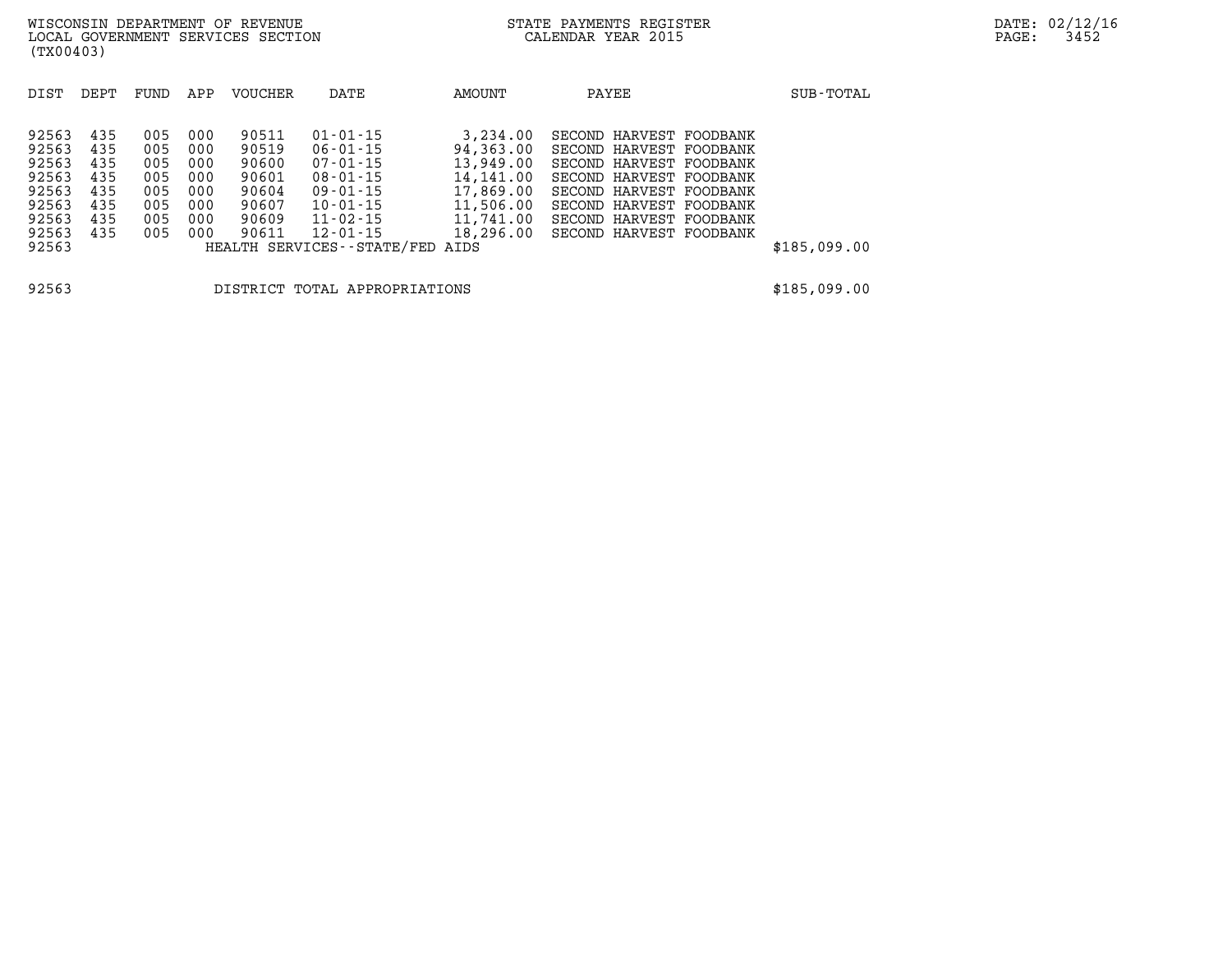| (TX00403)                                                       |                                 |                                        |                                        | WISCONSIN DEPARTMENT OF REVENUE<br>LOCAL GOVERNMENT SERVICES SECTION |                                                                                                         |                                                 | STATE PAYMENTS REGISTER<br>CALENDAR YEAR 2015                                                                                                                                |              | DATE: 02/12/16<br>3453<br>PAGE: |
|-----------------------------------------------------------------|---------------------------------|----------------------------------------|----------------------------------------|----------------------------------------------------------------------|---------------------------------------------------------------------------------------------------------|-------------------------------------------------|------------------------------------------------------------------------------------------------------------------------------------------------------------------------------|--------------|---------------------------------|
| DIST                                                            | DEPT                            | FUND                                   | APP                                    | VOUCHER                                                              | DATE                                                                                                    | AMOUNT                                          | PAYEE                                                                                                                                                                        | SUB-TOTAL    |                                 |
| 92574<br>92574<br>92574<br>92574<br>92574<br>92574 435<br>92574 | 435<br>435<br>435<br>435<br>435 | 005<br>005<br>005<br>005<br>005<br>005 | 000<br>000<br>000<br>000<br>000<br>000 | 90514<br>90515<br>90518<br>90519<br>90601<br>90604                   | 02-01-15<br>03-01-15<br>05-01-15<br>06-01-15<br>08-01-15<br>09-01-15<br>HEALTH SERVICES--STATE/FED AIDS | 52,011.00<br>22,603.00<br>15,503.00<br>7,573.00 | WI UNITED COALITION OF<br>WI UNITED COALITION OF<br>WI UNITED COALITION OF<br>WI UNITED COALITION OF<br>13,701.00 WI UNITED COALITION OF<br>23,440.00 WI UNITED COALITION OF | \$134,831.00 |                                 |
| 92574                                                           |                                 |                                        |                                        |                                                                      | DISTRICT TOTAL APPROPRIATIONS                                                                           |                                                 |                                                                                                                                                                              | \$134,831.00 |                                 |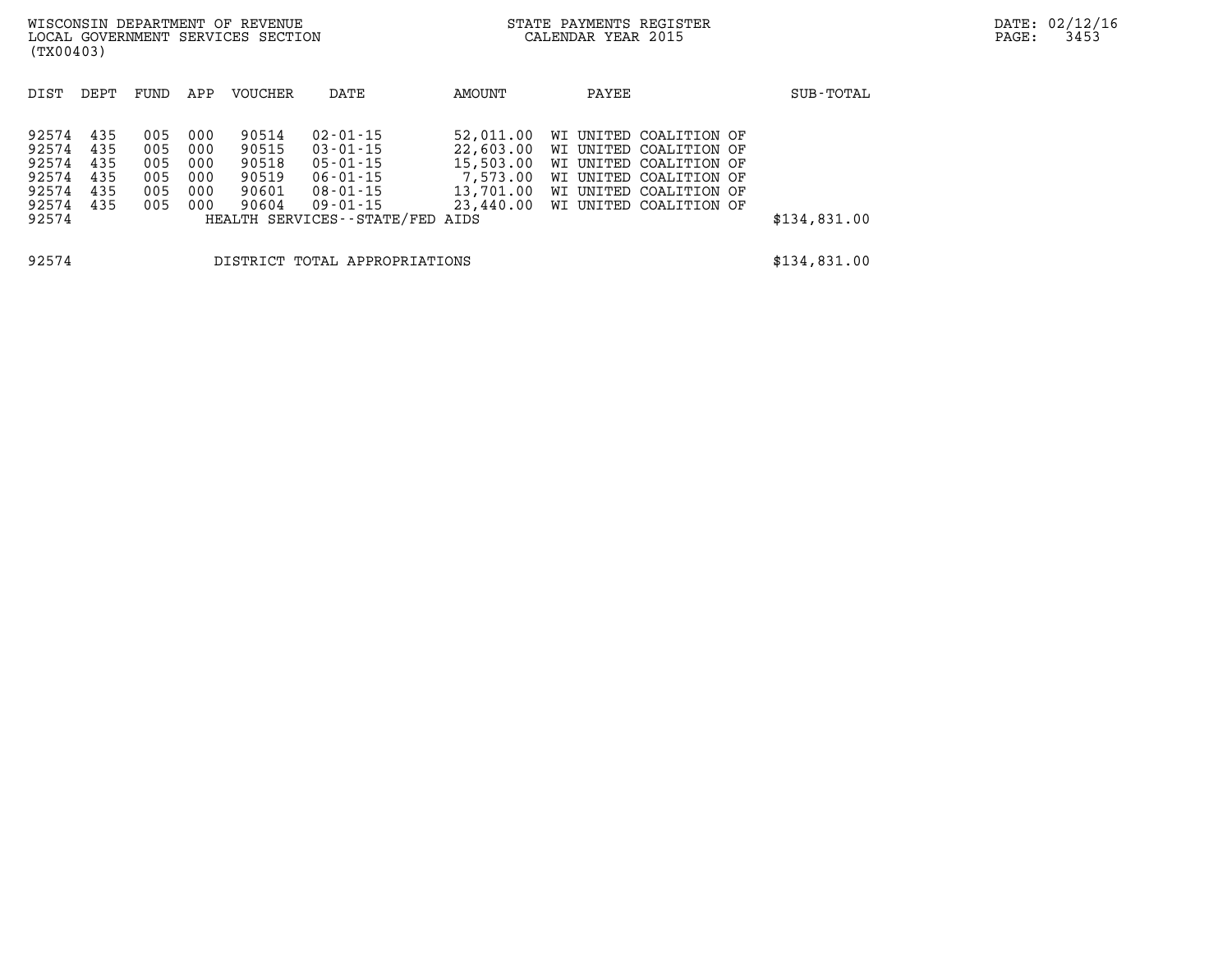| (TX00403)                                                   |                                        |                                        |                                        | WISCONSIN DEPARTMENT OF REVENUE<br>LOCAL GOVERNMENT SERVICES SECTION |                                                                                                               |                                                                  | STATE PAYMENTS REGISTER<br>CALENDAR YEAR 2015                                                                                                                                         | DATE: 02/12/16<br>PAGE: | 3454 |  |
|-------------------------------------------------------------|----------------------------------------|----------------------------------------|----------------------------------------|----------------------------------------------------------------------|---------------------------------------------------------------------------------------------------------------|------------------------------------------------------------------|---------------------------------------------------------------------------------------------------------------------------------------------------------------------------------------|-------------------------|------|--|
| DIST                                                        | DEPT                                   | FUND                                   | APP                                    | VOUCHER                                                              | DATE                                                                                                          | AMOUNT                                                           | PAYEE                                                                                                                                                                                 | SUB-TOTAL               |      |  |
| 92580<br>92580<br>92580<br>92580<br>92580<br>92580<br>92580 | 435<br>435<br>435<br>435<br>435<br>435 | 005<br>005<br>005<br>005<br>005<br>005 | 000<br>000<br>000<br>000<br>000<br>000 | 90511<br>90514<br>90515<br>90518<br>90521<br>90601                   | $01 - 01 - 15$<br>02-01-15<br>03-01-15<br>05-01-15<br>06-29-15<br>08-01-15<br>HEALTH SERVICES--STATE/FED AIDS | 273,575.00<br>275,898.00<br>259,117.00<br>31,521.00<br>26,421.00 | MILW WORKFORCE INVESTMENT<br>MILW WORKFORCE INVESTMENT<br>MILW WORKFORCE INVESTMENT<br>MILW WORKFORCE INVESTMENT<br>MILW WORKFORCE INVESTMENT<br>100,490.00 MILW WORKFORCE INVESTMENT | \$967,022.00            |      |  |
| 92580                                                       |                                        |                                        |                                        |                                                                      | DISTRICT TOTAL APPROPRIATIONS                                                                                 |                                                                  |                                                                                                                                                                                       | \$967,022.00            |      |  |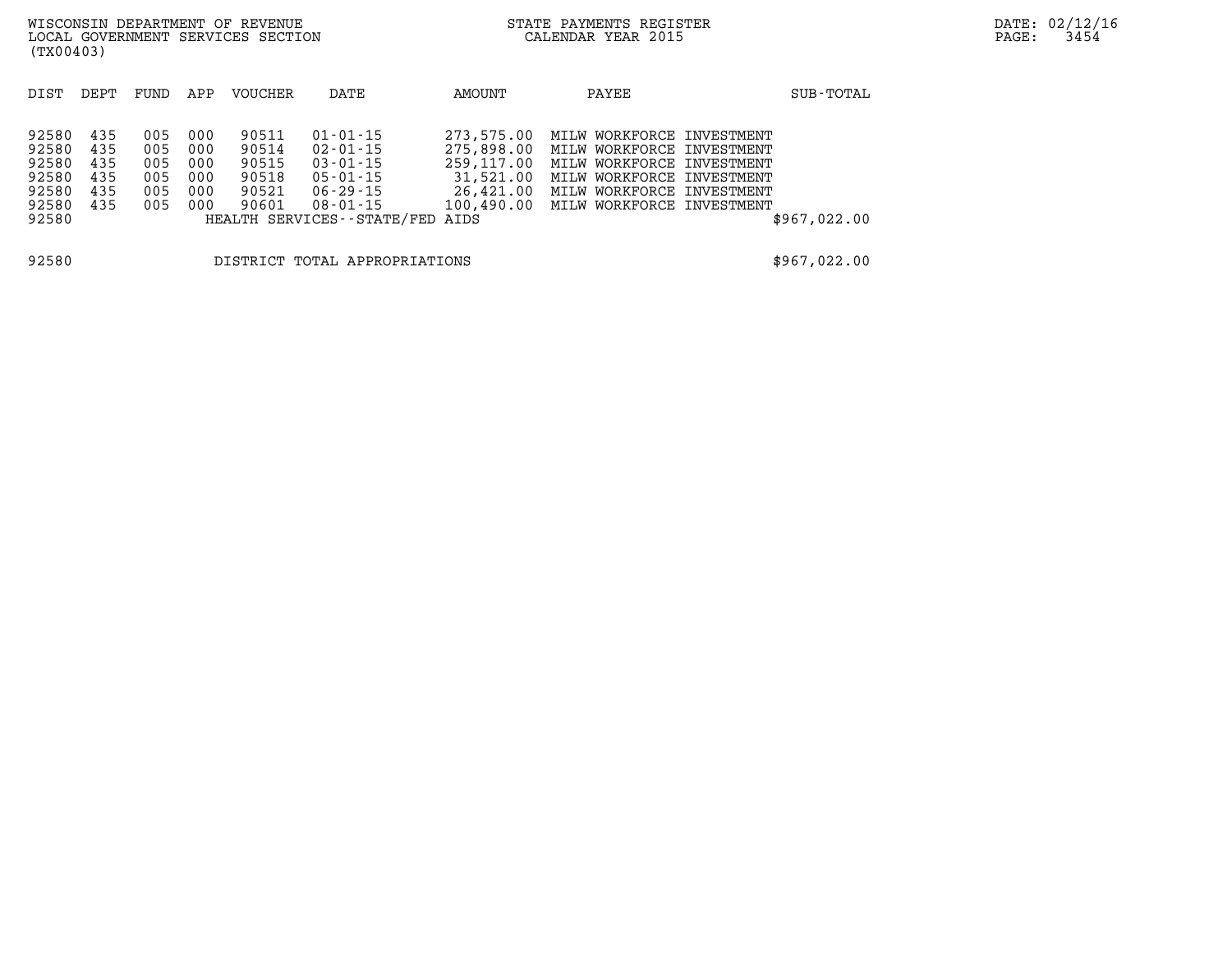| DIST  | DEPT | FUND | APP | <b>VOUCHER</b> | DATE                          | AMOUNT    | PAYEE                    | SUB-TOTAL    |
|-------|------|------|-----|----------------|-------------------------------|-----------|--------------------------|--------------|
|       |      |      |     |                |                               |           |                          |              |
| 92597 | 435  | 005  | 000 | 90511          | $01 - 01 - 15$                | 79,064.00 | WI COUNCIL ON<br>PROBLEM |              |
| 92597 | 435  | 005  | 000 | 90514          | $02 - 01 - 15$                | 34,065,00 | WI COUNCIL ON<br>PROBLEM |              |
| 92597 | 435  | 005  | 000 | 90515          | $03 - 01 - 15$                | 45,759.00 | WI COUNCIL ON PROBLEM    |              |
| 92597 | 435  | 005  | 000 | 90517          | $04 - 01 - 15$                | 58,409.00 | WI COUNCIL ON PROBLEM    |              |
| 92597 | 435  | 005  | 000 | 90518          | $05 - 01 - 15$                | 8,241.00  | WI COUNCIL ON PROBLEM    |              |
| 92597 | 435  | 005  | 000 | 90603          | $08 - 10 - 15$                | 66,000,00 | WI COUNCIL ON PROBLEM    |              |
| 92597 | 435  | 005  | 000 | 90604          | $09 - 01 - 15$                | 33,000.00 | WI COUNCIL ON PROBLEM    |              |
| 92597 | 435  | 005  | 000 | 90607          | $10 - 01 - 15$                | 21,085.00 | WI COUNCIL ON<br>PROBLEM |              |
| 92597 | 435  | 005  | 000 | 90609          | $11 - 02 - 15$                | 27,628,00 | WI COUNCIL ON PROBLEM    |              |
| 92597 | 435  | 005  | 000 | 90611          | $12 - 01 - 15$                | 31,495.00 | WI COUNCIL ON<br>PROBLEM |              |
| 92597 |      |      |     |                | HEALTH SERVICES - - STATE/FED | AIDS      |                          | \$404,746.00 |

**92597 DISTRICT TOTAL APPROPRIATIONS \$404,746.00**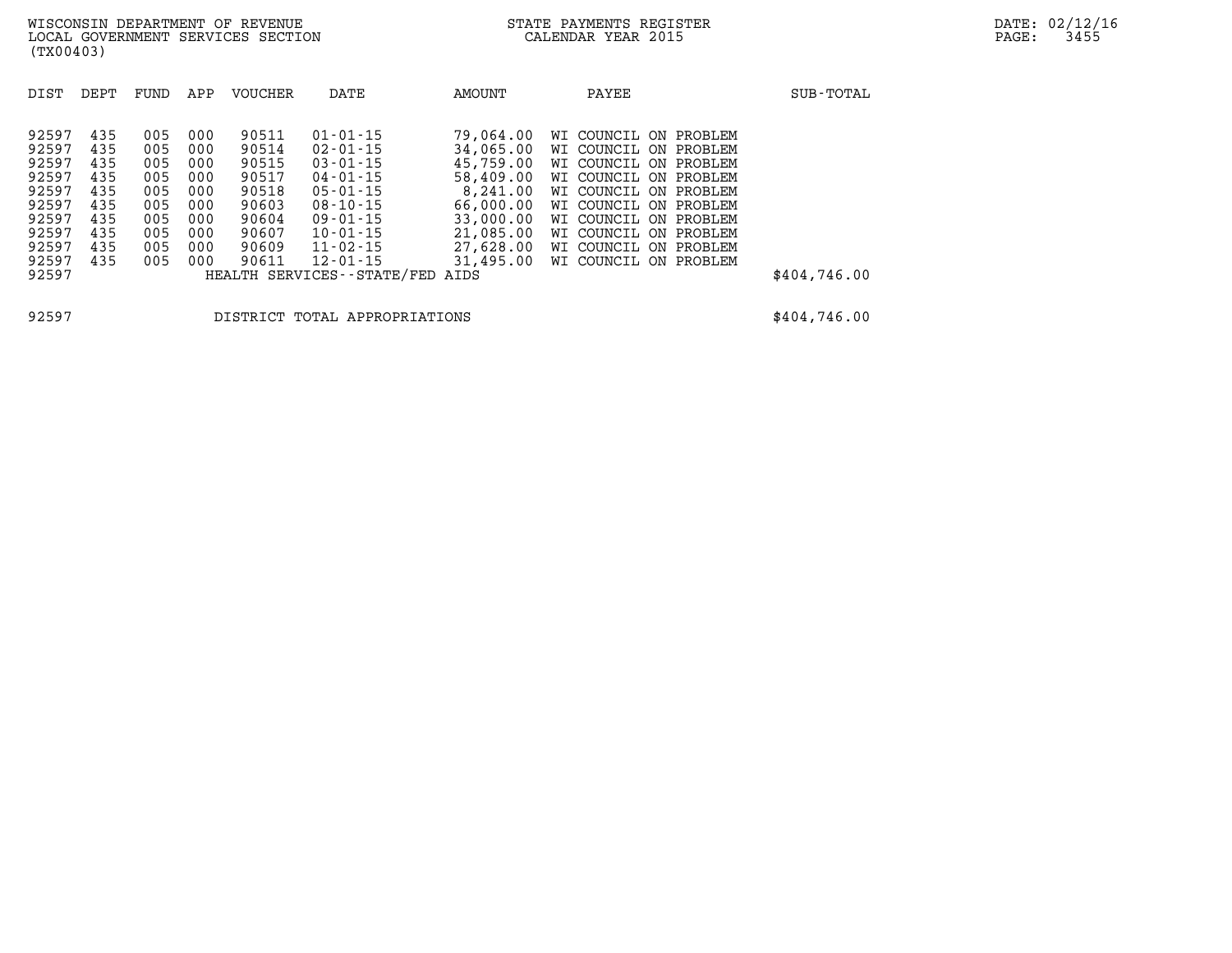| DIST  | DEPT | FUND | APP | <b>VOUCHER</b> | DATE                            | <b>AMOUNT</b> | PAYEE                   |        | SUB-TOTAL  |
|-------|------|------|-----|----------------|---------------------------------|---------------|-------------------------|--------|------------|
| 92598 | 435  | 005  | 000 | 90511          | $01 - 01 - 15$                  | 546.00        | VOLUNTEER               | CENTER |            |
| 92598 | 435  | 005  | 000 | 90514          | $02 - 01 - 15$                  | 547.00        | <b>VOLUNTEER CENTER</b> |        |            |
| 92598 | 435  | 005  | 000 | 90515          | $03 - 01 - 15$                  | 547.00        | VOLUNTEER               | CENTER |            |
| 92598 | 435  | 005  | 000 | 90517          | $04 - 01 - 15$                  | 622.00        | <b>VOLUNTEER CENTER</b> |        |            |
| 92598 | 435  | 005  | 000 | 90519          | $06 - 01 - 15$                  | 542.00        | VOLUNTEER               | CENTER |            |
| 92598 | 435  | 005  | 000 | 90600          | $07 - 01 - 15$                  | 1,245.00      | <b>VOLUNTEER CENTER</b> |        |            |
| 92598 | 435  | 005  | 000 | 90601          | $08 - 01 - 15$                  | 516.00        | VOLUNTEER               | CENTER |            |
| 92598 | 435  | 005  | 000 | 90604          | $09 - 01 - 15$                  | 649.00        | <b>VOLUNTEER CENTER</b> |        |            |
| 92598 | 435  | 005  | 000 | 90607          | $10 - 01 - 15$                  | 566.00        | VOLUNTEER               | CENTER |            |
| 92598 | 435  | 005  | 000 | 90609          | $11 - 02 - 15$                  | 576.00        | <b>VOLUNTEER CENTER</b> |        |            |
| 92598 | 435  | 005  | 000 | 90611          | $12 - 01 - 15$                  | 202.00        | <b>VOLUNTEER CENTER</b> |        |            |
| 92598 |      |      |     |                | HEALTH SERVICES--STATE/FED AIDS |               |                         |        | \$6,558.00 |
|       |      |      |     |                |                                 |               |                         |        |            |

**92598 DISTRICT TOTAL APPROPRIATIONS \$6,558.00**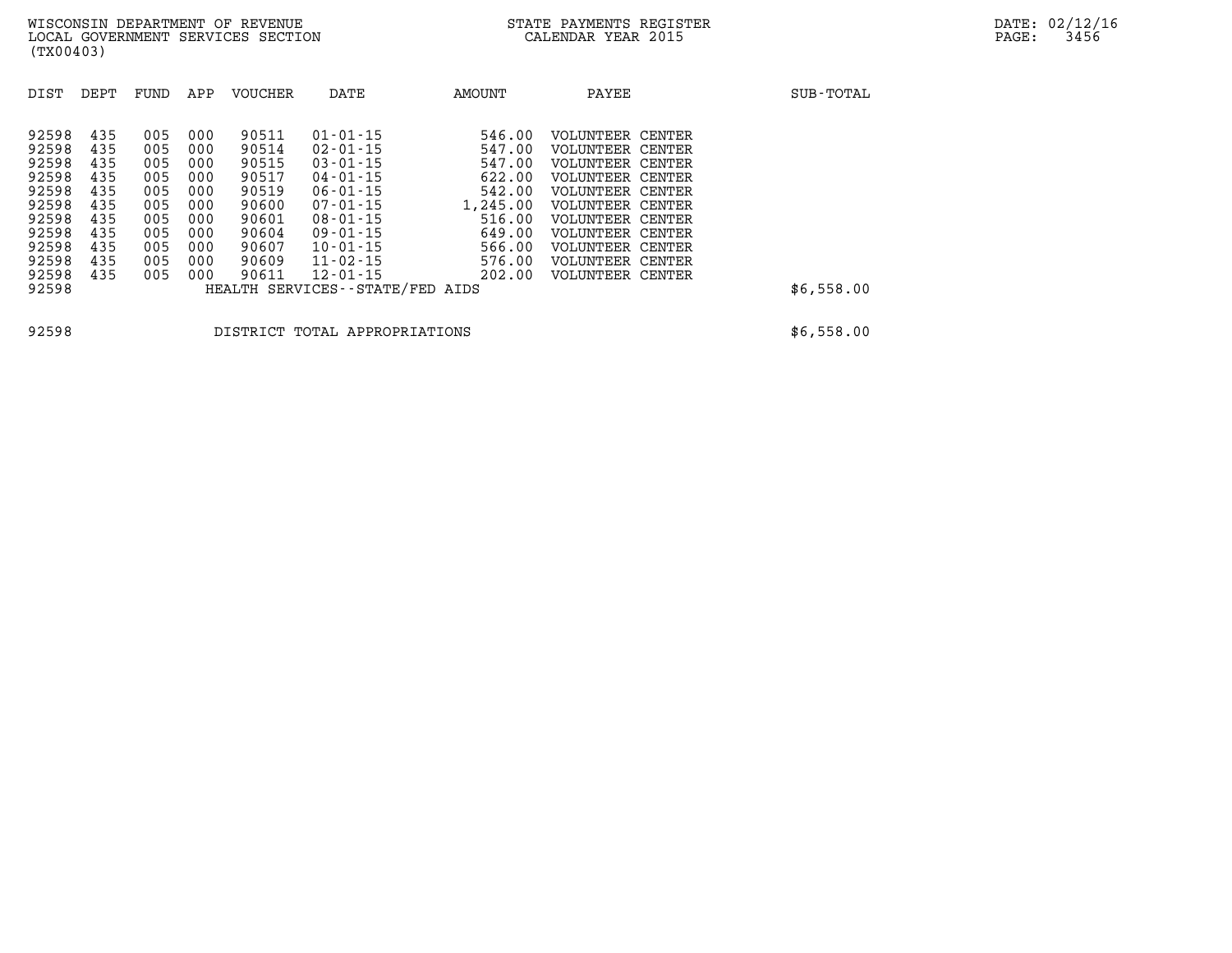| 92601 435 |     | 005 000 | 90511 | 01-01-15                        |                                    | 4,166.00 HEALTHNET OF ROCK CO INC |  |  |             |
|-----------|-----|---------|-------|---------------------------------|------------------------------------|-----------------------------------|--|--|-------------|
| 92601     | 435 | 005 000 | 90514 | 02-01-15                        |                                    | 4,167.00 HEALTHNET OF ROCK CO INC |  |  |             |
| 92601 435 |     | 005 000 | 90515 | $03 - 01 - 15$                  |                                    | 4,167.00 HEALTHNET OF ROCK CO INC |  |  |             |
| 92601 435 |     | 005 000 | 90517 | 04-01-15                        |                                    | 4,167.00 HEALTHNET OF ROCK CO INC |  |  |             |
| 92601 435 |     | 005 000 | 90518 | 05-01-15                        |                                    | 4,166.00 HEALTHNET OF ROCK CO INC |  |  |             |
| 92601 435 |     | 005 000 | 90519 | 06-01-15                        |                                    | 4,167.00 HEALTHNET OF ROCK CO INC |  |  |             |
| 92601 435 |     | 005 000 | 90612 | 12-15-15                        | 12,500.00 HEALTHNET OF ROCK CO INC |                                   |  |  |             |
| 92601     |     |         |       | HEALTH SERVICES--STATE/FED AIDS |                                    |                                   |  |  | \$37,500.00 |
|           |     |         |       |                                 |                                    |                                   |  |  |             |
|           |     |         |       |                                 |                                    |                                   |  |  |             |

**92601 DISTRICT TOTAL APPROPRIATIONS \$37,500.00**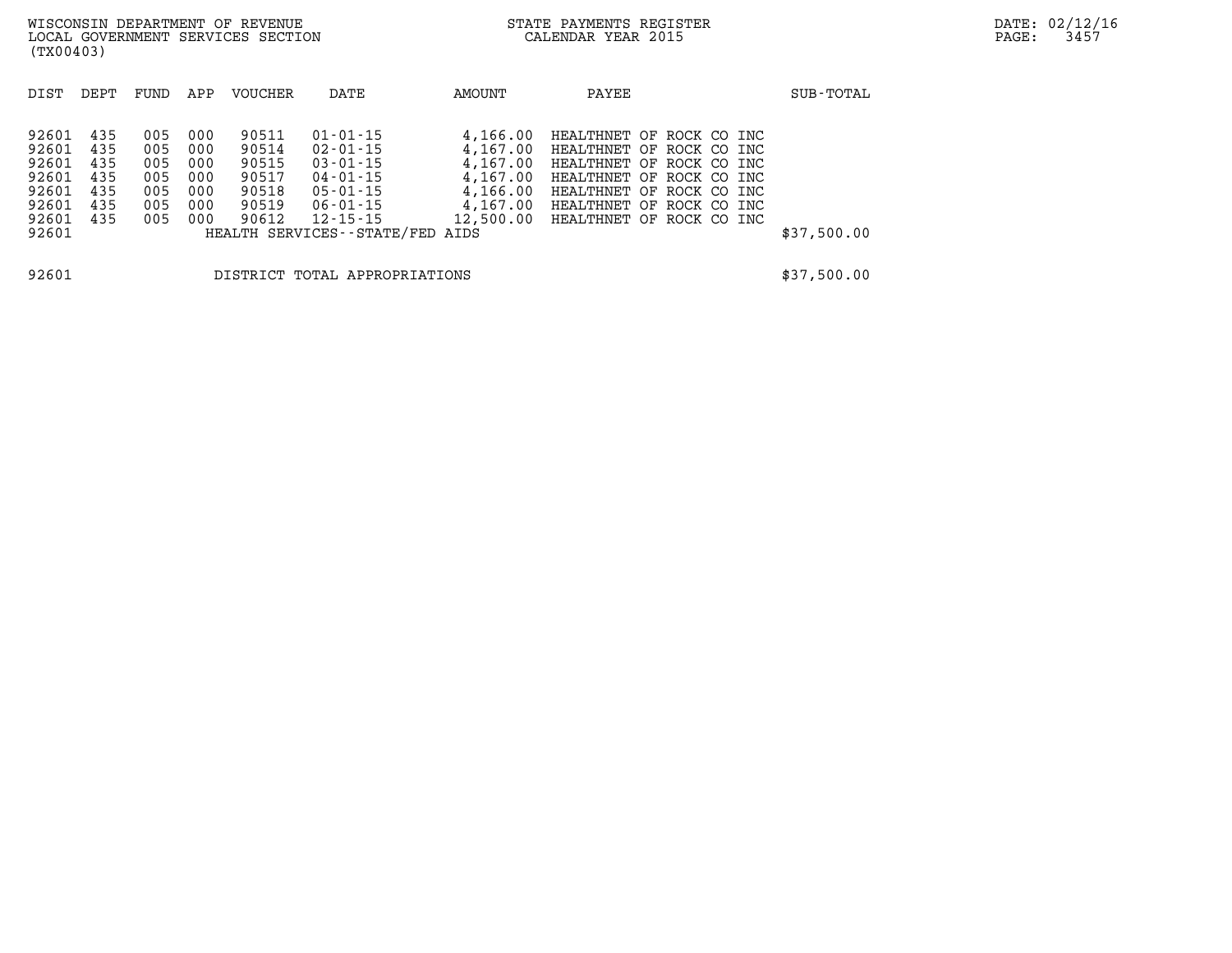| DIST                                                                                   | DEPT                                                               | FUND                                                               | APP                                                                | <b>VOUCHER</b>                                                                         | DATE                                                                                                                                                                             | AMOUNT                                                                                                                | PAYEE                                                                                                                                                                                                                                                  | SUB-TOTAL   |
|----------------------------------------------------------------------------------------|--------------------------------------------------------------------|--------------------------------------------------------------------|--------------------------------------------------------------------|----------------------------------------------------------------------------------------|----------------------------------------------------------------------------------------------------------------------------------------------------------------------------------|-----------------------------------------------------------------------------------------------------------------------|--------------------------------------------------------------------------------------------------------------------------------------------------------------------------------------------------------------------------------------------------------|-------------|
| 92604<br>92604<br>92604<br>92604<br>92604<br>92604<br>92604<br>92604<br>92604<br>92604 | 435<br>435<br>435<br>435<br>435<br>435<br>435<br>435<br>435<br>435 | 005<br>005<br>005<br>005<br>005<br>005<br>005<br>005<br>005<br>005 | 000<br>000<br>000<br>000<br>000<br>000<br>000<br>000<br>000<br>000 | 90511<br>90514<br>90515<br>90517<br>90519<br>90600<br>90601<br>90604<br>90607<br>90609 | $01 - 01 - 15$<br>$02 - 01 - 15$<br>$03 - 01 - 15$<br>$04 - 01 - 15$<br>$06 - 01 - 15$<br>$07 - 01 - 15$<br>$08 - 01 - 15$<br>$09 - 01 - 15$<br>$10 - 01 - 15$<br>$11 - 02 - 15$ | 2,608.00<br>12,859,00<br>8,601.00<br>7,240.00<br>6.476.00<br>6.062.00<br>6,762.00<br>5,040.00<br>4,949.00<br>5,125.00 | COULEE REGION RETIRED<br>COULEE REGION RETIRED<br>COULEE REGION RETIRED<br>COULEE REGION RETIRED<br>COULEE REGION RETIRED<br>COULEE REGION RETIRED<br>COULEE REGION RETIRED<br>COULEE REGION RETIRED<br>COULEE REGION RETIRED<br>COULEE REGION RETIRED |             |
| 92604<br>92604                                                                         | 435                                                                | 005                                                                | 000                                                                | 90611                                                                                  | $12 - 01 - 15$<br>HEALTH SERVICES--STATE/FED AIDS                                                                                                                                | 6.641.00                                                                                                              | COULEE REGION RETIRED                                                                                                                                                                                                                                  | \$72,363.00 |

**92604 DISTRICT TOTAL APPROPRIATIONS \$72,363.00**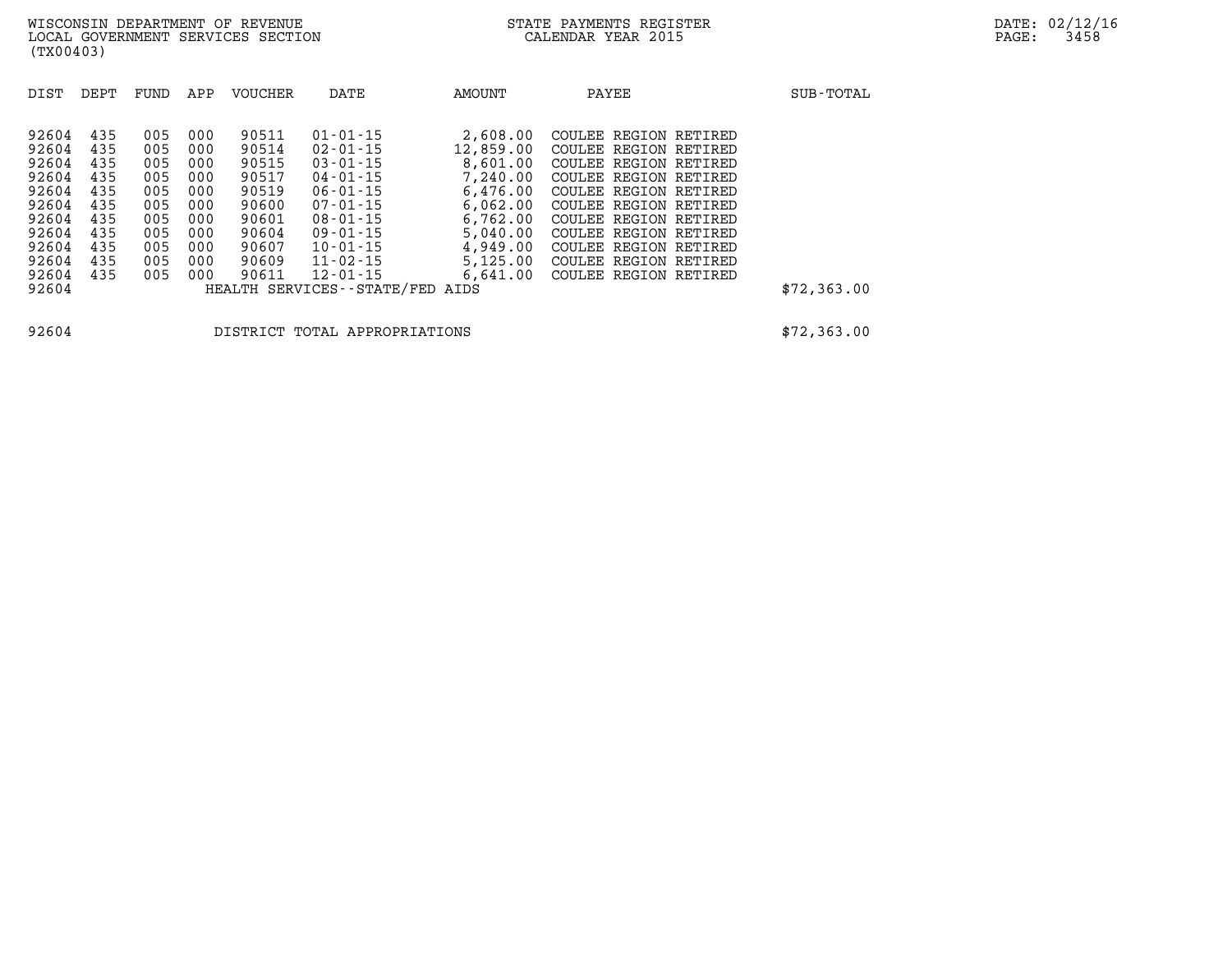| DIST                    | DEPT              | FUND              | APP               | <b>VOUCHER</b>          | DATE                                               | AMOUNT                | PAYEE                                                                     | SUB-TOTAL         |
|-------------------------|-------------------|-------------------|-------------------|-------------------------|----------------------------------------------------|-----------------------|---------------------------------------------------------------------------|-------------------|
| 92605<br>92605<br>92605 | 435<br>435<br>435 | 005<br>005<br>005 | 000<br>000<br>000 | 90511<br>90514<br>90515 | $01 - 01 - 15$<br>02-01-15<br>$03 - 01 - 15$       | 19,772.00<br>5,833.00 | ABC FOR HEALTH,<br>11,667.00 ABC FOR HEALTH,<br>ABC FOR HEALTH,           | INC<br>INC<br>INC |
| 92605<br>92605          | 435<br>435        | 005<br>005        | 000<br>000        | 90517<br>90519          | 04-01-15<br>$06 - 01 - 15$                         | 15,105.00             | 8,670.00 ABC FOR HEALTH,<br>ABC FOR HEALTH,                               | INC<br>INC        |
| 92605<br>92605<br>92605 | 435<br>435<br>435 | 005<br>005<br>005 | 000<br>000<br>000 | 90601<br>90609<br>90611 | $08 - 01 - 15$<br>$11 - 02 - 15$<br>$12 - 01 - 15$ | 23,448.00             | $6.181.00$ ABC FOR HEALTH.<br>ABC FOR HEALTH,<br>7,766.00 ABC FOR HEALTH, | INC<br>INC<br>INC |
| 92605                   |                   |                   |                   |                         | HEALTH SERVICES--STATE/FED AIDS                    |                       |                                                                           | \$98,442.00       |
| 92605                   |                   |                   |                   |                         | DISTRICT TOTAL APPROPRIATIONS                      |                       |                                                                           | \$98,442.00       |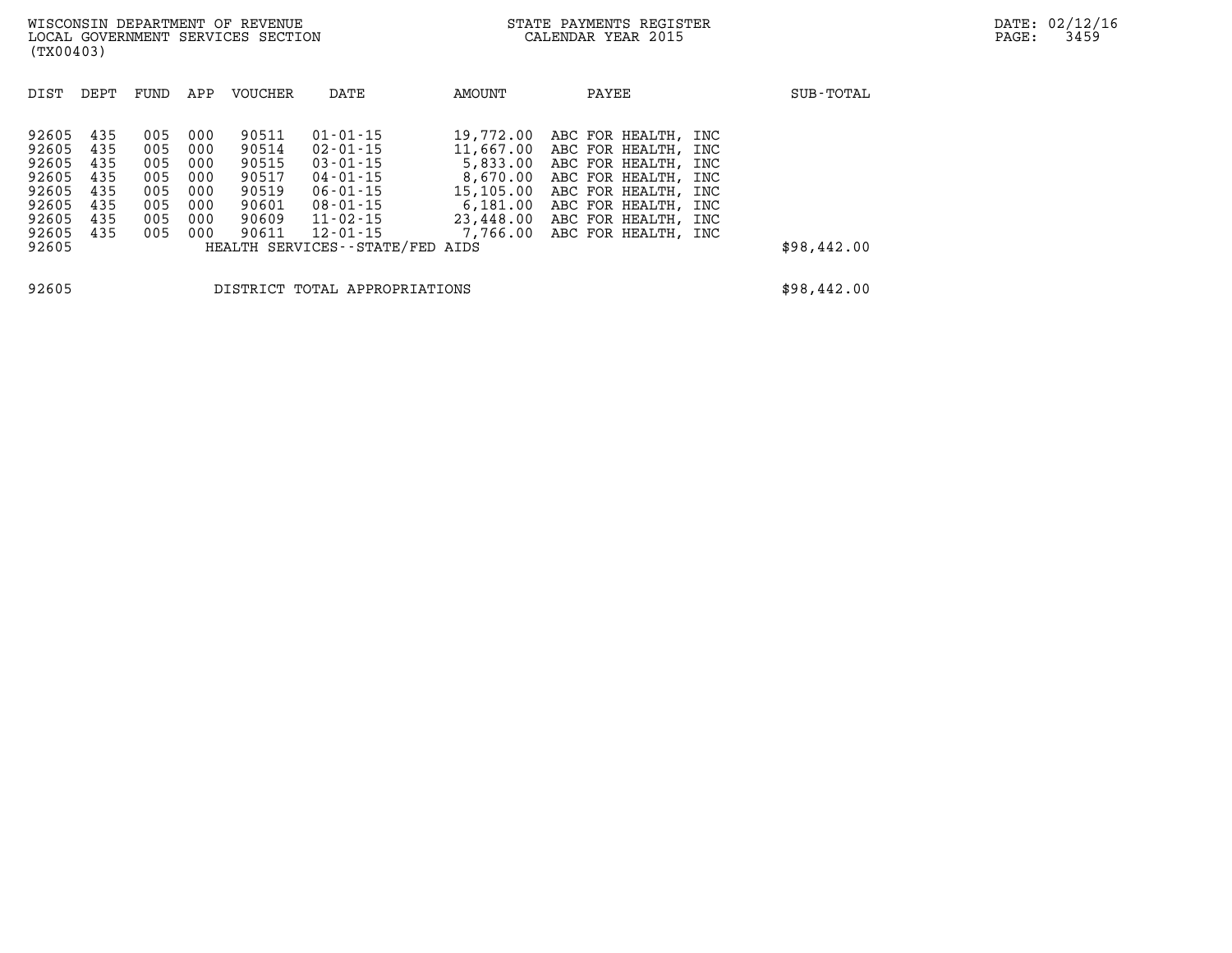| DIST  | DEPT | FUND | APP | <b>VOUCHER</b> | DATE                          | AMOUNT      | PAYEE                       | SUB-TOTAL    |
|-------|------|------|-----|----------------|-------------------------------|-------------|-----------------------------|--------------|
|       |      |      |     |                |                               |             |                             |              |
| 92606 | 435  | 005  | 000 | 90511          | $01 - 01 - 15$                | 22, 223, 00 | KENOSHA COMMUNITY HEALTH    |              |
| 92606 | 435  | 005  | 000 | 90514          | $02 - 01 - 15$                | 14,908.00   | KENOSHA COMMUNITY HEALTH    |              |
| 92606 | 435  | 005  | 000 | 90515          | $03 - 01 - 15$                | 38,701.00   | KENOSHA COMMUNITY<br>HEALTH |              |
| 92606 | 435  | 005  | 000 | 90517          | $04 - 01 - 15$                | 15,775.00   | KENOSHA COMMUNITY HEALTH    |              |
| 92606 | 435  | 005  | 000 | 90518          | $05 - 01 - 15$                | 20,051.00   | KENOSHA COMMUNITY HEALTH    |              |
| 92606 | 435  | 005  | 000 | 90519          | $06 - 01 - 15$                | 10,772.00   | KENOSHA COMMUNITY HEALTH    |              |
| 92606 | 435  | 005  | 000 | 90604          | $09 - 01 - 15$                | 7,922,00    | KENOSHA COMMUNITY HEALTH    |              |
| 92606 | 435  | 005  | 000 | 90607          | $10 - 01 - 15$                | 51,205.00   | KENOSHA COMMUNITY HEALTH    |              |
| 92606 | 435  | 005  | 000 | 90609          | $11 - 02 - 15$                | 31,574.00   | KENOSHA COMMUNITY HEALTH    |              |
| 92606 | 435  | 005  | 000 | 90611          | $12 - 01 - 15$                | 1,527.00    | KENOSHA COMMUNITY HEALTH    |              |
| 92606 |      |      |     |                | HEALTH SERVICES - - STATE/FED | AIDS        |                             | \$214,658.00 |

**92606 DISTRICT TOTAL APPROPRIATIONS \$214,658.00**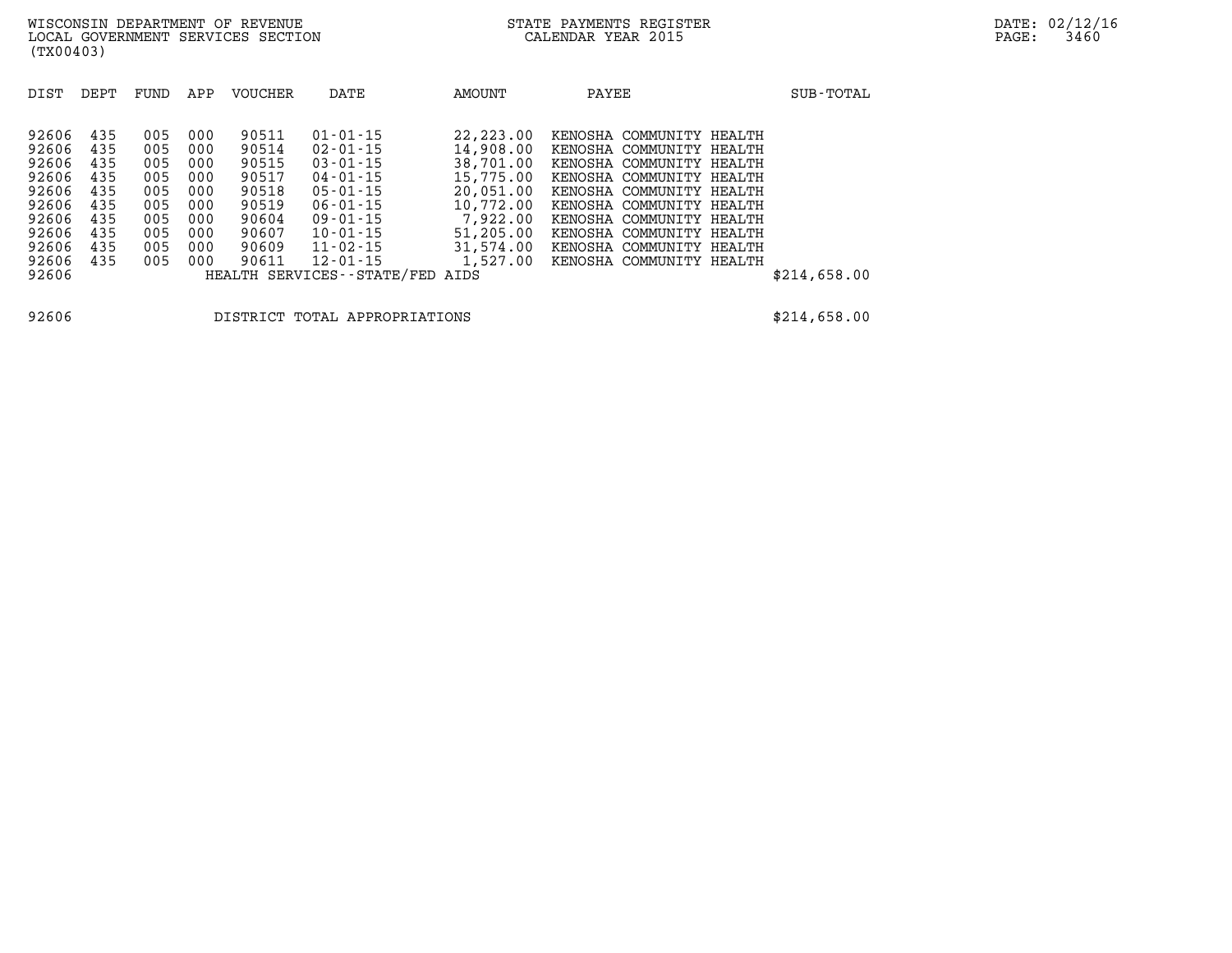| WISCONSIN DEPARTMENT OF REVENUE<br>LOCAL GOVERNMENT SERVICES SECTION<br>(TX00403) |                                 |                                 |                                 |                                           |                                                                                                               |                                                | STATE PAYMENTS REGISTER<br>CALENDAR YEAR 2015                                                                                                      |             | PAGE: | DATE: 02/12/1<br>3461 |
|-----------------------------------------------------------------------------------|---------------------------------|---------------------------------|---------------------------------|-------------------------------------------|---------------------------------------------------------------------------------------------------------------|------------------------------------------------|----------------------------------------------------------------------------------------------------------------------------------------------------|-------------|-------|-----------------------|
| DIST                                                                              | DEPT                            | FUND                            | APP                             | <b>VOUCHER</b>                            | DATE                                                                                                          | AMOUNT                                         | PAYEE                                                                                                                                              | SUB-TOTAL   |       |                       |
| 92609<br>92609<br>92609<br>92609<br>92609<br>92609                                | 435<br>435<br>435<br>435<br>435 | 005<br>005<br>005<br>005<br>005 | 000<br>000<br>000<br>000<br>000 | 90511<br>90517<br>90600<br>90604<br>90607 | $01 - 01 - 15$<br>04-01-15<br>$07 - 01 - 15$<br>09-01-15<br>$10 - 01 - 15$<br>HEALTH SERVICES--STATE/FED AIDS | 6.500.00<br>13,300.00<br>2,932.00<br>15,768.00 | SOUTHWEST WI HEALTH EDUC<br>SOUTHWEST WI HEALTH EDUC<br>SOUTHWEST WI HEALTH EDUC<br>SOUTHWEST WI HEALTH EDUC<br>12,750.00 SOUTHWEST WI HEALTH EDUC | \$51,250.00 |       |                       |
| 92609                                                                             |                                 |                                 |                                 |                                           | DISTRICT TOTAL APPROPRIATIONS                                                                                 |                                                |                                                                                                                                                    | \$51,250.00 |       |                       |

**DATE: 02/12/16<br>PAGE: 3461**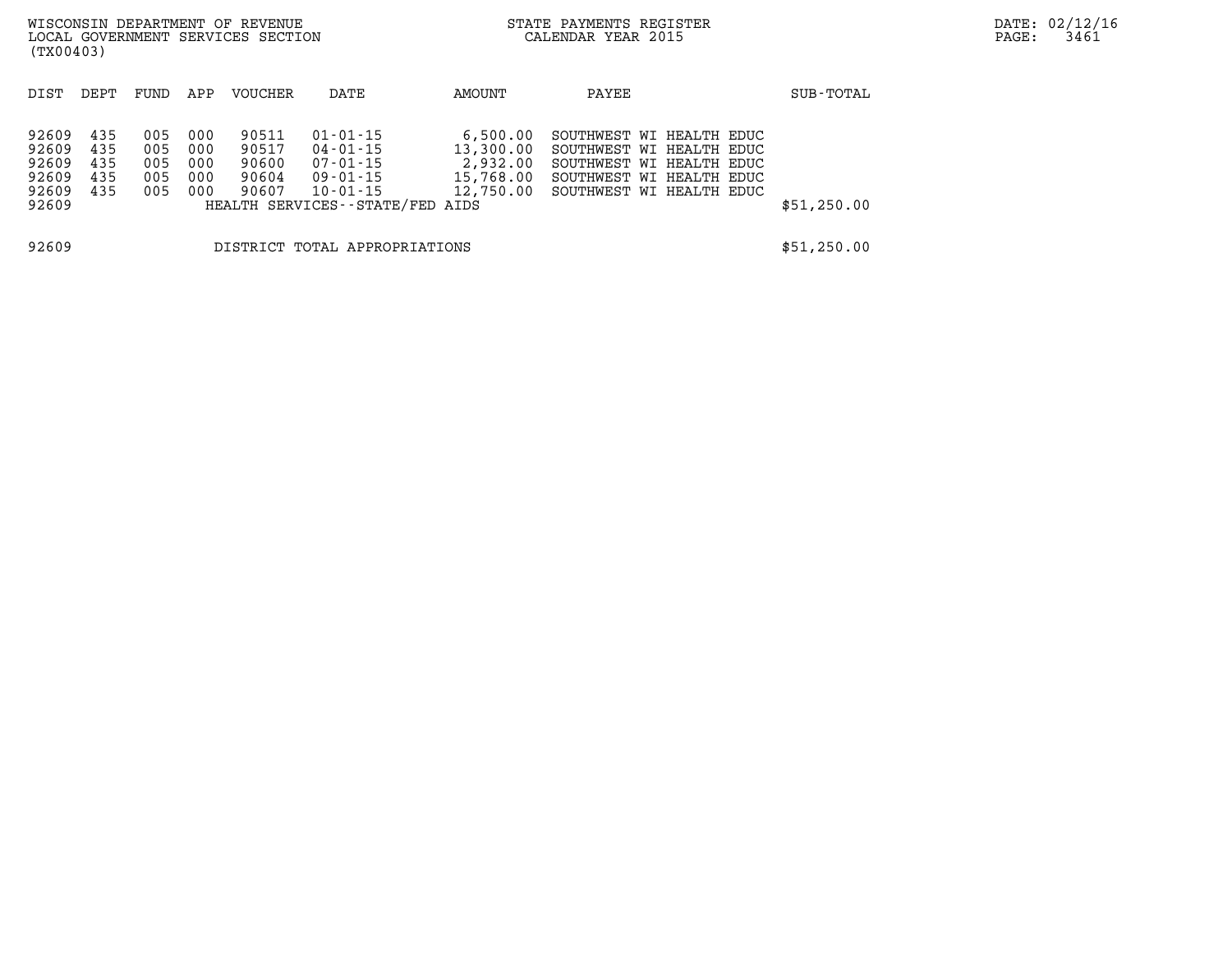| WISCONSIN DEPARTMENT OF REVENUE<br>LOCAL GOVERNMENT SERVICES SECTION<br>(TX00403) |      |      |     |         |                                             | STATE PAYMENTS REGISTER<br>CALENDAR YEAR 2015 |                  |            | DATE: 02/12/16<br>3462<br>PAGE: |
|-----------------------------------------------------------------------------------|------|------|-----|---------|---------------------------------------------|-----------------------------------------------|------------------|------------|---------------------------------|
| DIST                                                                              | DEPT | FUND | APP | VOUCHER | DATE                                        | AMOUNT                                        | PAYEE            | SUB-TOTAL  |                                 |
| 92616<br>92616                                                                    | 435  | 005  | 000 | 90604   | 09-01-15<br>HEALTH SERVICES--STATE/FED AIDS | 3,500.00                                      | WISCONSIN FACETS | \$3,500.00 |                                 |
| 92616                                                                             |      |      |     |         | DISTRICT TOTAL APPROPRIATIONS               |                                               |                  | \$3,500.00 |                                 |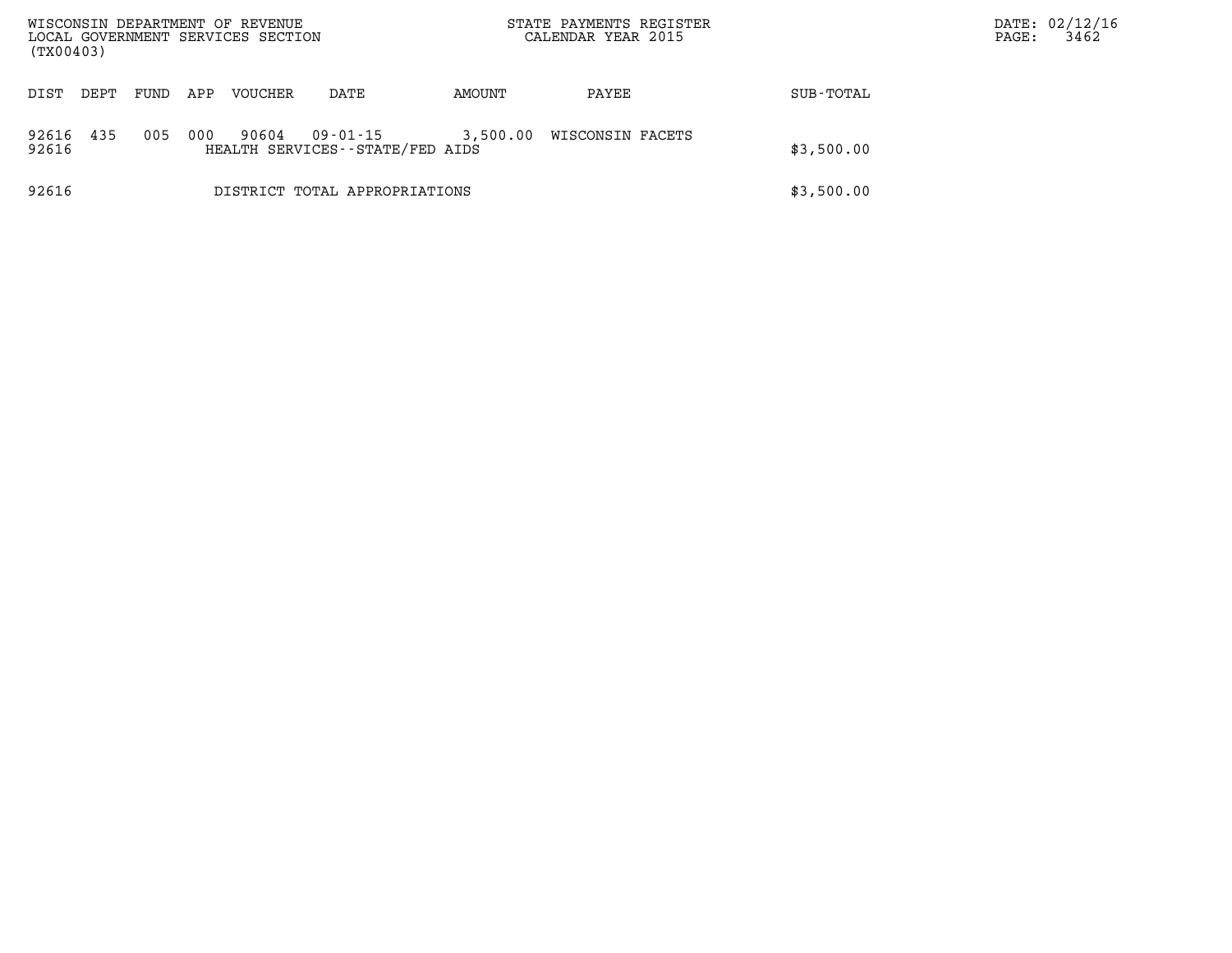| WISCONSIN DEPARTMENT OF REVENUE |  |                                   |  |
|---------------------------------|--|-----------------------------------|--|
|                                 |  | LOCAL GOVERNMENT SERVICES SECTION |  |
| (TX00403)                       |  |                                   |  |

| DIST                                                        | DEPT                                          | FUND                                          | APP                                           | <b>VOUCHER</b>                                              | DATE                                                                                                                       | AMOUNT                                                                                  | PAYEE                                                                                                                                                 |                      | SUB-TOTAL    |
|-------------------------------------------------------------|-----------------------------------------------|-----------------------------------------------|-----------------------------------------------|-------------------------------------------------------------|----------------------------------------------------------------------------------------------------------------------------|-----------------------------------------------------------------------------------------|-------------------------------------------------------------------------------------------------------------------------------------------------------|----------------------|--------------|
| 92617<br>92617<br>92617<br>92617<br>92617<br>92617<br>92617 | 435<br>435<br>435<br>435<br>435<br>435<br>435 | 005<br>005<br>005<br>005<br>005<br>005<br>005 | 000<br>000<br>000<br>000<br>000<br>000<br>000 | 90511<br>90514<br>90515<br>90517<br>90518<br>90604<br>90607 | $01 - 01 - 15$<br>$02 - 01 - 15$<br>$03 - 01 - 15$<br>$04 - 01 - 15$<br>$05 - 01 - 15$<br>$09 - 01 - 15$<br>$10 - 01 - 15$ | 11,926.00<br>26,424.00<br>41,108.00<br>15,769.00<br>15,983.00<br>44,285.00<br>32,960.00 | NORTHEASTERN WI<br>NORTHEASTERN WI AREA<br>NORTHEASTERN WI AREA<br>NORTHEASTERN WI AREA<br>NORTHEASTERN WI<br>NORTHEASTERN WI<br>NORTHEASTERN WI AREA | AREA<br>AREA<br>AREA |              |
| 92617                                                       |                                               |                                               |                                               |                                                             | HEALTH SERVICES--STATE/FED                                                                                                 | AIDS                                                                                    |                                                                                                                                                       |                      | \$188,455.00 |
| 92617                                                       |                                               |                                               |                                               | DISTRICT                                                    | TOTAL APPROPRIATIONS                                                                                                       |                                                                                         |                                                                                                                                                       |                      | \$188,455.00 |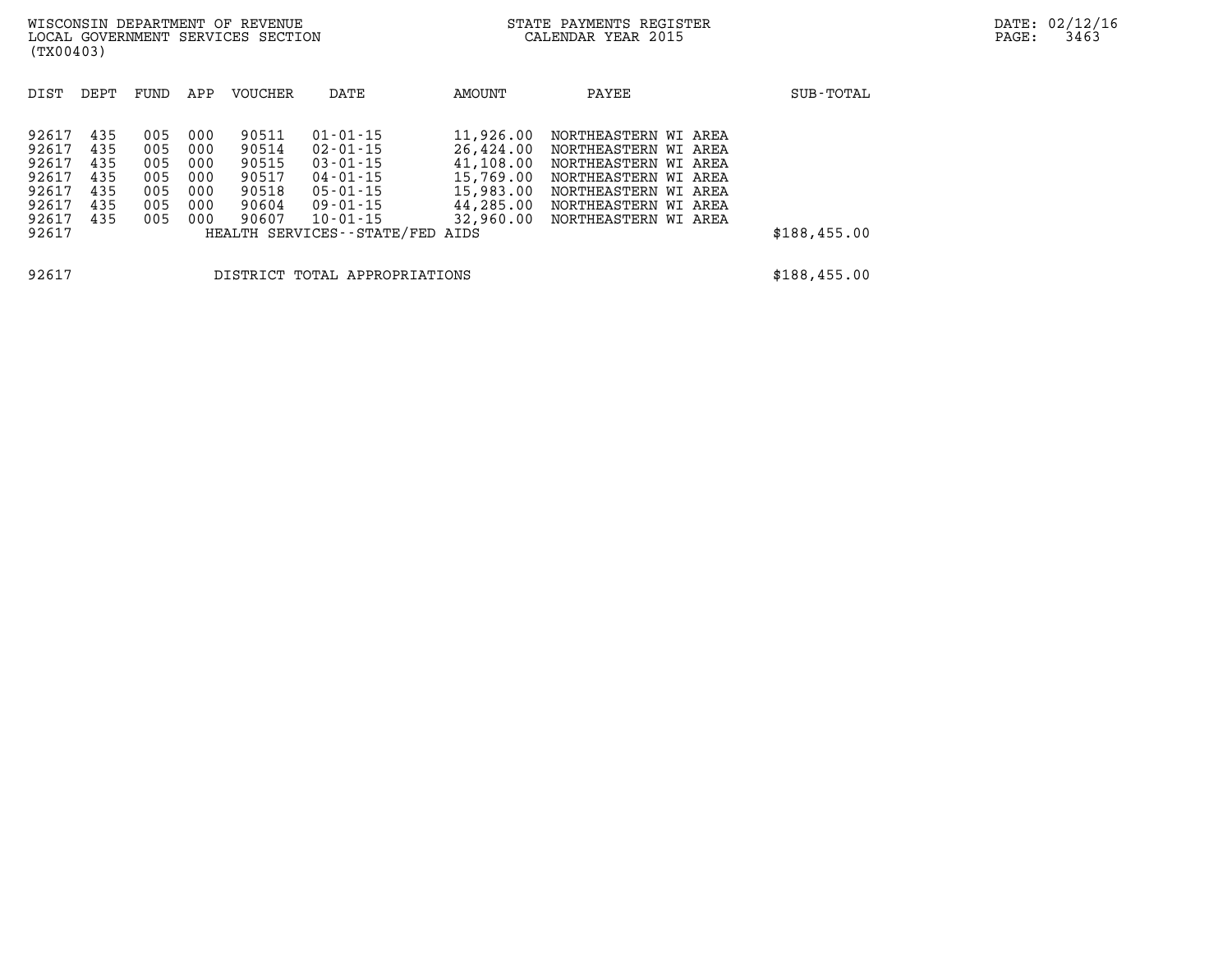| DIST  | DEPT | FUND | APP | VOUCHER | DATE                          | AMOUNT    | PAYEE                      | SUB-TOTAL     |
|-------|------|------|-----|---------|-------------------------------|-----------|----------------------------|---------------|
|       |      |      |     |         |                               |           |                            |               |
| 92621 | 435  | 005  | 000 | 90511   | $01 - 01 - 15$                | 24,611.00 | OPTIONS FOR INDEPENDENT    |               |
| 92621 | 435  | 005  | 000 | 90514   | $02 - 01 - 15$                | 21,690.00 | OPTIONS FOR<br>INDEPENDENT |               |
| 92621 | 435  | 005  | 000 | 90515   | $03 - 01 - 15$                | 16,707.00 | OPTIONS FOR INDEPENDENT    |               |
| 92621 | 435  | 005  | 000 | 90517   | $04 - 01 - 15$                | 12,444.00 | OPTIONS FOR INDEPENDENT    |               |
| 92621 | 435  | 005  | 000 | 90518   | $05 - 01 - 15$                | 12,444.00 | OPTIONS FOR INDEPENDENT    |               |
| 92621 | 435  | 005  | 000 | 90519   | $06 - 01 - 15$                | 4,108.00  | OPTIONS FOR INDEPENDENT    |               |
| 92621 | 435  | 005  | 000 | 90600   | $07 - 01 - 15$                | 15,223.00 | OPTIONS FOR INDEPENDENT    |               |
| 92621 | 435  | 005  | 000 | 90601   | $08 - 01 - 15$                | 15,224.00 | OPTIONS FOR INDEPENDENT    |               |
| 92621 | 435  | 005  | 000 | 90604   | $09 - 01 - 15$                | 15,224.00 | OPTIONS FOR INDEPENDENT    |               |
| 92621 | 435  | 005  | 000 | 90607   | $10 - 01 - 15$                | 47,040.00 | OPTIONS FOR INDEPENDENT    |               |
| 92621 | 435  | 005  | 000 | 90609   | $11 - 02 - 15$                | 18,800.00 | OPTIONS FOR<br>INDEPENDENT |               |
| 92621 | 435  | 005  | 000 | 90611   | $12 - 01 - 15$                | 22,610.00 | OPTIONS FOR INDEPENDENT    |               |
| 92621 |      |      |     |         | HEALTH SERVICES - - STATE/FED | AIDS      |                            | \$226, 125.00 |
|       |      |      |     |         |                               |           |                            |               |

**92621 DISTRICT TOTAL APPROPRIATIONS \$226,125.00**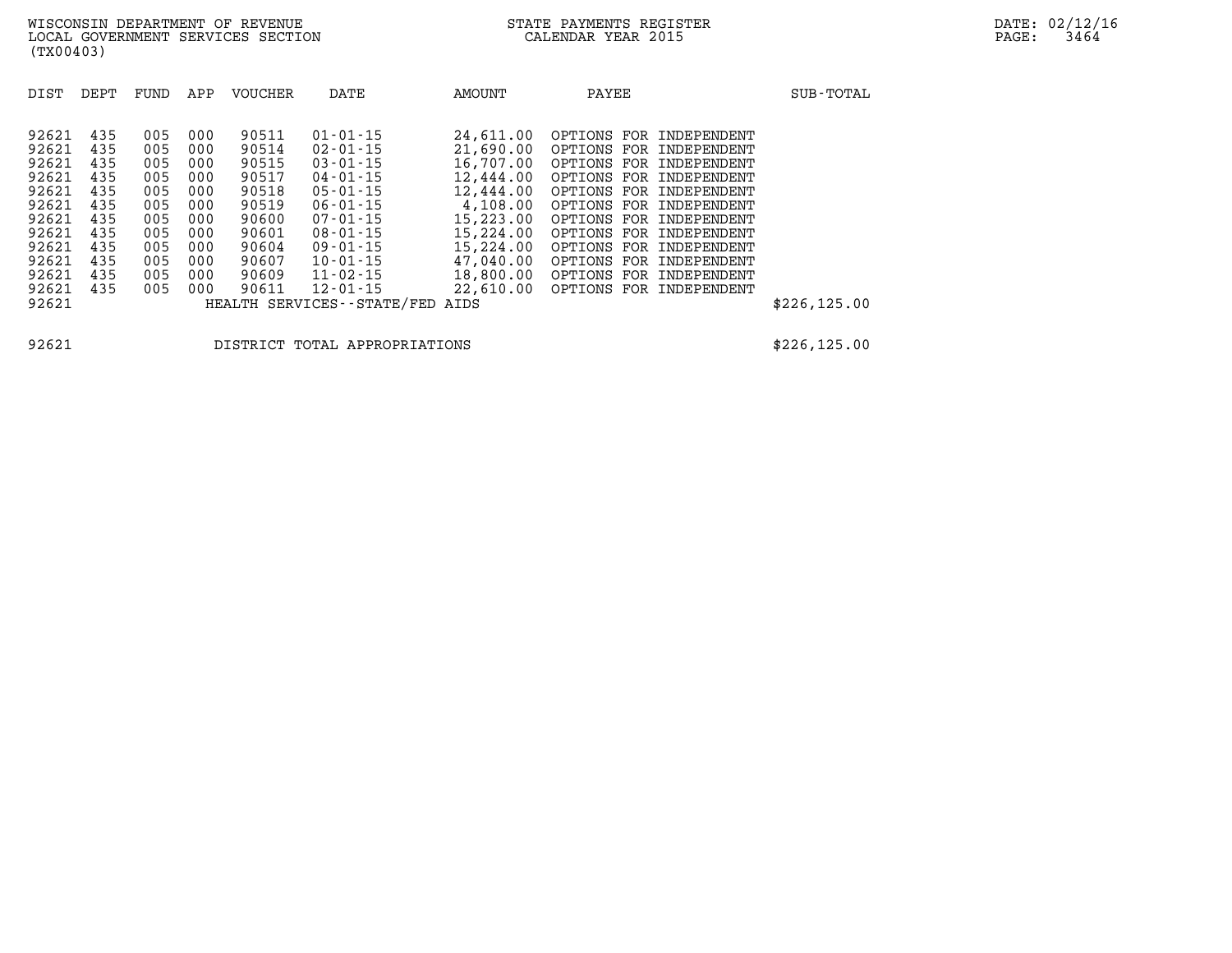| DIST  | DEPT | FUND | APP | VOUCHER | DATE                          | AMOUNT     | PAYEE                     | SUB-TOTAL    |
|-------|------|------|-----|---------|-------------------------------|------------|---------------------------|--------------|
|       |      |      |     |         |                               |            |                           |              |
| 92637 | 435  | 005  | 000 | 90511   | $01 - 01 - 15$                | 21,747.00  | WI WOMENS HLTH FOUNDATION |              |
| 92637 | 435  | 005  | 000 | 90515   | $03 - 01 - 15$                | 191,425.00 | WI WOMENS HLTH FOUNDATION |              |
| 92637 | 435  | 005  | 000 | 90517   | $04 - 01 - 15$                | 16,166.00  | WI WOMENS HLTH FOUNDATION |              |
| 92637 | 435  | 005  | 000 | 90519   | $06 - 01 - 15$                | 56,761.00  | WI WOMENS HLTH FOUNDATION |              |
| 92637 | 435  | 005  | 000 | 90601   | 08-01-15                      | 54,005,00  | WI WOMENS HLTH FOUNDATION |              |
| 92637 | 435  | 005  | 000 | 90604   | $09 - 01 - 15$                | 66,863,00  | WI WOMENS HLTH FOUNDATION |              |
| 92637 | 435  | 005  | 000 | 90607   | $10 - 01 - 15$                | 97,649,00  | WI WOMENS HLTH FOUNDATION |              |
| 92637 | 435  | 005  | 000 | 90609   | $11 - 02 - 15$                | 101,641.00 | WI WOMENS HLTH FOUNDATION |              |
| 92637 | 435  | 005  | 000 | 90611   | $12 - 01 - 15$                | 31,824.00  | WI WOMENS HLTH FOUNDATION |              |
| 92637 | 435  | 005  | 000 | 90612   | $12 - 15 - 15$                | 60,000.00  | WI WOMENS HLTH FOUNDATION |              |
| 92637 |      |      |     |         | HEALTH SERVICES - - STATE/FED | AIDS       |                           | \$698,081.00 |

**92637 DISTRICT TOTAL APPROPRIATIONS \$698,081.00**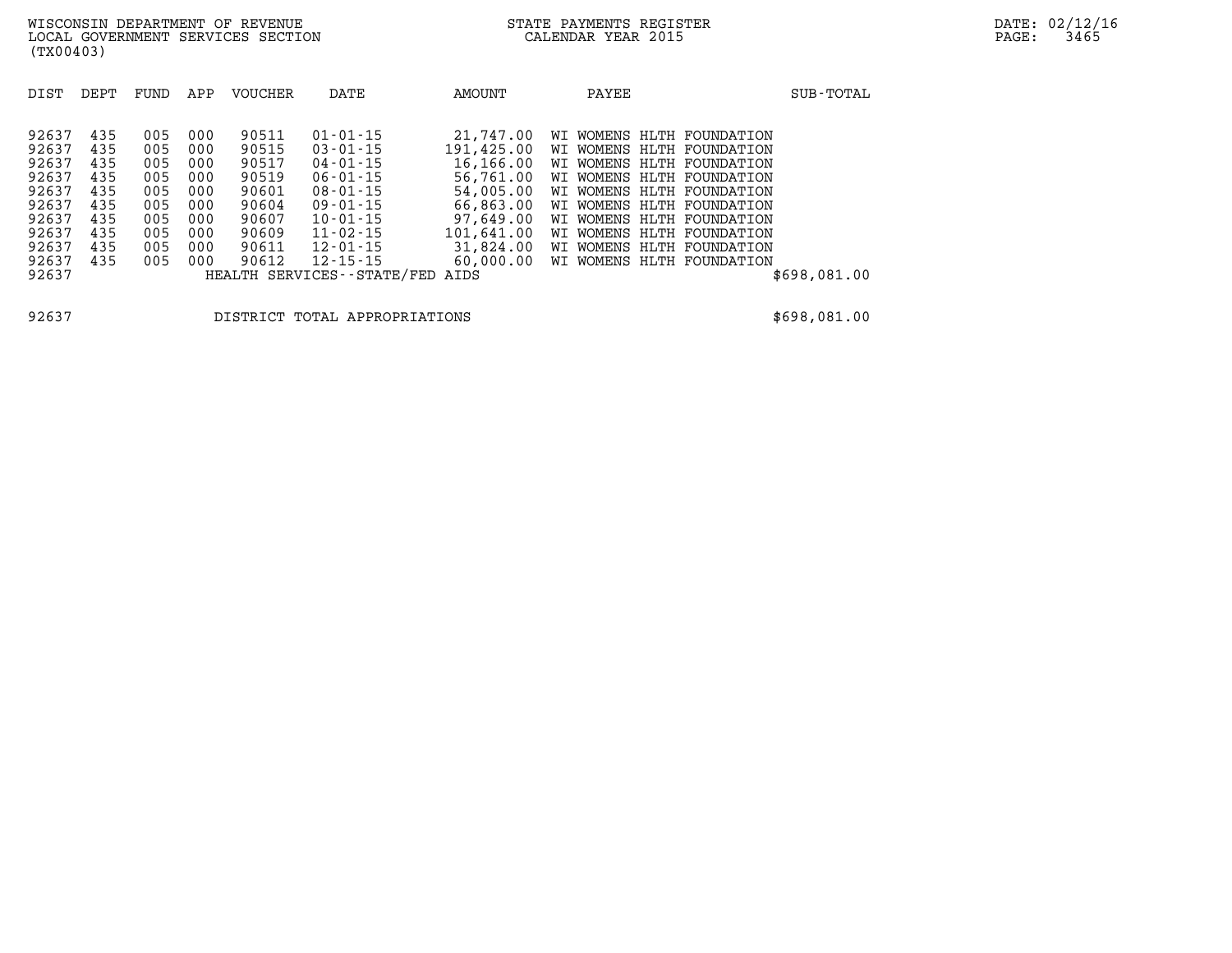| DIST                                                                 | DEPT                                                 | FUND                                                 | APP                                                  | <b>VOUCHER</b>                                                       | DATE                                                                                                                                         | AMOUNT                                                                                                | PAYEE                                                                                                                                                                                                                             | SUB-TOTAL     |
|----------------------------------------------------------------------|------------------------------------------------------|------------------------------------------------------|------------------------------------------------------|----------------------------------------------------------------------|----------------------------------------------------------------------------------------------------------------------------------------------|-------------------------------------------------------------------------------------------------------|-----------------------------------------------------------------------------------------------------------------------------------------------------------------------------------------------------------------------------------|---------------|
| 92641<br>92641<br>92641<br>92641<br>92641<br>92641<br>92641<br>92641 | 435<br>435<br>435<br>435<br>435<br>435<br>435<br>435 | 005<br>005<br>005<br>005<br>005<br>005<br>005<br>005 | 000<br>000<br>000<br>000<br>000<br>000<br>000<br>000 | 90514<br>90515<br>90517<br>90518<br>90519<br>90605<br>90609<br>90611 | $02 - 01 - 15$<br>$03 - 01 - 15$<br>$04 - 01 - 15$<br>$05 - 01 - 15$<br>$06 - 01 - 15$<br>$09 - 04 - 15$<br>$11 - 02 - 15$<br>$12 - 01 - 15$ | 29,225.00<br>29,378.00<br>91,375.00<br>45,500.00<br>21,362.00<br>110,417.00<br>36,658.00<br>21,311.00 | SOAR CASE MGT<br>SERVICES<br>SOAR CASE MGT SERVICES<br>SOAR CASE MGT<br>SERVICES<br>SOAR CASE MGT<br>SERVICES<br>SOAR CASE MGT<br>SERVICES<br>SOAR CASE MGT<br>SERVICES<br>SOAR CASE MGT<br>SERVICES<br>SOAR CASE MGT<br>SERVICES | \$385, 226.00 |
| 92641                                                                | HEALTH SERVICES--STATE/FED<br>AIDS                   |                                                      |                                                      |                                                                      |                                                                                                                                              |                                                                                                       |                                                                                                                                                                                                                                   |               |
| 92641<br>DISTRICT TOTAL APPROPRIATIONS                               |                                                      |                                                      |                                                      |                                                                      |                                                                                                                                              |                                                                                                       |                                                                                                                                                                                                                                   | \$385, 226.00 |

**(TX00403)**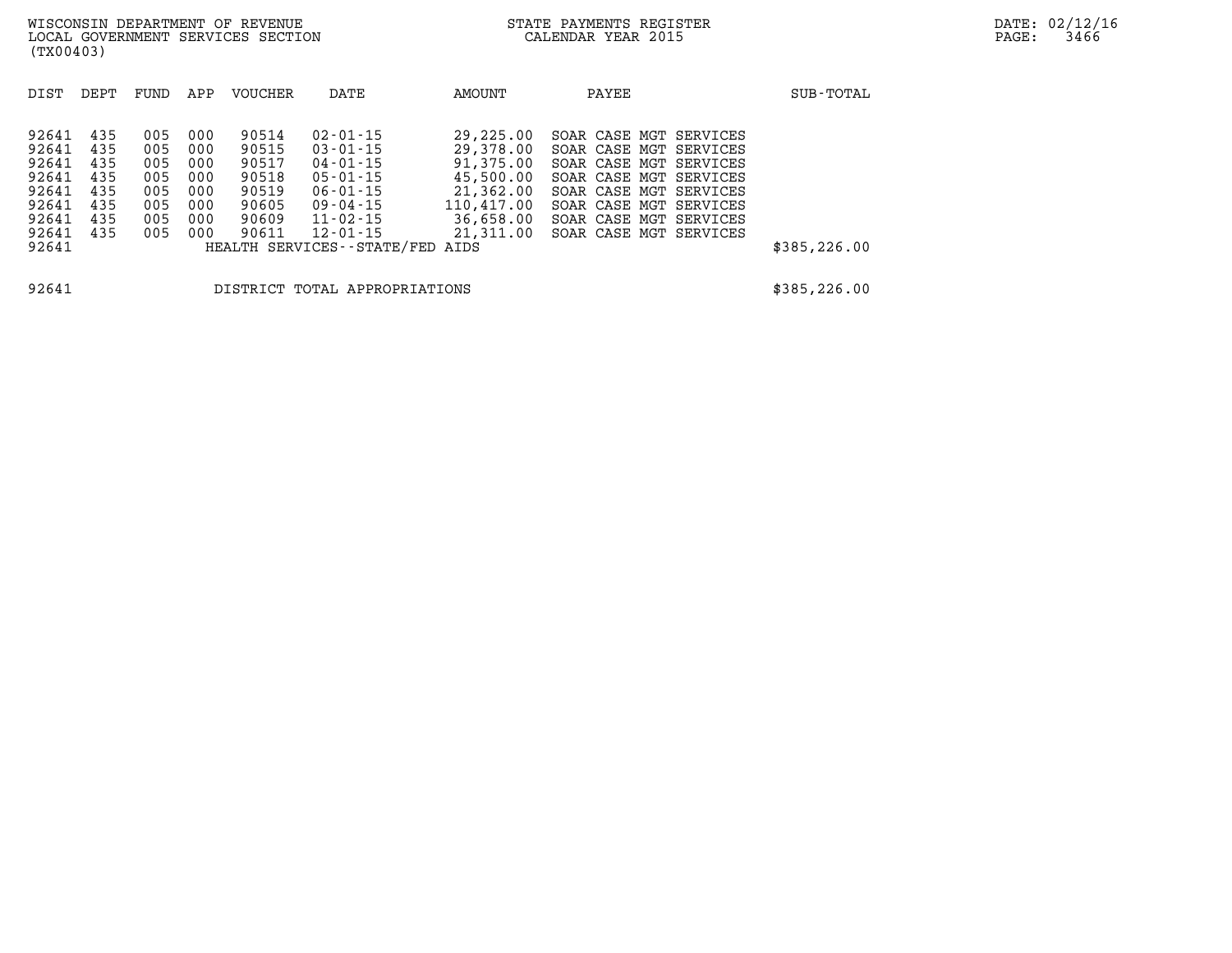| 92642 435 | 005 000 | 90511 | 01-01-15                        | 132,095.00 BELOIT AREA COMM HLTH CTR |  |  |              |
|-----------|---------|-------|---------------------------------|--------------------------------------|--|--|--------------|
| 92642 435 | 005 000 | 90514 | 02-01-15                        | 18,875.00 BELOIT AREA COMM HLTH CTR  |  |  |              |
| 92642 435 | 005 000 | 90515 | 03-01-15                        | 24,531.00 BELOIT AREA COMM HLTH CTR  |  |  |              |
| 92642 435 | 005 000 | 90517 | 04-01-15                        | 18,875.00 BELOIT AREA COMM HLTH CTR  |  |  |              |
| 92642 435 | 005 000 | 90518 | 05-01-15                        | 18,875.00 BELOIT AREA COMM HLTH CTR  |  |  |              |
| 92642 435 | 005 000 | 90601 | 08-01-15                        | 18,785.00 BELOIT AREA COMM HLTH CTR  |  |  |              |
| 92642 435 | 005 000 | 90607 | 10-01-15                        | 53,900.00 BELOIT AREA COMM HLTH CTR  |  |  |              |
| 92642     |         |       | HEALTH SERVICES--STATE/FED AIDS |                                      |  |  | \$285,936.00 |
|           |         |       |                                 |                                      |  |  |              |

**92642 DISTRICT TOTAL APPROPRIATIONS \$285,936.00**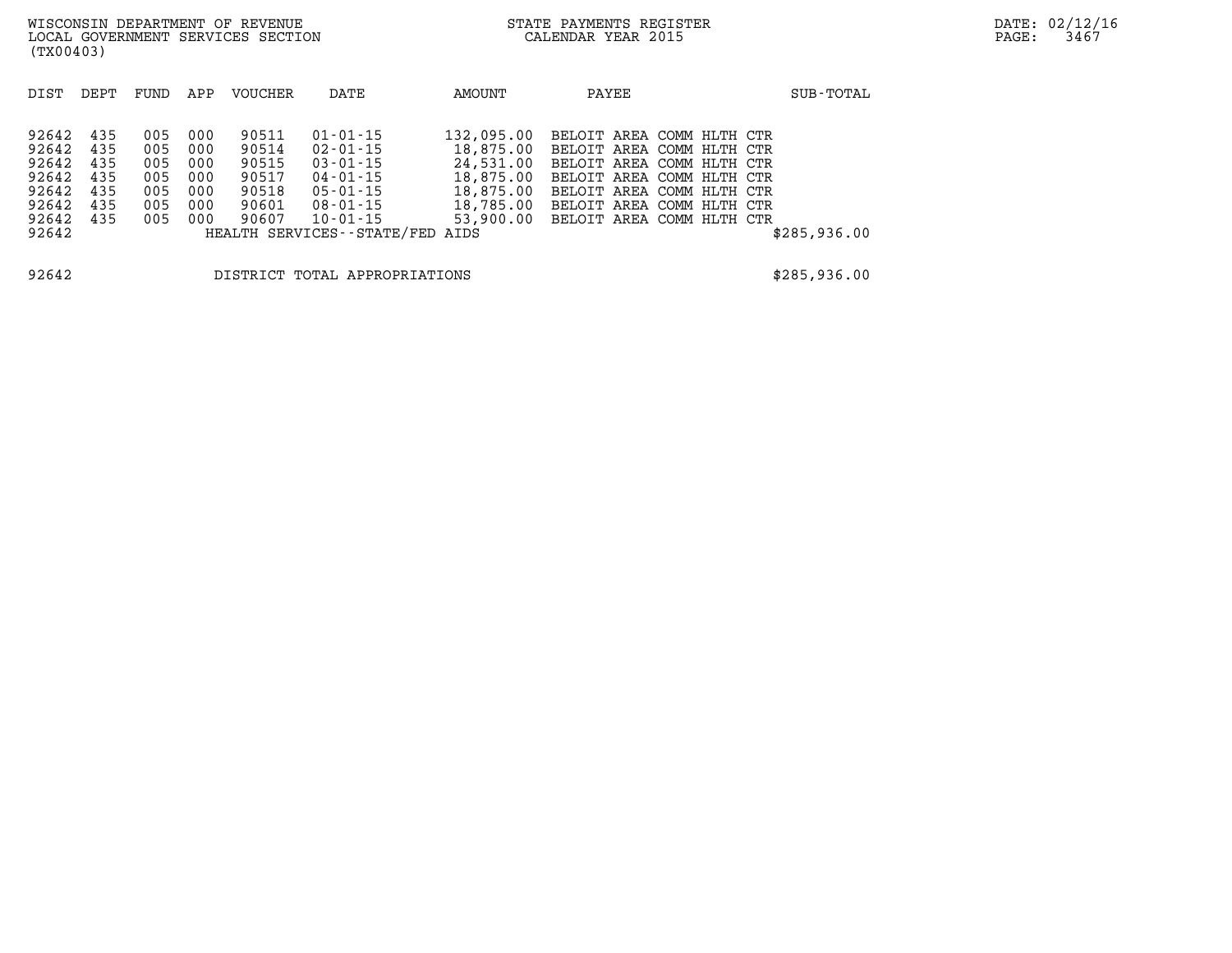| (TX00403)                                                   |                                        |                                        |                                        | WISCONSIN DEPARTMENT OF REVENUE<br>LOCAL GOVERNMENT SERVICES SECTION |                                                                                                         |                                           | STATE PAYMENTS REGISTER<br>CALENDAR YEAR 2015                                                                                                                                                |             | DATE: 02/12/16<br>PAGE:<br>3468 |
|-------------------------------------------------------------|----------------------------------------|----------------------------------------|----------------------------------------|----------------------------------------------------------------------|---------------------------------------------------------------------------------------------------------|-------------------------------------------|----------------------------------------------------------------------------------------------------------------------------------------------------------------------------------------------|-------------|---------------------------------|
| DIST                                                        | DEPT                                   | FUND                                   | APP                                    | <b>VOUCHER</b>                                                       | DATE                                                                                                    | AMOUNT                                    | PAYEE                                                                                                                                                                                        | SUB-TOTAL   |                                 |
| 92654<br>92654<br>92654<br>92654<br>92654<br>92654<br>92654 | 435<br>435<br>435<br>435<br>435<br>435 | 005<br>005<br>005<br>005<br>005<br>005 | 000<br>000<br>000<br>000<br>000<br>000 | 90511<br>90515<br>90604<br>90607<br>90609<br>90611                   | 01-01-15<br>03-01-15<br>09-01-15<br>10-01-15<br>11-02-15<br>12-01-15<br>HEALTH SERVICES--STATE/FED AIDS | 11,805.00<br>3,521.00<br>833.00<br>834.00 | GERALD IGNACE INDIAN HLTH<br>2,500.00 GERALD IGNACE INDIAN HLTH<br>GERALD IGNACE INDIAN HLTH<br>GERALD IGNACE INDIAN HLTH<br>GERALD IGNACE INDIAN HLTH<br>8,333.00 GERALD IGNACE INDIAN HLTH | \$27,826.00 |                                 |

**92654 DISTRICT TOTAL APPROPRIATIONS \$27,826.00**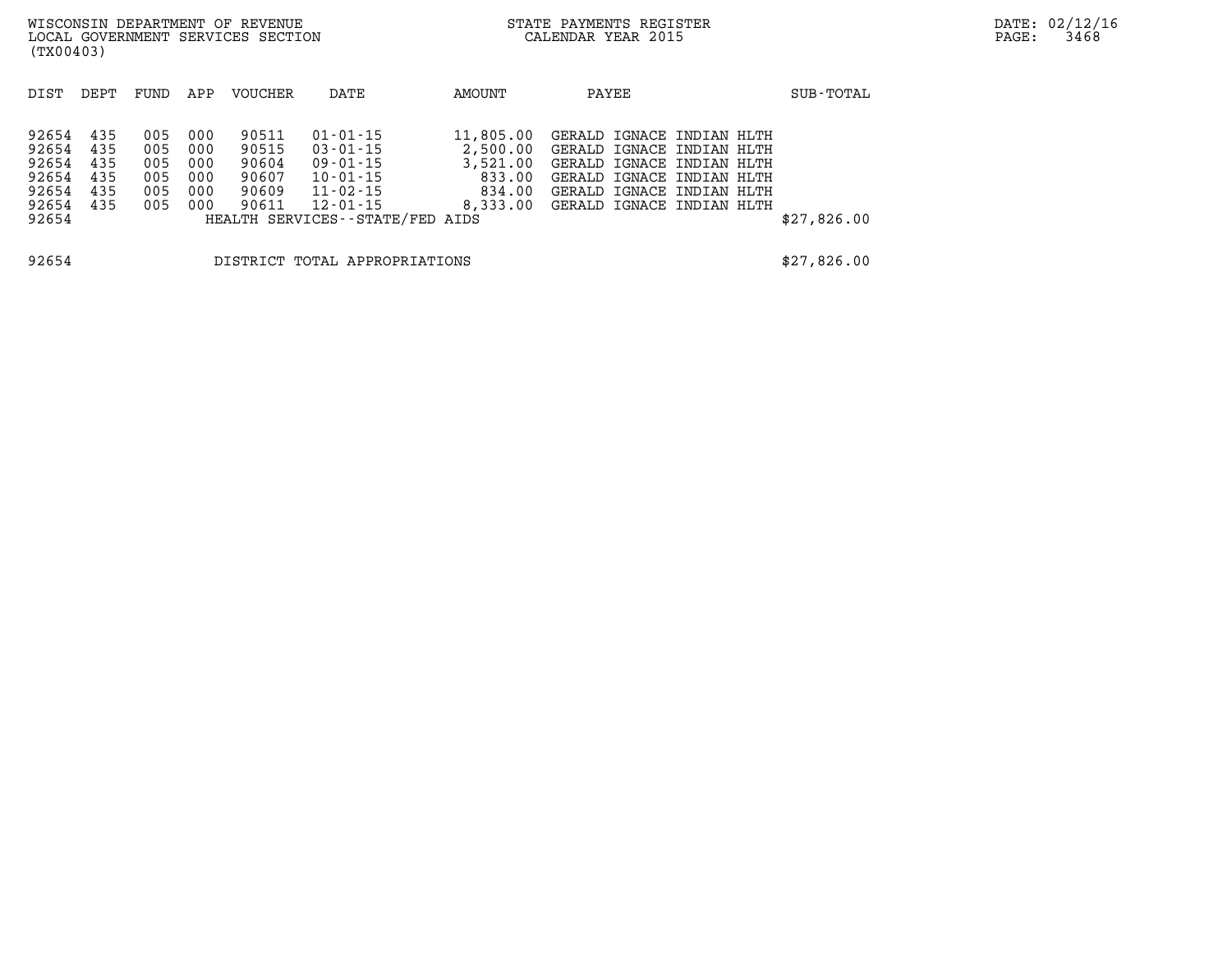| DIST                                                                 | DEPT                                          | FUND                                          | APP                                           | <b>VOUCHER</b>                                              | DATE                                                                                                                                                          | AMOUNT                                                                               | PAYEE                                                                                                                                                                                                   | SUB-TOTAL    |
|----------------------------------------------------------------------|-----------------------------------------------|-----------------------------------------------|-----------------------------------------------|-------------------------------------------------------------|---------------------------------------------------------------------------------------------------------------------------------------------------------------|--------------------------------------------------------------------------------------|---------------------------------------------------------------------------------------------------------------------------------------------------------------------------------------------------------|--------------|
| 92655<br>92655<br>92655<br>92655<br>92655<br>92655<br>92655<br>92655 | 435<br>435<br>435<br>435<br>435<br>435<br>435 | 005<br>005<br>005<br>005<br>005<br>005<br>005 | 000<br>000<br>000<br>000<br>000<br>000<br>000 | 90511<br>90514<br>90515<br>90517<br>90604<br>90607<br>90612 | $01 - 01 - 15$<br>$02 - 01 - 15$<br>$03 - 01 - 15$<br>$04 - 01 - 15$<br>$09 - 01 - 15$<br>$10 - 01 - 15$<br>$12 - 15 - 15$<br>HEALTH SERVICES--STATE/FED AIDS | 27,719.00<br>29,334.00<br>27,813,00<br>27,280.00<br>91,344.00<br>28,139.00<br>906.00 | PROGRESSIVE COMM HLTH CNT<br>PROGRESSIVE COMM HLTH CNT<br>PROGRESSIVE COMM HLTH CNT<br>PROGRESSIVE COMM HLTH CNT<br>PROGRESSIVE COMM HLTH CNT<br>PROGRESSIVE COMM HLTH CNT<br>PROGRESSIVE COMM HLTH CNT | \$232,535.00 |

**92655 DISTRICT TOTAL APPROPRIATIONS \$232,535.00**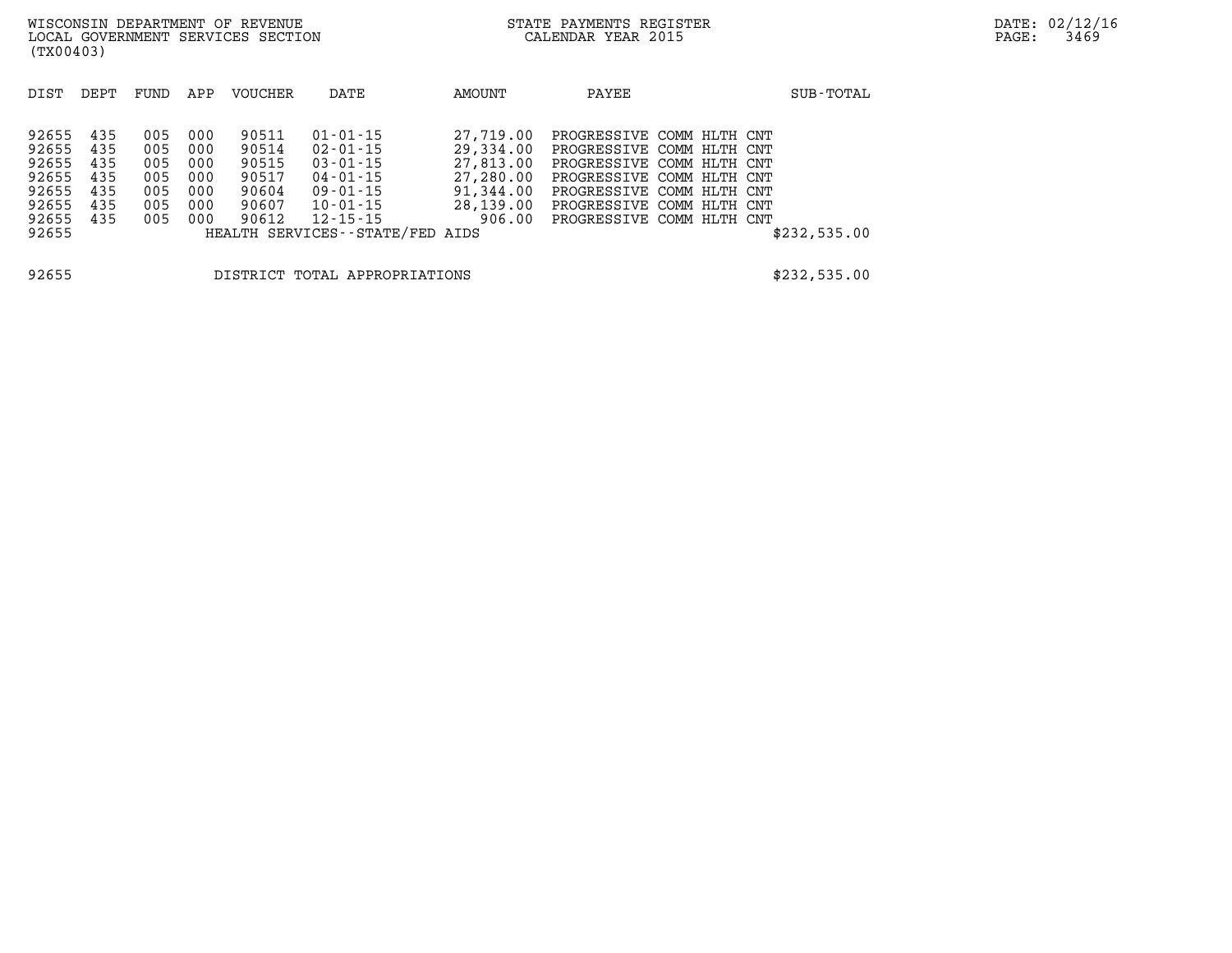| DIST<br>DEPT                                                                                                                                                                                          | FUND                                                                             | APP                                                                              | <b>VOUCHER</b>                                                                                           | DATE                                                                                                                                                                                                                                                  | AMOUNT                                                                                                                                                           | PAYEE                                                                                                                                                                                                                                                                                                                                                                                                          | SUB-TOTAL    |
|-------------------------------------------------------------------------------------------------------------------------------------------------------------------------------------------------------|----------------------------------------------------------------------------------|----------------------------------------------------------------------------------|----------------------------------------------------------------------------------------------------------|-------------------------------------------------------------------------------------------------------------------------------------------------------------------------------------------------------------------------------------------------------|------------------------------------------------------------------------------------------------------------------------------------------------------------------|----------------------------------------------------------------------------------------------------------------------------------------------------------------------------------------------------------------------------------------------------------------------------------------------------------------------------------------------------------------------------------------------------------------|--------------|
| 92667<br>435<br>92667<br>435<br>92667<br>435<br>92667<br>435<br>92667<br>435<br>92667<br>435<br>92667<br>435<br>92667<br>435<br>92667<br>435<br>92667<br>435<br>92667<br>435<br>92667<br>435<br>92667 | 005<br>005<br>005<br>005<br>005<br>005<br>005<br>005<br>005<br>005<br>005<br>005 | 000<br>000<br>000<br>000<br>000<br>000<br>000<br>000<br>000<br>000<br>000<br>000 | 90511<br>90514<br>90515<br>90517<br>90518<br>90519<br>90600<br>90601<br>90604<br>90607<br>90609<br>90611 | $01 - 01 - 15$<br>$02 - 01 - 15$<br>$03 - 01 - 15$<br>$04 - 01 - 15$<br>$05 - 01 - 15$<br>$06 - 01 - 15$<br>$07 - 01 - 15$<br>$08 - 01 - 15$<br>$09 - 01 - 15$<br>$10 - 01 - 15$<br>$11 - 02 - 15$<br>$12 - 01 - 15$<br>HEALTH SERVICES - - STATE/FED | 16,072.00<br>12,301.00<br>15,453.00<br>15,933.00<br>14,999.00<br>17,586.00<br>17,477.00<br>17,015.00<br>15,751.00<br>52,807.00<br>26,763.00<br>29,442.00<br>AIDS | MIDSTATE IND LIV<br>CONSULTA<br>MIDSTATE IND<br>CONSULTA<br>LIV<br>MIDSTATE IND LIV<br>CONSULTA<br>MIDSTATE IND LIV<br>CONSULTA<br>MIDSTATE IND<br>CONSULTA<br>LIV<br>MIDSTATE IND LIV CONSULTA<br>MIDSTATE IND LIV<br>CONSULTA<br>MIDSTATE<br>CONSULTA<br>IND<br>LIV<br>MIDSTATE IND<br>LIV<br>CONSULTA<br>MIDSTATE IND LIV<br>CONSULTA<br>MIDSTATE<br>CONSULTA<br>LIV<br>IND<br>MIDSTATE IND LIV<br>CONSULTA | \$251,599.00 |

**92667 DISTRICT TOTAL APPROPRIATIONS \$251,599.00**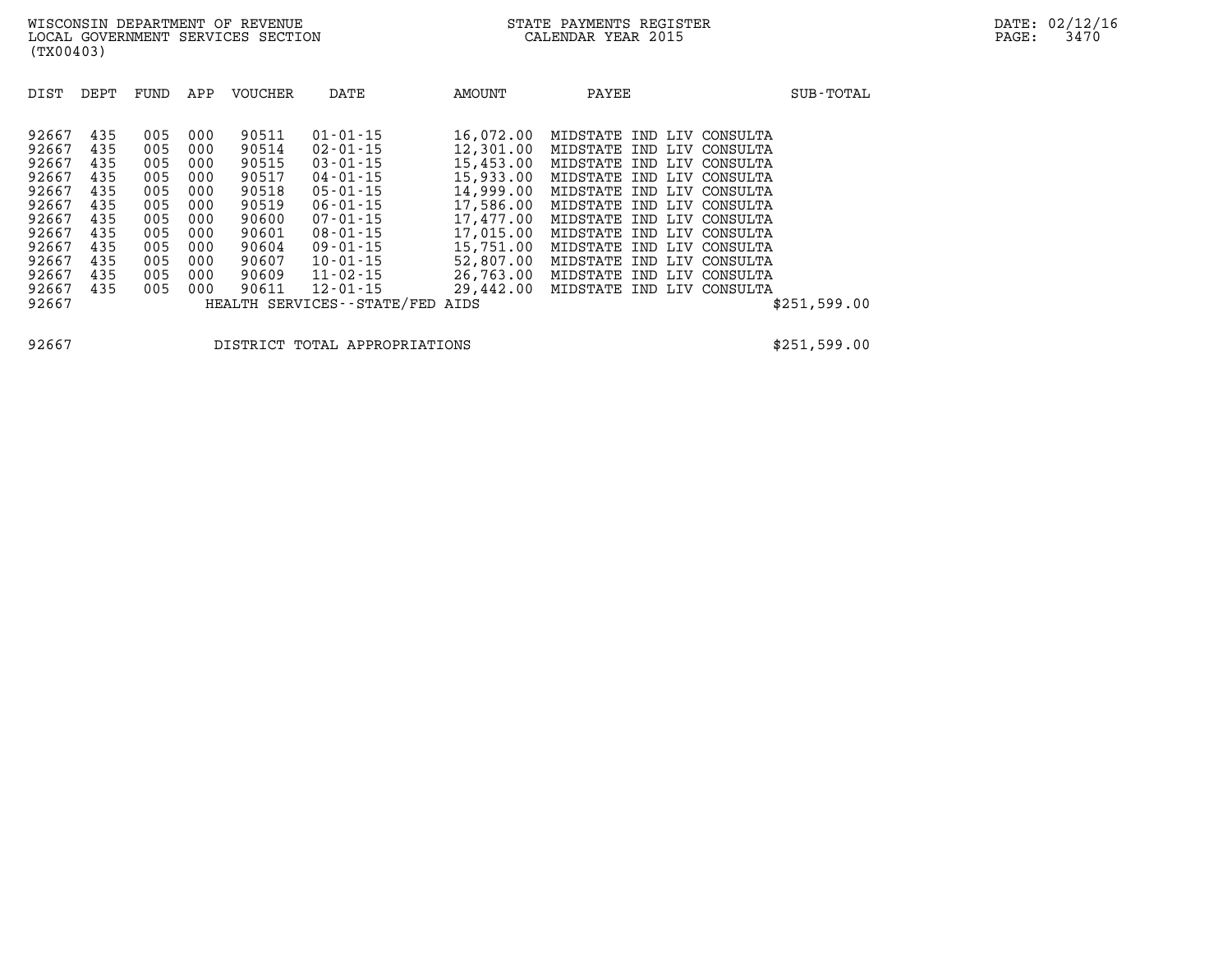| DIST                                                                                                     | DEPT                                                                      | FUND                                                                      | APP                                                                       | <b>VOUCHER</b>                                                                                  | DATE                                                                                                                                                                                                                                  | AMOUNT                                                                                                                           | PAYEE                                                                                                                                                                                                                                                                                                                                        | SUB-TOTAL    |
|----------------------------------------------------------------------------------------------------------|---------------------------------------------------------------------------|---------------------------------------------------------------------------|---------------------------------------------------------------------------|-------------------------------------------------------------------------------------------------|---------------------------------------------------------------------------------------------------------------------------------------------------------------------------------------------------------------------------------------|----------------------------------------------------------------------------------------------------------------------------------|----------------------------------------------------------------------------------------------------------------------------------------------------------------------------------------------------------------------------------------------------------------------------------------------------------------------------------------------|--------------|
| 92672<br>92672<br>92672<br>92672<br>92672<br>92672<br>92672<br>92672<br>92672<br>92672<br>92672<br>92672 | 435<br>435<br>435<br>435<br>435<br>435<br>435<br>435<br>435<br>435<br>435 | 005<br>005<br>005<br>005<br>005<br>005<br>005<br>005<br>005<br>005<br>005 | 000<br>000<br>000<br>000<br>000<br>000<br>000<br>000<br>000<br>000<br>000 | 90511<br>90514<br>90515<br>90517<br>90519<br>90600<br>90601<br>90604<br>90607<br>90609<br>90611 | $01 - 01 - 15$<br>$02 - 01 - 15$<br>$03 - 01 - 15$<br>$04 - 01 - 15$<br>$06 - 01 - 15$<br>$07 - 01 - 15$<br>$08 - 01 - 15$<br>$09 - 01 - 15$<br>$10 - 01 - 15$<br>$11 - 02 - 15$<br>$12 - 01 - 15$<br>HEALTH SERVICES--STATE/FED AIDS | 1,518.00<br>1,519.00<br>1,518.00<br>1,518.00<br>3,035.00<br>1,518.00<br>1,518.00<br>1,518.00<br>1,518.00<br>1,518.00<br>1,518.00 | VOLUNTEER<br>CTR OF RACINE<br>VOLUNTEER<br>CTR<br>OF RACINE<br>VOLUNTEER<br>CTR OF RACINE<br>CTR OF RACINE<br>VOLUNTEER<br>CTR OF RACINE<br>VOLUNTEER<br>VOLUNTEER<br>CTR OF RACINE<br>VOLUNTEER<br>CTR OF RACINE<br>VOLUNTEER<br>CTR OF RACINE<br>VOLUNTEER<br>CTR<br>OF RACINE<br>VOLUNTEER<br>CTR OF RACINE<br>VOLUNTEER<br>CTR OF RACINE | \$18, 216.00 |

**92672 DISTRICT TOTAL APPROPRIATIONS \$18,216.00**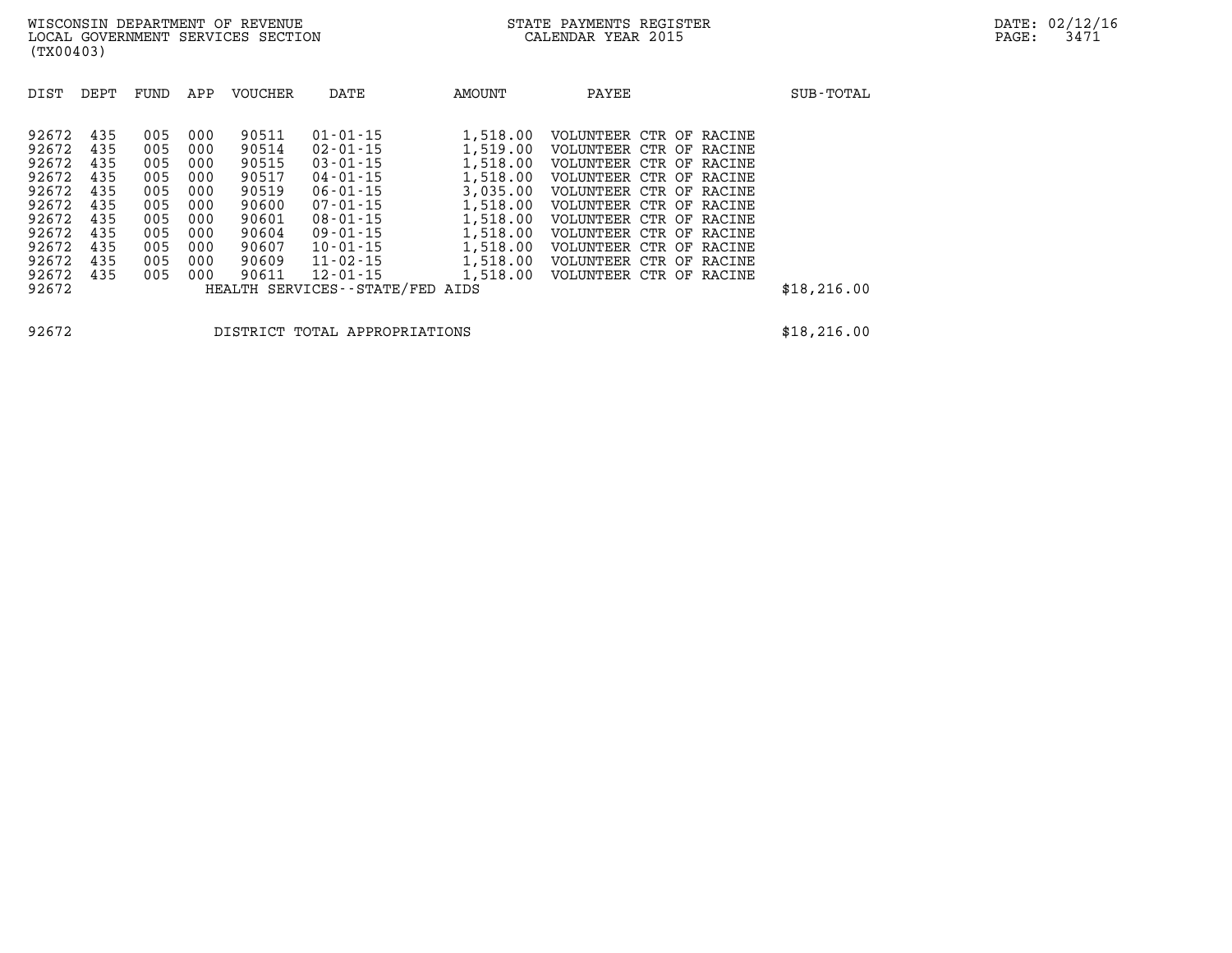| (TX00403)                                                   |                                               |                                               |                                               | WISCONSIN DEPARTMENT OF REVENUE<br>LOCAL GOVERNMENT SERVICES SECTION |                                                                                                                |                                                                            | STATE PAYMENTS REGISTER<br>CALENDAR YEAR 2015 |                                                                                                                                                          | DATE: 02/12/16<br>3472<br>PAGE: |  |
|-------------------------------------------------------------|-----------------------------------------------|-----------------------------------------------|-----------------------------------------------|----------------------------------------------------------------------|----------------------------------------------------------------------------------------------------------------|----------------------------------------------------------------------------|-----------------------------------------------|----------------------------------------------------------------------------------------------------------------------------------------------------------|---------------------------------|--|
| DIST                                                        | DEPT                                          | FUND                                          | APP                                           | VOUCHER                                                              | DATE                                                                                                           | AMOUNT                                                                     | PAYEE                                         |                                                                                                                                                          | SUB-TOTAL                       |  |
| 92678<br>92678<br>92678<br>92678<br>92678<br>92678<br>92678 | 435<br>435<br>435<br>435<br>435<br>435<br>435 | 005<br>005<br>005<br>005<br>005<br>005<br>005 | 000<br>000<br>000<br>000<br>000<br>000<br>000 | 90511<br>90514<br>90515<br>90517<br>90518<br>90519<br>90605          | 01-01-15<br>$02 - 01 - 15$<br>$03 - 01 - 15$<br>04-01-15<br>$05 - 01 - 15$<br>$06 - 01 - 15$<br>$09 - 04 - 15$ | 13,877.00<br>27,122,00<br>32,255.00<br>37,921.00<br>25,685.00<br>21,573.00 | 110,417.00 GRASSROOTS EMPOWERMENT             | GRASSROOTS EMPOWERMENT<br>GRASSROOTS EMPOWERMENT<br>GRASSROOTS EMPOWERMENT<br>GRASSROOTS EMPOWERMENT<br>GRASSROOTS EMPOWERMENT<br>GRASSROOTS EMPOWERMENT |                                 |  |
| 92678<br>92678<br>0.250                                     | 435<br>435<br>$\Lambda \cap \Gamma$           | 005<br>005<br>$\cap$ $\cap$ $\subset$         | 000<br>000<br>0.00                            | 90607<br>90609<br>0.0611                                             | $10 - 01 - 15$<br>$11 - 02 - 15$<br>10.011                                                                     | 21,815.00<br>28,053.00<br>00 110 00                                        |                                               | GRASSROOTS EMPOWERMENT<br>GRASSROOTS EMPOWERMENT<br>ana ganooma introvitintatio                                                                          |                                 |  |

**92678 435 005 000 90611 12-01-15 20,412.00 GRASSROOTS EMPOWERMENT 92678 HEALTH SERVICES--STATE/FED AIDS \$339,130.00** 

**92678 DISTRICT TOTAL APPROPRIATIONS \$339,130.00**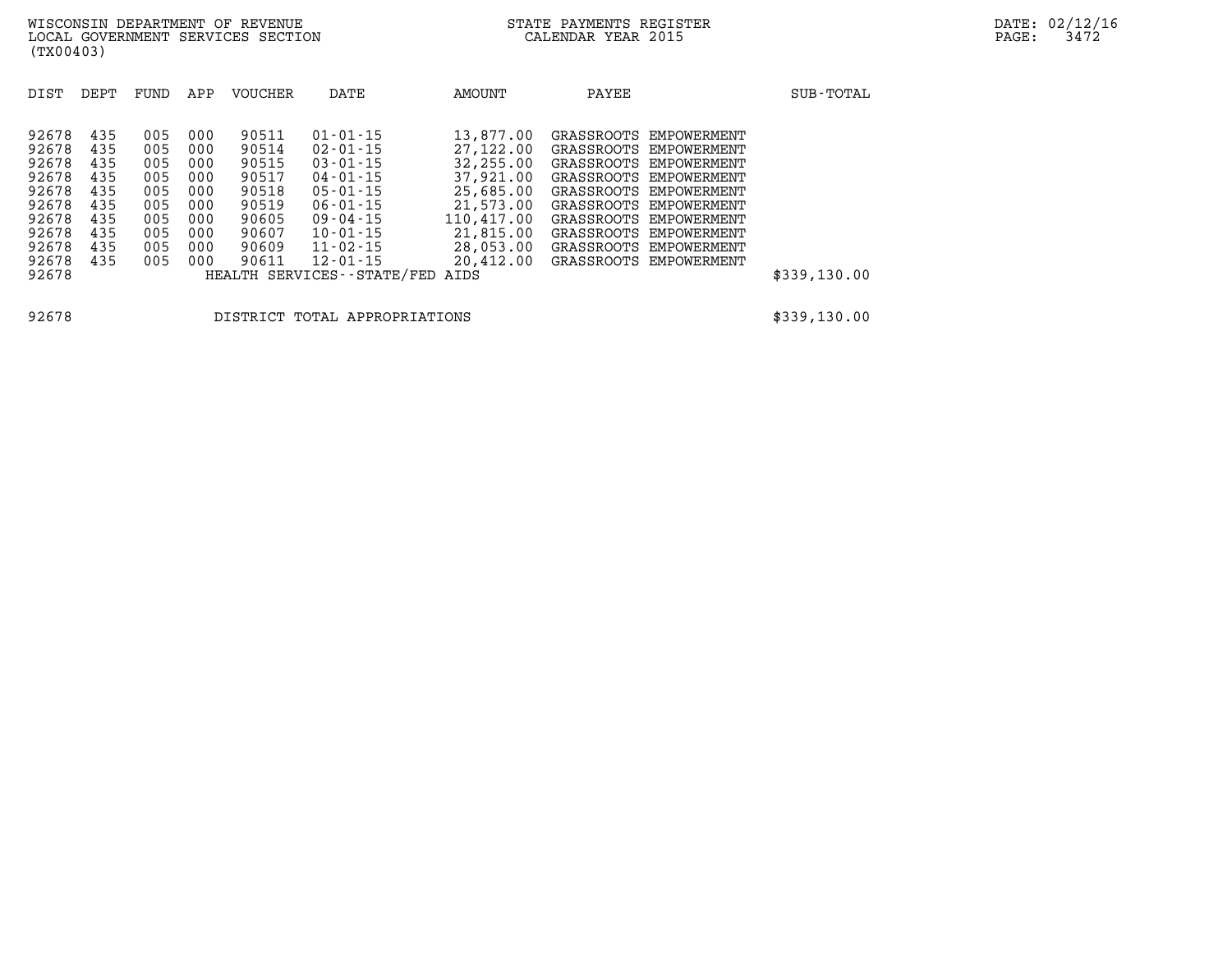| (TX00403)      |      |      |     | WISCONSIN DEPARTMENT OF REVENUE<br>LOCAL GOVERNMENT SERVICES SECTION |                                             |          | STATE PAYMENTS REGISTER<br>CALENDAR YEAR 2015 |            | DATE: 02/12/16<br>3473<br>PAGE: |
|----------------|------|------|-----|----------------------------------------------------------------------|---------------------------------------------|----------|-----------------------------------------------|------------|---------------------------------|
| DIST           | DEPT | FUND | APP | VOUCHER                                                              | DATE                                        | AMOUNT   | PAYEE                                         | SUB-TOTAL  |                                 |
| 92698<br>92698 | 435  | 005  | 000 | 90515                                                                | 03-01-15<br>HEALTH SERVICES--STATE/FED AIDS | 4,675.00 | FREEDOM INC                                   | \$4,675.00 |                                 |
| 92698          |      |      |     |                                                                      | DISTRICT TOTAL APPROPRIATIONS               |          |                                               | \$4,675.00 |                                 |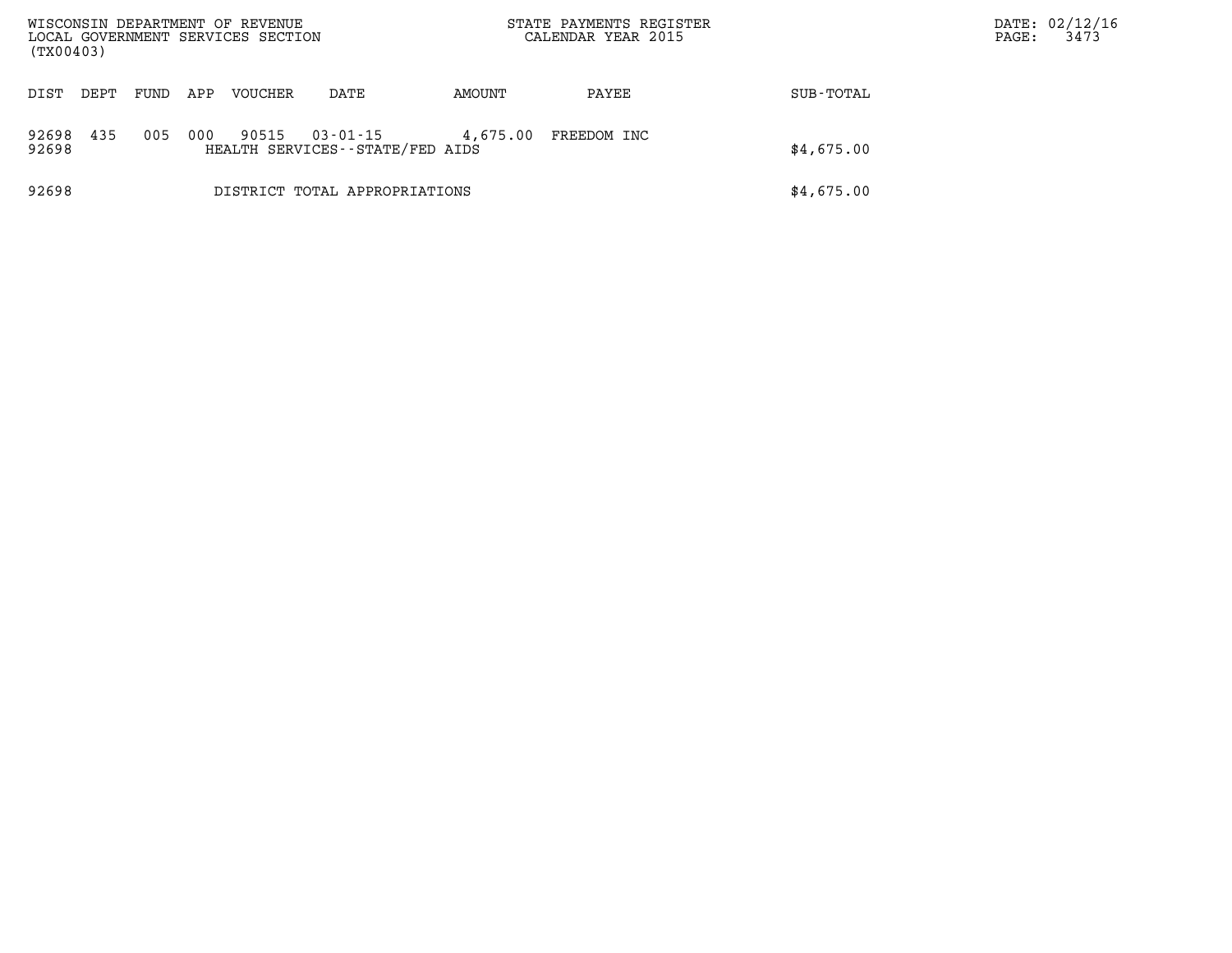| DIST  | DEPT | FUND | APP | <b>VOUCHER</b> | DATE                            | AMOUNT    | PAYEE          | SUB-TOTAL     |
|-------|------|------|-----|----------------|---------------------------------|-----------|----------------|---------------|
|       |      |      |     |                |                                 |           |                |               |
| 92700 | 435  | 005  | 000 | 90511          | $01 - 01 - 15$                  | 22,627,00 | ARBOR E&T, LLC |               |
| 92700 | 435  | 005  | 000 | 90514          | 02-01-15                        | 18,055.00 | ARBOR E&T, LLC |               |
| 92700 | 435  | 005  | 000 | 90515          | $03 - 01 - 15$                  | 24,940.00 | ARBOR E&T, LLC |               |
| 92700 | 435  | 005  | 000 | 90517          | $04 - 01 - 15$                  | 24,726.00 | ARBOR E&T, LLC |               |
| 92700 | 435  | 005  | 000 | 90518          | 05-01-15                        | 14,104.00 | ARBOR E&T, LLC |               |
| 92700 | 435  | 005  | 000 | 90519          | 06-01-15                        | 13,240.00 | ARBOR E&T, LLC |               |
| 92700 | 435  | 005  | 000 | 90600          | 07-01-15                        | 573.00    | ARBOR E&T, LLC |               |
| 92700 |      |      |     |                | HEALTH SERVICES--STATE/FED AIDS |           |                | \$118, 265.00 |
|       |      |      |     |                |                                 |           |                |               |
| 92700 |      |      |     |                | DISTRICT TOTAL APPROPRIATIONS   |           |                | \$118, 265.00 |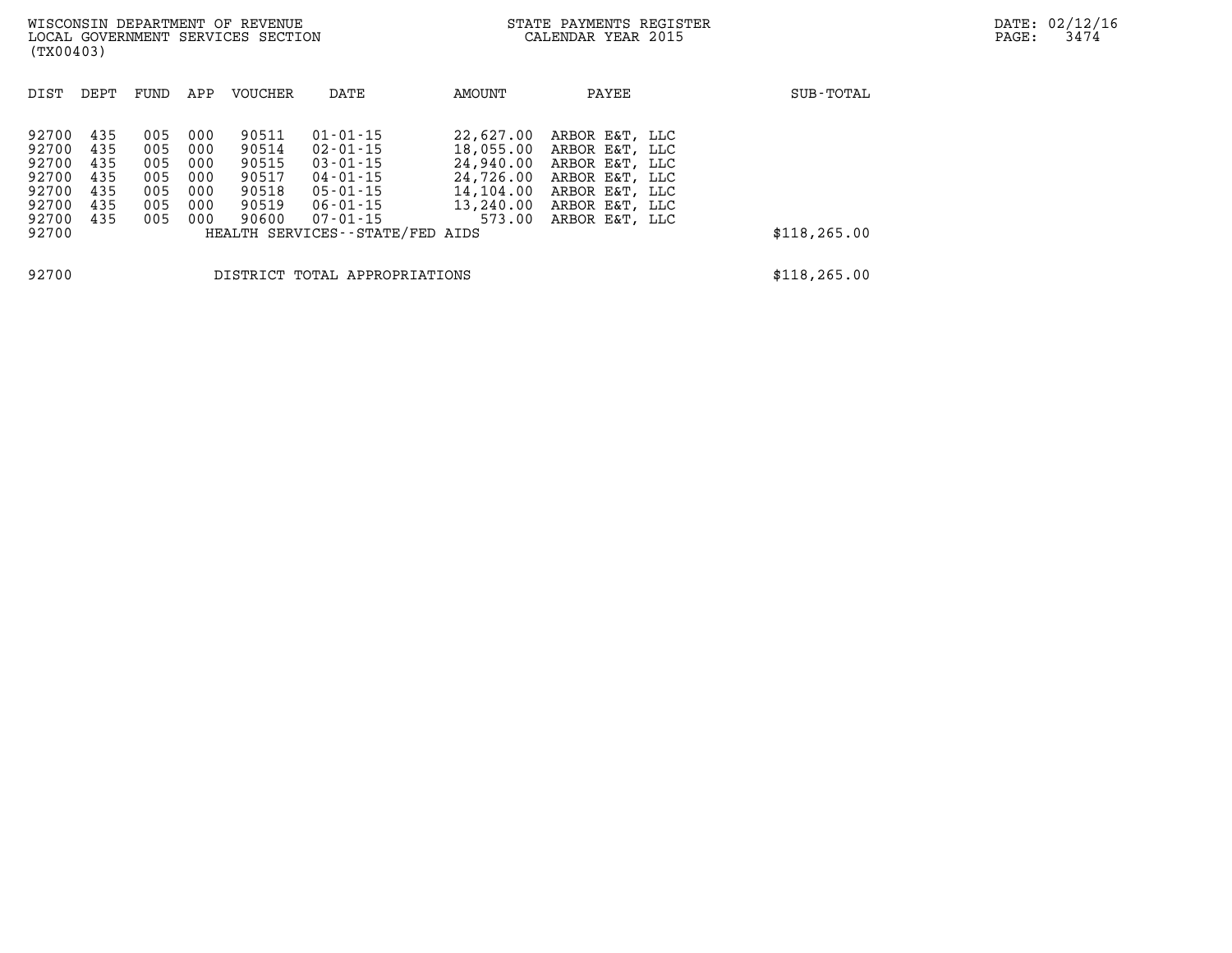| (TX00403)                                 |                          |                          |                          | WISCONSIN DEPARTMENT OF REVENUE<br>LOCAL GOVERNMENT SERVICES SECTION |                                                                                 |                                    | STATE PAYMENTS REGISTER<br>CALENDAR YEAR 2015                                                                      |             | DATE: 02/12/16<br>3475<br>PAGE: |
|-------------------------------------------|--------------------------|--------------------------|--------------------------|----------------------------------------------------------------------|---------------------------------------------------------------------------------|------------------------------------|--------------------------------------------------------------------------------------------------------------------|-------------|---------------------------------|
| DIST                                      | DEPT                     | FUND                     | APP                      | VOUCHER                                                              | DATE                                                                            | AMOUNT                             | PAYEE                                                                                                              | SUB-TOTAL   |                                 |
| 92715<br>92715<br>92715<br>92715<br>92715 | 435<br>435<br>435<br>435 | 005<br>005<br>005<br>005 | 000<br>000<br>000<br>000 | 90511<br>90515<br>90517<br>90518                                     | 01-01-15<br>03-01-15<br>04-01-15<br>05-01-15<br>HEALTH SERVICES--STATE/FED AIDS | 24,840.00<br>20,835.00<br>9,574.00 | BREAD OF HEALING CLINIC<br>BREAD OF HEALING CLINIC<br>BREAD OF HEALING CLINIC<br>12,349.00 BREAD OF HEALING CLINIC | \$67,598.00 |                                 |
| 92715<br>DISTRICT TOTAL APPROPRIATIONS    |                          |                          |                          |                                                                      |                                                                                 |                                    | \$67,598.00                                                                                                        |             |                                 |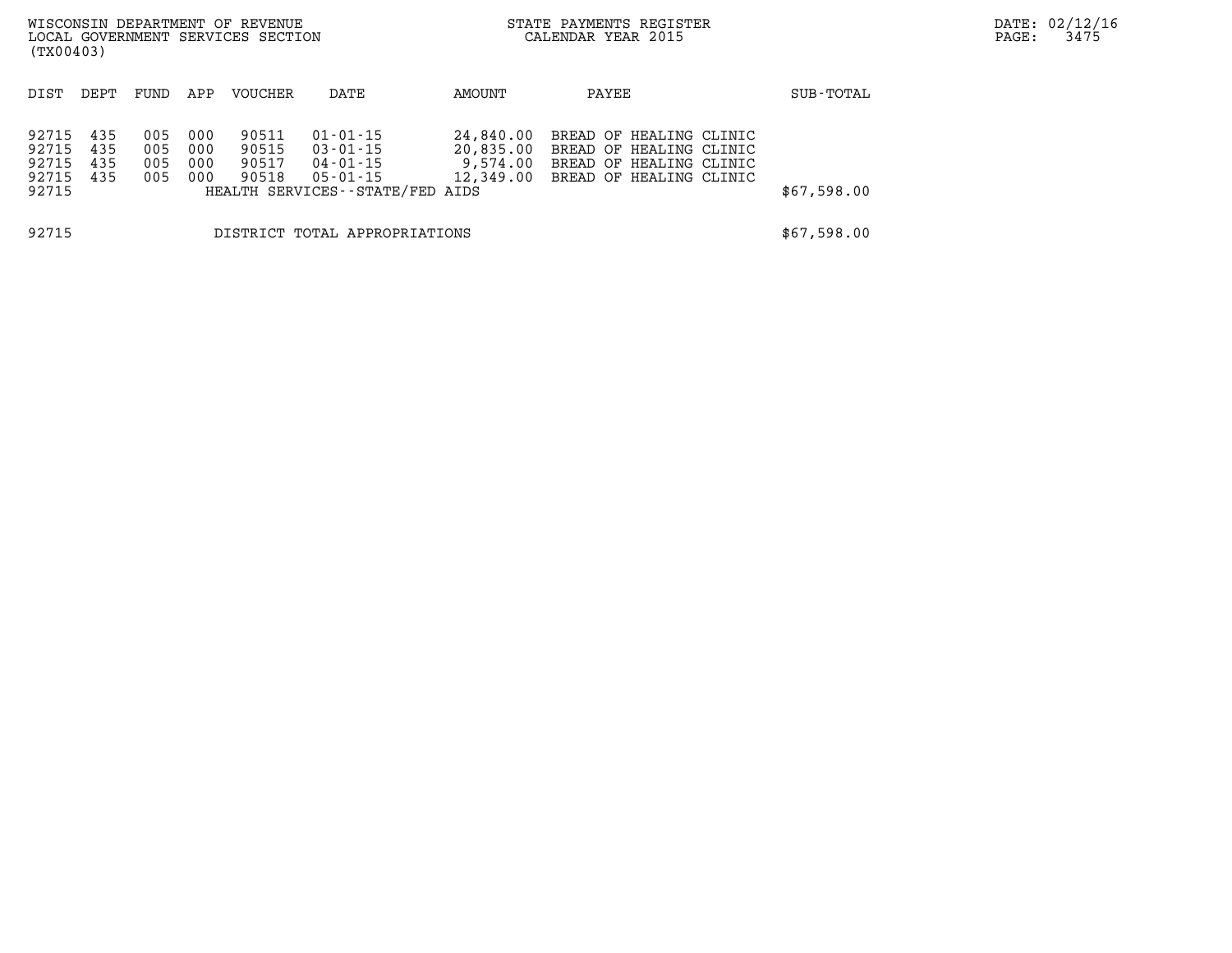| (TX00403)                                          |                                 |                                 |                                 | WISCONSIN DEPARTMENT OF REVENUE<br>LOCAL GOVERNMENT SERVICES SECTION |                                                                                                                     |                                                 | STATE PAYMENTS REGISTER<br>CALENDAR YEAR 2015                                                                             |             | DATE: 02/12/16<br>3476<br>PAGE: |
|----------------------------------------------------|---------------------------------|---------------------------------|---------------------------------|----------------------------------------------------------------------|---------------------------------------------------------------------------------------------------------------------|-------------------------------------------------|---------------------------------------------------------------------------------------------------------------------------|-------------|---------------------------------|
| DIST                                               | DEPT                            | FUND                            | APP                             | <b>VOUCHER</b>                                                       | DATE                                                                                                                | AMOUNT                                          | PAYEE                                                                                                                     | SUB-TOTAL   |                                 |
| 92727<br>92727<br>92727<br>92727<br>92727<br>92727 | 435<br>435<br>435<br>435<br>435 | 005<br>005<br>005<br>005<br>005 | 000<br>000<br>000<br>000<br>000 | 90511<br>90514<br>90515<br>90519<br>90609                            | $01 - 01 - 15$<br>$02 - 01 - 15$<br>$03 - 01 - 15$<br>$06 - 01 - 15$<br>11-02-15<br>HEALTH SERVICES--STATE/FED AIDS | 13,340.00<br>24,253.00<br>5,235.00<br>10,533.00 | WI DENTAL ASSOC INC<br>WI DENTAL ASSOC INC<br>WI DENTAL ASSOC INC<br>WI DENTAL ASSOC INC<br>13,340.00 WI DENTAL ASSOC INC | \$66,701.00 |                                 |
| 92727<br>DISTRICT TOTAL APPROPRIATIONS             |                                 |                                 |                                 |                                                                      |                                                                                                                     |                                                 | \$66,701.00                                                                                                               |             |                                 |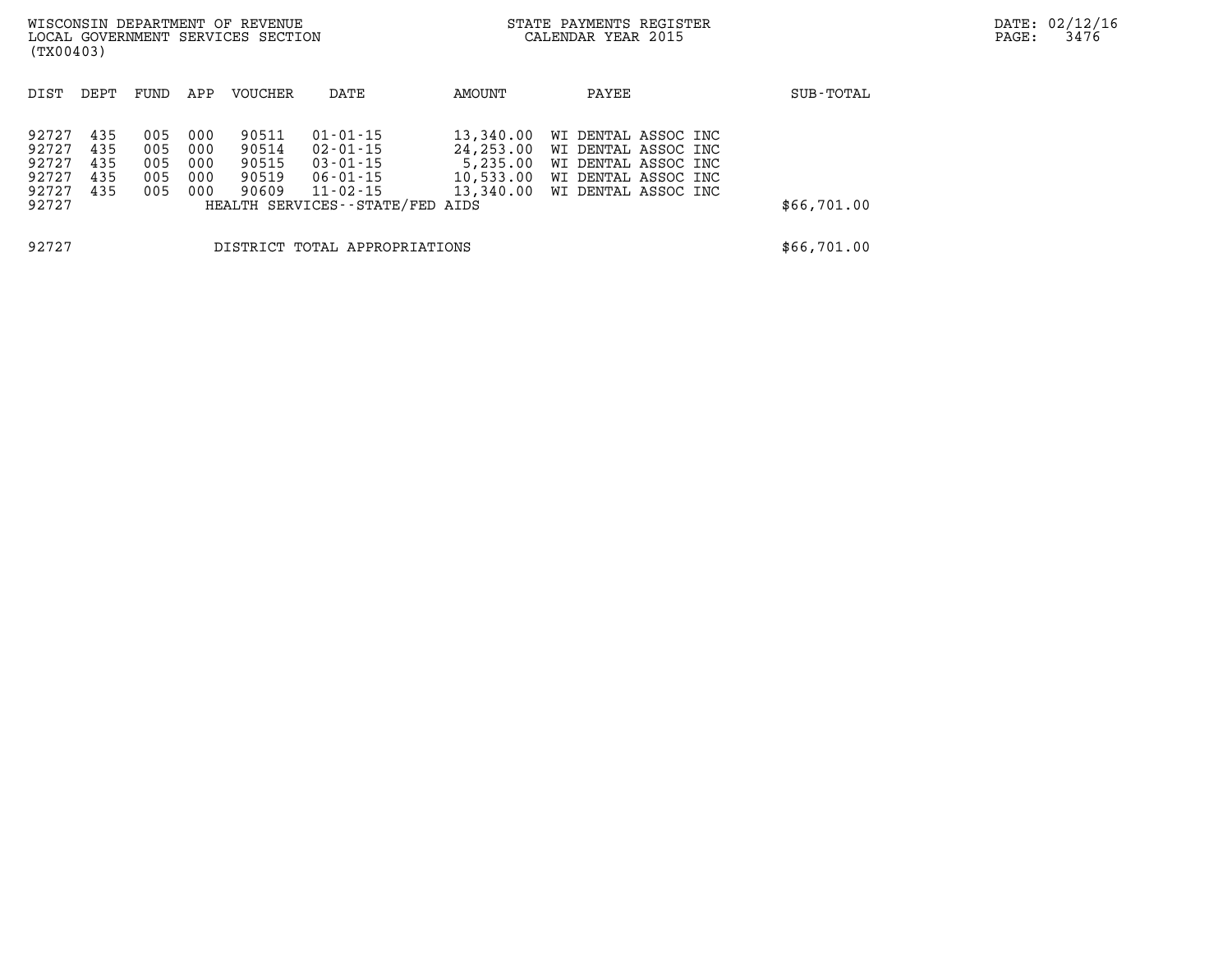| (TX00403)                                          |                                 |                                 |                                 | WISCONSIN DEPARTMENT OF REVENUE<br>LOCAL GOVERNMENT SERVICES SECTION |                                                                                                         | STATE PAYMENTS REGISTER<br>CALENDAR YEAR 2015 |                                                                                                                                             | PAGE: | DATE: 02/12/1<br>3477 |  |  |
|----------------------------------------------------|---------------------------------|---------------------------------|---------------------------------|----------------------------------------------------------------------|---------------------------------------------------------------------------------------------------------|-----------------------------------------------|---------------------------------------------------------------------------------------------------------------------------------------------|-------|-----------------------|--|--|
| DIST                                               | DEPT                            | FUND                            | APP                             | VOUCHER                                                              | DATE                                                                                                    | AMOUNT                                        | PAYEE                                                                                                                                       |       | SUB-TOTAL             |  |  |
| 92729<br>92729<br>92729<br>92729<br>92729<br>92729 | 435<br>435<br>435<br>435<br>435 | 005<br>005<br>005<br>005<br>005 | 000<br>000<br>000<br>000<br>000 | 90511<br>90515<br>90518<br>90601<br>90604                            | $01 - 01 - 15$<br>$03 - 01 - 15$<br>05-01-15<br>08-01-15<br>09-01-15<br>HEALTH SERVICES--STATE/FED AIDS | 12,087.00<br>41.00<br>1,943.00                | MERITER HOSPITAL, INC<br>5,700.00 MERITER HOSPITAL, INC<br>5,884.00 MERITER HOSPITAL, INC<br>MERITER HOSPITAL, INC<br>MERITER HOSPITAL, INC |       | \$25,655.00           |  |  |
| 92729<br>DISTRICT TOTAL APPROPRIATIONS             |                                 |                                 |                                 |                                                                      |                                                                                                         |                                               |                                                                                                                                             |       | \$25,655.00           |  |  |

**DATE: 02/12/16<br>PAGE: 3477**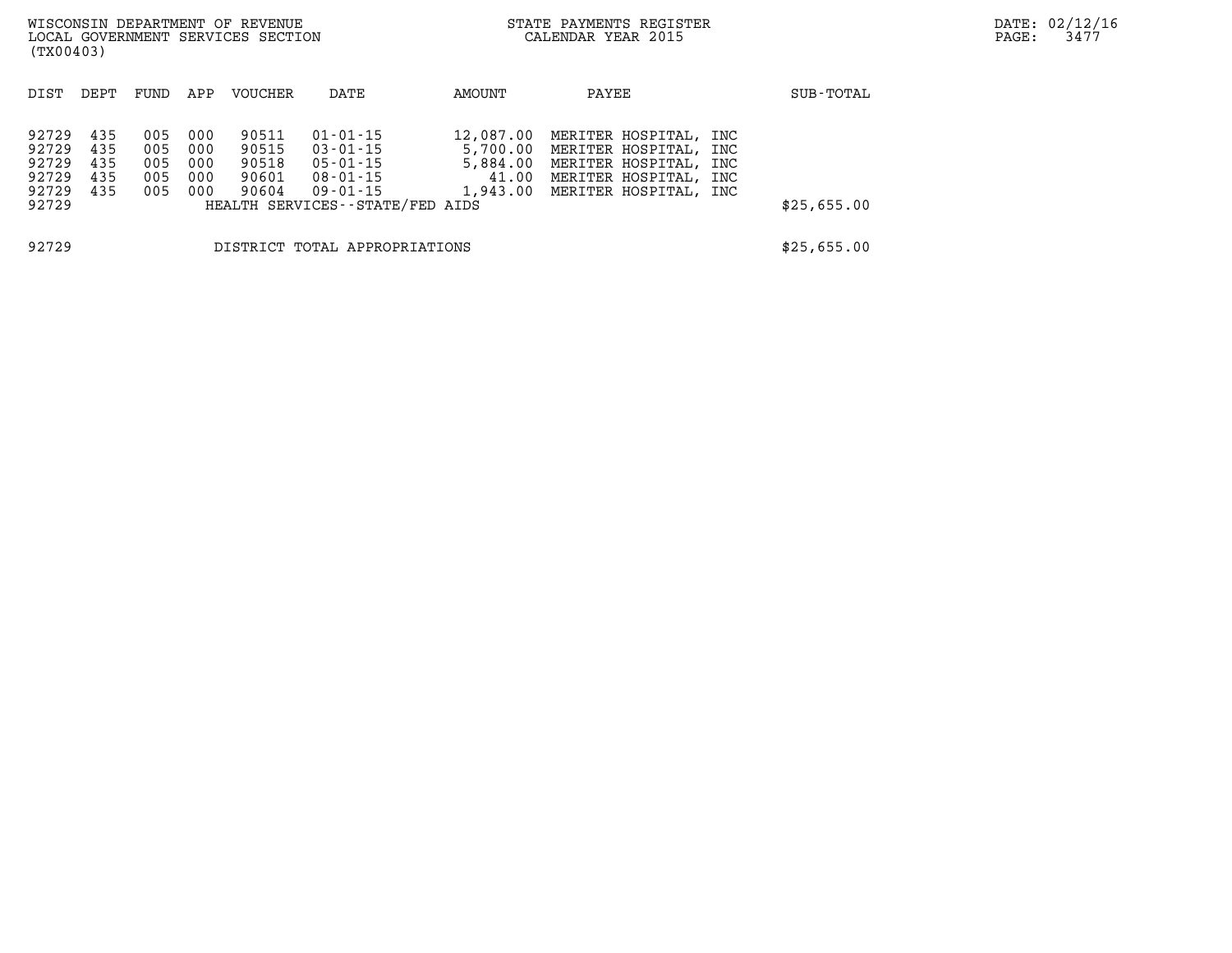| (TX00403)                                          |                                 |                                 |                                 | WISCONSIN DEPARTMENT OF REVENUE<br>LOCAL GOVERNMENT SERVICES SECTION |                                                                                                         |                                                          | STATE PAYMENTS REGISTER<br>CALENDAR YEAR 2015                                |             | DATE: 02/12/16<br>3478<br>PAGE: |
|----------------------------------------------------|---------------------------------|---------------------------------|---------------------------------|----------------------------------------------------------------------|---------------------------------------------------------------------------------------------------------|----------------------------------------------------------|------------------------------------------------------------------------------|-------------|---------------------------------|
| DIST                                               | DEPT                            | FUND                            | APP                             | VOUCHER                                                              | DATE                                                                                                    | AMOUNT                                                   | PAYEE                                                                        | SUB-TOTAL   |                                 |
| 92732<br>92732<br>92732<br>92732<br>92732<br>92732 | 435<br>435<br>435<br>435<br>435 | 005<br>005<br>005<br>005<br>005 | 000<br>000<br>000<br>000<br>000 | 90511<br>90514<br>90515<br>90517<br>90518                            | $01 - 01 - 15$<br>02-01-15<br>03-01-15<br>04-01-15<br>$05 - 01 - 15$<br>HEALTH SERVICES--STATE/FED AIDS | 2,000.00<br>9,000.00<br>8,000.00<br>7,000.00<br>4,933.00 | GL BREEN LLC<br>GL BREEN LLC<br>GL BREEN LLC<br>GL BREEN LLC<br>GL BREEN LLC | \$30,933.00 |                                 |
| 92732                                              |                                 |                                 |                                 |                                                                      | DISTRICT TOTAL APPROPRIATIONS                                                                           |                                                          |                                                                              | \$30,933.00 |                                 |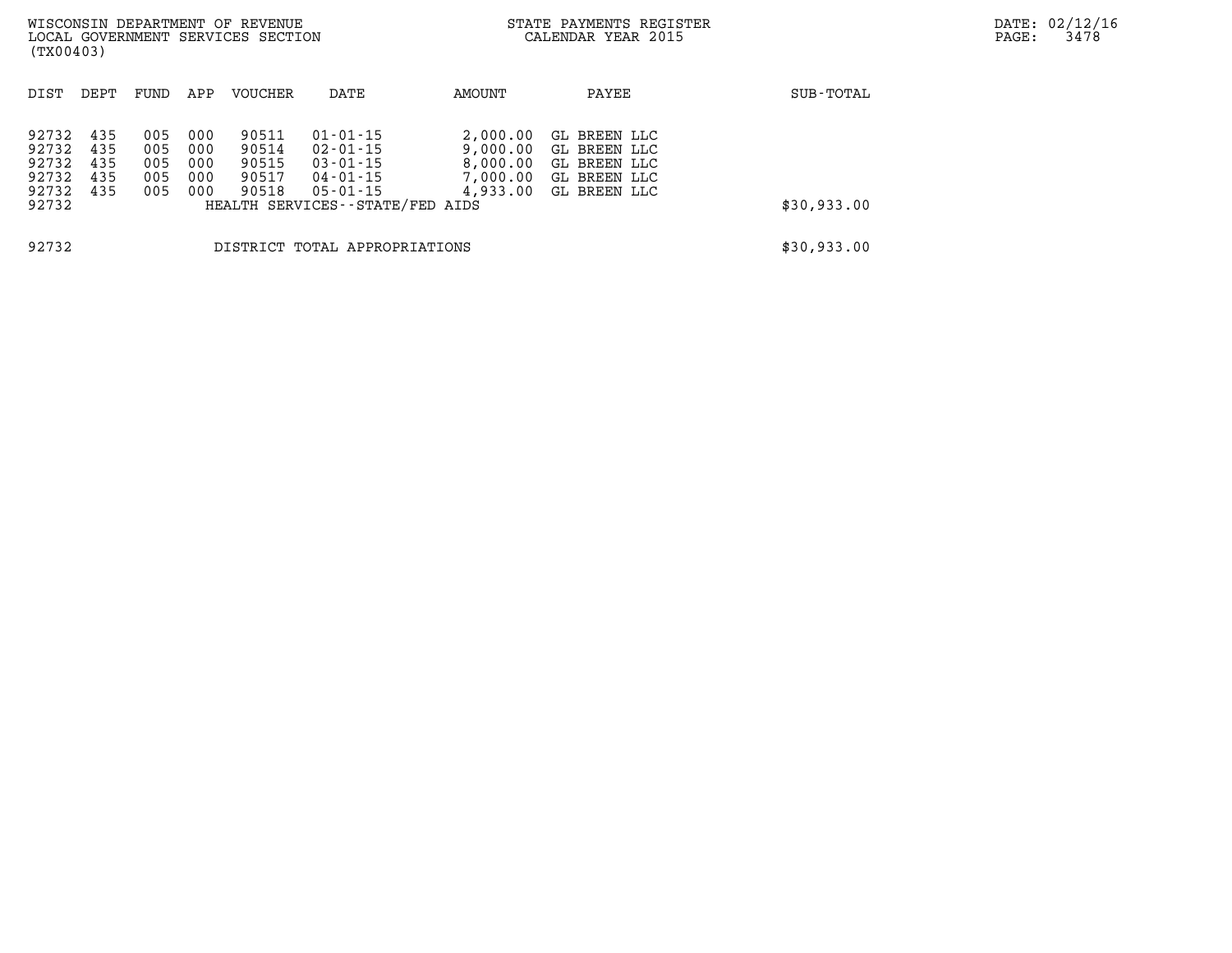| WISCONSIN DEPARTMENT OF REVENUE<br>LOCAL GOVERNMENT SERVICES SECTION<br>(TX00403) |      |      |     |                |                                             | STATE PAYMENTS REGISTER<br>CALENDAR YEAR 2015 |                      |            | PAGE: | DATE: 02/12/16<br>3479 |
|-----------------------------------------------------------------------------------|------|------|-----|----------------|---------------------------------------------|-----------------------------------------------|----------------------|------------|-------|------------------------|
| DIST                                                                              | DEPT | FUND | APP | <b>VOUCHER</b> | DATE                                        | AMOUNT                                        | PAYEE                | SUB-TOTAL  |       |                        |
| 92736<br>92736                                                                    | 435  | 005  | 000 | 90517          | 04-01-15<br>HEALTH SERVICES--STATE/FED AIDS | 5,000.00                                      | FORT HEALTHCARE, INC | \$5,000.00 |       |                        |
| 92736                                                                             |      |      |     |                | DISTRICT TOTAL APPROPRIATIONS               |                                               |                      | \$5,000.00 |       |                        |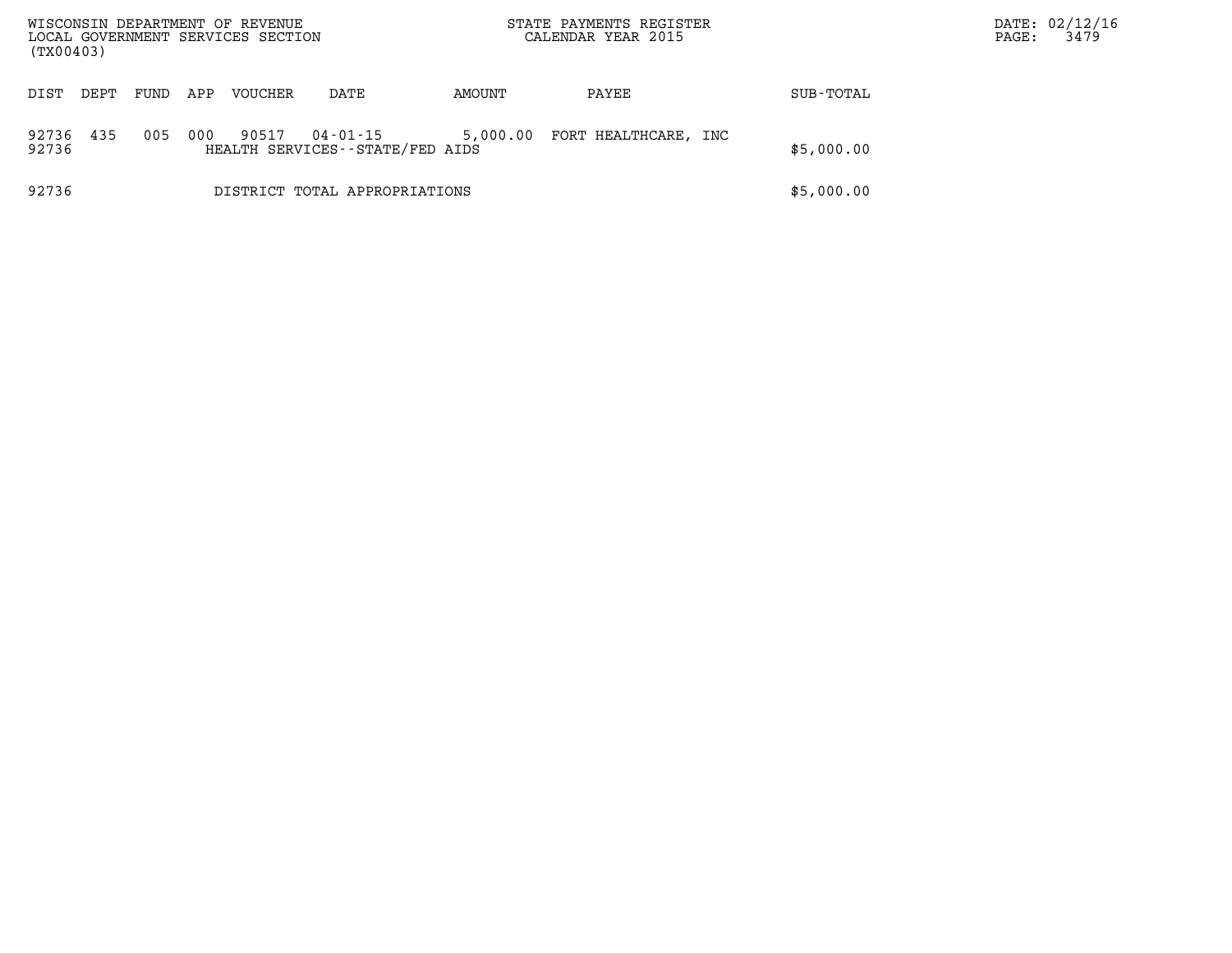| DIST  | DEPT | FUND | APP | <b>VOUCHER</b> | DATE                            | AMOUNT   | PAYEE                   |     | SUB-TOTAL   |
|-------|------|------|-----|----------------|---------------------------------|----------|-------------------------|-----|-------------|
| 92740 | 435  | 005  | 000 | 90513          | $01 - 12 - 15$                  | 2,083.00 | THE WELLNESS SHACK,     | INC |             |
| 92740 | 435  | 005  | 000 | 90514          | $02 - 01 - 15$                  | 2,084.00 | THE WELLNESS SHACK, INC |     |             |
| 92740 | 435  | 005  | 000 | 90515          | $03 - 01 - 15$                  | 2,083.00 | THE WELLNESS SHACK,     | INC |             |
| 92740 | 435  | 005  | 000 | 90517          | 04-01-15                        | 2,435.00 | THE WELLNESS SHACK,     | INC |             |
| 92740 | 435  | 005  | 000 | 90518          | $05 - 01 - 15$                  | 1,963.00 | THE WELLNESS SHACK, INC |     |             |
| 92740 | 435  | 005  | 000 | 90519          | $06 - 01 - 15$                  | 1,965.00 | THE WELLNESS SHACK, INC |     |             |
| 92740 | 435  | 005  | 000 | 90600          | $07 - 01 - 15$                  | 3,626.00 | THE WELLNESS SHACK, INC |     |             |
| 92740 | 435  | 005  | 000 | 90601          | $08 - 01 - 15$                  | 1,965.00 | THE WELLNESS SHACK,     | INC |             |
| 92740 | 435  | 005  | 000 | 90604          | $09 - 01 - 15$                  | 3,215.00 | THE WELLNESS SHACK, INC |     |             |
| 92740 | 435  | 005  | 000 | 90607          | $10 - 01 - 15$                  | 3,112.00 | THE WELLNESS SHACK,     | INC |             |
| 92740 | 435  | 005  | 000 | 90609          | $11 - 02 - 15$                  | 1,965.00 | THE WELLNESS SHACK,     | INC |             |
| 92740 | 435  | 005  | 000 | 90611          | $12 - 01 - 15$                  | 3,504.00 | THE WELLNESS SHACK, INC |     |             |
| 92740 |      |      |     |                | HEALTH SERVICES--STATE/FED AIDS |          |                         |     | \$30,000.00 |

**92740 DISTRICT TOTAL APPROPRIATIONS \$30,000.00**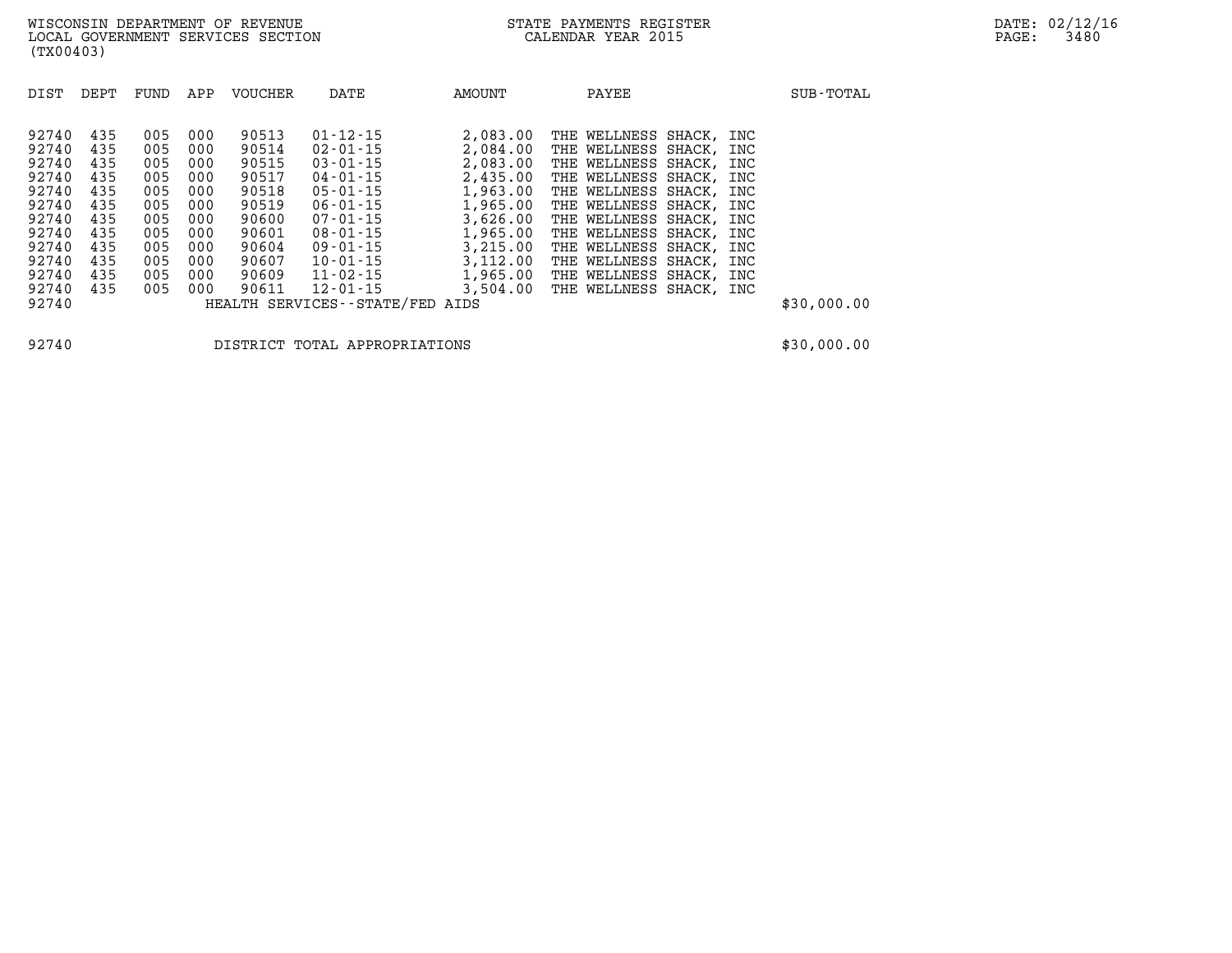| (TX00403)                                          |                                        |                                        |                                        | WISCONSIN DEPARTMENT OF REVENUE<br>LOCAL GOVERNMENT SERVICES SECTION |                                                                            |                                                                       | STATE PAYMENTS REGISTER<br>CALENDAR YEAR 2015                                                                  |             | DATE: 02/12/16<br>3481<br>PAGE: |
|----------------------------------------------------|----------------------------------------|----------------------------------------|----------------------------------------|----------------------------------------------------------------------|----------------------------------------------------------------------------|-----------------------------------------------------------------------|----------------------------------------------------------------------------------------------------------------|-------------|---------------------------------|
| DIST                                               | DEPT                                   | FUND                                   | APP                                    | VOUCHER                                                              | DATE                                                                       | AMOUNT                                                                | PAYEE                                                                                                          | SUB-TOTAL   |                                 |
| 92742<br>92742<br>92742<br>92742<br>92742<br>92742 | 435<br>435<br>435<br>435<br>435<br>435 | 005<br>005<br>005<br>005<br>005<br>005 | 000<br>000<br>000<br>000<br>000<br>000 | 90513<br>90514<br>90515<br>90601<br>90604<br>90611                   | $01 - 12 - 15$<br>02-01-15<br>03-01-15<br>08-01-15<br>09-01-15<br>12-01-15 | 2,083.00<br>2,084.00<br>3,774.00<br>12,131.00<br>1,250.00<br>7,237.00 | CORNUCOPIA, INC<br>CORNUCOPIA, INC<br>CORNUCOPIA, INC<br>CORNUCOPIA, INC<br>CORNUCOPIA, INC<br>CORNUCOPIA, INC |             |                                 |
| 92742                                              |                                        |                                        |                                        |                                                                      | HEALTH SERVICES--STATE/FED AIDS                                            |                                                                       |                                                                                                                | \$28,559.00 |                                 |
| 92742                                              |                                        |                                        |                                        |                                                                      | DISTRICT TOTAL APPROPRIATIONS                                              |                                                                       |                                                                                                                | \$28,559.00 |                                 |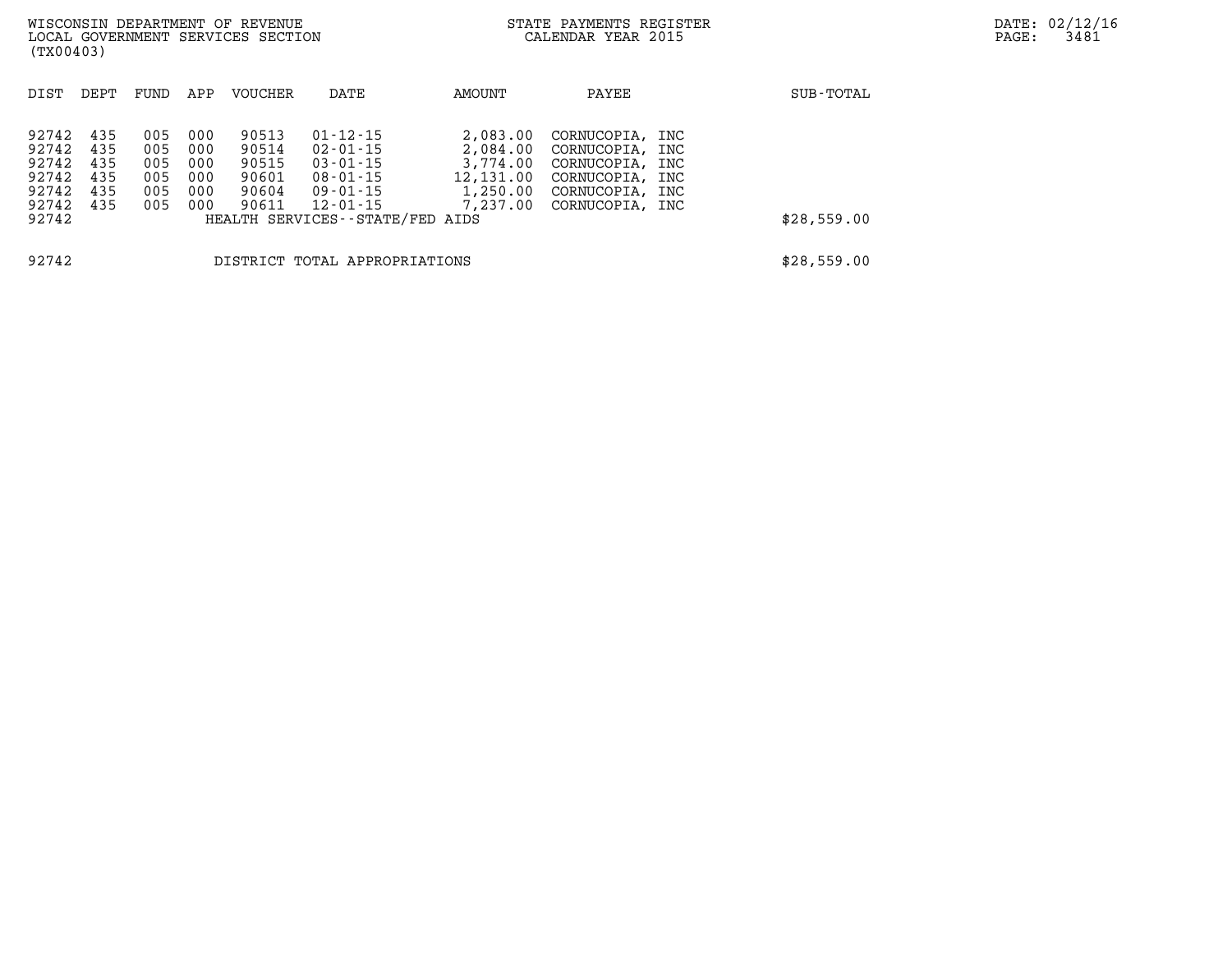| DIST                                                                                                              | DEPT                                                                             | FUND                                                                             | APP                                                                              | <b>VOUCHER</b>                                                                                           | DATE                                                                                                                                                                                                                                                    | AMOUNT                                                                                                                                   | PAYEE                                                                                                                                                                                                                                                                                                                                  | SUB-TOTAL                  |
|-------------------------------------------------------------------------------------------------------------------|----------------------------------------------------------------------------------|----------------------------------------------------------------------------------|----------------------------------------------------------------------------------|----------------------------------------------------------------------------------------------------------|---------------------------------------------------------------------------------------------------------------------------------------------------------------------------------------------------------------------------------------------------------|------------------------------------------------------------------------------------------------------------------------------------------|----------------------------------------------------------------------------------------------------------------------------------------------------------------------------------------------------------------------------------------------------------------------------------------------------------------------------------------|----------------------------|
| 92743<br>92743<br>92743<br>92743<br>92743<br>92743<br>92743<br>92743<br>92743<br>92743<br>92743<br>92743<br>92743 | 435<br>435<br>435<br>435<br>435<br>435<br>435<br>435<br>435<br>435<br>435<br>435 | 005<br>005<br>005<br>005<br>005<br>005<br>005<br>005<br>005<br>005<br>005<br>005 | 000<br>000<br>000<br>000<br>000<br>000<br>000<br>000<br>000<br>000<br>000<br>000 | 90513<br>90514<br>90515<br>90517<br>90518<br>90519<br>90600<br>90601<br>90604<br>90607<br>90609<br>90611 | $01 - 12 - 15$<br>$02 - 01 - 15$<br>$03 - 01 - 15$<br>$04 - 01 - 15$<br>$05 - 01 - 15$<br>$06 - 01 - 15$<br>$07 - 01 - 15$<br>$08 - 01 - 15$<br>$09 - 01 - 15$<br>$10 - 01 - 15$<br>$11 - 02 - 15$<br>$12 - 01 - 15$<br>HEALTH SERVICES--STATE/FED AIDS | 2,083.00<br>2,084.00<br>2,083.00<br>3,194.00<br>2,553.00<br>3,275.00<br>604.00<br>5,293.00<br>4,472.00<br>1,135.00<br>899.00<br>1,551.00 | NAMI OF<br>WASHINGTON CO<br>NAMI OF<br>WASHINGTON CO<br>NAMI OF<br>WASHINGTON CO<br>NAMI OF<br>WASHINGTON<br>WASHINGTON CO<br>NAMI OF<br>NAMI OF<br>WASHINGTON CO<br>NAMI OF<br>WASHINGTON<br>NAMI OF<br>WASHINGTON CO<br>NAMI OF<br>WASHINGTON CO<br>NAMI OF<br>WASHINGTON CO<br>NAMI OF<br>WASHINGTON CO<br>NAMI OF<br>WASHINGTON CO | CO.<br>-CO<br>\$29, 226.00 |
|                                                                                                                   |                                                                                  |                                                                                  |                                                                                  |                                                                                                          |                                                                                                                                                                                                                                                         |                                                                                                                                          |                                                                                                                                                                                                                                                                                                                                        |                            |

**92743 DISTRICT TOTAL APPROPRIATIONS \$29,226.00**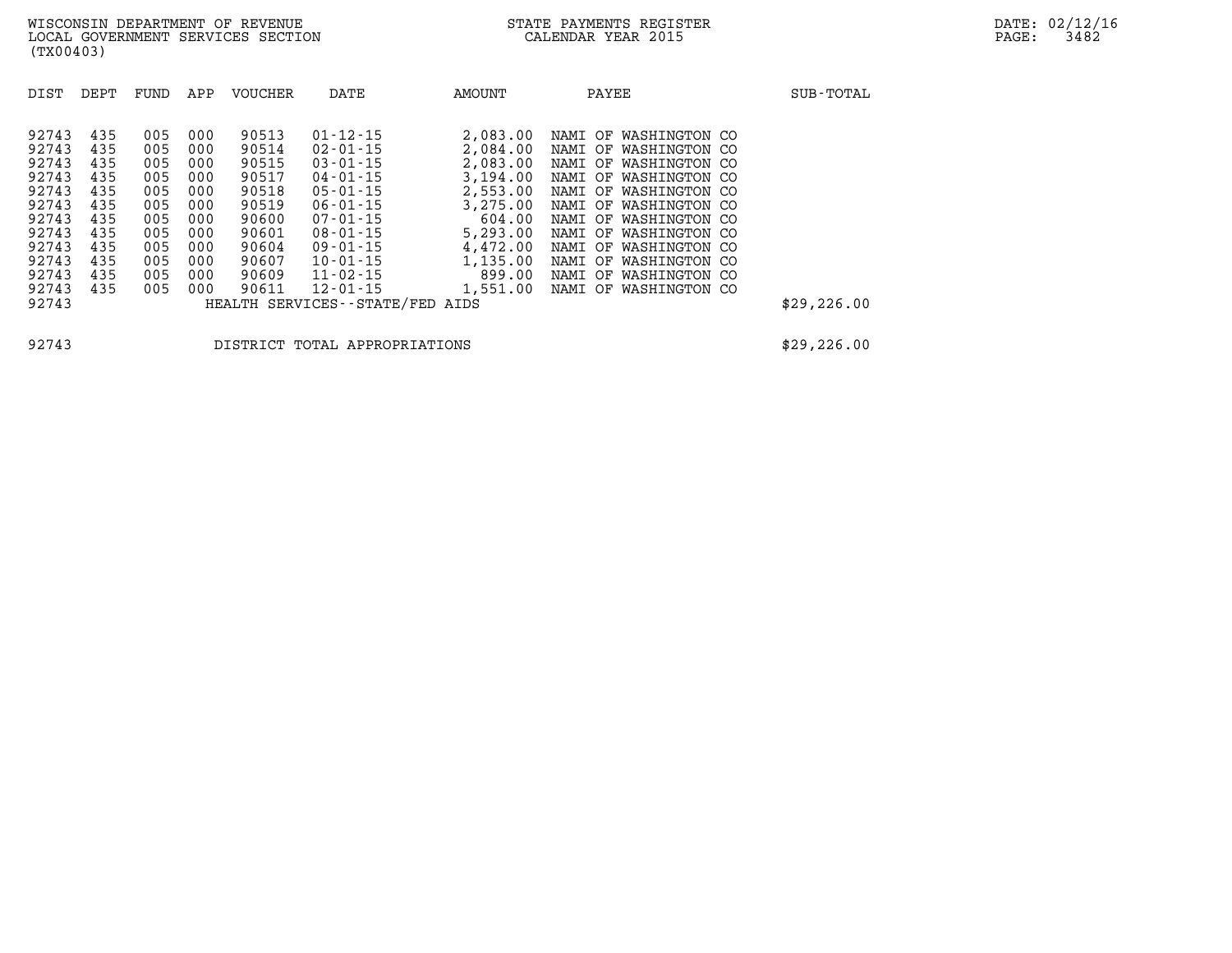| DIST  | DEPT | FUND | APP | <b>VOUCHER</b> | DATE                            | AMOUNT   | PAYEE                    |  | SUB-TOTAL   |
|-------|------|------|-----|----------------|---------------------------------|----------|--------------------------|--|-------------|
| 92744 | 435  | 005  | 000 | 90511          | $01 - 01 - 15$                  | 7.00     | NEW DIRECTIONS 2000, INC |  |             |
| 92744 | 435  | 005  | 000 | 90513          | $01 - 12 - 15$                  | 2,083.00 | NEW DIRECTIONS 2000, INC |  |             |
| 92744 | 435  | 005  | 000 | 90514          | $02 - 01 - 15$                  | 2,093.00 | NEW DIRECTIONS 2000, INC |  |             |
| 92744 | 435  | 005  | 000 | 90515          | $03 - 01 - 15$                  | 2,083.00 | NEW DIRECTIONS 2000, INC |  |             |
| 92744 | 435  | 005  | 000 | 90517          | 04-01-15                        | 2,060.00 | NEW DIRECTIONS 2000, INC |  |             |
| 92744 | 435  | 005  | 000 | 90519          | $06 - 01 - 15$                  | 4,116.00 | NEW DIRECTIONS 2000, INC |  |             |
| 92744 | 435  | 005  | 000 | 90600          | $07 - 01 - 15$                  | 2,079.00 | NEW DIRECTIONS 2000, INC |  |             |
| 92744 | 435  | 005  | 000 | 90601          | $08 - 01 - 15$                  | 2,721.00 | NEW DIRECTIONS 2000, INC |  |             |
| 92744 | 435  | 005  | 000 | 90604          | $09 - 01 - 15$                  | 4,714.00 | NEW DIRECTIONS 2000, INC |  |             |
| 92744 | 435  | 005  | 000 | 90607          | $10 - 01 - 15$                  | 2,946.00 | NEW DIRECTIONS 2000, INC |  |             |
| 92744 | 435  | 005  | 000 | 90609          | 11-02-15                        | 2,543.00 | NEW DIRECTIONS 2000, INC |  |             |
| 92744 | 435  | 005  | 000 | 90611          | $12 - 01 - 15$                  | 2,501.00 | NEW DIRECTIONS 2000, INC |  |             |
| 92744 |      |      |     |                | HEALTH SERVICES--STATE/FED AIDS |          |                          |  | \$29,946.00 |

**92744 DISTRICT TOTAL APPROPRIATIONS \$29,946.00**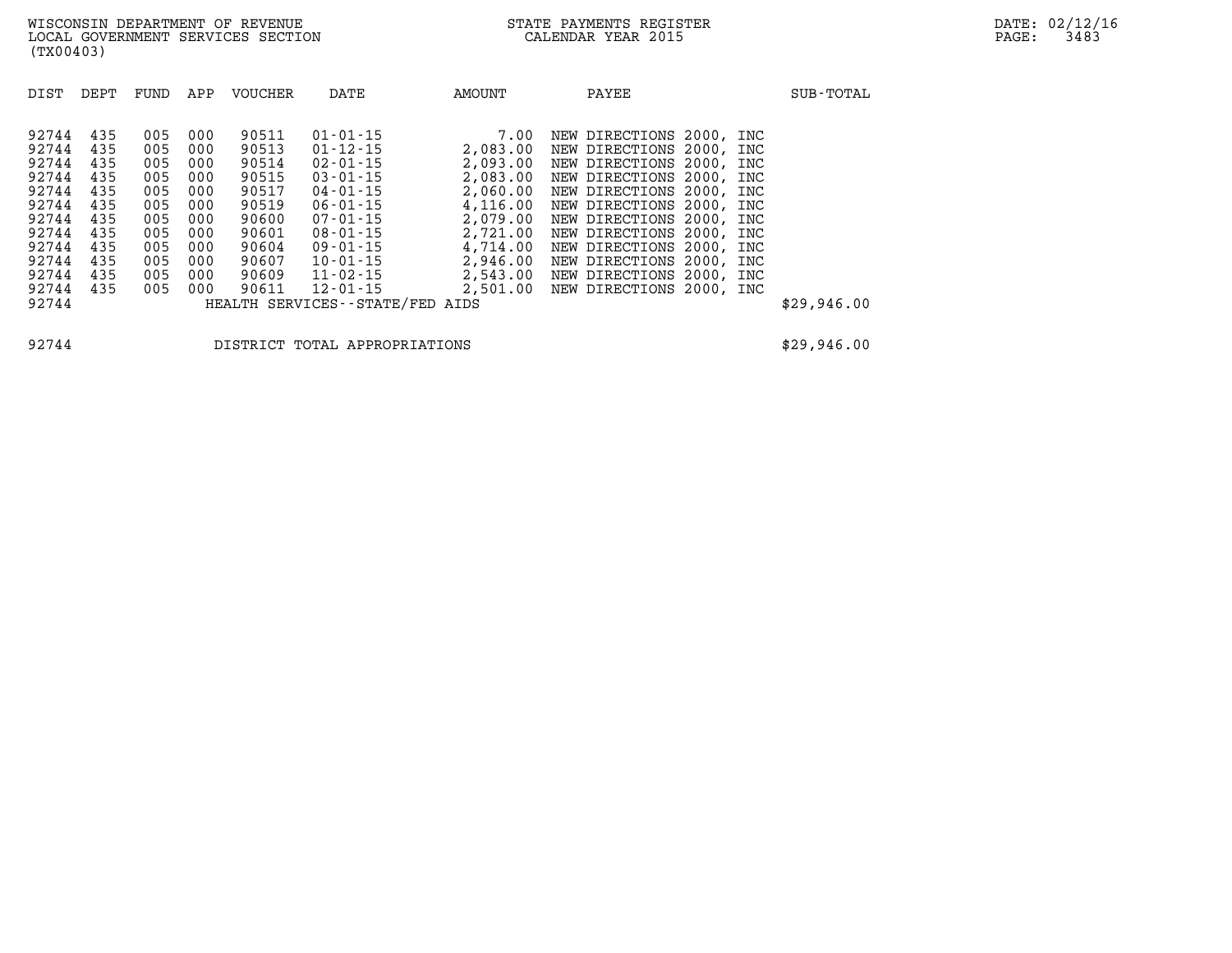| 90513<br>$01 - 12 - 15$<br>92745<br>435<br>005<br>2,083.00<br>000<br>HORIZONS<br>OF<br>JEFFERSON CO<br>92745<br>435<br>005<br>000<br>90514<br>$02 - 01 - 15$<br>2,084.00<br>HORIZONS<br>OF<br>JEFFERSON CO<br>92745<br>435<br>005<br>90515<br>$03 - 01 - 15$<br>2,083.00<br>000<br>HORIZONS<br>OF<br>JEFFERSON CO<br>1,642.00<br>92745<br>435<br>90517<br>005<br>000<br>$04 - 01 - 15$<br>JEFFERSON CO<br>HORIZONS<br>OF<br>2,092.00<br>92745<br>435<br>90518<br>$05 - 01 - 15$<br>005<br>000<br>HORIZONS<br>OF JEFFERSON CO                                                                                                                                                                                                                                                           | SUB-TOTAL   |
|----------------------------------------------------------------------------------------------------------------------------------------------------------------------------------------------------------------------------------------------------------------------------------------------------------------------------------------------------------------------------------------------------------------------------------------------------------------------------------------------------------------------------------------------------------------------------------------------------------------------------------------------------------------------------------------------------------------------------------------------------------------------------------------|-------------|
| 92745<br>435<br>90519<br>1,932.00<br>005<br>$06 - 01 - 15$<br>000<br>JEFFERSON CO<br>HORIZONS<br>OF<br>92745<br>435<br>90600<br>1,586.00<br>005<br>000<br>$07 - 01 - 15$<br>HORIZONS<br>JEFFERSON CO<br>OF<br>1,635.00<br>92745<br>435<br>90601<br>005<br>000<br>$08 - 01 - 15$<br>HORIZONS OF<br>JEFFERSON CO<br>90604<br>3,728.00<br>92745<br>435<br>005<br>000<br>$09 - 01 - 15$<br>JEFFERSON CO<br>HORIZONS<br>OF<br>1,994.00<br>92745<br>435<br>90607<br>005<br>000<br>$10 - 01 - 15$<br>HORIZONS<br>OF JEFFERSON CO<br>1,796.00<br>92745<br>435<br>90609<br>$11 - 02 - 15$<br>005<br>000<br>HORIZONS<br>OF<br>JEFFERSON CO<br>92745<br>435<br>90611<br>$12 - 01 - 15$<br>2,447.00<br>005<br>000<br>HORIZONS<br>JEFFERSON CO<br>OF<br>92745<br>HEALTH SERVICES--STATE/FED<br>AIDS | \$25,102.00 |

**(TX00403)** 

**92745 DISTRICT TOTAL APPROPRIATIONS \$25,102.00**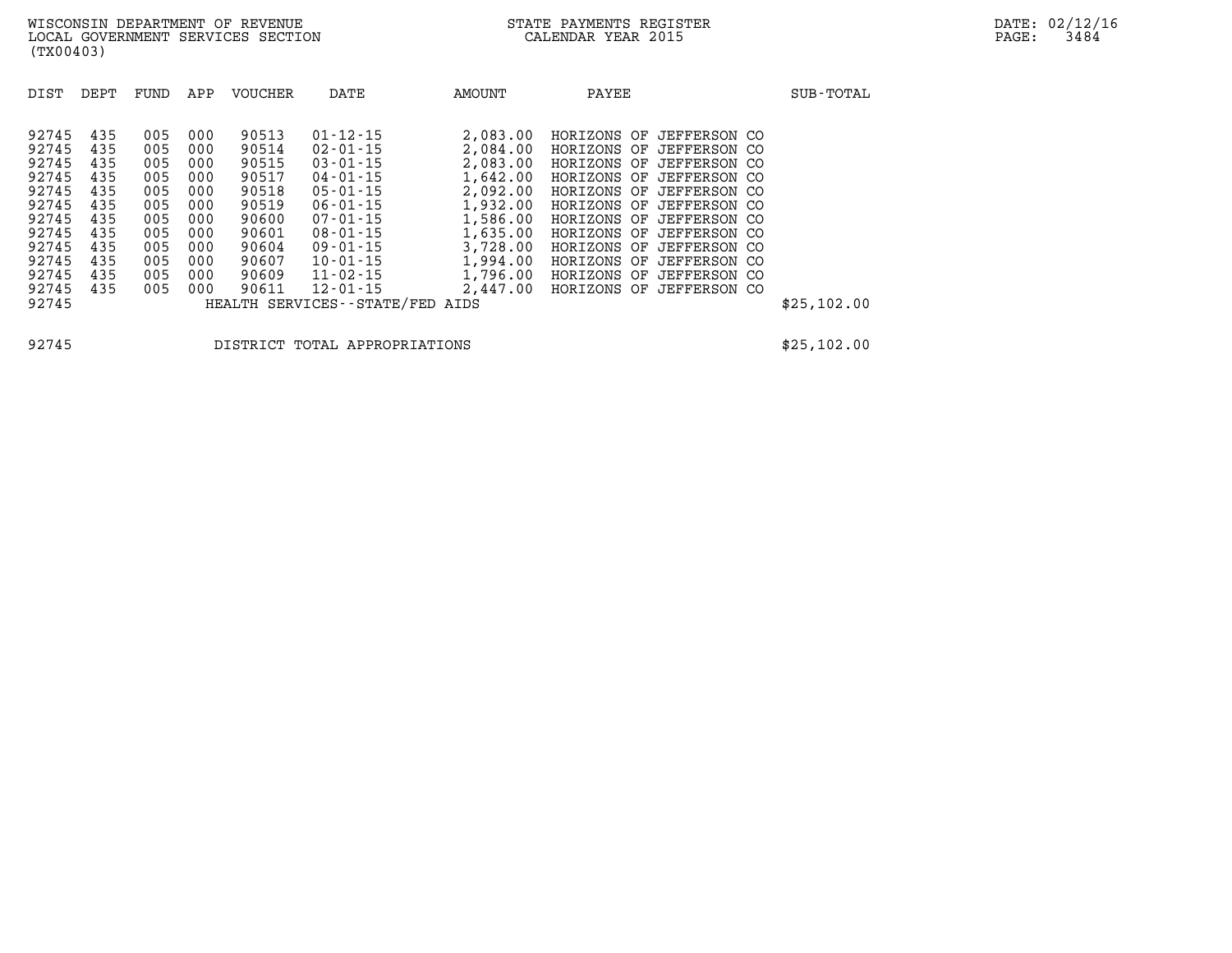| DIST  | DEPT | FUND | APP | <b>VOUCHER</b> | DATE                            | AMOUNT   | PAYEE                   | SUB-TOTAL   |
|-------|------|------|-----|----------------|---------------------------------|----------|-------------------------|-------------|
| 92746 | 435  | 005  | 000 | 90511          | $01 - 01 - 15$                  | 2,244.00 | THE GATHERING PLACE INC |             |
| 92746 | 435  | 005  | 000 | 90514          | $02 - 01 - 15$                  | 2,084.00 | THE GATHERING PLACE INC |             |
| 92746 | 435  | 005  | 000 | 90515          | $03 - 01 - 15$                  | 2,083.00 | THE GATHERING PLACE INC |             |
| 92746 | 435  | 005  | 000 | 90517          | $04 - 01 - 15$                  | 2,658.00 | THE GATHERING PLACE INC |             |
| 92746 | 435  | 005  | 000 | 90518          | $05 - 01 - 15$                  | 1,594.00 | THE GATHERING PLACE INC |             |
| 92746 | 435  | 005  | 000 | 90519          | $06 - 01 - 15$                  | 2,094.00 | THE GATHERING PLACE INC |             |
| 92746 | 435  | 005  | 000 | 90600          | $07 - 01 - 15$                  | 1,293.00 | THE GATHERING PLACE INC |             |
| 92746 | 435  | 005  | 000 | 90601          | $08 - 01 - 15$                  | 2,732.00 | THE GATHERING PLACE INC |             |
| 92746 | 435  | 005  | 000 | 90604          | $09 - 01 - 15$                  | 3,196.00 | THE GATHERING PLACE INC |             |
| 92746 | 435  | 005  | 000 | 90607          | $10 - 01 - 15$                  | 2,165.00 | THE GATHERING PLACE INC |             |
| 92746 | 435  | 005  | 000 | 90611          | $12 - 01 - 15$                  | 2,285.00 | THE GATHERING PLACE INC |             |
| 92746 |      |      |     |                | HEALTH SERVICES--STATE/FED AIDS |          |                         | \$24,428.00 |

**92746 DISTRICT TOTAL APPROPRIATIONS \$24,428.00**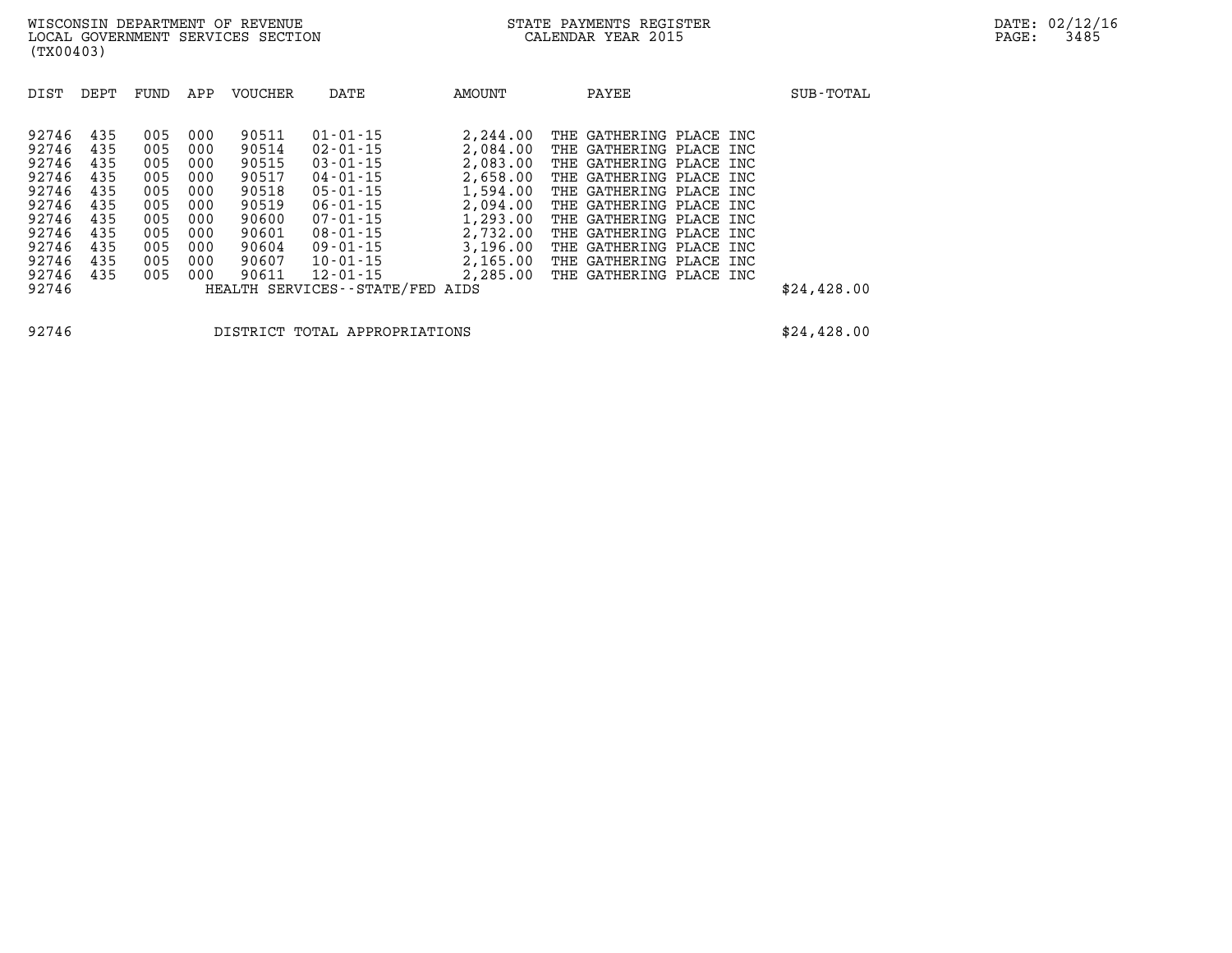| DIST                                                                                                                       | DEPT                                                                                    | FUND                                                                                    | APP                                                                                     | <b>VOUCHER</b>                                                                                                    | DATE                                                                                                                                                                                                                                                                    | AMOUNT                                                                                                                                                           | PAYEE                                                                                                                                                                                                                                                                                                                                                                                                                                       | SUB-TOTAL   |
|----------------------------------------------------------------------------------------------------------------------------|-----------------------------------------------------------------------------------------|-----------------------------------------------------------------------------------------|-----------------------------------------------------------------------------------------|-------------------------------------------------------------------------------------------------------------------|-------------------------------------------------------------------------------------------------------------------------------------------------------------------------------------------------------------------------------------------------------------------------|------------------------------------------------------------------------------------------------------------------------------------------------------------------|---------------------------------------------------------------------------------------------------------------------------------------------------------------------------------------------------------------------------------------------------------------------------------------------------------------------------------------------------------------------------------------------------------------------------------------------|-------------|
| 92747<br>92747<br>92747<br>92747<br>92747<br>92747<br>92747<br>92747<br>92747<br>92747<br>92747<br>92747<br>92747<br>92747 | 435<br>435<br>435<br>435<br>435<br>435<br>435<br>435<br>435<br>435<br>435<br>435<br>435 | 005<br>005<br>005<br>005<br>005<br>005<br>005<br>005<br>005<br>005<br>005<br>005<br>005 | 000<br>000<br>000<br>000<br>000<br>000<br>000<br>000<br>000<br>000<br>000<br>000<br>000 | 90513<br>90514<br>90515<br>90517<br>90518<br>90519<br>90600<br>90601<br>90604<br>90607<br>90609<br>90611<br>90612 | $01 - 12 - 15$<br>$02 - 01 - 15$<br>$03 - 01 - 15$<br>$04 - 01 - 15$<br>$05 - 01 - 15$<br>$06 - 01 - 15$<br>$07 - 01 - 15$<br>$08 - 01 - 15$<br>$09 - 01 - 15$<br>$10 - 01 - 15$<br>$11 - 02 - 15$<br>$12 - 01 - 15$<br>$12 - 15 - 15$<br>HEALTH SERVICES - - STATE/FED | 2,083.00<br>2,084.00<br>2,083.00<br>1,477.00<br>1,960.00<br>1,795.00<br>1,949.00<br>3,520.00<br>3,426.00<br>2,469.00<br>3,547.00<br>2,817.00<br>3,750.00<br>AIDS | FRIENDSHIP<br>THE<br>CONNECTION<br>FRIENDSHIP<br>THE<br>CONNECTION<br>THE FRIENDSHIP<br>CONNECTION<br>THE FRIENDSHIP<br>CONNECTION<br>THE FRIENDSHIP<br>CONNECTION<br>THE FRIENDSHIP<br>CONNECTION<br>THE<br>FRIENDSHIP<br>CONNECTION<br>THE<br>FRIENDSHIP<br>CONNECTION<br>THE FRIENDSHIP<br>CONNECTION<br>THE FRIENDSHIP<br>CONNECTION<br>THE FRIENDSHIP<br>CONNECTION<br>THE FRIENDSHIP<br>CONNECTION<br>THE<br>FRIENDSHIP<br>CONNECTION | \$32,960.00 |

**92747 DISTRICT TOTAL APPROPRIATIONS \$32,960.00**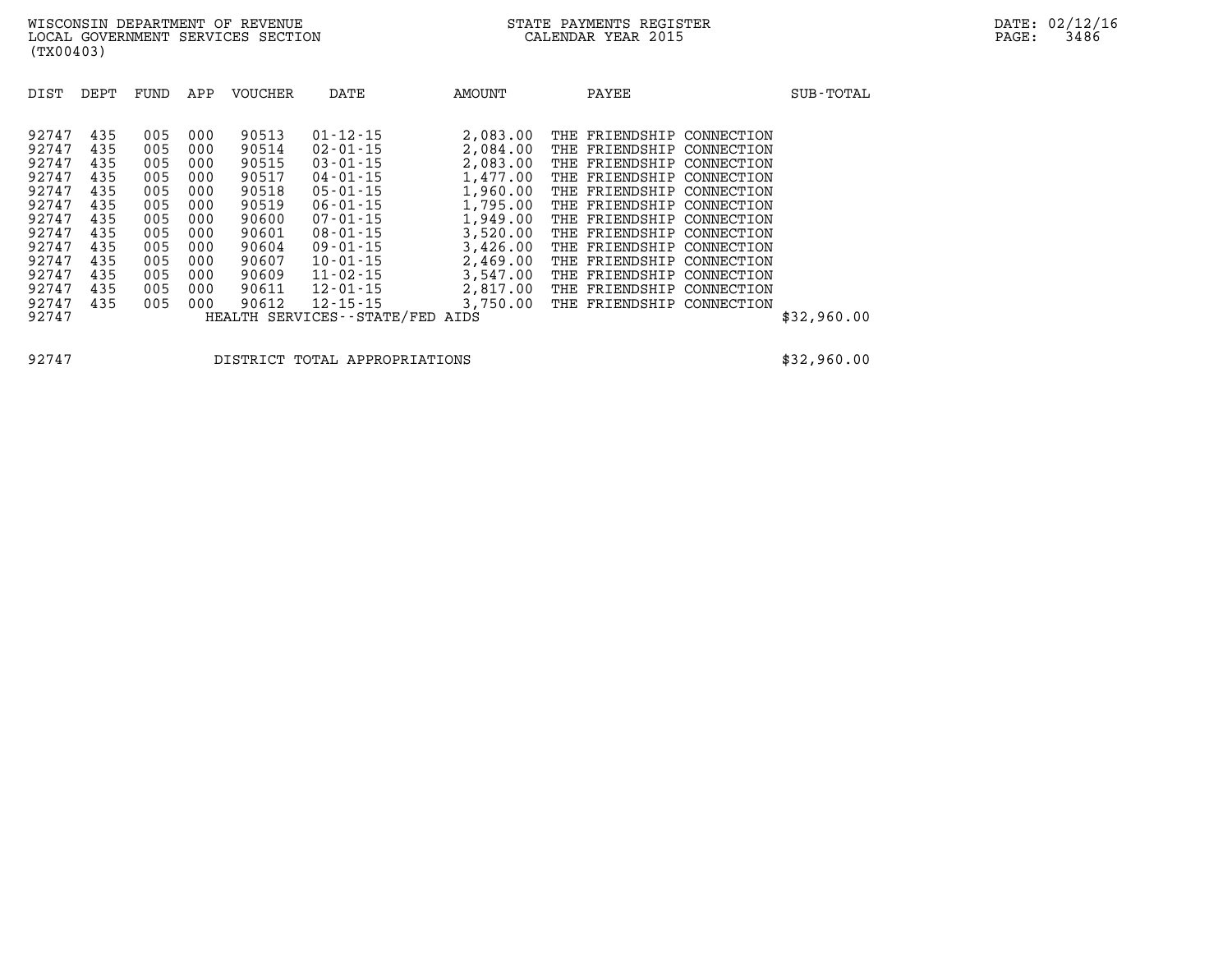| DIST  | DEPT | FUND | APP | <b>VOUCHER</b> | DATE                            | AMOUNT   | PAYEE                     | SUB-TOTAL   |
|-------|------|------|-----|----------------|---------------------------------|----------|---------------------------|-------------|
|       |      |      |     |                |                                 |          |                           |             |
|       |      |      |     |                |                                 |          |                           |             |
| 92748 | 435  | 005  | 000 | 90513          | $01 - 12 - 15$                  | 2,083.00 | GENESIS 1990 INCORPORATED |             |
| 92748 | 435  | 005  | 000 | 90514          | $02 - 01 - 15$                  | 2,299.00 | GENESIS 1990 INCORPORATED |             |
| 92748 | 435  | 005  | 000 | 90515          | $03 - 01 - 15$                  | 4,009.00 | GENESIS 1990 INCORPORATED |             |
| 92748 | 435  | 005  | 000 | 90517          | $04 - 01 - 15$                  | 3,096.00 | GENESIS 1990 INCORPORATED |             |
| 92748 | 435  | 005  | 000 | 90518          | $05 - 01 - 15$                  | 3,330.00 | GENESIS 1990 INCORPORATED |             |
| 92748 | 435  | 005  | 000 | 90519          | $06 - 01 - 15$                  | 1,902.00 | GENESIS 1990 INCORPORATED |             |
| 92748 | 435  | 005  | 000 | 90604          | $09 - 01 - 15$                  | 9,523.00 | GENESIS 1990 INCORPORATED |             |
| 92748 | 435  | 005  | 000 | 90607          | $10 - 01 - 15$                  | 2,449.00 | GENESIS 1990 INCORPORATED |             |
| 92748 |      |      |     |                | HEALTH SERVICES--STATE/FED AIDS |          |                           | \$28,691.00 |
|       |      |      |     |                |                                 |          |                           |             |
|       |      |      |     |                |                                 |          |                           |             |

**92748 DISTRICT TOTAL APPROPRIATIONS \$28,691.00**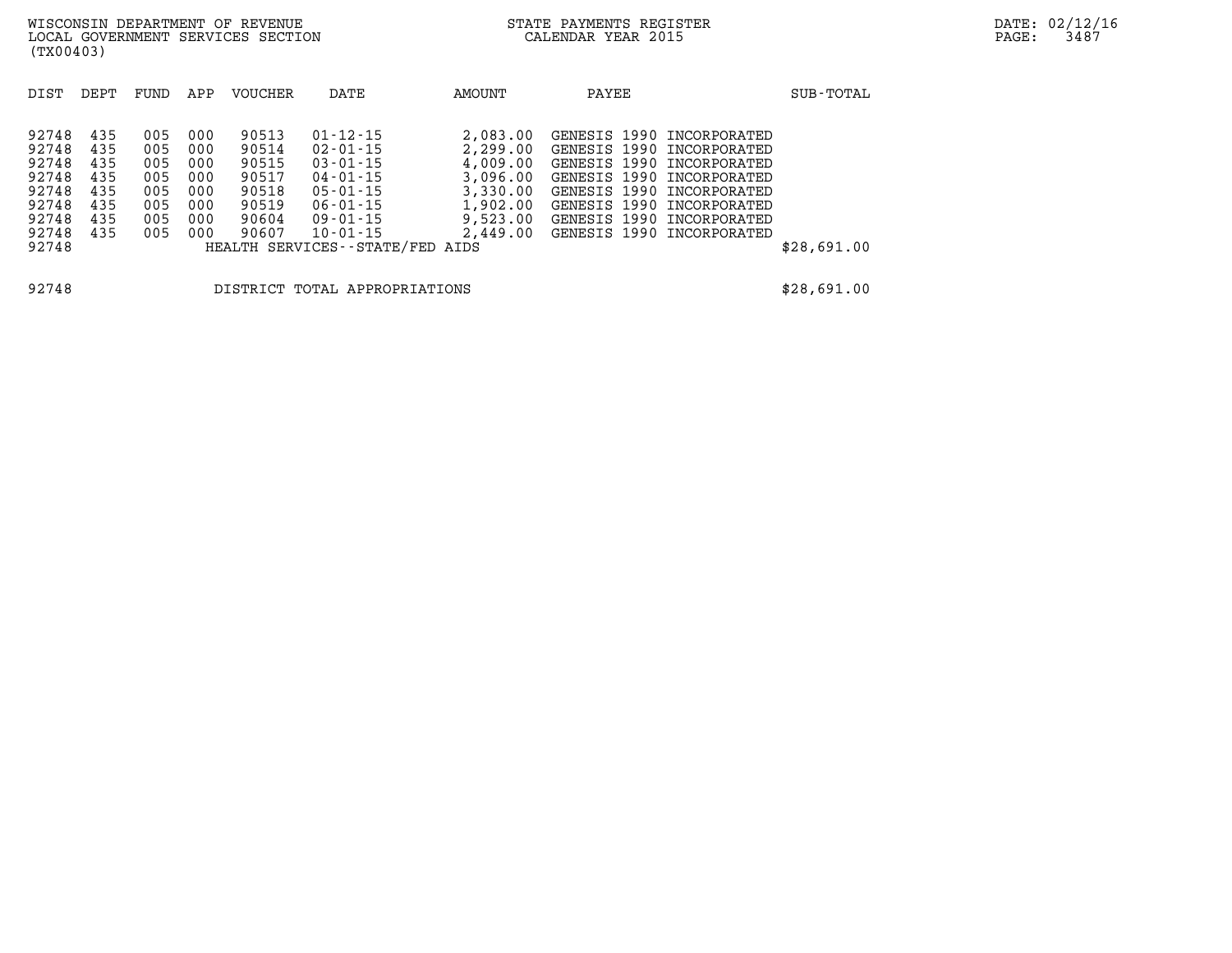| (TX00403)                                                   |                                        |                                        |                                        | WISCONSIN DEPARTMENT OF REVENUE<br>LOCAL GOVERNMENT SERVICES SECTION |                                                                                                               |                                                        | STATE PAYMENTS REGISTER<br>CALENDAR YEAR 2015 |                                                                                                                                                                                     | PAGE:        | DATE: 02/12/16<br>3488 |  |
|-------------------------------------------------------------|----------------------------------------|----------------------------------------|----------------------------------------|----------------------------------------------------------------------|---------------------------------------------------------------------------------------------------------------|--------------------------------------------------------|-----------------------------------------------|-------------------------------------------------------------------------------------------------------------------------------------------------------------------------------------|--------------|------------------------|--|
| DIST                                                        | DEPT                                   | FUND                                   | APP                                    | VOUCHER                                                              | DATE                                                                                                          | AMOUNT                                                 | PAYEE                                         |                                                                                                                                                                                     | SUB-TOTAL    |                        |  |
| 92750<br>92750<br>92750<br>92750<br>92750<br>92750<br>92750 | 435<br>435<br>435<br>435<br>435<br>435 | 005<br>005<br>005<br>005<br>005<br>005 | 000<br>000<br>000<br>000<br>000<br>000 | 90511<br>90514<br>90515<br>90517<br>90600<br>90609                   | $01 - 01 - 15$<br>02-01-15<br>03-01-15<br>04-01-15<br>07-01-15<br>11-02-15<br>HEALTH SERVICES--STATE/FED AIDS | 2,860.00<br>2,860.00<br>8,260.00<br>9,880.00<br>232.00 |                                               | LARSON TAX & ACCOUNTING L<br>LARSON TAX & ACCOUNTING L<br>LARSON TAX & ACCOUNTING L<br>LARSON TAX & ACCOUNTING L<br>LARSON TAX & ACCOUNTING L<br>4,160.00 LARSON TAX & ACCOUNTING L | \$28, 252.00 |                        |  |
| 92750                                                       |                                        |                                        |                                        |                                                                      | DISTRICT TOTAL APPROPRIATIONS                                                                                 |                                                        |                                               |                                                                                                                                                                                     | \$28, 252.00 |                        |  |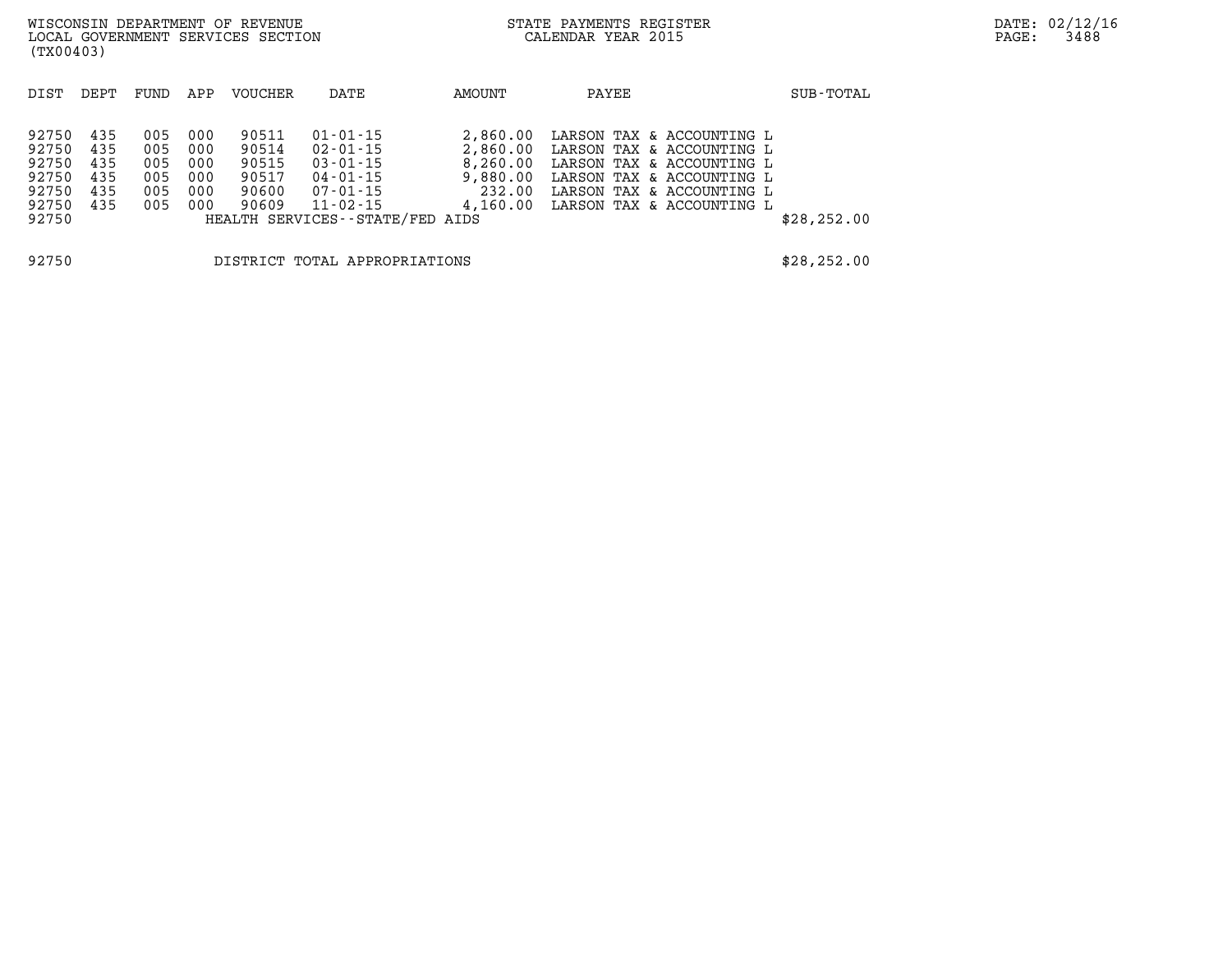| DIST                                                                 | DEPT                                          | FUND                                          | APP                                           | VOUCHER                                                     | DATE                                                                                                                                                  | AMOUNT                                                                                    | PAYEE                                                                                                                                                                                   |                 | SUB-TOTAL    |
|----------------------------------------------------------------------|-----------------------------------------------|-----------------------------------------------|-----------------------------------------------|-------------------------------------------------------------|-------------------------------------------------------------------------------------------------------------------------------------------------------|-------------------------------------------------------------------------------------------|-----------------------------------------------------------------------------------------------------------------------------------------------------------------------------------------|-----------------|--------------|
| 92757<br>92757<br>92757<br>92757<br>92757<br>92757<br>92757<br>92757 | 435<br>435<br>435<br>435<br>435<br>435<br>435 | 005<br>005<br>005<br>005<br>005<br>005<br>005 | 000<br>000<br>000<br>000<br>000<br>000<br>000 | 90515<br>90518<br>90519<br>90601<br>90604<br>90609<br>90611 | $03 - 01 - 15$<br>05-01-15<br>$06 - 01 - 15$<br>$08 - 01 - 15$<br>$09 - 01 - 15$<br>$11 - 02 - 15$<br>$12 - 01 - 15$<br>HEALTH SERVICES - - STATE/FED | 37,731,00<br>25,154.00<br>12,577.00<br>740.00<br>740.00<br>55,556.00<br>82,000.00<br>AIDS | LAKESHORE COMM HEALTH CEN<br>LAKESHORE COMM HEALTH CEN<br>LAKESHORE COMM HEALTH CEN<br>LAKESHORE COMM HEALTH CEN<br>LAKESHORE COMM HEALTH CEN<br>LAKESHORE<br>LAKESHORE COMM HEALTH CEN | COMM HEALTH CEN | \$214,498.00 |

**92757 DISTRICT TOTAL APPROPRIATIONS \$214,498.00**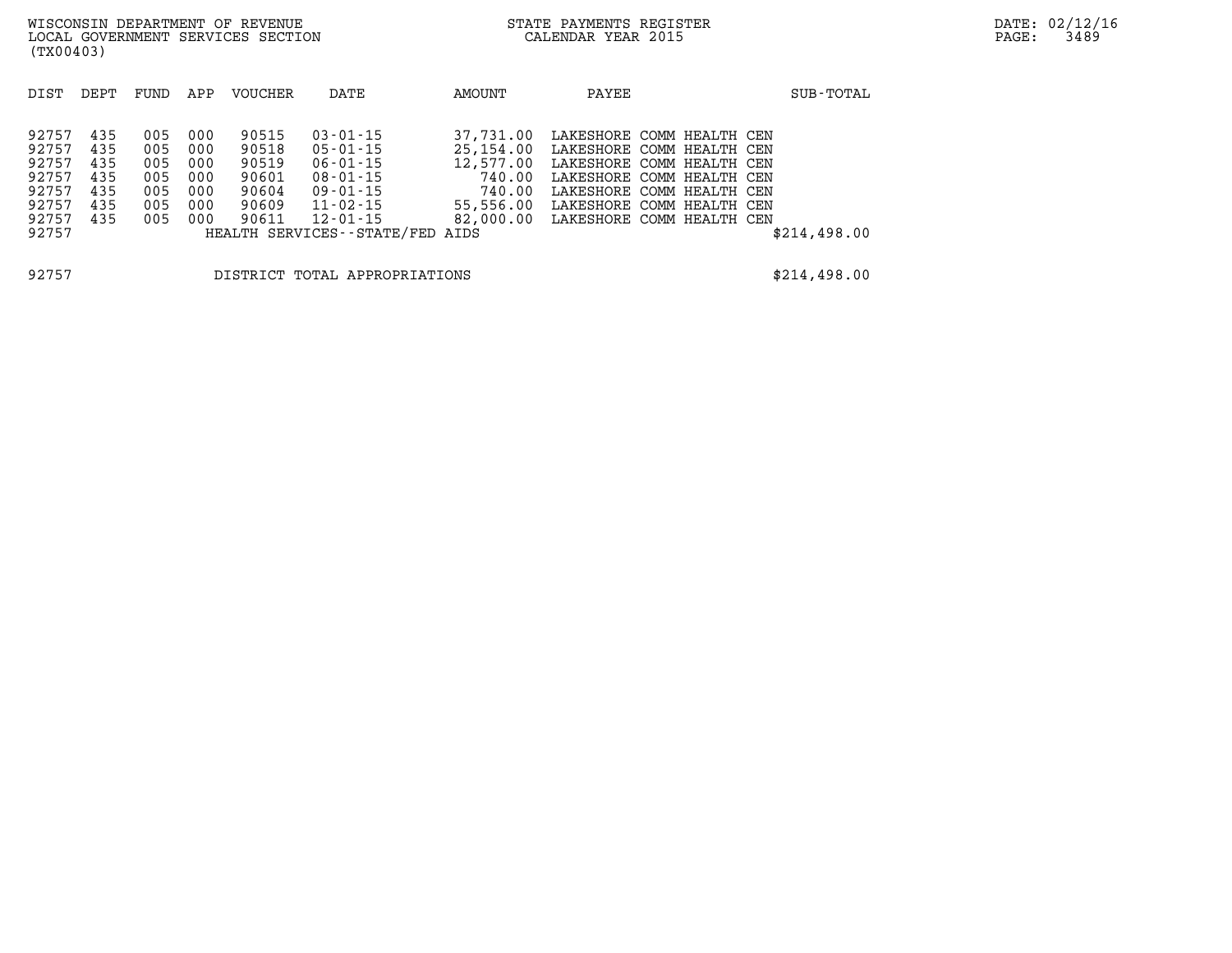| DIST                                                                          | DEPT                                                        | FUND                                                        | APP                                                         | <b>VOUCHER</b>                                                                | DATE                                                                                                                                                           | <b>AMOUNT</b>                                                                                                | PAYEE                                                                                                                                                          | SUB-TOTAL    |
|-------------------------------------------------------------------------------|-------------------------------------------------------------|-------------------------------------------------------------|-------------------------------------------------------------|-------------------------------------------------------------------------------|----------------------------------------------------------------------------------------------------------------------------------------------------------------|--------------------------------------------------------------------------------------------------------------|----------------------------------------------------------------------------------------------------------------------------------------------------------------|--------------|
| 92758<br>92758<br>92758<br>92758<br>92758<br>92758<br>92758<br>92758<br>92758 | 435<br>435<br>435<br>435<br>435<br>435<br>435<br>435<br>435 | 005<br>005<br>005<br>005<br>005<br>005<br>005<br>005<br>005 | 000<br>000<br>000<br>000<br>000<br>000<br>000<br>000<br>000 | 90511<br>90514<br>90515<br>90517<br>90518<br>90519<br>90600<br>90601<br>90604 | $01 - 01 - 15$<br>$02 - 01 - 15$<br>$03 - 01 - 15$<br>$04 - 01 - 15$<br>$05 - 01 - 15$<br>$06 - 01 - 15$<br>$07 - 01 - 15$<br>$08 - 01 - 15$<br>$09 - 01 - 15$ | 3,061.00<br>41,356.00<br>9,324.00<br>2,857.00<br>8,021.00<br>20,022.00<br>17,008.00<br>3,598.00<br>24,920,00 | CORE/EL CENTRO<br>CORE/EL CENTRO<br>CORE/EL CENTRO<br>CORE/EL CENTRO<br>CORE/EL CENTRO<br>CORE/EL CENTRO<br>CORE/EL CENTRO<br>CORE/EL CENTRO<br>CORE/EL CENTRO |              |
| 92758                                                                         |                                                             |                                                             |                                                             |                                                                               | HEALTH SERVICES--STATE/FED AIDS                                                                                                                                |                                                                                                              |                                                                                                                                                                | \$130,167.00 |
| 92758                                                                         |                                                             |                                                             |                                                             |                                                                               | DISTRICT TOTAL APPROPRIATIONS                                                                                                                                  |                                                                                                              |                                                                                                                                                                | \$130,167.00 |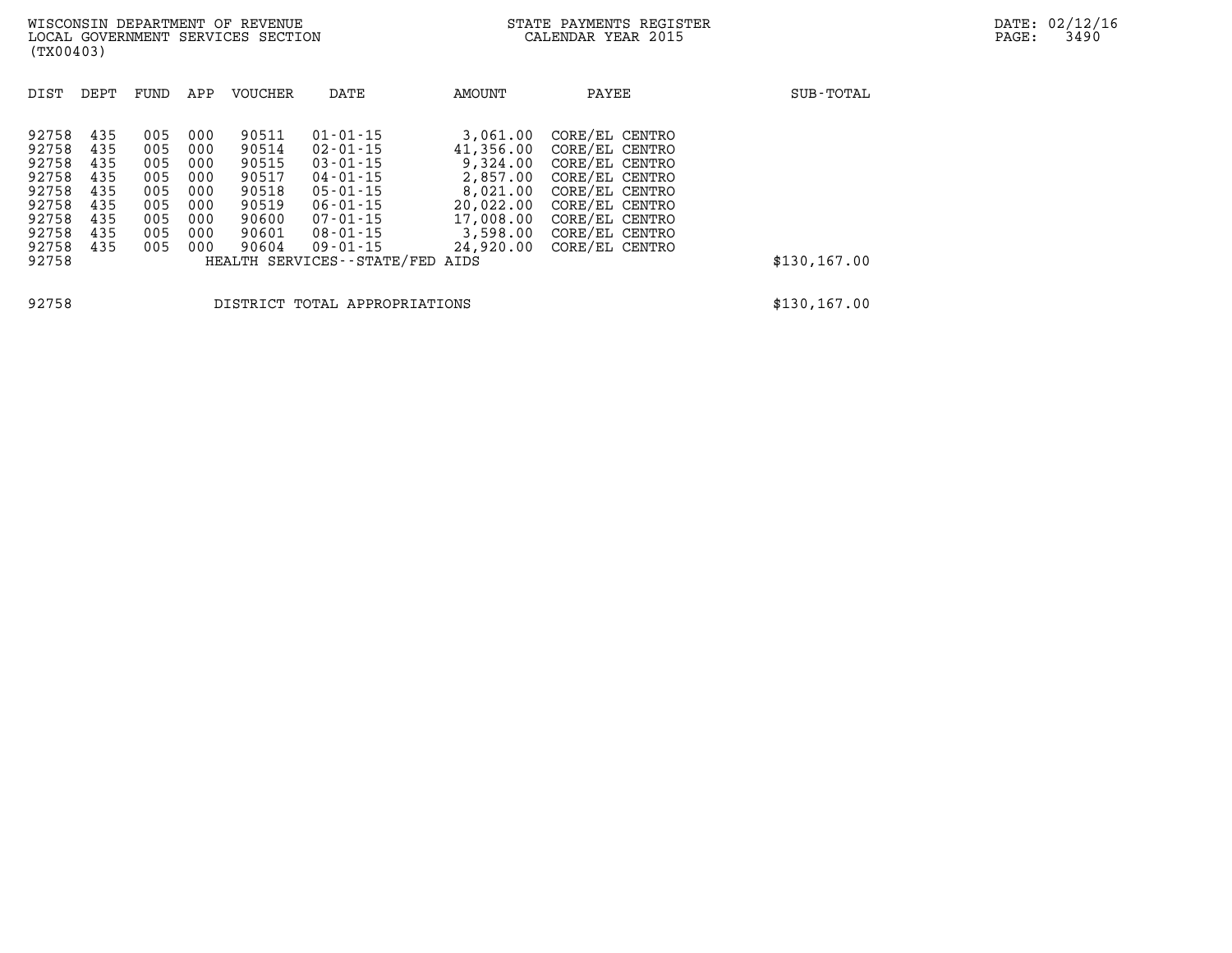| DIST  | DEPT | FUND | APP | VOUCHER | DATE                          | AMOUNT    | PAYEE                          | SUB-TOTAL     |
|-------|------|------|-----|---------|-------------------------------|-----------|--------------------------------|---------------|
|       |      |      |     |         |                               |           |                                |               |
| 92761 | 435  | 005  | 000 | 90514   | $02 - 01 - 15$                | 74,973.00 | INSTITUTE<br>FOR HEALTHY<br>WΙ |               |
| 92761 | 435  | 005  | 000 | 90515   | $03 - 01 - 15$                | 27,262.00 | WI INSTITUTE<br>FOR HEALTHY    |               |
| 92761 | 435  | 005  | 000 | 90517   | $04 - 01 - 15$                | 40,246.00 | WI INSTITUTE<br>FOR HEALTHY    |               |
| 92761 | 435  | 005  | 000 | 90518   | $05 - 01 - 15$                | 31,258.00 | FOR HEALTHY<br>WI INSTITUTE    |               |
| 92761 | 435  | 005  | 000 | 90519   | $06 - 01 - 15$                | 31,258.00 | WI INSTITUTE<br>FOR HEALTHY    |               |
| 92761 | 435  | 005  | 000 | 90600   | $07 - 01 - 15$                | 11,482.00 | FOR HEALTHY<br>WI INSTITUTE    |               |
| 92761 | 435  | 005  | 000 | 90601   | $08 - 01 - 15$                | 11,484.00 | WI INSTITUTE<br>FOR HEALTHY    |               |
| 92761 | 435  | 005  | 000 | 90607   | $10 - 01 - 15$                | 26,187.00 | INSTITUTE<br>FOR HEALTHY<br>WΙ |               |
| 92761 | 435  | 005  | 000 | 90609   | $11 - 02 - 15$                | 8,729.00  | WI INSTITUTE<br>FOR HEALTHY    |               |
| 92761 | 435  | 005  | 000 | 90611   | $12 - 01 - 15$                | 23,344.00 | WI INSTITUTE<br>FOR HEALTHY    |               |
| 92761 |      |      |     |         | HEALTH SERVICES - - STATE/FED | AIDS      |                                | \$286, 223.00 |
|       |      |      |     |         |                               |           |                                |               |

**92761 DISTRICT TOTAL APPROPRIATIONS \$286,223.00**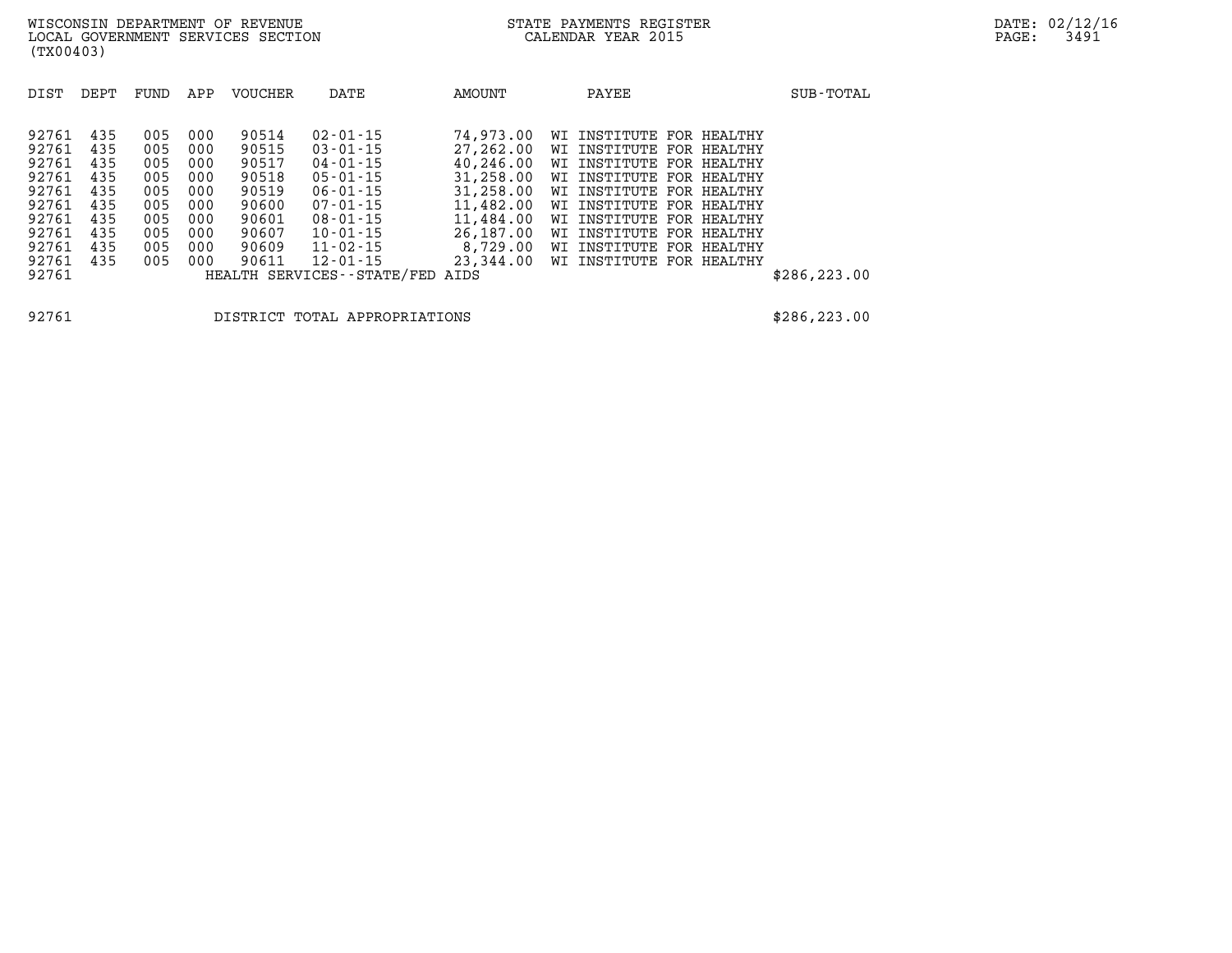| DIST<br>DEPT                                                                                                                                                                                          | FUND                                                                             | APP                                                                              | <b>VOUCHER</b>                                                                                           | DATE                                                                                                                                                                                                                                                  | <b>AMOUNT</b>                                                                                                                                                    | PAYEE                                                                                                                                                                                                                                                                                                                                                                                                                         | SUB-TOTAL    |
|-------------------------------------------------------------------------------------------------------------------------------------------------------------------------------------------------------|----------------------------------------------------------------------------------|----------------------------------------------------------------------------------|----------------------------------------------------------------------------------------------------------|-------------------------------------------------------------------------------------------------------------------------------------------------------------------------------------------------------------------------------------------------------|------------------------------------------------------------------------------------------------------------------------------------------------------------------|-------------------------------------------------------------------------------------------------------------------------------------------------------------------------------------------------------------------------------------------------------------------------------------------------------------------------------------------------------------------------------------------------------------------------------|--------------|
| 92766<br>435<br>92766<br>435<br>92766<br>435<br>92766<br>435<br>435<br>92766<br>92766<br>435<br>92766<br>435<br>92766<br>435<br>92766<br>435<br>92766<br>435<br>92766<br>435<br>435<br>92766<br>92766 | 005<br>005<br>005<br>005<br>005<br>005<br>005<br>005<br>005<br>005<br>005<br>005 | 000<br>000<br>000<br>000<br>000<br>000<br>000<br>000<br>000<br>000<br>000<br>000 | 90511<br>90514<br>90515<br>90517<br>90518<br>90519<br>90600<br>90601<br>90604<br>90607<br>90609<br>90611 | $01 - 01 - 15$<br>$02 - 01 - 15$<br>$03 - 01 - 15$<br>$04 - 01 - 15$<br>$05 - 01 - 15$<br>$06 - 01 - 15$<br>$07 - 01 - 15$<br>$08 - 01 - 15$<br>$09 - 01 - 15$<br>$10 - 01 - 15$<br>$11 - 02 - 15$<br>$12 - 01 - 15$<br>HEALTH SERVICES - - STATE/FED | 32,531.00<br>39,181.00<br>75,086.00<br>25,720.00<br>22,950,00<br>28,081.00<br>34,847,00<br>37,161.00<br>20,253.00<br>27,799.00<br>29,011,00<br>33,289.00<br>AIDS | WISCONSIN<br>COMM<br>SERV<br>INC<br>WISCONSIN<br>COMM<br>SERV<br>INC<br>WISCONSIN<br>COMM<br>SERV<br>INC<br>COMM<br>WISCONSIN<br>SERV<br>INC<br>COMM<br>WISCONSIN<br>SERV<br>INC<br>WISCONSIN COMM<br>SERV<br>INC<br>COMM<br>WISCONSIN<br>SERV<br>INC<br>WISCONSIN<br>COMM<br>SERV<br>INC<br>COMM<br>WISCONSIN<br>SERV INC<br>WISCONSIN<br>COMM<br>SERV<br>INC<br>WISCONSIN<br>COMM<br>SERV<br>INC<br>WISCONSIN COMM SERV INC | \$405,909.00 |

**92766 DISTRICT TOTAL APPROPRIATIONS \$405,909.00**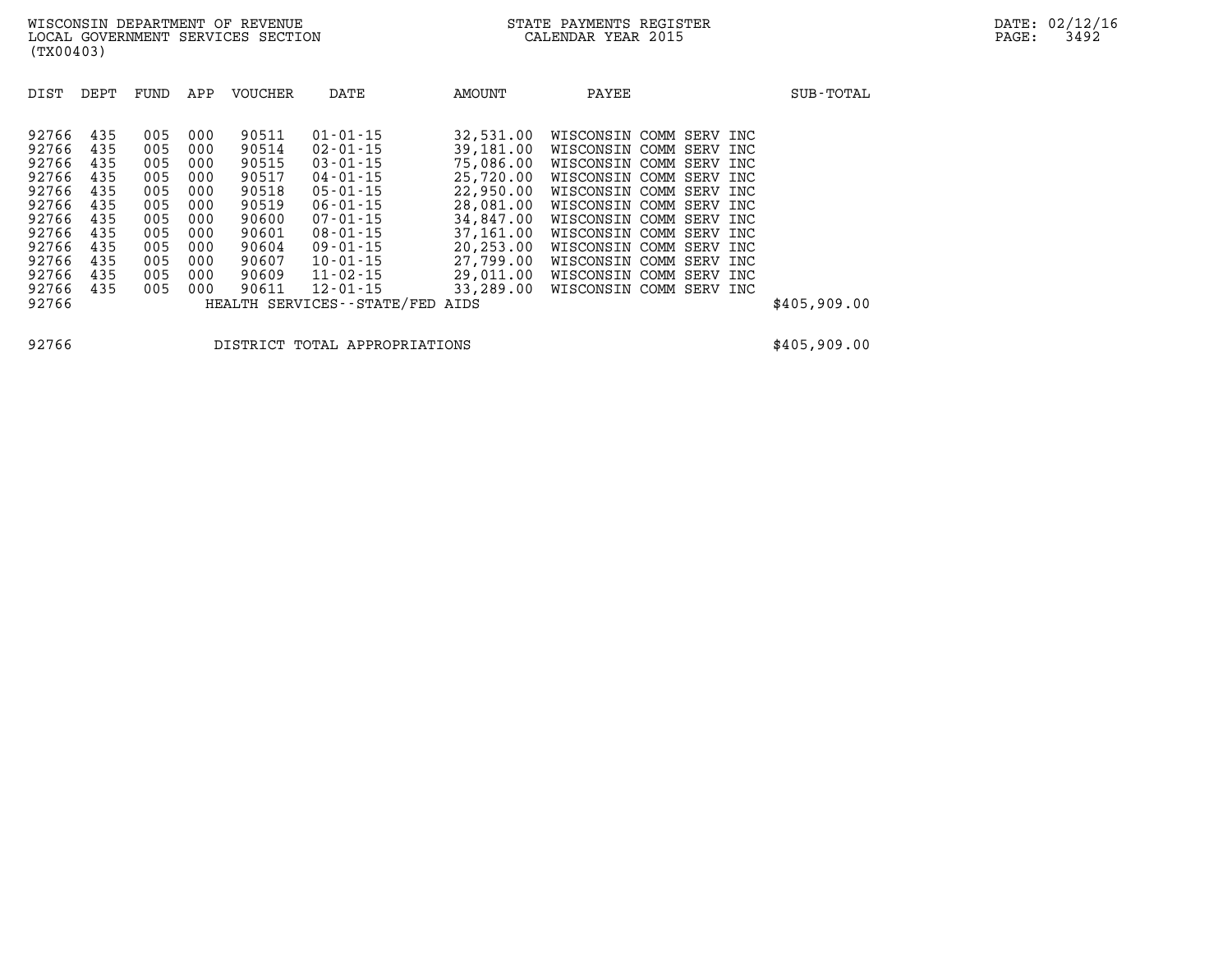| WISCONSIN DEPARTMENT OF REVENUE<br>LOCAL GOVERNMENT SERVICES SECTION<br>(TX00403) |                                        |                                        |                                        |                                                    |                                                                                                               |                                              | STATE PAYMENTS REGISTER<br>CALENDAR YEAR 2015                                                                                                                                                | DATE: 02/12/16<br>3493<br>PAGE: |  |
|-----------------------------------------------------------------------------------|----------------------------------------|----------------------------------------|----------------------------------------|----------------------------------------------------|---------------------------------------------------------------------------------------------------------------|----------------------------------------------|----------------------------------------------------------------------------------------------------------------------------------------------------------------------------------------------|---------------------------------|--|
| DIST                                                                              | DEPT                                   | FUND                                   | APP                                    | <b>VOUCHER</b>                                     | DATE                                                                                                          | AMOUNT                                       | PAYEE                                                                                                                                                                                        | SUB-TOTAL                       |  |
| 92767<br>92767<br>92767<br>92767<br>92767<br>92767<br>92767                       | 435<br>435<br>435<br>435<br>435<br>435 | 005<br>005<br>005<br>005<br>005<br>005 | 000<br>000<br>000<br>000<br>000<br>000 | 90511<br>90514<br>90515<br>90517<br>90518<br>90519 | 01-01-15<br>02-01-15<br>$03 - 01 - 15$<br>04-01-15<br>05-01-15<br>06-01-15<br>HEALTH SERVICES--STATE/FED AIDS | 2,399.00<br>2,083.00<br>2,011.00<br>2,229.00 | URBAN LEAGUE OF GREATER M<br>URBAN LEAGUE OF GREATER M<br>URBAN LEAGUE OF GREATER M<br>URBAN LEAGUE OF GREATER M<br>2,043.00 URBAN LEAGUE OF GREATER M<br>1,939.00 URBAN LEAGUE OF GREATER M | \$12,704.00                     |  |

**92767 DISTRICT TOTAL APPROPRIATIONS \$12,704.00**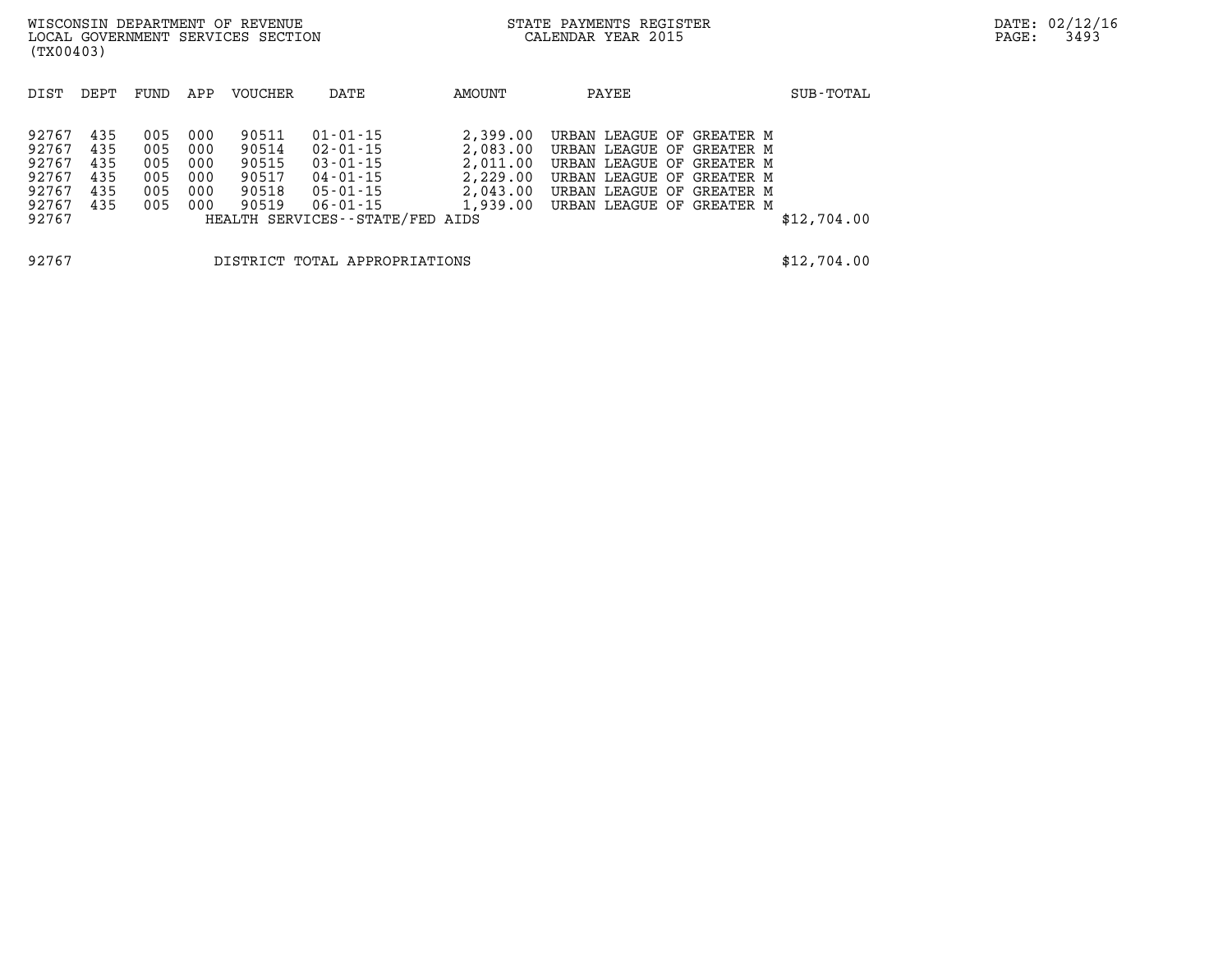| WISCONSIN DEPARTMENT OF REVENUE<br>LOCAL GOVERNMENT SERVICES SECTION<br>(TX00403) |                               |                          |                          |                                  |                                                                                 |                                  | STATE PAYMENTS REGISTER<br>CALENDAR YEAR 2015                                                                         |            | DATE: 02/12/16<br>3494<br>PAGE: |
|-----------------------------------------------------------------------------------|-------------------------------|--------------------------|--------------------------|----------------------------------|---------------------------------------------------------------------------------|----------------------------------|-----------------------------------------------------------------------------------------------------------------------|------------|---------------------------------|
| DIST                                                                              | DEPT                          | FUND                     | APP                      | VOUCHER                          | DATE                                                                            | AMOUNT                           | PAYEE                                                                                                                 | SUB-TOTAL  |                                 |
| 92768<br>92768<br>92768<br>92768<br>92768                                         | 435<br>435<br>435<br>435      | 005<br>005<br>005<br>005 | 000<br>000<br>000<br>000 | 90511<br>90514<br>90515<br>90519 | 01-01-15<br>02-01-15<br>03-01-15<br>06-01-15<br>HEALTH SERVICES--STATE/FED AIDS | 2,470.00<br>1,690.00<br>1,690.00 | WAUSAU AREA HMONG MUTUAL<br>WAUSAU AREA HMONG MUTUAL<br>WAUSAU AREA HMONG MUTUAL<br>3,482.00 WAUSAU AREA HMONG MUTUAL | \$9,332.00 |                                 |
| 92768                                                                             | DISTRICT TOTAL APPROPRIATIONS |                          |                          |                                  |                                                                                 |                                  |                                                                                                                       | \$9,332.00 |                                 |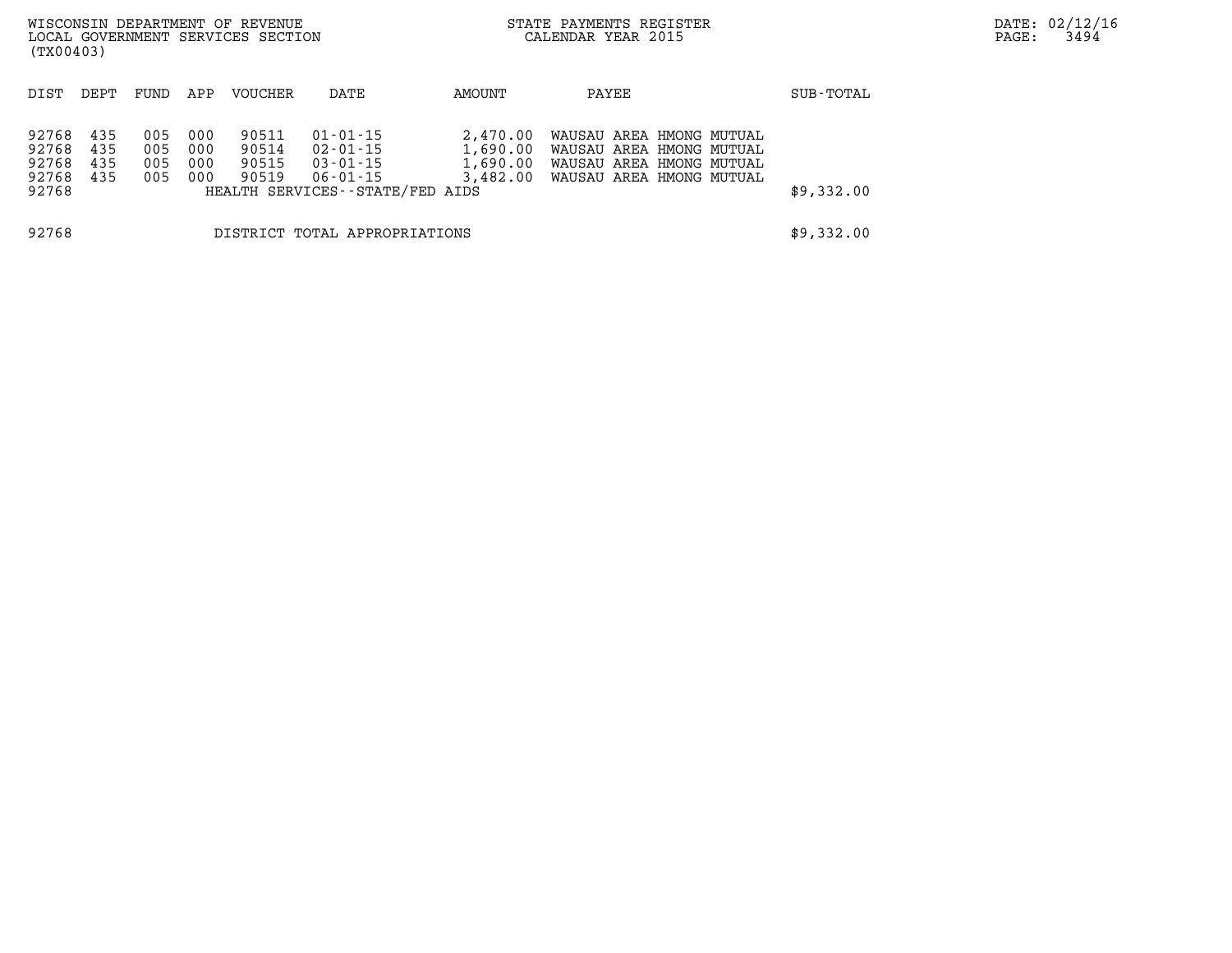| DIST  | DEPT | FUND | APP | VOUCHER | DATE                            | AMOUNT    | PAYEE                     | SUB-TOTAL     |
|-------|------|------|-----|---------|---------------------------------|-----------|---------------------------|---------------|
|       |      |      |     |         |                                 |           |                           |               |
| 92770 | 435  | 005  | 000 | 90511   | $01 - 01 - 15$                  | 9,726.00  | STARTING POINT OF OZAUKEE |               |
| 92770 | 435  | 005  | 000 | 90514   | $02 - 01 - 15$                  | 9,728.00  | STARTING POINT OF OZAUKEE |               |
| 92770 | 435  | 005  | 000 | 90515   | $03 - 01 - 15$                  | 9,726.00  | STARTING POINT OF OZAUKEE |               |
| 92770 | 435  | 005  | 000 | 90517   | $04 - 01 - 15$                  | 3,738.00  | STARTING POINT OF OZAUKEE |               |
| 92770 | 435  | 005  | 000 | 90518   | $05 - 01 - 15$                  | 11,018.00 | STARTING POINT OF OZAUKEE |               |
| 92770 | 435  | 005  | 000 | 90519   | $06 - 01 - 15$                  | 10,393.00 | STARTING POINT OF OZAUKEE |               |
| 92770 | 435  | 005  | 000 | 90600   | $07 - 01 - 15$                  | 10,608.00 | STARTING POINT OF OZAUKEE |               |
| 92770 | 435  | 005  | 000 | 90601   | $08 - 01 - 15$                  | 13,750.00 | STARTING POINT OF OZAUKEE |               |
| 92770 | 435  | 005  | 000 | 90609   | $11 - 02 - 15$                  | 20,926.00 | STARTING POINT OF OZAUKEE |               |
| 92770 | 435  | 005  | 000 | 90611   | $12 - 01 - 15$                  | 5,654.00  | STARTING POINT OF OZAUKEE |               |
| 92770 |      |      |     |         | HEALTH SERVICES--STATE/FED AIDS |           |                           | \$105, 267.00 |

**92770 DISTRICT TOTAL APPROPRIATIONS \$105,267.00**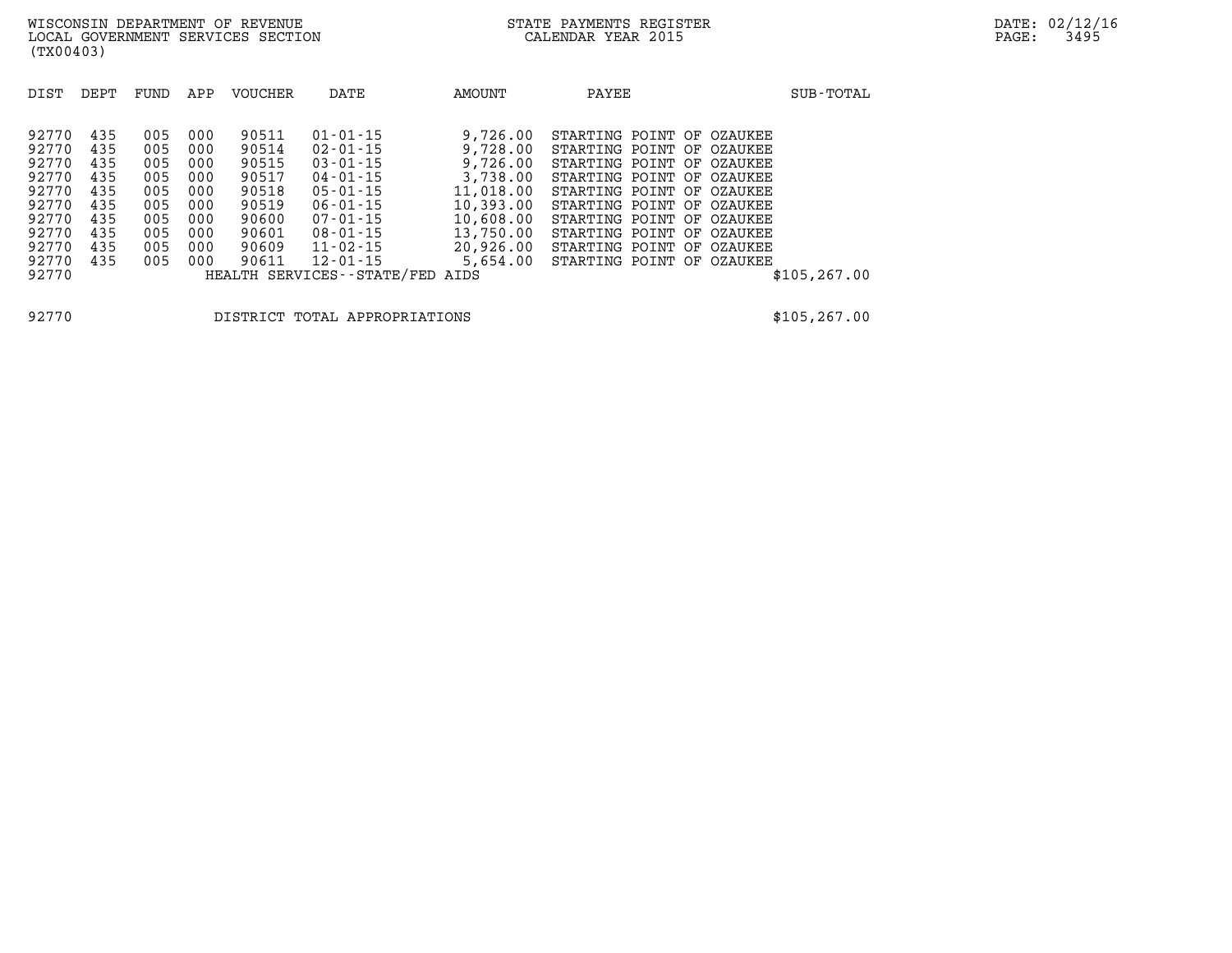| DIST  | DEPT | FUND | APP | <b>VOUCHER</b> | DATE                            | AMOUNT    | PAYEE                     | SUB-TOTAL   |
|-------|------|------|-----|----------------|---------------------------------|-----------|---------------------------|-------------|
|       |      |      |     |                |                                 |           |                           |             |
| 92773 | 435  | 005  | 000 | 90514          | $02 - 01 - 15$                  | 14,167.00 | WI COLLABORATIVE HLTHCARE |             |
| 92773 | 435  | 005  | 000 | 90515          | $03 - 01 - 15$                  | 14,886.00 | WI COLLABORATIVE HLTHCARE |             |
| 92773 | 435  | 005  | 000 | 90517          | $04 - 01 - 15$                  | 2,033.00  | WI COLLABORATIVE HLTHCARE |             |
| 92773 | 435  | 005  | 000 | 90518          | $05 - 01 - 15$                  | 2,186.00  | WI COLLABORATIVE HLTHCARE |             |
| 92773 | 435  | 005  | 000 | 90519          | $06 - 01 - 15$                  | 3,792.00  | WI COLLABORATIVE HLTHCARE |             |
| 92773 | 435  | 005  | 000 | 90604          | 09-01-15                        | 28,095.00 | WI COLLABORATIVE HLTHCARE |             |
| 92773 | 435  | 005  | 000 | 90607          | $10 - 01 - 15$                  | 3,666.00  | WI COLLABORATIVE HLTHCARE |             |
| 92773 |      |      |     |                | HEALTH SERVICES--STATE/FED AIDS |           |                           | \$68,825.00 |
|       |      |      |     |                |                                 |           |                           |             |
| 92773 |      |      |     |                | DISTRICT TOTAL APPROPRIATIONS   |           |                           | \$68,825.00 |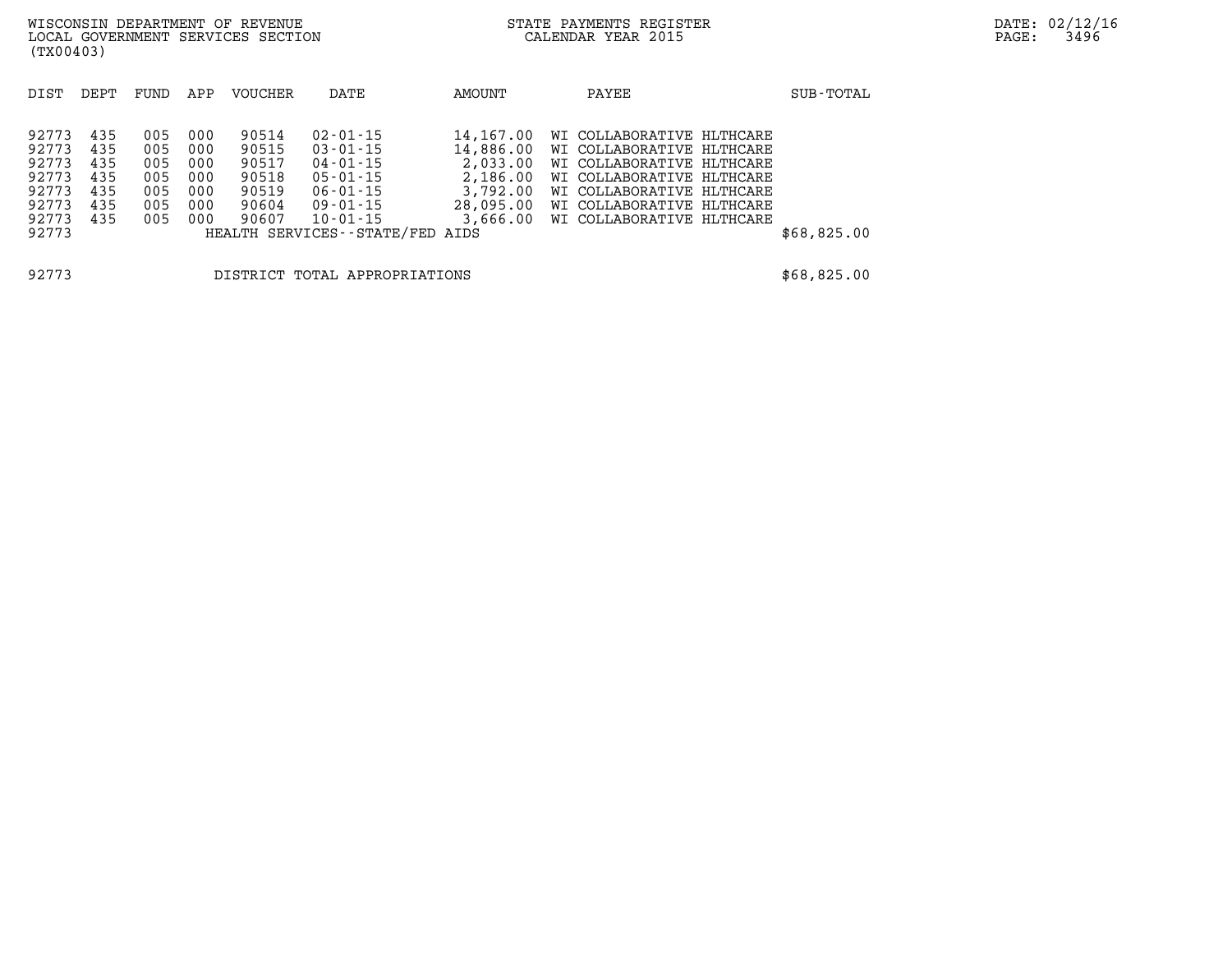| (TX00403)                                                       |                                 |                                        |                                        | WISCONSIN DEPARTMENT OF REVENUE<br>LOCAL GOVERNMENT SERVICES SECTION |                                                                                                         |                                                           | STATE PAYMENTS REGISTER<br>CALENDAR YEAR 2015                                                                                                                                       |  | DATE: 02/12/16<br>3497<br>$\mathtt{PAGE:}$ |  |
|-----------------------------------------------------------------|---------------------------------|----------------------------------------|----------------------------------------|----------------------------------------------------------------------|---------------------------------------------------------------------------------------------------------|-----------------------------------------------------------|-------------------------------------------------------------------------------------------------------------------------------------------------------------------------------------|--|--------------------------------------------|--|
| DIST                                                            | DEPT                            | FUND                                   | APP                                    | VOUCHER                                                              | DATE                                                                                                    | AMOUNT                                                    | PAYEE                                                                                                                                                                               |  | SUB-TOTAL                                  |  |
| 92774<br>92774<br>92774<br>92774<br>92774<br>92774 435<br>92774 | 435<br>435<br>435<br>435<br>435 | 005<br>005<br>005<br>005<br>005<br>005 | 000<br>000<br>000<br>000<br>000<br>000 | 90514<br>90515<br>90517<br>90518<br>90519<br>90611                   | 02-01-15<br>03-01-15<br>04-01-15<br>05-01-15<br>06-01-15<br>12-01-15<br>HEALTH SERVICES--STATE/FED AIDS | 3,647.00<br>13,312.00<br>7,612.00<br>2,731.00<br>1,814.00 | DOOR CO MEDICAL CTR FOUND<br>DOOR CO MEDICAL CTR FOUND<br>DOOR CO MEDICAL CTR FOUND<br>DOOR CO MEDICAL CTR FOUND<br>DOOR CO MEDICAL CTR FOUND<br>9,705.00 DOOR CO MEDICAL CTR FOUND |  | \$38,821.00                                |  |
| 92774                                                           |                                 |                                        |                                        |                                                                      | DISTRICT TOTAL APPROPRIATIONS                                                                           |                                                           |                                                                                                                                                                                     |  | \$38,821.00                                |  |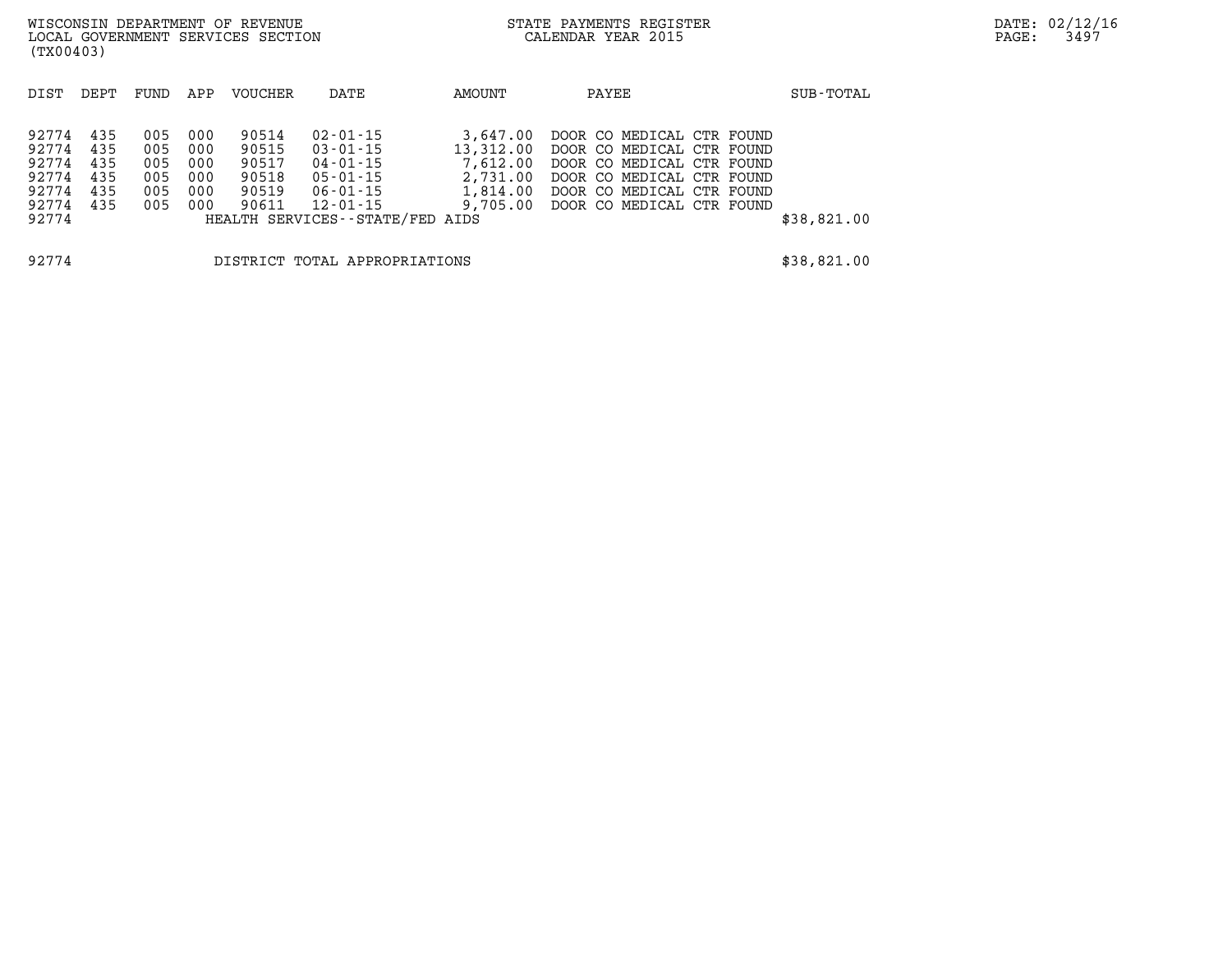| WISCONSIN DEPARTMENT OF REVENUE<br>LOCAL GOVERNMENT SERVICES SECTION<br>(TX00403) |                          |                          |                          |                                  |                                                                                       |                                  | STATE PAYMENTS REGISTER<br>CALENDAR YEAR 2015 |                                                                                                                   | DATE: 02/12/16<br>3498<br>PAGE: |  |
|-----------------------------------------------------------------------------------|--------------------------|--------------------------|--------------------------|----------------------------------|---------------------------------------------------------------------------------------|----------------------------------|-----------------------------------------------|-------------------------------------------------------------------------------------------------------------------|---------------------------------|--|
| DIST                                                                              | DEPT                     | FUND                     | APP                      | VOUCHER                          | DATE                                                                                  | AMOUNT                           | PAYEE                                         |                                                                                                                   | SUB-TOTAL                       |  |
| 92779<br>92779<br>92779<br>92779<br>92779                                         | 435<br>435<br>435<br>435 | 005<br>005<br>005<br>005 | 000<br>000<br>000<br>000 | 90511<br>90514<br>90515<br>90601 | 01-01-15<br>$02 - 01 - 15$<br>03-01-15<br>08-01-15<br>HEALTH SERVICES--STATE/FED AIDS | 1,014.00<br>1,015.00<br>5,618.00 |                                               | UNITED WAY MANITOWOC CO<br>UNITED WAY MANITOWOC CO<br>UNITED WAY MANITOWOC CO<br>9,130.00 UNITED WAY MANITOWOC CO | \$16,777.00                     |  |
| 92779                                                                             |                          |                          |                          |                                  | DISTRICT TOTAL APPROPRIATIONS                                                         |                                  |                                               |                                                                                                                   | \$16,777.00                     |  |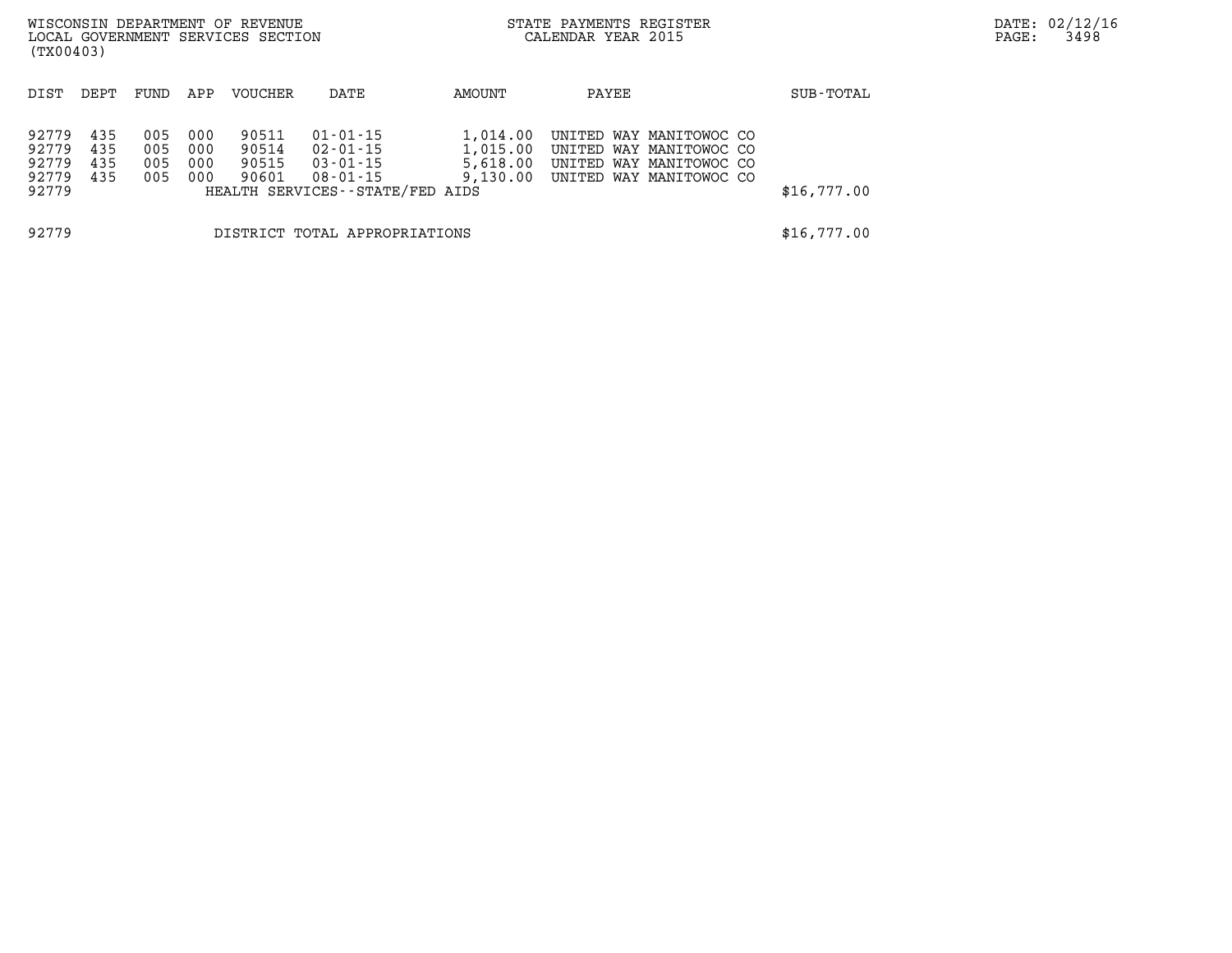| (TX00403)                              |      |      |     | WISCONSIN DEPARTMENT OF REVENUE<br>LOCAL GOVERNMENT SERVICES SECTION |                                                   |          | STATE PAYMENTS REGISTER<br>CALENDAR YEAR 2015 |            | PAGE: | DATE: 02/12/16<br>3499 |
|----------------------------------------|------|------|-----|----------------------------------------------------------------------|---------------------------------------------------|----------|-----------------------------------------------|------------|-------|------------------------|
| DIST                                   | DEPT | FUND | APP | <b>VOUCHER</b>                                                       | DATE                                              | AMOUNT   | PAYEE                                         | SUB-TOTAL  |       |                        |
| 92781<br>92781                         | 435  | 005  | 000 | 90607                                                                | $10 - 01 - 15$<br>HEALTH SERVICES--STATE/FED AIDS | 3,536.00 | WI COMMUNITY HEALTH FUND                      | \$3,536.00 |       |                        |
| 92781<br>DISTRICT TOTAL APPROPRIATIONS |      |      |     |                                                                      |                                                   |          |                                               | \$3,536.00 |       |                        |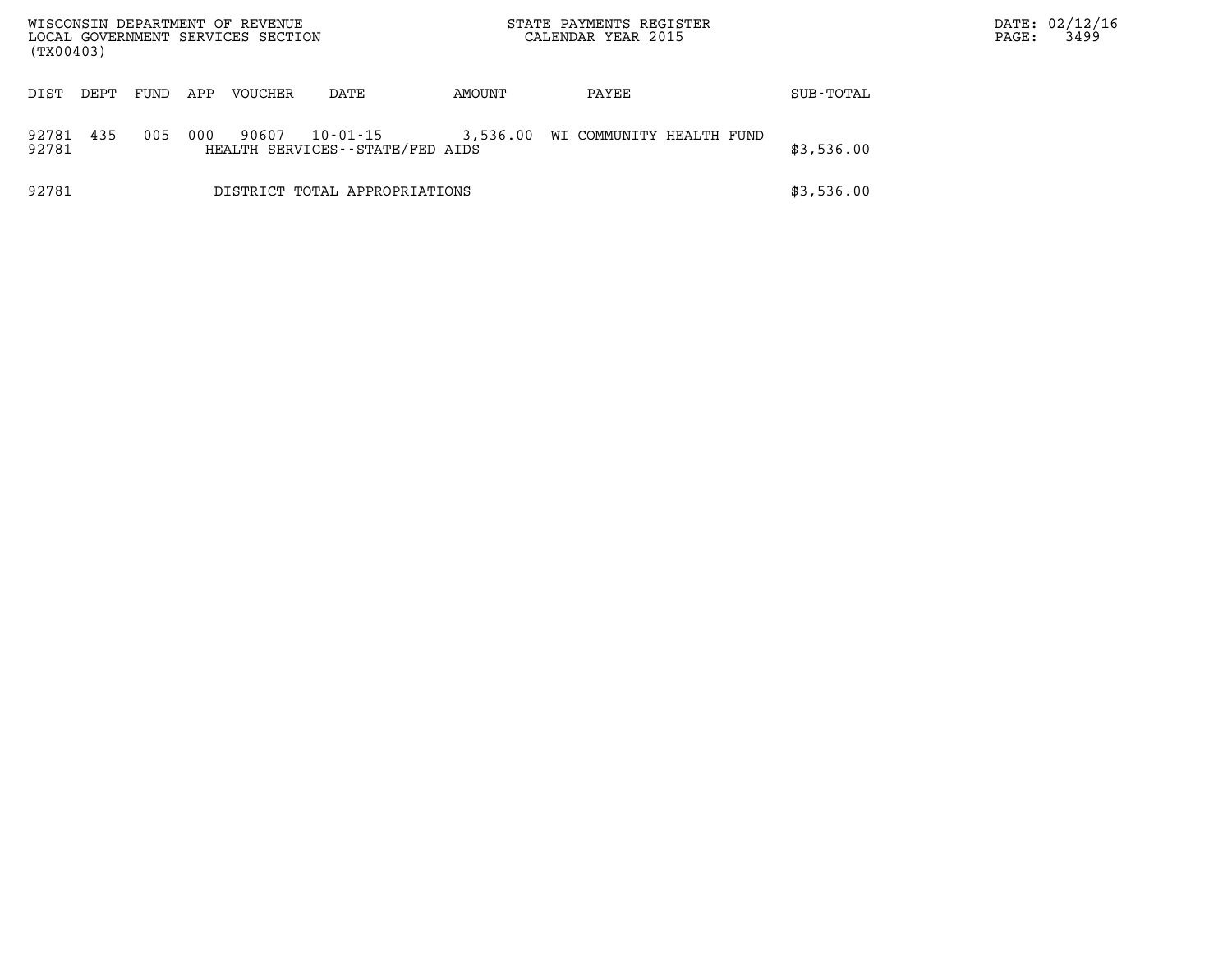| WISCONSIN DEPARTMENT OF REVENUE<br>LOCAL GOVERNMENT SERVICES SECTION<br>(TX00403) |                               |            |            |                |                                                         |           | STATE PAYMENTS REGISTER<br>CALENDAR YEAR 2015 |             | DATE: 02/12/16<br>3500<br>PAGE: |  |
|-----------------------------------------------------------------------------------|-------------------------------|------------|------------|----------------|---------------------------------------------------------|-----------|-----------------------------------------------|-------------|---------------------------------|--|
| DIST                                                                              | DEPT                          | FUND       | APP        | VOUCHER        | DATE                                                    | AMOUNT    | PAYEE                                         | SUB-TOTAL   |                                 |  |
| 92782<br>92782<br>92782                                                           | 435<br>435                    | 005<br>005 | 000<br>000 | 90604<br>90612 | 09-01-15<br>12-15-15<br>HEALTH SERVICES--STATE/FED AIDS | 67,598.00 | ST ANN CENTER<br>22,533.00 ST ANN CENTER      | \$90,131.00 |                                 |  |
| 92782                                                                             | DISTRICT TOTAL APPROPRIATIONS |            |            |                |                                                         |           |                                               | \$90,131.00 |                                 |  |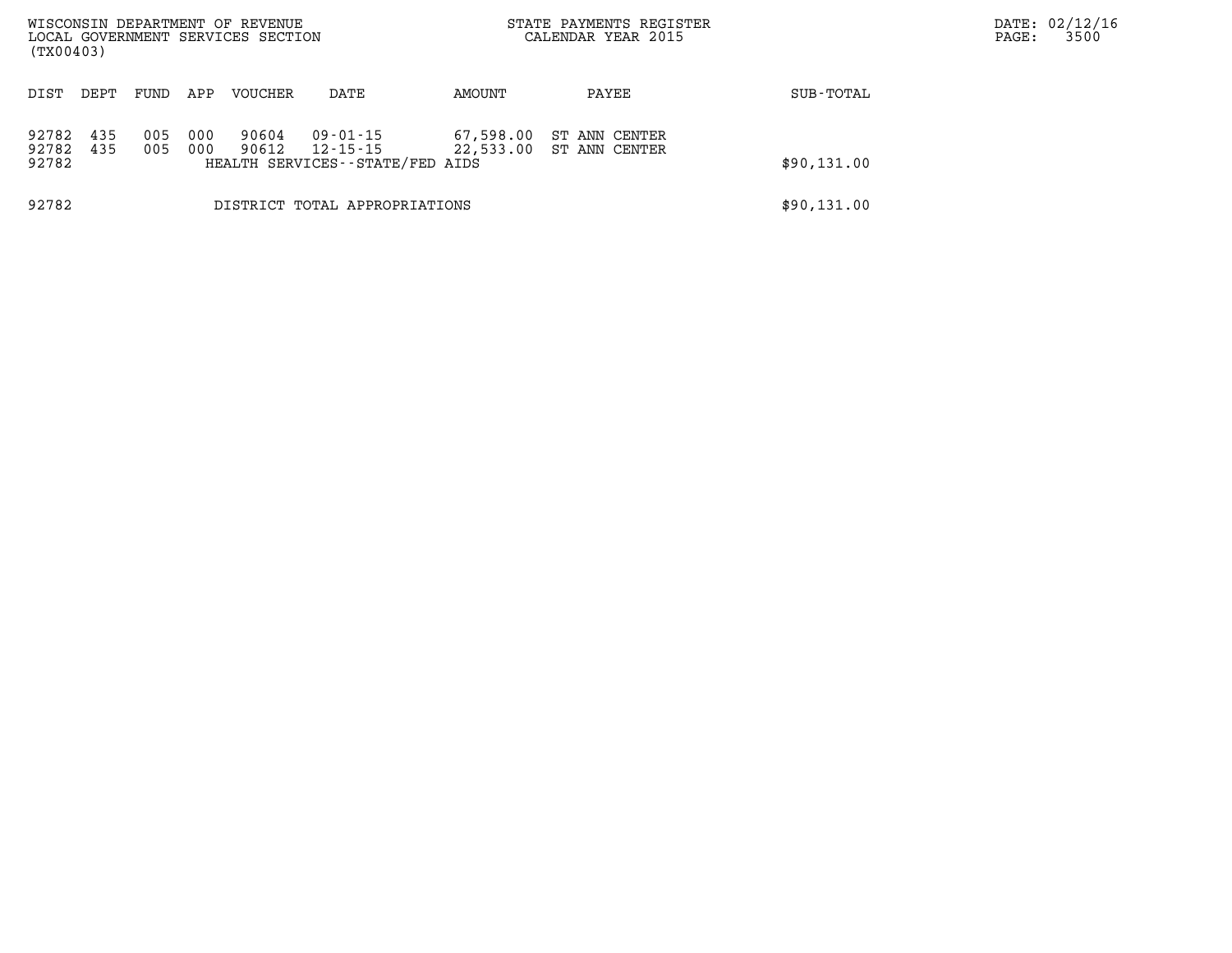| DIST  | DEPT | FUND | APP | <b>VOUCHER</b> | DATE                          | AMOUNT     | PAYEE                 | SUB-TOTAL    |
|-------|------|------|-----|----------------|-------------------------------|------------|-----------------------|--------------|
|       |      |      |     |                |                               |            |                       |              |
| 92783 | 435  | 005  | 000 | 90511          | $01 - 01 - 15$                | 41,805.00  | FOX VALLEY<br>NAMI    |              |
| 92783 | 435  | 005  | 000 | 90514          | $02 - 01 - 15$                | 41,805.00  | FOX<br>NAMI<br>VALLEY |              |
| 92783 | 435  | 005  | 000 | 90515          | $03 - 01 - 15$                | 51,805.00  | FOX<br>VALLEY<br>NAMI |              |
| 92783 | 435  | 005  | 000 | 90517          | $04 - 01 - 15$                | 62,221.00  | NAMI<br>FOX<br>VALLEY |              |
| 92783 | 435  | 005  | 000 | 90518          | $05 - 01 - 15$                | 48,805.00  | FOX VALLEY<br>NAMI    |              |
| 92783 | 435  | 005  | 000 | 90519          | $06 - 01 - 15$                | 58,000.00  | FOX<br>NAMI<br>VALLEY |              |
| 92783 | 435  | 005  | 000 | 90605          | $09 - 04 - 15$                | 110,417.00 | FOX VALLEY<br>NAMI    |              |
| 92783 | 435  | 005  | 000 | 90611          | $12 - 01 - 15$                | 111,009.00 | FOX VALLEY<br>NAMI    |              |
| 92783 |      |      |     |                | HEALTH SERVICES - - STATE/FED | AIDS       |                       | \$525,867.00 |
|       |      |      |     |                |                               |            |                       |              |
|       |      |      |     |                |                               |            |                       |              |
| 92783 |      |      |     |                | DISTRICT TOTAL APPROPRIATIONS |            |                       | \$525,867.00 |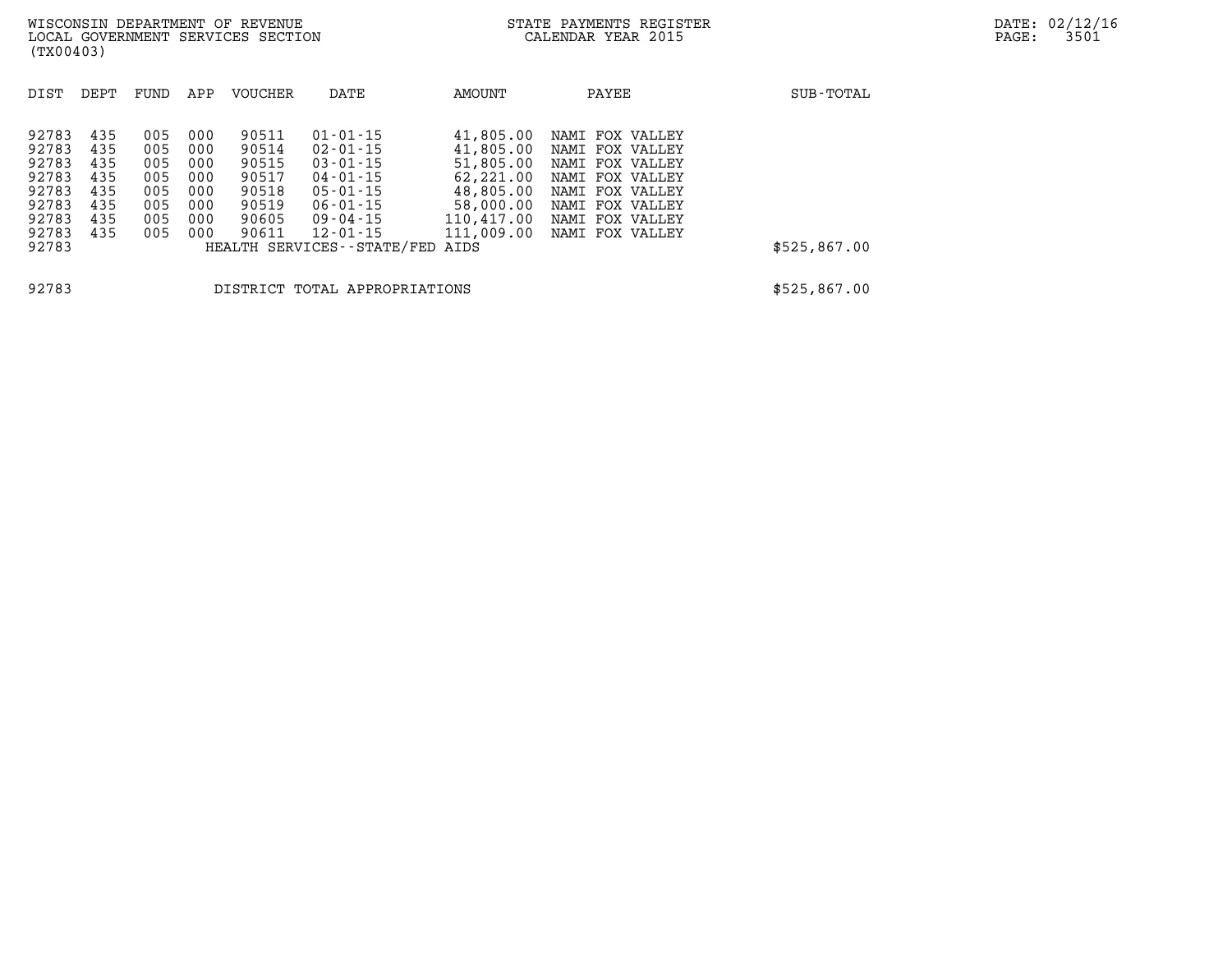| (TX00403)               |                               |            |            | WISCONSIN DEPARTMENT OF REVENUE<br>LOCAL GOVERNMENT SERVICES SECTION |                                                         |                       | STATE PAYMENTS REGISTER<br>CALENDAR YEAR 2015          |  | PAGE:       | DATE: 02/12/16<br>3502 |  |
|-------------------------|-------------------------------|------------|------------|----------------------------------------------------------------------|---------------------------------------------------------|-----------------------|--------------------------------------------------------|--|-------------|------------------------|--|
| DIST                    | DEPT                          | FUND       | APP        | VOUCHER                                                              | DATE                                                    | AMOUNT                | PAYEE                                                  |  | SUB-TOTAL   |                        |  |
| 92784<br>92784<br>92784 | 435<br>435                    | 005<br>005 | 000<br>000 | 90511<br>90611                                                       | 01-01-15<br>12-01-15<br>HEALTH SERVICES--STATE/FED AIDS | 78,375.00<br>5,250.00 | FIRST CHOICE DENTAL GROUP<br>FIRST CHOICE DENTAL GROUP |  | \$83,625.00 |                        |  |
| 92784                   | DISTRICT TOTAL APPROPRIATIONS |            |            |                                                                      |                                                         |                       |                                                        |  | \$83,625.00 |                        |  |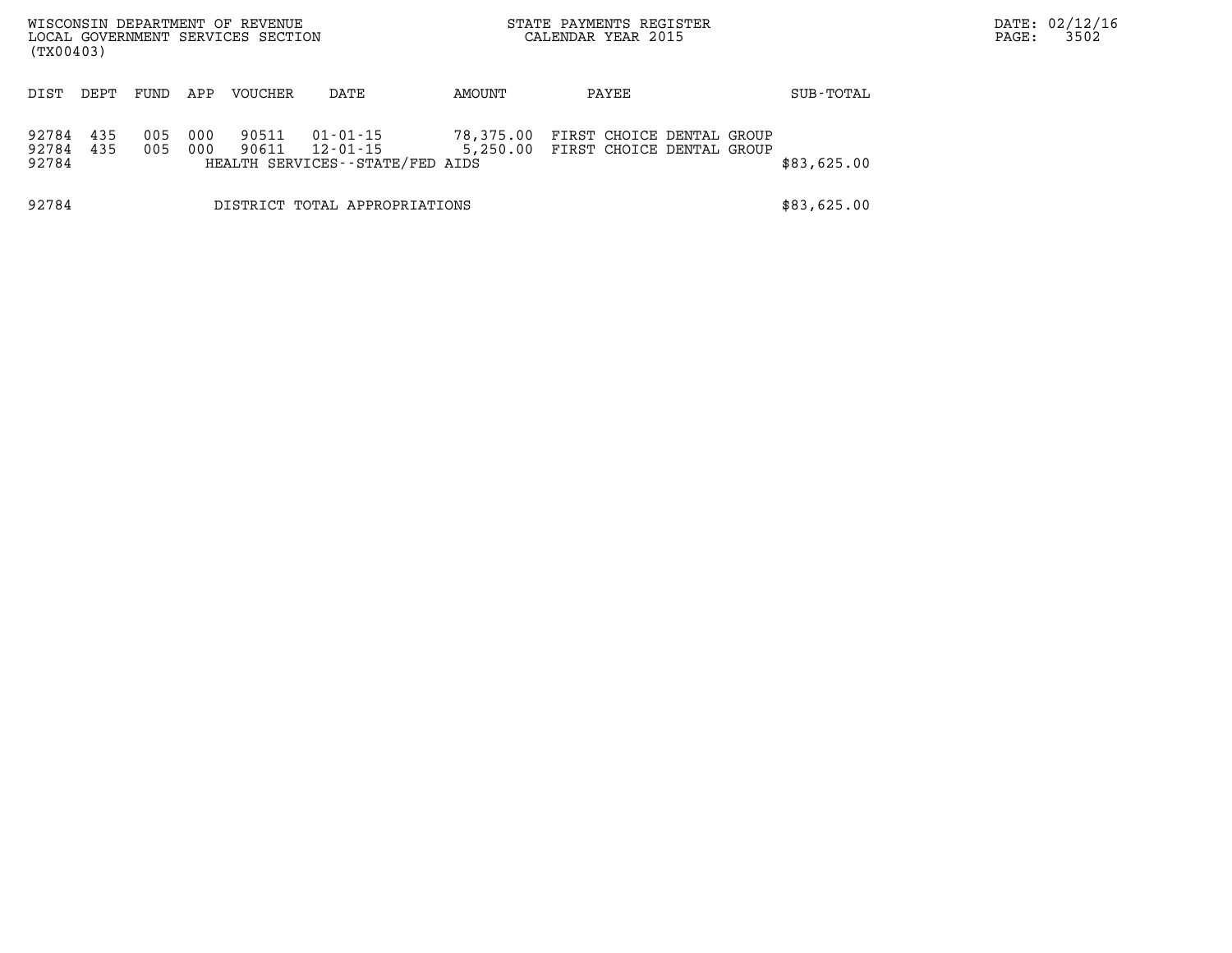| WISCONSIN DEPARTMENT OF REVENUE<br>LOCAL GOVERNMENT SERVICES SECTION<br>(TX00403) |                               |      |     |         |                                             |          | STATE PAYMENTS REGISTER<br>CALENDAR YEAR 2015 |            | PAGE: | DATE: 02/12/16<br>3503 |
|-----------------------------------------------------------------------------------|-------------------------------|------|-----|---------|---------------------------------------------|----------|-----------------------------------------------|------------|-------|------------------------|
| DIST                                                                              | DEPT                          | FUND | APP | VOUCHER | DATE                                        | AMOUNT   | PAYEE                                         | SUB-TOTAL  |       |                        |
| 92786<br>92786                                                                    | 435                           | 005  | 000 | 90604   | 09-01-15<br>HEALTH SERVICES--STATE/FED AIDS | 3,500.00 | WISCONSIBS, INC                               | \$3,500.00 |       |                        |
| 92786                                                                             | DISTRICT TOTAL APPROPRIATIONS |      |     |         |                                             |          |                                               | \$3,500.00 |       |                        |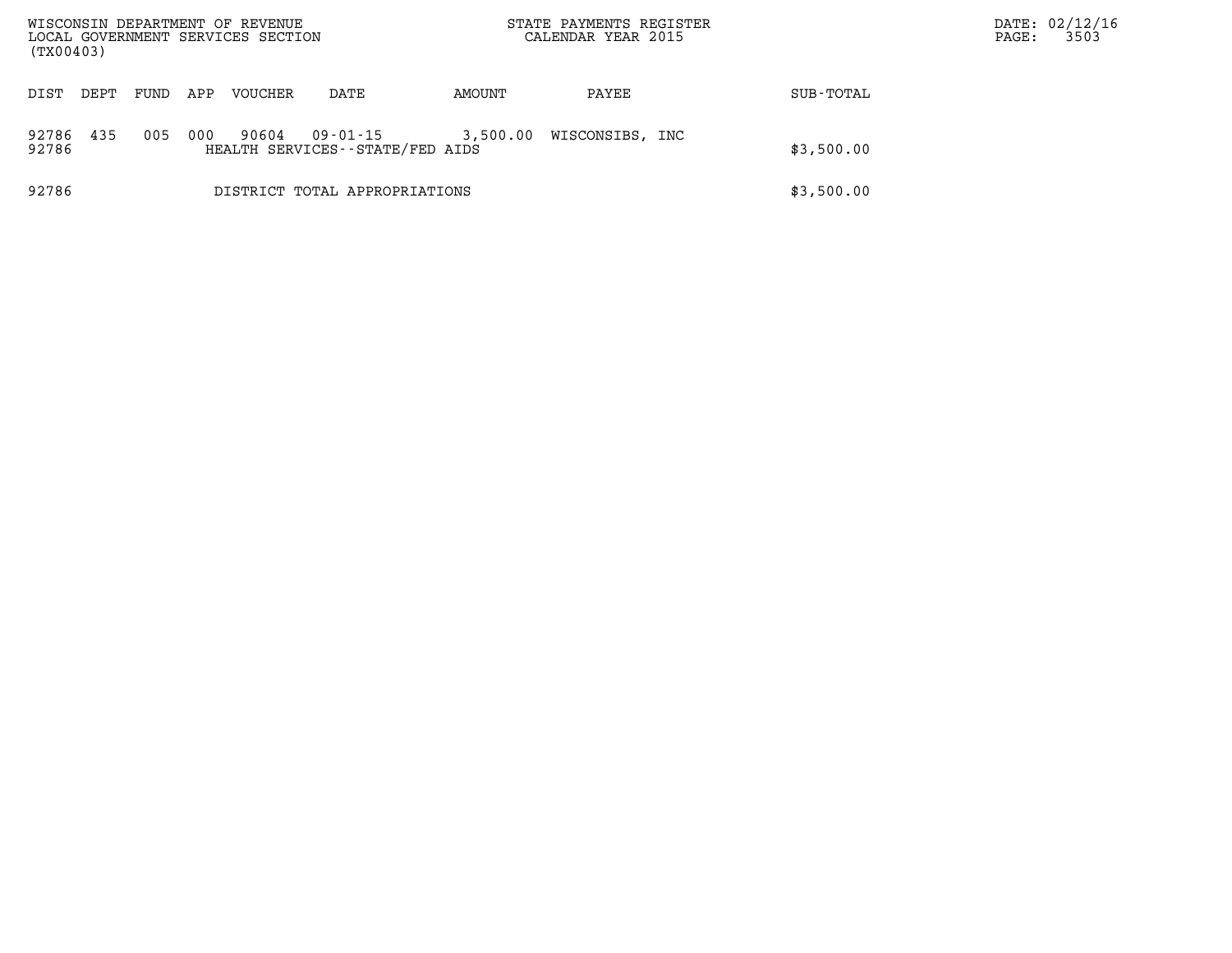| WISCONSIN DEPARTMENT OF REVENUE<br>LOCAL GOVERNMENT SERVICES SECTION<br>(TX00403) |      |      |     |         |                                             | STATE PAYMENTS REGISTER<br>CALENDAR YEAR 2015 |                     | PAGE:        | DATE: 02/12/16<br>3504 |  |
|-----------------------------------------------------------------------------------|------|------|-----|---------|---------------------------------------------|-----------------------------------------------|---------------------|--------------|------------------------|--|
| DIST                                                                              | DEPT | FUND | APP | VOUCHER | DATE                                        | AMOUNT                                        | PAYEE               | SUB-TOTAL    |                        |  |
| 92788<br>92788                                                                    | 435  | 005  | 000 | 90604   | 09-01-15<br>HEALTH SERVICES--STATE/FED AIDS | 258,000.00                                    | ST JOSEPHS HOSPITAL | \$258,000.00 |                        |  |
| 92788                                                                             |      |      |     |         | DISTRICT TOTAL APPROPRIATIONS               |                                               |                     | \$258,000.00 |                        |  |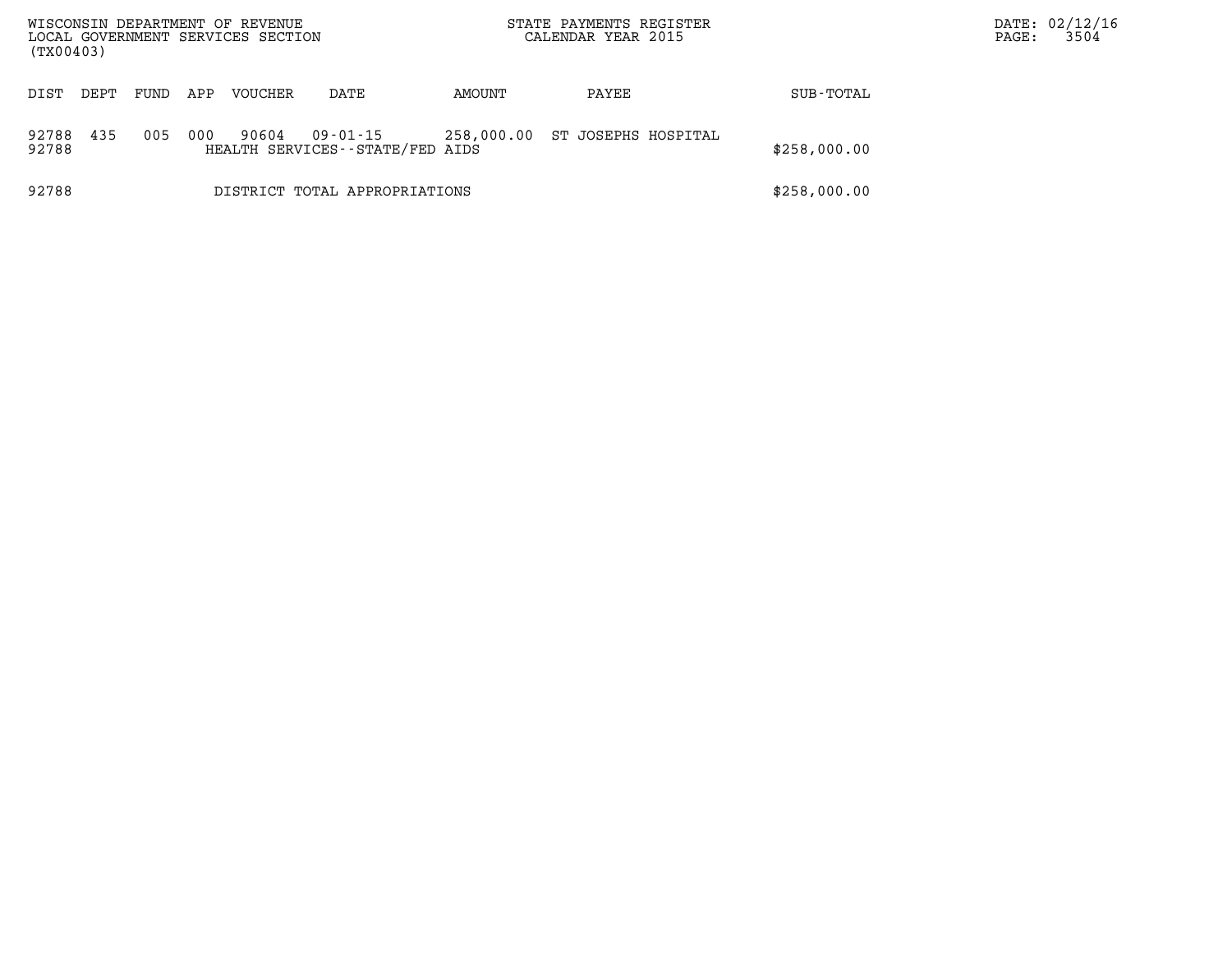| WISCONSIN DEPARTMENT OF REVENUE<br>LOCAL GOVERNMENT SERVICES SECTION<br>(TX00403) |                               |            |            |                |                                                         |        | STATE PAYMENTS REGISTER<br>CALENDAR YEAR 2015                             |  | PAGE:       | DATE: 02/12/16<br>3505 |  |
|-----------------------------------------------------------------------------------|-------------------------------|------------|------------|----------------|---------------------------------------------------------|--------|---------------------------------------------------------------------------|--|-------------|------------------------|--|
| DIST                                                                              | DEPT                          | FUND       | APP        | VOUCHER        | DATE                                                    | AMOUNT | PAYEE                                                                     |  | SUB-TOTAL   |                        |  |
| 92793<br>92793<br>92793                                                           | 435<br>435                    | 005<br>005 | 000<br>000 | 90609<br>90611 | 11-02-15<br>12-01-15<br>HEALTH SERVICES--STATE/FED AIDS |        | 10,000.00 WI ALLIANCE FOR WOMEN'S H<br>5,000.00 WI ALLIANCE FOR WOMEN'S H |  | \$15,000.00 |                        |  |
| 92793                                                                             | DISTRICT TOTAL APPROPRIATIONS |            |            |                |                                                         |        |                                                                           |  | \$15,000.00 |                        |  |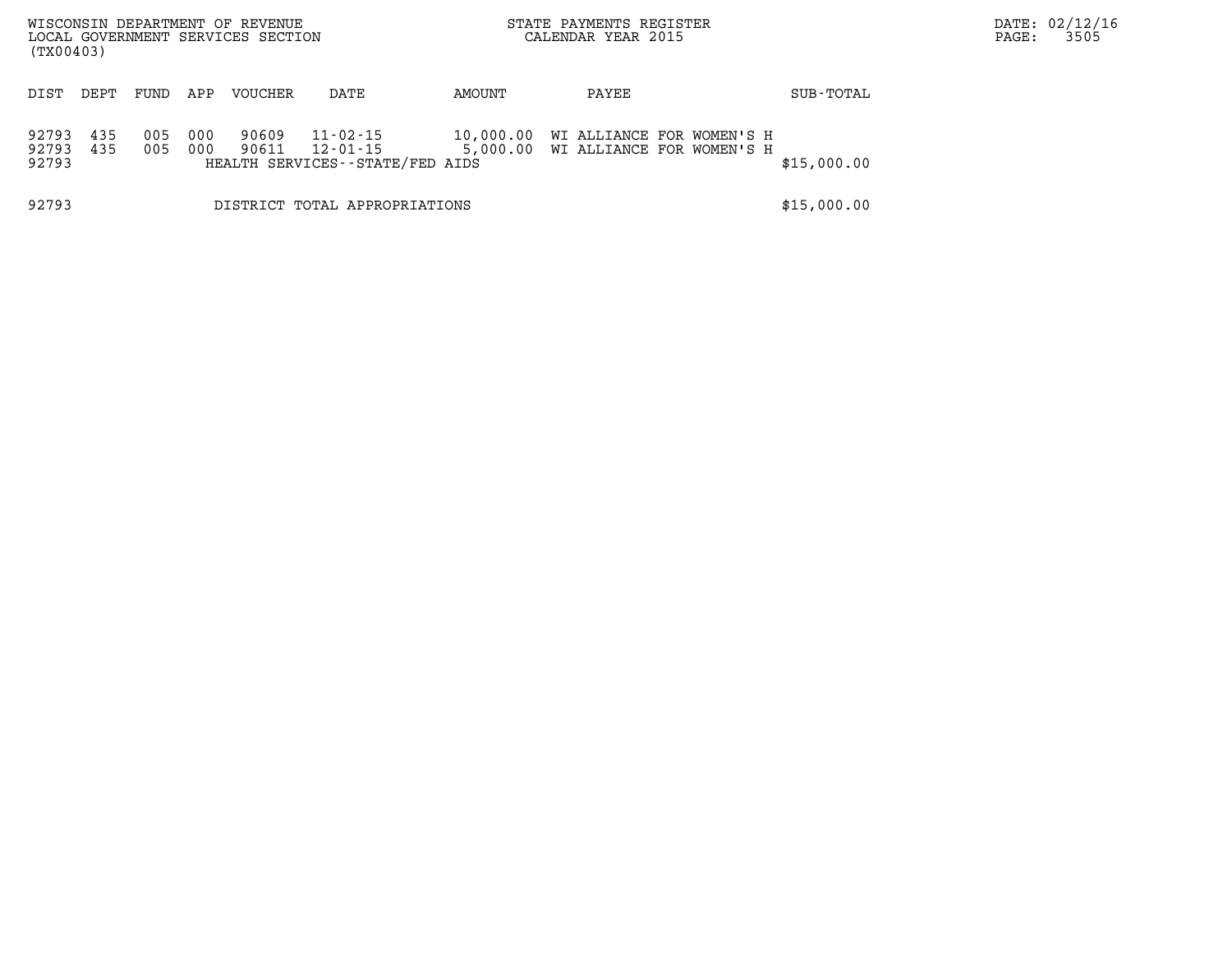| WISCONSIN DEPARTMENT OF REVENUE<br>LOCAL GOVERNMENT SERVICES SECTION<br>(TX00403) |      |      |     |         |                                             |        | STATE PAYMENTS REGISTER<br>CALENDAR YEAR 2015 |             | PAGE: | DATE: 02/12/16<br>3506 |
|-----------------------------------------------------------------------------------|------|------|-----|---------|---------------------------------------------|--------|-----------------------------------------------|-------------|-------|------------------------|
| DIST                                                                              | DEPT | FUND | APP | VOUCHER | DATE                                        | AMOUNT | PAYEE                                         | SUB-TOTAL   |       |                        |
| 92794<br>92794                                                                    | 435  | 005  | 000 | 90612   | 12-15-15<br>HEALTH SERVICES--STATE/FED AIDS |        | 11,538.00 ASSET BUILDERS OF AMERICA           | \$11,538.00 |       |                        |
| 92794                                                                             |      |      |     |         | DISTRICT TOTAL APPROPRIATIONS               |        |                                               | \$11,538.00 |       |                        |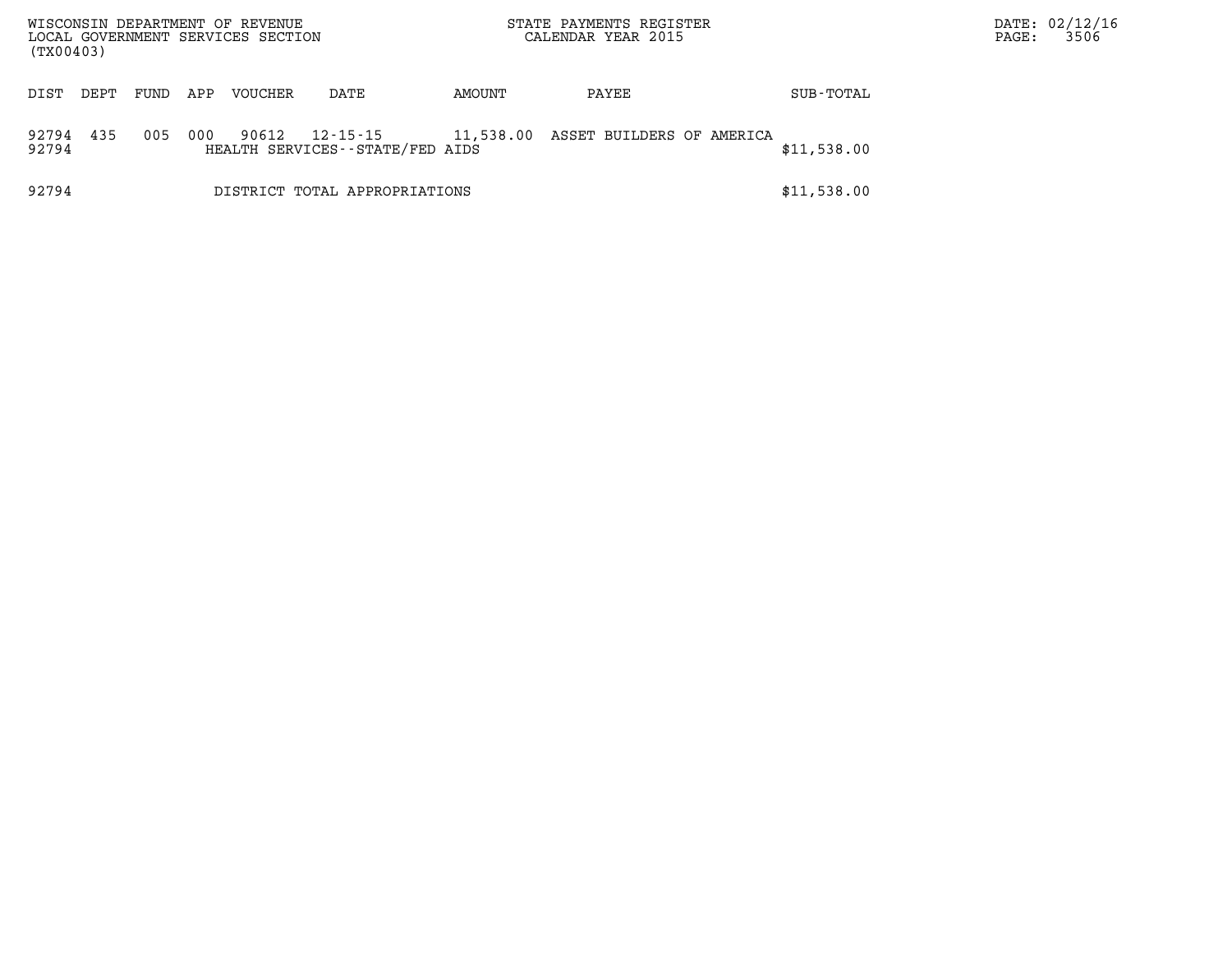| WISCONSIN DEPARTMENT OF REVENUE<br>LOCAL GOVERNMENT SERVICES SECTION<br>(TX00403) |      |      |     |         |                                                   |        | STATE PAYMENTS REGISTER<br>CALENDAR YEAR 2015 |  | PAGE:       | DATE: 02/12/16<br>3507 |  |
|-----------------------------------------------------------------------------------|------|------|-----|---------|---------------------------------------------------|--------|-----------------------------------------------|--|-------------|------------------------|--|
| DIST                                                                              | DEPT | FUND | APP | VOUCHER | DATE                                              | AMOUNT | PAYEE                                         |  | SUB-TOTAL   |                        |  |
| 92796<br>92796                                                                    | 435  | 005  | 000 | 90610   | $11 - 12 - 15$<br>HEALTH SERVICES--STATE/FED AIDS |        | 39,375.00 SE WI EMER READI COAL INC           |  | \$39,375.00 |                        |  |
| 92796                                                                             |      |      |     |         | DISTRICT TOTAL APPROPRIATIONS                     |        |                                               |  | \$39,375.00 |                        |  |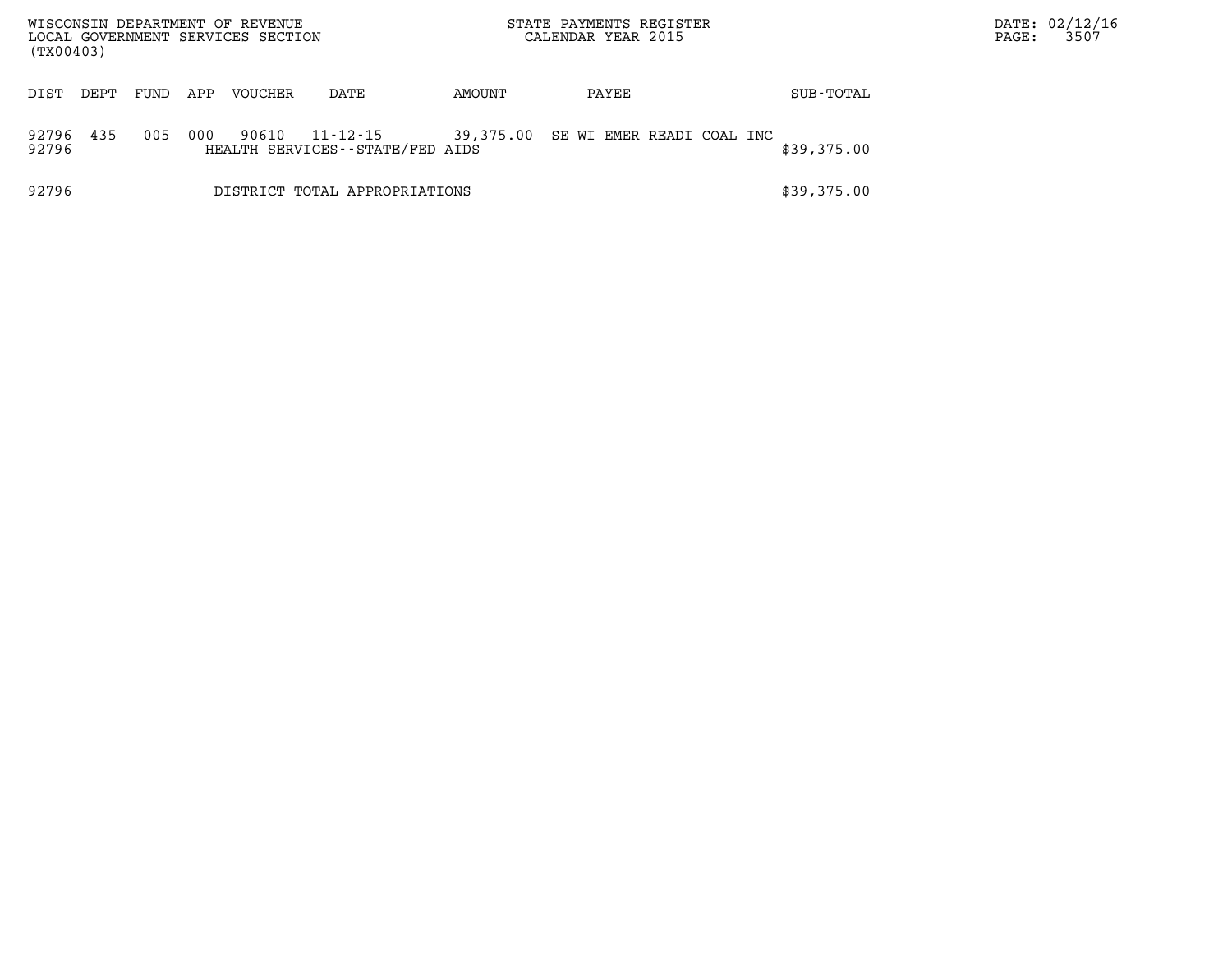| DIST  | DEPT | FUND | APP | <b>VOUCHER</b> | DATE                            | AMOUNT     | PAYEE                  | SUB-TOTAL    |
|-------|------|------|-----|----------------|---------------------------------|------------|------------------------|--------------|
| 95001 | 435  | 005  | 000 | 90511          | $01 - 01 - 15$                  | 75,783.00  | BOARD ON AGING-LT CARE |              |
| 95001 | 435  | 005  | 000 | 90514          | $02 - 01 - 15$                  | 48,521.00  | BOARD ON AGING-LT CARE |              |
| 95001 | 435  | 005  | 000 | 90515          | $03 - 01 - 15$                  | 65,247.00  | BOARD ON AGING-LT CARE |              |
| 95001 | 435  | 005  | 000 | 90517          | $04 - 01 - 15$                  | 67,354.00  | BOARD ON AGING-LT CARE |              |
| 95001 | 435  | 005  | 000 | 90518          | $05 - 01 - 15$                  | 68,345.00  | BOARD ON AGING-LT CARE |              |
| 95001 | 435  | 005  | 000 | 90519          | $06 - 01 - 15$                  | 82,355.00  | BOARD ON AGING-LT CARE |              |
| 95001 | 435  | 005  | 000 | 90600          | $07 - 01 - 15$                  | 9.061.00   | BOARD ON AGING-LT CARE |              |
| 95001 | 435  | 005  | 000 | 90601          | $08 - 01 - 15$                  | 129,987.00 | BOARD ON AGING-LT CARE |              |
| 95001 | 435  | 005  | 000 | 90604          | $09 - 01 - 15$                  | 21,208.00  | BOARD ON AGING-LT CARE |              |
| 95001 | 435  | 005  | 000 | 90607          | $10 - 01 - 15$                  | 31,944.00  | BOARD ON AGING-LT CARE |              |
| 95001 | 435  | 005  | 000 | 90609          | $11 - 02 - 15$                  | 56,345.00  | BOARD ON AGING-LT CARE |              |
| 95001 | 435  | 005  | 000 | 90611          | $12 - 01 - 15$                  | 70,956.00  | BOARD ON AGING-LT CARE |              |
| 95001 |      |      |     |                | HEALTH SERVICES--STATE/FED AIDS |            |                        | \$727,106.00 |

**95001 DISTRICT TOTAL APPROPRIATIONS \$727,106.00**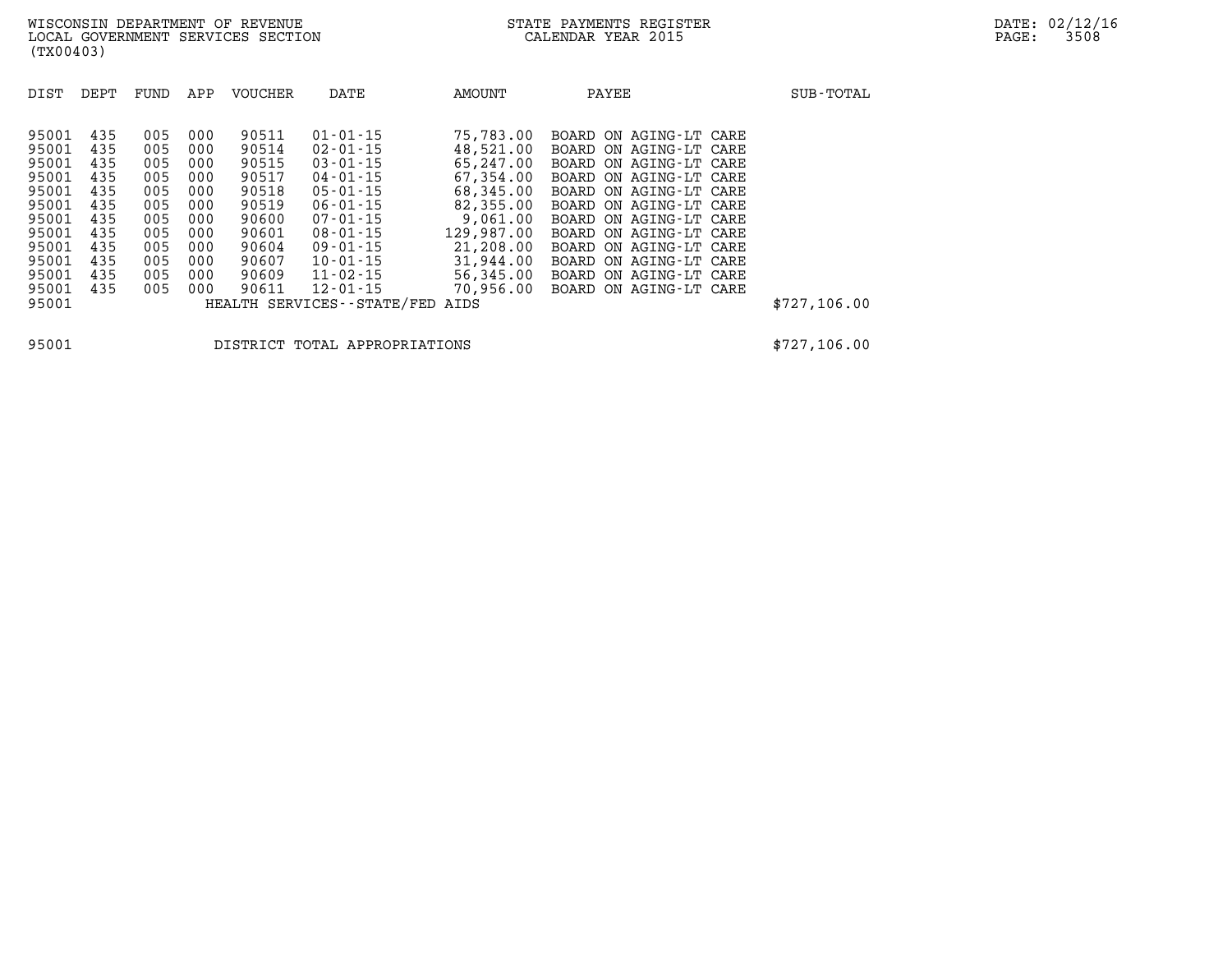| WISCONSIN DEPARTMENT OF REVENUE<br>LOCAL GOVERNMENT SERVICES SECTION<br>(TX00403) |                               |                          |                          |                                  |                                                                                       |                                  | STATE PAYMENTS REGISTER<br>CALENDAR YEAR 2015 |                                                                                                                       |             | DATE: 02/12/16<br>3509<br>PAGE: |
|-----------------------------------------------------------------------------------|-------------------------------|--------------------------|--------------------------|----------------------------------|---------------------------------------------------------------------------------------|----------------------------------|-----------------------------------------------|-----------------------------------------------------------------------------------------------------------------------|-------------|---------------------------------|
| DIST                                                                              | DEPT                          | FUND                     | APP                      | VOUCHER                          | DATE                                                                                  | AMOUNT                           | PAYEE                                         |                                                                                                                       | SUB-TOTAL   |                                 |
| 95002<br>95002<br>95002<br>95002<br>95002                                         | 435<br>435<br>435<br>435      | 005<br>005<br>005<br>005 | 000<br>000<br>000<br>000 | 90515<br>90517<br>90600<br>90604 | $03 - 01 - 15$<br>04-01-15<br>07-01-15<br>09-01-15<br>HEALTH SERVICES--STATE/FED AIDS | 6,665.00<br>1,699.00<br>4,721.00 |                                               | CENTRAL WI CENTER FOR DD<br>CENTRAL WI CENTER FOR DD<br>CENTRAL WI CENTER FOR DD<br>5,057.00 CENTRAL WI CENTER FOR DD | \$18,142.00 |                                 |
| 95002                                                                             | DISTRICT TOTAL APPROPRIATIONS |                          |                          |                                  |                                                                                       |                                  |                                               |                                                                                                                       | \$18,142.00 |                                 |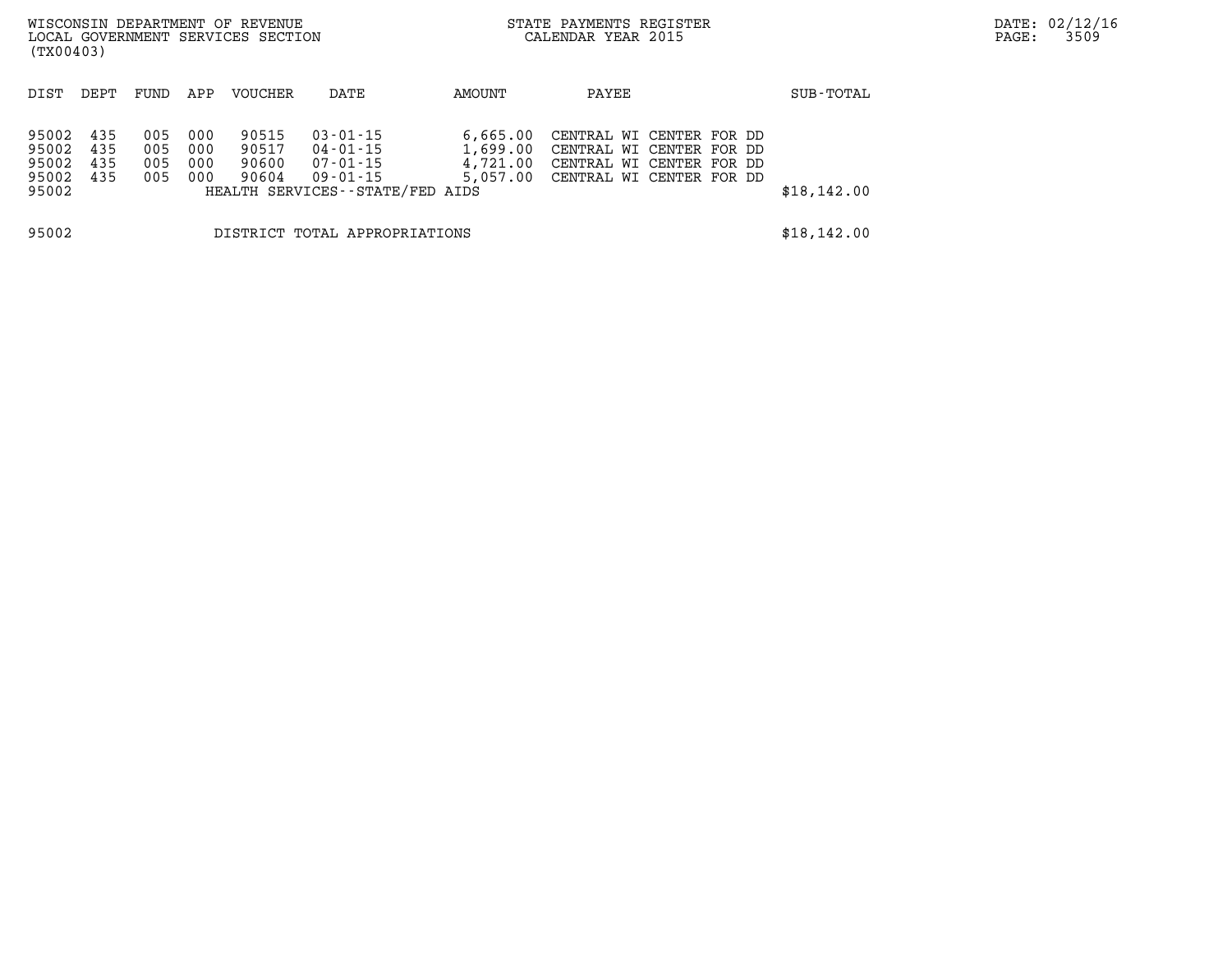| WISCONSIN DEPARTMENT OF REVENUE<br>LOCAL GOVERNMENT SERVICES SECTION<br>(TX00403) |                               |                          |                          |                                  |                                                                                 | STATE PAYMENTS REGISTER<br>CALENDAR YEAR 2015 |                                                                                                                              | DATE: 02/12/16<br>3510<br>PAGE: |  |
|-----------------------------------------------------------------------------------|-------------------------------|--------------------------|--------------------------|----------------------------------|---------------------------------------------------------------------------------|-----------------------------------------------|------------------------------------------------------------------------------------------------------------------------------|---------------------------------|--|
| DIST                                                                              | DEPT                          | FUND                     | APP                      | VOUCHER                          | DATE                                                                            | AMOUNT                                        | PAYEE                                                                                                                        | SUB-TOTAL                       |  |
| 95004<br>95004<br>95004<br>95004<br>95004                                         | 435<br>435<br>435<br>435      | 005<br>005<br>005<br>005 | 000<br>000<br>000<br>000 | 90517<br>90519<br>90607<br>90611 | 04-01-15<br>06-01-15<br>10-01-15<br>12-01-15<br>HEALTH SERVICES--STATE/FED AIDS | 43,089.00<br>13,806.00                        | COPPER LK/LINCOLN HILLS<br>COPPER LK/LINCOLN HILLS<br>21,362.00 COPPER LK/LINCOLN HILLS<br>17,509.00 COPPER LK/LINCOLN HILLS | \$95,766.00                     |  |
| 95004                                                                             | DISTRICT TOTAL APPROPRIATIONS |                          |                          |                                  |                                                                                 |                                               |                                                                                                                              | \$95,766.00                     |  |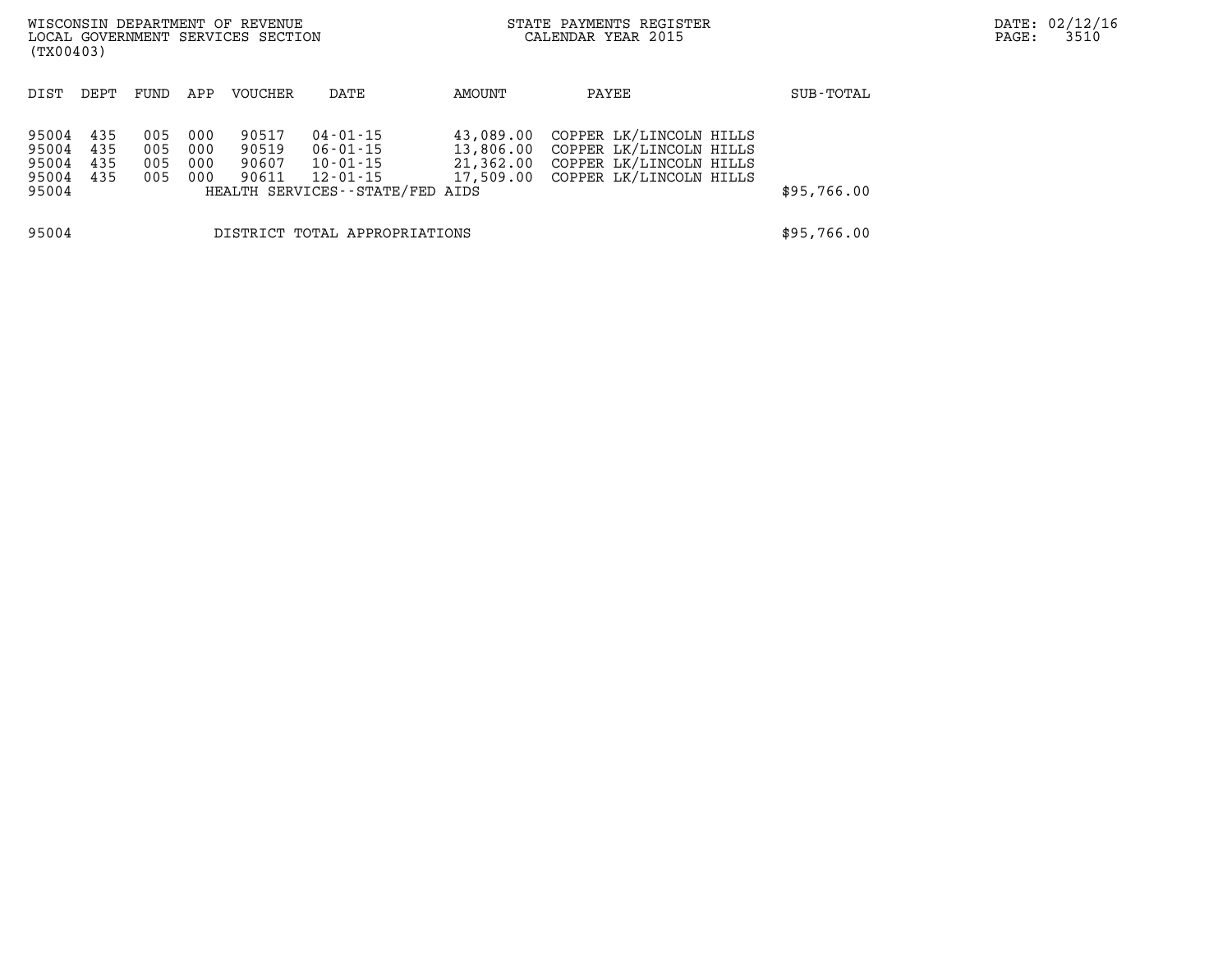| WISCONSIN DEPARTMENT OF REVENUE<br>LOCAL GOVERNMENT SERVICES SECTION<br>(TX00403) |            |            |            |                |                                                         |            | STATE PAYMENTS REGISTER<br>CALENDAR YEAR 2015 | PAGE:                                                             | DATE: 02/12/16<br>3511 |  |  |
|-----------------------------------------------------------------------------------|------------|------------|------------|----------------|---------------------------------------------------------|------------|-----------------------------------------------|-------------------------------------------------------------------|------------------------|--|--|
| DIST                                                                              | DEPT       | FUND       | APP        | VOUCHER        | DATE                                                    | AMOUNT     | PAYEE                                         |                                                                   | SUB-TOTAL              |  |  |
| 95005<br>95005<br>95005                                                           | 435<br>435 | 005<br>005 | 000<br>000 | 90517<br>90607 | 04-01-15<br>10-01-15<br>HEALTH SERVICES--STATE/FED AIDS | 590,596.00 |                                               | DEPARTMENT OF CORRECTIONS<br>640,037.00 DEPARTMENT OF CORRECTIONS | \$1,230,633.00         |  |  |
| 95005                                                                             |            |            |            |                | DISTRICT TOTAL APPROPRIATIONS                           |            |                                               |                                                                   | \$1,230,633.00         |  |  |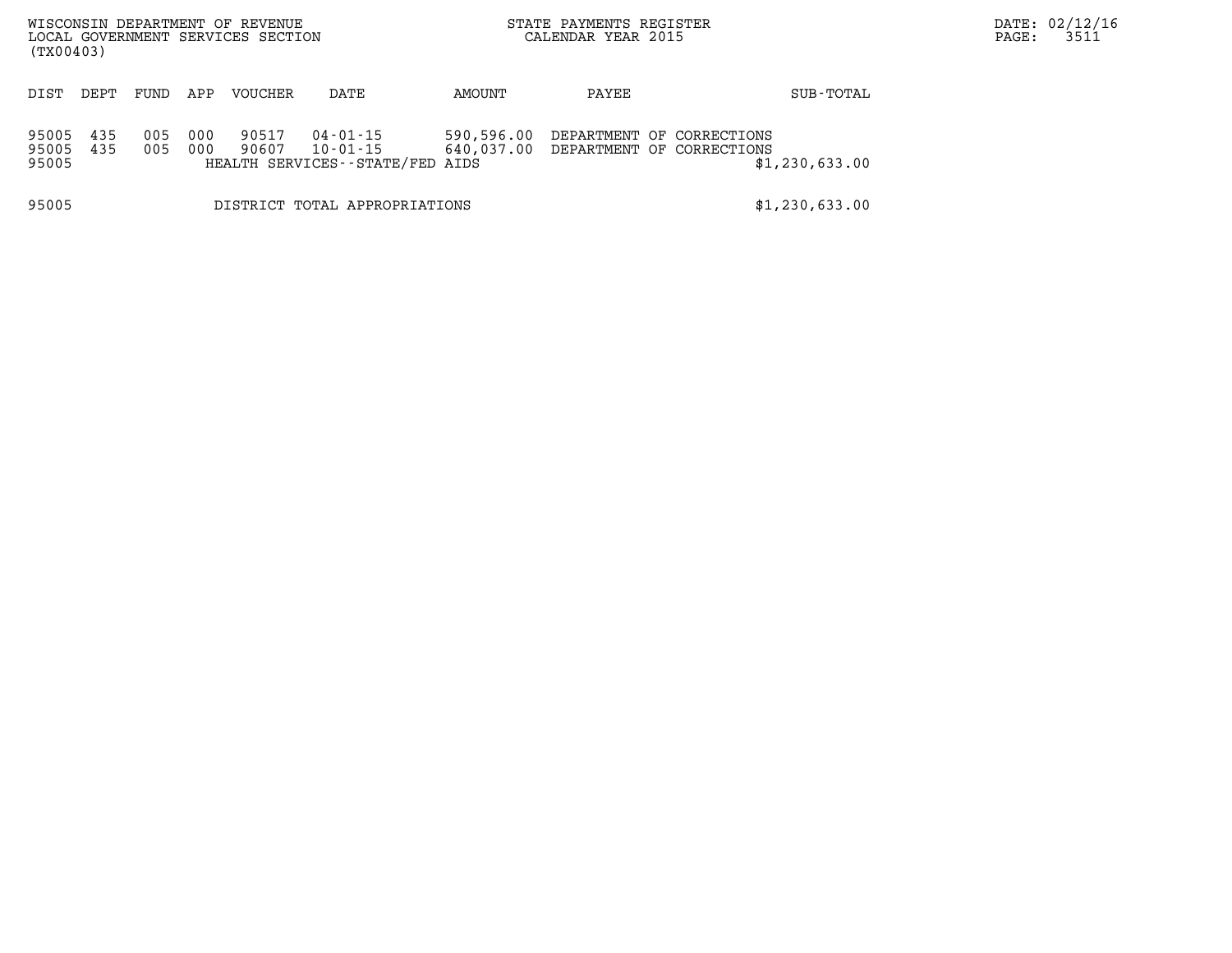| WISCONSIN DEPARTMENT OF REVENUE<br>LOCAL GOVERNMENT SERVICES SECTION<br>(TX00403) |                                                                                                                                                                                                                                                                                             |      |     |         |      |                                                               | STATE PAYMENTS REGISTER<br>CALENDAR YEAR 2015                                                                                                                            |              | DATE: 02/12/16<br>3512<br>PAGE: |
|-----------------------------------------------------------------------------------|---------------------------------------------------------------------------------------------------------------------------------------------------------------------------------------------------------------------------------------------------------------------------------------------|------|-----|---------|------|---------------------------------------------------------------|--------------------------------------------------------------------------------------------------------------------------------------------------------------------------|--------------|---------------------------------|
| DIST                                                                              | DEPT                                                                                                                                                                                                                                                                                        | FUND | APP | VOUCHER | DATE | AMOUNT                                                        | PAYEE                                                                                                                                                                    | SUB-TOTAL    |                                 |
| 95010<br>95010<br>95010<br>95010<br>95010<br>95010<br>95010                       | 435<br>005<br>000<br>90514<br>02-01-15<br>005<br>435<br>000<br>90515<br>03-01-15<br>005<br>435<br>000<br>90519<br>06-01-15<br>005<br>90601<br>435<br>000<br>08-01-15<br>005<br>435<br>000<br>90607<br>10-01-15<br>435<br>005<br>90609<br>000<br>11-02-15<br>HEALTH SERVICES--STATE/FED AIDS |      |     |         |      | 38,811.00<br>10,922.00<br>41,051.00<br>24,130.00<br>43,509.00 | DEPT OF PUBLIC INSTRUCT<br>DEPT OF PUBLIC INSTRUCT<br>DEPT OF PUBLIC INSTRUCT<br>DEPT OF PUBLIC INSTRUCT<br>DEPT OF PUBLIC INSTRUCT<br>13,103.00 DEPT OF PUBLIC INSTRUCT | \$171,526.00 |                                 |
| 95010<br>DISTRICT TOTAL APPROPRIATIONS                                            |                                                                                                                                                                                                                                                                                             |      |     |         |      |                                                               |                                                                                                                                                                          |              |                                 |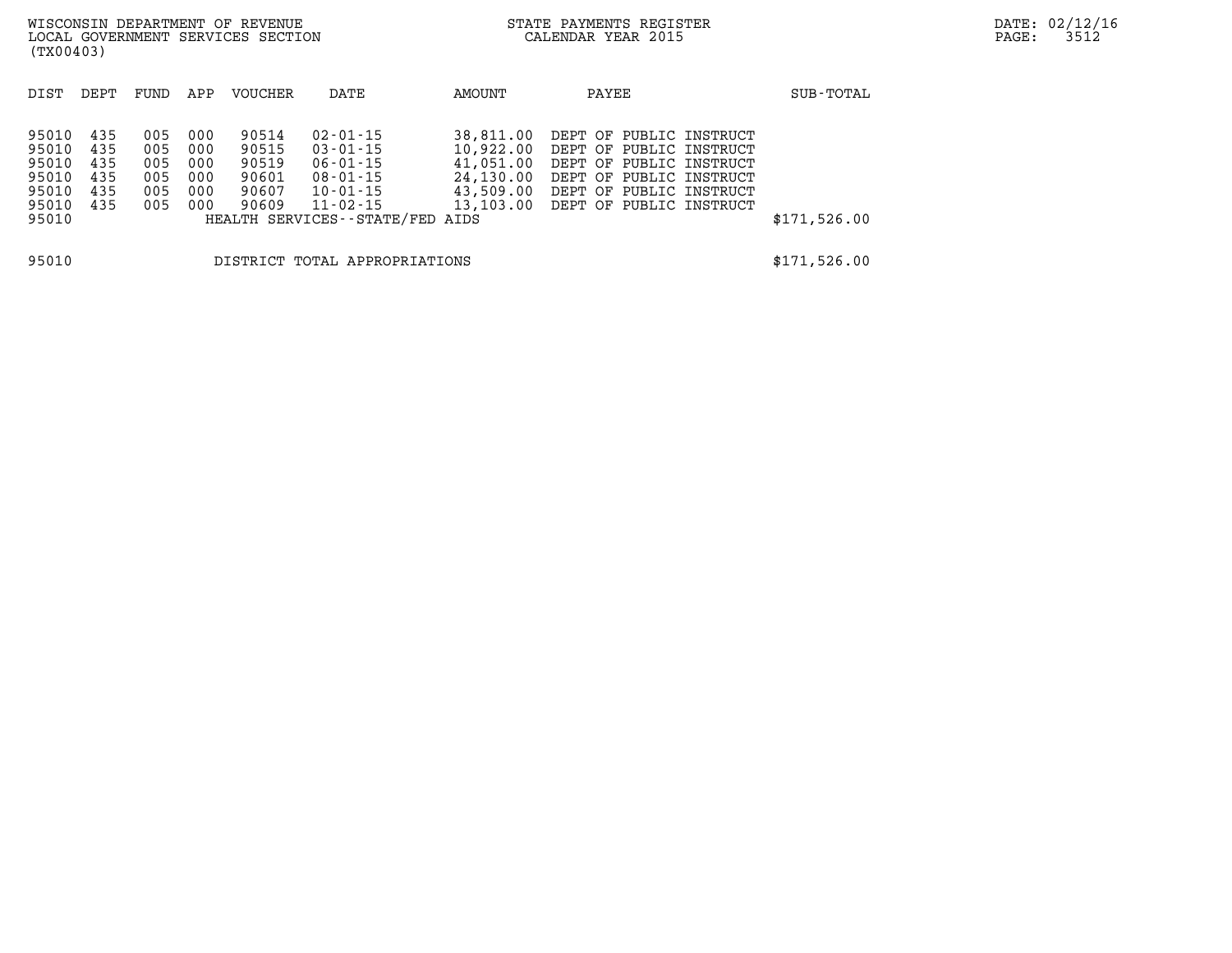| (TX00403)                                 |                               |                          |                          | WISCONSIN DEPARTMENT OF REVENUE<br>LOCAL GOVERNMENT SERVICES SECTION |                                                                                       |                                    | STATE PAYMENTS REGISTER<br>CALENDAR YEAR 2015                                                          |             | DATE: 02/12/16<br>3513<br>PAGE: |
|-------------------------------------------|-------------------------------|--------------------------|--------------------------|----------------------------------------------------------------------|---------------------------------------------------------------------------------------|------------------------------------|--------------------------------------------------------------------------------------------------------|-------------|---------------------------------|
| DIST                                      | DEPT                          | FUND                     | APP                      | VOUCHER                                                              | DATE                                                                                  | AMOUNT                             | PAYEE                                                                                                  | SUB-TOTAL   |                                 |
| 95016<br>95016<br>95016<br>95016<br>95016 | 435<br>435<br>435<br>435      | 005<br>005<br>005<br>005 | 000<br>000<br>000<br>000 | 90511<br>90517<br>90519<br>90609                                     | $01 - 01 - 15$<br>04-01-15<br>06-01-15<br>11-02-15<br>HEALTH SERVICES--STATE/FED AIDS | 14,442.00<br>35,762.00<br>4,563.00 | DOA – DIV OF HOUSING<br>DOA – DIV OF HOUSING<br>DOA – DIV OF HOUSING<br>18,606.00 DOA - DIV OF HOUSING | \$73,373.00 |                                 |
| 95016                                     | DISTRICT TOTAL APPROPRIATIONS |                          |                          |                                                                      |                                                                                       |                                    |                                                                                                        | \$73,373.00 |                                 |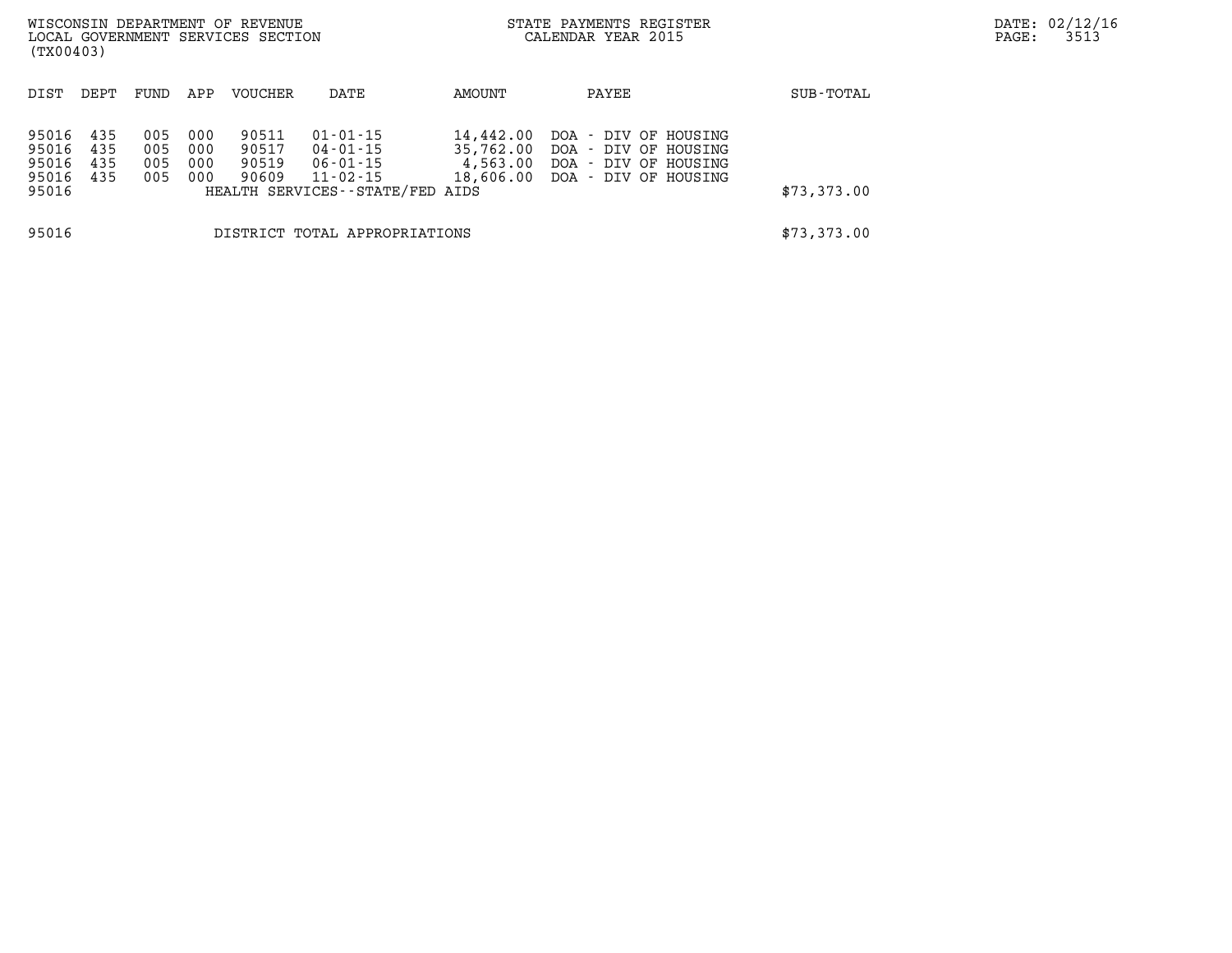| DIST  | DEPT | FUND | APP | <b>VOUCHER</b> | DATE                            | AMOUNT    | PAYEE                    | SUB-TOTAL    |
|-------|------|------|-----|----------------|---------------------------------|-----------|--------------------------|--------------|
|       |      |      |     |                |                                 |           |                          |              |
| 95020 | 435  | 005  | 000 | 90511          | $01 - 01 - 15$                  | 22,659.00 | OFFICE OF JUSTICE ASSIST |              |
| 95020 | 435  | 005  | 000 | 90514          | $02 - 01 - 15$                  | 20,509.00 | OFFICE OF JUSTICE ASSIST |              |
| 95020 | 435  | 005  | 000 | 90515          | $03 - 01 - 15$                  | 21,722.00 | OFFICE OF JUSTICE ASSIST |              |
| 95020 | 435  | 005  | 000 | 90519          | $06 - 01 - 15$                  | 56,936.00 | OFFICE OF JUSTICE ASSIST |              |
| 95020 | 435  | 005  | 000 | 90600          | $07 - 01 - 15$                  | 10,562.00 | OFFICE OF JUSTICE ASSIST |              |
| 95020 | 435  | 005  | 000 | 90601          | $08 - 01 - 15$                  | 34,485.00 | OFFICE OF JUSTICE ASSIST |              |
| 95020 | 435  | 005  | 000 | 90607          | $10 - 01 - 15$                  | 42,026.00 | OFFICE OF JUSTICE ASSIST |              |
| 95020 | 435  | 005  | 000 | 90611          | $12 - 01 - 15$                  | 71,653.00 | OFFICE OF JUSTICE ASSIST |              |
| 95020 |      |      |     |                | HEALTH SERVICES--STATE/FED AIDS |           |                          | \$280,552.00 |
|       |      |      |     |                |                                 |           |                          |              |
|       |      |      |     |                |                                 |           |                          |              |

**95020 DISTRICT TOTAL APPROPRIATIONS \$280,552.00**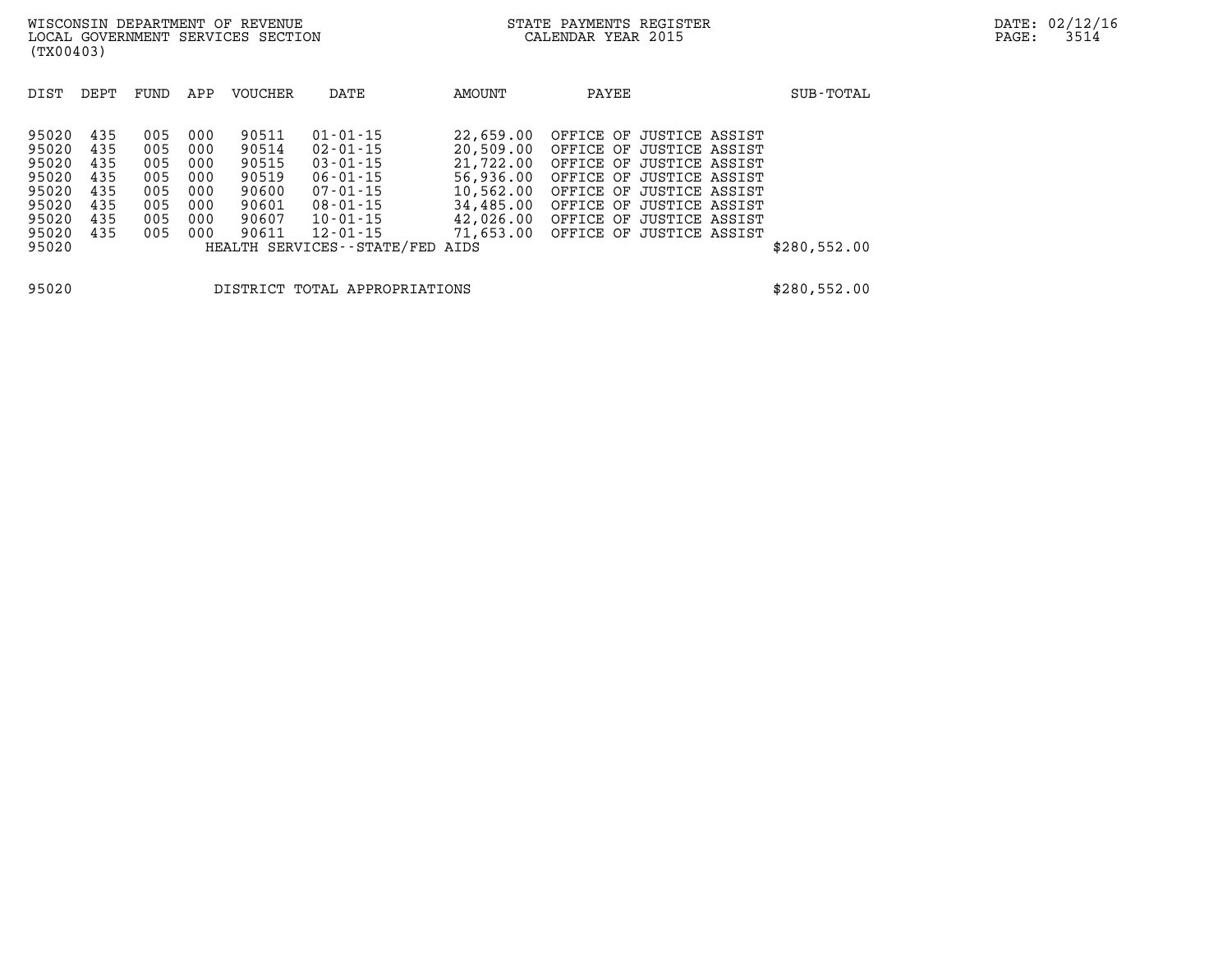| WISCONSIN DEPARTMENT OF REVENUE<br>LOCAL GOVERNMENT SERVICES SECTION<br>(TX00403) |      |      |     |                |                                                   |        | STATE PAYMENTS REGISTER<br>CALENDAR YEAR 2015 |           | DATE: 02/12/16<br>PAGE: | 3515 |
|-----------------------------------------------------------------------------------|------|------|-----|----------------|---------------------------------------------------|--------|-----------------------------------------------|-----------|-------------------------|------|
| DIST                                                                              | DEPT | FUND | APP | <b>VOUCHER</b> | DATE                                              | AMOUNT | PAYEE                                         | SUB-TOTAL |                         |      |
| 95029<br>95029                                                                    | 435  | 005  | 000 | 90609          | $11 - 02 - 15$<br>HEALTH SERVICES--STATE/FED AIDS | 244.00 | WI BOARD FOR PEOPLE WITH                      | \$244.00  |                         |      |
| 95029                                                                             |      |      |     |                | DISTRICT TOTAL APPROPRIATIONS                     |        |                                               | \$244.00  |                         |      |